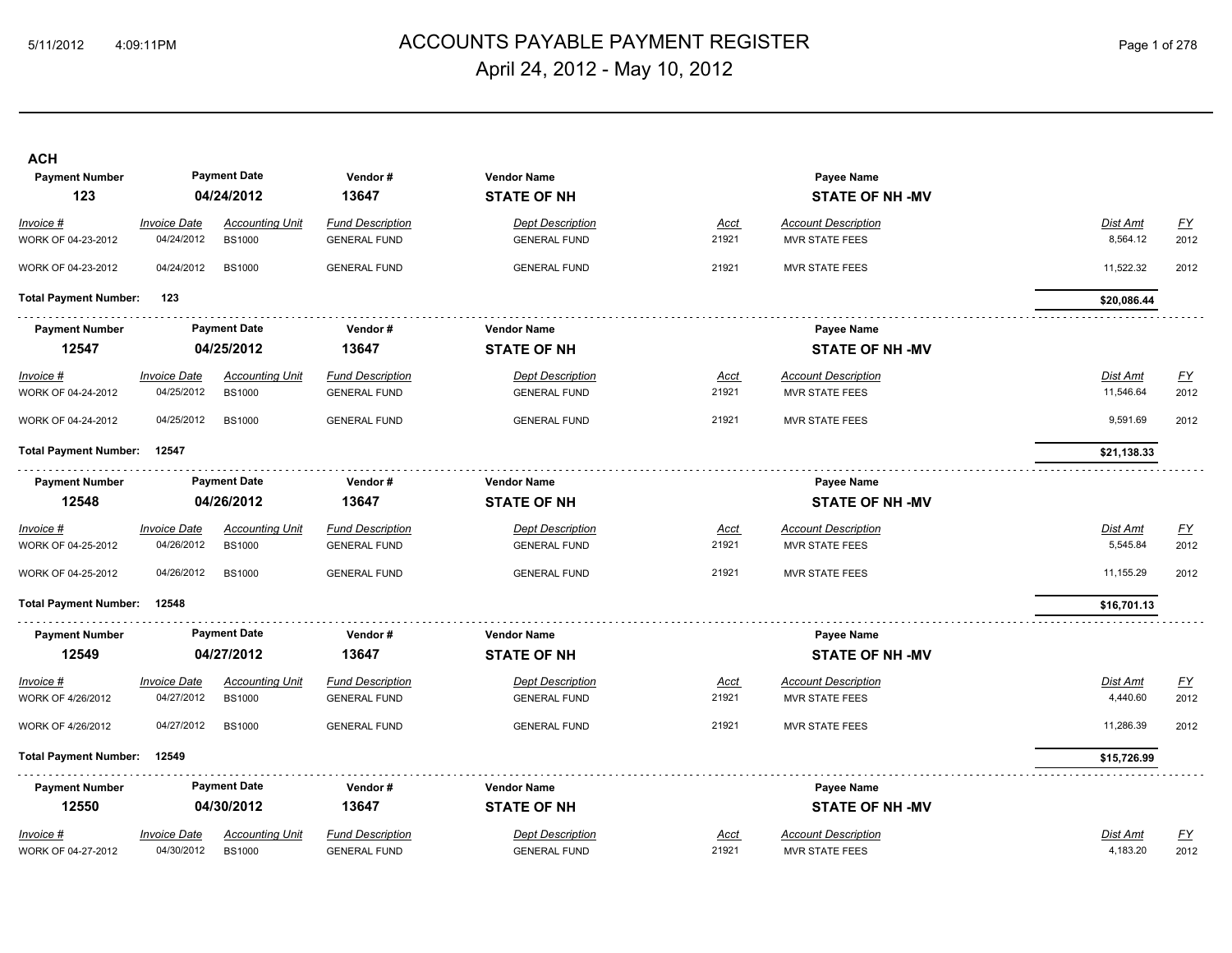## 5/11/2012 4:09:13PM ACCOUNTS PAYABLE PAYMENT REGISTER Page 2 of 278 April 24, 2012 - May 10, 2012

| <b>Payment Number</b><br>12550      |                                    | <b>Payment Date</b><br>04/30/2012       | Vendor#<br>13647                                                  | <b>Vendor Name</b><br><b>STATE OF NH</b>                          |                      | Payee Name<br><b>STATE OF NH-MV</b>                 |                           |                          |
|-------------------------------------|------------------------------------|-----------------------------------------|-------------------------------------------------------------------|-------------------------------------------------------------------|----------------------|-----------------------------------------------------|---------------------------|--------------------------|
| Invoice #<br>WORK OF 04-27-2012     | <b>Invoice Date</b><br>04/30/2012  | <b>Accounting Unit</b><br><b>BS1000</b> | <b>Fund Description</b><br><b>GENERAL FUND</b>                    | <b>Dept Description</b><br><b>GENERAL FUND</b>                    | <u>Acct</u><br>21921 | <b>Account Description</b><br><b>MVR STATE FEES</b> | Dist Amt<br>14,270.53     | <u>FY</u><br>2012        |
| <b>Total Payment Number:</b>        | 12550                              |                                         |                                                                   |                                                                   |                      |                                                     | \$18,453.73               |                          |
| <b>Payment Number</b><br>12551      |                                    | <b>Payment Date</b><br>04/30/2012       | Vendor#<br>13813                                                  | <b>Vendor Name</b><br><b>US BANK</b>                              |                      |                                                     |                           |                          |
| $Invoice$ #<br>801089600 04/30/2012 | <u> Invoice Date</u><br>04/30/2012 | <b>Accounting Unit</b><br>93.1.900      | <b>Fund Description</b><br><b>GENERAL FUND</b>                    | <b>Dept Description</b><br>DEBT SERVICE                           | Acct<br>75200        | <b>Account Description</b><br><b>INTEREST</b>       | <b>Dist Amt</b><br>469.29 | <u>FY</u><br>2012        |
| 801089600 04/30/2012                | 04/30/2012                         | 93.1.902                                | <b>GENERAL FUND</b>                                               | <b>DEBT SERVICE</b>                                               | 75200                | <b>INTEREST</b>                                     | 60,227.59                 | 2012                     |
| <b>Total Payment Number:</b>        | 12551                              |                                         |                                                                   |                                                                   |                      |                                                     | \$60,696.88               |                          |
| <b>Payment Number</b><br>12552      |                                    | <b>Payment Date</b><br>05/01/2012       | Vendor#<br>13978                                                  | <b>Vendor Name</b><br><b>ANTHEM BCBS OF NE</b>                    |                      |                                                     |                           |                          |
| Invoice #<br>37718                  | Invoice Date<br>05/01/2012         | <b>Accounting Unit</b><br>13.6600.890   | <b>Fund Description</b><br>BENEFITS SELF INSURANCE<br><b>FUND</b> | <b>Dept Description</b><br>BENEFITS SELF INSURANCE<br><b>FUND</b> | <u>Acct</u><br>59507 | <b>Account Description</b><br><b>BC/BS POS PLAN</b> | Dist Amt<br>26,504.38     | $\underline{FY}$<br>2012 |
| 37718                               | 05/01/2012                         | 13.6600.890                             | BENEFITS SELF INSURANCE<br><b>FUND</b>                            | BENEFITS SELF INSURANCE<br><b>FUND</b>                            | 59507                | <b>BC/BS HMO PLAN</b>                               | 283,201.53                | 2012                     |
| 37718                               | 05/01/2012                         | 13.6600.890                             | BENEFITS SELF INSURANCE<br><b>FUND</b>                            | BENEFITS SELF INSURANCE<br><b>FUND</b>                            | 59507                | <b>BC/BS JW PLAN</b>                                | 50,462.91                 | 2012                     |
| 37718                               | 05/01/2012                         | 13.6600.890.S                           | BENEFITS SELF INSURANCE<br><b>FUND</b>                            | BENEFITS SELF INSURANCE<br><b>FUND</b>                            | 59507                | <b>BC/BS POS PLAN</b>                               | 32,042.22                 | 2012                     |
| 37718                               | 05/01/2012                         | 13.6600.890.S                           | BENEFITS SELF INSURANCE<br><b>FUND</b>                            | BENEFITS SELF INSURANCE<br><b>FUND</b>                            | 59507                | <b>BC/BS HMO PLAN</b>                               | 244,775.70                | 2012                     |
| <b>Total Payment Number:</b>        | 12552                              |                                         |                                                                   |                                                                   |                      |                                                     | \$636,986.74              |                          |
| <b>Payment Number</b><br>12553      |                                    | <b>Payment Date</b><br>05/01/2012       | Vendor#<br>14017                                                  | <b>Vendor Name</b><br><b>BENEFIT STRATEGIES INC</b>               |                      |                                                     |                           |                          |
| Invoice #                           | <b>Invoice Date</b>                | <b>Accounting Unit</b>                  | <b>Fund Description</b>                                           | <b>Dept Description</b>                                           | <u>Acct</u>          | <b>Account Description</b>                          | Dist Amt                  | EY                       |
| CP041512256                         | 05/01/2012                         | <b>BS1000</b>                           | <b>GENERAL FUND</b>                                               | <b>GENERAL FUND</b>                                               | 21467                | 125 FLEXIBLE BENEFITS                               | 13,504.93                 | 2012                     |
| CP041512255                         | 05/01/2012                         | <b>BS1000</b>                           | <b>GENERAL FUND</b>                                               | <b>GENERAL FUND</b>                                               | 21467                | 125 FLEXIBLE BENEFITS                               | 1,673.35                  | 2012                     |
| <b>Total Payment Number:</b>        | 12553                              |                                         |                                                                   |                                                                   |                      |                                                     | \$15,178.28               |                          |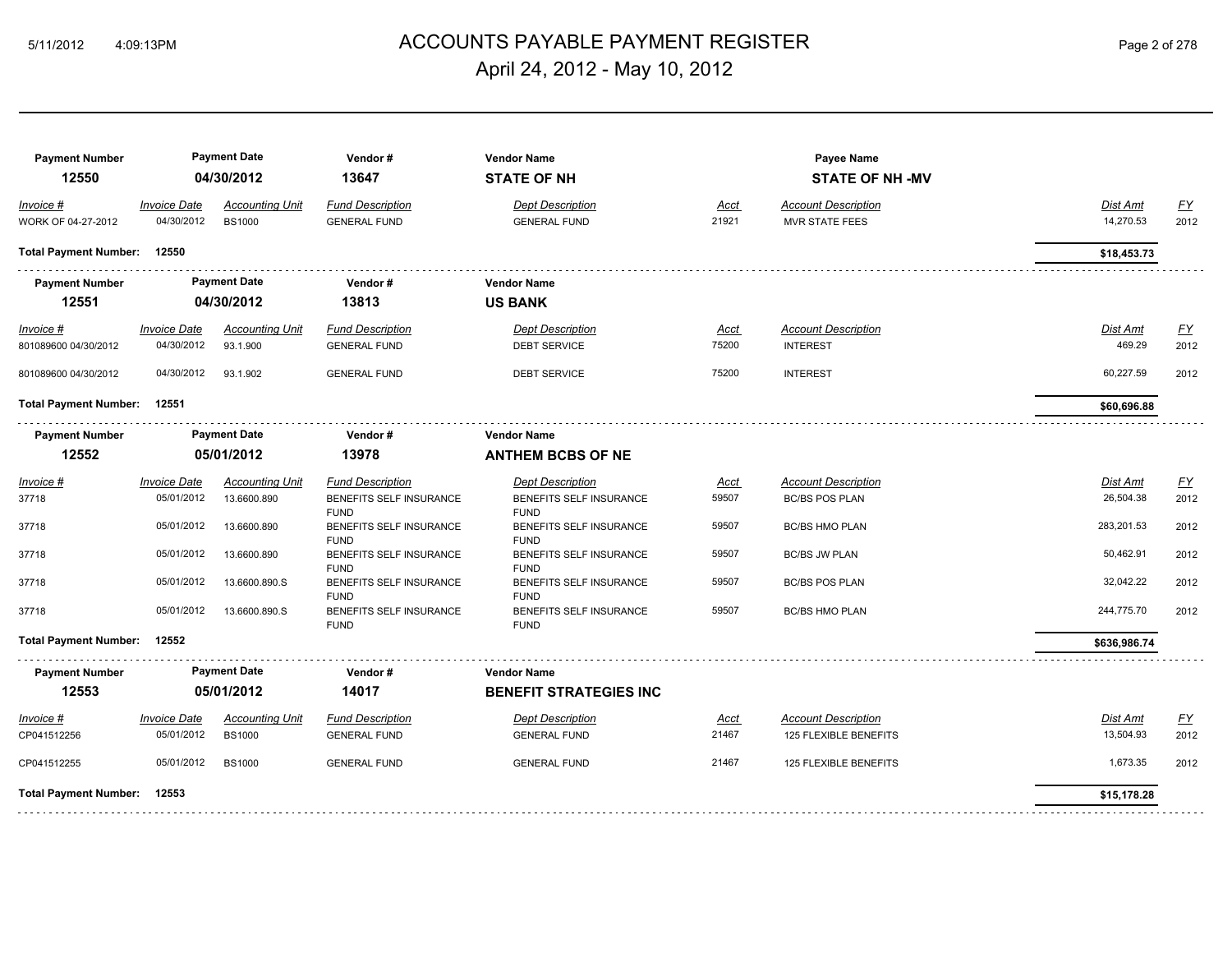## 5/11/2012 4:09:13PM ACCOUNTS PAYABLE PAYMENT REGISTER Page 3 of 278 April 24, 2012 - May 10, 2012

| <b>Payment Number</b>        |                     | <b>Payment Date</b>    | Vendor#                                | <b>Vendor Name</b>                     |             |                            |                 |                  |
|------------------------------|---------------------|------------------------|----------------------------------------|----------------------------------------|-------------|----------------------------|-----------------|------------------|
| 12554                        |                     | 05/01/2012             | 12837                                  | <b>HARVARD PILGRIM HEALTH CARE</b>     |             |                            |                 |                  |
| Invoice #                    | <b>Invoice Date</b> | <b>Accounting Unit</b> | <b>Fund Description</b>                | <b>Dept Description</b>                | Acct        | <b>Account Description</b> | Dist Amt        | $\underline{FY}$ |
| 239272                       | 05/01/2012          | 13.6600.890            | BENEFITS SELF INSURANCE<br><b>FUND</b> | BENEFITS SELF INSURANCE<br><b>FUND</b> | 59507       | <b>HPHC PLAN</b>           | 44,714.59       | 2012             |
| 239272                       | 05/01/2012          | 13.6600.890.S          | BENEFITS SELF INSURANCE<br><b>FUND</b> | BENEFITS SELF INSURANCE<br><b>FUND</b> | 59507       | <b>HPHC PLAN</b>           | 97,719.14       | 2012             |
| <b>Total Payment Number:</b> | 12554               |                        |                                        |                                        |             |                            | \$142,433.73    |                  |
| <b>Payment Number</b>        |                     | <b>Payment Date</b>    | Vendor#                                | <b>Vendor Name</b>                     |             |                            |                 |                  |
| 12555                        |                     | 05/01/2012             | 14555                                  | <b>NORTHEAST DELTA DENTAL</b>          |             |                            |                 |                  |
| $Invoice$ #                  | <b>Invoice Date</b> | <b>Accounting Unit</b> | <b>Fund Description</b>                | <b>Dept Description</b>                | <u>Acct</u> | <b>Account Description</b> | <b>Dist Amt</b> | <u>FY</u>        |
| 00004336-00004285-0000       | 04/12/2012          | 13.6600.890            | BENEFITS SELF INSURANCE<br><b>FUND</b> | BENEFITS SELF INSURANCE<br><b>FUND</b> | 59525       | <b>DENTAL CLAIMS</b>       | 21,160.75       | 2012             |
| 00000134-00004200-0000       | 04/12/2012          | 13.6600.890.S          | BENEFITS SELF INSURANCE<br><b>FUND</b> | BENEFITS SELF INSURANCE<br><b>FUND</b> | 59525       | <b>DENTAL CLAIMS</b>       | 7,673.80        | 2012             |
| <b>Total Payment Number:</b> | 12555               |                        |                                        |                                        |             |                            | \$28,834.55     |                  |
| <b>Payment Number</b>        |                     | <b>Payment Date</b>    | Vendor#                                | <b>Vendor Name</b>                     |             |                            |                 |                  |
| 12556                        |                     | 05/01/2012             | 13197                                  | <b>NORTHERN NEW ENGLAND BENEFIT T</b>  |             |                            |                 |                  |
| Invoice #                    | <b>Invoice Date</b> | <b>Accounting Unit</b> | <b>Fund Description</b>                | <b>Dept Description</b>                | <u>Acct</u> | <b>Account Description</b> | <b>Dist Amt</b> | $\underline{FY}$ |
| JUNE COVERAGE                | 05/01/2012          | 13.6600.525            | BENEFITS SELF INSURANCE<br><b>FUND</b> | BENEFITS SELF INSURANCE<br><b>FUND</b> | 59000       | <b>HEALTH POLICIES</b>     | 35,195.10       | 2012             |
| <b>Total Payment Number:</b> | 12556               |                        |                                        |                                        |             |                            | \$35,195.10     |                  |
| <b>Payment Number</b>        |                     | <b>Payment Date</b>    | Vendor#                                | <b>Vendor Name</b>                     |             | <b>Payee Name</b>          |                 |                  |
| 12557                        |                     | 05/01/2012             | 13647                                  | <b>STATE OF NH</b>                     |             | <b>STATE OF NH-MV</b>      |                 |                  |
| Invoice #                    | <b>Invoice Date</b> | <b>Accounting Unit</b> | <b>Fund Description</b>                | <b>Dept Description</b>                | Acct        | <b>Account Description</b> | Dist Amt        | $\underline{FY}$ |
| WORK OF 4/30/2012            | 05/01/2012          | <b>BS1000</b>          | <b>GENERAL FUND</b>                    | <b>GENERAL FUND</b>                    | 21921       | <b>MVR STATE FEES</b>      | 2,254.20        | 2012             |
| WORK OF 4/30/2012            | 05/01/2012          | <b>BS1000</b>          | <b>GENERAL FUND</b>                    | <b>GENERAL FUND</b>                    | 21921       | <b>MVR STATE FEES</b>      | 22,745.10       | 2012             |
| <b>Total Payment Number:</b> | 12557               |                        |                                        |                                        |             |                            | \$24,999.30     |                  |
| <b>Payment Number</b>        |                     | <b>Payment Date</b>    | Vendor#                                | <b>Vendor Name</b>                     |             |                            |                 |                  |
| 12558                        |                     | 05/01/2012             | 13682                                  | <b>SUN LIFE ASSURANCE CO OF CANAD</b>  |             |                            |                 |                  |
| Invoice #                    | <b>Invoice Date</b> | <b>Accounting Unit</b> | <b>Fund Description</b>                | <b>Dept Description</b>                | Acct        | <b>Account Description</b> | Dist Amt        | <u>FY</u>        |
| 079661                       | 03/20/2012          | <b>BS1000</b>          | <b>GENERAL FUND</b>                    | <b>GENERAL FUND</b>                    | 21505       | CITY TERM LIFE INSURANCE   | 3,653.07        | 2012             |
| <b>Total Payment Number:</b> | 12558               |                        |                                        |                                        |             |                            | \$3,653.07      |                  |
|                              |                     |                        |                                        |                                        |             |                            |                 |                  |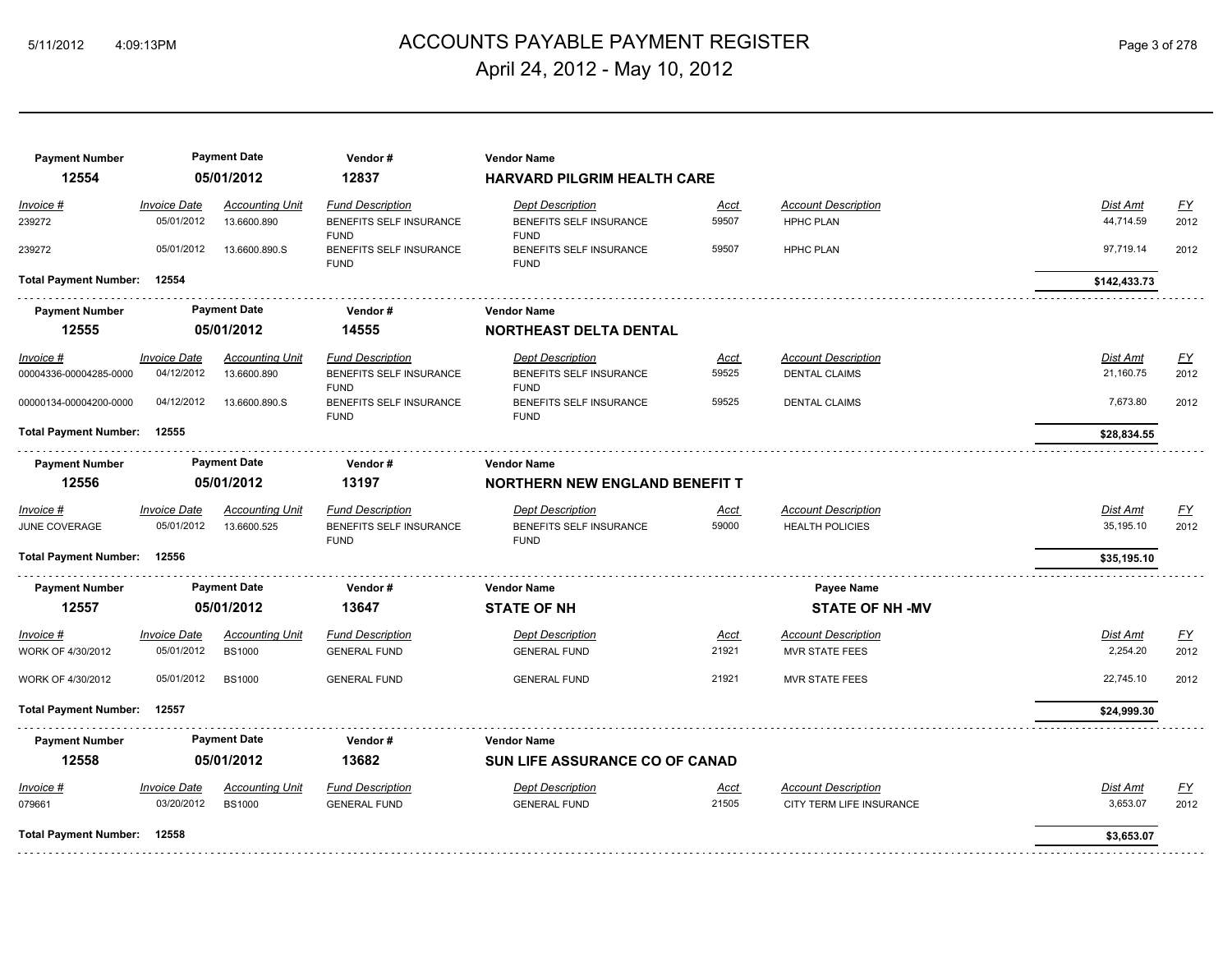## 5/11/2012 4:09:13PM ACCOUNTS PAYABLE PAYMENT REGISTER Page 4 of 278 April 24, 2012 - May 10, 2012

| <b>Payment Number</b>        |                     | <b>Payment Date</b>    | Vendor#                 | <b>Vendor Name</b>            |             | Payee Name                     |              |           |
|------------------------------|---------------------|------------------------|-------------------------|-------------------------------|-------------|--------------------------------|--------------|-----------|
| 12559                        |                     | 05/02/2012             | 13647                   | <b>STATE OF NH</b>            |             | <b>STATE OF NH-MV</b>          |              |           |
| Invoice #                    | <b>Invoice Date</b> | <b>Accounting Unit</b> | <b>Fund Description</b> | <b>Dept Description</b>       | Acct        | <b>Account Description</b>     | Dist Amt     | <u>FY</u> |
| WORK OF 5/1/2012             | 05/02/2012          | <b>BS1000</b>          | <b>GENERAL FUND</b>     | <b>GENERAL FUND</b>           | 21921       | <b>MVR STATE FEES</b>          | 6,097.00     | 2012      |
| WORK OF 5/1/2012             | 05/02/2012          | <b>BS1000</b>          | <b>GENERAL FUND</b>     | <b>GENERAL FUND</b>           | 21921       | <b>MVR STATE FEES</b>          | 12,491.62    | 2012      |
| <b>Total Payment Number:</b> | 12559               |                        |                         |                               |             |                                | \$18,588.62  |           |
| <b>Payment Number</b>        |                     | <b>Payment Date</b>    | Vendor#                 | <b>Vendor Name</b>            |             | <b>Pavee Name</b>              |              |           |
| 12560                        |                     | 05/03/2012             | 13647                   | <b>STATE OF NH</b>            |             | <b>STATE OF NH-MV</b>          |              |           |
| Invoice #                    | <b>Invoice Date</b> | <b>Accounting Unit</b> | <b>Fund Description</b> | <b>Dept Description</b>       | <u>Acct</u> | <b>Account Description</b>     | Dist Amt     | <u>FY</u> |
| WORK OF 5/2/2012             | 05/03/2012          | <b>BS1000</b>          | <b>GENERAL FUND</b>     | <b>GENERAL FUND</b>           | 21921       | <b>MVR STATE FEES</b>          | 5,328.76     | 2012      |
| <b>WORK OF 5/2/2012</b>      | 05/03/2012          | <b>BS1000</b>          | <b>GENERAL FUND</b>     | <b>GENERAL FUND</b>           | 21921       | <b>MVR STATE FEES</b>          | 9,390.30     | 2012      |
| <b>Total Payment Number:</b> | 12560               |                        |                         |                               |             |                                | \$14,719.06  |           |
| <b>Payment Number</b>        |                     | <b>Payment Date</b>    | Vendor#                 | <b>Vendor Name</b>            |             | Payee Name                     |              |           |
| 12561                        |                     | 05/04/2012             | 13647                   | <b>STATE OF NH</b>            |             | <b>STATE OF NH-MV</b>          |              |           |
| Invoice #                    | <b>Invoice Date</b> | <b>Accounting Unit</b> | <b>Fund Description</b> | <b>Dept Description</b>       | Acct        | <b>Account Description</b>     | Dist Amt     | EY        |
| <b>WORK OF 5/3/2012</b>      | 05/03/2012          | <b>BS1000</b>          | <b>GENERAL FUND</b>     | <b>GENERAL FUND</b>           | 21921       | <b>MVR STATE FEES</b>          | 3.209.52     | 2012      |
| WORK OF 5/3/2012             | 05/03/2012          | <b>BS1000</b>          | <b>GENERAL FUND</b>     | <b>GENERAL FUND</b>           | 21921       | <b>MVR STATE FEES</b>          | 10,191.16    | 2012      |
| <b>Total Payment Number:</b> | 12561               |                        |                         |                               |             |                                | \$13,400.68  |           |
| <b>Payment Number</b>        |                     | <b>Payment Date</b>    | Vendor#                 | <b>Vendor Name</b>            |             | Payee Name                     |              |           |
| 12562                        |                     | 05/04/2012             | 11186                   | NH DEPT OF ENVIROMENTAL SERVS |             | NH DEPT OF ENVIRONMENTAL SERVS |              |           |
| Invoice #                    | <b>Invoice Date</b> | <b>Accounting Unit</b> | <b>Fund Description</b> | <b>Dept Description</b>       | <u>Acct</u> | <b>Account Description</b>     | Dist Amt     | <u>FY</u> |
| 221317                       | 04/17/2012          | 68.6000.900            | SOLID WASTE FUND        | SOLID WASTE FUND              | 75200       | <b>INTEREST</b>                | 5,248.11     | 2012      |
| 221316                       | 04/17/2012          | 68.6000.900            | SOLID WASTE FUND        | SOLID WASTE FUND              | 75200       | <b>INTEREST</b>                | 34,584.54    | 2012      |
| 221317                       | 04/17/2012          | 68.6000.900            | SOLID WASTE FUND        | SOLID WASTE FUND              | 75100       | <b>PRINCIPAL</b>               | 11,731.28    | 2012      |
| 221316                       | 04/17/2012          | 68.6000.900            | SOLID WASTE FUND        | SOLID WASTE FUND              | 75100       | <b>PRINCIPAL</b>               | 77,308.07    | 2012      |
| <b>Total Payment Number:</b> | 12562               |                        |                         |                               |             |                                | \$128,872.00 |           |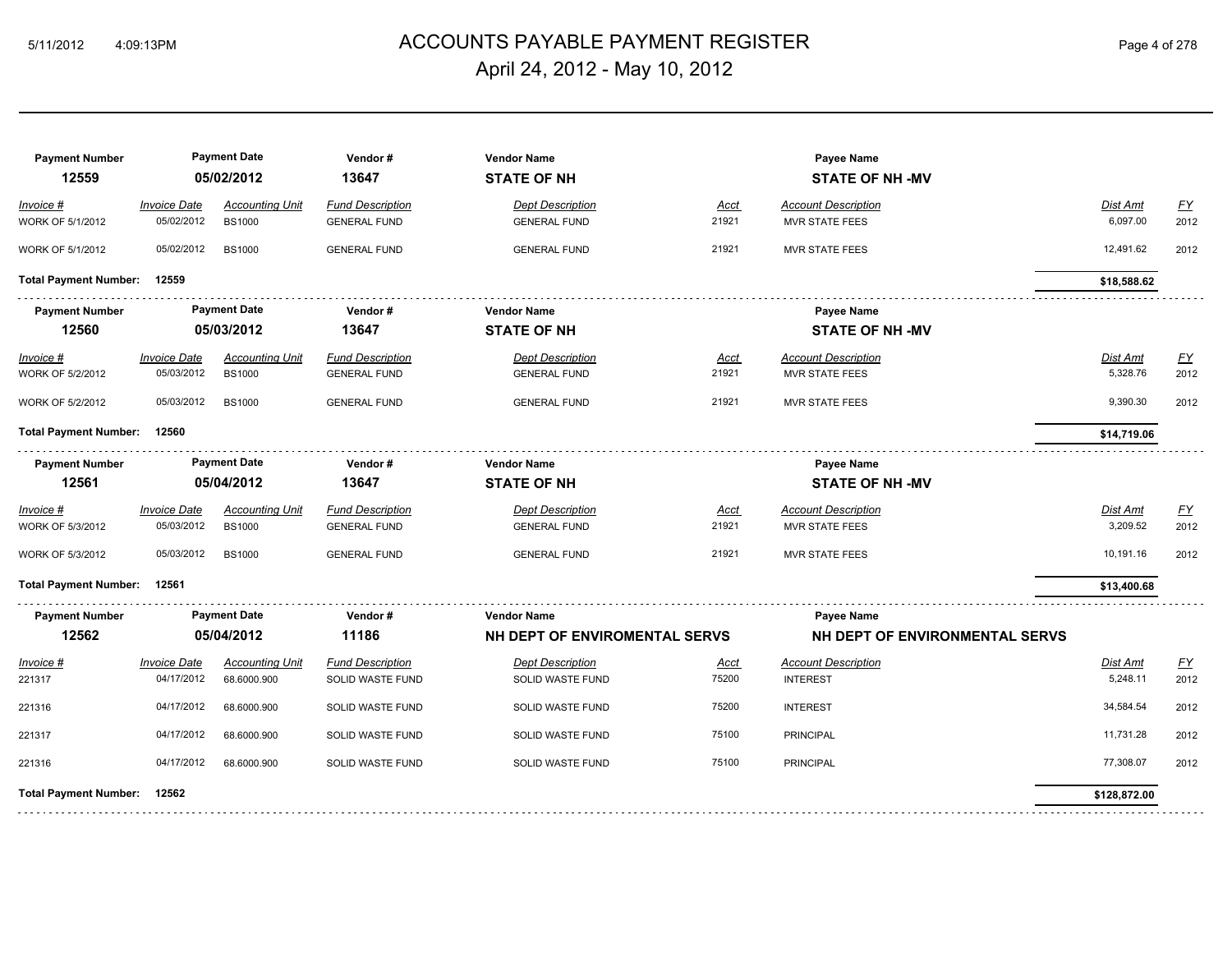## 5/11/2012 4:09:13PM ACCOUNTS PAYABLE PAYMENT REGISTER Page 5 of 278 April 24, 2012 - May 10, 2012

| <b>Payment Number</b><br>12563    |                                   | <b>Payment Date</b><br>05/04/2012 | Vendor#<br>11355                                       | <b>Vendor Name</b><br><b>SHEEHAN PHINNEY BASS &amp;</b> |                      |                                                          |                               |                   |
|-----------------------------------|-----------------------------------|-----------------------------------|--------------------------------------------------------|---------------------------------------------------------|----------------------|----------------------------------------------------------|-------------------------------|-------------------|
| Invoice #<br><b>NEIGHBORWORKS</b> | <b>Invoice Date</b><br>05/04/2012 | <b>Accounting Unit</b><br>84.3090 | <b>Fund Description</b><br><b>URBAN PROGRAM GRANTS</b> | <b>Dept Description</b><br><b>URBAN PROGRAM GRANTS</b>  | <u>Acct</u><br>69025 | <b>Account Description</b><br>HOUSING PROGRAM ACTIVITIES | <b>Dist Amt</b><br>100,000.00 | <u>FY</u><br>2012 |
| <b>Total Payment Number:</b>      | 12563                             |                                   |                                                        |                                                         |                      |                                                          | \$100,000.00                  |                   |
| <b>Payment Number</b>             |                                   | <b>Payment Date</b>               | Vendor#                                                | <b>Vendor Name</b>                                      |                      | <b>Payee Name</b>                                        |                               |                   |
| 12564                             |                                   | 05/07/2012                        | 13647                                                  | <b>STATE OF NH</b>                                      |                      | <b>STATE OF NH -MV</b>                                   |                               |                   |
| Invoice #                         | <b>Invoice Date</b>               | <b>Accounting Unit</b>            | <b>Fund Description</b>                                | <b>Dept Description</b>                                 | <u>Acct</u>          | <b>Account Description</b>                               | <b>Dist Amt</b>               | <u>FY</u>         |
| WORK OF 5/4/2012                  | 05/07/2012                        | <b>BS1000</b>                     | <b>GENERAL FUND</b>                                    | <b>GENERAL FUND</b>                                     | 21921                | <b>MVR STATE FEES</b>                                    | 4,133.08                      | 2012              |
| WORK OF 5/4/2012                  | 05/07/2012                        | <b>BS1000</b>                     | <b>GENERAL FUND</b>                                    | <b>GENERAL FUND</b>                                     | 21921                | <b>MVR STATE FEES</b>                                    | 11,593.50                     | 2012              |
| <b>Total Payment Number:</b>      | 12564                             |                                   |                                                        |                                                         |                      |                                                          | \$15,726.58                   |                   |
| <b>Payment Number</b>             |                                   | <b>Payment Date</b>               | Vendor#                                                | <b>Vendor Name</b>                                      |                      | Payee Name                                               |                               |                   |
| 12565                             |                                   | 05/08/2012                        | 13647                                                  | <b>STATE OF NH</b>                                      |                      | <b>STATE OF NH-MV</b>                                    |                               |                   |
| Invoice #                         | <b>Invoice Date</b>               | <b>Accounting Unit</b>            | <b>Fund Description</b>                                | <b>Dept Description</b>                                 | <b>Acct</b>          | <b>Account Description</b>                               | Dist Amt                      | <u>FY</u>         |
| WORK OF 5/7/2012                  | 05/08/2012                        | <b>BS1000</b>                     | <b>GENERAL FUND</b>                                    | <b>GENERAL FUND</b>                                     | 21921                | <b>MVR STATE FEES</b>                                    | 2,673.64                      | 2012              |
| WORK OF 5/7/2012                  | 05/08/2012                        | <b>BS1000</b>                     | <b>GENERAL FUND</b>                                    | <b>GENERAL FUND</b>                                     | 21921                | <b>MVR STATE FEES</b>                                    | 8,898.31                      | 2012              |
| <b>Total Payment Number:</b>      | 12565                             |                                   |                                                        |                                                         |                      |                                                          | \$11,571.95                   |                   |
| <b>Payment Number</b>             |                                   | <b>Payment Date</b>               | Vendor#                                                | <b>Vendor Name</b>                                      |                      | Payee Name                                               |                               |                   |
| 12566                             |                                   | 05/09/2012                        | 13647                                                  | <b>STATE OF NH</b>                                      |                      | <b>STATE OF NH -MV</b>                                   |                               |                   |
| <i>Invoice</i> #                  | <b>Invoice Date</b>               | <b>Accounting Unit</b>            | <b>Fund Description</b>                                | <b>Dept Description</b>                                 | <u>Acct</u>          | <b>Account Description</b>                               | Dist Amt                      | <u>FY</u>         |
| WORK OF 5/8/2012                  | 05/09/2012                        | <b>BS1000</b>                     | <b>GENERAL FUND</b>                                    | <b>GENERAL FUND</b>                                     | 21921                | MVR STATE FEES                                           | 7,868.96                      | 2012              |
| WORK OF 5/8/2012                  | 05/09/2012                        | <b>BS1000</b>                     | <b>GENERAL FUND</b>                                    | <b>GENERAL FUND</b>                                     | 21921                | <b>MVR STATE FEES</b>                                    | 7,760.29                      | 2012              |
| <b>Total Payment Number:</b>      | 12566                             |                                   |                                                        |                                                         |                      |                                                          | \$15,629.25                   |                   |
| <b>Payment Number</b>             |                                   | <b>Payment Date</b>               | Vendor#                                                | <b>Vendor Name</b>                                      |                      |                                                          |                               |                   |
| 12567                             |                                   | 05/10/2012                        | 13978                                                  | <b>ANTHEM BCBS OF NE</b>                                |                      |                                                          |                               |                   |
| Invoice #                         | <b>Invoice Date</b>               | <b>Accounting Unit</b>            | <b>Fund Description</b>                                | <b>Dept Description</b>                                 | <u>Acct</u>          | <b>Account Description</b>                               | Dist Amt                      | EY                |
| AENH00037853                      | 04/23/2012                        | 13.6600.890                       | BENEFITS SELF INSURANCE<br><b>FUND</b>                 | BENEFITS SELF INSURANCE<br><b>FUND</b>                  | 59507                | <b>BC/BS POS PLAN</b>                                    | 26,447.25                     | 2012              |
| 7013/5/4/2012                     | 04/30/2012                        | 13.6600.890                       | BENEFITS SELF INSURANCE<br><b>FUND</b>                 | BENEFITS SELF INSURANCE<br><b>FUND</b>                  | 59507                | <b>BC/BS POS PLAN</b>                                    | 29,746.14                     | 2012              |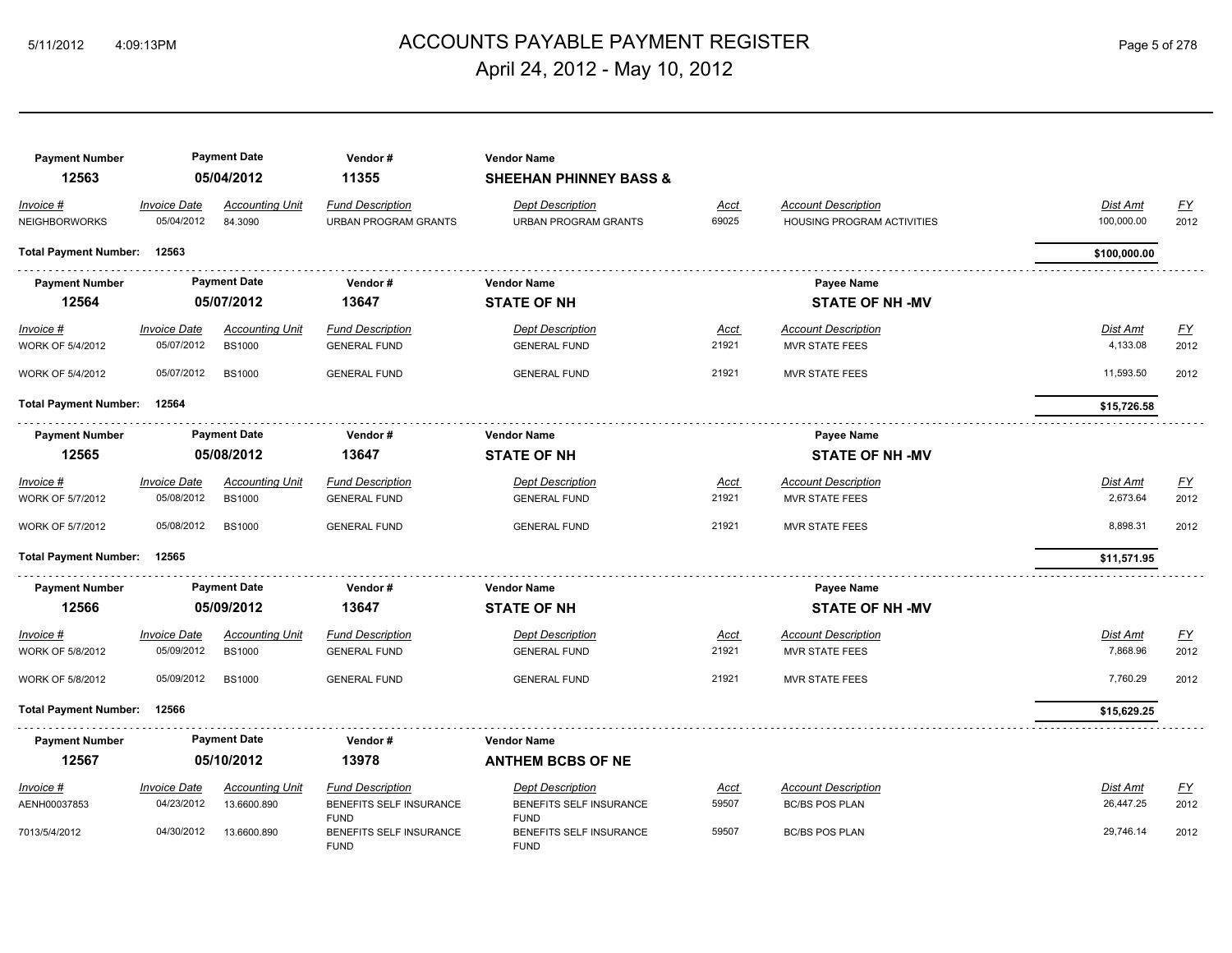## 5/11/2012 4:09:13PM ACCOUNTS PAYABLE PAYMENT REGISTER Page 6 of 278 April 24, 2012 - May 10, 2012

| <b>Payment Number</b><br>12567 |                                   | <b>Payment Date</b><br>05/10/2012     | Vendor#<br>13978                                   | <b>Vendor Name</b><br><b>ANTHEM BCBS OF NE</b>     |               |                                                     |                               |                          |
|--------------------------------|-----------------------------------|---------------------------------------|----------------------------------------------------|----------------------------------------------------|---------------|-----------------------------------------------------|-------------------------------|--------------------------|
|                                |                                   |                                       |                                                    |                                                    |               |                                                     |                               |                          |
| Invoice #<br>AENH00037853      | <b>Invoice Date</b><br>04/23/2012 | <b>Accounting Unit</b><br>13.6600.890 | <b>Fund Description</b><br>BENEFITS SELF INSURANCE | <b>Dept Description</b><br>BENEFITS SELF INSURANCE | Acct<br>59507 | <b>Account Description</b><br><b>BC/BS HMO PLAN</b> | <b>Dist Amt</b><br>270,686.36 | $\underline{FY}$<br>2012 |
|                                |                                   |                                       | <b>FUND</b>                                        | <b>FUND</b>                                        |               |                                                     |                               |                          |
| 7013/5/4/2012                  | 04/30/2012                        | 13.6600.890                           | BENEFITS SELF INSURANCE                            | BENEFITS SELF INSURANCE                            | 59507         | <b>BC/BS HMO PLAN</b>                               | 256,591.58                    | 2012                     |
|                                |                                   |                                       | <b>FUND</b>                                        | <b>FUND</b>                                        |               |                                                     |                               |                          |
| AENH00037853                   | 04/23/2012                        | 13.6600.890                           | <b>BENEFITS SELF INSURANCE</b>                     | BENEFITS SELF INSURANCE                            | 59507         | <b>BC/BS JW PLAN</b>                                | 49,080.41                     | 2012                     |
| 7013/5/4/2012                  | 04/30/2012                        | 13.6600.890                           | <b>FUND</b><br>BENEFITS SELF INSURANCE             | <b>FUND</b><br>BENEFITS SELF INSURANCE             | 59507         | <b>BC/BS JW PLAN</b>                                | 66,784.34                     | 2012                     |
|                                |                                   |                                       | <b>FUND</b>                                        | <b>FUND</b>                                        |               |                                                     |                               |                          |
| AENH00037853                   | 04/23/2012                        | 13.6600.890.S                         | BENEFITS SELF INSURANCE                            | BENEFITS SELF INSURANCE                            | 59507         | <b>BC/BS POS PLAN</b>                               | 34,084.34                     | 2012                     |
|                                |                                   |                                       | <b>FUND</b>                                        | <b>FUND</b>                                        |               |                                                     |                               |                          |
| 7013/5/4/2012                  | 04/30/2012                        | 13.6600.890.S                         | BENEFITS SELF INSURANCE                            | BENEFITS SELF INSURANCE                            | 59507         | <b>BC/BS POS PLAN</b>                               | 36,766.83                     | 2012                     |
| AENH00037853                   | 04/23/2012                        | 13.6600.890.S                         | <b>FUND</b><br>BENEFITS SELF INSURANCE             | <b>FUND</b><br>BENEFITS SELF INSURANCE             | 59507         | <b>BC/BS HMO PLAN</b>                               | 636,257.38                    | 2012                     |
|                                |                                   |                                       | <b>FUND</b>                                        | <b>FUND</b>                                        |               |                                                     |                               |                          |
| 7013/5/4/2012                  | 04/30/2012                        | 13.6600.890.S                         | <b>BENEFITS SELF INSURANCE</b>                     | <b>BENEFITS SELF INSURANCE</b>                     | 59507         | <b>BC/BS HMO PLAN</b>                               | 295,605.31                    | 2012                     |
|                                |                                   |                                       | <b>FUND</b>                                        | <b>FUND</b>                                        |               |                                                     |                               |                          |
| <b>Total Payment Number:</b>   | 12567                             |                                       |                                                    |                                                    |               |                                                     | \$1,702,049.94                |                          |
| <b>Payment Number</b>          |                                   | <b>Payment Date</b>                   | Vendor#                                            | <b>Vendor Name</b>                                 |               | Payee Name                                          |                               |                          |
| 12568                          |                                   |                                       | 14017                                              |                                                    |               |                                                     |                               |                          |
|                                |                                   | 05/10/2012                            |                                                    | <b>BENEFIT STRATEGIES INC</b>                      |               | <b>BENEFIT STRATEGIES (FLEX)</b>                    |                               |                          |
| <u>Invoice #</u>               | <b>Invoice Date</b>               | <b>Accounting Unit</b>                | <b>Fund Description</b>                            | <b>Dept Description</b>                            | <u>Acct</u>   | <b>Account Description</b>                          | <b>Dist Amt</b>               | <u>FY</u>                |
| CP043012223                    | 04/30/2012                        | <b>BS1000</b>                         | <b>GENERAL FUND</b>                                | <b>GENERAL FUND</b>                                | 21467         | 125 FLEXIBLE BENEFITS                               | 18,149.63                     | 2012                     |
| Total Payment Number: 12568    |                                   |                                       |                                                    |                                                    |               |                                                     | \$18,149.63                   |                          |
|                                |                                   | <b>Payment Date</b>                   |                                                    | <b>Vendor Name</b>                                 |               |                                                     |                               |                          |
| <b>Payment Number</b>          |                                   |                                       | Vendor#                                            |                                                    |               |                                                     |                               |                          |
| 12569                          |                                   | 05/10/2012                            | 12837                                              | <b>HARVARD PILGRIM HEALTH CARE</b>                 |               |                                                     |                               |                          |
| Invoice #                      | <b>Invoice Date</b>               | <b>Accounting Unit</b>                | <b>Fund Description</b>                            | <b>Dept Description</b>                            | <u>Acct</u>   | <b>Account Description</b>                          | Dist Amt                      | $\underline{FY}$         |
| 243180                         | 04/24/2012                        | 13.6600.890                           | BENEFITS SELF INSURANCE                            | BENEFITS SELF INSURANCE                            | 59507         | <b>HPHC PLAN</b>                                    | 94,625.29                     | 2012                     |
|                                |                                   |                                       | <b>FUND</b>                                        | <b>FUND</b>                                        |               |                                                     |                               |                          |
| 243672                         | 05/02/2012                        | 13.6600.890                           | BENEFITS SELF INSURANCE                            | BENEFITS SELF INSURANCE                            | 59507         | <b>HEALTH CLAIMS</b>                                | 59,856.70                     | 2012                     |
| 243180                         | 04/24/2012                        | 13.6600.890.S                         | <b>FUND</b><br>BENEFITS SELF INSURANCE             | <b>FUND</b><br>BENEFITS SELF INSURANCE             | 59507         | <b>HPHC PLAN</b>                                    | 41,035.97                     | 2012                     |
|                                |                                   |                                       | <b>FUND</b>                                        | <b>FUND</b>                                        |               |                                                     |                               |                          |
| 243672                         | 05/02/2012                        | 13.6600.890.S                         | BENEFITS SELF INSURANCE                            | BENEFITS SELF INSURANCE                            | 59507         | <b>HEALTH CLAIMS</b>                                | 78,969.66                     | 2012                     |
|                                |                                   |                                       | <b>FUND</b>                                        | <b>FUND</b>                                        |               |                                                     |                               |                          |
| <b>Total Payment Number:</b>   | 12569                             |                                       |                                                    |                                                    |               |                                                     | \$274,487.62                  |                          |
| <b>Payment Number</b>          |                                   | <b>Payment Date</b>                   | Vendor#                                            | <b>Vendor Name</b>                                 |               |                                                     |                               |                          |
| 12570                          |                                   | 05/10/2012                            | 14555                                              | <b>NORTHEAST DELTA DENTAL</b>                      |               |                                                     |                               |                          |
|                                |                                   |                                       |                                                    |                                                    |               |                                                     |                               |                          |
| Invoice #                      | <b>Invoice Date</b>               | <b>Accounting Unit</b>                | <b>Fund Description</b>                            | <b>Dept Description</b>                            | Acct          | <b>Account Description</b>                          | <b>Dist Amt</b>               | <b>FY</b>                |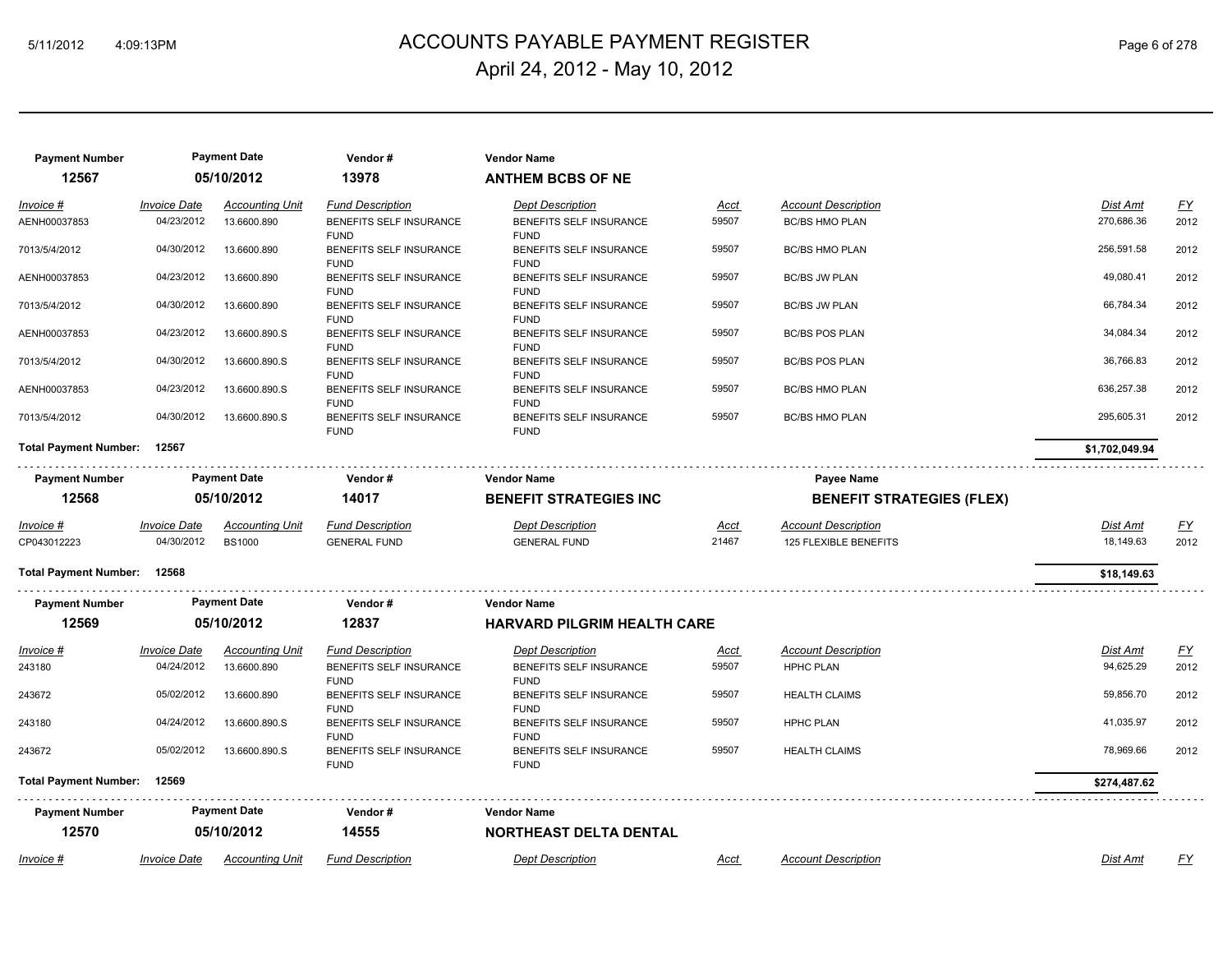## 5/11/2012 4:09:13PM ACCOUNTS PAYABLE PAYMENT REGISTER Page 7 of 278 April 24, 2012 - May 10, 2012

| <b>Payment Number</b><br>12570 |                     | <b>Payment Date</b><br>05/10/2012 | Vendor#<br>14555                       | <b>Vendor Name</b><br><b>NORTHEAST DELTA DENTAL</b> |       |                            |                 |                  |
|--------------------------------|---------------------|-----------------------------------|----------------------------------------|-----------------------------------------------------|-------|----------------------------|-----------------|------------------|
| Invoice #                      | <b>Invoice Date</b> | <b>Accounting Unit</b>            | <b>Fund Description</b>                | <b>Dept Description</b>                             | Acct  | <b>Account Description</b> | Dist Amt        | $\underline{FY}$ |
| 4?26/12 THRU 4/30/12           | 05/08/2012          | 13.6600.890                       | BENEFITS SELF INSURANCE<br><b>FUND</b> | BENEFITS SELF INSURANCE<br><b>FUND</b>              | 59525 | <b>DENTAL CLAIMS</b>       | 13,346.96       | 2012             |
| 4/19/12 THRU 4/23/2012         | 05/01/2012          | 13.6600.890                       | BENEFITS SELF INSURANCE<br><b>FUND</b> | BENEFITS SELF INSURANCE<br><b>FUND</b>              | 59525 | <b>DENTAL CLAIMS</b>       | 18,144.60       | 2012             |
| 4?26/12 THRU 4/30/12           | 05/08/2012          | 13.6600.890.S                     | BENEFITS SELF INSURANCE<br><b>FUND</b> | BENEFITS SELF INSURANCE<br><b>FUND</b>              | 59525 | <b>DENTAL CLAIMS</b>       | 8,029.51        | 2012             |
| 4/19/12 THRU 4/23/2012         | 05/01/2012          | 13.6600.890.S                     | BENEFITS SELF INSURANCE<br><b>FUND</b> | BENEFITS SELF INSURANCE<br><b>FUND</b>              | 59525 | <b>DENTAL CLAIMS</b>       | 5,893.70        | 2012             |
| <b>Total Payment Number:</b>   | 12570               |                                   |                                        |                                                     |       |                            | \$45,414.77     |                  |
| <b>Payment Number</b>          |                     | <b>Payment Date</b>               | Vendor#                                | <b>Vendor Name</b>                                  |       | Payee Name                 |                 |                  |
| 12571                          |                     | 05/10/2012                        | 13647                                  | <b>STATE OF NH</b>                                  |       | <b>STATE OF NH -MV</b>     |                 |                  |
| $Invoice$ #                    | <b>Invoice Date</b> | <b>Accounting Unit</b>            | <b>Fund Description</b>                | <b>Dept Description</b>                             | Acct  | <b>Account Description</b> | <b>Dist Amt</b> | <u>FY</u>        |
| WORK OF 5/9/2012               | 05/10/2012          | <b>BS1000</b>                     | <b>GENERAL FUND</b>                    | <b>GENERAL FUND</b>                                 | 21921 | <b>MVR STATE FEES</b>      | 4,911.40        | 2012             |
| WORK OF 5/9/2012               | 05/10/2012          | <b>BS1000</b>                     | <b>GENERAL FUND</b>                    | <b>GENERAL FUND</b>                                 | 21921 | <b>MVR STATE FEES</b>      | 6,715.33        | 2012             |
| <b>Total Payment Number:</b>   | 12571               |                                   |                                        |                                                     |       |                            | \$11,626.73     |                  |
| <b>Payment Number</b>          |                     | <b>Payment Date</b>               | Vendor#                                | <b>Vendor Name</b>                                  |       |                            |                 |                  |
| 12572                          |                     | 05/10/2012                        | 14536                                  | <b>NH RETIREMENT SYSTEM</b>                         |       |                            |                 |                  |
| Invoice #                      | <b>Invoice Date</b> | <b>Accounting Unit</b>            | <b>Fund Description</b>                | <b>Dept Description</b>                             | Acct  | <b>Account Description</b> | Dist Amt        | EY               |
| <b>APRIL 2012</b>              | 05/10/2012          | <b>BS1000</b>                     | <b>GENERAL FUND</b>                    | <b>GENERAL FUND</b>                                 | 21425 | NHRS PENSION 4 - FIRE      | 108,755.04      | 2012             |
| <b>APRIL 2012</b>              | 05/10/2012          | <b>BS1000</b>                     | <b>GENERAL FUND</b>                    | <b>GENERAL FUND</b>                                 | 21422 | NHRS PENSION 4 - POLICE    | 115,569.89      | 2012             |
| <b>APRIL 2012</b>              | 05/10/2012          | <b>BS1000</b>                     | <b>GENERAL FUND</b>                    | <b>GENERAL FUND</b>                                 | 21420 | NHRS PENSION 2 - EMPLOYEES | 138,437.48      | 2012             |
| <b>APRIL 2012</b>              | 05/10/2012          | <b>BS1000</b>                     | <b>GENERAL FUND</b>                    | <b>GENERAL FUND</b>                                 | 21418 | NHRS PENSION 1 - TEACHERS  | 308,685.67      | 2012             |
| <b>APRIL 2012</b>              | 05/10/2012          | 15.1.500.S                        | <b>GENERAL FUND</b>                    | <b>CITYWIDE PENSIONS</b>                            | 52150 | PENSION CONTRIBUTIONS      | 82,444.08       | 2012             |
| <b>APRIL 2012</b>              | 05/10/2012          | 15.1.500.S                        | <b>GENERAL FUND</b>                    | <b>CITYWIDE PENSIONS</b>                            | 52150 | PENSION CONTRIBUTIONS      | 498,304.78      | 2012             |
| <b>APRIL 2012</b>              | 05/10/2012          | 15.1.500                          | <b>GENERAL FUND</b>                    | CITYWIDE PENSIONS                                   | 52150 | PENSION CONTRIBUTIONS      | 199,619.78      | 2012             |
| <b>APRIL 2012</b>              | 05/10/2012          | 15.1.500                          | <b>GENERAL FUND</b>                    | <b>CITYWIDE PENSIONS</b>                            | 52150 | PENSION CONTRIBUTIONS      | 91,591.95       | 2012             |
| <b>APRIL 2012</b>              | 05/10/2012          | 15.1.500                          | <b>GENERAL FUND</b>                    | <b>CITYWIDE PENSIONS</b>                            | 52150 | PENSION CONTRIBUTIONS      | 210,965.90      | 2012             |
| <b>Total Payment Number:</b>   | 12572               |                                   |                                        |                                                     |       |                            | \$1,754,374.57  |                  |
|                                |                     |                                   |                                        |                                                     |       |                            |                 |                  |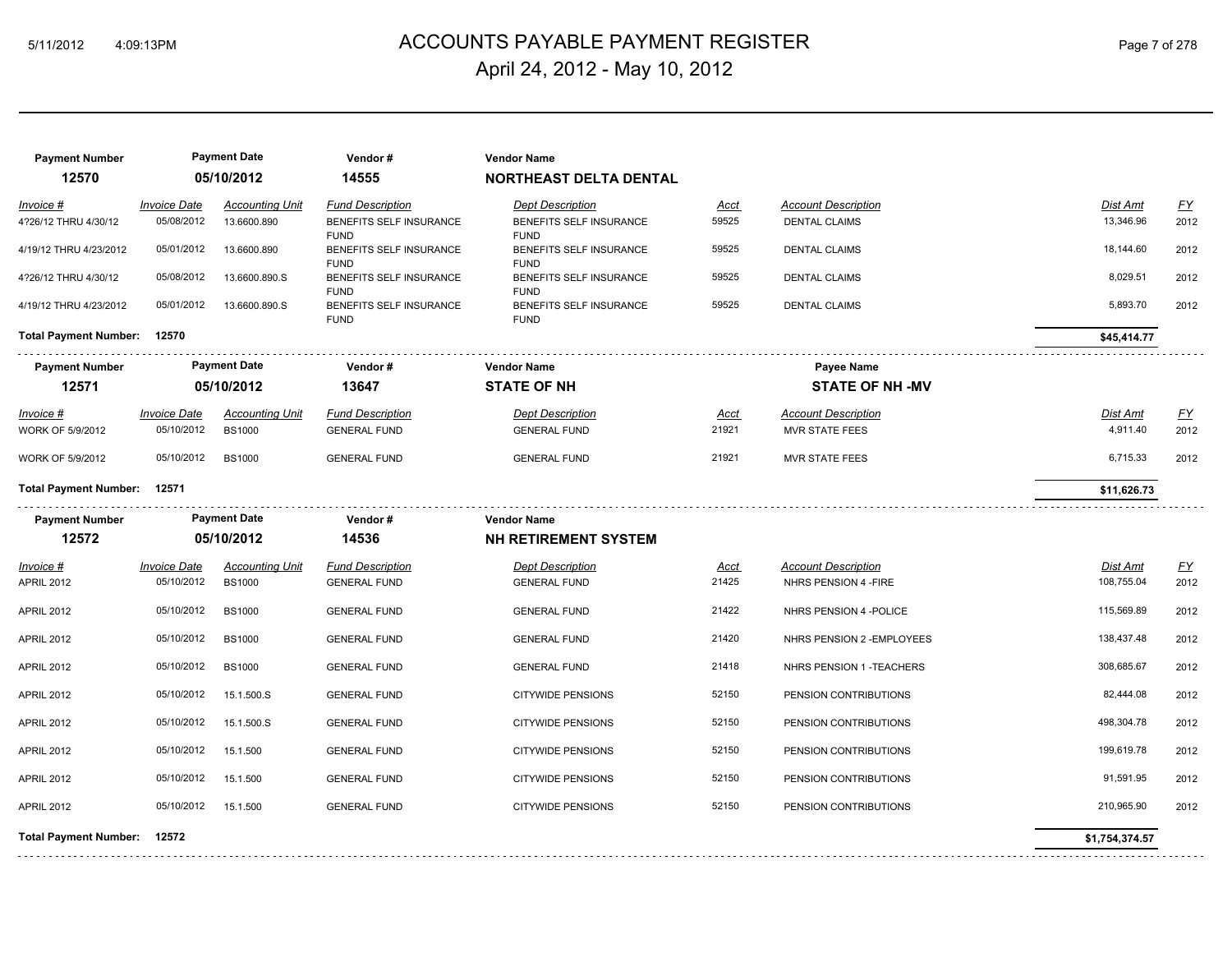## 5/11/2012 4:09:13PM ACCOUNTS PAYABLE PAYMENT REGISTER Page 8 of 278 April 24, 2012 - May 10, 2012

| <b>Payment Number</b>              |                                   | <b>Payment Date</b>                | Vendor#                                                     | <b>Vendor Name</b>                              |                      |                                                     |                    |            |
|------------------------------------|-----------------------------------|------------------------------------|-------------------------------------------------------------|-------------------------------------------------|----------------------|-----------------------------------------------------|--------------------|------------|
| 9201201                            |                                   | 05/01/2012                         | 14109                                                       | <b>CITIZENS BANK</b>                            |                      |                                                     |                    |            |
| Invoice #<br>CREDIT CARD 4/30/2012 | <b>Invoice Date</b><br>04/30/2012 | <b>Accounting Unit</b><br>79.1.770 | <b>Fund Description</b><br><b>GENERAL FUND</b>              | <b>Dept Description</b><br><b>LIBRARY</b>       | <u>Acct</u><br>54428 | <b>Account Description</b><br>TECHNOLOGY OPERATIONS | Dist Amt<br>190.80 | EY<br>2012 |
| CREDIT CARD 4/30/2012              | 04/30/2012                        | 22.5010                            | CAP PROJECTS-INFO                                           | CAPITAL PROJECTS-INFO TECH                      | 81342                | COMPUTER SOFTWARE & HARDWARE                        | 86.64              | 2012       |
| CREDIT CARD 4/30/2012              | 04/30/2012                        | 22.5010                            | <b>TECHNOLOGY</b><br>CAP PROJECTS-INFO<br><b>TECHNOLOGY</b> | CAPITAL PROJECTS-INFO TECH                      | 81342                | COMPUTER SOFTWARE & HARDWARE                        | 84.00              | 2012       |
| CREDIT CARD 4/30/2012              | 04/30/2012                        | 22.5010                            | CAP PROJECTS-INFO<br><b>TECHNOLOGY</b>                      | CAPITAL PROJECTS-INFO TECH                      | 81342                | COMPUTER SOFTWARE & HARDWARE                        | 25.00              | 2012       |
| CREDIT CARD 4/30/2012              | 04/30/2012                        | 91.1.012320                        | <b>GENERAL FUND</b>                                         | <b>GF-EDUCATION</b>                             | 61100                | OFFICE SUPPLIES                                     | 194.47             | 2012       |
| CREDIT CARD 4/30/2012              | 04/30/2012                        | 91.1.012320                        | <b>GENERAL FUND</b>                                         | <b>GF-EDUCATION</b>                             | 61100                | OFFICE SUPPLIES                                     | (45.39)            | 2012       |
| CREDIT CARD 4/30/2012              | 04/30/2012                        | 91.1.012830                        | <b>GENERAL FUND</b>                                         | <b>GF-EDUCATION</b>                             | 55500                | <b>ADVERTISING</b>                                  | 149.00             | 2012       |
| CREDIT CARD 4/30/2012              | 04/30/2012                        | 91.1.021210                        | <b>GENERAL FUND</b>                                         | <b>GF-EDUCATION</b>                             | 61299                | MISCELLANEOUS SUPPLIES                              | 18.98              | 2012       |
| CREDIT CARD 4/30/2012              | 04/30/2012                        | 91.1.041160                        | <b>GENERAL FUND</b>                                         | <b>GF-EDUCATION</b>                             | 61135                | EDUCATIONAL SUPPLIES                                | 3,864.49           | 2012       |
| CREDIT CARD 4/30/2012              | 04/30/2012                        | 91.1.121160                        | <b>GENERAL FUND</b>                                         | <b>GF-EDUCATION</b>                             | 61875                | <b>BOOKS</b>                                        | 135.99             | 2012       |
| CREDIT CARD 4/30/2012              | 04/30/2012                        | 50.1.635                           | <b>GENERAL FUND</b>                                         | <b>POLICE</b>                                   | 55421                | <b>TRAINING &amp; CERTIFICATIONS</b>                | 1,812.60           | 2012       |
| CREDIT CARD 4/30/2012              | 04/30/2012                        | 50.1.635                           | <b>GENERAL FUND</b>                                         | <b>POLICE</b>                                   | 55400                | <b>CONFERENCES AND SEMINARS</b>                     | 329.00             | 2012       |
| CREDIT CARD 4/30/2012              | 04/30/2012                        | 50.1.635                           | <b>GENERAL FUND</b>                                         | <b>POLICE</b>                                   | 55400                | <b>CONFERENCES AND SEMINARS</b>                     | 546.56             | 2012       |
| CREDIT CARD 4/30/2012              | 04/30/2012                        | 91.1.992225                        | <b>GENERAL FUND</b>                                         | <b>GF-EDUCATION</b>                             | 54487                | EQUIPMENT REPAIRS & MAINTENANCE                     | 426.35             | 2012       |
| <b>CREDIT CARD 4/30/2012</b>       | 04/30/2012                        | 50.3050                            | POLICE GRANTS FUND                                          | POLICE GRANTS FUND                              | 55400                | <b>CONFERENCES AND SEMINARS</b>                     | 449.13             | 2012       |
| CREDIT CARD 4/30/2012              | 04/30/2012                        | 71.3068                            | <b>COMMUNITY SERVICES GRANTS</b>                            | <b>COMMUNITY SERVICES</b><br><b>GRANTS</b>      | 61917                | <b>MEETING EXPENSES</b>                             | 452.69             | 2012       |
| CREDIT CARD 4/30/2012              | 04/30/2012                        | 71.3068                            | <b>COMMUNITY SERVICES GRANTS</b>                            | <b>COMMUNITY SERVICES</b><br><b>GRANTS</b>      | 55300                | <b>TRAVEL</b>                                       | 379.20             | 2012       |
| CREDIT CARD 4/30/2012              | 04/30/2012                        | 22.2505                            | <b>GOVT &amp; EDUCATION CHANNELS</b><br><b>FUND</b>         | <b>GOV'T &amp; EDUCATION</b><br><b>CHANNELS</b> | 54487                | EQUIPMENT REPAIRS & MAINTENANCE                     | 118.00             | 2012       |
| CREDIT CARD 4/30/2012              | 04/30/2012                        | 13.6600.525                        | BENEFITS SELF INSURANCE<br><b>FUND</b>                      | BENEFITS SELF INSURANCE<br><b>FUND</b>          | 52809                | <b>WELLNESS PROGRAM</b>                             | 121.96             | 2012       |
| CREDIT CARD 4/30/2012              | 04/30/2012                        | 13.6600.525                        | BENEFITS SELF INSURANCE<br><b>FUND</b>                      | BENEFITS SELF INSURANCE<br><b>FUND</b>          | 52809                | <b>WELLNESS PROGRAM</b>                             | 27.50              | 2012       |
| CREDIT CARD 4/30/2012              | 04/30/2012                        | 13.6600.525                        | BENEFITS SELF INSURANCE<br><b>FUND</b>                      | BENEFITS SELF INSURANCE<br><b>FUND</b>          | 52809                | <b>WELLNESS PROGRAM</b>                             | 1,879.56           | 2012       |
| CREDIT CARD 4/30/2012              | 04/30/2012                        | 22.1.535                           | <b>GENERAL FUND</b>                                         | INFORMATION TECHNOLOGY                          | 54407                | SOFTWARE MAINTENANCE                                | 69.95              | 2012       |
| CREDIT CARD 4/30/2012              | 04/30/2012                        | 22.1.535                           | <b>GENERAL FUND</b>                                         | INFORMATION TECHNOLOGY                          | 54407                | SOFTWARE MAINTENANCE                                | 100.00             | 2012       |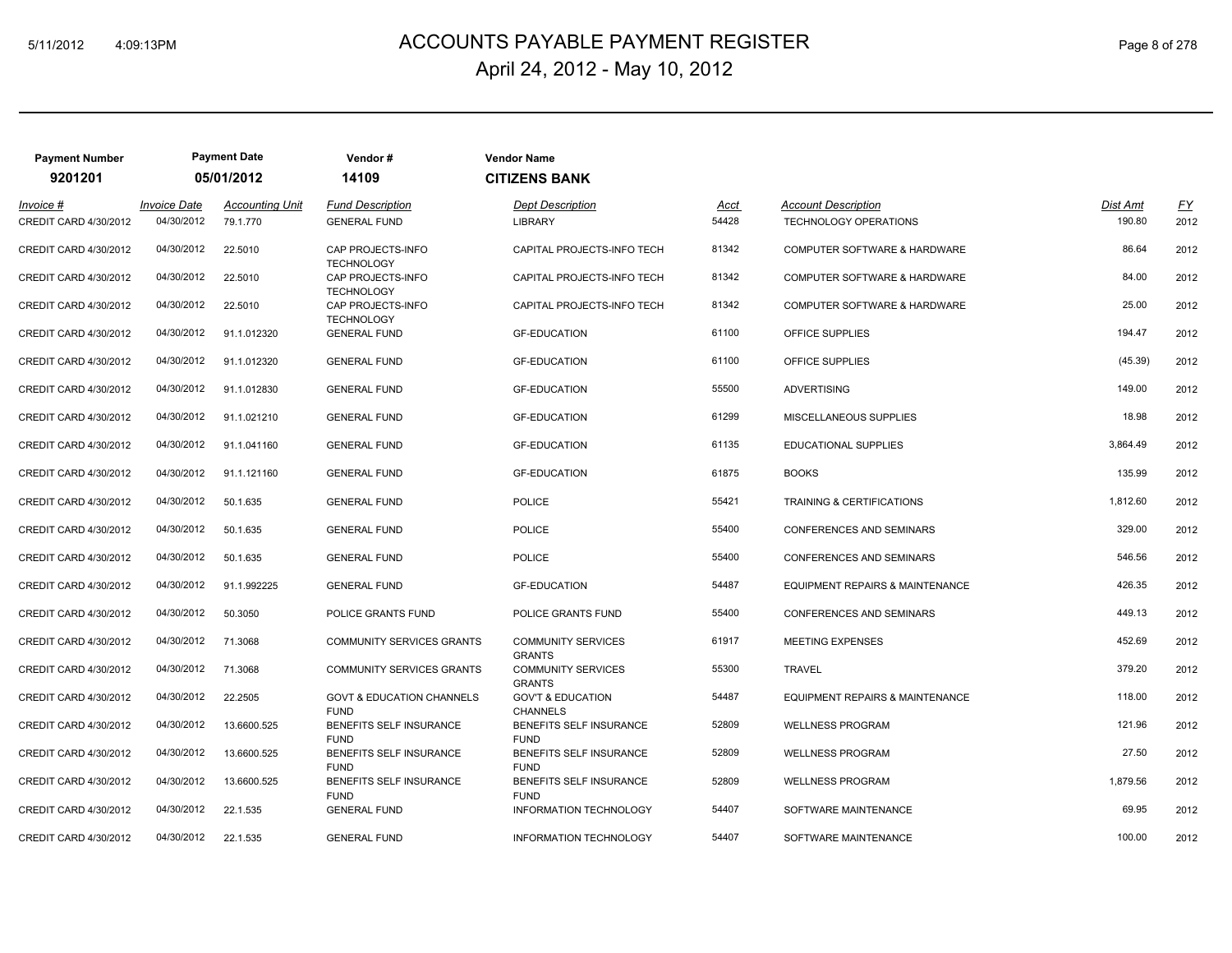## 5/11/2012 4:09:13PM ACCOUNTS PAYABLE PAYMENT REGISTER Page 9 of 278 April 24, 2012 - May 10, 2012

| <b>Payment Number</b><br>9201201   |                                   | <b>Payment Date</b><br>05/01/2012  | Vendor#<br>14109                               | <b>Vendor Name</b><br><b>CITIZENS BANK</b>        |               |                                                    |                   |                   |
|------------------------------------|-----------------------------------|------------------------------------|------------------------------------------------|---------------------------------------------------|---------------|----------------------------------------------------|-------------------|-------------------|
| Invoice #<br>CREDIT CARD 4/30/2012 | <b>Invoice Date</b><br>04/30/2012 | <b>Accounting Unit</b><br>22.1.535 | <b>Fund Description</b><br><b>GENERAL FUND</b> | <b>Dept Description</b><br>INFORMATION TECHNOLOGY | Acct<br>54407 | <b>Account Description</b><br>SOFTWARE MAINTENANCE | Dist Amt<br>99.00 | <u>FY</u><br>2012 |
| CREDIT CARD 4/30/2012              | 04/30/2012                        | 22.1.535                           | <b>GENERAL FUND</b>                            | <b>INFORMATION TECHNOLOGY</b>                     | 54407         | SOFTWARE MAINTENANCE                               | 2.80              | 2012              |
| CREDIT CARD 4/30/2012              | 04/30/2012                        | 86.3120                            | <b>TRANSIT GRANTS</b>                          | <b>GRANT FUNDS-TRANSIT</b>                        | 55421         | TRAINING & CERTIFICATIONS                          | (388.40)          | 2012              |
| CREDIT CARD 4/30/2012              | 04/30/2012                        | 50.4025                            | DOJ DRUG FORFEITURE FUNDS                      | DOJ DRUG FORFEITURE                               | 55400         | CONFERENCES AND SEMINARS                           | 1,232.61          | 2012              |
| CREDIT CARD 4/30/2012              | 04/30/2012                        | 71.1.500                           | <b>GENERAL FUND</b>                            | <b>FUNDS</b><br><b>COMMUNITY SERVICES</b>         | 55400         | CONFERENCES AND SEMINARS                           | 512.96            | 2012              |
| CREDIT CARD 4/30/2012              | 04/30/2012                        | 71.1.500                           | <b>GENERAL FUND</b>                            | <b>COMMUNITY SERVICES</b>                         | 55400         | <b>CONFERENCES AND SEMINARS</b>                    | 213.60            | 2012              |
| CREDIT CARD 4/30/2012              | 04/30/2012                        | 71.1.500                           | <b>GENERAL FUND</b>                            | <b>COMMUNITY SERVICES</b>                         | 55400         | <b>CONFERENCES AND SEMINARS</b>                    | 175.00            | 2012              |
| CREDIT CARD 4/30/2012              | 04/30/2012                        | 91.3800.231249                     | SCHOOL DOE GRANTS FUND                         | SCHOOL DOE GRANTS FUND                            | 61135         | EDUCATIONAL SUPPLIES                               | 8.93              | 2012              |
| CREDIT CARD 4/30/2012              | 04/30/2012                        | 91.3800.992210                     | SCHOOL DOE GRANTS FUND                         | SCHOOL DOE GRANTS FUND                            | 55400         | CONFERENCES AND SEMINARS                           | 3,467.61          | 2012              |
| CREDIT CARD 4/30/2012              | 04/30/2012                        | 91.3800.992210                     | SCHOOL DOE GRANTS FUND                         | SCHOOL DOE GRANTS FUND                            | 55300         | <b>TRAVEL</b>                                      | 366.34            | 2012              |
| CREDIT CARD 4/30/2012              | 04/30/2012                        | 91.3800.021210                     | SCHOOL DOE GRANTS FUND                         | SCHOOL DOE GRANTS FUND                            | 55300         | <b>TRAVEL</b>                                      | 1,952.20          | 2012              |
| CREDIT CARD 4/30/2012              | 04/30/2012                        | 91.3800.021210                     | SCHOOL DOE GRANTS FUND                         | SCHOOL DOE GRANTS FUND                            | 55300         | <b>TRAVEL</b>                                      | 59.00             | 2012              |
| CREDIT CARD 4/30/2012              | 04/30/2012                        | 22.1.500                           | <b>GENERAL FUND</b>                            | INFORMATION TECHNOLOGY                            | 71228         | <b>COMPUTER SOFTWARE</b>                           | 340.00            | 2012              |
| CREDIT CARD 4/30/2012              | 04/30/2012                        | 22.1.500                           | <b>GENERAL FUND</b>                            | <b>INFORMATION TECHNOLOGY</b>                     | 71221         | <b>COMPUTER EQUIPMENT</b>                          | 149.99            | 2012              |
| CREDIT CARD 4/30/2012              | 04/30/2012                        | <b>BS1000</b>                      | <b>GENERAL FUND</b>                            | <b>GENERAL FUND</b>                               | 14128         | PREPAID CREDIT CARD                                | 150.00            | 2012              |
| CREDIT CARD 4/30/2012              | 04/30/2012                        | 50.1.500                           | <b>GENERAL FUND</b>                            | <b>POLICE</b>                                     | 61142         | <b>MEDICAL SUPPLIES</b>                            | 198.00            | 2012              |
| CREDIT CARD 4/30/2012              | 04/30/2012                        | 52.1.500                           | <b>GENERAL FUND</b>                            | <b>FIRE</b>                                       | 55400         | CONFERENCES AND SEMINARS                           | 585.00            | 2012              |
| CREDIT CARD 4/30/2012              | 04/30/2012                        | 52.1.500                           | <b>GENERAL FUND</b>                            | <b>FIRE</b>                                       | 55400         | CONFERENCES AND SEMINARS                           | 1,126.71          | 2012              |
| CREDIT CARD 4/30/2012              | 04/30/2012                        | 01.1.500                           | <b>GENERAL FUND</b>                            | <b>MAYOR</b>                                      | 68300         | MAYORS EXPENSE ACCOUNT                             | 151.51            | 2012              |
| CREDIT CARD 4/30/2012              | 04/30/2012                        | 01.1.500                           | <b>GENERAL FUND</b>                            | <b>MAYOR</b>                                      | 61910         | <b>MEALS - FUNCTIONS</b>                           | 26.00             | 2012              |
| Total Payment Number: 9201201      |                                   |                                    |                                                |                                                   |               |                                                    | \$21,845.34       |                   |
| <b>Total ACH</b>                   |                                   |                                    |                                                |                                                   |               |                                                    | \$5,186,541.01    |                   |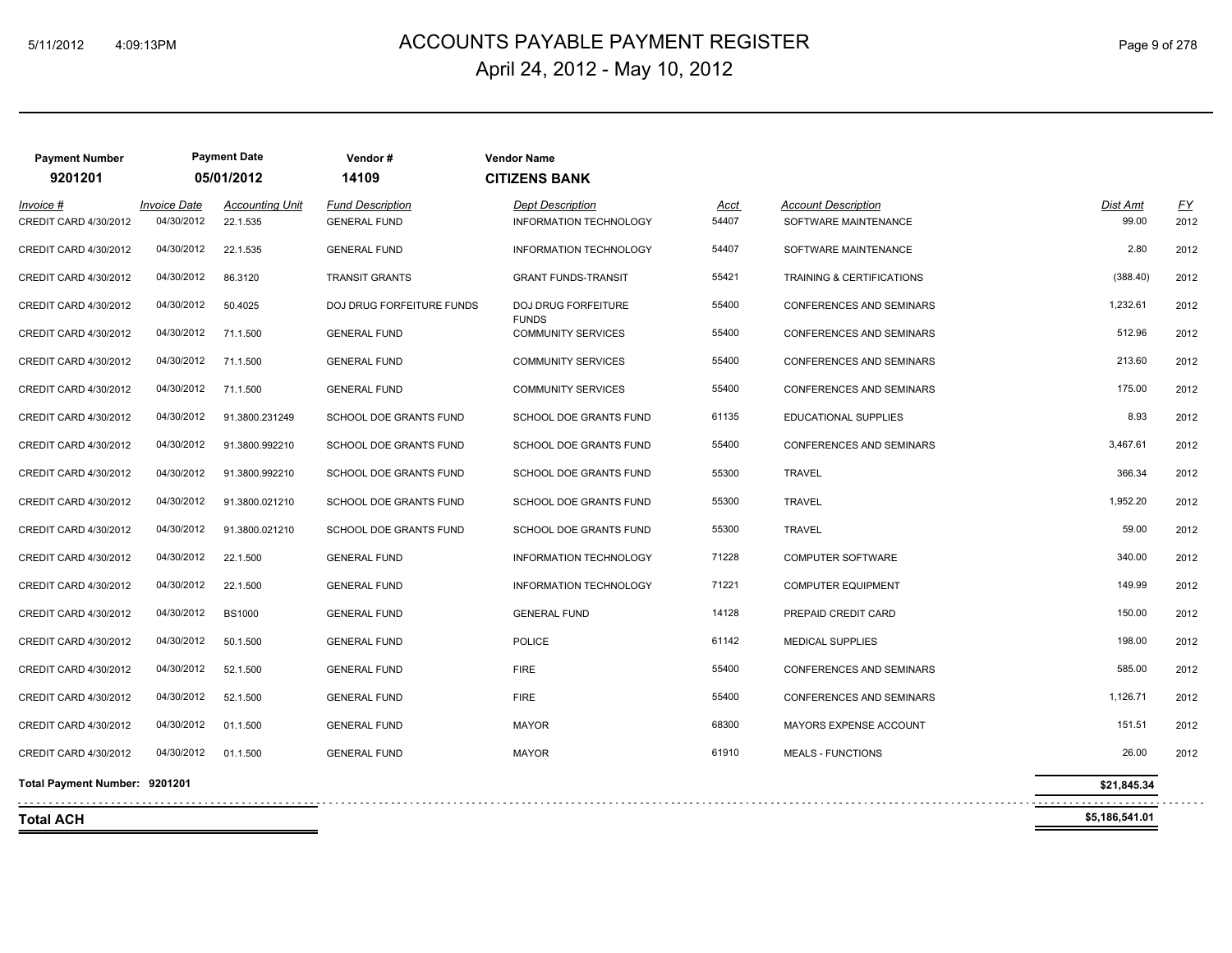## ACCOUNTS PAYABLE PAYMENT REGISTER 5/11/2012 4:09:13PM Page 10 of 278 April 24, 2012 - May 10, 2012

| <b>SYS</b><br><b>Payment Number</b><br>201854 |                                   | <b>Payment Date</b><br>04/26/2012     | Vendor#<br>13405                                            | <b>Vendor Name</b><br><b>RBG INC</b>                                  |                      |                                                                        |                           |                   |
|-----------------------------------------------|-----------------------------------|---------------------------------------|-------------------------------------------------------------|-----------------------------------------------------------------------|----------------------|------------------------------------------------------------------------|---------------------------|-------------------|
| Invoice #<br>20853                            | <b>Invoice Date</b><br>03/30/2012 | <b>Accounting Unit</b><br>77.1.650    | <b>Fund Description</b><br><b>GENERAL FUND</b>              | <b>Dept Description</b><br>PARKS & RECREATION                         | <u>Acct</u><br>54600 | <b>Account Description</b><br><b>VEHICLE REPAIRS &amp; MAINTENANCE</b> | Dist Amt<br>1,570.00      | <u>FY</u><br>2012 |
| Total Payment Number: 201854                  |                                   |                                       |                                                             |                                                                       |                      |                                                                        | \$1,570.00                |                   |
| <b>Payment Number</b>                         |                                   | <b>Payment Date</b>                   | Vendor#                                                     | <b>Vendor Name</b>                                                    |                      |                                                                        |                           |                   |
| 201855                                        |                                   | 04/26/2012                            | 14313                                                       | <b>ROGER HOUSTON</b>                                                  |                      |                                                                        |                           |                   |
| $Invoice$ #<br>FEB MILEAGE                    | <b>Invoice Date</b><br>02/28/2012 | <b>Accounting Unit</b><br>82.1.500    | <b>Fund Description</b><br><b>GENERAL FUND</b>              | <b>Dept Description</b><br>PLANNING & ZONING                          | <u>Acct</u><br>55307 | <b>Account Description</b><br>MILEAGE REIMBURSEMENTS                   | <b>Dist Amt</b><br>103.79 | <u>FY</u><br>2012 |
| MILEAGE                                       | 04/24/2012                        | 82.1.500                              | <b>GENERAL FUND</b>                                         | PLANNING & ZONING                                                     | 55307                | MILEAGE REIMBURSEMENTS                                                 | 152.07                    | 2012              |
| Total Payment Number: 201855                  |                                   |                                       |                                                             |                                                                       |                      |                                                                        | \$255.86                  |                   |
| <b>Payment Number</b><br>201856               |                                   | <b>Payment Date</b><br>04/26/2012     | Vendor#<br>14353                                            | <b>Vendor Name</b><br><b>WILLIAM KEATING</b>                          |                      |                                                                        |                           |                   |
| Invoice #<br>03/12-03/23 MI REIMB             | <b>Invoice Date</b><br>04/17/2012 | <b>Accounting Unit</b><br>69.6200.540 | <b>Fund Description</b><br>WASTEWATER FUND                  | <b>Dept Description</b><br><b>WASTEWATER FUND</b>                     | Acct<br>55314        | <b>Account Description</b><br>FIXED RATE MILEAGE ALLOWANCE             | Dist Amt<br>11.55         | <u>FY</u><br>2012 |
| Total Payment Number: 201856                  |                                   |                                       |                                                             |                                                                       |                      |                                                                        | \$11.55                   |                   |
| <b>Payment Number</b>                         |                                   | <b>Payment Date</b>                   | Vendor#                                                     | <b>Vendor Name</b>                                                    |                      |                                                                        |                           |                   |
| 201857                                        |                                   | 04/26/2012                            | 13303                                                       | <b>PETTY CASH</b>                                                     |                      |                                                                        |                           |                   |
| Invoice #<br>04202012PETTYCASH                | <b>Invoice Date</b><br>04/25/2012 | <b>Accounting Unit</b><br>71.3068     | <b>Fund Description</b><br><b>COMMUNITY SERVICES GRANTS</b> | <b>Dept Description</b><br><b>COMMUNITY SERVICES</b><br><b>GRANTS</b> | <u>Acct</u><br>55300 | <b>Account Description</b><br><b>TRAVEL</b>                            | Dist Amt<br>16.65         | <u>FY</u><br>2012 |
| 04202012PETTYCASH                             | 04/25/2012                        | 72.3070                               | COMMUNITY HEALTH GRANTS                                     | COMMUNITY HEALTH GRANTS                                               | 55300                | <b>TRAVEL</b>                                                          | 21.65                     | 2012              |
| 04202012PETTYCASH                             | 04/25/2012                        | 72.3070                               | <b>FUND</b><br>COMMUNITY HEALTH GRANTS                      | <b>FUND</b><br>COMMUNITY HEALTH GRANTS                                | 55300                | <b>TRAVEL</b>                                                          | 6.66                      | 2012              |
| 04202012PETTYCASH                             | 04/25/2012                        | 72.3070                               | <b>FUND</b><br><b>COMMUNITY HEALTH GRANTS</b>               | <b>FUND</b><br><b>COMMUNITY HEALTH GRANTS</b>                         | 55300                | <b>TRAVEL</b>                                                          | 3.33                      | 2012              |
| 04202012PETTYCASH                             | 04/25/2012                        | 72.1.500                              | <b>FUND</b><br><b>GENERAL FUND</b>                          | <b>FUND</b><br><b>COMMUNITY HEALTH</b>                                | 61135                | EDUCATIONAL SUPPLIES                                                   | 12.00                     | 2012              |
| 04202012PETTYCASH                             | 04/25/2012                        | 74.1.500                              | <b>GENERAL FUND</b>                                         | WELFARE ADMINISTRATION                                                | 55400                | CONFERENCES AND SEMINARS                                               | 12.00                     | 2012              |
| 04202012PETTYCASH                             | 04/25/2012                        | 74.1.500                              | <b>GENERAL FUND</b>                                         | <b>WELFARE ADMINISTRATION</b>                                         | 55307                | MILEAGE REIMBURSEMENTS                                                 | 46.62                     | 2012              |
| Total Payment Number: 201857                  |                                   |                                       |                                                             |                                                                       |                      |                                                                        | \$118.91                  |                   |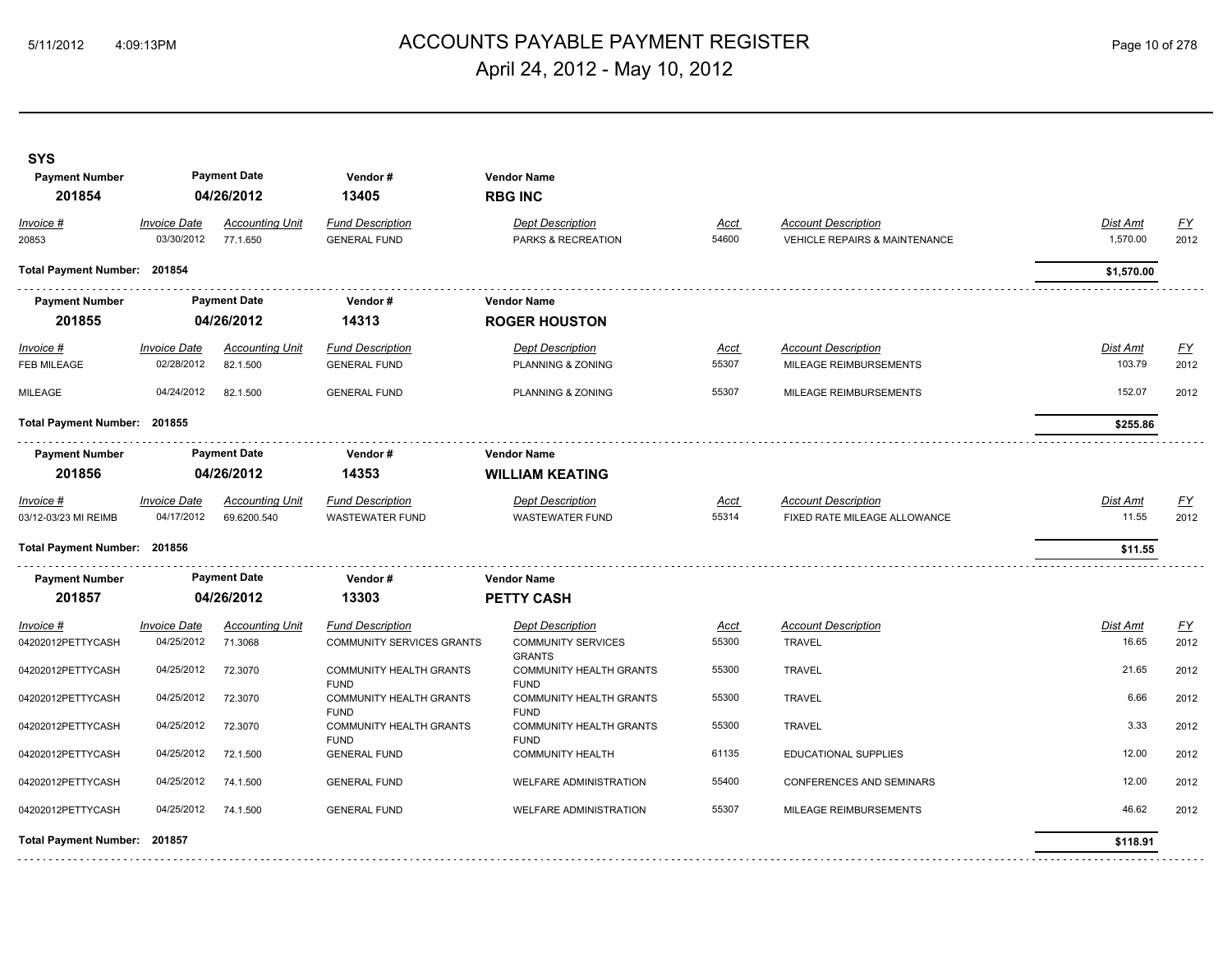# 5/11/2012 4:09:13PM ACCOUNTS PAYABLE PAYMENT REGISTER Page 11 of 278 April 24, 2012 - May 10, 2012

| <b>Invoice Date</b><br><b>Fund Description</b><br><u>FY</u><br><b>Accounting Unit</b><br><b>Dept Description</b><br><b>Account Description</b><br>Dist Amt<br>Invoice #<br>Acct<br>2012<br>04/13/2012<br>TF72.7526<br>CHAIRMAN FUND-BOARD OF<br>CHAIRMAN FUND-BOARD OF<br>61910<br>51.60<br>04132012PETTYCASH<br><b>MEALS - FUNCTIONS</b><br><b>HEALTH</b><br>HEALTH<br>Total Payment Number: 201858<br>\$51.60<br><b>Payment Date</b><br><b>Payment Number</b><br>Vendor#<br><b>Vendor Name</b><br>201859<br>04/26/2012<br>11076<br><b>SOPHIE SMITH</b><br><b>FY</b><br><b>Invoice Date</b><br><b>Fund Description</b><br><b>Dept Description</b><br><b>Account Description</b><br>Dist Amt<br>Invoice #<br><b>Accounting Unit</b><br>Acct<br>55300<br>04/24/2012<br>119.48<br>79.1.500<br>2012<br>4/13/12 MILEAGE<br><b>GENERAL FUND</b><br><b>LIBRARY</b><br><b>TRAVEL</b><br>Total Payment Number: 201859<br>\$119.48<br><b>Payment Date</b><br><b>Payment Number</b><br>Vendor#<br><b>Vendor Name</b><br>201860<br>04/26/2012<br>11063<br><b>AMERICAN TRAINCO INC</b><br><b>Invoice Date</b><br><b>Fund Description</b><br>$\underline{FY}$<br>Invoice #<br><b>Accounting Unit</b><br><b>Dept Description</b><br><b>Account Description</b><br>Dist Amt<br><u>Acct</u><br>NTL ELE CD REG W<br>04/20/2012<br>53.1.730<br><b>BUILDING INSPECTION</b><br>55400<br>CONFERENCES AND SEMINARS<br>990.00<br>2012<br><b>GENERAL FUND</b><br>Total Payment Number: 201860<br>\$990.00<br><b>Payment Date</b><br><b>Payment Number</b><br>Vendor#<br><b>Vendor Name</b><br>201861<br>04/26/2012<br>14216<br><b>FAIRPOINT COMMUNICATIONS</b><br>EY<br><b>Invoice Date</b><br><b>Fund Description</b><br><b>Account Description</b><br>Dist Amt<br><b>Accounting Unit</b><br><b>Dept Description</b><br>Acct<br>Invoice #<br>32.33<br>04/15/2012<br>55109<br>2012<br>20.1.555<br>TELEPHONE-VOICE<br>136 097 7416 7<br><b>GENERAL FUND</b><br><b>TELECOMMUNICATIONS</b><br>39.99<br>04/12/2012<br>55109<br>2012<br>20.1.555<br>007 301 7008 267<br><b>GENERAL FUND</b><br><b>TELECOMMUNICATIONS</b><br>TELEPHONE-VOICE<br>167.65<br>04/06/2012<br>55109<br>2012<br>603 880 0100 363<br>86.3120<br><b>TRANSIT GRANTS</b><br><b>GRANT FUNDS-TRANSIT</b><br>TELEPHONE-VOICE<br>Total Payment Number: 201861<br>\$239.97<br><b>Payment Date</b><br><b>Payment Number</b><br>Vendor#<br><b>Vendor Name</b><br>201862<br>04/26/2012<br>14538<br><b>NHAAO</b><br><b>Fund Description</b><br><b>Dept Description</b><br><b>Invoice Date</b><br><b>Accounting Unit</b><br><b>Account Description</b><br>Dist Amt<br><u>FY</u><br>Invoice #<br>Acct<br>990.00<br>IAAO COURSE 312<br>04/24/2012<br>32.1.600<br>ASSESSING<br>55400<br>CONFERENCES AND SEMINARS<br>2012<br><b>GENERAL FUND</b><br>Total Payment Number: 201862<br>\$990.00 | <b>Payment Number</b><br>201858 | <b>Payment Date</b><br>04/26/2012 |  | Vendor#<br>13303 | <b>Vendor Name</b><br><b>PETTY CASH</b> |  |  |  |  |  |  |  |
|-----------------------------------------------------------------------------------------------------------------------------------------------------------------------------------------------------------------------------------------------------------------------------------------------------------------------------------------------------------------------------------------------------------------------------------------------------------------------------------------------------------------------------------------------------------------------------------------------------------------------------------------------------------------------------------------------------------------------------------------------------------------------------------------------------------------------------------------------------------------------------------------------------------------------------------------------------------------------------------------------------------------------------------------------------------------------------------------------------------------------------------------------------------------------------------------------------------------------------------------------------------------------------------------------------------------------------------------------------------------------------------------------------------------------------------------------------------------------------------------------------------------------------------------------------------------------------------------------------------------------------------------------------------------------------------------------------------------------------------------------------------------------------------------------------------------------------------------------------------------------------------------------------------------------------------------------------------------------------------------------------------------------------------------------------------------------------------------------------------------------------------------------------------------------------------------------------------------------------------------------------------------------------------------------------------------------------------------------------------------------------------------------------------------------------------------------------------------------------------------------------------------------------------------------------------------------------------------------------------------------------------------------------------------------------------------------------------------------------------------------------------------------------------------------------------------------|---------------------------------|-----------------------------------|--|------------------|-----------------------------------------|--|--|--|--|--|--|--|
|                                                                                                                                                                                                                                                                                                                                                                                                                                                                                                                                                                                                                                                                                                                                                                                                                                                                                                                                                                                                                                                                                                                                                                                                                                                                                                                                                                                                                                                                                                                                                                                                                                                                                                                                                                                                                                                                                                                                                                                                                                                                                                                                                                                                                                                                                                                                                                                                                                                                                                                                                                                                                                                                                                                                                                                                                       |                                 |                                   |  |                  |                                         |  |  |  |  |  |  |  |
|                                                                                                                                                                                                                                                                                                                                                                                                                                                                                                                                                                                                                                                                                                                                                                                                                                                                                                                                                                                                                                                                                                                                                                                                                                                                                                                                                                                                                                                                                                                                                                                                                                                                                                                                                                                                                                                                                                                                                                                                                                                                                                                                                                                                                                                                                                                                                                                                                                                                                                                                                                                                                                                                                                                                                                                                                       |                                 |                                   |  |                  |                                         |  |  |  |  |  |  |  |
|                                                                                                                                                                                                                                                                                                                                                                                                                                                                                                                                                                                                                                                                                                                                                                                                                                                                                                                                                                                                                                                                                                                                                                                                                                                                                                                                                                                                                                                                                                                                                                                                                                                                                                                                                                                                                                                                                                                                                                                                                                                                                                                                                                                                                                                                                                                                                                                                                                                                                                                                                                                                                                                                                                                                                                                                                       |                                 |                                   |  |                  |                                         |  |  |  |  |  |  |  |
|                                                                                                                                                                                                                                                                                                                                                                                                                                                                                                                                                                                                                                                                                                                                                                                                                                                                                                                                                                                                                                                                                                                                                                                                                                                                                                                                                                                                                                                                                                                                                                                                                                                                                                                                                                                                                                                                                                                                                                                                                                                                                                                                                                                                                                                                                                                                                                                                                                                                                                                                                                                                                                                                                                                                                                                                                       |                                 |                                   |  |                  |                                         |  |  |  |  |  |  |  |
|                                                                                                                                                                                                                                                                                                                                                                                                                                                                                                                                                                                                                                                                                                                                                                                                                                                                                                                                                                                                                                                                                                                                                                                                                                                                                                                                                                                                                                                                                                                                                                                                                                                                                                                                                                                                                                                                                                                                                                                                                                                                                                                                                                                                                                                                                                                                                                                                                                                                                                                                                                                                                                                                                                                                                                                                                       |                                 |                                   |  |                  |                                         |  |  |  |  |  |  |  |
|                                                                                                                                                                                                                                                                                                                                                                                                                                                                                                                                                                                                                                                                                                                                                                                                                                                                                                                                                                                                                                                                                                                                                                                                                                                                                                                                                                                                                                                                                                                                                                                                                                                                                                                                                                                                                                                                                                                                                                                                                                                                                                                                                                                                                                                                                                                                                                                                                                                                                                                                                                                                                                                                                                                                                                                                                       |                                 |                                   |  |                  |                                         |  |  |  |  |  |  |  |
|                                                                                                                                                                                                                                                                                                                                                                                                                                                                                                                                                                                                                                                                                                                                                                                                                                                                                                                                                                                                                                                                                                                                                                                                                                                                                                                                                                                                                                                                                                                                                                                                                                                                                                                                                                                                                                                                                                                                                                                                                                                                                                                                                                                                                                                                                                                                                                                                                                                                                                                                                                                                                                                                                                                                                                                                                       |                                 |                                   |  |                  |                                         |  |  |  |  |  |  |  |
|                                                                                                                                                                                                                                                                                                                                                                                                                                                                                                                                                                                                                                                                                                                                                                                                                                                                                                                                                                                                                                                                                                                                                                                                                                                                                                                                                                                                                                                                                                                                                                                                                                                                                                                                                                                                                                                                                                                                                                                                                                                                                                                                                                                                                                                                                                                                                                                                                                                                                                                                                                                                                                                                                                                                                                                                                       |                                 |                                   |  |                  |                                         |  |  |  |  |  |  |  |
|                                                                                                                                                                                                                                                                                                                                                                                                                                                                                                                                                                                                                                                                                                                                                                                                                                                                                                                                                                                                                                                                                                                                                                                                                                                                                                                                                                                                                                                                                                                                                                                                                                                                                                                                                                                                                                                                                                                                                                                                                                                                                                                                                                                                                                                                                                                                                                                                                                                                                                                                                                                                                                                                                                                                                                                                                       |                                 |                                   |  |                  |                                         |  |  |  |  |  |  |  |
|                                                                                                                                                                                                                                                                                                                                                                                                                                                                                                                                                                                                                                                                                                                                                                                                                                                                                                                                                                                                                                                                                                                                                                                                                                                                                                                                                                                                                                                                                                                                                                                                                                                                                                                                                                                                                                                                                                                                                                                                                                                                                                                                                                                                                                                                                                                                                                                                                                                                                                                                                                                                                                                                                                                                                                                                                       |                                 |                                   |  |                  |                                         |  |  |  |  |  |  |  |
|                                                                                                                                                                                                                                                                                                                                                                                                                                                                                                                                                                                                                                                                                                                                                                                                                                                                                                                                                                                                                                                                                                                                                                                                                                                                                                                                                                                                                                                                                                                                                                                                                                                                                                                                                                                                                                                                                                                                                                                                                                                                                                                                                                                                                                                                                                                                                                                                                                                                                                                                                                                                                                                                                                                                                                                                                       |                                 |                                   |  |                  |                                         |  |  |  |  |  |  |  |
|                                                                                                                                                                                                                                                                                                                                                                                                                                                                                                                                                                                                                                                                                                                                                                                                                                                                                                                                                                                                                                                                                                                                                                                                                                                                                                                                                                                                                                                                                                                                                                                                                                                                                                                                                                                                                                                                                                                                                                                                                                                                                                                                                                                                                                                                                                                                                                                                                                                                                                                                                                                                                                                                                                                                                                                                                       |                                 |                                   |  |                  |                                         |  |  |  |  |  |  |  |
|                                                                                                                                                                                                                                                                                                                                                                                                                                                                                                                                                                                                                                                                                                                                                                                                                                                                                                                                                                                                                                                                                                                                                                                                                                                                                                                                                                                                                                                                                                                                                                                                                                                                                                                                                                                                                                                                                                                                                                                                                                                                                                                                                                                                                                                                                                                                                                                                                                                                                                                                                                                                                                                                                                                                                                                                                       |                                 |                                   |  |                  |                                         |  |  |  |  |  |  |  |
|                                                                                                                                                                                                                                                                                                                                                                                                                                                                                                                                                                                                                                                                                                                                                                                                                                                                                                                                                                                                                                                                                                                                                                                                                                                                                                                                                                                                                                                                                                                                                                                                                                                                                                                                                                                                                                                                                                                                                                                                                                                                                                                                                                                                                                                                                                                                                                                                                                                                                                                                                                                                                                                                                                                                                                                                                       |                                 |                                   |  |                  |                                         |  |  |  |  |  |  |  |
|                                                                                                                                                                                                                                                                                                                                                                                                                                                                                                                                                                                                                                                                                                                                                                                                                                                                                                                                                                                                                                                                                                                                                                                                                                                                                                                                                                                                                                                                                                                                                                                                                                                                                                                                                                                                                                                                                                                                                                                                                                                                                                                                                                                                                                                                                                                                                                                                                                                                                                                                                                                                                                                                                                                                                                                                                       |                                 |                                   |  |                  |                                         |  |  |  |  |  |  |  |
|                                                                                                                                                                                                                                                                                                                                                                                                                                                                                                                                                                                                                                                                                                                                                                                                                                                                                                                                                                                                                                                                                                                                                                                                                                                                                                                                                                                                                                                                                                                                                                                                                                                                                                                                                                                                                                                                                                                                                                                                                                                                                                                                                                                                                                                                                                                                                                                                                                                                                                                                                                                                                                                                                                                                                                                                                       |                                 |                                   |  |                  |                                         |  |  |  |  |  |  |  |
|                                                                                                                                                                                                                                                                                                                                                                                                                                                                                                                                                                                                                                                                                                                                                                                                                                                                                                                                                                                                                                                                                                                                                                                                                                                                                                                                                                                                                                                                                                                                                                                                                                                                                                                                                                                                                                                                                                                                                                                                                                                                                                                                                                                                                                                                                                                                                                                                                                                                                                                                                                                                                                                                                                                                                                                                                       |                                 |                                   |  |                  |                                         |  |  |  |  |  |  |  |
|                                                                                                                                                                                                                                                                                                                                                                                                                                                                                                                                                                                                                                                                                                                                                                                                                                                                                                                                                                                                                                                                                                                                                                                                                                                                                                                                                                                                                                                                                                                                                                                                                                                                                                                                                                                                                                                                                                                                                                                                                                                                                                                                                                                                                                                                                                                                                                                                                                                                                                                                                                                                                                                                                                                                                                                                                       |                                 |                                   |  |                  |                                         |  |  |  |  |  |  |  |
|                                                                                                                                                                                                                                                                                                                                                                                                                                                                                                                                                                                                                                                                                                                                                                                                                                                                                                                                                                                                                                                                                                                                                                                                                                                                                                                                                                                                                                                                                                                                                                                                                                                                                                                                                                                                                                                                                                                                                                                                                                                                                                                                                                                                                                                                                                                                                                                                                                                                                                                                                                                                                                                                                                                                                                                                                       |                                 |                                   |  |                  |                                         |  |  |  |  |  |  |  |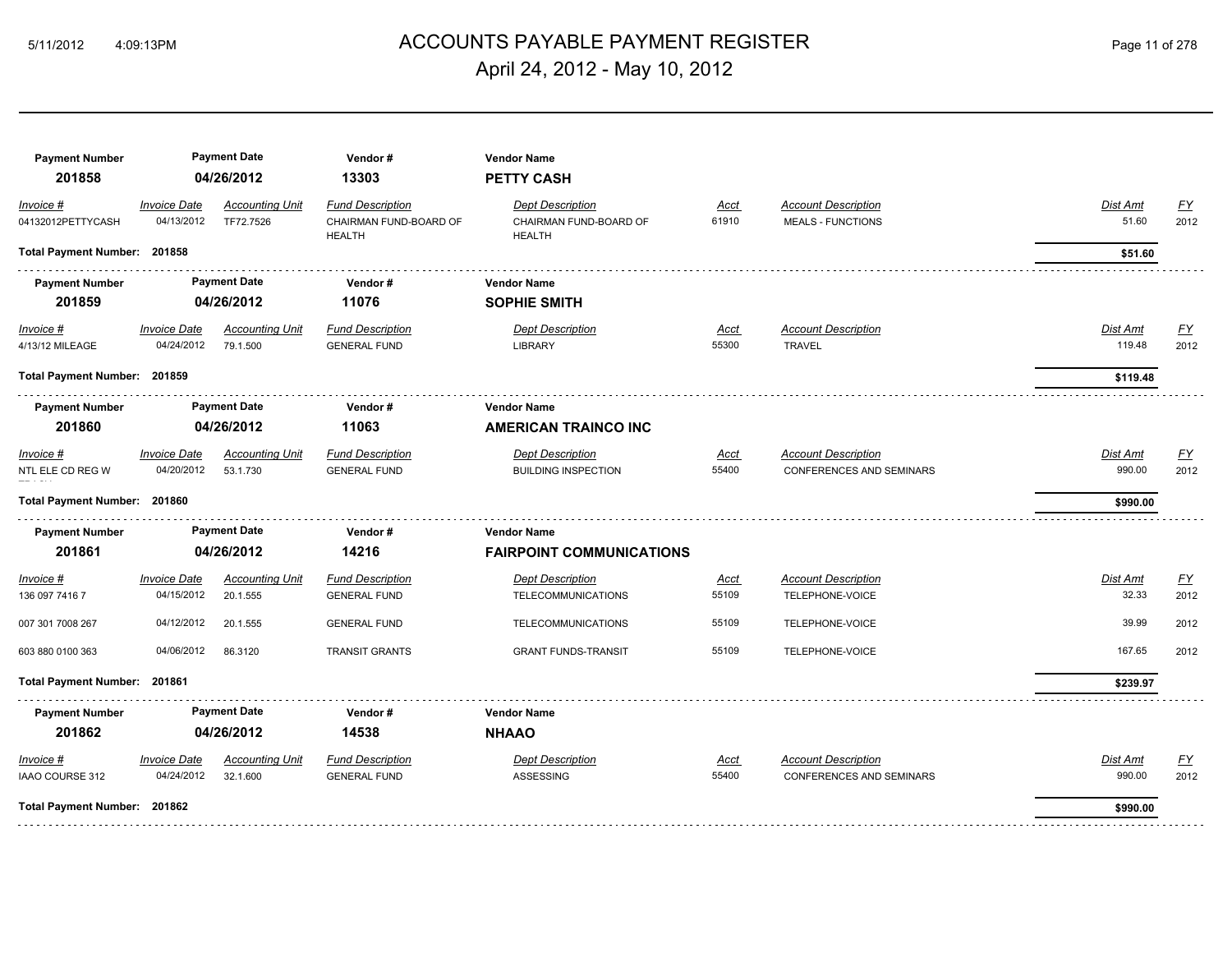## ACCOUNTS PAYABLE PAYMENT REGISTER 5/11/2012 4:09:13PM Page 12 of 278 April 24, 2012 - May 10, 2012

| <b>Payment Number</b><br>201863 |                                   | <b>Payment Date</b><br>04/26/2012  | Vendor#<br>14546                               | <b>Vendor Name</b><br><b>NHLA</b>                      |               |                                                               |                      |                          |
|---------------------------------|-----------------------------------|------------------------------------|------------------------------------------------|--------------------------------------------------------|---------------|---------------------------------------------------------------|----------------------|--------------------------|
| Invoice #<br>041312CONF REG FEE | <b>Invoice Date</b><br>04/24/2012 | <b>Accounting Unit</b><br>79.1.500 | <b>Fund Description</b><br><b>GENERAL FUND</b> | <b>Dept Description</b><br><b>LIBRARY</b>              | Acct<br>55400 | <b>Account Description</b><br><b>CONFERENCES AND SEMINARS</b> | Dist Amt<br>20.00    | EY<br>2012               |
| Total Payment Number: 201863    |                                   |                                    |                                                |                                                        |               |                                                               | \$20.00              |                          |
| <b>Payment Number</b><br>201864 |                                   | <b>Payment Date</b><br>04/26/2012  | Vendor#<br>13242                               | <b>Vendor Name</b><br><b>PAETEC COMMUNICATIONS INC</b> |               |                                                               |                      |                          |
| $Invoice$ #<br>53889401         | <b>Invoice Date</b><br>04/22/2012 | <b>Accounting Unit</b><br>77.1.500 | <b>Fund Description</b><br><b>GENERAL FUND</b> | <b>Dept Description</b><br>PARKS & RECREATION          | Acct<br>55109 | <b>Account Description</b><br>TELEPHONE-VOICE                 | Dist Amt<br>12.71    | <u>FY</u><br>2012        |
| 53889401                        | 04/22/2012                        | 20.1.555                           | <b>GENERAL FUND</b>                            | <b>TELECOMMUNICATIONS</b>                              | 55109         | TELEPHONE-VOICE                                               | 3,769.27             | 2012                     |
| 53894875                        | 04/22/2012                        | 20.1.555                           | <b>GENERAL FUND</b>                            | <b>TELECOMMUNICATIONS</b>                              | 55109         | TELEPHONE-VOICE                                               | 1,276.88             | 2012                     |
| 53889401                        | 04/22/2012                        | 68.6000.692                        | SOLID WASTE FUND                               | SOLID WASTE FUND                                       | 55109         | TELEPHONE-VOICE                                               | 4.57                 | 2012                     |
| 53889401                        | 04/22/2012                        | 69.6200.670                        | <b>WASTEWATER FUND</b>                         | <b>WASTEWATER FUND</b>                                 | 55109         | TELEPHONE-VOICE                                               | 4.39                 | 2012                     |
| 53889401                        | 04/22/2012                        | 60.1.500                           | <b>GENERAL FUND</b>                            | <b>PUBLIC</b>                                          | 55109         | TELEPHONE-VOICE                                               | 9.35                 | 2012                     |
| 53889401                        | 04/22/2012                        | 60.1.665                           | <b>GENERAL FUND</b>                            | WORKS-ADMIN/ENGINEERING<br><b>PUBLIC</b>               | 55109         | TELEPHONE-VOICE                                               | 16.02                | 2012                     |
| 53889401                        | 04/22/2012                        | 61.1.670                           | <b>GENERAL FUND</b>                            | WORKS-ADMIN/ENGINEERING<br><b>STREETS</b>              | 55109         | TELEPHONE-VOICE                                               | 19.07                | 2012                     |
| 53889401                        | 04/22/2012                        | 64.1.705                           | <b>GENERAL FUND</b>                            | <b>TRAFFIC</b>                                         | 55109         | TELEPHONE-VOICE                                               | 19.07                | 2012                     |
| 53889401                        | 04/22/2012                        | 66.1.500                           | <b>GENERAL FUND</b>                            | PARKING LOTS                                           | 55109         | TELEPHONE-VOICE                                               | 7.38                 | 2012                     |
| 53889401                        | 04/22/2012                        | 79.1.500                           | <b>GENERAL FUND</b>                            | <b>LIBRARY</b>                                         | 55109         | TELEPHONE-VOICE                                               | 12.71                | 2012                     |
| 53894875                        | 04/22/2012                        | 50.1.500                           | <b>GENERAL FUND</b>                            | <b>POLICE</b>                                          | 55109         | TELEPHONE-VOICE                                               | 279.60               | 2012                     |
| 53889401                        | 04/22/2012                        | 52.1.720                           | <b>GENERAL FUND</b>                            | <b>FIRE</b>                                            | 55118         | TELEPHONE-CELLULAR                                            | 10.83                | 2012                     |
| Total Payment Number: 201864    |                                   |                                    |                                                |                                                        |               |                                                               | \$5,441.85           |                          |
| <b>Payment Number</b>           |                                   | <b>Payment Date</b>                | Vendor#                                        | <b>Vendor Name</b>                                     |               |                                                               |                      |                          |
| 201865                          |                                   | 04/26/2012                         | 11100                                          | <b>SAN DIEGO MARRIOTT MARQUIS</b>                      |               |                                                               |                      |                          |
| Invoice #<br>88882111           | <b>Invoice Date</b><br>04/25/2012 | <b>Accounting Unit</b><br>32.1.600 | <b>Fund Description</b><br><b>GENERAL FUND</b> | <b>Dept Description</b><br><b>ASSESSING</b>            | Acct<br>55400 | <b>Account Description</b><br><b>CONFERENCES AND SEMINARS</b> | Dist Amt<br>1,606.85 | $\underline{FY}$<br>2012 |
| Total Payment Number: 201865    |                                   |                                    |                                                |                                                        |               |                                                               | \$1,606.85           |                          |
|                                 |                                   |                                    |                                                |                                                        |               |                                                               |                      |                          |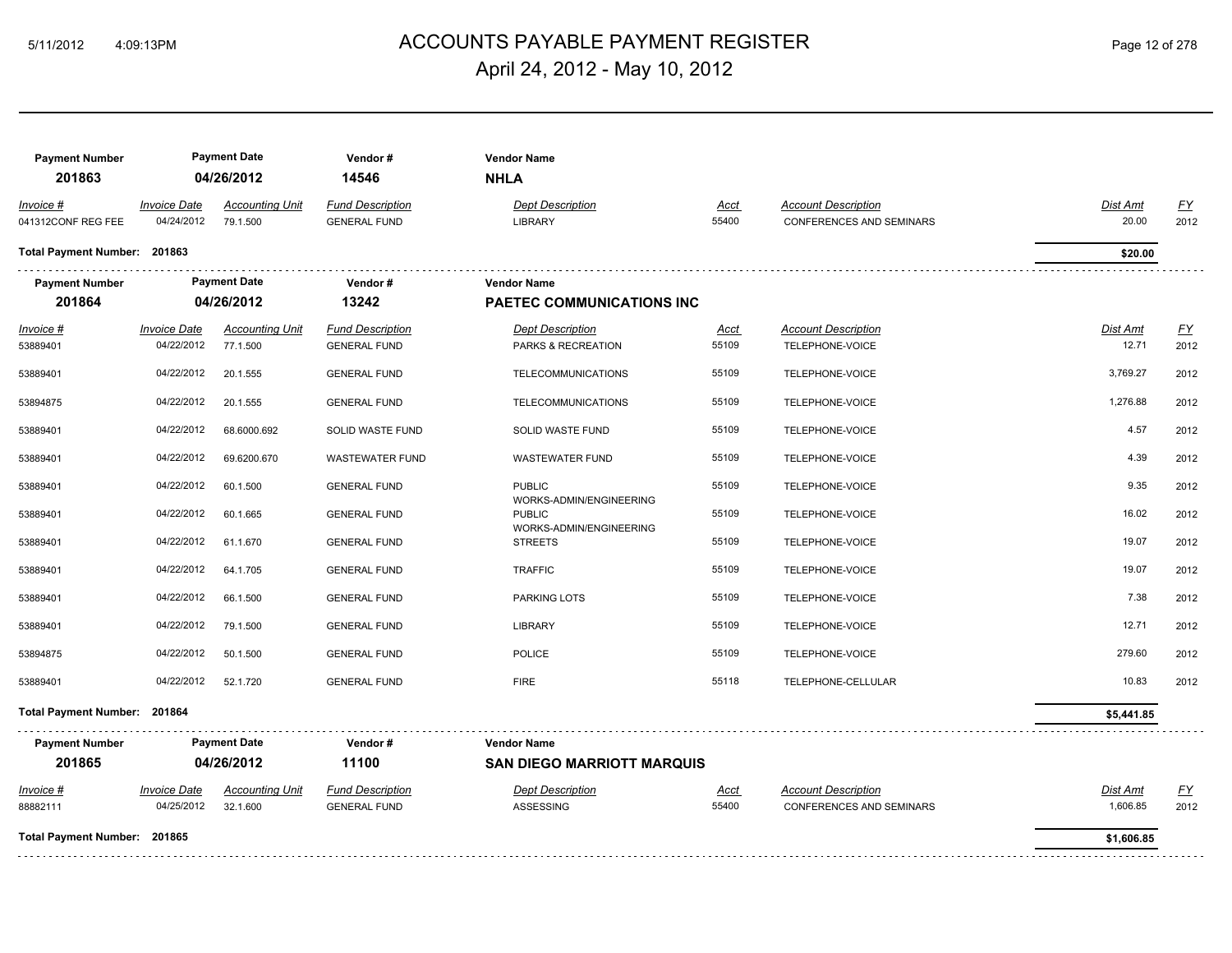## ACCOUNTS PAYABLE PAYMENT REGISTER 5/11/2012 4:09:13PM Page 13 of 278 April 24, 2012 - May 10, 2012

| <b>Payment Number</b>           |                     | <b>Payment Date</b>    | Vendor#                                       | <b>Vendor Name</b>                     |             |                            |                 |                  |
|---------------------------------|---------------------|------------------------|-----------------------------------------------|----------------------------------------|-------------|----------------------------|-----------------|------------------|
| 201866                          |                     | 04/26/2012             | 13718                                         | THE TELEGRAPH                          |             |                            |                 |                  |
| Invoice #                       | <b>Invoice Date</b> | <b>Accounting Unit</b> | <b>Fund Description</b>                       | <b>Dept Description</b>                | Acct        | <b>Account Description</b> | Dist Amt        | $\underline{FY}$ |
| 1246397042512                   | 03/28/2012          | 32.1.600               | <b>GENERAL FUND</b>                           | ASSESSING                              | 61830       | <b>SUBSCRIPTIONS</b>       | 176.80          | 2012             |
| Total Payment Number: 201866    |                     |                        |                                               |                                        |             |                            | \$176.80        |                  |
| <b>Payment Number</b>           |                     | <b>Payment Date</b>    | Vendor#                                       | <b>Vendor Name</b>                     |             |                            |                 |                  |
| 201867                          |                     | 04/26/2012             | 13764                                         | <b>TREASURER STATE OF NH</b>           |             |                            |                 |                  |
| Invoice #                       | <b>Invoice Date</b> | <b>Accounting Unit</b> | <b>Fund Description</b>                       | <b>Dept Description</b>                | Acct        | <b>Account Description</b> | <b>Dist Amt</b> | <u>FY</u>        |
| R13870                          | 04/09/2012          | 52.1.635               | <b>GENERAL FUND</b>                           | <b>FIRE</b>                            | 52800       | EDUCATIONAL ASSISTANCE     | 990.00          | 2012             |
| Total Payment Number: 201867    |                     |                        |                                               |                                        |             |                            | \$990.00        |                  |
| <b>Payment Number</b>           |                     | <b>Payment Date</b>    | Vendor#                                       | <b>Vendor Name</b>                     |             |                            |                 |                  |
| 201868                          |                     | 04/26/2012             | 14073                                         | <b>THERESA CALOPE-YAKLIN</b>           |             |                            |                 |                  |
|                                 |                     |                        |                                               |                                        |             |                            |                 |                  |
| Invoice #                       | <b>Invoice Date</b> | <b>Accounting Unit</b> | <b>Fund Description</b>                       | <b>Dept Description</b>                | <u>Acct</u> | <b>Account Description</b> | Dist Amt        | <u>FY</u>        |
| <b>REIMBURSE IMM CONF</b>       | 04/16/2012          | 72.3070                | <b>COMMUNITY HEALTH GRANTS</b><br><b>FUND</b> | COMMUNITY HEALTH GRANTS<br><b>FUND</b> | 55421       | TRAINING & CERTIFICATIONS  | 60.00           | 2012             |
| <b>REIMBURSE TB CONF</b>        | 04/24/2012          | 72.1.500               | <b>GENERAL FUND</b>                           | <b>COMMUNITY HEALTH</b>                | 55400       | CONFERENCES AND SEMINARS   | 45.00           | 2012             |
| Total Payment Number: 201868    |                     |                        |                                               |                                        |             |                            | \$105.00        |                  |
|                                 |                     | <b>Payment Date</b>    | Vendor#                                       | <b>Vendor Name</b>                     |             |                            |                 |                  |
| <b>Payment Number</b><br>201869 |                     | 04/26/2012             | 12633                                         | <b>DOCULYNX INC</b>                    |             |                            |                 |                  |
|                                 |                     |                        |                                               |                                        |             |                            |                 |                  |
| Invoice #                       | <b>Invoice Date</b> | <b>Accounting Unit</b> | <b>Fund Description</b>                       | <b>Dept Description</b>                | Acct        | <b>Account Description</b> | Dist Amt        | <u>FY</u>        |
| A306618                         | 03/31/2012          | 91.1.012320            | <b>GENERAL FUND</b>                           | <b>GF-EDUCATION</b>                    | 53628       | <b>CONTRACT SERVICES</b>   | 120.12          | 2012             |
| A306618                         | 03/31/2012          | 69.6200.500            | <b>WASTEWATER FUND</b>                        | <b>WASTEWATER FUND</b>                 | 54828       | PHOTOCOPIER LEASE          | 75.49           | 2012             |
| A306618                         | 03/31/2012          | 68.6000.500            | SOLID WASTE FUND                              | SOLID WASTE FUND                       | 54828       | PHOTOCOPIER LEASE          | 32.85           | 2012             |
| A306618                         | 03/31/2012          | 26.1.500               | <b>GENERAL FUND</b>                           | <b>FINANCIAL SERVICES</b>              | 53479       | MICROFILM, MICROFICHE      | 499.82          | 2012             |
| <b>Total Payment Number:</b>    | 201869              |                        |                                               |                                        |             |                            | \$728.28        |                  |
| <b>Payment Number</b>           |                     | <b>Payment Date</b>    | Vendor#                                       | <b>Vendor Name</b>                     |             |                            |                 |                  |
| 201870                          |                     | 04/26/2012             | 11141                                         | <b>EDWARDS WILDMAN PALMER LLP</b>      |             |                            |                 |                  |
| Invoice #                       | <b>Invoice Date</b> | <b>Accounting Unit</b> | <b>Fund Description</b>                       | <b>Dept Description</b>                | Acct        | <b>Account Description</b> | <b>Dist Amt</b> | <u>FY</u>        |
| 1802226                         | 03/22/2012          | 93.1.900               | <b>GENERAL FUND</b>                           | DEBT SERVICE                           | 75300       | <b>ISSUANCE COSTS</b>      | 38,500.00       | 2012             |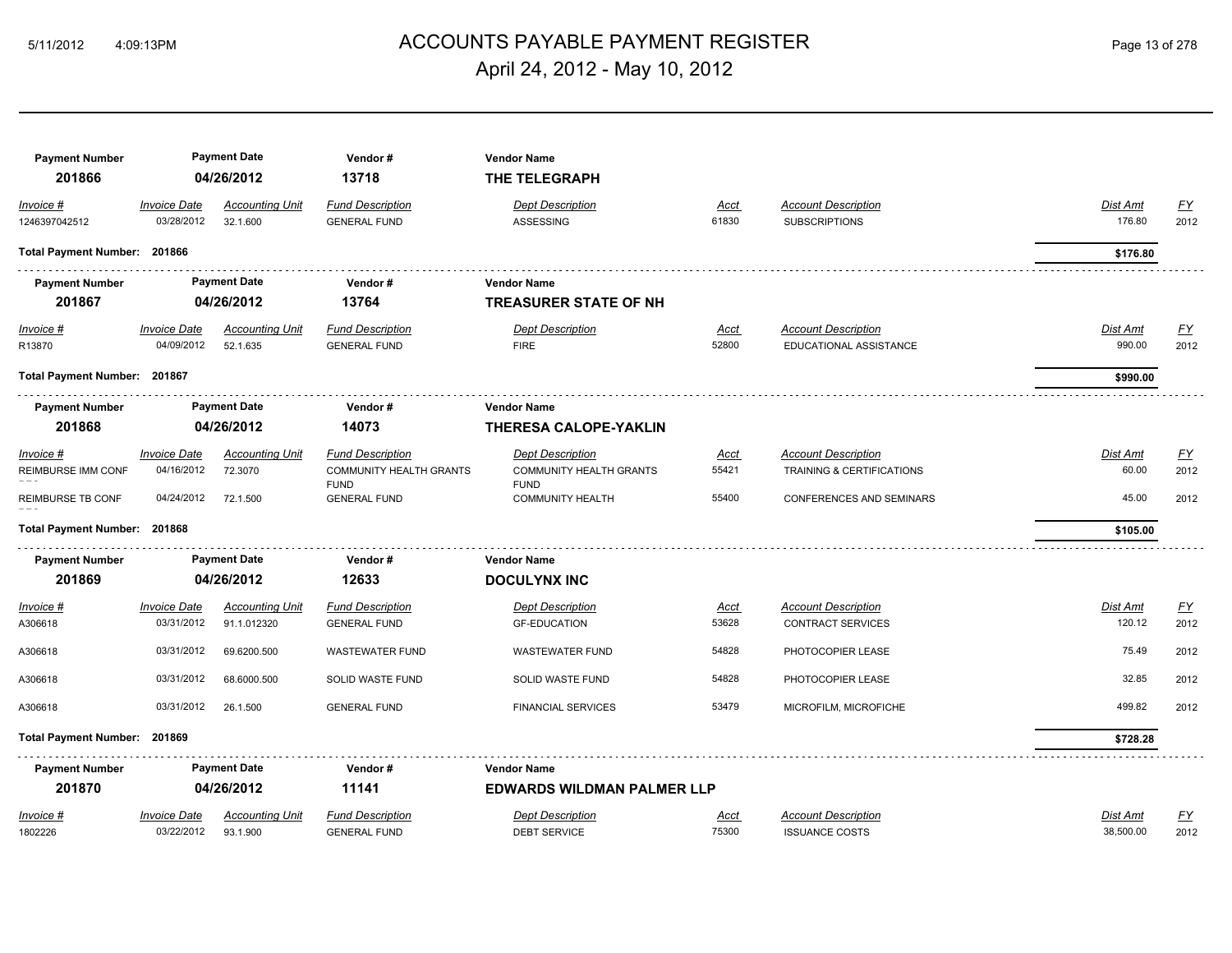## 5/11/2012 4:09:13PM ACCOUNTS PAYABLE PAYMENT REGISTER Page 14 of 278 April 24, 2012 - May 10, 2012

| <b>Payment Number</b><br>201870 |                     | <b>Payment Date</b><br>04/26/2012 | Vendor#<br>11141                     | <b>Vendor Name</b><br><b>EDWARDS WILDMAN PALMER LLP</b> |             |                            |                 |                  |
|---------------------------------|---------------------|-----------------------------------|--------------------------------------|---------------------------------------------------------|-------------|----------------------------|-----------------|------------------|
| Invoice #                       | <b>Invoice Date</b> | <b>Accounting Unit</b>            | <b>Fund Description</b>              | <b>Dept Description</b>                                 | Acct        | <b>Account Description</b> | Dist Amt        | <u>FY</u>        |
| Total Payment Number: 201870    |                     |                                   |                                      |                                                         |             |                            | \$38,500.00     |                  |
| <b>Payment Number</b>           |                     | <b>Payment Date</b>               | Vendor#                              | <b>Vendor Name</b>                                      |             |                            |                 |                  |
| 201871                          |                     | 04/26/2012                        | 11086                                | <b>ELVIS DHIMA</b>                                      |             |                            |                 |                  |
| $Invoice$ #                     | <b>Invoice Date</b> | <b>Accounting Unit</b>            | <b>Fund Description</b>              | <b>Dept Description</b>                                 | <u>Acct</u> | <b>Account Description</b> | <b>Dist Amt</b> | EY               |
| <b>REIMBURSE CRMNL</b>          | 04/24/2012          | 60.1.665                          | <b>GENERAL FUND</b>                  | <b>PUBLIC</b><br>WORKS-ADMIN/ENGINEERING                | 61299       | MISCELLANEOUS SUPPLIES     | 25.00           | 2012             |
| Total Payment Number: 201871    |                     |                                   |                                      |                                                         |             |                            | \$25.00         |                  |
| <b>Payment Number</b>           |                     | <b>Payment Date</b>               | Vendor#                              | <b>Vendor Name</b>                                      |             |                            |                 |                  |
| 201872                          |                     | 04/26/2012                        | 11143                                | <b>FIRST SOUTHWEST CO</b>                               |             |                            |                 |                  |
| Invoice #                       | <b>Invoice Date</b> | <b>Accounting Unit</b>            | <b>Fund Description</b>              | <b>Dept Description</b>                                 | Acct        | <b>Account Description</b> | Dist Amt        | EY               |
| 6139                            | 03/22/2012          | 93.1.900                          | <b>GENERAL FUND</b>                  | <b>DEBT SERVICE</b>                                     | 75300       | <b>ISSUANCE COSTS</b>      | 50,097.50       | 2012             |
| Total Payment Number: 201872    |                     |                                   |                                      |                                                         |             |                            | \$50,097.50     |                  |
| <b>Payment Number</b>           |                     | <b>Payment Date</b>               | Vendor#                              | <b>Vendor Name</b>                                      |             |                            |                 |                  |
| 201873                          |                     | 04/26/2012                        | 11144                                | <b>GRANT THORNTON LLP</b>                               |             |                            |                 |                  |
| Invoice #                       | <b>Invoice Date</b> | <b>Accounting Unit</b>            | <b>Fund Description</b>              | <b>Dept Description</b>                                 | Acct        | <b>Account Description</b> | Dist Amt        | $\underline{FY}$ |
| 952414791                       | 03/20/2012          | 93.1.900                          | <b>GENERAL FUND</b>                  | <b>DEBT SERVICE</b>                                     | 75300       | <b>ISSUANCE COSTS</b>      | 3,000.00        | 2012             |
| Total Payment Number: 201873    |                     |                                   |                                      |                                                         |             |                            | \$3,000.00      |                  |
| <b>Payment Number</b>           |                     | <b>Payment Date</b>               | Vendor#                              | <b>Vendor Name</b>                                      |             |                            |                 |                  |
| 201874                          |                     | 04/26/2012                        | 11142                                | <b>MURPHY &amp; COMPANY</b>                             |             |                            |                 |                  |
| Invoice #                       | <b>Invoice Date</b> | <b>Accounting Unit</b>            | <b>Fund Description</b>              | <b>Dept Description</b>                                 | <u>Acct</u> | <b>Account Description</b> | Dist Amt        | $\underline{FY}$ |
| 22279                           | 03/23/2012          | 93.1.900                          | <b>GENERAL FUND</b>                  | <b>DEBT SERVICE</b>                                     | 75300       | <b>ISSUANCE COSTS</b>      | 2,020.23        | 2012             |
| Total Payment Number: 201874    |                     |                                   |                                      |                                                         |             |                            | \$2,020.23      |                  |
| <b>Payment Number</b>           |                     | <b>Payment Date</b>               | Vendor#                              | <b>Vendor Name</b>                                      |             |                            |                 |                  |
| 201875                          |                     | 04/26/2012                        | 14509                                | <b>NATIONAL GRID</b>                                    |             |                            |                 |                  |
| Invoice #                       | <b>Invoice Date</b> | <b>Accounting Unit</b>            | <b>Fund Description</b>              | <b>Dept Description</b>                                 | Acct        | <b>Account Description</b> | Dist Amt        | $\underline{FY}$ |
| 5734210152MAR12                 | 04/03/2012          | 22.2505                           | <b>GOVT &amp; EDUCATION CHANNELS</b> | <b>GOV'T &amp; EDUCATION</b>                            | 54114       | <b>HEATING GAS</b>         | 26.68           | 2012             |
| 5734210152MAR12                 | 04/03/2012          | 86.3120                           | <b>FUND</b><br><b>TRANSIT GRANTS</b> | <b>CHANNELS</b><br><b>GRANT FUNDS-TRANSIT</b>           | 54114       | <b>HEATING GAS</b>         | 98.70           | 2012             |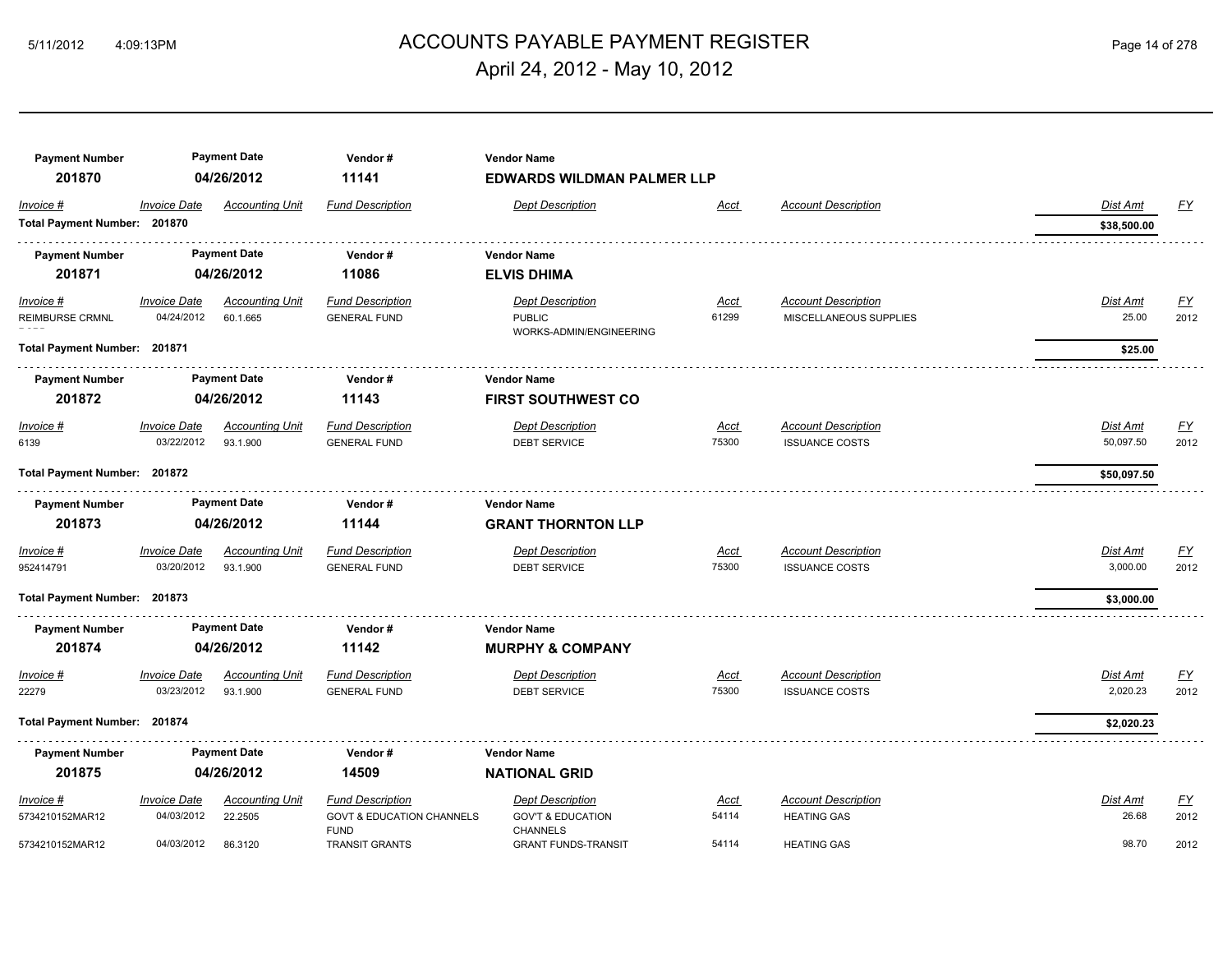## 5/11/2012 4:09:13PM ACCOUNTS PAYABLE PAYMENT REGISTER Page 15 of 278 April 24, 2012 - May 10, 2012

| <b>Payment Number</b>        |                                   | <b>Payment Date</b>                | Vendor#                                             | <b>Vendor Name</b>                              |                      |                                                  |                    |                          |
|------------------------------|-----------------------------------|------------------------------------|-----------------------------------------------------|-------------------------------------------------|----------------------|--------------------------------------------------|--------------------|--------------------------|
| 201875                       |                                   | 04/26/2012                         | 14509                                               | <b>NATIONAL GRID</b>                            |                      |                                                  |                    |                          |
| Invoice #<br>5736819960APR12 | <b>Invoice Date</b><br>04/10/2012 | <b>Accounting Unit</b><br>42.1.720 | <b>Fund Description</b><br><b>GENERAL FUND</b>      | <b>Dept Description</b><br>WOODLAWN CEMETERY    | <b>Acct</b><br>54114 | <b>Account Description</b><br><b>HEATING GAS</b> | Dist Amt<br>369.15 | $\underline{FY}$<br>2012 |
| 5736812700APR12              | 04/11/2012                        | 69.6200.670                        | <b>WASTEWATER FUND</b>                              | <b>WASTEWATER FUND</b>                          | 54114                | <b>HEATING GAS</b>                               | 41.22              | 2012                     |
| 5734221100APR12              | 04/10/2012                        | 52.1.720.8173                      | <b>GENERAL FUND</b>                                 | <b>FIRE</b>                                     | 54114                | <b>HEATING GAS</b>                               | 437.75             | 2012                     |
| 5739249570APR12              | 04/13/2012                        | 52.1.720.8174                      | <b>GENERAL FUND</b>                                 | <b>FIRE</b>                                     | 54114                | <b>HEATING GAS</b>                               | 140.23             | 2012                     |
| 5734618460APR12              | 04/11/2012                        | 52.1.720.8176                      | <b>GENERAL FUND</b>                                 | <b>FIRE</b>                                     | 54114                | <b>HEATING GAS</b>                               | 110.46             | 2012                     |
| 5734415580APR12              | 04/09/2012                        | 52.1.720.8178                      | <b>GENERAL FUND</b>                                 | <b>FIRE</b>                                     | 54114                | <b>HEATING GAS</b>                               | 339.54             | 2012                     |
| 5734210152MAR12              | 04/03/2012                        | 60.1.500                           | <b>GENERAL FUND</b>                                 | <b>PUBLIC</b><br>WORKS-ADMIN/ENGINEERING        | 54114                | <b>HEATING GAS</b>                               | 96.03              | 2012                     |
| 5734210152MAR12              | 04/03/2012                        | 50.1.500                           | <b>GENERAL FUND</b>                                 | <b>POLICE</b>                                   | 54114                | <b>HEATING GAS</b>                               | 45.35              | 2012                     |
| Total Payment Number: 201875 |                                   |                                    |                                                     |                                                 |                      |                                                  | \$1,705.11         |                          |
| <b>Payment Number</b>        |                                   | <b>Payment Date</b>                | Vendor#                                             | <b>Vendor Name</b>                              |                      |                                                  |                    |                          |
| 201876                       |                                   | 04/26/2012                         | 13291                                               | <b>PENNICHUCK WATER WORKS INC</b>               |                      |                                                  |                    |                          |
| $Invoice$ #                  | <b>Invoice Date</b>               | <b>Accounting Unit</b>             | <b>Fund Description</b>                             | <b>Dept Description</b>                         | <u>Acct</u>          | <b>Account Description</b>                       | <b>Dist Amt</b>    | <u>FY</u>                |
| 10002350731249MAR12          | 04/12/2012                        | 77.1.650                           | <b>GENERAL FUND</b>                                 | PARKS & RECREATION                              | 54141                | WATER & SEWER                                    | 36.76              | 2012                     |
| 10002143328520MAR12          | 04/12/2012                        | 77.1.650                           | <b>GENERAL FUND</b>                                 | PARKS & RECREATION                              | 54141                | <b>WATER &amp; SEWER</b>                         | 78.01              | 2012                     |
| 10000970312242MAR12          | 04/12/2012                        | 77.1.650                           | <b>GENERAL FUND</b>                                 | PARKS & RECREATION                              | 54141                | <b>WATER &amp; SEWER</b>                         | 124.86             | 2012                     |
| 1000067762241MAR12           | 04/12/2012                        | 77.1.650                           | <b>GENERAL FUND</b>                                 | PARKS & RECREATION                              | 54141                | <b>WATER &amp; SEWER</b>                         | 48.95              | 2012                     |
| 1000053156281MAR12           | 04/12/2012                        | 77.1.650                           | <b>GENERAL FUND</b>                                 | <b>PARKS &amp; RECREATION</b>                   | 54141                | <b>WATER &amp; SEWER</b>                         | 95.09              | 2012                     |
| 1000037484266MAR12           | 04/12/2012                        | 77.1.650                           | <b>GENERAL FUND</b>                                 | PARKS & RECREATION                              | 54141                | WATER & SEWER                                    | 36.76              | 2012                     |
| 10001395115303MAR12          | 04/12/2012                        | 22.2505                            | <b>GOVT &amp; EDUCATION CHANNELS</b><br><b>FUND</b> | <b>GOV'T &amp; EDUCATION</b><br><b>CHANNELS</b> | 54141                | <b>WATER &amp; SEWER</b>                         | 15.33              | 2012                     |
| 100000807991MAR12            | 04/12/2012                        | 29.1.720.8162                      | <b>GENERAL FUND</b>                                 | <b>CITY BUILDINGS</b>                           | 54141                | <b>WATER &amp; SEWER</b>                         | 218.33             | 2012                     |
| 10001395115303MAR12          | 04/12/2012                        | 86.3120                            | <b>TRANSIT GRANTS</b>                               | <b>GRANT FUNDS-TRANSIT</b>                      | 54141                | <b>WATER &amp; SEWER</b>                         | 56.20              | 2012                     |
| 100002980991MAR12            | 04/12/2012                        | 31.1.500                           | <b>GENERAL FUND</b>                                 | <b>HUNT BUILDING</b>                            | 54141                | <b>WATER &amp; SEWER</b>                         | 72.27              | 2012                     |
| 100001628991MAR12            | 04/12/2012                        | 69.6200.670                        | <b>WASTEWATER FUND</b>                              | <b>WASTEWATER FUND</b>                          | 54141                | <b>WATER &amp; SEWER</b>                         | 50.16              | 2012                     |
| 10002558663686MAR12          | 04/12/2012                        | 52.1.720.8175                      | <b>GENERAL FUND</b>                                 | <b>FIRE</b>                                     | 54141                | <b>WATER &amp; SEWER</b>                         | 127.72             | 2012                     |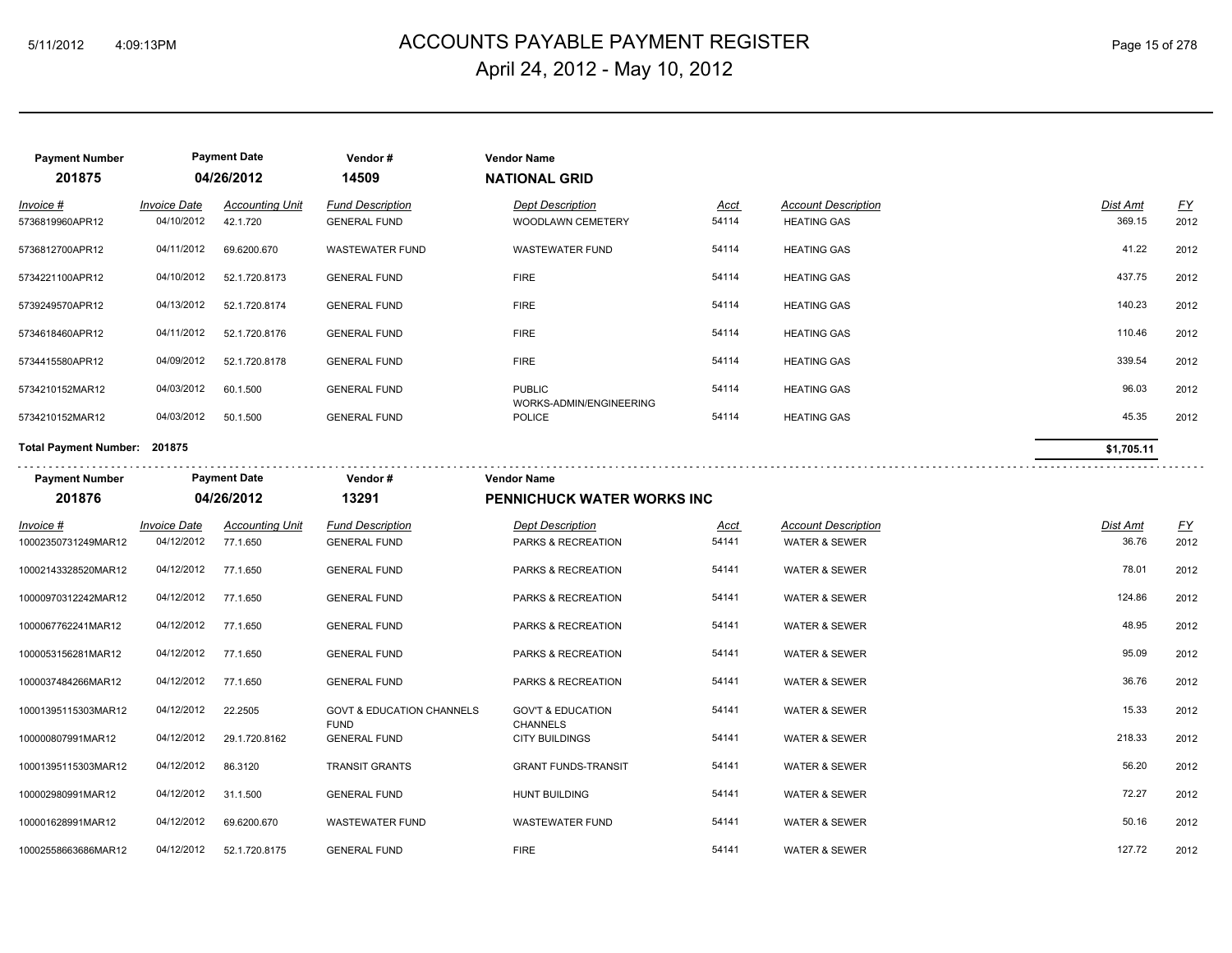## ACCOUNTS PAYABLE PAYMENT REGISTER 5/11/2012 4:09:13PM Page 16 of 278 April 24, 2012 - May 10, 2012

| <b>Payment Number</b><br>201876 |                                   | <b>Payment Date</b><br>04/26/2012     | Vendor#<br>13291                                                       | <b>Vendor Name</b><br>PENNICHUCK WATER WORKS INC                       |                      |                                                       |                              |                          |
|---------------------------------|-----------------------------------|---------------------------------------|------------------------------------------------------------------------|------------------------------------------------------------------------|----------------------|-------------------------------------------------------|------------------------------|--------------------------|
| Invoice #                       | <b>Invoice Date</b>               | <b>Accounting Unit</b>                | <b>Fund Description</b>                                                | <b>Dept Description</b>                                                | Acct                 | <b>Account Description</b>                            | Dist Amt                     | $\underline{FY}$         |
| 10002558463686MAR12             | 04/12/2012                        | 52.1.720.8175                         | <b>GENERAL FUND</b>                                                    | <b>FIRE</b>                                                            | 54141                | <b>WATER &amp; SEWER</b>                              | 196.04                       | 2012                     |
| 10001395115303MAR12             | 04/12/2012                        | 60.1.500                              | <b>GENERAL FUND</b>                                                    | <b>PUBLIC</b><br>WORKS-ADMIN/ENGINEERING                               | 54141                | <b>WATER &amp; SEWER</b>                              | 56.19                        | 2012                     |
| 100012767991MAR12               | 04/12/2012                        | 79.1.720                              | <b>GENERAL FUND</b>                                                    | LIBRARY                                                                | 54141                | <b>WATER &amp; SEWER</b>                              | 361.17                       | 2012                     |
| Total Payment Number: 201876    |                                   |                                       |                                                                        |                                                                        |                      |                                                       | \$1,573.84                   |                          |
| <b>Payment Number</b>           |                                   | <b>Payment Date</b>                   | Vendor#                                                                | <b>Vendor Name</b>                                                     |                      |                                                       |                              |                          |
| 201877                          |                                   | 04/26/2012                            | 13575                                                                  | <b>SIMON &amp; SCHUSTER</b>                                            |                      |                                                       |                              |                          |
| <b>Invoice #</b><br>013409758   | <b>Invoice Date</b><br>04/24/2012 | <b>Accounting Unit</b><br>TF79.8063   | <b>Fund Description</b><br><b>LIBRARY-HENRY STEARNS</b><br><b>FUND</b> | <b>Dept Description</b><br><b>LIBRARY-HENRY STEARNS</b><br><b>FUND</b> | <u>Acct</u><br>61807 | <b>Account Description</b><br><b>PUBLICATIONS</b>     | <u>Dist Amt</u><br>31.64     | EY<br>2012               |
| Total Payment Number: 201877    |                                   |                                       |                                                                        |                                                                        |                      |                                                       | \$31.64                      |                          |
| <b>Payment Number</b>           |                                   | <b>Payment Date</b>                   | Vendor#                                                                | <b>Vendor Name</b>                                                     |                      |                                                       |                              |                          |
| 201878                          |                                   | 04/26/2012                            | 13634                                                                  | ST JOSEPH BUSINESS & HEALTH                                            |                      |                                                       |                              |                          |
| Invoice #<br>27776 & 27831      | <b>Invoice Date</b><br>04/25/2012 | <b>Accounting Unit</b><br>13.6600.525 | <b>Fund Description</b><br>BENEFITS SELF INSURANCE<br><b>FUND</b>      | <b>Dept Description</b><br>BENEFITS SELF INSURANCE<br><b>FUND</b>      | Acct<br>53135        | <b>Account Description</b><br><b>MEDICAL SERVICES</b> | Dist Amt<br>7,801.20         | <u>FY</u><br>2012        |
| Total Payment Number: 201878    |                                   |                                       |                                                                        |                                                                        |                      |                                                       | \$7,801.20                   |                          |
| <b>Payment Number</b>           |                                   | <b>Payment Date</b>                   | Vendor#                                                                | <b>Vendor Name</b>                                                     |                      |                                                       |                              |                          |
| 201879                          |                                   | 04/26/2012                            | 11105                                                                  | <b>STANDARD &amp; POOR'S</b>                                           |                      |                                                       |                              |                          |
| <i>Invoice</i> #<br>10293425    | <b>Invoice Date</b><br>03/16/2012 | <b>Accounting Unit</b><br>93.1.900    | <b>Fund Description</b><br><b>GENERAL FUND</b>                         | <b>Dept Description</b><br><b>DEBT SERVICE</b>                         | <u>Acct</u><br>75300 | <b>Account Description</b><br><b>ISSUANCE COSTS</b>   | <u>Dist Amt</u><br>12,750.00 | <u>FY</u><br>2012        |
| Total Payment Number: 201879    |                                   |                                       |                                                                        |                                                                        |                      |                                                       | \$12,750.00                  |                          |
| <b>Payment Number</b>           |                                   | <b>Payment Date</b>                   | Vendor#                                                                | <b>Vendor Name</b>                                                     |                      |                                                       |                              |                          |
| 201880                          |                                   | 04/26/2012                            | 11963                                                                  | <b>STAPLES BUSINESS ADVANTAGE</b>                                      |                      |                                                       |                              |                          |
| Invoice #<br>3172800523         | <b>Invoice Date</b><br>04/08/2012 | <b>Accounting Unit</b><br>32.1.500    | <b>Fund Description</b><br><b>GENERAL FUND</b>                         | <b>Dept Description</b><br>ASSESSING                                   | Acct<br>61100        | <b>Account Description</b><br>OFFICE SUPPLIES         | Dist Amt<br>164.99           | $\underline{FY}$<br>2012 |
| 3172803092                      | 04/10/2012                        | 03.1.500                              | <b>GENERAL FUND</b>                                                    | LEGAL                                                                  | 61100                | OFFICE SUPPLIES                                       | (672.05)                     | 2012                     |
| 3156481348                      | 06/22/2011                        | 03.1.500                              | <b>GENERAL FUND</b>                                                    | <b>LEGAL</b>                                                           | 61100                | OFFICE SUPPLIES                                       | 672.05                       | 2012                     |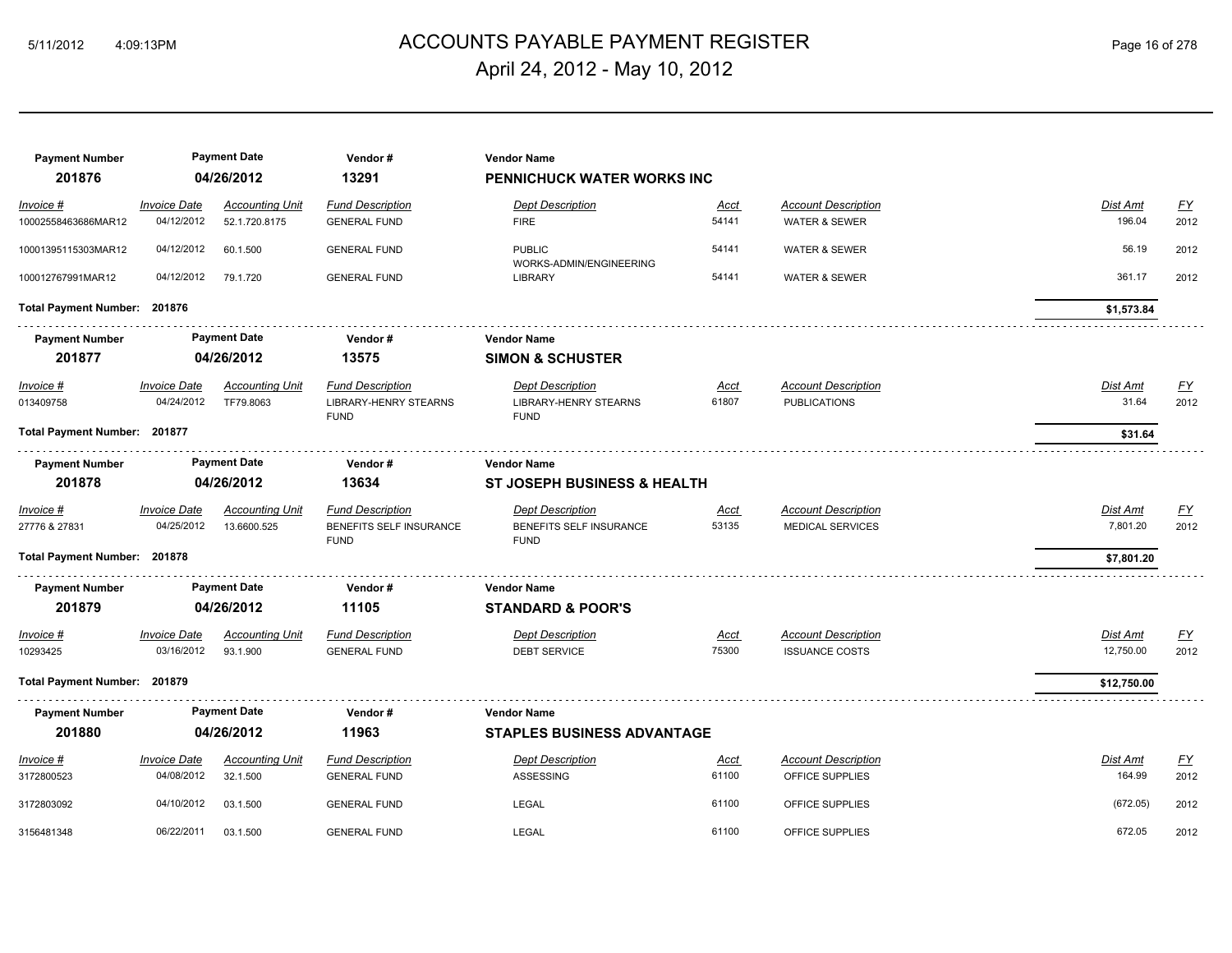## 5/11/2012 4:09:13PM ACCOUNTS PAYABLE PAYMENT REGISTER Page 17 of 278 April 24, 2012 - May 10, 2012

| <b>Payment Number</b><br>201880 |                     | <b>Payment Date</b><br>04/26/2012 | Vendor#<br>11963        | <b>Vendor Name</b><br><b>STAPLES BUSINESS ADVANTAGE</b> |             |                            |                 |           |
|---------------------------------|---------------------|-----------------------------------|-------------------------|---------------------------------------------------------|-------------|----------------------------|-----------------|-----------|
| Invoice #                       | <b>Invoice Date</b> | <b>Accounting Unit</b>            | <b>Fund Description</b> | <b>Dept Description</b>                                 | Acct        | <b>Account Description</b> | Dist Amt        | <u>FY</u> |
| Total Payment Number: 201880    |                     |                                   |                         |                                                         |             |                            | \$164.99        |           |
| <b>Payment Number</b>           |                     | <b>Payment Date</b>               | Vendor#                 | <b>Vendor Name</b>                                      |             | Payee Name                 |                 |           |
| 201881                          |                     | 04/26/2012                        | 12267                   | <b>AMY MCCARTNEY</b>                                    |             | ABC PHYSICAL THERAPY LLC   |                 |           |
| Invoice #                       | <b>Invoice Date</b> | <b>Accounting Unit</b>            | <b>Fund Description</b> | <b>Dept Description</b>                                 | <u>Acct</u> | <b>Account Description</b> | <b>Dist Amt</b> | <u>FY</u> |
| APR12                           | 04/08/2012          | 91.1.022160                       | <b>GENERAL FUND</b>     | <b>GF-EDUCATION</b>                                     | 53614       | PUPIL SUPPORT SERVICES     | 7,772.00        | 2012      |
| Total Payment Number: 201881    |                     |                                   |                         |                                                         |             |                            | \$7,772.00      |           |
| <b>Payment Number</b>           |                     | <b>Payment Date</b>               | Vendor#                 | <b>Vendor Name</b>                                      |             |                            |                 |           |
| 201882                          |                     | 04/26/2012                        | 13959                   | <b>ALARMAX DISTRIBUTORS INC</b>                         |             |                            |                 |           |
| Invoice #                       | <b>Invoice Date</b> | <b>Accounting Unit</b>            | <b>Fund Description</b> | <b>Dept Description</b>                                 | Acct        | <b>Account Description</b> | Dist Amt        | <u>FY</u> |
| 311572                          | 04/03/2012          | 91.1.222620                       | <b>GENERAL FUND</b>     | <b>GF-EDUCATION</b>                                     | 61407       | SUPPLIES, ELECTRICAL       | 265.00          | 2012      |
| 312950                          | 04/05/2012          | 91.1.222620                       | <b>GENERAL FUND</b>     | <b>GF-EDUCATION</b>                                     | 61407       | SUPPLIES, ELECTRICAL       | 437.38          | 2012      |
| Total Payment Number: 201882    |                     |                                   |                         |                                                         |             |                            | \$702.38        |           |
| <b>Payment Number</b>           |                     | <b>Payment Date</b>               | Vendor#                 | <b>Vendor Name</b>                                      |             |                            |                 |           |
| 201883                          |                     | 04/26/2012                        | 12369                   | <b>BARNES &amp; NOBLE INC</b>                           |             |                            |                 |           |
| Invoice #                       | <b>Invoice Date</b> | <b>Accounting Unit</b>            | <b>Fund Description</b> | <b>Dept Description</b>                                 | Acct        | <b>Account Description</b> | Dist Amt        | <u>FY</u> |
| 2295863                         | 04/09/2012          | 91.1.061105                       | <b>GENERAL FUND</b>     | <b>GF-EDUCATION</b>                                     | 61135       | EDUCATIONAL SUPPLIES       | 216.00          | 2012      |
| 2293234                         | 04/04/2012          | 91.1.071105                       | <b>GENERAL FUND</b>     | <b>GF-EDUCATION</b>                                     | 61875       | <b>BOOKS</b>               | 279.65          | 2012      |
| 2293233                         | 04/04/2012          | 91.1.071105                       | <b>GENERAL FUND</b>     | <b>GF-EDUCATION</b>                                     | 61875       | <b>BOOKS</b>               | 166.44          | 2012      |
| 2288481                         | 03/28/2012          | 91.1.071160                       | <b>GENERAL FUND</b>     | <b>GF-EDUCATION</b>                                     | 61135       | EDUCATIONAL SUPPLIES       | 230.40          | 2012      |
| Total Payment Number: 201883    |                     |                                   |                         |                                                         |             |                            | \$892.49        |           |
| <b>Payment Number</b>           |                     | <b>Payment Date</b>               | Vendor#                 | <b>Vendor Name</b>                                      |             |                            |                 |           |
| 201884                          |                     | 04/26/2012                        | 12391                   | <b>BELLETETES INC</b>                                   |             |                            |                 |           |
| Invoice #                       | <b>Invoice Date</b> | <b>Accounting Unit</b>            | <b>Fund Description</b> | <b>Dept Description</b>                                 | Acct        | <b>Account Description</b> | Dist Amt        | EY        |
| 4564824                         | 04/13/2012          | 91.1.031300                       | <b>GENERAL FUND</b>     | <b>GF-EDUCATION</b>                                     | 61135       | EDUCATIONAL SUPPLIES       | 41.26           | 2012      |
| Total Payment Number: 201884    |                     |                                   |                         |                                                         |             |                            | \$41.26         |           |
|                                 |                     |                                   |                         |                                                         |             |                            |                 |           |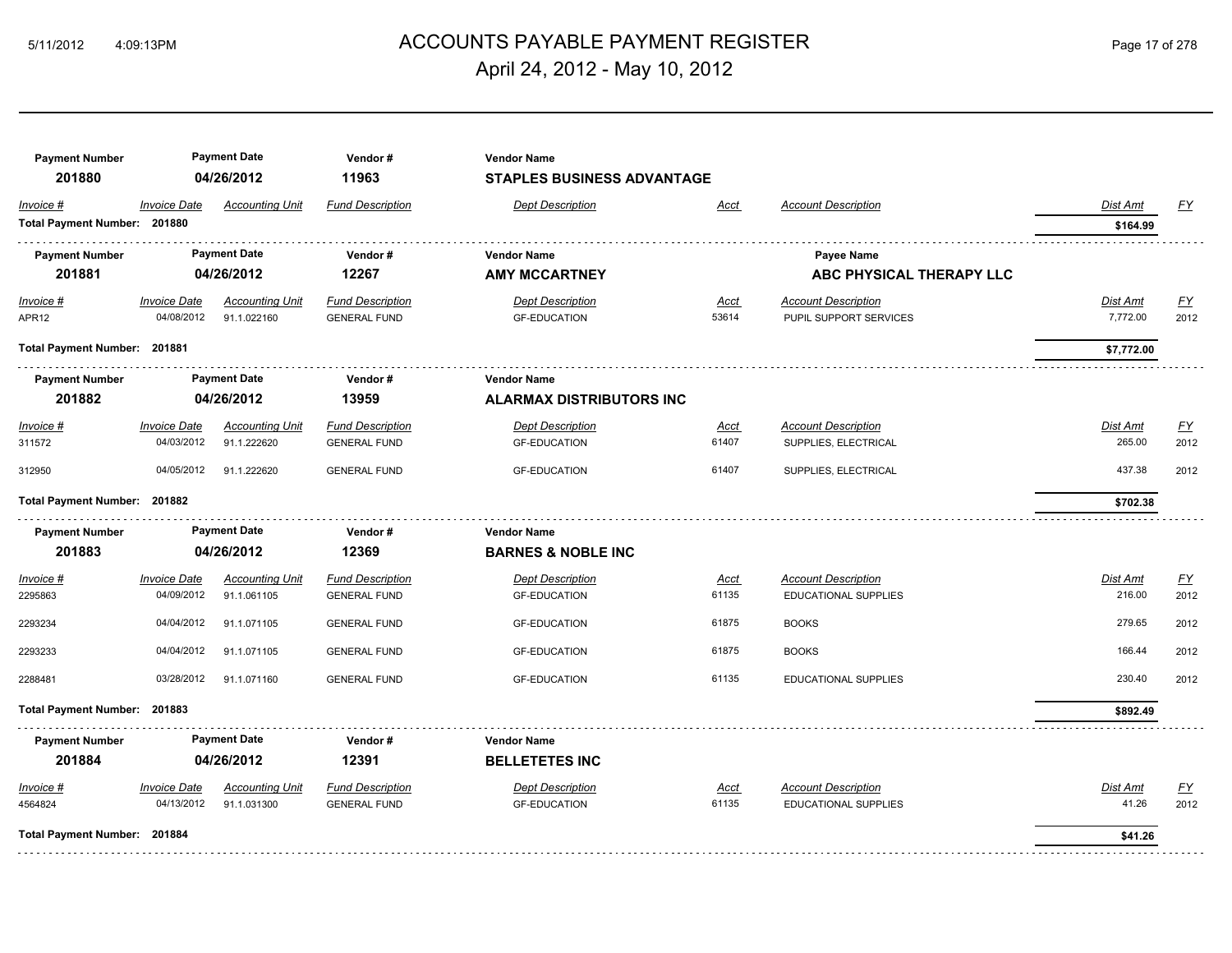## ACCOUNTS PAYABLE PAYMENT REGISTER 5/11/2012 4:09:13PM Page 18 of 278 April 24, 2012 - May 10, 2012

| <b>Payment Number</b><br>201885 |                                   | <b>Payment Date</b><br>04/26/2012     | Vendor#<br>12451                               | <b>Vendor Name</b><br><b>BUREAU FOR AT RISK YOUTH</b> |                      |                                                           |                      |                   |
|---------------------------------|-----------------------------------|---------------------------------------|------------------------------------------------|-------------------------------------------------------|----------------------|-----------------------------------------------------------|----------------------|-------------------|
| Invoice #<br>221742A            | <b>Invoice Date</b><br>04/06/2012 | <b>Accounting Unit</b><br>91.1.102120 | <b>Fund Description</b><br><b>GENERAL FUND</b> | <b>Dept Description</b><br><b>GF-EDUCATION</b>        | Acct<br>61135        | <b>Account Description</b><br>EDUCATIONAL SUPPLIES        | Dist Amt<br>98.94    | EY<br>2012        |
| Total Payment Number: 201885    |                                   |                                       |                                                |                                                       |                      |                                                           | \$98.94              |                   |
| <b>Payment Number</b><br>201886 |                                   | <b>Payment Date</b><br>04/26/2012     | Vendor#<br>12477                               | <b>Vendor Name</b><br><b>CARTRIDGE WORLD NASHUA</b>   |                      |                                                           |                      |                   |
| $Invoice$ #<br>49294            | <b>Invoice Date</b><br>04/16/2012 | <b>Accounting Unit</b><br>91.1.071160 | <b>Fund Description</b><br><b>GENERAL FUND</b> | <b>Dept Description</b><br><b>GF-EDUCATION</b>        | <u>Acct</u><br>61135 | <b>Account Description</b><br><b>EDUCATIONAL SUPPLIES</b> | Dist Amt<br>26.98    | <u>FY</u><br>2012 |
| Total Payment Number: 201886    |                                   |                                       |                                                |                                                       |                      |                                                           | \$26.98              |                   |
| <b>Payment Number</b>           |                                   | <b>Payment Date</b>                   | Vendor#                                        | <b>Vendor Name</b>                                    |                      |                                                           |                      |                   |
| 201887                          |                                   | 04/26/2012                            | 12493                                          | <b>CENTRAL PAPER PRODUCTS CO</b>                      |                      |                                                           |                      |                   |
| <i>Invoice</i> #<br>1165870     | <b>Invoice Date</b><br>04/05/2012 | <b>Accounting Unit</b><br>91.1.222620 | <b>Fund Description</b><br><b>GENERAL FUND</b> | <b>Dept Description</b><br><b>GF-EDUCATION</b>        | <u>Acct</u><br>61428 | <b>Account Description</b><br><b>JANITORIAL SUPPLIES</b>  | Dist Amt<br>2,661.98 | EY<br>2012        |
| 1165871                         | 04/05/2012                        | 91.1.222620                           | <b>GENERAL FUND</b>                            | <b>GF-EDUCATION</b>                                   | 61428                | <b>JANITORIAL SUPPLIES</b>                                | 4,188.10             | 2012              |
| 1167496                         | 04/13/2012                        | 91.1.222620                           | <b>GENERAL FUND</b>                            | <b>GF-EDUCATION</b>                                   | 61428                | <b>JANITORIAL SUPPLIES</b>                                | 1,167.50             | 2012              |
| Total Payment Number: 201887    |                                   |                                       |                                                |                                                       |                      |                                                           | \$8,017.58           |                   |
| <b>Payment Number</b>           |                                   | <b>Payment Date</b>                   | Vendor#                                        | <b>Vendor Name</b>                                    |                      |                                                           |                      |                   |
| 201888                          |                                   | 04/26/2012                            | 12533                                          | <b>COLLINS EDUCATION ASSOC LLC</b>                    |                      |                                                           |                      |                   |
| Invoice #<br>9534               | <b>Invoice Date</b><br>04/09/2012 | <b>Accounting Unit</b><br>91.1.051105 | <b>Fund Description</b><br><b>GENERAL FUND</b> | <b>Dept Description</b><br><b>GF-EDUCATION</b>        | Acct<br>61875        | <b>Account Description</b><br><b>BOOKS</b>                | Dist Amt<br>495.00   | EY<br>2012        |
| Total Payment Number: 201888    |                                   |                                       |                                                |                                                       |                      |                                                           | \$495.00             |                   |
| <b>Payment Number</b>           |                                   | <b>Payment Date</b>                   | Vendor#                                        | <b>Vendor Name</b>                                    |                      |                                                           |                      |                   |
| 201889                          |                                   | 04/26/2012                            | 12540                                          | <b>COMPUTER HUT dba IT INSIDERS</b>                   |                      |                                                           |                      |                   |
| Invoice #<br>81679              | <b>Invoice Date</b><br>04/11/2012 | <b>Accounting Unit</b><br>91.1.992225 | <b>Fund Description</b><br><b>GENERAL FUND</b> | <b>Dept Description</b><br><b>GF-EDUCATION</b>        | Acct<br>71221        | <b>Account Description</b><br><b>COMPUTER EQUIPMENT</b>   | Dist Amt<br>3,165.90 | EY<br>2012        |
| 81559                           | 04/05/2012                        | 91.1.992225                           | <b>GENERAL FUND</b>                            | <b>GF-EDUCATION</b>                                   | 54487                | EQUIPMENT REPAIRS & MAINTENANCE                           | 139.90               | 2012              |
| Total Payment Number: 201889    |                                   |                                       |                                                |                                                       |                      |                                                           | \$3,305.80           |                   |
|                                 |                                   |                                       |                                                |                                                       |                      |                                                           |                      |                   |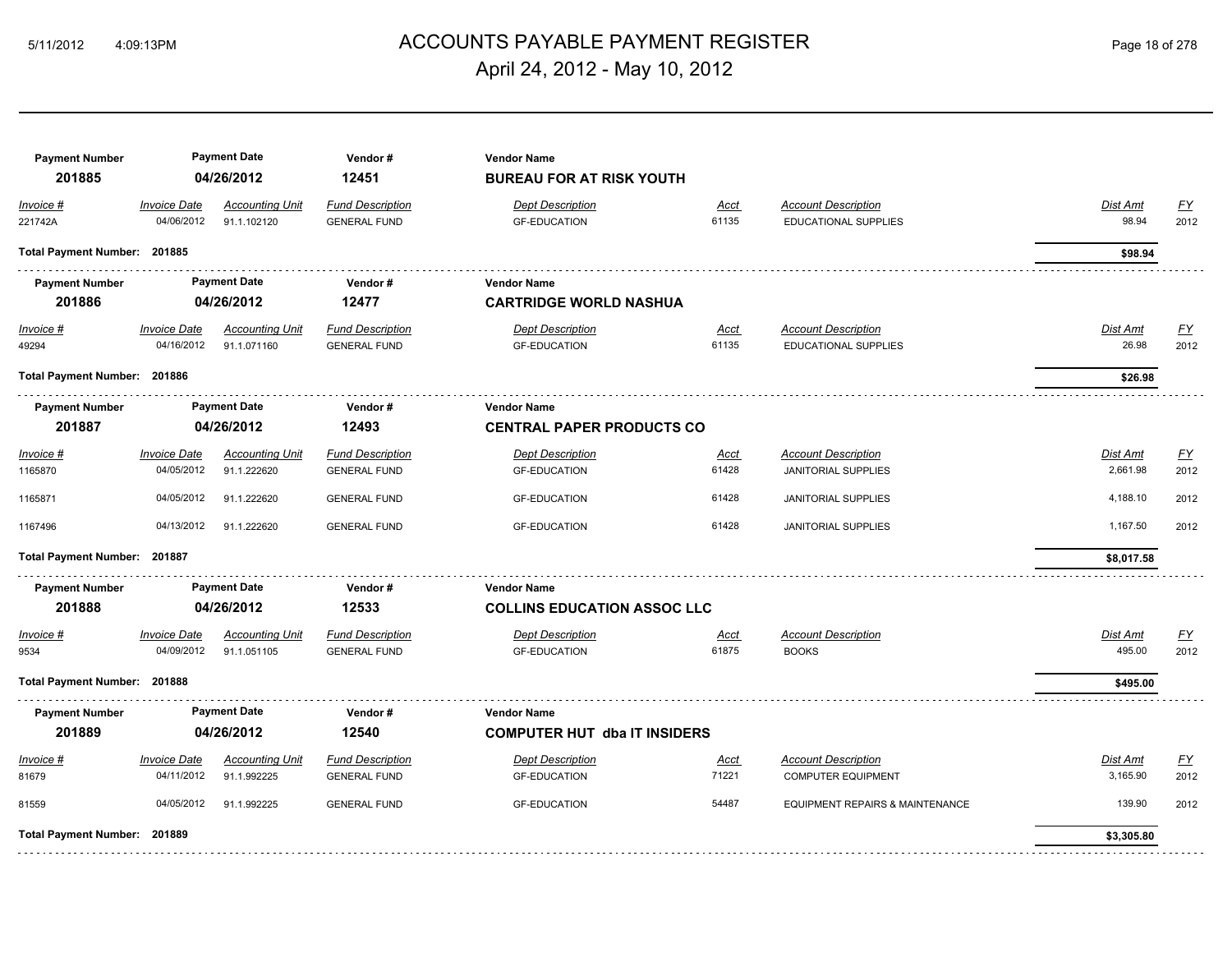## ACCOUNTS PAYABLE PAYMENT REGISTER 5/11/2012 4:09:13PM Page 19 of 278 April 24, 2012 - May 10, 2012

| <b>Payment Number</b><br>201890 |                                   | <b>Payment Date</b><br>04/26/2012     | Vendor#<br>12565                               | <b>Vendor Name</b><br><b>COUSINS VIDEO INC</b> |                      |                                                           |                   |            |
|---------------------------------|-----------------------------------|---------------------------------------|------------------------------------------------|------------------------------------------------|----------------------|-----------------------------------------------------------|-------------------|------------|
| Invoice #                       | <b>Invoice Date</b>               | <b>Accounting Unit</b>                | <b>Fund Description</b>                        | <b>Dept Description</b>                        | <b>Acct</b>          | <b>Account Description</b>                                | Dist Amt          | EY         |
| 108169                          | 04/09/2012                        | 91.1.092410                           | <b>GENERAL FUND</b>                            | <b>GF-EDUCATION</b>                            | 55607                | POSTAGE & DELIVERY                                        | 32.19             | 2012       |
| Total Payment Number: 201890    |                                   |                                       |                                                |                                                |                      |                                                           | \$32.19           |            |
| <b>Payment Number</b>           |                                   | <b>Payment Date</b>                   | Vendor#                                        | <b>Vendor Name</b>                             |                      |                                                           |                   |            |
| 201891                          |                                   | 04/26/2012                            | 14205                                          | <b>ED VOTEK</b>                                |                      |                                                           |                   |            |
| $Invoice$ #                     | <b>Invoice Date</b>               | <b>Accounting Unit</b>                | <b>Fund Description</b>                        | <b>Dept Description</b>                        | <u>Acct</u>          | <b>Account Description</b>                                | Dist Amt          | <u>FY</u>  |
| 117526                          | 04/09/2012                        | 91.1.041374                           | <b>GENERAL FUND</b>                            | <b>GF-EDUCATION</b>                            | 61135                | EDUCATIONAL SUPPLIES                                      | 608.04            | 2012       |
|                                 | Total Payment Number: 201891      |                                       |                                                |                                                |                      |                                                           | \$608.04          |            |
| <b>Payment Number</b>           |                                   | <b>Payment Date</b>                   | Vendor#                                        | <b>Vendor Name</b>                             |                      |                                                           |                   |            |
| 201892                          |                                   | 04/26/2012                            | 12735                                          | <b>FOLLETT LIBRARY RESOURCES</b>               |                      |                                                           |                   |            |
| <i>Invoice</i> #                | <b>Invoice Date</b>               | <b>Accounting Unit</b>                | <b>Fund Description</b>                        | <b>Dept Description</b>                        | <u>Acct</u>          | <b>Account Description</b>                                | Dist Amt          | EY         |
| 840068V-3                       | 03/16/2012                        | 91.1.042220                           | <b>GENERAL FUND</b>                            | <b>GF-EDUCATION</b>                            | 61821                | <b>PERIODICALS</b>                                        | 795.00            | 2012       |
| 565294F-6                       | 03/27/2012                        | 91.1.042220                           | <b>GENERAL FUND</b>                            | <b>GF-EDUCATION</b>                            | 61814                | <b>MEDIA</b>                                              | 332.07            | 2012       |
| Total Payment Number: 201892    |                                   |                                       |                                                |                                                |                      |                                                           | \$1,127.07        |            |
| <b>Payment Number</b>           |                                   | <b>Payment Date</b>                   | Vendor#                                        | <b>Vendor Name</b>                             |                      |                                                           |                   |            |
| 201893                          |                                   | 04/26/2012                            | 12751                                          | <b>FREY SCIENTIFIC</b>                         |                      |                                                           |                   |            |
| Invoice #<br>202500868000       | <b>Invoice Date</b><br>04/13/2012 | <b>Accounting Unit</b><br>91.1.031113 | <b>Fund Description</b><br><b>GENERAL FUND</b> | <b>Dept Description</b><br><b>GF-EDUCATION</b> | <u>Acct</u><br>61135 | <b>Account Description</b><br><b>EDUCATIONAL SUPPLIES</b> | Dist Amt<br>85.26 | EY<br>2012 |
| 202500866374                    | 04/09/2012                        | 91.1.031113                           | <b>GENERAL FUND</b>                            | <b>GF-EDUCATION</b>                            | 61135                | <b>EDUCATIONAL SUPPLIES</b>                               | 313.75            | 2012       |
| 202500863909                    | 04/02/2012                        | 91.1.051113                           | <b>GENERAL FUND</b>                            | <b>GF-EDUCATION</b>                            | 61135                | EDUCATIONAL SUPPLIES                                      | 1,037.44          | 2012       |
| 202500860861                    | 03/23/2012                        | 91.1.051113                           | <b>GENERAL FUND</b>                            | <b>GF-EDUCATION</b>                            | 61135                | <b>EDUCATIONAL SUPPLIES</b>                               | 171.69            | 2012       |
| 202500864335                    | 04/03/2012                        | 91.1.051113                           | <b>GENERAL FUND</b>                            | <b>GF-EDUCATION</b>                            | 61135                | EDUCATIONAL SUPPLIES                                      | 8.32              | 2012       |
| 202500863529                    | 03/30/2012                        | 91.1.051113                           | <b>GENERAL FUND</b>                            | <b>GF-EDUCATION</b>                            | 61135                | <b>EDUCATIONAL SUPPLIES</b>                               | 65.45             | 2012       |
| <b>Total Payment Number:</b>    | 201893                            |                                       |                                                |                                                |                      |                                                           | \$1,681.91        |            |
|                                 |                                   |                                       |                                                |                                                |                      |                                                           |                   |            |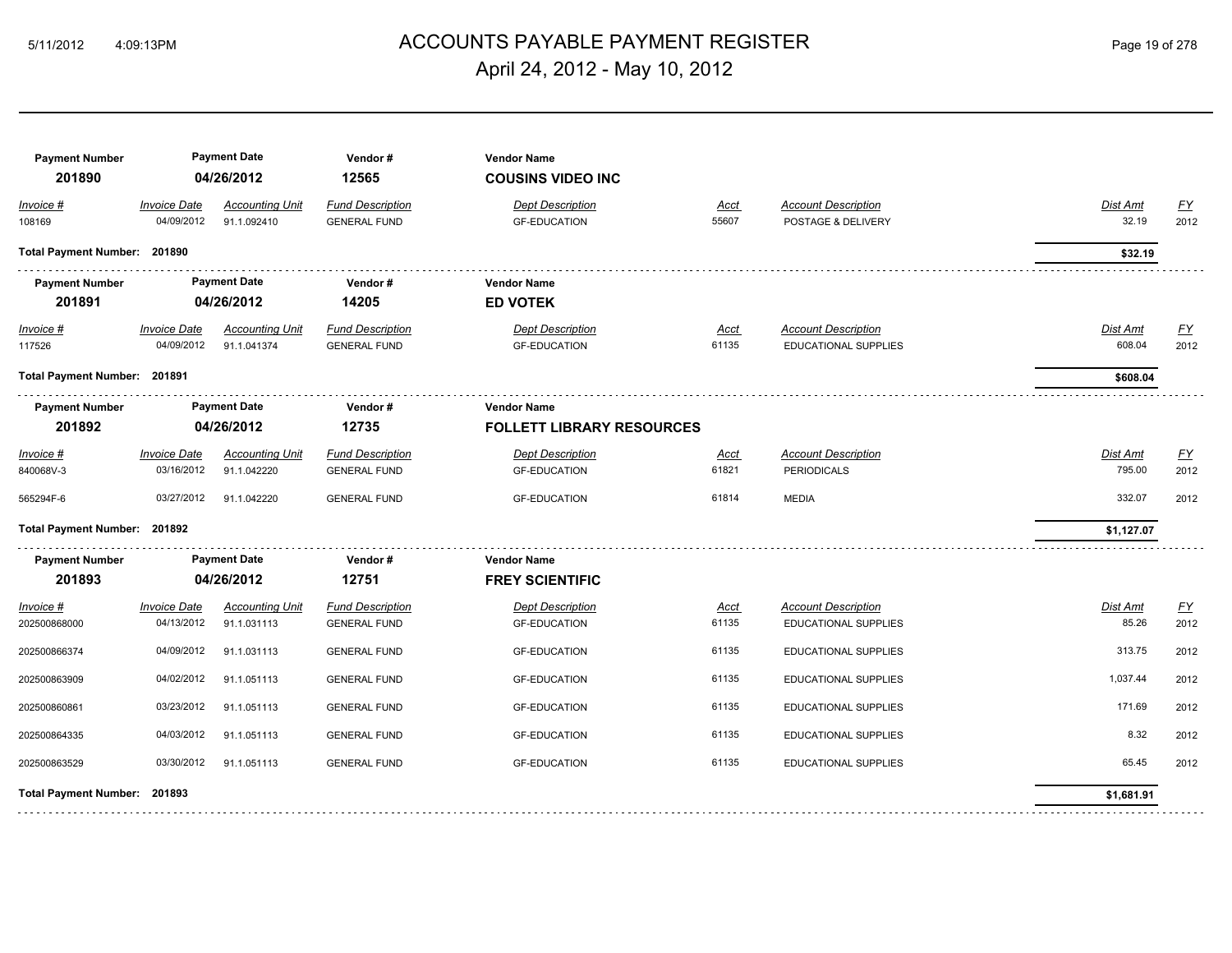## ACCOUNTS PAYABLE PAYMENT REGISTER 5/11/2012 4:09:13PM Page 20 of 278 April 24, 2012 - May 10, 2012

| <b>Payment Number</b><br>201894 |                                   | <b>Payment Date</b><br>04/26/2012        | Vendor#<br>12755                                      | <b>Vendor Name</b><br><b>GERALD GADBOIS</b>        |               |                                                                 |                        |                           |
|---------------------------------|-----------------------------------|------------------------------------------|-------------------------------------------------------|----------------------------------------------------|---------------|-----------------------------------------------------------------|------------------------|---------------------------|
| Invoice #<br>40912/04           | <b>Invoice Date</b><br>04/09/2012 | <b>Accounting Unit</b><br>91.1.041473    | <b>Fund Description</b><br><b>GENERAL FUND</b>        | <b>Dept Description</b><br><b>GF-EDUCATION</b>     | Acct<br>55642 | <b>Account Description</b><br><b>GAME OFFICIALS</b>             | Dist Amt<br>60.00      | <u>FY</u><br>2012         |
| Total Payment Number: 201894    |                                   |                                          |                                                       |                                                    |               |                                                                 | \$60.00                |                           |
| <b>Payment Number</b>           |                                   | <b>Payment Date</b>                      | Vendor#                                               | <b>Vendor Name</b>                                 |               |                                                                 |                        |                           |
| 201895                          |                                   | 04/26/2012                               | 10853                                                 | <b>GRAINGER</b>                                    |               |                                                                 |                        |                           |
| Invoice #                       | <b>Invoice Date</b>               | <b>Accounting Unit</b>                   | <b>Fund Description</b>                               | <b>Dept Description</b>                            | <u>Acct</u>   | <b>Account Description</b>                                      | <b>Dist Amt</b>        | $\underline{\mathsf{FY}}$ |
| 9799907051                      | 04/11/2012                        | 91.1.222620                              | <b>GENERAL FUND</b>                                   | <b>GF-EDUCATION</b>                                | 61421         | SUPPLIES, HVAC                                                  | 49.67                  | 2012                      |
| 9801055790                      | 04/12/2012                        | 91.1.222620                              | <b>GENERAL FUND</b>                                   | <b>GF-EDUCATION</b>                                | 61421         | SUPPLIES, HVAC                                                  | 145.00                 | 2012                      |
| 9803783068                      | 04/16/2012                        | 91.1.222620                              | <b>GENERAL FUND</b>                                   | <b>GF-EDUCATION</b>                                | 61421         | SUPPLIES, HVAC                                                  | (145.00)               | 2012                      |
| 9799907069                      | 04/11/2012                        | 91.1.222620                              | <b>GENERAL FUND</b>                                   | <b>GF-EDUCATION</b>                                | 61421         | SUPPLIES, HVAC                                                  | 42.60                  | 2012                      |
| 9798772787                      | 04/10/2012                        | 91.1.222620                              | <b>GENERAL FUND</b>                                   | <b>GF-EDUCATION</b>                                | 61421         | SUPPLIES, HVAC                                                  | 145.00                 | 2012                      |
| 9798045739                      | 04/09/2012                        | 91.1.222620                              | <b>GENERAL FUND</b>                                   | <b>GF-EDUCATION</b>                                | 61421         | SUPPLIES, HVAC                                                  | 360.00                 | 2012                      |
| 9792622350                      | 04/02/2012                        | 91.1.222620                              | <b>GENERAL FUND</b>                                   | <b>GF-EDUCATION</b>                                | 61421         | SUPPLIES, HVAC                                                  | 175.00                 | 2012                      |
| 9793191066                      | 04/02/2012                        | 91.1.222620                              | <b>GENERAL FUND</b>                                   | <b>GF-EDUCATION</b>                                | 61421         | SUPPLIES, HVAC                                                  | 7.53                   | 2012                      |
| 9795420422                      | 04/04/2012                        | 91.1.222620                              | <b>GENERAL FUND</b>                                   | <b>GF-EDUCATION</b>                                | 61421         | SUPPLIES, HVAC                                                  | 560.00                 | 2012                      |
| 9791441208                      | 03/30/2012                        | 91.1.222620                              | <b>GENERAL FUND</b>                                   | <b>GF-EDUCATION</b>                                | 61421         | SUPPLIES, HVAC                                                  | 203.58                 | 2012                      |
| 9793833303                      | 04/03/2012                        | 91.1.222620                              | <b>GENERAL FUND</b>                                   | <b>GF-EDUCATION</b>                                | 61421         | SUPPLIES, HVAC                                                  | 214.14                 | 2012                      |
| 9795815399                      | 04/05/2012                        | 91.1.222620                              | <b>GENERAL FUND</b>                                   | <b>GF-EDUCATION</b>                                | 61421         | SUPPLIES, HVAC                                                  | 147.60                 | 2012                      |
| 9794765801                      | 04/04/2012                        | 91.1.222620                              | <b>GENERAL FUND</b>                                   | <b>GF-EDUCATION</b>                                | 61421         | SUPPLIES, HVAC                                                  | 59.22                  | 2012                      |
| Total Payment Number: 201895    |                                   |                                          |                                                       |                                                    |               |                                                                 | \$1,964.34             |                           |
| <b>Payment Number</b>           |                                   | <b>Payment Date</b>                      | Vendor#                                               | <b>Vendor Name</b>                                 |               |                                                                 |                        |                           |
| 201896                          |                                   | 04/26/2012                               | 14293                                                 | <b>HARVEY CONSTRUCTION CO</b>                      |               |                                                                 |                        |                           |
| Invoice #<br>10                 | <b>Invoice Date</b><br>04/15/2012 | <b>Accounting Unit</b><br>91.5800.164600 | <b>Fund Description</b><br>SCHOOL CAPITAL PROJECTS    | <b>Dept Description</b><br>SCHOOL CAPITAL PROJECTS | Acct<br>81200 | <b>Account Description</b><br><b>BUILDINGS AND IMPROVEMENTS</b> | Dist Amt<br>329,544.58 | <u>FY</u><br>2012         |
| 14                              | 04/15/2012                        | 91.5800.154600                           | <b>FUND</b><br>SCHOOL CAPITAL PROJECTS<br><b>FUND</b> | SCHOOL CAPITAL PROJECTS                            | 81200         | <b>BUILDINGS AND IMPROVEMENTS</b>                               | 45,909.77              | 2012                      |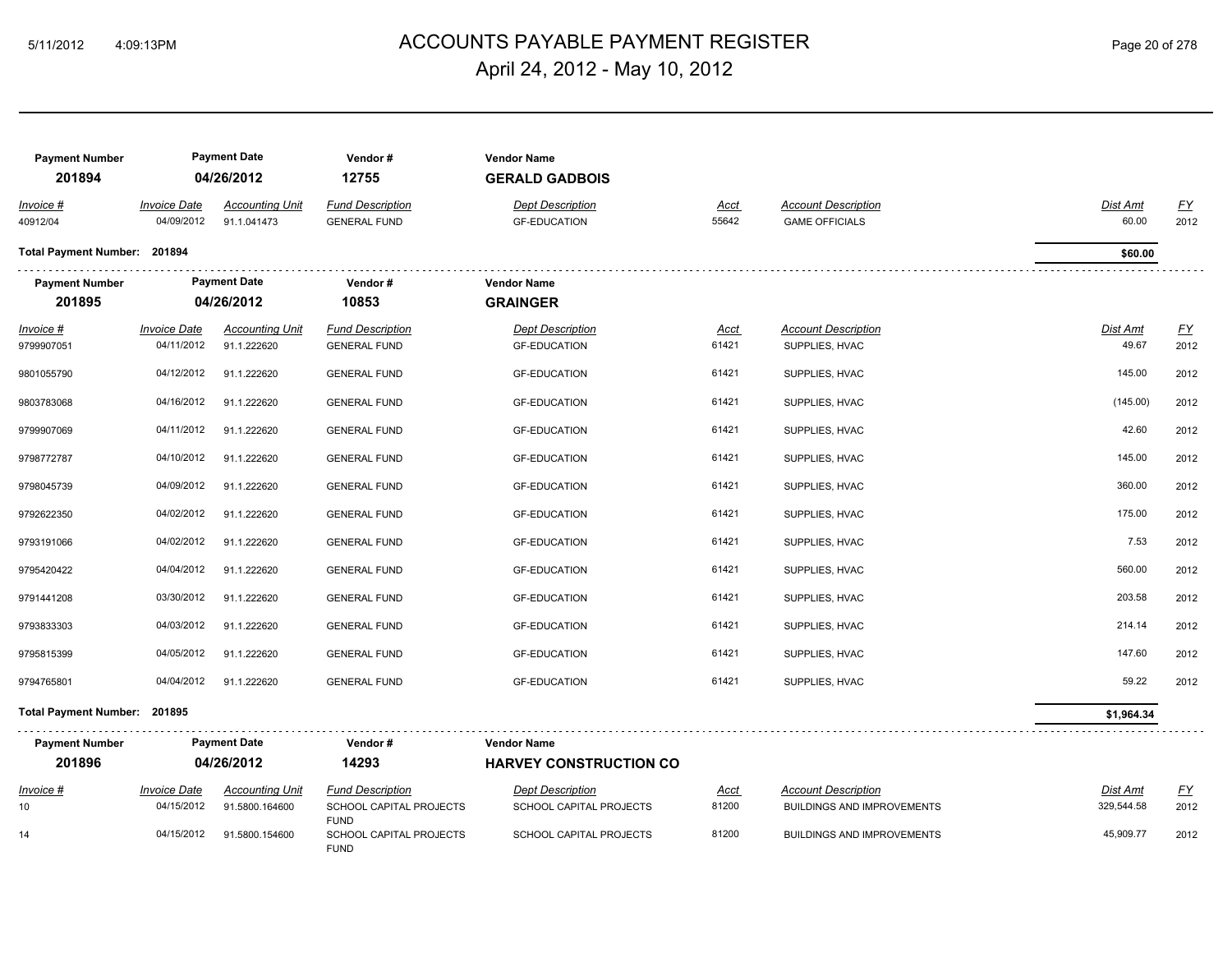## 5/11/2012 4:09:13PM ACCOUNTS PAYABLE PAYMENT REGISTER Page 21 of 278 April 24, 2012 - May 10, 2012

| <b>Payment Number</b><br>201896 |                     | <b>Payment Date</b><br>04/26/2012 | Vendor#<br>14293        | <b>Vendor Name</b><br><b>HARVEY CONSTRUCTION CO</b> |             |                                  |              |           |
|---------------------------------|---------------------|-----------------------------------|-------------------------|-----------------------------------------------------|-------------|----------------------------------|--------------|-----------|
| Invoice #                       | <b>Invoice Date</b> | <b>Accounting Unit</b>            | <b>Fund Description</b> | <b>Dept Description</b>                             | Acct        | <b>Account Description</b>       | Dist Amt     | FY        |
| Total Payment Number: 201896    |                     |                                   |                         |                                                     |             |                                  | \$375,454.35 |           |
| <b>Payment Number</b>           |                     | <b>Payment Date</b>               | Vendor#                 | <b>Vendor Name</b>                                  |             |                                  |              |           |
| 201897                          |                     | 04/26/2012                        | 12849                   | <b>HEINEMANN</b>                                    |             |                                  |              |           |
| $Invoice$ #                     | <b>Invoice Date</b> | <b>Accounting Unit</b>            | <b>Fund Description</b> | <b>Dept Description</b>                             | <u>Acct</u> | <b>Account Description</b>       | Dist Amt     | <u>FY</u> |
| 6029827                         | 03/28/2012          | 91.1.131128                       | <b>GENERAL FUND</b>     | <b>GF-EDUCATION</b>                                 | 61249       | <b>TESTING MATERIALS</b>         | 120.00       | 2012      |
| Total Payment Number: 201897    |                     |                                   |                         |                                                     |             |                                  | \$120.00     |           |
| 17745436                        | 03/13/2012          | 91.1.041410                       | <b>GENERAL FUND</b>     | <b>GF-EDUCATION</b>                                 | 55690       | SCHOOL TRANSPORTATION SERVICES   | 164.50       | 2012      |
| Total Payment Number: 201897    |                     |                                   |                         |                                                     |             |                                  | \$164.50     |           |
| <b>Payment Number</b>           |                     | <b>Payment Date</b>               | Vendor#                 | <b>Vendor Name</b>                                  |             |                                  |              |           |
| 201898                          |                     | 04/26/2012                        | 14309                   | <b>HOME DEPOT CREDIT SERVICES</b>                   |             |                                  |              |           |
| Invoice #                       | <b>Invoice Date</b> | <b>Accounting Unit</b>            | <b>Fund Description</b> | <b>Dept Description</b>                             | Acct        | <b>Account Description</b>       | Dist Amt     | <b>FY</b> |
| 55661                           | 04/09/2012          | 91.1.222620                       | <b>GENERAL FUND</b>     | <b>GF-EDUCATION</b>                                 | 61299       | MISCELLANEOUS SUPPLIES           | 79.86        | 2012      |
| Total Payment Number: 201898    |                     |                                   |                         |                                                     |             |                                  | \$79.86      |           |
| <b>Payment Number</b>           |                     | <b>Payment Date</b>               | Vendor#                 | <b>Vendor Name</b>                                  |             |                                  |              |           |
| 201899                          |                     | 04/26/2012                        | 14309                   | <b>HOME DEPOT CREDIT SERVICES</b>                   |             |                                  |              |           |
| Invoice #                       | <b>Invoice Date</b> | <b>Accounting Unit</b>            | <b>Fund Description</b> | <b>Dept Description</b>                             | Acct        | <b>Account Description</b>       | Dist Amt     | FY        |
| 9055906                         | 04/10/2012          | 91.1.041160                       | <b>GENERAL FUND</b>     | <b>GF-EDUCATION</b>                                 | 61135       | <b>EDUCATIONAL SUPPLIES</b>      | 22.95        | 2012      |
| Total Payment Number: 201899    |                     |                                   |                         |                                                     |             |                                  | \$22.95      |           |
| <b>Payment Number</b>           |                     | <b>Payment Date</b>               | Vendor#                 | <b>Vendor Name</b>                                  |             | Payee Name                       |              |           |
| 201900                          |                     | 04/26/2012                        | 14309                   | <b>HOME DEPOT CREDIT SERVICES</b>                   |             | <b>HOME DEPOT CREDIT SERVICE</b> |              |           |
| Invoice #                       | <b>Invoice Date</b> | <b>Accounting Unit</b>            | <b>Fund Description</b> | <b>Dept Description</b>                             | <b>Acct</b> | <b>Account Description</b>       | Dist Amt     | EY        |
| 7291774                         | 04/12/2012          | 91.1.031370                       | <b>GENERAL FUND</b>     | <b>GF-EDUCATION</b>                                 | 61135       | <b>EDUCATIONAL SUPPLIES</b>      | 239.00       | 2012      |
| 6577832                         | 04/13/2012          | 91.1.031370                       | <b>GENERAL FUND</b>     | <b>GF-EDUCATION</b>                                 | 61135       | <b>EDUCATIONAL SUPPLIES</b>      | 9.76         | 2012      |
| Total Payment Number: 201900    |                     |                                   |                         |                                                     |             |                                  | \$248.76     |           |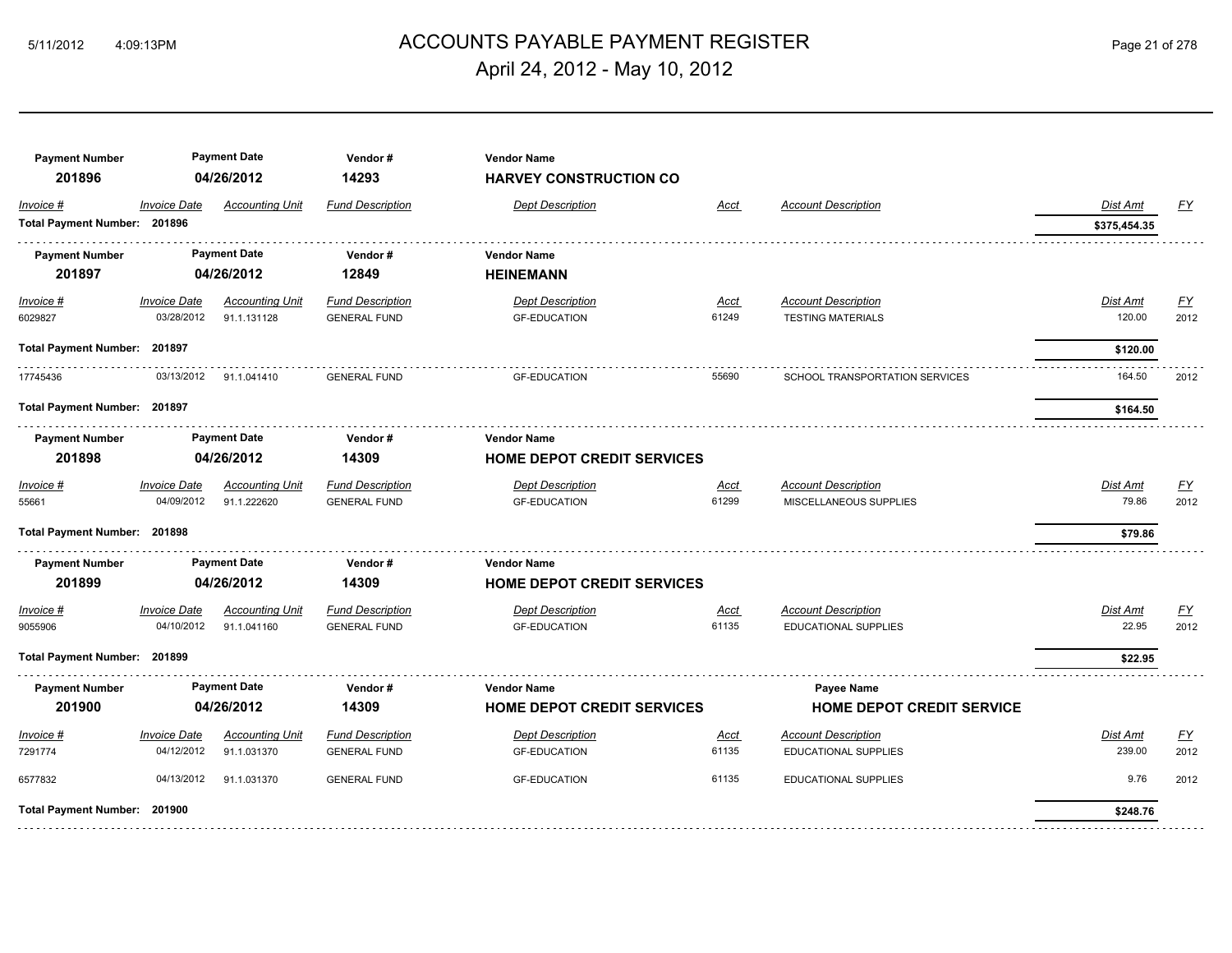## ACCOUNTS PAYABLE PAYMENT REGISTER 5/11/2012 4:09:13PM Page 22 of 278 April 24, 2012 - May 10, 2012

| <b>Payment Number</b><br>201901 |                                   | <b>Payment Date</b><br>04/26/2012     | Vendor#<br>14336                               | <b>Vendor Name</b><br><b>JW PEPPER &amp; SON INC</b> |                      |                                                                   |                          |                  |
|---------------------------------|-----------------------------------|---------------------------------------|------------------------------------------------|------------------------------------------------------|----------------------|-------------------------------------------------------------------|--------------------------|------------------|
| Invoice #                       | <b>Invoice Date</b>               | <b>Accounting Unit</b>                | <b>Fund Description</b>                        | <b>Dept Description</b>                              | <u>Acct</u>          | <b>Account Description</b>                                        | Dist Amt                 | $\underline{FY}$ |
| 1K11442                         | 04/09/2012                        | 91.1.031112                           | <b>GENERAL FUND</b>                            | <b>GF-EDUCATION</b>                                  | 61135                | EDUCATIONAL SUPPLIES                                              | 48.00                    | 2012             |
| 1K07625                         | 03/28/2012                        | 91.1.031112                           | <b>GENERAL FUND</b>                            | <b>GF-EDUCATION</b>                                  | 61135                | EDUCATIONAL SUPPLIES                                              | 31.99                    | 2012             |
| 1K07607                         | 03/28/2012                        | 91.1.031112                           | <b>GENERAL FUND</b>                            | <b>GF-EDUCATION</b>                                  | 61135                | EDUCATIONAL SUPPLIES                                              | 224.99                   | 2012             |
| 1K08341                         | 03/29/2012                        | 91.1.031112                           | <b>GENERAL FUND</b>                            | <b>GF-EDUCATION</b>                                  | 61135                | EDUCATIONAL SUPPLIES                                              | 593.51                   | 2012             |
| 1K12903                         | 04/12/2012                        | 91.1.051112                           | <b>GENERAL FUND</b>                            | <b>GF-EDUCATION</b>                                  | 61135                | <b>EDUCATIONAL SUPPLIES</b>                                       | 48.99                    | 2012             |
| Total Payment Number: 201901    |                                   |                                       |                                                |                                                      |                      |                                                                   | \$947.48                 |                  |
| <b>Payment Number</b>           |                                   | <b>Payment Date</b>                   | Vendor#                                        | <b>Vendor Name</b>                                   |                      |                                                                   |                          |                  |
| 201902                          | 04/26/2012                        |                                       | 12922                                          | <b>JOHN DEERE LANDSCAPES</b>                         |                      |                                                                   |                          |                  |
| Invoice #<br>60914557           | <b>Invoice Date</b><br>04/17/2012 | <b>Accounting Unit</b><br>91.1.222630 | <b>Fund Description</b><br><b>GENERAL FUND</b> | <b>Dept Description</b><br><b>GF-EDUCATION</b>       | <b>Acct</b><br>61599 | <b>Account Description</b><br><b>GROUNDS MAINTENANCE SUPPLIES</b> | <b>Dist Amt</b><br>53.18 | EY<br>2012       |
| Total Payment Number: 201902    |                                   |                                       |                                                |                                                      |                      |                                                                   | \$53.18                  |                  |
| <b>Payment Number</b>           |                                   | <b>Payment Date</b>                   | Vendor#                                        | <b>Vendor Name</b>                                   |                      |                                                                   |                          |                  |
| 201903                          |                                   | 04/26/2012                            | 14347                                          | <b>JOSTENS INC</b>                                   |                      |                                                                   |                          |                  |
| Invoice #                       | <b>Invoice Date</b>               | <b>Accounting Unit</b>                | <b>Fund Description</b>                        | <b>Dept Description</b>                              | <u>Acct</u>          | <b>Account Description</b>                                        | <b>Dist Amt</b>          | $\underline{FY}$ |
| 15044942                        | 03/26/2012                        | 91.1.041160                           | <b>GENERAL FUND</b>                            | <b>GF-EDUCATION</b>                                  | 55600                | <b>PRINTING</b>                                                   | 1,543.19                 | 2012             |
| Total Payment Number: 201903    |                                   |                                       |                                                |                                                      |                      |                                                                   | \$1,543.19               |                  |
| <b>Payment Number</b>           |                                   | <b>Payment Date</b>                   | Vendor#                                        | <b>Vendor Name</b>                                   |                      |                                                                   |                          |                  |
| 201904                          |                                   | 04/26/2012                            | 12968                                          | <b>GARY KUBA</b>                                     |                      |                                                                   |                          |                  |
| Invoice #                       | <b>Invoice Date</b>               | <b>Accounting Unit</b>                | <b>Fund Description</b>                        | <b>Dept Description</b>                              | <u>Acct</u>          | <b>Account Description</b>                                        | Dist Amt                 | $\underline{FY}$ |
| 41012-03                        | 04/10/2012                        | 91.1.031428                           | <b>GENERAL FUND</b>                            | <b>GF-EDUCATION</b>                                  | 55642                | <b>GAME OFFICIALS</b>                                             | 60.00                    | 2012             |
| Total Payment Number: 201904    |                                   |                                       |                                                |                                                      |                      |                                                                   | \$60.00                  |                  |
| <b>Payment Number</b>           |                                   | <b>Payment Date</b>                   | Vendor#                                        | <b>Vendor Name</b>                                   |                      |                                                                   |                          |                  |
| 201905                          |                                   | 04/26/2012                            | 12985                                          | <b>LARCHMONT IRRIGATION</b>                          |                      |                                                                   |                          |                  |
| Invoice #                       | <b>Invoice Date</b>               | <b>Accounting Unit</b>                | <b>Fund Description</b>                        | <b>Dept Description</b>                              | Acct                 | <b>Account Description</b>                                        | Dist Amt                 | <u>FY</u>        |
| 3050267                         | 04/11/2012                        | 91.1.222630                           | <b>GENERAL FUND</b>                            | <b>GF-EDUCATION</b>                                  | 61599                | <b>GROUNDS MAINTENANCE SUPPLIES</b>                               | 107.04                   | 2012             |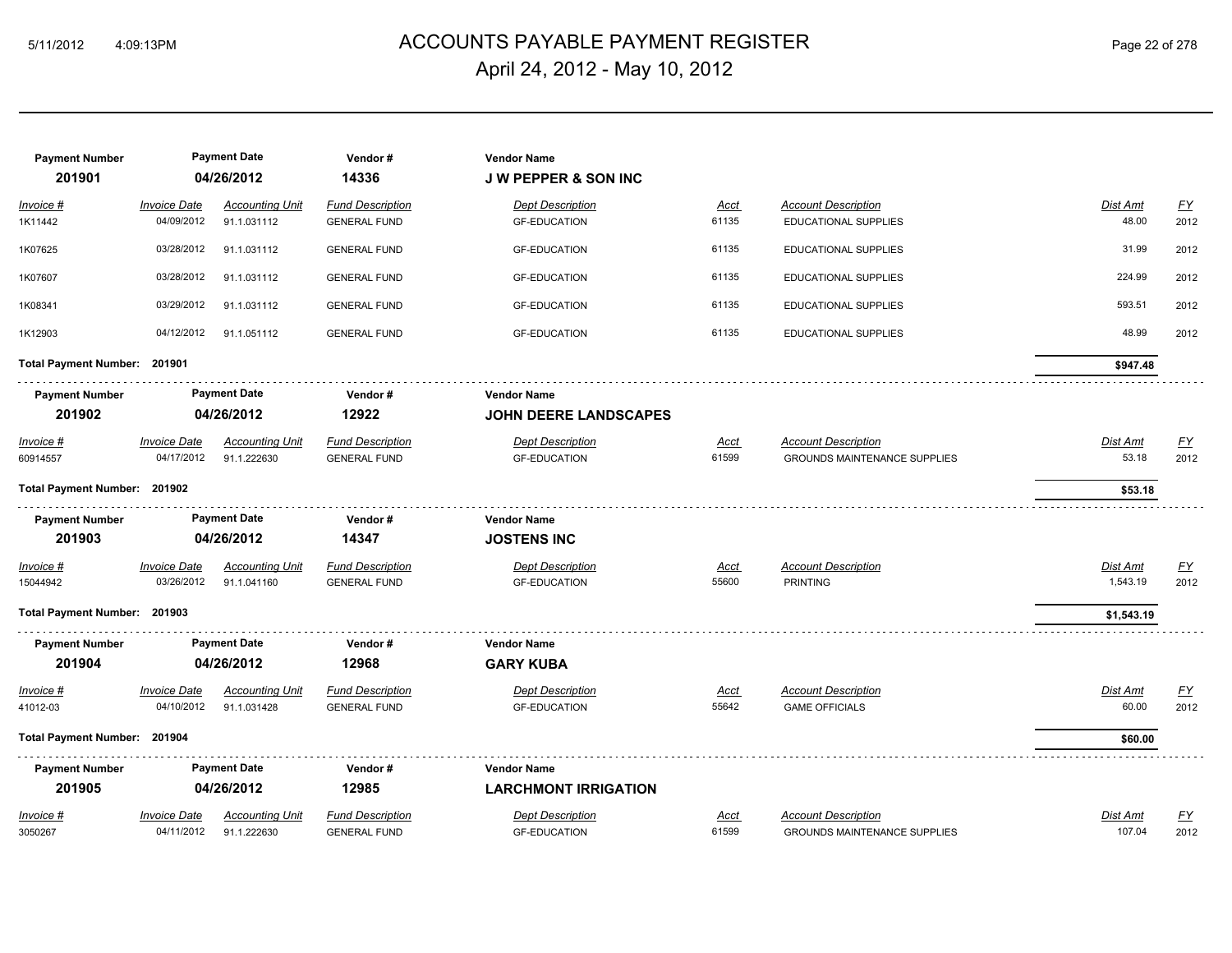## ACCOUNTS PAYABLE PAYMENT REGISTER 5/11/2012 4:09:13PM Page 23 of 278 April 24, 2012 - May 10, 2012

| <b>Payment Number</b>        |                     | <b>Payment Date</b>    | Vendor#                 | <b>Vendor Name</b>                |             |                             |            |           |
|------------------------------|---------------------|------------------------|-------------------------|-----------------------------------|-------------|-----------------------------|------------|-----------|
| 201905                       |                     | 04/26/2012             | 12985                   | <b>LARCHMONT IRRIGATION</b>       |             |                             |            |           |
| Invoice #                    | <b>Invoice Date</b> | <b>Accounting Unit</b> | <b>Fund Description</b> | <b>Dept Description</b>           | Acct        | <b>Account Description</b>  | Dist Amt   | <u>FY</u> |
| Total Payment Number: 201905 |                     |                        |                         |                                   |             |                             | \$107.04   |           |
| <b>Payment Number</b>        |                     | <b>Payment Date</b>    | Vendor#                 | <b>Vendor Name</b>                |             |                             |            |           |
| 201906                       |                     | 04/26/2012             | 13013                   | <b>LIBRARY VIDEO CO</b>           |             |                             |            |           |
| Invoice #                    | <b>Invoice Date</b> | <b>Accounting Unit</b> | <b>Fund Description</b> | <b>Dept Description</b>           | Acct        | <b>Account Description</b>  | Dist Amt   | <u>FY</u> |
| W50246420001                 | 04/09/2012          | 91.1.142220            | <b>GENERAL FUND</b>     | <b>GF-EDUCATION</b>               | 61814       | <b>MEDIA</b>                | 299.23     | 2012      |
| Total Payment Number: 201906 |                     |                        |                         |                                   |             |                             | \$299.23   |           |
| <b>Payment Number</b>        |                     | <b>Payment Date</b>    | Vendor#                 | <b>Vendor Name</b>                |             |                             |            |           |
| 201907                       |                     | 04/26/2012             | 14407                   | <b>LINEN &amp; SHADE BIN INC</b>  |             |                             |            |           |
| Invoice #                    | <b>Invoice Date</b> | <b>Accounting Unit</b> | <b>Fund Description</b> | <b>Dept Description</b>           | Acct        | <b>Account Description</b>  | Dist Amt   | EY        |
| 21451                        | 03/14/2012          | 91.1.222620            | <b>GENERAL FUND</b>     | <b>GF-EDUCATION</b>               | 61299       | MISCELLANEOUS SUPPLIES      | 169.00     | 2012      |
| Total Payment Number: 201907 |                     |                        |                         |                                   |             |                             | \$169.00   |           |
| <b>Payment Number</b>        |                     | <b>Payment Date</b>    | Vendor#                 | <b>Vendor Name</b>                |             |                             |            |           |
| 201908                       |                     | 04/26/2012             | 13041                   | <b>WILLIAM V MACGILL &amp; CO</b> |             |                             |            |           |
| Invoice #                    | <b>Invoice Date</b> | <b>Accounting Unit</b> | <b>Fund Description</b> | <b>Dept Description</b>           | <u>Acct</u> | <b>Account Description</b>  | Dist Amt   | <u>FY</u> |
| 398365                       | 03/29/2012          | 91.1.052130            | <b>GENERAL FUND</b>     | <b>GF-EDUCATION</b>               | 61142       | <b>MEDICAL SUPPLIES</b>     | 2,091.89   | 2012      |
| Total Payment Number: 201908 |                     |                        |                         |                                   |             |                             | \$2,091.89 |           |
| <b>Payment Number</b>        |                     | <b>Payment Date</b>    | Vendor#                 | <b>Vendor Name</b>                |             |                             |            |           |
| 201909                       |                     | 04/26/2012             | 11280                   | <b>MARKET BASKET</b>              |             |                             |            |           |
| Invoice #                    | <b>Invoice Date</b> | <b>Accounting Unit</b> | <b>Fund Description</b> | <b>Dept Description</b>           | Acct        | <b>Account Description</b>  | Dist Amt   | <u>FY</u> |
| 102316-137                   | 04/10/2012          | 91.1.031340            | <b>GENERAL FUND</b>     | <b>GF-EDUCATION</b>               | 61135       | EDUCATIONAL SUPPLIES        | 16.98      | 2012      |
| 191125-137                   | 04/04/2012          | 91.1.031340            | <b>GENERAL FUND</b>     | <b>GF-EDUCATION</b>               | 61135       | EDUCATIONAL SUPPLIES        | 30.24      | 2012      |
| 108574-137                   | 04/04/2012          | 91.1.031340            | <b>GENERAL FUND</b>     | <b>GF-EDUCATION</b>               | 61135       | <b>EDUCATIONAL SUPPLIES</b> | 16.00      | 2012      |
| 194936-137                   | 04/06/2012          | 91.1.031340            | <b>GENERAL FUND</b>     | <b>GF-EDUCATION</b>               | 61135       | <b>EDUCATIONAL SUPPLIES</b> | 27.65      | 2012      |
| 100342-99                    | 04/02/2012          | 91.1.041340            | <b>GENERAL FUND</b>     | <b>GF-EDUCATION</b>               | 61135       | EDUCATIONAL SUPPLIES        | 44.70      | 2012      |
| 174802-141                   | 04/09/2012          | 91.1.041340            | <b>GENERAL FUND</b>     | <b>GF-EDUCATION</b>               | 61135       | <b>EDUCATIONAL SUPPLIES</b> | 9.66       | 2012      |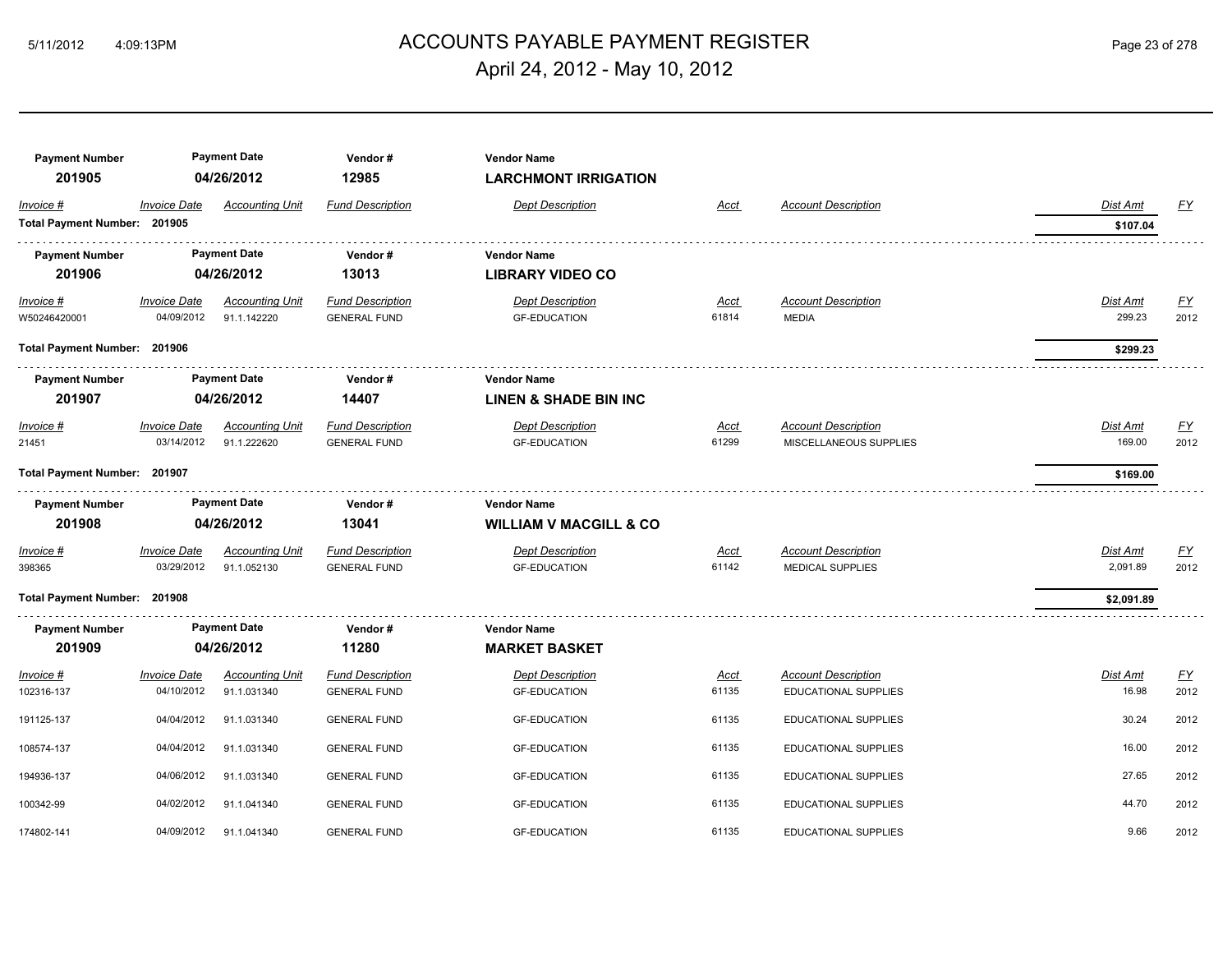## ACCOUNTS PAYABLE PAYMENT REGISTER 5/11/2012 4:09:13PM Page 24 of 278 April 24, 2012 - May 10, 2012

| <b>Payment Number</b><br>201909 |                     | <b>Payment Date</b><br>04/26/2012 | Vendor#<br>11280        | <b>Vendor Name</b><br><b>MARKET BASKET</b> |             |                                            |                 |           |
|---------------------------------|---------------------|-----------------------------------|-------------------------|--------------------------------------------|-------------|--------------------------------------------|-----------------|-----------|
| Invoice #                       | <b>Invoice Date</b> | <b>Accounting Unit</b>            | <b>Fund Description</b> | <b>Dept Description</b>                    | Acct        | <b>Account Description</b>                 | Dist Amt        | <b>FY</b> |
| 124052-138                      | 04/15/2012          | 91.1.051345                       | <b>GENERAL FUND</b>     | <b>GF-EDUCATION</b>                        | 61135       | <b>EDUCATIONAL SUPPLIES</b>                | 76.77           | 2012      |
| 135164-138                      | 04/06/2012          | 91.1.051345                       | <b>GENERAL FUND</b>     | <b>GF-EDUCATION</b>                        | 61135       | EDUCATIONAL SUPPLIES                       | 68.10           | 2012      |
| 194407-138                      | 04/01/2012          | 91.1.051345                       | <b>GENERAL FUND</b>     | <b>GF-EDUCATION</b>                        | 61135       | EDUCATIONAL SUPPLIES                       | 113.32          | 2012      |
| 107043-118                      | 04/13/2012          | 91.1.051345                       | <b>GENERAL FUND</b>     | <b>GF-EDUCATION</b>                        | 61135       | EDUCATIONAL SUPPLIES                       | 20.42           | 2012      |
| Total Payment Number: 201909    |                     |                                   |                         |                                            |             |                                            | \$423.84        |           |
| <b>Payment Number</b>           |                     | <b>Payment Date</b>               | Vendor#                 | <b>Vendor Name</b>                         |             |                                            |                 |           |
| 201910                          |                     | 04/26/2012                        | 13087                   | <b>DENNIS MELANSON</b>                     |             |                                            |                 |           |
| Invoice #                       | <b>Invoice Date</b> | <b>Accounting Unit</b>            | <b>Fund Description</b> | <b>Dept Description</b>                    | <b>Acct</b> | <b>Account Description</b>                 | <b>Dist Amt</b> | EY        |
| 41112-04                        | 04/11/2012          | 91.1.041449                       | <b>GENERAL FUND</b>     | <b>GF-EDUCATION</b>                        | 55642       | <b>GAME OFFICIALS</b>                      | 130.00          | 2012      |
| Total Payment Number: 201910    |                     |                                   |                         |                                            |             |                                            | \$130.00        |           |
| <b>Payment Number</b>           |                     | <b>Payment Date</b>               | Vendor#                 | <b>Vendor Name</b>                         |             |                                            |                 |           |
| 201911                          |                     | 04/26/2012                        | 14476                   | <b>MODERN SCHOOL SUPPLIES INC</b>          |             |                                            |                 |           |
| Invoice #                       | <b>Invoice Date</b> | <b>Accounting Unit</b>            | <b>Fund Description</b> | <b>Dept Description</b>                    | Acct        | <b>Account Description</b>                 | Dist Amt        | <b>FY</b> |
| M14505                          | 04/06/2012          | 91.1.051375                       | <b>GENERAL FUND</b>     | <b>GF-EDUCATION</b>                        | 61135       | EDUCATIONAL SUPPLIES                       | 1,281.00        | 2012      |
| Total Payment Number: 201911    |                     |                                   |                         |                                            |             |                                            | \$1,281.00      |           |
| <b>Payment Number</b>           |                     | <b>Payment Date</b>               | Vendor#                 | <b>Vendor Name</b>                         |             |                                            |                 |           |
| 201912                          |                     | 04/26/2012                        | 13165                   | <b>NELSON PIANO SERVICE</b>                |             |                                            |                 |           |
| Invoice #                       | <b>Invoice Date</b> | <b>Accounting Unit</b>            | <b>Fund Description</b> | <b>Dept Description</b>                    | Acct        | <b>Account Description</b>                 | Dist Amt        | <u>FY</u> |
| 4-17-12                         | 04/17/2012          | 91.1.121160                       | <b>GENERAL FUND</b>     | <b>GF-EDUCATION</b>                        | 54487       | <b>EQUIPMENT REPAIRS &amp; MAINTENANCE</b> | 150.00          | 2012      |
| Total Payment Number: 201912    |                     |                                   |                         |                                            |             |                                            | \$150.00        |           |
| <b>Payment Number</b>           |                     | <b>Payment Date</b>               | Vendor#                 | <b>Vendor Name</b>                         |             |                                            |                 |           |
| 201913                          |                     | 04/26/2012                        | 13167                   | <b>NEVERETTS SEW &amp; VAC INC</b>         |             |                                            |                 |           |
| Invoice #                       | <b>Invoice Date</b> | <b>Accounting Unit</b>            | <b>Fund Description</b> | <b>Dept Description</b>                    | Acct        | <b>Account Description</b>                 | Dist Amt        | EY        |
| 20125                           | 04/02/2012          | 91.1.051345                       | <b>GENERAL FUND</b>     | <b>GF-EDUCATION</b>                        | 54487       | <b>EQUIPMENT REPAIRS &amp; MAINTENANCE</b> | 211.75          | 2012      |
| Total Payment Number: 201913    |                     |                                   |                         |                                            |             |                                            | \$211.75        |           |
|                                 |                     |                                   |                         |                                            |             |                                            |                 |           |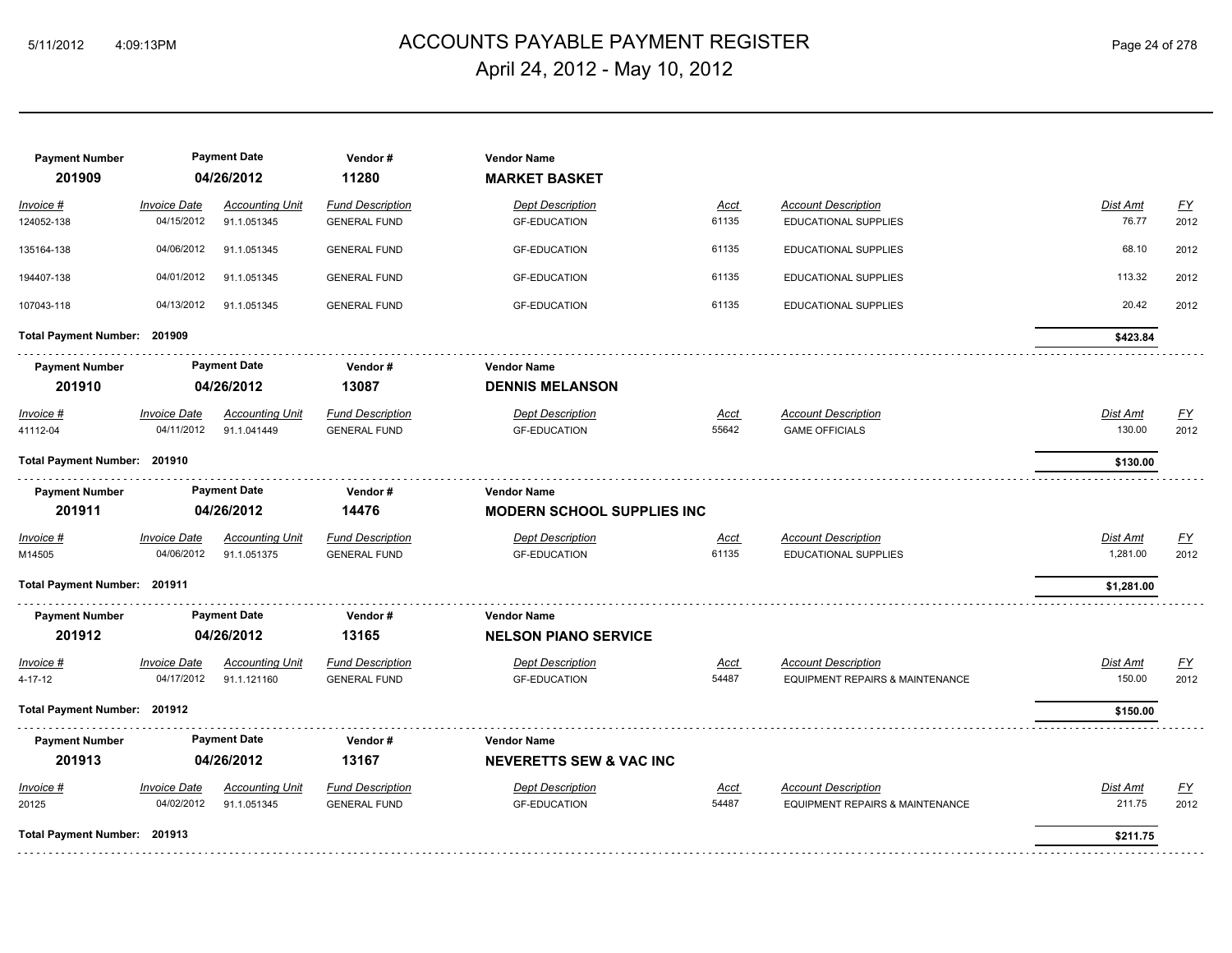## ACCOUNTS PAYABLE PAYMENT REGISTER 5/11/2012 4:09:13PM Page 25 of 278 April 24, 2012 - May 10, 2012

| <b>Payment Number</b><br>201914 |                     | <b>Payment Date</b><br>04/26/2012 | Vendor#<br>13216        | <b>Vendor Name</b><br><b>ROBERT ODIERNA</b> |             |                            |                 |                  |
|---------------------------------|---------------------|-----------------------------------|-------------------------|---------------------------------------------|-------------|----------------------------|-----------------|------------------|
| Invoice #                       | <b>Invoice Date</b> | <b>Accounting Unit</b>            | <b>Fund Description</b> | <b>Dept Description</b>                     | Acct        | <b>Account Description</b> | Dist Amt        | EY               |
| 101711-03                       | 10/17/2011          | 91.1.031455                       | <b>GENERAL FUND</b>     | <b>GF-EDUCATION</b>                         | 55642       | <b>GAME OFFICIALS</b>      | 80.00           | 2012             |
| Total Payment Number: 201914    |                     |                                   |                         |                                             |             |                            | \$80.00         |                  |
| <b>Payment Number</b>           |                     | <b>Payment Date</b>               | Vendor#                 | <b>Vendor Name</b>                          |             |                            |                 |                  |
| 201915                          |                     | 04/26/2012                        | 13286                   | <b>DAVID PELLETIER</b>                      |             |                            |                 |                  |
| $Invoice$ #                     | <b>Invoice Date</b> | <b>Accounting Unit</b>            | <b>Fund Description</b> | <b>Dept Description</b>                     | <u>Acct</u> | <b>Account Description</b> | <b>Dist Amt</b> | EY               |
| 32812-04                        | 03/28/2012          | 91.1.041474                       | <b>GENERAL FUND</b>     | <b>GF-EDUCATION</b>                         | 55642       | <b>GAME OFFICIALS</b>      | 110.00          | 2012             |
| Total Payment Number: 201915    |                     |                                   |                         |                                             |             |                            | \$110.00        |                  |
| <b>Payment Number</b>           |                     | <b>Payment Date</b>               | Vendor#                 | <b>Vendor Name</b>                          |             |                            |                 |                  |
| 201916                          |                     | 04/26/2012                        | 11764                   | <b>REXEL CLS</b>                            |             |                            |                 |                  |
| Invoice #                       | <b>Invoice Date</b> | <b>Accounting Unit</b>            | <b>Fund Description</b> | <b>Dept Description</b>                     | Acct        | <b>Account Description</b> | Dist Amt        | <u>FY</u>        |
| S102495428.002                  | 04/04/2012          | 91.1.222620                       | <b>GENERAL FUND</b>     | <b>GF-EDUCATION</b>                         | 61407       | SUPPLIES, ELECTRICAL       | 191.76          | 2012             |
| S102495428.001                  | 04/04/2012          | 91.1.222620                       | <b>GENERAL FUND</b>     | <b>GF-EDUCATION</b>                         | 61407       | SUPPLIES, ELECTRICAL       | 22.10           | 2012             |
| S102488489.002                  | 04/03/2012          | 91.1.222620                       | <b>GENERAL FUND</b>     | <b>GF-EDUCATION</b>                         | 61407       | SUPPLIES, ELECTRICAL       | 19.56           | 2012             |
| S102488489.001                  | 04/03/2012          | 91.1.222620                       | <b>GENERAL FUND</b>     | <b>GF-EDUCATION</b>                         | 61407       | SUPPLIES, ELECTRICAL       | 27.94           | 2012             |
| Total Payment Number: 201916    |                     |                                   |                         |                                             |             |                            | \$261.36        |                  |
| <b>Payment Number</b>           |                     | <b>Payment Date</b>               | Vendor#                 | <b>Vendor Name</b>                          |             |                            |                 |                  |
| 201917                          |                     | 04/26/2012                        | 13458                   | <b>GERARD ROBICHAUD</b>                     |             |                            |                 |                  |
| Invoice #                       | <b>Invoice Date</b> | <b>Accounting Unit</b>            | <b>Fund Description</b> | <b>Dept Description</b>                     | <u>Acct</u> | <b>Account Description</b> | <b>Dist Amt</b> | $\underline{FY}$ |
| 40512-03                        | 04/05/2012          | 91.1.031457                       | <b>GENERAL FUND</b>     | <b>GF-EDUCATION</b>                         | 55642       | <b>GAME OFFICIALS</b>      | 60.00           | 2012             |
| 40412-04                        | 04/04/2012          | 91.1.041473                       | <b>GENERAL FUND</b>     | <b>GF-EDUCATION</b>                         | 55642       | <b>GAME OFFICIALS</b>      | 60.00           | 2012             |
| Total Payment Number: 201917    |                     |                                   |                         |                                             |             |                            | \$120.00        |                  |
| <b>Payment Number</b>           |                     | <b>Payment Date</b>               | Vendor#                 | <b>Vendor Name</b>                          |             |                            |                 |                  |
| 201918                          |                     | 04/26/2012                        | 13459                   | <b>ROGER ROBICHAUD</b>                      |             |                            |                 |                  |
| Invoice #                       | <b>Invoice Date</b> | <b>Accounting Unit</b>            | <b>Fund Description</b> | <b>Dept Description</b>                     | Acct        | <b>Account Description</b> | Dist Amt        | <u>FY</u>        |
| 40912-04                        | 04/09/2012          | 91.1.041457                       | <b>GENERAL FUND</b>     | <b>GF-EDUCATION</b>                         | 55642       | <b>GAME OFFICIALS</b>      | 80.00           | 2012             |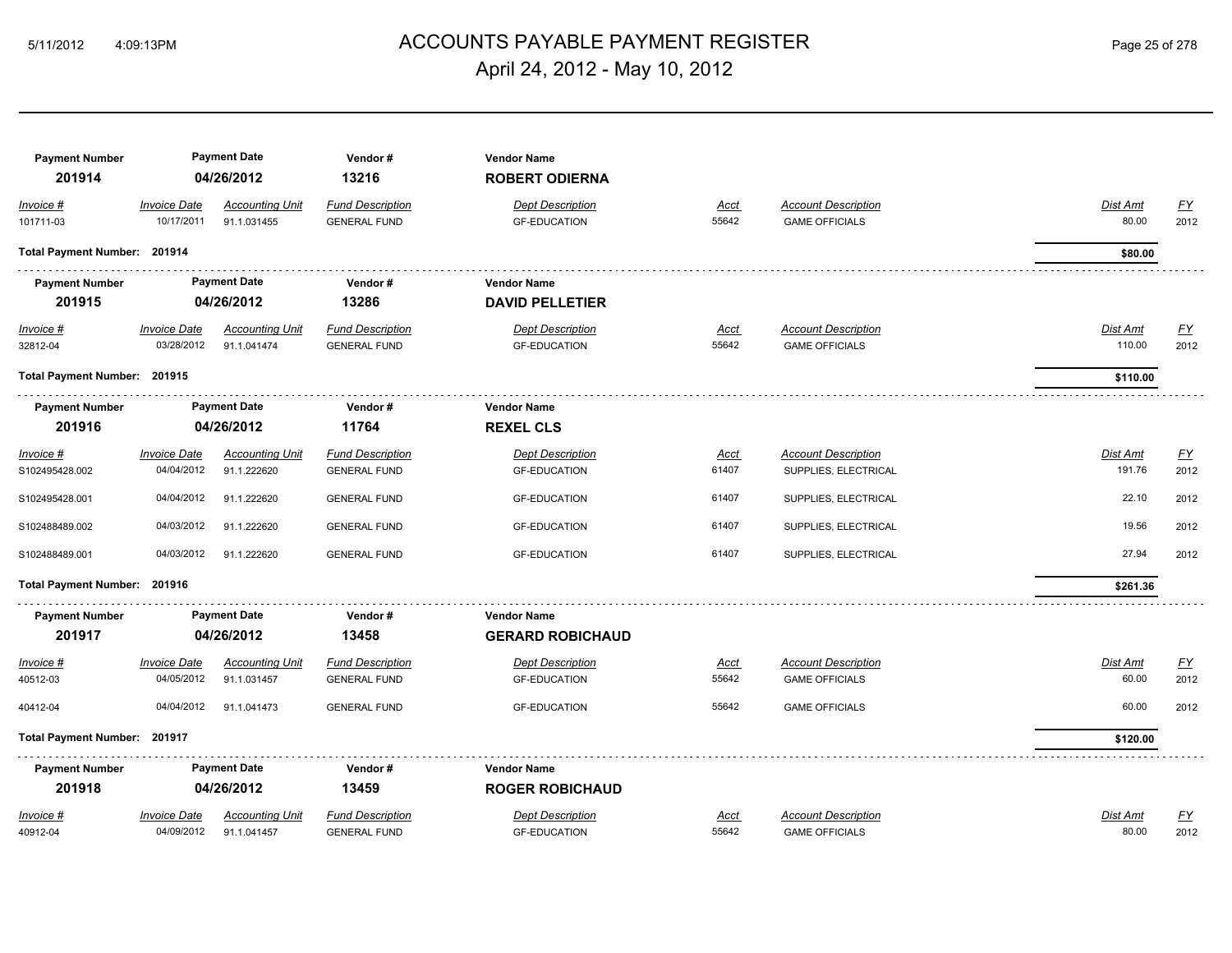## ACCOUNTS PAYABLE PAYMENT REGISTER 5/11/2012 4:09:13PM Page 26 of 278 April 24, 2012 - May 10, 2012

| <b>Payment Number</b><br>201918 |                              | <b>Payment Date</b><br>04/26/2012 | Vendor#<br>13459        | <b>Vendor Name</b><br><b>ROGER ROBICHAUD</b> |             |                            |                 |                  |
|---------------------------------|------------------------------|-----------------------------------|-------------------------|----------------------------------------------|-------------|----------------------------|-----------------|------------------|
| Invoice #                       | <b>Invoice Date</b>          | <b>Accounting Unit</b>            | <b>Fund Description</b> | <b>Dept Description</b>                      | Acct        | <b>Account Description</b> | Dist Amt        | <u>FY</u>        |
| Total Payment Number: 201918    |                              |                                   |                         |                                              |             |                            | \$80.00         |                  |
| <b>Payment Number</b>           |                              | <b>Payment Date</b>               | Vendor#                 | <b>Vendor Name</b>                           |             |                            |                 |                  |
| 201919                          |                              | 04/26/2012                        | 13480                   | <b>ADAM ROZUMEK</b>                          |             |                            |                 |                  |
| Invoice #                       | <b>Invoice Date</b>          | <b>Accounting Unit</b>            | <b>Fund Description</b> | <b>Dept Description</b>                      | <u>Acct</u> | <b>Account Description</b> | <b>Dist Amt</b> | <u>FY</u>        |
| 40712-03                        | 04/07/2012                   | 91.1.031429                       | <b>GENERAL FUND</b>     | <b>GF-EDUCATION</b>                          | 55642       | <b>GAME OFFICIALS</b>      | 60.00           | 2012             |
|                                 | Total Payment Number: 201919 |                                   |                         |                                              |             |                            | \$60.00         |                  |
| <b>Payment Number</b>           |                              | <b>Payment Date</b>               | Vendor#                 | <b>Vendor Name</b>                           |             |                            |                 |                  |
| 201920                          | 04/26/2012                   |                                   | 13495                   | <b>SAFETY KLEEN SYSTEMS INC</b>              |             |                            |                 |                  |
| Invoice #                       | <b>Invoice Date</b>          | <b>Accounting Unit</b>            | <b>Fund Description</b> | <b>Dept Description</b>                      | <u>Acct</u> | <b>Account Description</b> | Dist Amt        | EY               |
| 57661359                        | 04/06/2012                   | 91.1.041370                       | <b>GENERAL FUND</b>     | <b>GF-EDUCATION</b>                          | 61135       | EDUCATIONAL SUPPLIES       | 297.00          | 2012             |
| Total Payment Number: 201920    |                              |                                   |                         |                                              |             |                            | \$297.00        |                  |
| <b>Payment Number</b>           |                              | <b>Payment Date</b>               | Vendor#                 | <b>Vendor Name</b>                           |             |                            |                 |                  |
| 201921                          |                              | 04/26/2012                        | 13520                   | <b>SCHOLASTIC INCORPORATED</b>               |             |                            |                 |                  |
| Invoice #                       | <b>Invoice Date</b>          | <b>Accounting Unit</b>            | <b>Fund Description</b> | <b>Dept Description</b>                      | <u>Acct</u> | <b>Account Description</b> | Dist Amt        | $\underline{FY}$ |
| 47787834                        | 04/11/2012                   | 91.1.051128                       | <b>GENERAL FUND</b>     | <b>GF-EDUCATION</b>                          | 61135       | EDUCATIONAL SUPPLIES       | 70.00           | 2012             |
| 47558953                        | 03/29/2012                   | 91.1.061105                       | <b>GENERAL FUND</b>     | <b>GF-EDUCATION</b>                          | 61135       | EDUCATIONAL SUPPLIES       | 112.00          | 2012             |
| 47558948                        | 03/29/2012                   | 91.1.061105                       | <b>GENERAL FUND</b>     | <b>GF-EDUCATION</b>                          | 61135       | EDUCATIONAL SUPPLIES       | 60.00           | 2012             |
| 4703666                         | 03/30/2012                   | 91.1.111121                       | <b>GENERAL FUND</b>     | <b>GF-EDUCATION</b>                          | 61135       | EDUCATIONAL SUPPLIES       | 41.51           | 2012             |
| 4703666                         | 03/30/2012                   | 91.1.111160                       | <b>GENERAL FUND</b>     | <b>GF-EDUCATION</b>                          | 61135       | EDUCATIONAL SUPPLIES       | 322.11          | 2012             |
| 4703698                         | 03/30/2012                   | 91.1.201128                       | <b>GENERAL FUND</b>     | <b>GF-EDUCATION</b>                          | 61875       | <b>BOOKS</b>               | 76.80           | 2012             |
| Total Payment Number: 201921    |                              |                                   |                         |                                              |             |                            | \$682.42        |                  |
| <b>Payment Number</b>           |                              | <b>Payment Date</b>               | Vendor#                 | <b>Vendor Name</b>                           |             |                            |                 |                  |
| 201922                          |                              | 04/26/2012                        | 13525                   | <b>SCHOOL OUTFITTERS</b>                     |             |                            |                 |                  |
| Invoice #                       | <b>Invoice Date</b>          | <b>Accounting Unit</b>            | <b>Fund Description</b> | <b>Dept Description</b>                      | Acct        | <b>Account Description</b> | Dist Amt        | <u>FY</u>        |
| 1929063                         | 04/11/2012                   | 91.1.181160                       | <b>GENERAL FUND</b>     | <b>GF-EDUCATION</b>                          | 61135       | EDUCATIONAL SUPPLIES       | 307.21          | 2012             |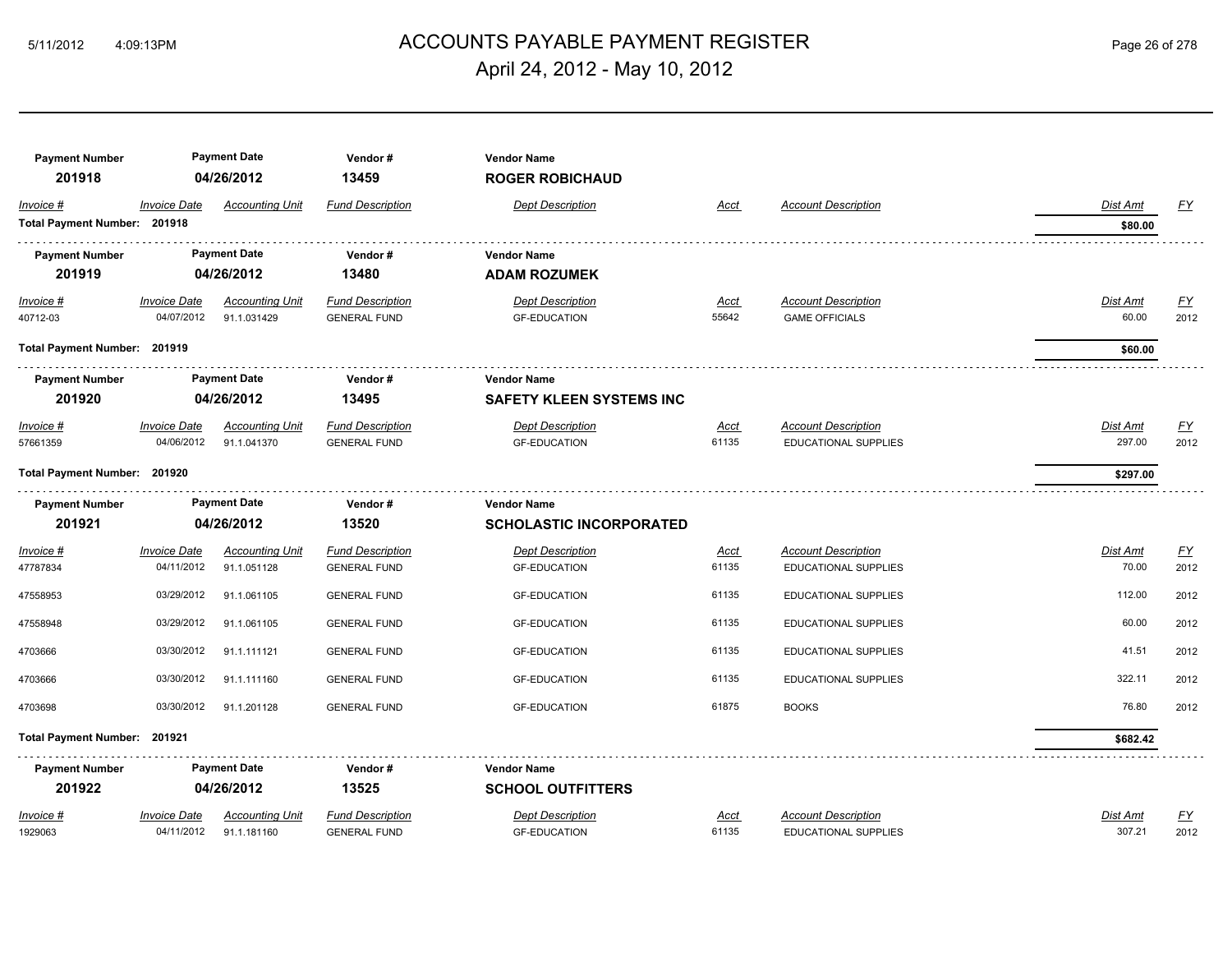## ACCOUNTS PAYABLE PAYMENT REGISTER 5/11/2012 4:09:13PM Page 27 of 278 April 24, 2012 - May 10, 2012

| <b>Payment Number</b><br>201922 |                                   | <b>Payment Date</b><br>04/26/2012     | Vendor#<br>13525                               | <b>Vendor Name</b><br><b>SCHOOL OUTFITTERS</b> |                      |                                                                          |                          |                   |
|---------------------------------|-----------------------------------|---------------------------------------|------------------------------------------------|------------------------------------------------|----------------------|--------------------------------------------------------------------------|--------------------------|-------------------|
| Invoice #                       | <b>Invoice Date</b>               | <b>Accounting Unit</b>                | <b>Fund Description</b>                        | <b>Dept Description</b>                        | Acct                 | <b>Account Description</b>                                               | <b>Dist Amt</b>          | <u>FY</u>         |
| Total Payment Number: 201922    |                                   |                                       |                                                |                                                |                      |                                                                          | \$307.21                 |                   |
| <b>Payment Number</b>           |                                   | <b>Payment Date</b>                   | Vendor#                                        | <b>Vendor Name</b>                             |                      |                                                                          |                          |                   |
| 201923                          |                                   | 04/26/2012                            | 13526                                          | <b>SCHOOL SPECIALTY</b>                        |                      |                                                                          |                          |                   |
| Invoice #<br>208108018499       | <b>Invoice Date</b><br>04/10/2012 | <b>Accounting Unit</b><br>91.1.051260 | <b>Fund Description</b><br><b>GENERAL FUND</b> | <b>Dept Description</b><br><b>GF-EDUCATION</b> | <u>Acct</u><br>61135 | <b>Account Description</b><br>EDUCATIONAL SUPPLIES                       | <b>Dist Amt</b><br>74.96 | EY<br>2012        |
| 208108018498                    | 04/10/2012                        | 91.1.051113                           | <b>GENERAL FUND</b>                            | <b>GF-EDUCATION</b>                            | 61135                | EDUCATIONAL SUPPLIES                                                     | 241.46                   | 2012              |
| Total Payment Number: 201923    |                                   |                                       |                                                |                                                |                      |                                                                          | \$316.42                 |                   |
| <b>Payment Number</b>           |                                   | <b>Payment Date</b>                   | Vendor#                                        | <b>Vendor Name</b>                             |                      |                                                                          |                          |                   |
| 201924                          |                                   | 04/26/2012                            | 13554                                          | <b>RONALD SEVIGNY</b>                          |                      |                                                                          |                          |                   |
| Invoice #                       | <b>Invoice Date</b>               | <b>Accounting Unit</b>                | <b>Fund Description</b>                        | <b>Dept Description</b>                        | Acct                 | <b>Account Description</b>                                               | Dist Amt                 | EY                |
| 41312-03                        | 04/13/2012                        | 91.1.031457                           | <b>GENERAL FUND</b>                            | <b>GF-EDUCATION</b>                            | 55642                | <b>GAME OFFICIALS</b>                                                    | 80.00                    | 2012              |
| 40412-04                        | 04/04/2012                        | 91.1.041457                           | <b>GENERAL FUND</b>                            | <b>GF-EDUCATION</b>                            | 55642                | <b>GAME OFFICIALS</b>                                                    | 60.00                    | 2012              |
| Total Payment Number: 201924    |                                   |                                       |                                                |                                                |                      |                                                                          | \$140.00                 |                   |
| <b>Payment Number</b>           |                                   | <b>Payment Date</b>                   | Vendor#                                        | <b>Vendor Name</b>                             |                      |                                                                          |                          |                   |
| 201925                          |                                   | 04/26/2012                            | 13563                                          | SHI INTERNATIONAL CORP                         |                      |                                                                          |                          |                   |
| Invoice #<br>B00578568          | <b>Invoice Date</b><br>03/27/2012 | <b>Accounting Unit</b><br>91.1.992225 | <b>Fund Description</b><br><b>GENERAL FUND</b> | <b>Dept Description</b><br><b>GF-EDUCATION</b> | Acct<br>54487        | <b>Account Description</b><br><b>EQUIPMENT REPAIRS &amp; MAINTENANCE</b> | Dist Amt<br>33.95        | <u>FY</u><br>2012 |
| Total Payment Number: 201925    |                                   |                                       |                                                |                                                |                      |                                                                          | \$33.95                  |                   |
| <b>Payment Number</b>           |                                   | <b>Payment Date</b>                   | Vendor#                                        | <b>Vendor Name</b>                             |                      |                                                                          |                          |                   |
| 201926                          |                                   | 04/26/2012                            | 13604                                          | <b>WILLIAM SOUBOSKY</b>                        |                      |                                                                          |                          |                   |
| Invoice #                       | <b>Invoice Date</b>               | <b>Accounting Unit</b>                | <b>Fund Description</b>                        | <b>Dept Description</b>                        | Acct                 | <b>Account Description</b>                                               | Dist Amt                 | $\underline{FY}$  |
| 40512-03                        | 04/05/2012                        | 91.1.031473                           | <b>GENERAL FUND</b>                            | <b>GF-EDUCATION</b>                            | 55642                | <b>GAME OFFICIALS</b>                                                    | 60.00                    | 2012              |
| Total Payment Number: 201926    |                                   |                                       |                                                |                                                |                      |                                                                          | \$60.00                  |                   |
| <b>Payment Number</b>           |                                   | <b>Payment Date</b>                   | Vendor#                                        | <b>Vendor Name</b>                             |                      |                                                                          |                          |                   |
| 201927                          |                                   | 04/26/2012                            | 13655                                          | <b>STEARNS DALE</b>                            |                      |                                                                          |                          |                   |
| Invoice #                       | <b>Invoice Date</b>               | <b>Accounting Unit</b>                | <b>Fund Description</b>                        | <b>Dept Description</b>                        | Acct                 | <b>Account Description</b>                                               | Dist Amt                 | FY                |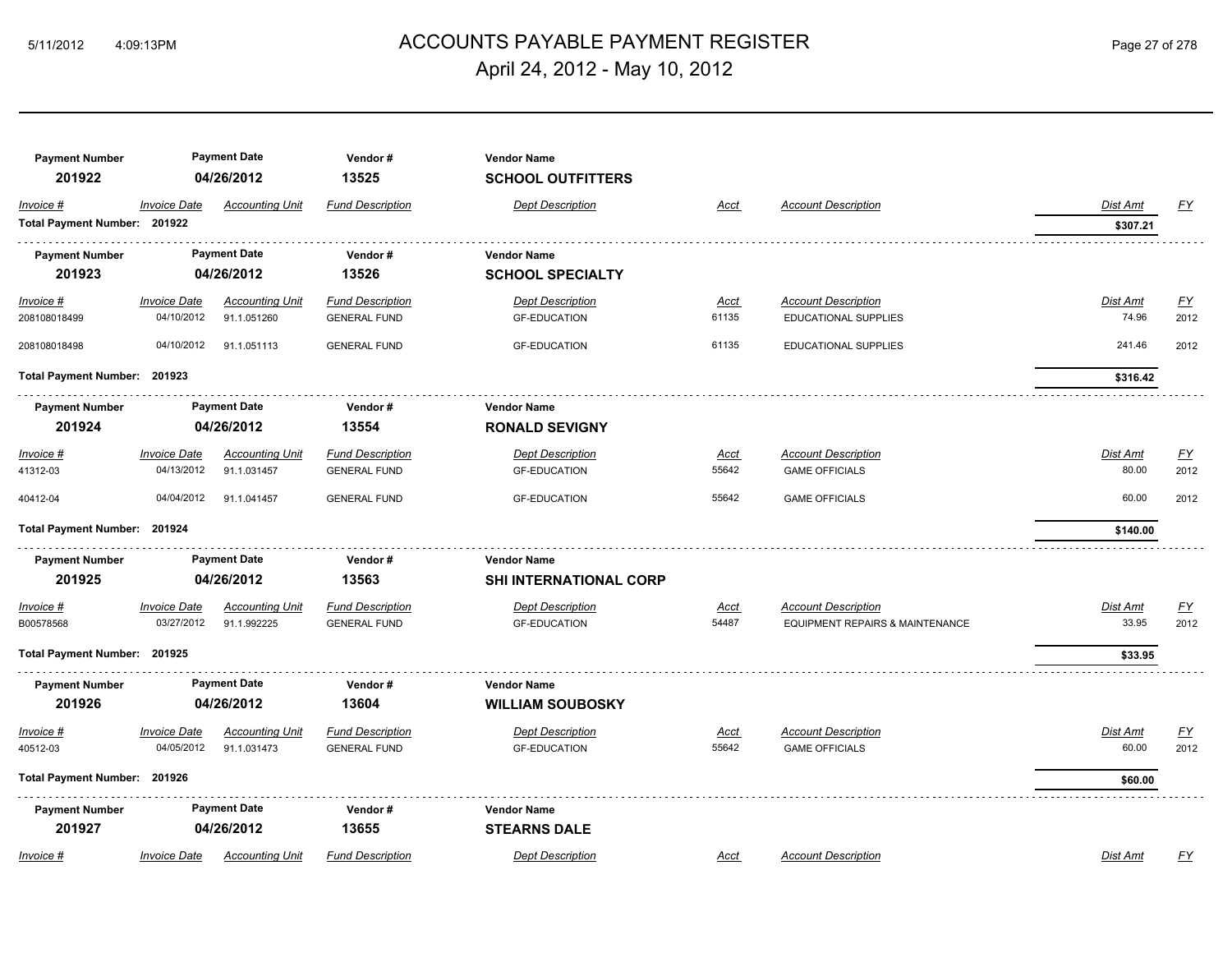### ACCOUNTS PAYABLE PAYMENT REGISTER 5/11/2012 4:09:13PM Page 28 of 278 April 24, 2012 - May 10, 2012

| <b>Payment Number</b><br>201927   |                                   | <b>Payment Date</b><br>04/26/2012     | Vendor#<br>13655                               | <b>Vendor Name</b><br><b>STEARNS DALE</b>       |                      |                                                           |                           |                   |
|-----------------------------------|-----------------------------------|---------------------------------------|------------------------------------------------|-------------------------------------------------|----------------------|-----------------------------------------------------------|---------------------------|-------------------|
| Invoice #<br>41012-07             | <b>Invoice Date</b><br>04/10/2012 | <b>Accounting Unit</b><br>91.1.071458 | <b>Fund Description</b><br><b>GENERAL FUND</b> | <b>Dept Description</b><br><b>GF-EDUCATION</b>  | Acct<br>55642        | <b>Account Description</b><br><b>GAME OFFICIALS</b>       | <b>Dist Amt</b><br>60.00  | <u>FY</u><br>2012 |
| Total Payment Number: 201927      |                                   |                                       |                                                |                                                 |                      |                                                           | \$60.00                   |                   |
| <b>Payment Number</b><br>201928   |                                   | <b>Payment Date</b><br>04/26/2012     | Vendor#<br>13660                               | <b>Vendor Name</b><br><b>DOUG STEVENS</b>       |                      |                                                           |                           |                   |
| Invoice #<br>40712-03             | <b>Invoice Date</b><br>04/07/2012 | <b>Accounting Unit</b><br>91.1.031429 | <b>Fund Description</b><br><b>GENERAL FUND</b> | <b>Dept Description</b><br><b>GF-EDUCATION</b>  | <u>Acct</u><br>55642 | <b>Account Description</b><br><b>GAME OFFICIALS</b>       | <u>Dist Amt</u><br>60.00  | <u>FY</u><br>2012 |
| Total Payment Number: 201928      |                                   |                                       |                                                |                                                 |                      |                                                           | \$60.00                   |                   |
| <b>Payment Number</b><br>201929   |                                   | <b>Payment Date</b><br>04/26/2012     | Vendor#<br>13680                               | <b>Vendor Name</b><br><b>SUMMIT LEARNING</b>    |                      |                                                           |                           |                   |
| Invoice #<br>833549               | <b>Invoice Date</b><br>04/05/2012 | <b>Accounting Unit</b><br>91.1.071111 | <b>Fund Description</b><br><b>GENERAL FUND</b> | <b>Dept Description</b><br><b>GF-EDUCATION</b>  | Acct<br>61135        | <b>Account Description</b><br><b>EDUCATIONAL SUPPLIES</b> | <b>Dist Amt</b><br>546.00 | <u>FY</u><br>2012 |
| Total Payment Number: 201929      |                                   |                                       |                                                |                                                 |                      |                                                           | \$546.00                  |                   |
| <b>Payment Number</b><br>201930   |                                   | <b>Payment Date</b><br>04/26/2012     | Vendor#<br>13715                               | <b>Vendor Name</b><br><b>TEACHERS DISCOVERY</b> |                      |                                                           |                           |                   |
| <u>Invoice #</u><br>P032079101017 | <b>Invoice Date</b><br>03/31/2012 | <b>Accounting Unit</b><br>91.1.071115 | <b>Fund Description</b><br><b>GENERAL FUND</b> | <b>Dept Description</b><br><b>GF-EDUCATION</b>  | <u>Acct</u><br>61875 | <b>Account Description</b><br><b>BOOKS</b>                | Dist Amt<br>69.48         | <u>FY</u><br>2012 |
| Total Payment Number: 201930      |                                   |                                       |                                                |                                                 |                      |                                                           | \$69.48                   |                   |
| <b>Payment Number</b><br>201931   |                                   | <b>Payment Date</b><br>04/26/2012     | Vendor#<br>13823                               | <b>Vendor Name</b><br><b>DENNIS VAN ERON</b>    |                      |                                                           |                           |                   |
| Invoice #<br>41112-03             | <b>Invoice Date</b><br>04/11/2012 | <b>Accounting Unit</b><br>91.1.031474 | <b>Fund Description</b><br><b>GENERAL FUND</b> | <b>Dept Description</b><br><b>GF-EDUCATION</b>  | Acct<br>55642        | <b>Account Description</b><br><b>GAME OFFICIALS</b>       | Dist Amt<br>60.00         | <u>FY</u><br>2012 |
| 32812-04                          | 03/28/2012                        | 91.1.041474                           | <b>GENERAL FUND</b>                            | <b>GF-EDUCATION</b>                             | 55642                | <b>GAME OFFICIALS</b>                                     | 110.00                    | 2012              |
| Total Payment Number: 201931      |                                   |                                       |                                                |                                                 |                      |                                                           | \$170.00                  |                   |
| <b>Payment Number</b><br>201932   |                                   | <b>Payment Date</b><br>04/26/2012     | Vendor#<br>13829                               | <b>Vendor Name</b><br><b>JAMES L VELINO</b>     |                      |                                                           |                           |                   |
| Invoice #                         | <b>Invoice Date</b>               | <b>Accounting Unit</b>                | <b>Fund Description</b>                        | <b>Dept Description</b>                         | Acct                 | <b>Account Description</b>                                | Dist Amt                  | <u>FY</u>         |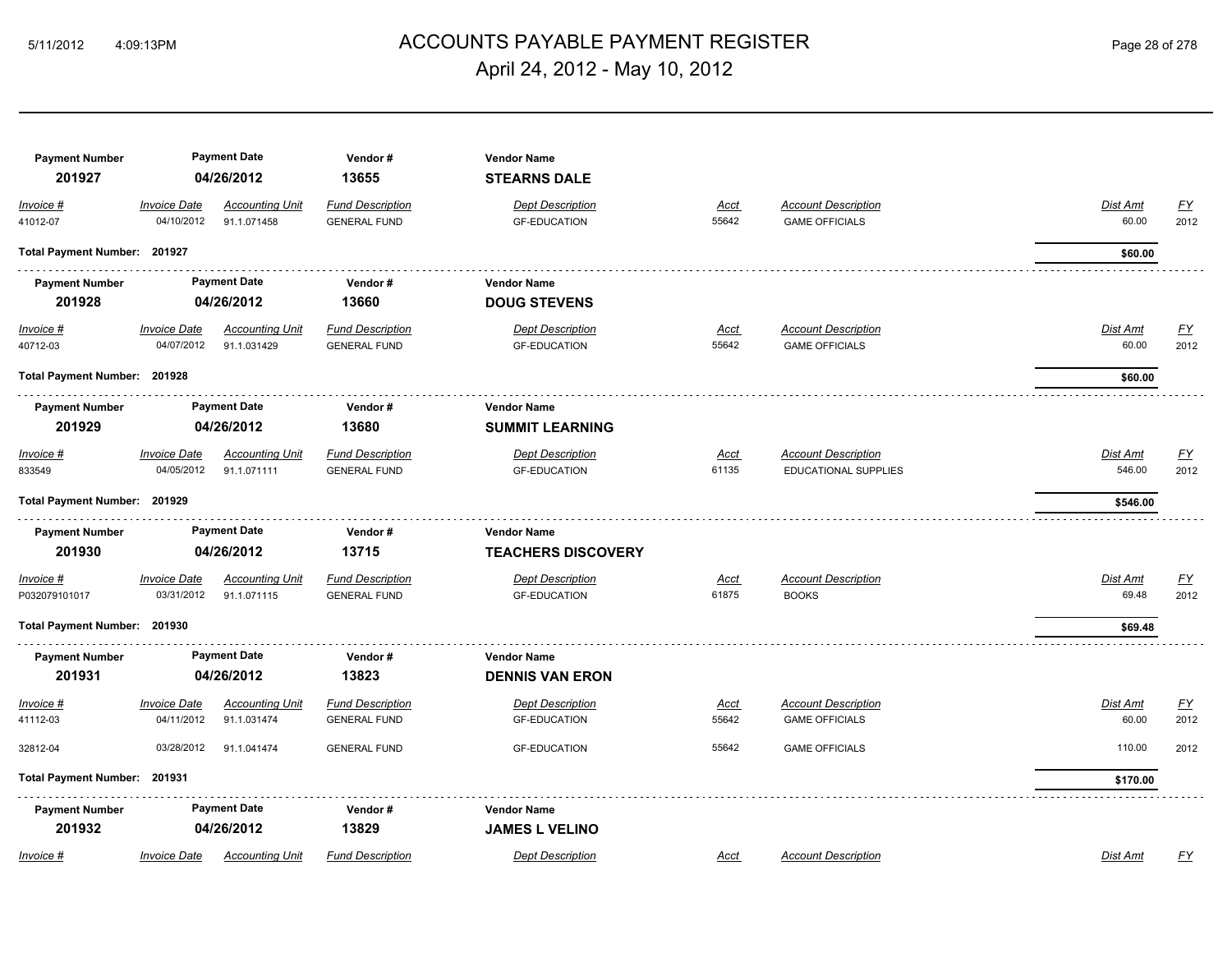## ACCOUNTS PAYABLE PAYMENT REGISTER 5/11/2012 4:09:13PM Page 29 of 278 April 24, 2012 - May 10, 2012

| <b>Payment Number</b><br>201932 |                                   | <b>Payment Date</b><br>04/26/2012     | Vendor#<br>13829                               | <b>Vendor Name</b><br><b>JAMES L VELINO</b>        |                      |                                                           |                      |                          |
|---------------------------------|-----------------------------------|---------------------------------------|------------------------------------------------|----------------------------------------------------|----------------------|-----------------------------------------------------------|----------------------|--------------------------|
| Invoice #<br>41312-03           | <b>Invoice Date</b><br>04/13/2012 | <b>Accounting Unit</b><br>91.1.031457 | <b>Fund Description</b><br><b>GENERAL FUND</b> | <b>Dept Description</b><br><b>GF-EDUCATION</b>     | <u>Acct</u><br>55642 | <b>Account Description</b><br><b>GAME OFFICIALS</b>       | Dist Amt<br>80.00    | EY<br>2012               |
| 40912-04                        | 04/09/2012                        | 91.1.041457                           | <b>GENERAL FUND</b>                            | <b>GF-EDUCATION</b>                                | 55642                | <b>GAME OFFICIALS</b>                                     | 80.00                | 2012                     |
| Total Payment Number: 201932    |                                   |                                       |                                                |                                                    |                      |                                                           | \$160.00             |                          |
| <b>Payment Number</b><br>201933 |                                   | <b>Payment Date</b><br>04/26/2012     | Vendor#<br>13847                               | <b>Vendor Name</b><br><b>VWR INTERNATIONAL INC</b> |                      |                                                           |                      |                          |
| Invoice #<br>48967613           | <b>Invoice Date</b><br>04/03/2012 | <b>Accounting Unit</b><br>91.1.071113 | <b>Fund Description</b><br><b>GENERAL FUND</b> | <b>Dept Description</b><br><b>GF-EDUCATION</b>     | Acct<br>61135        | <b>Account Description</b><br><b>EDUCATIONAL SUPPLIES</b> | Dist Amt<br>121.69   | <u>FY</u><br>2012        |
| Total Payment Number: 201933    |                                   |                                       |                                                |                                                    |                      |                                                           | \$121.69             |                          |
| <b>Payment Number</b>           |                                   | <b>Payment Date</b>                   | Vendor#                                        | <b>Vendor Name</b>                                 |                      |                                                           |                      |                          |
| 201934                          |                                   | 04/26/2012                            | 13864                                          | <b>WB MASON CO INC</b>                             |                      |                                                           |                      |                          |
| Invoice #<br>4585525            | <b>Invoice Date</b><br>04/03/2012 | <b>Accounting Unit</b><br>91.1.041160 | <b>Fund Description</b><br><b>GENERAL FUND</b> | <b>Dept Description</b><br><b>GF-EDUCATION</b>     | Acct<br>61100        | <b>Account Description</b><br>OFFICE SUPPLIES             | Dist Amt<br>2,177.25 | $\underline{FY}$<br>2012 |
| 4668339                         | 04/09/2012                        | 91.1.051160                           | <b>GENERAL FUND</b>                            | <b>GF-EDUCATION</b>                                | 61100                | OFFICE SUPPLIES                                           | 1,451.50             | 2012                     |
| 4667268                         | 04/09/2012                        | 91.1.071160                           | <b>GENERAL FUND</b>                            | <b>GF-EDUCATION</b>                                | 61100                | OFFICE SUPPLIES                                           | 1,161.20             | 2012                     |
| 4616126                         | 04/04/2012                        | 91.1.091160                           | <b>GENERAL FUND</b>                            | <b>GF-EDUCATION</b>                                | 61100                | OFFICE SUPPLIES                                           | 261.27               | 2012                     |
| 4431996                         | 03/23/2012                        | 91.1.201160                           | <b>GENERAL FUND</b>                            | <b>GF-EDUCATION</b>                                | 61135                | <b>EDUCATIONAL SUPPLIES</b>                               | 1,596.65             | 2012                     |
| 4669107                         | 04/09/2012                        | 91.1.171160                           | <b>GENERAL FUND</b>                            | <b>GF-EDUCATION</b>                                | 61100                | OFFICE SUPPLIES                                           | 725.75               | 2012                     |
| Total Payment Number: 201934    |                                   |                                       |                                                |                                                    |                      |                                                           | \$7,373.62           |                          |
| <b>Payment Number</b>           |                                   | <b>Payment Date</b>                   | Vendor#                                        | <b>Vendor Name</b>                                 |                      |                                                           |                      |                          |
| 201935                          |                                   | 04/26/2012                            | 13868                                          | <b>DAVID WEBSTER</b>                               |                      |                                                           |                      |                          |
| Invoice #<br>41612-04           | <b>Invoice Date</b><br>04/16/2012 | <b>Accounting Unit</b><br>91.1.041428 | <b>Fund Description</b><br><b>GENERAL FUND</b> | <b>Dept Description</b><br><b>GF-EDUCATION</b>     | Acct<br>55642        | <b>Account Description</b><br><b>GAME OFFICIALS</b>       | Dist Amt<br>60.00    | $\underline{FY}$<br>2012 |
| Total Payment Number: 201935    |                                   |                                       |                                                |                                                    |                      |                                                           | \$60.00              |                          |
|                                 |                                   |                                       |                                                |                                                    |                      |                                                           |                      |                          |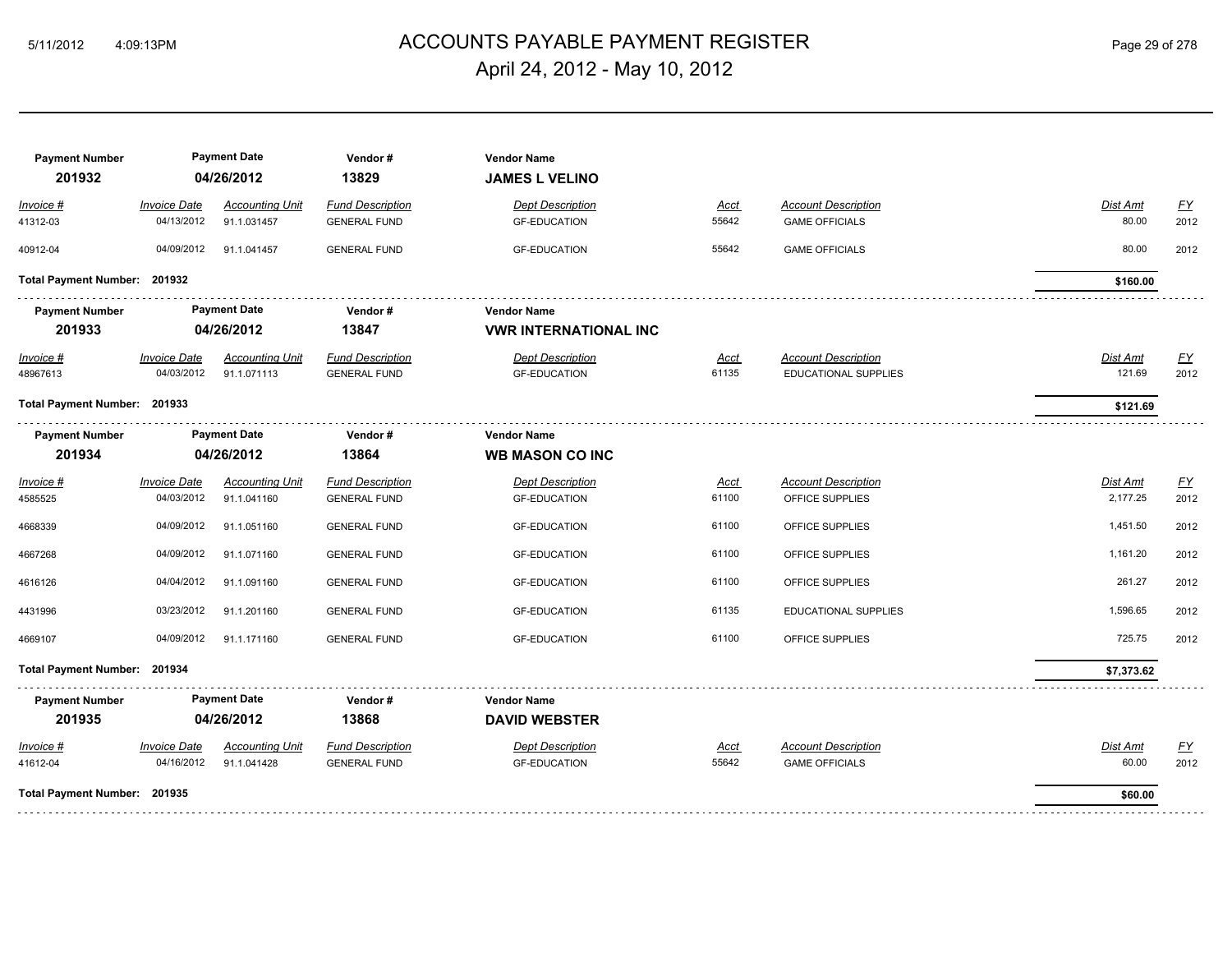### ACCOUNTS PAYABLE PAYMENT REGISTER 5/11/2012 4:09:13PM Page 30 of 278 April 24, 2012 - May 10, 2012

| <b>Payment Number</b><br>201936 |                                   | <b>Payment Date</b><br>04/26/2012     | Vendor#<br>13886                               | <b>Vendor Name</b><br><b>FREDERICK WILHELMI</b>     |                      |                                                         |                      |                   |            |  |
|---------------------------------|-----------------------------------|---------------------------------------|------------------------------------------------|-----------------------------------------------------|----------------------|---------------------------------------------------------|----------------------|-------------------|------------|--|
| Invoice #<br>41412-04           | <b>Invoice Date</b><br>04/14/2012 | <b>Accounting Unit</b><br>91.1.041449 | <b>Fund Description</b><br><b>GENERAL FUND</b> | <b>Dept Description</b><br><b>GF-EDUCATION</b>      | Acct<br>55642        | <b>Account Description</b><br><b>GAME OFFICIALS</b>     | Dist Amt<br>80.00    | <u>FY</u><br>2012 |            |  |
| Total Payment Number: 201936    |                                   |                                       |                                                |                                                     |                      |                                                         | \$80.00              |                   |            |  |
| <b>Payment Number</b><br>201937 |                                   | <b>Payment Date</b><br>04/26/2012     | Vendor#<br>13912                               | <b>Vendor Name</b><br><b>WORTHINGTON DIRECT INC</b> |                      |                                                         |                      |                   |            |  |
| Invoice #<br>275517             | <b>Invoice Date</b><br>04/12/2012 | <b>Accounting Unit</b><br>91.1.992225 | <b>Fund Description</b><br><b>GENERAL FUND</b> | <b>Dept Description</b><br><b>GF-EDUCATION</b>      | <u>Acct</u><br>71221 | <b>Account Description</b><br><b>COMPUTER EQUIPMENT</b> | Dist Amt<br>3,782.87 | <u>FY</u><br>2012 |            |  |
|                                 |                                   |                                       | Total Payment Number: 201937                   |                                                     |                      |                                                         |                      |                   | \$3,782.87 |  |
| <b>Payment Number</b><br>201938 | <b>Payment Date</b><br>04/26/2012 |                                       |                                                |                                                     | Vendor#<br>13934     | <b>Vendor Name</b><br><b>ROBERT ZUCCARO</b>             |                      |                   |            |  |
| Invoice #<br>41312-03           | <b>Invoice Date</b><br>04/13/2012 | <b>Accounting Unit</b><br>91.1.031473 | <b>Fund Description</b><br><b>GENERAL FUND</b> | <b>Dept Description</b><br><b>GF-EDUCATION</b>      | Acct<br>55642        | <b>Account Description</b><br><b>GAME OFFICIALS</b>     | Dist Amt<br>60.00    | EY<br>2012        |            |  |
| 40912-03                        | 04/09/2012                        | 91.1.031473                           | <b>GENERAL FUND</b>                            | <b>GF-EDUCATION</b>                                 | 55642                | <b>GAME OFFICIALS</b>                                   | 60.00                | 2012              |            |  |
| Total Payment Number: 201938    |                                   |                                       |                                                |                                                     |                      |                                                         | \$120.00             |                   |            |  |
| <b>Payment Number</b><br>201939 |                                   | <b>Payment Date</b><br>04/26/2012     | Vendor#<br>13935                               | <b>Vendor Name</b><br><b>DAVE ZWICKER</b>           |                      |                                                         |                      |                   |            |  |
| Invoice #<br>40912-03           | <b>Invoice Date</b><br>04/09/2012 | <b>Accounting Unit</b><br>91.1.031473 | <b>Fund Description</b><br><b>GENERAL FUND</b> | <b>Dept Description</b><br><b>GF-EDUCATION</b>      | Acct<br>55642        | <b>Account Description</b><br><b>GAME OFFICIALS</b>     | Dist Amt<br>60.00    | <u>FY</u><br>2012 |            |  |
| Total Payment Number: 201939    |                                   |                                       |                                                |                                                     |                      |                                                         | \$60.00              |                   |            |  |
| <b>Payment Number</b><br>201940 |                                   | <b>Payment Date</b><br>04/26/2012     | Vendor#<br>12392                               | <b>Vendor Name</b><br><b>DANIEL BELLIVEAU SR</b>    |                      |                                                         |                      |                   |            |  |
| Invoice #<br>41412-04           | <b>Invoice Date</b><br>04/14/2012 | <b>Accounting Unit</b><br>91.1.041449 | <b>Fund Description</b><br><b>GENERAL FUND</b> | <b>Dept Description</b><br><b>GF-EDUCATION</b>      | <u>Acct</u><br>55642 | <b>Account Description</b><br><b>GAME OFFICIALS</b>     | Dist Amt<br>80.00    | <u>FY</u><br>2012 |            |  |
| Total Payment Number: 201940    |                                   |                                       |                                                |                                                     |                      |                                                         | \$80.00              |                   |            |  |
| <b>Payment Number</b><br>201941 |                                   | <b>Payment Date</b><br>04/26/2012     | Vendor#<br>10991                               | <b>Vendor Name</b><br><b>DAVID BERNAICHE</b>        |                      |                                                         |                      |                   |            |  |
| Invoice #                       | <b>Invoice Date</b>               | <b>Accounting Unit</b>                | <b>Fund Description</b>                        | <b>Dept Description</b>                             | Acct                 | <b>Account Description</b>                              | Dist Amt             | FY                |            |  |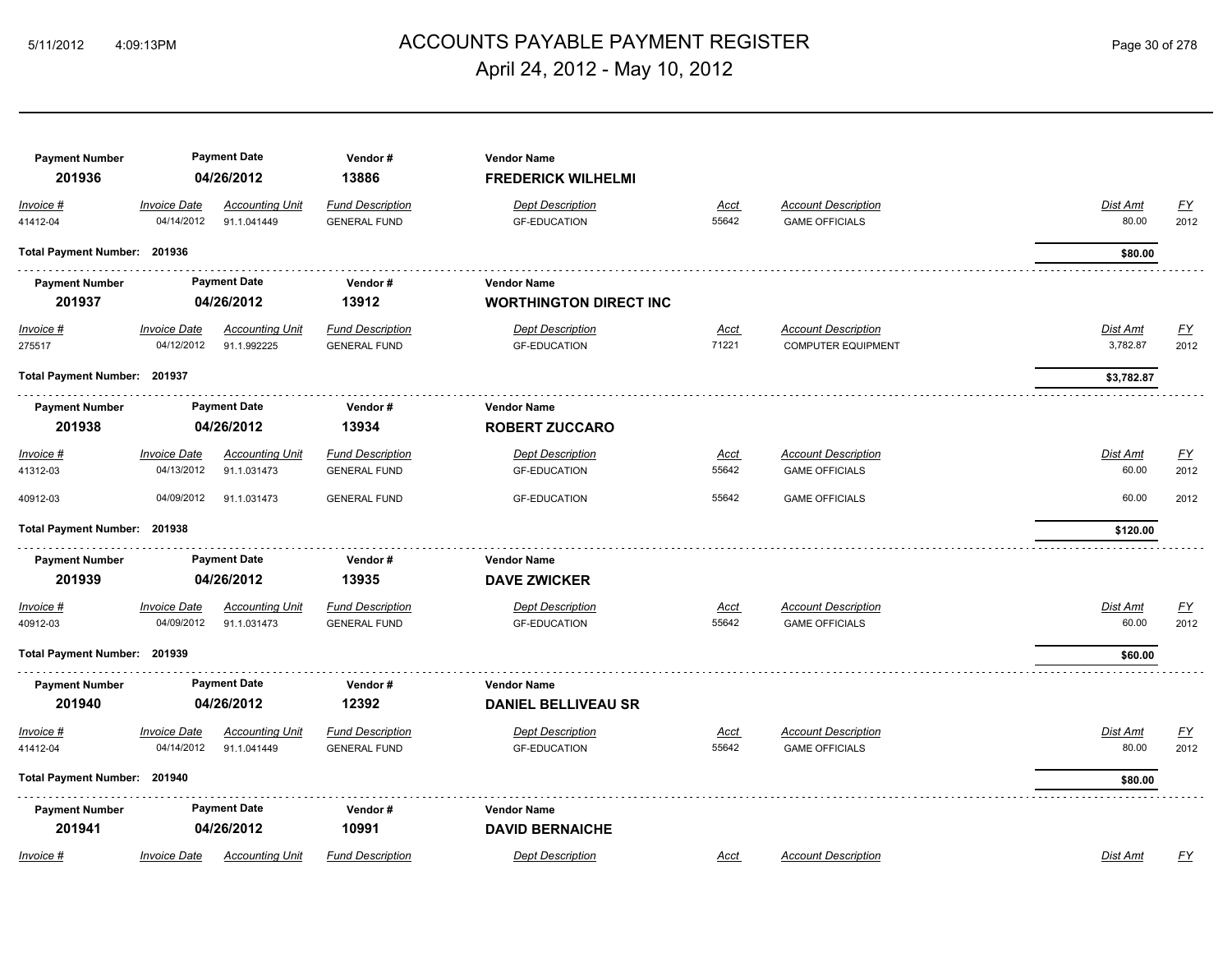## 5/11/2012 4:09:13PM ACCOUNTS PAYABLE PAYMENT REGISTER Page 31 of 278 April 24, 2012 - May 10, 2012

| <b>Payment Number</b><br>201941 |                                   | <b>Payment Date</b><br>04/26/2012     | Vendor#<br>10991                               | <b>Vendor Name</b><br><b>DAVID BERNAICHE</b>   |                      |                                                     |                   |                           |
|---------------------------------|-----------------------------------|---------------------------------------|------------------------------------------------|------------------------------------------------|----------------------|-----------------------------------------------------|-------------------|---------------------------|
| Invoice #<br>40412-03           | <b>Invoice Date</b><br>04/04/2012 | <b>Accounting Unit</b><br>91.1.031449 | <b>Fund Description</b><br><b>GENERAL FUND</b> | <b>Dept Description</b><br><b>GF-EDUCATION</b> | <b>Acct</b><br>55642 | <b>Account Description</b><br><b>GAME OFFICIALS</b> | Dist Amt<br>60.00 | <u>FY</u><br>2012         |
| Total Payment Number: 201941    |                                   |                                       |                                                |                                                |                      |                                                     | \$60.00           |                           |
| <b>Payment Number</b>           |                                   | <b>Payment Date</b>                   | Vendor#                                        | <b>Vendor Name</b>                             |                      |                                                     |                   |                           |
| 201942                          |                                   | 04/26/2012                            | 12410                                          | <b>MIKE BLAZE</b>                              |                      |                                                     |                   |                           |
| $Invoice$ #<br>41412-04         | <b>Invoice Date</b><br>04/14/2012 | <b>Accounting Unit</b><br>91.1.041457 | <b>Fund Description</b><br><b>GENERAL FUND</b> | <b>Dept Description</b><br><b>GF-EDUCATION</b> | <u>Acct</u><br>55642 | <b>Account Description</b><br><b>GAME OFFICIALS</b> | Dist Amt<br>60.00 | <u>FY</u><br>2012         |
| Total Payment Number: 201942    |                                   |                                       |                                                |                                                |                      |                                                     | \$60.00           |                           |
| <b>Payment Number</b>           |                                   | <b>Payment Date</b>                   | Vendor#                                        | <b>Vendor Name</b>                             |                      |                                                     |                   |                           |
| 201943                          |                                   | 04/26/2012                            | 12427                                          | <b>DANA BOURASSA</b>                           |                      |                                                     |                   |                           |
| Invoice #                       | <b>Invoice Date</b>               | <b>Accounting Unit</b>                | <b>Fund Description</b>                        | <b>Dept Description</b>                        | Acct                 | <b>Account Description</b>                          | Dist Amt          | <u>FY</u>                 |
| 40912-03                        | 04/09/2012                        | 91.1.031457                           | <b>GENERAL FUND</b>                            | <b>GF-EDUCATION</b>                            | 55642                | <b>GAME OFFICIALS</b>                               | 80.00             | 2012                      |
| Total Payment Number: 201943    |                                   |                                       |                                                |                                                |                      |                                                     | \$80.00           |                           |
| <b>Payment Number</b>           |                                   | <b>Payment Date</b>                   | Vendor#                                        | <b>Vendor Name</b>                             |                      |                                                     |                   |                           |
| 201944                          |                                   | 04/26/2012                            | 12505                                          | <b>MARK CHERBONNEAU</b>                        |                      |                                                     |                   |                           |
| Invoice #                       | <b>Invoice Date</b>               | <b>Accounting Unit</b>                | <b>Fund Description</b>                        | <b>Dept Description</b>                        | Acct                 | <b>Account Description</b>                          | Dist Amt          | <u>FY</u>                 |
| 40712-04                        | 04/07/2012                        | 91.1.041429                           | <b>GENERAL FUND</b>                            | <b>GF-EDUCATION</b>                            | 55642                | <b>GAME OFFICIALS</b>                               | 60.00             | 2012                      |
| Total Payment Number: 201944    |                                   |                                       |                                                |                                                |                      |                                                     | \$60.00           |                           |
| <b>Payment Number</b>           |                                   | <b>Payment Date</b>                   | Vendor#                                        | <b>Vendor Name</b>                             |                      |                                                     |                   |                           |
| 201945                          |                                   | 04/26/2012                            | 12581                                          | <b>MICHAEL CROSBY</b>                          |                      |                                                     |                   |                           |
| Invoice #                       | <b>Invoice Date</b>               | <b>Accounting Unit</b>                | <b>Fund Description</b>                        | <b>Dept Description</b>                        | <b>Acct</b>          | <b>Account Description</b>                          | Dist Amt          | $\underline{\mathsf{FY}}$ |
| 40912-12                        | 04/09/2012                        | 91.1.031474                           | <b>GENERAL FUND</b>                            | <b>GF-EDUCATION</b>                            | 55642                | <b>GAME OFFICIALS</b>                               | 80.00             | 2012                      |
| Total Payment Number: 201945    |                                   |                                       |                                                |                                                |                      |                                                     | \$80.00           |                           |
| <b>Payment Number</b>           |                                   | <b>Payment Date</b>                   | Vendor#                                        | <b>Vendor Name</b>                             |                      |                                                     |                   |                           |
| 201946                          |                                   | 04/26/2012                            | 10990                                          | <b>MARGARET DONOVAN</b>                        |                      |                                                     |                   |                           |
| Invoice #                       | <b>Invoice Date</b>               | <b>Accounting Unit</b>                | <b>Fund Description</b>                        | <b>Dept Description</b>                        | <b>Acct</b>          | <b>Account Description</b>                          | Dist Amt          | $\underline{\mathsf{FY}}$ |
| 41712-04                        | 04/17/2012                        | 91.1.041451                           | <b>GENERAL FUND</b>                            | <b>GF-EDUCATION</b>                            | 55642                | <b>GAME OFFICIALS</b>                               | 80.00             | 2012                      |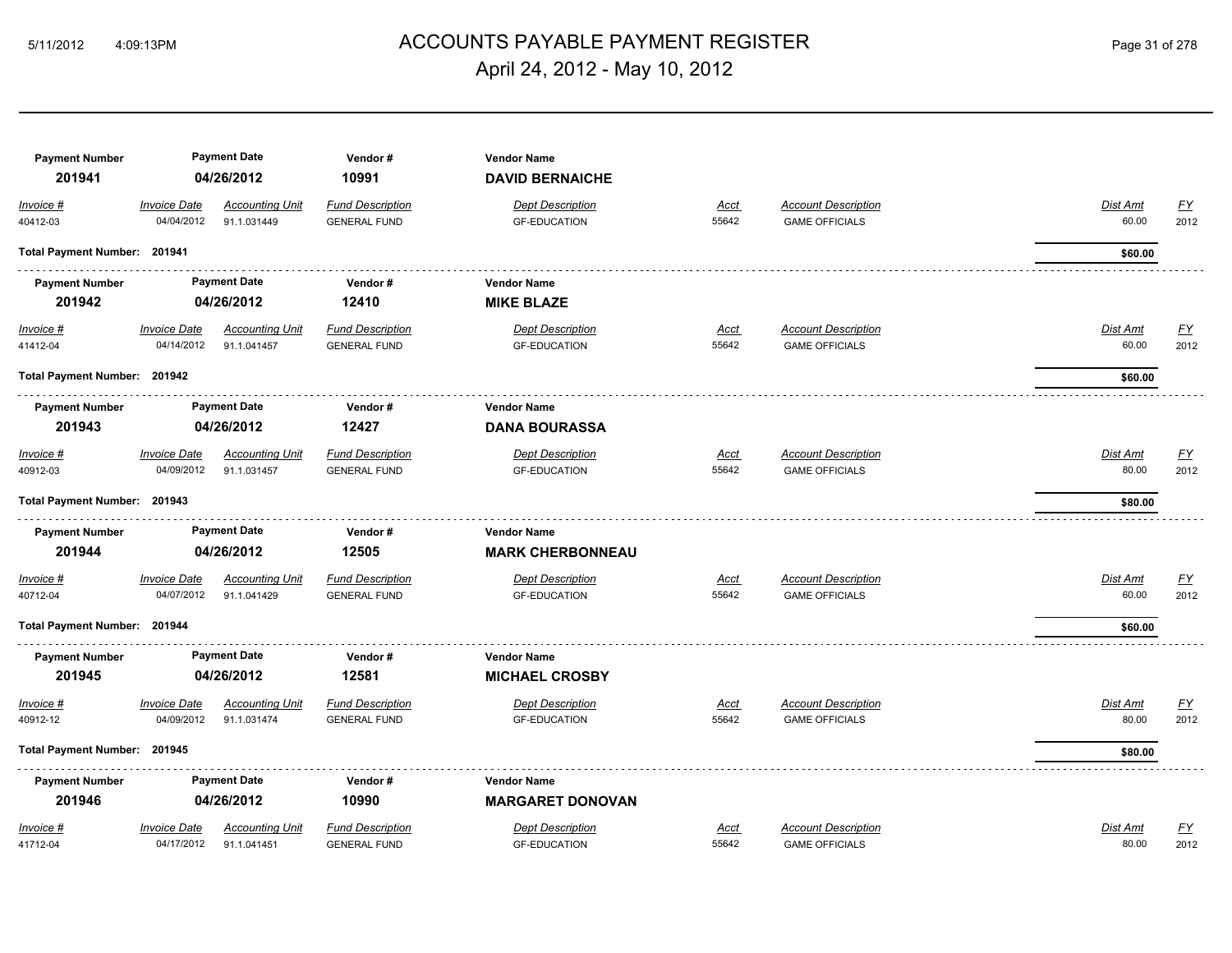## ACCOUNTS PAYABLE PAYMENT REGISTER 5/11/2012 4:09:13PM Page 32 of 278 April 24, 2012 - May 10, 2012

| <b>Payment Number</b><br>201946 |                                   | <b>Payment Date</b><br>04/26/2012     | Vendor#<br>10990                               | <b>Vendor Name</b><br><b>MARGARET DONOVAN</b>  |                      |                                                     |                          |                   |
|---------------------------------|-----------------------------------|---------------------------------------|------------------------------------------------|------------------------------------------------|----------------------|-----------------------------------------------------|--------------------------|-------------------|
| Invoice #<br>41012-04           | <b>Invoice Date</b><br>04/10/2012 | <b>Accounting Unit</b><br>91.1.041452 | <b>Fund Description</b><br><b>GENERAL FUND</b> | <b>Dept Description</b><br><b>GF-EDUCATION</b> | <u>Acct</u><br>55642 | <b>Account Description</b><br><b>GAME OFFICIALS</b> | Dist Amt<br>80.00        | <u>FY</u><br>2012 |
| Total Payment Number: 201946    |                                   |                                       |                                                |                                                |                      |                                                     | \$160.00                 |                   |
| <b>Payment Number</b>           |                                   | <b>Payment Date</b>                   | Vendor#                                        | <b>Vendor Name</b>                             |                      |                                                     |                          |                   |
| 201947                          |                                   | 04/26/2012                            | 12648                                          | <b>JOYCE DROWN</b>                             |                      |                                                     |                          |                   |
| Invoice #<br>41112-03           | <b>Invoice Date</b><br>04/11/2012 | <b>Accounting Unit</b><br>91.1.031474 | <b>Fund Description</b><br><b>GENERAL FUND</b> | <b>Dept Description</b><br><b>GF-EDUCATION</b> | <u>Acct</u><br>55642 | <b>Account Description</b><br><b>GAME OFFICIALS</b> | <b>Dist Amt</b><br>60.00 | <u>FY</u><br>2012 |
| Total Payment Number: 201947    |                                   |                                       |                                                |                                                |                      |                                                     | \$60.00                  |                   |
| <b>Payment Number</b>           |                                   | <b>Payment Date</b>                   | Vendor#                                        | <b>Vendor Name</b>                             |                      |                                                     |                          |                   |
| 201948                          |                                   | 04/26/2012                            | 10194                                          | <b>ROBERT A EARL</b>                           |                      |                                                     |                          |                   |
| Invoice #                       | <b>Invoice Date</b>               | <b>Accounting Unit</b>                | <b>Fund Description</b>                        | <b>Dept Description</b>                        | Acct                 | <b>Account Description</b>                          | Dist Amt                 | <u>FY</u>         |
| 40912-04                        | 04/09/2012                        | 91.1.041473                           | <b>GENERAL FUND</b>                            | <b>GF-EDUCATION</b>                            | 55642                | <b>GAME OFFICIALS</b>                               | 60.00                    | 2012              |
| Total Payment Number: 201948    |                                   |                                       |                                                |                                                |                      |                                                     | \$60.00                  |                   |
| <b>Payment Number</b><br>201949 |                                   | <b>Payment Date</b><br>04/26/2012     | Vendor#<br>14347                               | <b>Vendor Name</b><br><b>JOSTENS INC</b>       |                      |                                                     |                          |                   |
| $Invoice$ #                     | <b>Invoice Date</b>               | <b>Accounting Unit</b>                | <b>Fund Description</b>                        | <b>Dept Description</b>                        | Acct                 | <b>Account Description</b>                          | <b>Dist Amt</b>          | $\underline{FY}$  |
| 630170                          | 02/01/2012                        | 91.1.041160                           | <b>GENERAL FUND</b>                            | <b>GF-EDUCATION</b>                            | 61135                | <b>EDUCATIONAL SUPPLIES</b>                         | 122.95                   | 2012              |
| Total Payment Number: 201949    |                                   |                                       |                                                |                                                |                      |                                                     | \$122.95                 |                   |
| <b>Payment Number</b>           |                                   | <b>Payment Date</b>                   | Vendor#                                        | <b>Vendor Name</b>                             |                      |                                                     |                          |                   |
| 201950                          |                                   | 04/26/2012                            | 11092                                          | <b>LAUREN LINSCOTT</b>                         |                      |                                                     |                          |                   |
| Invoice #                       | <b>Invoice Date</b>               | <b>Accounting Unit</b>                | <b>Fund Description</b>                        | <b>Dept Description</b>                        | Acct                 | <b>Account Description</b>                          | Dist Amt                 | <u>FY</u>         |
| EL562                           | 04/25/2012                        | 91.1.991160                           | <b>GENERAL FUND</b>                            | <b>GF-EDUCATION</b>                            | 52800                | EDUCATIONAL ASSISTANCE                              | 463.34                   | 2012              |
| Total Payment Number: 201950    |                                   |                                       |                                                |                                                |                      |                                                     | \$463.34                 |                   |
| <b>Payment Number</b>           |                                   | <b>Payment Date</b>                   | Vendor#                                        | <b>Vendor Name</b>                             |                      |                                                     |                          |                   |
| 201951                          |                                   | 04/26/2012                            | 11091                                          | <b>JESSICA MACINTYRE</b>                       |                      |                                                     |                          |                   |
| Invoice #                       | <b>Invoice Date</b>               | <b>Accounting Unit</b>                | <b>Fund Description</b>                        | <b>Dept Description</b>                        | Acct                 | <b>Account Description</b>                          | Dist Amt                 | $\underline{FY}$  |
| ED667                           | 04/25/2012                        | 91.1.991160                           | <b>GENERAL FUND</b>                            | <b>GF-EDUCATION</b>                            | 52800                | EDUCATIONAL ASSISTANCE                              | 2,188.80                 | 2012              |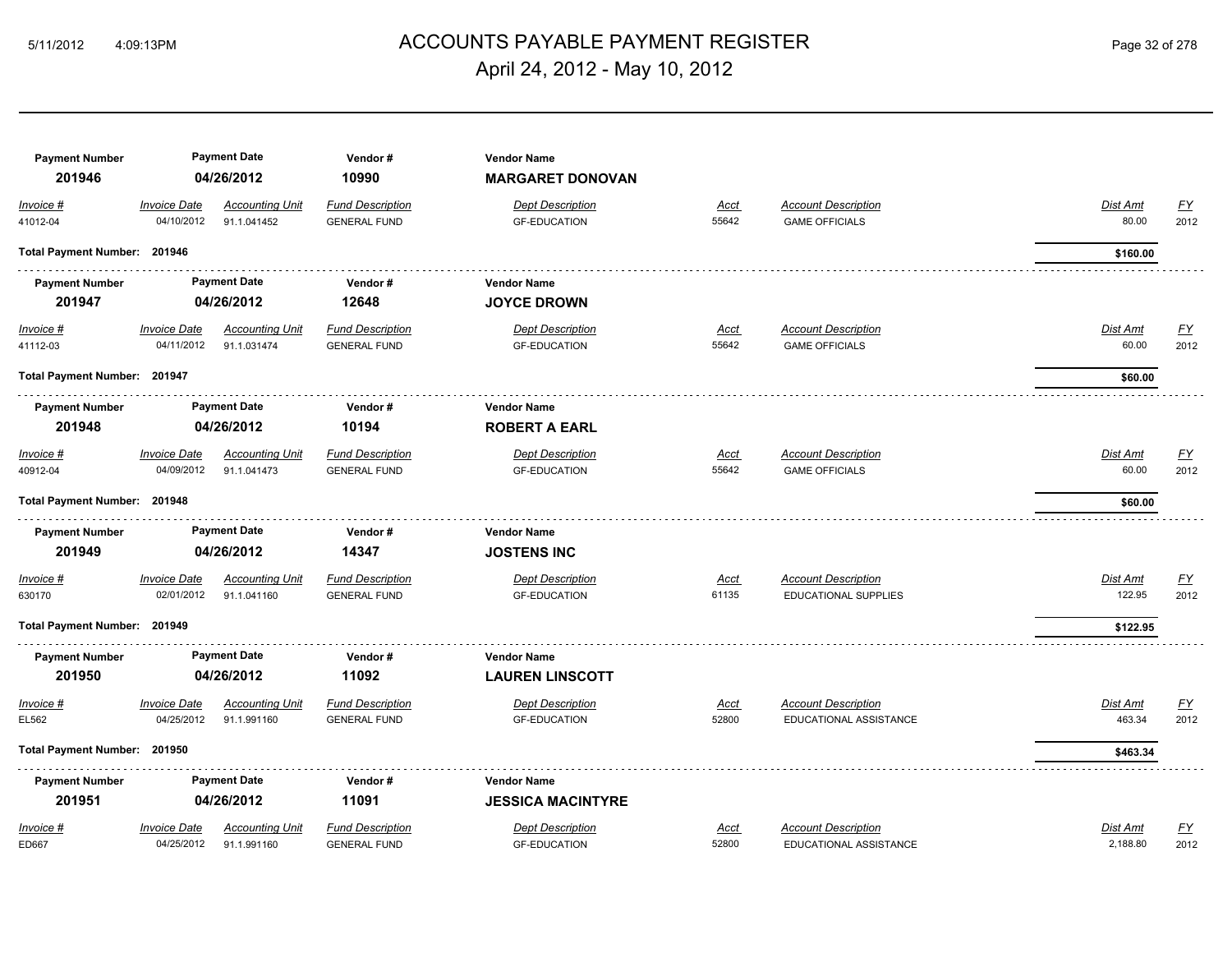## ACCOUNTS PAYABLE PAYMENT REGISTER 5/11/2012 4:09:13PM Page 33 of 278 April 24, 2012 - May 10, 2012

| <b>Payment Number</b><br>201951 |                     | <b>Payment Date</b><br>04/26/2012 | Vendor#<br>11091        | <b>Vendor Name</b><br><b>JESSICA MACINTYRE</b> |             |                            |                 |                  |
|---------------------------------|---------------------|-----------------------------------|-------------------------|------------------------------------------------|-------------|----------------------------|-----------------|------------------|
| Invoice #                       | <b>Invoice Date</b> | <b>Accounting Unit</b>            | <b>Fund Description</b> | <b>Dept Description</b>                        | <b>Acct</b> | <b>Account Description</b> | Dist Amt        | <u>FY</u>        |
| Total Payment Number: 201951    |                     |                                   |                         |                                                |             |                            | \$2,188.80      |                  |
| <b>Payment Number</b>           |                     | <b>Payment Date</b>               | Vendor#                 | <b>Vendor Name</b>                             |             |                            |                 |                  |
| 201952                          |                     | 04/26/2012                        | 13046                   | <b>MAINE OXY</b>                               |             |                            |                 |                  |
| $Invoice$ #                     | <b>Invoice Date</b> | <b>Accounting Unit</b>            | <b>Fund Description</b> | <b>Dept Description</b>                        | <u>Acct</u> | <b>Account Description</b> | <u>Dist Amt</u> | <u>FY</u>        |
| 30697298                        | 04/12/2012          | 91.1.031300                       | <b>GENERAL FUND</b>     | <b>GF-EDUCATION</b>                            | 61135       | EDUCATIONAL SUPPLIES       | 77.51           | 2012             |
| Total Payment Number: 201952    |                     |                                   |                         |                                                |             |                            | \$77.51         |                  |
| <b>Payment Number</b>           | <b>Payment Date</b> |                                   | Vendor#                 | <b>Vendor Name</b>                             |             |                            |                 |                  |
| 201953                          |                     | 04/26/2012                        | 11280                   | <b>MARKET BASKET</b>                           |             |                            |                 |                  |
| Invoice #                       | <b>Invoice Date</b> | <b>Accounting Unit</b>            | <b>Fund Description</b> | <b>Dept Description</b>                        | Acct        | <b>Account Description</b> | Dist Amt        | $\underline{FY}$ |
| 148692-118                      | 04/05/2012          | 91.1.031300                       | <b>GENERAL FUND</b>     | <b>GF-EDUCATION</b>                            | 61135       | EDUCATIONAL SUPPLIES       | 7.41            | 2012             |
| 199597-95                       | 04/09/2012          | 91.1.061345                       | <b>GENERAL FUND</b>     | <b>GF-EDUCATION</b>                            | 61135       | EDUCATIONAL SUPPLIES       | 50.59           | 2012             |
| 114690-53                       | 04/18/2012          | 91.1.071345                       | <b>GENERAL FUND</b>     | <b>GF-EDUCATION</b>                            | 61135       | EDUCATIONAL SUPPLIES       | 25.74           | 2012             |
| 107231-72                       | 04/10/2012          | 91.1.071345                       | <b>GENERAL FUND</b>     | <b>GF-EDUCATION</b>                            | 61135       | EDUCATIONAL SUPPLIES       | 42.85           | 2012             |
| 113613-72                       | 04/17/2012          | 91.1.071345                       | <b>GENERAL FUND</b>     | <b>GF-EDUCATION</b>                            | 61135       | EDUCATIONAL SUPPLIES       | 27.36           | 2012             |
| Total Payment Number: 201953    |                     |                                   |                         |                                                |             |                            | \$153.95        |                  |
| <b>Payment Number</b>           |                     | <b>Payment Date</b>               | Vendor#                 | <b>Vendor Name</b>                             |             |                            |                 |                  |
| 201954                          |                     | 04/26/2012                        | 11090                   | <b>ALYSON MILLER</b>                           |             |                            |                 |                  |
| $Invoice$ #                     | <b>Invoice Date</b> | <b>Accounting Unit</b>            | <b>Fund Description</b> | <b>Dept Description</b>                        | <u>Acct</u> | <b>Account Description</b> | Dist Amt        | <u>FY</u>        |
| SPED525                         | 04/25/2012          | 91.1.991160                       | <b>GENERAL FUND</b>     | <b>GF-EDUCATION</b>                            | 52800       | EDUCATIONAL ASSISTANCE     | 1,461.60        | 2012             |
| Total Payment Number: 201954    |                     |                                   |                         |                                                |             |                            | \$1,461.60      |                  |
| <b>Payment Number</b>           |                     | <b>Payment Date</b>               | Vendor#                 | <b>Vendor Name</b>                             |             |                            |                 |                  |
| 201955                          |                     | 04/26/2012                        | 13108                   | <b>MOORE MEDICAL LLC</b>                       |             |                            |                 |                  |
| Invoice #                       | <b>Invoice Date</b> | <b>Accounting Unit</b>            | <b>Fund Description</b> | <b>Dept Description</b>                        | Acct        | <b>Account Description</b> | Dist Amt        | <u>FY</u>        |
| 97207171                        | 04/06/2012          | 91.1.041370                       | <b>GENERAL FUND</b>     | <b>GF-EDUCATION</b>                            | 61135       | EDUCATIONAL SUPPLIES       | 390.00          | 2012             |
| Total Payment Number: 201955    |                     |                                   |                         |                                                |             |                            | \$390.00        |                  |
|                                 |                     |                                   |                         |                                                |             |                            |                 |                  |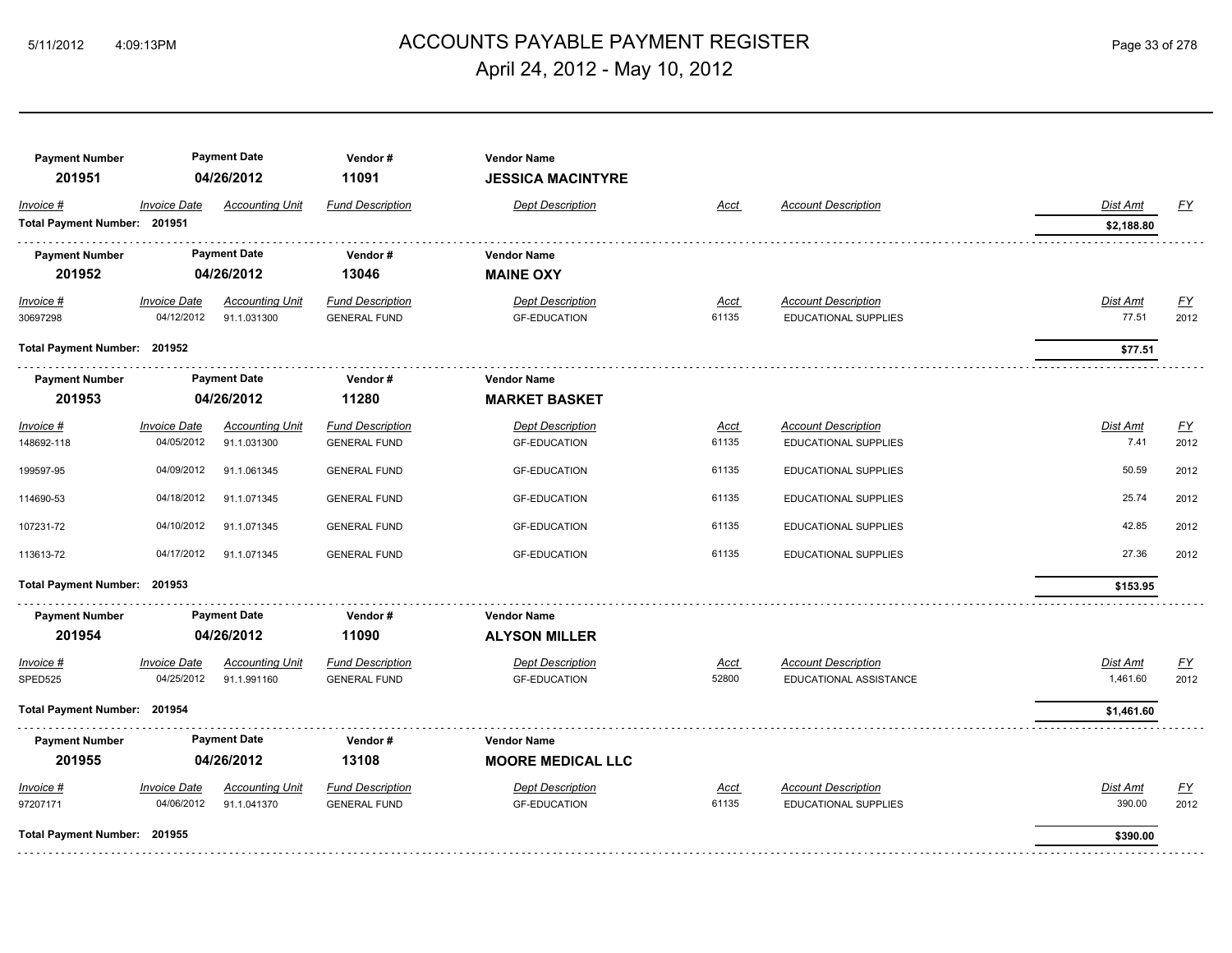## ACCOUNTS PAYABLE PAYMENT REGISTER 5/11/2012 4:09:13PM Page 34 of 278 April 24, 2012 - May 10, 2012

| <b>Payment Number</b><br>201956 |                                   | <b>Payment Date</b><br>04/26/2012     | Vendor#<br>13119                               | <b>Vendor Name</b><br><b>MULTI STATE BILLING SERVICES L</b> |               |                                                        |                  |                          |
|---------------------------------|-----------------------------------|---------------------------------------|------------------------------------------------|-------------------------------------------------------------|---------------|--------------------------------------------------------|------------------|--------------------------|
| Invoice #<br>NH126186           | <b>Invoice Date</b><br>04/04/2012 | <b>Accounting Unit</b><br>91.1.022332 | <b>Fund Description</b><br><b>GENERAL FUND</b> | <b>Dept Description</b><br><b>GF-EDUCATION</b>              | Acct<br>53628 | <b>Account Description</b><br><b>CONTRACT SERVICES</b> | Dist Amt<br>7.43 | $\underline{FY}$<br>2012 |
|                                 |                                   |                                       |                                                |                                                             |               |                                                        |                  |                          |
| Total Payment Number: 201956    |                                   |                                       |                                                |                                                             |               |                                                        | \$7.43           |                          |
| <b>Payment Number</b>           |                                   | <b>Payment Date</b>                   | Vendor#                                        | <b>Vendor Name</b>                                          |               |                                                        |                  |                          |
| 201957                          |                                   | 04/26/2012                            | 13133                                          | <b>NASCO</b>                                                |               |                                                        |                  |                          |
| $Invoice$ #                     | <b>Invoice Date</b>               | <b>Accounting Unit</b>                | <b>Fund Description</b>                        | <b>Dept Description</b>                                     | Acct          | <b>Account Description</b>                             | <b>Dist Amt</b>  | <u>FY</u>                |
| 838063                          | 04/10/2012                        | 91.1.051345                           | <b>GENERAL FUND</b>                            | <b>GF-EDUCATION</b>                                         | 61135         | EDUCATIONAL SUPPLIES                                   | 34.63            | 2012                     |
| 840780                          | 04/11/2012                        | 91.1.071113                           | <b>GENERAL FUND</b>                            | <b>GF-EDUCATION</b>                                         | 61135         | EDUCATIONAL SUPPLIES                                   | 97.70            | 2012                     |
| 822771                          | 03/29/2012                        | 91.1.051113                           | <b>GENERAL FUND</b>                            | <b>GF-EDUCATION</b>                                         | 61135         | EDUCATIONAL SUPPLIES                                   | 146.05           | 2012                     |
| 824926                          | 03/30/2012                        | 91.1.051113                           | <b>GENERAL FUND</b>                            | <b>GF-EDUCATION</b>                                         | 61135         | EDUCATIONAL SUPPLIES                                   | 207.19           | 2012                     |
| Total Payment Number: 201957    |                                   |                                       |                                                |                                                             |               |                                                        | \$485.57         |                          |
| <b>Payment Number</b>           |                                   | <b>Payment Date</b>                   | Vendor#                                        | <b>Vendor Name</b>                                          |               |                                                        |                  |                          |
| 201958                          |                                   | 04/26/2012                            | 13165                                          | <b>NELSON PIANO SERVICE</b>                                 |               |                                                        |                  |                          |
| $Invoice$ #                     | <b>Invoice Date</b>               | <b>Accounting Unit</b>                | <b>Fund Description</b>                        | <b>Dept Description</b>                                     | <u>Acct</u>   | <b>Account Description</b>                             | Dist Amt         | EY                       |
| $3 - 22 - 12$                   | 04/02/2012                        | 91.1.161160                           | <b>GENERAL FUND</b>                            | <b>GF-EDUCATION</b>                                         | 54487         | EQUIPMENT REPAIRS & MAINTENANCE                        | 195.00           | 2012                     |
| Total Payment Number: 201958    |                                   |                                       |                                                |                                                             |               |                                                        | \$195.00         |                          |
| <b>Payment Number</b>           |                                   | <b>Payment Date</b>                   | Vendor#                                        | <b>Vendor Name</b>                                          |               |                                                        |                  |                          |
| 201959                          |                                   | 04/26/2012                            | 14540                                          | <b>NHASP</b>                                                |               |                                                        |                  |                          |
| Invoice #                       | <b>Invoice Date</b>               | <b>Accounting Unit</b>                | <b>Fund Description</b>                        | <b>Dept Description</b>                                     | <u>Acct</u>   | <b>Account Description</b>                             | Dist Amt         | EY                       |
| 2871                            | 04/05/2012                        | 91.1.051160                           | <b>GENERAL FUND</b>                            | <b>GF-EDUCATION</b>                                         | 55400         | CONFERENCES AND SEMINARS                               | 29.00            | 2012                     |
| Total Payment Number: 201959    |                                   |                                       |                                                |                                                             |               |                                                        | \$29.00          |                          |
| <b>Payment Number</b>           |                                   | <b>Payment Date</b>                   | Vendor#                                        | <b>Vendor Name</b>                                          |               |                                                        |                  |                          |
| 201960                          |                                   | 04/26/2012                            | 10343                                          | <b>OCE IMAGISTICS INC</b>                                   |               |                                                        |                  |                          |
| Invoice #                       | <b>Invoice Date</b>               | <b>Accounting Unit</b>                | <b>Fund Description</b>                        | <b>Dept Description</b>                                     | Acct          | <b>Account Description</b>                             | Dist Amt         | EY                       |
| 53500A                          | 04/04/2012                        | 91.1.012320                           | <b>GENERAL FUND</b>                            | <b>GF-EDUCATION</b>                                         | 61100         | OFFICE SUPPLIES                                        | 120.00           | 2012                     |
| Total Payment Number: 201960    |                                   |                                       |                                                |                                                             |               |                                                        | \$120.00         |                          |
|                                 |                                   |                                       |                                                |                                                             |               |                                                        |                  |                          |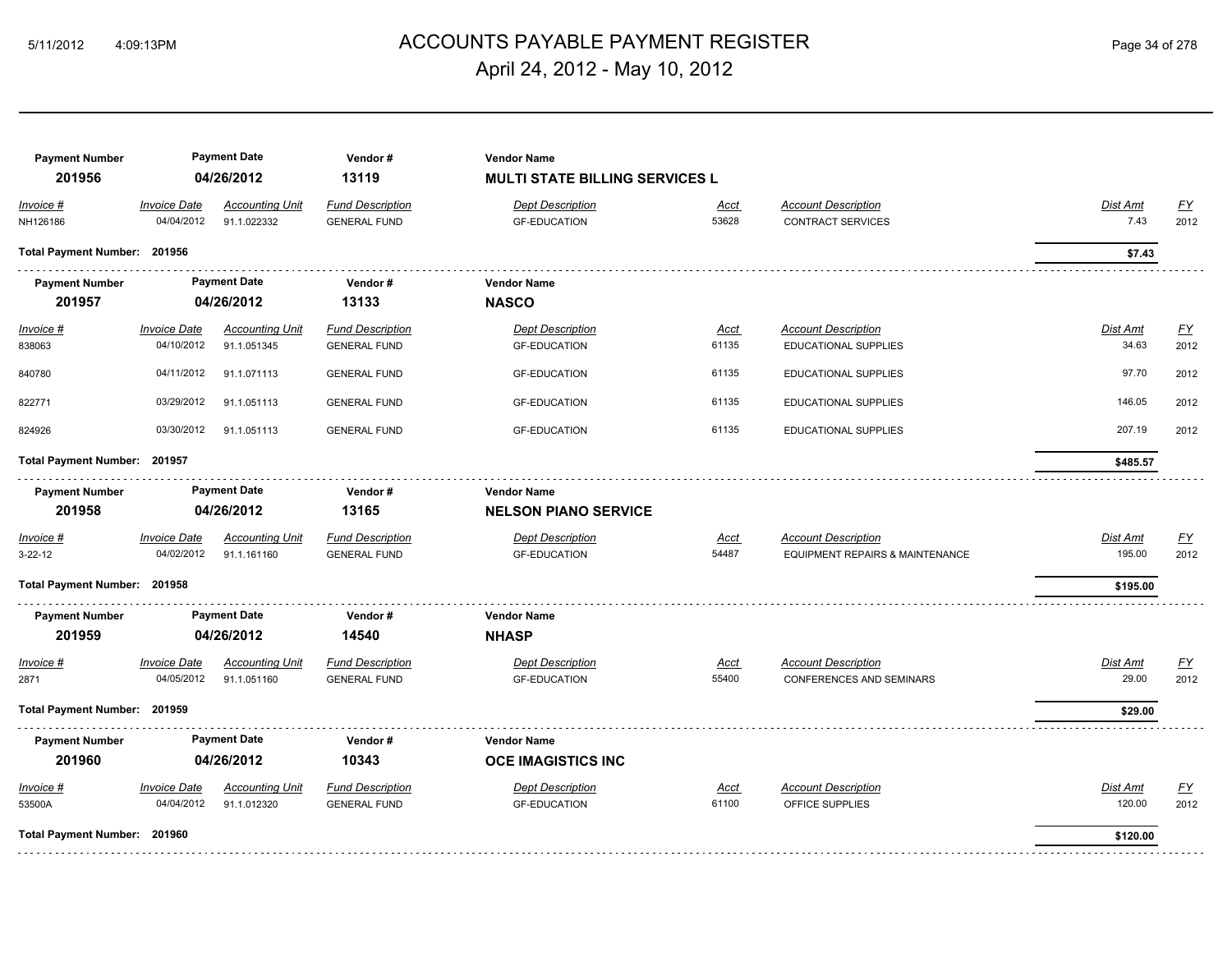## ACCOUNTS PAYABLE PAYMENT REGISTER 5/11/2012 4:09:13PM Page 35 of 278 April 24, 2012 - May 10, 2012

| <b>Payment Number</b><br>201961 |                                   | <b>Payment Date</b><br>04/26/2012     | Vendor#<br>11088                               | <b>Vendor Name</b><br><b>SHALINI PARTHIBHAN</b> |                      |                                                      |                      |                          |
|---------------------------------|-----------------------------------|---------------------------------------|------------------------------------------------|-------------------------------------------------|----------------------|------------------------------------------------------|----------------------|--------------------------|
| Invoice #<br><b>EDU533</b>      | <b>Invoice Date</b><br>04/25/2012 | <b>Accounting Unit</b><br>91.1.991160 | <b>Fund Description</b><br><b>GENERAL FUND</b> | <b>Dept Description</b><br><b>GF-EDUCATION</b>  | Acct<br>52800        | <b>Account Description</b><br>EDUCATIONAL ASSISTANCE | Dist Amt<br>300.00   | $\underline{FY}$<br>2012 |
| Total Payment Number: 201961    |                                   |                                       |                                                |                                                 |                      |                                                      | \$300.00             |                          |
| <b>Payment Number</b>           |                                   | <b>Payment Date</b>                   | Vendor#                                        | <b>Vendor Name</b>                              |                      |                                                      |                      |                          |
| 201962                          |                                   | 04/26/2012                            | 13276                                          | PEABODY SUPPLY CO                               |                      |                                                      |                      |                          |
| $Invoice$ #                     | <b>Invoice Date</b>               | <b>Accounting Unit</b>                | <b>Fund Description</b>                        | <b>Dept Description</b>                         | <b>Acct</b>          | <b>Account Description</b>                           | <b>Dist Amt</b>      | EY                       |
| 951512                          | 03/30/2012                        | 91.1.222620                           | <b>GENERAL FUND</b>                            | <b>GF-EDUCATION</b>                             | 61414                | SUPPLIES, PLUMBING                                   | 20.19                | 2012                     |
| 954832                          | 04/09/2012                        | 91.1.222620                           | <b>GENERAL FUND</b>                            | <b>GF-EDUCATION</b>                             | 61414                | SUPPLIES, PLUMBING                                   | 54.01                | 2012                     |
| 954322                          | 04/06/2012                        | 91.1.222620                           | <b>GENERAL FUND</b>                            | <b>GF-EDUCATION</b>                             | 61414                | SUPPLIES, PLUMBING                                   | 78.03                | 2012                     |
| 955849                          | 04/11/2012                        | 91.1.222620                           | <b>GENERAL FUND</b>                            | <b>GF-EDUCATION</b>                             | 61414                | SUPPLIES, PLUMBING                                   | 21.68                | 2012                     |
| 956481                          | 04/12/2012                        | 91.1.222620                           | <b>GENERAL FUND</b>                            | <b>GF-EDUCATION</b>                             | 61414                | SUPPLIES, PLUMBING                                   | 31.18                | 2012                     |
| 958095                          | 04/17/2012                        | 91.1.222620                           | <b>GENERAL FUND</b>                            | <b>GF-EDUCATION</b>                             | 61414                | SUPPLIES, PLUMBING                                   | 15.03                | 2012                     |
| 958096                          | 04/17/2012                        | 91.1.222620                           | <b>GENERAL FUND</b>                            | <b>GF-EDUCATION</b>                             | 61414                | SUPPLIES, PLUMBING                                   | 16.49                | 2012                     |
| Total Payment Number: 201962    |                                   |                                       |                                                |                                                 |                      |                                                      | \$236.61             |                          |
| <b>Payment Number</b>           |                                   | <b>Payment Date</b>                   | Vendor#                                        | <b>Vendor Name</b>                              |                      |                                                      |                      |                          |
| 201963                          |                                   | 04/26/2012                            | 13368                                          | <b>PROVANTAGE</b>                               |                      |                                                      |                      |                          |
| Invoice #<br>6302028            | <b>Invoice Date</b><br>04/12/2012 | <b>Accounting Unit</b><br>91.1.051160 | <b>Fund Description</b><br><b>GENERAL FUND</b> | <b>Dept Description</b><br><b>GF-EDUCATION</b>  | <b>Acct</b><br>61135 | <b>Account Description</b><br>EDUCATIONAL SUPPLIES   | Dist Amt<br>876.49   | $\underline{FY}$<br>2012 |
| Total Payment Number: 201963    |                                   |                                       |                                                |                                                 |                      |                                                      | \$876.49             |                          |
| <b>Payment Number</b>           |                                   | <b>Payment Date</b>                   | Vendor#                                        | <b>Vendor Name</b>                              |                      |                                                      |                      |                          |
| 201964                          |                                   | 04/26/2012                            | 11087                                          | <b>SARAH REINHARDT</b>                          |                      |                                                      |                      |                          |
| Invoice #<br>EP7020             | <b>Invoice Date</b><br>04/25/2012 | <b>Accounting Unit</b><br>91.1.991160 | <b>Fund Description</b><br><b>GENERAL FUND</b> | <b>Dept Description</b><br><b>GF-EDUCATION</b>  | <u>Acct</u><br>52800 | <b>Account Description</b><br>EDUCATIONAL ASSISTANCE | Dist Amt<br>2,587.20 | $\underline{FY}$<br>2012 |
|                                 | Total Payment Number: 201964      |                                       |                                                |                                                 |                      |                                                      | \$2,587.20           |                          |
|                                 |                                   |                                       |                                                |                                                 |                      |                                                      |                      |                          |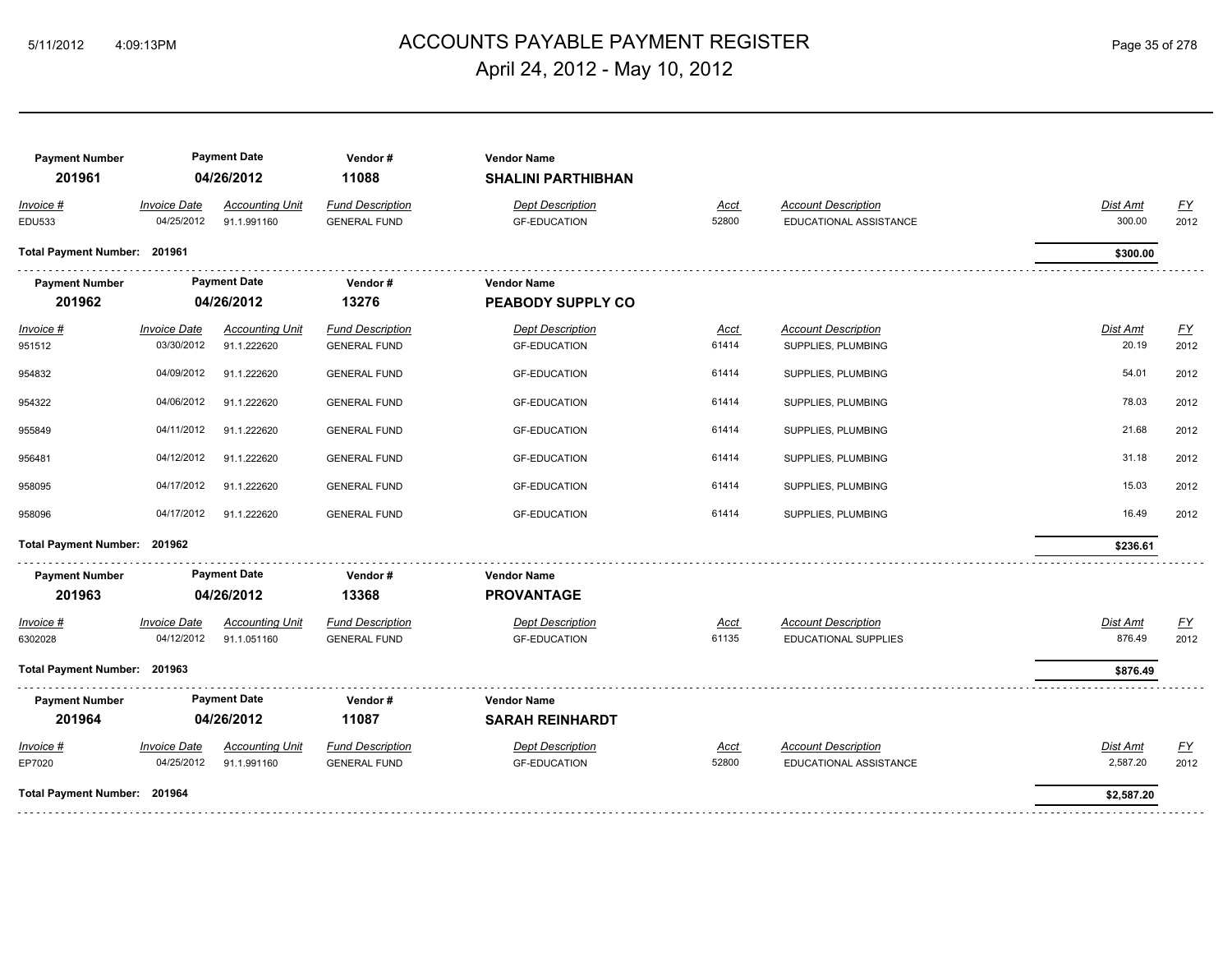## ACCOUNTS PAYABLE PAYMENT REGISTER 5/11/2012 4:09:13PM Page 36 of 278 April 24, 2012 - May 10, 2012

| <b>Payment Number</b>     | <b>Payment Date</b>               |                                       | Vendor#                                        | <b>Vendor Name</b>                             |               |                                                           |                    |            |
|---------------------------|-----------------------------------|---------------------------------------|------------------------------------------------|------------------------------------------------|---------------|-----------------------------------------------------------|--------------------|------------|
| 201965                    |                                   | 04/26/2012                            | 13526                                          | <b>SCHOOL SPECIALTY</b>                        |               |                                                           |                    |            |
| Invoice #<br>208108014158 | <b>Invoice Date</b><br>04/09/2012 | <b>Accounting Unit</b><br>91.1.051160 | <b>Fund Description</b><br><b>GENERAL FUND</b> | <b>Dept Description</b><br><b>GF-EDUCATION</b> | Acct<br>61135 | <b>Account Description</b><br><b>EDUCATIONAL SUPPLIES</b> | Dist Amt<br>233.96 | EY<br>2012 |
| 208108018481              | 04/10/2012                        | 91.1.051160                           | <b>GENERAL FUND</b>                            | <b>GF-EDUCATION</b>                            | 61135         | EDUCATIONAL SUPPLIES                                      | 76.26              | 2012       |
| 208108001044              | 04/05/2012                        | 91.1.051160                           | <b>GENERAL FUND</b>                            | <b>GF-EDUCATION</b>                            | 61135         | EDUCATIONAL SUPPLIES                                      | 219.94             | 2012       |
| 208107970348              | 03/30/2012                        | 91.1.051160                           | <b>GENERAL FUND</b>                            | <b>GF-EDUCATION</b>                            | 61135         | EDUCATIONAL SUPPLIES                                      | 1,174.91           | 2012       |
| 208108029200              | 04/12/2012                        | 91.1.051375                           | <b>GENERAL FUND</b>                            | <b>GF-EDUCATION</b>                            | 61135         | EDUCATIONAL SUPPLIES                                      | 387.60             | 2012       |
| 208108014162              | 04/09/2012                        | 91.1.052114                           | <b>GENERAL FUND</b>                            | <b>GF-EDUCATION</b>                            | 61299         | MISCELLANEOUS SUPPLIES                                    | 110.68             | 2012       |
| 208108014167              | 04/09/2012                        | 91.1.052410                           | <b>GENERAL FUND</b>                            | <b>GF-EDUCATION</b>                            | 61100         | OFFICE SUPPLIES                                           | 17.28              | 2012       |
| 208108026059              | 04/11/2012                        | 91.1.061102                           | <b>GENERAL FUND</b>                            | <b>GF-EDUCATION</b>                            | 61135         | EDUCATIONAL SUPPLIES                                      | 10.30              | 2012       |
| 208107981328              | 04/02/2012                        | 91.1.061102                           | <b>GENERAL FUND</b>                            | <b>GF-EDUCATION</b>                            | 61135         | EDUCATIONAL SUPPLIES                                      | 221.30             | 2012       |
| 208108006990              | 04/06/2012                        | 91.1.101102                           | <b>GENERAL FUND</b>                            | <b>GF-EDUCATION</b>                            | 61135         | EDUCATIONAL SUPPLIES                                      | 101.79             | 2012       |
| 208108014163              | 04/09/2012                        | 91.1.101124                           | <b>GENERAL FUND</b>                            | <b>GF-EDUCATION</b>                            | 61135         | EDUCATIONAL SUPPLIES                                      | 248.04             | 2012       |
| 208108006988              | 04/06/2012                        | 91.1.101135                           | <b>GENERAL FUND</b>                            | <b>GF-EDUCATION</b>                            | 61607         | <b>COMPUTER SUPPLIES</b>                                  | 111.00             | 2012       |
| 208107950325              | 03/26/2012                        | 91.1.111122                           | <b>GENERAL FUND</b>                            | <b>GF-EDUCATION</b>                            | 61135         | EDUCATIONAL SUPPLIES                                      | 215.90             | 2012       |
| 208107955432              | 03/27/2012                        | 91.1.131215                           | <b>GENERAL FUND</b>                            | <b>GF-EDUCATION</b>                            | 61135         | EDUCATIONAL SUPPLIES                                      | 205.60             | 2012       |
| 208107988437              | 04/03/2012                        | 91.1.201128                           | <b>GENERAL FUND</b>                            | <b>GF-EDUCATION</b>                            | 61135         | EDUCATIONAL SUPPLIES                                      | 91.25              | 2012       |
| 208107981325              | 04/02/2012                        | 91.1.161119                           | <b>GENERAL FUND</b>                            | <b>GF-EDUCATION</b>                            | 61135         | EDUCATIONAL SUPPLIES                                      | 39.24              | 2012       |
| 208107995330              | 04/04/2012                        | 91.1.171102                           | <b>GENERAL FUND</b>                            | <b>GF-EDUCATION</b>                            | 61135         | EDUCATIONAL SUPPLIES                                      | 12.45              | 2012       |
| 208108035365              | 04/13/2012                        | 91.1.171215                           | <b>GENERAL FUND</b>                            | <b>GF-EDUCATION</b>                            | 61135         | EDUCATIONAL SUPPLIES                                      | 24.80              | 2012       |
| 208108026069              | 04/11/2012                        | 91.1.171215                           | <b>GENERAL FUND</b>                            | <b>GF-EDUCATION</b>                            | 61135         | EDUCATIONAL SUPPLIES                                      | 18.84              | 2012       |
| 208108035369              | 04/13/2012                        | 91.1.171215                           | <b>GENERAL FUND</b>                            | <b>GF-EDUCATION</b>                            | 61135         | <b>EDUCATIONAL SUPPLIES</b>                               | 36.77              | 2012       |
| 208107930037              | 03/22/2012                        | 91.1.191160                           | <b>GENERAL FUND</b>                            | <b>GF-EDUCATION</b>                            | 61135         | EDUCATIONAL SUPPLIES                                      | 107.42             | 2012       |
| 208107995328              | 04/04/2012                        | 91.1.191160                           | <b>GENERAL FUND</b>                            | <b>GF-EDUCATION</b>                            | 61135         | EDUCATIONAL SUPPLIES                                      | 121.66             | 2012       |
| 208107930038              | 03/22/2012                        | 91.1.191160                           | <b>GENERAL FUND</b>                            | <b>GF-EDUCATION</b>                            | 61135         | EDUCATIONAL SUPPLIES                                      | 126.32             | 2012       |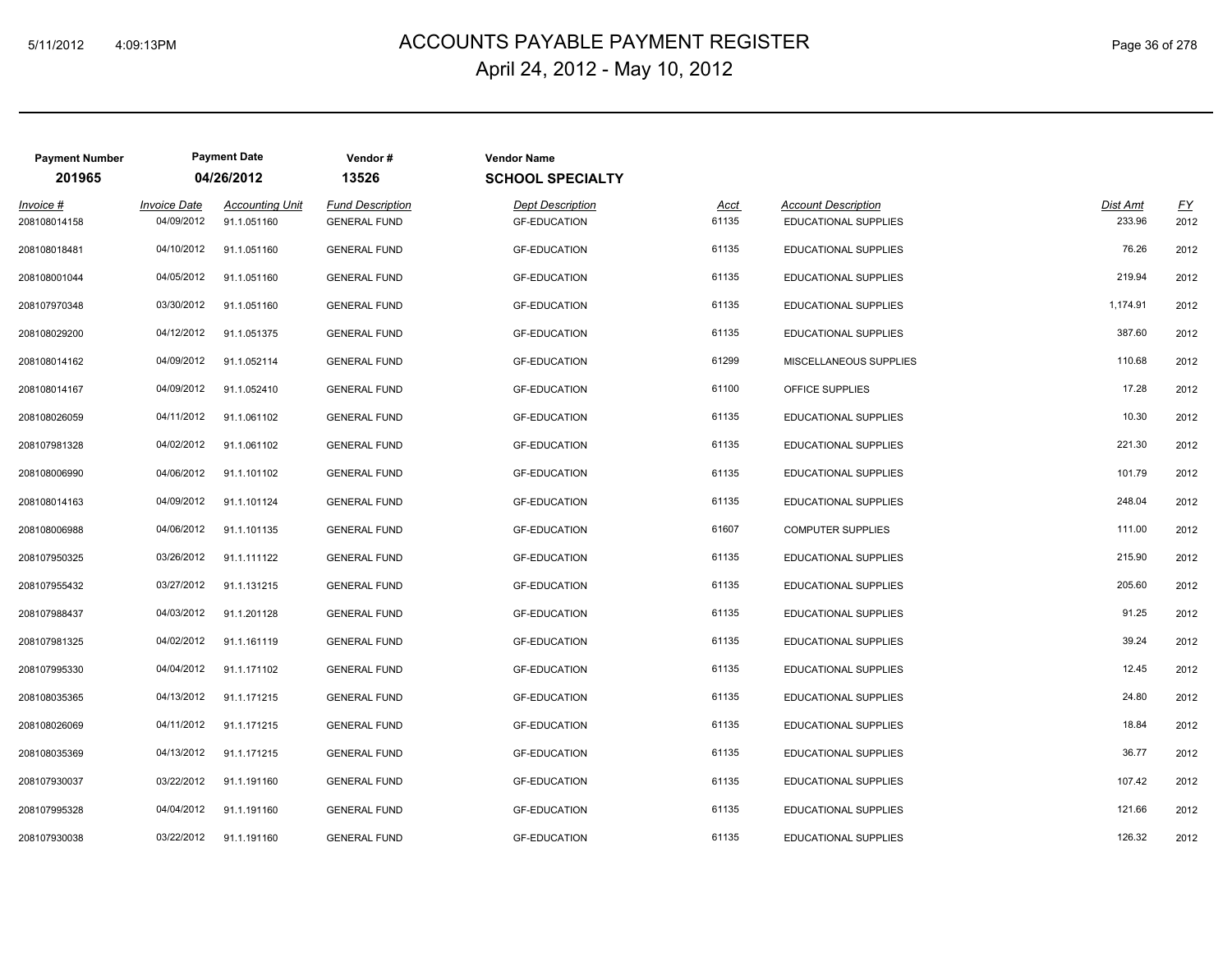# ACCOUNTS PAYABLE PAYMENT REGISTER 5/11/2012 4:09:13PM Page 37 of 278 April 24, 2012 - May 10, 2012

| <b>Payment Number</b><br>201965 |                                   | <b>Payment Date</b><br>04/26/2012 | Vendor#<br>13526                               | <b>Vendor Name</b><br><b>SCHOOL SPECIALTY</b>  |                      |                                                    |                    |                           |
|---------------------------------|-----------------------------------|-----------------------------------|------------------------------------------------|------------------------------------------------|----------------------|----------------------------------------------------|--------------------|---------------------------|
| Invoice #                       | <b>Invoice Date</b>               | <b>Accounting Unit</b>            | <b>Fund Description</b>                        | <b>Dept Description</b>                        | <b>Acct</b>          | <b>Account Description</b>                         | Dist Amt           | $\underline{\mathsf{FY}}$ |
| 208107988444                    | 04/03/2012                        | 91.1.191160                       | <b>GENERAL FUND</b>                            | <b>GF-EDUCATION</b>                            | 61135                | EDUCATIONAL SUPPLIES                               | 29.26              | 2012                      |
| 208107988447                    | 04/03/2012                        | 91.1.191215                       | <b>GENERAL FUND</b>                            | <b>GF-EDUCATION</b>                            | 61135                | EDUCATIONAL SUPPLIES                               | 17.68              | 2012                      |
| 208107911425                    | 03/19/2012                        | 91.1.191215                       | <b>GENERAL FUND</b>                            | <b>GF-EDUCATION</b>                            | 61135                | EDUCATIONAL SUPPLIES                               | 118.61             | 2012                      |
| Total Payment Number: 201965    |                                   |                                   |                                                |                                                |                      |                                                    | \$4,078.86         |                           |
| <b>Payment Number</b>           |                                   | <b>Payment Date</b>               | Vendor#                                        | <b>Vendor Name</b>                             |                      |                                                    |                    |                           |
| 201966                          |                                   | 04/26/2012                        | 11963                                          | <b>STAPLES BUSINESS ADVANTAGE</b>              |                      |                                                    |                    |                           |
| $Invoice$ #<br>3172791853       | <b>Invoice Date</b><br>04/07/2012 | Accounting Unit<br>91.1.031160    | <b>Fund Description</b><br><b>GENERAL FUND</b> | <b>Dept Description</b><br><b>GF-EDUCATION</b> | <u>Acct</u><br>61135 | <b>Account Description</b><br>EDUCATIONAL SUPPLIES | Dist Amt<br>106.45 | <u>FY</u><br>2012         |
| 3172791852                      | 04/07/2012                        | 91.1.031160                       | <b>GENERAL FUND</b>                            | <b>GF-EDUCATION</b>                            | 61135                | EDUCATIONAL SUPPLIES                               | 362.18             | 2012                      |
| 3172791851                      | 04/07/2012                        | 91.1.031160                       | <b>GENERAL FUND</b>                            | <b>GF-EDUCATION</b>                            | 61135                | EDUCATIONAL SUPPLIES                               | 82.10              | 2012                      |
| 3171718274                      | 03/24/2012                        | 91.1.031160                       | <b>GENERAL FUND</b>                            | <b>GF-EDUCATION</b>                            | 61135                | EDUCATIONAL SUPPLIES                               | 135.43             | 2012                      |
| 3172565195                      | 04/05/2012                        | 91.1.031160                       | <b>GENERAL FUND</b>                            | <b>GF-EDUCATION</b>                            | 61135                | EDUCATIONAL SUPPLIES                               | 149.46             | 2012                      |
| 3172791854                      | 04/07/2012                        | 91.1.031300                       | <b>GENERAL FUND</b>                            | <b>GF-EDUCATION</b>                            | 61135                | EDUCATIONAL SUPPLIES                               | 3,986.05           | 2012                      |
| 3172791854                      | 04/07/2012                        | 91.1.031360                       | <b>GENERAL FUND</b>                            | <b>GF-EDUCATION</b>                            | 61135                | EDUCATIONAL SUPPLIES                               | 822.00             | 2012                      |
| 3172791854                      | 04/07/2012                        | 91.1.031370                       | <b>GENERAL FUND</b>                            | <b>GF-EDUCATION</b>                            | 61135                | EDUCATIONAL SUPPLIES                               | 1,000.00           | 2012                      |
| 3172565194                      | 04/05/2012                        | 91.1.051160                       | <b>GENERAL FUND</b>                            | <b>GF-EDUCATION</b>                            | 61135                | EDUCATIONAL SUPPLIES                               | 1,437.42           | 2012                      |
| 3172565193                      | 04/05/2012                        | 91.1.051160                       | <b>GENERAL FUND</b>                            | <b>GF-EDUCATION</b>                            | 61100                | OFFICE SUPPLIES                                    | 210.09             | 2012                      |
| 3172565192                      | 04/05/2012                        | 91.1.052410                       | <b>GENERAL FUND</b>                            | <b>GF-EDUCATION</b>                            | 61100                | OFFICE SUPPLIES                                    | 347.42             | 2012                      |
| 3172601986                      | 04/06/2012                        | 91.1.091160                       | <b>GENERAL FUND</b>                            | <b>GF-EDUCATION</b>                            | 61135                | EDUCATIONAL SUPPLIES                               | 55.52              | 2012                      |
| 3172538916                      | 04/04/2012                        | 91.1.222610                       | <b>GENERAL FUND</b>                            | <b>GF-EDUCATION</b>                            | 61100                | OFFICE SUPPLIES                                    | 268.22             | 2012                      |
| 3172538912                      | 04/04/2012                        | 91.1.141160                       | <b>GENERAL FUND</b>                            | <b>GF-EDUCATION</b>                            | 61135                | EDUCATIONAL SUPPLIES                               | 477.29             | 2012                      |
| 3172538901                      | 04/04/2012                        | 91.1.992212                       | <b>GENERAL FUND</b>                            | <b>GF-EDUCATION</b>                            | 61135                | EDUCATIONAL SUPPLIES                               | 224.83             | 2012                      |
| 3170549559                      | 03/02/2012                        | 91.1.161120                       | <b>GENERAL FUND</b>                            | <b>GF-EDUCATION</b>                            | 61135                | EDUCATIONAL SUPPLIES                               | 39.99              | 2012                      |
| 3172538914                      | 04/04/2012                        | 91.1.171215                       | <b>GENERAL FUND</b>                            | <b>GF-EDUCATION</b>                            | 61135                | EDUCATIONAL SUPPLIES                               | 10.36              | 2012                      |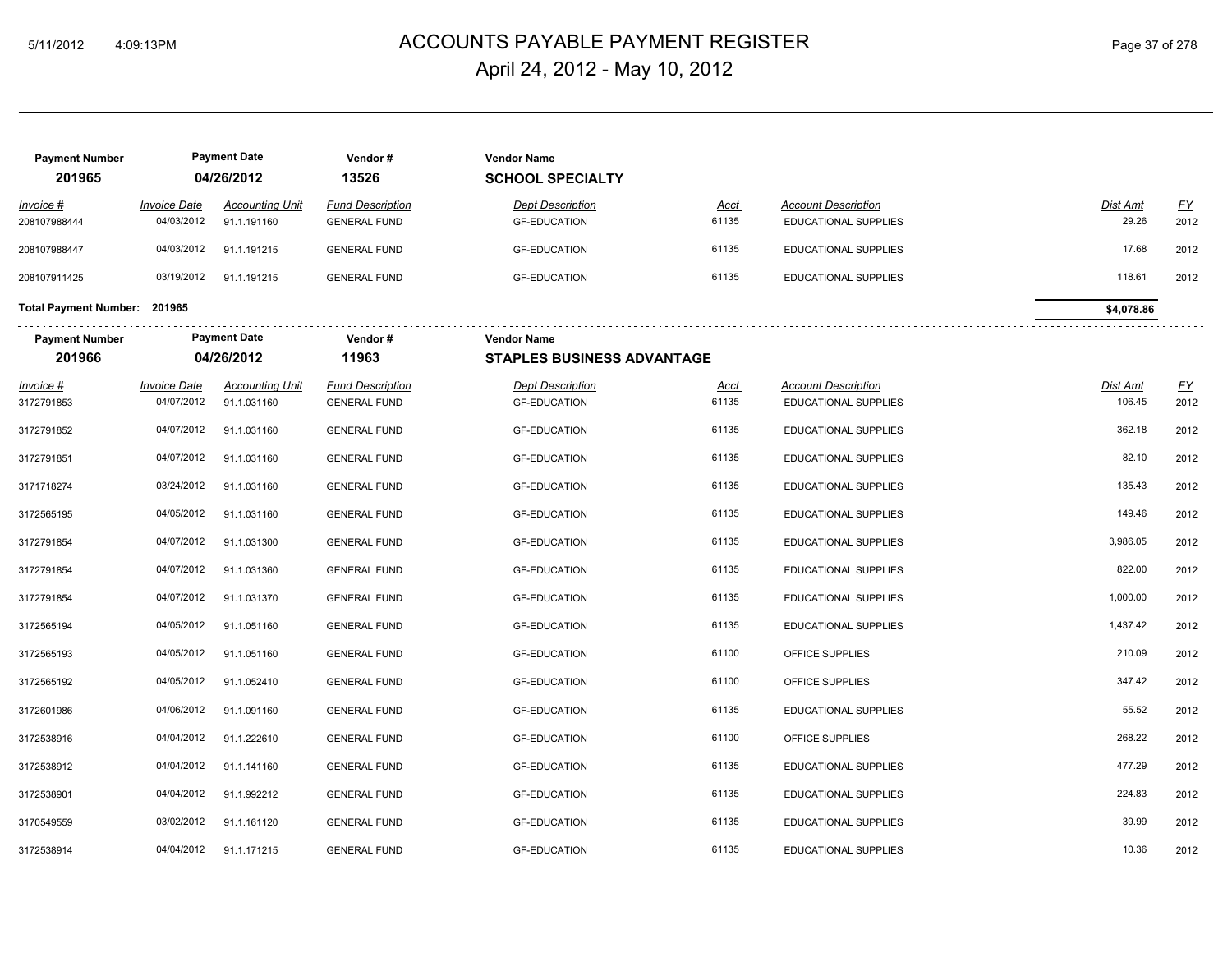# ACCOUNTS PAYABLE PAYMENT REGISTER 5/11/2012 4:09:13PM Page 38 of 278 April 24, 2012 - May 10, 2012

| <b>Payment Number</b><br>201966 |                                   | <b>Payment Date</b><br>04/26/2012       | Vendor#<br>11963                               | <b>Vendor Name</b><br><b>STAPLES BUSINESS ADVANTAGE</b> |                      |                                                            |                         |                          |
|---------------------------------|-----------------------------------|-----------------------------------------|------------------------------------------------|---------------------------------------------------------|----------------------|------------------------------------------------------------|-------------------------|--------------------------|
| Invoice #<br>3172538913         | <b>Invoice Date</b><br>04/04/2012 | <b>Accounting Unit</b><br>91.1.051111   | <b>Fund Description</b><br><b>GENERAL FUND</b> | <b>Dept Description</b><br><b>GF-EDUCATION</b>          | <u>Acct</u><br>61135 | <b>Account Description</b><br>EDUCATIONAL SUPPLIES         | Dist Amt<br>85.90       | $\underline{FY}$<br>2012 |
| 3172538915                      | 04/04/2012                        | 91.1.181160                             | <b>GENERAL FUND</b>                            | <b>GF-EDUCATION</b>                                     | 61100                | OFFICE SUPPLIES                                            | 248.27                  | 2012                     |
| 3171808333                      | 03/29/2012                        | 91.1.191160                             | <b>GENERAL FUND</b>                            | <b>GF-EDUCATION</b>                                     | 61135                | EDUCATIONAL SUPPLIES                                       | 63.98                   | 2012                     |
| 3171844117                      | 03/30/2012                        | 91.1.191160                             | <b>GENERAL FUND</b>                            | <b>GF-EDUCATION</b>                                     | 61135                | EDUCATIONAL SUPPLIES                                       | 314.01                  | 2012                     |
| 3172538914                      | 04/04/2012                        | 91.1.172410                             | <b>GENERAL FUND</b>                            | <b>GF-EDUCATION</b>                                     | 61100                | OFFICE SUPPLIES                                            | 32.99                   | 2012                     |
| Total Payment Number: 201966    |                                   |                                         |                                                |                                                         |                      |                                                            | \$10,459.96             |                          |
| <b>Payment Number</b><br>201967 |                                   | <b>Payment Date</b><br>04/27/2012       | Vendor#<br>999000001                           | <b>Vendor Name</b><br><b>ALICE TAMULEVICH</b>           |                      |                                                            |                         |                          |
| $Invoice$ #<br>TAX REFUND-50971 | <b>Invoice Date</b><br>04/20/2012 | <b>Accounting Unit</b><br><b>BS1000</b> | <b>Fund Description</b><br><b>GENERAL FUND</b> | <b>Dept Description</b><br><b>GENERAL FUND</b>          | <u>Acct</u><br>11500 | <b>Account Description</b><br>Overlay-Interest             | <b>Dist Amt</b><br>2.72 | <u>FY</u><br>2012        |
| TAX REFUND-50971                | 04/20/2012                        | <b>BS1000</b>                           | <b>GENERAL FUND</b>                            | <b>GENERAL FUND</b>                                     | 11200                | PROPERTY TAX RECEIVABLE 2011                               | 117.43                  | 2012                     |
| Total Payment Number: 201967    |                                   |                                         |                                                |                                                         |                      |                                                            | \$120.15                |                          |
| <b>Payment Number</b><br>201968 |                                   | <b>Payment Date</b><br>04/27/2012       | Vendor#<br>999000005                           | <b>Vendor Name</b><br><b>ARMAND CIRCHARO</b>            |                      |                                                            |                         |                          |
| Invoice #<br>MV REFUND25        | <b>Invoice Date</b><br>03/16/2012 | <b>Accounting Unit</b><br><b>BS1000</b> | <b>Fund Description</b><br><b>GENERAL FUND</b> | <b>Dept Description</b><br><b>GENERAL FUND</b>          | Acct<br>21907        | <b>Account Description</b><br>MOTOR VEHICLE REFUNDS        | Dist Amt<br>40.00       | EY<br>2012               |
| Total Payment Number: 201968    |                                   |                                         |                                                |                                                         |                      |                                                            | \$40.00                 |                          |
| <b>Payment Number</b><br>201969 |                                   | <b>Payment Date</b><br>04/27/2012       | Vendor#<br>999000006                           | <b>Vendor Name</b><br><b>ASPEN HOLDINGS LLC</b>         |                      |                                                            |                         |                          |
| Invoice #<br><b>MV REFUND1</b>  | <b>Invoice Date</b><br>03/14/2012 | <b>Accounting Unit</b><br><b>BS1000</b> | <b>Fund Description</b><br><b>GENERAL FUND</b> | <b>Dept Description</b><br><b>GENERAL FUND</b>          | <u>Acct</u><br>21907 | <b>Account Description</b><br><b>MOTOR VEHICLE REFUNDS</b> | Dist Amt<br>36.00       | <u>FY</u><br>2012        |
| Total Payment Number: 201969    |                                   |                                         |                                                |                                                         |                      |                                                            | \$36.00                 |                          |
| <b>Payment Number</b><br>201970 |                                   | <b>Payment Date</b><br>04/27/2012       | Vendor#<br>999000007                           | <b>Vendor Name</b><br><b>AVERY DENNISON CORP</b>        |                      |                                                            |                         |                          |
| Invoice #                       | <b>Invoice Date</b>               | <b>Accounting Unit</b>                  | <b>Fund Description</b>                        | Dept Description                                        | Acct                 | <b>Account Description</b>                                 | Dist Amt                | FY                       |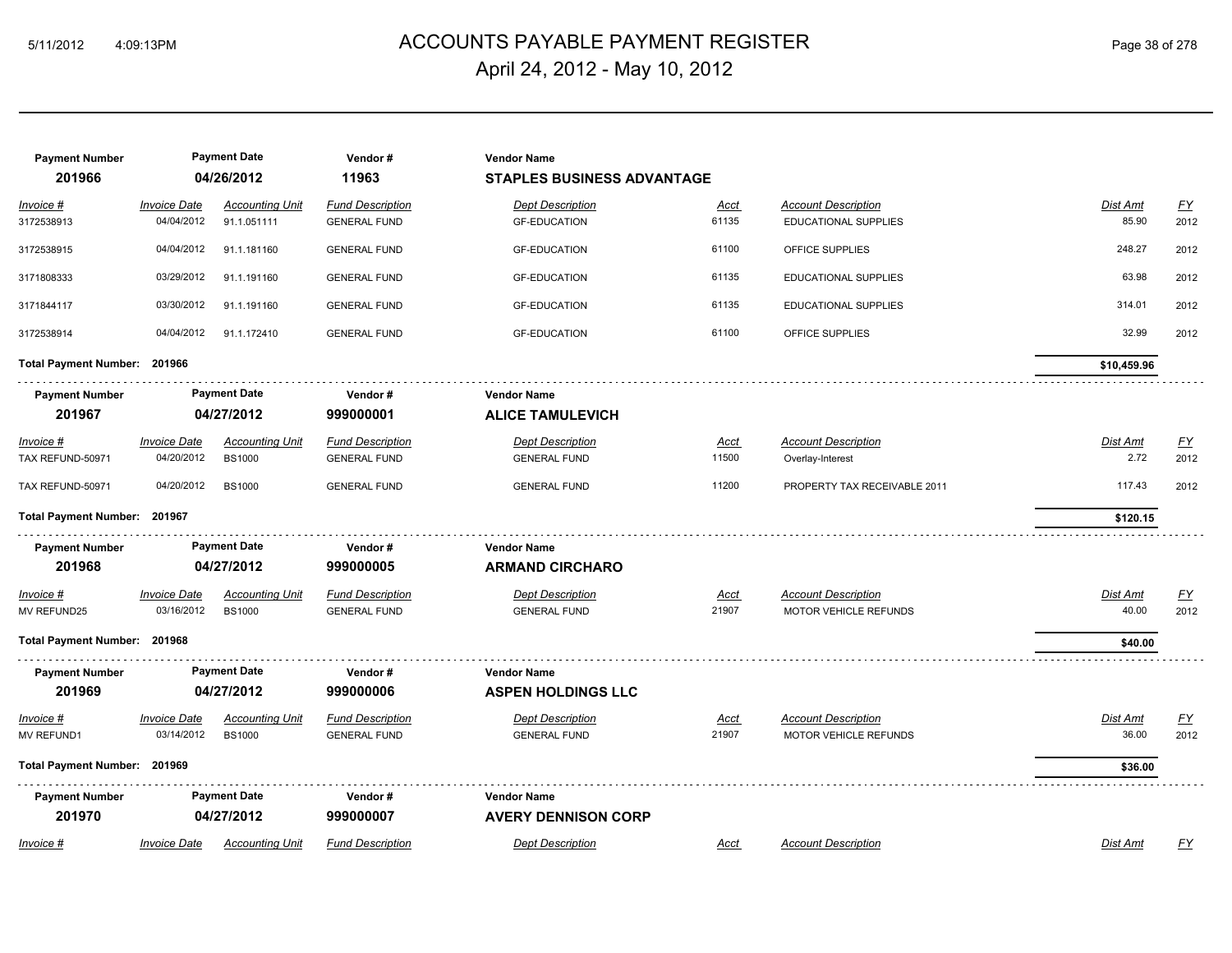# ACCOUNTS PAYABLE PAYMENT REGISTER 5/11/2012 4:09:13PM Page 39 of 278 April 24, 2012 - May 10, 2012

| <b>Payment Number</b><br>201970 |                                   | <b>Payment Date</b><br>04/27/2012       | Vendor#<br>999000007                           | <b>Vendor Name</b><br><b>AVERY DENNISON CORP</b>          |                      |                                                      |                           |                           |
|---------------------------------|-----------------------------------|-----------------------------------------|------------------------------------------------|-----------------------------------------------------------|----------------------|------------------------------------------------------|---------------------------|---------------------------|
| Invoice #<br>MV REFUND22        | <b>Invoice Date</b><br>03/16/2012 | <b>Accounting Unit</b><br><b>BS1000</b> | <b>Fund Description</b><br><b>GENERAL FUND</b> | <b>Dept Description</b><br><b>GENERAL FUND</b>            | Acct<br>21907        | <b>Account Description</b><br>MOTOR VEHICLE REFUNDS  | Dist Amt<br>10.00         | <u>FY</u><br>2012         |
| Total Payment Number: 201970    |                                   |                                         |                                                |                                                           |                      |                                                      | \$10.00                   |                           |
| <b>Payment Number</b>           |                                   | <b>Payment Date</b>                     | Vendor#                                        | <b>Vendor Name</b>                                        |                      |                                                      |                           |                           |
| 201971                          |                                   | 04/27/2012                              | 11185                                          | <b>BANK OF AMERICA NA</b>                                 |                      |                                                      |                           |                           |
| $Invoice$ #<br>12784 TAX REFUND | <b>Invoice Date</b><br>04/18/2012 | <b>Accounting Unit</b><br><b>BS1000</b> | <b>Fund Description</b><br><b>GENERAL FUND</b> | <b>Dept Description</b><br><b>GENERAL FUND</b>            | <u>Acct</u><br>21790 | <b>Account Description</b><br>PREPAID PROPERTY TAXES | <b>Dist Amt</b><br>978.58 | <u>FY</u><br>2012         |
| Total Payment Number: 201971    |                                   |                                         |                                                |                                                           |                      |                                                      | \$978.58                  |                           |
| <b>Payment Number</b>           |                                   | <b>Payment Date</b>                     | Vendor#                                        | <b>Vendor Name</b>                                        |                      |                                                      |                           |                           |
| 201972                          |                                   | 04/27/2012                              | 999000030                                      | BENTLEY MANAGEMENT GROUP INC                              |                      |                                                      |                           |                           |
| Invoice #                       | <b>Invoice Date</b>               | <b>Accounting Unit</b>                  | <b>Fund Description</b>                        | <b>Dept Description</b>                                   | Acct                 | <b>Account Description</b>                           | Dist Amt                  | <u>FY</u>                 |
| MV REFUND 04                    | 04/09/2012                        | 26.1.585                                | <b>GENERAL FUND</b>                            | <b>FINANCIAL SERVICES</b>                                 | 42200                | <b>MOTOR VEHICLE PERMITS</b>                         | 100.00                    | 2012                      |
| Total Payment Number: 201972    |                                   |                                         |                                                |                                                           |                      |                                                      | \$100.00                  |                           |
| <b>Payment Number</b><br>201973 |                                   | <b>Payment Date</b><br>04/27/2012       | Vendor#<br>999000031                           | <b>Vendor Name</b><br><b>BENTLEY MANAGEMENT GROUP INC</b> |                      |                                                      |                           |                           |
| Invoice #                       | <b>Invoice Date</b>               | <b>Accounting Unit</b>                  | <b>Fund Description</b>                        | <b>Dept Description</b>                                   | <u>Acct</u>          | <b>Account Description</b>                           | Dist Amt                  | $\underline{\mathsf{FY}}$ |
| MV REFUND 06                    | 04/09/2012                        | 26.1.585                                | <b>GENERAL FUND</b>                            | <b>FINANCIAL SERVICES</b>                                 | 42200                | <b>MOTOR VEHICLE PERMITS</b>                         | 25.00                     | 2012                      |
| Total Payment Number: 201973    |                                   |                                         |                                                |                                                           |                      |                                                      | \$25.00                   |                           |
| <b>Payment Number</b>           |                                   | <b>Payment Date</b>                     | Vendor #                                       | <b>Vendor Name</b>                                        |                      |                                                      |                           |                           |
| 201974                          |                                   | 04/27/2012                              | 999000008                                      | <b>BRIAN LABRIE</b>                                       |                      |                                                      |                           |                           |
| Invoice #<br>MV REFUND13        | <b>Invoice Date</b><br>03/16/2012 | <b>Accounting Unit</b><br><b>BS1000</b> | <b>Fund Description</b><br><b>GENERAL FUND</b> | <b>Dept Description</b><br><b>GENERAL FUND</b>            | Acct<br>21907        | <b>Account Description</b><br>MOTOR VEHICLE REFUNDS  | Dist Amt<br>35.00         | <u>FY</u><br>2012         |
| Total Payment Number: 201974    |                                   |                                         |                                                |                                                           |                      |                                                      | \$35.00                   |                           |
| <b>Payment Number</b>           |                                   | <b>Payment Date</b>                     | Vendor#                                        | <b>Vendor Name</b>                                        |                      |                                                      |                           |                           |
| 201975                          |                                   | 04/27/2012                              | 999000009                                      | <b>CELIA TAULE</b>                                        |                      |                                                      |                           |                           |
| Invoice #                       | <b>Invoice Date</b>               | <b>Accounting Unit</b>                  | <b>Fund Description</b>                        | <b>Dept Description</b>                                   | <b>Acct</b>          | <b>Account Description</b>                           | Dist Amt                  | EY                        |
| <b>MV REFUND4</b>               | 03/14/2012                        | <b>BS1000</b>                           | <b>GENERAL FUND</b>                            | <b>GENERAL FUND</b>                                       | 21907                | <b>MOTOR VEHICLE REFUNDS</b>                         | 75.00                     | 2012                      |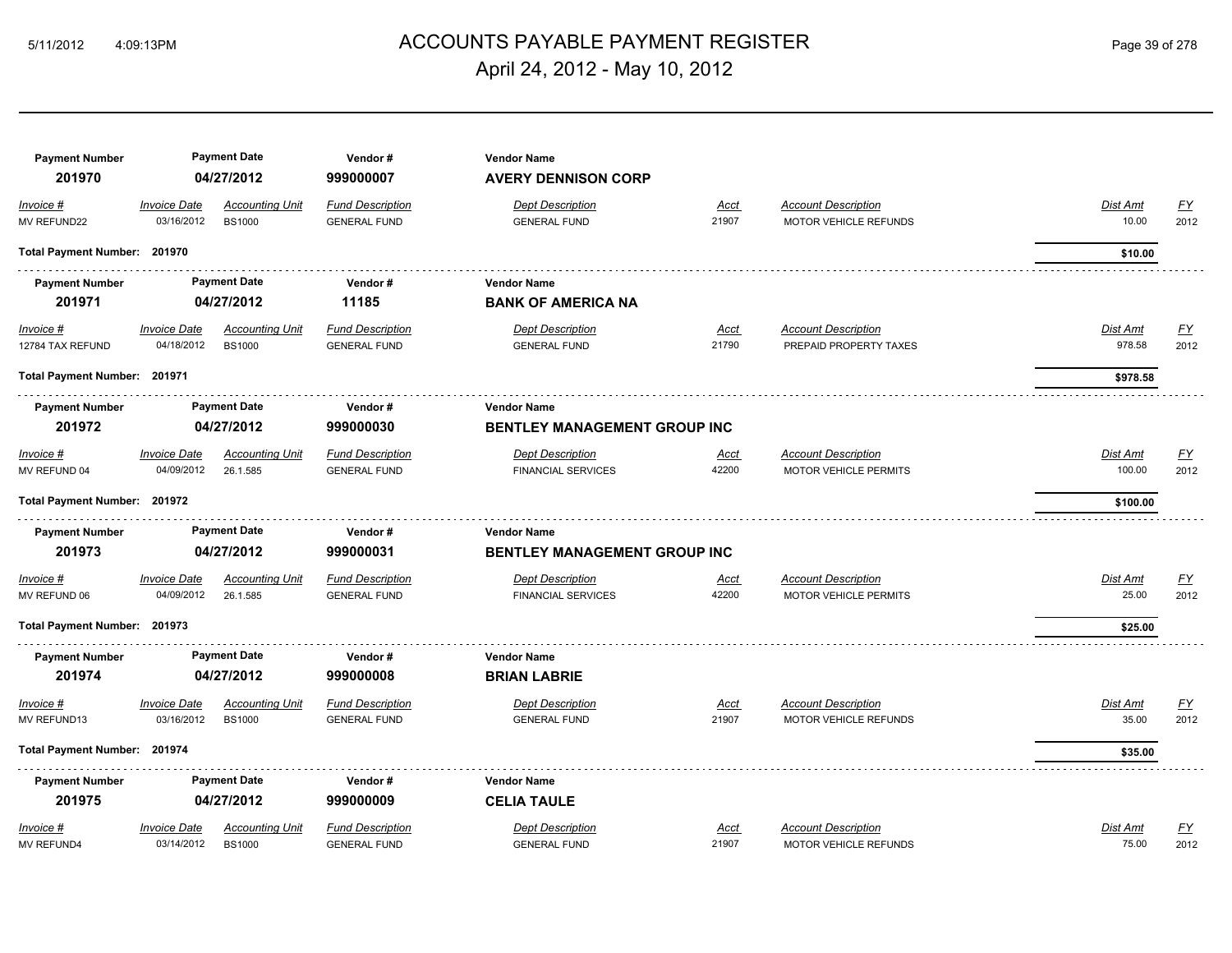# ACCOUNTS PAYABLE PAYMENT REGISTER 5/11/2012 4:09:13PM Page 40 of 278 April 24, 2012 - May 10, 2012

| <b>Payment Number</b>        |                     | <b>Payment Date</b>    | Vendor#                 | <b>Vendor Name</b>                 |             |                              |                 |                  |
|------------------------------|---------------------|------------------------|-------------------------|------------------------------------|-------------|------------------------------|-----------------|------------------|
| 201975                       |                     | 04/27/2012             | 999000009               | <b>CELIA TAULE</b>                 |             |                              |                 |                  |
| Invoice #                    | <b>Invoice Date</b> | <b>Accounting Unit</b> | <b>Fund Description</b> | <b>Dept Description</b>            | <b>Acct</b> | <b>Account Description</b>   | Dist Amt        | <u>FY</u>        |
| Total Payment Number: 201975 |                     |                        |                         |                                    |             |                              | \$75.00         |                  |
| <b>Payment Number</b>        |                     | <b>Payment Date</b>    | Vendor#                 | <b>Vendor Name</b>                 |             |                              |                 |                  |
| 201976                       |                     | 04/27/2012             | 999000032               | <b>CHARLES SANVILLE</b>            |             |                              |                 |                  |
| $Invoice$ #                  | <b>Invoice Date</b> | <b>Accounting Unit</b> | <b>Fund Description</b> | <b>Dept Description</b>            | <u>Acct</u> | <b>Account Description</b>   | <b>Dist Amt</b> | <u>FY</u>        |
| MV REFUND 03                 | 04/01/2012          | 26.1.585               | <b>GENERAL FUND</b>     | <b>FINANCIAL SERVICES</b>          | 42200       | <b>MOTOR VEHICLE PERMITS</b> | 37.00           | 2012             |
| Total Payment Number: 201976 |                     |                        |                         |                                    |             |                              | \$37.00         |                  |
| <b>Payment Number</b>        |                     | <b>Payment Date</b>    | Vendor#                 | <b>Vendor Name</b>                 |             |                              |                 |                  |
| 201977                       |                     | 04/27/2012             | 999000010               | <b>DEREK JAMES COSTA</b>           |             |                              |                 |                  |
| Invoice #                    | <b>Invoice Date</b> | <b>Accounting Unit</b> | <b>Fund Description</b> | <b>Dept Description</b>            | <u>Acct</u> | <b>Account Description</b>   | Dist Amt        | $\underline{FY}$ |
| MV REFUND7                   | 03/14/2012          | <b>BS1000</b>          | <b>GENERAL FUND</b>     | <b>GENERAL FUND</b>                | 21907       | MOTOR VEHICLE REFUNDS        | 203.80          | 2012             |
| Total Payment Number: 201977 |                     |                        |                         |                                    |             |                              | \$203.80        |                  |
| <b>Payment Number</b>        |                     | <b>Payment Date</b>    | Vendor#                 | <b>Vendor Name</b>                 |             |                              |                 |                  |
| 201978                       |                     | 04/27/2012             | 999000011               | <b>ERIC MARISON</b>                |             |                              |                 |                  |
| Invoice #                    | <b>Invoice Date</b> | <b>Accounting Unit</b> | <b>Fund Description</b> | <b>Dept Description</b>            | <u>Acct</u> | <b>Account Description</b>   | <b>Dist Amt</b> | $\underline{FY}$ |
| MV REFUND15                  | 03/16/2012          | <b>BS1000</b>          | <b>GENERAL FUND</b>     | <b>GENERAL FUND</b>                | 21907       | MOTOR VEHICLE REFUNDS        | 7.00            | 2012             |
| Total Payment Number: 201978 |                     |                        |                         |                                    |             |                              | \$7.00          |                  |
| <b>Payment Number</b>        |                     | <b>Payment Date</b>    | Vendor#                 | <b>Vendor Name</b>                 |             |                              |                 |                  |
| 201979                       |                     | 04/27/2012             | 999000002               | <b>FRANK &amp; MARIE THIBODEAU</b> |             |                              |                 |                  |
| Invoice #                    | <b>Invoice Date</b> | <b>Accounting Unit</b> | <b>Fund Description</b> | <b>Dept Description</b>            | <u>Acct</u> | <b>Account Description</b>   | Dist Amt        | $\underline{FY}$ |
| TAX REFUND-29728             | 04/20/2012          | <b>BS1000</b>          | <b>GENERAL FUND</b>     | <b>GENERAL FUND</b>                | 11500       | Overlay-Interest             | 15.62           | 2012             |
| TAX REFUND-29728             | 04/20/2012          | <b>BS1000</b>          | <b>GENERAL FUND</b>     | <b>GENERAL FUND</b>                | 11200       | PROPERTY TAX RECEIVABLE 2011 | 650.07          | 2012             |
| <b>Total Payment Number:</b> | 201979              |                        |                         |                                    |             |                              | \$665.69        |                  |
| <b>Payment Number</b>        |                     | <b>Payment Date</b>    | Vendor#                 | <b>Vendor Name</b>                 |             |                              |                 |                  |
| 201980                       |                     | 04/27/2012             | 999000012               | <b>GLENN A ANDERSON</b>            |             |                              |                 |                  |
| Invoice #                    | <b>Invoice Date</b> | <b>Accounting Unit</b> | <b>Fund Description</b> | <b>Dept Description</b>            | <u>Acct</u> | <b>Account Description</b>   | <b>Dist Amt</b> | $\underline{FY}$ |
| <b>MV REFUND2</b>            | 03/14/2012          | <b>BS1000</b>          | <b>GENERAL FUND</b>     | <b>GENERAL FUND</b>                | 21907       | <b>MOTOR VEHICLE REFUNDS</b> | 22.00           | 2012             |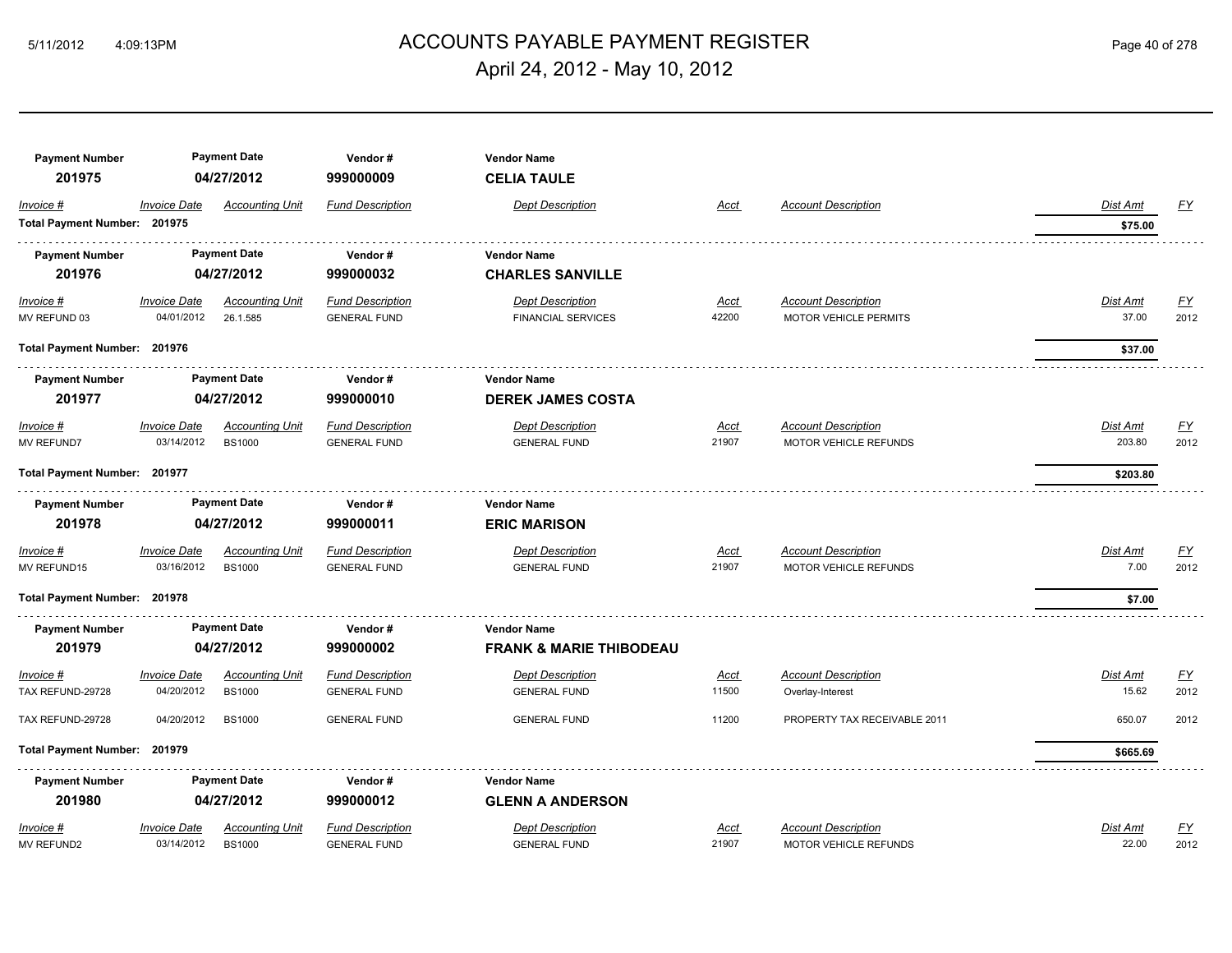# 5/11/2012 4:09:13PM ACCOUNTS PAYABLE PAYMENT REGISTER Page 41 of 278 April 24, 2012 - May 10, 2012

| <b>Payment Number</b>        |                     | <b>Payment Date</b>    | Vendor#                 | <b>Vendor Name</b>            |             |                              |                 |                  |
|------------------------------|---------------------|------------------------|-------------------------|-------------------------------|-------------|------------------------------|-----------------|------------------|
| 201980                       |                     | 04/27/2012             | 999000012               | <b>GLENN A ANDERSON</b>       |             |                              |                 |                  |
| Invoice #                    | <b>Invoice Date</b> | <b>Accounting Unit</b> | <b>Fund Description</b> | <b>Dept Description</b>       | Acct        | <b>Account Description</b>   | <b>Dist Amt</b> | <u>FY</u>        |
| Total Payment Number: 201980 |                     |                        |                         |                               |             |                              | \$22.00         |                  |
| <b>Payment Number</b>        |                     | <b>Payment Date</b>    | Vendor#                 | <b>Vendor Name</b>            |             |                              |                 |                  |
| 201981                       |                     | 04/27/2012             | 999000013               | <b>HERSHEY CREAMERY</b>       |             |                              |                 |                  |
| $Invoice$ #                  | <b>Invoice Date</b> | <b>Accounting Unit</b> | <b>Fund Description</b> | <b>Dept Description</b>       | <u>Acct</u> | <b>Account Description</b>   | <b>Dist Amt</b> | <u>FY</u>        |
| MV REFUND10                  | 03/15/2012          | <b>BS1000</b>          | <b>GENERAL FUND</b>     | <b>GENERAL FUND</b>           | 21907       | MOTOR VEHICLE REFUNDS        | 72.32           | 2012             |
| Total Payment Number: 201981 |                     |                        |                         |                               |             |                              | \$72.32         |                  |
| <b>Payment Number</b>        |                     | <b>Payment Date</b>    | Vendor#                 | <b>Vendor Name</b>            |             |                              |                 |                  |
| 201982                       |                     | 04/27/2012             | 999000014               | <b>JACQUELINE THOMPSON</b>    |             |                              |                 |                  |
| Invoice #                    | <b>Invoice Date</b> | <b>Accounting Unit</b> | <b>Fund Description</b> | <b>Dept Description</b>       | Acct        | <b>Account Description</b>   | <b>Dist Amt</b> | EY               |
| MV REFUND24                  | 03/16/2012          | <b>BS1000</b>          | <b>GENERAL FUND</b>     | <b>GENERAL FUND</b>           | 21907       | MOTOR VEHICLE REFUNDS        | 20.00           | 2012             |
| Total Payment Number: 201982 |                     |                        |                         |                               |             |                              | \$20.00         |                  |
| <b>Payment Number</b>        |                     | <b>Payment Date</b>    | Vendor#                 | <b>Vendor Name</b>            |             |                              |                 |                  |
| 201983                       |                     | 04/27/2012             | 999000003               | <b>JIA ZHENG &amp; PEI HO</b> |             |                              |                 |                  |
| Invoice #                    | <b>Invoice Date</b> | <b>Accounting Unit</b> | <b>Fund Description</b> | <b>Dept Description</b>       | <u>Acct</u> | <b>Account Description</b>   | Dist Amt        | <u>FY</u>        |
| TAX REFUND-38698             | 04/20/2012          | <b>BS1000</b>          | <b>GENERAL FUND</b>     | <b>GENERAL FUND</b>           | 11500       | Overlay-Interest             | 8.52            | 2012             |
| TAX REFUND-38698             | 04/20/2012          | <b>BS1000</b>          | <b>GENERAL FUND</b>     | <b>GENERAL FUND</b>           | 11200       | PROPERTY TAX RECEIVABLE 2011 | 371.17          | 2012             |
| Total Payment Number: 201983 |                     |                        |                         |                               |             |                              | \$379.69        |                  |
| <b>Payment Number</b>        |                     | <b>Payment Date</b>    | Vendor#                 | <b>Vendor Name</b>            |             |                              |                 |                  |
| 201984                       |                     | 04/27/2012             | 999000015               | <b>JOHN HARTSHORN</b>         |             |                              |                 |                  |
| Invoice #                    | <b>Invoice Date</b> | <b>Accounting Unit</b> | <b>Fund Description</b> | <b>Dept Description</b>       | Acct        | <b>Account Description</b>   | <b>Dist Amt</b> | <u>FY</u>        |
| MV REFUND11                  | 03/15/2012          | <b>BS1000</b>          | <b>GENERAL FUND</b>     | <b>GENERAL FUND</b>           | 21907       | MOTOR VEHICLE REFUNDS        | 20.00           | 2012             |
| Total Payment Number: 201984 |                     |                        |                         |                               |             |                              | \$20.00         |                  |
| <b>Payment Number</b>        |                     | <b>Payment Date</b>    | Vendor#                 | <b>Vendor Name</b>            |             |                              |                 |                  |
| 201985                       |                     | 04/27/2012             | 999000016               | <b>KENNETH CAPONE</b>         |             |                              |                 |                  |
| Invoice #                    | <b>Invoice Date</b> | <b>Accounting Unit</b> | <b>Fund Description</b> | <b>Dept Description</b>       | Acct        | <b>Account Description</b>   | <b>Dist Amt</b> | $\underline{FY}$ |
| MV REFUND16                  | 03/16/2012          | <b>BS1000</b>          | <b>GENERAL FUND</b>     | <b>GENERAL FUND</b>           | 21907       | <b>MOTOR VEHICLE REFUNDS</b> | 10.00           | 2012             |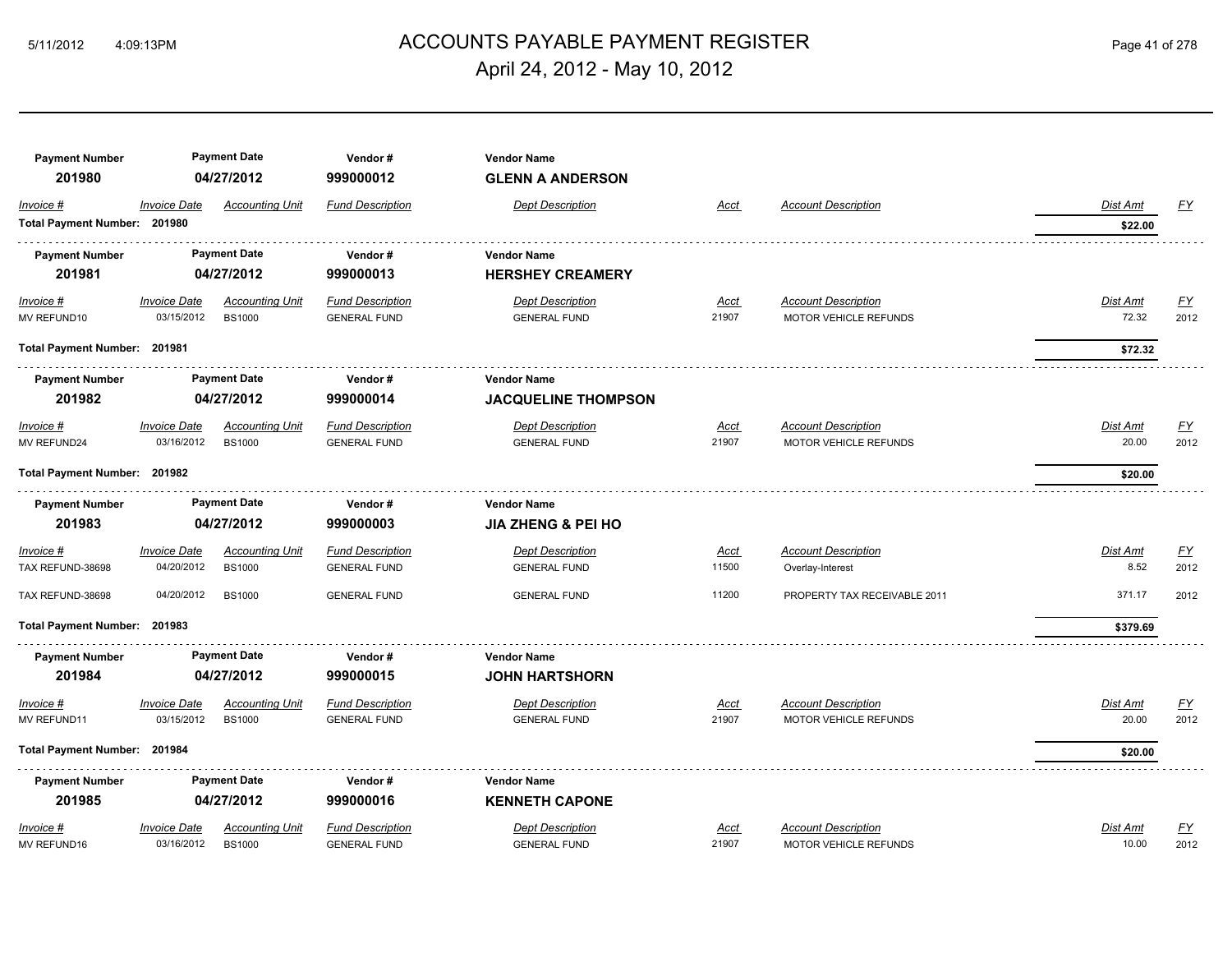# ACCOUNTS PAYABLE PAYMENT REGISTER 5/11/2012 4:09:13PM Page 42 of 278 April 24, 2012 - May 10, 2012

| <b>Payment Number</b><br>201985 | <b>Payment Date</b><br>04/27/2012 |                                         | Vendor#<br><b>Vendor Name</b><br>999000016<br><b>KENNETH CAPONE</b> |                                                |                      |                                                     |                          |                  |  |
|---------------------------------|-----------------------------------|-----------------------------------------|---------------------------------------------------------------------|------------------------------------------------|----------------------|-----------------------------------------------------|--------------------------|------------------|--|
| Invoice #                       | <b>Invoice Date</b>               | <b>Accounting Unit</b>                  | <b>Fund Description</b>                                             | <b>Dept Description</b>                        | Acct                 | <b>Account Description</b>                          | Dist Amt                 | <u>FY</u>        |  |
| Total Payment Number: 201985    |                                   |                                         |                                                                     |                                                |                      |                                                     | \$10.00                  |                  |  |
| <b>Payment Number</b><br>201986 |                                   | <b>Payment Date</b><br>04/27/2012       | Vendor#<br>999000017                                                | <b>Vendor Name</b>                             |                      |                                                     |                          |                  |  |
|                                 |                                   |                                         |                                                                     | <b>KENNETH LORANCE</b>                         |                      |                                                     |                          |                  |  |
| $Invoice$ #<br>MV REFUND17      | <b>Invoice Date</b><br>03/16/2012 | <b>Accounting Unit</b><br><b>BS1000</b> | <b>Fund Description</b><br><b>GENERAL FUND</b>                      | <b>Dept Description</b><br><b>GENERAL FUND</b> | <u>Acct</u><br>21907 | <b>Account Description</b><br>MOTOR VEHICLE REFUNDS | <b>Dist Amt</b><br>10.00 | EY<br>2012       |  |
|                                 | Total Payment Number: 201986      |                                         |                                                                     |                                                |                      |                                                     | \$10.00                  |                  |  |
| <b>Payment Number</b>           |                                   | <b>Payment Date</b>                     | Vendor#                                                             | <b>Vendor Name</b>                             |                      |                                                     |                          |                  |  |
| 201987                          |                                   | 04/27/2012                              | 999000018                                                           | <b>KEVIN REYNOLDS</b>                          |                      |                                                     |                          |                  |  |
| Invoice #                       | <b>Invoice Date</b>               | <b>Accounting Unit</b>                  | <b>Fund Description</b>                                             | <b>Dept Description</b>                        | Acct                 | <b>Account Description</b>                          | <b>Dist Amt</b>          | <u>FY</u>        |  |
| MV REFUND14                     | 03/16/2012                        | <b>BS1000</b>                           | <b>GENERAL FUND</b>                                                 | <b>GENERAL FUND</b>                            | 21907                | MOTOR VEHICLE REFUNDS                               | 40.00                    | 2012             |  |
| Total Payment Number: 201987    |                                   |                                         |                                                                     |                                                |                      |                                                     | \$40.00                  |                  |  |
| <b>Payment Number</b>           |                                   | <b>Payment Date</b>                     | Vendor#                                                             | <b>Vendor Name</b>                             |                      |                                                     |                          |                  |  |
| 201988                          |                                   | 04/27/2012                              | 999000019                                                           | <b>MARIANNE GRAY</b>                           |                      |                                                     |                          |                  |  |
| Invoice #                       | <b>Invoice Date</b>               | <b>Accounting Unit</b>                  | <b>Fund Description</b>                                             | <b>Dept Description</b>                        | Acct                 | <b>Account Description</b>                          | Dist Amt                 | $\underline{FY}$ |  |
| MV REFUND12                     | 03/16/2012                        | <b>BS1000</b>                           | <b>GENERAL FUND</b>                                                 | <b>GENERAL FUND</b>                            | 21907                | MOTOR VEHICLE REFUNDS                               | 8.20                     | 2012             |  |
| Total Payment Number: 201988    |                                   |                                         |                                                                     |                                                |                      |                                                     | \$8.20                   |                  |  |
| <b>Payment Number</b>           |                                   | <b>Payment Date</b>                     | Vendor#                                                             | <b>Vendor Name</b>                             |                      |                                                     |                          |                  |  |
| 201989                          |                                   | 04/27/2012                              | 999000020                                                           | <b>MARIE JOYCE</b>                             |                      |                                                     |                          |                  |  |
| Invoice #                       | <b>Invoice Date</b>               | <b>Accounting Unit</b>                  | <b>Fund Description</b>                                             | <b>Dept Description</b>                        | Acct                 | <b>Account Description</b>                          | <b>Dist Amt</b>          | <u>FY</u>        |  |
| MV REFUND9                      | 03/15/2012                        | <b>BS1000</b>                           | <b>GENERAL FUND</b>                                                 | <b>GENERAL FUND</b>                            | 21907                | MOTOR VEHICLE REFUNDS                               | 146.20                   | 2012             |  |
| Total Payment Number: 201989    |                                   |                                         |                                                                     |                                                |                      |                                                     | \$146.20                 |                  |  |
| <b>Payment Number</b>           |                                   | <b>Payment Date</b>                     | Vendor#                                                             | <b>Vendor Name</b>                             |                      |                                                     |                          |                  |  |
| 201990                          |                                   | 04/27/2012                              | 999000021                                                           | <b>MARK MESSINA</b>                            |                      |                                                     |                          |                  |  |
| Invoice #                       | <b>Invoice Date</b>               | <b>Accounting Unit</b>                  | <b>Fund Description</b>                                             | <b>Dept Description</b>                        | Acct                 | <b>Account Description</b>                          | Dist Amt                 | <u>FY</u>        |  |
| MV REFUND20                     | 03/16/2012                        | <b>BS1000</b>                           | <b>GENERAL FUND</b>                                                 | <b>GENERAL FUND</b>                            | 21907                | MOTOR VEHICLE REFUNDS                               | 46.20                    | 2012             |  |
| Total Payment Number: 201990    |                                   |                                         |                                                                     |                                                |                      |                                                     | \$46.20                  |                  |  |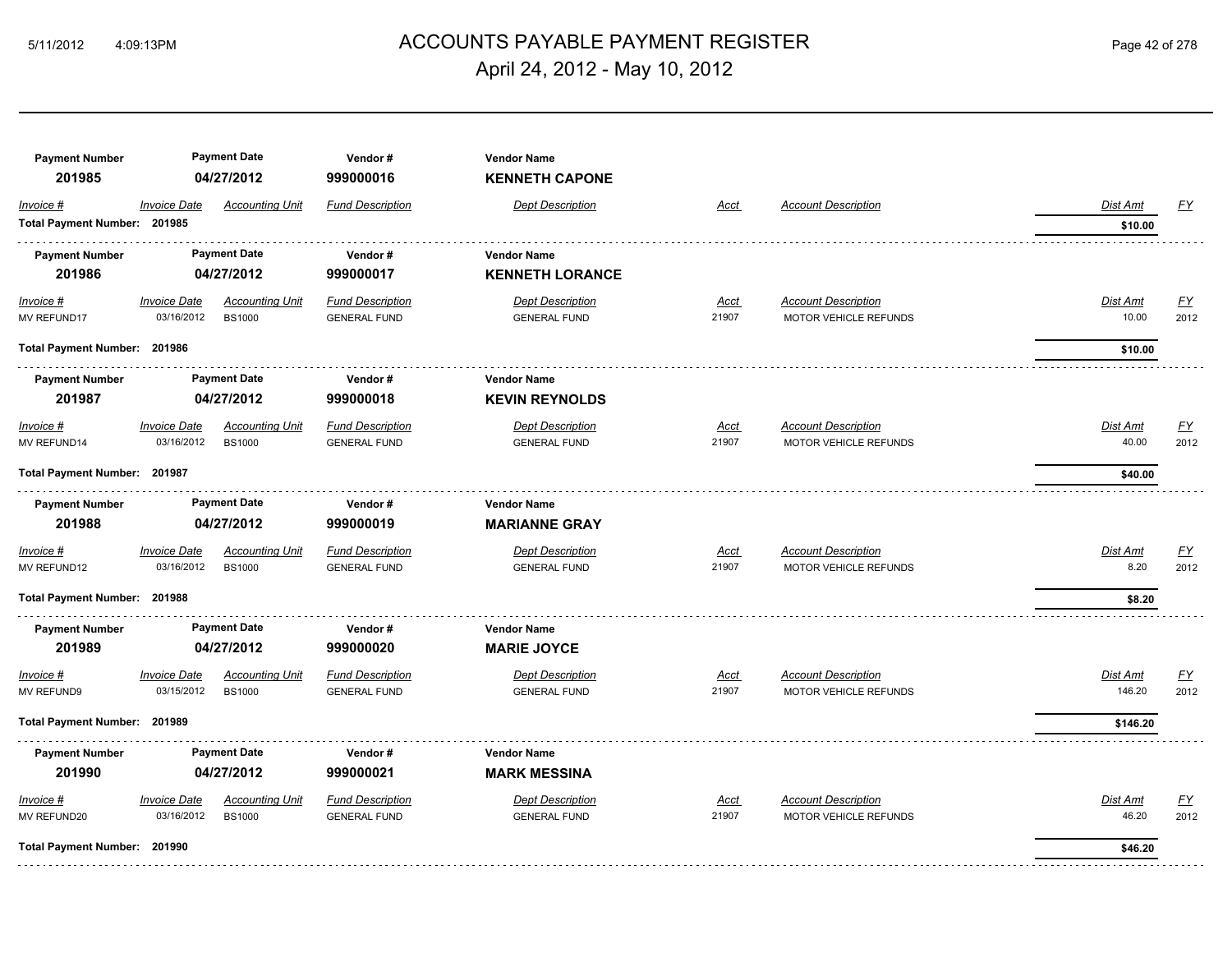# ACCOUNTS PAYABLE PAYMENT REGISTER 5/11/2012 4:09:13PM Page 43 of 278 April 24, 2012 - May 10, 2012

| <b>Payment Number</b>        |                              | <b>Payment Date</b>    | Vendor#                 | <b>Vendor Name</b>                    |             |                              |                 |           |
|------------------------------|------------------------------|------------------------|-------------------------|---------------------------------------|-------------|------------------------------|-----------------|-----------|
| 201991                       |                              | 04/27/2012             | 999000022               | <b>MARY BREEN</b>                     |             |                              |                 |           |
| Invoice #                    | <b>Invoice Date</b>          | <b>Accounting Unit</b> | <b>Fund Description</b> | <b>Dept Description</b>               | <b>Acct</b> | <b>Account Description</b>   | Dist Amt        | <u>FY</u> |
| MV REFUND19                  | 03/16/2012                   | <b>BS1000</b>          | <b>GENERAL FUND</b>     | <b>GENERAL FUND</b>                   | 21907       | MOTOR VEHICLE REFUNDS        | 40.00           | 2012      |
| Total Payment Number: 201991 |                              |                        |                         |                                       |             |                              | \$40.00         |           |
| <b>Payment Number</b>        |                              | <b>Payment Date</b>    | Vendor#                 | <b>Vendor Name</b>                    |             |                              |                 |           |
| 201992                       |                              | 04/27/2012             | 999000033               | <b>MELANIE KORESKY</b>                |             |                              |                 |           |
| Invoice #                    | <b>Invoice Date</b>          | <b>Accounting Unit</b> | <b>Fund Description</b> | <b>Dept Description</b>               | <u>Acct</u> | <b>Account Description</b>   | Dist Amt        | <u>FY</u> |
| MV REFUND 02                 | 04/12/2012                   | 26.1.585               | <b>GENERAL FUND</b>     | <b>FINANCIAL SERVICES</b>             | 42200       | <b>MOTOR VEHICLE PERMITS</b> | 230.00          | 2012      |
| Total Payment Number: 201992 |                              |                        |                         |                                       |             |                              | \$230.00        |           |
| <b>Payment Number</b>        |                              | <b>Payment Date</b>    | Vendor#                 | <b>Vendor Name</b>                    |             |                              |                 |           |
| 201993                       | 04/27/2012                   |                        | 999000004               | <b>NASHUA FAMILY INVESTMENT</b>       |             |                              |                 |           |
| Invoice #                    | <b>Invoice Date</b>          | <b>Accounting Unit</b> | <b>Fund Description</b> | <b>Dept Description</b>               | <u>Acct</u> | <b>Account Description</b>   | Dist Amt        | <u>FY</u> |
| TAX REFUND-41674             | 04/20/2012                   | <b>BS1000</b>          | <b>GENERAL FUND</b>     | <b>GENERAL FUND</b>                   | 11500       | Overlay-Interest             | 65.52           | 2012      |
| TAX REFUND-41674             | 04/20/2012                   | <b>BS1000</b>          | <b>GENERAL FUND</b>     | <b>GENERAL FUND</b>                   | 11200       | PROPERTY TAX RECEIVABLE 2011 | 2,549.95        | 2012      |
| Total Payment Number: 201993 |                              |                        |                         |                                       |             |                              | \$2,615.47      |           |
| <b>Payment Number</b>        |                              | <b>Payment Date</b>    | Vendor#                 | <b>Vendor Name</b>                    |             |                              |                 |           |
| 201994                       |                              | 04/27/2012             | 999000023               | <b>NATIONAL VETERANS SERVICES FUN</b> |             |                              |                 |           |
| Invoice #                    | <b>Invoice Date</b>          | <b>Accounting Unit</b> | <b>Fund Description</b> | <b>Dept Description</b>               | Acct        | <b>Account Description</b>   | Dist Amt        | <u>FY</u> |
| <b>MV REFUND5</b>            | 03/14/2012                   | <b>BS1000</b>          | <b>GENERAL FUND</b>     | <b>GENERAL FUND</b>                   | 21907       | MOTOR VEHICLE REFUNDS        | 149.20          | 2012      |
| Total Payment Number: 201994 |                              |                        |                         |                                       |             |                              | \$149.20        |           |
| <b>Payment Number</b>        |                              | <b>Payment Date</b>    | Vendor#                 | <b>Vendor Name</b>                    |             |                              |                 |           |
| 201995                       |                              | 04/27/2012             | 999000024               | <b>PENNICHUCK WATER WORKS</b>         |             |                              |                 |           |
| Invoice #                    | <b>Invoice Date</b>          | <b>Accounting Unit</b> | <b>Fund Description</b> | <b>Dept Description</b>               | <u>Acct</u> | <b>Account Description</b>   | <b>Dist Amt</b> | <u>FY</u> |
| MV REFUND18                  | 03/16/2012                   | <b>BS1000</b>          | <b>GENERAL FUND</b>     | <b>GENERAL FUND</b>                   | 21907       | MOTOR VEHICLE REFUNDS        | 33.20           | 2012      |
|                              | Total Payment Number: 201995 |                        |                         |                                       |             |                              | \$33.20         |           |
| <b>Payment Number</b>        |                              | <b>Payment Date</b>    | Vendor#                 | <b>Vendor Name</b>                    |             |                              |                 |           |
| 201996                       |                              | 04/27/2012             | 999000025               | <b>RONALD OLIVE</b>                   |             |                              |                 |           |
| Invoice #                    | <b>Invoice Date</b>          | <b>Accounting Unit</b> | <b>Fund Description</b> | <b>Dept Description</b>               | Acct        | <b>Account Description</b>   | Dist Amt        | FY        |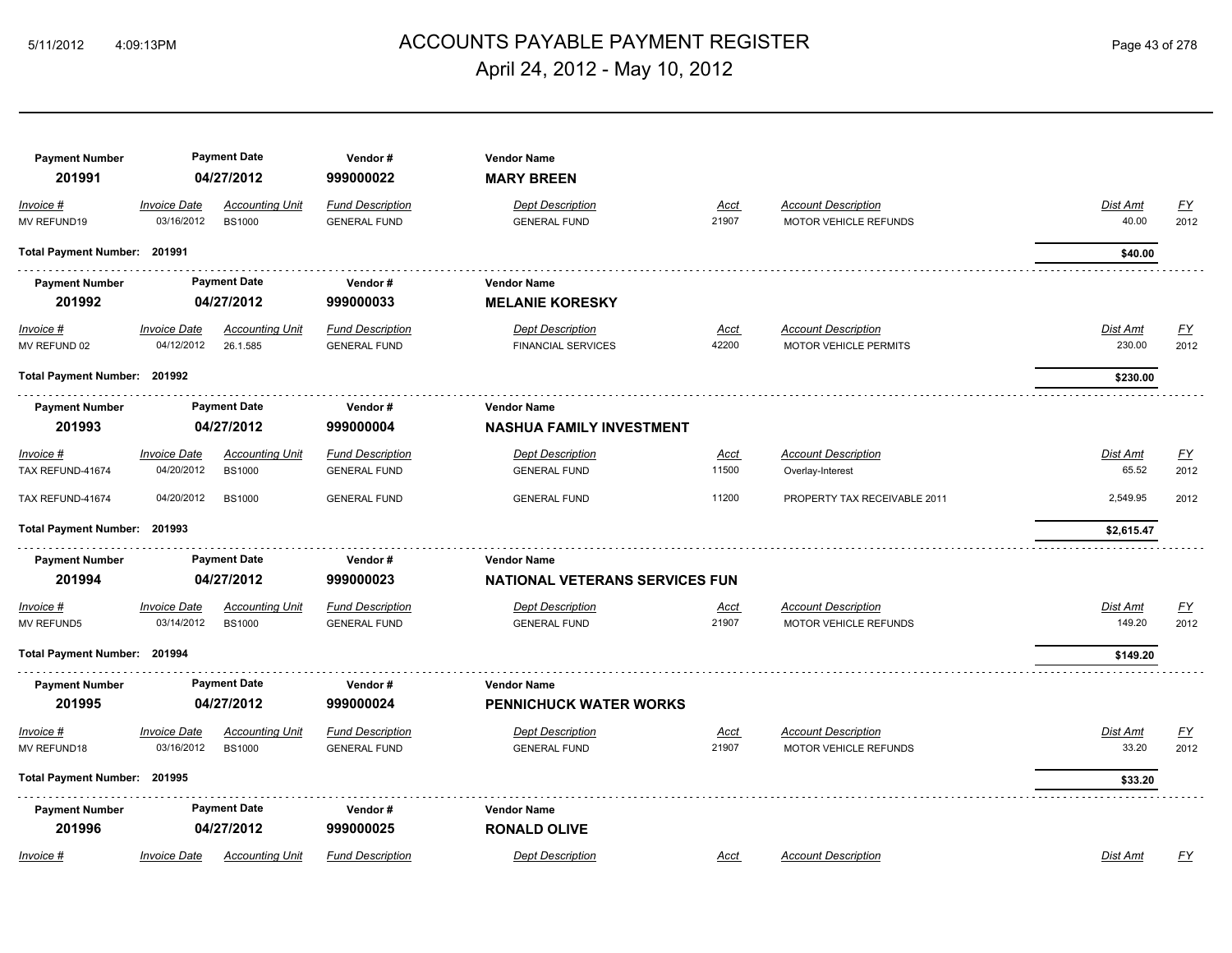# 5/11/2012 4:09:13PM ACCOUNTS PAYABLE PAYMENT REGISTER Page 44 of 278 April 24, 2012 - May 10, 2012

| <b>Payment Number</b>        |                     | <b>Payment Date</b>    | Vendor#                 | <b>Vendor Name</b>        |             |                              |                 |                  |
|------------------------------|---------------------|------------------------|-------------------------|---------------------------|-------------|------------------------------|-----------------|------------------|
| 201996                       |                     | 04/27/2012             | 999000025               | <b>RONALD OLIVE</b>       |             |                              |                 |                  |
| $Invoice$ #                  | <b>Invoice Date</b> | <b>Accounting Unit</b> | <b>Fund Description</b> | <b>Dept Description</b>   | Acct        | <b>Account Description</b>   | Dist Amt        | $\underline{FY}$ |
| MV REFUND21                  | 03/16/2012          | <b>BS1000</b>          | <b>GENERAL FUND</b>     | <b>GENERAL FUND</b>       | 21907       | <b>MOTOR VEHICLE REFUNDS</b> | 10.00           | 2012             |
| <b>Total Payment Number:</b> | 201996              |                        |                         |                           |             |                              | \$10.00         |                  |
| <b>Payment Number</b>        |                     | <b>Payment Date</b>    | Vendor#                 | <b>Vendor Name</b>        |             |                              |                 |                  |
| 201997                       |                     | 04/27/2012             | 999000034               | <b>SAMUEL BALSAMA</b>     |             |                              |                 |                  |
| $Invoice$ #                  | <b>Invoice Date</b> | <b>Accounting Unit</b> | <b>Fund Description</b> | <b>Dept Description</b>   | <b>Acct</b> | <b>Account Description</b>   | <b>Dist Amt</b> | <u>FY</u>        |
| MV REFUND 05                 | 04/09/2012          | 26.1.585               | <b>GENERAL FUND</b>     | <b>FINANCIAL SERVICES</b> | 42200       | <b>MOTOR VEHICLE PERMITS</b> | 562.00          | 2012             |
| Total Payment Number: 201997 |                     |                        |                         |                           |             |                              | \$562.00        |                  |
| <b>Payment Number</b>        |                     | <b>Payment Date</b>    | Vendor#                 | <b>Vendor Name</b>        |             |                              |                 |                  |
| 201998                       |                     | 04/27/2012             | 999000035               | <b>SIDDHARTHA LAURENS</b> |             |                              |                 |                  |
| Invoice #                    | <b>Invoice Date</b> | <b>Accounting Unit</b> | <b>Fund Description</b> | <b>Dept Description</b>   | <b>Acct</b> | <b>Account Description</b>   | Dist Amt        | <u>FY</u>        |
| MV REFUND 01                 | 04/01/2012          | 26.1.585               | <b>GENERAL FUND</b>     | <b>FINANCIAL SERVICES</b> | 42200       | <b>MOTOR VEHICLE PERMITS</b> | 6.00            | 2012             |
| <b>Total Payment Number:</b> | 201998              |                        |                         |                           |             |                              | \$6.00          |                  |
| <b>Payment Number</b>        |                     | <b>Payment Date</b>    | Vendor#                 | <b>Vendor Name</b>        |             |                              |                 |                  |
| 201999                       |                     | 04/27/2012             | 999000026               | <b>TIMOTHY SURDAM</b>     |             |                              |                 |                  |
| Invoice #                    | <b>Invoice Date</b> | <b>Accounting Unit</b> | <b>Fund Description</b> | <b>Dept Description</b>   | <b>Acct</b> | <b>Account Description</b>   | Dist Amt        | <u>FY</u>        |
| <b>MV REFUND6</b>            | 03/14/2012          | <b>BS1000</b>          | <b>GENERAL FUND</b>     | <b>GENERAL FUND</b>       | 21907       | MOTOR VEHICLE REFUNDS        | 20.00           | 2012             |
| Total Payment Number: 201999 |                     |                        |                         |                           |             |                              | \$20.00         |                  |
| <b>Payment Number</b>        |                     | <b>Payment Date</b>    | Vendor#                 | <b>Vendor Name</b>        |             |                              |                 |                  |
| 202000                       |                     | 04/27/2012             | 999000027               | TRUGREEN LANDCARE LLC     |             |                              |                 |                  |
| Invoice #                    | <b>Invoice Date</b> | <b>Accounting Unit</b> | <b>Fund Description</b> | <b>Dept Description</b>   | Acct        | <b>Account Description</b>   | Dist Amt        | <u>FY</u>        |
| MV REFUND23                  | 03/16/2012          | <b>BS1000</b>          | <b>GENERAL FUND</b>     | <b>GENERAL FUND</b>       | 21907       | MOTOR VEHICLE REFUNDS        | 288.00          | 2012             |
| Total Payment Number: 202000 |                     |                        |                         |                           |             |                              | \$288.00        |                  |
| <b>Payment Number</b>        |                     | <b>Payment Date</b>    | Vendor#                 | <b>Vendor Name</b>        |             |                              |                 |                  |
| 202001                       |                     | 04/27/2012             | 999000028               | <b>WILLIAM LENEHAN</b>    |             |                              |                 |                  |
| Invoice #                    | <b>Invoice Date</b> | <b>Accounting Unit</b> | <b>Fund Description</b> | <b>Dept Description</b>   | <b>Acct</b> | <b>Account Description</b>   | Dist Amt        | EY               |
| <b>MV REFUND3</b>            | 03/14/2012          | <b>BS1000</b>          | <b>GENERAL FUND</b>     | <b>GENERAL FUND</b>       | 21907       | MOTOR VEHICLE REFUNDS        | 35.00           | 2012             |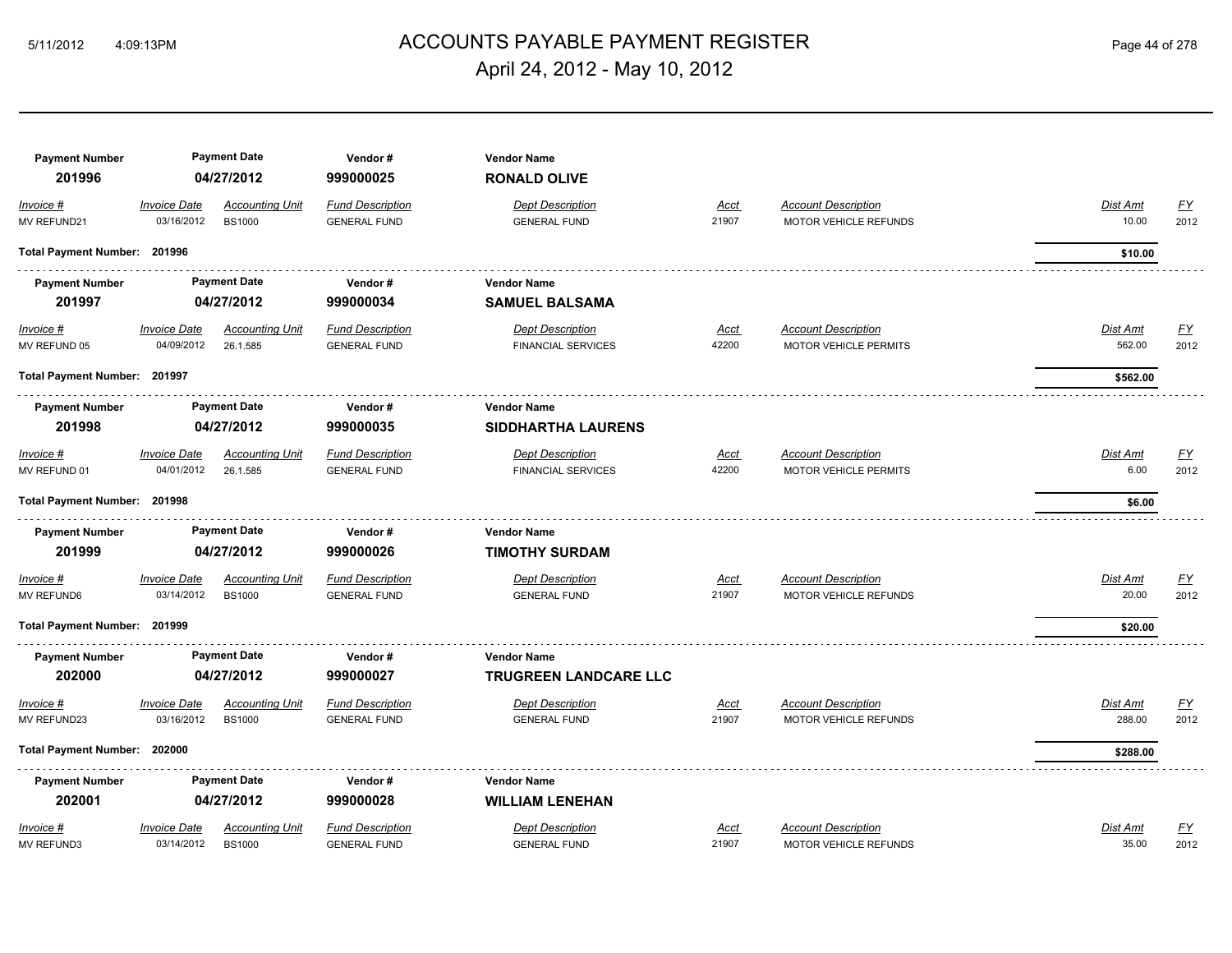# ACCOUNTS PAYABLE PAYMENT REGISTER 5/11/2012 4:09:13PM Page 45 of 278 April 24, 2012 - May 10, 2012

| <b>Payment Number</b>        |                     | <b>Payment Date</b>    | Vendor#                                      | <b>Vendor Name</b>                           |             |                                      |                 |                  |
|------------------------------|---------------------|------------------------|----------------------------------------------|----------------------------------------------|-------------|--------------------------------------|-----------------|------------------|
| 202001                       |                     | 04/27/2012             | 999000028                                    | <b>WILLIAM LENEHAN</b>                       |             |                                      |                 |                  |
| Invoice #                    | <b>Invoice Date</b> | <b>Accounting Unit</b> | <b>Fund Description</b>                      | <b>Dept Description</b>                      | Acct        | <b>Account Description</b>           | Dist Amt        | <u>FY</u>        |
| Total Payment Number: 202001 |                     |                        |                                              |                                              |             |                                      | \$35.00         |                  |
| <b>Payment Number</b>        |                     | <b>Payment Date</b>    | Vendor#                                      | <b>Vendor Name</b>                           |             |                                      |                 |                  |
| 202002                       |                     | 04/27/2012             | 999000029                                    | <b>WILLIAM NEVILLE</b>                       |             |                                      |                 |                  |
| $Invoice$ #                  | <b>Invoice Date</b> | <b>Accounting Unit</b> | <b>Fund Description</b>                      | <b>Dept Description</b>                      | <u>Acct</u> | <b>Account Description</b>           | <u>Dist Amt</u> | <u>FY</u>        |
| <b>MV REFUND8</b>            | 03/15/2012          | <b>BS1000</b>          | <b>GENERAL FUND</b>                          | <b>GENERAL FUND</b>                          | 21907       | <b>MOTOR VEHICLE REFUNDS</b>         | 10.00           | 2012             |
| Total Payment Number: 202002 |                     |                        |                                              |                                              |             |                                      | \$10.00         |                  |
| <b>Payment Number</b>        |                     | <b>Payment Date</b>    | Vendor#                                      | <b>Vendor Name</b>                           |             |                                      |                 |                  |
| 202003                       |                     | 04/27/2012             | 14161                                        | <b>DLKING &amp; ASSOCING</b>                 |             |                                      |                 |                  |
| Invoice #                    | <b>Invoice Date</b> | <b>Accounting Unit</b> | <b>Fund Description</b>                      | <b>Dept Description</b>                      | <u>Acct</u> | <b>Account Description</b>           | Dist Amt        | $\underline{FY}$ |
| <b>APPLICATION 4 FINAL</b>   | 04/12/2012          | 83,3100                | <b>ECONOMIC DEVELOPMENT</b><br><b>GRANTS</b> | <b>ECONOMIC DEVELOPMENT</b><br><b>GRANTS</b> | 54210       | <b>CONSTRUCTION SERVICES</b>         | 1,740.00        | 2012             |
| <b>APPLICATION 3</b>         | 03/22/2012          | 83.3100                | ECONOMIC DEVELOPMENT<br><b>GRANTS</b>        | ECONOMIC DEVELOPMENT<br><b>GRANTS</b>        | 54210       | <b>CONSTRUCTION SERVICES</b>         | 14,160.00       | 2012             |
| RETAINAGE RELEASE            | 04/27/2012          | <b>BS3100</b>          | ECONOMIC DEVELOPMENT<br><b>GRANTS</b>        | ECONOMIC DEVELOPMENT<br><b>GRANTS</b>        | 20850       | RETAINAGE INTEREST PAYABLE           | 4.16            | 2012             |
| <b>RETAINAGE RELEASE</b>     | 04/27/2012          | <b>BS3100</b>          | ECONOMIC DEVELOPMENT<br><b>GRANTS</b>        | ECONOMIC DEVELOPMENT<br><b>GRANTS</b>        | 20800       | RETAINAGE PAYABLE                    | 9,985.00        | 2012             |
| <b>Total Payment Number:</b> | 202003              |                        |                                              |                                              |             |                                      | \$25,889.16     |                  |
| <b>Payment Number</b>        |                     | <b>Payment Date</b>    | Vendor#                                      | <b>Vendor Name</b>                           |             |                                      |                 |                  |
| 202004                       |                     | 04/27/2012             | 10002                                        | <b>LATIN ALLEY LLC</b>                       |             |                                      |                 |                  |
| Invoice #                    | <b>Invoice Date</b> | <b>Accounting Unit</b> | <b>Fund Description</b>                      | Dept Description                             | Acct        | <b>Account Description</b>           | Dist Amt        | <u>FY</u>        |
| C82440                       | 04/09/2012          | 84.3090                | <b>URBAN PROGRAM GRANTS</b>                  | <b>URBAN PROGRAM GRANTS</b>                  | 69050       | ECONOMIC DEVELOPMENT ACTIVITIES      | 1,800.00        | 2012             |
| Total Payment Number: 202004 |                     |                        |                                              |                                              |             |                                      | \$1,800.00      |                  |
| <b>Payment Number</b>        |                     | <b>Payment Date</b>    | Vendor#                                      | <b>Vendor Name</b>                           |             | Payee Name                           |                 |                  |
| 202005                       |                     | 04/30/2012             | 10002                                        | <b>LATIN ALLEY LLC</b>                       |             | <b>VILENKY RIOS/LATIN ALLEY CAFE</b> |                 |                  |
| Invoice #                    | <b>Invoice Date</b> | <b>Accounting Unit</b> | <b>Fund Description</b>                      | <b>Dept Description</b>                      | Acct        | <b>Account Description</b>           | Dist Amt        | EY               |
| C82440                       | 04/09/2012          | 84.3090                | <b>URBAN PROGRAM GRANTS</b>                  | <b>URBAN PROGRAM GRANTS</b>                  | 69050       | ECONOMIC DEVELOPMENT ACTIVITIES      | 1,800.00        | 2012             |
| Total Payment Number: 202005 |                     |                        |                                              |                                              |             |                                      | \$1,800.00      |                  |
|                              |                     |                        |                                              |                                              |             |                                      |                 |                  |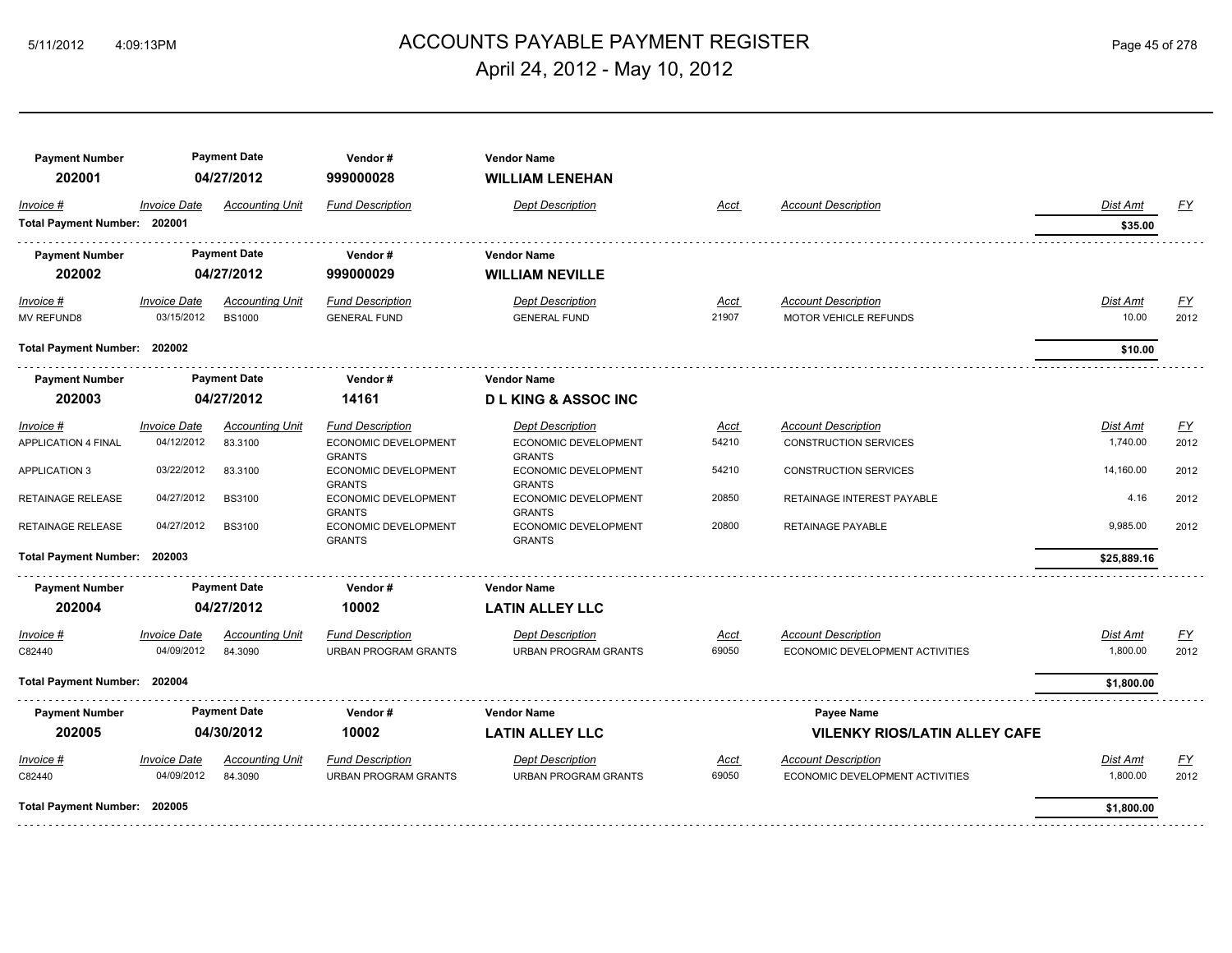## ACCOUNTS PAYABLE PAYMENT REGISTER 5/11/2012 4:09:13PM Page 46 of 278 April 24, 2012 - May 10, 2012

**Payment Number Payment Date Vendor # Vendor Name 202007 05/02/2012 11186 NH DEPT OF ENVIROMENTAL SERVS** *Invoice # Invoice Date Accounting Unit Fund Description Dept Description Acct Account Description Dist Amt FY* EMISSIONS-SOUTH 01/20/2012 91.1.222620 GENERAL FUND GF-EDUCATION 54280 BUILDING/GROUNDS MAINTENANCE 422.03 2012 **Total Payment Number: 202007 \$422.03**  . . . . . . . **Payment Number Payment Date Vendor # Vendor Name Payee Name 202008 05/03/2012 12255 28 - 34 RAILROAD SQUARE LLC 28-34 RAILROAD SQ LLC AND DADS** *Invoice # Invoice Date Accounting Unit Fund Description Dept Description Acct Account Description Dist Amt FY* 121 04/09/2012 84.3090 URBAN PROGRAM GRANTS URBAN PROGRAM GRANTS 69025 HOUSING PROGRAM ACTIVITIES 27,300.00 2012 **Total Payment Number: 202008 \$27,300.00**  \_<del>\_\_\_\_\_\_\_\_\_\_\_\_\_\_\_\_\_\_\_\_</del>\_\_\_\_\_\_\_ **Payment Number Payment Date Vendor # Vendor Name 202009 05/03/2012 10836 GIVEN MASONRY INC** *Invoice # Invoice Date Accounting Unit Fund Description Dept Description Acct Account Description Dist Amt FY* WW2 MEMORIAL #2 04/03/2012 84.3090 URBAN PROGRAM GRANTS URBAN PROGRAM GRANTS 69010 PUBLIC FACILITY IMPROVEMENTS 12,050.00 2012 WW2 MEMORIAL #2 04/03/2012 84.3090 URBAN PROGRAM GRANTS URBAN PROGRAM GRANTS 69010 PUBLIC FACILITY IMPROVEMENTS (12,050.00) 2012 WW2 MEMORIAL #2 04/03/2012 84.3090 URBAN PROGRAM GRANTS URBAN PROGRAM GRANTS 69010 PUBLIC FACILITY IMPROVEMENTS 12,050.00 2012 **Total Payment Number: 202009 \$12,050.00 Payment Number Payment Date Vendor # Vendor Name Payee Name 202010 05/03/2012 10903 AAA PUMP SERVICE AAA PUMP SERVICE INC** *Invoice # Invoice Date Accounting Unit Fund Description Dept Description Acct Account Description Dist Amt FY* 13893 03/30/2012 69.6200.975.99 WASTEWATER FUND WASTEWATER FUND 81200 BUILDINGS AND IMPROVEMENTS 22,409.85 2012 **Total Payment Number: 202010 \$22,409.85 Payment Number Payment Date Vendor # Vendor Name 202011 05/03/2012 12288 AFFILIATED COMPUTER SERVICES I** *Invoice # Invoice Date Accounting Unit Fund Description Dept Description Acct Account Description Dist Amt FY* 15172207 04/05/2011 22.5010 CAP PROJECTS-INFO 26,900.00 2012 CAPITAL PROJECTS-INFO TECH 81342 COMPUTER SOFTWARE & HARDWARE **TECHNOLOGY** 15171743 03/16/2012 22.5010 CAP PROJECTS-INFO 13,584.00 2012 CAPITAL PROJECTS-INFO TECH 81342 COMPUTER SOFTWARE & HARDWARE **TECHNOLOGY Total Payment Number: 202011 \$40,484.00**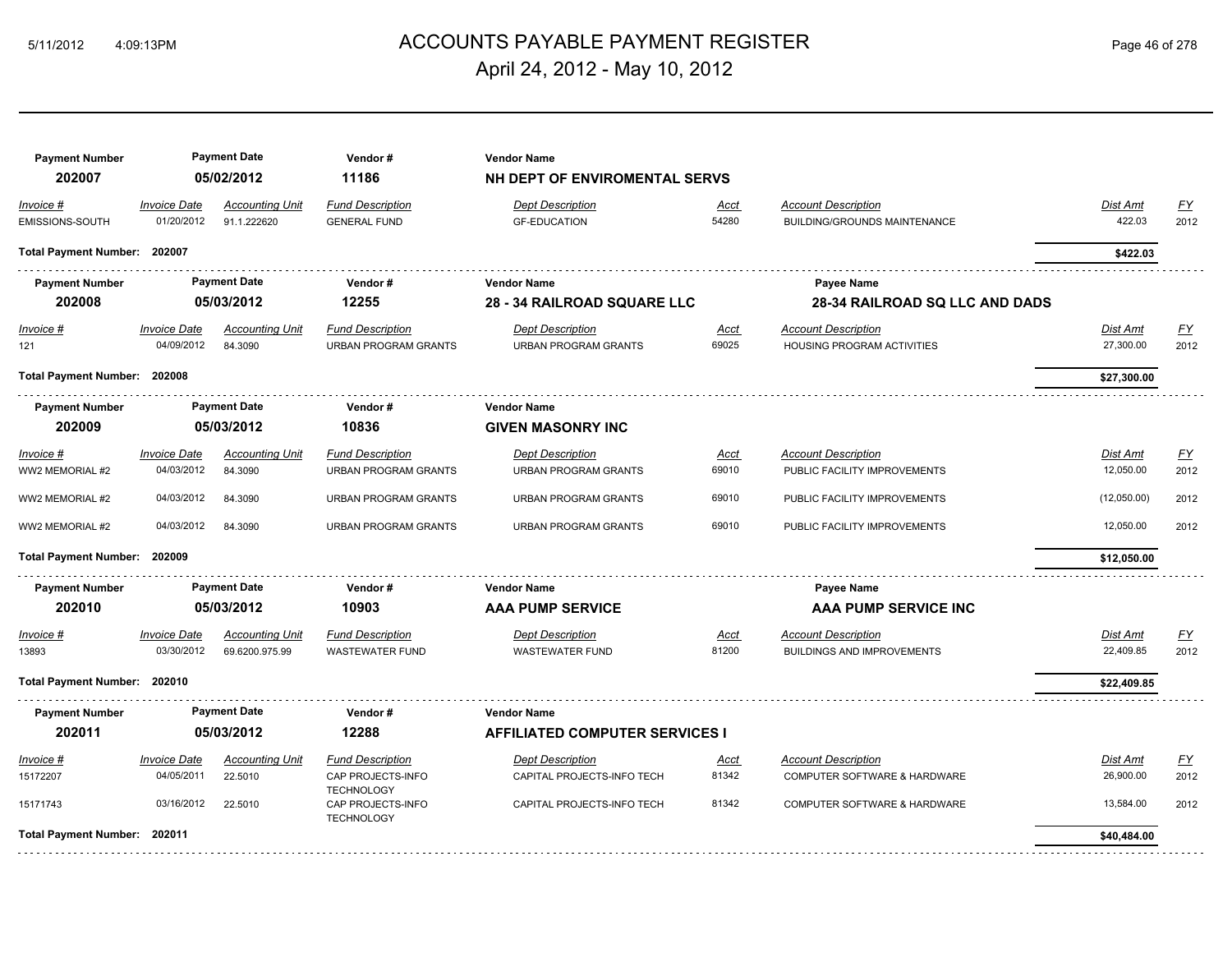# ACCOUNTS PAYABLE PAYMENT REGISTER 5/11/2012 4:09:13PM Page 47 of 278 April 24, 2012 - May 10, 2012

| <b>Payment Number</b><br>202012       |                                   | <b>Payment Date</b><br>05/03/2012  | Vendor#<br>12318                                       | <b>Vendor Name</b><br><b>AMERICAN TELECOM SERVICES LLC</b>                   |                      |                                                               |                             |                          |
|---------------------------------------|-----------------------------------|------------------------------------|--------------------------------------------------------|------------------------------------------------------------------------------|----------------------|---------------------------------------------------------------|-----------------------------|--------------------------|
| Invoice #                             | <b>Invoice Date</b>               | <b>Accounting Unit</b>             | <b>Fund Description</b>                                | <b>Dept Description</b>                                                      | Acct                 | <b>Account Description</b>                                    | Dist Amt                    | EY                       |
| 104913                                | 03/17/2012                        | 20.1.555                           | <b>GENERAL FUND</b>                                    | <b>TELECOMMUNICATIONS</b>                                                    | 55109                | TELEPHONE-VOICE                                               | 5,607.48                    | 2012                     |
| Total Payment Number: 202012          |                                   |                                    |                                                        |                                                                              |                      |                                                               | \$5,607.48                  |                          |
| <b>Payment Number</b>                 |                                   | <b>Payment Date</b>                | Vendor#                                                | <b>Vendor Name</b>                                                           |                      |                                                               |                             |                          |
| 202013                                |                                   | 05/03/2012                         | 14025                                                  | <b>BIG BROTHERS BIG SISTERS</b>                                              |                      |                                                               |                             |                          |
| $Invoice$ #<br>464                    | <b>Invoice Date</b><br>04/27/2012 | <b>Accounting Unit</b><br>09.1.505 | <b>Fund Description</b><br><b>GENERAL FUND</b>         | <b>Dept Description</b><br><b>CIVIC &amp; COMMUNITY</b><br><b>ACTIVITIES</b> | <u>Acct</u><br>56303 | <b>Account Description</b><br><b>BIG BROTHER/BIG SISTER</b>   | <b>Dist Amt</b><br>3,325.00 | <u>FY</u><br>2012        |
|                                       | Total Payment Number: 202013      |                                    |                                                        |                                                                              |                      |                                                               | \$3,325.00                  |                          |
| <b>Payment Number</b>                 | <b>Payment Date</b>               |                                    | Vendor#                                                | <b>Vendor Name</b>                                                           |                      |                                                               |                             |                          |
| 202014                                |                                   | 05/03/2012                         | 10909                                                  | <b>JOSEPH CALIRO</b>                                                         |                      |                                                               |                             |                          |
| Invoice #<br><b>LIBRARY PROGRAM</b>   | <b>Invoice Date</b><br>04/30/2012 | <b>Accounting Unit</b><br>79.1.500 | <b>Fund Description</b><br><b>GENERAL FUND</b>         | <b>Dept Description</b><br><b>LIBRARY</b>                                    | Acct<br>55699        | <b>Account Description</b><br>OTHER CONTRACTED SERVICES       | Dist Amt<br>50.00           | $\underline{FY}$<br>2012 |
| Total Payment Number: 202014          |                                   |                                    |                                                        |                                                                              |                      |                                                               | \$50.00                     |                          |
| <b>Payment Number</b>                 |                                   | <b>Payment Date</b>                | Vendor#                                                | <b>Vendor Name</b>                                                           |                      |                                                               |                             |                          |
| 202015                                |                                   | 05/03/2012                         | 12464                                                  | <b>CANAL ART &amp; FRAMING</b>                                               |                      |                                                               |                             |                          |
| Invoice #<br><b>HOME IKEA GALLERY</b> | <b>Invoice Date</b><br>04/18/2012 | <b>Accounting Unit</b><br>84.3090  | <b>Fund Description</b><br><b>URBAN PROGRAM GRANTS</b> | <b>Dept Description</b><br><b>URBAN PROGRAM GRANTS</b>                       | Acct<br>69050        | <b>Account Description</b><br>ECONOMIC DEVELOPMENT ACTIVITIES | Dist Amt<br>499.53          | <u>FY</u><br>2012        |
| Total Payment Number: 202015          |                                   |                                    |                                                        |                                                                              |                      |                                                               | \$499.53                    |                          |
| <b>Payment Number</b>                 |                                   | <b>Payment Date</b>                | Vendor#                                                | <b>Vendor Name</b>                                                           |                      |                                                               |                             |                          |
| 202016                                |                                   | 05/03/2012                         | 12470                                                  | <b>CAREER CONNECTIONS</b>                                                    |                      |                                                               |                             |                          |
| Invoice #                             | <b>Invoice Date</b>               | <b>Accounting Unit</b>             | <b>Fund Description</b>                                | <b>Dept Description</b>                                                      | Acct                 | <b>Account Description</b>                                    | Dist Amt                    | <u>FY</u>                |
| 35339                                 | 04/09/2012                        | 22.5010                            | CAP PROJECTS-INFO<br><b>TECHNOLOGY</b>                 | CAPITAL PROJECTS-INFO TECH                                                   | 81342                | COMPUTER SOFTWARE & HARDWARE                                  | 841.60                      | 2012                     |
| 35356                                 | 04/17/2012                        | 22.5010                            | CAP PROJECTS-INFO<br><b>TECHNOLOGY</b>                 | CAPITAL PROJECTS-INFO TECH                                                   | 81342                | COMPUTER SOFTWARE & HARDWARE                                  | 841.60                      | 2012                     |
| Total Payment Number: 202016          |                                   |                                    |                                                        |                                                                              |                      |                                                               | \$1,683.20                  |                          |
| <b>Payment Number</b>                 |                                   | <b>Payment Date</b>                | Vendor#                                                | <b>Vendor Name</b>                                                           |                      |                                                               |                             |                          |
| 202017                                |                                   | 05/03/2012                         | 14088                                                  | <b>CASA OF NH INC</b>                                                        |                      |                                                               |                             |                          |
| Invoice #                             | <b>Invoice Date</b>               | <b>Accounting Unit</b>             | <b>Fund Description</b>                                | <b>Dept Description</b>                                                      | Acct                 | <b>Account Description</b>                                    | Dist Amt                    | FY                       |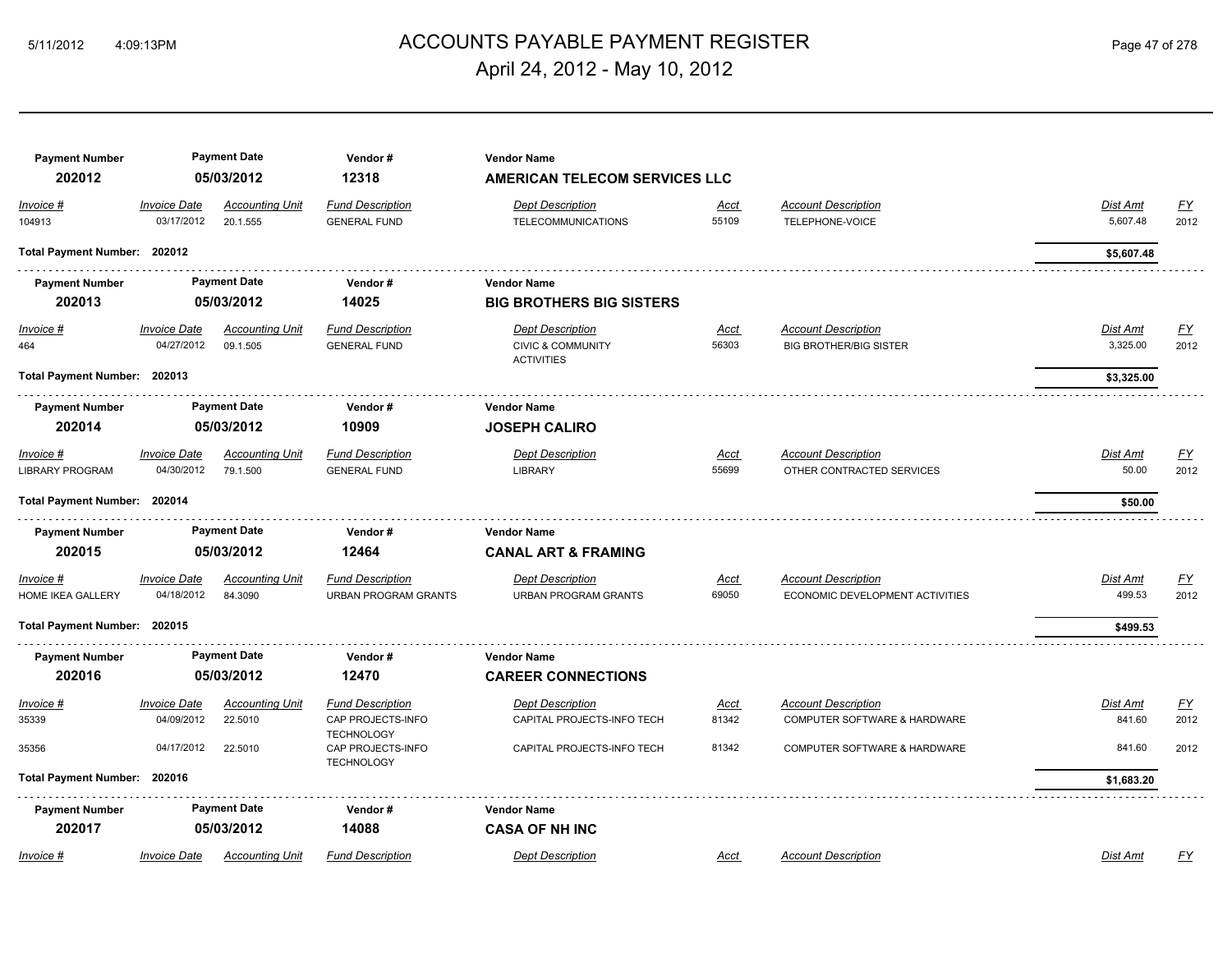# ACCOUNTS PAYABLE PAYMENT REGISTER 5/11/2012 4:09:13PM Page 48 of 278 April 24, 2012 - May 10, 2012

| <b>Payment Number</b><br>202017 |                                   | <b>Payment Date</b><br>05/03/2012  | Vendor#<br>14088                               | <b>Vendor Name</b><br><b>CASA OF NH INC</b>                                  |                      |                                                            |                      |                   |
|---------------------------------|-----------------------------------|------------------------------------|------------------------------------------------|------------------------------------------------------------------------------|----------------------|------------------------------------------------------------|----------------------|-------------------|
| Invoice #<br>2011/2012-04       | <b>Invoice Date</b><br>04/01/2012 | <b>Accounting Unit</b><br>09.1.505 | <b>Fund Description</b><br><b>GENERAL FUND</b> | <b>Dept Description</b><br><b>CIVIC &amp; COMMUNITY</b><br><b>ACTIVITIES</b> | Acct<br>56312        | <b>Account Description</b><br>CASA                         | Dist Amt<br>3,750.00 | EY<br>2012        |
| Total Payment Number: 202017    |                                   |                                    |                                                |                                                                              |                      |                                                            | \$3,750.00           |                   |
| <b>Payment Number</b>           |                                   | <b>Payment Date</b>                | Vendor#                                        | <b>Vendor Name</b>                                                           |                      |                                                            |                      |                   |
| 202018                          |                                   | 05/03/2012                         | 10490                                          | <b>CONWAY OFFICE PRODUCTS LLC</b>                                            |                      |                                                            |                      |                   |
| Invoice #<br>957174             | <b>Invoice Date</b><br>04/12/2012 | <b>Accounting Unit</b><br>79.1.770 | <b>Fund Description</b><br><b>GENERAL FUND</b> | <b>Dept Description</b><br><b>LIBRARY</b>                                    | <u>Acct</u><br>54421 | <b>Account Description</b><br>COPIER MAINTENANCE CONTRACTS | Dist Amt<br>109.00   | <u>FY</u><br>2012 |
| 957257                          | 04/12/2012                        | 79.1.770                           | <b>GENERAL FUND</b>                            | <b>LIBRARY</b>                                                               | 54421                | COPIER MAINTENANCE CONTRACTS                               | 99.00                | 2012              |
| 957173                          | 04/12/2012                        | 79.1.770                           | <b>GENERAL FUND</b>                            | <b>LIBRARY</b>                                                               | 54421                | COPIER MAINTENANCE CONTRACTS                               | 109.00               | 2012              |
| 958391                          | 04/13/2012                        | 07.1.565                           | <b>GENERAL FUND</b>                            | <b>CITY CLERK</b>                                                            | 54421                | COPIER MAINTENANCE CONTRACTS                               | 239.00               | 2012              |
| 958234                          | 04/13/2012                        | 11.1.500                           | <b>GENERAL FUND</b>                            | <b>HUMAN RESOURCES</b>                                                       | 54421                | COPIER MAINTENANCE CONTRACTS                               | 120.00               | 2012              |
| 949810                          | 03/30/2012                        | 30.1.500                           | <b>GENERAL FUND</b>                            | <b>PURCHASING</b>                                                            | 54421                | COPIER MAINTENANCE CONTRACTS                               | 720.00               | 2012              |
| 957400                          | 04/12/2012                        | 30.1.500                           | <b>GENERAL FUND</b>                            | <b>PURCHASING</b>                                                            | 54421                | COPIER MAINTENANCE CONTRACTS                               | 1,400.00             | 2012              |
| 958292                          | 04/13/2012                        | 86.3120                            | <b>TRANSIT GRANTS</b>                          | <b>GRANT FUNDS-TRANSIT</b>                                                   | 54421                | COPIER MAINTENANCE CONTRACTS                               | 109.00               | 2012              |
| 957183                          | 04/12/2012                        | 32.1.500                           | <b>GENERAL FUND</b>                            | ASSESSING                                                                    | 54421                | COPIER MAINTENANCE CONTRACTS                               | 99.00                | 2012              |
| 957187                          | 04/12/2012                        | 69.6200.670                        | <b>WASTEWATER FUND</b>                         | <b>WASTEWATER FUND</b>                                                       | 54828                | PHOTOCOPIER LEASE                                          | 103.00               | 2012              |
| 952621                          | 04/02/2012                        | 60.1.500                           | <b>GENERAL FUND</b>                            | <b>PUBLIC</b>                                                                | 54421                | COPIER MAINTENANCE CONTRACTS                               | 975.00               | 2012              |
| 957182                          | 04/12/2012                        | 61.1.670                           | <b>GENERAL FUND</b>                            | WORKS-ADMIN/ENGINEERING<br><b>STREETS</b>                                    | 54450                | OFFICE EQUIP REPAIRS & MAINTENANCE                         | 99.00                | 2012              |
| 957582                          | 04/12/2012                        | 64.1.705                           | <b>GENERAL FUND</b>                            | <b>TRAFFIC</b>                                                               | 54450                | OFFICE EQUIP REPAIRS & MAINTENANCE                         | 109.00               | 2012              |
| 949695                          | 03/30/2012                        | 71.1.500                           | <b>GENERAL FUND</b>                            | <b>COMMUNITY SERVICES</b>                                                    | 54421                | COPIER MAINTENANCE CONTRACTS                               | 90.00                | 2012              |
| 949702                          | 03/30/2012                        | 71.1.500                           | <b>GENERAL FUND</b>                            | <b>COMMUNITY SERVICES</b>                                                    | 54421                | COPIER MAINTENANCE CONTRACTS                               | 160.00               | 2012              |
| 949700                          | 03/30/2012                        | 71.1.500                           | <b>GENERAL FUND</b>                            | <b>COMMUNITY SERVICES</b>                                                    | 54421                | COPIER MAINTENANCE CONTRACTS                               | 90.00                | 2012              |
| 949701                          | 03/30/2012                        | 71.1.500                           | <b>GENERAL FUND</b>                            | <b>COMMUNITY SERVICES</b>                                                    | 54421                | COPIER MAINTENANCE CONTRACTS                               | 90.00                | 2012              |
| 958380                          | 04/13/2012                        | 81.1.500                           | <b>GENERAL FUND</b>                            | <b>COMMUNITY DEVELOPMENT</b>                                                 | 54421                | COPIER MAINTENANCE CONTRACTS                               | 40.00                | 2012              |
| 957444                          | 04/12/2012                        | 81.1.500                           | <b>GENERAL FUND</b>                            | <b>COMMUNITY DEVELOPMENT</b>                                                 | 54421                | COPIER MAINTENANCE CONTRACTS                               | 430.00               | 2012              |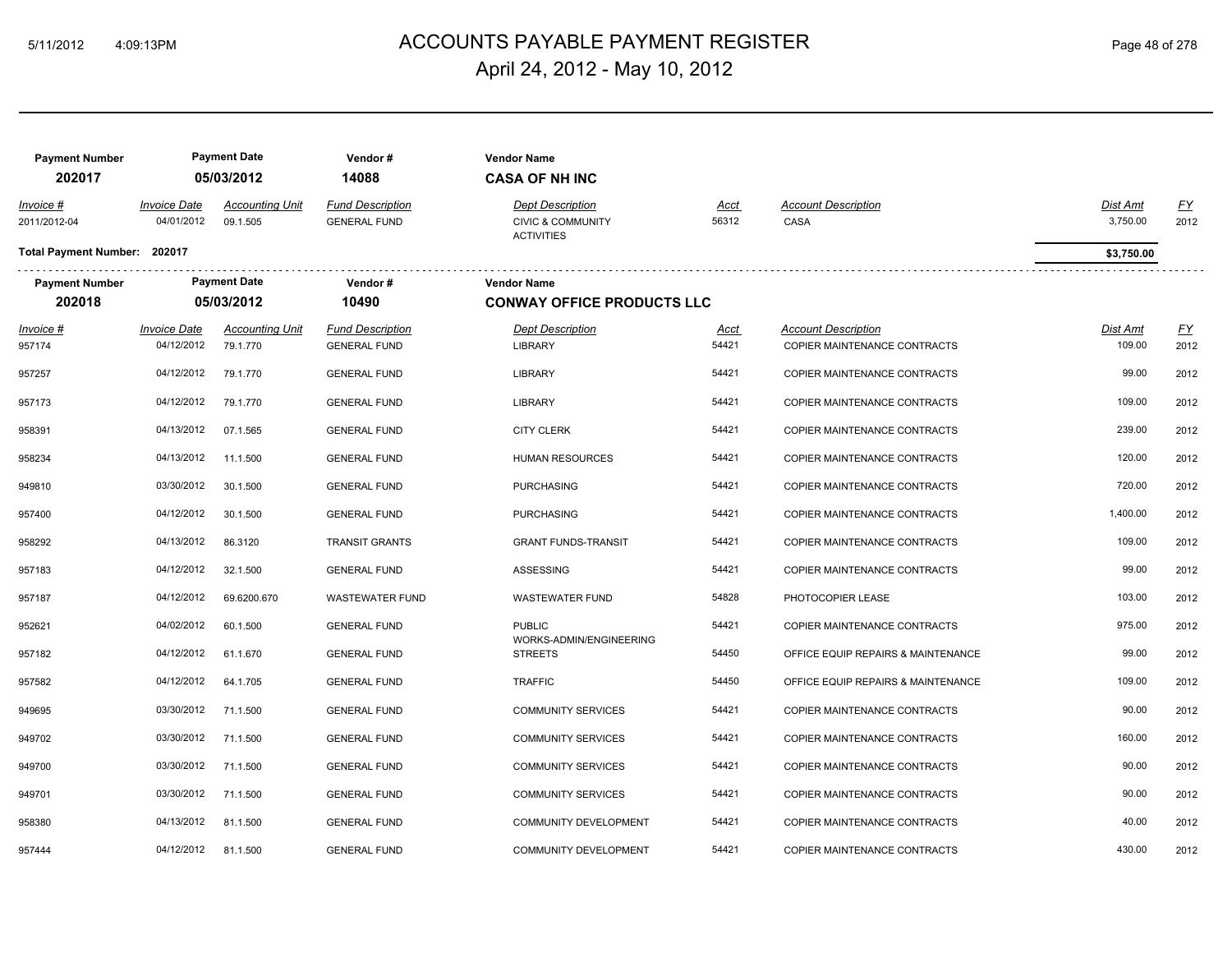# ACCOUNTS PAYABLE PAYMENT REGISTER 5/11/2012 4:09:13PM Page 49 of 278 April 24, 2012 - May 10, 2012

| <b>Payment Number</b><br>202018 |                                   | <b>Payment Date</b><br>05/03/2012  | Vendor#<br>10490                               | <b>Vendor Name</b><br><b>CONWAY OFFICE PRODUCTS LLC</b> |                      |                                                            |                    |            |
|---------------------------------|-----------------------------------|------------------------------------|------------------------------------------------|---------------------------------------------------------|----------------------|------------------------------------------------------------|--------------------|------------|
| <u> Invoice #</u><br>957870     | <b>Invoice Date</b><br>04/12/2012 | <b>Accounting Unit</b><br>81.1.500 | <b>Fund Description</b><br><b>GENERAL FUND</b> | <b>Dept Description</b><br><b>COMMUNITY DEVELOPMENT</b> | <u>Acct</u><br>54421 | <b>Account Description</b><br>COPIER MAINTENANCE CONTRACTS | Dist Amt<br>315.00 | EY<br>2012 |
| 958399 ECON DEV                 | 04/13/2012                        | 83.1.500                           | <b>GENERAL FUND</b>                            | ECONOMIC DEVELOPMENT                                    | 54421                | COPIER MAINTENANCE CONTRACTS                               | 63.00              | 2012       |
| 957530                          | 04/12/2012                        | 26.1.500                           | <b>GENERAL FUND</b>                            | <b>FINANCIAL SERVICES</b>                               | 61650                | <b>COPIER SUPPLIES</b>                                     | 109.00             | 2012       |
| 957756                          | 04/12/2012                        | 26.1.500                           | <b>GENERAL FUND</b>                            | <b>FINANCIAL SERVICES</b>                               | 61650                | <b>COPIER SUPPLIES</b>                                     | 90.00              | 2012       |
| 957499                          | 04/12/2012                        | 26.1.500                           | <b>GENERAL FUND</b>                            | <b>FINANCIAL SERVICES</b>                               | 61650                | <b>COPIER SUPPLIES</b>                                     | 109.00             | 2012       |
| 957189                          | 04/12/2012                        | 26.1.500                           | <b>GENERAL FUND</b>                            | <b>FINANCIAL SERVICES</b>                               | 54421                | COPIER MAINTENANCE CONTRACTS                               | 103.00             | 2012       |
| 957190                          | 04/12/2012                        | 26.1.500                           | <b>GENERAL FUND</b>                            | <b>FINANCIAL SERVICES</b>                               | 54421                | COPIER MAINTENANCE CONTRACTS                               | 103.00             | 2012       |
| 957259                          | 04/12/2012                        | 28.6500.500                        | PROPERTY & CASUALTY FUND                       | <b>RISK MGMT-PROPERTY &amp;</b>                         | 54421                | COPIER MAINTENANCE CONTRACTS                               | 99.00              | 2012       |
| 957883                          | 04/12/2012                        | 50.1.500                           | <b>GENERAL FUND</b>                            | <b>CASUALTY</b><br><b>POLICE</b>                        | 54421                | COPIER MAINTENANCE CONTRACTS                               | 487.00             | 2012       |
| 957850                          | 04/12/2012                        | 52.1.720                           | <b>GENERAL FUND</b>                            | <b>FIRE</b>                                             | 54421                | COPIER MAINTENANCE CONTRACTS                               | 180.00             | 2012       |
| 952627                          | 04/02/2012                        | 52.1.720                           | <b>GENERAL FUND</b>                            | <b>FIRE</b>                                             | 54421                | COPIER MAINTENANCE CONTRACTS                               | 151.00             | 2012       |
| 957600                          | 04/12/2012                        | 52.1.720                           | <b>GENERAL FUND</b>                            | <b>FIRE</b>                                             | 54421                | COPIER MAINTENANCE CONTRACTS                               | 103.00             | 2012       |
| 957260                          | 04/12/2012                        | 52.1.720                           | <b>GENERAL FUND</b>                            | <b>FIRE</b>                                             | 54421                | COPIER MAINTENANCE CONTRACTS                               | 99.00              | 2012       |
| 957261                          | 04/12/2012                        | 52.1.720                           | <b>GENERAL FUND</b>                            | <b>FIRE</b>                                             | 54421                | COPIER MAINTENANCE CONTRACTS                               | 99.00              | 2012       |
| 958399 MYR OFF                  | 04/13/2012                        | 01.1.500                           | <b>GENERAL FUND</b>                            | <b>MAYOR</b>                                            | 54421                | COPIER MAINTENANCE CONTRACTS                               | 63.00              | 2012       |
| 958388                          | 04/30/2012                        | 02.1.500                           | <b>GENERAL FUND</b>                            | <b>BOARD OF ALDERMEN</b>                                | 54421                | COPIER MAINTENANCE CONTRACTS                               | 140.00             | 2012       |
| 957258                          | 04/12/2012                        | 03.1.500                           | <b>GENERAL FUND</b>                            | LEGAL                                                   | 54421                | COPIER MAINTENANCE CONTRACTS                               | 103.00             | 2012       |
| 958399 CITISTAT                 | 04/13/2012                        | 05.1.500                           | <b>GENERAL FUND</b>                            | CITI-STAT                                               | 54421                | COPIER MAINTENANCE CONTRACTS                               | 63.00              | 2012       |
| Total Payment Number: 202018    |                                   |                                    |                                                |                                                         |                      |                                                            | \$7,669.00         |            |
| <b>Payment Number</b>           |                                   | <b>Payment Date</b>                | Vendor#                                        | <b>Vendor Name</b>                                      |                      |                                                            |                    |            |
| 202019                          |                                   | 05/03/2012                         | 10185                                          | THE DIRT DOCTORS LLC                                    |                      |                                                            |                    |            |
| <u> Invoice #</u>               | <b>Invoice Date</b>               | <b>Accounting Unit</b>             | <b>Fund Description</b>                        | <b>Dept Description</b>                                 | Acct                 | <b>Account Description</b>                                 | <b>Dist Amt</b>    | <u>FY</u>  |
| 39328                           | 04/09/2012                        | 77.1.650                           | <b>GENERAL FUND</b>                            | PARKS & RECREATION                                      | 54280                | BUILDING/GROUNDS MAINTENANCE                               | 2,200.00           | 2012       |
| Total Payment Number: 202019    |                                   |                                    |                                                |                                                         |                      |                                                            | \$2,200.00         |            |
|                                 |                                   |                                    |                                                |                                                         |                      |                                                            |                    |            |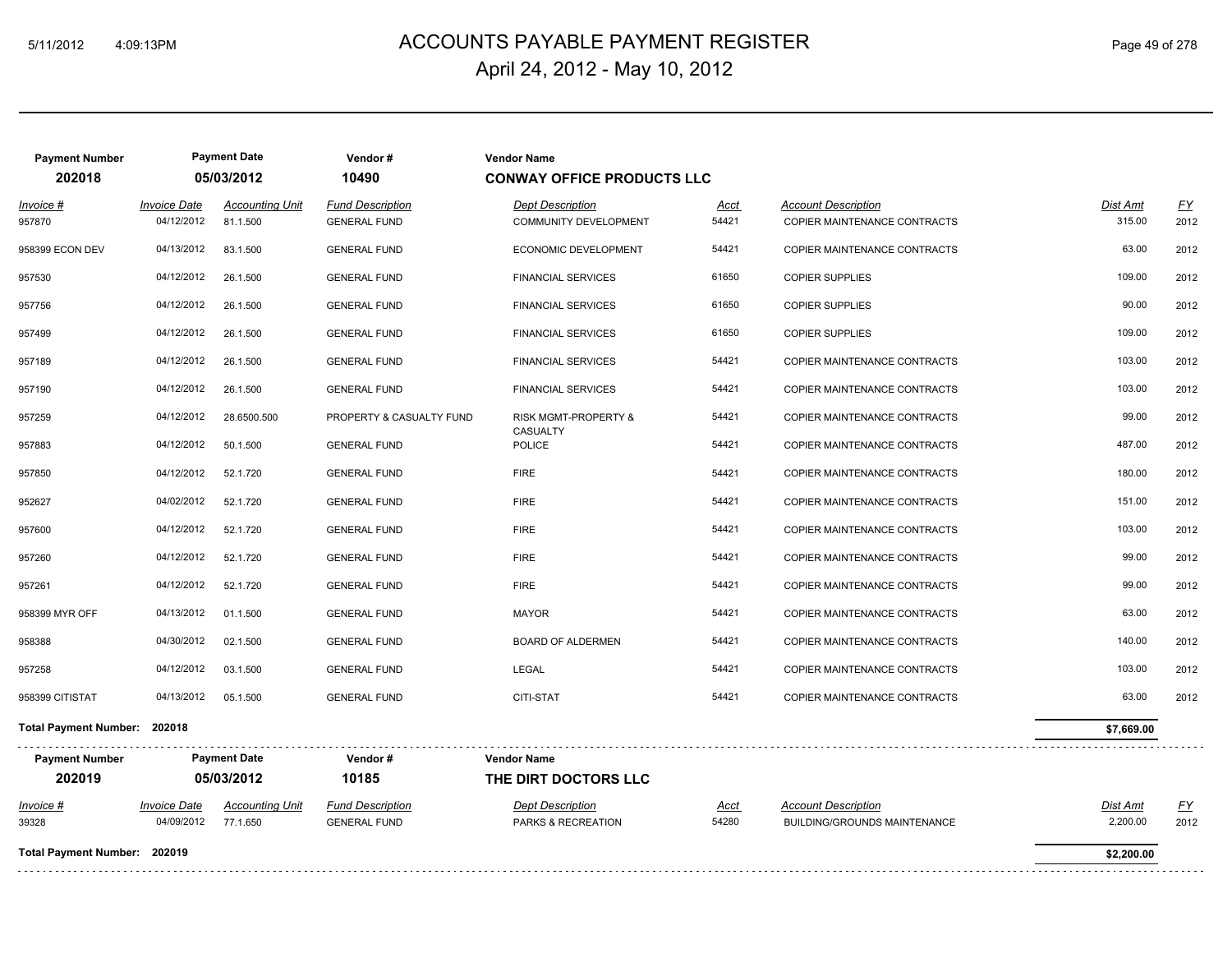# ACCOUNTS PAYABLE PAYMENT REGISTER 5/11/2012 4:09:13PM Page 50 of 278 April 24, 2012 - May 10, 2012

| <b>Payment Number</b><br>202020 |                              | <b>Payment Date</b><br>05/03/2012 | Vendor#<br>10218            | <b>Vendor Name</b><br><b>FREEWHEEL CYCLES LLC</b> |             |                                 |                 |           |
|---------------------------------|------------------------------|-----------------------------------|-----------------------------|---------------------------------------------------|-------------|---------------------------------|-----------------|-----------|
| Invoice #                       | <b>Invoice Date</b>          | <b>Accounting Unit</b>            | Fund Description            | <b>Dept Description</b>                           | Acct        | <b>Account Description</b>      | Dist Amt        | <u>FY</u> |
| S 5435                          | 04/23/2012                   | 84.3090                           | <b>URBAN PROGRAM GRANTS</b> | <b>URBAN PROGRAM GRANTS</b>                       | 69050       | ECONOMIC DEVELOPMENT ACTIVITIES | 271.95          | 2012      |
| Total Payment Number: 202020    |                              |                                   |                             |                                                   |             |                                 | \$271.95        |           |
| <b>Payment Number</b>           |                              | <b>Payment Date</b>               | Vendor#                     | <b>Vendor Name</b>                                |             |                                 |                 |           |
| 202021                          |                              | 05/03/2012                        | 12826                       | <b>HARBOR HOMES INC</b>                           |             |                                 |                 |           |
| Invoice #                       | <b>Invoice Date</b>          | <b>Accounting Unit</b>            | <b>Fund Description</b>     | <b>Dept Description</b>                           | <u>Acct</u> | <b>Account Description</b>      | <b>Dist Amt</b> | EY        |
| FINAL QUARTER                   | 04/10/2012                   | 09.1.505                          | <b>GENERAL FUND</b>         | <b>CIVIC &amp; COMMUNITY</b>                      | 56327       | <b>HARBOR HOMES INC</b>         | 5,000.00        | 2012      |
| <b>FINAL</b>                    | 04/10/2012                   | 09.1.505                          | <b>GENERAL FUND</b>         | <b>ACTIVITIES</b><br><b>CIVIC &amp; COMMUNITY</b> | 56327       | <b>HARBOR HOMES INC</b>         | 10,000.00       | 2012      |
|                                 |                              |                                   |                             | <b>ACTIVITIES</b>                                 |             |                                 |                 |           |
| 3RD QUARTER 1                   | 04/10/2012                   | 09.1.505                          | <b>GENERAL FUND</b>         | <b>CIVIC &amp; COMMUNITY</b><br><b>ACTIVITIES</b> | 56327       | HARBOR HOMES INC                | 10,000.00       | 2012      |
| 3RD QUARTER                     | 04/10/2012                   | 09.1.505                          | <b>GENERAL FUND</b>         | <b>CIVIC &amp; COMMUNITY</b><br><b>ACTIVITIES</b> | 56327       | <b>HARBOR HOMES INC</b>         | 5,000.00        | 2012      |
|                                 | Total Payment Number: 202021 |                                   |                             |                                                   |             |                                 | \$30,000.00     |           |
| <b>Payment Number</b>           |                              | <b>Payment Date</b>               | Vendor#                     | <b>Vendor Name</b>                                |             |                                 |                 |           |
| 202022                          |                              | 05/03/2012                        | 12841                       | <b>HAYNER SWANSON INC</b>                         |             |                                 |                 |           |
| Invoice #                       | <b>Invoice Date</b>          | <b>Accounting Unit</b>            | <b>Fund Description</b>     | <b>Dept Description</b>                           | Acct        | <b>Account Description</b>      | Dist Amt        | <u>FY</u> |
| 10185                           | 04/02/2012                   | 69.6200.950                       | <b>WASTEWATER FUND</b>      | <b>WASTEWATER FUND</b>                            | 81700       | <b>INFRASTRUCTURE</b>           | 9,916.68        | 2012      |
| Total Payment Number: 202022    |                              |                                   |                             |                                                   |             |                                 | \$9,916.68      |           |
| <b>Payment Number</b>           |                              | <b>Payment Date</b>               | Vendor#                     | <b>Vendor Name</b>                                |             |                                 |                 |           |
| 202023                          |                              | 05/03/2012                        | 10469                       | <b>HI-WAY SAFETY SYSTEMS INC</b>                  |             |                                 |                 |           |
| Invoice #                       | <b>Invoice Date</b>          | <b>Accounting Unit</b>            | <b>Fund Description</b>     | <b>Dept Description</b>                           | Acct        | <b>Account Description</b>      | Dist Amt        | <u>FY</u> |
| 1745404                         | 03/29/2012                   | 64.1.705                          | <b>GENERAL FUND</b>         | <b>TRAFFIC</b>                                    | 54275       | <b>STRIPING SERVICES</b>        | 1,287.85        | 2012      |
| Total Payment Number: 202023    |                              |                                   |                             |                                                   |             |                                 | \$1,287.85      |           |
| <b>Payment Number</b>           |                              | <b>Payment Date</b>               | Vendor#                     | <b>Vendor Name</b>                                |             |                                 |                 |           |
| 202024                          |                              | 05/03/2012                        | 10924                       | <b>HONDA BARN</b>                                 |             |                                 |                 |           |
| Invoice #                       | <b>Invoice Date</b>          | <b>Accounting Unit</b>            | <b>Fund Description</b>     | <b>Dept Description</b>                           | Acct        | <b>Account Description</b>      | Dist Amt        | FY        |
| 35816                           | 04/10/2012                   | 60.5200                           | CAPITAL PROJECTS-STREETS    | CAPITAL                                           | 81500       | <b>VEHICLES</b>                 | 24,641.00       | 2012      |
| Total Payment Number: 202024    |                              |                                   |                             | PROJECTS-ENGINEERING                              |             |                                 | \$24,641.00     |           |
|                                 |                              |                                   |                             |                                                   |             |                                 |                 |           |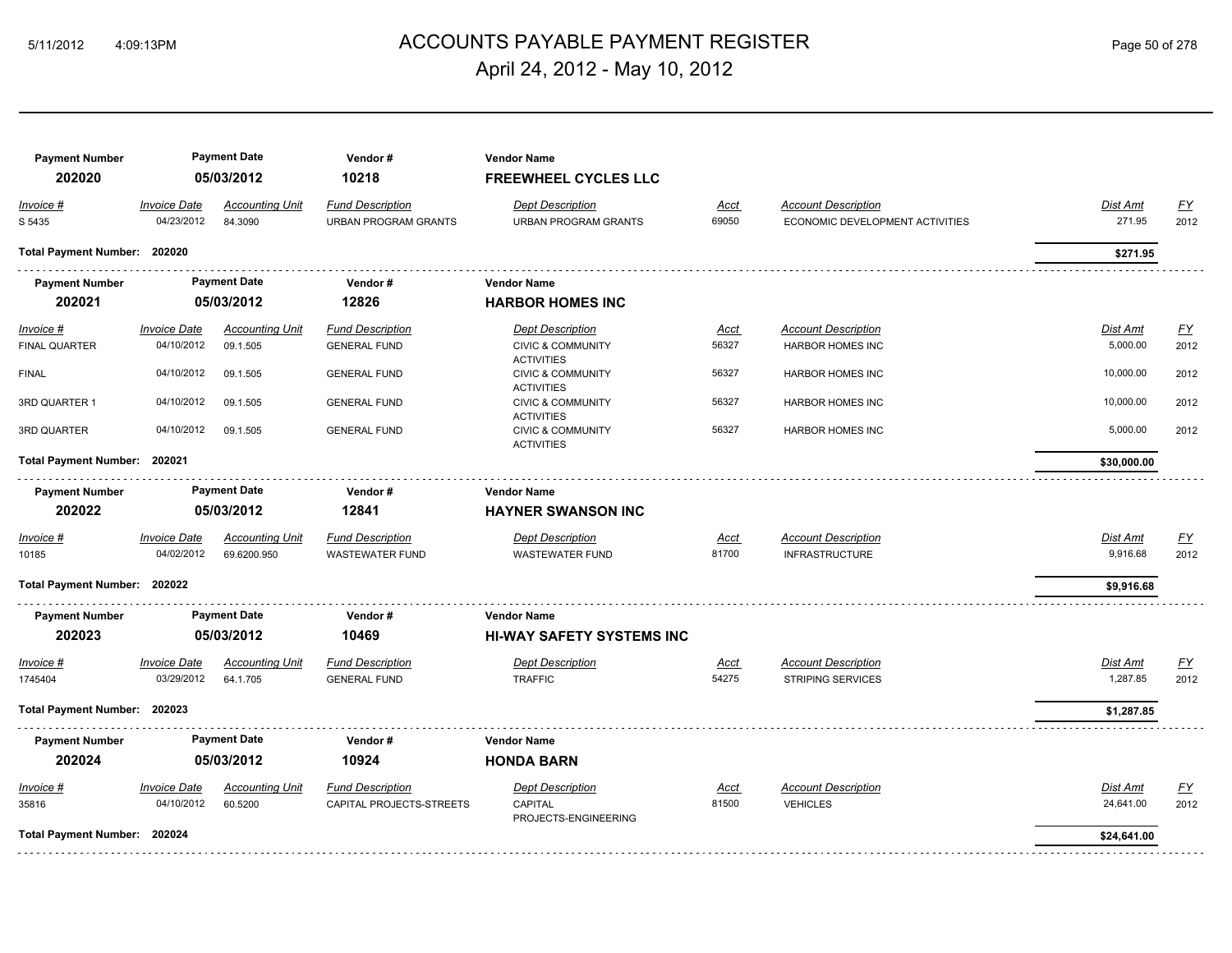# 5/11/2012 4:09:13PM ACCOUNTS PAYABLE PAYMENT REGISTER Page 51 of 278 April 24, 2012 - May 10, 2012

| <b>Payment Number</b><br>202025 |                                   | <b>Payment Date</b><br>05/03/2012  | Vendor#<br>14319                               | <b>Vendor Name</b><br><b>HUMANE SOCIETY OF NEW ENGLAND</b>                   |                      |                                                                          |                        |                   |
|---------------------------------|-----------------------------------|------------------------------------|------------------------------------------------|------------------------------------------------------------------------------|----------------------|--------------------------------------------------------------------------|------------------------|-------------------|
| Invoice #<br><b>MAY PAYMENT</b> | <b>Invoice Date</b><br>05/01/2012 | <b>Accounting Unit</b><br>09.1.510 | <b>Fund Description</b><br><b>GENERAL FUND</b> | <b>Dept Description</b><br><b>CIVIC &amp; COMMUNITY</b><br><b>ACTIVITIES</b> | <u>Acct</u><br>56214 | <b>Account Description</b><br><b>HUMANE SOCIETY</b>                      | Dist Amt<br>8,256.75   | EY<br>2012        |
| Total Payment Number: 202025    |                                   |                                    |                                                |                                                                              |                      |                                                                          | \$8,256.75             |                   |
| <b>Payment Number</b>           |                                   | <b>Payment Date</b>                | Vendor#                                        | <b>Vendor Name</b>                                                           |                      |                                                                          |                        |                   |
| 202026                          |                                   | 05/03/2012                         | 10854                                          | <b>KUSTOM SIGNALS INC</b>                                                    |                      |                                                                          |                        |                   |
| $Invoice$ #<br>9186             | <b>Invoice Date</b><br>03/28/2012 | <b>Accounting Unit</b><br>50.1.500 | <b>Fund Description</b><br><b>GENERAL FUND</b> | <b>Dept Description</b><br><b>POLICE</b>                                     | <u>Acct</u><br>71421 | <b>Account Description</b><br><b>RADAR EQUIPMENT</b>                     | Dist Amt<br>5,000.00   | EY<br>2012        |
| Total Payment Number: 202026    |                                   |                                    |                                                |                                                                              |                      |                                                                          | \$5,000.00             |                   |
| <b>Payment Number</b>           |                                   | <b>Payment Date</b>                | Vendor#                                        | <b>Vendor Name</b>                                                           |                      |                                                                          |                        |                   |
| 202027                          | 05/03/2012                        |                                    | 13012                                          | <b>LIBERTY INTNL TRUCKS OF NH LLC</b>                                        |                      |                                                                          |                        |                   |
| Invoice #<br>06170              | <b>Invoice Date</b><br>04/23/2012 | <b>Accounting Unit</b><br>95.1.500 | <b>Fund Description</b><br><b>GENERAL FUND</b> | <b>Dept Description</b><br>CERF EQUIPMENT PURCHASES                          | <u>Acct</u><br>81500 | <b>Account Description</b><br><b>VEHICLES</b>                            | Dist Amt<br>168,254.00 | <u>FY</u><br>2012 |
| Total Payment Number: 202027    |                                   |                                    |                                                |                                                                              |                      |                                                                          | \$168,254.00           |                   |
| <b>Payment Number</b>           |                                   | <b>Payment Date</b>                | Vendor#                                        | <b>Vendor Name</b>                                                           |                      |                                                                          |                        |                   |
| 202028                          |                                   | 05/03/2012                         | 10858                                          | <b>MARLIN CONTROLS INC</b>                                                   |                      |                                                                          |                        |                   |
| Invoice #<br>132-2339           | <b>Invoice Date</b><br>03/29/2012 | <b>Accounting Unit</b><br>64.1.705 | <b>Fund Description</b><br><b>GENERAL FUND</b> | <b>Dept Description</b><br><b>TRAFFIC</b>                                    | Acct<br>54487        | <b>Account Description</b><br><b>EQUIPMENT REPAIRS &amp; MAINTENANCE</b> | Dist Amt<br>500.00     | FY<br>2012        |
| Total Payment Number: 202028    |                                   |                                    |                                                |                                                                              |                      |                                                                          | \$500.00               |                   |
| <b>Payment Number</b>           |                                   | <b>Payment Date</b>                | Vendor#                                        | <b>Vendor Name</b>                                                           |                      |                                                                          |                        |                   |
| 202029                          |                                   | 05/03/2012                         | 10930                                          | <b>MOTOROLA SOLUTIONS INC</b>                                                |                      |                                                                          |                        |                   |
| Invoice #                       | <b>Invoice Date</b>               | <b>Accounting Unit</b>             | <b>Fund Description</b>                        | <b>Dept Description</b>                                                      | <u>Acct</u>          | <b>Account Description</b>                                               | <b>Dist Amt</b>        | <u>FY</u>         |
| 13888438                        | 03/20/2012                        | 57.1.620                           | <b>GENERAL FUND</b>                            | CITYWIDE COMMUNICATIONS                                                      | 71999                | MISCELLANEOUS EQUIPMENT                                                  | 9,849.75               | 2012              |
| Total Payment Number: 202029    |                                   |                                    |                                                |                                                                              |                      |                                                                          | \$9,849.75             |                   |
| <b>Payment Number</b>           |                                   | <b>Payment Date</b>                | Vendor#                                        | <b>Vendor Name</b>                                                           |                      |                                                                          |                        |                   |
| 202030                          |                                   | 05/03/2012                         | 13148                                          | <b>NASHUA SENIORS MEAL PROGRAM</b>                                           |                      |                                                                          |                        |                   |
| Invoice #                       | <b>Invoice Date</b>               | <b>Accounting Unit</b>             | <b>Fund Description</b>                        | <b>Dept Description</b>                                                      | Acct                 | <b>Account Description</b>                                               | Dist Amt               | FY                |
| <b>MARCH MEALS</b>              | 04/12/2012                        | 09.1.510                           | <b>GENERAL FUND</b>                            | <b>CIVIC &amp; COMMUNITY</b><br><b>ACTIVITIES</b>                            | 56228                | NASHUA SENIORS MEAL PROGRAM                                              | 2,154.51               | 2012              |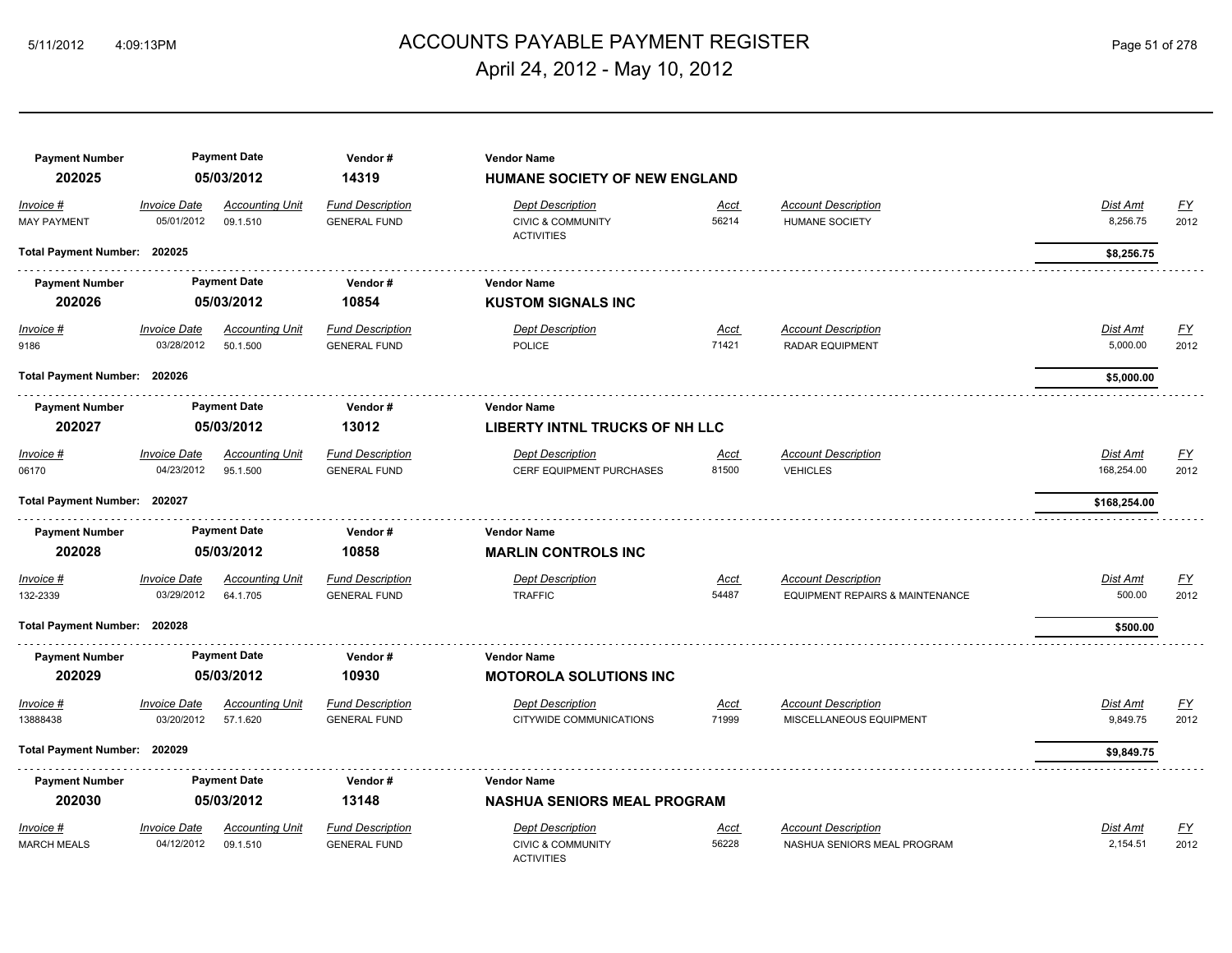# 5/11/2012 4:09:13PM ACCOUNTS PAYABLE PAYMENT REGISTER Page 52 of 278 April 24, 2012 - May 10, 2012

| <b>Payment Number</b>        |                     | <b>Payment Date</b>    | Vendor#                                | <b>Vendor Name</b>                                |             |                                       |                 |                  |
|------------------------------|---------------------|------------------------|----------------------------------------|---------------------------------------------------|-------------|---------------------------------------|-----------------|------------------|
| 202030                       |                     | 05/03/2012             | 13148                                  | <b>NASHUA SENIORS MEAL PROGRAM</b>                |             |                                       |                 |                  |
| Invoice #                    | <b>Invoice Date</b> | Accounting Unit        | <b>Fund Description</b>                | <b>Dept Description</b>                           | Acct        | <b>Account Description</b>            | Dist Amt        | EY               |
| Total Payment Number: 202030 |                     |                        |                                        |                                                   |             |                                       | \$2,154.51      |                  |
| <b>Payment Number</b>        |                     | <b>Payment Date</b>    | Vendor#                                | <b>Vendor Name</b>                                |             |                                       |                 |                  |
| 202031                       |                     | 05/03/2012             | 10934                                  | <b>NEW ENGLAND INDUSTRIAL TRUCK</b>               |             |                                       |                 |                  |
| <b>Invoice #</b>             | <b>Invoice Date</b> | <u>Accounting Unit</u> | <b>Fund Description</b>                | <b>Dept Description</b>                           | <u>Acct</u> | <b>Account Description</b>            | <b>Dist Amt</b> | EY               |
| E 15257                      | 04/12/2012          | 69.6200.670            | <b>WASTEWATER FUND</b>                 | <b>WASTEWATER FUND</b>                            | 81200       | <b>BUILDINGS AND IMPROVEMENTS</b>     | 22,600.00       | 2012             |
| Total Payment Number: 202031 |                     |                        |                                        |                                                   |             |                                       | \$22,600.00     |                  |
| <b>Payment Number</b>        |                     | <b>Payment Date</b>    | Vendor#                                | <b>Vendor Name</b>                                |             |                                       |                 |                  |
| 202032                       |                     | 05/03/2012             | 13354                                  | <b>PRINTGRAPHICS OF MAINE</b>                     |             |                                       |                 |                  |
| Invoice #                    | <b>Invoice Date</b> | <b>Accounting Unit</b> | <b>Fund Description</b>                | <b>Dept Description</b>                           | <u>Acct</u> | <b>Account Description</b>            | Dist Amt        | <u>FY</u>        |
| 34029                        | 04/05/2012          | 69.6200.500            | <b>WASTEWATER FUND</b>                 | <b>WASTEWATER FUND</b>                            | 53467       | <b>BILLING &amp; MAILING SERVICES</b> | 144.89          | 2012             |
| 34015                        | 03/28/2012          | 69.6200.500            | <b>WASTEWATER FUND</b>                 | <b>WASTEWATER FUND</b>                            | 53467       | <b>BILLING &amp; MAILING SERVICES</b> | 376.88          | 2012             |
| Total Payment Number: 202032 |                     |                        |                                        |                                                   |             |                                       | \$521.77        |                  |
| <b>Payment Number</b>        |                     | <b>Payment Date</b>    | Vendor#                                | <b>Vendor Name</b>                                |             | Payee Name                            |                 |                  |
| 202033                       |                     | 05/03/2012             | 14501                                  | <b>NASHUA PASTORAL CARE CENTER</b>                |             | THE FRONT DOOR AGENCY INC             |                 |                  |
| $Invoice$ #                  | <b>Invoice Date</b> | <b>Accounting Unit</b> | <b>Fund Description</b>                | <b>Dept Description</b>                           | <u>Acct</u> | <b>Account Description</b>            | <b>Dist Amt</b> | $\underline{FY}$ |
| 4TH QUARTER                  | 04/30/2012          | 09.1.505               | <b>GENERAL FUND</b>                    | <b>CIVIC &amp; COMMUNITY</b><br><b>ACTIVITIES</b> | 56350       | NASHUA PASTORAL CARE CENTER           | 5,201.50        | 2012             |
| 4TH QUATER                   | 04/30/2012          | 09.1.505               | <b>GENERAL FUND</b>                    | <b>CIVIC &amp; COMMUNITY</b><br><b>ACTIVITIES</b> | 56350       | NASHUA PASTORAL CARE CENTER           | 2,950.00        | 2012             |
| Total Payment Number: 202033 |                     |                        |                                        |                                                   |             |                                       | \$8,151.50      |                  |
| <b>Payment Number</b>        |                     | <b>Payment Date</b>    | Vendor#                                | <b>Vendor Name</b>                                |             |                                       |                 |                  |
| 202034                       |                     | 05/03/2012             | 10737                                  | <b>WESTON &amp; SAMPSON CMR INC</b>               |             |                                       |                 |                  |
| Invoice #                    | <b>Invoice Date</b> | Accounting Unit        | <b>Fund Description</b>                | <b>Dept Description</b>                           | Acct        | <b>Account Description</b>            | Dist Amt        | EY               |
| APPLICATION20120423          | 04/20/2012          | 81.3080                | COMMUNITY DEVELOPMENT<br><b>GRANTS</b> | <b>COMMUNITY DEVELOPMENT</b><br><b>GRANTS</b>     | 54210       | <b>CONSTRUCTION SERVICES</b>          | 12,203.00       | 2012             |
| Total Payment Number: 202034 |                     |                        |                                        |                                                   |             |                                       | \$12,203.00     |                  |
| <b>Payment Number</b>        |                     | <b>Payment Date</b>    | Vendor#                                | <b>Vendor Name</b>                                |             |                                       |                 |                  |
| 202035                       |                     | 05/03/2012             | 11295                                  | <b>ACPH CONSULTING LLC</b>                        |             |                                       |                 |                  |
| Invoice #                    | <b>Invoice Date</b> | <b>Accounting Unit</b> | <b>Fund Description</b>                | <b>Dept Description</b>                           | Acct        | <b>Account Description</b>            | <b>Dist Amt</b> | FY               |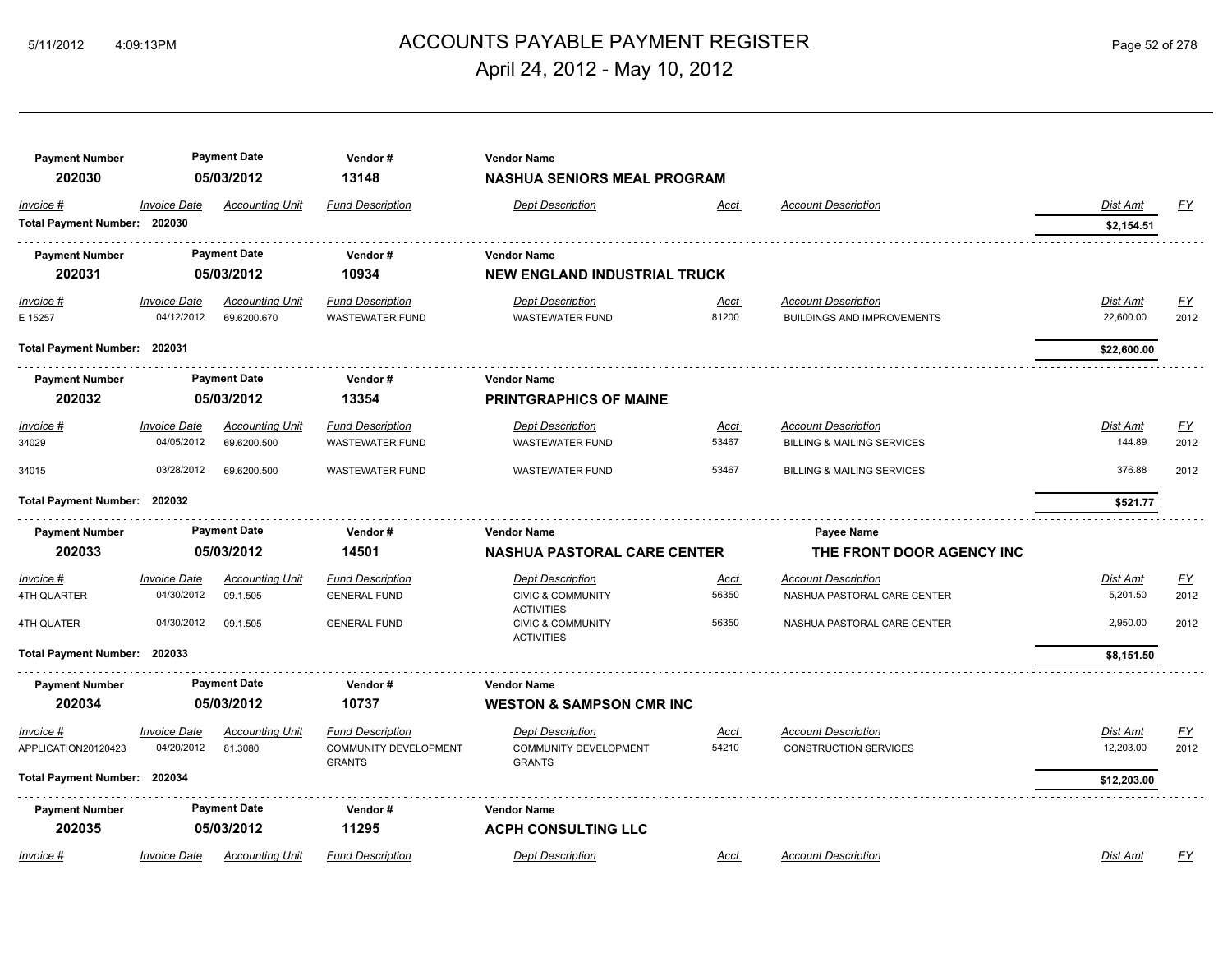# ACCOUNTS PAYABLE PAYMENT REGISTER 5/11/2012 4:09:13PM Page 53 of 278 April 24, 2012 - May 10, 2012

| <b>Payment Number</b><br>202035 |                                   | <b>Payment Date</b><br>05/03/2012  | Vendor#<br>11295                                 | <b>Vendor Name</b><br><b>ACPH CONSULTING LLC</b>            |                      |                                                              |                      |                   |
|---------------------------------|-----------------------------------|------------------------------------|--------------------------------------------------|-------------------------------------------------------------|----------------------|--------------------------------------------------------------|----------------------|-------------------|
| Invoice #<br>0001               | <b>Invoice Date</b><br>04/20/2012 | <b>Accounting Unit</b><br>71.1.500 | <b>Fund Description</b><br><b>GENERAL FUND</b>   | <b>Dept Description</b><br><b>COMMUNITY SERVICES</b>        | Acct<br>53142        | <b>Account Description</b><br><b>CONSULTING SERVICES</b>     | Dist Amt<br>3,875.00 | <u>FY</u><br>2012 |
| Total Payment Number: 202035    |                                   |                                    |                                                  |                                                             |                      |                                                              | \$3,875.00           |                   |
| <b>Payment Number</b><br>202036 |                                   | <b>Payment Date</b><br>05/03/2012  | Vendor#<br>13960                                 | <b>Vendor Name</b><br><b>JOSHUA ALBERT</b>                  |                      |                                                              |                      |                   |
| $Invoice$ #<br>REIMB 4/17/12    | <b>Invoice Date</b><br>04/17/2012 | <b>Accounting Unit</b><br>50.1.500 | <b>Fund Description</b><br><b>GENERAL FUND</b>   | <b>Dept Description</b><br><b>POLICE</b>                    | <u>Acct</u><br>61107 | <b>Account Description</b><br><b>CLOTHING &amp; UNIFORMS</b> | Dist Amt<br>180.00   | <u>FY</u><br>2012 |
| Total Payment Number: 202036    |                                   |                                    |                                                  |                                                             |                      |                                                              | \$180.00             |                   |
| <b>Payment Number</b><br>202037 |                                   | <b>Payment Date</b><br>05/03/2012  | Vendor#<br>13998                                 | <b>Vendor Name</b><br><b>DAVID BAILEY</b>                   |                      |                                                              |                      |                   |
| Invoice #<br>REIMB 4/24/12      | <b>Invoice Date</b><br>04/24/2012 | <b>Accounting Unit</b><br>50.1.500 | <b>Fund Description</b><br><b>GENERAL FUND</b>   | <b>Dept Description</b><br><b>POLICE</b>                    | Acct<br>61107        | <b>Account Description</b><br><b>CLOTHING &amp; UNIFORMS</b> | Dist Amt<br>83.00    | EY<br>2012        |
| REIMB 4/16/2012                 | 04/16/2012                        | 50.1.500                           | <b>GENERAL FUND</b>                              | POLICE                                                      | 61107                | <b>CLOTHING &amp; UNIFORMS</b>                               | 79.98                | 2012              |
| <b>Total Payment Number:</b>    | 202037                            |                                    |                                                  |                                                             |                      |                                                              | \$162.98             |                   |
| <b>Payment Number</b><br>202038 |                                   | <b>Payment Date</b><br>05/03/2012  | Vendor#<br>11177                                 | <b>Vendor Name</b><br><b>CARLOS CAMACHO</b>                 |                      |                                                              |                      |                   |
| Invoice #<br>MILEAGE 4/5/12     | <b>Invoice Date</b><br>04/05/2012 | <b>Accounting Unit</b><br>50.1.500 | <b>Fund Description</b><br><b>GENERAL FUND</b>   | <b>Dept Description</b><br><b>POLICE</b>                    | Acct<br>55307        | <b>Account Description</b><br>MILEAGE REIMBURSEMENTS         | Dist Amt<br>44.40    | EY<br>2012        |
| Total Payment Number: 202038    |                                   |                                    |                                                  |                                                             |                      |                                                              | \$44.40              |                   |
| <b>Payment Number</b><br>202039 |                                   | <b>Payment Date</b><br>05/03/2012  | Vendor#<br>14111                                 | <b>Vendor Name</b><br><b>CITY OF NASHUA</b>                 |                      | <b>Payee Name</b><br><b>CITY OF NASHUA/TAX COLLECTORS</b>    |                      |                   |
| Invoice #<br>101-0420           | <b>Invoice Date</b><br>04/02/2012 | <b>Accounting Unit</b><br>86.3120  | <b>Fund Description</b><br><b>TRANSIT GRANTS</b> | <b>Dept Description</b><br><b>GRANT FUNDS-TRANSIT</b>       | Acct<br>61300        | <b>Account Description</b><br>FUEL, UNLEADED                 | Dist Amt<br>226.90   | <u>FY</u><br>2012 |
| Total Payment Number: 202039    |                                   |                                    |                                                  |                                                             |                      |                                                              | \$226.90             |                   |
| <b>Payment Number</b><br>202040 |                                   | <b>Payment Date</b><br>05/03/2012  | Vendor#<br>12536                                 | <b>Vendor Name</b><br><b>COMCAST CABLE COMMUNICATIONS I</b> |                      |                                                              |                      |                   |
| Invoice #                       | <b>Invoice Date</b>               | <b>Accounting Unit</b>             | <b>Fund Description</b>                          | <b>Dept Description</b>                                     | Acct                 | <b>Account Description</b>                                   | Dist Amt             | FY                |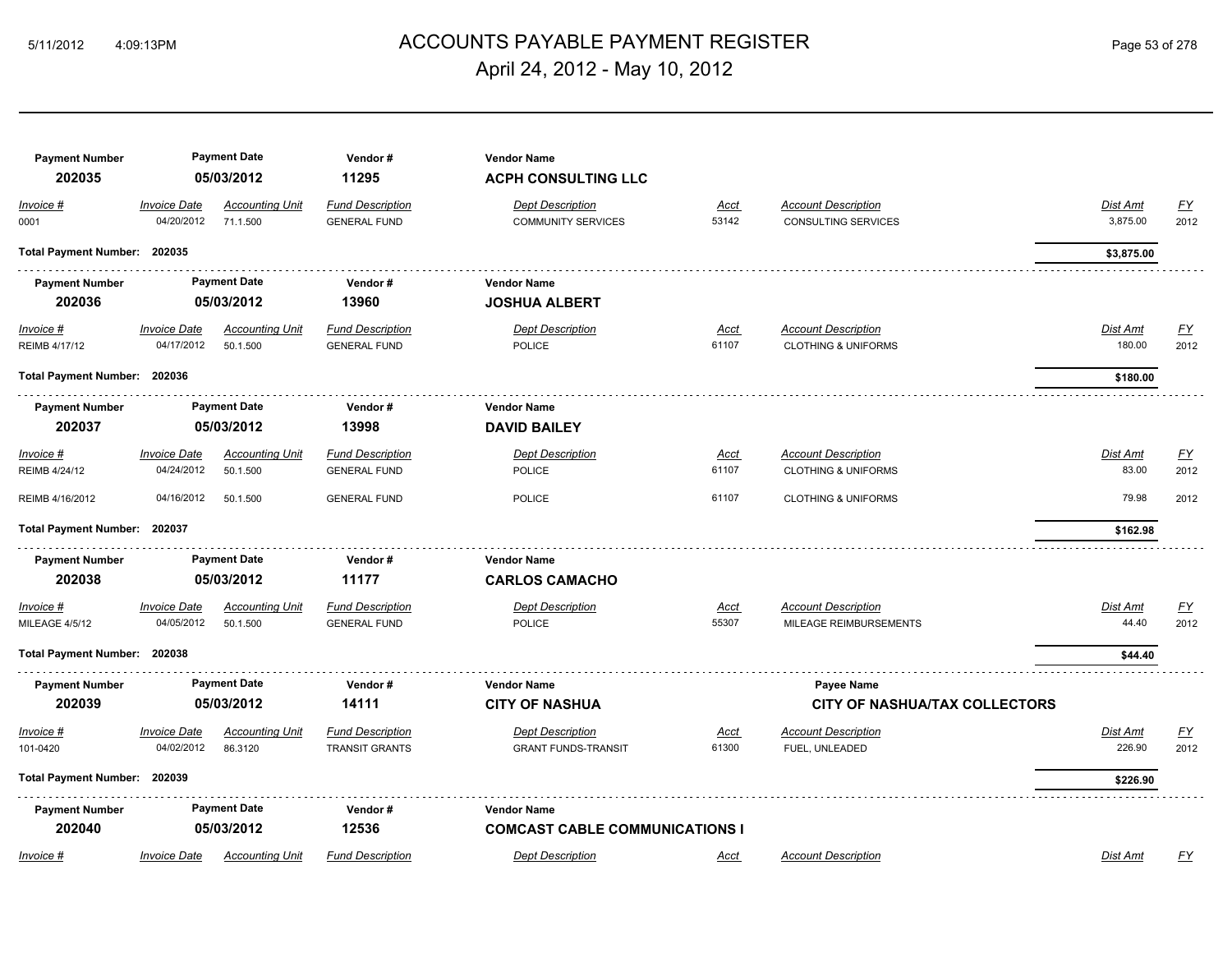# 5/11/2012 4:09:13PM ACCOUNTS PAYABLE PAYMENT REGISTER Page 54 of 278 April 24, 2012 - May 10, 2012

| <b>Payment Number</b>             |                                   | <b>Payment Date</b>                | Vendor#                                        | <b>Vendor Name</b>                                   |                      |                                                               |                          |                   |
|-----------------------------------|-----------------------------------|------------------------------------|------------------------------------------------|------------------------------------------------------|----------------------|---------------------------------------------------------------|--------------------------|-------------------|
| 202040                            |                                   | 05/03/2012                         | 12536                                          | <b>COMCAST CABLE COMMUNICATIONS I</b>                |                      |                                                               |                          |                   |
| Invoice #<br>REIMB 4/9-4/11/12    | <b>Invoice Date</b><br>04/13/2012 | <b>Accounting Unit</b><br>71.1.500 | <b>Fund Description</b><br><b>GENERAL FUND</b> | <b>Dept Description</b><br><b>COMMUNITY SERVICES</b> | <u>Acct</u><br>55400 | <b>Account Description</b><br>CONFERENCES AND SEMINARS        | Dist Amt<br>95.74        | EY<br>2012        |
| Total Payment Number: 202040      |                                   |                                    |                                                |                                                      |                      |                                                               | \$95.74                  |                   |
| <b>Payment Number</b>             |                                   | <b>Payment Date</b>                | Vendor#                                        | <b>Vendor Name</b>                                   |                      |                                                               |                          |                   |
| 202041                            |                                   | 05/03/2012                         | 14163                                          | <b>DOUGLAS DAME</b>                                  |                      |                                                               |                          |                   |
| <b>Invoice #</b><br>MILEAGE APR12 | <b>Invoice Date</b><br>05/01/2012 | <b>Accounting Unit</b><br>32.1.600 | <b>Fund Description</b><br><b>GENERAL FUND</b> | <b>Dept Description</b><br>ASSESSING                 | <u>Acct</u><br>55307 | <b>Account Description</b><br>MILEAGE REIMBURSEMENTS          | <b>Dist Amt</b><br>51.62 | <u>FY</u><br>2012 |
| Total Payment Number: 202041      |                                   |                                    |                                                |                                                      |                      |                                                               | \$51.62                  |                   |
| <b>Payment Number</b>             |                                   | <b>Payment Date</b>                | Vendor#                                        | <b>Vendor Name</b>                                   |                      |                                                               |                          |                   |
| 202042                            |                                   | 05/03/2012                         | 14172                                          | <b>SUSAN DESCHENES</b>                               |                      |                                                               |                          |                   |
| Invoice #                         | <b>Invoice Date</b>               | <b>Accounting Unit</b>             | <b>Fund Description</b>                        | <b>Dept Description</b>                              | <u>Acct</u>          | <b>Account Description</b>                                    | <b>Dist Amt</b>          | EY                |
| <b>REIMB HP SERVER</b>            | 04/09/2012                        | 79.1.770                           | <b>GENERAL FUND</b>                            | <b>LIBRARY</b>                                       | 71221                | <b>COMPUTER EQUIPMENT</b>                                     | 298.77                   | 2012              |
| <b>Total Payment Number:</b>      | 202042                            |                                    |                                                |                                                      |                      |                                                               | \$298.77                 |                   |
| <b>Payment Number</b>             |                                   | <b>Payment Date</b>                | Vendor#                                        | <b>Vendor Name</b>                                   |                      |                                                               |                          |                   |
| 202043                            |                                   | 05/03/2012                         | 14225                                          | <b>MICHAEL FINDLEY</b>                               |                      |                                                               |                          |                   |
| Invoice #                         | <b>Invoice Date</b>               | <b>Accounting Unit</b>             | <b>Fund Description</b>                        | <b>Dept Description</b>                              | Acct                 | <b>Account Description</b>                                    | Dist Amt                 | <u>FY</u>         |
| REIMB BROCHURE                    | 04/23/2012                        | 53.1.730                           | <b>GENERAL FUND</b>                            | <b>BUILDING INSPECTION</b>                           | 71900                | OFFICE EQUIPMENT                                              | 54.38                    | 2012              |
| <b>Total Payment Number:</b>      | 202043                            |                                    |                                                |                                                      |                      |                                                               | \$54.38                  |                   |
| <b>Payment Number</b>             |                                   | <b>Payment Date</b>                | Vendor#                                        | <b>Vendor Name</b>                                   |                      |                                                               |                          |                   |
| 202044                            |                                   | 05/03/2012                         | 14288                                          | <b>PATRICK HANNON</b>                                |                      |                                                               |                          |                   |
| Invoice #<br><b>REIMB LAW ENF</b> | <b>Invoice Date</b><br>04/24/2012 | <b>Accounting Unit</b><br>50.1.635 | <b>Fund Description</b><br><b>GENERAL FUND</b> | <b>Dept Description</b><br><b>POLICE</b>             | Acct<br>55400        | <b>Account Description</b><br><b>CONFERENCES AND SEMINARS</b> | Dist Amt<br>40.00        | <u>FY</u><br>2012 |
| <b>Total Payment Number:</b>      | 202044                            |                                    |                                                |                                                      |                      |                                                               | \$40.00                  |                   |
| <b>Payment Number</b>             |                                   | <b>Payment Date</b>                | Vendor#                                        | <b>Vendor Name</b>                                   |                      |                                                               |                          |                   |
| 202045                            |                                   | 05/03/2012                         | 14291                                          | <b>JAMES HARGREAVES</b>                              |                      |                                                               |                          |                   |
| Invoice #                         | <b>Invoice Date</b>               | <b>Accounting Unit</b>             | <b>Fund Description</b>                        | <b>Dept Description</b>                              | <u>Acct</u>          | <b>Account Description</b>                                    | Dist Amt                 | <u>FY</u>         |
| <b>REIMB MEMBERSHIP</b>           | 04/12/2012                        | 50.1.500                           | <b>GENERAL FUND</b>                            | <b>POLICE</b>                                        | 52809                | <b>WELLNESS PROGRAM</b>                                       | 200.00                   | 2012              |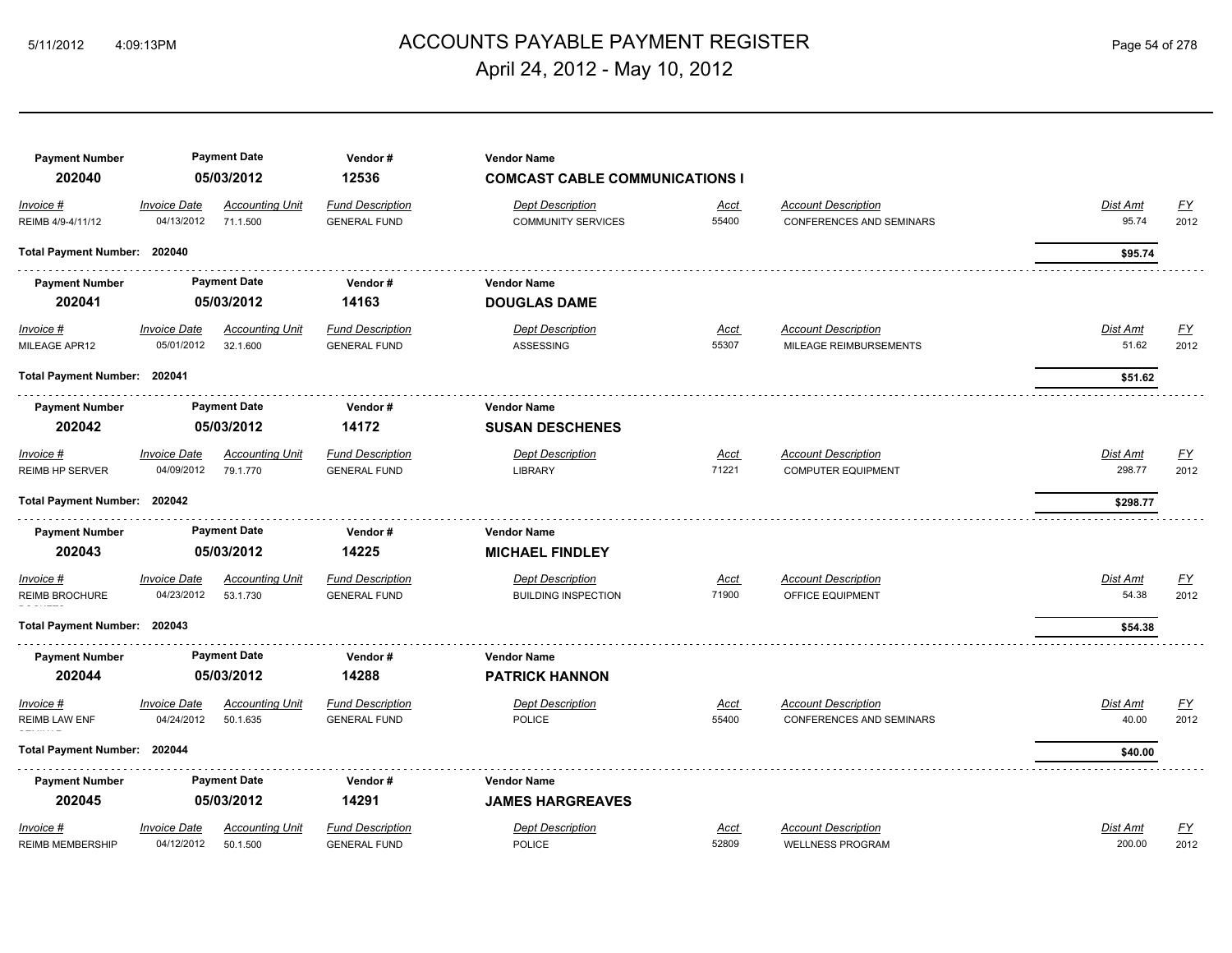# ACCOUNTS PAYABLE PAYMENT REGISTER 5/11/2012 4:09:13PM Page 55 of 278 April 24, 2012 - May 10, 2012

| <b>Payment Number</b><br>202045  |                                   | <b>Payment Date</b><br>05/03/2012  | Vendor#<br>14291                               | <b>Vendor Name</b><br><b>JAMES HARGREAVES</b>      |               |                                                      |                   |                                   |
|----------------------------------|-----------------------------------|------------------------------------|------------------------------------------------|----------------------------------------------------|---------------|------------------------------------------------------|-------------------|-----------------------------------|
| Invoice #                        | <b>Invoice Date</b>               | <b>Accounting Unit</b>             | <b>Fund Description</b>                        | <b>Dept Description</b>                            | Acct          | <b>Account Description</b>                           | Dist Amt          | <u>FY</u>                         |
| Total Payment Number: 202045     |                                   |                                    |                                                |                                                    |               |                                                      | \$200.00          |                                   |
| <b>Payment Number</b>            |                                   | <b>Payment Date</b>                | Vendor#                                        | <b>Vendor Name</b>                                 |               |                                                      |                   |                                   |
| 202046                           |                                   | 05/03/2012                         | 11289                                          | <b>JILL A O'MEARA</b>                              |               |                                                      |                   |                                   |
| $Invoice$ #<br>APRIL2012 MILEAGE | <b>Invoice Date</b><br>05/02/2012 | <b>Accounting Unit</b><br>72.1.500 | <b>Fund Description</b><br><b>GENERAL FUND</b> | <b>Dept Description</b><br><b>COMMUNITY HEALTH</b> | Acct<br>55307 | <b>Account Description</b><br>MILEAGE REIMBURSEMENTS | Dist Amt<br>58.95 | $\underline{\mathsf{FY}}$<br>2012 |
| Total Payment Number: 202046     |                                   |                                    |                                                |                                                    |               |                                                      | \$58.95           |                                   |
| <b>Payment Number</b>            |                                   | <b>Payment Date</b>                | Vendor#                                        | <b>Vendor Name</b>                                 |               |                                                      |                   |                                   |
| 202047                           |                                   | 05/03/2012                         | 11212                                          | <b>JILL STANSFIELD</b>                             |               |                                                      |                   |                                   |
| $Invoice$ #                      | <b>Invoice Date</b>               | <b>Accounting Unit</b>             | <b>Fund Description</b>                        | <b>Dept Description</b>                            | <u>Acct</u>   | <b>Account Description</b>                           | Dist Amt          | <u>FY</u>                         |
| 02356I/4/27/2012                 | 05/01/2012                        | <b>BS1000</b>                      | <b>GENERAL FUND</b>                            | <b>GENERAL FUND</b>                                | 21460         | 125 DEPENDENT CARE                                   | 192.30            | 2012                              |
| Total Payment Number: 202047     |                                   |                                    |                                                |                                                    |               |                                                      | \$192.30          |                                   |
| <b>Payment Number</b>            |                                   | <b>Payment Date</b>                | Vendor#                                        | <b>Vendor Name</b>                                 |               |                                                      |                   |                                   |
| 202048                           |                                   | 05/03/2012                         | 11222                                          | <b>JONATHAN LEHTO</b>                              |               |                                                      |                   |                                   |
| Invoice #                        | <b>Invoice Date</b>               | <b>Accounting Unit</b>             | <b>Fund Description</b>                        | <b>Dept Description</b>                            | Acct          | <b>Account Description</b>                           | Dist Amt          | $\underline{\mathsf{FY}}$         |
| <b>REIMB MEALS 3DAYS</b>         | 04/30/2012                        | 50.1.635                           | <b>GENERAL FUND</b>                            | <b>POLICE</b>                                      | 55400         | <b>CONFERENCES AND SEMINARS</b>                      | 105.00            | 2012                              |
| Total Payment Number: 202048     |                                   |                                    |                                                |                                                    |               |                                                      | \$105.00          |                                   |
| <b>Payment Number</b>            |                                   | <b>Payment Date</b>                | Vendor#                                        | <b>Vendor Name</b>                                 |               |                                                      |                   |                                   |
| 202049                           |                                   | 05/03/2012                         | 11290                                          | <b>JULIANA PORTILLO</b>                            |               |                                                      |                   |                                   |
| Invoice #                        | <b>Invoice Date</b>               | <b>Accounting Unit</b>             | <b>Fund Description</b>                        | <b>Dept Description</b>                            | Acct          | <b>Account Description</b>                           | Dist Amt          | <u>FY</u>                         |
| CLOTHINGREIMB033112              | 05/02/2012                        | 50.1.500                           | <b>GENERAL FUND</b>                            | <b>POLICE</b>                                      | 61107         | <b>CLOTHING &amp; UNIFORMS</b>                       | 149.51            | 2012                              |
| Total Payment Number: 202049     |                                   |                                    |                                                |                                                    |               |                                                      | \$149.51          |                                   |
| <b>Payment Number</b>            |                                   | <b>Payment Date</b>                | Vendor#                                        | <b>Vendor Name</b>                                 |               |                                                      |                   |                                   |
| 202050                           |                                   | 05/03/2012                         | 10891                                          | <b>ANDREW LEMAY</b>                                |               |                                                      |                   |                                   |
| Invoice #                        | <b>Invoice Date</b>               | <b>Accounting Unit</b>             | <b>Fund Description</b>                        | <b>Dept Description</b>                            | Acct          | <b>Account Description</b>                           | Dist Amt          | <u>FY</u>                         |
| MILEAGE APR12                    | 05/01/2012                        | 32.1.600                           | <b>GENERAL FUND</b>                            | ASSESSING                                          | 55307         | MILEAGE REIMBURSEMENTS                               | 89.91             | 2012                              |
| Total Payment Number: 202050     |                                   |                                    |                                                |                                                    |               |                                                      | \$89.91           |                                   |
|                                  |                                   |                                    |                                                |                                                    |               |                                                      |                   |                                   |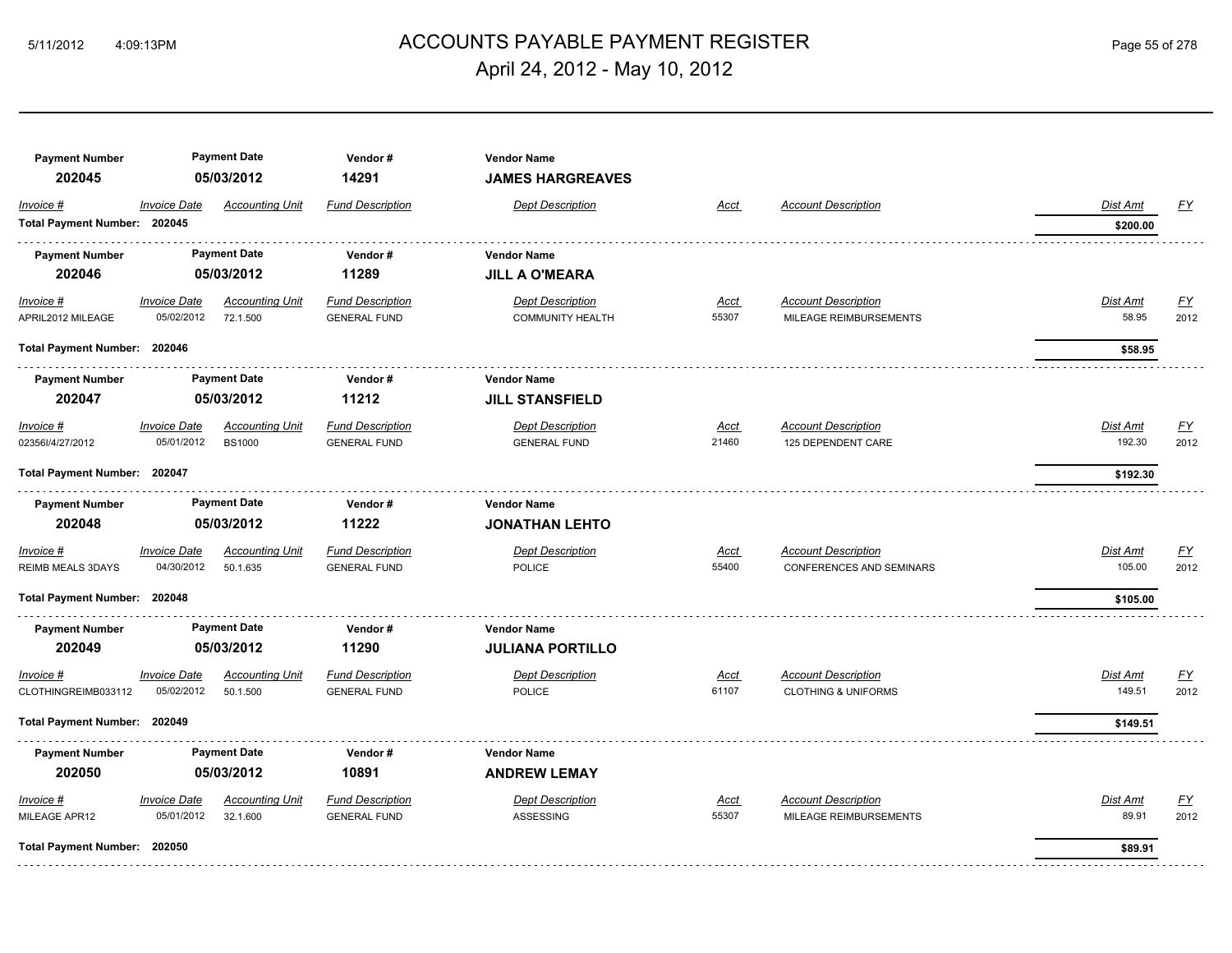# ACCOUNTS PAYABLE PAYMENT REGISTER 5/11/2012 4:09:13PM Page 56 of 278 April 24, 2012 - May 10, 2012

| <b>Payment Number</b>                |                                   | <b>Payment Date</b>                | Vendor#                                                     | <b>Vendor Name</b>                                             |                      |                                                               |                    |                   |
|--------------------------------------|-----------------------------------|------------------------------------|-------------------------------------------------------------|----------------------------------------------------------------|----------------------|---------------------------------------------------------------|--------------------|-------------------|
| 202051                               |                                   | 05/03/2012                         | 14424                                                       | <b>TIMOTHY MACISAAC</b>                                        |                      |                                                               |                    |                   |
| Invoice #<br>NESPIN MEALS06112012    | <b>Invoice Date</b><br>05/01/2012 | <b>Accounting Unit</b><br>50.4025  | <b>Fund Description</b><br><b>DOJ DRUG FORFEITURE FUNDS</b> | <b>Dept Description</b><br>DOJ DRUG FORFEITURE<br><b>FUNDS</b> | Acct<br>55400        | <b>Account Description</b><br><b>CONFERENCES AND SEMINARS</b> | Dist Amt<br>150.00 | <b>FY</b><br>2012 |
| Total Payment Number: 202051         |                                   |                                    |                                                             |                                                                |                      |                                                               | \$150.00           |                   |
| <b>Payment Number</b>                |                                   | <b>Payment Date</b>                | Vendor#                                                     | Vendor Name                                                    |                      |                                                               |                    |                   |
| 202052                               |                                   | 05/03/2012                         | 11178                                                       | <b>MATTHEW HALL</b>                                            |                      |                                                               |                    |                   |
| $Invoice$ #<br>MILEAGE 4/16/12       | <b>Invoice Date</b><br>04/18/2012 | <b>Accounting Unit</b><br>50.1.500 | <b>Fund Description</b><br><b>GENERAL FUND</b>              | <b>Dept Description</b><br>POLICE                              | <u>Acct</u><br>55307 | <b>Account Description</b><br>MILEAGE REIMBURSEMENTS          | Dist Amt<br>44.40  | EY<br>2012        |
| MILEAGE 4/10/12                      | 04/12/2012                        | 50.1.500                           | <b>GENERAL FUND</b>                                         | <b>POLICE</b>                                                  | 55307                | MILEAGE REIMBURSEMENTS                                        | 44.40              | 2012              |
| Total Payment Number: 202052         |                                   |                                    |                                                             |                                                                |                      |                                                               | \$88.80            |                   |
| <b>Payment Number</b>                |                                   | <b>Payment Date</b>                | Vendor#                                                     | <b>Vendor Name</b>                                             |                      |                                                               |                    |                   |
| 202053                               |                                   | 05/03/2012                         | 14463                                                       | <b>DANIEL MEDEROS</b>                                          |                      |                                                               |                    |                   |
| Invoice #<br>MEALSCONF043012         | <b>Invoice Date</b><br>04/30/2012 | <b>Accounting Unit</b><br>50.1.635 | <b>Fund Description</b><br><b>GENERAL FUND</b>              | <b>Dept Description</b><br><b>POLICE</b>                       | Acct<br>55400        | <b>Account Description</b><br><b>CONFERENCES AND SEMINARS</b> | Dist Amt<br>105.00 | EY<br>2012        |
| Total Payment Number: 202053         |                                   |                                    |                                                             |                                                                |                      |                                                               | \$105.00           |                   |
| <b>Payment Number</b>                |                                   | <b>Payment Date</b>                | Vendor#                                                     | <b>Vendor Name</b>                                             |                      |                                                               |                    |                   |
| 202054                               |                                   | 05/03/2012                         | 11218                                                       | <b>MICHAEL DORE</b>                                            |                      |                                                               |                    |                   |
| Invoice #<br><b>REIMB MEMBERSHIP</b> | <b>Invoice Date</b><br>04/10/2012 | <b>Accounting Unit</b><br>50.1.500 | <b>Fund Description</b><br><b>GENERAL FUND</b>              | <b>Dept Description</b><br>POLICE                              | <b>Acct</b><br>52809 | <b>Account Description</b><br><b>WELLNESS PROGRAM</b>         | Dist Amt<br>200.00 | <u>FY</u><br>2012 |
| Total Payment Number: 202054         |                                   |                                    |                                                             |                                                                |                      |                                                               | \$200.00           |                   |
| <b>Payment Number</b>                |                                   | <b>Payment Date</b>                | Vendor#                                                     | <b>Vendor Name</b>                                             |                      |                                                               |                    |                   |
| 202055                               |                                   | 05/03/2012                         | 10900                                                       | <b>STEPHEN MORRILL</b>                                         |                      |                                                               |                    |                   |
| Invoice #<br><b>ALS HEAR</b>         | <b>Invoice Date</b><br>05/01/2012 | <b>Accounting Unit</b><br>50.1.500 | <b>Fund Description</b><br><b>GENERAL FUND</b>              | <b>Dept Description</b><br><b>POLICE</b>                       | Acct<br>55307        | <b>Account Description</b><br>MILEAGE REIMBURSEMENTS          | Dist Amt<br>44.40  | EY<br>2012        |
| Total Payment Number: 202055         |                                   |                                    |                                                             |                                                                |                      |                                                               | \$44.40            |                   |
| <b>Payment Number</b>                |                                   | <b>Payment Date</b>                | Vendor#                                                     | <b>Vendor Name</b>                                             |                      |                                                               |                    |                   |
| 202056                               |                                   | 05/03/2012                         | 14486                                                       | <b>MICHAEL MOUSHEGIAN</b>                                      |                      |                                                               |                    |                   |
| Invoice #                            | <b>Invoice Date</b>               | <b>Accounting Unit</b>             | <b>Fund Description</b>                                     | <b>Dept Description</b>                                        | Acct                 | <b>Account Description</b>                                    | Dist Amt           | FY                |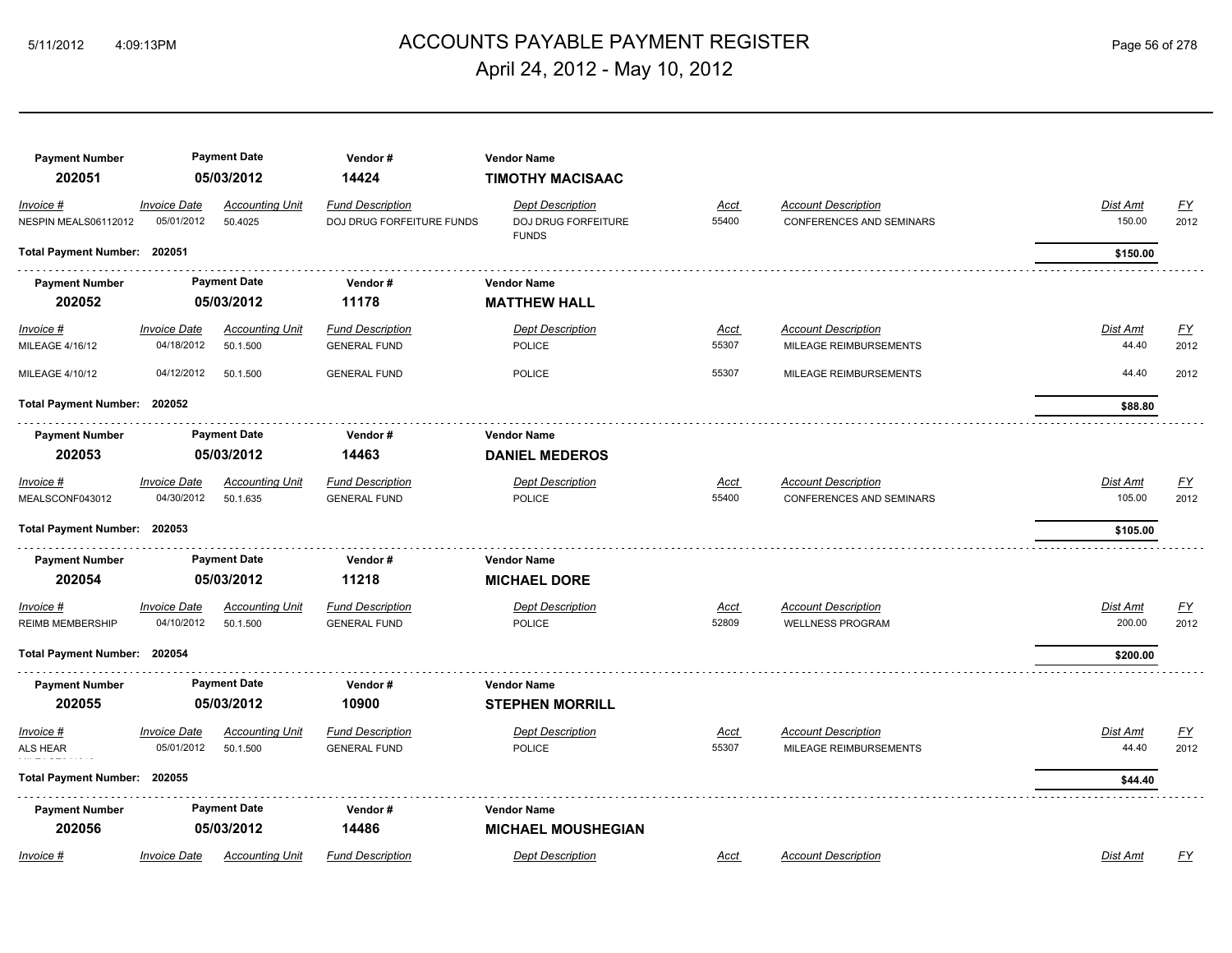# 5/11/2012 4:09:13PM ACCOUNTS PAYABLE PAYMENT REGISTER Page 57 of 278 April 24, 2012 - May 10, 2012

| <b>Payment Number</b><br>202056 |                                   | <b>Payment Date</b><br>05/03/2012  | Vendor#<br>14486                               | <b>Vendor Name</b><br><b>MICHAEL MOUSHEGIAN</b> |               |                                                      |                          |                   |
|---------------------------------|-----------------------------------|------------------------------------|------------------------------------------------|-------------------------------------------------|---------------|------------------------------------------------------|--------------------------|-------------------|
| Invoice #                       | <b>Invoice Date</b>               | <b>Accounting Unit</b>             | <b>Fund Description</b>                        | <b>Dept Description</b>                         | Acct          | <b>Account Description</b>                           | Dist Amt                 | <u>FY</u>         |
| REIMB CLOTHING033112            | 03/31/2012                        | 50.1.500                           | <b>GENERAL FUND</b>                            | <b>POLICE</b>                                   | 61107         | <b>CLOTHING &amp; UNIFORMS</b>                       | 60.00                    | 2012              |
| Total Payment Number: 202056    |                                   |                                    |                                                |                                                 |               |                                                      | \$60.00                  |                   |
| <b>Payment Number</b>           |                                   | <b>Payment Date</b>                | Vendor#                                        | <b>Vendor Name</b>                              |               |                                                      |                          |                   |
| 202057                          |                                   | 05/03/2012                         | 11205                                          | <b>RICHARD SPRANKLE</b>                         |               |                                                      |                          |                   |
| $Invoice$ #<br>ALS HEAR         | <b>Invoice Date</b><br>04/09/2012 | <b>Accounting Unit</b><br>50.1.500 | <b>Fund Description</b><br><b>GENERAL FUND</b> | <b>Dept Description</b><br>POLICE               | Acct<br>55307 | <b>Account Description</b><br>MILEAGE REIMBURSEMENTS | <b>Dist Amt</b><br>44.40 | <u>FY</u><br>2012 |
| Total Payment Number: 202057    |                                   |                                    |                                                |                                                 |               |                                                      | \$44.40                  |                   |
| <b>Payment Number</b>           |                                   | <b>Payment Date</b>                | Vendor#                                        | <b>Vendor Name</b>                              |               |                                                      |                          |                   |
| 202058                          |                                   | 05/03/2012                         | 11296                                          | <b>ROBERT GABRIEL</b>                           |               |                                                      |                          |                   |
| Invoice #                       | <b>Invoice Date</b>               | <b>Accounting Unit</b>             | <b>Fund Description</b>                        | <b>Dept Description</b>                         | Acct          | <b>Account Description</b>                           | Dist Amt                 | <u>FY</u>         |
| MILEAGE JAN12                   | 05/01/2012                        | 30.1.500                           | <b>GENERAL FUND</b>                            | <b>PURCHASING</b>                               | 55200         | DUES AND MEMBERSHIPS                                 | 91.41                    | 2012              |
| <b>Total Payment Number:</b>    | 202058                            |                                    |                                                |                                                 |               |                                                      | \$91.41                  |                   |
| <b>Payment Number</b>           |                                   | <b>Payment Date</b>                | Vendor#                                        | <b>Vendor Name</b>                              |               |                                                      |                          |                   |
| 202059                          |                                   | 05/03/2012                         | 11276                                          | <b>STEPHEN M BENNETT ESQ</b>                    |               |                                                      |                          |                   |
| Invoice #                       | <b>Invoice Date</b>               | <b>Accounting Unit</b>             | <b>Fund Description</b>                        | <b>Dept Description</b>                         | Acct          | <b>Account Description</b>                           | Dist Amt                 | <u>FY</u>         |
| CONFERENCE                      | 05/02/2012                        | 03.1.500                           | <b>GENERAL FUND</b>                            | <b>LEGAL</b>                                    | 55421         | <b>TRAINING &amp; CERTIFICATIONS</b>                 | 254.42                   | 2012              |
| Total Payment Number: 202059    |                                   |                                    |                                                |                                                 |               |                                                      | \$254.42                 |                   |
| <b>Payment Number</b>           |                                   | <b>Payment Date</b>                | Vendor#                                        | <b>Vendor Name</b>                              |               |                                                      |                          |                   |
| 202060                          |                                   | 05/03/2012                         | 11179                                          | <b>STEVE HALLAM</b>                             |               |                                                      |                          |                   |
| Invoice #                       | <b>Invoice Date</b>               | <b>Accounting Unit</b>             | <b>Fund Description</b>                        | <b>Dept Description</b>                         | Acct          | <b>Account Description</b>                           | Dist Amt                 | <u>FY</u>         |
| MILEAGE 4/20/12                 | 04/20/2012                        | 50.1.500                           | <b>GENERAL FUND</b>                            | <b>POLICE</b>                                   | 55307         | MILEAGE REIMBURSEMENTS                               | 44.40                    | 2012              |
| <b>Total Payment Number:</b>    | 202060                            |                                    |                                                |                                                 |               |                                                      | \$44.40                  |                   |
| <b>Payment Number</b>           |                                   | <b>Payment Date</b>                | Vendor#                                        | <b>Vendor Name</b>                              |               |                                                      |                          |                   |
| 202061                          |                                   | 05/03/2012                         | 13724                                          | <b>JAMES TESTAVERDE</b>                         |               |                                                      |                          |                   |
| Invoice #                       | <b>Invoice Date</b>               | <b>Accounting Unit</b>             | <b>Fund Description</b>                        | <b>Dept Description</b>                         | <b>Acct</b>   | <b>Account Description</b>                           | Dist Amt                 | <u>FY</u>         |
| MEALSCONF043012                 | 05/02/2012                        | 50.1.635                           | <b>GENERAL FUND</b>                            | <b>POLICE</b>                                   | 55400         | <b>CONFERENCES AND SEMINARS</b>                      | 205.00                   | 2012              |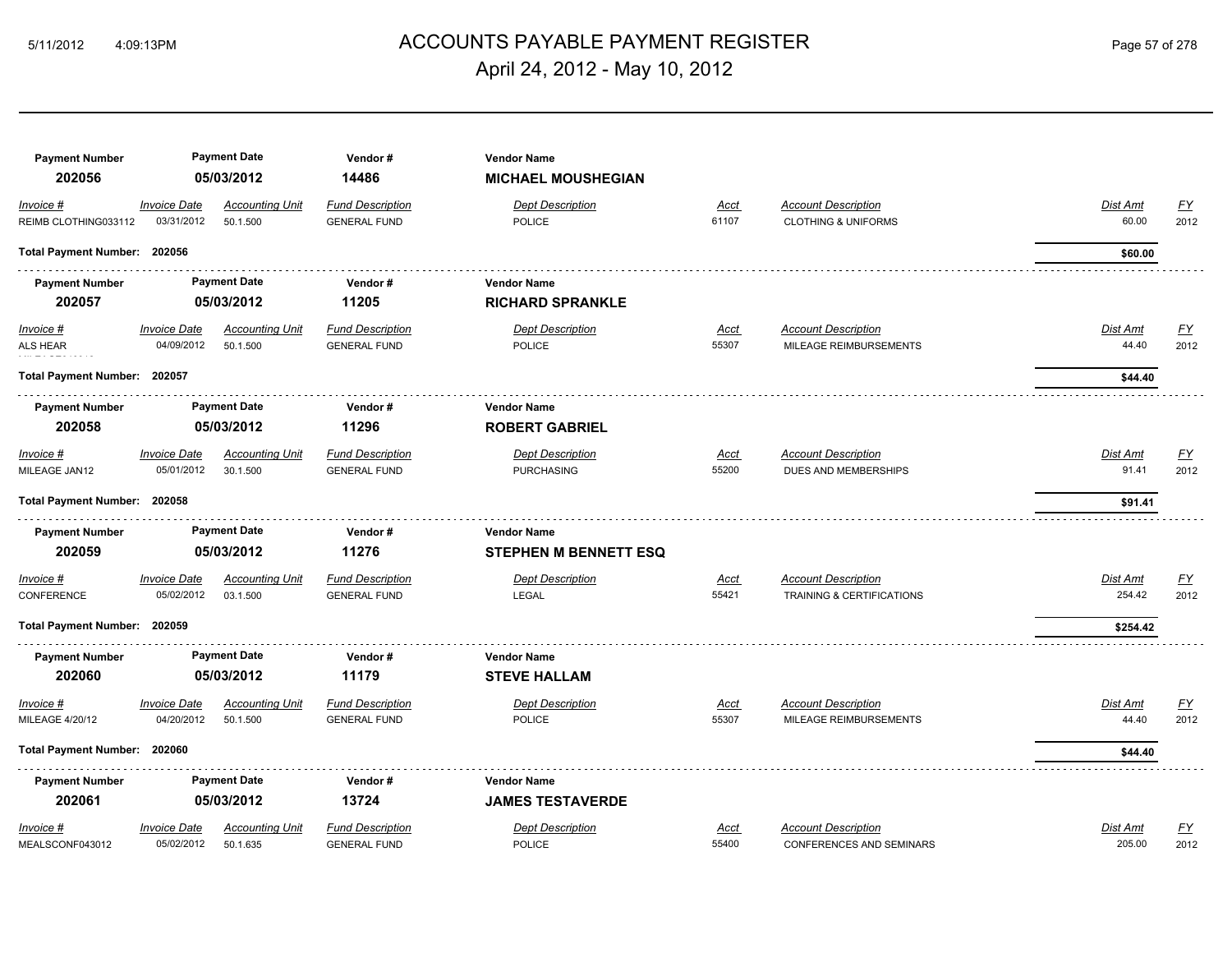# ACCOUNTS PAYABLE PAYMENT REGISTER 5/11/2012 4:09:13PM Page 58 of 278 April 24, 2012 - May 10, 2012

| <b>Payment Number</b><br>202061 |                            | <b>Payment Date</b><br>05/03/2012 | Vendor#<br>13724        | <b>Vendor Name</b><br><b>JAMES TESTAVERDE</b> |             |                                |                 |                           |
|---------------------------------|----------------------------|-----------------------------------|-------------------------|-----------------------------------------------|-------------|--------------------------------|-----------------|---------------------------|
| Invoice #                       | <i><b>Invoice Date</b></i> | <b>Accounting Unit</b>            | <b>Fund Description</b> | <b>Dept Description</b>                       | Acct        | <b>Account Description</b>     | Dist Amt        | EY                        |
| Total Payment Number: 202061    |                            |                                   |                         |                                               |             |                                | \$205.00        |                           |
| <b>Payment Number</b>           |                            | <b>Payment Date</b>               | Vendor#                 | <b>Vendor Name</b>                            |             |                                |                 |                           |
| 202062                          |                            | 05/03/2012                        | 13767                   | <b>JOSHUA TREFRY</b>                          |             |                                |                 |                           |
| $Invoice$ #                     | <b>Invoice Date</b>        | <b>Accounting Unit</b>            | <b>Fund Description</b> | <b>Dept Description</b>                       | Acct        | <b>Account Description</b>     | <u>Dist Amt</u> | <u>FY</u>                 |
| ALS HEAR                        | 04/23/2012                 | 50.1.500                          | <b>GENERAL FUND</b>     | <b>POLICE</b>                                 | 55307       | MILEAGE REIMBURSEMENTS         | 44.40           | 2012                      |
| Total Payment Number: 202062    |                            |                                   |                         |                                               |             |                                | \$44.40         |                           |
| <b>Payment Number</b>           |                            | <b>Payment Date</b>               | Vendor#                 | <b>Vendor Name</b>                            |             |                                |                 |                           |
| 202063                          |                            | 05/03/2012                        | 13781                   | <b>GARY TURGISS</b>                           |             |                                |                 |                           |
| Invoice #                       | <b>Invoice Date</b>        | <b>Accounting Unit</b>            | <b>Fund Description</b> | <b>Dept Description</b>                       | Acct        | <b>Account Description</b>     | Dist Amt        | EY                        |
| APRIL2012 MILEAGE               | 05/02/2012                 | 32.1.600                          | <b>GENERAL FUND</b>     | ASSESSING                                     | 55307       | MILEAGE REIMBURSEMENTS         | 102.68          | 2012                      |
| Total Payment Number: 202063    |                            |                                   |                         |                                               |             |                                | \$102.68        |                           |
| <b>Payment Number</b>           |                            | <b>Payment Date</b>               | Vendor#                 | <b>Vendor Name</b>                            |             |                                |                 |                           |
| 202064                          |                            | 05/03/2012                        | 13782                   | <b>GREG TURGISS</b>                           |             |                                |                 |                           |
| Invoice #                       | <b>Invoice Date</b>        | <b>Accounting Unit</b>            | <b>Fund Description</b> | <b>Dept Description</b>                       | Acct        | <b>Account Description</b>     | Dist Amt        | $\underline{\mathsf{FY}}$ |
| APRIL2012 MILEAGE               | 05/02/2012                 | 32.1.600                          | <b>GENERAL FUND</b>     | <b>ASSESSING</b>                              | 55307       | MILEAGE REIMBURSEMENTS         | 75.48           | 2012                      |
| Total Payment Number: 202064    |                            |                                   |                         |                                               |             |                                | \$75.48         |                           |
| <b>Payment Number</b>           |                            | <b>Payment Date</b>               | Vendor#                 | <b>Vendor Name</b>                            |             |                                |                 |                           |
| 202065                          |                            | 05/03/2012                        | 13872                   | <b>MIKE WELCH</b>                             |             |                                |                 |                           |
| Invoice #                       | <b>Invoice Date</b>        | <b>Accounting Unit</b>            | <b>Fund Description</b> | <b>Dept Description</b>                       | <u>Acct</u> | <b>Account Description</b>     | Dist Amt        | <u>FY</u>                 |
| MEALSCONF043012                 | 05/02/2012                 | 50.1.635                          | <b>GENERAL FUND</b>     | <b>POLICE</b>                                 | 55400       | CONFERENCES AND SEMINARS       | 105.00          | 2012                      |
| <b>Total Payment Number:</b>    | 202065                     |                                   |                         |                                               |             |                                | \$105.00        |                           |
| <b>Payment Number</b>           |                            | <b>Payment Date</b>               | Vendor#                 | <b>Vendor Name</b>                            |             |                                |                 |                           |
| 202066                          |                            | 05/03/2012                        | 13927                   | <b>JOHN YURCAK</b>                            |             |                                |                 |                           |
| Invoice #                       | <b>Invoice Date</b>        | <b>Accounting Unit</b>            | <b>Fund Description</b> | <b>Dept Description</b>                       | Acct        | <b>Account Description</b>     | Dist Amt        | <u>FY</u>                 |
| CLOTHINGREIMB2012021            | 04/24/2012                 | 50.1.500                          | <b>GENERAL FUND</b>     | POLICE                                        | 61107       | <b>CLOTHING &amp; UNIFORMS</b> | 518.95          | 2012                      |
| Total Payment Number: 202066    |                            |                                   |                         |                                               |             |                                | \$518.95        |                           |
|                                 |                            |                                   |                         |                                               |             |                                |                 |                           |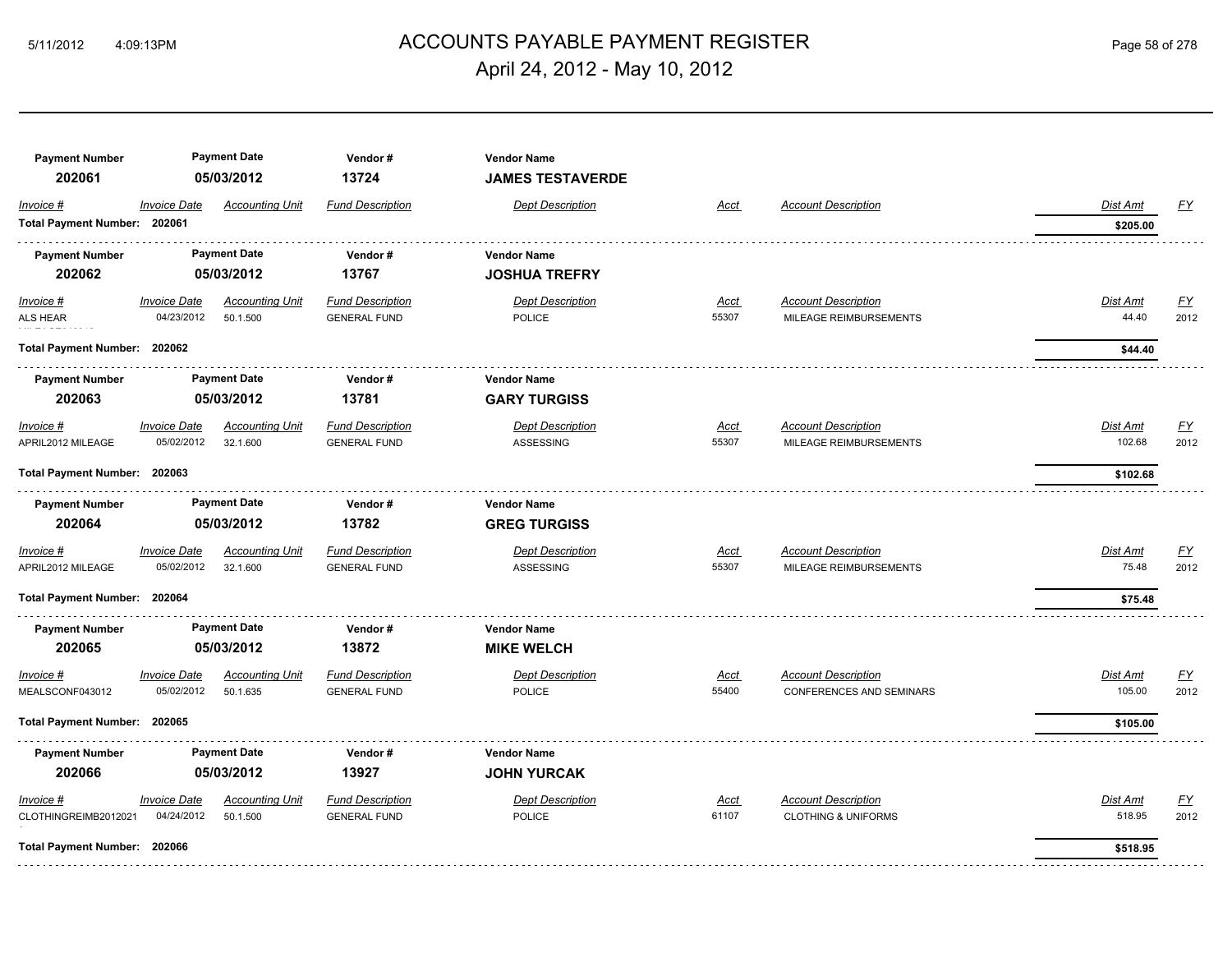# ACCOUNTS PAYABLE PAYMENT REGISTER 5/11/2012 4:09:13PM Page 59 of 278 April 24, 2012 - May 10, 2012

| <b>Payment Number</b><br>202067     |                                   | <b>Payment Date</b><br>05/03/2012  | Vendor#<br>12536                               | <b>Vendor Name</b><br><b>COMCAST CABLE COMMUNICATIONS I</b> |                      |                                                        |                    |                   |
|-------------------------------------|-----------------------------------|------------------------------------|------------------------------------------------|-------------------------------------------------------------|----------------------|--------------------------------------------------------|--------------------|-------------------|
| Invoice #<br>8773200811384480 APR12 | <b>Invoice Date</b><br>04/09/2012 | <b>Accounting Unit</b><br>50.1.500 | <b>Fund Description</b><br><b>GENERAL FUND</b> | <b>Dept Description</b><br><b>POLICE</b>                    | Acct<br>54849        | <b>Account Description</b><br><b>TELEPHONE LEASE</b>   | Dist Amt<br>129.94 | <u>FY</u><br>2012 |
| Total Payment Number: 202067        |                                   |                                    |                                                |                                                             |                      |                                                        | \$129.94           |                   |
| <b>Payment Number</b>               |                                   | <b>Payment Date</b>                | Vendor#                                        | <b>Vendor Name</b>                                          |                      |                                                        |                    |                   |
| 202068                              |                                   | 05/03/2012                         | 14216                                          | <b>FAIRPOINT COMMUNICATIONS</b>                             |                      |                                                        |                    |                   |
| Invoice #<br>603 598 0569 443-APR12 | <b>Invoice Date</b><br>04/12/2012 | <b>Accounting Unit</b><br>20.1.555 | <b>Fund Description</b><br><b>GENERAL FUND</b> | <b>Dept Description</b><br><b>TELECOMMUNICATIONS</b>        | <u>Acct</u><br>55109 | <b>Account Description</b><br>TELEPHONE-VOICE          | Dist Amt<br>29.66  | <u>FY</u><br>2012 |
| 603 883 6924 992-APR12              | 04/21/2012                        | 20.1.555                           | <b>GENERAL FUND</b>                            | TELECOMMUNICATIONS                                          | 55109                | TELEPHONE-VOICE                                        | 29.66              | 2012              |
| 603 889 9525 823-APR12              | 04/21/2012                        | 20.1.555                           | <b>GENERAL FUND</b>                            | <b>TELECOMMUNICATIONS</b>                                   | 55109                | TELEPHONE-VOICE                                        | 82.22              | 2012              |
| 006 301 3068 256-APR12              | 04/18/2012                        | 20.1.555                           | <b>GENERAL FUND</b>                            | TELECOMMUNICATIONS                                          | 55109                | TELEPHONE-VOICE                                        | 259.99             | 2012              |
| 603 889 3456 820-APR12              | 04/21/2012                        | 20.1.555                           | <b>GENERAL FUND</b>                            | <b>TELECOMMUNICATIONS</b>                                   | 55109                | TELEPHONE-VOICE                                        | 32.63              | 2012              |
| 603 889 3201 324-APR12              | 04/21/2012                        | 20.1.555                           | <b>GENERAL FUND</b>                            | TELECOMMUNICATIONS                                          | 55109                | TELEPHONE-VOICE                                        | 29.66              | 2012              |
| 603 401 2132 196-APR12              | 04/21/2012                        | 20.1.555                           | <b>GENERAL FUND</b>                            | <b>TELECOMMUNICATIONS</b>                                   | 55109                | TELEPHONE-VOICE                                        | 153.00             | 2012              |
| 603 889 3850 726-APR12              | 04/21/2012                        | 20.1.555                           | <b>GENERAL FUND</b>                            | <b>TELECOMMUNICATIONS</b>                                   | 55109                | TELEPHONE-VOICE                                        | 32.63              | 2012              |
| 603 401 3412 403-APR12              | 04/21/2012                        | 20.1.555                           | <b>GENERAL FUND</b>                            | <b>TELECOMMUNICATIONS</b>                                   | 55109                | TELEPHONE-VOICE                                        | 51.00              | 2012              |
| 603 598 3556 002-APR12              | 04/21/2012                        | 20.1.555                           | <b>GENERAL FUND</b>                            | <b>TELECOMMUNICATIONS</b>                                   | 55109                | TELEPHONE-VOICE                                        | 29.66              | 2012              |
| 136 098 2761 5-APR12                | 04/15/2012                        | 20.1.555                           | <b>GENERAL FUND</b>                            | <b>TELECOMMUNICATIONS</b>                                   | 55109                | TELEPHONE-VOICE                                        | 32.33              | 2012              |
| 603 880 0568 578-APR12              | 04/06/2012                        | 50.1.500                           | <b>GENERAL FUND</b>                            | <b>POLICE</b>                                               | 54849                | <b>TELEPHONE LEASE</b>                                 | 88.40              | 2012              |
| 603 891 2069 698-APR12              | 04/12/2012                        | 50.1.500                           | <b>GENERAL FUND</b>                            | <b>POLICE</b>                                               | 54849                | <b>TELEPHONE LEASE</b>                                 | 56.37              | 2012              |
| 603 886 9256 877-APR12              | 04/21/2012                        | 50.1.500                           | <b>GENERAL FUND</b>                            | <b>POLICE</b>                                               | 54849                | <b>TELEPHONE LEASE</b>                                 | 29.66              | 2012              |
| Total Payment Number: 202068        |                                   |                                    |                                                |                                                             |                      |                                                        | \$936.87           |                   |
| <b>Payment Number</b>               |                                   | <b>Payment Date</b>                | Vendor#                                        | <b>Vendor Name</b>                                          |                      |                                                        |                    |                   |
| 202069                              |                                   | 05/03/2012                         | 10794                                          | <b>FBI-LEEDA INC</b>                                        |                      |                                                        |                    |                   |
| Invoice #<br>6841 39256 J MAHER     | Invoice Date<br>04/11/2012        | <b>Accounting Unit</b><br>50.1.635 | <b>Fund Description</b><br><b>GENERAL FUND</b> | <b>Dept Description</b><br><b>POLICE</b>                    | <u>Acct</u><br>55400 | <b>Account Description</b><br>CONFERENCES AND SEMINARS | Dist Amt<br>650.00 | <u>FY</u><br>2012 |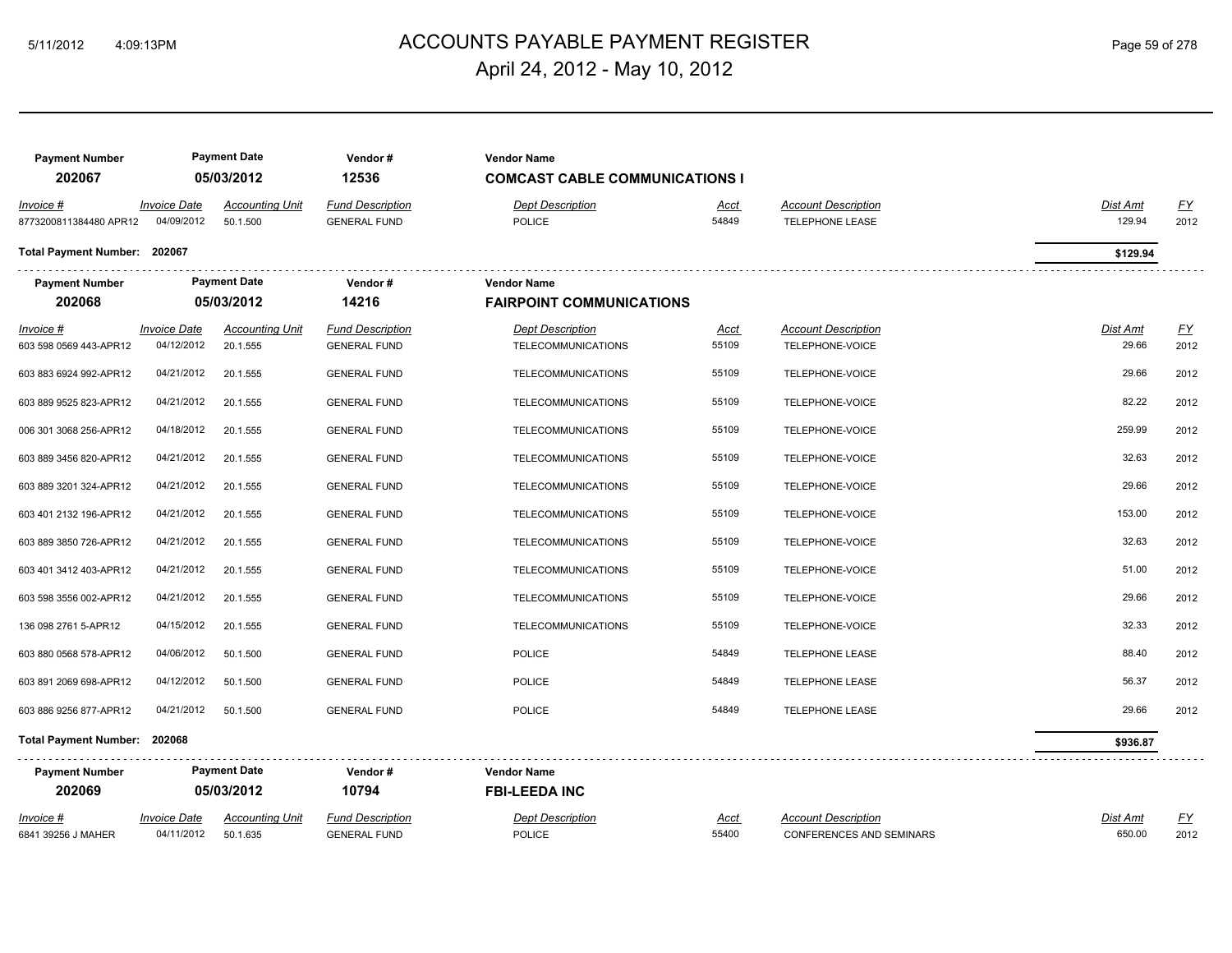# ACCOUNTS PAYABLE PAYMENT REGISTER 5/11/2012 4:09:13PM Page 60 of 278 April 24, 2012 - May 10, 2012

| <b>Payment Number</b><br>202069   |                                   | <b>Payment Date</b><br>05/03/2012     | Vendor#<br>10794                                       | <b>Vendor Name</b><br><b>FBI-LEEDA INC</b>                  |                      |                                                               |                    |                                   |
|-----------------------------------|-----------------------------------|---------------------------------------|--------------------------------------------------------|-------------------------------------------------------------|----------------------|---------------------------------------------------------------|--------------------|-----------------------------------|
| Invoice #<br>6840 39256 J MALONEY | <b>Invoice Date</b><br>04/11/2012 | <b>Accounting Unit</b><br>50.1.635    | <b>Fund Description</b><br><b>GENERAL FUND</b>         | <b>Dept Description</b><br><b>POLICE</b>                    | Acct<br>55400        | <b>Account Description</b><br><b>CONFERENCES AND SEMINARS</b> | Dist Amt<br>650.00 | <u>FY</u><br>2012                 |
| <b>Total Payment Number:</b>      | 202069                            |                                       |                                                        |                                                             |                      |                                                               | \$1,300.00         |                                   |
| <b>Payment Number</b><br>202070   |                                   | <b>Payment Date</b><br>05/03/2012     | Vendor#<br>14309                                       | <b>Vendor Name</b><br><b>HOME DEPOT CREDIT SERVICES</b>     |                      |                                                               |                    |                                   |
| Invoice #<br>2010514              | <b>Invoice Date</b><br>04/17/2012 | <b>Accounting Unit</b><br>69.6200.670 | <b>Fund Description</b><br><b>WASTEWATER FUND</b>      | <b>Dept Description</b><br><b>WASTEWATER FUND</b>           | <b>Acct</b><br>61299 | <b>Account Description</b><br>MISCELLANEOUS SUPPLIES          | Dist Amt<br>61.75  | $\underline{\mathsf{FY}}$<br>2012 |
| 1021104                           | 04/18/2012                        | 69.6200.670                           | <b>WASTEWATER FUND</b>                                 | <b>WASTEWATER FUND</b>                                      | 54487                | EQUIPMENT REPAIRS & MAINTENANCE                               | 16.07              | 2012                              |
| 6014628                           | 04/03/2012                        | 69.6200.670                           | <b>WASTEWATER FUND</b>                                 | <b>WASTEWATER FUND</b>                                      | 54280                | <b>BUILDING/GROUNDS MAINTENANCE</b>                           | 261.98             | 2012                              |
| <b>Total Payment Number:</b>      | 202070                            |                                       |                                                        |                                                             |                      |                                                               | \$339.80           |                                   |
| <b>Payment Number</b><br>202071   |                                   | <b>Payment Date</b><br>05/03/2012     | Vendor#<br>12900                                       | <b>Vendor Name</b><br><b>INTERNATIONAL CODE COUNCIL INC</b> |                      | <b>Payee Name</b><br><b>INTERNATIONAL CODE COUNCIL</b>        |                    |                                   |
| Invoice #<br><b>BOOKS</b>         | <b>Invoice Date</b><br>04/25/2012 | <b>Accounting Unit</b><br>53.1.730    | <b>Fund Description</b><br><b>GENERAL FUND</b>         | <b>Dept Description</b><br><b>BUILDING INSPECTION</b>       | Acct<br>61807        | <b>Account Description</b><br><b>PUBLICATIONS</b>             | Dist Amt<br>169.65 | <u>FY</u><br>2012                 |
| Total Payment Number: 202071      |                                   |                                       |                                                        |                                                             |                      |                                                               | \$169.65           |                                   |
| <b>Payment Number</b>             |                                   | <b>Payment Date</b>                   | Vendor#                                                | <b>Vendor Name</b>                                          |                      |                                                               |                    |                                   |
| 202072                            |                                   | 05/03/2012                            | 10542                                                  | NATIONAL COMMUNITY DEVELOPMENT                              |                      |                                                               |                    |                                   |
| Invoice #<br>MEMB-2012-13156      | <b>Invoice Date</b><br>03/22/2012 | <b>Accounting Unit</b><br>84.3090     | <b>Fund Description</b><br><b>URBAN PROGRAM GRANTS</b> | <b>Dept Description</b><br><b>URBAN PROGRAM GRANTS</b>      | Acct<br>51100        | <b>Account Description</b><br><b>WAGES FULL TIME</b>          | Dist Amt<br>940.00 | <u>FY</u><br>2012                 |
| Total Payment Number: 202072      |                                   |                                       |                                                        |                                                             |                      |                                                               | \$940.00           |                                   |
| <b>Payment Number</b>             |                                   | <b>Payment Date</b>                   | Vendor#                                                | <b>Vendor Name</b>                                          |                      |                                                               |                    |                                   |
| 202073                            |                                   | 05/03/2012                            | 14509                                                  | <b>NATIONAL GRID</b>                                        |                      |                                                               |                    |                                   |
| Invoice #<br>5735431780APR12      | <b>Invoice Date</b><br>04/09/2012 | <b>Accounting Unit</b><br>50.1.500    | <b>Fund Description</b><br><b>GENERAL FUND</b>         | <b>Dept Description</b><br><b>POLICE</b>                    | Acct<br>54114        | <b>Account Description</b><br><b>HEATING GAS</b>              | Dist Amt<br>45.77  | <u>FY</u><br>2012                 |
| Total Payment Number: 202073      |                                   |                                       |                                                        |                                                             |                      |                                                               | \$45.77            |                                   |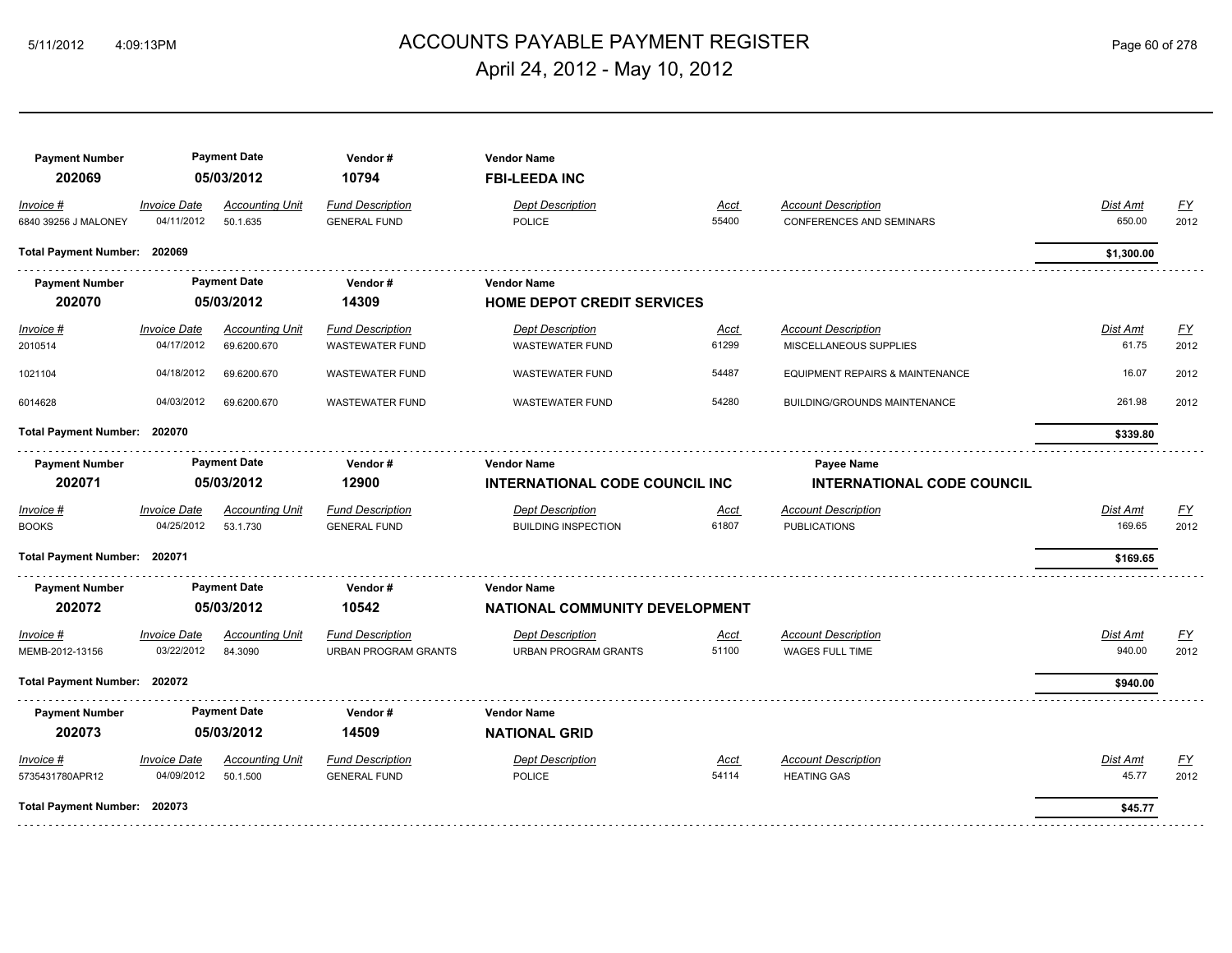# 5/11/2012 4:09:13PM ACCOUNTS PAYABLE PAYMENT REGISTER Page 61 of 278 April 24, 2012 - May 10, 2012

| <b>Payment Number</b><br>202074 |                     | <b>Payment Date</b><br>05/03/2012 | Vendor#<br>11200                              | <b>Vendor Name</b><br><b>NEARC</b>            |             |                                 |                 |           |
|---------------------------------|---------------------|-----------------------------------|-----------------------------------------------|-----------------------------------------------|-------------|---------------------------------|-----------------|-----------|
| Invoice #                       | <b>Invoice Date</b> | <b>Accounting Unit</b>            | <b>Fund Description</b>                       | <b>Dept Description</b>                       | Acct        | <b>Account Description</b>      | Dist Amt        | EY        |
| NZN23Z4XMRL                     | 05/01/2012          | 32.1.600                          | <b>GENERAL FUND</b>                           | <b>ASSESSING</b>                              | 55400       | <b>CONFERENCES AND SEMINARS</b> | 40.00           | 2012      |
| NTN2DYQFH73 MARINO              | 05/01/2012          | 32.1.600                          | <b>GENERAL FUND</b>                           | <b>ASSESSING</b>                              | 55400       | <b>CONFERENCES AND SEMINARS</b> | 40.00           | 2012      |
| Total Payment Number: 202074    |                     |                                   |                                               |                                               |             |                                 | \$80.00         |           |
| <b>Payment Number</b>           |                     | <b>Payment Date</b>               | Vendor#                                       | <b>Vendor Name</b>                            |             |                                 |                 |           |
| 202075                          |                     | 05/03/2012                        | 14518                                         | <b>NEIWPCC TRAINING</b>                       |             |                                 |                 |           |
| Invoice #                       | <b>Invoice Date</b> | <b>Accounting Unit</b>            | <b>Fund Description</b>                       | <b>Dept Description</b>                       | <u>Acct</u> | <b>Account Description</b>      | <b>Dist Amt</b> | EY        |
| CONF05152012 GILL               | 05/01/2012          | 69.6200.670                       | <b>WASTEWATER FUND</b>                        | <b>WASTEWATER FUND</b>                        | 55400       | <b>CONFERENCES AND SEMINARS</b> | 105.00          | 2012      |
| Total Payment Number: 202075    |                     |                                   |                                               |                                               |             |                                 | \$105.00        |           |
| <b>Payment Number</b>           |                     | <b>Payment Date</b>               | Vendor#                                       | <b>Vendor Name</b>                            |             |                                 |                 |           |
| 202076                          |                     | 05/03/2012                        | 13372                                         | <b>PSNH</b>                                   |             |                                 |                 |           |
| Invoice #                       | <b>Invoice Date</b> | <b>Accounting Unit</b>            | <b>Fund Description</b>                       | <b>Dept Description</b>                       | Acct        | <b>Account Description</b>      | Dist Amt        | EY        |
| 56273695098MAR12                | 04/12/2012          | 81.3080                           | <b>COMMUNITY DEVELOPMENT</b><br><b>GRANTS</b> | <b>COMMUNITY DEVELOPMENT</b><br><b>GRANTS</b> | 54210       | <b>CONSTRUCTION SERVICES</b>    | 50.23           | 2012      |
| 56014641013APR12                | 04/12/2012          | 57.1.620                          | <b>GENERAL FUND</b>                           | CITYWIDE COMMUNICATIONS                       | 54100       | <b>ELECTRICITY</b>              | 378.15          | 2012      |
| 56265401000MAR12                | 04/10/2012          | 50.1.500                          | <b>GENERAL FUND</b>                           | POLICE                                        | 54100       | <b>ELECTRICITY</b>              | 280.06          | 2012      |
| Total Payment Number: 202076    |                     |                                   |                                               |                                               |             |                                 | \$708.44        |           |
| <b>Payment Number</b>           |                     | <b>Payment Date</b>               | Vendor#                                       | <b>Vendor Name</b>                            |             |                                 |                 |           |
| 202077                          |                     | 05/03/2012                        | 13372                                         | <b>PSNH</b>                                   |             |                                 |                 |           |
| Invoice #                       | <b>Invoice Date</b> | <b>Accounting Unit</b>            | <b>Fund Description</b>                       | <b>Dept Description</b>                       | <u>Acct</u> | <b>Account Description</b>      | Dist Amt        | <u>FY</u> |
| 80001830167MAR12                | 04/09/2012          | 29.1.720.8162                     | <b>GENERAL FUND</b>                           | <b>CITY BUILDINGS</b>                         | 54100       | <b>ELECTRICITY</b>              | 5,561.63        | 2012      |
| 80001830662MAR12                | 04/11/2012          | 69.6200.670                       | <b>WASTEWATER FUND</b>                        | <b>WASTEWATER FUND</b>                        | 54100       | <b>ELECTRICITY</b>              | 32,029.56       | 2012      |
| 80052110105MAR12                | 04/09/2012          | 66.1.500                          | <b>GENERAL FUND</b>                           | <b>PARKING LOTS</b>                           | 54100       | <b>ELECTRICITY</b>              | 1,198.53        | 2012      |
| 80001831157MAR12                | 04/09/2012          | 66.1.500                          | <b>GENERAL FUND</b>                           | <b>PARKING LOTS</b>                           | 54100       | <b>ELECTRICITY</b>              | 902.77          | 2012      |
| 80001830829MAR12                | 04/10/2012          | 71.1.500                          | <b>GENERAL FUND</b>                           | <b>COMMUNITY SERVICES</b>                     | 54100       | <b>ELECTRICITY</b>              | 1,026.36        | 2012      |
| Total Payment Number: 202077    |                     |                                   |                                               |                                               |             |                                 | \$40,718.85     |           |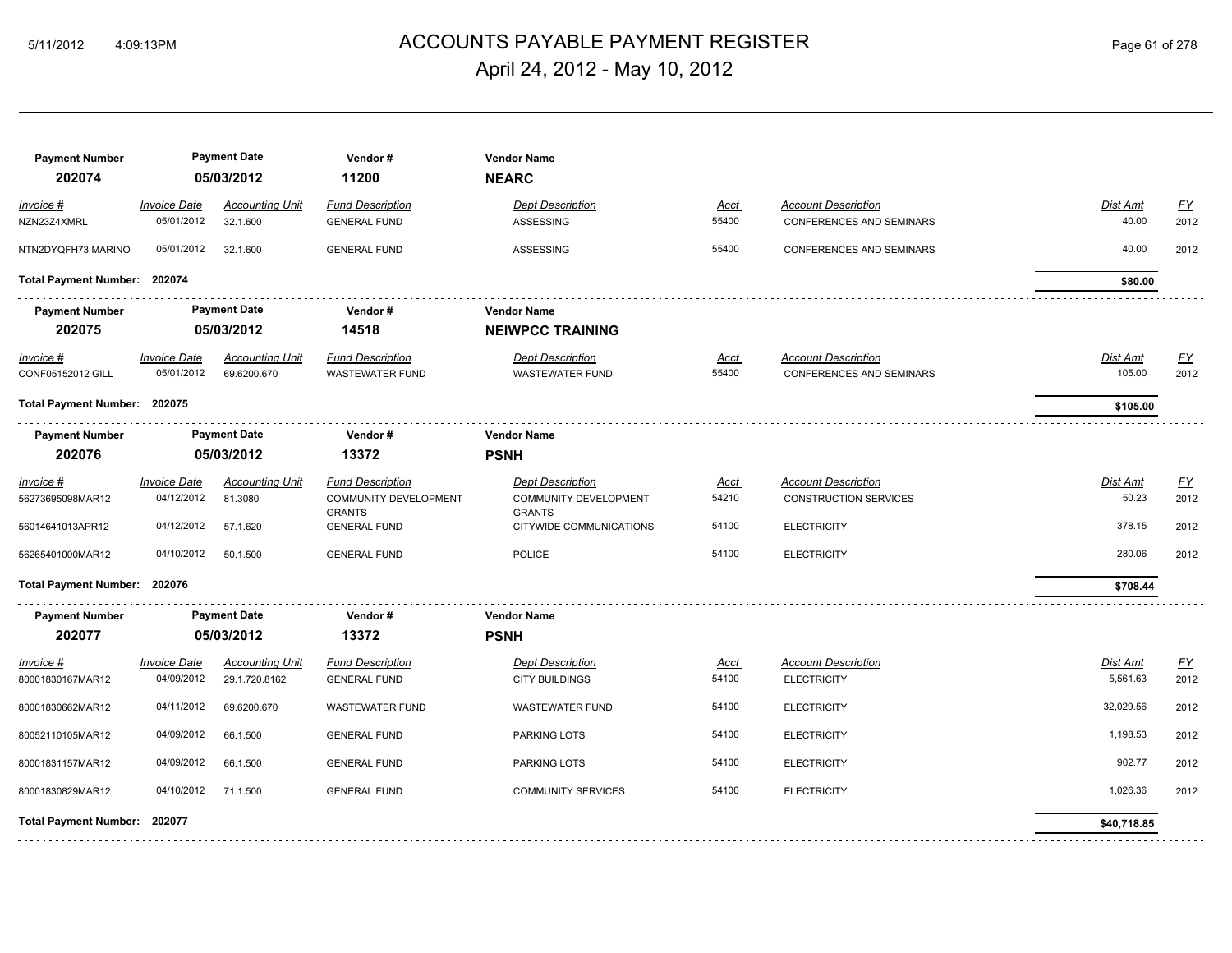# ACCOUNTS PAYABLE PAYMENT REGISTER 5/11/2012 4:09:13PM Page 62 of 278 April 24, 2012 - May 10, 2012

| <b>Payment Number</b><br>202078 |                     | <b>Payment Date</b><br>05/03/2012 | Vendor#<br>10948                        | <b>Vendor Name</b><br>STATE OF NH DEPT OF SAFETY |             |                                   |                 |           |
|---------------------------------|---------------------|-----------------------------------|-----------------------------------------|--------------------------------------------------|-------------|-----------------------------------|-----------------|-----------|
| Invoice #                       | <b>Invoice Date</b> | <b>Accounting Unit</b>            | <b>Fund Description</b>                 | <b>Dept Description</b>                          | Acct        | <b>Account Description</b>        | Dist Amt        | <u>FY</u> |
| 20120419 MURILLO                | 04/19/2012          | <b>BS1000</b>                     | <b>GENERAL FUND</b>                     | <b>GENERAL FUND</b>                              | 21922       | FBI FINGERPRINT STATE FEE         | 16.50           | 2012      |
| 20120413 GURECKIS               | 04/13/2012          | <b>BS1000</b>                     | <b>GENERAL FUND</b>                     | <b>GENERAL FUND</b>                              | 21922       | FBI FINGERPRINT STATE FEE         | 16.50           | 2012      |
| 20120419 EBERHARD C             | 04/19/2012          | <b>BS1000</b>                     | <b>GENERAL FUND</b>                     | <b>GENERAL FUND</b>                              | 21922       | FBI FINGERPRINT STATE FEE         | 16.50           | 2012      |
| Total Payment Number: 202078    |                     |                                   |                                         |                                                  |             |                                   | \$49.50         |           |
| <b>Payment Number</b>           |                     | <b>Payment Date</b>               | Vendor#                                 | <b>Vendor Name</b>                               |             |                                   |                 |           |
| 202079                          |                     | 05/03/2012                        | 11279                                   | THE KEENE SENTINEL                               |             |                                   |                 |           |
| Invoice #                       | <b>Invoice Date</b> | <b>Accounting Unit</b>            | <b>Fund Description</b>                 | <b>Dept Description</b>                          | <b>Acct</b> | <b>Account Description</b>        | <b>Dist Amt</b> | EY        |
| 16327                           | 04/19/2012          | 79.1.760                          | <b>GENERAL FUND</b>                     | <b>LIBRARY</b>                                   | 61821       | <b>PERIODICALS</b>                | 243.36          | 2012      |
| Total Payment Number: 202079    |                     |                                   |                                         |                                                  |             |                                   | \$243.36        |           |
| <b>Payment Number</b>           |                     | <b>Payment Date</b>               | Vendor#                                 | <b>Vendor Name</b>                               |             |                                   |                 |           |
| 202080                          |                     | 05/03/2012                        | 13801                                   | <b>UNITED PARCEL SERVICE</b>                     |             |                                   |                 |           |
| Invoice #                       | <b>Invoice Date</b> | <b>Accounting Unit</b>            | <b>Fund Description</b>                 | <b>Dept Description</b>                          | <u>Acct</u> | <b>Account Description</b>        | Dist Amt        | EY        |
| 00004924TT132                   | 03/31/2012          | 57.1.620                          | <b>GENERAL FUND</b>                     | CITYWIDE COMMUNICATIONS                          | 55607       | POSTAGE & DELIVERY                | 30.90           | 2012      |
| 0000571YY8162                   | 04/21/2012          | 50.1.500                          | <b>GENERAL FUND</b>                     | <b>POLICE</b>                                    | 55607       | POSTAGE & DELIVERY                | 7.23            | 2012      |
| Total Payment Number: 202080    |                     |                                   |                                         |                                                  |             |                                   | \$38.13         |           |
| <b>Payment Number</b>           |                     | <b>Payment Date</b>               | Vendor#                                 | <b>Vendor Name</b>                               |             | Payee Name                        |                 |           |
| 202081                          |                     | 05/03/2012                        | 13833                                   | <b>VERIZON WIRELESS</b>                          |             | <b>VERIZON WIRELESS-286546928</b> |                 |           |
| Invoice #                       | <b>Invoice Date</b> | <b>Accounting Unit</b>            | <b>Fund Description</b>                 | <b>Dept Description</b>                          | Acct        | <b>Account Description</b>        | Dist Amt        | EY        |
| 2726016536                      | 05/02/2012          | 57.1.620                          | <b>GENERAL FUND</b>                     | CITYWIDE COMMUNICATIONS                          | 55118       | TELEPHONE-CELLULAR                | 74.89           | 2012      |
| 2726016536                      | 05/02/2012          | 50.1.500                          | <b>GENERAL FUND</b>                     | <b>POLICE</b>                                    | 55118       | TELEPHONE-CELLULAR                | 577.16          | 2012      |
| Total Payment Number: 202081    |                     |                                   |                                         |                                                  |             |                                   | \$652.05        |           |
| <b>Payment Number</b>           |                     | <b>Payment Date</b>               | Vendor#                                 | <b>Vendor Name</b>                               |             |                                   |                 |           |
| 202082                          |                     | 05/03/2012                        | 10748                                   | A H HARRIS & SONS INC                            |             |                                   |                 |           |
| Invoice #                       | <b>Invoice Date</b> | <b>Accounting Unit</b>            | <b>Fund Description</b>                 | <b>Dept Description</b>                          | <u>Acct</u> | <b>Account Description</b>        | Dist Amt        | <u>FY</u> |
| 2182740-00                      | 04/04/2012          | TF60.7514                         | PW-AMHERST ST TRAF<br><b>MITIGATION</b> | PW-AMHERST ST TRAF<br><b>MITIGATION</b>          | 55699       | OTHER CONTRACTED SERVICES         | 586.80          | 2012      |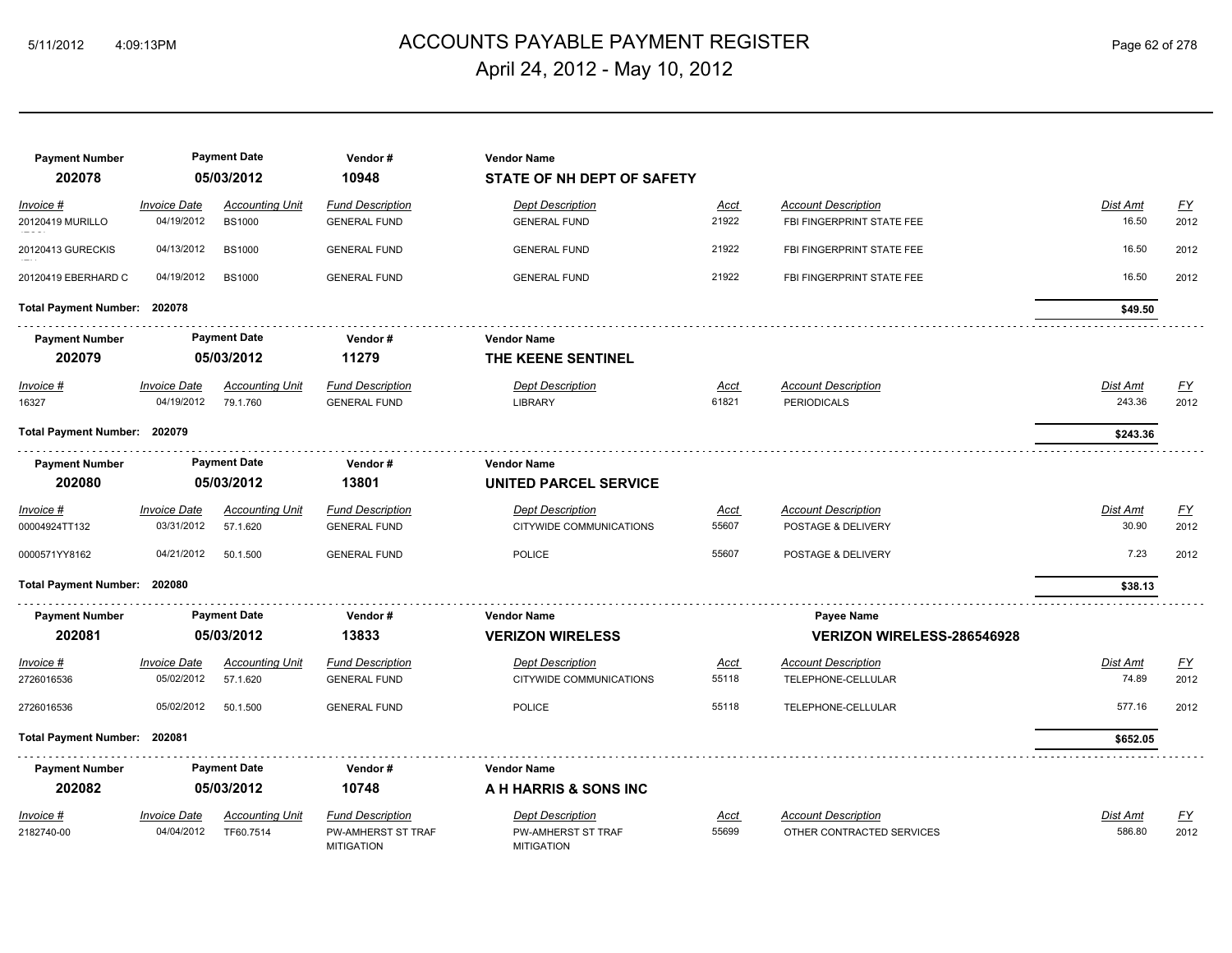# ACCOUNTS PAYABLE PAYMENT REGISTER 5/11/2012 4:09:13PM Page 63 of 278 April 24, 2012 - May 10, 2012

| <b>Payment Number</b><br>202082           |                                   | <b>Payment Date</b><br>05/03/2012       | Vendor#<br>10748                               | <b>Vendor Name</b><br>A H HARRIS & SONS INC               |                      |                                                                   |                           |                          |
|-------------------------------------------|-----------------------------------|-----------------------------------------|------------------------------------------------|-----------------------------------------------------------|----------------------|-------------------------------------------------------------------|---------------------------|--------------------------|
| Invoice #<br>Total Payment Number: 202082 | <b>Invoice Date</b>               | <b>Accounting Unit</b>                  | <b>Fund Description</b>                        | <b>Dept Description</b>                                   | Acct                 | <b>Account Description</b>                                        | Dist Amt<br>\$586.80      | EY                       |
| <b>Payment Number</b><br>202083           |                                   | <b>Payment Date</b><br>05/03/2012       | Vendor#<br>10967                               | <b>Vendor Name</b><br>A W EMBOSS LLC                      |                      |                                                                   |                           |                          |
| $Invoice$ #<br>203                        | <b>Invoice Date</b><br>04/19/2012 | <b>Accounting Unit</b><br>01.1.500      | <b>Fund Description</b><br><b>GENERAL FUND</b> | <b>Dept Description</b><br><b>MAYOR</b>                   | Acct<br>68300        | <b>Account Description</b><br><b>MAYORS EXPENSE ACCOUNT</b>       | <b>Dist Amt</b><br>300.00 | <u>FY</u><br>2012        |
| Total Payment Number: 202083              |                                   |                                         |                                                |                                                           |                      |                                                                   | \$300.00                  |                          |
| <b>Payment Number</b><br>202084           |                                   | <b>Payment Date</b><br>05/03/2012       | Vendor#<br>12263                               | <b>Vendor Name</b><br>AAA CREDIT SCREENING SERV LLC       |                      |                                                                   |                           |                          |
| Invoice #<br>67836                        | <b>Invoice Date</b><br>03/31/2012 | <b>Accounting Unit</b><br>50.1.635      | <b>Fund Description</b><br><b>GENERAL FUND</b> | <b>Dept Description</b><br><b>POLICE</b>                  | Acct<br>53450        | <b>Account Description</b><br>RECRUITMENT/HIRING SERVICES         | Dist Amt<br>75.00         | <u>FY</u><br>2012        |
| Total Payment Number: 202084              |                                   |                                         |                                                |                                                           |                      |                                                                   | \$75.00                   |                          |
| <b>Payment Number</b><br>202085           |                                   | <b>Payment Date</b><br>05/03/2012       | Vendor#<br>12289                               | <b>Vendor Name</b><br><b>AFFILIATED HVAC SERVICES LLC</b> |                      |                                                                   |                           |                          |
| Invoice #<br>30020                        | <b>Invoice Date</b><br>04/06/2012 | <b>Accounting Unit</b><br>77.1.720.8191 | <b>Fund Description</b><br><b>GENERAL FUND</b> | <b>Dept Description</b><br>PARKS & RECREATION             | <b>Acct</b><br>54280 | <b>Account Description</b><br><b>BUILDING/GROUNDS MAINTENANCE</b> | Dist Amt<br>126.00        | $\underline{FY}$<br>2012 |
| Total Payment Number: 202085              |                                   |                                         |                                                |                                                           |                      |                                                                   | \$126.00                  |                          |
| <b>Payment Number</b><br>202086           |                                   | <b>Payment Date</b><br>05/03/2012       | Vendor#<br>12293                               | <b>Vendor Name</b><br>AIR CLEANING SPECIALISTS OF NE      |                      |                                                                   |                           |                          |
| Invoice #<br>19330                        | <b>Invoice Date</b><br>03/29/2012 | <b>Accounting Unit</b><br>52.1.720      | <b>Fund Description</b><br><b>GENERAL FUND</b> | <b>Dept Description</b><br><b>FIRE</b>                    | Acct<br>54280        | <b>Account Description</b><br><b>BUILDING/GROUNDS MAINTENANCE</b> | Dist Amt<br>495.64        | <u>FY</u><br>2012        |
| Total Payment Number: 202086              |                                   |                                         |                                                |                                                           |                      |                                                                   | \$495.64                  |                          |
| <b>Payment Number</b><br>202087           |                                   | <b>Payment Date</b><br>05/03/2012       | Vendor#<br>12298                               | <b>Vendor Name</b><br>ALECS SHOE STORE INC                |                      |                                                                   |                           |                          |
| Invoice #<br>15625 ROY SORENSON           | <b>Invoice Date</b><br>03/20/2012 | <b>Accounting Unit</b><br>61.1.670      | <b>Fund Description</b><br><b>GENERAL FUND</b> | <b>Dept Description</b><br><b>STREETS</b>                 | Acct<br>61107        | <b>Account Description</b><br><b>CLOTHING &amp; UNIFORMS</b>      | Dist Amt<br>69.95         | <u>FY</u><br>2012        |
| Total Payment Number: 202087              |                                   |                                         |                                                |                                                           |                      |                                                                   | \$69.95                   |                          |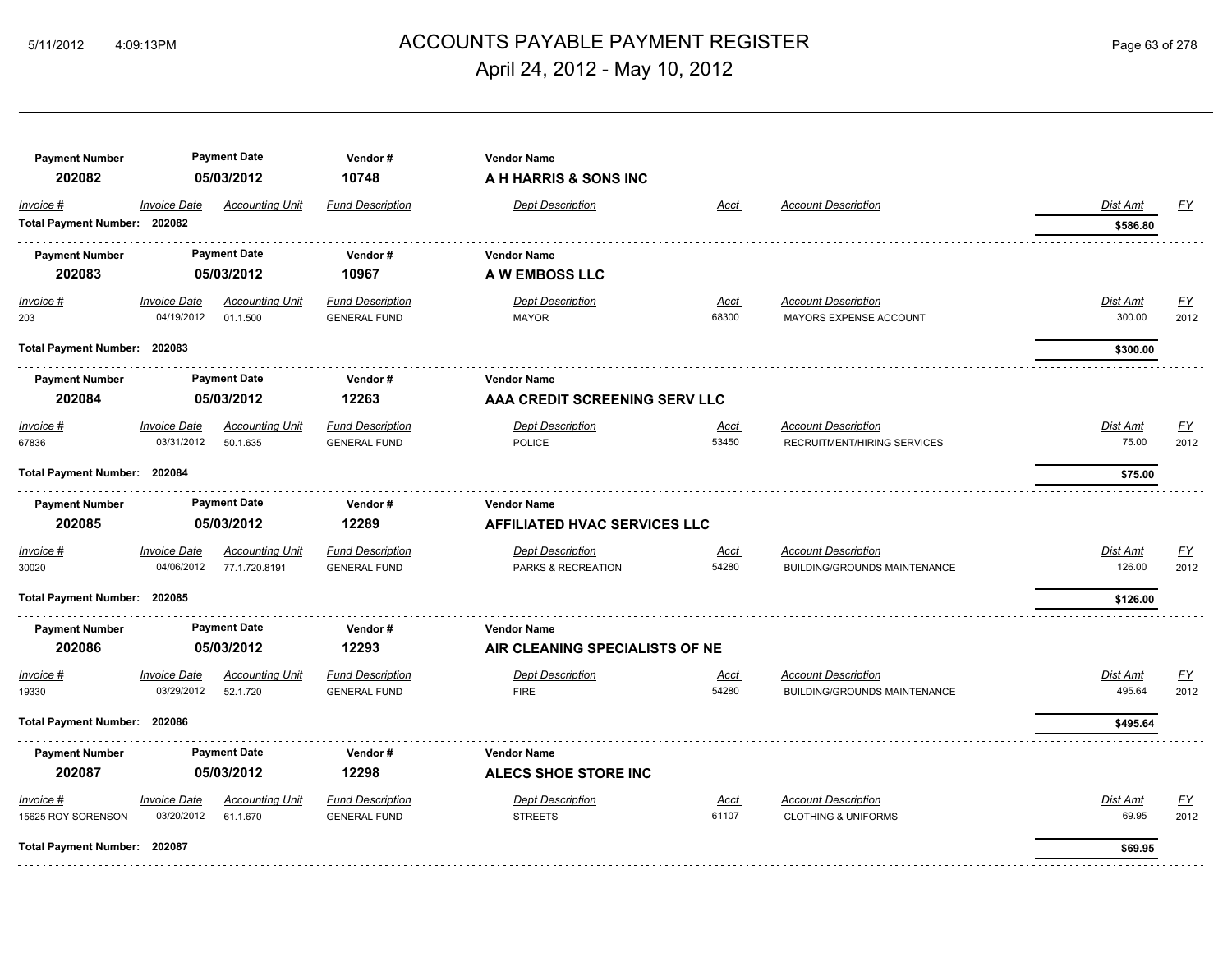# 5/11/2012 4:09:13PM ACCOUNTS PAYABLE PAYMENT REGISTER Page 64 of 278 April 24, 2012 - May 10, 2012

| <b>Payment Number</b><br>202088       |                                   | <b>Payment Date</b><br>05/03/2012       | Vendor#<br>10373                                  | <b>Vendor Name</b><br>ALI PLUMBING SERVICES CORP      |                      |                                                           |                           |                          |
|---------------------------------------|-----------------------------------|-----------------------------------------|---------------------------------------------------|-------------------------------------------------------|----------------------|-----------------------------------------------------------|---------------------------|--------------------------|
| Invoice #<br>CITY HALL 4/6/2012       | <b>Invoice Date</b><br>04/06/2012 | <b>Accounting Unit</b><br>29.1.720.8162 | <b>Fund Description</b><br><b>GENERAL FUND</b>    | <b>Dept Description</b><br><b>CITY BUILDINGS</b>      | Acct<br>54243        | <b>Account Description</b><br><b>HVAC MAINTENANCE</b>     | Dist Amt<br>175.00        | EY<br>2012               |
| Total Payment Number: 202088          |                                   |                                         |                                                   |                                                       |                      |                                                           | \$175.00                  |                          |
| <b>Payment Number</b><br>202089       |                                   | <b>Payment Date</b><br>05/03/2012       | Vendor#<br>13962                                  | <b>Vendor Name</b><br><b>STACEY L ALLEN</b>           |                      |                                                           |                           |                          |
| $Invoice$ #<br>20112A-4/27/2012       | <b>Invoice Date</b><br>04/27/2012 | <b>Accounting Unit</b><br><b>BS1000</b> | <b>Fund Description</b><br><b>GENERAL FUND</b>    | <b>Dept Description</b><br><b>GENERAL FUND</b>        | <u>Acct</u><br>21460 | <b>Account Description</b><br>125 DEPENDENT CARE          | <b>Dist Amt</b><br>192.31 | <u>FY</u><br>2012        |
| Total Payment Number: 202089          |                                   |                                         |                                                   |                                                       |                      |                                                           | \$192.31                  |                          |
| <b>Payment Number</b><br>202090       |                                   | <b>Payment Date</b><br>05/03/2012       | Vendor#<br>11215                                  | <b>Vendor Name</b><br><b>ALTISOURCE SOLUTIONS INC</b> |                      |                                                           |                           |                          |
| Invoice #<br><b>REFUND WASTEWATER</b> | <b>Invoice Date</b><br>05/01/2012 | <b>Accounting Unit</b><br><b>BS6200</b> | <b>Fund Description</b><br><b>WASTEWATER FUND</b> | <b>Dept Description</b><br><b>WASTEWATER FUND</b>     | <u>Acct</u><br>21775 | <b>Account Description</b><br><b>BILLING OVERPAYMENTS</b> | Dist Amt<br>158.14        | EY<br>2012               |
| Total Payment Number: 202090          |                                   |                                         |                                                   |                                                       |                      |                                                           | \$158.14                  |                          |
| <b>Payment Number</b><br>202091       |                                   | <b>Payment Date</b><br>05/03/2012       | Vendor#<br>11213                                  | <b>Vendor Name</b><br><b>AMANDA JAGENTENFL</b>        |                      |                                                           |                           |                          |
| Invoice #<br>33256A/4/27/2012         | <b>Invoice Date</b><br>05/01/2012 | <b>Accounting Unit</b><br><b>BS1000</b> | <b>Fund Description</b><br><b>GENERAL FUND</b>    | <b>Dept Description</b><br><b>GENERAL FUND</b>        | Acct<br>21460        | <b>Account Description</b><br>125 DEPENDENT CARE          | Dist Amt<br>192.31        | $\underline{FY}$<br>2012 |
| Total Payment Number: 202091          |                                   |                                         |                                                   |                                                       |                      |                                                           | \$192.31                  |                          |
| <b>Payment Number</b><br>202092       |                                   | <b>Payment Date</b><br>05/03/2012       | Vendor#<br>11210                                  | <b>Vendor Name</b><br><b>ARCHIE S MOBLEY III</b>      |                      |                                                           |                           |                          |
| Invoice #<br>32368A/4/27/2012         | <b>Invoice Date</b><br>05/01/2012 | <b>Accounting Unit</b><br><b>BS1000</b> | <b>Fund Description</b><br><b>GENERAL FUND</b>    | <b>Dept Description</b><br><b>GENERAL FUND</b>        | Acct<br>21460        | <b>Account Description</b><br>125 DEPENDENT CARE          | Dist Amt<br>192.30        | <u>FY</u><br>2012        |
| Total Payment Number: 202092          |                                   |                                         |                                                   |                                                       |                      |                                                           | \$192.30                  |                          |
| <b>Payment Number</b>                 |                                   | <b>Payment Date</b>                     | Vendor#                                           | <b>Vendor Name</b>                                    |                      |                                                           |                           |                          |
| 202093                                |                                   | 05/03/2012                              | 13985                                             | <b>ERICA ARRINGTON</b>                                |                      |                                                           |                           |                          |
| Invoice #<br>29791A-4/27/2012         | <b>Invoice Date</b><br>04/27/2012 | <b>Accounting Unit</b><br><b>BS1000</b> | <b>Fund Description</b><br><b>GENERAL FUND</b>    | <b>Dept Description</b><br><b>GENERAL FUND</b>        | <u>Acct</u><br>21460 | <b>Account Description</b><br>125 DEPENDENT CARE          | Dist Amt<br>375.00        | EY<br>2012               |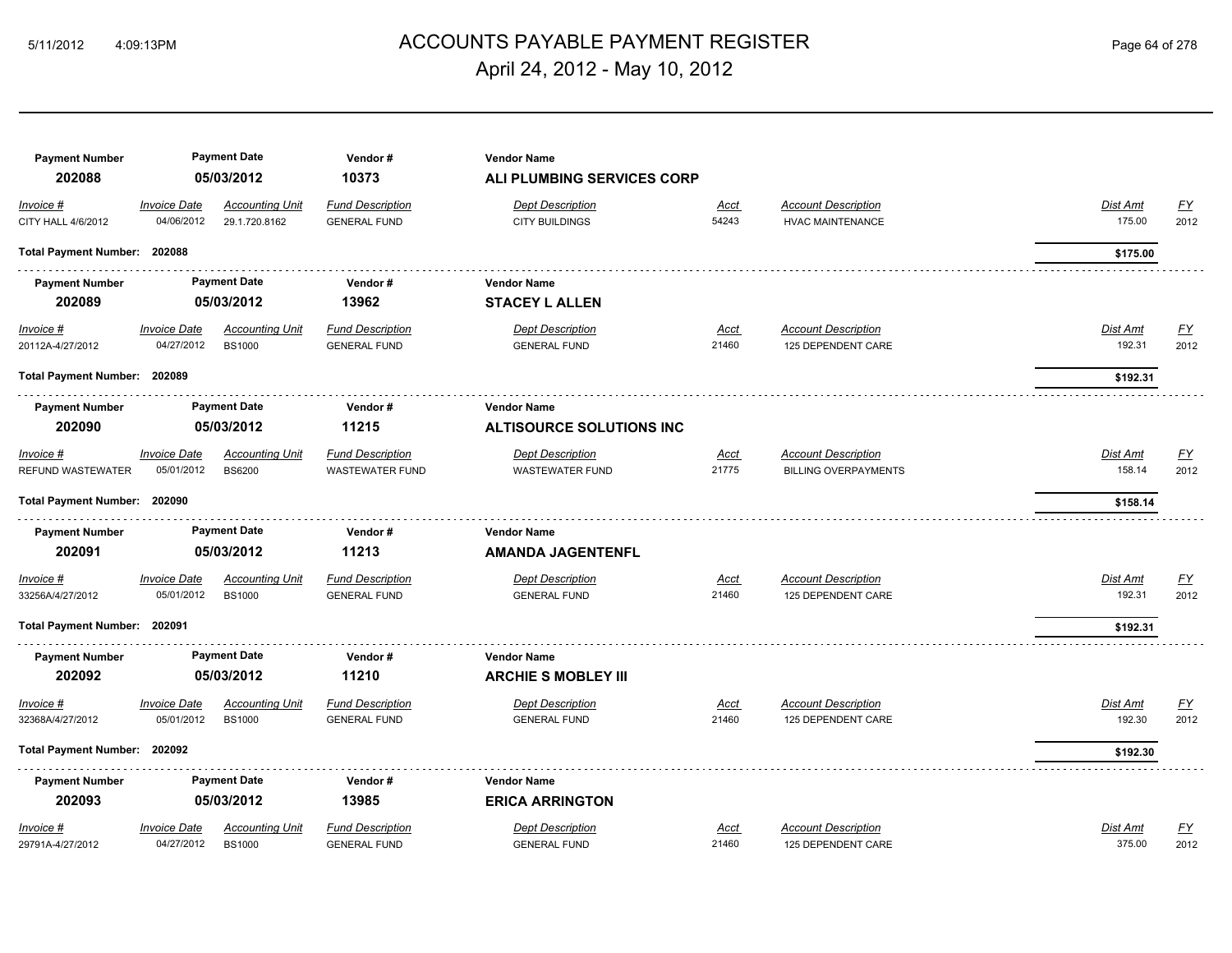# ACCOUNTS PAYABLE PAYMENT REGISTER 5/11/2012 4:09:13PM Page 65 of 278 April 24, 2012 - May 10, 2012

| <b>Payment Number</b>        |                     | <b>Payment Date</b>    | Vendor#                                                    | <b>Vendor Name</b>                                         |             |                                |                 |           |
|------------------------------|---------------------|------------------------|------------------------------------------------------------|------------------------------------------------------------|-------------|--------------------------------|-----------------|-----------|
| 202093                       |                     | 05/03/2012             | 13985                                                      | <b>ERICA ARRINGTON</b>                                     |             |                                |                 |           |
| Invoice #                    | <b>Invoice Date</b> | <b>Accounting Unit</b> | <b>Fund Description</b>                                    | <b>Dept Description</b>                                    | <u>Acct</u> | <b>Account Description</b>     | Dist Amt        | <u>FY</u> |
| Total Payment Number: 202093 |                     |                        |                                                            |                                                            |             |                                | \$375.00        |           |
| <b>Payment Number</b>        |                     | <b>Payment Date</b>    | Vendor#                                                    | <b>Vendor Name</b>                                         |             |                                |                 |           |
| 202094                       |                     | 05/03/2012             | 12359                                                      | <b>ALEXANDRA BAER</b>                                      |             |                                |                 |           |
| $Invoice$ #                  | <b>Invoice Date</b> | <b>Accounting Unit</b> | <b>Fund Description</b>                                    | <b>Dept Description</b>                                    | <u>Acct</u> | <b>Account Description</b>     | <b>Dist Amt</b> | <u>FY</u> |
| 152                          | 04/06/2012          | 50.1.500               | <b>GENERAL FUND</b>                                        | POLICE                                                     | 55699       | OTHER CONTRACTED SERVICES      | 230.00          | 2012      |
| Total Payment Number: 202094 |                     |                        |                                                            |                                                            |             |                                | \$230.00        |           |
| <b>Payment Number</b>        |                     | <b>Payment Date</b>    | Vendor#                                                    | <b>Vendor Name</b>                                         |             |                                |                 |           |
| 202095                       |                     | 05/03/2012             | 12362                                                      | <b>BAKER &amp; TAYLOR</b>                                  |             |                                |                 |           |
| Invoice #                    | <b>Invoice Date</b> | <b>Accounting Unit</b> | <b>Fund Description</b>                                    | <b>Dept Description</b>                                    | <b>Acct</b> | <b>Account Description</b>     | <b>Dist Amt</b> | EY        |
| 3017825797                   | 04/05/2012          | TF79.8063              | <b>LIBRARY-HENRY STEARNS</b>                               | <b>LIBRARY-HENRY STEARNS</b>                               | 61807       | <b>PUBLICATIONS</b>            | 127.06          | 2012      |
| 3017825798                   | 04/05/2012          | TF79.8063              | <b>FUND</b><br><b>LIBRARY-HENRY STEARNS</b><br><b>FUND</b> | <b>FUND</b><br><b>LIBRARY-HENRY STEARNS</b><br><b>FUND</b> | 61807       | <b>PUBLICATIONS</b>            | 13.08           | 2012      |
| <b>Total Payment Number:</b> | 202095              |                        |                                                            |                                                            |             |                                | \$140.14        |           |
| 261813                       | 04/03/2012          | 61.1.675               | <b>GENERAL FUND</b>                                        | <b>STREETS</b>                                             | 61560       | <b>CONSTRUCTION MATERIALS</b>  | 72.00           | 2012      |
| Total Payment Number: 202095 |                     |                        |                                                            |                                                            |             |                                | \$72.00         |           |
| <b>Payment Number</b>        |                     | <b>Payment Date</b>    | Vendor#                                                    | <b>Vendor Name</b>                                         |             |                                |                 |           |
| 202096                       |                     | 05/03/2012             | 12397                                                      | <b>BERGERON PROTECTIVE CLOTHING</b>                        |             |                                |                 |           |
| Invoice #                    | <b>Invoice Date</b> | <b>Accounting Unit</b> | <b>Fund Description</b>                                    | <b>Dept Description</b>                                    | Acct        | <b>Account Description</b>     | Dist Amt        | <u>FY</u> |
| 116392                       | 03/29/2012          | 52.1.625               | <b>GENERAL FUND</b>                                        | <b>FIRE</b>                                                | 61107       | <b>CLOTHING &amp; UNIFORMS</b> | 123.67          | 2012      |
| Total Payment Number: 202096 |                     |                        |                                                            |                                                            |             |                                | \$123.67        |           |
| <b>Payment Number</b>        |                     | <b>Payment Date</b>    | Vendor#                                                    | <b>Vendor Name</b>                                         |             |                                |                 |           |
| 202097                       |                     | 05/03/2012             | 11208                                                      | <b>BRETT VANCE</b>                                         |             |                                |                 |           |
| Invoice #                    | <b>Invoice Date</b> | <b>Accounting Unit</b> | <b>Fund Description</b>                                    | <b>Dept Description</b>                                    | Acct        | <b>Account Description</b>     | <b>Dist Amt</b> | EY        |
| REFUND CHECK                 | 03/20/2012          | <b>BS1000</b>          | <b>GENERAL FUND</b>                                        | <b>GENERAL FUND</b>                                        | 12421       | A/R LEASED PARKING             | 30.00           | 2012      |
| Total Payment Number: 202097 |                     |                        |                                                            |                                                            |             |                                | \$30.00         |           |
|                              |                     |                        |                                                            |                                                            |             |                                |                 |           |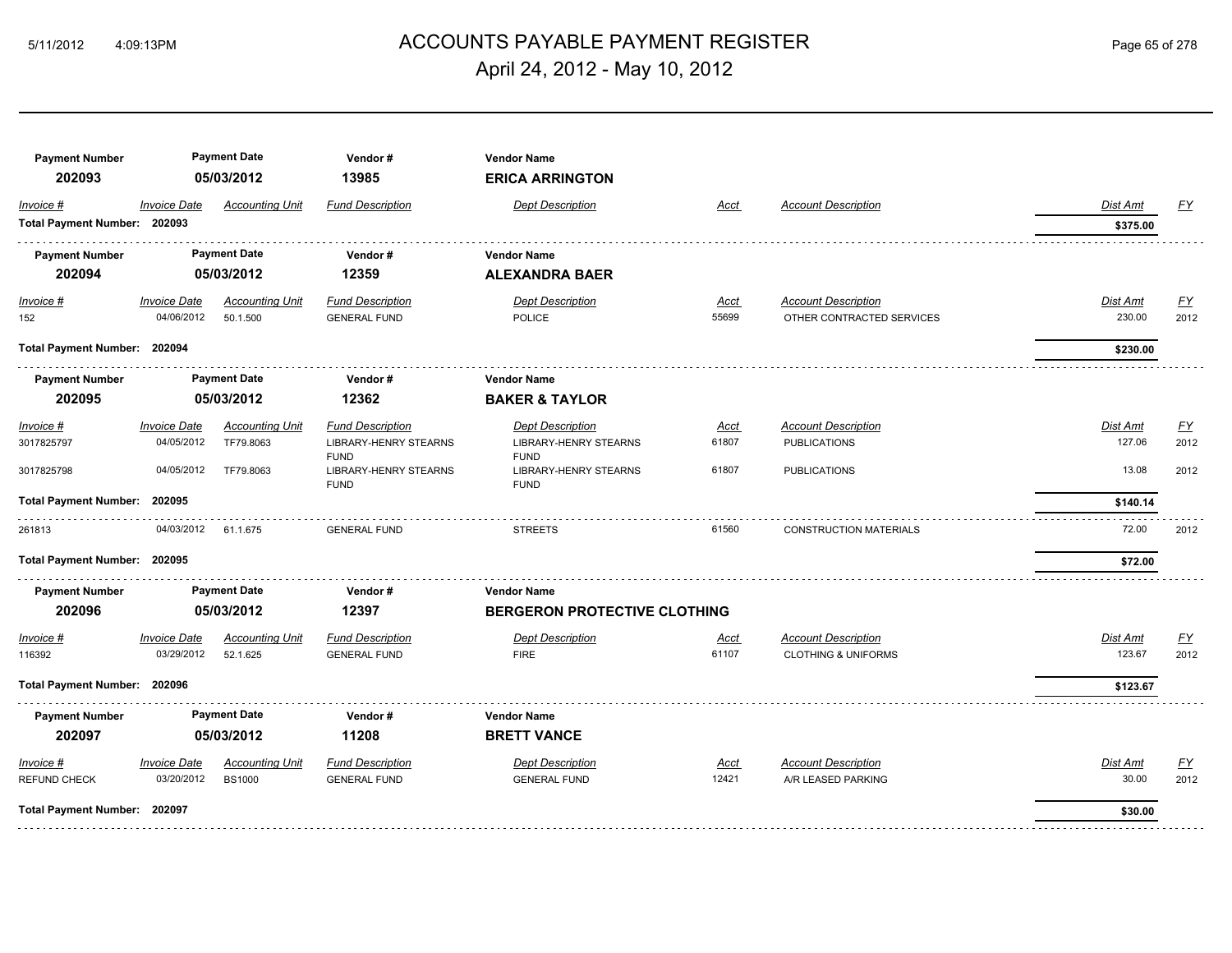# ACCOUNTS PAYABLE PAYMENT REGISTER 5/11/2012 4:09:13PM Page 66 of 278 April 24, 2012 - May 10, 2012

| <b>Payment Number</b><br>202098                   |                                   | <b>Payment Date</b><br>05/03/2012       | Vendor#<br>12487                                                  | <b>Vendor Name</b><br><b>CBCINNOVIS INC</b>               |                      |                                                                        |                                |                   |
|---------------------------------------------------|-----------------------------------|-----------------------------------------|-------------------------------------------------------------------|-----------------------------------------------------------|----------------------|------------------------------------------------------------------------|--------------------------------|-------------------|
| Invoice #<br>2012030375                           | Invoice Date<br>04/01/2012        | <b>Accounting Unit</b><br>29.1.720.8162 | <b>Fund Description</b><br><b>GENERAL FUND</b>                    | <b>Dept Description</b><br>CITY BUILDINGS                 | Acct<br>54280        | <b>Account Description</b><br>BUILDING/GROUNDS MAINTENANCE             | Dist Amt<br>17.65              | <u>FY</u><br>2012 |
| Total Payment Number: 202098                      |                                   |                                         |                                                                   |                                                           |                      |                                                                        | \$17.65                        |                   |
| <b>Payment Number</b><br>202099                   |                                   | <b>Payment Date</b><br>05/03/2012       | Vendor #<br>12525                                                 | <b>Vendor Name</b><br>CN WOOD CO INC                      |                      |                                                                        |                                |                   |
| $Invoice$ #<br>01440628                           | <b>Invoice Date</b><br>04/02/2012 | <b>Accounting Unit</b><br>68.6000.540   | <b>Fund Description</b><br>SOLID WASTE FUND                       | <b>Dept Description</b><br>SOLID WASTE FUND               | <u>Acct</u><br>54600 | <b>Account Description</b><br><b>VEHICLE REPAIRS &amp; MAINTENANCE</b> | <b>Dist Amt</b><br>58.79       | <u>FY</u><br>2012 |
| Total Payment Number: 202099                      |                                   |                                         |                                                                   |                                                           |                      |                                                                        | \$58.79                        |                   |
| <b>Payment Number</b><br>202100                   |                                   | <b>Payment Date</b><br>05/03/2012       | Vendor#<br>14142                                                  | <b>Vendor Name</b><br><b>KEITH COTE</b>                   |                      |                                                                        |                                |                   |
| Invoice #<br>11211A-4/27/2012                     | Invoice Date<br>04/27/2012        | <b>Accounting Unit</b><br><b>BS1000</b> | <b>Fund Description</b><br><b>GENERAL FUND</b>                    | <b>Dept Description</b><br><b>GENERAL FUND</b>            | Acct<br>21460        | <b>Account Description</b><br>125 DEPENDENT CARE                       | Dist Amt<br>192.31             | <u>FY</u><br>2012 |
| Total Payment Number: 202100                      |                                   |                                         |                                                                   |                                                           |                      |                                                                        | \$192.31                       |                   |
| <b>Payment Number</b><br>202101                   |                                   | <b>Payment Date</b><br>05/03/2012       | Vendor#<br>11286                                                  | <b>Vendor Name</b><br><b>COURTYARD BY MARRIOTT NASHUA</b> |                      |                                                                        |                                |                   |
| Invoice #<br>3635<br>Total Payment Number: 202101 | <b>Invoice Date</b><br>03/23/2012 | <b>Accounting Unit</b><br>22.5010       | <b>Fund Description</b><br>CAP PROJECTS-INFO<br><b>TECHNOLOGY</b> | <b>Dept Description</b><br>CAPITAL PROJECTS-INFO TECH     | Acct<br>81342        | <b>Account Description</b><br>COMPUTER SOFTWARE & HARDWARE             | Dist Amt<br>261.00<br>\$261.00 | <u>FY</u><br>2012 |
| <b>Payment Number</b><br>202102                   |                                   | <b>Payment Date</b><br>05/03/2012       | Vendor#<br>14153                                                  | <b>Vendor Name</b><br><b>CROWNE PLAZA NASHUA</b>          |                      |                                                                        |                                |                   |
| Invoice #<br>160235                               | Invoice Date<br>04/05/2012        | <b>Accounting Unit</b><br>22.5010       | <b>Fund Description</b><br>CAP PROJECTS-INFO<br><b>TECHNOLOGY</b> | <b>Dept Description</b><br>CAPITAL PROJECTS-INFO TECH     | Acct<br>81342        | <b>Account Description</b><br>COMPUTER SOFTWARE & HARDWARE             | Dist Amt<br>270.00             | <u>FY</u><br>2012 |
| Total Payment Number: 202102                      |                                   |                                         |                                                                   |                                                           |                      |                                                                        | \$270.00                       |                   |
| <b>Payment Number</b><br>202103                   |                                   | <b>Payment Date</b><br>05/03/2012       | Vendor#<br>12593                                                  | <b>Vendor Name</b><br><b>D &amp; R TOWING INC</b>         |                      |                                                                        |                                |                   |
| Invoice #<br>170440                               | <b>Invoice Date</b><br>04/19/2012 | <b>Accounting Unit</b><br>26.4005       | <b>Fund Description</b><br>TRAFFIC VIOLATIONS FUND                | <b>Dept Description</b><br>TRAFFIC VIOLATIONS             | Acct<br>45400        | <b>Account Description</b><br><b>TRAFFIC VIOLATIONS</b>                | Dist Amt<br>95.00              | <u>FY</u><br>2012 |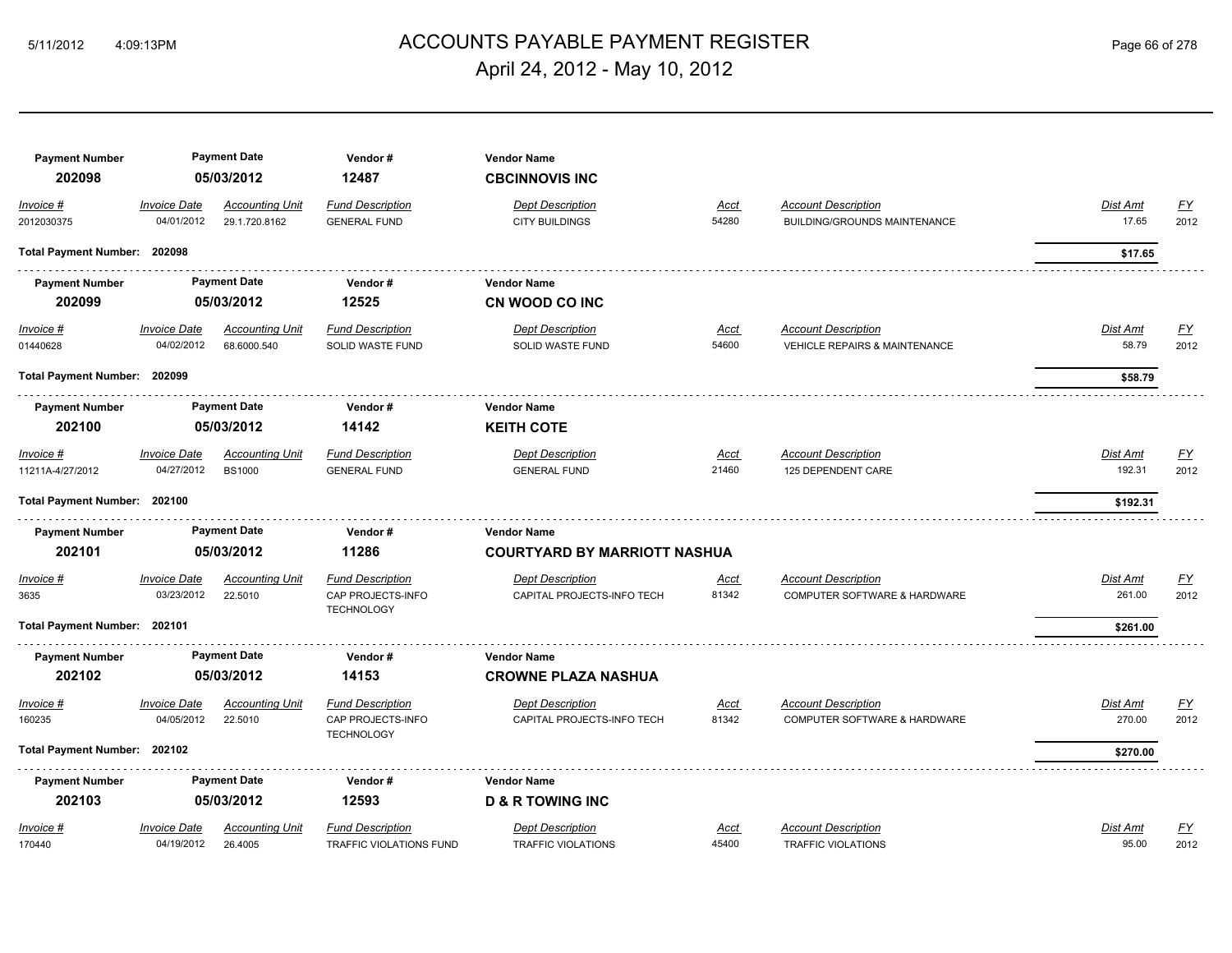# ACCOUNTS PAYABLE PAYMENT REGISTER 5/11/2012 4:09:13PM Page 67 of 278 April 24, 2012 - May 10, 2012

| <b>Payment Number</b><br>202103 |                     | <b>Payment Date</b><br>05/03/2012 | Vendor#<br>12593        | <b>Vendor Name</b><br><b>D &amp; R TOWING INC</b> |             |                             |                 |                  |
|---------------------------------|---------------------|-----------------------------------|-------------------------|---------------------------------------------------|-------------|-----------------------------|-----------------|------------------|
| Invoice #                       | <b>Invoice Date</b> | <b>Accounting Unit</b>            | <b>Fund Description</b> | <b>Dept Description</b>                           | <b>Acct</b> | <b>Account Description</b>  | <b>Dist Amt</b> | <u>FY</u>        |
| Total Payment Number: 202103    |                     |                                   |                         |                                                   |             |                             | \$95.00         |                  |
| <b>Payment Number</b>           |                     | <b>Payment Date</b>               | Vendor#                 | <b>Vendor Name</b>                                |             |                             |                 |                  |
| 202104                          |                     | 05/03/2012                        | 14164                   | <b>PATRICIA DAVIDSON</b>                          |             |                             |                 |                  |
| Invoice #                       | <b>Invoice Date</b> | <b>Accounting Unit</b>            | <b>Fund Description</b> | <b>Dept Description</b>                           | Acct        | <b>Account Description</b>  | <b>Dist Amt</b> | <u>FY</u>        |
| 12857A-4/27/2012                | 04/27/2012          | <b>BS1000</b>                     | <b>GENERAL FUND</b>     | <b>GENERAL FUND</b>                               | 21460       | 125 DEPENDENT CARE          | 192.30          | 2012             |
| Total Payment Number: 202104    |                     |                                   |                         |                                                   |             |                             | \$192.30        |                  |
| <b>Payment Number</b>           |                     | <b>Payment Date</b>               | Vendor#                 | <b>Vendor Name</b>                                |             |                             |                 |                  |
| 202105                          |                     | 05/03/2012                        | 14167                   | <b>JERALYN M DEHAYOS</b>                          |             |                             |                 |                  |
| $Invoice$ #                     | <b>Invoice Date</b> | <b>Accounting Unit</b>            | <b>Fund Description</b> | <b>Dept Description</b>                           | <u>Acct</u> | <b>Account Description</b>  | Dist Amt        | <u>FY</u>        |
| 20148A-4/27/2012                | 04/27/2012          | <b>BS1000</b>                     | <b>GENERAL FUND</b>     | <b>GENERAL FUND</b>                               | 21460       | 125 DEPENDENT CARE          | 192.31          | 2012             |
| Total Payment Number: 202105    |                     |                                   |                         |                                                   |             |                             | \$192.31        |                  |
| <b>Payment Number</b>           |                     | <b>Payment Date</b>               | Vendor#                 | <b>Vendor Name</b>                                |             |                             |                 |                  |
| 202106                          |                     | 05/03/2012                        | 11288                   | <b>DEMETRIOS A BEOTES</b>                         |             |                             |                 |                  |
| <i>Invoice</i> #                | <b>Invoice Date</b> | <b>Accounting Unit</b>            | <b>Fund Description</b> | <b>Dept Description</b>                           | <u>Acct</u> | <b>Account Description</b>  | Dist Amt        | $\underline{FY}$ |
| <b>REFUND</b>                   | 05/02/2012          | 26.4005                           | TRAFFIC VIOLATIONS FUND | <b>TRAFFIC VIOLATIONS</b>                         | 45400       | <b>TRAFFIC VIOLATIONS</b>   | 125.00          | 2012             |
| Total Payment Number: 202106    |                     |                                   |                         |                                                   |             |                             | \$125.00        |                  |
| <b>Payment Number</b>           |                     | <b>Payment Date</b>               | Vendor#                 | <b>Vendor Name</b>                                |             |                             |                 |                  |
| 202107                          |                     | 05/03/2012                        | 14284                   | <b>TINA HAMILTON</b>                              |             |                             |                 |                  |
| Invoice #                       | <b>Invoice Date</b> | <b>Accounting Unit</b>            | <b>Fund Description</b> | <b>Dept Description</b>                           | Acct        | <b>Account Description</b>  | Dist Amt        | EY               |
| 20176A-4/27/2012                | 04/27/2012          | <b>BS1000</b>                     | <b>GENERAL FUND</b>     | <b>GENERAL FUND</b>                               | 21460       | 125 DEPENDENT CARE          | 100.00          | 2012             |
| Total Payment Number: 202107    |                     |                                   |                         |                                                   |             |                             | \$100.00        |                  |
| <b>Payment Number</b>           |                     | <b>Payment Date</b>               | Vendor#                 | <b>Vendor Name</b>                                |             |                             |                 |                  |
| 202108                          |                     | 05/03/2012                        | 11216                   | <b>HORIZON SETTLEMENT SERVICES</b>                |             |                             |                 |                  |
| Invoice #                       | <b>Invoice Date</b> | <b>Accounting Unit</b>            | <b>Fund Description</b> | <b>Dept Description</b>                           | <u>Acct</u> | <b>Account Description</b>  | Dist Amt        | EY               |
| WASTEWATER REFUND               | 05/01/2012          | <b>BS6200</b>                     | <b>WASTEWATER FUND</b>  | <b>WASTEWATER FUND</b>                            | 21775       | <b>BILLING OVERPAYMENTS</b> | 140.55          | 2012             |
| Total Payment Number: 202108    |                     |                                   |                         |                                                   |             |                             | \$140.55        |                  |
|                                 |                     |                                   |                         |                                                   |             |                             |                 |                  |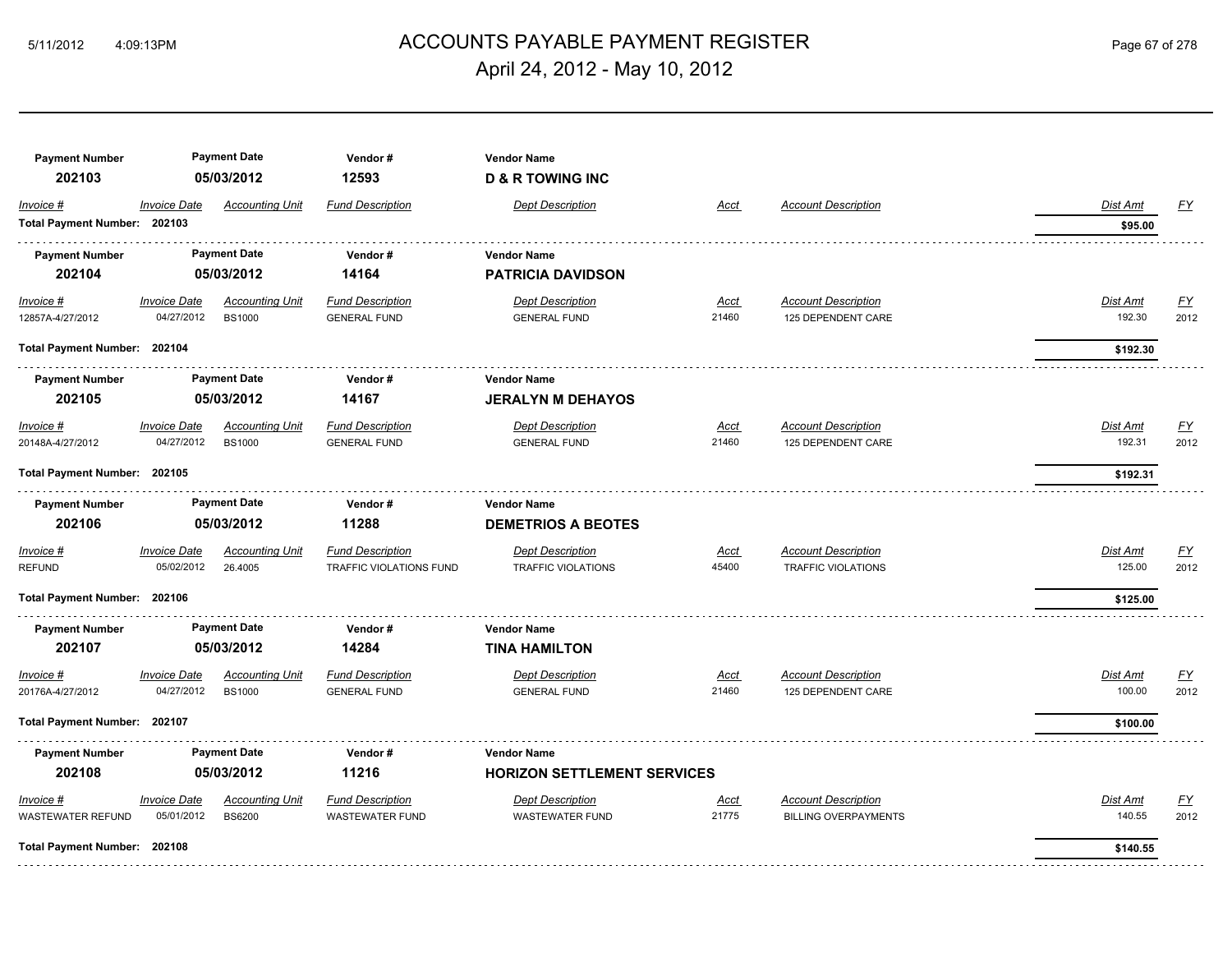# ACCOUNTS PAYABLE PAYMENT REGISTER 5/11/2012 4:09:13PM Page 68 of 278 April 24, 2012 - May 10, 2012

| <b>Payment Number</b><br>202109 |                                   | <b>Payment Date</b><br>05/03/2012       | Vendor#<br>12889                               | <b>Vendor Name</b><br><b>INDUSTRIAL PROTECTION SERVICES</b> |                      |                                                               |                    |                   |
|---------------------------------|-----------------------------------|-----------------------------------------|------------------------------------------------|-------------------------------------------------------------|----------------------|---------------------------------------------------------------|--------------------|-------------------|
| Invoice #<br>102714-02          | <b>Invoice Date</b><br>04/04/2012 | <b>Accounting Unit</b><br>52.1.625      | <b>Fund Description</b><br><b>GENERAL FUND</b> | <b>Dept Description</b><br><b>FIRE</b>                      | <u>Acct</u><br>71025 | <b>Account Description</b><br><b>SMALL TOOLS</b>              | Dist Amt<br>115.00 | <b>FY</b><br>2012 |
| Total Payment Number: 202109    |                                   |                                         |                                                |                                                             |                      |                                                               | \$115.00           |                   |
| <b>Payment Number</b><br>202110 |                                   | <b>Payment Date</b><br>05/03/2012       | Vendor#<br>12907                               | Vendor Name<br><b>JP PEST SERVICES</b>                      |                      |                                                               |                    |                   |
| Invoice #<br>1012848            | <b>Invoice Date</b><br>04/04/2012 | <b>Accounting Unit</b><br>52.1.720      | <b>Fund Description</b><br><b>GENERAL FUND</b> | <b>Dept Description</b><br><b>FIRE</b>                      | Acct<br>54228        | <b>Account Description</b><br>PEST CONTROL SERVICES           | Dist Amt<br>85.00  | FY<br>2012        |
| Total Payment Number: 202110    |                                   |                                         |                                                |                                                             |                      |                                                               | \$85.00            |                   |
| <b>Payment Number</b><br>202111 |                                   | <b>Payment Date</b><br>05/03/2012       | Vendor#<br>12922                               | <b>Vendor Name</b><br><b>JOHN DEERE LANDSCAPES</b>          |                      |                                                               |                    |                   |
| Invoice #<br>60805750           | <b>Invoice Date</b><br>04/09/2012 | <b>Accounting Unit</b><br>77.1.650      | <b>Fund Description</b><br><b>GENERAL FUND</b> | <b>Dept Description</b><br>PARKS & RECREATION               | <u>Acct</u><br>54280 | <b>Account Description</b><br>BUILDING/GROUNDS MAINTENANCE    | Dist Amt<br>305.40 | EY<br>2012        |
| 60770441                        | 04/05/2012                        | 77.1.650                                | <b>GENERAL FUND</b>                            | PARKS & RECREATION                                          | 54280                | <b>BUILDING/GROUNDS MAINTENANCE</b>                           | 289.76             | 2012              |
| Total Payment Number: 202111    |                                   |                                         |                                                |                                                             |                      |                                                               | \$595.16           |                   |
| <b>Payment Number</b><br>202112 |                                   | <b>Payment Date</b><br>05/03/2012       | Vendor#<br>12923                               | <b>Vendor Name</b><br><b>JOHN E REID &amp; ASSOC INC</b>    |                      |                                                               |                    |                   |
| Invoice #<br>128506             | <b>Invoice Date</b><br>12/15/2011 | <b>Accounting Unit</b><br>50.1.635      | <b>Fund Description</b><br><b>GENERAL FUND</b> | <b>Dept Description</b><br><b>POLICE</b>                    | Acct<br>55400        | <b>Account Description</b><br><b>CONFERENCES AND SEMINARS</b> | Dist Amt<br>425.00 | <u>FY</u><br>2012 |
| Total Payment Number: 202112    |                                   |                                         |                                                |                                                             |                      |                                                               | \$425.00           |                   |
| <b>Payment Number</b><br>202113 |                                   | <b>Payment Date</b><br>05/03/2012       | Vendor#<br>11209                               | <b>Vendor Name</b><br><b>JOHN LYONS</b>                     |                      |                                                               |                    |                   |
| Invoice #<br>32172A/4/27/2012   | <b>Invoice Date</b><br>05/01/2012 | <b>Accounting Unit</b><br><b>BS1000</b> | <b>Fund Description</b><br><b>GENERAL FUND</b> | <b>Dept Description</b><br><b>GENERAL FUND</b>              | Acct<br>21460        | <b>Account Description</b><br>125 DEPENDENT CARE              | Dist Amt<br>192.30 | EY<br>2012        |
| Total Payment Number: 202113    |                                   |                                         |                                                |                                                             |                      |                                                               | \$192.30           |                   |
| <b>Payment Number</b><br>202114 |                                   | <b>Payment Date</b><br>05/03/2012       | Vendor#<br>11214                               | <b>Vendor Name</b><br><b>KATERI BRODEUR</b>                 |                      |                                                               |                    |                   |
| Invoice #                       | <b>Invoice Date</b>               | <b>Accounting Unit</b>                  | <b>Fund Description</b>                        | <b>Dept Description</b>                                     | Acct                 | <b>Account Description</b>                                    | Dist Amt           | FY                |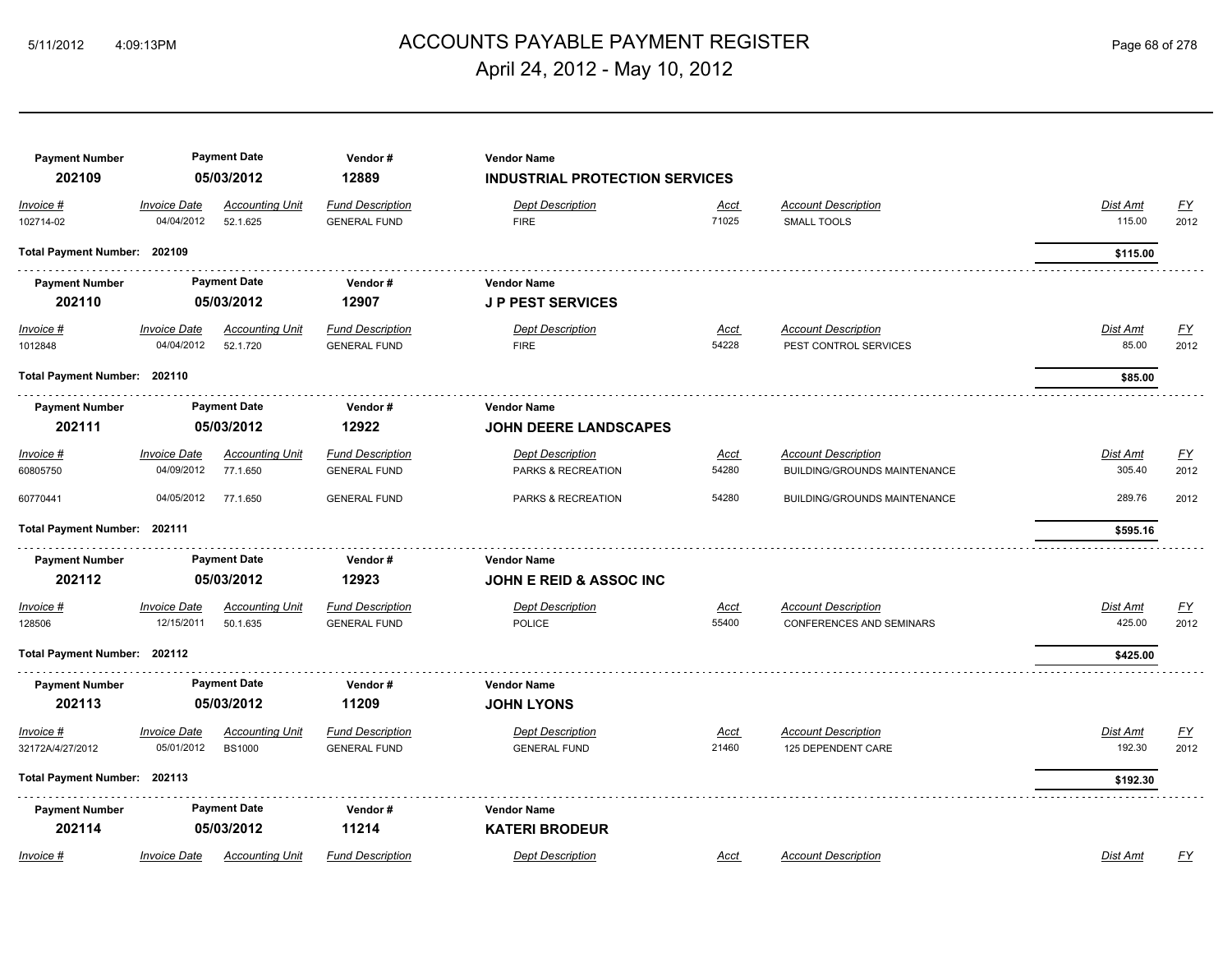# ACCOUNTS PAYABLE PAYMENT REGISTER 5/11/2012 4:09:13PM Page 69 of 278 April 24, 2012 - May 10, 2012

| <b>Payment Number</b><br>202114 |                                   | <b>Payment Date</b><br>05/03/2012       | Vendor#<br>11214                               | <b>Vendor Name</b><br><b>KATERI BRODEUR</b>              |                      |                                                            |                    |                          |
|---------------------------------|-----------------------------------|-----------------------------------------|------------------------------------------------|----------------------------------------------------------|----------------------|------------------------------------------------------------|--------------------|--------------------------|
| Invoice #<br>33232A/4/27/2012   | <b>Invoice Date</b><br>05/01/2012 | <b>Accounting Unit</b><br><b>BS1000</b> | <b>Fund Description</b><br><b>GENERAL FUND</b> | <b>Dept Description</b><br><b>GENERAL FUND</b>           | <u>Acct</u><br>21460 | <b>Account Description</b><br>125 DEPENDENT CARE           | Dist Amt<br>192.30 | EY<br>2012               |
| Total Payment Number: 202114    |                                   |                                         |                                                |                                                          |                      |                                                            | \$192.30           |                          |
| <b>Payment Number</b>           |                                   | <b>Payment Date</b>                     | Vendor#                                        | <b>Vendor Name</b>                                       |                      |                                                            |                    |                          |
| 202115                          |                                   | 05/03/2012                              | 12954                                          | <b>KERRY FIRE PROTECTION INC</b>                         |                      |                                                            |                    |                          |
| $Invoice$ #<br>4586             | <b>Invoice Date</b><br>04/12/2012 | <b>Accounting Unit</b><br>29.1.720.8162 | <b>Fund Description</b><br><b>GENERAL FUND</b> | <b>Dept Description</b><br><b>CITY BUILDINGS</b>         | <u>Acct</u><br>54280 | <b>Account Description</b><br>BUILDING/GROUNDS MAINTENANCE | Dist Amt<br>225.00 | <u>FY</u><br>2012        |
| 4586                            | 04/12/2012                        | 29.1.720.8162                           | <b>GENERAL FUND</b>                            | <b>CITY BUILDINGS</b>                                    | 54280                | <b>BUILDING/GROUNDS MAINTENANCE</b>                        | 275.00             | 2012                     |
| Total Payment Number: 202115    |                                   |                                         |                                                |                                                          |                      |                                                            | \$500.00           |                          |
| <b>Payment Number</b>           |                                   | <b>Payment Date</b>                     | Vendor#                                        | <b>Vendor Name</b>                                       |                      |                                                            |                    |                          |
| 202116                          |                                   | 05/03/2012                              | 11211                                          | <b>KIMBERLEE REICH</b>                                   |                      |                                                            |                    |                          |
| Invoice #<br>33252A/4/27/2012   | <b>Invoice Date</b><br>05/01/2012 | <b>Accounting Unit</b><br><b>BS1000</b> | <b>Fund Description</b><br><b>GENERAL FUND</b> | <b>Dept Description</b><br><b>GENERAL FUND</b>           | <b>Acct</b><br>21460 | <b>Account Description</b><br>125 DEPENDENT CARE           | Dist Amt<br>192.31 | $\underline{FY}$<br>2012 |
| Total Payment Number: 202116    |                                   |                                         |                                                |                                                          |                      |                                                            | \$192.31           |                          |
| <b>Payment Number</b>           |                                   | <b>Payment Date</b>                     | Vendor#                                        | <b>Vendor Name</b>                                       |                      |                                                            |                    |                          |
| 202117                          |                                   | 05/03/2012                              | 14379                                          | <b>LYNNE LAMONTAGNE</b>                                  |                      |                                                            |                    |                          |
| Invoice #<br>12865A-4/27/2012   | <b>Invoice Date</b><br>04/27/2012 | <b>Accounting Unit</b><br><b>BS1000</b> | <b>Fund Description</b><br><b>GENERAL FUND</b> | <b>Dept Description</b><br><b>GENERAL FUND</b>           | Acct<br>21460        | <b>Account Description</b><br>125 DEPENDENT CARE           | Dist Amt<br>400.00 | <u>FY</u><br>2012        |
| Total Payment Number: 202117    |                                   |                                         |                                                |                                                          |                      |                                                            | \$400.00           |                          |
| <b>Payment Number</b>           |                                   | <b>Payment Date</b>                     | Vendor#                                        | <b>Vendor Name</b>                                       |                      |                                                            |                    |                          |
| 202118                          |                                   | 05/03/2012                              | 14425                                          | <b>ROBERT MACK</b>                                       |                      |                                                            |                    |                          |
| Invoice #<br>APRIL2012 MILEAGE  | <b>Invoice Date</b><br>04/20/2012 | <b>Accounting Unit</b><br>74.1.500      | <b>Fund Description</b><br><b>GENERAL FUND</b> | <b>Dept Description</b><br><b>WELFARE ADMINISTRATION</b> | <b>Acct</b><br>55307 | <b>Account Description</b><br>MILEAGE REIMBURSEMENTS       | Dist Amt<br>97.73  | <u>FY</u><br>2012        |
| Total Payment Number: 202118    |                                   |                                         |                                                |                                                          |                      |                                                            | \$97.73            |                          |
| <b>Payment Number</b>           |                                   | <b>Payment Date</b>                     | Vendor#                                        | <b>Vendor Name</b>                                       |                      |                                                            |                    |                          |
| 202119                          |                                   | 05/03/2012                              | 14451                                          | <b>MCDEVITT TRUCKS INC</b>                               |                      |                                                            |                    |                          |
| Invoice #                       | <b>Invoice Date</b>               | <b>Accounting Unit</b>                  | <b>Fund Description</b>                        | <b>Dept Description</b>                                  | Acct                 | <b>Account Description</b>                                 | Dist Amt           | FY                       |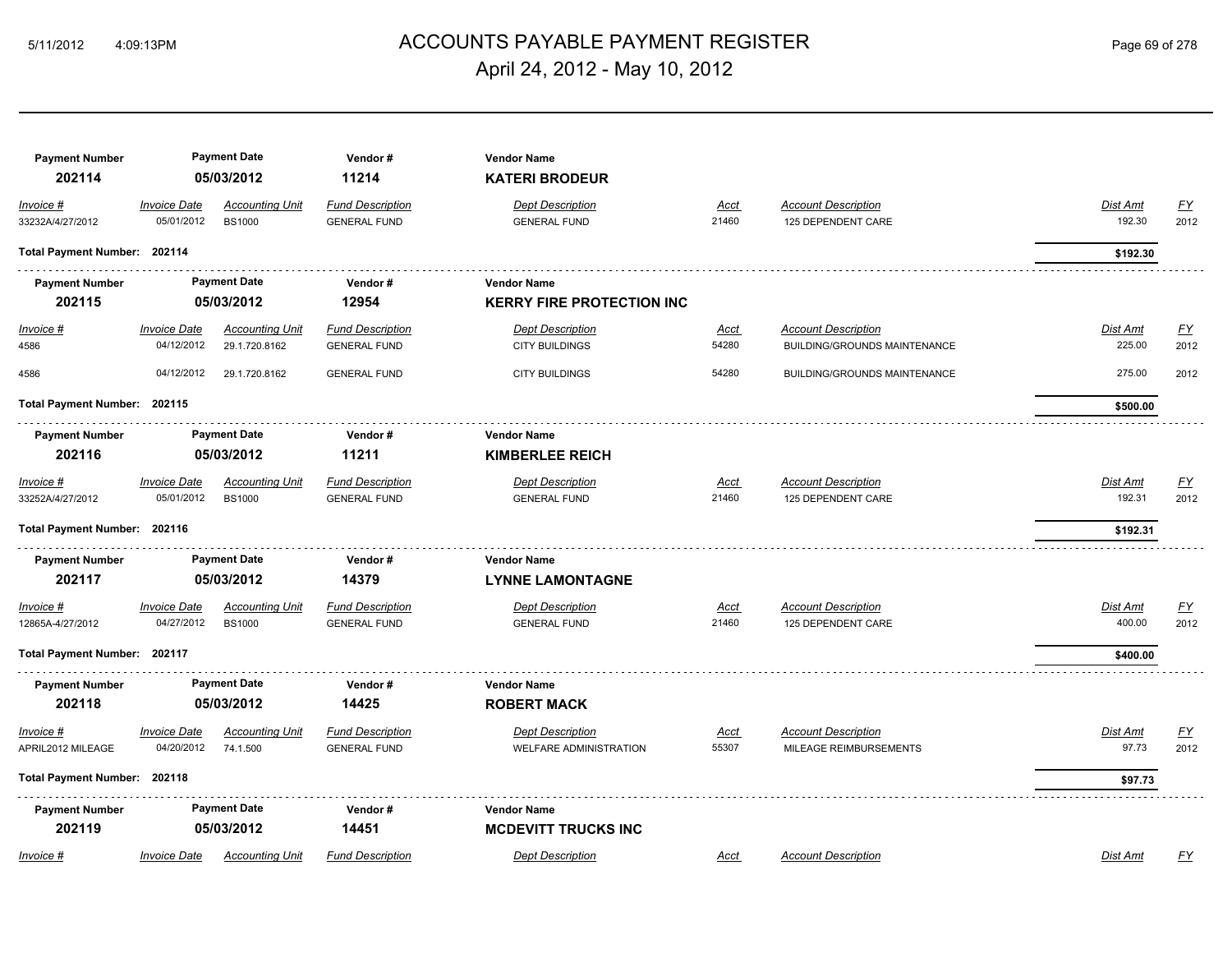# 5/11/2012 4:09:13PM ACCOUNTS PAYABLE PAYMENT REGISTER Page 70 of 278 April 24, 2012 - May 10, 2012

| <b>Payment Number</b><br>202119 |                                   | <b>Payment Date</b><br>05/03/2012       | Vendor#<br>14451                               | <b>Vendor Name</b><br><b>MCDEVITT TRUCKS INC</b>   |                      |                                                             |                           |                   |
|---------------------------------|-----------------------------------|-----------------------------------------|------------------------------------------------|----------------------------------------------------|----------------------|-------------------------------------------------------------|---------------------------|-------------------|
| Invoice #<br>1103840M           | <b>Invoice Date</b><br>02/08/2012 | <b>Accounting Unit</b><br>68.6000.540   | <b>Fund Description</b><br>SOLID WASTE FUND    | <b>Dept Description</b><br>SOLID WASTE FUND        | Acct<br>54600        | <b>Account Description</b><br>VEHICLE REPAIRS & MAINTENANCE | Dist Amt<br>187.73        | <u>FY</u><br>2012 |
| Total Payment Number: 202119    |                                   |                                         |                                                |                                                    |                      |                                                             | \$187.73                  |                   |
| <b>Payment Number</b><br>202120 |                                   | <b>Payment Date</b><br>05/03/2012       | Vendor#<br>14454                               | <b>Vendor Name</b><br><b>LORI MCINTOSH</b>         |                      |                                                             |                           |                   |
| $Invoice$ #<br>32180A-4/27/12   | <b>Invoice Date</b><br>04/27/2012 | <b>Accounting Unit</b><br><b>BS1000</b> | <b>Fund Description</b><br><b>GENERAL FUND</b> | <b>Dept Description</b><br><b>GENERAL FUND</b>     | <u>Acct</u><br>21460 | <b>Account Description</b><br>125 DEPENDENT CARE            | <b>Dist Amt</b><br>320.96 | <u>FY</u><br>2012 |
| Total Payment Number: 202120    |                                   |                                         |                                                |                                                    |                      |                                                             | \$320.96                  |                   |
| <b>Payment Number</b><br>202121 |                                   | <b>Payment Date</b><br>05/03/2012       | Vendor#<br>14464                               | <b>Vendor Name</b><br><b>PAUL MENARD</b>           |                      |                                                             |                           |                   |
| Invoice #<br>11227A-4/27/2012   | <b>Invoice Date</b><br>04/27/2012 | <b>Accounting Unit</b><br><b>BS1000</b> | <b>Fund Description</b><br><b>GENERAL FUND</b> | <b>Dept Description</b><br><b>GENERAL FUND</b>     | Acct<br>21460        | <b>Account Description</b><br>125 DEPENDENT CARE            | Dist Amt<br>192.31        | <u>FY</u><br>2012 |
| Total Payment Number: 202121    |                                   |                                         |                                                |                                                    |                      |                                                             | \$192.31                  |                   |
| <b>Payment Number</b><br>202122 |                                   | <b>Payment Date</b><br>05/03/2012       | Vendor#<br>13092                               | <b>Vendor Name</b><br><b>METROMEDIA ENERGY INC</b> |                      |                                                             |                           |                   |
| Invoice #<br>1120302281 MAR12   | <b>Invoice Date</b><br>04/13/2012 | <b>Accounting Unit</b><br>77.1.500      | <b>Fund Description</b><br><b>GENERAL FUND</b> | <b>Dept Description</b><br>PARKS & RECREATION      | Acct<br>54114        | <b>Account Description</b><br><b>HEATING GAS</b>            | Dist Amt<br>611.30        | <u>FY</u><br>2012 |
| 1120302281 MAR12                | 04/13/2012                        | 77.1.500                                | <b>GENERAL FUND</b>                            | PARKS & RECREATION                                 | 54114                | <b>HEATING GAS</b>                                          | 76.82                     | 2012              |
| 1120302281 MAR12                | 04/13/2012                        | 77.1.500                                | <b>GENERAL FUND</b>                            | PARKS & RECREATION                                 | 54114                | <b>HEATING GAS</b>                                          | 37.31                     | 2012              |
| 1120302281 MAR12                | 04/13/2012                        | 77.1.720.8191                           | <b>GENERAL FUND</b>                            | PARKS & RECREATION                                 | 54114                | <b>HEATING GAS</b>                                          | 834.22                    | 2012              |
| 1120302281 MAR12                | 04/13/2012                        | 22.2505                                 | <b>GOVT &amp; EDUCATION CHANNELS</b>           | <b>GOV'T &amp; EDUCATION</b>                       | 54114                | <b>HEATING GAS</b>                                          | 17.54                     | 2012              |
| 1120302281 MAR12                | 04/13/2012                        | 29.1.720.8162                           | <b>FUND</b><br><b>GENERAL FUND</b>             | <b>CHANNELS</b><br><b>CITY BUILDINGS</b>           | 54114                | <b>HEATING GAS</b>                                          | 1,557.34                  | 2012              |
| 1120302281 MAR12                | 04/13/2012                        | 29.1.720.8163                           | <b>GENERAL FUND</b>                            | <b>CITY BUILDINGS</b>                              | 54114                | <b>HEATING GAS</b>                                          | 1,334.62                  | 2012              |
| 1120302281 MAR12                | 04/13/2012                        | 86.3120                                 | <b>TRANSIT GRANTS</b>                          | <b>GRANT FUNDS-TRANSIT</b>                         | 54114                | <b>HEATING GAS</b>                                          | 64.91                     | 2012              |
| 1120302281 MAR12                | 04/13/2012                        | 86.3120                                 | <b>TRANSIT GRANTS</b>                          | <b>GRANT FUNDS-TRANSIT</b>                         | 54114                | <b>HEATING GAS</b>                                          | 152.44                    | 2012              |
| 1120302281 MAR12                | 04/13/2012                        | 86.3120                                 | <b>TRANSIT GRANTS</b>                          | <b>GRANT FUNDS-TRANSIT</b>                         | 54114                | <b>HEATING GAS</b>                                          | 618.92                    | 2012              |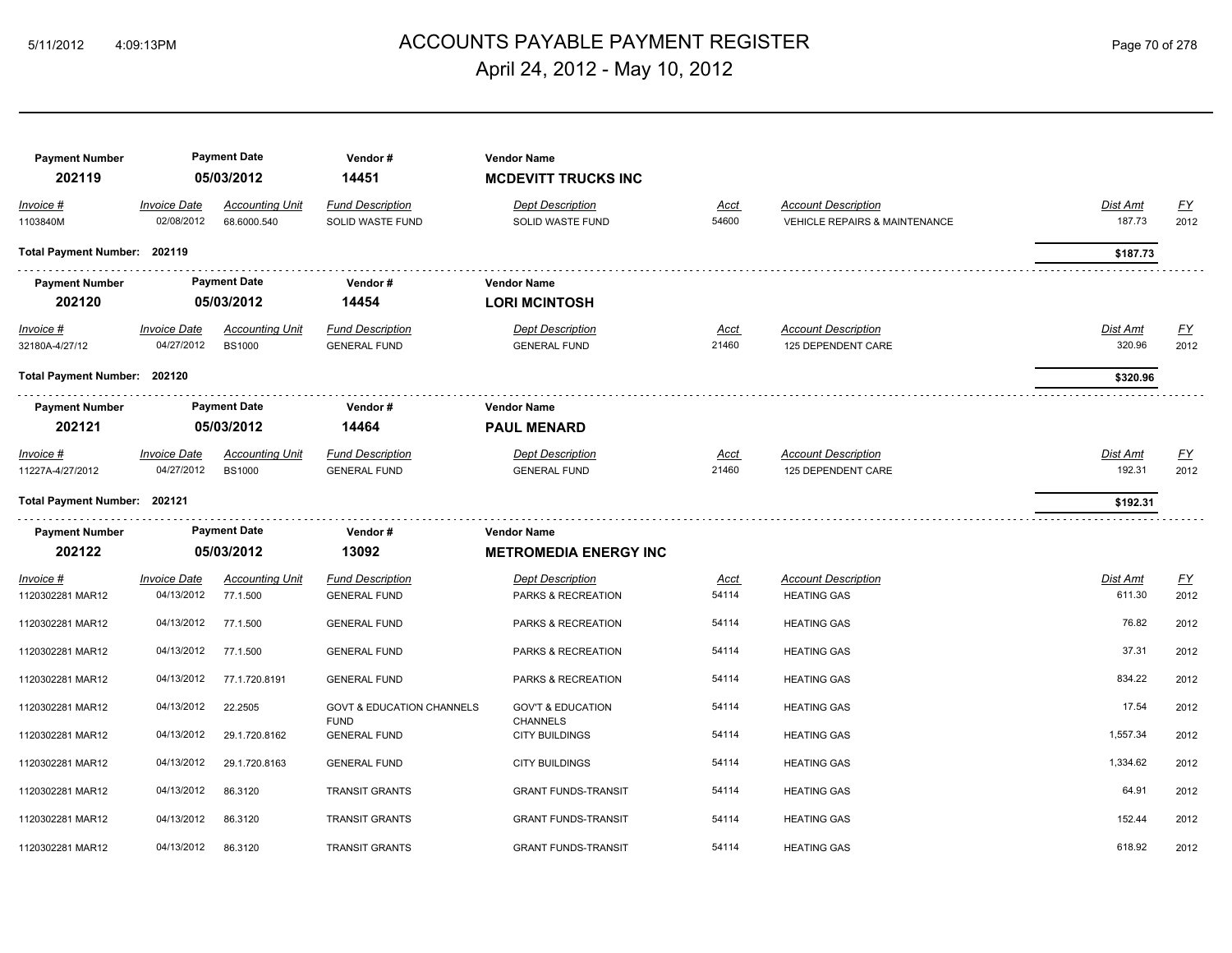# 5/11/2012 4:09:13PM ACCOUNTS PAYABLE PAYMENT REGISTER Page 71 of 278 April 24, 2012 - May 10, 2012

| <b>Payment Number</b>         |                                   | <b>Payment Date</b>                | Vendor#                                        | <b>Vendor Name</b> |                                                 |                      |                                                  |                           |                          |
|-------------------------------|-----------------------------------|------------------------------------|------------------------------------------------|--------------------|-------------------------------------------------|----------------------|--------------------------------------------------|---------------------------|--------------------------|
| 202122                        |                                   | 05/03/2012                         | 13092                                          |                    | <b>METROMEDIA ENERGY INC</b>                    |                      |                                                  |                           |                          |
| Invoice #<br>1120302281 MAR12 | <b>Invoice Date</b><br>04/13/2012 | <b>Accounting Unit</b><br>31.1.500 | <b>Fund Description</b><br><b>GENERAL FUND</b> |                    | <b>Dept Description</b><br><b>HUNT BUILDING</b> | <u>Acct</u><br>54114 | <b>Account Description</b><br><b>HEATING GAS</b> | <b>Dist Amt</b><br>751.07 | $\underline{FY}$<br>2012 |
| 1120302281 MAR12              | 04/13/2012                        | 69.6200.670                        | <b>WASTEWATER FUND</b>                         |                    | <b>WASTEWATER FUND</b>                          | 54114                | <b>HEATING GAS</b>                               | 853.10                    | 2012                     |
| 1120302281 MAR12              | 04/13/2012                        | 69.6200.670                        | <b>WASTEWATER FUND</b>                         |                    | <b>WASTEWATER FUND</b>                          | 54114                | <b>HEATING GAS</b>                               | 94.48                     | 2012                     |
| 1120302281 MAR12              | 04/13/2012                        | 69.6200.670                        | <b>WASTEWATER FUND</b>                         |                    | <b>WASTEWATER FUND</b>                          | 54114                | <b>HEATING GAS</b>                               | 119.09                    | 2012                     |
| 1120302281 MAR12              | 04/13/2012                        | 69.6200.670                        | <b>WASTEWATER FUND</b>                         |                    | <b>WASTEWATER FUND</b>                          | 54114                | <b>HEATING GAS</b>                               | 26.61                     | 2012                     |
| 1120302281 MAR12              | 04/13/2012                        | 69.6200.670                        | <b>WASTEWATER FUND</b>                         |                    | <b>WASTEWATER FUND</b>                          | 54114                | <b>HEATING GAS</b>                               | 1,618.52                  | 2012                     |
| 1120302281 MAR12              | 04/13/2012                        | 69.6200.670                        | <b>WASTEWATER FUND</b>                         |                    | <b>WASTEWATER FUND</b>                          | 54114                | <b>HEATING GAS</b>                               | 6,877.79                  | 2012                     |
| 1120302281 MAR12              | 04/13/2012                        | 69.6200.670                        | <b>WASTEWATER FUND</b>                         |                    | <b>WASTEWATER FUND</b>                          | 54114                | <b>HEATING GAS</b>                               | 7.50                      | 2012                     |
| 1120302281 MAR12              | 04/13/2012                        | 52.1.720.8172                      | <b>GENERAL FUND</b>                            | <b>FIRE</b>        |                                                 | 54114                | <b>HEATING GAS</b>                               | 817.43                    | 2012                     |
| 1120302281 MAR12              | 04/13/2012                        | 52.1.720.8173                      | <b>GENERAL FUND</b>                            | <b>FIRE</b>        |                                                 | 54114                | <b>HEATING GAS</b>                               | 1,125.91                  | 2012                     |
| 1120302281 MAR12              | 04/13/2012                        | 52.1.720.8174                      | <b>GENERAL FUND</b>                            | <b>FIRE</b>        |                                                 | 54114                | <b>HEATING GAS</b>                               | 440.89                    | 2012                     |
| 1120302281 MAR12              | 04/13/2012                        | 52.1.720.8175                      | <b>GENERAL FUND</b>                            | <b>FIRE</b>        |                                                 | 54114                | <b>HEATING GAS</b>                               | 1,155.29                  | 2012                     |
| 1120302281 MAR12              | 04/13/2012                        | 52.1.720.8176                      | <b>GENERAL FUND</b>                            | <b>FIRE</b>        |                                                 | 54114                | <b>HEATING GAS</b>                               | 301.28                    | 2012                     |
| 1120302281 MAR12              | 04/13/2012                        | 52.1.720.8178                      | <b>GENERAL FUND</b>                            | <b>FIRE</b>        |                                                 | 54114                | <b>HEATING GAS</b>                               | 716.97                    | 2012                     |
| 1120302281 MAR12              | 04/13/2012                        | 52.1.720.8182                      | <b>GENERAL FUND</b>                            | <b>FIRE</b>        |                                                 | 54114                | <b>HEATING GAS</b>                               | 460.04                    | 2012                     |
| 1120302281 MAR12              | 04/13/2012                        | TF79.7534                          | LIBRARY-CHANDLER MEM LIB<br><b>FUND</b>        | <b>FUND</b>        | LIBRARY-CHANDLER MEM LIB                        | 54114                | <b>HEATING GAS</b>                               | 134.87                    | 2012                     |
| 1120302281 MAR12              | 04/13/2012                        | TF79.7534                          | LIBRARY-CHANDLER MEM LIB<br><b>FUND</b>        | <b>FUND</b>        | LIBRARY-CHANDLER MEM LIB                        | 54114                | <b>HEATING GAS</b>                               | 104.17                    | 2012                     |
| 1120302281 MAR12              | 04/13/2012                        | 60.1.500                           | <b>GENERAL FUND</b>                            |                    | <b>PUBLIC</b><br>WORKS-ADMIN/ENGINEERING        | 54114                | <b>HEATING GAS</b>                               | 63.16                     | 2012                     |
| 1120302281 MAR12              | 04/13/2012                        | 61.1.670                           | <b>GENERAL FUND</b>                            |                    | <b>STREETS</b>                                  | 54114                | <b>HEATING GAS</b>                               | 4,817.42                  | 2012                     |
| 1120302281 MAR12              | 04/13/2012                        | 79.1.720                           | <b>GENERAL FUND</b>                            |                    | <b>LIBRARY</b>                                  | 54114                | <b>HEATING GAS</b>                               | 1,596.13                  | 2012                     |
| 1120302281 MAR12              | 04/13/2012                        | 50.1.500                           | <b>GENERAL FUND</b>                            |                    | <b>POLICE</b>                                   | 54114                | <b>HEATING GAS</b>                               | 29.82                     | 2012                     |
| 1120302281 MAR12              | 04/13/2012                        | 50.1.500                           | <b>GENERAL FUND</b>                            |                    | <b>POLICE</b>                                   | 54114                | <b>HEATING GAS</b>                               | 35.16                     | 2012                     |
| 1120302281 MAR12              | 04/13/2012                        | 50.1.500                           | <b>GENERAL FUND</b>                            |                    | <b>POLICE</b>                                   | 54114                | <b>HEATING GAS</b>                               | 17.56                     | 2012                     |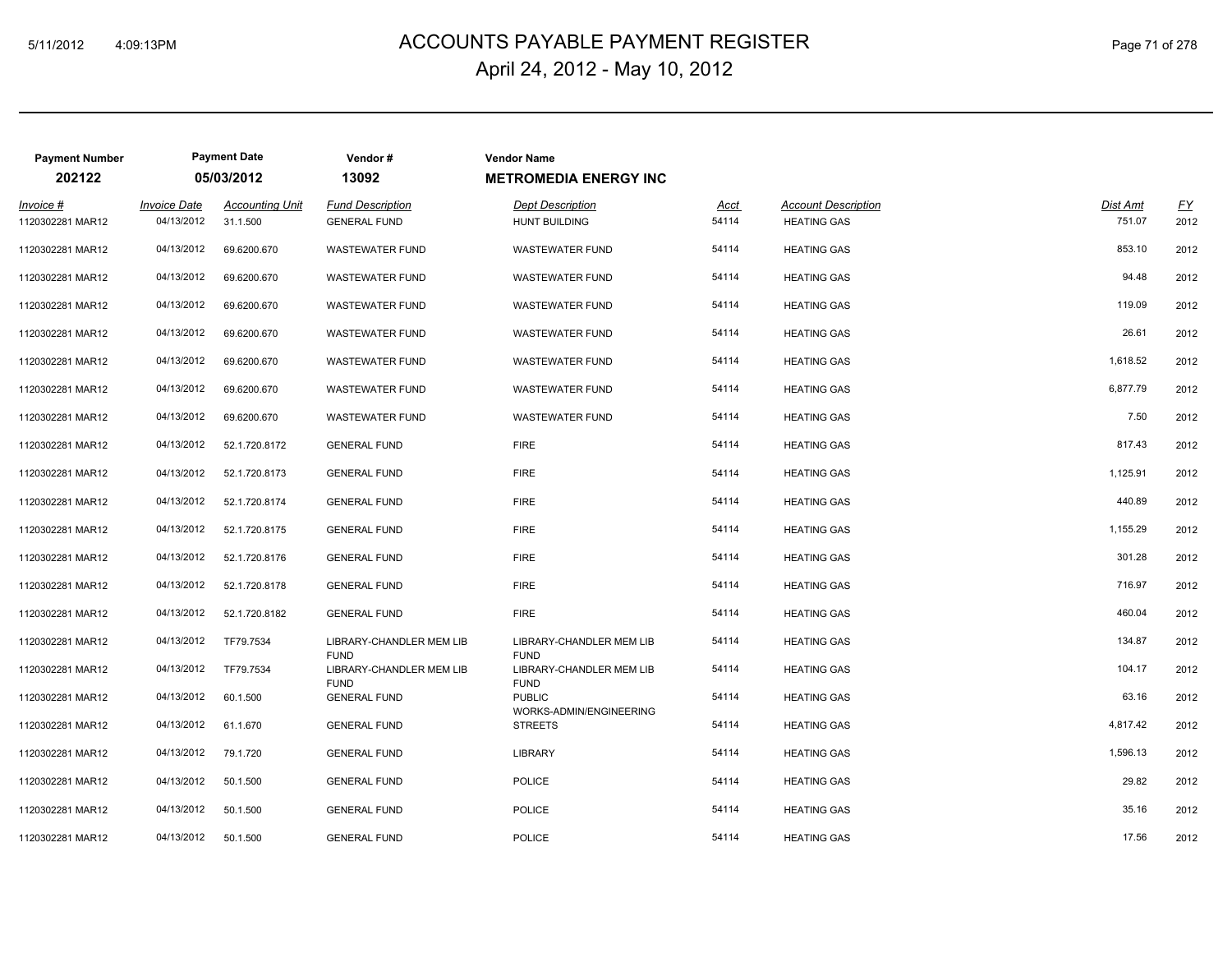# 5/11/2012 4:09:13PM ACCOUNTS PAYABLE PAYMENT REGISTER Page 72 of 278 April 24, 2012 - May 10, 2012

| <b>Payment Number</b>        |                     | <b>Payment Date</b>    | Vendor#                 | <b>Vendor Name</b>                     |             |                                     |                 |                  |
|------------------------------|---------------------|------------------------|-------------------------|----------------------------------------|-------------|-------------------------------------|-----------------|------------------|
| 202122                       |                     | 05/03/2012             | 13092                   | <b>METROMEDIA ENERGY INC</b>           |             |                                     |                 |                  |
| Invoice #                    | <b>Invoice Date</b> | <b>Accounting Unit</b> | <b>Fund Description</b> | <b>Dept Description</b>                | Acct        | <b>Account Description</b>          | Dist Amt        | $\underline{FY}$ |
| 1120302281 MAR12             | 04/13/2012          | 50.1.500               | <b>GENERAL FUND</b>     | <b>POLICE</b>                          | 54114       | <b>HEATING GAS</b>                  | 4,367.99        | 2012             |
| Total Payment Number: 202122 |                     |                        |                         |                                        |             |                                     | \$31,837.67     |                  |
| <b>Payment Number</b>        |                     | <b>Payment Date</b>    | Vendor#                 | <b>Vendor Name</b>                     |             |                                     |                 |                  |
| 202123                       |                     | 05/03/2012             | 13106                   | <b>MINUTEMAN TRUCKS INC</b>            |             |                                     |                 |                  |
| $Invoice$ #                  | <b>Invoice Date</b> | <b>Accounting Unit</b> | <b>Fund Description</b> | <b>Dept Description</b>                | <u>Acct</u> | <b>Account Description</b>          | <u>Dist Amt</u> | <u>FY</u>        |
| 919230                       | 04/03/2012          | 52.1.630               | <b>GENERAL FUND</b>     | <b>FIRE</b>                            | 61799       | VEHICLE PARTS & SUPPLIES            | 33.52           | 2012             |
| Total Payment Number: 202123 |                     |                        |                         |                                        |             |                                     | \$33.52         |                  |
| <b>Payment Number</b>        |                     | <b>Payment Date</b>    | Vendor#                 | <b>Vendor Name</b>                     |             |                                     |                 |                  |
| 202124                       |                     | 05/03/2012             | 13144                   | <b>NASHUA OUTDOOR POWER EQUIPMENT</b>  |             |                                     |                 |                  |
| Invoice #                    | <b>Invoice Date</b> | <b>Accounting Unit</b> | <b>Fund Description</b> | <b>Dept Description</b>                | Acct        | <b>Account Description</b>          | Dist Amt        | <u>FY</u>        |
| 368565                       | 04/19/2012          | 50.1.500               | <b>GENERAL FUND</b>     | <b>POLICE</b>                          | 61799       | VEHICLE PARTS & SUPPLIES            | 71.40           | 2012             |
| Total Payment Number: 202124 |                     |                        |                         |                                        |             |                                     | \$71.40         |                  |
| <b>Payment Number</b>        |                     | <b>Payment Date</b>    | Vendor#                 | <b>Vendor Name</b>                     |             |                                     |                 |                  |
| 202125                       |                     | 05/03/2012             | 13151                   | <b>NASHUA WALLPAPER &amp; PAINT CO</b> |             |                                     |                 |                  |
| Invoice #                    | <b>Invoice Date</b> | <b>Accounting Unit</b> | <b>Fund Description</b> | <b>Dept Description</b>                | Acct        | <b>Account Description</b>          | Dist Amt        | <u>FY</u>        |
| 222001                       | 04/20/2012          | TF77.7052              | MINE FALLS PARK ETF     | MINE FALLS PARK ETF                    | 54280       | BUILDING/GROUNDS MAINTENANCE        | 38.99           | 2012             |
| Total Payment Number: 202125 |                     |                        |                         |                                        |             |                                     | \$38.99         |                  |
| <b>Payment Number</b>        |                     | <b>Payment Date</b>    | Vendor#                 | <b>Vendor Name</b>                     |             |                                     |                 |                  |
| 202126                       |                     | 05/03/2012             | 13189                   | <b>NORMAN E DAY INC</b>                |             |                                     |                 |                  |
| Invoice #                    | <b>Invoice Date</b> | <b>Accounting Unit</b> | <b>Fund Description</b> | <b>Dept Description</b>                | Acct        | <b>Account Description</b>          | Dist Amt        | $\underline{FY}$ |
| 14957                        | 03/30/2012          | 50.1.500               | <b>GENERAL FUND</b>     | <b>POLICE</b>                          | 54280       | <b>BUILDING/GROUNDS MAINTENANCE</b> | 254.00          | 2012             |
| Total Payment Number: 202126 |                     |                        |                         |                                        |             |                                     | \$254.00        |                  |
| <b>Payment Number</b>        |                     | <b>Payment Date</b>    | Vendor#                 | <b>Vendor Name</b>                     |             |                                     |                 |                  |
| 202127                       |                     | 05/03/2012             | 13196                   | <b>NORTHERN FOREIGN CAR PARTS INC</b>  |             |                                     |                 |                  |
| Invoice #                    | <b>Invoice Date</b> | <b>Accounting Unit</b> | <b>Fund Description</b> | <b>Dept Description</b>                | Acct        | <b>Account Description</b>          | Dist Amt        | $\underline{FY}$ |
| 204327                       | 04/12/2012          | 50.1.500               | <b>GENERAL FUND</b>     | <b>POLICE</b>                          | 61799       | VEHICLE PARTS & SUPPLIES            | 359.90          | 2012             |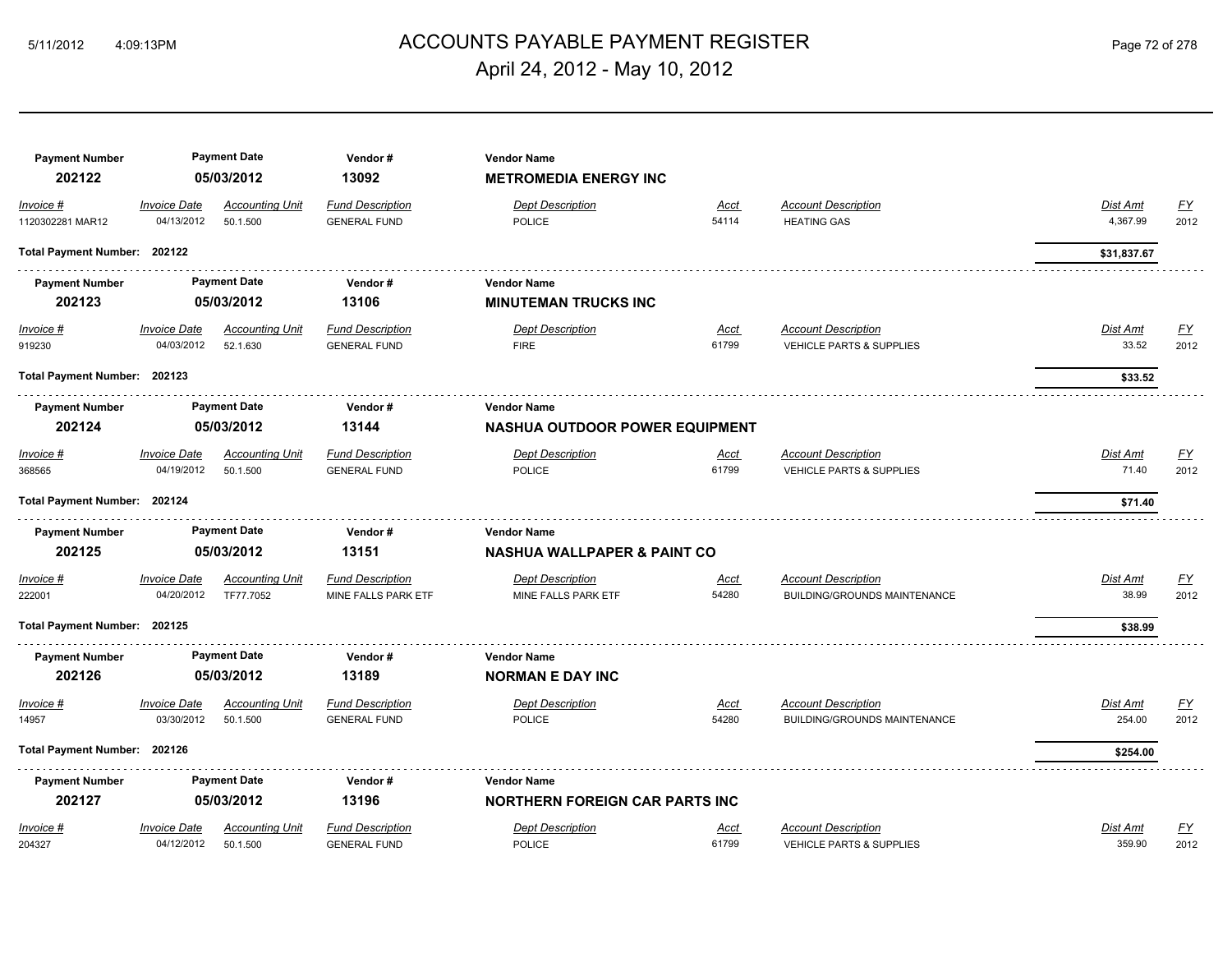# ACCOUNTS PAYABLE PAYMENT REGISTER 5/11/2012 4:09:13PM Page 73 of 278 April 24, 2012 - May 10, 2012

| <b>Payment Number</b><br>202127           |                                   | <b>Payment Date</b><br>05/03/2012       | Vendor#<br>13196                               | <b>Vendor Name</b><br><b>NORTHERN FOREIGN CAR PARTS INC</b> |                      |                                                                        |                             |                          |
|-------------------------------------------|-----------------------------------|-----------------------------------------|------------------------------------------------|-------------------------------------------------------------|----------------------|------------------------------------------------------------------------|-----------------------------|--------------------------|
| Invoice #<br>Total Payment Number: 202127 | <b>Invoice Date</b>               | <b>Accounting Unit</b>                  | <b>Fund Description</b>                        | <b>Dept Description</b>                                     | <b>Acct</b>          | <b>Account Description</b>                                             | <b>Dist Amt</b><br>\$359.90 | <u>FY</u>                |
| <b>Payment Number</b><br>202128           |                                   | <b>Payment Date</b><br>05/03/2012       | Vendor#<br>13276                               | <b>Vendor Name</b><br>PEABODY SUPPLY CO                     |                      |                                                                        |                             |                          |
| Invoice #<br>951084                       | <b>Invoice Date</b><br>03/29/2012 | <b>Accounting Unit</b><br>29.1.720.8162 | <b>Fund Description</b><br><b>GENERAL FUND</b> | <b>Dept Description</b><br><b>CITY BUILDINGS</b>            | <u>Acct</u><br>54280 | <b>Account Description</b><br>BUILDING/GROUNDS MAINTENANCE             | <b>Dist Amt</b><br>12.25    | <u>FY</u><br>2012        |
| 950634                                    | 03/28/2012                        | 29.1.720.8163                           | <b>GENERAL FUND</b>                            | <b>CITY BUILDINGS</b>                                       | 54280                | BUILDING/GROUNDS MAINTENANCE                                           | 41.49                       | 2012                     |
| Total Payment Number: 202128              |                                   |                                         |                                                |                                                             |                      |                                                                        | \$53.74                     |                          |
| <b>Payment Number</b><br>202129           |                                   | <b>Payment Date</b><br>05/03/2012       | Vendor#<br>13293                               | <b>Vendor Name</b><br><b>DAVID PERAULT</b>                  |                      |                                                                        |                             |                          |
| Invoice #<br>05741A-4/27/2012             | <b>Invoice Date</b><br>04/27/2012 | <b>Accounting Unit</b><br><b>BS1000</b> | <b>Fund Description</b><br><b>GENERAL FUND</b> | <b>Dept Description</b><br><b>GENERAL FUND</b>              | <b>Acct</b><br>21460 | <b>Account Description</b><br>125 DEPENDENT CARE                       | Dist Amt<br>360.00          | $\underline{FY}$<br>2012 |
| Total Payment Number: 202129              |                                   |                                         |                                                |                                                             |                      |                                                                        | \$360.00                    |                          |
| <b>Payment Number</b><br>202130           |                                   | <b>Payment Date</b><br>05/03/2012       | Vendor#<br>13320                               | <b>Vendor Name</b><br><b>PIONEER MANUFACTURING CO</b>       |                      |                                                                        |                             |                          |
| Invoice #<br>INV438024                    | <b>Invoice Date</b><br>04/06/2012 | <b>Accounting Unit</b><br>77.1.650      | <b>Fund Description</b><br><b>GENERAL FUND</b> | <b>Dept Description</b><br><b>PARKS &amp; RECREATION</b>    | <u>Acct</u><br>54280 | <b>Account Description</b><br><b>BUILDING/GROUNDS MAINTENANCE</b>      | Dist Amt<br>2,720.00        | EY<br>2012               |
| INV438024                                 | 04/06/2012                        | TF77.7052                               | MINE FALLS PARK ETF                            | MINE FALLS PARK ETF                                         | 54280                | BUILDING/GROUNDS MAINTENANCE                                           | 4,000.00                    | 2012                     |
| Total Payment Number: 202130              |                                   |                                         |                                                |                                                             |                      |                                                                        | \$6,720.00                  |                          |
| <b>Payment Number</b><br>202131           |                                   | <b>Payment Date</b><br>05/03/2012       | Vendor#<br>13201                               | <b>Vendor Name</b><br><b>NORTRAX EQUIPMENT</b>              |                      | Payee Name<br><b>POWERPLAN</b>                                         |                             |                          |
| Invoice #<br>498077                       | <b>Invoice Date</b><br>04/10/2012 | <b>Accounting Unit</b><br>68.6000.540   | <b>Fund Description</b><br>SOLID WASTE FUND    | <b>Dept Description</b><br>SOLID WASTE FUND                 | Acct<br>54600        | <b>Account Description</b><br><b>VEHICLE REPAIRS &amp; MAINTENANCE</b> | Dist Amt<br>750.42          | <u>FY</u><br>2012        |
| Total Payment Number: 202131              |                                   |                                         |                                                |                                                             |                      |                                                                        | \$750.42                    |                          |
| <b>Payment Number</b><br>202132           |                                   | <b>Payment Date</b><br>05/03/2012       | Vendor#<br>13374                               | <b>Vendor Name</b><br><b>PSYCHOTHERAPY ASSOC INC</b>        |                      |                                                                        |                             |                          |
| Invoice #                                 | <b>Invoice Date</b>               | <b>Accounting Unit</b>                  | <b>Fund Description</b>                        | <b>Dept Description</b>                                     | Acct                 | <b>Account Description</b>                                             | <b>Dist Amt</b>             | FY                       |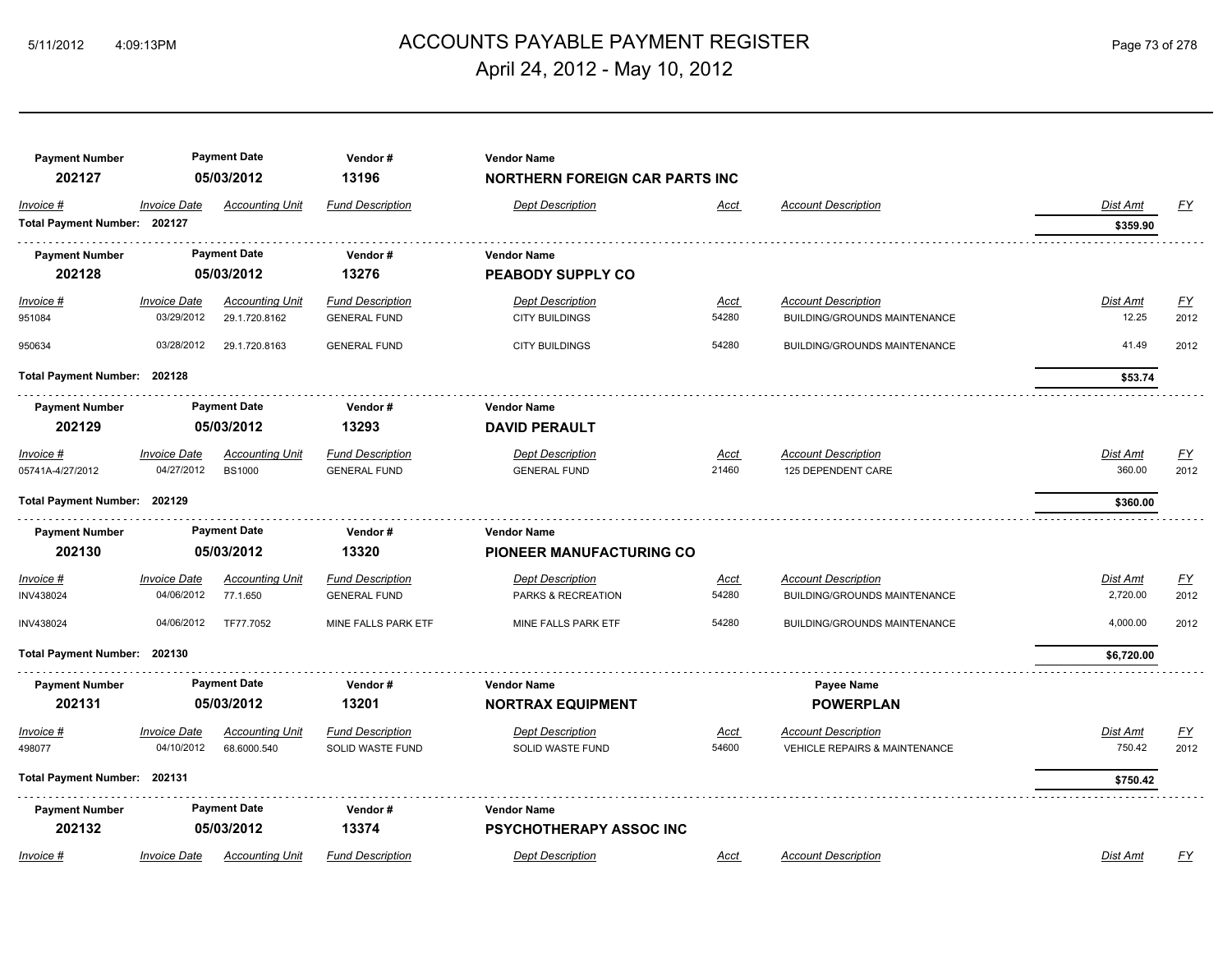# 5/11/2012 4:09:13PM ACCOUNTS PAYABLE PAYMENT REGISTER Page 74 of 278 April 24, 2012 - May 10, 2012

| <b>Payment Number</b><br>202132 |                                   | <b>Payment Date</b><br>05/03/2012     | Vendor#<br>13374                               | <b>Vendor Name</b><br><b>PSYCHOTHERAPY ASSOC INC</b> |                      |                                                                        |                           |                   |
|---------------------------------|-----------------------------------|---------------------------------------|------------------------------------------------|------------------------------------------------------|----------------------|------------------------------------------------------------------------|---------------------------|-------------------|
| Invoice #<br>22355              | <b>Invoice Date</b><br>04/09/2012 | <b>Accounting Unit</b><br>50.1.635    | <b>Fund Description</b><br><b>GENERAL FUND</b> | <b>Dept Description</b><br><b>POLICE</b>             | Acct<br>53135        | <b>Account Description</b><br><b>MEDICAL SERVICES</b>                  | Dist Amt<br>400.00        | <u>FY</u><br>2012 |
| 22354                           | 04/07/2012                        | 50.1.635                              | <b>GENERAL FUND</b>                            | POLICE                                               | 53135                | <b>MEDICAL SERVICES</b>                                                | 400.00                    | 2012              |
| Total Payment Number: 202132    |                                   |                                       |                                                |                                                      |                      |                                                                        | \$800.00                  |                   |
| <b>Payment Number</b><br>202133 |                                   | <b>Payment Date</b><br>05/03/2012     | Vendor#<br>13407                               | <b>Vendor Name</b><br><b>READ CUSTOM SOILS</b>       |                      |                                                                        |                           |                   |
| Invoice #<br>28535              | <b>Invoice Date</b><br>03/31/2012 | <b>Accounting Unit</b><br>77.1.650    | <b>Fund Description</b><br><b>GENERAL FUND</b> | <b>Dept Description</b><br>PARKS & RECREATION        | <u>Acct</u><br>54280 | <b>Account Description</b><br>BUILDING/GROUNDS MAINTENANCE             | <b>Dist Amt</b><br>820.00 | <u>FY</u><br>2012 |
| Total Payment Number: 202133    |                                   |                                       |                                                |                                                      |                      |                                                                        | \$820.00                  |                   |
| <b>Payment Number</b><br>202134 |                                   | <b>Payment Date</b><br>05/03/2012     | Vendor#<br>11764                               | <b>Vendor Name</b><br><b>REXEL CLS</b>               |                      |                                                                        |                           |                   |
| $Invoice$ #<br>104706           | <b>Invoice Date</b><br>04/30/2012 | <b>Accounting Unit</b><br>50.1.500    | <b>Fund Description</b><br><b>GENERAL FUND</b> | <b>Dept Description</b><br><b>POLICE</b>             | <u>Acct</u><br>61428 | <b>Account Description</b><br><b>JANITORIAL SUPPLIES</b>               | Dist Amt<br>11.72         | <u>FY</u><br>2012 |
| Total Payment Number: 202134    |                                   |                                       |                                                |                                                      |                      |                                                                        | \$11.72                   |                   |
| <b>Payment Number</b><br>202135 |                                   | <b>Payment Date</b><br>05/03/2012     | Vendor#<br>13504                               | <b>Vendor Name</b><br><b>SANEL AUTO PARTS CO</b>     |                      |                                                                        |                           |                   |
| Invoice #<br>02LH5204           | <b>Invoice Date</b><br>04/24/2012 | <b>Accounting Unit</b><br>68.6000.540 | <b>Fund Description</b><br>SOLID WASTE FUND    | <b>Dept Description</b><br>SOLID WASTE FUND          | <b>Acct</b><br>54600 | <b>Account Description</b><br><b>VEHICLE REPAIRS &amp; MAINTENANCE</b> | Dist Amt<br>58.05         | <u>FY</u><br>2012 |
| Total Payment Number: 202135    |                                   |                                       |                                                |                                                      |                      |                                                                        | \$58.05                   |                   |
| <b>Payment Number</b><br>202136 |                                   | <b>Payment Date</b><br>05/03/2012     | Vendor#<br>13577                               | <b>Vendor Name</b><br><b>SIMPLEX GRINNELL</b>        |                      |                                                                        |                           |                   |
| Invoice #<br>75103551           | <b>Invoice Date</b><br>04/02/2012 | <b>Accounting Unit</b><br>61.1.670    | <b>Fund Description</b><br><b>GENERAL FUND</b> | <b>Dept Description</b><br><b>STREETS</b>            | <u>Acct</u><br>55699 | <b>Account Description</b><br>OTHER CONTRACTED SERVICES                | Dist Amt<br>295.00        | <u>FY</u><br>2012 |
| Total Payment Number: 202136    |                                   |                                       |                                                |                                                      |                      |                                                                        | \$295.00                  |                   |
| <b>Payment Number</b><br>202137 |                                   | <b>Payment Date</b><br>05/03/2012     | Vendor#<br>13607                               | <b>Vendor Name</b><br>SOUTHERN NH AREA HEALTH EDU CT |                      | <b>Payee Name</b><br><b>SNHAHEC</b>                                    |                           |                   |
| Invoice #                       | <b>Invoice Date</b>               | <b>Accounting Unit</b>                | <b>Fund Description</b>                        | <b>Dept Description</b>                              | Acct                 | <b>Account Description</b>                                             | Dist Amt                  | FY                |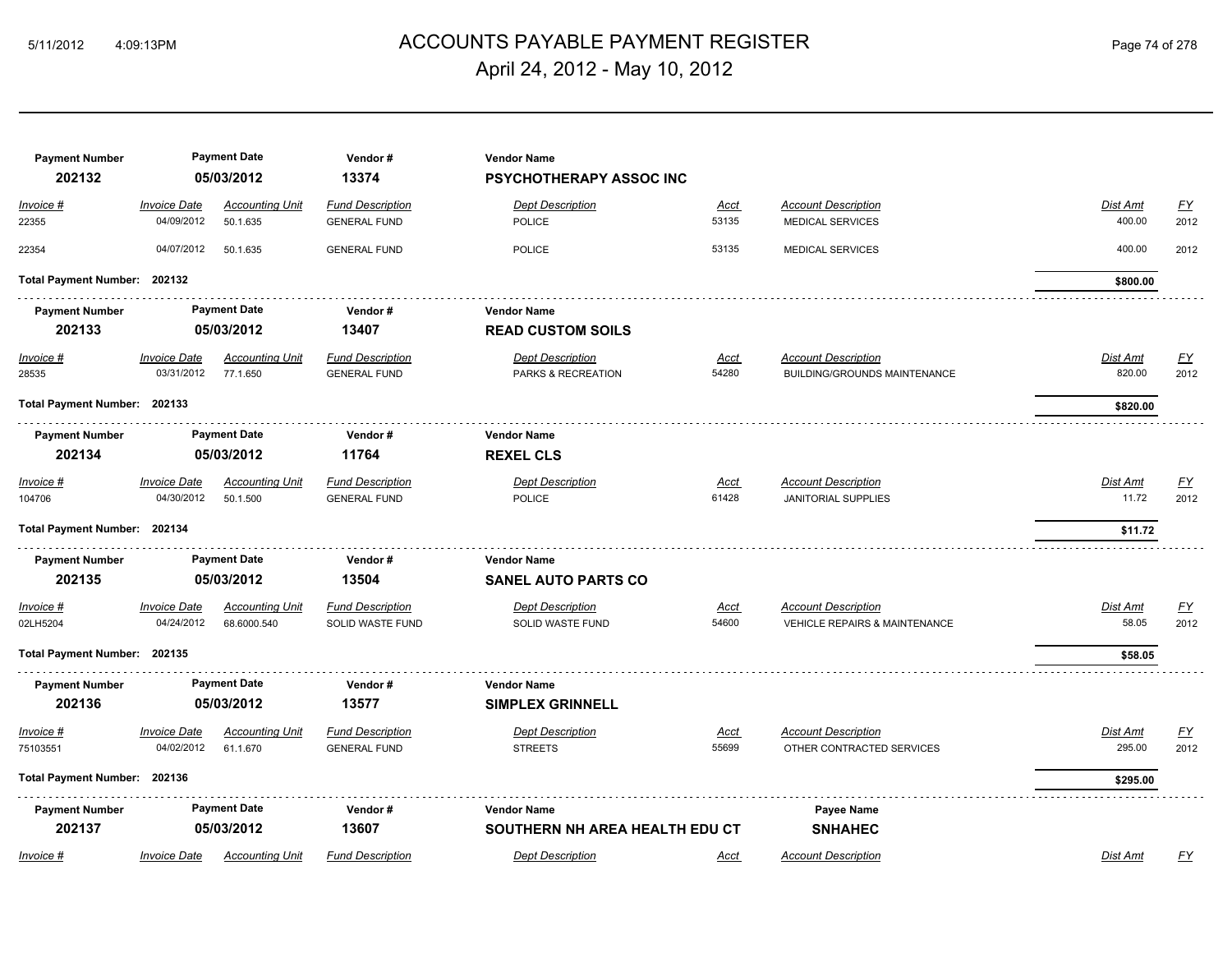#### ACCOUNTS PAYABLE PAYMENT REGISTER 5/11/2012 4:09:13PM Page 75 of 278 April 24, 2012 - May 10, 2012

**Payment Number Payment Date Vendor # Vendor Name Payee Name 202137 05/03/2012 13607 SOUTHERN NH AREA HEALTH EDU CT SNHAHEC** *Invoice # Invoice Date Accounting Unit Fund Description Dept Description Acct Account Description Dist Amt FY* CONF040912 ASTHMA 04/09/2012 71.3068 COMMUNITY SERVICES COMMUNITY SERVICES 55421 TRAINING & CERTIFICATIONS 75.00 2012 TRAINING & CERTIFICATIONS GRANTS **Total Payment Number: 202137 \$75.00 Payment Number Payment Date Vendor # Vendor Name 202138 05/03/2012 11963 STAPLES BUSINESS ADVANTAGE** *Invoice # Invoice Date Accounting Unit Fund Description Dept Description Acct Account Description Dist Amt FY* 3172834760 04/11/2012 50.1.500 GENERAL FUND POLICE 61100 OFFICE SUPPLIES 207.57 2012 **Total Payment Number: 202138 \$207.57**  . . . . . . . . . . . . . . . \_<del>\_\_\_\_\_\_\_\_\_\_\_\_\_\_\_\_\_\_\_\_\_</del>\_\_\_\_\_\_\_ **Payment Number Payment Date Payment Date Vendor # Payee Name Payee Name Payee Name Payee Name 202139 05/03/2012 13679 SULLIVAN TIRE INC SULLIVAN TIRE COMPANY** *Invoice # Invoice Date Accounting Unit Fund Description Dept Description Acct Account Description Dist Amt FY* 98481 04/10/2012 50.4025 DOJ DRUG FORFEITURE FUNDS DOJ DRUG FORFEITURE 61799 VEHICLE PARTS & SUPPLIES 42.00 2012 **VEHICLE PARTS & SUPPLIES** FUNDS **Total Payment Number: 202139 \$42.00 Payment Number Payment Date Vendor # Vendor Name 202140 05/03/2012 13741 TILDEN AUTOMOTIVE & TRUCK CTRS** *Invoice # Invoice Date Accounting Unit Fund Description Dept Description Acct Account Description Dist Amt FY* ers 12/30/2010 50.1.500 GENERAL FUND POLICE SERVICES 55699 OTHER CONTRACTED SERVICES 175.00 2012  $7333$   $07/09/2010$   $50.1.500$   $50.1.500$   $50.120$   $50.1.500$   $2012$   $50.12012$   $50.12012$   $50.12012$   $50.12012$   $50.12012$   $50.12012$   $50.12012$   $50.12012$   $50.12012$   $50.12012$   $50.12012$   $50.12012$   $50.12012$   $50.12012$ 7160 08/24/2010 50.1.500 GENERAL FUND POLICE 55699 OTHER CONTRACTED SERVICES 225.00 2012 **Total Payment Number: 202140 \$687.50**  . . . . . . . . . . . . . . . . . . . . . . . . . . . . . . **Payment Number Payment Date Vendor # Vendor Name 202141 05/03/2012 13757 TOWERS MOTOR PARTS CORP** *Invoice # Invoice Date Accounting Unit Fund Description Dept Description Acct Account Description Dist Amt FY* 678094 04/18/2012 50.1.500 GENERAL FUND POLICE 61799 VEHICLE PARTS & SUPPLIES 5.99 2012 **Total Payment Number: 202141 \$5.99**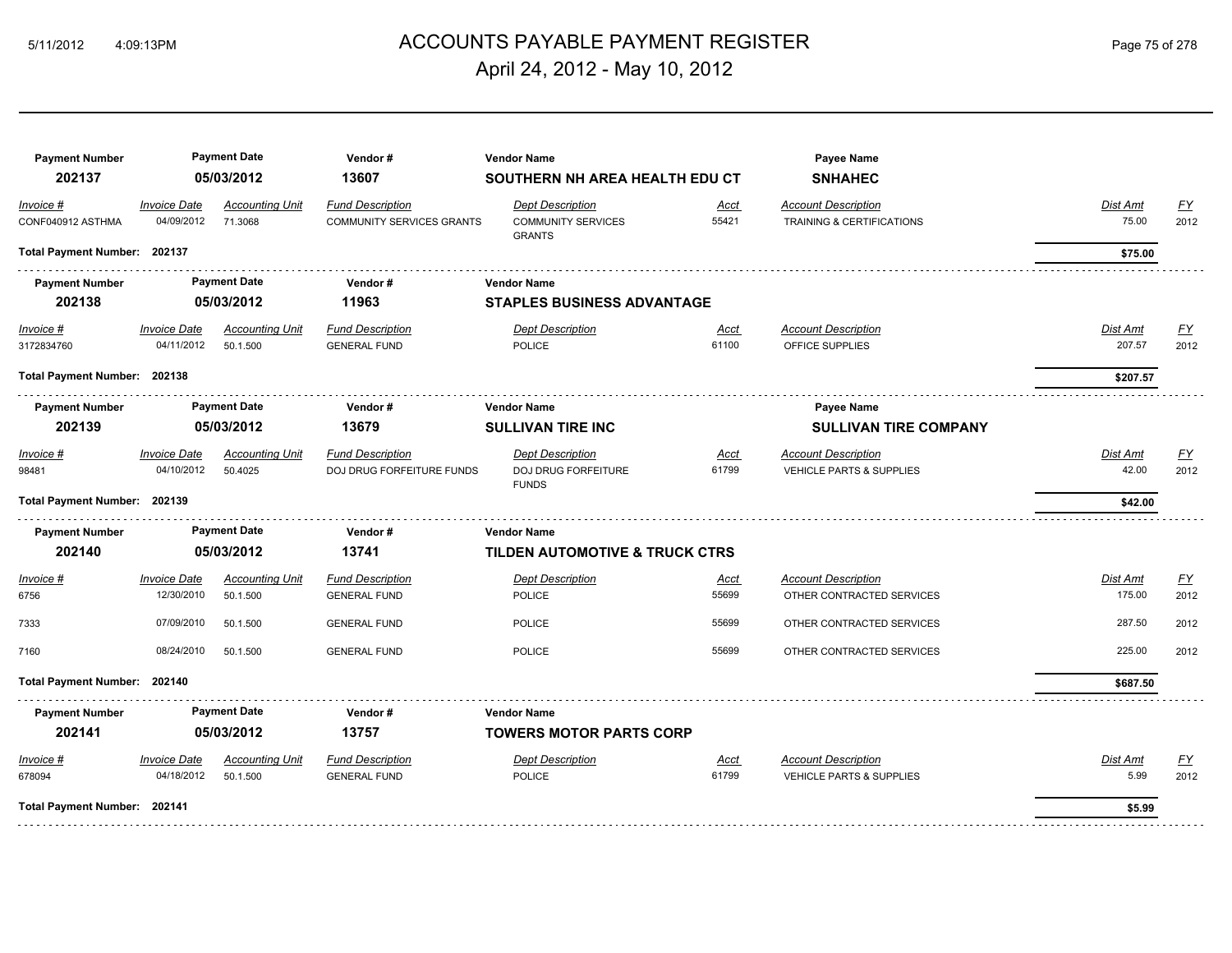# ACCOUNTS PAYABLE PAYMENT REGISTER 5/11/2012 4:09:13PM Page 76 of 278 April 24, 2012 - May 10, 2012

| <b>Payment Number</b><br>202142 |                                   | <b>Payment Date</b><br>05/03/2012       | Vendor#<br>13780                                  | <b>Vendor Name</b><br><b>TURF PRODUCTS CORP</b>   |                      | Payee Name<br><b>TURF PRODUCTS</b>                        |                   |                   |
|---------------------------------|-----------------------------------|-----------------------------------------|---------------------------------------------------|---------------------------------------------------|----------------------|-----------------------------------------------------------|-------------------|-------------------|
| Invoice #                       | <b>Invoice Date</b>               | <b>Accounting Unit</b>                  | <b>Fund Description</b>                           | <b>Dept Description</b>                           | Acct                 | <b>Account Description</b>                                | Dist Amt          | EY                |
| 1108906-00                      | 03/30/2012                        | 77.1.650                                | <b>GENERAL FUND</b>                               | PARKS & RECREATION                                | 54487                | EQUIPMENT REPAIRS & MAINTENANCE                           | 118.14            | 2012              |
| 1109525-01                      | 04/04/2012                        | 77.1.650                                | <b>GENERAL FUND</b>                               | PARKS & RECREATION                                | 54487                | EQUIPMENT REPAIRS & MAINTENANCE                           | 687.48            | 2012              |
| 1109525-00                      | 04/03/2012                        | 77.1.650                                | <b>GENERAL FUND</b>                               | PARKS & RECREATION                                | 54487                | EQUIPMENT REPAIRS & MAINTENANCE                           | 690.05            | 2012              |
| 1108537-00                      | 03/30/2012                        | 77.1.650                                | <b>GENERAL FUND</b>                               | PARKS & RECREATION                                | 54280                | BUILDING/GROUNDS MAINTENANCE                              | 396.37            | 2012              |
| Total Payment Number: 202142    |                                   |                                         |                                                   |                                                   |                      |                                                           | \$1,892.04        |                   |
| <b>Payment Number</b>           |                                   | <b>Payment Date</b>                     | Vendor#                                           | <b>Vendor Name</b>                                |                      |                                                           |                   |                   |
| 202143                          |                                   | 05/03/2012                              | 13797                                             | UNIFIRST CORPORATION                              |                      |                                                           |                   |                   |
| <u> Invoice #</u>               | <b>Invoice Date</b>               | <b>Accounting Unit</b>                  | <b>Fund Description</b>                           | <b>Dept Description</b>                           | <u>Acct</u>          | <b>Account Description</b>                                | Dist Amt          | <u>FY</u>         |
| 044 3957563                     | 03/02/2012                        | 77.1.650                                | <b>GENERAL FUND</b>                               | PARKS & RECREATION                                | 61107                | <b>CLOTHING &amp; UNIFORMS</b>                            | (86.36)           | 2012              |
| 044 3851008                     | 06/24/2011                        | 77.1.650                                | <b>GENERAL FUND</b>                               | PARKS & RECREATION                                | 61107                | <b>CLOTHING &amp; UNIFORMS</b>                            | 86.49             | 2012              |
| 044 3922839                     | 12/09/2011                        | 77.1.650                                | <b>GENERAL FUND</b>                               | PARKS & RECREATION                                | 61107                | <b>CLOTHING &amp; UNIFORMS</b>                            | 91.48             | 2012              |
| Total Payment Number: 202143    |                                   |                                         |                                                   |                                                   |                      |                                                           | \$91.61           |                   |
| <b>Payment Number</b>           |                                   | <b>Payment Date</b>                     | Vendor#                                           | <b>Vendor Name</b>                                |                      | Payee Name                                                |                   |                   |
| 202144                          |                                   | 05/03/2012                              | 13802                                             | <b>UNITED RENTALS</b>                             |                      | <b>UNITED RENTALS (NORTH AMERICA)</b>                     |                   |                   |
| Invoice #                       | <b>Invoice Date</b>               | <b>Accounting Unit</b>                  | <b>Fund Description</b>                           | <b>Dept Description</b>                           | Acct                 | <b>Account Description</b>                                | Dist Amt          | <u>FY</u>         |
| 10178412-001                    | 03/29/2012                        | 61.1.675                                | <b>GENERAL FUND</b>                               | <b>STREETS</b>                                    | 54821                | <b>EQUIPMENT RENTAL</b>                                   | 829.64            | 2012              |
| Total Payment Number: 202144    |                                   |                                         |                                                   |                                                   |                      |                                                           | \$829.64          |                   |
| <b>Payment Number</b>           |                                   | <b>Payment Date</b>                     | Vendor#                                           | <b>Vendor Name</b>                                |                      |                                                           |                   |                   |
| 202145                          |                                   | 05/03/2012                              | 11217                                             | YAN YI CHEN                                       |                      |                                                           |                   |                   |
| Invoice #<br>WASTEWATER REFUND  | <b>Invoice Date</b><br>05/01/2012 | <b>Accounting Unit</b><br><b>BS6200</b> | <b>Fund Description</b><br><b>WASTEWATER FUND</b> | <b>Dept Description</b><br><b>WASTEWATER FUND</b> | <u>Acct</u><br>21775 | <b>Account Description</b><br><b>BILLING OVERPAYMENTS</b> | Dist Amt<br>11.68 | <u>FY</u><br>2012 |
| Total Payment Number: 202145    |                                   |                                         |                                                   |                                                   |                      |                                                           | \$11.68           |                   |
| <b>Payment Number</b>           |                                   | <b>Payment Date</b>                     | Vendor#                                           | <b>Vendor Name</b>                                |                      |                                                           |                   |                   |
| 202146                          |                                   | 05/03/2012                              | 14509                                             | <b>NATIONAL GRID</b>                              |                      |                                                           |                   |                   |
| Invoice #                       | <b>Invoice Date</b>               | <b>Accounting Unit</b>                  | <b>Fund Description</b>                           | <b>Dept Description</b>                           | Acct                 | <b>Account Description</b>                                | <b>Dist Amt</b>   | EY                |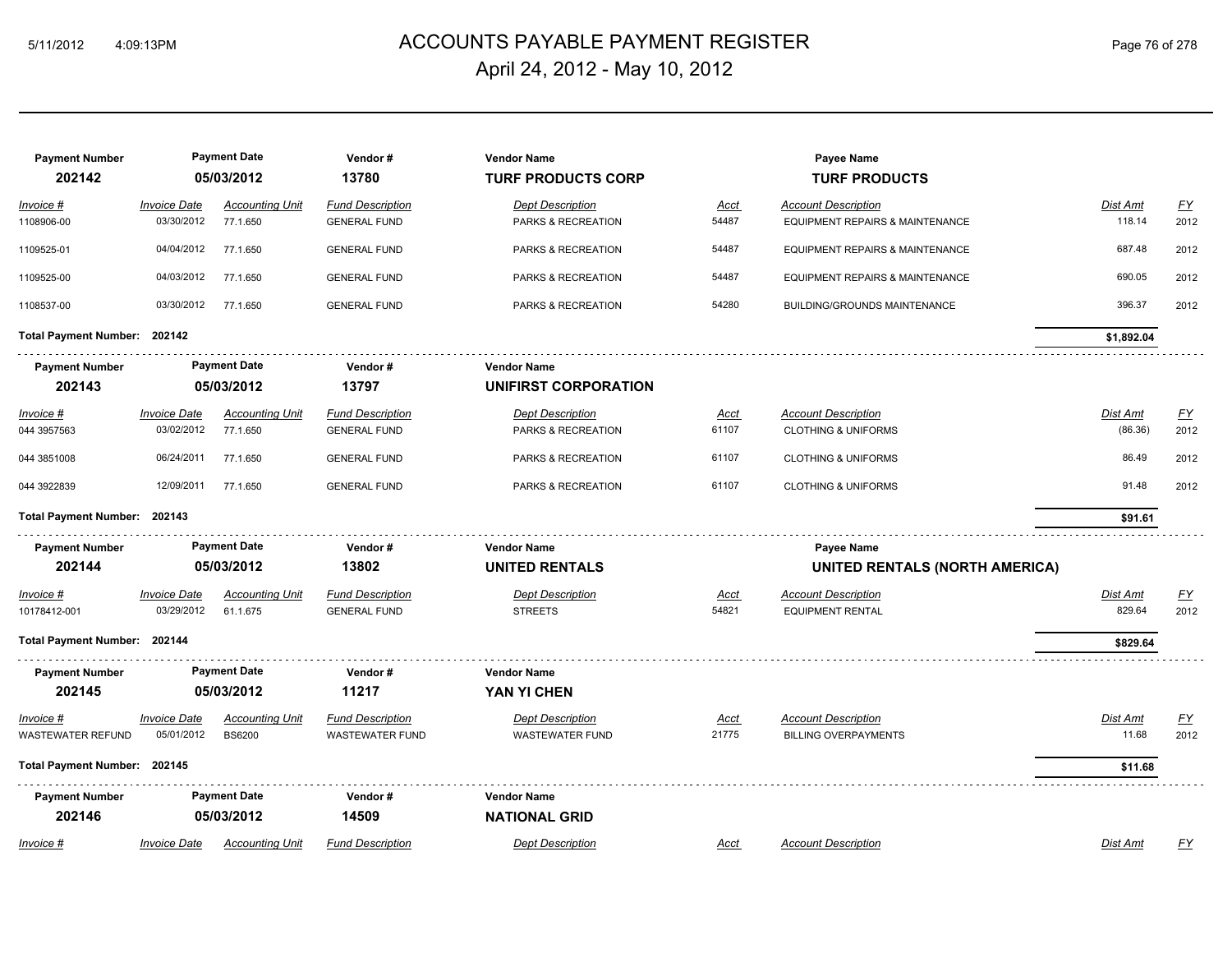# 5/11/2012 4:09:13PM ACCOUNTS PAYABLE PAYMENT REGISTER Page 77 of 278 April 24, 2012 - May 10, 2012

| <b>Payment Number</b><br>202146 |                                   | <b>Payment Date</b><br>05/03/2012     | Vendor#<br>14509                               | <b>Vendor Name</b><br><b>NATIONAL GRID</b>      |                      |                                                  |                    |                   |
|---------------------------------|-----------------------------------|---------------------------------------|------------------------------------------------|-------------------------------------------------|----------------------|--------------------------------------------------|--------------------|-------------------|
| Invoice #<br>202210-MAR         | <b>Invoice Date</b><br>04/10/2012 | <b>Accounting Unit</b><br>91.1.012621 | <b>Fund Description</b><br><b>GENERAL FUND</b> | <b>Dept Description</b><br><b>GF-EDUCATION</b>  | <b>Acct</b><br>54114 | <b>Account Description</b><br><b>HEATING GAS</b> | Dist Amt<br>148.55 | <u>FY</u><br>2012 |
| 521471-MAR                      | 04/03/2012                        | 91.1.032621                           | <b>GENERAL FUND</b>                            | <b>GF-EDUCATION</b>                             | 54114                | <b>HEATING GAS</b>                               | 3,884.43           | 2012              |
| 5320-MAR                        | 04/04/2012                        | 91.1.042621                           | <b>GENERAL FUND</b>                            | <b>GF-EDUCATION</b>                             | 54114                | <b>HEATING GAS</b>                               | 1,777.37           | 2012              |
| 104492-MAR                      | 04/03/2012                        | 91.1.052621                           | <b>GENERAL FUND</b>                            | <b>GF-EDUCATION</b>                             | 54114                | <b>HEATING GAS</b>                               | 3,378.15           | 2012              |
| 554963-MAR                      | 04/10/2012                        | 91.1.062621                           | <b>GENERAL FUND</b>                            | <b>GF-EDUCATION</b>                             | 54114                | <b>HEATING GAS</b>                               | 1,157.80           | 2012              |
| 402899-MAR                      | 04/04/2012                        | 91.1.072621                           | <b>GENERAL FUND</b>                            | <b>GF-EDUCATION</b>                             | 54114                | <b>HEATING GAS</b>                               | 1,214.58           | 2012              |
| 205653-MAR                      | 04/11/2012                        | 91.1.112621                           | <b>GENERAL FUND</b>                            | <b>GF-EDUCATION</b>                             | 54114                | <b>HEATING GAS</b>                               | 742.58             | 2012              |
| 5548167-MAR                     | 04/11/2012                        | 91.1.122621                           | <b>GENERAL FUND</b>                            | <b>GF-EDUCATION</b>                             | 54114                | <b>HEATING GAS</b>                               | 1,483.18           | 2012              |
| 6326482-MAR                     | 04/03/2012                        | 91.1.202621                           | <b>GENERAL FUND</b>                            | <b>GF-EDUCATION</b>                             | 54114                | <b>HEATING GAS</b>                               | 262.74             | 2012              |
| 5550899-MAR                     | 04/05/2012                        | 91.1.202621                           | <b>GENERAL FUND</b>                            | <b>GF-EDUCATION</b>                             | 54114                | <b>HEATING GAS</b>                               | 1,389.40           | 2012              |
| 5526702-MAR                     | 04/10/2012                        | 91.1.152621                           | <b>GENERAL FUND</b>                            | <b>GF-EDUCATION</b>                             | 54114                | <b>HEATING GAS</b>                               | 618.98             | 2012              |
| <b>H1321-MAR</b>                | 04/10/2012                        | 91.1.162621                           | <b>GENERAL FUND</b>                            | <b>GF-EDUCATION</b>                             | 54114                | <b>HEATING GAS</b>                               | 619.49             | 2012              |
| N9000020-MAR                    | 04/03/2012                        | 91.1.172621                           | <b>GENERAL FUND</b>                            | <b>GF-EDUCATION</b>                             | 54114                | <b>HEATING GAS</b>                               | 774.03             | 2012              |
| Total Payment Number: 202146    |                                   |                                       |                                                |                                                 |                      |                                                  | \$17,451.28        |                   |
| <b>Payment Number</b><br>202147 |                                   | <b>Payment Date</b><br>05/03/2012     | Vendor#<br>10969                               | <b>Vendor Name</b><br><b>EARTHLINK BUSINESS</b> |                      |                                                  |                    |                   |
| <u>Invoice #</u>                | <b>Invoice Date</b>               | <b>Accounting Unit</b>                | <b>Fund Description</b>                        | <b>Dept Description</b>                         | <b>Acct</b>          | <b>Account Description</b>                       | <b>Dist Amt</b>    | EY                |
| <b>MAR-12</b>                   | 04/10/2012                        | 91.1.112621                           | <b>GENERAL FUND</b>                            | <b>GF-EDUCATION</b>                             | 55109                | TELEPHONE-VOICE                                  | 6.04               | 2012              |
| Total Payment Number: 202147    |                                   |                                       |                                                |                                                 |                      |                                                  | \$6.04             |                   |
| <b>Payment Number</b>           |                                   | <b>Payment Date</b>                   | Vendor#                                        | <b>Vendor Name</b>                              |                      |                                                  |                    |                   |
| 202148                          |                                   | 05/03/2012                            | 13092                                          | <b>METROMEDIA ENERGY INC</b>                    |                      |                                                  |                    |                   |
| Invoice #<br>5732422960         | <b>Invoice Date</b><br>04/10/2012 | <b>Accounting Unit</b><br>91.1.012621 | <b>Fund Description</b><br><b>GENERAL FUND</b> | <b>Dept Description</b><br><b>GF-EDUCATION</b>  | <u>Acct</u><br>54114 | <b>Account Description</b><br><b>HEATING GAS</b> | Dist Amt<br>740.52 | <u>FY</u><br>2012 |
| 5731413810                      | 03/30/2012                        | 91.1.012621                           | <b>GENERAL FUND</b>                            | <b>GF-EDUCATION</b>                             | 54114                | <b>HEATING GAS</b>                               | 2,163.98           | 2012              |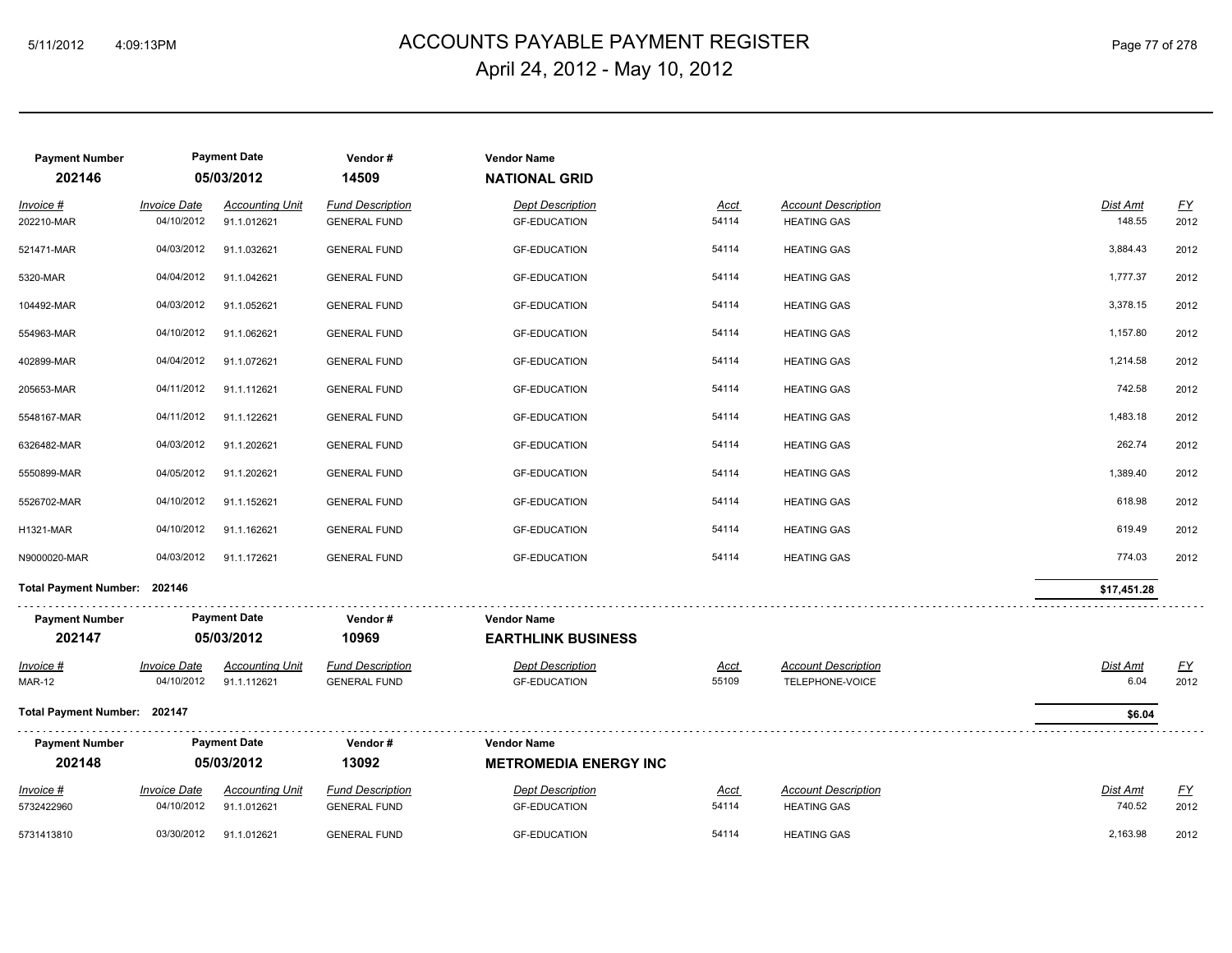# 5/11/2012 4:09:13PM ACCOUNTS PAYABLE PAYMENT REGISTER Page 78 of 278 April 24, 2012 - May 10, 2012

| <b>Payment Number</b><br>202148 |                                   | <b>Payment Date</b><br>05/03/2012     | Vendor#<br>13092                               | <b>Vendor Name</b><br><b>METROMEDIA ENERGY INC</b> |                      |                                                  |                       |                          |
|---------------------------------|-----------------------------------|---------------------------------------|------------------------------------------------|----------------------------------------------------|----------------------|--------------------------------------------------|-----------------------|--------------------------|
| Invoice #<br>5734210190         | <b>Invoice Date</b><br>03/31/2012 | <b>Accounting Unit</b><br>91.1.032621 | <b>Fund Description</b><br><b>GENERAL FUND</b> | <b>Dept Description</b><br><b>GF-EDUCATION</b>     | <b>Acct</b><br>54114 | <b>Account Description</b><br><b>HEATING GAS</b> | Dist Amt<br>19,361.03 | $\underline{FY}$<br>2012 |
| 5739031272                      | 03/31/2012                        | 91.1.042621                           | <b>GENERAL FUND</b>                            | <b>GF-EDUCATION</b>                                | 54114                | <b>HEATING GAS</b>                               | 21,913.26             | 2012                     |
| 5734826920                      | 04/02/2012                        | 91.1.052621                           | <b>GENERAL FUND</b>                            | <b>GF-EDUCATION</b>                                | 54114                | <b>HEATING GAS</b>                               | 113.27                | 2012                     |
| 5734826890                      | 04/02/2012                        | 91.1.052621                           | <b>GENERAL FUND</b>                            | <b>GF-EDUCATION</b>                                | 54114                | <b>HEATING GAS</b>                               | 91.52                 | 2012                     |
| 5734826860                      | 04/02/2012                        | 91.1.052621                           | <b>GENERAL FUND</b>                            | <b>GF-EDUCATION</b>                                | 54114                | <b>HEATING GAS</b>                               | 79.82                 | 2012                     |
| 5734826830                      | 04/02/2012                        | 91.1.052621                           | <b>GENERAL FUND</b>                            | <b>GF-EDUCATION</b>                                | 54114                | <b>HEATING GAS</b>                               | 120.48                | 2012                     |
| 5734825930                      | 04/02/2012                        | 91.1.052621                           | <b>GENERAL FUND</b>                            | <b>GF-EDUCATION</b>                                | 54114                | <b>HEATING GAS</b>                               | 1,251.06              | 2012                     |
| 5734816570                      | 03/31/2012                        | 91.1.052621                           | <b>GENERAL FUND</b>                            | <b>GF-EDUCATION</b>                                | 54114                | <b>HEATING GAS</b>                               | 15,601.84             | 2012                     |
| 5734223590                      | 04/10/2012                        | 91.1.062621                           | <b>GENERAL FUND</b>                            | <b>GF-EDUCATION</b>                                | 54114                | <b>HEATING GAS</b>                               | 6,744.93              | 2012                     |
| 5736622480                      | 04/04/2012                        | 91.1.072621                           | <b>GENERAL FUND</b>                            | <b>GF-EDUCATION</b>                                | 54114                | <b>HEATING GAS</b>                               | 3,743.72              | 2012                     |
| 5738428210                      | 03/20/2012                        | 91.1.092621                           | <b>GENERAL FUND</b>                            | <b>GF-EDUCATION</b>                                | 54114                | <b>HEATING GAS</b>                               | 3,539.07              | 2012                     |
| 5739632530                      | 03/13/2012                        | 91.1.102621                           | <b>GENERAL FUND</b>                            | <b>GF-EDUCATION</b>                                | 54114                | <b>HEATING GAS</b>                               | 4,073.92              | 2012                     |
| 5733622960                      | 04/11/2012                        | 91.1.112621                           | <b>GENERAL FUND</b>                            | <b>GF-EDUCATION</b>                                | 54114                | <b>HEATING GAS</b>                               | 3,072.47              | 2012                     |
| 5736217350                      | 03/13/2012                        | 91.1.122621                           | <b>GENERAL FUND</b>                            | <b>GF-EDUCATION</b>                                | 54114                | <b>HEATING GAS</b>                               | 6,555.02              | 2012                     |
| 5739027670                      | 03/20/2012                        | 91.1.132621                           | <b>GENERAL FUND</b>                            | <b>GF-EDUCATION</b>                                | 54114                | <b>HEATING GAS</b>                               | 5,580.71              | 2012                     |
| 5739029830                      | 03/19/2012                        | 91.1.192621                           | <b>GENERAL FUND</b>                            | <b>GF-EDUCATION</b>                                | 54114                | <b>HEATING GAS</b>                               | 3,263.73              | 2012                     |
| 5739610120                      | 04/05/2012                        | 91.1.202621                           | <b>GENERAL FUND</b>                            | <b>GF-EDUCATION</b>                                | 54114                | <b>HEATING GAS</b>                               | 7,821.08              | 2012                     |
| 5734225060                      | 04/03/2012                        | 91.1.222621                           | <b>GENERAL FUND</b>                            | <b>GF-EDUCATION</b>                                | 54114                | <b>HEATING GAS</b>                               | 822.57                | 2012                     |
| 5739613390                      | 04/10/2012                        | 91.1.152621                           | <b>GENERAL FUND</b>                            | <b>GF-EDUCATION</b>                                | 54114                | <b>HEATING GAS</b>                               | 4,935.76              | 2012                     |
| 5739610000                      | 03/12/2012                        | 91.1.162621                           | <b>GENERAL FUND</b>                            | <b>GF-EDUCATION</b>                                | 54114                | <b>HEATING GAS</b>                               | 4,769.09              | 2012                     |
| 5735428210                      | 04/03/2012                        | 91.1.172621                           | <b>GENERAL FUND</b>                            | <b>GF-EDUCATION</b>                                | 54114                | <b>HEATING GAS</b>                               | 2,500.21              | 2012                     |
| Total Payment Number: 202148    |                                   |                                       |                                                |                                                    |                      |                                                  | \$118,859.06          |                          |
|                                 |                                   |                                       |                                                |                                                    |                      |                                                  |                       |                          |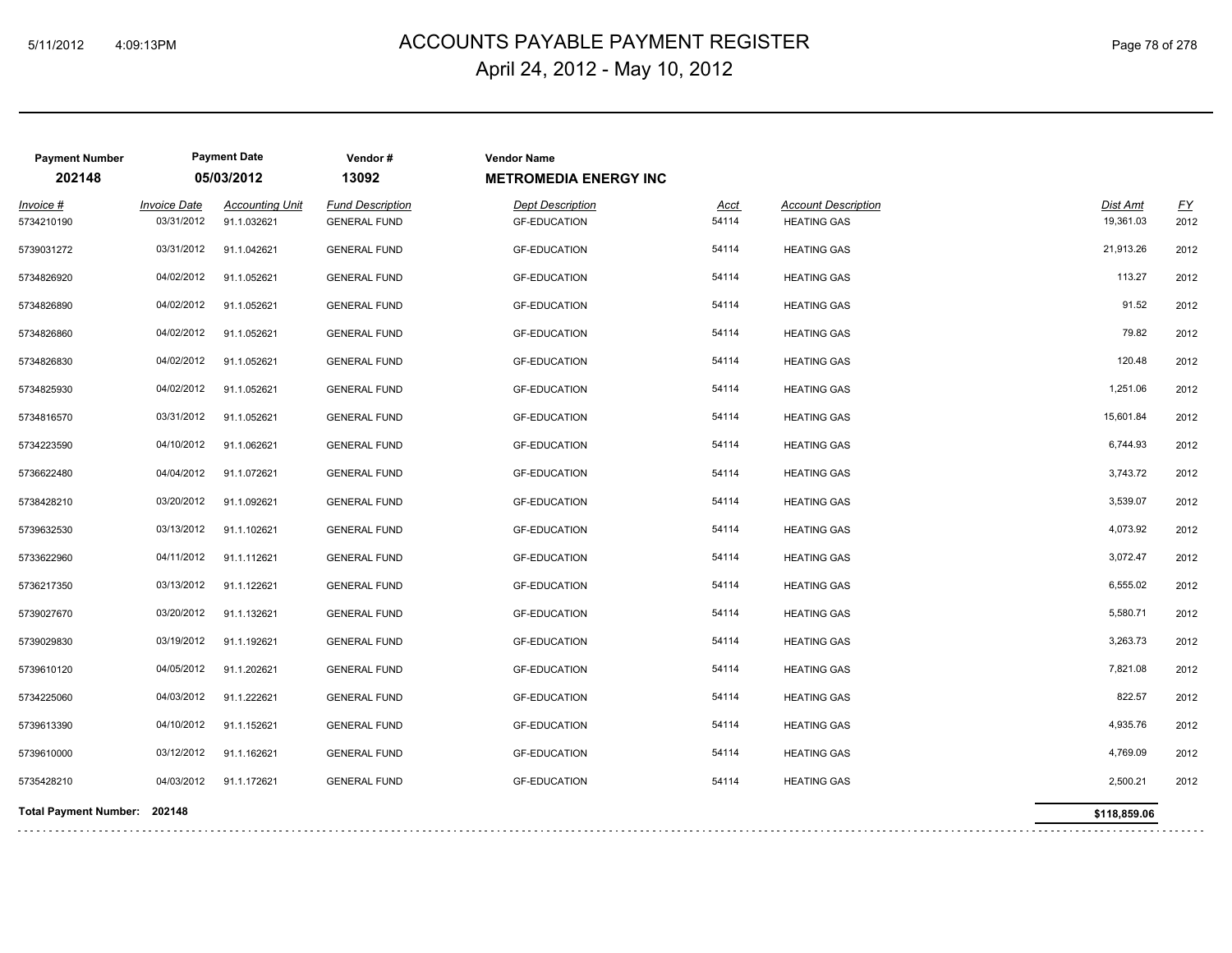# 5/11/2012 4:09:13PM ACCOUNTS PAYABLE PAYMENT REGISTER Page 79 of 278 April 24, 2012 - May 10, 2012

| <b>Payment Number</b>                 |                                   | <b>Payment Date</b>                   | Vendor#                                        | <b>Vendor Name</b>                             |                      |                                                  |                              |                  |
|---------------------------------------|-----------------------------------|---------------------------------------|------------------------------------------------|------------------------------------------------|----------------------|--------------------------------------------------|------------------------------|------------------|
| 202149                                |                                   | 05/03/2012                            | 13291                                          | <b>PENNICHUCK WATER WORKS INC</b>              |                      |                                                  |                              |                  |
| Invoice #                             | <i><b>Invoice Date</b></i>        | <b>Accounting Unit</b>                | <b>Fund Description</b>                        | <b>Dept Description</b>                        | Acct                 | <b>Account Description</b>                       | Dist Amt                     | $\underline{FY}$ |
| CHUCKDRUDING-MAR                      | 04/05/2012                        | 91.1.042621                           | <b>GENERAL FUND</b>                            | <b>GF-EDUCATION</b>                            | 54141                | <b>WATER &amp; SEWER</b>                         | 128.95                       | 2012             |
| 70093752-MAR                          | 04/12/2012                        | 91.1.042621                           | <b>GENERAL FUND</b>                            | <b>GF-EDUCATION</b>                            | 54141                | <b>WATER &amp; SEWER</b>                         | 1,280.39                     | 2012             |
| MANCHESTER-MAR                        | 04/12/2012                        | 91.1.072621                           | <b>GENERAL FUND</b>                            | <b>GF-EDUCATION</b>                            | 54141                | <b>WATER &amp; SEWER</b>                         | 86.86                        | 2012             |
| 70093750-MAR                          | 04/12/2012                        | 91.1.072621                           | <b>GENERAL FUND</b>                            | <b>GF-EDUCATION</b>                            | 54141                | <b>WATER &amp; SEWER</b>                         | 694.77                       | 2012             |
| 60012743-MAR                          | 04/12/2012                        | 91.1.072621                           | <b>GENERAL FUND</b>                            | <b>GF-EDUCATION</b>                            | 54141                | <b>WATER &amp; SEWER</b>                         | 107.83                       | 2012             |
| 31540724-MAR                          | 04/12/2012                        | 91.1.072621                           | <b>GENERAL FUND</b>                            | <b>GF-EDUCATION</b>                            | 54141                | <b>WATER &amp; SEWER</b>                         | 101.18                       | 2012             |
| AMHERST-MAR                           | 04/05/2012                        | 91.1.092621                           | <b>GENERAL FUND</b>                            | <b>GF-EDUCATION</b>                            | 54141                | <b>WATER &amp; SEWER</b>                         | 87.70                        | 2012             |
| 60425386-MAR                          | 04/05/2012                        | 91.1.092621                           | <b>GENERAL FUND</b>                            | <b>GF-EDUCATION</b>                            | 54141                | <b>WATER &amp; SEWER</b>                         | 518.69                       | 2012             |
| 60263334-MAR                          | 04/05/2012                        | 91.1.112621                           | <b>GENERAL FUND</b>                            | <b>GF-EDUCATION</b>                            | 54141                | <b>WATER &amp; SEWER</b>                         | 394.06                       | 2012             |
| <b>BROAD-MAR</b>                      | 04/05/2011                        | 91.1.122621                           | <b>GENERAL FUND</b>                            | <b>GF-EDUCATION</b>                            | 54141                | <b>WATER &amp; SEWER</b>                         | 87.70                        | 2012             |
| 60077293-MAR                          | 04/05/2012                        | 91.1.122621                           | <b>GENERAL FUND</b>                            | <b>GF-EDUCATION</b>                            | 54141                | <b>WATER &amp; SEWER</b>                         | 361.78                       | 2012             |
| CHARLOTTE-MAR                         | 04/05/2012                        | 91.1.132621                           | <b>GENERAL FUND</b>                            | <b>GF-EDUCATION</b>                            | 54141                | <b>WATER &amp; SEWER</b>                         | 142.70                       | 2012             |
| 31829098-MAR                          | 04/05/2012                        | 91.1.132621                           | <b>GENERAL FUND</b>                            | <b>GF-EDUCATION</b>                            | 54141                | <b>WATER &amp; SEWER</b>                         | 491.49                       | 2012             |
| 70090390-MAR                          | 04/05/2012                        | 91.1.182621                           | <b>GENERAL FUND</b>                            | <b>GF-EDUCATION</b>                            | 54141                | <b>WATER &amp; SEWER</b>                         | 579.63                       | 2012             |
| Total Payment Number: 202149          |                                   |                                       |                                                |                                                |                      |                                                  | \$5,063.73                   |                  |
| <b>Payment Number</b>                 |                                   | <b>Payment Date</b>                   | Vendor#                                        | <b>Vendor Name</b>                             |                      |                                                  | .                            |                  |
| 202150                                |                                   | 05/03/2012                            | 13376                                          | <b>PUBLIC SERVICE OF NH</b>                    |                      |                                                  |                              |                  |
| $Invoice$ #<br>240B0410B600000-001975 | <b>Invoice Date</b><br>04/09/2012 | <b>Accounting Unit</b><br>91.1.032621 | <b>Fund Description</b><br><b>GENERAL FUND</b> | <b>Dept Description</b><br><b>GF-EDUCATION</b> | <u>Acct</u><br>54100 | <b>Account Description</b><br><b>ELECTRICITY</b> | <b>Dist Amt</b><br>47,204.87 | EY<br>2012       |
| G10482821                             | 04/09/2012                        | 91.1.052621                           | <b>GENERAL FUND</b>                            | <b>GF-EDUCATION</b>                            | 54100                | <b>ELECTRICITY</b>                               | 11,616.81                    | 2012             |
| W01425354                             | 04/03/2012                        | 91.1.112621                           | <b>GENERAL FUND</b>                            | <b>GF-EDUCATION</b>                            | 54100                | <b>ELECTRICITY</b>                               | 4,198.11                     | 2012             |
| S89164649                             | 04/05/2012                        | 91.1.122621                           | <b>GENERAL FUND</b>                            | <b>GF-EDUCATION</b>                            | 54100                | <b>ELECTRICITY</b>                               | 3,504.84                     | 2012             |
| W01868271                             | 04/10/2012                        | 91.1.192621                           | <b>GENERAL FUND</b>                            | <b>GF-EDUCATION</b>                            | 54100                | <b>ELECTRICITY</b>                               | 4,585.84                     | 2012             |
| G90780570                             | 04/03/2012                        | 91.1.202621                           | <b>GENERAL FUND</b>                            | <b>GF-EDUCATION</b>                            | 54100                | <b>ELECTRICITY</b>                               | 3,963.00                     | 2012             |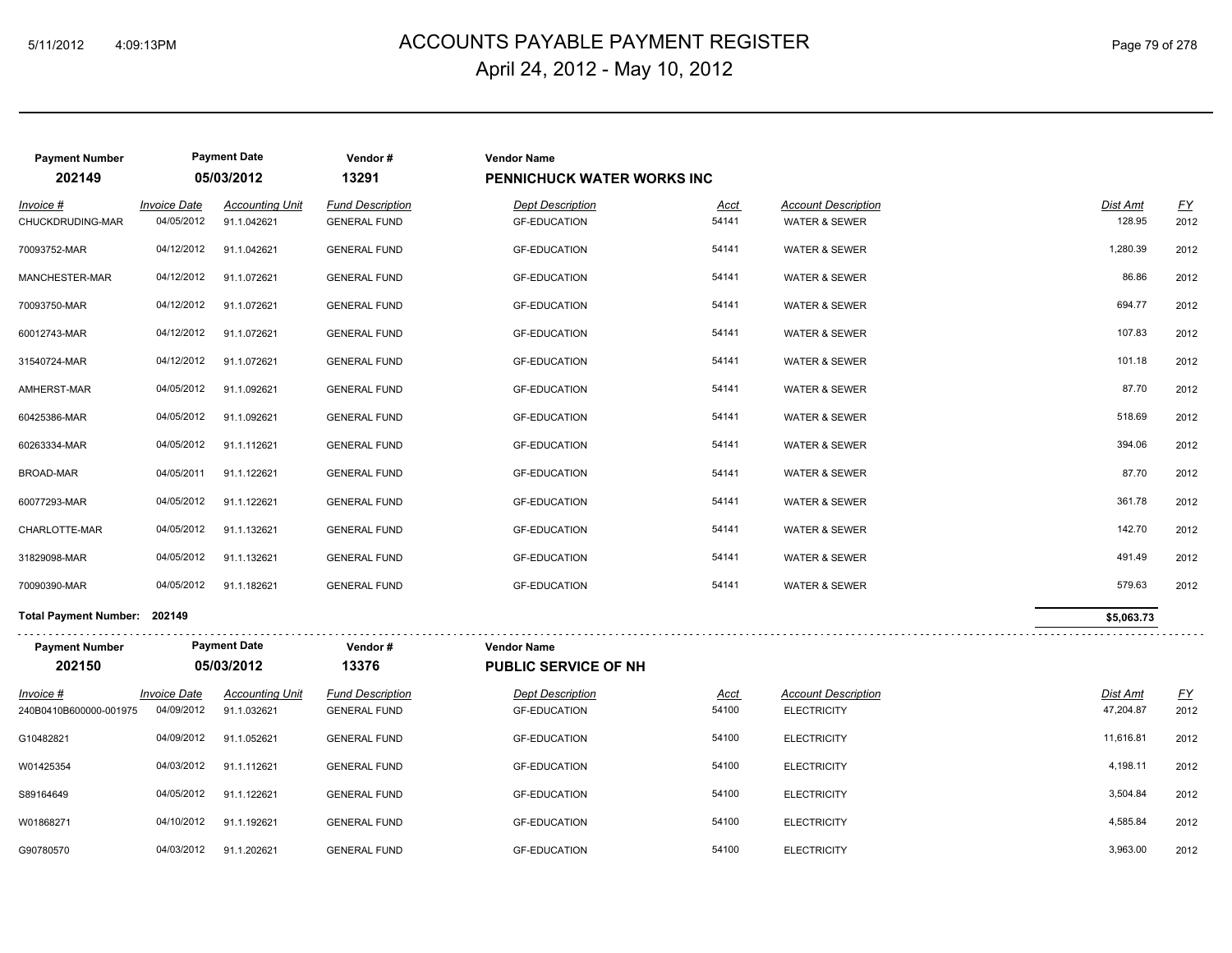# ACCOUNTS PAYABLE PAYMENT REGISTER 5/11/2012 4:09:13PM Page 80 of 278 April 24, 2012 - May 10, 2012

| <b>Payment Number</b><br>202150     |                                          | <b>Payment Date</b><br>05/03/2012     | Vendor#<br>13376                               | <b>Vendor Name</b><br><b>PUBLIC SERVICE OF NH</b>     |                      |                                                     |                      |                          |
|-------------------------------------|------------------------------------------|---------------------------------------|------------------------------------------------|-------------------------------------------------------|----------------------|-----------------------------------------------------|----------------------|--------------------------|
| Invoice #<br>S45751611              | <b>Invoice Date</b><br>04/02/2012        | <b>Accounting Unit</b><br>91.1.182621 | <b>Fund Description</b><br><b>GENERAL FUND</b> | <b>Dept Description</b><br><b>GF-EDUCATION</b>        | Acct<br>54100        | <b>Account Description</b><br><b>ELECTRICITY</b>    | Dist Amt<br>3,041.54 | EY<br>2012               |
| Total Payment Number: 202150        |                                          |                                       |                                                |                                                       |                      |                                                     | \$78,115.01          |                          |
| <b>Payment Number</b><br>202151     |                                          | <b>Payment Date</b><br>05/03/2012     | Vendor#<br>14216                               | <b>Vendor Name</b><br><b>FAIRPOINT COMMUNICATIONS</b> |                      |                                                     |                      |                          |
| $Invoice$ #<br>APR-12-6038891241983 | <b>Invoice Date</b><br>04/21/2012        | <b>Accounting Unit</b><br>91.1.042621 | <b>Fund Description</b><br><b>GENERAL FUND</b> | <b>Dept Description</b><br><b>GF-EDUCATION</b>        | Acct<br>54114        | <b>Account Description</b><br><b>HEATING GAS</b>    | Dist Amt<br>29.66    | <u>FY</u><br>2012        |
| APR-12-6038860963899                | 04/12/2012                               | 91.1.052621                           | <b>GENERAL FUND</b>                            | <b>GF-EDUCATION</b>                                   | 54114                | <b>HEATING GAS</b>                                  | 29.66                | 2012                     |
| APR-12-6038915387274                | 04/12/2012                               | 91.1.102621                           | <b>GENERAL FUND</b>                            | <b>GF-EDUCATION</b>                                   | 55109                | TELEPHONE-VOICE                                     | 29.67                | 2012                     |
| APR-12-6038822332400                | 04/06/2012                               | 91.1.122621                           | <b>GENERAL FUND</b>                            | <b>GF-EDUCATION</b>                                   | 55109                | TELEPHONE-VOICE                                     | 37.42                | 2012                     |
| Total Payment Number: 202151        |                                          |                                       |                                                |                                                       |                      |                                                     | \$126.41             |                          |
| <b>Payment Number</b><br>202152     |                                          | <b>Payment Date</b><br>05/03/2012     | Vendor#<br>10983                               | <b>Vendor Name</b><br><b>JAMES FLETCHER</b>           |                      |                                                     |                      |                          |
| Invoice #<br>40712-04               | <b>Invoice Date</b><br>04/07/2012        | <b>Accounting Unit</b><br>91.1.041429 | <b>Fund Description</b><br><b>GENERAL FUND</b> | <b>Dept Description</b><br><b>GF-EDUCATION</b>        | Acct<br>55642        | <b>Account Description</b><br><b>GAME OFFICIALS</b> | Dist Amt<br>60.00    | EY<br>2012               |
| Total Payment Number: 202152        |                                          |                                       |                                                |                                                       |                      |                                                     | \$60.00              |                          |
| APR-12-6038799199866                | 04/03/2012                               | 91.1.222621                           | <b>GENERAL FUND</b>                            | <b>GF-EDUCATION</b>                                   | 55109                | TELEPHONE-VOICE                                     | 53.41                | 2012                     |
| Total Payment Number: 202152        |                                          |                                       |                                                |                                                       |                      |                                                     | \$53.41              |                          |
| <b>Payment Number</b>               |                                          | <b>Payment Date</b>                   | Vendor#                                        | <b>Vendor Name</b>                                    |                      | Payee Name                                          |                      |                          |
| 202153                              |                                          | 05/03/2012                            | 10984                                          | <b>TERRY FOLTZ</b>                                    |                      | <b>FOLTZ TERRY</b>                                  |                      |                          |
| $Invoice$ #<br>41312-03             | <i><b>Invoice Date</b></i><br>04/13/2012 | <b>Accounting Unit</b><br>91.1.031473 | <b>Fund Description</b><br><b>GENERAL FUND</b> | <b>Dept Description</b><br><b>GF-EDUCATION</b>        | <u>Acct</u><br>55642 | <b>Account Description</b><br><b>GAME OFFICIALS</b> | Dist Amt<br>60.00    | $\underline{FY}$<br>2012 |
| Total Payment Number: 202153        |                                          |                                       |                                                |                                                       |                      |                                                     | \$60.00              |                          |
| APR-12-6038897529583                | 04/21/2012                               | 91.1.012621                           | <b>GENERAL FUND</b>                            | <b>GF-EDUCATION</b>                                   | 55109                | TELEPHONE-VOICE                                     | 29.66                | 2012                     |
| APR-12-6038891684953                | 04/21/2012                               | 91.1.032621                           | <b>GENERAL FUND</b>                            | <b>GF-EDUCATION</b>                                   | 54114                | <b>HEATING GAS</b>                                  | 32.63                | 2012                     |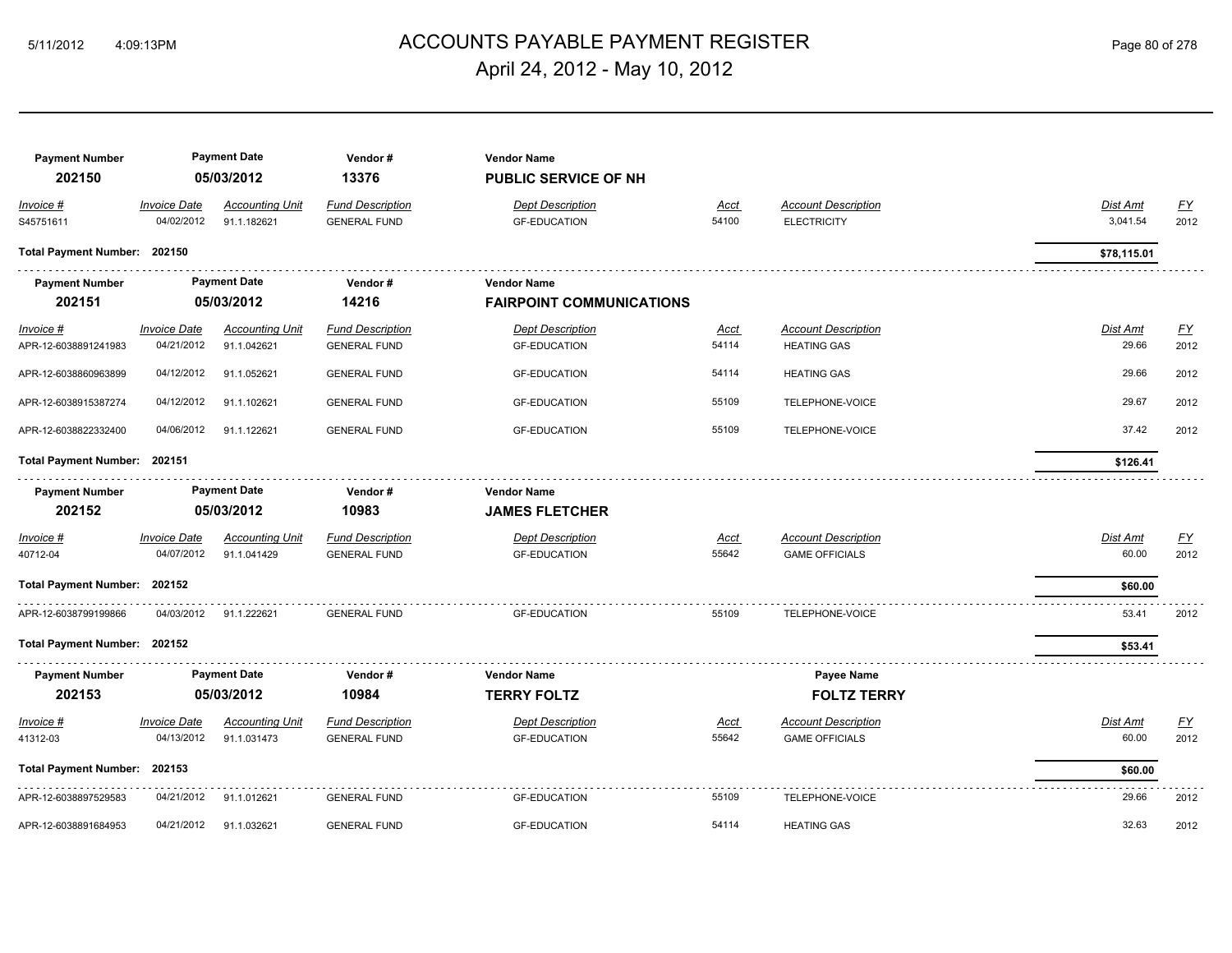# 5/11/2012 4:09:13PM ACCOUNTS PAYABLE PAYMENT REGISTER Page 81 of 278 April 24, 2012 - May 10, 2012

| <b>Payment Number</b><br>202153           |                                   | <b>Payment Date</b><br>05/03/2012        | Vendor#<br>10984                                  | <b>Vendor Name</b><br><b>TERRY FOLTZ</b>           |                      | Payee Name<br><b>FOLTZ TERRY</b>                       |                          |                   |
|-------------------------------------------|-----------------------------------|------------------------------------------|---------------------------------------------------|----------------------------------------------------|----------------------|--------------------------------------------------------|--------------------------|-------------------|
| Invoice #<br>Total Payment Number: 202153 | <b>Invoice Date</b>               | <b>Accounting Unit</b>                   | <b>Fund Description</b>                           | <b>Dept Description</b>                            | <u>Acct</u>          | <b>Account Description</b>                             | Dist Amt<br>\$62.29      | <u>FY</u>         |
| <b>Payment Number</b><br>202154           |                                   | <b>Payment Date</b><br>05/03/2012        | Vendor#<br>11149                                  | <b>Vendor Name</b><br><b>NHSCA</b>                 |                      |                                                        |                          |                   |
| $Invoice$ #<br>MEMBERSHIP                 | <b>Invoice Date</b><br>04/13/2012 | <b>Accounting Unit</b><br>91.1.041300    | <b>Fund Description</b><br><b>GENERAL FUND</b>    | <b>Dept Description</b><br><b>GF-EDUCATION</b>     | Acct<br>55200        | <b>Account Description</b><br>DUES AND MEMBERSHIPS     | <u>Dist Amt</u><br>40.00 | <u>FY</u><br>2012 |
| Total Payment Number: 202154              |                                   |                                          |                                                   |                                                    |                      |                                                        | \$40.00                  |                   |
| <b>Payment Number</b><br>202155           |                                   | <b>Payment Date</b><br>05/03/2012        | Vendor#<br>13501                                  | <b>Vendor Name</b><br><b>SAMS CLUB</b>             |                      |                                                        |                          |                   |
| Invoice #<br>376                          | <b>Invoice Date</b><br>04/16/2012 | <b>Accounting Unit</b><br>91.2222.991490 | <b>Fund Description</b><br>AFTER SCHOOL PROGRAM   | <b>Dept Description</b><br>AFTER SCHOOL PROGRAM    | Acct<br>61299        | <b>Account Description</b><br>MISCELLANEOUS SUPPLIES   | Dist Amt<br>145.42       | EY<br>2012        |
| Total Payment Number: 202155              |                                   |                                          |                                                   |                                                    |                      |                                                        | \$145.42                 |                   |
| <b>Payment Number</b><br>202156           |                                   | <b>Payment Date</b><br>05/03/2012        | Vendor#<br>10996                                  | <b>Vendor Name</b><br>YOUTH EDUCATIONAL EMPLOYMENT |                      |                                                        |                          |                   |
| Invoice #<br>03/05-03/30                  | <b>Invoice Date</b><br>04/01/2012 | <b>Accounting Unit</b><br>91.3800.022190 | <b>Fund Description</b><br>SCHOOL DOE GRANTS FUND | <b>Dept Description</b><br>SCHOOL DOE GRANTS FUND  | <u>Acct</u><br>53628 | <b>Account Description</b><br><b>CONTRACT SERVICES</b> | Dist Amt<br>2,117.40     | EY<br>2012        |
| Total Payment Number: 202156              |                                   |                                          |                                                   |                                                    |                      |                                                        | \$2,117.40               |                   |
| <b>Payment Number</b><br>202157           |                                   | <b>Payment Date</b><br>05/03/2012        | Vendor#<br>13946                                  | <b>Vendor Name</b><br><b>AC MOORE INC</b>          |                      |                                                        |                          |                   |
| Invoice #<br>8169                         | <b>Invoice Date</b><br>04/04/2012 | <b>Accounting Unit</b><br>91.2222.991490 | <b>Fund Description</b><br>AFTER SCHOOL PROGRAM   | <b>Dept Description</b><br>AFTER SCHOOL PROGRAM    | <u>Acct</u><br>61299 | <b>Account Description</b><br>MISCELLANEOUS SUPPLIES   | <u>Dist Amt</u><br>5.50  | <u>FY</u><br>2012 |
| 904                                       | 04/10/2012                        | 91.2222.991490                           | AFTER SCHOOL PROGRAM                              | AFTER SCHOOL PROGRAM                               | 61299                | MISCELLANEOUS SUPPLIES                                 | 34.71                    | 2012              |
| 8403                                      | 04/05/2012                        | 91.2222.991490                           | AFTER SCHOOL PROGRAM                              | AFTER SCHOOL PROGRAM                               | 61299                | MISCELLANEOUS SUPPLIES                                 | 122.60                   | 2012              |
| 1407                                      | 04/13/2012                        | 91.2222.991490                           | AFTER SCHOOL PROGRAM                              | AFTER SCHOOL PROGRAM                               | 61299                | MISCELLANEOUS SUPPLIES                                 | 110.49                   | 2012              |
| Total Payment Number: 202157              |                                   |                                          |                                                   |                                                    |                      |                                                        | \$273.30                 |                   |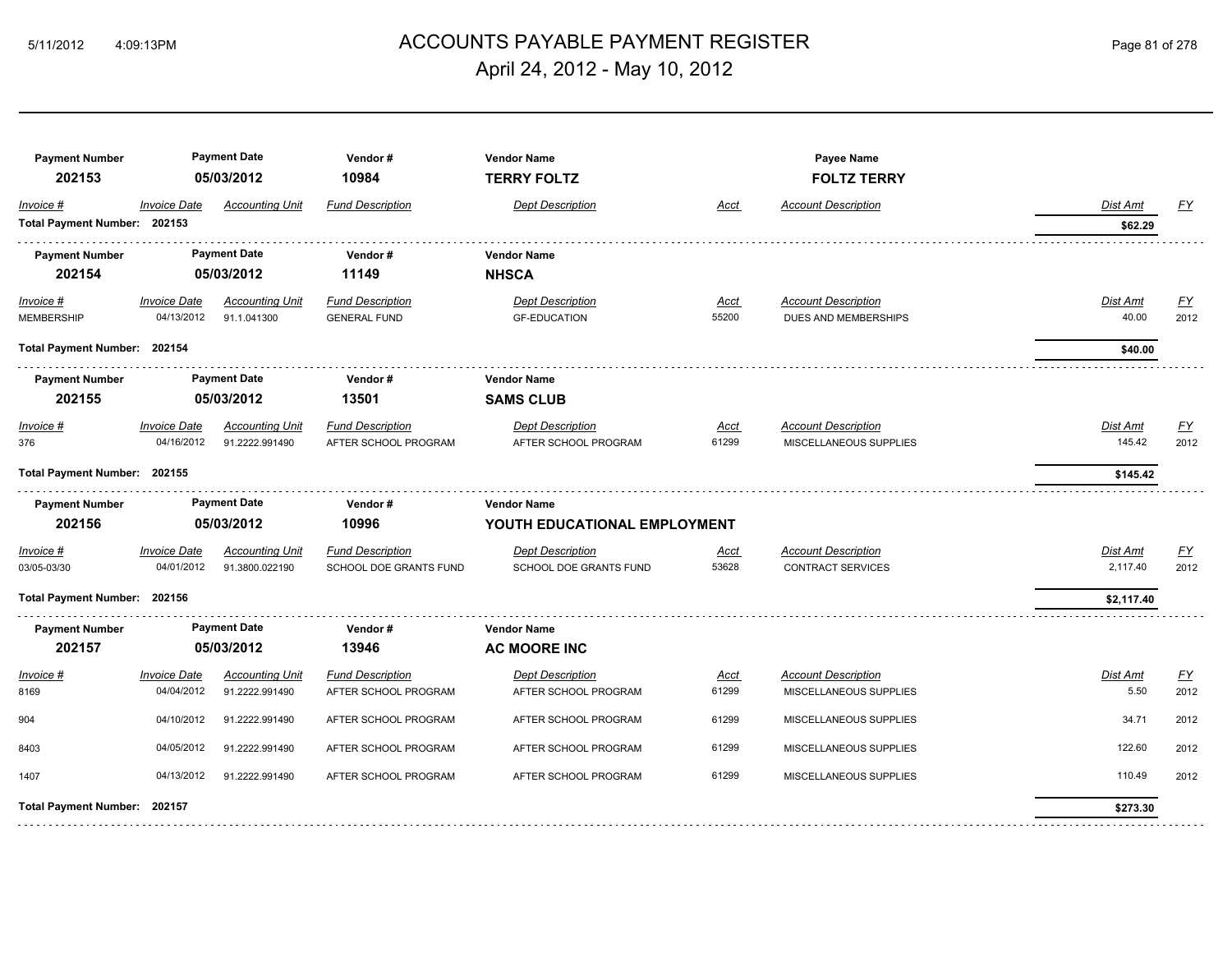# ACCOUNTS PAYABLE PAYMENT REGISTER 5/11/2012 4:09:13PM Page 82 of 278 April 24, 2012 - May 10, 2012

| <b>Payment Number</b><br>202158 |                                   | <b>Payment Date</b><br>05/03/2012        | Vendor#<br>12277                                  | <b>Vendor Name</b><br><b>ACES</b>                 |                      |                                                           |                       |                   |
|---------------------------------|-----------------------------------|------------------------------------------|---------------------------------------------------|---------------------------------------------------|----------------------|-----------------------------------------------------------|-----------------------|-------------------|
| Invoice #<br>1093519            | <b>Invoice Date</b><br>04/10/2012 | <b>Accounting Unit</b><br>91.3800.231271 | <b>Fund Description</b><br>SCHOOL DOE GRANTS FUND | <b>Dept Description</b><br>SCHOOL DOE GRANTS FUND | <b>Acct</b><br>53600 | <b>Account Description</b><br><b>INSTRUCTION SERVICES</b> | Dist Amt<br>15,697.46 | <u>FY</u><br>2012 |
| Total Payment Number: 202158    |                                   |                                          |                                                   |                                                   |                      |                                                           | \$15,697.46           |                   |
| <b>Payment Number</b>           |                                   | <b>Payment Date</b>                      | Vendor#                                           | <b>Vendor Name</b>                                |                      |                                                           |                       |                   |
| 202159                          |                                   | 05/03/2012                               | 13956                                             | <b>ADULT LEARNING CENTER</b>                      |                      |                                                           |                       |                   |
| $Invoice$ #<br><b>MAR-12</b>    | <b>Invoice Date</b><br>03/01/2012 | <b>Accounting Unit</b><br>91.1.991110    | <b>Fund Description</b><br><b>GENERAL FUND</b>    | <b>Dept Description</b><br><b>GF-EDUCATION</b>    | <u>Acct</u><br>53600 | <b>Account Description</b><br><b>INSTRUCTION SERVICES</b> | Dist Amt<br>27,000.00 | <u>FY</u><br>2012 |
| Total Payment Number: 202159    |                                   |                                          |                                                   |                                                   |                      |                                                           | \$27,000.00           |                   |
| <b>Payment Number</b>           |                                   | <b>Payment Date</b>                      | Vendor#                                           | <b>Vendor Name</b>                                |                      |                                                           |                       |                   |
| 202160                          |                                   | 05/03/2012                               | 13966                                             | <b>ARELINDA ALVES</b>                             |                      |                                                           |                       |                   |
| Invoice #                       | <b>Invoice Date</b>               | <b>Accounting Unit</b>                   | <b>Fund Description</b>                           | <b>Dept Description</b>                           | Acct                 | <b>Account Description</b>                                | Dist Amt              | <u>FY</u>         |
| MILES-MAR                       | 03/31/2012                        | 91.1.992322                              | <b>GENERAL FUND</b>                               | <b>GF-EDUCATION</b>                               | 55307                | MILEAGE REIMBURSEMENTS                                    | 36.63                 | 2012              |
| Total Payment Number: 202160    |                                   |                                          |                                                   |                                                   |                      |                                                           | \$36.63               |                   |
| <b>Payment Number</b>           |                                   | <b>Payment Date</b>                      | Vendor#                                           | <b>Vendor Name</b>                                |                      |                                                           |                       |                   |
| 202161                          |                                   | 05/03/2012                               | 13971                                             | <b>AMERICAN SECURITY &amp; FIRE PROTE</b>         |                      |                                                           |                       |                   |
| Invoice #                       | <b>Invoice Date</b>               | <b>Accounting Unit</b>                   | <b>Fund Description</b>                           | <b>Dept Description</b>                           | Acct                 | <b>Account Description</b>                                | Dist Amt              | <u>FY</u>         |
| <b>APR-12</b>                   | 04/10/2012                        | 91.1.222620                              | <b>GENERAL FUND</b>                               | <b>GF-EDUCATION</b>                               | 61407                | SUPPLIES, ELECTRICAL                                      | 235.00                | 2012              |
| Total Payment Number: 202161    |                                   |                                          |                                                   |                                                   |                      |                                                           | \$235.00              |                   |
| <b>Payment Number</b>           |                                   | <b>Payment Date</b>                      | Vendor#                                           | <b>Vendor Name</b>                                |                      |                                                           |                       |                   |
| 202162                          |                                   | 05/03/2012                               | 13974                                             | <b>ROBERT ANASTAS</b>                             |                      |                                                           |                       |                   |
| Invoice #                       | <b>Invoice Date</b>               | <b>Accounting Unit</b>                   | <b>Fund Description</b>                           | <b>Dept Description</b>                           | <b>Acct</b>          | <b>Account Description</b>                                | Dist Amt              | <u>FY</u>         |
| MILES-MAR                       | 03/31/2012                        | 91.1.222610                              | <b>GENERAL FUND</b>                               | <b>GF-EDUCATION</b>                               | 55307                | MILEAGE REIMBURSEMENTS                                    | 30.52                 | 2012              |
| Total Payment Number: 202162    |                                   |                                          |                                                   |                                                   |                      |                                                           | \$30.52               |                   |
| <b>Payment Number</b>           |                                   | <b>Payment Date</b>                      | Vendor#                                           | <b>Vendor Name</b>                                |                      |                                                           |                       |                   |
| 202163                          |                                   | 05/03/2012                               | 13980                                             | <b>APPLE COMPUTER INC</b>                         |                      |                                                           |                       |                   |
| Invoice #                       | <b>Invoice Date</b>               | <b>Accounting Unit</b>                   | <b>Fund Description</b>                           | <b>Dept Description</b>                           | <b>Acct</b>          | <b>Account Description</b>                                | Dist Amt              | $\underline{FY}$  |
| 699.00                          | 04/13/2012                        | 91.1.041300                              | <b>GENERAL FUND</b>                               | <b>GF-EDUCATION</b>                               | 71221                | <b>COMPUTER EQUIPMENT</b>                                 | 699.00                | 2012              |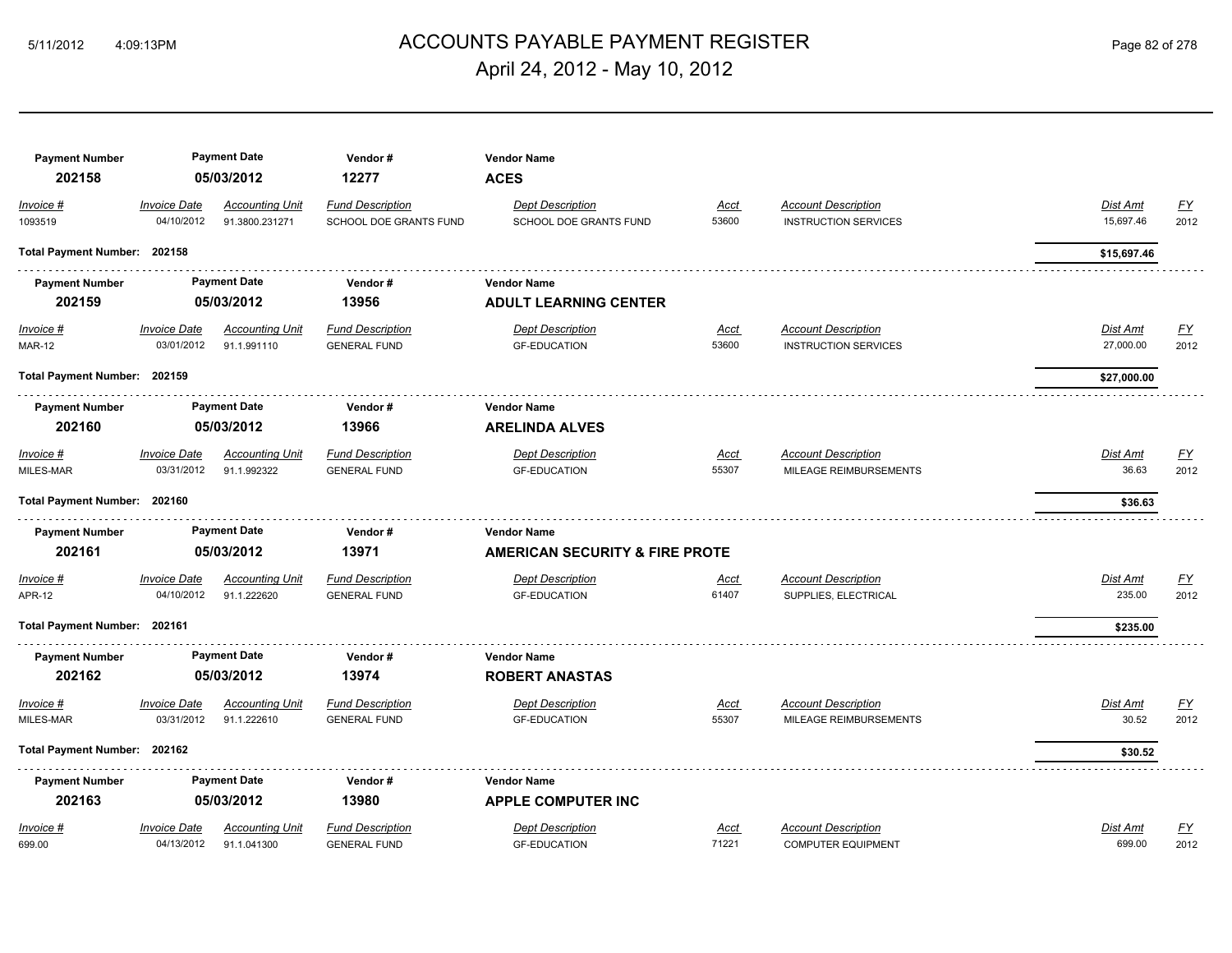# ACCOUNTS PAYABLE PAYMENT REGISTER 5/11/2012 4:09:13PM Page 83 of 278 April 24, 2012 - May 10, 2012

| <b>Payment Number</b><br>202163 |                     | <b>Payment Date</b><br>05/03/2012 | Vendor#<br>13980        | <b>Vendor Name</b><br><b>APPLE COMPUTER INC</b> |             |                              |                 |                           |
|---------------------------------|---------------------|-----------------------------------|-------------------------|-------------------------------------------------|-------------|------------------------------|-----------------|---------------------------|
| Invoice #                       | <b>Invoice Date</b> | <b>Accounting Unit</b>            | <b>Fund Description</b> | <b>Dept Description</b>                         | <u>Acct</u> | <b>Account Description</b>   | <b>Dist Amt</b> | $\underline{\mathsf{FY}}$ |
| 9991870583                      | 04/11/2012          | 91.1.992225                       | <b>GENERAL FUND</b>     | <b>GF-EDUCATION</b>                             | 71221       | <b>COMPUTER EQUIPMENT</b>    | 14,370.00       | 2012                      |
| 9991439269                      | 04/10/2012          | 91.1.992225                       | <b>GENERAL FUND</b>     | <b>GF-EDUCATION</b>                             | 71221       | <b>COMPUTER EQUIPMENT</b>    | 399.00          | 2012                      |
| 9991439268                      | 04/10/2012          | 91.1.992225                       | <b>GENERAL FUND</b>     | <b>GF-EDUCATION</b>                             | 71221       | <b>COMPUTER EQUIPMENT</b>    | 2,388.00        | 2012                      |
| 9991468477                      | 04/09/2012          | 91.1.992225                       | <b>GENERAL FUND</b>     | <b>GF-EDUCATION</b>                             | 71221       | <b>COMPUTER EQUIPMENT</b>    | 2,599.95        | 2012                      |
| Total Payment Number: 202163    |                     |                                   |                         |                                                 |             |                              | \$20,455.95     |                           |
| <b>Payment Number</b>           |                     | <b>Payment Date</b>               | Vendor#                 | <b>Vendor Name</b>                              |             |                              |                 |                           |
| 202164                          |                     | 05/03/2012                        | 10105                   | <b>ARMSTRONG HEATING &amp; POWER VAC</b>        |             |                              |                 |                           |
| Invoice #                       | <b>Invoice Date</b> | <b>Accounting Unit</b>            | <b>Fund Description</b> | <b>Dept Description</b>                         | <u>Acct</u> | <b>Account Description</b>   | <b>Dist Amt</b> | $\underline{\mathsf{FY}}$ |
| 37180                           | 04/25/2012          | 91.1.222620                       | <b>GENERAL FUND</b>     | <b>GF-EDUCATION</b>                             | 54280       | BUILDING/GROUNDS MAINTENANCE | 2,275.00        | 2012                      |
| Total Payment Number: 202164    |                     |                                   |                         |                                                 |             |                              | \$2,275.00      |                           |
| <b>Payment Number</b>           |                     | <b>Payment Date</b>               | Vendor#                 | <b>Vendor Name</b>                              |             |                              |                 |                           |
| 202165                          |                     | 05/03/2012                        | 11128                   | <b>THOMAS ARRIA</b>                             |             |                              |                 |                           |
| Invoice #                       | <b>Invoice Date</b> | <b>Accounting Unit</b>            | <b>Fund Description</b> | Dept Description                                | Acct        | <b>Account Description</b>   | Dist Amt        | EY                        |
| MILES-MAR                       | 03/31/2012          | 91.1.012338                       | <b>GENERAL FUND</b>     | <b>GF-EDUCATION</b>                             | 55307       | MILEAGE REIMBURSEMENTS       | 401.80          | 2012                      |
| Total Payment Number: 202165    |                     |                                   |                         |                                                 |             |                              | \$401.80        |                           |
| <b>Payment Number</b>           |                     | <b>Payment Date</b>               | Vendor#                 | <b>Vendor Name</b>                              |             |                              |                 |                           |
| 202166                          |                     | 05/03/2012                        | 10977                   | <b>BRADFORD AYERS</b>                           |             |                              |                 |                           |
| $Invoice$ #                     | <b>Invoice Date</b> | <b>Accounting Unit</b>            | <b>Fund Description</b> | <b>Dept Description</b>                         | <u>Acct</u> | <b>Account Description</b>   | Dist Amt        | <u>FY</u>                 |
| 41712-03/04                     | 04/17/2012          | 91.1.031474                       | <b>GENERAL FUND</b>     | <b>GF-EDUCATION</b>                             | 55642       | <b>GAME OFFICIALS</b>        | 80.00           | 2012                      |
| 41712-03/04                     | 04/17/2012          | 91.1.041474                       | <b>GENERAL FUND</b>     | <b>GF-EDUCATION</b>                             | 55642       | <b>GAME OFFICIALS</b>        | 50.00           | 2012                      |
| Total Payment Number: 202166    |                     |                                   |                         |                                                 |             |                              | \$130.00        |                           |
| <b>Payment Number</b>           |                     | <b>Payment Date</b>               | Vendor#                 | <b>Vendor Name</b>                              |             |                              |                 |                           |
| 202167                          |                     | 05/03/2012                        | 11243                   | <b>ALEXIS BAKER</b>                             |             |                              |                 |                           |
| Invoice #                       | <b>Invoice Date</b> | <b>Accounting Unit</b>            | <b>Fund Description</b> | <b>Dept Description</b>                         | Acct        | <b>Account Description</b>   | Dist Amt        | $\underline{FY}$          |
| ED920                           | 03/01/2012          | 91.3800.992210                    | SCHOOL DOE GRANTS FUND  | SCHOOL DOE GRANTS FUND                          | 55300       | <b>TRAVEL</b>                | 158.00          | 2012                      |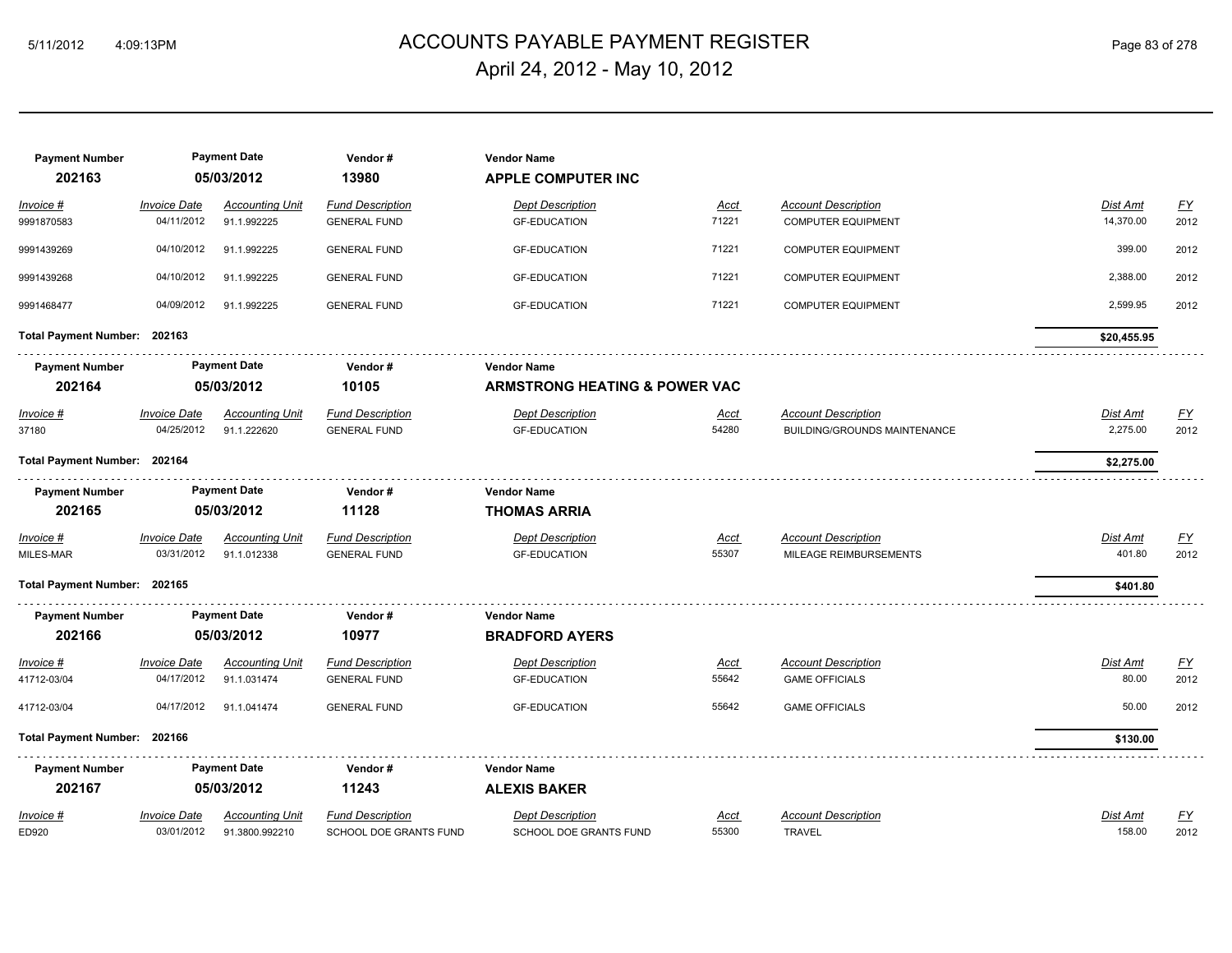# ACCOUNTS PAYABLE PAYMENT REGISTER 5/11/2012 4:09:13PM Page 84 of 278 April 24, 2012 - May 10, 2012

| <b>Payment Number</b><br>202167 |                     | <b>Payment Date</b><br>05/03/2012 | Vendor#<br>11243        | <b>Vendor Name</b><br><b>ALEXIS BAKER</b> |             |                             |                 |                  |
|---------------------------------|---------------------|-----------------------------------|-------------------------|-------------------------------------------|-------------|-----------------------------|-----------------|------------------|
| Invoice #                       | <b>Invoice Date</b> | <b>Accounting Unit</b>            | <b>Fund Description</b> | <b>Dept Description</b>                   | Acct        | <b>Account Description</b>  | Dist Amt        | <u>FY</u>        |
| Total Payment Number: 202167    |                     |                                   |                         |                                           |             |                             | \$158.00        |                  |
| <b>Payment Number</b>           |                     | <b>Payment Date</b>               | Vendor#                 | <b>Vendor Name</b>                        |             |                             |                 |                  |
| 202168                          |                     | 05/03/2012                        | 12369                   | <b>BARNES &amp; NOBLE INC</b>             |             |                             |                 |                  |
| $Invoice$ #                     | <b>Invoice Date</b> | <b>Accounting Unit</b>            | <b>Fund Description</b> | <b>Dept Description</b>                   | <u>Acct</u> | <b>Account Description</b>  | <b>Dist Amt</b> | <u>FY</u>        |
| 2297398                         | 04/11/2012          | 91.1.051160                       | <b>GENERAL FUND</b>     | <b>GF-EDUCATION</b>                       | 61135       | <b>EDUCATIONAL SUPPLIES</b> | 1,677.00        | 2012             |
| 2297397                         | 04/11/2012          | 91.1.051160                       | <b>GENERAL FUND</b>     | <b>GF-EDUCATION</b>                       | 61135       | EDUCATIONAL SUPPLIES        | 84.55           | 2012             |
| 2286110                         | 03/24/2012          | 91.3800.091271                    | SCHOOL DOE GRANTS FUND  | SCHOOL DOE GRANTS FUND                    | 61875       | <b>BOOKS</b>                | 771.00          | 2012             |
| Total Payment Number: 202168    |                     |                                   |                         |                                           |             |                             | \$2,532.55      |                  |
| <b>Payment Number</b>           |                     | <b>Payment Date</b>               | Vendor#                 | <b>Vendor Name</b>                        |             |                             |                 |                  |
| 202169                          |                     | 05/03/2012                        | 12384                   | <b>DOUGLAS E BEALS</b>                    |             |                             |                 |                  |
| Invoice #                       | <b>Invoice Date</b> | <b>Accounting Unit</b>            | <b>Fund Description</b> | <b>Dept Description</b>                   | <u>Acct</u> | <b>Account Description</b>  | Dist Amt        | <u>FY</u>        |
| <b>APR-12</b>                   | 04/16/2012          | 91.1.031300                       | <b>GENERAL FUND</b>     | <b>GF-EDUCATION</b>                       | 61135       | EDUCATIONAL SUPPLIES        | 28.98           | 2012             |
| Total Payment Number: 202169    |                     |                                   |                         |                                           |             |                             | \$28.98         |                  |
| <b>Payment Number</b>           |                     | <b>Payment Date</b>               | Vendor#                 | <b>Vendor Name</b>                        |             |                             |                 |                  |
| 202170                          |                     | 05/03/2012                        | 12386                   | <b>BEARINGS SPECIALTY CO INC</b>          |             |                             |                 |                  |
| Invoice #                       | <b>Invoice Date</b> | <b>Accounting Unit</b>            | <b>Fund Description</b> | <b>Dept Description</b>                   | <b>Acct</b> | <b>Account Description</b>  | Dist Amt        | $\underline{FY}$ |
| 3315597                         | 04/06/2012          | 91.1.222620                       | <b>GENERAL FUND</b>     | <b>GF-EDUCATION</b>                       | 61421       | SUPPLIES, HVAC              | 73.64           | 2012             |
| 3314223                         | 03/28/2012          | 91.1.222620                       | <b>GENERAL FUND</b>     | <b>GF-EDUCATION</b>                       | 61421       | SUPPLIES, HVAC              | 45.92           | 2012             |
| Total Payment Number: 202170    |                     |                                   |                         |                                           |             |                             | \$119.56        |                  |
| <b>Payment Number</b>           |                     | <b>Payment Date</b>               | Vendor#                 | <b>Vendor Name</b>                        |             |                             |                 |                  |
| 202171                          |                     | 05/03/2012                        | 11273                   | <b>PATRICIA BEAULIEU</b>                  |             |                             |                 |                  |
| Invoice #                       | <b>Invoice Date</b> | <b>Accounting Unit</b>            | <b>Fund Description</b> | <b>Dept Description</b>                   | <u>Acct</u> | <b>Account Description</b>  | Dist Amt        | <u>FY</u>        |
| PV-040412                       | 04/10/2012          | 91.3800.992210                    | SCHOOL DOE GRANTS FUND  | SCHOOL DOE GRANTS FUND                    | 55300       | <b>TRAVEL</b>               | 70.01           | 2012             |
| Total Payment Number: 202171    |                     |                                   |                         |                                           |             |                             | \$70.01         |                  |
|                                 |                     |                                   |                         |                                           |             |                             |                 |                  |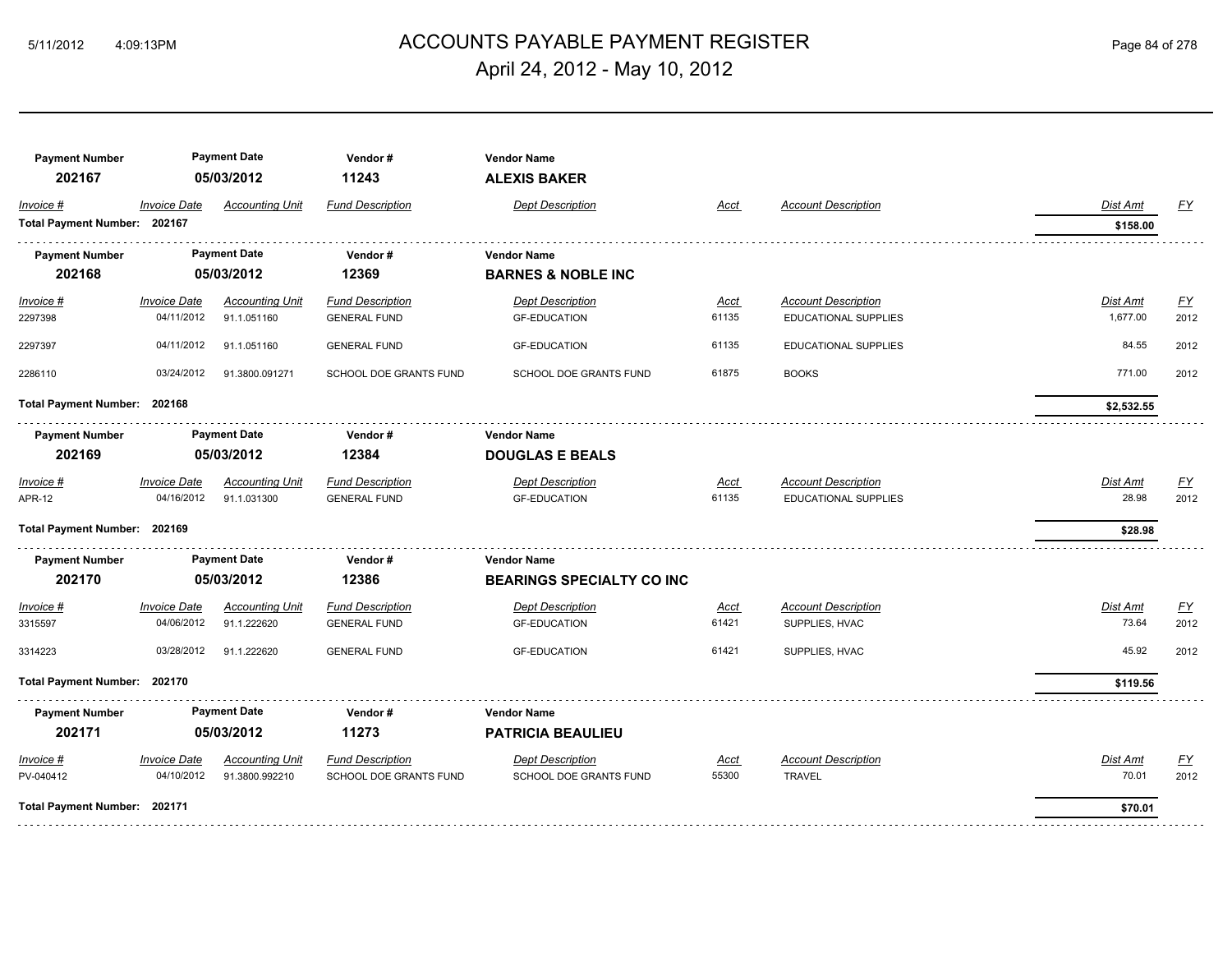# ACCOUNTS PAYABLE PAYMENT REGISTER 5/11/2012 4:09:13PM Page 85 of 278 April 24, 2012 - May 10, 2012

| <b>Payment Number</b>        |                                   | <b>Payment Date</b>                   | Vendor#                                        | <b>Vendor Name</b>                             |                      |                                                     |                          |                   |
|------------------------------|-----------------------------------|---------------------------------------|------------------------------------------------|------------------------------------------------|----------------------|-----------------------------------------------------|--------------------------|-------------------|
| 202172                       |                                   | 05/03/2012                            | 12392                                          | <b>DANIEL BELLIVEAU SR</b>                     |                      |                                                     |                          |                   |
| Invoice #<br>41612-04        | <b>Invoice Date</b><br>04/16/2012 | <b>Accounting Unit</b><br>91.1.041449 | <b>Fund Description</b><br><b>GENERAL FUND</b> | <b>Dept Description</b><br><b>GF-EDUCATION</b> | <b>Acct</b><br>55642 | <b>Account Description</b><br><b>GAME OFFICIALS</b> | Dist Amt<br>80.00        | EY<br>2012        |
| Total Payment Number: 202172 |                                   |                                       |                                                |                                                |                      |                                                     | \$80.00                  |                   |
| <b>Payment Number</b>        |                                   | <b>Payment Date</b>                   | Vendor#                                        | <b>Vendor Name</b>                             |                      |                                                     |                          |                   |
| 202173                       |                                   | 05/03/2012                            | 12396                                          | <b>WILLIAM BENSON</b>                          |                      |                                                     |                          |                   |
| $Invoice$ #                  | <b>Invoice Date</b><br>04/17/2012 | <b>Accounting Unit</b><br>91.1.031474 | <b>Fund Description</b>                        | <b>Dept Description</b>                        | <u>Acct</u><br>55642 | <b>Account Description</b><br><b>GAME OFFICIALS</b> | <b>Dist Amt</b><br>80.00 | <u>FY</u><br>2012 |
| 41712-03/04<br>41712-03/04   | 04/17/2012                        | 91.1.041474                           | <b>GENERAL FUND</b><br><b>GENERAL FUND</b>     | <b>GF-EDUCATION</b><br><b>GF-EDUCATION</b>     | 55642                | <b>GAME OFFICIALS</b>                               | 50.00                    | 2012              |
|                              |                                   |                                       |                                                |                                                |                      |                                                     |                          |                   |
| Total Payment Number: 202173 |                                   |                                       |                                                |                                                |                      |                                                     | \$130.00                 |                   |
| <b>Payment Number</b>        |                                   | <b>Payment Date</b>                   | Vendor#                                        | <b>Vendor Name</b>                             |                      | Payee Name                                          |                          |                   |
| 202174                       |                                   | 05/03/2012                            | 11061                                          | <b>PETTY CASH SCHOOLS</b>                      |                      | <b>BIRCH HILL SCHOOL PETTY CASH</b>                 |                          |                   |
| Invoice #                    | <b>Invoice Date</b>               | <b>Accounting Unit</b>                | <b>Fund Description</b>                        | <b>Dept Description</b>                        | <b>Acct</b>          | <b>Account Description</b>                          | Dist Amt                 | $\underline{FY}$  |
| 630-633                      | 04/18/2012                        | 91.1.111160                           | <b>GENERAL FUND</b>                            | <b>GF-EDUCATION</b>                            | 61135                | EDUCATIONAL SUPPLIES                                | 37.50                    | 2012              |
| 630-633                      | 04/18/2012                        | 91.1.111160                           | <b>GENERAL FUND</b>                            | <b>GF-EDUCATION</b>                            | 61135                | EDUCATIONAL SUPPLIES                                | 34.44                    | 2012              |
| 630-633                      | 04/18/2012                        | 91.1.111160                           | <b>GENERAL FUND</b>                            | <b>GF-EDUCATION</b>                            | 61135                | EDUCATIONAL SUPPLIES                                | 8.68                     | 2012              |
| 630-633                      | 04/18/2012                        | 91.1.111210                           | <b>GENERAL FUND</b>                            | <b>GF-EDUCATION</b>                            | 61135                | EDUCATIONAL SUPPLIES                                | 20.30                    | 2012              |
| Total Payment Number: 202174 |                                   |                                       |                                                |                                                |                      |                                                     | \$100.92                 |                   |
| <b>Payment Number</b>        |                                   | <b>Payment Date</b>                   | Vendor#                                        | <b>Vendor Name</b>                             |                      |                                                     |                          |                   |
| 202175                       |                                   | 05/03/2012                            | 12410                                          | <b>MIKE BLAZE</b>                              |                      |                                                     |                          |                   |
| Invoice #                    | <b>Invoice Date</b>               | <b>Accounting Unit</b>                | <b>Fund Description</b>                        | <b>Dept Description</b>                        | Acct                 | <b>Account Description</b>                          | <b>Dist Amt</b>          | EY                |
| 41312-04                     | 04/13/2012                        | 91.1.041459                           | <b>GENERAL FUND</b>                            | <b>GF-EDUCATION</b>                            | 55642                | <b>GAME OFFICIALS</b>                               | 60.00                    | 2012              |
| Total Payment Number: 202175 |                                   |                                       |                                                |                                                |                      |                                                     | \$60.00                  |                   |
| <b>Payment Number</b>        |                                   | <b>Payment Date</b>                   | Vendor#                                        | <b>Vendor Name</b>                             |                      |                                                     |                          |                   |
| 202176                       |                                   | 05/03/2012                            | 12412                                          | <b>STEVE BLUNT</b>                             |                      |                                                     |                          |                   |
| Invoice #                    | <b>Invoice Date</b>               | <b>Accounting Unit</b>                | <b>Fund Description</b>                        | <b>Dept Description</b>                        | Acct                 | <b>Account Description</b>                          | Dist Amt                 | <u>FY</u>         |
| 101133                       | 04/16/2012                        | 91.3800.231249                        | SCHOOL DOE GRANTS FUND                         | SCHOOL DOE GRANTS FUND                         | 53600                | <b>INSTRUCTION SERVICES</b>                         | 200.00                   | 2012              |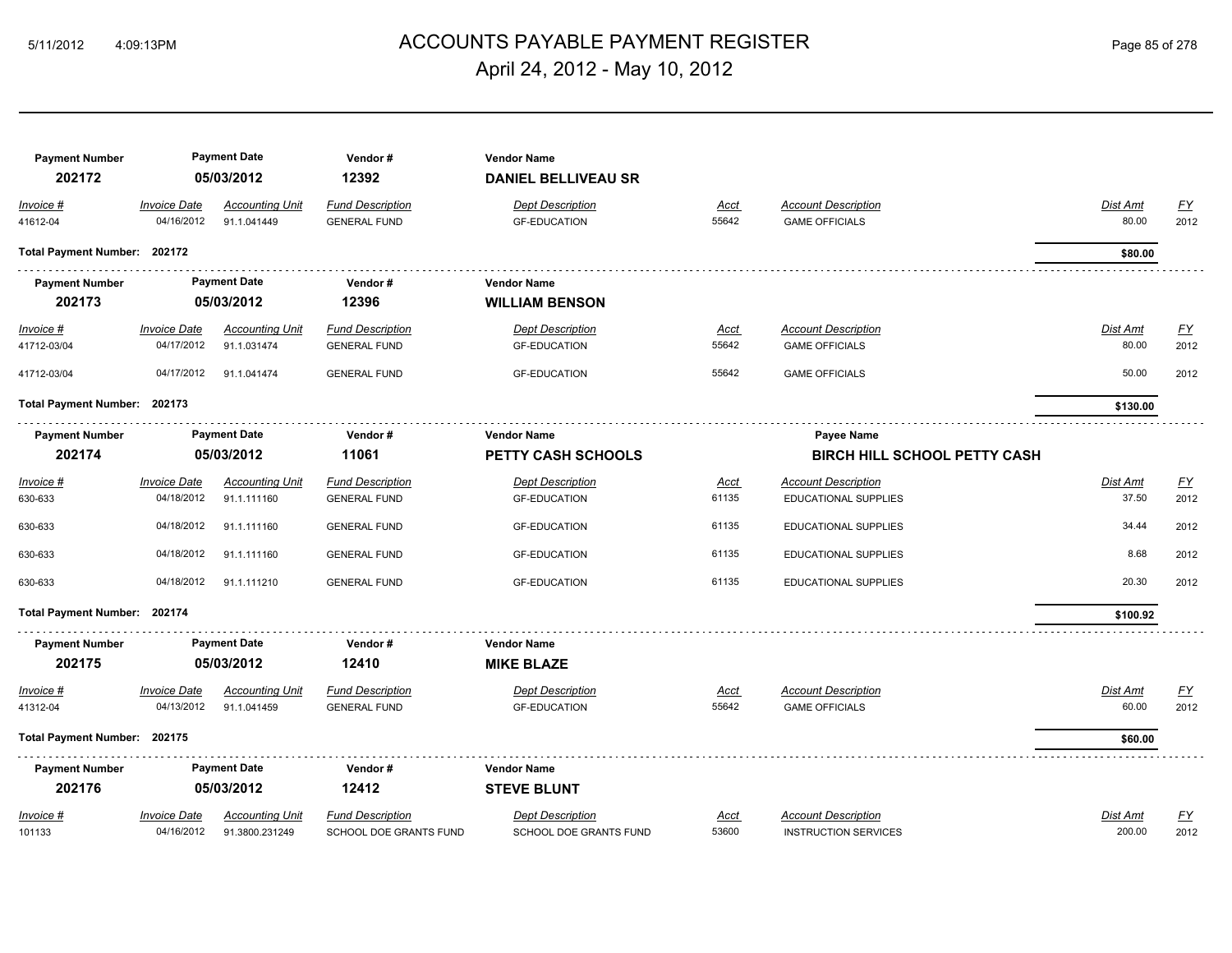# ACCOUNTS PAYABLE PAYMENT REGISTER 5/11/2012 4:09:13PM Page 86 of 278 April 24, 2012 - May 10, 2012

| <b>Payment Number</b>        |                     | <b>Payment Date</b>    | Vendor#                 | <b>Vendor Name</b>                  |             |                            |                 |                  |
|------------------------------|---------------------|------------------------|-------------------------|-------------------------------------|-------------|----------------------------|-----------------|------------------|
| 202176                       |                     | 05/03/2012             | 12412                   | <b>STEVE BLUNT</b>                  |             |                            |                 |                  |
| Invoice #                    | <b>Invoice Date</b> | <b>Accounting Unit</b> | <b>Fund Description</b> | <b>Dept Description</b>             | Acct        | <b>Account Description</b> | Dist Amt        | $\underline{FY}$ |
| Total Payment Number: 202176 |                     |                        |                         |                                     |             |                            | \$200.00        |                  |
| <b>Payment Number</b>        |                     | <b>Payment Date</b>    | Vendor#                 | <b>Vendor Name</b>                  |             |                            |                 |                  |
| 202177                       |                     | 05/03/2012             | 12413                   | <b>KEVIN BOLDUC</b>                 |             |                            |                 |                  |
| $Invoice$ #                  | <b>Invoice Date</b> | <b>Accounting Unit</b> | <b>Fund Description</b> | <b>Dept Description</b>             | <u>Acct</u> | <b>Account Description</b> | <b>Dist Amt</b> | <u>FY</u>        |
| 41612-03                     | 04/16/2012          | 91.1.031428            | <b>GENERAL FUND</b>     | <b>GF-EDUCATION</b>                 | 55642       | <b>GAME OFFICIALS</b>      | 60.00           | 2012             |
| Total Payment Number: 202177 |                     |                        |                         |                                     |             |                            | \$60.00         |                  |
| <b>Payment Number</b>        |                     | <b>Payment Date</b>    | Vendor#                 | <b>Vendor Name</b>                  |             |                            |                 |                  |
| 202178                       | 05/03/2012          |                        | 10968                   | <b>BOOTHBY THERAPY SERVICES LLC</b> |             |                            |                 |                  |
| $Invoice$ #                  | <b>Invoice Date</b> | <b>Accounting Unit</b> | <b>Fund Description</b> | <b>Dept Description</b>             | Acct        | <b>Account Description</b> | Dist Amt        | EY               |
| 03/29                        | 04/05/2012          | 91.2257.022190         | SPECIAL ED LOCAL        | SPECIAL ED LOCAL                    | 53628       | <b>CONTRACT SERVICES</b>   | 898.61          | 2012             |
| Total Payment Number: 202178 |                     |                        |                         |                                     |             |                            | \$898.61        |                  |
| <b>Payment Number</b>        |                     | <b>Payment Date</b>    | Vendor#                 | <b>Vendor Name</b>                  |             |                            |                 |                  |
| 202179                       |                     | 05/03/2012             | 11129                   | <b>STEFANIE BOUTIN</b>              |             |                            |                 |                  |
| Invoice #                    | <b>Invoice Date</b> | <b>Accounting Unit</b> | <b>Fund Description</b> | <b>Dept Description</b>             | Acct        | <b>Account Description</b> | Dist Amt        | <u>FY</u>        |
| <b>EDU520</b>                | 04/20/2012          | 91.1.991160            | <b>GENERAL FUND</b>     | <b>GF-EDUCATION</b>                 | 52800       | EDUCATIONAL ASSISTANCE     | 540.00          | 2012             |
| Total Payment Number: 202179 |                     |                        |                         |                                     |             |                            | \$540.00        |                  |
| <b>Payment Number</b>        |                     | <b>Payment Date</b>    | Vendor#                 | <b>Vendor Name</b>                  |             |                            |                 |                  |
| 202180                       |                     | 05/03/2012             | 12432                   | <b>STEVE BRACCI</b>                 |             |                            |                 |                  |
| Invoice #                    | <b>Invoice Date</b> | <b>Accounting Unit</b> | <b>Fund Description</b> | <b>Dept Description</b>             | <u>Acct</u> | <b>Account Description</b> | Dist Amt        | $\underline{FY}$ |
| 41112-03                     | 04/11/2012          | 91.1.031428            | <b>GENERAL FUND</b>     | <b>GF-EDUCATION</b>                 | 55642       | <b>GAME OFFICIALS</b>      | 60.00           | 2012             |
| 41012-07                     | 04/10/2012          | 91.1.071431            | <b>GENERAL FUND</b>     | <b>GF-EDUCATION</b>                 | 55642       | <b>GAME OFFICIALS</b>      | 60.00           | 2012             |
| Total Payment Number: 202180 |                     |                        |                         |                                     |             |                            | \$120.00        |                  |
| <b>Payment Number</b>        |                     | <b>Payment Date</b>    | Vendor#                 | <b>Vendor Name</b>                  |             |                            |                 |                  |
| 202181                       |                     | 05/03/2012             | 14056                   | <b>LYNNE BROWN</b>                  |             |                            |                 |                  |
| Invoice #                    | <b>Invoice Date</b> | <b>Accounting Unit</b> | <b>Fund Description</b> | <b>Dept Description</b>             | Acct        | <b>Account Description</b> | Dist Amt        | $FY$             |
| <b>MAR-12</b>                | 03/09/2012          | 91.1.041160            | <b>GENERAL FUND</b>     | <b>GF-EDUCATION</b>                 | 55307       | MILEAGE REIMBURSEMENTS     | 5.55            | 2012             |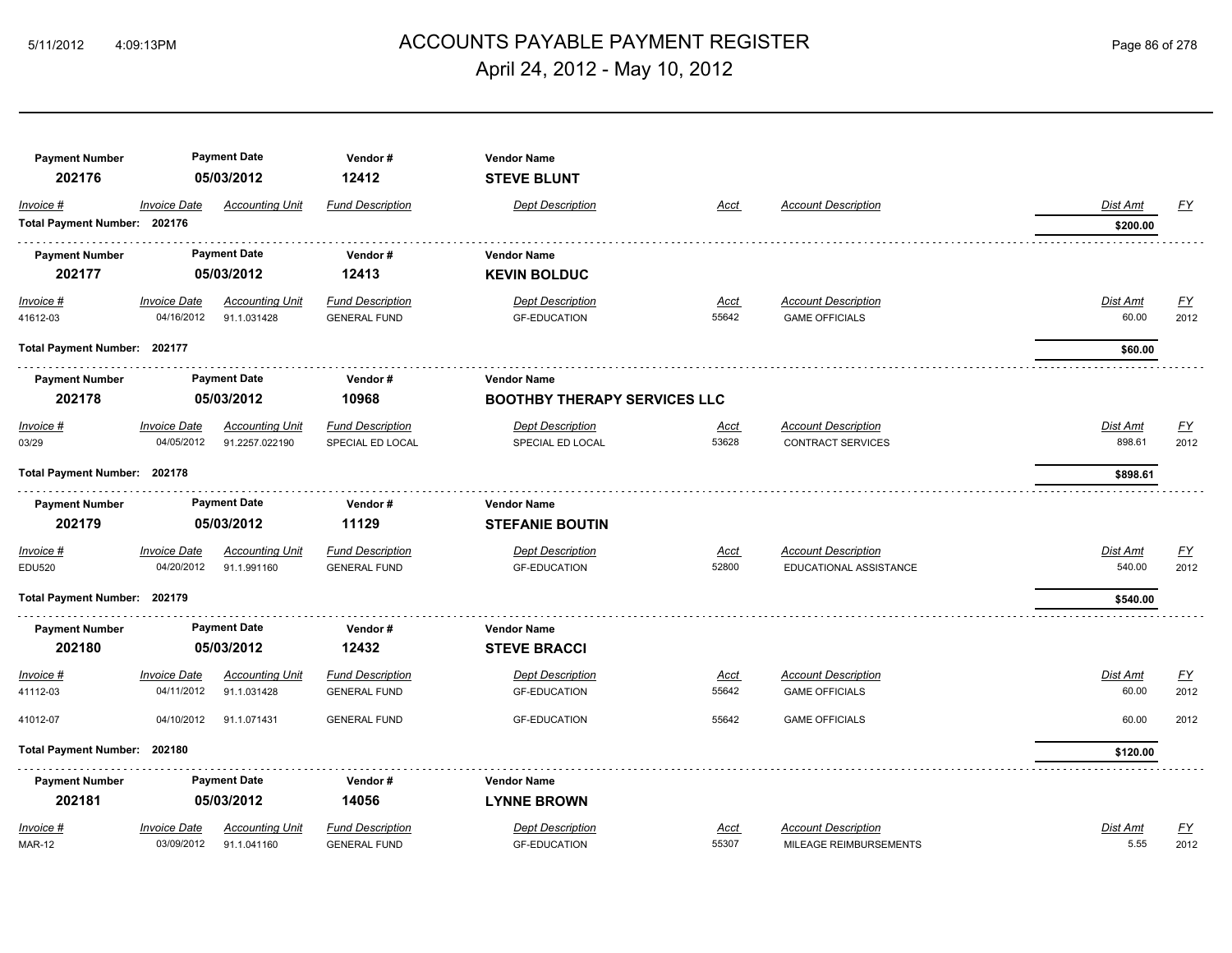# 5/11/2012 4:09:13PM ACCOUNTS PAYABLE PAYMENT REGISTER Page 87 of 278 April 24, 2012 - May 10, 2012

| <b>Payment Number</b><br>202181 |                                   | <b>Payment Date</b><br>05/03/2012     | Vendor#<br>14056                               | <b>Vendor Name</b><br><b>LYNNE BROWN</b>       |               |                                                      |                      |                   |
|---------------------------------|-----------------------------------|---------------------------------------|------------------------------------------------|------------------------------------------------|---------------|------------------------------------------------------|----------------------|-------------------|
| Invoice #                       | <b>Invoice Date</b>               | <b>Accounting Unit</b>                | <b>Fund Description</b>                        | <b>Dept Description</b>                        | Acct          | <b>Account Description</b>                           | Dist Amt             | <u>FY</u>         |
| MILES-APR                       | 04/13/2012                        | 91.1.041160                           | <b>GENERAL FUND</b>                            | <b>GF-EDUCATION</b>                            | 55307         | MILEAGE REIMBURSEMENTS                               | 2.22                 | 2012              |
| Total Payment Number: 202181    |                                   |                                       |                                                |                                                |               |                                                      | \$7.77               |                   |
| <b>Payment Number</b>           |                                   | <b>Payment Date</b>                   | Vendor#                                        | <b>Vendor Name</b>                             |               |                                                      |                      |                   |
| 202182                          |                                   | 05/03/2012                            | 10978                                          | <b>MARK BUDA</b>                               |               |                                                      |                      |                   |
| $Invoice$ #<br>41612-03         | <b>Invoice Date</b><br>04/16/2012 | Accounting Unit<br>91.1.031429        | <b>Fund Description</b><br><b>GENERAL FUND</b> | <b>Dept Description</b><br><b>GF-EDUCATION</b> | Acct<br>55642 | <b>Account Description</b><br><b>GAME OFFICIALS</b>  | Dist Amt<br>80.00    | <u>FY</u><br>2012 |
| Total Payment Number: 202182    |                                   |                                       |                                                |                                                |               |                                                      | \$80.00              |                   |
| <b>Payment Number</b>           |                                   | <b>Payment Date</b>                   | Vendor#                                        | <b>Vendor Name</b>                             |               |                                                      |                      |                   |
| 202183                          |                                   | 05/03/2012                            | 11235                                          | <b>MARIANNE BUSTEED</b>                        |               |                                                      |                      |                   |
| Invoice #                       | <b>Invoice Date</b>               | <b>Accounting Unit</b>                | <b>Fund Description</b>                        | <b>Dept Description</b>                        | Acct          | <b>Account Description</b>                           | Dist Amt             | <u>FY</u>         |
| PV-011712                       | 04/10/2012                        | 91.3800.032219                        | SCHOOL DOE GRANTS FUND                         | SCHOOL DOE GRANTS FUND                         | 55300         | <b>TRAVEL</b>                                        | 123.95               | 2012              |
| Total Payment Number: 202183    |                                   |                                       |                                                |                                                |               |                                                      | \$123.95             |                   |
| <b>Payment Number</b>           |                                   | <b>Payment Date</b>                   | Vendor#                                        | <b>Vendor Name</b>                             |               |                                                      |                      |                   |
| 202184                          |                                   | 05/03/2012                            | 10981                                          | <b>ROBERT CAMIRAND</b>                         |               |                                                      |                      |                   |
| Invoice #                       | <b>Invoice Date</b>               | <b>Accounting Unit</b>                | <b>Fund Description</b>                        | <b>Dept Description</b>                        | Acct          | <b>Account Description</b>                           | Dist Amt             | <u>FY</u>         |
| 40412-03                        | 04/04/2012                        | 91.1.031449                           | <b>GENERAL FUND</b>                            | <b>GF-EDUCATION</b>                            | 55642         | <b>GAME OFFICIALS</b>                                | 60.00                | 2012              |
| Total Payment Number: 202184    |                                   |                                       |                                                |                                                |               |                                                      | \$60.00              |                   |
| <b>Payment Number</b>           |                                   | <b>Payment Date</b>                   | Vendor#                                        | <b>Vendor Name</b>                             |               |                                                      |                      |                   |
| 202185                          |                                   | 05/03/2012                            | 14076                                          | <b>MEREDITH CAMPBELL</b>                       |               |                                                      |                      |                   |
| Invoice #<br>ED533              | <b>Invoice Date</b><br>04/23/2012 | <b>Accounting Unit</b><br>91.1.991160 | <b>Fund Description</b><br><b>GENERAL FUND</b> | <b>Dept Description</b><br><b>GF-EDUCATION</b> | Acct<br>52800 | <b>Account Description</b><br>EDUCATIONAL ASSISTANCE | Dist Amt<br>1,137.60 | EY<br>2012        |
| Total Payment Number: 202185    |                                   |                                       |                                                |                                                |               |                                                      | \$1,137.60           |                   |
| <b>Payment Number</b>           |                                   | <b>Payment Date</b>                   | Vendor#                                        | <b>Vendor Name</b>                             |               |                                                      |                      |                   |
| 202186                          |                                   | 05/03/2012                            | 10980                                          | KATHLEEN CAMPBELL-KELLEY                       |               |                                                      |                      |                   |
| Invoice #                       | <b>Invoice Date</b>               | <b>Accounting Unit</b>                | <b>Fund Description</b>                        | <b>Dept Description</b>                        | Acct          | <b>Account Description</b>                           | Dist Amt             | $\underline{FY}$  |
| 40912-03                        | 04/09/2012                        | 91.1.031474                           | <b>GENERAL FUND</b>                            | <b>GF-EDUCATION</b>                            | 55642         | <b>GAME OFFICIALS</b>                                | 80.00                | 2012              |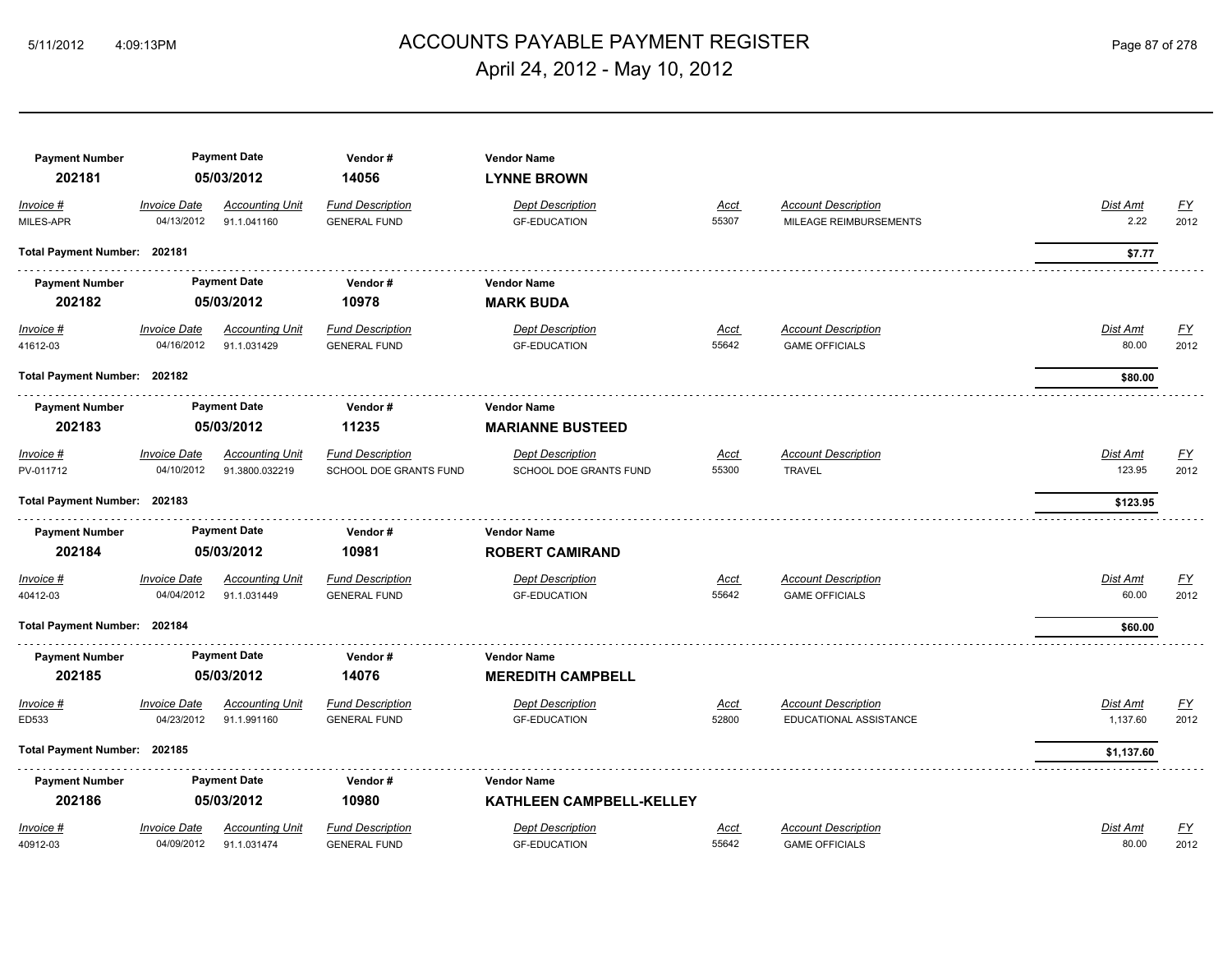# ACCOUNTS PAYABLE PAYMENT REGISTER 5/11/2012 4:09:13PM Page 88 of 278 April 24, 2012 - May 10, 2012

| <b>Payment Number</b><br>202186 | <b>Payment Date</b><br>05/03/2012 |                        | Vendor#<br>10980        | <b>Vendor Name</b><br>KATHLEEN CAMPBELL-KELLEY |             |                                |            |           |
|---------------------------------|-----------------------------------|------------------------|-------------------------|------------------------------------------------|-------------|--------------------------------|------------|-----------|
| Invoice #                       | <b>Invoice Date</b>               | <b>Accounting Unit</b> | <b>Fund Description</b> | <b>Dept Description</b>                        | Acct        | <b>Account Description</b>     | Dist Amt   | <u>FY</u> |
| Total Payment Number: 202186    |                                   |                        |                         |                                                |             |                                | \$80.00    |           |
| <b>Payment Number</b>           |                                   | <b>Payment Date</b>    | Vendor#                 | <b>Vendor Name</b>                             |             |                                |            |           |
| 202187                          |                                   | 05/03/2012             | 14086                   | THE CARROLL CENTER FOR THE BLI                 |             |                                |            |           |
| $Invoice$ #                     | <b>Invoice Date</b>               | <b>Accounting Unit</b> | <b>Fund Description</b> | <b>Dept Description</b>                        | <u>Acct</u> | <b>Account Description</b>     | Dist Amt   | <u>FY</u> |
| 1203014                         | 03/24/2012                        | 91.3800.022190         | SCHOOL DOE GRANTS FUND  | SCHOOL DOE GRANTS FUND                         | 53628       | <b>CONTRACT SERVICES</b>       | 1,769.08   | 2012      |
| Total Payment Number: 202187    |                                   |                        |                         |                                                |             |                                | \$1,769.08 |           |
| <b>Payment Number</b>           |                                   | <b>Payment Date</b>    | Vendor#                 | <b>Vendor Name</b>                             |             |                                |            |           |
| 202188                          | 05/03/2012                        |                        | 12477                   | <b>CARTRIDGE WORLD NASHUA</b>                  |             |                                |            |           |
| Invoice #                       | <b>Invoice Date</b>               | <b>Accounting Unit</b> | <b>Fund Description</b> | <b>Dept Description</b>                        | Acct        | <b>Account Description</b>     | Dist Amt   | EY        |
| 49058                           | 03/29/2012                        | 91.1.041160            | <b>GENERAL FUND</b>     | <b>GF-EDUCATION</b>                            | 61135       | EDUCATIONAL SUPPLIES           | 173.97     | 2012      |
| 49154                           | 04/05/2012                        | 91.1.041160            | <b>GENERAL FUND</b>     | <b>GF-EDUCATION</b>                            | 61135       | EDUCATIONAL SUPPLIES           | 269.97     | 2012      |
| Total Payment Number: 202188    |                                   |                        |                         |                                                |             |                                | \$443.94   |           |
| <b>Payment Number</b>           |                                   | <b>Payment Date</b>    | Vendor#                 | <b>Vendor Name</b>                             |             |                                |            |           |
| 202189                          |                                   | 05/03/2012             | 12493                   | <b>CENTRAL PAPER PRODUCTS CO</b>               |             |                                |            |           |
| Invoice #                       | <b>Invoice Date</b>               | <b>Accounting Unit</b> | <b>Fund Description</b> | <b>Dept Description</b>                        | Acct        | <b>Account Description</b>     | Dist Amt   | EY        |
| 1165868                         | 04/05/2012                        | 91.1.222620            | <b>GENERAL FUND</b>     | <b>GF-EDUCATION</b>                            | 61428       | <b>JANITORIAL SUPPLIES</b>     | 5,529.96   | 2012      |
| 1167495                         | 04/13/2012                        | 91.1.222620            | <b>GENERAL FUND</b>     | <b>GF-EDUCATION</b>                            | 61428       | <b>JANITORIAL SUPPLIES</b>     | 700.50     | 2012      |
| 1165869                         | 04/05/2012                        | 91.1.222620            | <b>GENERAL FUND</b>     | <b>GF-EDUCATION</b>                            | 61428       | <b>JANITORIAL SUPPLIES</b>     | 475.04     | 2012      |
| Total Payment Number: 202189    |                                   |                        |                         |                                                |             |                                | \$6,705.50 |           |
| <b>Payment Number</b>           |                                   | <b>Payment Date</b>    | Vendor#                 | <b>Vendor Name</b>                             |             |                                |            |           |
| 202190                          |                                   | 05/03/2012             | 10971                   | <b>CHAMPIONS CHOICE INC</b>                    |             |                                |            |           |
| Invoice #                       | <b>Invoice Date</b>               | <b>Accounting Unit</b> | <b>Fund Description</b> | <b>Dept Description</b>                        | Acct        | <b>Account Description</b>     | Dist Amt   | <u>FY</u> |
| 25096                           | 04/05/2012                        | 91.2212.991408         | ATHLETICS REVENUE FUND  | ATHLETICS REVENUE FUND                         | 61107       | <b>CLOTHING &amp; UNIFORMS</b> | 366.00     | 2012      |
| Total Payment Number: 202190    |                                   |                        |                         |                                                |             |                                | \$366.00   |           |
|                                 |                                   |                        |                         |                                                |             |                                |            |           |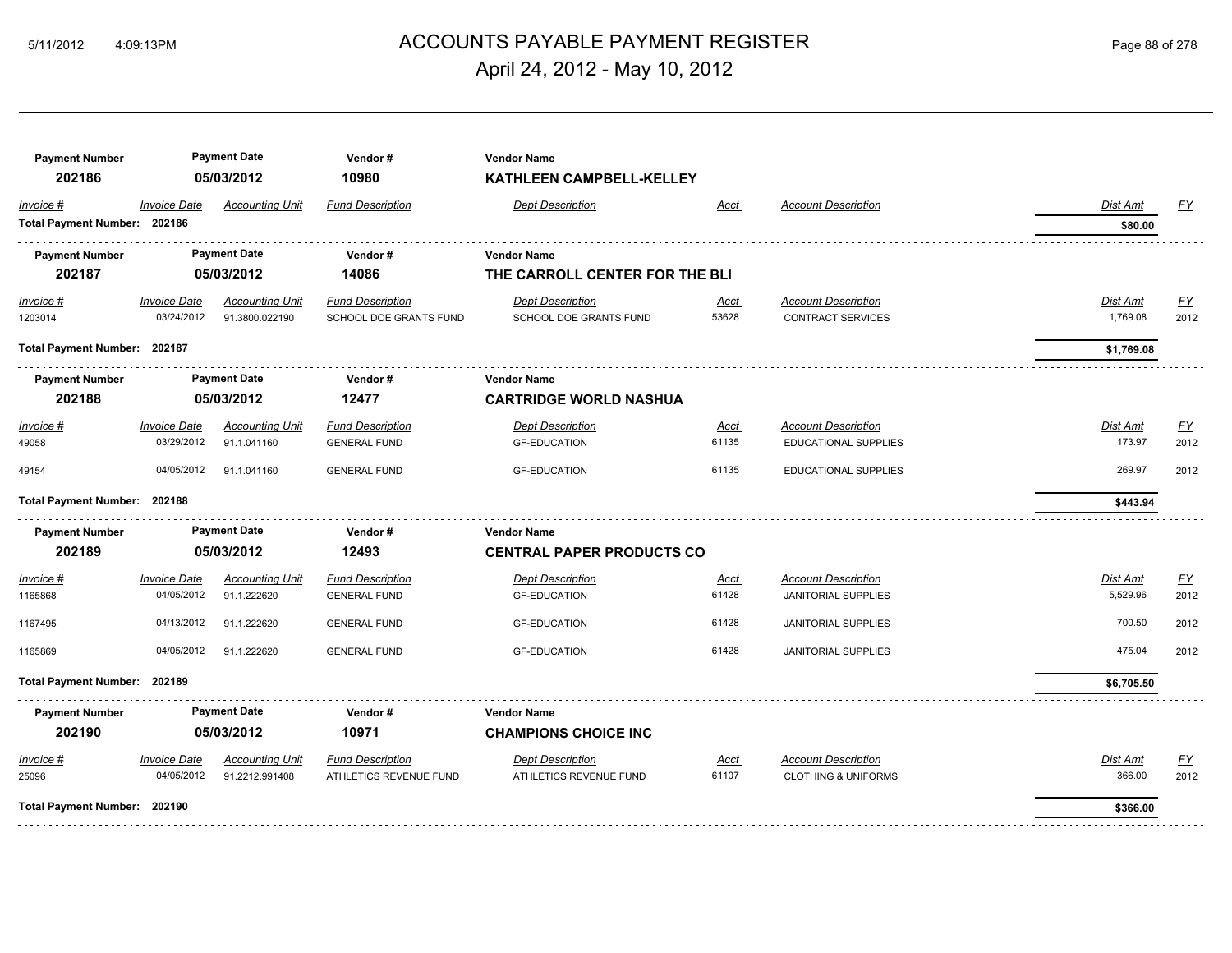#### ACCOUNTS PAYABLE PAYMENT REGISTER 5/11/2012 4:09:13PM Page 89 of 278 April 24, 2012 - May 10, 2012

| <b>Payment Number</b><br>202191 |                                   | <b>Payment Date</b><br>05/03/2012        | Vendor#<br>12505                                  | <b>Vendor Name</b><br><b>MARK CHERBONNEAU</b>     |                      |                                                      |                           |                          |
|---------------------------------|-----------------------------------|------------------------------------------|---------------------------------------------------|---------------------------------------------------|----------------------|------------------------------------------------------|---------------------------|--------------------------|
| Invoice #<br>41112-03           | <b>Invoice Date</b><br>04/11/2012 | <b>Accounting Unit</b><br>91.1.031429    | <b>Fund Description</b><br><b>GENERAL FUND</b>    | <b>Dept Description</b><br><b>GF-EDUCATION</b>    | Acct<br>55642        | <b>Account Description</b><br><b>GAME OFFICIALS</b>  | Dist Amt<br>80.00         | <b>FY</b><br>2012        |
| Total Payment Number: 202191    |                                   |                                          |                                                   |                                                   |                      |                                                      | \$80.00                   |                          |
| <b>Payment Number</b>           |                                   | <b>Payment Date</b>                      | Vendor#                                           | <b>Vendor Name</b>                                |                      |                                                      |                           |                          |
| 202192                          |                                   | 05/03/2012                               | 12514                                             | <b>CLARK ASSOC</b>                                |                      |                                                      |                           |                          |
| Invoice #<br><b>MAR-12</b>      | <b>Invoice Date</b><br>03/30/2012 | <b>Accounting Unit</b><br>91.1.022160    | <b>Fund Description</b><br><b>GENERAL FUND</b>    | <b>Dept Description</b><br><b>GF-EDUCATION</b>    | <u>Acct</u><br>53614 | <b>Account Description</b><br>PUPIL SUPPORT SERVICES | <u>Dist Amt</u><br>561.75 | <u>FY</u><br>2012        |
| <b>APR-12</b>                   | 04/13/2012                        | 91.1.022160                              | <b>GENERAL FUND</b>                               | <b>GF-EDUCATION</b>                               | 53614                | PUPIL SUPPORT SERVICES                               | 37,440.00                 | 2012                     |
| Total Payment Number: 202192    |                                   |                                          |                                                   |                                                   |                      |                                                      | \$38,001.75               |                          |
| <b>Payment Number</b>           |                                   | <b>Payment Date</b>                      | Vendor#                                           | <b>Vendor Name</b>                                |                      |                                                      |                           |                          |
| 202193                          |                                   | 05/03/2012                               | 14118                                             | <b>CATHERINE COGSWELL</b>                         |                      |                                                      |                           |                          |
| Invoice #<br>MAR/APR-12         | Invoice Date<br>04/20/2012        | <b>Accounting Unit</b><br>91.2222.991490 | <b>Fund Description</b><br>AFTER SCHOOL PROGRAM   | <b>Dept Description</b><br>AFTER SCHOOL PROGRAM   | <u>Acct</u><br>61299 | <b>Account Description</b><br>MISCELLANEOUS SUPPLIES | Dist Amt<br>153.24        | EY<br>2012               |
| Total Payment Number: 202193    |                                   |                                          |                                                   |                                                   |                      |                                                      | \$153.24                  |                          |
| <b>Payment Number</b>           |                                   | <b>Payment Date</b>                      | Vendor#                                           | <b>Vendor Name</b>                                |                      |                                                      |                           |                          |
| 202194                          |                                   | 05/03/2012                               | 11249                                             | <b>MARY J COLLINS</b>                             |                      |                                                      |                           |                          |
| Invoice #<br>ED920              | <b>Invoice Date</b><br>02/23/2012 | <b>Accounting Unit</b><br>91.3800.992210 | <b>Fund Description</b><br>SCHOOL DOE GRANTS FUND | <b>Dept Description</b><br>SCHOOL DOE GRANTS FUND | Acct<br>55300        | <b>Account Description</b><br><b>TRAVEL</b>          | Dist Amt<br>158.00        | $\underline{FY}$<br>2012 |
| Total Payment Number: 202194    |                                   |                                          |                                                   |                                                   |                      |                                                      | \$158.00                  |                          |
| <b>Payment Number</b>           |                                   | <b>Payment Date</b>                      | Vendor#                                           | <b>Vendor Name</b>                                |                      |                                                      |                           |                          |
| 202195                          |                                   | 05/03/2012                               | 12538                                             | <b>COMPASSIONATE STAFFING LLC</b>                 |                      |                                                      |                           |                          |
| Invoice #                       | <b>Invoice Date</b>               | <b>Accounting Unit</b>                   | <b>Fund Description</b>                           | <b>Dept Description</b>                           | Acct                 | <b>Account Description</b>                           | Dist Amt                  | <u>FY</u>                |
| 188                             | 04/09/2012                        | 91.1.992130                              | <b>GENERAL FUND</b>                               | <b>GF-EDUCATION</b>                               | 53614                | PUPIL SUPPORT SERVICES                               | 1,125.00                  | 2012                     |
| Total Payment Number: 202195    |                                   |                                          |                                                   |                                                   |                      |                                                      | \$1,125.00                |                          |
| <b>Payment Number</b>           |                                   | <b>Payment Date</b>                      | Vendor#                                           | <b>Vendor Name</b>                                |                      |                                                      |                           |                          |
| 202196                          |                                   | 05/03/2012                               | 11131                                             | <b>VALERIE CONLEY</b>                             |                      |                                                      |                           |                          |
| Invoice #                       | <b>Invoice Date</b>               | <b>Accounting Unit</b>                   | <b>Fund Description</b>                           | <b>Dept Description</b>                           | Acct                 | <b>Account Description</b>                           | Dist Amt                  | FY                       |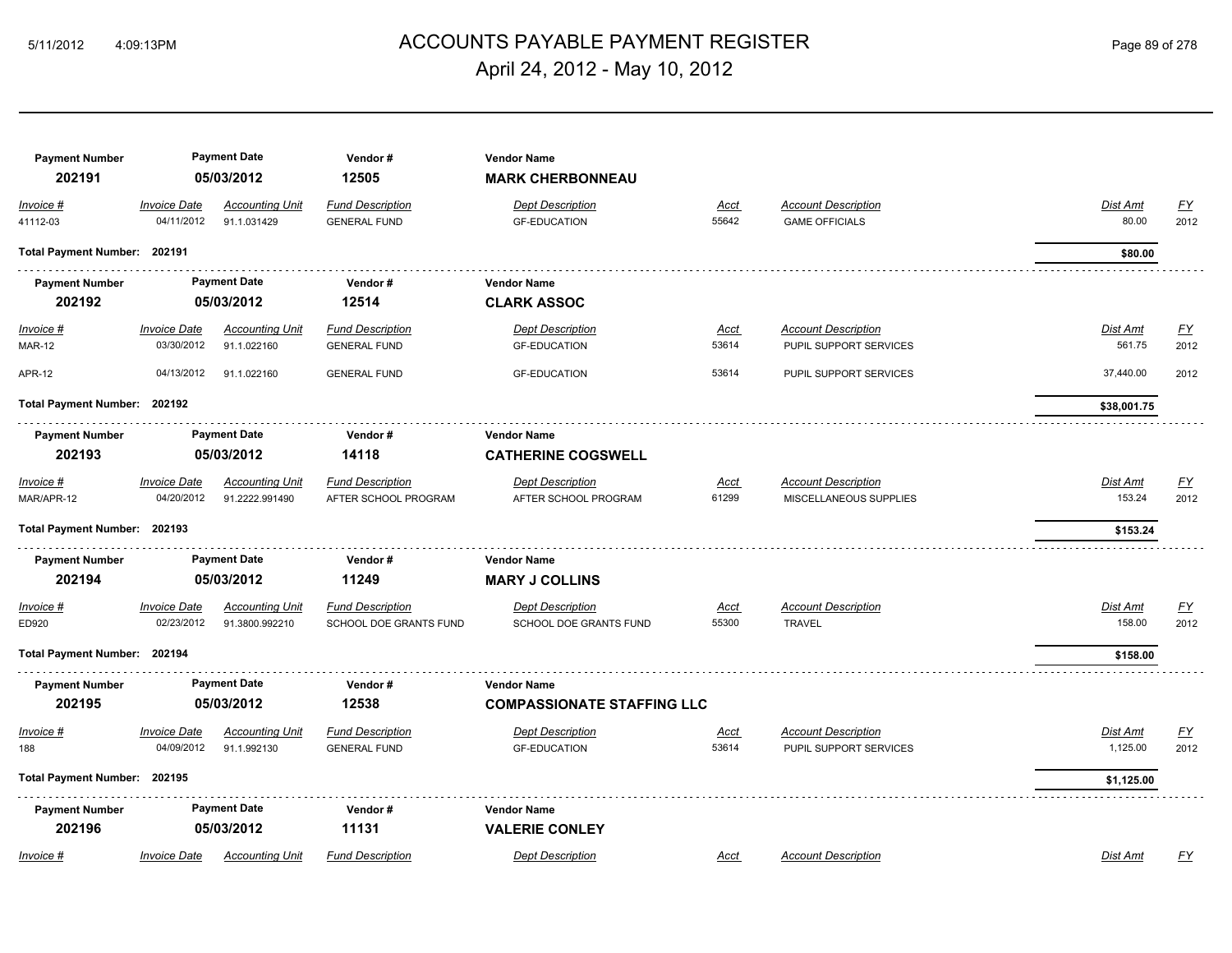# ACCOUNTS PAYABLE PAYMENT REGISTER 5/11/2012 4:09:13PM Page 90 of 278 April 24, 2012 - May 10, 2012

| <b>Payment Number</b><br>202196 |                                   | <b>Payment Date</b><br>05/03/2012     | Vendor#<br>11131                               | <b>Vendor Name</b><br><b>VALERIE CONLEY</b>    |               |                                                      |                    |                  |
|---------------------------------|-----------------------------------|---------------------------------------|------------------------------------------------|------------------------------------------------|---------------|------------------------------------------------------|--------------------|------------------|
| Invoice #<br>ED5260             | <b>Invoice Date</b><br>04/23/2012 | <b>Accounting Unit</b><br>91.1.991160 | <b>Fund Description</b><br><b>GENERAL FUND</b> | <b>Dept Description</b><br><b>GF-EDUCATION</b> | Acct<br>52800 | <b>Account Description</b><br>EDUCATIONAL ASSISTANCE | Dist Amt<br>400.00 | EY<br>2012       |
| Total Payment Number: 202196    |                                   |                                       |                                                |                                                |               |                                                      | \$400.00           |                  |
| <b>Payment Number</b>           |                                   | <b>Payment Date</b>                   | Vendor#                                        | <b>Vendor Name</b>                             |               |                                                      |                    |                  |
| 202197                          |                                   | 05/03/2012                            | 12552                                          | <b>CONTROL TECHNOLOGIES INC</b>                |               |                                                      |                    |                  |
| $Invoice$ #                     | <b>Invoice Date</b>               | <b>Accounting Unit</b>                | <b>Fund Description</b>                        | <b>Dept Description</b>                        | Acct          | <b>Account Description</b>                           | Dist Amt           | <u>FY</u>        |
| 71365                           | 03/31/2012                        | 91.1.222620                           | <b>GENERAL FUND</b>                            | <b>GF-EDUCATION</b>                            | 61421         | SUPPLIES, HVAC                                       | 295.79             | 2012             |
| 71366                           | 03/31/2012                        | 91.1.222620                           | <b>GENERAL FUND</b>                            | <b>GF-EDUCATION</b>                            | 61421         | SUPPLIES, HVAC                                       | 130.00             | 2012             |
| 71284                           | 03/31/2012                        | 91.1.222620                           | <b>GENERAL FUND</b>                            | <b>GF-EDUCATION</b>                            | 61421         | SUPPLIES, HVAC                                       | 27.44              | 2012             |
| 71483                           | 04/13/2012                        | 91.1.222620                           | <b>GENERAL FUND</b>                            | <b>GF-EDUCATION</b>                            | 61421         | SUPPLIES, HVAC                                       | 310.05             | 2012             |
| Total Payment Number: 202197    |                                   |                                       |                                                |                                                |               |                                                      | \$763.28           |                  |
| <b>Payment Number</b>           |                                   | <b>Payment Date</b>                   | Vendor#                                        | <b>Vendor Name</b>                             |               |                                                      |                    |                  |
| 202198                          |                                   | 05/03/2012                            | 11227                                          | <b>FRANK COVART</b>                            |               |                                                      |                    |                  |
| Invoice #                       | <b>Invoice Date</b>               | <b>Accounting Unit</b>                | <b>Fund Description</b>                        | <b>Dept Description</b>                        | <u>Acct</u>   | <b>Account Description</b>                           | Dist Amt           | <u>FY</u>        |
| PV-040412                       | 04/18/2012                        | 91.3800.992210                        | SCHOOL DOE GRANTS FUND                         | SCHOOL DOE GRANTS FUND                         | 55300         | <b>TRAVEL</b>                                        | 82.14              | 2012             |
| Total Payment Number: 202198    |                                   |                                       |                                                |                                                |               |                                                      | \$82.14            |                  |
| <b>Payment Number</b>           |                                   | <b>Payment Date</b>                   | Vendor#                                        | <b>Vendor Name</b>                             |               |                                                      |                    |                  |
| 202199                          |                                   | 05/03/2012                            | 12560                                          | <b>CORRIVEAU ROUTHIER INC</b>                  |               |                                                      |                    |                  |
| Invoice #                       | <b>Invoice Date</b>               | <b>Accounting Unit</b>                | <b>Fund Description</b>                        | <b>Dept Description</b>                        | <u>Acct</u>   | <b>Account Description</b>                           | Dist Amt           | <u>FY</u>        |
| 261812                          | 04/03/2012                        | 91.1.222630                           | <b>GENERAL FUND</b>                            | <b>GF-EDUCATION</b>                            | 61599         | <b>GROUNDS MAINTENANCE SUPPLIES</b>                  | 14.95              | 2012             |
| 261774                          | 04/02/2012                        | 91.1.222630                           | <b>GENERAL FUND</b>                            | <b>GF-EDUCATION</b>                            | 61599         | <b>GROUNDS MAINTENANCE SUPPLIES</b>                  | 157.69             | 2012             |
| Total Payment Number: 202199    |                                   |                                       |                                                |                                                |               |                                                      | \$172.64           |                  |
| <b>Payment Number</b>           |                                   | <b>Payment Date</b>                   | Vendor#                                        | <b>Vendor Name</b>                             |               |                                                      |                    |                  |
| 202200                          |                                   | 05/03/2012                            | 11248                                          | <b>KIMBERLY CORTEZ</b>                         |               |                                                      |                    |                  |
| Invoice #                       | <b>Invoice Date</b>               | <b>Accounting Unit</b>                | <b>Fund Description</b>                        | <b>Dept Description</b>                        | Acct          | <b>Account Description</b>                           | Dist Amt           | $\underline{FY}$ |
| ED920                           | 02/22/2012                        | 91.3800.992210                        | SCHOOL DOE GRANTS FUND                         | SCHOOL DOE GRANTS FUND                         | 55300         | <b>TRAVEL</b>                                        | 158.00             | 2012             |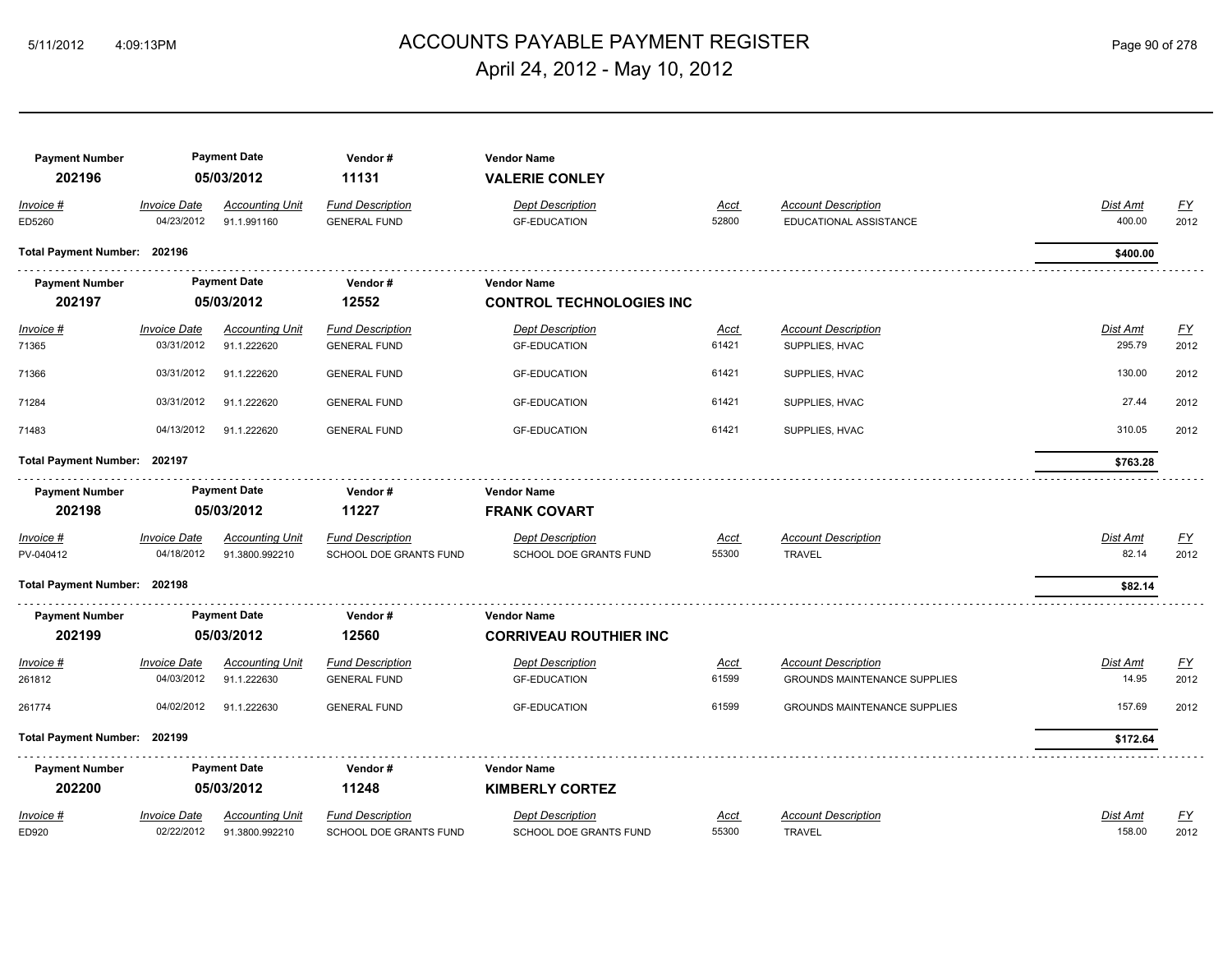# 5/11/2012 4:09:13PM ACCOUNTS PAYABLE PAYMENT REGISTER Page 91 of 278 April 24, 2012 - May 10, 2012

| <b>Payment Number</b>        |                     | <b>Payment Date</b>    | Vendor#                                | <b>Vendor Name</b>             |             |                                     |                 |                  |
|------------------------------|---------------------|------------------------|----------------------------------------|--------------------------------|-------------|-------------------------------------|-----------------|------------------|
| 202200                       |                     | 05/03/2012             | 11248                                  | <b>KIMBERLY CORTEZ</b>         |             |                                     |                 |                  |
| Invoice #                    | <b>Invoice Date</b> | <b>Accounting Unit</b> | <b>Fund Description</b>                | <b>Dept Description</b>        | Acct        | <b>Account Description</b>          | <b>Dist Amt</b> | <u>FY</u>        |
| Total Payment Number: 202200 |                     |                        |                                        |                                |             |                                     | \$158.00        |                  |
| <b>Payment Number</b>        |                     | <b>Payment Date</b>    | Vendor#                                | <b>Vendor Name</b>             |             |                                     |                 |                  |
| 202201                       |                     | 05/03/2012             | 12569                                  | <b>KEVIN COYLE</b>             |             |                                     |                 |                  |
| Invoice #                    | <b>Invoice Date</b> | <b>Accounting Unit</b> | <b>Fund Description</b>                | <b>Dept Description</b>        | Acct        | <b>Account Description</b>          | <b>Dist Amt</b> | <u>FY</u>        |
| 41412-03                     | 04/14/2012          | 91.1.031428            | <b>GENERAL FUND</b>                    | <b>GF-EDUCATION</b>            | 55642       | <b>GAME OFFICIALS</b>               | 60.00           | 2012             |
| Total Payment Number: 202201 |                     |                        |                                        |                                |             |                                     | \$60.00         |                  |
| <b>Payment Number</b>        |                     | <b>Payment Date</b>    | Vendor#                                | <b>Vendor Name</b>             |             |                                     |                 |                  |
| 202202                       |                     | 05/03/2012             | 14158                                  | <b>CX ASSOCIATES LLC</b>       |             |                                     |                 |                  |
| Invoice #                    | <b>Invoice Date</b> | <b>Accounting Unit</b> | <b>Fund Description</b>                | <b>Dept Description</b>        | <u>Acct</u> | <b>Account Description</b>          | Dist Amt        | $\underline{FY}$ |
| 951.10                       | 03/31/2012          | 91.5800.164600         | SCHOOL CAPITAL PROJECTS<br><b>FUND</b> | SCHOOL CAPITAL PROJECTS        | 81200       | <b>BUILDINGS AND IMPROVEMENTS</b>   | 5,425.00        | 2012             |
| 946.11                       | 03/31/2012          | 91.5800.154600         | SCHOOL CAPITAL PROJECTS<br><b>FUND</b> | SCHOOL CAPITAL PROJECTS        | 81200       | <b>BUILDINGS AND IMPROVEMENTS</b>   | 5,208.00        | 2012             |
| Total Payment Number: 202202 |                     |                        |                                        |                                |             |                                     | \$10,633.00     |                  |
| <b>Payment Number</b>        |                     | <b>Payment Date</b>    | Vendor#                                | <b>Vendor Name</b>             |             |                                     |                 |                  |
| 202203                       |                     | 05/03/2012             | 12592                                  | <b>D &amp; M STRIPING</b>      |             |                                     |                 |                  |
| Invoice #                    | Invoice Date        | <b>Accounting Unit</b> | <b>Fund Description</b>                | Dept Description               | Acct        | <b>Account Description</b>          | Dist Amt        | <u>FY</u>        |
| <b>APR-12</b>                | 04/08/2012          | 91.1.222620            | <b>GENERAL FUND</b>                    | <b>GF-EDUCATION</b>            | 54280       | <b>BUILDING/GROUNDS MAINTENANCE</b> | 1,700.00        | 2012             |
| Total Payment Number: 202203 |                     |                        |                                        |                                |             |                                     | \$1,700.00      |                  |
| <b>Payment Number</b>        |                     | <b>Payment Date</b>    | Vendor#                                | <b>Vendor Name</b>             |             |                                     |                 |                  |
| 202204                       |                     | 05/03/2012             | 11282                                  | <b>DECA- NASHUA HIGH SOUTH</b> |             |                                     |                 |                  |
| Invoice #                    | <b>Invoice Date</b> | <b>Accounting Unit</b> | <b>Fund Description</b>                | <b>Dept Description</b>        | Acct        | <b>Account Description</b>          | Dist Amt        | $\underline{FY}$ |
| DECA NORTH FEB 15-17         | 05/02/2012          | 91.3800.042210         | SCHOOL DOE GRANTS FUND                 | SCHOOL DOE GRANTS FUND         | 55300       | <b>TRAVEL</b>                       | 523.26          | 2012             |
| DECA SOUTH FEB 15-17         | 05/02/2012          | 91.3800.042210         | SCHOOL DOE GRANTS FUND                 | SCHOOL DOE GRANTS FUND         | 55300       | <b>TRAVEL</b>                       | 784.89          | 2012             |
| <b>Total Payment Number:</b> | 202204              |                        |                                        |                                |             |                                     | \$1,308.15      |                  |
| <b>Payment Number</b>        |                     | <b>Payment Date</b>    | Vendor#                                | <b>Vendor Name</b>             |             |                                     |                 |                  |
| 202205                       |                     | 05/03/2012             | 12615                                  | <b>DEMCO INC</b>               |             |                                     |                 |                  |
| Invoice #                    | <b>Invoice Date</b> | <b>Accounting Unit</b> | <b>Fund Description</b>                | <b>Dept Description</b>        | Acct        | <b>Account Description</b>          | Dist Amt        | FY               |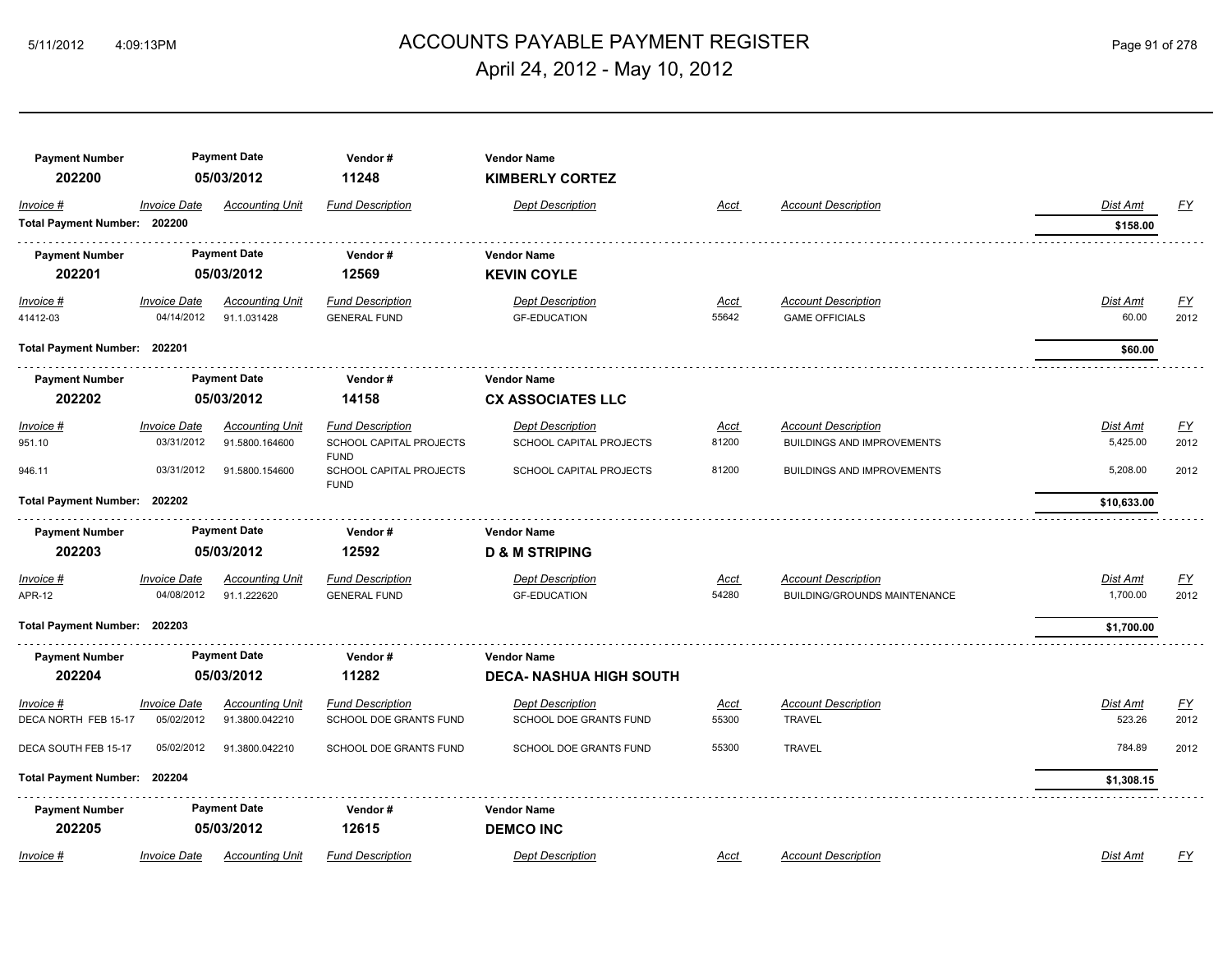# ACCOUNTS PAYABLE PAYMENT REGISTER 5/11/2012 4:09:13PM Page 92 of 278 April 24, 2012 - May 10, 2012

| <b>Payment Number</b><br>202205 |                                   | <b>Payment Date</b><br>05/03/2012        | Vendor#<br>12615                                  | <b>Vendor Name</b><br><b>DEMCO INC</b>            |                      |                                                            |                    |                   |
|---------------------------------|-----------------------------------|------------------------------------------|---------------------------------------------------|---------------------------------------------------|----------------------|------------------------------------------------------------|--------------------|-------------------|
| Invoice #                       | <b>Invoice Date</b>               | <b>Accounting Unit</b>                   | <b>Fund Description</b>                           | <b>Dept Description</b>                           | Acct                 | <b>Account Description</b>                                 | Dist Amt           | <u>FY</u>         |
| 4576376                         | 04/13/2012                        | 91.1.052220                              | <b>GENERAL FUND</b>                               | <b>GF-EDUCATION</b>                               | 61135                | <b>EDUCATIONAL SUPPLIES</b>                                | 364.13             | 2012              |
| Total Payment Number: 202205    |                                   |                                          |                                                   |                                                   |                      |                                                            | \$364.13           |                   |
| <b>Payment Number</b>           |                                   | <b>Payment Date</b>                      | Vendor#                                           | <b>Vendor Name</b>                                |                      |                                                            |                    |                   |
| 202206                          |                                   | 05/03/2012                               | 14171                                             | <b>MARSHALL DERRY</b>                             |                      |                                                            |                    |                   |
| Invoice #<br>APRIL CTE          | <b>Invoice Date</b><br>04/17/2012 | <b>Accounting Unit</b><br>91.3800.042210 | <b>Fund Description</b><br>SCHOOL DOE GRANTS FUND | <b>Dept Description</b><br>SCHOOL DOE GRANTS FUND | <u>Acct</u><br>53607 | <b>Account Description</b><br>PROGRAM IMPROVEMENT SERVICES | Dist Amt<br>520.00 | <u>FY</u><br>2012 |
| Total Payment Number: 202206    |                                   |                                          |                                                   |                                                   |                      |                                                            | \$520.00           |                   |
| <b>Payment Number</b>           |                                   | <b>Payment Date</b>                      | Vendor#                                           | <b>Vendor Name</b>                                |                      |                                                            |                    |                   |
| 202207                          |                                   | 05/03/2012                               | 14189                                             | <b>KATHLEEN DROLET</b>                            |                      |                                                            |                    |                   |
| Invoice #<br>MILES-MAR          | <b>Invoice Date</b><br>03/31/2012 | <b>Accounting Unit</b><br>91.1.012320    | <b>Fund Description</b><br><b>GENERAL FUND</b>    | <b>Dept Description</b><br><b>GF-EDUCATION</b>    | <u>Acct</u><br>55307 | <b>Account Description</b><br>MILEAGE REIMBURSEMENTS       | Dist Amt<br>159.68 | <u>FY</u><br>2012 |
| Total Payment Number: 202207    |                                   |                                          |                                                   |                                                   |                      |                                                            | \$159.68           |                   |
| <b>Payment Number</b>           |                                   | <b>Payment Date</b>                      | Vendor#                                           | <b>Vendor Name</b>                                |                      |                                                            |                    |                   |
| 202208                          |                                   | 05/03/2012                               | 14197                                             | <b>MARIANNE DUSTIN</b>                            |                      |                                                            |                    |                   |
| Invoice #                       | <b>Invoice Date</b>               | <b>Accounting Unit</b>                   | <b>Fund Description</b>                           | <b>Dept Description</b>                           | Acct                 | <b>Account Description</b>                                 | Dist Amt           | <u>FY</u>         |
| MILES-MAR                       | 03/31/2012                        | 91.1.041300                              | <b>GENERAL FUND</b>                               | <b>GF-EDUCATION</b>                               | 55307                | MILEAGE REIMBURSEMENTS                                     | 10.27              | 2012              |
| Total Payment Number: 202208    |                                   |                                          |                                                   |                                                   |                      |                                                            | \$10.27            |                   |
| <b>Payment Number</b>           |                                   | <b>Payment Date</b>                      | Vendor#                                           | <b>Vendor Name</b>                                |                      |                                                            |                    |                   |
| 202209                          |                                   | 05/03/2012                               | 14200                                             | <b>JENNIFER DYER</b>                              |                      |                                                            |                    |                   |
| Invoice #                       | <b>Invoice Date</b>               | <b>Accounting Unit</b>                   | <b>Fund Description</b>                           | <b>Dept Description</b>                           | Acct                 | <b>Account Description</b>                                 | Dist Amt           | <u>FY</u>         |
| MILES-FEB                       | 02/24/2012                        | 91.1.992322                              | <b>GENERAL FUND</b>                               | <b>GF-EDUCATION</b>                               | 55307                | MILEAGE REIMBURSEMENTS                                     | 39.96              | 2012              |
| MILES-MAR                       | 03/31/2012                        | 91.1.992322                              | <b>GENERAL FUND</b>                               | <b>GF-EDUCATION</b>                               | 55307                | MILEAGE REIMBURSEMENTS                                     | 49.95              | 2012              |
| Total Payment Number: 202209    |                                   |                                          |                                                   |                                                   |                      |                                                            | \$89.91            |                   |
| <b>Payment Number</b>           |                                   | <b>Payment Date</b>                      | Vendor#                                           | <b>Vendor Name</b>                                |                      |                                                            |                    |                   |
| 202210                          |                                   | 05/03/2012                               | 10194                                             | <b>ROBERT A EARL</b>                              |                      |                                                            |                    |                   |
| Invoice #                       | <b>Invoice Date</b>               | <b>Accounting Unit</b>                   | <b>Fund Description</b>                           | <b>Dept Description</b>                           | Acct                 | <b>Account Description</b>                                 | Dist Amt           | FY                |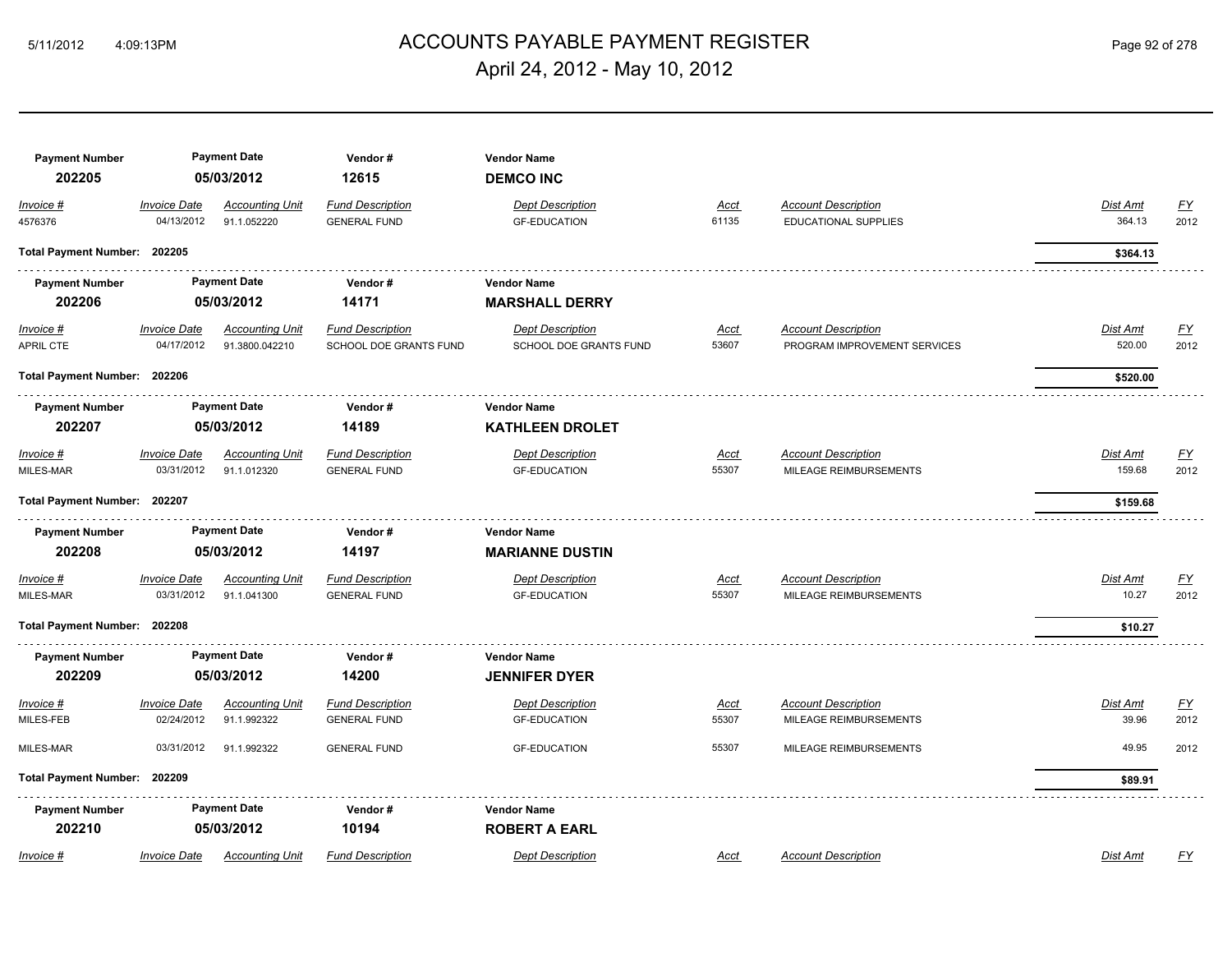# ACCOUNTS PAYABLE PAYMENT REGISTER 5/11/2012 4:09:13PM Page 93 of 278 April 24, 2012 - May 10, 2012

| <b>Payment Number</b>        |                     | <b>Payment Date</b>    | Vendor#                 | <b>Vendor Name</b>        |             |                                               |                 |                           |
|------------------------------|---------------------|------------------------|-------------------------|---------------------------|-------------|-----------------------------------------------|-----------------|---------------------------|
| 202210                       |                     | 05/03/2012             | 10194                   | <b>ROBERT A EARL</b>      |             |                                               |                 |                           |
| Invoice #                    | <b>Invoice Date</b> | <b>Accounting Unit</b> | <b>Fund Description</b> | <b>Dept Description</b>   | <u>Acct</u> | <b>Account Description</b>                    | Dist Amt        | EY                        |
| 41612-07                     | 04/16/2012          | 91.1.071458            | <b>GENERAL FUND</b>     | <b>GF-EDUCATION</b>       | 55642       | <b>GAME OFFICIALS</b>                         | 60.00           | 2012                      |
| Total Payment Number: 202210 |                     |                        |                         |                           |             |                                               | \$60.00         |                           |
| <b>Payment Number</b>        |                     | <b>Payment Date</b>    | Vendor#                 | <b>Vendor Name</b>        |             |                                               |                 |                           |
| 202211                       |                     | 05/03/2012             | 11250                   | <b>JEANNETTE ELLIS</b>    |             |                                               |                 |                           |
| Invoice #                    | <b>Invoice Date</b> | <b>Accounting Unit</b> | <b>Fund Description</b> | <b>Dept Description</b>   | <u>Acct</u> | <b>Account Description</b>                    | <b>Dist Amt</b> | $\underline{\mathsf{FY}}$ |
| ED920                        | 02/22/2012          | 91.3800.992210         | SCHOOL DOE GRANTS FUND  | SCHOOL DOE GRANTS FUND    | 55300       | <b>TRAVEL</b>                                 | 158.00          | 2012                      |
| Total Payment Number: 202211 |                     |                        |                         |                           |             |                                               | \$158.00        |                           |
| <b>Payment Number</b>        |                     | <b>Payment Date</b>    | Vendor#                 | Vendor Name               |             |                                               |                 |                           |
| 202212                       |                     | 05/03/2012             | 11061                   | <b>PETTY CASH SCHOOLS</b> |             | <b>Payee Name</b><br><b>ELM ST PETTY CASH</b> |                 |                           |
| Invoice #                    | <b>Invoice Date</b> | <b>Accounting Unit</b> | <b>Fund Description</b> | <b>Dept Description</b>   | <u>Acct</u> | <b>Account Description</b>                    | Dist Amt        | EY                        |
| 199                          | 04/11/2012          | 91.1.051160            | <b>GENERAL FUND</b>     | <b>GF-EDUCATION</b>       | 61135       | EDUCATIONAL SUPPLIES                          | 11.56           | 2012                      |
| 198                          | 04/11/2012          | 91.1.052114            | <b>GENERAL FUND</b>     | <b>GF-EDUCATION</b>       | 61299       | MISCELLANEOUS SUPPLIES                        | 24.90           | 2012                      |
| Total Payment Number: 202212 |                     |                        |                         |                           |             |                                               | \$36.46         |                           |
| 40912-03                     | 04/09/2012          | 91.1.031457            | <b>GENERAL FUND</b>     | <b>GF-EDUCATION</b>       | 55642       | <b>GAME OFFICIALS</b>                         | 80.00           | 2012                      |
| Total Payment Number: 202212 |                     |                        |                         |                           |             |                                               | \$80.00         |                           |
| <b>Payment Number</b>        |                     | <b>Payment Date</b>    | Vendor#                 | <b>Vendor Name</b>        |             |                                               |                 |                           |
| 202213                       |                     | 05/03/2012             | 12698                   | <b>F W WEBB CO</b>        |             |                                               |                 |                           |
| Invoice #                    | <b>Invoice Date</b> | <b>Accounting Unit</b> | <b>Fund Description</b> | <b>Dept Description</b>   | Acct        | <b>Account Description</b>                    | Dist Amt        | EY                        |
| 36558053                     | 04/13/2012          | 91.1.031300            | <b>GENERAL FUND</b>     | <b>GF-EDUCATION</b>       | 61135       | EDUCATIONAL SUPPLIES                          | 127.58          | 2012                      |
| Total Payment Number: 202213 |                     |                        |                         |                           |             |                                               | \$127.58        |                           |
| <b>Payment Number</b>        |                     | <b>Payment Date</b>    | Vendor#                 | <b>Vendor Name</b>        |             |                                               |                 |                           |
| 202214                       |                     | 05/03/2012             | 14222                   | <b>FASTENAL CO</b>        |             |                                               |                 |                           |
| Invoice #                    | <b>Invoice Date</b> | <b>Accounting Unit</b> | <b>Fund Description</b> | <b>Dept Description</b>   | Acct        | <b>Account Description</b>                    | Dist Amt        | FY                        |
| 85628                        | 03/22/2012          | 91.1.222620            | <b>GENERAL FUND</b>     | <b>GF-EDUCATION</b>       | 61299       | MISCELLANEOUS SUPPLIES                        | 9.11            | 2012                      |
| 85805                        | 04/05/2012          | 91.1.222620            | <b>GENERAL FUND</b>     | <b>GF-EDUCATION</b>       | 61299       | MISCELLANEOUS SUPPLIES                        | 16.19           | 2012                      |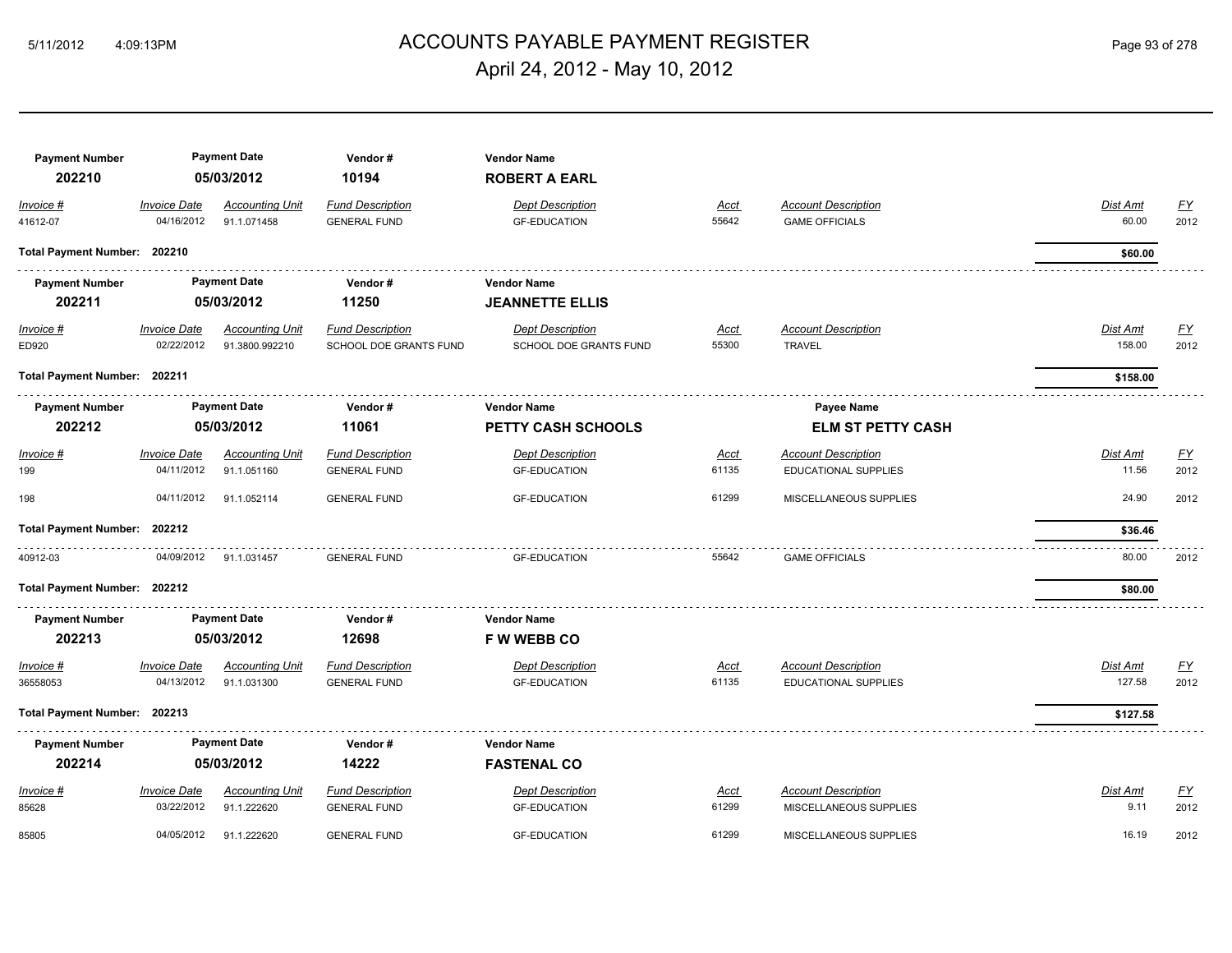# ACCOUNTS PAYABLE PAYMENT REGISTER 5/11/2012 4:09:13PM Page 94 of 278 April 24, 2012 - May 10, 2012

| <b>Payment Number</b><br>202214       |                                   | <b>Payment Date</b><br>05/03/2012        | Vendor#<br>14222                                  | <b>Vendor Name</b><br><b>FASTENAL CO</b>          |                      |                                                     |                    |                   |
|---------------------------------------|-----------------------------------|------------------------------------------|---------------------------------------------------|---------------------------------------------------|----------------------|-----------------------------------------------------|--------------------|-------------------|
| Invoice #                             | <b>Invoice Date</b>               | <b>Accounting Unit</b>                   | <b>Fund Description</b>                           | <b>Dept Description</b>                           | Acct                 | <b>Account Description</b>                          | Dist Amt           | <u>FY</u>         |
| 85774                                 | 04/03/2012                        | 91.1.222620                              | <b>GENERAL FUND</b>                               | <b>GF-EDUCATION</b>                               | 61299                | MISCELLANEOUS SUPPLIES                              | 8.99               | 2012              |
| 85494                                 | 03/15/2012                        | 91.1.222620                              | <b>GENERAL FUND</b>                               | <b>GF-EDUCATION</b>                               | 61299                | MISCELLANEOUS SUPPLIES                              | 20.70              | 2012              |
| 85684                                 | 03/28/2012                        | 91.1.222620                              | <b>GENERAL FUND</b>                               | <b>GF-EDUCATION</b>                               | 61299                | MISCELLANEOUS SUPPLIES                              | 47.05              | 2012              |
| Total Payment Number: 202214          |                                   |                                          |                                                   |                                                   |                      |                                                     | \$102.04           |                   |
| <b>Payment Number</b>                 |                                   | <b>Payment Date</b>                      | Vendor#                                           | <b>Vendor Name</b>                                |                      |                                                     |                    |                   |
| 202215                                | 05/03/2012                        |                                          | 11283                                             | <b>FBLA STATE CONFER NHS SOUTH</b>                |                      |                                                     |                    |                   |
| $Invoice$ #<br><b>FBLA CONFERENCE</b> | <b>Invoice Date</b><br>05/02/2012 | <b>Accounting Unit</b><br>91.3800.042210 | <b>Fund Description</b><br>SCHOOL DOE GRANTS FUND | <b>Dept Description</b><br>SCHOOL DOE GRANTS FUND | <u>Acct</u><br>55300 | <b>Account Description</b><br><b>TRAVEL</b>         | Dist Amt<br>270.73 | <u>FY</u><br>2012 |
| Total Payment Number: 202215          |                                   |                                          |                                                   |                                                   |                      |                                                     | \$270.73           |                   |
| <b>Payment Number</b>                 |                                   | <b>Payment Date</b>                      | Vendor#                                           | <b>Vendor Name</b>                                |                      |                                                     |                    |                   |
| 202216                                |                                   | 05/03/2012                               | 12712                                             | <b>JOHN FERLAN</b>                                |                      |                                                     |                    |                   |
| Invoice #<br>41212-07                 | <b>Invoice Date</b><br>04/12/2012 | <b>Accounting Unit</b><br>91.1.071431    | <b>Fund Description</b><br><b>GENERAL FUND</b>    | <b>Dept Description</b><br><b>GF-EDUCATION</b>    | Acct<br>55642        | <b>Account Description</b><br><b>GAME OFFICIALS</b> | Dist Amt<br>30.00  | <u>FY</u><br>2012 |
| Total Payment Number: 202216          |                                   |                                          |                                                   |                                                   |                      |                                                     | \$30.00            |                   |
| <b>Payment Number</b>                 |                                   | <b>Payment Date</b>                      | Vendor#                                           | <b>Vendor Name</b>                                |                      |                                                     |                    |                   |
| 202217                                |                                   | 05/03/2012                               | 14224                                             | <b>FILTER SALES &amp; SERVICE</b>                 |                      |                                                     |                    |                   |
| Invoice #<br>379863                   | <b>Invoice Date</b><br>04/24/2012 | <b>Accounting Unit</b><br>91.1.222620    | <b>Fund Description</b><br><b>GENERAL FUND</b>    | <b>Dept Description</b><br><b>GF-EDUCATION</b>    | Acct<br>61421        | <b>Account Description</b><br>SUPPLIES, HVAC        | Dist Amt<br>655.08 | <u>FY</u><br>2012 |
| 379862                                | 04/24/2012                        | 91.1.222620                              | <b>GENERAL FUND</b>                               | <b>GF-EDUCATION</b>                               | 61421                | SUPPLIES, HVAC                                      | 81.31              | 2012              |
| 379859                                | 04/24/2012                        | 91.1.222620                              | <b>GENERAL FUND</b>                               | <b>GF-EDUCATION</b>                               | 61421                | SUPPLIES, HVAC                                      | 6.55               | 2012              |
| 379860                                | 04/24/2012                        | 91.1.222620                              | <b>GENERAL FUND</b>                               | <b>GF-EDUCATION</b>                               | 61421                | SUPPLIES, HVAC                                      | 100.40             | 2012              |
| 379861                                | 04/24/2012                        | 91.1.222620                              | <b>GENERAL FUND</b>                               | <b>GF-EDUCATION</b>                               | 61421                | SUPPLIES, HVAC                                      | 211.25             | 2012              |
| 379865                                | 04/24/2012                        | 91.1.222620                              | <b>GENERAL FUND</b>                               | <b>GF-EDUCATION</b>                               | 61421                | SUPPLIES, HVAC                                      | 319.50             | 2012              |
| 379864                                | 04/24/2012                        | 91.1.222620                              | <b>GENERAL FUND</b>                               | <b>GF-EDUCATION</b>                               | 61421                | SUPPLIES, HVAC                                      | 326.23             | 2012              |
| 379856                                | 04/24/2012                        | 91.1.222620                              | <b>GENERAL FUND</b>                               | <b>GF-EDUCATION</b>                               | 61421                | SUPPLIES, HVAC                                      | 140.25             | 2012              |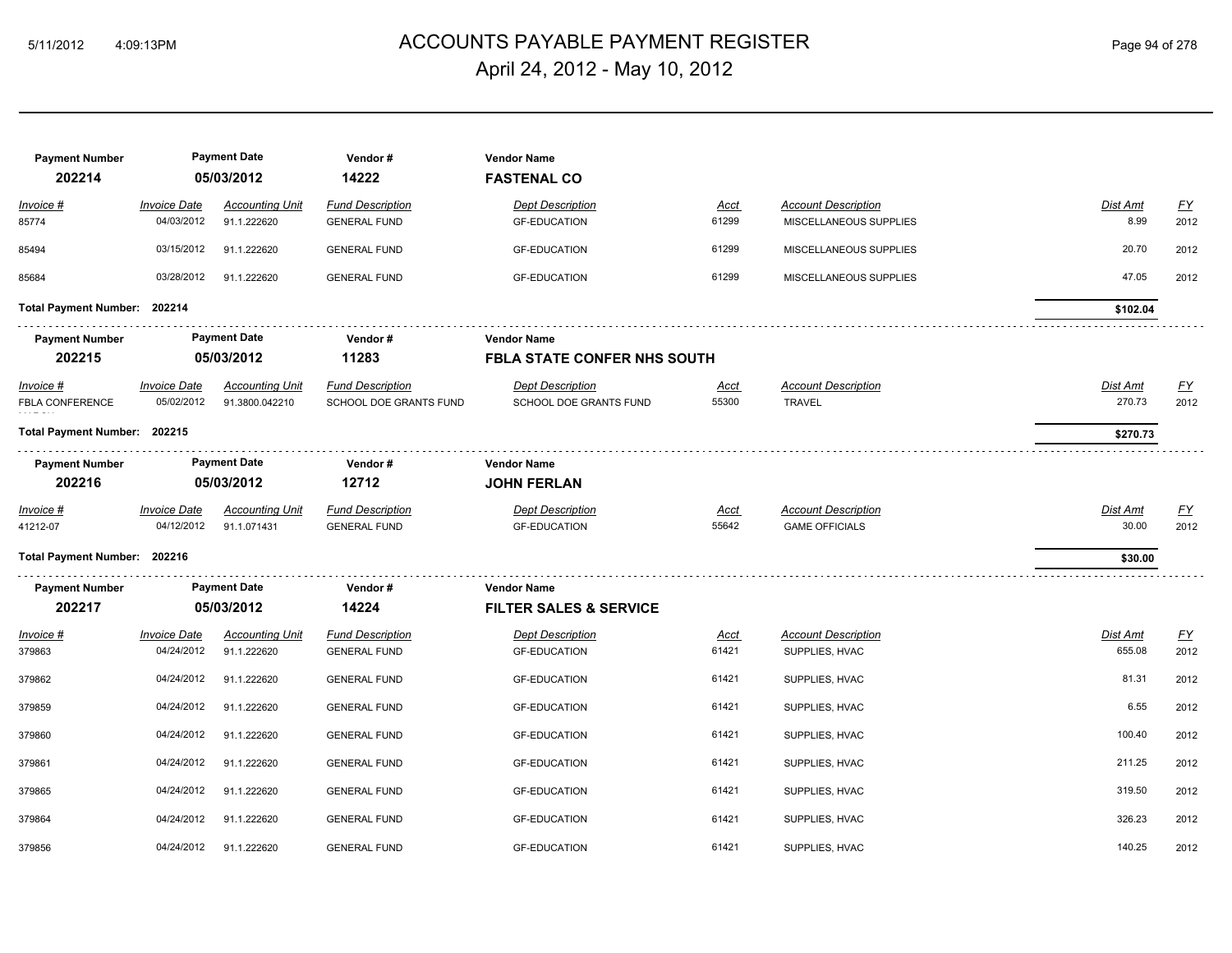# ACCOUNTS PAYABLE PAYMENT REGISTER 5/11/2012 4:09:13PM Page 95 of 278 April 24, 2012 - May 10, 2012

| <b>Payment Number</b>        | <b>Payment Date</b> |                        | Vendor#                 | <b>Vendor Name</b>                |             |                                |                 |                           |
|------------------------------|---------------------|------------------------|-------------------------|-----------------------------------|-------------|--------------------------------|-----------------|---------------------------|
| 202217                       |                     | 05/03/2012             | 14224                   | <b>FILTER SALES &amp; SERVICE</b> |             |                                |                 |                           |
| Invoice #                    | <b>Invoice Date</b> | <b>Accounting Unit</b> | <b>Fund Description</b> | <b>Dept Description</b>           | <b>Acct</b> | <b>Account Description</b>     | Dist Amt        | $\underline{\mathsf{FY}}$ |
| 379855                       | 04/24/2012          | 91.1.222620            | <b>GENERAL FUND</b>     | <b>GF-EDUCATION</b>               | 61421       | SUPPLIES, HVAC                 | 191.44          | 2012                      |
| 379857                       | 04/24/2012          | 91.1.222620            | <b>GENERAL FUND</b>     | <b>GF-EDUCATION</b>               | 61421       | SUPPLIES, HVAC                 | 302.20          | 2012                      |
| 379858                       | 04/24/2012          | 91.1.222620            | <b>GENERAL FUND</b>     | <b>GF-EDUCATION</b>               | 61421       | SUPPLIES, HVAC                 | 81.74           | 2012                      |
| 378616                       | 04/06/2012          | 91.1.222620            | <b>GENERAL FUND</b>     | <b>GF-EDUCATION</b>               | 61421       | SUPPLIES, HVAC                 | 4.97            | 2012                      |
| 378617                       | 04/06/2012          | 91.1.222620            | <b>GENERAL FUND</b>     | <b>GF-EDUCATION</b>               | 61421       | SUPPLIES, HVAC                 | 856.08          | 2012                      |
| 378614                       | 04/06/2012          | 91.1.222620            | <b>GENERAL FUND</b>     | <b>GF-EDUCATION</b>               | 61421       | SUPPLIES, HVAC                 | 992.88          | 2012                      |
| 378615                       | 04/06/2012          | 91.1.222620            | <b>GENERAL FUND</b>     | <b>GF-EDUCATION</b>               | 61421       | SUPPLIES, HVAC                 | 18.13           | 2012                      |
| Total Payment Number: 202217 |                     |                        |                         |                                   |             |                                | \$4,288.01      |                           |
| <b>Payment Number</b>        |                     | <b>Payment Date</b>    | Vendor#                 | <b>Vendor Name</b>                |             |                                |                 |                           |
| 202218                       |                     | 05/03/2012             | 14227                   | <b>FIRST STUDENT INC</b>          |             |                                |                 |                           |
| <u> Invoice #</u>            | <b>Invoice Date</b> | <b>Accounting Unit</b> | <b>Fund Description</b> | <b>Dept Description</b>           | <u>Acct</u> | <b>Account Description</b>     | <u>Dist Amt</u> | EY                        |
| 17745570                     | 04/03/2012          | 91.1.031449            | <b>GENERAL FUND</b>     | <b>GF-EDUCATION</b>               | 55690       | SCHOOL TRANSPORTATION SERVICES | 110.00          | 2012                      |
| 17745579                     | 04/04/2012          | 91.1.031457            | <b>GENERAL FUND</b>     | <b>GF-EDUCATION</b>               | 55690       | SCHOOL TRANSPORTATION SERVICES | 122.03          | 2012                      |
| 17745623                     | 04/10/2012          | 91.1.031460            | <b>GENERAL FUND</b>     | <b>GF-EDUCATION</b>               | 55690       | SCHOOL TRANSPORTATION SERVICES | 152.03          | 2012                      |
| 17745567                     | 04/03/2012          | 91.1.041429            | <b>GENERAL FUND</b>     | <b>GF-EDUCATION</b>               | 55690       | SCHOOL TRANSPORTATION SERVICES | 180.40          | 2012                      |
| 17745621                     | 04/10/2012          | 91.1.041449            | <b>GENERAL FUND</b>     | <b>GF-EDUCATION</b>               | 55690       | SCHOOL TRANSPORTATION SERVICES | 281.26          | 2012                      |
| 17745611                     | 04/10/2012          | 91.1.041449            | <b>GENERAL FUND</b>     | <b>GF-EDUCATION</b>               | 55690       | SCHOOL TRANSPORTATION SERVICES | 458.95          | 2012                      |
| 17745614                     | 04/10/2012          | 91.1.051431            | <b>GENERAL FUND</b>     | <b>GF-EDUCATION</b>               | 55690       | SCHOOL TRANSPORTATION SERVICES | 48.30           | 2012                      |
| 17745580                     | 04/03/2012          | 91.1.051431            | <b>GENERAL FUND</b>     | <b>GF-EDUCATION</b>               | 55690       | SCHOOL TRANSPORTATION SERVICES | 48.30           | 2012                      |
| 17745615                     | 04/10/2012          | 91.1.061431            | <b>GENERAL FUND</b>     | <b>GF-EDUCATION</b>               | 55690       | SCHOOL TRANSPORTATION SERVICES | 48.30           | 2012                      |
| 17745526                     | 03/31/2012          | 91.1.992700            | <b>GENERAL FUND</b>     | <b>GF-EDUCATION</b>               | 55690       | SCHOOL TRANSPORTATION SERVICES | 26,500.64       | 2012                      |
| 17745527                     | 03/31/2012          | 91.1.992700            | <b>GENERAL FUND</b>     | <b>GF-EDUCATION</b>               | 55690       | SCHOOL TRANSPORTATION SERVICES | 5,672.25        | 2012                      |
| 17745585                     | 04/10/2012          | 91.1.992700            | <b>GENERAL FUND</b>     | <b>GF-EDUCATION</b>               | 55690       | SCHOOL TRANSPORTATION SERVICES | 106,184.52      | 2012                      |
| 17745586                     | 04/10/2012          | 91.1.992700            | <b>GENERAL FUND</b>     | <b>GF-EDUCATION</b>               | 55690       | SCHOOL TRANSPORTATION SERVICES | 106,184.52      | 2012                      |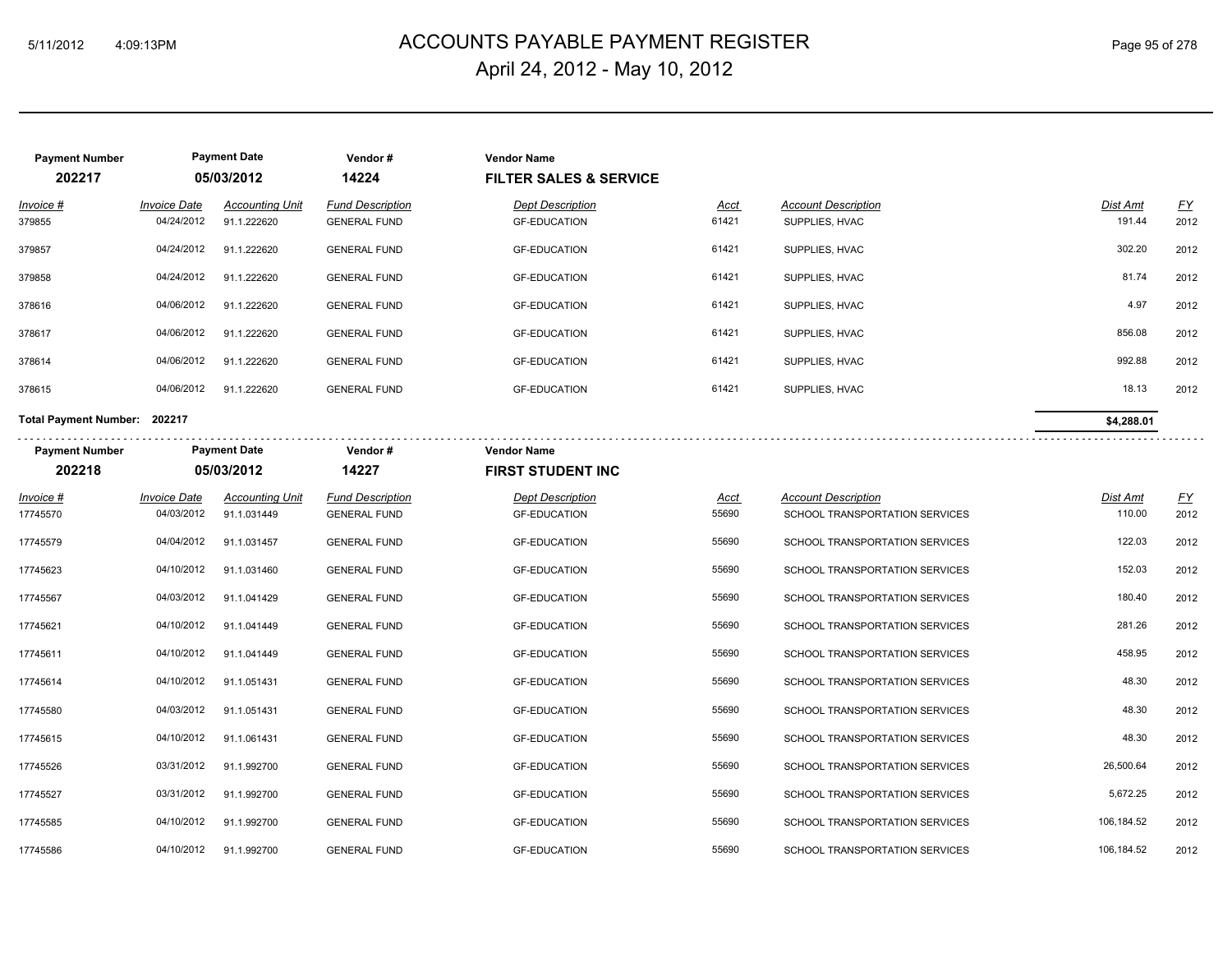# ACCOUNTS PAYABLE PAYMENT REGISTER 5/11/2012 4:09:13PM Page 96 of 278 April 24, 2012 - May 10, 2012

| <b>Payment Number</b><br>202218 |                                   | <b>Payment Date</b><br>05/03/2012     | Vendor#<br>14227                               | <b>Vendor Name</b><br><b>FIRST STUDENT INC</b> |               |                                                              |                       |            |
|---------------------------------|-----------------------------------|---------------------------------------|------------------------------------------------|------------------------------------------------|---------------|--------------------------------------------------------------|-----------------------|------------|
| Invoice #<br>17745588           | <b>Invoice Date</b><br>04/10/2012 | <b>Accounting Unit</b><br>91.1.992700 | <b>Fund Description</b><br><b>GENERAL FUND</b> | <b>Dept Description</b><br><b>GF-EDUCATION</b> | Acct<br>55690 | <b>Account Description</b><br>SCHOOL TRANSPORTATION SERVICES | Dist Amt<br>65,344.32 | EY<br>2012 |
| 17745587                        | 04/10/2012                        | 91.1.992700                           | <b>GENERAL FUND</b>                            | <b>GF-EDUCATION</b>                            | 55690         | SCHOOL TRANSPORTATION SERVICES                               | 65,344.32             | 2012       |
| 17745508                        | 03/27/2012                        | 91.1.992700                           | <b>GENERAL FUND</b>                            | <b>GF-EDUCATION</b>                            | 55690         | SCHOOL TRANSPORTATION SERVICES                               | 58.73                 | 2012       |
| 17745571                        | 04/03/2012                        | 91.1.992700                           | <b>GENERAL FUND</b>                            | <b>GF-EDUCATION</b>                            | 55690         | SCHOOL TRANSPORTATION SERVICES                               | 60.03                 | 2012       |
| 17745539                        | 03/31/2012                        | 91.1.992700                           | <b>GENERAL FUND</b>                            | <b>GF-EDUCATION</b>                            | 55690         | SCHOOL TRANSPORTATION SERVICES                               | 60.454.54             | 2012       |
| 17745583                        | 04/03/2012                        | 91.1.992700                           | <b>GENERAL FUND</b>                            | <b>GF-EDUCATION</b>                            | 55690         | SCHOOL TRANSPORTATION SERVICES                               | 48.30                 | 2012       |
| 17745522                        | 03/31/2012                        | 91.1.992700                           | <b>GENERAL FUND</b>                            | <b>GF-EDUCATION</b>                            | 55690         | SCHOOL TRANSPORTATION SERVICES                               | 2,828.72              | 2012       |
| 17745521                        | 03/31/2012                        | 91.1.992700                           | <b>GENERAL FUND</b>                            | <b>GF-EDUCATION</b>                            | 55690         | SCHOOL TRANSPORTATION SERVICES                               | 1,169.52              | 2012       |
| 17745520                        | 03/31/2012                        | 91.1.992700                           | <b>GENERAL FUND</b>                            | <b>GF-EDUCATION</b>                            | 55690         | SCHOOL TRANSPORTATION SERVICES                               | 7.974.00              | 2012       |
| 17745519                        | 03/31/2012                        | 91.1.992700                           | <b>GENERAL FUND</b>                            | <b>GF-EDUCATION</b>                            | 55690         | SCHOOL TRANSPORTATION SERVICES                               | 2,232.72              | 2012       |
| 17745566                        | 04/03/2012                        | 91.3800.991600                        | SCHOOL DOE GRANTS FUND                         | SCHOOL DOE GRANTS FUND                         | 55690         | SCHOOL TRANSPORTATION SERVICES                               | 91.07                 | 2012       |
| 17745564                        | 04/03/2012                        | 91.3800.042700                        | SCHOOL DOE GRANTS FUND                         | SCHOOL DOE GRANTS FUND                         | 55690         | SCHOOL TRANSPORTATION SERVICES                               | 96.60                 | 2012       |
| 17745496                        | 03/27/2012                        | 91.3800.042700                        | SCHOOL DOE GRANTS FUND                         | SCHOOL DOE GRANTS FUND                         | 55690         | SCHOOL TRANSPORTATION SERVICES                               | 79.25                 | 2012       |
| 17745495                        | 03/27/2012                        | 91.3800.042700                        | SCHOOL DOE GRANTS FUND                         | <b>SCHOOL DOE GRANTS FUND</b>                  | 55690         | SCHOOL TRANSPORTATION SERVICES                               | 73.00                 | 2012       |
| 17745500                        | 03/27/2012                        | 91.3800.042700                        | SCHOOL DOE GRANTS FUND                         | SCHOOL DOE GRANTS FUND                         | 55690         | SCHOOL TRANSPORTATION SERVICES                               | 327.22                | 2012       |
| 17745497                        | 03/27/2012                        | 91.3800.042700                        | SCHOOL DOE GRANTS FUND                         | SCHOOL DOE GRANTS FUND                         | 55690         | SCHOOL TRANSPORTATION SERVICES                               | 245.00                | 2012       |
| 17745524                        | 03/31/2012                        | 91.2222.992700                        | AFTER SCHOOL PROGRAM                           | AFTER SCHOOL PROGRAM                           | 55690         | SCHOOL TRANSPORTATION SERVICES                               | 3,573.12              | 2012       |
| 17745461                        | 03/27/2012                        | 91.2222.992700                        | AFTER SCHOOL PROGRAM                           | AFTER SCHOOL PROGRAM                           | 55690         | SCHOOL TRANSPORTATION SERVICES                               | 59.00                 | 2012       |
| Total Payment Number: 202218    |                                   |                                       |                                                |                                                |               |                                                              | \$456,050.96          |            |
| <b>Payment Number</b><br>202219 |                                   | <b>Payment Date</b><br>05/03/2012     | .<br>Vendor#<br>12722                          | <b>Vendor Name</b><br><b>THOMAS FISCHER</b>    |               |                                                              |                       |            |
| <u>Invoice #</u>                | <b>Invoice Date</b>               | <b>Accounting Unit</b>                | <b>Fund Description</b>                        | <b>Dept Description</b>                        | Acct          | <b>Account Description</b>                                   | <u>Dist Amt</u>       | <u>FY</u>  |
| 41612-03                        | 04/16/2012                        | 91.1.031429                           | <b>GENERAL FUND</b>                            | <b>GF-EDUCATION</b>                            | 55642         | <b>GAME OFFICIALS</b>                                        | 80.00                 | 2012       |
| Total Payment Number: 202219    |                                   |                                       |                                                |                                                |               |                                                              | \$80.00               |            |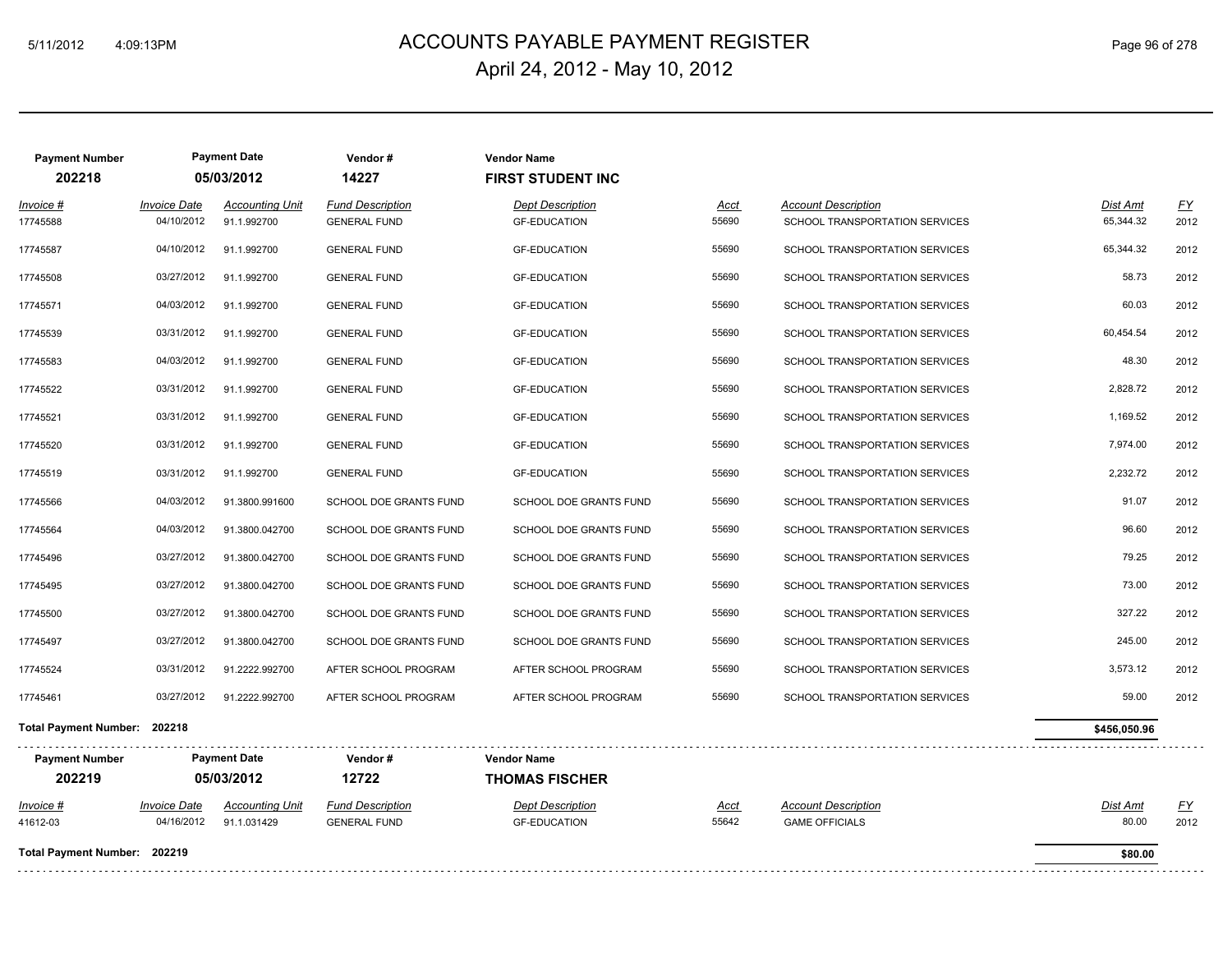# ACCOUNTS PAYABLE PAYMENT REGISTER 5/11/2012 4:09:13PM Page 97 of 278 April 24, 2012 - May 10, 2012

| <b>Payment Number</b><br>202220 |                                   | <b>Payment Date</b><br>05/03/2012        | Vendor#<br>12735                                  | <b>Vendor Name</b><br><b>FOLLETT LIBRARY RESOURCES</b> |                      |                                                           |                          |                   |
|---------------------------------|-----------------------------------|------------------------------------------|---------------------------------------------------|--------------------------------------------------------|----------------------|-----------------------------------------------------------|--------------------------|-------------------|
| Invoice #<br>580952-1           | <b>Invoice Date</b><br>04/12/2012 | <b>Accounting Unit</b><br>91.1.102220    | <b>Fund Description</b><br><b>GENERAL FUND</b>    | <b>Dept Description</b><br><b>GF-EDUCATION</b>         | Acct<br>61814        | <b>Account Description</b><br><b>MEDIA</b>                | Dist Amt<br>939.85       | <u>FY</u><br>2012 |
| Total Payment Number: 202220    |                                   |                                          |                                                   |                                                        |                      |                                                           | \$939.85                 |                   |
| <b>Payment Number</b><br>202221 |                                   | <b>Payment Date</b><br>05/03/2012        | Vendor#<br>11272                                  | <b>Vendor Name</b><br><b>ROSE FRANCOEUR</b>            |                      |                                                           |                          |                   |
| Invoice #<br>PV-040412          | <b>Invoice Date</b><br>04/18/2012 | <b>Accounting Unit</b><br>91.3800.992210 | <b>Fund Description</b><br>SCHOOL DOE GRANTS FUND | <b>Dept Description</b><br>SCHOOL DOE GRANTS FUND      | <b>Acct</b><br>55300 | <b>Account Description</b><br><b>TRAVEL</b>               | <b>Dist Amt</b><br>82.14 | <u>FY</u><br>2012 |
| Total Payment Number: 202221    |                                   |                                          |                                                   |                                                        |                      |                                                           | \$82.14                  |                   |
| <b>Payment Number</b><br>202222 |                                   | <b>Payment Date</b><br>05/03/2012        | Vendor#<br>11062                                  | <b>Vendor Name</b><br><b>FRANK P MCCARTIN CO INC</b>   |                      |                                                           |                          |                   |
| Invoice #<br>279002             | <b>Invoice Date</b><br>04/05/2012 | <b>Accounting Unit</b><br>91.1.222620    | <b>Fund Description</b><br><b>GENERAL FUND</b>    | <b>Dept Description</b><br><b>GF-EDUCATION</b>         | Acct<br>61414        | <b>Account Description</b><br>SUPPLIES, PLUMBING          | Dist Amt<br>128.63       | <u>FY</u><br>2012 |
| Total Payment Number: 202222    |                                   |                                          |                                                   |                                                        |                      |                                                           | \$128.63                 |                   |
| <b>Payment Number</b><br>202223 |                                   | <b>Payment Date</b><br>05/03/2012        | Vendor#<br>12751                                  | <b>Vendor Name</b><br><b>FREY SCIENTIFIC</b>           |                      |                                                           |                          |                   |
| <u>Invoice #</u><br>20250086391 | <b>Invoice Date</b><br>04/02/2012 | <b>Accounting Unit</b><br>91.1.051113    | <b>Fund Description</b><br><b>GENERAL FUND</b>    | <b>Dept Description</b><br><b>GF-EDUCATION</b>         | <u>Acct</u><br>61135 | <b>Account Description</b><br><b>EDUCATIONAL SUPPLIES</b> | Dist Amt<br>92.31        | <u>FY</u><br>2012 |
| 202500867997                    | 04/13/2012                        | 91.1.051113                              | <b>GENERAL FUND</b>                               | <b>GF-EDUCATION</b>                                    | 61135                | <b>EDUCATIONAL SUPPLIES</b>                               | 59.60                    | 2012              |
| Total Payment Number: 202223    |                                   |                                          |                                                   |                                                        |                      |                                                           | \$151.91                 |                   |
| <b>Payment Number</b><br>202224 |                                   | <b>Payment Date</b><br>05/03/2012        | Vendor#<br>11233                                  | <b>Vendor Name</b><br><b>CHERRIE FULTON</b>            |                      |                                                           |                          |                   |
| Invoice #<br>MILES-APR          | <b>Invoice Date</b><br>04/19/2012 | <b>Accounting Unit</b><br>91.3800.992210 | <b>Fund Description</b><br>SCHOOL DOE GRANTS FUND | <b>Dept Description</b><br>SCHOOL DOE GRANTS FUND      | <u>Acct</u><br>55300 | <b>Account Description</b><br><b>TRAVEL</b>               | Dist Amt<br>66.60        | <u>FY</u><br>2012 |
| Total Payment Number: 202224    |                                   |                                          |                                                   |                                                        |                      |                                                           | \$66.60                  |                   |
| <b>Payment Number</b><br>202225 |                                   | <b>Payment Date</b><br>05/03/2012        | Vendor#<br>12755                                  | <b>Vendor Name</b><br><b>GERALD GADBOIS</b>            |                      |                                                           |                          |                   |
| Invoice #                       | <b>Invoice Date</b>               | <b>Accounting Unit</b>                   | <b>Fund Description</b>                           | <b>Dept Description</b>                                | Acct                 | <b>Account Description</b>                                | Dist Amt                 | FY                |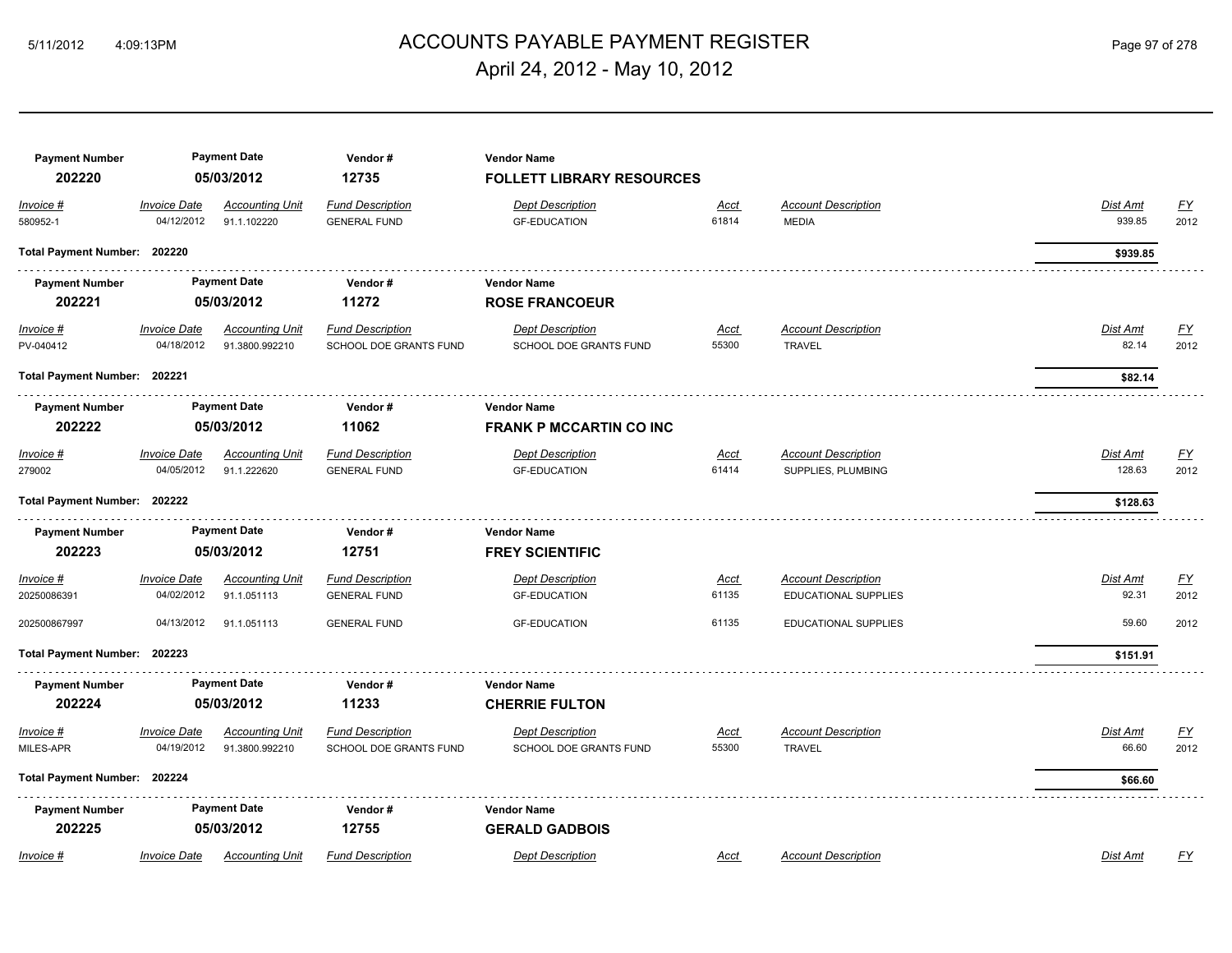# ACCOUNTS PAYABLE PAYMENT REGISTER 5/11/2012 4:09:13PM Page 98 of 278 April 24, 2012 - May 10, 2012

| <b>Payment Number</b><br>202225 |                                   | <b>Payment Date</b><br>05/03/2012        | Vendor#<br>12755                                  | <b>Vendor Name</b><br><b>GERALD GADBOIS</b>       |               |                                                     |                           |                   |
|---------------------------------|-----------------------------------|------------------------------------------|---------------------------------------------------|---------------------------------------------------|---------------|-----------------------------------------------------|---------------------------|-------------------|
| Invoice #<br>41212-07           | <b>Invoice Date</b><br>04/12/2012 | <b>Accounting Unit</b><br>91.1.071458    | <b>Fund Description</b><br><b>GENERAL FUND</b>    | <b>Dept Description</b><br><b>GF-EDUCATION</b>    | Acct<br>55642 | <b>Account Description</b><br><b>GAME OFFICIALS</b> | Dist Amt<br>60.00         | <u>FY</u><br>2012 |
| Total Payment Number: 202225    |                                   |                                          |                                                   |                                                   |               |                                                     | \$60.00                   |                   |
| <b>Payment Number</b><br>202226 |                                   | <b>Payment Date</b><br>05/03/2012        | Vendor#<br>11225                                  | <b>Vendor Name</b><br><b>MARGARET GALLAGHER</b>   |               |                                                     |                           |                   |
| $Invoice$ #<br>PV-032612        | <b>Invoice Date</b><br>04/17/2012 | <b>Accounting Unit</b><br>91.3800.042210 | <b>Fund Description</b><br>SCHOOL DOE GRANTS FUND | <b>Dept Description</b><br>SCHOOL DOE GRANTS FUND | Acct<br>55300 | <b>Account Description</b><br><b>TRAVEL</b>         | <b>Dist Amt</b><br>259.00 | EY<br>2012        |
| Total Payment Number: 202226    |                                   |                                          |                                                   |                                                   |               |                                                     | \$259.00                  |                   |
| <b>Payment Number</b>           |                                   | <b>Payment Date</b>                      | Vendor#                                           | <b>Vendor Name</b>                                |               |                                                     |                           |                   |
| 202227                          |                                   | 05/03/2012                               | 14247                                             | <b>GARELICK FARMS LYNN</b>                        |               |                                                     |                           |                   |
| Invoice #                       | <b>Invoice Date</b>               | <b>Accounting Unit</b>                   | <b>Fund Description</b>                           | <b>Dept Description</b>                           | Acct          | <b>Account Description</b>                          | Dist Amt                  | $\underline{FY}$  |
| 9417375                         | 03/31/2012                        | 91.2222.991490                           | AFTER SCHOOL PROGRAM                              | AFTER SCHOOL PROGRAM                              | 61299         | MISCELLANEOUS SUPPLIES                              | 33.00                     | 2012              |
| 9417374                         | 03/31/2012                        | 91.2222.991490                           | AFTER SCHOOL PROGRAM                              | AFTER SCHOOL PROGRAM                              | 61299         | MISCELLANEOUS SUPPLIES                              | 68.42                     | 2012              |
| 9417369                         | 04/07/2012                        | 91.2222.991490                           | AFTER SCHOOL PROGRAM                              | AFTER SCHOOL PROGRAM                              | 61299         | MISCELLANEOUS SUPPLIES                              | 34.92                     | 2012              |
| 9431927                         | 04/04/2012                        | 91.2222.991490                           | AFTER SCHOOL PROGRAM                              | AFTER SCHOOL PROGRAM                              | 61299         | MISCELLANEOUS SUPPLIES                              | 76.80                     | 2012              |
| 9431932                         | 04/07/2012                        | 91.2222.991490                           | AFTER SCHOOL PROGRAM                              | AFTER SCHOOL PROGRAM                              | 61299         | MISCELLANEOUS SUPPLIES                              | 46.66                     | 2012              |
| 9417370                         | 03/31/2012                        | 91.2222.991490                           | AFTER SCHOOL PROGRAM                              | AFTER SCHOOL PROGRAM                              | 61299         | MISCELLANEOUS SUPPLIES                              | 85.15                     | 2012              |
| Total Payment Number: 202227    |                                   |                                          |                                                   |                                                   |               |                                                     | \$344.95                  |                   |
| <b>Payment Number</b>           |                                   | <b>Payment Date</b>                      | Vendor#                                           | <b>Vendor Name</b>                                |               |                                                     |                           |                   |
| 202228                          |                                   | 05/03/2012                               | 11285                                             | <b>GAYLE ESTERLY</b>                              |               |                                                     |                           |                   |
| Invoice #                       | Invoice Date                      | <b>Accounting Unit</b>                   | <b>Fund Description</b>                           | <b>Dept Description</b>                           | <u>Acct</u>   | <b>Account Description</b>                          | Dist Amt                  | <u>FY</u>         |
| $4/6 - 4/16$                    | 04/14/2012                        | 91.3800.042210                           | SCHOOL DOE GRANTS FUND                            | SCHOOL DOE GRANTS FUND                            | 53607         | PROGRAM IMPROVEMENT SERVICES                        | 2,061.00                  | 2012              |
| Total Payment Number: 202228    |                                   |                                          |                                                   |                                                   |               |                                                     | \$2,061.00                |                   |
| <b>Payment Number</b>           |                                   | <b>Payment Date</b>                      | Vendor#                                           | <b>Vendor Name</b>                                |               |                                                     |                           |                   |
| 202229                          |                                   | 05/03/2012                               | 12771                                             | <b>GENERAL LINEN SERVICE INC</b>                  |               |                                                     |                           |                   |
| Invoice #                       | <b>Invoice Date</b>               | <b>Accounting Unit</b>                   | <b>Fund Description</b>                           | <b>Dept Description</b>                           | Acct          | <b>Account Description</b>                          | <b>Dist Amt</b>           | FY                |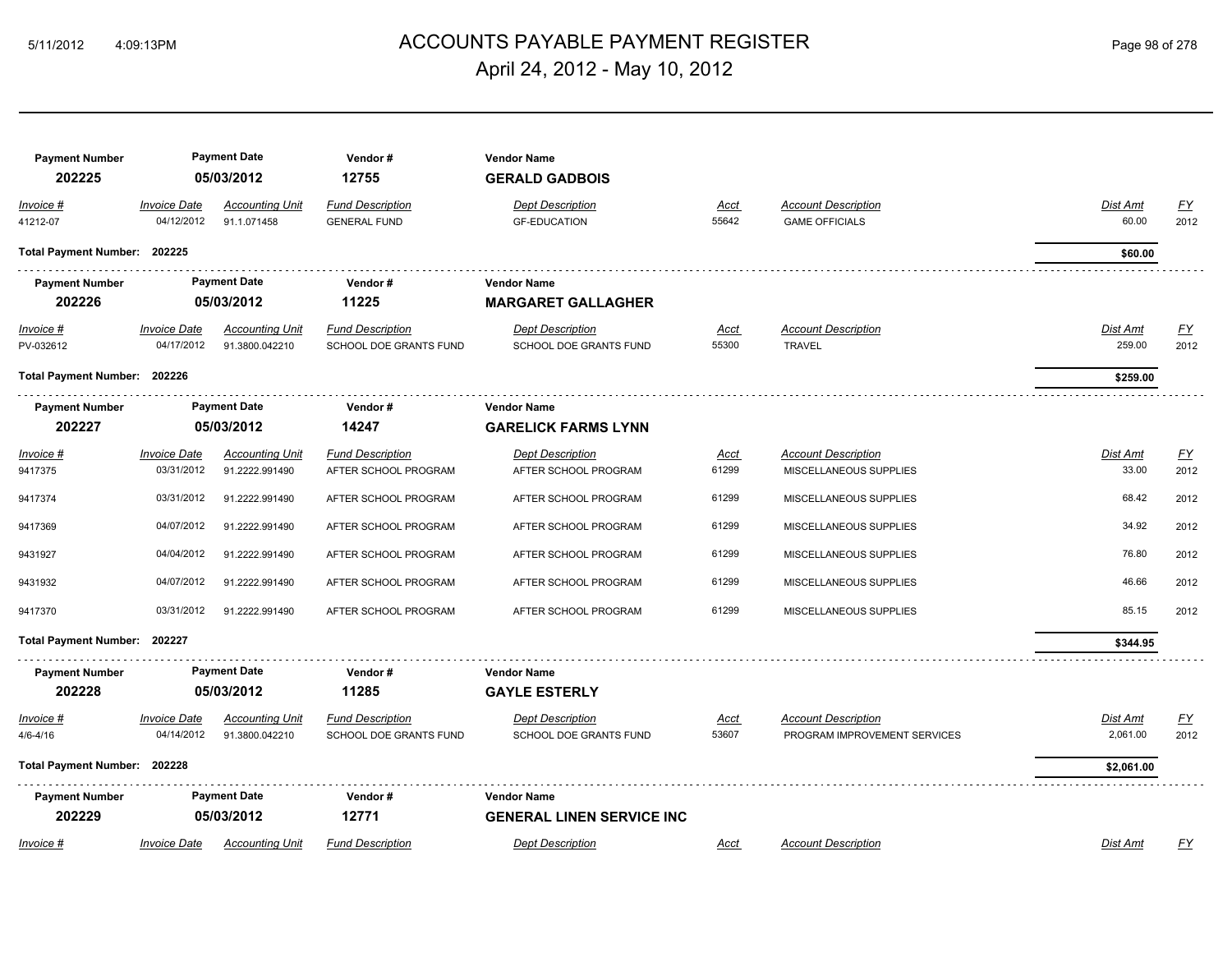# ACCOUNTS PAYABLE PAYMENT REGISTER 5/11/2012 4:09:13PM Page 99 of 278 April 24, 2012 - May 10, 2012

| <b>Payment Number</b>        |                     | <b>Payment Date</b><br>05/03/2012 | Vendor#                 | <b>Vendor Name</b>                        |             |                              |                 |                  |
|------------------------------|---------------------|-----------------------------------|-------------------------|-------------------------------------------|-------------|------------------------------|-----------------|------------------|
| 202229                       |                     |                                   | 12771                   | <b>GENERAL LINEN SERVICE INC</b>          |             |                              |                 |                  |
| Invoice #                    | <b>Invoice Date</b> | <b>Accounting Unit</b>            | <b>Fund Description</b> | <b>Dept Description</b>                   | <u>Acct</u> | <b>Account Description</b>   | Dist Amt        | $\underline{FY}$ |
| 885608                       | 04/02/2012          | 91.1.041300                       | <b>GENERAL FUND</b>     | <b>GF-EDUCATION</b>                       | 53628       | <b>CONTRACT SERVICES</b>     | 52.30           | 2012             |
| Total Payment Number: 202229 |                     |                                   |                         |                                           |             |                              | \$52.30         |                  |
| <b>Payment Number</b>        |                     | <b>Payment Date</b>               | Vendor#                 | <b>Vendor Name</b>                        |             |                              |                 |                  |
| 202230                       |                     | 05/03/2012                        | 10230                   | <b>GEORGE WASHINGTON UNIVERSITY</b>       |             |                              |                 |                  |
| $Invoice$ #                  | <b>Invoice Date</b> | <b>Accounting Unit</b>            | <b>Fund Description</b> | <b>Dept Description</b>                   | <u>Acct</u> | <b>Account Description</b>   | <u>Dist Amt</u> | <u>FY</u>        |
| 6551-WF FA11                 | 11/22/2011          | 91.3800.991260                    | SCHOOL DOE GRANTS FUND  | SCHOOL DOE GRANTS FUND                    | 55300       | <b>TRAVEL</b>                | 1,722.00        | 2012             |
| Total Payment Number: 202230 |                     |                                   |                         |                                           |             |                              |                 |                  |
|                              |                     |                                   |                         |                                           |             |                              | \$1,722.00      |                  |
| <b>Payment Number</b>        |                     | <b>Payment Date</b>               | Vendor#                 | <b>Vendor Name</b>                        |             |                              |                 |                  |
| 202231                       |                     | 05/03/2012                        | 11029                   | <b>GLOBAL TRADEQUEST INC</b>              |             |                              |                 |                  |
| Invoice #                    | <b>Invoice Date</b> | <b>Accounting Unit</b>            | <b>Fund Description</b> | <b>Dept Description</b>                   | <b>Acct</b> | <b>Account Description</b>   | Dist Amt        | $\underline{FY}$ |
| 484565                       | 04/11/2012          | 91.1.051105                       | <b>GENERAL FUND</b>     | <b>GF-EDUCATION</b>                       | 61875       | <b>BOOKS</b>                 | 1,041.70        | 2012             |
| Total Payment Number: 202231 |                     |                                   |                         |                                           |             |                              | \$1,041.70      |                  |
| <b>Payment Number</b>        |                     | <b>Payment Date</b>               | Vendor#                 | <b>Vendor Name</b>                        |             |                              |                 |                  |
| 202232                       |                     | 05/03/2012                        | 11224                   | <b>GWEN GOODWIN</b>                       |             |                              |                 |                  |
| Invoice #                    | <b>Invoice Date</b> | <b>Accounting Unit</b>            | <b>Fund Description</b> | <b>Dept Description</b>                   | <b>Acct</b> | <b>Account Description</b>   | Dist Amt        | $\underline{FY}$ |
| <b>APR-12</b>                | 04/19/2012          | 91.2207.991600                    | ADULT ED/CONTINUING ED  | ADULT ED/CONTINUING ED                    | 61135       | EDUCATIONAL SUPPLIES         | 14.59           | 2012             |
|                              |                     |                                   |                         |                                           |             |                              |                 |                  |
| Total Payment Number: 202232 |                     |                                   |                         |                                           |             |                              | \$14.59         |                  |
| <b>Payment Number</b>        |                     | <b>Payment Date</b>               | Vendor#                 | <b>Vendor Name</b>                        |             |                              |                 |                  |
| 202233                       |                     | 05/03/2012                        | 12797                   | <b>GRANITE STATE SEWER &amp; DRAIN CL</b> |             |                              |                 |                  |
| Invoice #                    | <b>Invoice Date</b> | <b>Accounting Unit</b>            | <b>Fund Description</b> | <b>Dept Description</b>                   | <b>Acct</b> | <b>Account Description</b>   | Dist Amt        | $\underline{FY}$ |
| 26279                        | 04/03/2012          | 91.1.222620                       | <b>GENERAL FUND</b>     | <b>GF-EDUCATION</b>                       | 54280       | BUILDING/GROUNDS MAINTENANCE | 405.00          | 2012             |
|                              |                     |                                   |                         |                                           |             |                              |                 |                  |
| Total Payment Number: 202233 |                     |                                   |                         |                                           |             |                              | \$405.00        |                  |
| <b>Payment Number</b>        |                     | <b>Payment Date</b>               | Vendor#                 | <b>Vendor Name</b>                        |             |                              |                 |                  |
| 202234                       |                     | 05/03/2012                        | 14268                   | <b>GRAPPONE AUTOMOTIVE GROUP</b>          |             |                              |                 |                  |
| Invoice #                    | <b>Invoice Date</b> | <b>Accounting Unit</b>            | <b>Fund Description</b> | <b>Dept Description</b>                   | <b>Acct</b> | <b>Account Description</b>   | Dist Amt        | $\underline{FY}$ |
| 6022032                      | 04/19/2012          | 91.1.222620                       | <b>GENERAL FUND</b>     | <b>GF-EDUCATION</b>                       | 81500       | <b>VEHICLES</b>              | 26,231.21       | 2012             |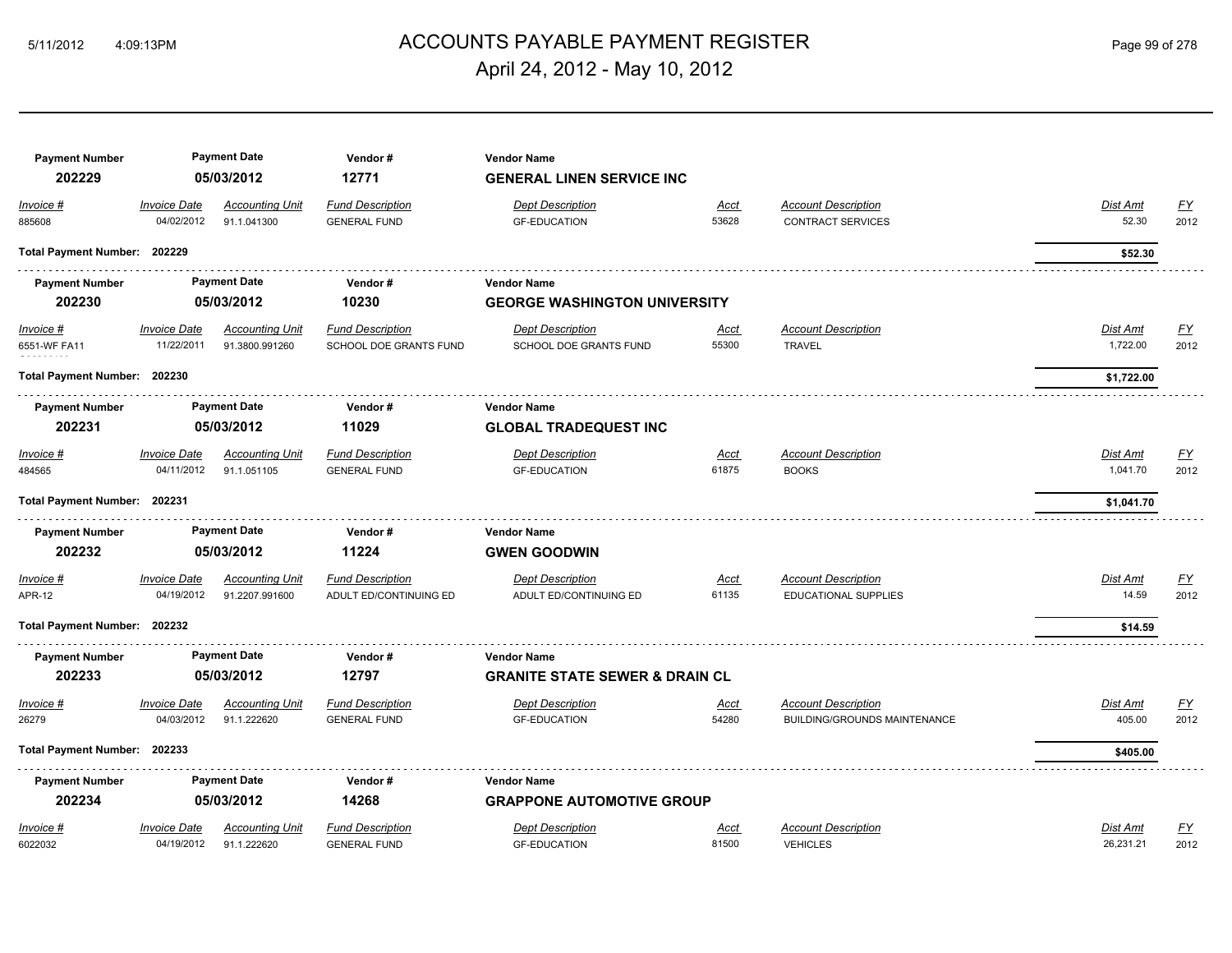# ACCOUNTS PAYABLE PAYMENT REGISTER 5/11/2012 4:09:13PM Page 100 of 278 April 24, 2012 - May 10, 2012

| <b>Payment Number</b><br>202234 |                                   | <b>Payment Date</b><br>05/03/2012        | Vendor#<br>14268                                                  | <b>Vendor Name</b><br><b>GRAPPONE AUTOMOTIVE GROUP</b>     |                      |                                                        |                       |                   |
|---------------------------------|-----------------------------------|------------------------------------------|-------------------------------------------------------------------|------------------------------------------------------------|----------------------|--------------------------------------------------------|-----------------------|-------------------|
| Invoice #<br>M19673             | <b>Invoice Date</b><br>04/19/2012 | <b>Accounting Unit</b><br>95.1.500       | <b>Fund Description</b><br><b>GENERAL FUND</b>                    | <b>Dept Description</b><br><b>CERF EQUIPMENT PURCHASES</b> | <u>Acct</u><br>81500 | <b>Account Description</b><br><b>VEHICLES</b>          | Dist Amt<br>19,216.79 | <u>FY</u><br>2012 |
| Total Payment Number: 202234    |                                   |                                          |                                                                   |                                                            |                      |                                                        | \$45,448.00           |                   |
| <b>Payment Number</b>           |                                   | <b>Payment Date</b>                      | Vendor#                                                           | <b>Vendor Name</b>                                         |                      |                                                        |                       |                   |
| 202235                          |                                   | 05/03/2012                               | 10241                                                             | <b>GREEN ACRES LANDSCAPE &amp; CONSTR</b>                  |                      |                                                        |                       |                   |
| <u>Invoice #</u><br>5           | <b>Invoice Date</b><br>04/05/2012 | <b>Accounting Unit</b><br>91.5800.994200 | <b>Fund Description</b><br>SCHOOL CAPITAL PROJECTS<br><b>FUND</b> | <b>Dept Description</b><br>SCHOOL CAPITAL PROJECTS         | <u>Acct</u><br>81650 | <b>Account Description</b><br><b>LAND IMPROVEMENTS</b> | Dist Amt<br>3,534.63  | <u>FY</u><br>2012 |
| Total Payment Number: 202235    |                                   |                                          |                                                                   |                                                            |                      |                                                        | \$3,534.63            |                   |
| <b>Payment Number</b>           |                                   | <b>Payment Date</b>                      | Vendor#                                                           | <b>Vendor Name</b>                                         |                      |                                                        |                       |                   |
| 202236                          |                                   | 05/03/2012                               | 14276                                                             | <b>ELLEN GREENBERG</b>                                     |                      |                                                        |                       |                   |
| Invoice #<br>MILES-MAR          | <b>Invoice Date</b><br>03/31/2012 | <b>Accounting Unit</b><br>91.1.012320    | <b>Fund Description</b><br><b>GENERAL FUND</b>                    | <b>Dept Description</b><br><b>GF-EDUCATION</b>             | <b>Acct</b><br>55307 | <b>Account Description</b><br>MILEAGE REIMBURSEMENTS   | Dist Amt<br>455.42    | <u>FY</u><br>2012 |
| Total Payment Number: 202236    |                                   |                                          |                                                                   |                                                            |                      |                                                        | \$455.42              |                   |
| <b>Payment Number</b><br>202237 |                                   | <b>Payment Date</b><br>05/03/2012        | Vendor#<br>11124                                                  | <b>Vendor Name</b><br><b>GREENE RUBBER COMPANY</b>         |                      |                                                        |                       |                   |
| Invoice #<br>216301             | <b>Invoice Date</b><br>04/09/2012 | <b>Accounting Unit</b><br>91.1.222620    | <b>Fund Description</b><br><b>GENERAL FUND</b>                    | <b>Dept Description</b><br><b>GF-EDUCATION</b>             | Acct<br>61421        | <b>Account Description</b><br>SUPPLIES, HVAC           | Dist Amt<br>228.85    | <u>FY</u><br>2012 |
| Total Payment Number: 202237    |                                   |                                          |                                                                   |                                                            |                      |                                                        | \$228.85              |                   |
| <b>Payment Number</b>           |                                   | <b>Payment Date</b>                      | Vendor#                                                           | <b>Vendor Name</b>                                         |                      |                                                        |                       |                   |
| 202238                          |                                   | 05/03/2012                               | 14287                                                             | <b>HANNAFORD</b>                                           |                      |                                                        |                       |                   |
| Invoice #<br>119                | <b>Invoice Date</b><br>04/11/2012 | <b>Accounting Unit</b><br>91.1.041340    | <b>Fund Description</b><br><b>GENERAL FUND</b>                    | <b>Dept Description</b><br><b>GF-EDUCATION</b>             | <u>Acct</u><br>61135 | <b>Account Description</b><br>EDUCATIONAL SUPPLIES     | Dist Amt<br>16.34     | <u>FY</u><br>2012 |
| Total Payment Number: 202238    |                                   |                                          |                                                                   |                                                            |                      |                                                        | \$16.34               |                   |
| <b>Payment Number</b>           |                                   | <b>Payment Date</b>                      | Vendor#                                                           | <b>Vendor Name</b>                                         |                      |                                                        |                       |                   |
|                                 |                                   |                                          |                                                                   |                                                            |                      |                                                        |                       |                   |
| 202239                          |                                   | 05/03/2012                               | 11255                                                             | <b>BRIAN HARRINGTON</b>                                    |                      |                                                        |                       |                   |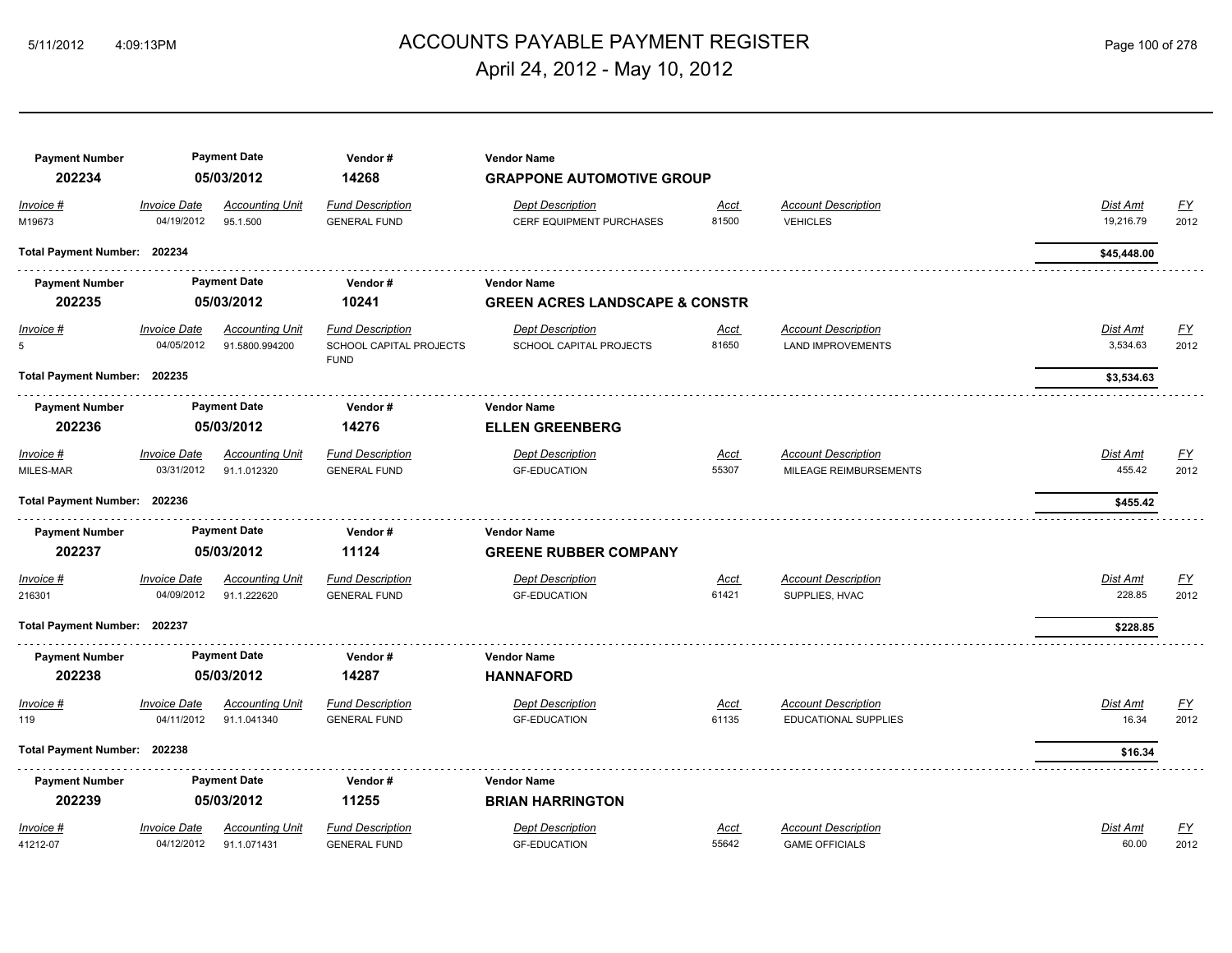# ACCOUNTS PAYABLE PAYMENT REGISTER 5/11/2012 4:09:13PM Page 101 of 278 April 24, 2012 - May 10, 2012

| <b>Payment Number</b><br>202239           |                                          | <b>Payment Date</b><br>05/03/2012        | Vendor#<br>11255                                  | <b>Vendor Name</b><br><b>BRIAN HARRINGTON</b>           |                      |                                                                          |                          |                   |
|-------------------------------------------|------------------------------------------|------------------------------------------|---------------------------------------------------|---------------------------------------------------------|----------------------|--------------------------------------------------------------------------|--------------------------|-------------------|
| Invoice #<br>Total Payment Number: 202239 | <b>Invoice Date</b>                      | <b>Accounting Unit</b>                   | <b>Fund Description</b>                           | <b>Dept Description</b>                                 | Acct                 | <b>Account Description</b>                                               | Dist Amt<br>\$60.00      | $\underline{FY}$  |
| <b>Payment Number</b><br>202240           |                                          | <b>Payment Date</b><br>05/03/2012        | Vendor#<br>14292                                  | <b>Vendor Name</b><br><b>MICHAEL HARRINGTON</b>         |                      |                                                                          |                          |                   |
| $Invoice$ #<br>PV-040412                  | <b>Invoice Date</b><br>04/13/2012        | <b>Accounting Unit</b><br>91.3800.992210 | <b>Fund Description</b><br>SCHOOL DOE GRANTS FUND | <b>Dept Description</b><br>SCHOOL DOE GRANTS FUND       | Acct<br>55300        | <b>Account Description</b><br><b>TRAVEL</b>                              | <b>Dist Amt</b><br>82.14 | EY<br>2012        |
| Total Payment Number: 202240              |                                          |                                          |                                                   |                                                         |                      |                                                                          | \$82.14                  |                   |
| <b>Payment Number</b><br>202241           |                                          | <b>Payment Date</b><br>05/03/2012        | Vendor#<br>14296                                  | Vendor Name<br><b>CHARLES HEALEY</b>                    |                      |                                                                          |                          |                   |
| Invoice #<br>MILES-MAR                    | <b>Invoice Date</b><br>03/17/2012        | <b>Accounting Unit</b><br>91.3800.152210 | <b>Fund Description</b><br>SCHOOL DOE GRANTS FUND | <b>Dept Description</b><br>SCHOOL DOE GRANTS FUND       | Acct<br>55300        | <b>Account Description</b><br><b>TRAVEL</b>                              | Dist Amt<br>77.70        | <u>FY</u><br>2012 |
| MILES-APR                                 | 04/30/2012                               | 91.3800.152210                           | SCHOOL DOE GRANTS FUND                            | SCHOOL DOE GRANTS FUND                                  | 55300                | <b>TRAVEL</b>                                                            | 51.18                    | 2012              |
| Total Payment Number: 202241              |                                          |                                          |                                                   |                                                         |                      |                                                                          | \$128.88                 |                   |
| <b>Payment Number</b><br>202242           |                                          | <b>Payment Date</b><br>05/03/2012        | Vendor#<br>11096                                  | <b>Vendor Name</b><br><b>HILLYARD/MANCHESTER</b>        |                      |                                                                          |                          |                   |
| Invoice #<br>700021743                    | <i><b>Invoice Date</b></i><br>03/30/2012 | <b>Accounting Unit</b><br>91.1.222620    | <b>Fund Description</b><br><b>GENERAL FUND</b>    | <b>Dept Description</b><br><b>GF-EDUCATION</b>          | <u>Acct</u><br>54487 | <b>Account Description</b><br><b>EQUIPMENT REPAIRS &amp; MAINTENANCE</b> | Dist Amt<br>96.25        | <u>FY</u><br>2012 |
| Total Payment Number: 202242              |                                          |                                          |                                                   |                                                         |                      |                                                                          | \$96.25                  |                   |
| <b>Payment Number</b><br>202243           |                                          | <b>Payment Date</b><br>05/03/2012        | Vendor#<br>14309                                  | <b>Vendor Name</b><br><b>HOME DEPOT CREDIT SERVICES</b> |                      | Payee Name<br><b>HOME DEPOT CREDIT SERVICE</b>                           |                          |                   |
| Invoice #                                 | <b>Invoice Date</b>                      | <b>Accounting Unit</b>                   | <b>Fund Description</b>                           | <b>Dept Description</b>                                 | Acct                 | <b>Account Description</b>                                               | Dist Amt                 | <u>FY</u>         |
| 7015856                                   | 04/12/2012                               | 91.1.041300                              | <b>GENERAL FUND</b>                               | <b>GF-EDUCATION</b>                                     | 61135                | <b>EDUCATIONAL SUPPLIES</b>                                              | 53.91                    | 2012              |
| 3010460                                   | 04/16/2012                               | 91.1.071375                              | <b>GENERAL FUND</b>                               | <b>GF-EDUCATION</b>                                     | 61135                | <b>EDUCATIONAL SUPPLIES</b>                                              | 98.27                    | 2012              |
| <b>Total Payment Number:</b>              | 202243                                   |                                          |                                                   |                                                         |                      |                                                                          | \$152.18                 |                   |
| <b>Payment Number</b>                     |                                          | <b>Payment Date</b>                      | Vendor#                                           | <b>Vendor Name</b>                                      |                      |                                                                          |                          |                   |
| 202244                                    |                                          | 05/03/2012                               | 14321                                             | <b>WAYNE HUSBAND</b>                                    |                      |                                                                          |                          |                   |
| Invoice #                                 | <b>Invoice Date</b>                      | <b>Accounting Unit</b>                   | <b>Fund Description</b>                           | <b>Dept Description</b>                                 | Acct                 | <b>Account Description</b>                                               | Dist Amt                 | <u>FY</u>         |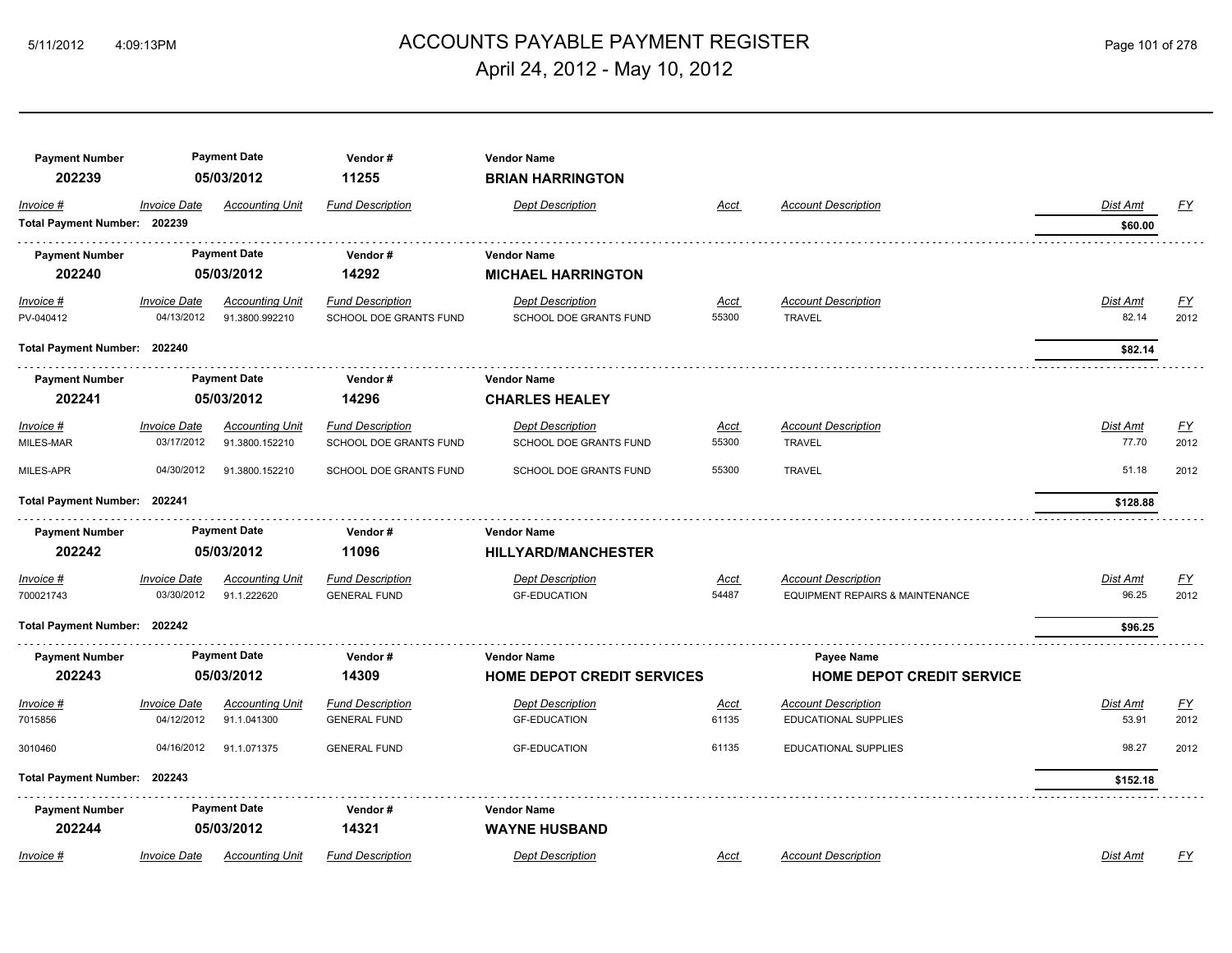# ACCOUNTS PAYABLE PAYMENT REGISTER 5/11/2012 4:09:13PM Page 102 of 278 April 24, 2012 - May 10, 2012

| <b>Payment Number</b><br>202244 | <b>Payment Date</b><br>05/03/2012        |                                          | Vendor#<br><b>Vendor Name</b><br>14321<br><b>WAYNE HUSBAND</b> |                                                   |                      |                                                            |                    |                   |  |
|---------------------------------|------------------------------------------|------------------------------------------|----------------------------------------------------------------|---------------------------------------------------|----------------------|------------------------------------------------------------|--------------------|-------------------|--|
| Invoice #<br>41612-07           | <b>Invoice Date</b><br>04/16/2012        | <b>Accounting Unit</b><br>91.1.071431    | <b>Fund Description</b><br><b>GENERAL FUND</b>                 | <b>Dept Description</b><br><b>GF-EDUCATION</b>    | <b>Acct</b><br>55642 | <b>Account Description</b><br><b>GAME OFFICIALS</b>        | Dist Amt<br>60.00  | <u>FY</u><br>2012 |  |
| Total Payment Number: 202244    |                                          |                                          |                                                                |                                                   |                      |                                                            | \$60.00            |                   |  |
| <b>Payment Number</b>           |                                          | <b>Payment Date</b>                      | Vendor#                                                        | <b>Vendor Name</b>                                |                      |                                                            |                    |                   |  |
| 202245                          |                                          | 05/03/2012                               | 14322                                                          | <b>TIFFANY HYATT</b>                              |                      |                                                            |                    |                   |  |
| <u>Invoice #</u>                | <b>Invoice Date</b>                      | <b>Accounting Unit</b>                   | <b>Fund Description</b>                                        | <b>Dept Description</b>                           | <u>Acct</u>          | <b>Account Description</b>                                 | Dist Amt           | EY                |  |
| <b>APR-12</b>                   | 04/12/2012                               | 91.1.181160                              | <b>GENERAL FUND</b>                                            | <b>GF-EDUCATION</b>                               | 61135                | <b>EDUCATIONAL SUPPLIES</b>                                | 98.96              | 2012              |  |
| Total Payment Number: 202245    |                                          |                                          |                                                                |                                                   |                      |                                                            | \$98.96            |                   |  |
| <b>Payment Number</b>           | <b>Payment Date</b>                      |                                          | Vendor#                                                        | <b>Vendor Name</b>                                |                      |                                                            |                    |                   |  |
| 202246                          | 05/03/2012                               |                                          | 12899                                                          | <b>INTERIM HEALTH CARE</b>                        |                      |                                                            |                    |                   |  |
| Invoice #<br>3768537            | <b>Invoice Date</b><br>03/30/2012        | <b>Accounting Unit</b><br>91.3800.022190 | <b>Fund Description</b><br>SCHOOL DOE GRANTS FUND              | <b>Dept Description</b><br>SCHOOL DOE GRANTS FUND | Acct<br>53628        | <b>Account Description</b><br><b>CONTRACT SERVICES</b>     | Dist Amt<br>572.00 | EY<br>2012        |  |
| 3782648                         | 04/06/2012                               | 91.3800.022190                           | SCHOOL DOE GRANTS FUND                                         | SCHOOL DOE GRANTS FUND                            | 53628                | <b>CONTRACT SERVICES</b>                                   | 533.00             | 2012              |  |
| Total Payment Number: 202246    |                                          |                                          |                                                                |                                                   |                      |                                                            | \$1,105.00         |                   |  |
| <b>Payment Number</b>           |                                          | <b>Payment Date</b>                      | Vendor#                                                        | <b>Vendor Name</b>                                |                      |                                                            |                    |                   |  |
| 202247                          |                                          | 05/03/2012                               | 10976                                                          | <b>INTERSECT INC</b>                              |                      |                                                            |                    |                   |  |
| Invoice #<br>11738              | <i><b>Invoice Date</b></i><br>11/11/2011 | <b>Accounting Unit</b><br>91.3800.042210 | <b>Fund Description</b><br>SCHOOL DOE GRANTS FUND              | <b>Dept Description</b><br>SCHOOL DOE GRANTS FUND | <u>Acct</u><br>53607 | <b>Account Description</b><br>PROGRAM IMPROVEMENT SERVICES | Dist Amt<br>90.00  | <u>FY</u><br>2012 |  |
| 12749                           | 04/13/2012                               | 91.3800.042210                           | SCHOOL DOE GRANTS FUND                                         | SCHOOL DOE GRANTS FUND                            | 53607                | PROGRAM IMPROVEMENT SERVICES                               | 90.00              | 2012              |  |
| Total Payment Number: 202247    |                                          |                                          |                                                                |                                                   |                      |                                                            | \$180.00           |                   |  |
| <b>Payment Number</b>           |                                          | <b>Payment Date</b>                      | Vendor#                                                        | <b>Vendor Name</b>                                |                      |                                                            |                    |                   |  |
| 202248                          |                                          | 05/03/2012                               | 10985                                                          | <b>J S C TRANSPORTATION SVCS INC</b>              |                      |                                                            |                    |                   |  |
| Invoice #                       | <i><b>Invoice Date</b></i>               | <b>Accounting Unit</b>                   | <b>Fund Description</b>                                        | <b>Dept Description</b>                           | Acct                 | <b>Account Description</b>                                 | Dist Amt           | <u>FY</u>         |  |
| 1760                            | 04/01/2012                               | 91.1.992700                              | <b>GENERAL FUND</b>                                            | <b>GF-EDUCATION</b>                               | 55690                | SCHOOL TRANSPORTATION SERVICES                             | 455.00             | 2012              |  |
| Total Payment Number: 202248    |                                          |                                          |                                                                |                                                   |                      |                                                            | \$455.00           |                   |  |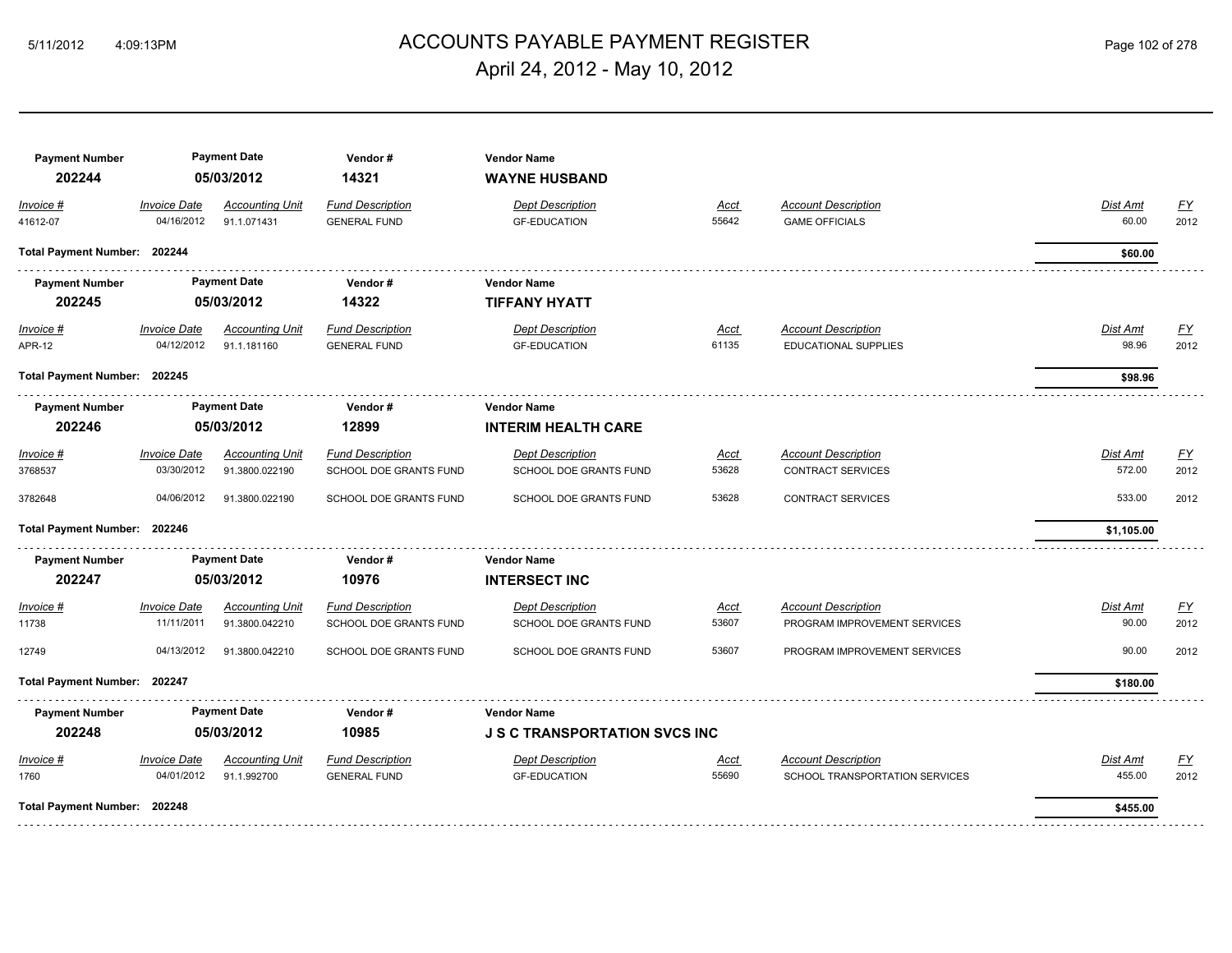# ACCOUNTS PAYABLE PAYMENT REGISTER 5/11/2012 4:09:13PM Page 103 of 278 April 24, 2012 - May 10, 2012

| <b>Payment Number</b><br>202249 |                     | <b>Payment Date</b><br>05/03/2012 | Vendor#<br>10986        | <b>Vendor Name</b><br><b>BRIAN JACKSON</b> |             |                                     |                 |                           |
|---------------------------------|---------------------|-----------------------------------|-------------------------|--------------------------------------------|-------------|-------------------------------------|-----------------|---------------------------|
| Invoice #                       | <b>Invoice Date</b> | <b>Accounting Unit</b>            | <b>Fund Description</b> | <b>Dept Description</b>                    | <u>Acct</u> | <b>Account Description</b>          | Dist Amt        | $\underline{\mathsf{FY}}$ |
| 41112-03                        | 04/11/2012          | 91.1.031428                       | <b>GENERAL FUND</b>     | <b>GF-EDUCATION</b>                        | 55642       | <b>GAME OFFICIALS</b>               | 60.00           | 2012                      |
| 41212-05                        | 04/12/2012          | 91.1.051431                       | <b>GENERAL FUND</b>     | <b>GF-EDUCATION</b>                        | 55642       | <b>GAME OFFICIALS</b>               | 30.00           | 2012                      |
| 41012-07                        | 04/10/2012          | 91.1.071431                       | <b>GENERAL FUND</b>     | <b>GF-EDUCATION</b>                        | 55642       | <b>GAME OFFICIALS</b>               | 60.00           | 2012                      |
| Total Payment Number: 202249    |                     |                                   |                         |                                            |             |                                     | \$150.00        |                           |
| <b>Payment Number</b>           |                     | <b>Payment Date</b>               | Vendor#                 | <b>Vendor Name</b>                         |             |                                     |                 |                           |
| 202250                          |                     | 05/03/2012                        | 12910                   | <b>JACKSON LEWIS LLP</b>                   |             |                                     |                 |                           |
| Invoice #                       | <b>Invoice Date</b> | <b>Accounting Unit</b>            | <b>Fund Description</b> | <b>Dept Description</b>                    | <u>Acct</u> | <b>Account Description</b>          | <b>Dist Amt</b> | <u>FY</u>                 |
| 5859143                         | 04/17/2012          | 91.1.012320                       | <b>GENERAL FUND</b>     | <b>GF-EDUCATION</b>                        | 53128       | <b>LEGAL SERVICES</b>               | 45.00           | 2012                      |
| Total Payment Number: 202250    |                     |                                   |                         |                                            |             |                                     | \$45.00         |                           |
| <b>Payment Number</b>           |                     | <b>Payment Date</b>               | Vendor#                 | <b>Vendor Name</b>                         |             |                                     |                 |                           |
| 202251                          |                     | 05/03/2012                        | 10987                   | <b>WILLIAM JENNINGS JR</b>                 |             |                                     |                 |                           |
| Invoice #                       | <b>Invoice Date</b> | <b>Accounting Unit</b>            | <b>Fund Description</b> | <b>Dept Description</b>                    | Acct        | <b>Account Description</b>          | Dist Amt        | <u>FY</u>                 |
| 41112-04                        | 04/11/2012          | 91.1.041429                       | <b>GENERAL FUND</b>     | <b>GF-EDUCATION</b>                        | 55642       | <b>GAME OFFICIALS</b>               | 80.00           | 2012                      |
| Total Payment Number: 202251    |                     |                                   |                         |                                            |             |                                     | \$80.00         |                           |
| <b>Payment Number</b>           |                     | <b>Payment Date</b>               | Vendor#                 | <b>Vendor Name</b>                         |             |                                     |                 |                           |
| 202252                          |                     | 05/03/2012                        | 11223                   | <b>JERRIE LAJEUNESSE</b>                   |             |                                     |                 |                           |
| Invoice #                       | <b>Invoice Date</b> | <b>Accounting Unit</b>            | <b>Fund Description</b> | <b>Dept Description</b>                    | Acct        | <b>Account Description</b>          | Dist Amt        | <u>FY</u>                 |
| <b>MAR-12</b>                   | 04/05/2012          | 91.2207.991600                    | ADULT ED/CONTINUING ED  | ADULT ED/CONTINUING ED                     | 61299       | MISCELLANEOUS SUPPLIES              | 476.15          | 2012                      |
| Total Payment Number: 202252    |                     |                                   |                         |                                            |             |                                     | \$476.15        |                           |
| <b>Payment Number</b>           |                     | <b>Payment Date</b>               | Vendor#                 | <b>Vendor Name</b>                         |             |                                     |                 |                           |
| 202253                          |                     | 05/03/2012                        | 12922                   | <b>JOHN DEERE LANDSCAPES</b>               |             |                                     |                 |                           |
| Invoice #                       | <b>Invoice Date</b> | <b>Accounting Unit</b>            | <b>Fund Description</b> | <b>Dept Description</b>                    | Acct        | <b>Account Description</b>          | Dist Amt        | $\underline{FY}$          |
| 60970244                        | 04/20/2010          | 91.1.222630                       | <b>GENERAL FUND</b>     | <b>GF-EDUCATION</b>                        | 61599       | <b>GROUNDS MAINTENANCE SUPPLIES</b> | 3.87            | 2012                      |
| 60950914                        | 04/19/2012          | 91.1.222630                       | <b>GENERAL FUND</b>     | <b>GF-EDUCATION</b>                        | 61599       | <b>GROUNDS MAINTENANCE SUPPLIES</b> | 118.59          | 2012                      |
| Total Payment Number: 202253    |                     |                                   |                         |                                            |             |                                     | \$122.46        |                           |
|                                 |                     |                                   |                         |                                            |             |                                     |                 |                           |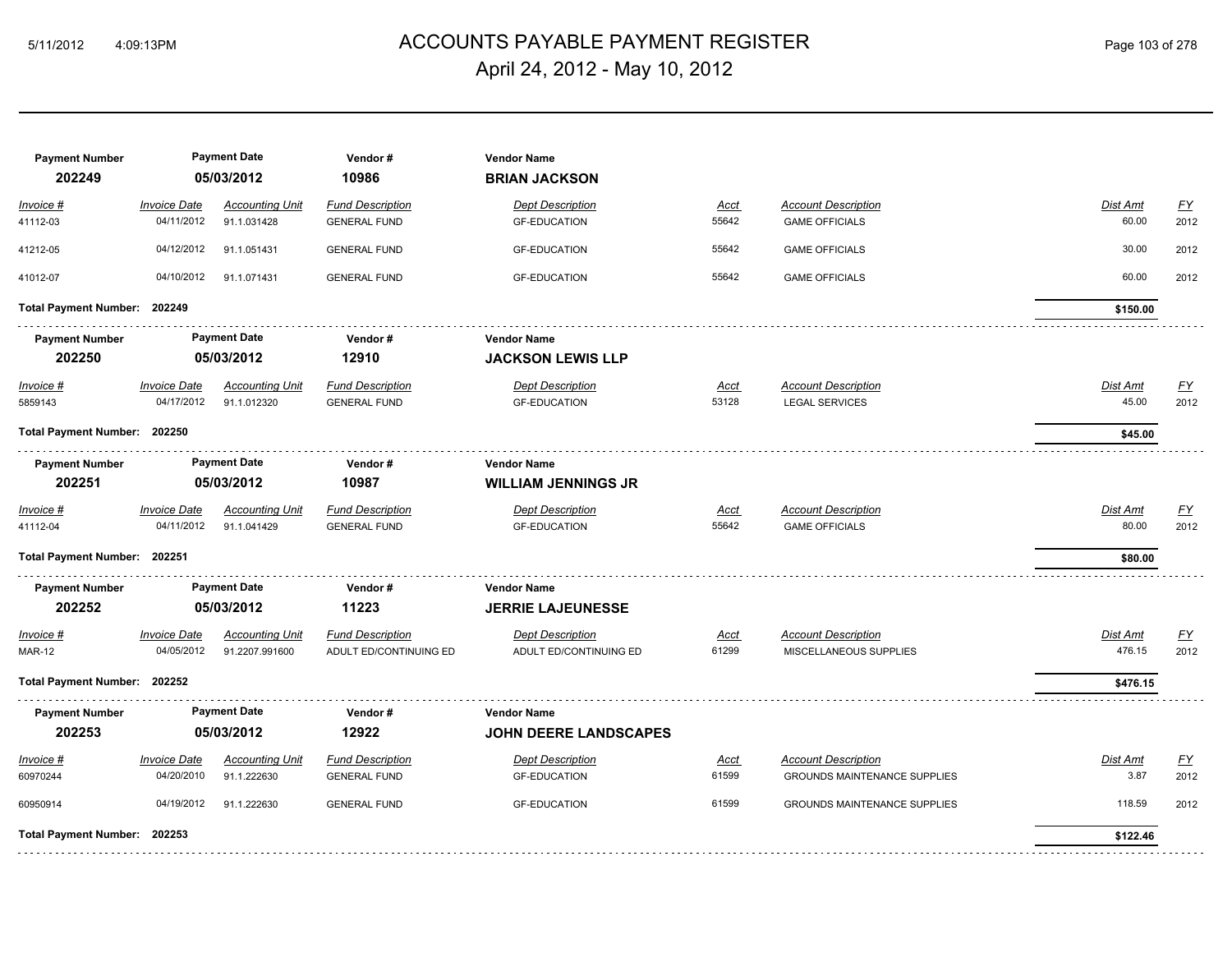# ACCOUNTS PAYABLE PAYMENT REGISTER 5/11/2012 4:09:13PM Page 104 of 278 April 24, 2012 - May 10, 2012

| <b>Payment Number</b><br>202254 |                                   | <b>Payment Date</b><br>05/03/2012        | Vendor#<br>13885                                  | <b>Vendor Name</b><br><b>WILEY/JOSSEY BASS</b>    |                      | Payee Name<br><b>JOHN WILEY &amp; SONS</b>                |                    |                   |
|---------------------------------|-----------------------------------|------------------------------------------|---------------------------------------------------|---------------------------------------------------|----------------------|-----------------------------------------------------------|--------------------|-------------------|
| Invoice #<br>3661672            | <b>Invoice Date</b><br>04/02/2012 | <b>Accounting Unit</b><br>91.3800.992210 | <b>Fund Description</b><br>SCHOOL DOE GRANTS FUND | <b>Dept Description</b><br>SCHOOL DOE GRANTS FUND | Acct<br>61875        | <b>Account Description</b><br><b>BOOKS</b>                | Dist Amt<br>143.76 | <u>FY</u><br>2012 |
| Total Payment Number: 202254    |                                   |                                          |                                                   |                                                   |                      |                                                           | \$143.76           |                   |
| <b>Payment Number</b>           |                                   | <b>Payment Date</b>                      | Vendor#                                           | <b>Vendor Name</b>                                |                      |                                                           |                    |                   |
| 202255                          |                                   | 05/03/2012                               | 11192                                             | <b>JULIA LUTERAN</b>                              |                      |                                                           |                    |                   |
| Invoice #<br>PV-101211          | <b>Invoice Date</b><br>04/30/2012 | <b>Accounting Unit</b><br>91.1.992212    | <b>Fund Description</b><br><b>GENERAL FUND</b>    | <b>Dept Description</b><br><b>GF-EDUCATION</b>    | <u>Acct</u><br>55300 | <b>Account Description</b><br><b>TRAVEL</b>               | Dist Amt<br>217.31 | <u>FY</u><br>2012 |
| Total Payment Number: 202255    |                                   |                                          |                                                   |                                                   |                      |                                                           | \$217.31           |                   |
| <b>Payment Number</b>           |                                   | <b>Payment Date</b>                      | Vendor#                                           | <b>Vendor Name</b>                                |                      |                                                           |                    |                   |
| 202256                          |                                   | 05/03/2012                               | 11254                                             | <b>LORIE KALOSKY</b>                              |                      |                                                           |                    |                   |
| Invoice #                       | <b>Invoice Date</b>               | <b>Accounting Unit</b>                   | <b>Fund Description</b>                           | <b>Dept Description</b>                           | <u>Acct</u>          | <b>Account Description</b>                                | Dist Amt           | <u>FY</u>         |
| <b>APR-12</b>                   | 04/19/2012                        | 91.2207.991600                           | ADULT ED/CONTINUING ED                            | ADULT ED/CONTINUING ED                            | 61135                | <b>EDUCATIONAL SUPPLIES</b>                               | 27.47              | 2012              |
| Total Payment Number: 202256    |                                   |                                          |                                                   |                                                   |                      |                                                           | \$27.47            |                   |
| <b>Payment Number</b><br>202257 |                                   | <b>Payment Date</b><br>05/03/2012        | Vendor#<br>11247                                  | <b>Vendor Name</b><br><b>DONNA KEABLE</b>         |                      |                                                           |                    |                   |
| Invoice #                       | <b>Invoice Date</b>               | <b>Accounting Unit</b>                   | <b>Fund Description</b>                           | <b>Dept Description</b>                           | Acct                 | <b>Account Description</b>                                | Dist Amt           | $\underline{FY}$  |
| ED920                           | 02/27/2012                        | 91.3800.992210                           | <b>SCHOOL DOE GRANTS FUND</b>                     | <b>SCHOOL DOE GRANTS FUND</b>                     | 55300                | <b>TRAVEL</b>                                             | 158.00             | 2012              |
| Total Payment Number: 202257    |                                   |                                          |                                                   |                                                   |                      |                                                           | \$158.00           |                   |
| <b>Payment Number</b>           |                                   | <b>Payment Date</b>                      | Vendor#                                           | <b>Vendor Name</b>                                |                      |                                                           |                    |                   |
| 202258                          |                                   | 05/03/2012                               | 11147                                             | <b>TARA KINSELLA</b>                              |                      |                                                           |                    |                   |
| Invoice #<br>$3 - 27 - 12$      | <b>Invoice Date</b><br>03/27/2012 | <b>Accounting Unit</b><br>91.1.992212    | <b>Fund Description</b><br><b>GENERAL FUND</b>    | <b>Dept Description</b><br><b>GF-EDUCATION</b>    | <u>Acct</u><br>61135 | <b>Account Description</b><br><b>EDUCATIONAL SUPPLIES</b> | Dist Amt<br>87.85  | <u>FY</u><br>2012 |
| Total Payment Number: 202258    |                                   |                                          |                                                   |                                                   |                      |                                                           | \$87.85            |                   |
| <b>Payment Number</b>           |                                   | <b>Payment Date</b>                      | Vendor#                                           | <b>Vendor Name</b>                                |                      |                                                           |                    |                   |
| 202259                          |                                   | 05/03/2012                               | 14377                                             | <b>LAKESHORE LEARNING MATERIALS</b>               |                      |                                                           |                    |                   |
| Invoice #                       | <b>Invoice Date</b>               | <b>Accounting Unit</b>                   | <b>Fund Description</b>                           | <b>Dept Description</b>                           | <u>Acct</u>          | <b>Account Description</b>                                | Dist Amt           | $\underline{FY}$  |
| 1014270412                      | 04/13/2012                        | 91.3800.091271                           | SCHOOL DOE GRANTS FUND                            | SCHOOL DOE GRANTS FUND                            | 61299                | MISCELLANEOUS SUPPLIES                                    | 91.89              | 2012              |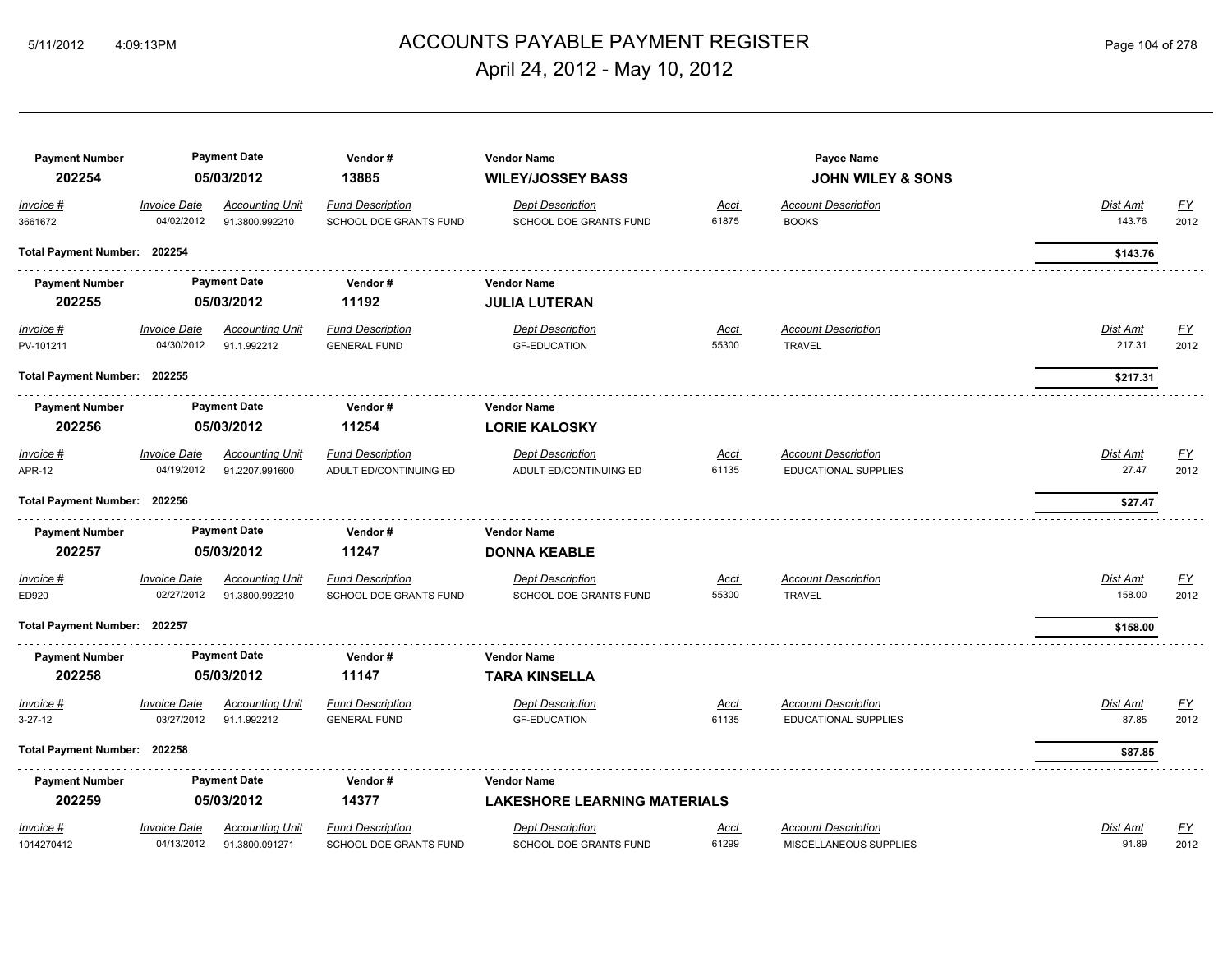# ACCOUNTS PAYABLE PAYMENT REGISTER 5/11/2012 4:09:13PM Page 105 of 278 April 24, 2012 - May 10, 2012

| <b>Payment Number</b><br>202259 |                            | <b>Payment Date</b><br>05/03/2012 | Vendor#<br>14377        | <b>Vendor Name</b><br><b>LAKESHORE LEARNING MATERIALS</b> |             |                             |                 |                           |
|---------------------------------|----------------------------|-----------------------------------|-------------------------|-----------------------------------------------------------|-------------|-----------------------------|-----------------|---------------------------|
| Invoice #                       | <b>Invoice Date</b>        | <b>Accounting Unit</b>            | <b>Fund Description</b> | <b>Dept Description</b>                                   | Acct        | <b>Account Description</b>  | Dist Amt        | EY                        |
| 5225030412                      | 04/02/2012                 | 91.3800.091271                    | SCHOOL DOE GRANTS FUND  | SCHOOL DOE GRANTS FUND                                    | 61135       | <b>EDUCATIONAL SUPPLIES</b> | 160.60          | 2012                      |
| 5225160312                      | 03/30/2012                 | 91.3800.091271                    | SCHOOL DOE GRANTS FUND  | SCHOOL DOE GRANTS FUND                                    | 61135       | <b>EDUCATIONAL SUPPLIES</b> | 183.54          | 2012                      |
| 5225270312                      | 03/30/2012                 | 91.3800.091271                    | SCHOOL DOE GRANTS FUND  | SCHOOL DOE GRANTS FUND                                    | 61135       | <b>EDUCATIONAL SUPPLIES</b> | 200.79          | 2012                      |
| 5224870312                      | 03/30/2012                 | 91.3800.091271                    | SCHOOL DOE GRANTS FUND  | SCHOOL DOE GRANTS FUND                                    | 61135       | <b>EDUCATIONAL SUPPLIES</b> | 228.79          | 2012                      |
| Total Payment Number: 202259    |                            |                                   |                         |                                                           |             |                             | \$865.61        |                           |
| <b>Payment Number</b>           |                            | <b>Payment Date</b>               | Vendor#                 | <b>Vendor Name</b>                                        |             |                             |                 |                           |
| 202260                          |                            | 05/03/2012                        | 11154                   | <b>MARC LAQUERRE</b>                                      |             |                             |                 |                           |
| <u>Invoice #</u>                | <b>Invoice Date</b>        | <b>Accounting Unit</b>            | <b>Fund Description</b> | <b>Dept Description</b>                                   | <u>Acct</u> | <b>Account Description</b>  | <b>Dist Amt</b> | $\underline{\mathsf{FY}}$ |
| MILES-MAR                       | 04/10/2012                 | 91.1.992322                       | <b>GENERAL FUND</b>     | <b>GF-EDUCATION</b>                                       | 55307       | MILEAGE REIMBURSEMENTS      | 126.96          | 2012                      |
| Total Payment Number: 202260    |                            |                                   |                         |                                                           |             |                             | \$126.96        |                           |
| <b>Payment Number</b>           |                            | <b>Payment Date</b>               | Vendor#                 | <b>Vendor Name</b>                                        |             |                             |                 |                           |
| 202261                          |                            | 05/03/2012                        | 14386                   | <b>DONNA LATINA</b>                                       |             |                             |                 |                           |
| Invoice #                       | <b>Invoice Date</b>        | <b>Accounting Unit</b>            | <b>Fund Description</b> | <b>Dept Description</b>                                   | <u>Acct</u> | <b>Account Description</b>  | Dist Amt        | $\underline{\mathsf{FY}}$ |
| MILES-APR                       | 04/30/2012                 | 91.1.992322                       | <b>GENERAL FUND</b>     | <b>GF-EDUCATION</b>                                       | 55307       | MILEAGE REIMBURSEMENTS      | 35.66           | 2012                      |
| Total Payment Number: 202261    |                            |                                   |                         |                                                           |             |                             | \$35.66         |                           |
| <b>Payment Number</b>           |                            | <b>Payment Date</b>               | Vendor#                 | <b>Vendor Name</b>                                        |             |                             |                 |                           |
| 202262                          |                            | 05/03/2012                        | 10988                   | <b>ART LEBEL</b>                                          |             |                             |                 |                           |
| Invoice #                       | <b>Invoice Date</b>        | <b>Accounting Unit</b>            | <b>Fund Description</b> | <b>Dept Description</b>                                   | Acct        | <b>Account Description</b>  | Dist Amt        | $\underline{FY}$          |
| 40712-03                        | 04/07/2012                 | 91.1.031429                       | <b>GENERAL FUND</b>     | <b>GF-EDUCATION</b>                                       | 55642       | <b>GAME OFFICIALS</b>       | 60.00           | 2012                      |
| Total Payment Number: 202262    |                            |                                   |                         |                                                           |             |                             | \$60.00         |                           |
| <b>Payment Number</b>           |                            | <b>Payment Date</b>               | Vendor#                 | <b>Vendor Name</b>                                        |             |                             |                 |                           |
| 202263                          |                            | 05/03/2012                        | 11234                   | <b>CHRISTINE LEFAVE-REMINGTON</b>                         |             |                             |                 |                           |
| Invoice #                       | <i><b>Invoice Date</b></i> | <b>Accounting Unit</b>            | <b>Fund Description</b> | <b>Dept Description</b>                                   | Acct        | <b>Account Description</b>  | Dist Amt        | <u>FY</u>                 |
| PV-032612                       | 04/17/2012                 | 91.3800.042210                    | SCHOOL DOE GRANTS FUND  | SCHOOL DOE GRANTS FUND                                    | 55300       | <b>TRAVEL</b>               | 259.00          | 2012                      |
| Total Payment Number: 202263    |                            |                                   |                         |                                                           |             |                             | \$259.00        |                           |
|                                 |                            |                                   |                         |                                                           |             |                             |                 |                           |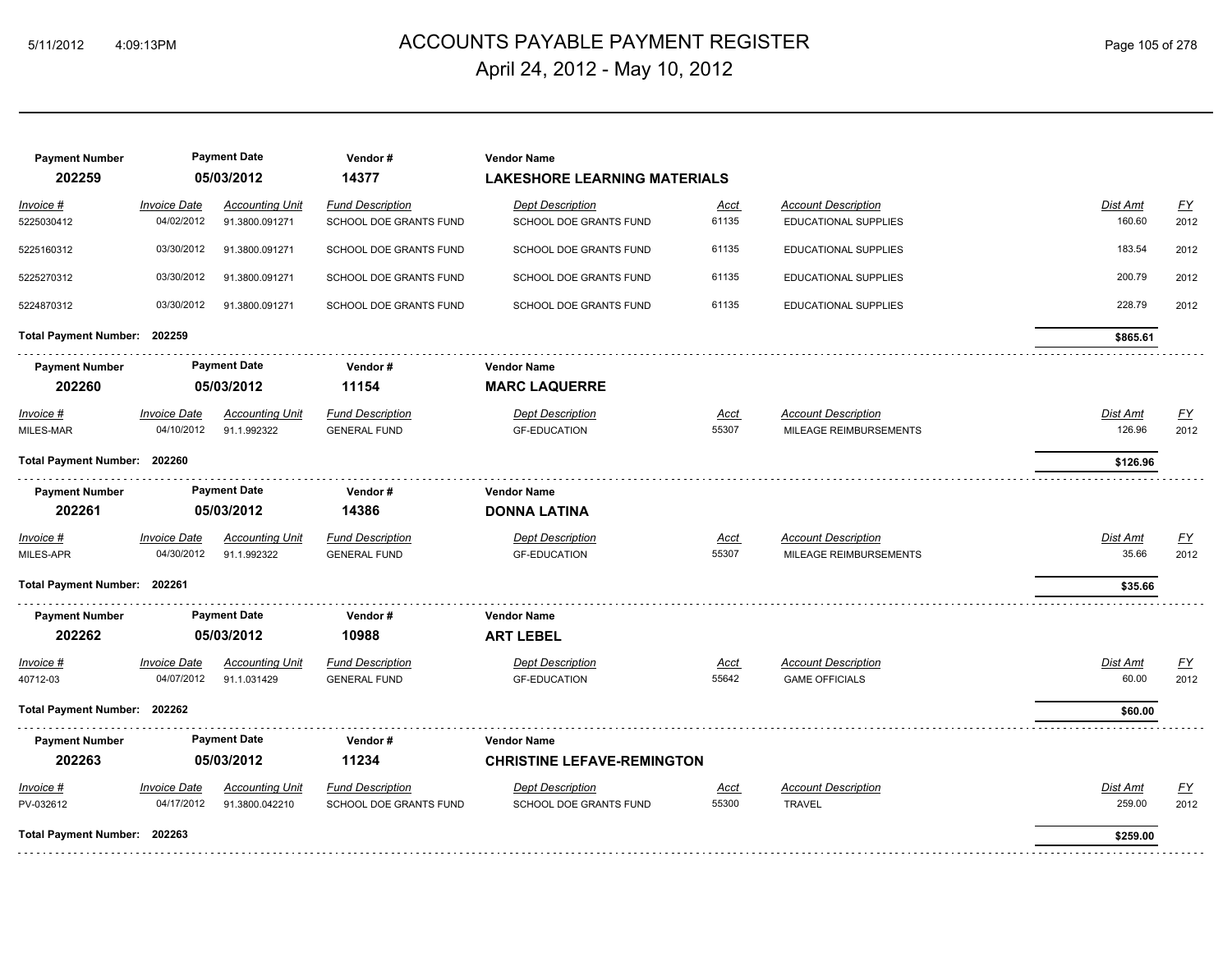# ACCOUNTS PAYABLE PAYMENT REGISTER 5/11/2012 4:09:13PM Page 106 of 278 April 24, 2012 - May 10, 2012

| <b>Payment Number</b><br>202264 |                                   | <b>Payment Date</b><br>05/03/2012     | Vendor#<br>11150                               | <b>Vendor Name</b><br><b>DYANN G LEVESQUE</b>  |               |                                                      |                         |                          |
|---------------------------------|-----------------------------------|---------------------------------------|------------------------------------------------|------------------------------------------------|---------------|------------------------------------------------------|-------------------------|--------------------------|
| Invoice #<br>PV-40212           | <b>Invoice Date</b><br>04/02/2012 | <b>Accounting Unit</b><br>91.1.992212 | <b>Fund Description</b><br><b>GENERAL FUND</b> | <b>Dept Description</b><br><b>GF-EDUCATION</b> | Acct<br>55300 | <b>Account Description</b><br><b>TRAVEL</b>          | Dist Amt<br>325.00      | <u>FY</u><br>2012        |
| Total Payment Number: 202264    |                                   |                                       |                                                |                                                |               |                                                      | \$325.00                |                          |
| <b>Payment Number</b><br>202265 |                                   | <b>Payment Date</b><br>05/03/2012     | Vendor#<br>11151                               | <b>Vendor Name</b><br><b>SUSAN A LEWIS</b>     |               |                                                      |                         |                          |
| Invoice #<br>MILES-MAR          | <b>Invoice Date</b><br>04/10/2012 | <b>Accounting Unit</b><br>91.1.992322 | <b>Fund Description</b><br><b>GENERAL FUND</b> | <b>Dept Description</b><br><b>GF-EDUCATION</b> | Acct<br>55307 | <b>Account Description</b><br>MILEAGE REIMBURSEMENTS | <b>Dist Amt</b><br>9.44 | EY<br>2012               |
| MILES-APR                       | 04/18/2012                        | 91.1.992322                           | <b>GENERAL FUND</b>                            | <b>GF-EDUCATION</b>                            | 55307         | MILEAGE REIMBURSEMENTS                               | 4.72                    | 2012                     |
| Total Payment Number: 202265    |                                   |                                       |                                                |                                                |               |                                                      | \$14.16                 |                          |
| <b>Payment Number</b><br>202266 |                                   | <b>Payment Date</b><br>05/03/2012     | Vendor#<br>11148                               | <b>Vendor Name</b><br><b>DANIEL P LUTZ</b>     |               | Payee Name<br><b>DANIELP LUTZ</b>                    |                         |                          |
| Invoice #<br>41112-04           | <b>Invoice Date</b><br>04/11/2012 | <b>Accounting Unit</b><br>91.1.041428 | <b>Fund Description</b><br><b>GENERAL FUND</b> | <b>Dept Description</b><br><b>GF-EDUCATION</b> | Acct<br>55642 | <b>Account Description</b><br><b>GAME OFFICIALS</b>  | Dist Amt<br>60.00       | $\underline{FY}$<br>2012 |
| Total Payment Number: 202266    |                                   |                                       |                                                |                                                |               |                                                      | \$60.00                 |                          |
| 4-03-12                         | 04/06/2012                        | 91.1.071160                           | <b>GENERAL FUND</b>                            | <b>GF-EDUCATION</b>                            | 61135         | EDUCATIONAL SUPPLIES                                 | 250.00                  | 2012                     |
| <b>Total Payment Number:</b>    | 202266                            |                                       |                                                |                                                |               |                                                      | \$250.00                |                          |
| MILES-MAR                       | 04/13/2012                        | 91.1.992322                           | <b>GENERAL FUND</b>                            | <b>GF-EDUCATION</b>                            | 55307         | MILEAGE REIMBURSEMENTS                               | 37.05                   | 2012                     |
| Total Payment Number: 202266    |                                   |                                       |                                                |                                                |               |                                                      | \$37.05                 |                          |
| MILES-DEC                       | 04/13/2012                        | 91.1.992322                           | <b>GENERAL FUND</b>                            | <b>GF-EDUCATION</b>                            | 55307         | MILEAGE REIMBURSEMENTS                               | 11.10                   | 2012                     |
| MILES-JAN                       | 04/13/2012                        | 91.1.992322                           | <b>GENERAL FUND</b>                            | <b>GF-EDUCATION</b>                            | 55307         | MILEAGE REIMBURSEMENTS                               | 11.10                   | 2012                     |
| MILES-APR                       | 04/13/2012                        | 91.1.992322                           | <b>GENERAL FUND</b>                            | <b>GF-EDUCATION</b>                            | 55307         | MILEAGE REIMBURSEMENTS                               | 7.22                    | 2012                     |
| MILES-MAR                       | 04/13/2012                        | 91.1.992322                           | <b>GENERAL FUND</b>                            | <b>GF-EDUCATION</b>                            | 55307         | MILEAGE REIMBURSEMENTS                               | 6.66                    | 2012                     |
| Total Payment Number: 202266    |                                   |                                       |                                                |                                                |               |                                                      | \$36.08                 |                          |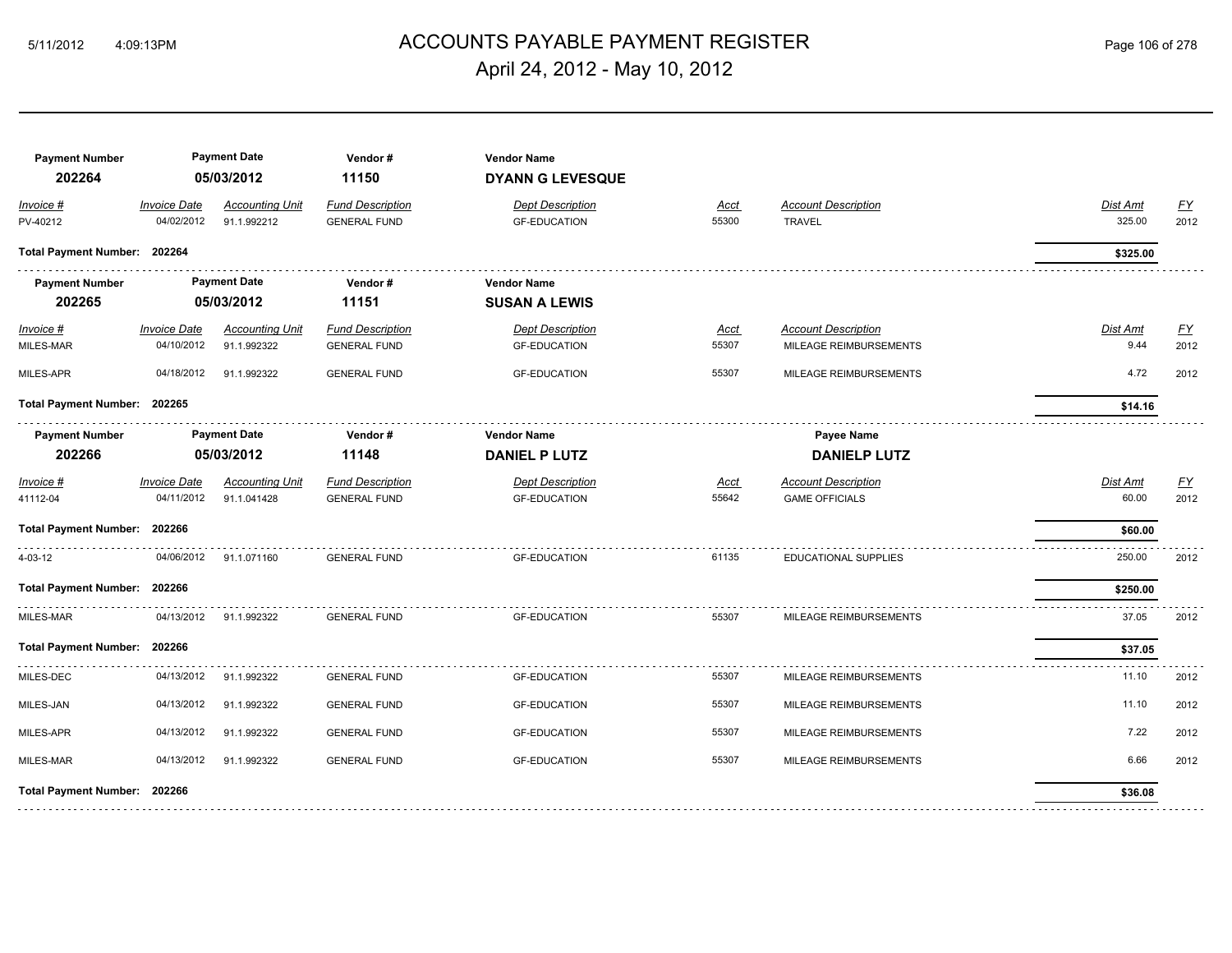# ACCOUNTS PAYABLE PAYMENT REGISTER 5/11/2012 4:09:13PM Page 107 of 278 April 24, 2012 - May 10, 2012

| <b>Payment Number</b><br>202267 |                     | <b>Payment Date</b><br>05/03/2012 | Vendor#<br>13036        | <b>Vendor Name</b><br><b>M &amp; N SPORTS LLC</b> |             |                                    |                 |                  |
|---------------------------------|---------------------|-----------------------------------|-------------------------|---------------------------------------------------|-------------|------------------------------------|-----------------|------------------|
| Invoice #                       | <b>Invoice Date</b> | <b>Accounting Unit</b>            | <b>Fund Description</b> | <b>Dept Description</b>                           | <u>Acct</u> | <b>Account Description</b>         | Dist Amt        | $\underline{FY}$ |
| 17576                           | 04/11/2012          | 91.2212.041408                    | ATHLETICS REVENUE FUND  | ATHLETICS REVENUE FUND                            | 71999       | MISCELLANEOUS EQUIPMENT            | 523.80          | 2012             |
| Total Payment Number: 202267    |                     |                                   |                         |                                                   |             |                                    | \$523.80        |                  |
| <b>FA11</b>                     | 02/24/2012          | 91.3800.992210                    | SCHOOL DOE GRANTS FUND  | SCHOOL DOE GRANTS FUND                            | 55300       | <b>TRAVEL</b>                      | 158.00          | 2012             |
| Total Payment Number: 202267    |                     |                                   |                         |                                                   |             |                                    | \$158.00        |                  |
| <b>Payment Number</b>           |                     | <b>Payment Date</b>               | Vendor#                 | <b>Vendor Name</b>                                |             |                                    |                 |                  |
| 202268                          |                     | 05/03/2012                        | 11003                   | <b>M-F ATHLETIC COMPANY INC</b>                   |             |                                    |                 |                  |
| Invoice #                       | <b>Invoice Date</b> | <b>Accounting Unit</b>            | <b>Fund Description</b> | <b>Dept Description</b>                           | <u>Acct</u> | <b>Account Description</b>         | <b>Dist Amt</b> | EY               |
| 1478154-00                      | 03/28/2012          | 91.2212.041408                    | ATHLETICS REVENUE FUND  | ATHLETICS REVENUE FUND                            | 61299       | MISCELLANEOUS SUPPLIES             | 451.20          | 2012             |
| Total Payment Number: 202268    |                     |                                   |                         |                                                   |             |                                    | \$451.20        |                  |
| <b>Payment Number</b>           |                     | <b>Payment Date</b>               | Vendor#                 | <b>Vendor Name</b>                                |             |                                    |                 |                  |
| 202269                          |                     | 05/03/2012                        | 14427                   | <b>ELIZABETH MAFFATTONE</b>                       |             |                                    |                 |                  |
| Invoice #                       | <b>Invoice Date</b> | <b>Accounting Unit</b>            | <b>Fund Description</b> | <b>Dept Description</b>                           | Acct        | <b>Account Description</b>         | Dist Amt        | $\underline{FY}$ |
| ED920                           | 02/20/2012          | 91.3800.992210                    | SCHOOL DOE GRANTS FUND  | <b>SCHOOL DOE GRANTS FUND</b>                     | 55300       | <b>TRAVEL</b>                      | 158.00          | 2012             |
| Total Payment Number: 202269    |                     |                                   |                         |                                                   |             |                                    | \$158.00        |                  |
| <b>Payment Number</b>           |                     | <b>Payment Date</b>               | Vendor#                 | <b>Vendor Name</b>                                |             |                                    |                 |                  |
| 202270                          |                     | 05/03/2012                        | 13044                   | <b>MAILFINANCE</b>                                |             |                                    |                 |                  |
| Invoice #                       | <b>Invoice Date</b> | <b>Accounting Unit</b>            | <b>Fund Description</b> | <b>Dept Description</b>                           | Acct        | <b>Account Description</b>         | Dist Amt        | EY               |
| N3242737                        | 04/22/2012          | 91.1.031160                       | <b>GENERAL FUND</b>     | <b>GF-EDUCATION</b>                               | 54450       | OFFICE EQUIP REPAIRS & MAINTENANCE | 436.80          | 2012             |
| Total Payment Number: 202270    |                     |                                   |                         |                                                   |             |                                    | \$436.80        |                  |
| <b>Payment Number</b>           |                     | <b>Payment Date</b>               | Vendor#                 | <b>Vendor Name</b>                                |             |                                    |                 |                  |
| 202271                          |                     | 05/03/2012                        | 11251                   | <b>SETH MANDELL</b>                               |             |                                    |                 |                  |
| Invoice #                       | <b>Invoice Date</b> | <b>Accounting Unit</b>            | <b>Fund Description</b> | <b>Dept Description</b>                           | Acct        | <b>Account Description</b>         | Dist Amt        | EY               |
| ED920                           | 02/20/2012          | 91.3800.992210                    | SCHOOL DOE GRANTS FUND  | SCHOOL DOE GRANTS FUND                            | 55300       | <b>TRAVEL</b>                      | 158.00          | 2012             |
| Total Payment Number: 202271    |                     |                                   |                         |                                                   |             |                                    | \$158.00        |                  |
|                                 |                     |                                   |                         |                                                   |             |                                    |                 |                  |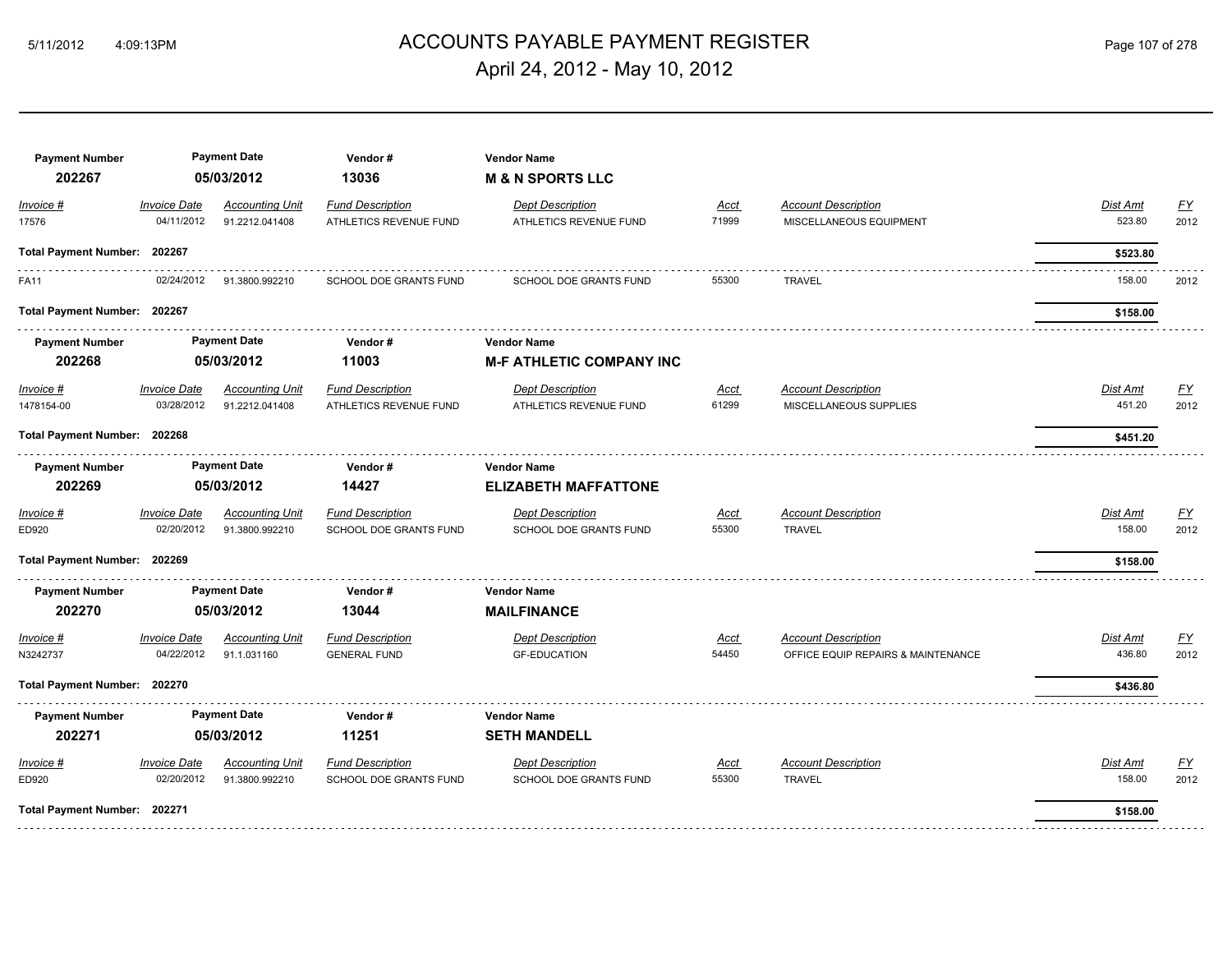# ACCOUNTS PAYABLE PAYMENT REGISTER 5/11/2012 4:09:13PM Page 108 of 278 April 24, 2012 - May 10, 2012

| <b>Payment Number</b><br>202272         |                                                 | <b>Payment Date</b><br>05/03/2012                          | Vendor#<br>10997                                                        | <b>Vendor Name</b><br><b>ADAM MARCOUX</b>                               |                               |                                                                                |                                   |                           |
|-----------------------------------------|-------------------------------------------------|------------------------------------------------------------|-------------------------------------------------------------------------|-------------------------------------------------------------------------|-------------------------------|--------------------------------------------------------------------------------|-----------------------------------|---------------------------|
| Invoice #<br>41712-04                   | <b>Invoice Date</b><br>04/17/2012               | <b>Accounting Unit</b><br>91.1.041428                      | <b>Fund Description</b><br><b>GENERAL FUND</b>                          | <b>Dept Description</b><br><b>GF-EDUCATION</b>                          | <b>Acct</b><br>55642          | <b>Account Description</b><br><b>GAME OFFICIALS</b>                            | <b>Dist Amt</b><br>60.00          | $\underline{FY}$<br>2012  |
| Total Payment Number: 202272            |                                                 |                                                            |                                                                         |                                                                         |                               |                                                                                | \$60.00                           |                           |
| <b>Payment Number</b><br>202273         |                                                 | <b>Payment Date</b><br>05/03/2012                          | Vendor#<br>11280                                                        | <b>Vendor Name</b><br><b>MARKET BASKET</b>                              |                               |                                                                                |                                   |                           |
| $Invoice$ #<br>112767-116<br>110114-084 | <b>Invoice Date</b><br>04/16/2012<br>04/13/2012 | <b>Accounting Unit</b><br>91.2222.991490<br>91.2222.991490 | <b>Fund Description</b><br>AFTER SCHOOL PROGRAM<br>AFTER SCHOOL PROGRAM | <b>Dept Description</b><br>AFTER SCHOOL PROGRAM<br>AFTER SCHOOL PROGRAM | <u>Acct</u><br>61299<br>61299 | <b>Account Description</b><br>MISCELLANEOUS SUPPLIES<br>MISCELLANEOUS SUPPLIES | <b>Dist Amt</b><br>31.81<br>37.42 | <u>FY</u><br>2012<br>2012 |
| 195597-084                              | 04/06/2012                                      | 91.2222.991490                                             | AFTER SCHOOL PROGRAM                                                    | AFTER SCHOOL PROGRAM                                                    | 61299                         | MISCELLANEOUS SUPPLIES                                                         | 67.80                             | 2012                      |
| 102610-084                              | 04/05/2012                                      | 91.2222.991490                                             | AFTER SCHOOL PROGRAM                                                    | AFTER SCHOOL PROGRAM                                                    | 61299                         | MISCELLANEOUS SUPPLIES                                                         | 44.61                             | 2012                      |
| 109014-103                              | 04/12/2012                                      | 91.2222.991490                                             | AFTER SCHOOL PROGRAM                                                    | AFTER SCHOOL PROGRAM                                                    | 61299                         | MISCELLANEOUS SUPPLIES                                                         | 40.65                             | 2012                      |
| 176940-134                              | 04/09/2012                                      | 91.2222.991490                                             | AFTER SCHOOL PROGRAM                                                    | AFTER SCHOOL PROGRAM                                                    | 61299                         | MISCELLANEOUS SUPPLIES                                                         | 5.47                              | 2012                      |
| 180818-103                              | 03/29/2012                                      | 91.2222.991490                                             | AFTER SCHOOL PROGRAM                                                    | AFTER SCHOOL PROGRAM                                                    | 61299                         | MISCELLANEOUS SUPPLIES                                                         | 37.33                             | 2012                      |
| 109881-103                              | 04/13/2012                                      | 91.2222.991490                                             | AFTER SCHOOL PROGRAM                                                    | AFTER SCHOOL PROGRAM                                                    | 61299                         | MISCELLANEOUS SUPPLIES                                                         | 8.96                              | 2012                      |
| 195109-103                              | 04/06/2012                                      | 91.2222.991490                                             | AFTER SCHOOL PROGRAM                                                    | AFTER SCHOOL PROGRAM                                                    | 61299                         | MISCELLANEOUS SUPPLIES                                                         | 21.40                             | 2012                      |
| Total Payment Number: 202273            |                                                 |                                                            |                                                                         |                                                                         |                               |                                                                                | \$295.45                          |                           |
| <b>Payment Number</b><br>202274         |                                                 | <b>Payment Date</b><br>05/03/2012                          | Vendor#<br>11245                                                        | <b>Vendor Name</b><br><b>ELIZABETH MATTHEWS</b>                         |                               |                                                                                |                                   |                           |
| Invoice #<br>ED920                      | <b>Invoice Date</b><br>03/06/2012               | <b>Accounting Unit</b><br>91.3800.992210                   | <b>Fund Description</b><br>SCHOOL DOE GRANTS FUND                       | <b>Dept Description</b><br>SCHOOL DOE GRANTS FUND                       | <u>Acct</u><br>55300          | <b>Account Description</b><br><b>TRAVEL</b>                                    | Dist Amt<br>158.00                | <u>FY</u><br>2012         |
| Total Payment Number: 202274            |                                                 |                                                            |                                                                         |                                                                         |                               |                                                                                | \$158.00                          |                           |
| <b>Payment Number</b><br>202275         |                                                 | <b>Payment Date</b><br>05/03/2012                          | Vendor#<br>13077                                                        | <b>Vendor Name</b><br><b>MCGRAW HILL COMPANIES</b>                      |                               |                                                                                |                                   |                           |
| Invoice #<br>67117113001                | <b>Invoice Date</b><br>04/04/2012               | <b>Accounting Unit</b><br>91.1.101210                      | <b>Fund Description</b><br><b>GENERAL FUND</b>                          | <b>Dept Description</b><br><b>GF-EDUCATION</b>                          | <b>Acct</b><br>61135          | <b>Account Description</b><br>EDUCATIONAL SUPPLIES                             | <b>Dist Amt</b><br>98.99          | $\underline{FY}$<br>2012  |
| Total Payment Number: 202275            |                                                 |                                                            |                                                                         |                                                                         |                               |                                                                                | \$98.99                           |                           |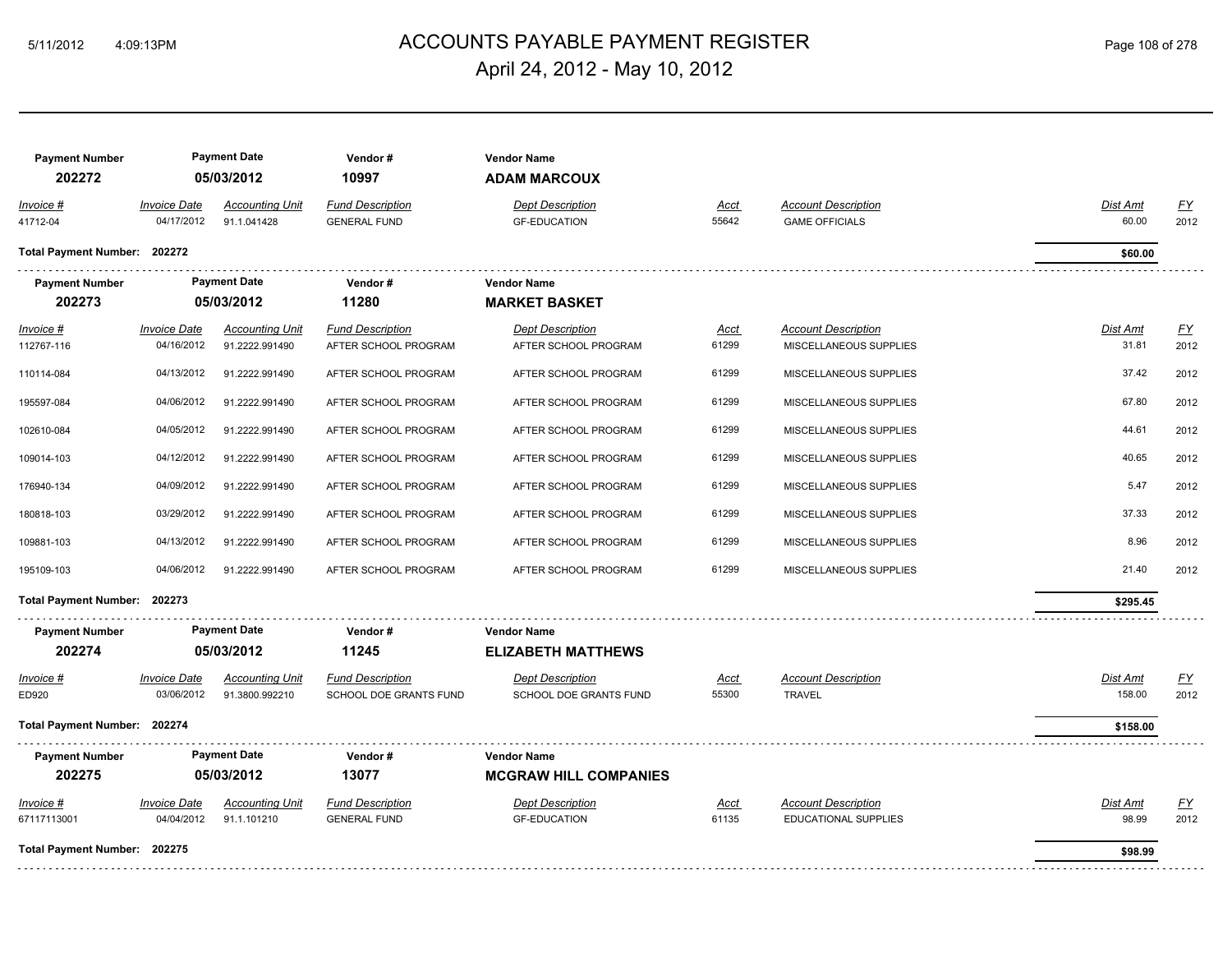# ACCOUNTS PAYABLE PAYMENT REGISTER 5/11/2012 4:09:13PM Page 109 of 278 April 24, 2012 - May 10, 2012

| <b>Payment Number</b><br>202276 |                                   | <b>Payment Date</b><br>05/03/2012     | Vendor#<br>11125                               | <b>Vendor Name</b><br><b>MELANIE SHERIDAN</b>  |                      |                                                             |                     |                           |
|---------------------------------|-----------------------------------|---------------------------------------|------------------------------------------------|------------------------------------------------|----------------------|-------------------------------------------------------------|---------------------|---------------------------|
| Invoice #<br>MILES-FEB          | <b>Invoice Date</b><br>04/30/2012 | <b>Accounting Unit</b><br>91.1.031160 | <b>Fund Description</b><br><b>GENERAL FUND</b> | <b>Dept Description</b><br><b>GF-EDUCATION</b> | <u>Acct</u><br>61135 | <b>Account Description</b><br>EDUCATIONAL SUPPLIES          | Dist Amt<br>114.95  | <u>FY</u><br>2012         |
| Total Payment Number: 202276    |                                   |                                       |                                                |                                                |                      |                                                             | \$114.95            |                           |
| <b>Payment Number</b><br>202277 |                                   | <b>Payment Date</b><br>05/03/2012     | Vendor#<br>13087                               | <b>Vendor Name</b><br><b>DENNIS MELANSON</b>   |                      |                                                             |                     |                           |
|                                 | <b>Invoice Date</b>               | <b>Accounting Unit</b>                | <b>Fund Description</b>                        | <b>Dept Description</b>                        |                      | <b>Account Description</b>                                  | <u>Dist Amt</u>     | $\underline{\mathsf{FY}}$ |
| <u>Invoice #</u><br>41212-03    | 04/12/2012                        | 91.1.031449                           | <b>GENERAL FUND</b>                            | <b>GF-EDUCATION</b>                            | <u>Acct</u><br>55642 | <b>GAME OFFICIALS</b>                                       | 130.00              | 2012                      |
| 41612-04                        | 04/16/2012                        | 91.1.041449                           | <b>GENERAL FUND</b>                            | <b>GF-EDUCATION</b>                            | 55642                | <b>GAME OFFICIALS</b>                                       | 80.00               | 2012                      |
| Total Payment Number: 202277    |                                   |                                       |                                                |                                                |                      |                                                             | \$210.00            |                           |
| <b>Payment Number</b><br>202278 |                                   | <b>Payment Date</b><br>05/03/2012     | Vendor#<br>14472                               | <b>Vendor Name</b><br><b>CYNTHIA MICHAUD</b>   |                      |                                                             |                     |                           |
| Invoice #                       | <b>Invoice Date</b>               | <b>Accounting Unit</b>                | <b>Fund Description</b>                        | <b>Dept Description</b>                        | Acct                 | <b>Account Description</b>                                  | Dist Amt            | <u>FY</u>                 |
| NOV/APR-12                      | 04/17/2012                        | 91.3800.231249                        | SCHOOL DOE GRANTS FUND                         | SCHOOL DOE GRANTS FUND                         | 61135                | <b>EDUCATIONAL SUPPLIES</b>                                 | 483.02              | 2012                      |
| Total Payment Number: 202278    |                                   |                                       |                                                |                                                |                      |                                                             | \$483.02            |                           |
| <b>Payment Number</b>           |                                   | <b>Payment Date</b>                   | Vendor#                                        | <b>Vendor Name</b>                             |                      |                                                             |                     |                           |
| 202279                          |                                   | 05/03/2012                            | 11035                                          | <b>MONOPRICE INC</b>                           |                      |                                                             |                     |                           |
| $Invoice$ #<br>6046714          | <b>Invoice Date</b><br>03/20/2012 | <b>Accounting Unit</b><br>91.1.042220 | <b>Fund Description</b><br><b>GENERAL FUND</b> | <b>Dept Description</b><br><b>GF-EDUCATION</b> | <u>Acct</u><br>61135 | <b>Account Description</b><br><b>EDUCATIONAL SUPPLIES</b>   | Dist Amt<br>93.82   | <u>FY</u><br>2012         |
| Total Payment Number: 202279    |                                   |                                       |                                                |                                                |                      |                                                             | \$93.82             |                           |
| <b>Payment Number</b>           |                                   | <b>Payment Date</b>                   | Vendor#                                        | <b>Vendor Name</b>                             |                      |                                                             |                     |                           |
| 202280                          |                                   | 05/03/2012                            | 13131                                          | <b>NAPA AUTO PARTS</b>                         |                      |                                                             |                     |                           |
| Invoice #<br>829655             | <b>Invoice Date</b><br>04/12/2012 | <b>Accounting Unit</b><br>91.1.222620 | <b>Fund Description</b><br><b>GENERAL FUND</b> | <b>Dept Description</b><br><b>GF-EDUCATION</b> | Acct<br>54600        | <b>Account Description</b><br>VEHICLE REPAIRS & MAINTENANCE | Dist Amt<br>(38.54) | EY<br>2012                |
| 829592                          | 04/12/2012                        | 91.1.222620                           | <b>GENERAL FUND</b>                            | <b>GF-EDUCATION</b>                            | 54600                | VEHICLE REPAIRS & MAINTENANCE                               | 38.54               | 2012                      |
| 830971                          | 04/23/2012                        | 91.1.222620                           | <b>GENERAL FUND</b>                            | <b>GF-EDUCATION</b>                            | 54600                | <b>VEHICLE REPAIRS &amp; MAINTENANCE</b>                    | (26.44)             | 2012                      |
| 830336                          | 04/17/2012                        | 91.1.222620                           | <b>GENERAL FUND</b>                            | <b>GF-EDUCATION</b>                            | 54600                | <b>VEHICLE REPAIRS &amp; MAINTENANCE</b>                    | 165.23              | 2012                      |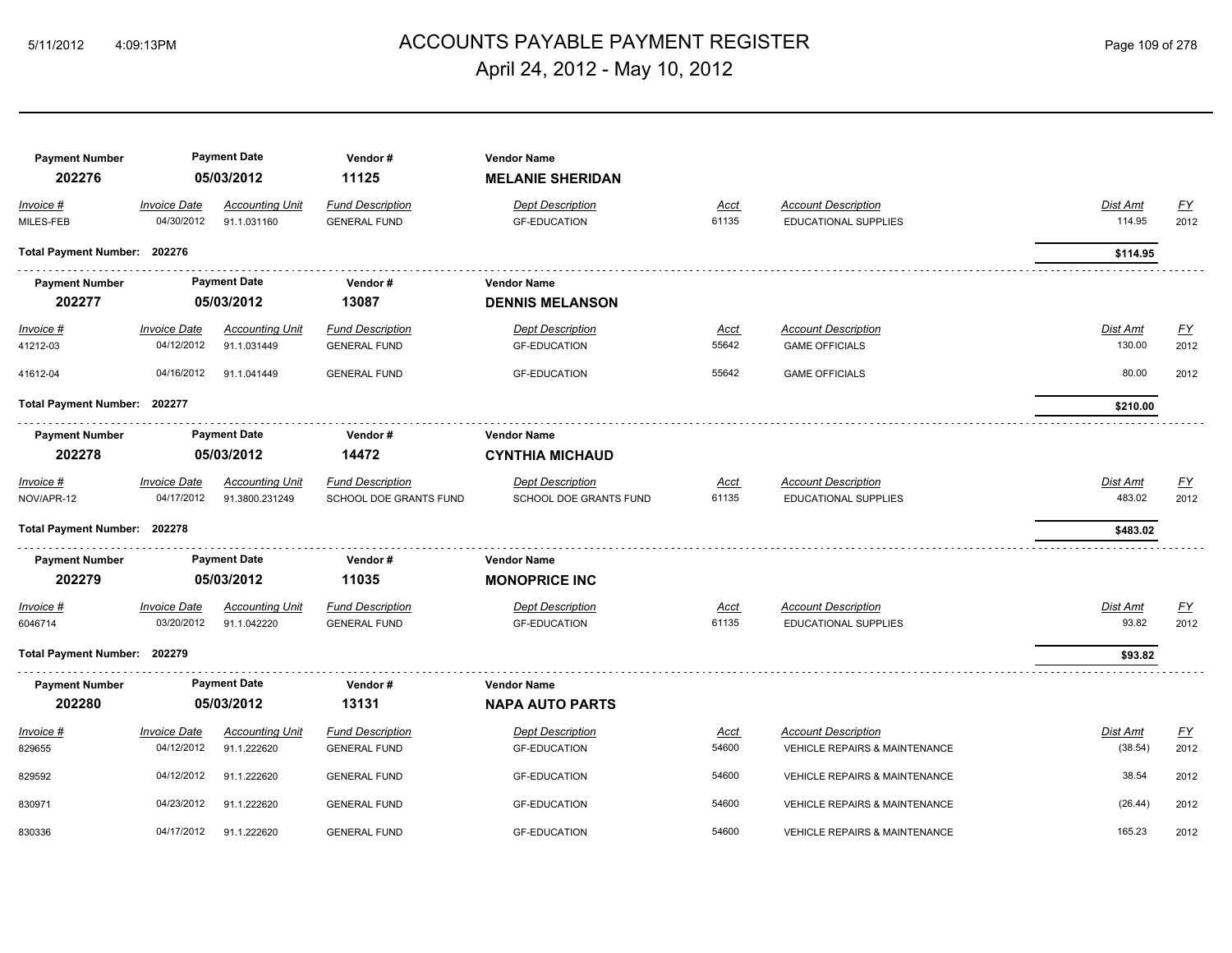# 5/11/2012 4:09:13PM ACCOUNTS PAYABLE PAYMENT REGISTER Page 110 of 278 April 24, 2012 - May 10, 2012

| <b>Payment Number</b>        |                     | <b>Payment Date</b>    | Vendor#                       | <b>Vendor Name</b>                    |             |                                     |          |                  |
|------------------------------|---------------------|------------------------|-------------------------------|---------------------------------------|-------------|-------------------------------------|----------|------------------|
| 202280                       |                     | 05/03/2012             | 13131                         | <b>NAPA AUTO PARTS</b>                |             |                                     |          |                  |
| Invoice #                    | <b>Invoice Date</b> | <b>Accounting Unit</b> | <b>Fund Description</b>       | <b>Dept Description</b>               | <b>Acct</b> | <b>Account Description</b>          | Dist Amt | EY               |
| Total Payment Number: 202280 |                     |                        |                               |                                       |             |                                     | \$138.79 |                  |
| <b>Payment Number</b>        |                     | <b>Payment Date</b>    | Vendor#                       | <b>Vendor Name</b>                    |             |                                     |          |                  |
| 202281                       |                     | 05/03/2012             | 13133                         | <b>NASCO</b>                          |             |                                     |          |                  |
| Invoice #                    | <b>Invoice Date</b> | <b>Accounting Unit</b> | <b>Fund Description</b>       | <b>Dept Description</b>               | <u>Acct</u> | <b>Account Description</b>          | Dist Amt | <u>FY</u>        |
| 843051                       | 04/12/2012          | 91.1.051111            | <b>GENERAL FUND</b>           | <b>GF-EDUCATION</b>                   | 61135       | <b>EDUCATIONAL SUPPLIES</b>         | 6.36     | 2012             |
| Total Payment Number: 202281 |                     |                        |                               |                                       |             |                                     | \$6.36   |                  |
| <b>Payment Number</b>        |                     | <b>Payment Date</b>    | Vendor#                       | <b>Vendor Name</b>                    |             |                                     |          |                  |
| 202282                       |                     | 05/03/2012             | 11278                         | <b>NASHUA HIGH SCHOOL NORTH</b>       |             |                                     |          |                  |
| Invoice #                    | <b>Invoice Date</b> | <b>Accounting Unit</b> | <b>Fund Description</b>       | <b>Dept Description</b>               | <u>Acct</u> | <b>Account Description</b>          | Dist Amt | $\underline{FY}$ |
| 04/05                        | 04/12/2012          | 91.2257.022190         | SPECIAL ED LOCAL              | SPECIAL ED LOCAL                      | 53628       | <b>CONTRACT SERVICES</b>            | 832.86   | 2012             |
| Total Payment Number: 202282 |                     |                        |                               |                                       |             |                                     | \$832.86 |                  |
| <b>Payment Number</b>        |                     | <b>Payment Date</b>    | Vendor#                       | <b>Vendor Name</b>                    |             |                                     |          |                  |
| 202283                       |                     | 05/03/2012             | 13144                         | <b>NASHUA OUTDOOR POWER EQUIPMENT</b> |             |                                     |          |                  |
| Invoice #                    | <b>Invoice Date</b> | <b>Accounting Unit</b> | <b>Fund Description</b>       | <b>Dept Description</b>               | <u>Acct</u> | <b>Account Description</b>          | Dist Amt | $\underline{FY}$ |
| 368392                       | 04/17/2012          | 91.1.222630            | <b>GENERAL FUND</b>           | <b>GF-EDUCATION</b>                   | 61599       | <b>GROUNDS MAINTENANCE SUPPLIES</b> | 120.04   | 2012             |
| 367160                       | 04/02/2012          | 91.1.222630            | <b>GENERAL FUND</b>           | <b>GF-EDUCATION</b>                   | 61599       | <b>GROUNDS MAINTENANCE SUPPLIES</b> | 345.38   | 2012             |
| Total Payment Number: 202283 |                     |                        |                               |                                       |             |                                     | \$465.42 |                  |
| <b>Payment Number</b>        |                     | <b>Payment Date</b>    | Vendor#                       | <b>Vendor Name</b>                    |             | Payee Name                          |          |                  |
| 202284                       |                     | 05/03/2012             | 13279                         | <b>PEARSON EDUCATION INC</b>          |             | <b>NCS PEARSON INC</b>              |          |                  |
| Invoice #                    | <b>Invoice Date</b> | <b>Accounting Unit</b> | <b>Fund Description</b>       | <b>Dept Description</b>               | <b>Acct</b> | <b>Account Description</b>          | Dist Amt | EY               |
| 73402088                     | 03/12/2012          | 91.3800.231249         | <b>SCHOOL DOE GRANTS FUND</b> | <b>SCHOOL DOE GRANTS FUND</b>         | 61135       | <b>EDUCATIONAL SUPPLIES</b>         | 395.38   | 2012             |
| Total Payment Number: 202284 |                     |                        |                               |                                       |             |                                     | \$395.38 |                  |
| <b>Payment Number</b>        |                     | <b>Payment Date</b>    | Vendor#                       | <b>Vendor Name</b>                    |             | Payee Name                          |          |                  |
| 202285                       |                     | 05/03/2012             | 10998                         | <b>ALLAN NEVILLE</b>                  |             | <b>AL NEVILLE</b>                   |          |                  |
| Invoice #                    | <b>Invoice Date</b> | <b>Accounting Unit</b> | <b>Fund Description</b>       | <b>Dept Description</b>               | <b>Acct</b> | <b>Account Description</b>          | Dist Amt | EY               |
| 41012-04                     | 04/10/2012          | 91.1.041451            | <b>GENERAL FUND</b>           | <b>GF-EDUCATION</b>                   | 55642       | <b>GAME OFFICIALS</b>               | 80.00    | 2012             |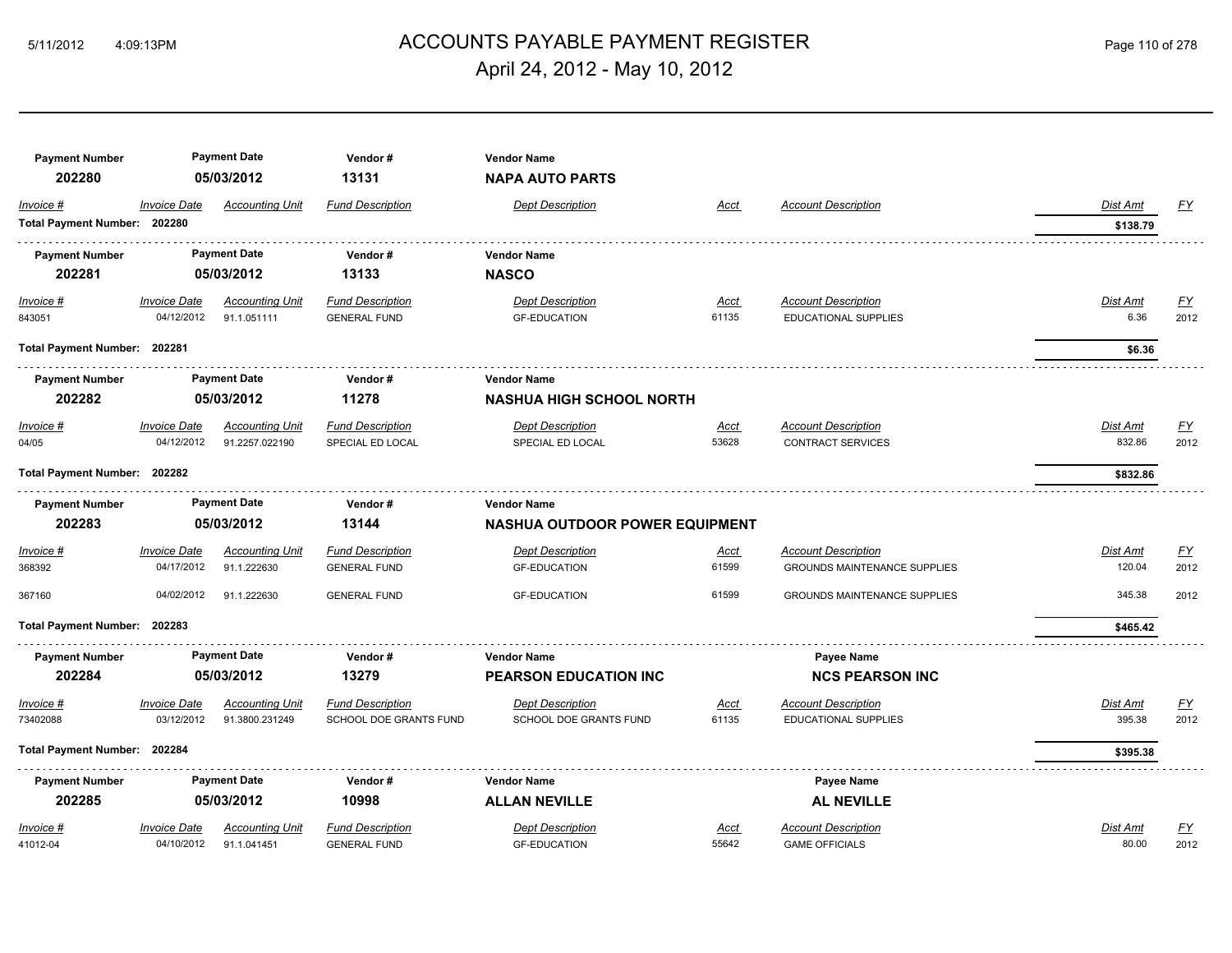#### ACCOUNTS PAYABLE PAYMENT REGISTER 5/11/2012 4:09:13PM Page 111 of 278 April 24, 2012 - May 10, 2012

**Payment Number Payment Date** *Payment Cate* **<b>Vendor # Payee Name Payee Name Payee Name Payee Name** 

| 202285                       |                            | 05/03/2012             | 10998                   | <b>ALLAN NEVILLE</b>                  |             | <b>AL NEVILLE</b>          |            |           |
|------------------------------|----------------------------|------------------------|-------------------------|---------------------------------------|-------------|----------------------------|------------|-----------|
| Invoice #                    | <b>Invoice Date</b>        | <b>Accounting Unit</b> | <b>Fund Description</b> | <b>Dept Description</b>               | Acct        | <b>Account Description</b> | Dist Amt   | EY        |
| Total Payment Number: 202285 |                            |                        |                         |                                       |             |                            | \$80.00    |           |
| <b>Payment Number</b>        |                            | <b>Payment Date</b>    | Vendor#                 | <b>Vendor Name</b>                    |             |                            |            |           |
| 202286                       |                            | 05/03/2012             | 14521                   | <b>NEW ENGLAND ICE CREAM</b>          |             |                            |            |           |
| Invoice #                    | <b>Invoice Date</b>        | <b>Accounting Unit</b> | <b>Fund Description</b> | <b>Dept Description</b>               | <u>Acct</u> | <b>Account Description</b> | Dist Amt   | EY        |
| 2281451                      | 04/12/2012                 | 91.2222.991490         | AFTER SCHOOL PROGRAM    | AFTER SCHOOL PROGRAM                  | 61299       | MISCELLANEOUS SUPPLIES     | 196.91     | 2012      |
| 2281448                      | 04/12/2012                 | 91.2222.991490         | AFTER SCHOOL PROGRAM    | AFTER SCHOOL PROGRAM                  | 61299       | MISCELLANEOUS SUPPLIES     | 180.35     | 2012      |
| 2281449                      | 04/12/2012                 | 91.2222.991490         | AFTER SCHOOL PROGRAM    | AFTER SCHOOL PROGRAM                  | 61299       | MISCELLANEOUS SUPPLIES     | 180.35     | 2012      |
| 2280112                      | 03/29/2012                 | 91.2222.991490         | AFTER SCHOOL PROGRAM    | AFTER SCHOOL PROGRAM                  | 61299       | MISCELLANEOUS SUPPLIES     | 153.50     | 2012      |
| 2280858                      | 04/05/2012                 | 91.2222.991490         | AFTER SCHOOL PROGRAM    | AFTER SCHOOL PROGRAM                  | 61299       | MISCELLANEOUS SUPPLIES     | 153.95     | 2012      |
| 2280107                      | 03/29/2012                 | 91.2222.991490         | AFTER SCHOOL PROGRAM    | AFTER SCHOOL PROGRAM                  | 61299       | MISCELLANEOUS SUPPLIES     | 153.50     | 2012      |
| 2280856                      | 04/05/2012                 | 91.2222.991490         | AFTER SCHOOL PROGRAM    | AFTER SCHOOL PROGRAM                  | 61299       | MISCELLANEOUS SUPPLIES     | 153.95     | 2012      |
| 2280859                      | 04/05/2012                 | 91.2222.991490         | AFTER SCHOOL PROGRAM    | AFTER SCHOOL PROGRAM                  | 61299       | MISCELLANEOUS SUPPLIES     | 153.95     | 2012      |
| 2280860                      | 04/05/2012                 | 91.2222.991490         | AFTER SCHOOL PROGRAM    | AFTER SCHOOL PROGRAM                  | 61299       | MISCELLANEOUS SUPPLIES     | 153.95     | 2012      |
| <b>Total Payment Number:</b> | 202286                     |                        |                         |                                       |             |                            | \$1,480.41 |           |
| <b>Payment Number</b>        |                            | <b>Payment Date</b>    | Vendor#                 | <b>Vendor Name</b>                    |             |                            |            |           |
| 202287                       |                            | 05/03/2012             | 11135                   | <b>NEW HAMPSHIRE MUSIC FESTIVAL I</b> |             |                            |            |           |
| Invoice #                    | <b>Invoice Date</b>        | <b>Accounting Unit</b> | <b>Fund Description</b> | <b>Dept Description</b>               | <u>Acct</u> | <b>Account Description</b> | Dist Amt   | <u>FY</u> |
| 27548                        | 04/06/2012                 | 91.1.091120            | <b>GENERAL FUND</b>     | <b>GF-EDUCATION</b>                   | 61135       | EDUCATIONAL SUPPLIES       | 25.00      | 2012      |
| Total Payment Number: 202287 |                            |                        |                         |                                       |             |                            | \$25.00    |           |
| <b>Payment Number</b>        |                            | <b>Payment Date</b>    | Vendor#                 | <b>Vendor Name</b>                    |             |                            |            |           |
| 202288                       |                            | 05/03/2012             | 11257                   | <b>CARMELINA Y NILL</b>               |             |                            |            |           |
| Invoice #                    | <i><b>Invoice Date</b></i> | <b>Accounting Unit</b> | <b>Fund Description</b> | <b>Dept Description</b>               | Acct        | <b>Account Description</b> | Dist Amt   | EY        |
| <b>REFUND</b>                | 04/10/2012                 | 91.2207                | ADULT ED/CONTINUING ED  | ADULT ED/CONTINUING ED                | 44600       | TUITION-ADULT EDUCATION    | 150.00     | 2012      |
| Total Payment Number: 202288 |                            |                        |                         |                                       |             |                            | \$150.00   |           |
|                              |                            |                        |                         |                                       |             |                            |            |           |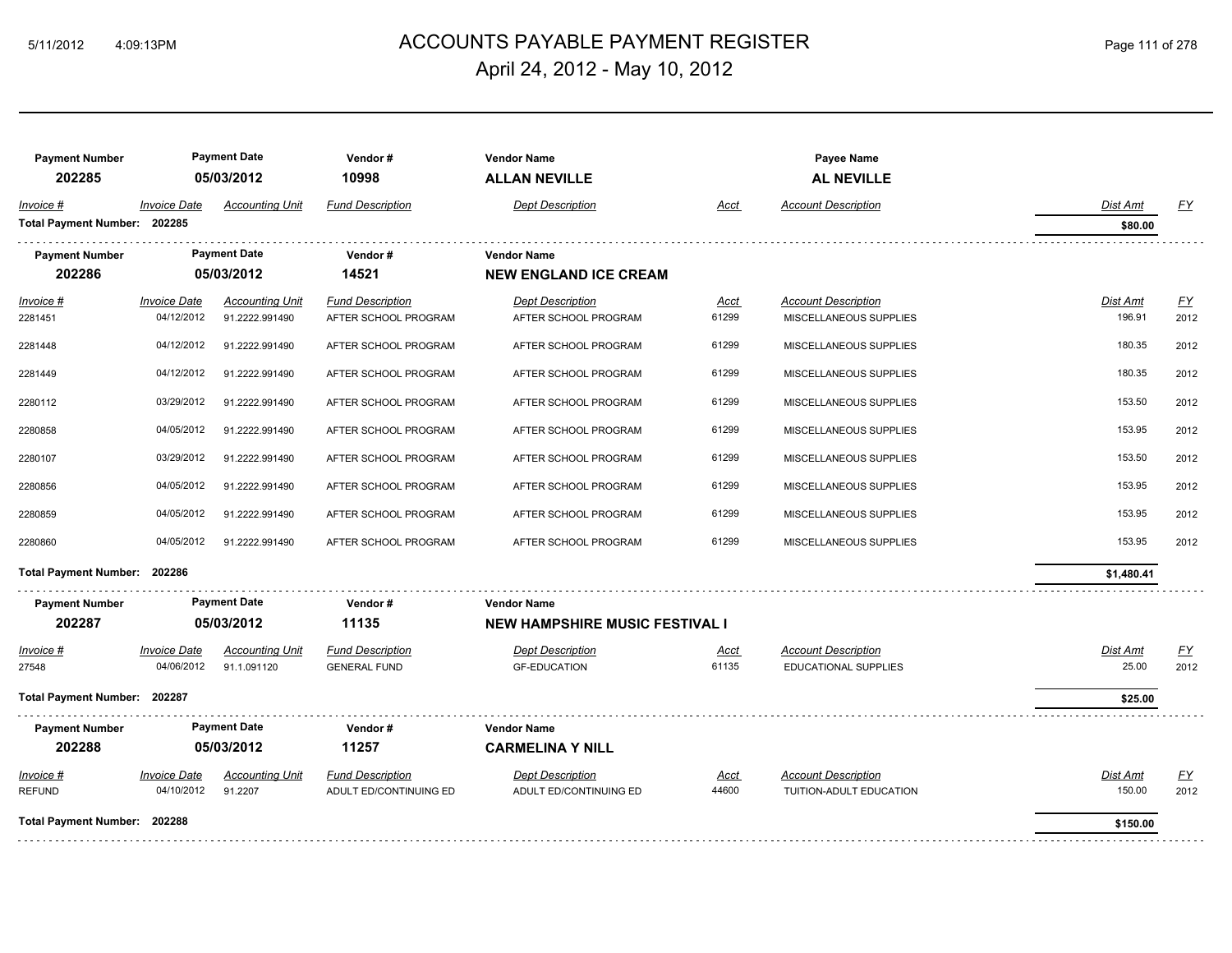# ACCOUNTS PAYABLE PAYMENT REGISTER 5/11/2012 4:09:13PM Page 112 of 278 April 24, 2012 - May 10, 2012

| <b>Payment Number</b><br>202289 |                                   | <b>Payment Date</b><br>05/03/2012     | Vendor#<br>14554                               | <b>Vendor Name</b><br><b>NORTH CENTER FOOD SERVICE</b> |                      |                                                      |                          |                   |
|---------------------------------|-----------------------------------|---------------------------------------|------------------------------------------------|--------------------------------------------------------|----------------------|------------------------------------------------------|--------------------------|-------------------|
| Invoice #                       | <b>Invoice Date</b>               | <b>Accounting Unit</b>                | <b>Fund Description</b>                        | <b>Dept Description</b>                                | Acct                 | <b>Account Description</b>                           | Dist Amt                 | $\underline{FY}$  |
| 3694854                         | 04/04/2012                        | 91.1.041340                           | <b>GENERAL FUND</b>                            | <b>GF-EDUCATION</b>                                    | 61135                | <b>EDUCATIONAL SUPPLIES</b>                          | 246.98                   | 2012              |
| Total Payment Number: 202289    |                                   |                                       |                                                |                                                        |                      |                                                      | \$246.98                 |                   |
| <b>Payment Number</b>           |                                   | <b>Payment Date</b>                   | Vendor#                                        | <b>Vendor Name</b>                                     |                      |                                                      |                          |                   |
| 202290                          |                                   | 05/03/2012                            | 11044                                          | <b>NATIONAL PROF RESOURCES INC</b>                     |                      |                                                      |                          |                   |
| <u>Invoice #</u><br>54239       | <b>Invoice Date</b><br>03/30/2012 | <b>Accounting Unit</b><br>91.1.021210 | <b>Fund Description</b><br><b>GENERAL FUND</b> | <b>Dept Description</b><br><b>GF-EDUCATION</b>         | <u>Acct</u><br>61299 | <b>Account Description</b><br>MISCELLANEOUS SUPPLIES | <b>Dist Amt</b><br>26.95 | <u>FY</u><br>2012 |
| Total Payment Number: 202290    |                                   |                                       |                                                |                                                        |                      |                                                      | \$26.95                  |                   |
| <b>Payment Number</b>           |                                   | <b>Payment Date</b>                   | Vendor#                                        | <b>Vendor Name</b>                                     |                      |                                                      |                          |                   |
| 202291                          |                                   | 05/03/2012                            | 13214                                          | <b>MARIANNE O'CONNOR</b>                               |                      |                                                      |                          |                   |
| Invoice #                       | <b>Invoice Date</b>               | <b>Accounting Unit</b>                | <b>Fund Description</b>                        | <b>Dept Description</b>                                | <u>Acct</u>          | <b>Account Description</b>                           | Dist Amt                 | $\underline{FY}$  |
| 4-13-12                         | 04/13/2012                        | 91.1.071160                           | <b>GENERAL FUND</b>                            | <b>GF-EDUCATION</b>                                    | 55607                | POSTAGE & DELIVERY                                   | 3.40                     | 2012              |
| Total Payment Number: 202291    |                                   |                                       |                                                |                                                        |                      |                                                      | \$3.40                   |                   |
| <b>Payment Number</b>           |                                   | <b>Payment Date</b>                   | Vendor#                                        | <b>Vendor Name</b>                                     |                      |                                                      |                          |                   |
| 202292                          |                                   | 05/03/2012                            | 11270                                          | <b>DANIEL O'DONNELL</b>                                |                      |                                                      |                          |                   |
| Invoice #                       | <b>Invoice Date</b>               | <b>Accounting Unit</b>                | <b>Fund Description</b>                        | <b>Dept Description</b>                                | Acct                 | <b>Account Description</b>                           | Dist Amt                 | $\underline{FY}$  |
| PV-040112                       | 04/09/2012                        | 91.3800.992210                        | SCHOOL DOE GRANTS FUND                         | SCHOOL DOE GRANTS FUND                                 | 55300                | <b>TRAVEL</b>                                        | 464.80                   | 2012              |
| Total Payment Number: 202292    |                                   |                                       |                                                |                                                        |                      |                                                      | \$464.80                 |                   |
| <b>Payment Number</b>           |                                   | <b>Payment Date</b>                   | Vendor#                                        | <b>Vendor Name</b>                                     |                      |                                                      |                          |                   |
| 202293                          |                                   | 05/03/2012                            | 11155                                          | <b>KRISTIN OLSEN</b>                                   |                      |                                                      |                          |                   |
| Invoice #                       | <b>Invoice Date</b>               | <b>Accounting Unit</b>                | <b>Fund Description</b>                        | <b>Dept Description</b>                                | <u>Acct</u>          | <b>Account Description</b>                           | Dist Amt                 | <u>FY</u>         |
| 40712-03                        | 04/07/2012                        | 91.1.031429                           | <b>GENERAL FUND</b>                            | <b>GF-EDUCATION</b>                                    | 55642                | <b>GAME OFFICIALS</b>                                | 60.00                    | 2012              |
| Total Payment Number: 202293    |                                   |                                       |                                                |                                                        |                      |                                                      | \$60.00                  |                   |
| MILES-MAR                       | 04/10/2012                        | 91.1.992322                           | <b>GENERAL FUND</b>                            | <b>GF-EDUCATION</b>                                    | 55307                | MILEAGE REIMBURSEMENTS                               | 38.85                    | 2012              |
| Total Payment Number: 202293    |                                   |                                       |                                                |                                                        |                      |                                                      | \$38.85                  |                   |
| $4 - 4 - 12$                    | 04/10/2012                        | 91.1.071160                           | <b>GENERAL FUND</b>                            | <b>GF-EDUCATION</b>                                    | 55607                | POSTAGE & DELIVERY                                   | 3.40                     | 2012              |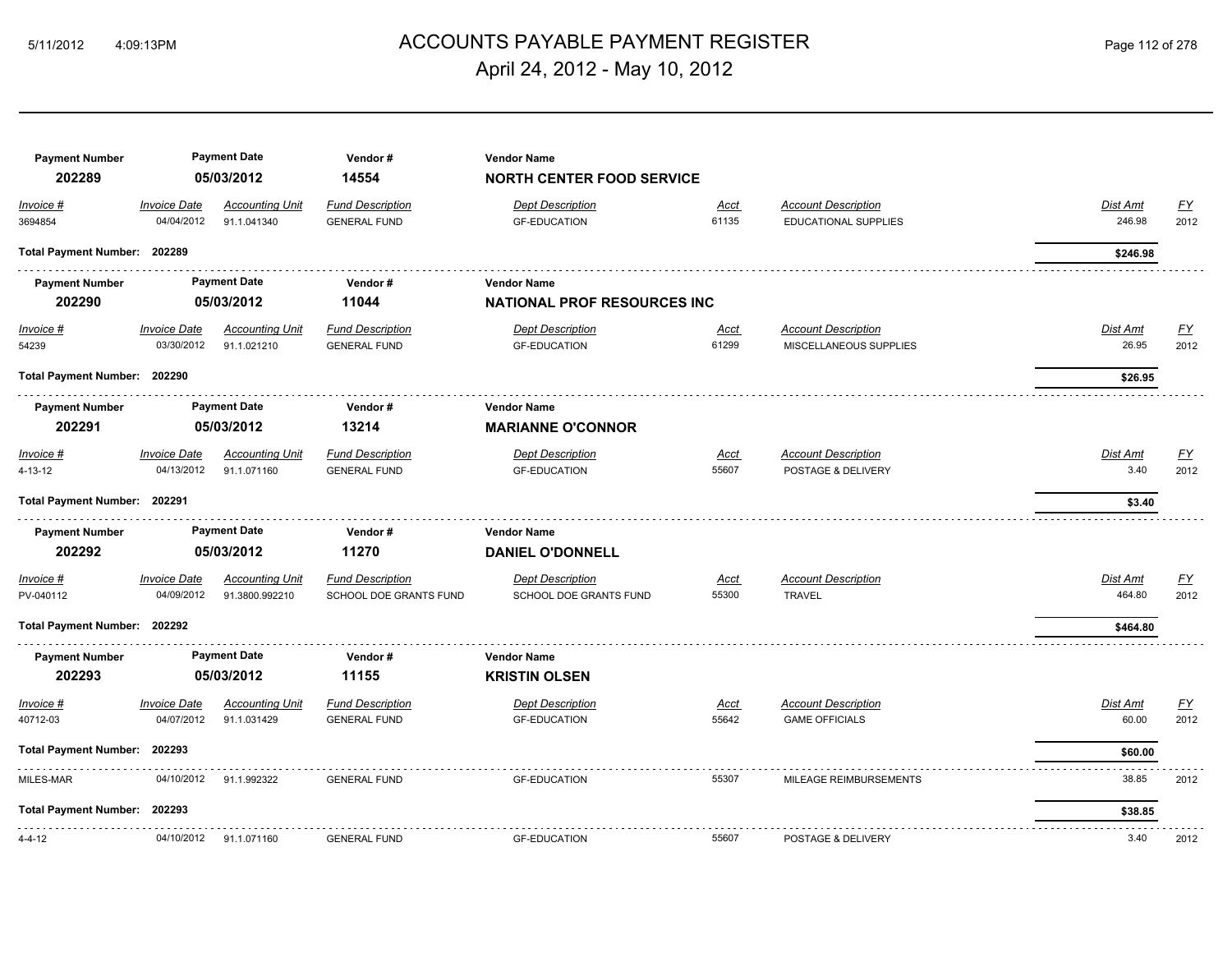# ACCOUNTS PAYABLE PAYMENT REGISTER 5/11/2012 4:09:13PM Page 113 of 278 April 24, 2012 - May 10, 2012

| <b>Payment Number</b><br>202293           |                                          | <b>Payment Date</b><br>05/03/2012        | Vendor#<br>11155                                  | <b>Vendor Name</b><br><b>KRISTIN OLSEN</b>          |                      |                                                            |                           |                          |
|-------------------------------------------|------------------------------------------|------------------------------------------|---------------------------------------------------|-----------------------------------------------------|----------------------|------------------------------------------------------------|---------------------------|--------------------------|
| Invoice #<br>Total Payment Number: 202293 | <b>Invoice Date</b>                      | <b>Accounting Unit</b>                   | <b>Fund Description</b>                           | <b>Dept Description</b>                             | Acct                 | <b>Account Description</b>                                 | <b>Dist Amt</b><br>\$3.40 | <u>FY</u>                |
| <b>Payment Number</b><br>202294           |                                          | <b>Payment Date</b><br>05/03/2012        | Vendor#<br>11058                                  | <b>Vendor Name</b><br><b>OLSON LABORATORIES INC</b> |                      |                                                            |                           |                          |
| $Invoice$ #<br>34450                      | <b>Invoice Date</b><br>04/10/2012        | <b>Accounting Unit</b><br>91.1.222620    | <b>Fund Description</b><br><b>GENERAL FUND</b>    | <b>Dept Description</b><br><b>GF-EDUCATION</b>      | Acct<br>54280        | <b>Account Description</b><br>BUILDING/GROUNDS MAINTENANCE | <b>Dist Amt</b><br>415.95 | <u>FY</u><br>2012        |
| Total Payment Number: 202294              |                                          |                                          |                                                   |                                                     |                      |                                                            | \$415.95                  |                          |
| <b>Payment Number</b><br>202295           |                                          | <b>Payment Date</b><br>05/03/2012        | Vendor#<br>11242                                  | <b>Vendor Name</b><br><b>COLLEEN OREUS</b>          |                      |                                                            |                           |                          |
| Invoice #<br>ED920                        | <b>Invoice Date</b><br>04/06/2012        | <b>Accounting Unit</b><br>91.3800.992210 | <b>Fund Description</b><br>SCHOOL DOE GRANTS FUND | <b>Dept Description</b><br>SCHOOL DOE GRANTS FUND   | <u>Acct</u><br>55300 | <b>Account Description</b><br><b>TRAVEL</b>                | Dist Amt<br>158.00        | <u>FY</u><br>2012        |
| Total Payment Number: 202295              |                                          |                                          |                                                   |                                                     |                      |                                                            | \$158.00                  |                          |
| <b>Payment Number</b>                     |                                          | <b>Payment Date</b>                      | Vendor#                                           | <b>Vendor Name</b>                                  |                      |                                                            |                           |                          |
| 202296                                    |                                          | 05/03/2012                               | 13251                                             | PAULA PAPANICOLAOU                                  |                      |                                                            |                           |                          |
| Invoice #<br>MILES-APR                    | <b>Invoice Date</b><br>05/02/2012        | <b>Accounting Unit</b><br>91.1.992322    | <b>Fund Description</b><br><b>GENERAL FUND</b>    | <b>Dept Description</b><br><b>GF-EDUCATION</b>      | Acct<br>55307        | <b>Account Description</b><br>MILEAGE REIMBURSEMENTS       | Dist Amt<br>58.00         | EY<br>2012               |
| Total Payment Number: 202296              |                                          |                                          |                                                   |                                                     |                      |                                                            | \$58.00                   |                          |
| <b>Payment Number</b><br>202297           |                                          | <b>Payment Date</b><br>05/03/2012        | Vendor#<br>11016                                  | <b>Vendor Name</b><br><b>PASCO</b>                  |                      |                                                            |                           |                          |
| Invoice #<br>16714                        | <i><b>Invoice Date</b></i><br>03/26/2012 | <b>Accounting Unit</b><br>91.1.141160    | <b>Fund Description</b><br><b>GENERAL FUND</b>    | <b>Dept Description</b><br><b>GF-EDUCATION</b>      | Acct<br>61135        | <b>Account Description</b><br>EDUCATIONAL SUPPLIES         | Dist Amt<br>479.00        | <u>FY</u><br>2012        |
| Total Payment Number: 202297              |                                          |                                          |                                                   |                                                     |                      |                                                            | \$479.00                  |                          |
| <b>Payment Number</b><br>202298           |                                          | <b>Payment Date</b><br>05/03/2012        | Vendor#<br>10364                                  | <b>Vendor Name</b><br><b>TERESA PAWLETKO</b>        |                      |                                                            |                           |                          |
| Invoice #<br>2012-42                      | <b>Invoice Date</b><br>04/06/2012        | <b>Accounting Unit</b><br>91.1.022190    | <b>Fund Description</b><br><b>GENERAL FUND</b>    | <b>Dept Description</b><br><b>GF-EDUCATION</b>      | Acct<br>53614        | <b>Account Description</b><br>PUPIL SUPPORT SERVICES       | Dist Amt<br>918.00        | $\underline{FY}$<br>2012 |
| Total Payment Number: 202298              |                                          |                                          |                                                   |                                                     |                      |                                                            | \$918.00                  |                          |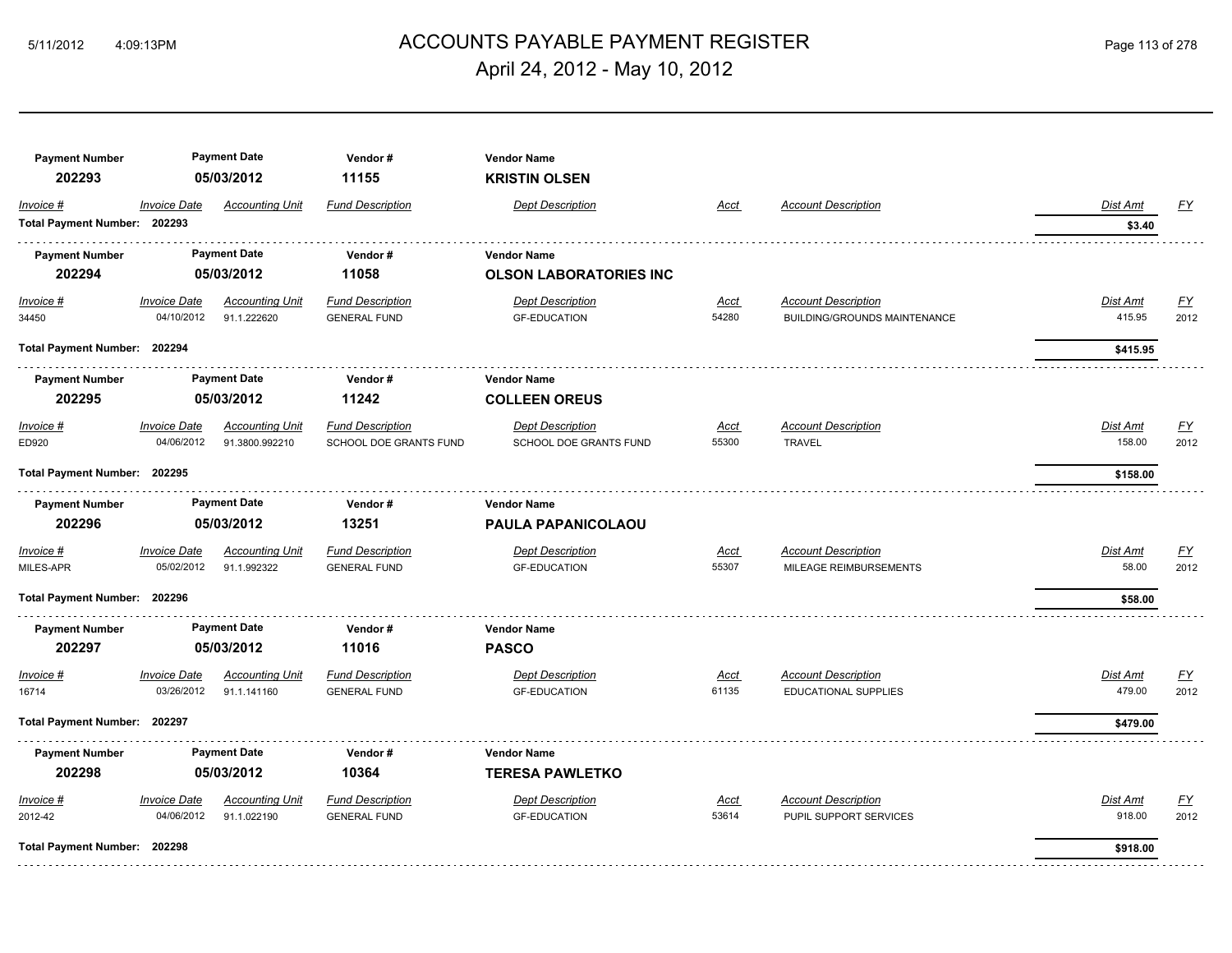# ACCOUNTS PAYABLE PAYMENT REGISTER 5/11/2012 4:09:13PM Page 114 of 278 April 24, 2012 - May 10, 2012

| <b>Fund Description</b><br><b>Dept Description</b><br><b>Account Description</b><br><u>FY</u><br><b>Invoice Date</b><br><b>Accounting Unit</b><br>Dist Amt<br>Invoice #<br>Acct<br>04/05/2012<br>61875<br>3,152.99<br><b>BOOKS</b><br>2012<br>843330<br>91.1.041160<br><b>GENERAL FUND</b><br><b>GF-EDUCATION</b><br>04/11/2012<br>61135<br>47.90<br>843639<br>91.1.051111<br><b>GENERAL FUND</b><br><b>GF-EDUCATION</b><br><b>EDUCATIONAL SUPPLIES</b><br>2012<br>Total Payment Number: 202299<br>\$3,200.89<br><b>Payment Date</b><br><b>Payment Number</b><br>Vendor#<br><b>Vendor Name</b><br>202300<br>13276<br>05/03/2012<br><b>PEABODY SUPPLY CO</b><br>$Invoice$ #<br><b>Invoice Date</b><br><b>Accounting Unit</b><br><b>Fund Description</b><br><b>Dept Description</b><br><b>Account Description</b><br>Dist Amt<br><u>FY</u><br><u>Acct</u><br>04/05/2012<br><b>GF-EDUCATION</b><br>61135<br>386.76<br>2012<br>12170<br>91.1.071160<br><b>GENERAL FUND</b><br><b>EDUCATIONAL SUPPLIES</b><br>Total Payment Number: 202300<br>\$386.76<br>955346<br>04/10/2012<br>91.1.222620<br><b>GENERAL FUND</b><br><b>GF-EDUCATION</b><br>61414<br>SUPPLIES, PLUMBING<br>13.35<br>2012<br>04/10/2012<br>61414<br>109.15<br>2012<br>955345<br>91.1.222620<br><b>GENERAL FUND</b><br><b>GF-EDUCATION</b><br>SUPPLIES, PLUMBING<br>04/10/2012<br>61414<br>SUPPLIES, PLUMBING<br>160.74<br>2012<br>955344<br>91.1.222620<br><b>GENERAL FUND</b><br><b>GF-EDUCATION</b><br>03/29/2012<br>13.11<br>2012<br>91.1.222620<br><b>GENERAL FUND</b><br><b>GF-EDUCATION</b><br>61414<br>SUPPLIES, PLUMBING<br>951085<br>Total Payment Number: 202300<br>\$296.35<br><b>Payment Date</b><br><b>Payment Number</b><br>Vendor#<br><b>Vendor Name</b><br>202301<br>05/03/2012<br>13278<br><b>PEARSON EDUCATION</b><br><b>Invoice Date</b><br><b>Fund Description</b><br><b>Dept Description</b><br><b>Account Description</b><br>$\underline{FY}$<br><b>Accounting Unit</b><br>Dist Amt<br>Invoice #<br><u>Acct</u><br>04/11/2012<br>61135<br>164.66<br>2012<br>4021391929<br>91.3800.091271<br>SCHOOL DOE GRANTS FUND<br>SCHOOL DOE GRANTS FUND<br><b>EDUCATIONAL SUPPLIES</b><br>Total Payment Number: 202301<br>\$164.66<br><b>Payment Date</b><br><b>Payment Number</b><br><b>Vendor Name</b><br>Vendor#<br>202302<br>05/03/2012<br>11060<br><b>PENN STATE INDUSTRIES</b><br><u>FY</u><br><b>Invoice Date</b><br><b>Fund Description</b><br><b>Dept Description</b><br><b>Account Description</b><br>$Invoice$ #<br><b>Accounting Unit</b><br><u>Acct</u><br>Dist Amt<br>447.75<br>03/27/2012<br>61135<br>2012<br>467719<br>91.1.071375<br><b>GENERAL FUND</b><br><b>GF-EDUCATION</b><br><b>EDUCATIONAL SUPPLIES</b><br>Total Payment Number: 202302<br>\$447.75 | <b>Payment Number</b><br>202299 | <b>Payment Date</b><br>05/03/2012 | Vendor#<br>11059 | <b>Vendor Name</b><br><b>PCI EDUCATIONAL PUBLISHING</b> |  |  |
|-----------------------------------------------------------------------------------------------------------------------------------------------------------------------------------------------------------------------------------------------------------------------------------------------------------------------------------------------------------------------------------------------------------------------------------------------------------------------------------------------------------------------------------------------------------------------------------------------------------------------------------------------------------------------------------------------------------------------------------------------------------------------------------------------------------------------------------------------------------------------------------------------------------------------------------------------------------------------------------------------------------------------------------------------------------------------------------------------------------------------------------------------------------------------------------------------------------------------------------------------------------------------------------------------------------------------------------------------------------------------------------------------------------------------------------------------------------------------------------------------------------------------------------------------------------------------------------------------------------------------------------------------------------------------------------------------------------------------------------------------------------------------------------------------------------------------------------------------------------------------------------------------------------------------------------------------------------------------------------------------------------------------------------------------------------------------------------------------------------------------------------------------------------------------------------------------------------------------------------------------------------------------------------------------------------------------------------------------------------------------------------------------------------------------------------------------------------------------------------------------------------------------------------------------------------------------------------------------------------------------------------------------------------------------------------------------------------------------------------------------------|---------------------------------|-----------------------------------|------------------|---------------------------------------------------------|--|--|
|                                                                                                                                                                                                                                                                                                                                                                                                                                                                                                                                                                                                                                                                                                                                                                                                                                                                                                                                                                                                                                                                                                                                                                                                                                                                                                                                                                                                                                                                                                                                                                                                                                                                                                                                                                                                                                                                                                                                                                                                                                                                                                                                                                                                                                                                                                                                                                                                                                                                                                                                                                                                                                                                                                                                                     |                                 |                                   |                  |                                                         |  |  |
|                                                                                                                                                                                                                                                                                                                                                                                                                                                                                                                                                                                                                                                                                                                                                                                                                                                                                                                                                                                                                                                                                                                                                                                                                                                                                                                                                                                                                                                                                                                                                                                                                                                                                                                                                                                                                                                                                                                                                                                                                                                                                                                                                                                                                                                                                                                                                                                                                                                                                                                                                                                                                                                                                                                                                     |                                 |                                   |                  |                                                         |  |  |
|                                                                                                                                                                                                                                                                                                                                                                                                                                                                                                                                                                                                                                                                                                                                                                                                                                                                                                                                                                                                                                                                                                                                                                                                                                                                                                                                                                                                                                                                                                                                                                                                                                                                                                                                                                                                                                                                                                                                                                                                                                                                                                                                                                                                                                                                                                                                                                                                                                                                                                                                                                                                                                                                                                                                                     |                                 |                                   |                  |                                                         |  |  |
|                                                                                                                                                                                                                                                                                                                                                                                                                                                                                                                                                                                                                                                                                                                                                                                                                                                                                                                                                                                                                                                                                                                                                                                                                                                                                                                                                                                                                                                                                                                                                                                                                                                                                                                                                                                                                                                                                                                                                                                                                                                                                                                                                                                                                                                                                                                                                                                                                                                                                                                                                                                                                                                                                                                                                     |                                 |                                   |                  |                                                         |  |  |
|                                                                                                                                                                                                                                                                                                                                                                                                                                                                                                                                                                                                                                                                                                                                                                                                                                                                                                                                                                                                                                                                                                                                                                                                                                                                                                                                                                                                                                                                                                                                                                                                                                                                                                                                                                                                                                                                                                                                                                                                                                                                                                                                                                                                                                                                                                                                                                                                                                                                                                                                                                                                                                                                                                                                                     |                                 |                                   |                  |                                                         |  |  |
|                                                                                                                                                                                                                                                                                                                                                                                                                                                                                                                                                                                                                                                                                                                                                                                                                                                                                                                                                                                                                                                                                                                                                                                                                                                                                                                                                                                                                                                                                                                                                                                                                                                                                                                                                                                                                                                                                                                                                                                                                                                                                                                                                                                                                                                                                                                                                                                                                                                                                                                                                                                                                                                                                                                                                     |                                 |                                   |                  |                                                         |  |  |
|                                                                                                                                                                                                                                                                                                                                                                                                                                                                                                                                                                                                                                                                                                                                                                                                                                                                                                                                                                                                                                                                                                                                                                                                                                                                                                                                                                                                                                                                                                                                                                                                                                                                                                                                                                                                                                                                                                                                                                                                                                                                                                                                                                                                                                                                                                                                                                                                                                                                                                                                                                                                                                                                                                                                                     |                                 |                                   |                  |                                                         |  |  |
|                                                                                                                                                                                                                                                                                                                                                                                                                                                                                                                                                                                                                                                                                                                                                                                                                                                                                                                                                                                                                                                                                                                                                                                                                                                                                                                                                                                                                                                                                                                                                                                                                                                                                                                                                                                                                                                                                                                                                                                                                                                                                                                                                                                                                                                                                                                                                                                                                                                                                                                                                                                                                                                                                                                                                     |                                 |                                   |                  |                                                         |  |  |
|                                                                                                                                                                                                                                                                                                                                                                                                                                                                                                                                                                                                                                                                                                                                                                                                                                                                                                                                                                                                                                                                                                                                                                                                                                                                                                                                                                                                                                                                                                                                                                                                                                                                                                                                                                                                                                                                                                                                                                                                                                                                                                                                                                                                                                                                                                                                                                                                                                                                                                                                                                                                                                                                                                                                                     |                                 |                                   |                  |                                                         |  |  |
|                                                                                                                                                                                                                                                                                                                                                                                                                                                                                                                                                                                                                                                                                                                                                                                                                                                                                                                                                                                                                                                                                                                                                                                                                                                                                                                                                                                                                                                                                                                                                                                                                                                                                                                                                                                                                                                                                                                                                                                                                                                                                                                                                                                                                                                                                                                                                                                                                                                                                                                                                                                                                                                                                                                                                     |                                 |                                   |                  |                                                         |  |  |
|                                                                                                                                                                                                                                                                                                                                                                                                                                                                                                                                                                                                                                                                                                                                                                                                                                                                                                                                                                                                                                                                                                                                                                                                                                                                                                                                                                                                                                                                                                                                                                                                                                                                                                                                                                                                                                                                                                                                                                                                                                                                                                                                                                                                                                                                                                                                                                                                                                                                                                                                                                                                                                                                                                                                                     |                                 |                                   |                  |                                                         |  |  |
|                                                                                                                                                                                                                                                                                                                                                                                                                                                                                                                                                                                                                                                                                                                                                                                                                                                                                                                                                                                                                                                                                                                                                                                                                                                                                                                                                                                                                                                                                                                                                                                                                                                                                                                                                                                                                                                                                                                                                                                                                                                                                                                                                                                                                                                                                                                                                                                                                                                                                                                                                                                                                                                                                                                                                     |                                 |                                   |                  |                                                         |  |  |
|                                                                                                                                                                                                                                                                                                                                                                                                                                                                                                                                                                                                                                                                                                                                                                                                                                                                                                                                                                                                                                                                                                                                                                                                                                                                                                                                                                                                                                                                                                                                                                                                                                                                                                                                                                                                                                                                                                                                                                                                                                                                                                                                                                                                                                                                                                                                                                                                                                                                                                                                                                                                                                                                                                                                                     |                                 |                                   |                  |                                                         |  |  |
|                                                                                                                                                                                                                                                                                                                                                                                                                                                                                                                                                                                                                                                                                                                                                                                                                                                                                                                                                                                                                                                                                                                                                                                                                                                                                                                                                                                                                                                                                                                                                                                                                                                                                                                                                                                                                                                                                                                                                                                                                                                                                                                                                                                                                                                                                                                                                                                                                                                                                                                                                                                                                                                                                                                                                     |                                 |                                   |                  |                                                         |  |  |
|                                                                                                                                                                                                                                                                                                                                                                                                                                                                                                                                                                                                                                                                                                                                                                                                                                                                                                                                                                                                                                                                                                                                                                                                                                                                                                                                                                                                                                                                                                                                                                                                                                                                                                                                                                                                                                                                                                                                                                                                                                                                                                                                                                                                                                                                                                                                                                                                                                                                                                                                                                                                                                                                                                                                                     |                                 |                                   |                  |                                                         |  |  |
|                                                                                                                                                                                                                                                                                                                                                                                                                                                                                                                                                                                                                                                                                                                                                                                                                                                                                                                                                                                                                                                                                                                                                                                                                                                                                                                                                                                                                                                                                                                                                                                                                                                                                                                                                                                                                                                                                                                                                                                                                                                                                                                                                                                                                                                                                                                                                                                                                                                                                                                                                                                                                                                                                                                                                     |                                 |                                   |                  |                                                         |  |  |
|                                                                                                                                                                                                                                                                                                                                                                                                                                                                                                                                                                                                                                                                                                                                                                                                                                                                                                                                                                                                                                                                                                                                                                                                                                                                                                                                                                                                                                                                                                                                                                                                                                                                                                                                                                                                                                                                                                                                                                                                                                                                                                                                                                                                                                                                                                                                                                                                                                                                                                                                                                                                                                                                                                                                                     |                                 |                                   |                  |                                                         |  |  |
|                                                                                                                                                                                                                                                                                                                                                                                                                                                                                                                                                                                                                                                                                                                                                                                                                                                                                                                                                                                                                                                                                                                                                                                                                                                                                                                                                                                                                                                                                                                                                                                                                                                                                                                                                                                                                                                                                                                                                                                                                                                                                                                                                                                                                                                                                                                                                                                                                                                                                                                                                                                                                                                                                                                                                     |                                 |                                   |                  |                                                         |  |  |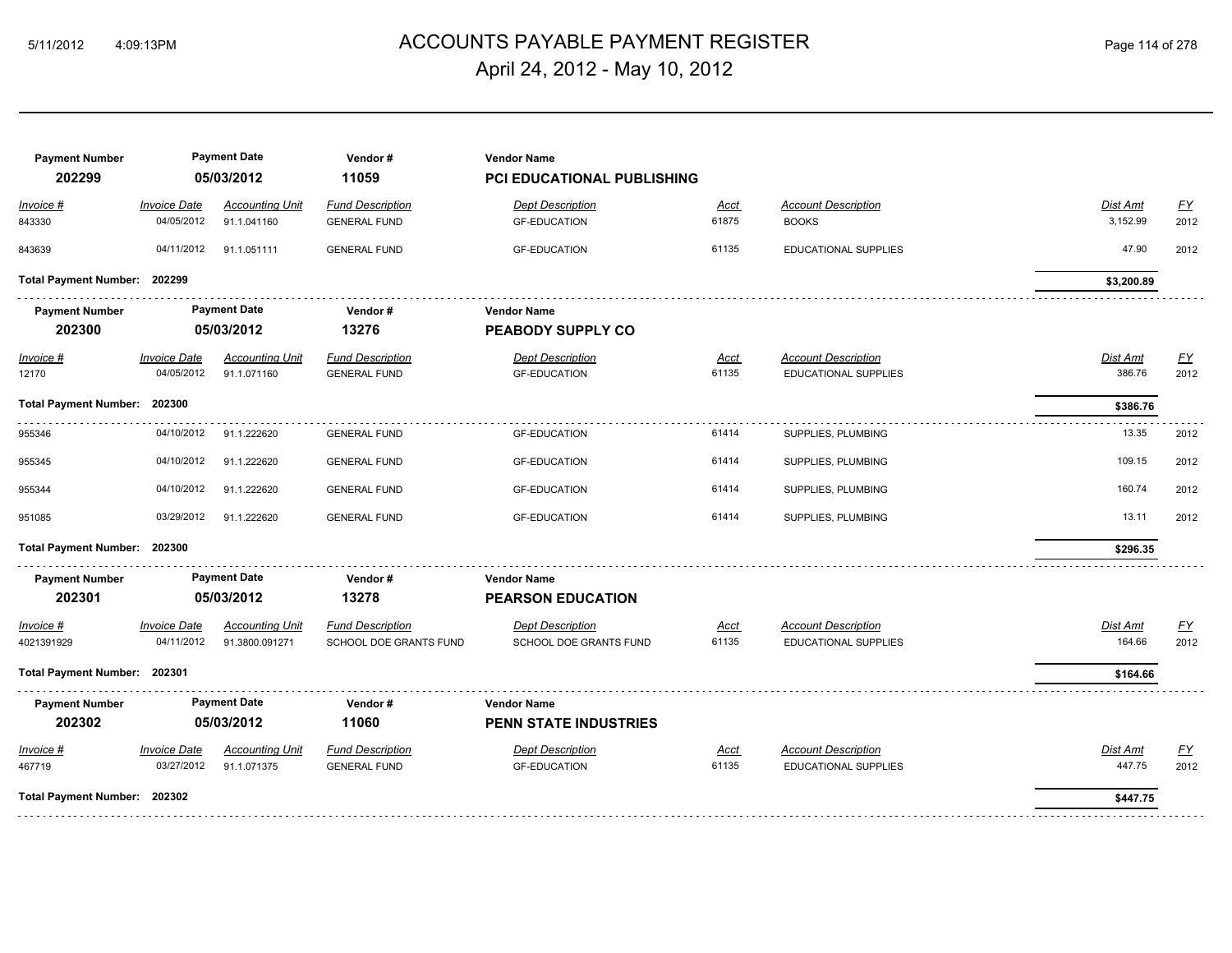# ACCOUNTS PAYABLE PAYMENT REGISTER 5/11/2012 4:09:13PM Page 115 of 278 April 24, 2012 - May 10, 2012

| <b>Payment Number</b><br>202303     |                                   | <b>Payment Date</b><br>05/03/2012<br><b>Accounting Unit</b> | Vendor#<br>13322                               | <b>Vendor Name</b><br>PITNEY BOWES GLOBAL FIN SRVS |               |                                                  |                       |                   |
|-------------------------------------|-----------------------------------|-------------------------------------------------------------|------------------------------------------------|----------------------------------------------------|---------------|--------------------------------------------------|-----------------------|-------------------|
| Invoice #<br>760526                 | <b>Invoice Date</b><br>05/01/2012 | 91.1.071160                                                 | <b>Fund Description</b><br><b>GENERAL FUND</b> | <b>Dept Description</b><br><b>GF-EDUCATION</b>     | Acct<br>55607 | <b>Account Description</b><br>POSTAGE & DELIVERY | Dist Amt<br>128.55    | <u>FY</u><br>2012 |
| Total Payment Number: 202303        |                                   |                                                             |                                                |                                                    |               |                                                  | \$128.55              |                   |
| <b>Payment Number</b>               |                                   | <b>Payment Date</b>                                         | Vendor #                                       | Vendor Name                                        |               |                                                  |                       |                   |
| 202304                              |                                   | 05/03/2012                                                  | 13323                                          | <b>PITSCO INC</b>                                  |               |                                                  |                       |                   |
| $Invoice$ #                         | <b>Invoice Date</b>               | <b>Accounting Unit</b>                                      | <b>Fund Description</b>                        | <b>Dept Description</b>                            | <u>Acct</u>   | <b>Account Description</b>                       | Dist Amt              | <u>FY</u>         |
| 507990-2                            | 04/12/2012                        | 91.1.061375                                                 | <b>GENERAL FUND</b>                            | <b>GF-EDUCATION</b>                                | 61135         | EDUCATIONAL SUPPLIES                             | 75.60                 | 2012              |
| 507990-1                            | 04/11/2012                        | 91.1.061375                                                 | <b>GENERAL FUND</b>                            | <b>GF-EDUCATION</b>                                | 61135         | EDUCATIONAL SUPPLIES                             | 348.30                | 2012              |
| Total Payment Number: 202304        |                                   |                                                             |                                                |                                                    |               |                                                  | \$423.90              |                   |
| <b>Payment Number</b><br>202305     |                                   | <b>Payment Date</b><br>05/03/2012                           | Vendor#<br>11021                               | <b>Vendor Name</b><br><b>PRIMARY CONCEPTS</b>      |               |                                                  |                       |                   |
| Invoice #                           | <b>Invoice Date</b>               | <b>Accounting Unit</b>                                      | <b>Fund Description</b>                        | <b>Dept Description</b>                            | Acct          | <b>Account Description</b>                       | Dist Amt              | <u>FY</u>         |
| 1762907-MR12                        | 04/13/2012                        | 91.1.012320                                                 | <b>GENERAL FUND</b>                            | <b>GF-EDUCATION</b>                                | 54821         | <b>EQUIPMENT RENTAL</b>                          | 345.00                | 2012              |
| Total Payment Number: 202305        |                                   |                                                             |                                                |                                                    |               |                                                  | \$345.00              |                   |
| <b>Payment Number</b>               |                                   | <b>Payment Date</b>                                         | Vendor#                                        | <b>Vendor Name</b>                                 |               |                                                  |                       |                   |
| 202306                              |                                   | 05/03/2012                                                  | 13376                                          | <b>PUBLIC SERVICE OF NH</b>                        |               |                                                  |                       |                   |
| Invoice #<br>240B0410B60000-0019754 | <b>Invoice Date</b><br>04/09/2012 | <b>Accounting Unit</b><br>91.1.042621                       | <b>Fund Description</b><br><b>GENERAL FUND</b> | <b>Dept Description</b><br><b>GF-EDUCATION</b>     | Acct<br>54100 | <b>Account Description</b><br><b>ELECTRICITY</b> | Dist Amt<br>45,184.38 | <u>FY</u><br>2012 |
| Total Payment Number: 202306        |                                   |                                                             |                                                |                                                    |               |                                                  | \$45,184.38           |                   |
| <b>Payment Number</b>               |                                   | <b>Payment Date</b>                                         | Vendor#                                        | <b>Vendor Name</b>                                 |               |                                                  |                       |                   |
| 202307                              |                                   | 05/03/2012                                                  | 13409                                          | <b>READYNURSE STAFFING SERVICES</b>                |               |                                                  |                       |                   |
| Invoice #                           | <b>Invoice Date</b>               | <b>Accounting Unit</b>                                      | <b>Fund Description</b>                        | <b>Dept Description</b>                            | Acct          | <b>Account Description</b>                       | Dist Amt              | <u>FY</u>         |
| 24126129069                         | 04/08/2012                        | 91.1.992130                                                 | <b>GENERAL FUND</b>                            | <b>GF-EDUCATION</b>                                | 53614         | PUPIL SUPPORT SERVICES                           | 337.05                | 2012              |
| 24126128245                         | 04/01/2012                        | 91.1.992130                                                 | <b>GENERAL FUND</b>                            | <b>GF-EDUCATION</b>                                | 53614         | PUPIL SUPPORT SERVICES                           | 312.98                | 2012              |
| Total Payment Number: 202307        |                                   |                                                             |                                                |                                                    |               |                                                  | \$650.03              |                   |
|                                     |                                   |                                                             |                                                |                                                    |               |                                                  |                       |                   |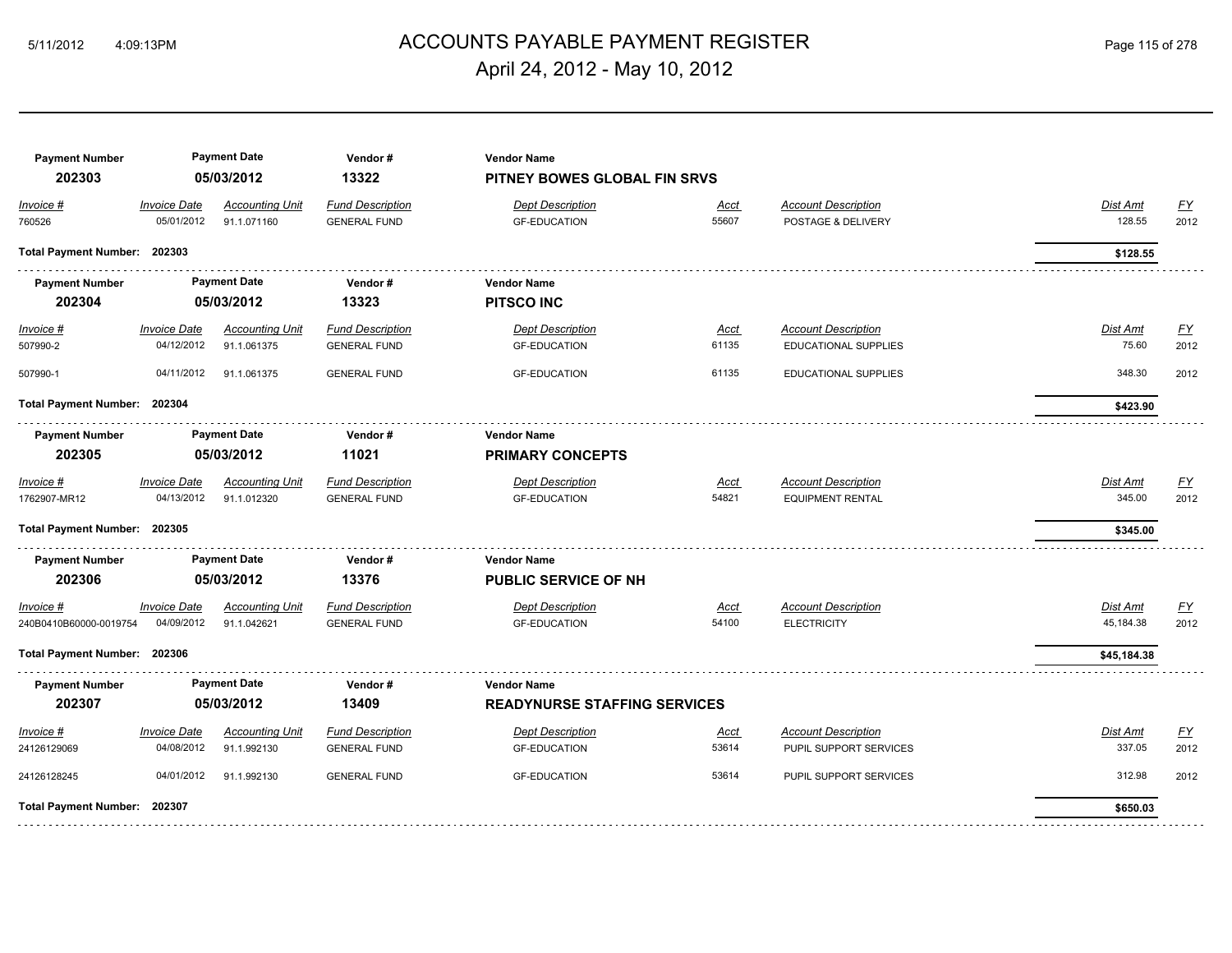# ACCOUNTS PAYABLE PAYMENT REGISTER 5/11/2012 4:09:13PM Page 116 of 278 April 24, 2012 - May 10, 2012

| <b>Payment Number</b><br>202308 |                                   | <b>Payment Date</b><br>05/03/2012     | Vendor#<br>13416                               | <b>Vendor Name</b><br><b>BARRY REDDICK</b>                  |                      |                                                           |                           |            |
|---------------------------------|-----------------------------------|---------------------------------------|------------------------------------------------|-------------------------------------------------------------|----------------------|-----------------------------------------------------------|---------------------------|------------|
| Invoice #<br>41412-03           | <b>Invoice Date</b><br>04/14/2012 | <b>Accounting Unit</b><br>91.1.031428 | <b>Fund Description</b><br><b>GENERAL FUND</b> | <b>Dept Description</b><br><b>GF-EDUCATION</b>              | <u>Acct</u><br>55642 | <b>Account Description</b><br><b>GAME OFFICIALS</b>       | Dist Amt<br>60.00         | EY<br>2012 |
| 41612-04                        | 04/16/2012                        | 91.1.041429                           | <b>GENERAL FUND</b>                            | <b>GF-EDUCATION</b>                                         | 55642                | <b>GAME OFFICIALS</b>                                     | 80.00                     | 2012       |
| Total Payment Number: 202308    |                                   |                                       |                                                |                                                             |                      |                                                           | \$140.00                  |            |
| <b>Payment Number</b><br>202309 |                                   | <b>Payment Date</b><br>05/03/2012     | Vendor#<br>13520                               | <b>Vendor Name</b><br><b>SCHOLASTIC INCORPORATED</b>        |                      |                                                           |                           |            |
| Invoice #<br>65288              | <b>Invoice Date</b><br>04/12/2012 | <b>Accounting Unit</b><br>91.1.051345 | <b>Fund Description</b><br><b>GENERAL FUND</b> | <b>Dept Description</b><br><b>GF-EDUCATION</b>              | <u>Acct</u><br>61135 | <b>Account Description</b><br><b>EDUCATIONAL SUPPLIES</b> | <b>Dist Amt</b><br>658.15 | EY<br>2012 |
| Total Payment Number: 202309    |                                   |                                       |                                                |                                                             |                      |                                                           | \$658.15                  |            |
| <b>Payment Number</b><br>202310 |                                   | <b>Payment Date</b><br>05/03/2012     | Vendor#<br>11089                               | <b>Vendor Name</b><br><b>SCHOOL CLIMATE CONSULTING SERV</b> |                      |                                                           |                           |            |
| Invoice #<br>APR-12             | <b>Invoice Date</b><br>04/30/2012 | <b>Accounting Unit</b><br>91.1.992212 | <b>Fund Description</b><br><b>GENERAL FUND</b> | <b>Dept Description</b><br><b>GF-EDUCATION</b>              | <u>Acct</u><br>55300 | <b>Account Description</b><br><b>TRAVEL</b>               | Dist Amt<br>1,150.00      | EY<br>2012 |
| Total Payment Number: 202310    |                                   |                                       |                                                |                                                             |                      |                                                           | \$1,150.00                |            |
| <b>Payment Number</b><br>202311 |                                   | <b>Payment Date</b><br>05/03/2012     | Vendor#<br>13526                               | <b>Vendor Name</b><br><b>SCHOOL SPECIALTY</b>               |                      |                                                           |                           |            |
| Invoice #<br>208108018491       | <b>Invoice Date</b><br>04/10/2012 | <b>Accounting Unit</b><br>91.1.031300 | <b>Fund Description</b><br><b>GENERAL FUND</b> | <b>Dept Description</b><br><b>GF-EDUCATION</b>              | <u>Acct</u><br>61135 | <b>Account Description</b><br><b>EDUCATIONAL SUPPLIES</b> | Dist Amt<br>24.91         | EY<br>2012 |
| 208108014172                    | 04/09/2012                        | 91.1.031300                           | <b>GENERAL FUND</b>                            | <b>GF-EDUCATION</b>                                         | 61135                | EDUCATIONAL SUPPLIES                                      | 51.27                     | 2012       |
| 208107889866                    | 03/12/2012                        | 91.1.101160                           | <b>GENERAL FUND</b>                            | <b>GF-EDUCATION</b>                                         | 61135                | <b>EDUCATIONAL SUPPLIES</b>                               | (35.58)                   | 2012       |
| 208108029203                    | 04/12/2012                        | 91.1.171119                           | <b>GENERAL FUND</b>                            | <b>GF-EDUCATION</b>                                         | 61135                | <b>EDUCATIONAL SUPPLIES</b>                               | 109.00                    | 2012       |
| 208108026067                    | 04/11/2012                        | 91.1.171215                           | <b>GENERAL FUND</b>                            | <b>GF-EDUCATION</b>                                         | 61135                | <b>EDUCATIONAL SUPPLIES</b>                               | 66.76                     | 2012       |
| 208108026060                    | 04/11/2012                        | 91.1.171215                           | <b>GENERAL FUND</b>                            | <b>GF-EDUCATION</b>                                         | 61135                | <b>EDUCATIONAL SUPPLIES</b>                               | 77.80                     | 2012       |
| 208108026064                    | 04/11/2012                        | 91.1.172120                           | <b>GENERAL FUND</b>                            | <b>GF-EDUCATION</b>                                         | 61135                | EDUCATIONAL SUPPLIES                                      | 134.66                    | 2012       |
| 208108035367                    | 04/13/2012                        | 91.1.172120                           | <b>GENERAL FUND</b>                            | <b>GF-EDUCATION</b>                                         | 61135                | EDUCATIONAL SUPPLIES                                      | 4.64                      | 2012       |
| 208107864831                    | 03/06/2012                        | 91.3800.231249                        | SCHOOL DOE GRANTS FUND                         | SCHOOL DOE GRANTS FUND                                      | 61135                | EDUCATIONAL SUPPLIES                                      | (33.69)                   | 2012       |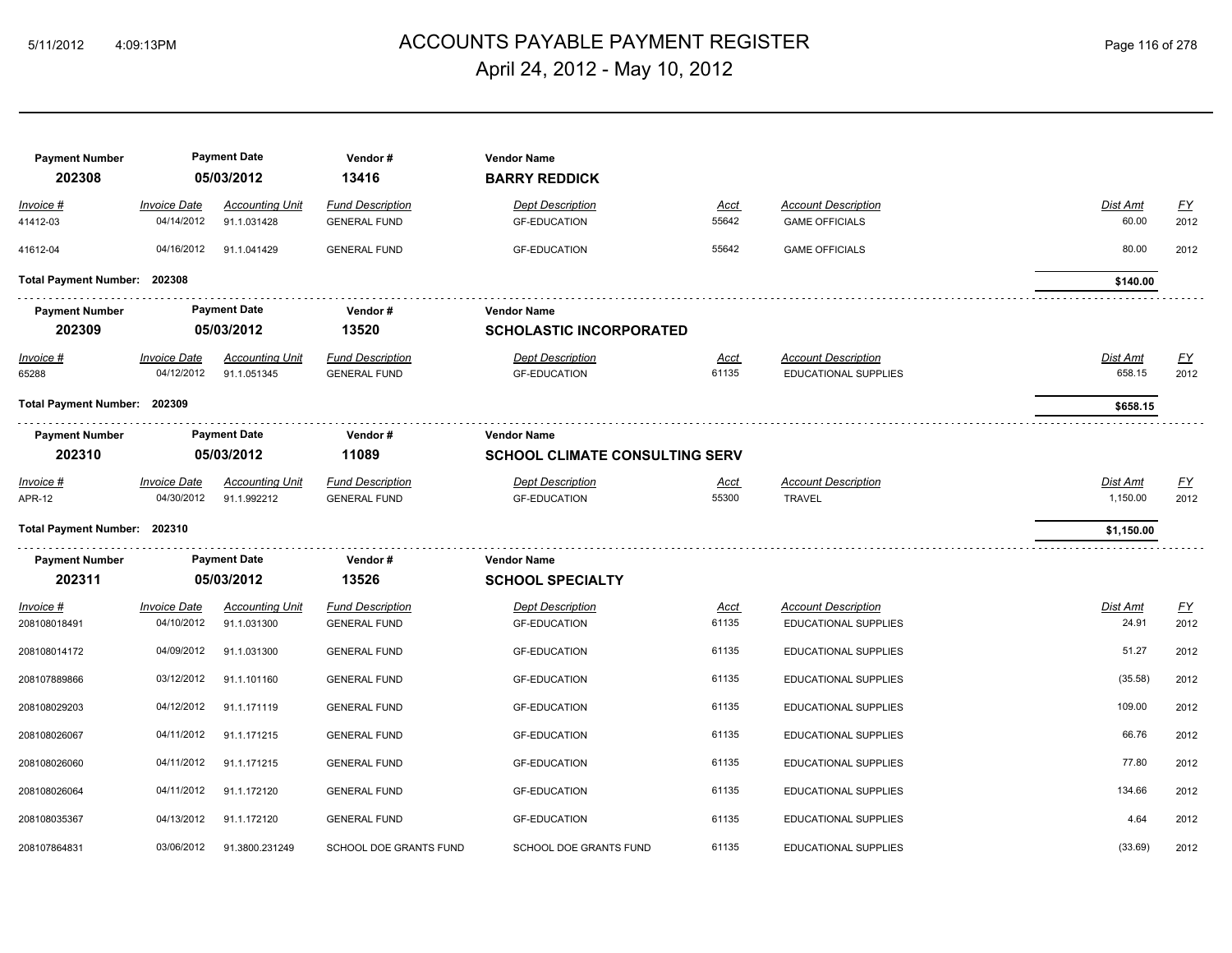# ACCOUNTS PAYABLE PAYMENT REGISTER 5/11/2012 4:09:13PM Page 117 of 278 April 24, 2012 - May 10, 2012

| <b>Payment Number</b>        |                     | <b>Payment Date</b>    | Vendor#                 | <b>Vendor Name</b>      |             |                            |                 |                  |
|------------------------------|---------------------|------------------------|-------------------------|-------------------------|-------------|----------------------------|-----------------|------------------|
| 202311                       |                     | 05/03/2012             | 13526                   | <b>SCHOOL SPECIALTY</b> |             |                            |                 |                  |
| <u> Invoice #</u>            | <b>Invoice Date</b> | <b>Accounting Unit</b> | <b>Fund Description</b> | <b>Dept Description</b> | <u>Acct</u> | <b>Account Description</b> | Dist Amt        | $\underline{FY}$ |
| 208108001052                 | 04/05/2012          | 91.3800.991600         | SCHOOL DOE GRANTS FUND  | SCHOOL DOE GRANTS FUND  | 61299       | MISCELLANEOUS SUPPLIES     | 200.20          | 2012             |
| 208108006998                 | 04/06/2012          | 91.3800.151271         | SCHOOL DOE GRANTS FUND  | SCHOOL DOE GRANTS FUND  | 61135       | EDUCATIONAL SUPPLIES       | 227.36          | 2012             |
| 208107995329                 | 04/04/2012          | 91.3800.151271         | SCHOOL DOE GRANTS FUND  | SCHOOL DOE GRANTS FUND  | 61135       | EDUCATIONAL SUPPLIES       | 28.36           | 2012             |
| 20810801469                  | 04/09/2012          | 91.3800.181271         | SCHOOL DOE GRANTS FUND  | SCHOOL DOE GRANTS FUND  | 61299       | MISCELLANEOUS SUPPLIES     | 140.91          | 2012             |
| Total Payment Number: 202311 |                     |                        |                         |                         |             |                            | \$996.60        |                  |
| <b>Payment Number</b>        |                     | <b>Payment Date</b>    | Vendor#                 | <b>Vendor Name</b>      |             |                            |                 |                  |
| 202312                       |                     | 05/03/2012             | 11078                   | <b>MARK SHEA</b>        |             |                            |                 |                  |
| $Invoice$ #                  | <b>Invoice Date</b> | <b>Accounting Unit</b> | <b>Fund Description</b> | <b>Dept Description</b> | <u>Acct</u> | <b>Account Description</b> | <b>Dist Amt</b> | EY               |
| 41112-03                     | 04/11/2012          | 91.1.031429            | <b>GENERAL FUND</b>     | <b>GF-EDUCATION</b>     | 55642       | <b>GAME OFFICIALS</b>      | 80.00           | 2012             |
| Total Payment Number: 202312 |                     |                        |                         |                         |             |                            | \$80.00         |                  |
| 41112-04                     | 04/11/2012          | 91.1.041429            | <b>GENERAL FUND</b>     | <b>GF-EDUCATION</b>     | 55642       | <b>GAME OFFICIALS</b>      | 80.00           | 2012             |
| Total Payment Number: 202312 |                     |                        |                         |                         |             |                            | \$80.00         |                  |
| <b>Payment Number</b>        |                     | <b>Payment Date</b>    | Vendor#                 | <b>Vendor Name</b>      |             |                            |                 |                  |
| 202313                       |                     | 05/03/2012             | 11132                   | <b>MICHELLE SMITH</b>   |             |                            |                 |                  |
| <u> Invoice #</u>            | <b>Invoice Date</b> | <b>Accounting Unit</b> | <b>Fund Description</b> | <b>Dept Description</b> | <u>Acct</u> | <b>Account Description</b> | Dist Amt        | <u>FY</u>        |
| <b>EDU520</b>                | 04/23/2012          | 91.1.991160            | <b>GENERAL FUND</b>     | <b>GF-EDUCATION</b>     | 52800       | EDUCATIONAL ASSISTANCE     | 540.00          | 2012             |
| Total Payment Number: 202313 |                     |                        |                         |                         |             |                            | \$540.00        |                  |
| <b>Payment Number</b>        |                     | <b>Payment Date</b>    | Vendor#                 | <b>Vendor Name</b>      |             |                            |                 |                  |
| 202314                       |                     | 05/03/2012             | 11080                   | <b>RUSSELL SMITH</b>    |             |                            |                 |                  |
| <u> Invoice #</u>            | <b>Invoice Date</b> | <b>Accounting Unit</b> | <b>Fund Description</b> | <b>Dept Description</b> | <u>Acct</u> | <b>Account Description</b> | Dist Amt        | <u>FY</u>        |
| 41612-04                     | 04/16/2012          | 91.1.041428            | <b>GENERAL FUND</b>     | <b>GF-EDUCATION</b>     | 55642       | <b>GAME OFFICIALS</b>      | 60.00           | 2012             |
| Total Payment Number: 202314 |                     |                        |                         |                         |             |                            | \$60.00         |                  |
| <b>Payment Number</b>        |                     | <b>Payment Date</b>    | Vendor#                 | <b>Vendor Name</b>      |             |                            |                 |                  |
| 202315                       |                     | 05/03/2012             | 13604                   | <b>WILLIAM SOUBOSKY</b> |             |                            |                 |                  |
| Invoice #                    | <b>Invoice Date</b> | <b>Accounting Unit</b> | <b>Fund Description</b> | <b>Dept Description</b> | Acct        | <b>Account Description</b> | Dist Amt        | FY               |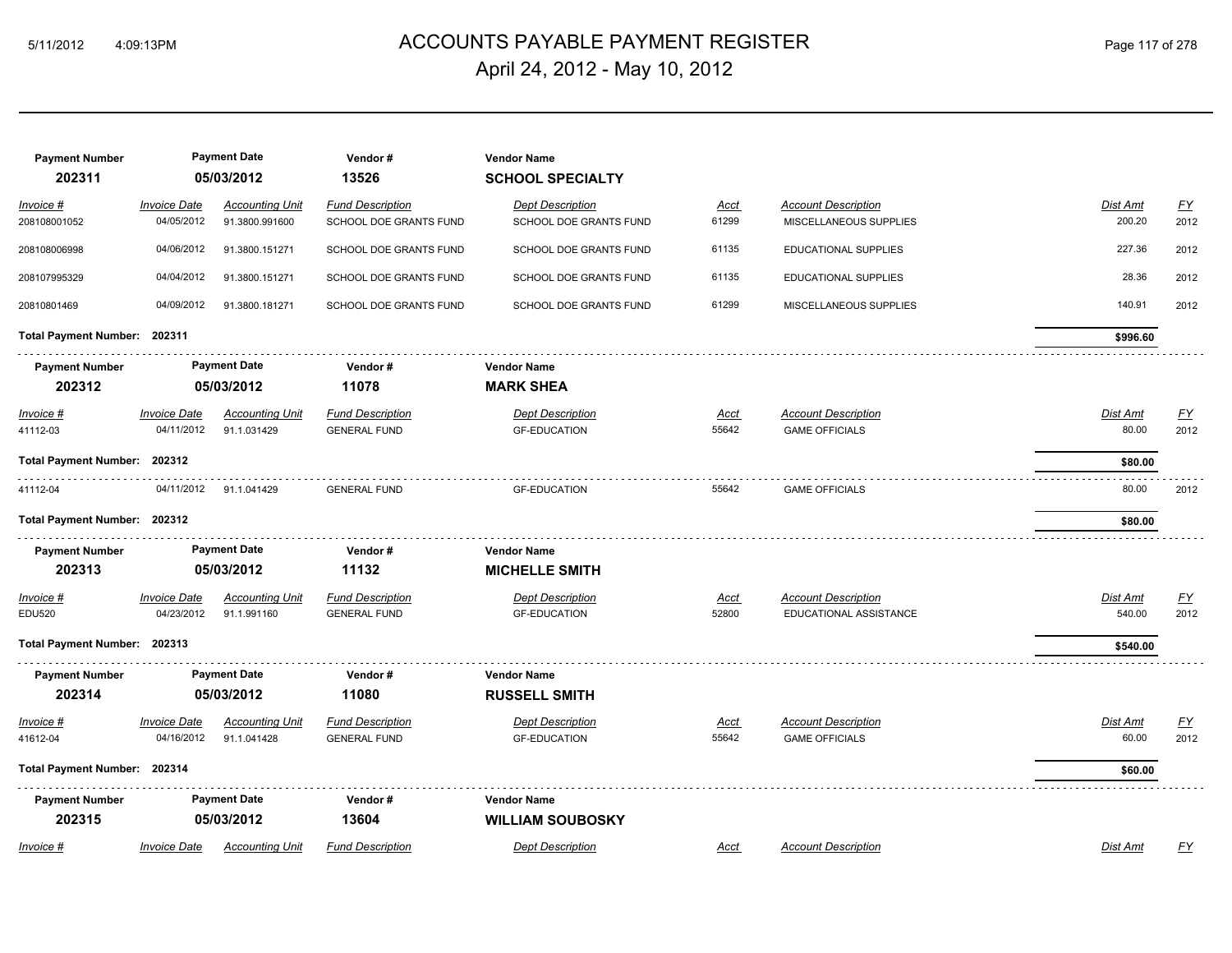# ACCOUNTS PAYABLE PAYMENT REGISTER 5/11/2012 4:09:13PM Page 118 of 278 April 24, 2012 - May 10, 2012

| <b>Payment Number</b><br>202315 |                                   | <b>Payment Date</b><br>05/03/2012        | Vendor#<br>13604                                         | <b>Vendor Name</b><br><b>WILLIAM SOUBOSKY</b>               |                      |                                                            |                           |                   |
|---------------------------------|-----------------------------------|------------------------------------------|----------------------------------------------------------|-------------------------------------------------------------|----------------------|------------------------------------------------------------|---------------------------|-------------------|
| Invoice #<br>41312-04           | <b>Invoice Date</b><br>04/13/2012 | <b>Accounting Unit</b><br>91.1.041473    | <b>Fund Description</b><br><b>GENERAL FUND</b>           | <b>Dept Description</b><br><b>GF-EDUCATION</b>              | Acct<br>55642        | <b>Account Description</b><br><b>GAME OFFICIALS</b>        | Dist Amt<br>60.00         | <u>FY</u><br>2012 |
| Total Payment Number: 202315    |                                   |                                          |                                                          |                                                             |                      |                                                            | \$60.00                   |                   |
| <b>Payment Number</b><br>202316 |                                   | <b>Payment Date</b><br>05/03/2012        | Vendor#<br>11081                                         | <b>Vendor Name</b><br><b>JOHN GARY SOUSA</b>                |                      |                                                            |                           |                   |
| <u>Invoice #</u><br>41212-03    | <b>Invoice Date</b><br>04/12/2012 | <b>Accounting Unit</b><br>91.1.031449    | <b>Fund Description</b><br><b>GENERAL FUND</b>           | <b>Dept Description</b><br><b>GF-EDUCATION</b>              | <u>Acct</u><br>55642 | <b>Account Description</b><br><b>GAME OFFICIALS</b>        | <b>Dist Amt</b><br>130.00 | <u>FY</u><br>2012 |
| Total Payment Number: 202316    |                                   |                                          |                                                          |                                                             |                      |                                                            | \$130.00                  |                   |
| <b>Payment Number</b><br>202317 |                                   | <b>Payment Date</b><br>05/03/2012        | Vendor#<br>11126                                         | <b>Vendor Name</b><br><b>SPECIALIZED PURCAHSING CONSULT</b> |                      |                                                            |                           |                   |
| Invoice #<br>4245               | <b>Invoice Date</b><br>03/29/2012 | <b>Accounting Unit</b><br>91.1.012320    | <b>Fund Description</b><br><b>GENERAL FUND</b>           | <b>Dept Description</b><br><b>GF-EDUCATION</b>              | <u>Acct</u><br>54421 | <b>Account Description</b><br>COPIER MAINTENANCE CONTRACTS | Dist Amt<br>5,494.26      | <u>FY</u><br>2012 |
| 4212                            | 03/27/2012                        | 91.1.012320                              | <b>GENERAL FUND</b>                                      | <b>GF-EDUCATION</b>                                         | 54421                | COPIER MAINTENANCE CONTRACTS                               | 3,174.07                  | 2012              |
| Total Payment Number: 202317    |                                   |                                          |                                                          |                                                             |                      |                                                            | \$8,668.33                |                   |
| <b>Payment Number</b><br>202318 |                                   | <b>Payment Date</b><br>05/03/2012        | Vendor#<br>11244                                         | <b>Vendor Name</b><br><b>PATRICIA STANSFIELD</b>            |                      |                                                            |                           |                   |
| Invoice #<br>ED920              | <b>Invoice Date</b><br>03/04/2012 | <b>Accounting Unit</b><br>91.3800.992210 | <b>Fund Description</b><br><b>SCHOOL DOE GRANTS FUND</b> | <b>Dept Description</b><br><b>SCHOOL DOE GRANTS FUND</b>    | <u>Acct</u><br>55300 | <b>Account Description</b><br><b>TRAVEL</b>                | <b>Dist Amt</b><br>158.00 | <u>FY</u><br>2012 |
| Total Payment Number: 202318    |                                   |                                          |                                                          |                                                             |                      |                                                            | \$158.00                  |                   |
| <b>Payment Number</b>           |                                   | <b>Payment Date</b>                      | Vendor#                                                  | <b>Vendor Name</b>                                          |                      |                                                            |                           |                   |
| 202319                          |                                   | 05/03/2012                               | 11963                                                    | <b>STAPLES BUSINESS ADVANTAGE</b>                           |                      |                                                            |                           |                   |
| Invoice #<br>3172538911         | <b>Invoice Date</b><br>04/04/2012 | <b>Accounting Unit</b><br>91.1.012320    | <b>Fund Description</b><br><b>GENERAL FUND</b>           | <b>Dept Description</b><br><b>GF-EDUCATION</b>              | <u>Acct</u><br>61100 | <b>Account Description</b><br>OFFICE SUPPLIES              | Dist Amt<br>471.83        | <u>FY</u><br>2012 |
| 3172890892                      | 04/13/2012                        | 91.1.041160                              | <b>GENERAL FUND</b>                                      | <b>GF-EDUCATION</b>                                         | 61135                | EDUCATIONAL SUPPLIES                                       | 43.60                     | 2012              |
| 3173090211                      | 04/14/2012                        | 91.1.071160                              | <b>GENERAL FUND</b>                                      | <b>GF-EDUCATION</b>                                         | 61135                | EDUCATIONAL SUPPLIES                                       | 51.61                     | 2012              |
| 3173164078                      | 04/18/2012                        | 91.1.181160                              | <b>GENERAL FUND</b>                                      | <b>GF-EDUCATION</b>                                         | 61100                | OFFICE SUPPLIES                                            | (204.76)                  | 2012              |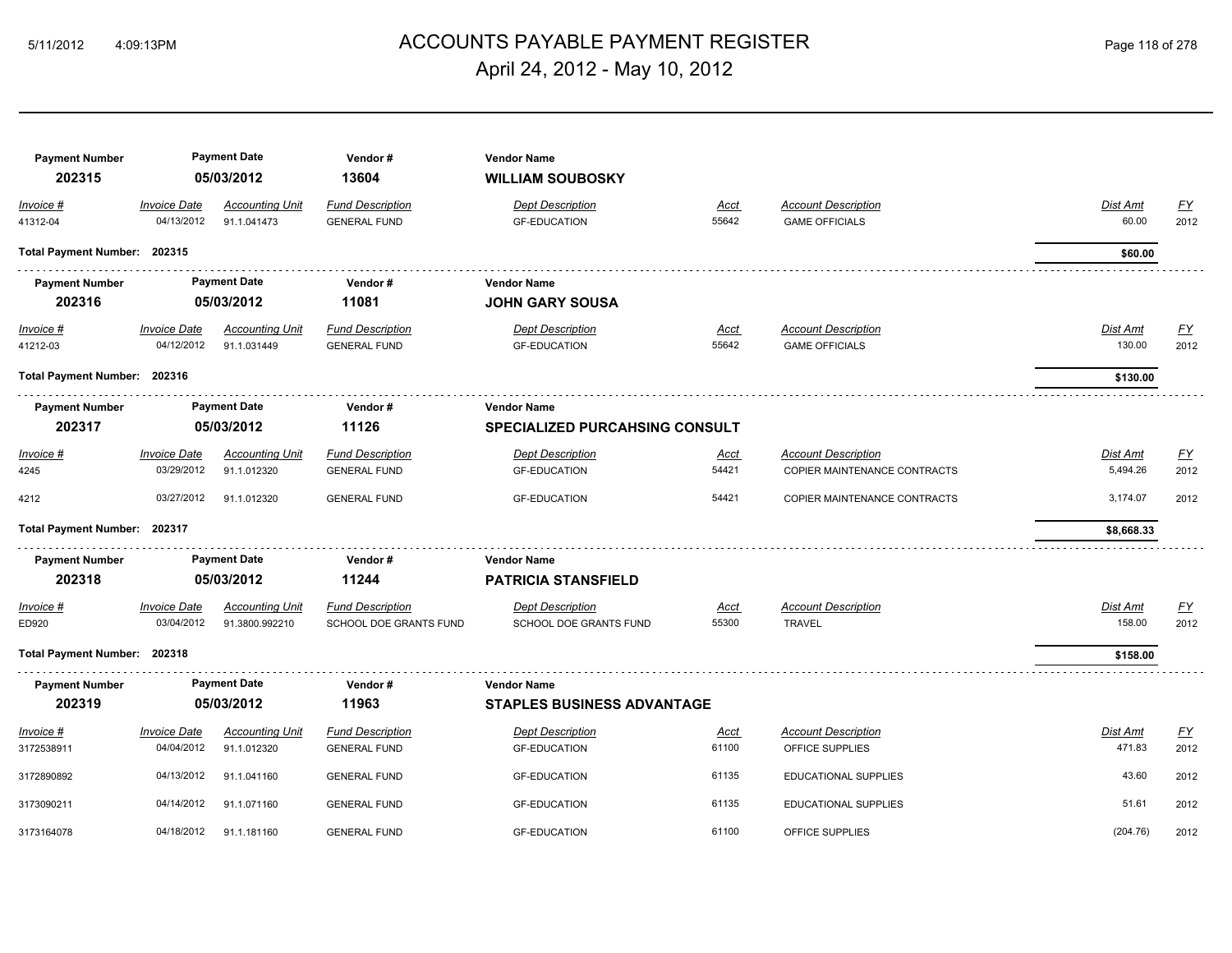# ACCOUNTS PAYABLE PAYMENT REGISTER 5/11/2012 4:09:13PM Page 119 of 278 April 24, 2012 - May 10, 2012

| <b>Payment Number</b><br>202319                              |                                          | <b>Payment Date</b><br>05/03/2012        | Vendor#<br>11963                                  | <b>Vendor Name</b><br><b>STAPLES BUSINESS ADVANTAGE</b> |                      |                                                        |                                     |                                   |
|--------------------------------------------------------------|------------------------------------------|------------------------------------------|---------------------------------------------------|---------------------------------------------------------|----------------------|--------------------------------------------------------|-------------------------------------|-----------------------------------|
| Invoice #<br>3172538911                                      | <i><b>Invoice Date</b></i><br>04/04/2012 | <b>Accounting Unit</b><br>91.3800.021210 | <b>Fund Description</b><br>SCHOOL DOE GRANTS FUND | <b>Dept Description</b><br>SCHOOL DOE GRANTS FUND       | Acct<br>61299        | <b>Account Description</b><br>MISCELLANEOUS SUPPLIES   | <b>Dist Amt</b><br>489.36           | $\underline{\mathsf{FY}}$<br>2012 |
| Total Payment Number: 202319                                 |                                          |                                          |                                                   |                                                         |                      |                                                        | \$851.64                            |                                   |
| <b>Payment Number</b><br>202320                              |                                          | <b>Payment Date</b><br>05/03/2012        | Vendor#<br>11082                                  | <b>Vendor Name</b><br><b>EDWARD SUCHOCKI JR</b>         |                      |                                                        |                                     |                                   |
| <b>Invoice #</b><br>41212-05<br>Total Payment Number: 202320 | <b>Invoice Date</b><br>04/12/2012        | <b>Accounting Unit</b><br>91.1.051458    | <b>Fund Description</b><br><b>GENERAL FUND</b>    | <b>Dept Description</b><br><b>GF-EDUCATION</b>          | <u>Acct</u><br>55642 | <b>Account Description</b><br><b>GAME OFFICIALS</b>    | <b>Dist Amt</b><br>60.00<br>\$60.00 | EY<br>2012                        |
| <b>Payment Number</b><br>202321                              | <b>Payment Date</b><br>05/03/2012        |                                          | Vendor#<br>13721                                  | <b>Vendor Name</b><br><b>TERMINIX</b>                   |                      |                                                        |                                     |                                   |
| Invoice #<br>313483287                                       | <b>Invoice Date</b><br>03/28/2012        | <b>Accounting Unit</b><br>91.1.222620    | <b>Fund Description</b><br><b>GENERAL FUND</b>    | <b>Dept Description</b><br><b>GF-EDUCATION</b>          | Acct<br>53628        | <b>Account Description</b><br><b>CONTRACT SERVICES</b> | Dist Amt<br>37.00                   | <u>FY</u><br>2012                 |
| 313475619                                                    | 03/21/2012                               | 91.1.222620                              | <b>GENERAL FUND</b>                               | <b>GF-EDUCATION</b>                                     | 53628                | <b>CONTRACT SERVICES</b>                               | 30.00                               | 2012                              |
| 313475618                                                    | 03/21/2012                               | 91.1.222620                              | <b>GENERAL FUND</b>                               | <b>GF-EDUCATION</b>                                     | 53628                | <b>CONTRACT SERVICES</b>                               | 15.00                               | 2012                              |
| 313473893                                                    | 03/20/2012                               | 91.1.222620                              | <b>GENERAL FUND</b>                               | <b>GF-EDUCATION</b>                                     | 53628                | <b>CONTRACT SERVICES</b>                               | 35.00                               | 2012                              |
| 313465176                                                    | 03/13/2012                               | 91.1.222620                              | <b>GENERAL FUND</b>                               | <b>GF-EDUCATION</b>                                     | 53628                | <b>CONTRACT SERVICES</b>                               | 45.00                               | 2012                              |
| 313450909                                                    | 03/06/2012                               | 91.1.222620                              | <b>GENERAL FUND</b>                               | <b>GF-EDUCATION</b>                                     | 53628                | CONTRACT SERVICES                                      | 15.00                               | 2012                              |
| 313481876                                                    | 03/27/2012                               | 91.1.222620                              | <b>GENERAL FUND</b>                               | <b>GF-EDUCATION</b>                                     | 53628                | CONTRACT SERVICES                                      | 75.00                               | 2012                              |
| Total Payment Number: 202321                                 |                                          |                                          |                                                   |                                                         |                      |                                                        | \$252.00                            |                                   |
| <b>Payment Number</b><br>202322                              |                                          | <b>Payment Date</b><br>05/03/2012        | Vendor#<br>11114                                  | <b>Vendor Name</b><br><b>TODD CAMPION</b>               |                      |                                                        |                                     |                                   |
| $Invoice$ #<br>MILES-MAR                                     | <b>Invoice Date</b><br>03/31/2012        | <b>Accounting Unit</b><br>91.1.992322    | <b>Fund Description</b><br><b>GENERAL FUND</b>    | <b>Dept Description</b><br><b>GF-EDUCATION</b>          | <u>Acct</u><br>55307 | <b>Account Description</b><br>MILEAGE REIMBURSEMENTS   | <b>Dist Amt</b><br>52.45            | <u>FY</u><br>2012                 |
| Total Payment Number: 202322                                 |                                          |                                          |                                                   |                                                         |                      |                                                        | \$52.45                             |                                   |
|                                                              |                                          |                                          |                                                   |                                                         |                      |                                                        |                                     |                                   |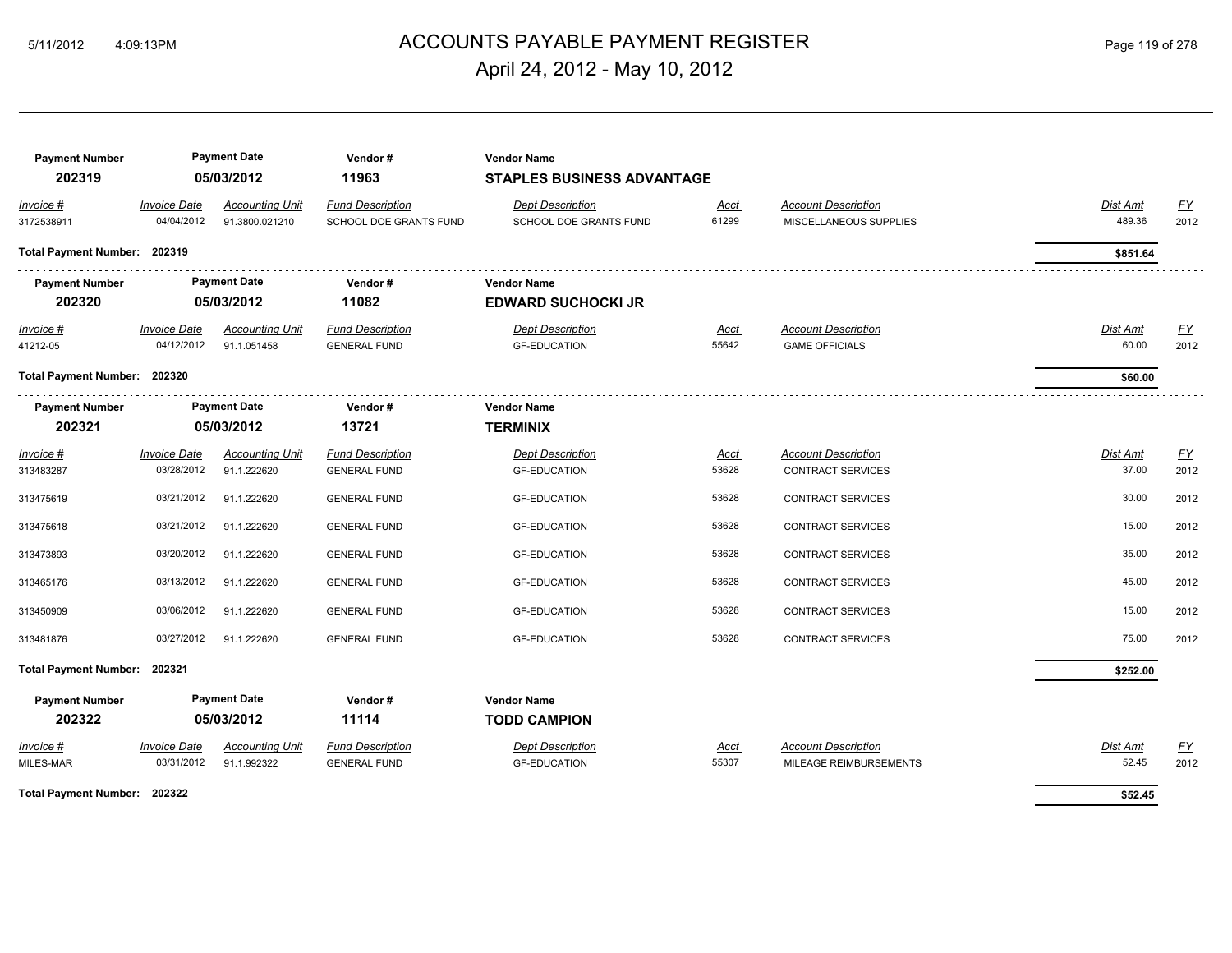# 5/11/2012 4:09:13PM ACCOUNTS PAYABLE PAYMENT REGISTER Page 120 of 278 April 24, 2012 - May 10, 2012

| <b>Payment Number</b><br>202323 |                                   | <b>Payment Date</b><br>05/03/2012        | Vendor#<br>13783                                  | <b>Vendor Name</b><br><b>TURNER BUILDING SCIENCE LLC</b> |                      |                                                        |                      |                          |
|---------------------------------|-----------------------------------|------------------------------------------|---------------------------------------------------|----------------------------------------------------------|----------------------|--------------------------------------------------------|----------------------|--------------------------|
| Invoice #                       | <b>Invoice Date</b>               | <b>Accounting Unit</b>                   | <b>Fund Description</b>                           | <b>Dept Description</b>                                  | Acct                 | <b>Account Description</b>                             | Dist Amt             | <u>FY</u>                |
| 67191485001                     | 04/03/2012                        | 91.1.101210                              | <b>GENERAL FUND</b>                               | <b>GF-EDUCATION</b>                                      | 61249                | <b>TESTING MATERIALS</b>                               | (43.02)              | 2012                     |
| <b>Total Payment Number:</b>    | 202323                            |                                          |                                                   |                                                          |                      |                                                        | (\$43.02)            |                          |
| 5443                            | 03/30/2012                        | 91.5800.154600                           | SCHOOL CAPITAL PROJECTS<br><b>FUND</b>            | SCHOOL CAPITAL PROJECTS                                  | 81200                | <b>BUILDINGS AND IMPROVEMENTS</b>                      | 3,418.20             | 2012                     |
| 5437                            | 03/30/2012                        | 91.5800.134600                           | SCHOOL CAPITAL PROJECTS<br><b>FUND</b>            | SCHOOL CAPITAL PROJECTS                                  | 81200                | <b>BUILDINGS AND IMPROVEMENTS</b>                      | 5,430.45             | 2012                     |
| Total Payment Number: 202323    |                                   |                                          |                                                   |                                                          |                      |                                                        | \$8,848.65           |                          |
| <b>Payment Number</b>           |                                   | <b>Payment Date</b>                      | Vendor#                                           | <b>Vendor Name</b>                                       |                      |                                                        |                      |                          |
| 202324                          |                                   | 05/03/2012                               | 11237                                             | UNIVERSITY OF OREGON                                     |                      |                                                        |                      |                          |
| Invoice #<br>12-05813-B         | <b>Invoice Date</b><br>04/02/2012 | <b>Accounting Unit</b><br>91.1.992212    | <b>Fund Description</b><br><b>GENERAL FUND</b>    | <b>Dept Description</b><br><b>GF-EDUCATION</b>           | Acct<br>61249        | <b>Account Description</b><br><b>TESTING MATERIALS</b> | Dist Amt<br>3,590.00 | EY<br>2012               |
| Total Payment Number: 202324    |                                   |                                          |                                                   |                                                          |                      |                                                        | \$3,590.00           |                          |
| <b>Payment Number</b>           |                                   | <b>Payment Date</b>                      | Vendor#                                           | <b>Vendor Name</b>                                       |                      |                                                        |                      |                          |
| 202325                          |                                   | 05/03/2012                               | 13808                                             | UNUM LIFE INSURANCE CO OF AMER                           |                      |                                                        |                      |                          |
| Invoice #<br>E0372920           | <b>Invoice Date</b><br>04/19/2012 | <b>Accounting Unit</b><br>91.1.992322    | <b>Fund Description</b><br><b>GENERAL FUND</b>    | <b>Dept Description</b><br><b>GF-EDUCATION</b>           | Acct<br>52300        | <b>Account Description</b><br><b>BENEFITS</b>          | Dist Amt<br>1,426.75 | $\underline{FY}$<br>2012 |
| 0134208-001 7 A                 | 04/19/2012                        | 91.1.992322                              | <b>GENERAL FUND</b>                               | <b>GF-EDUCATION</b>                                      | 52300                | <b>BENEFITS</b>                                        | 1,387.19             | 2012                     |
| 0134208-0017                    | 04/19/2012                        | 91.1.992322                              | <b>GENERAL FUND</b>                               | <b>GF-EDUCATION</b>                                      | 52300                | <b>BENEFITS</b>                                        | 1,823.88             | 2012                     |
| Total Payment Number: 202325    |                                   |                                          |                                                   |                                                          |                      |                                                        | \$4,637.82           |                          |
| <b>Payment Number</b>           |                                   | <b>Payment Date</b>                      | Vendor#                                           | <b>Vendor Name</b>                                       |                      |                                                        |                      |                          |
| 202326                          |                                   | 05/03/2012                               | 11246                                             | <b>DAVID VARANO</b>                                      |                      |                                                        |                      |                          |
| Invoice #<br>ED920              | <b>Invoice Date</b><br>03/08/2012 | <b>Accounting Unit</b><br>91.3800.992210 | <b>Fund Description</b><br>SCHOOL DOE GRANTS FUND | <b>Dept Description</b><br>SCHOOL DOE GRANTS FUND        | <u>Acct</u><br>55300 | <b>Account Description</b><br><b>TRAVEL</b>            | Dist Amt<br>158.00   | <u>FY</u><br>2012        |
| Total Payment Number: 202326    |                                   |                                          |                                                   |                                                          |                      |                                                        | \$158.00             |                          |
| <b>Payment Number</b><br>202327 |                                   | <b>Payment Date</b><br>05/03/2012        | Vendor#<br>13834                                  | <b>Vendor Name</b><br><b>ALAN VERLEY</b>                 |                      |                                                        |                      |                          |
| Invoice #                       | <b>Invoice Date</b>               | <b>Accounting Unit</b>                   | <b>Fund Description</b>                           | <b>Dept Description</b>                                  | Acct                 | <b>Account Description</b>                             | <b>Dist Amt</b>      | FY                       |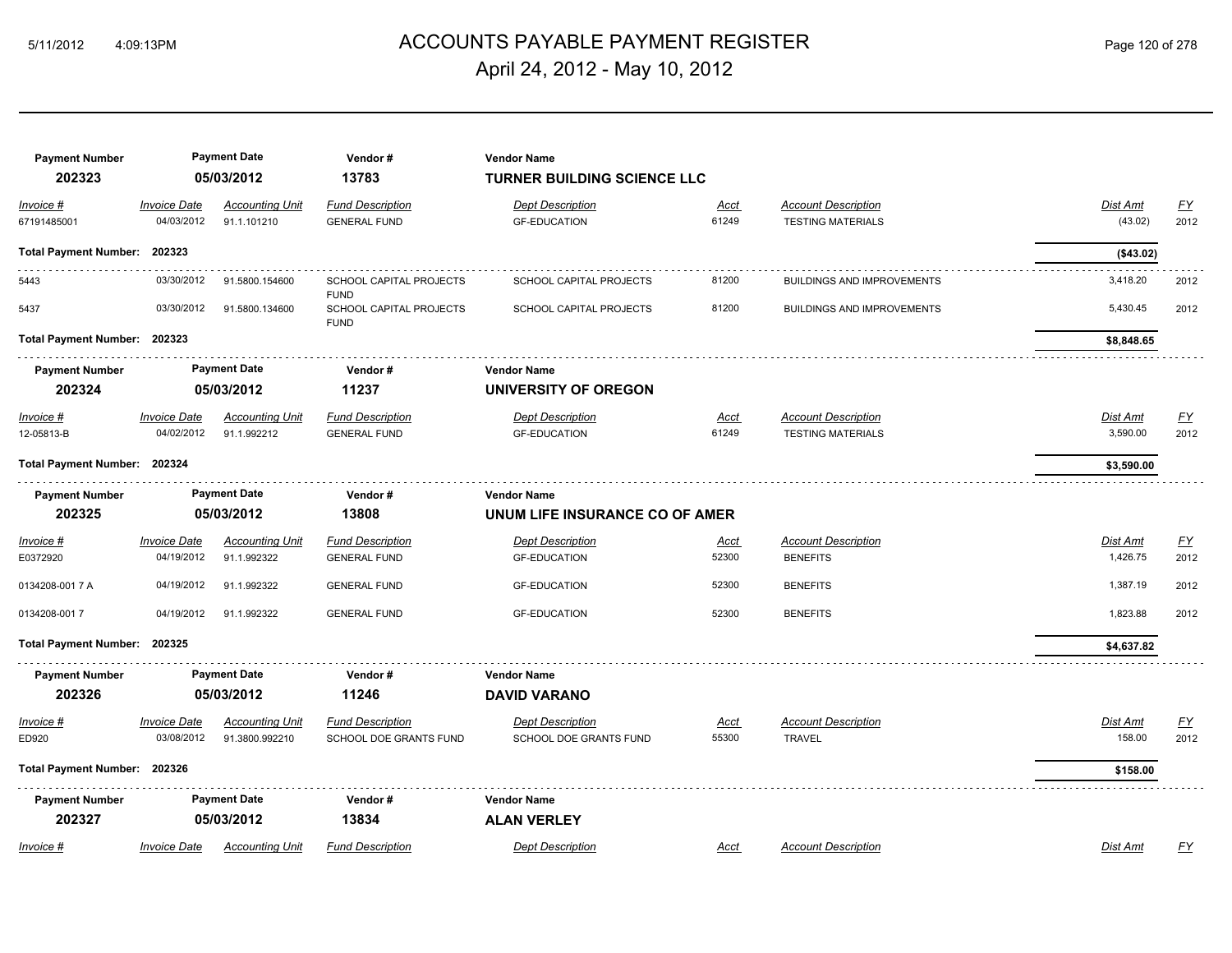# ACCOUNTS PAYABLE PAYMENT REGISTER 5/11/2012 4:09:13PM Page 121 of 278 April 24, 2012 - May 10, 2012

| <b>Payment Number</b><br>202327 |                                   | <b>Payment Date</b><br>05/03/2012     | Vendor#<br>13834                               | <b>Vendor Name</b><br><b>ALAN VERLEY</b>       |               |                                                     |                          |                           |
|---------------------------------|-----------------------------------|---------------------------------------|------------------------------------------------|------------------------------------------------|---------------|-----------------------------------------------------|--------------------------|---------------------------|
| Invoice #                       | <b>Invoice Date</b>               | <b>Accounting Unit</b>                | <b>Fund Description</b>                        | <b>Dept Description</b>                        | Acct          | <b>Account Description</b>                          | <b>Dist Amt</b>          | <u>FY</u>                 |
| MILES-MAR                       | 03/31/2012                        | 91.1.041300                           | <b>GENERAL FUND</b>                            | <b>GF-EDUCATION</b>                            | 55307         | MILEAGE REIMBURSEMENTS                              | 61.52                    | 2012                      |
| Total Payment Number: 202327    |                                   |                                       |                                                |                                                |               |                                                     | \$61.52                  |                           |
| <b>Payment Number</b>           |                                   | <b>Payment Date</b>                   | Vendor#                                        | <b>Vendor Name</b>                             |               |                                                     |                          |                           |
| 202328                          |                                   | 05/03/2012                            | 11083                                          | <b>PAUL VIENS</b>                              |               |                                                     |                          |                           |
| $Invoice$ #<br>41612-04         | <b>Invoice Date</b><br>04/16/2012 | <b>Accounting Unit</b><br>91.1.041429 | <b>Fund Description</b><br><b>GENERAL FUND</b> | <b>Dept Description</b><br><b>GF-EDUCATION</b> | Acct<br>55642 | <b>Account Description</b><br><b>GAME OFFICIALS</b> | <b>Dist Amt</b><br>80.00 | <u>FY</u><br>2012         |
| Total Payment Number: 202328    |                                   |                                       |                                                |                                                |               |                                                     | \$80.00                  |                           |
| <b>Payment Number</b>           |                                   | <b>Payment Date</b>                   | Vendor#                                        | <b>Vendor Name</b>                             |               |                                                     |                          |                           |
| 202329                          |                                   | 05/03/2012                            | 13857                                          | <b>WAL-MART</b>                                |               |                                                     |                          |                           |
| Invoice #                       | <b>Invoice Date</b>               | <b>Accounting Unit</b>                | <b>Fund Description</b>                        | <b>Dept Description</b>                        | Acct          | <b>Account Description</b>                          | Dist Amt                 | <u>FY</u>                 |
| TR#9288                         | 04/15/2012                        | 91.1.071113                           | <b>GENERAL FUND</b>                            | <b>GF-EDUCATION</b>                            | 61135         | EDUCATIONAL SUPPLIES                                | 58.12                    | 2012                      |
| Total Payment Number: 202329    |                                   |                                       |                                                |                                                |               |                                                     | \$58.12                  |                           |
| <b>Payment Number</b>           |                                   | <b>Payment Date</b>                   | Vendor#                                        | <b>Vendor Name</b>                             |               |                                                     |                          |                           |
| 202330                          |                                   | 05/03/2012                            | 11084                                          | <b>JAMES WALSH</b>                             |               |                                                     |                          |                           |
| Invoice #                       | <b>Invoice Date</b>               | <b>Accounting Unit</b>                | <b>Fund Description</b>                        | <b>Dept Description</b>                        | Acct          | <b>Account Description</b>                          | Dist Amt                 | $\underline{FY}$          |
| 40712-04                        | 04/07/2012                        | 91.1.041429                           | <b>GENERAL FUND</b>                            | <b>GF-EDUCATION</b>                            | 55642         | <b>GAME OFFICIALS</b>                               | 60.00                    | 2012                      |
| Total Payment Number: 202330    |                                   |                                       |                                                |                                                |               |                                                     | \$60.00                  |                           |
| <b>Payment Number</b>           |                                   | <b>Payment Date</b>                   | Vendor#                                        | <b>Vendor Name</b>                             |               |                                                     |                          |                           |
| 202331                          |                                   | 05/03/2012                            | 11085                                          | <b>PAUL J WESINGER</b>                         |               |                                                     |                          |                           |
| Invoice #                       | <b>Invoice Date</b>               | <b>Accounting Unit</b>                | <b>Fund Description</b>                        | <b>Dept Description</b>                        | Acct          | <b>Account Description</b>                          | Dist Amt                 | $\underline{\mathsf{FY}}$ |
| 41712-04                        | 04/17/2012                        | 91.1.041428                           | <b>GENERAL FUND</b>                            | <b>GF-EDUCATION</b>                            | 55642         | <b>GAME OFFICIALS</b>                               | 60.00                    | 2012                      |
| Total Payment Number: 202331    |                                   |                                       |                                                |                                                |               |                                                     | \$60.00                  |                           |
| <b>Payment Number</b>           |                                   | <b>Payment Date</b>                   | Vendor#                                        | <b>Vendor Name</b>                             |               |                                                     |                          |                           |
| 202332                          |                                   | 05/03/2012                            | 11236                                          | <b>JAYNE WING</b>                              |               |                                                     |                          |                           |
| Invoice #                       | <b>Invoice Date</b>               | <b>Accounting Unit</b>                | <b>Fund Description</b>                        | <b>Dept Description</b>                        | Acct          | <b>Account Description</b>                          | <b>Dist Amt</b>          | $\underline{FY}$          |
| <b>JAN-12</b>                   | 04/20/2012                        | 91.1.031160                           | <b>GENERAL FUND</b>                            | <b>GF-EDUCATION</b>                            | 61135         | EDUCATIONAL SUPPLIES                                | 372.54                   | 2012                      |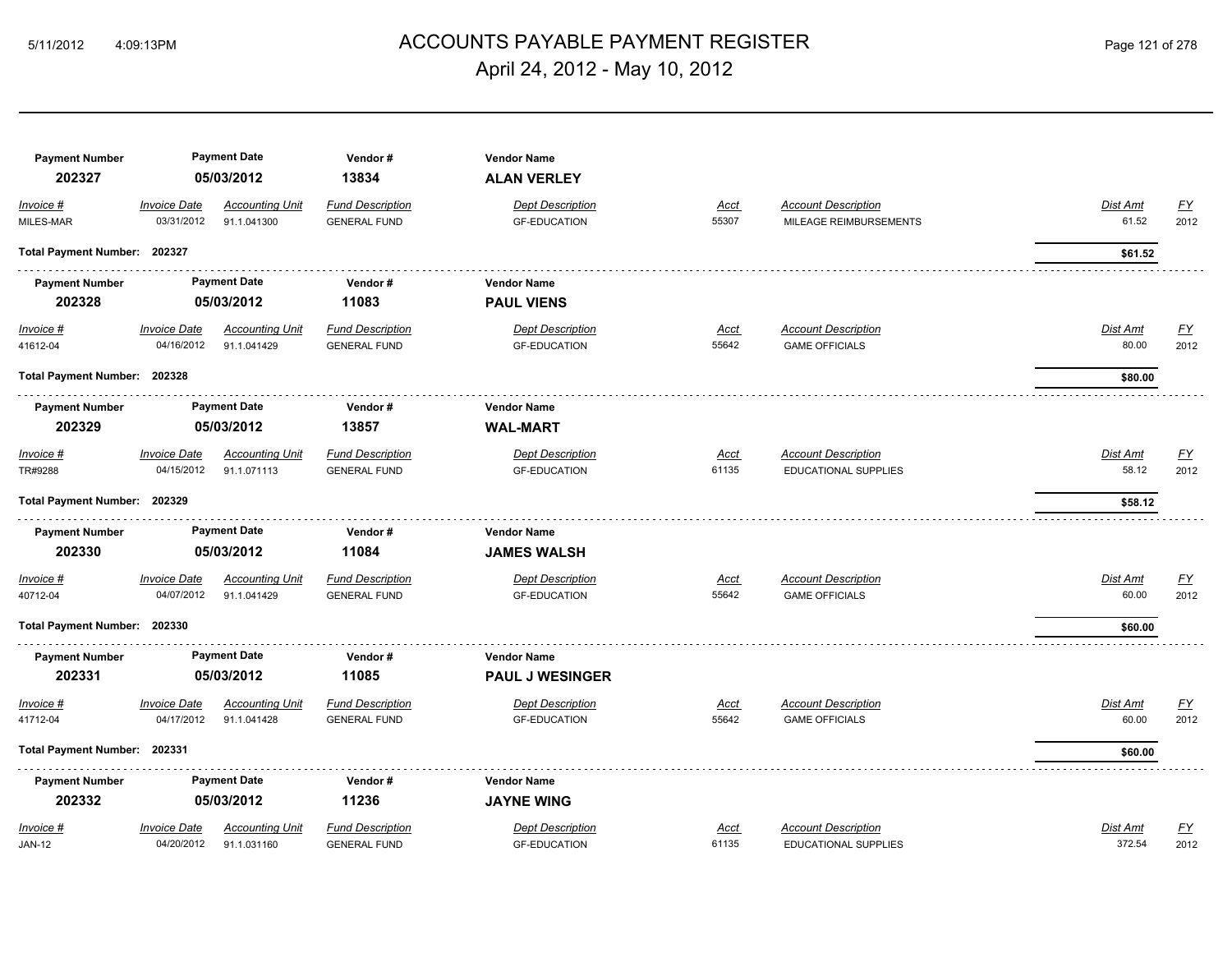# ACCOUNTS PAYABLE PAYMENT REGISTER 5/11/2012 4:09:13PM Page 122 of 278 April 24, 2012 - May 10, 2012

| <b>Payment Number</b><br>202332           |                                   | <b>Payment Date</b><br>05/03/2012        | Vendor#<br>11236                                | <b>Vendor Name</b><br><b>JAYNE WING</b>        |               |                                                           |                          |                          |
|-------------------------------------------|-----------------------------------|------------------------------------------|-------------------------------------------------|------------------------------------------------|---------------|-----------------------------------------------------------|--------------------------|--------------------------|
| Invoice #<br>Total Payment Number: 202332 | <b>Invoice Date</b>               | <b>Accounting Unit</b>                   | <b>Fund Description</b>                         | <b>Dept Description</b>                        | Acct          | <b>Account Description</b>                                | Dist Amt<br>\$372.54     | EY                       |
| <b>Payment Number</b><br>202333           |                                   | <b>Payment Date</b><br>05/03/2012        | Vendor#<br>11133                                | <b>Vendor Name</b><br><b>AMY YORK</b>          |               |                                                           |                          |                          |
| $Invoice$ #<br>MILES-MARAPR               | <b>Invoice Date</b><br>04/13/2012 | <b>Accounting Unit</b><br>91.1.992322    | <b>Fund Description</b><br><b>GENERAL FUND</b>  | <b>Dept Description</b><br><b>GF-EDUCATION</b> | Acct<br>55307 | <b>Account Description</b><br>MILEAGE REIMBURSEMENTS      | <b>Dist Amt</b><br>32.75 | <u>FY</u><br>2012        |
| Total Payment Number: 202333              |                                   |                                          |                                                 |                                                |               |                                                           | \$32.75                  |                          |
| <b>Payment Number</b><br>202334           |                                   | <b>Payment Date</b><br>05/03/2012        | Vendor#<br>13925                                | <b>Vendor Name</b><br>THE YOUTH COUNCIL        |               |                                                           |                          |                          |
| Invoice #<br>2027                         | <b>Invoice Date</b><br>04/01/2012 | <b>Accounting Unit</b><br>91.1.991110    | <b>Fund Description</b><br><b>GENERAL FUND</b>  | <b>Dept Description</b><br><b>GF-EDUCATION</b> | Acct<br>53600 | <b>Account Description</b><br><b>INSTRUCTION SERVICES</b> | Dist Amt<br>6,012.50     | EY<br>2012               |
| Total Payment Number: 202334              |                                   |                                          |                                                 |                                                |               |                                                           | \$6,012.50               |                          |
| <b>Payment Number</b><br>202335           |                                   | <b>Payment Date</b><br>05/03/2012        | Vendor#<br>14420                                | <b>Vendor Name</b><br><b>M SAUNDERS INC</b>    |               |                                                           |                          |                          |
| Invoice #<br>629079                       | <b>Invoice Date</b><br>04/18/2012 | <b>Accounting Unit</b><br>91.2100.093120 | <b>Fund Description</b><br><b>FOOD SERVICES</b> | <b>Dept Description</b><br><b>NHS NORTH</b>    | Acct<br>61214 | <b>Account Description</b><br>FOOD, FOOD SERVICE PROGRAM  | Dist Amt<br>116.80       | $\underline{FY}$<br>2012 |
| 628517                                    | 04/16/2012                        | 91.2100.093120                           | <b>FOOD SERVICES</b>                            | <b>NHS NORTH</b>                               | 61214         | FOOD, FOOD SERVICE PROGRAM                                | 254.89                   | 2012                     |
| 626162                                    | 04/02/2012                        | 91.2100.093120                           | <b>FOOD SERVICES</b>                            | NHS NORTH                                      | 61214         | FOOD, FOOD SERVICE PROGRAM                                | 227.50                   | 2012                     |
| 627366                                    | 04/09/2012                        | 91.2100.093120                           | <b>FOOD SERVICES</b>                            | <b>NHS NORTH</b>                               | 61214         | FOOD, FOOD SERVICE PROGRAM                                | 149.94                   | 2012                     |
| 628254                                    | 04/13/2012                        | 91.2100.103120                           | <b>FOOD SERVICES</b>                            | <b>NHS NORTH</b>                               | 61214         | FOOD, FOOD SERVICE PROGRAM                                | 32.30                    | 2012                     |
| 627121                                    | 04/10/2012                        | 91.2100.113120                           | <b>FOOD SERVICES</b>                            | <b>NHS NORTH</b>                               | 61214         | FOOD, FOOD SERVICE PROGRAM                                | 13.50                    | 2012                     |
| 627120                                    | 04/10/2012                        | 91.2100.113120                           | <b>FOOD SERVICES</b>                            | <b>NHS NORTH</b>                               | 61214         | FOOD, FOOD SERVICE PROGRAM                                | 13.50                    | 2012                     |
| 627114                                    | 04/06/2012                        | 91.2100.113120                           | <b>FOOD SERVICES</b>                            | <b>NHS NORTH</b>                               | 61214         | FOOD, FOOD SERVICE PROGRAM                                | 174.54                   | 2012                     |
| 628328                                    | 04/17/2012                        | 91.2100.113120                           | <b>FOOD SERVICES</b>                            | <b>NHS NORTH</b>                               | 61214         | FOOD, FOOD SERVICE PROGRAM                                | 44.45                    | 2012                     |
| 628330                                    | 04/17/2012                        | 91.2100.123120                           | <b>FOOD SERVICES</b>                            | <b>NHS NORTH</b>                               | 61214         | FOOD, FOOD SERVICE PROGRAM                                | 13.50                    | 2012                     |
| 627113                                    | 04/06/2012                        | 91.2100.123120                           | <b>FOOD SERVICES</b>                            | <b>NHS NORTH</b>                               | 61214         | FOOD, FOOD SERVICE PROGRAM                                | 130.12                   | 2012                     |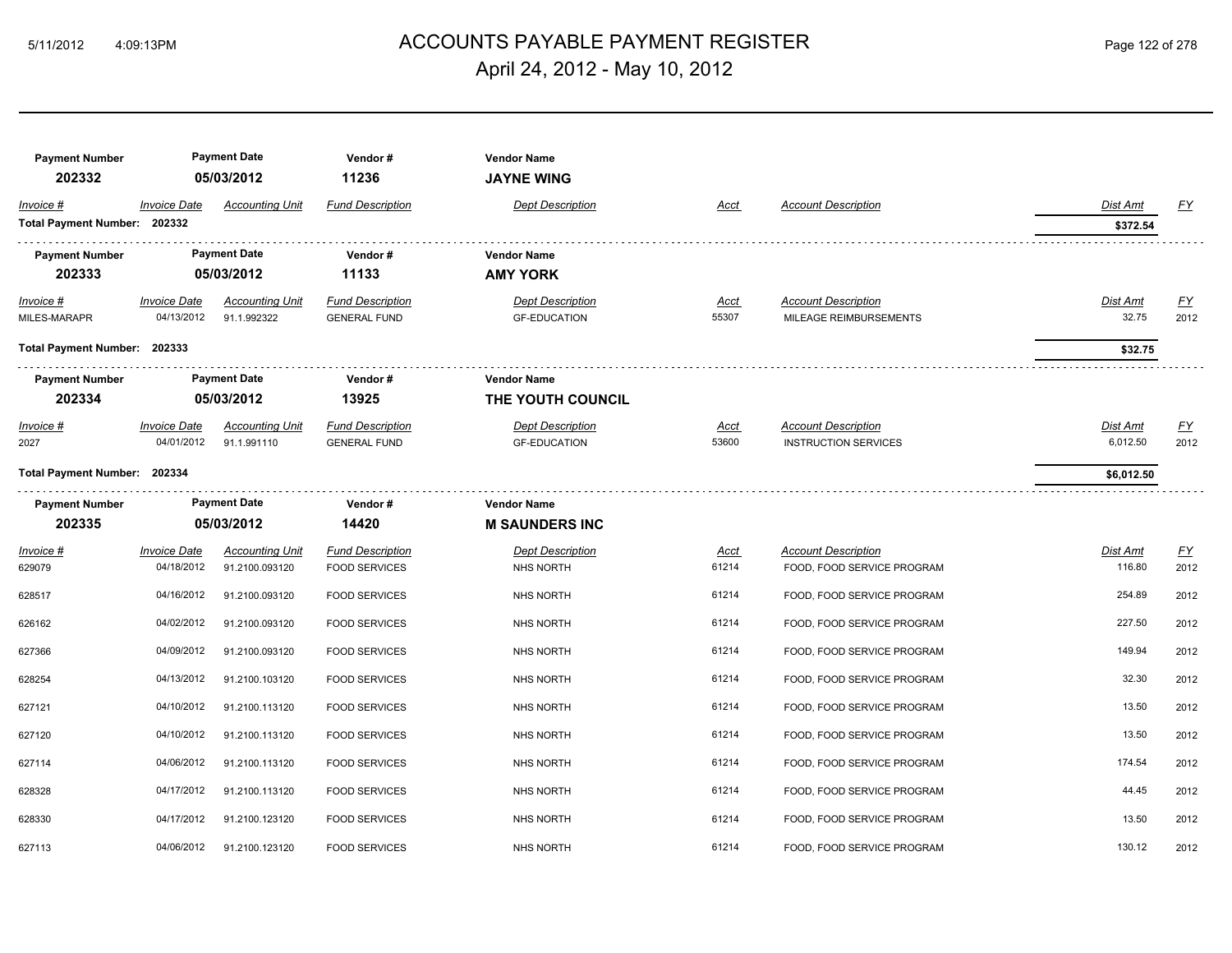# ACCOUNTS PAYABLE PAYMENT REGISTER 5/11/2012 4:09:13PM Page 123 of 278 April 24, 2012 - May 10, 2012

| <b>Payment Number</b><br>202335 |                     | <b>Payment Date</b><br>05/03/2012 | Vendor#<br>14420        | <b>Vendor Name</b><br><b>M SAUNDERS INC</b> |             |                             |                 |           |
|---------------------------------|---------------------|-----------------------------------|-------------------------|---------------------------------------------|-------------|-----------------------------|-----------------|-----------|
| Invoice #                       | <b>Invoice Date</b> | <b>Accounting Unit</b>            | <b>Fund Description</b> | <b>Dept Description</b>                     | Acct        | <b>Account Description</b>  | Dist Amt        | <u>FY</u> |
| 625996                          | 04/03/2012          | 91.2100.123120                    | <b>FOOD SERVICES</b>    | <b>NHS NORTH</b>                            | 61214       | FOOD, FOOD SERVICE PROGRAM  | 45.45           | 2012      |
| 628322                          | 04/13/2012          | 91.2100.123120                    | <b>FOOD SERVICES</b>    | <b>NHS NORTH</b>                            | 61214       | FOOD, FOOD SERVICE PROGRAM  | 206.81          | 2012      |
| 627316                          | 04/09/2012          | 91.2100.123120                    | <b>FOOD SERVICES</b>    | <b>NHS NORTH</b>                            | 61214       | FOOD, FOOD SERVICE PROGRAM  | 41.36           | 2012      |
| 627368                          | 04/09/2012          | 91.2100.133120                    | <b>FOOD SERVICES</b>    | <b>NHS NORTH</b>                            | 61214       | FOOD, FOOD SERVICE PROGRAM  | 131.77          | 2012      |
| 627859                          | 04/11/2012          | 91.2100.133120                    | <b>FOOD SERVICES</b>    | <b>NHS NORTH</b>                            | 61214       | FOOD, FOOD SERVICE PROGRAM  | 38.07           | 2012      |
| Total Payment Number: 202335    |                     |                                   |                         |                                             |             |                             | \$1,634.50      |           |
| <b>Payment Number</b>           |                     | <b>Payment Date</b>               | Vendor#                 | <b>Vendor Name</b>                          |             |                             |                 |           |
| 202336                          | 05/03/2012          |                                   | 13409                   | <b>READYNURSE STAFFING SERVICES</b>         |             |                             |                 |           |
| $Invoice$ #                     | <b>Invoice Date</b> | <b>Accounting Unit</b>            | <b>Fund Description</b> | <b>Dept Description</b>                     | <u>Acct</u> | <b>Account Description</b>  | <b>Dist Amt</b> | <u>FY</u> |
| 24126118222                     | 01/08/2012          | 91.1.992130                       | <b>GENERAL FUND</b>     | <b>GF-EDUCATION</b>                         | 53614       | PUPIL SUPPORT SERVICES      | 433.36          | 2012      |
| Total Payment Number: 202336    |                     |                                   |                         |                                             |             |                             | \$433.36        |           |
| <b>Payment Number</b>           |                     | <b>Payment Date</b>               | Vendor#                 | <b>Vendor Name</b>                          |             |                             |                 |           |
| 202337                          |                     | 05/03/2012                        | 13526                   | <b>SCHOOL SPECIALTY</b>                     |             |                             |                 |           |
| Invoice #                       | <b>Invoice Date</b> | <b>Accounting Unit</b>            | <b>Fund Description</b> | <b>Dept Description</b>                     | <u>Acct</u> | <b>Account Description</b>  | Dist Amt        | EY        |
| 208108001054                    | 04/05/2012          | 91.1.171102                       | <b>GENERAL FUND</b>     | <b>GF-EDUCATION</b>                         | 61135       | EDUCATIONAL SUPPLIES        | 502.21          | 2012      |
| 208108018495                    | 04/10/2012          | 91.1.171215                       | <b>GENERAL FUND</b>     | <b>GF-EDUCATION</b>                         | 61135       | <b>EDUCATIONAL SUPPLIES</b> | 177.99          | 2012      |
| Total Payment Number: 202337    |                     |                                   |                         |                                             |             |                             | \$680.20        |           |
| <b>Payment Number</b>           |                     | <b>Payment Date</b>               | Vendor#                 | <b>Vendor Name</b>                          |             |                             |                 |           |
| 202338                          |                     | 05/03/2012                        | 11963                   | <b>STAPLES BUSINESS ADVANTAGE</b>           |             |                             |                 |           |
| Invoice #                       | <b>Invoice Date</b> | <b>Accounting Unit</b>            | <b>Fund Description</b> | <b>Dept Description</b>                     | <u>Acct</u> | <b>Account Description</b>  | Dist Amt        | <u>FY</u> |
| 3172601987                      | 04/06/2012          | 91.1.171215                       | <b>GENERAL FUND</b>     | <b>GF-EDUCATION</b>                         | 61135       | <b>EDUCATIONAL SUPPLIES</b> | 59.99           | 2012      |
| Total Payment Number: 202338    |                     |                                   |                         |                                             |             |                             | \$59.99         |           |
| <b>Payment Number</b>           |                     | <b>Payment Date</b>               | Vendor#                 | <b>Vendor Name</b>                          |             |                             |                 |           |
| 202339                          |                     | 05/08/2012                        | 12350                   | <b>ASSOCIATED RADIOLOGISTS PA</b>           |             |                             |                 |           |
| Invoice #                       | <b>Invoice Date</b> | <b>Accounting Unit</b>            | <b>Fund Description</b> | <b>Dept Description</b>                     | Acct        | <b>Account Description</b>  | Dist Amt        | FY        |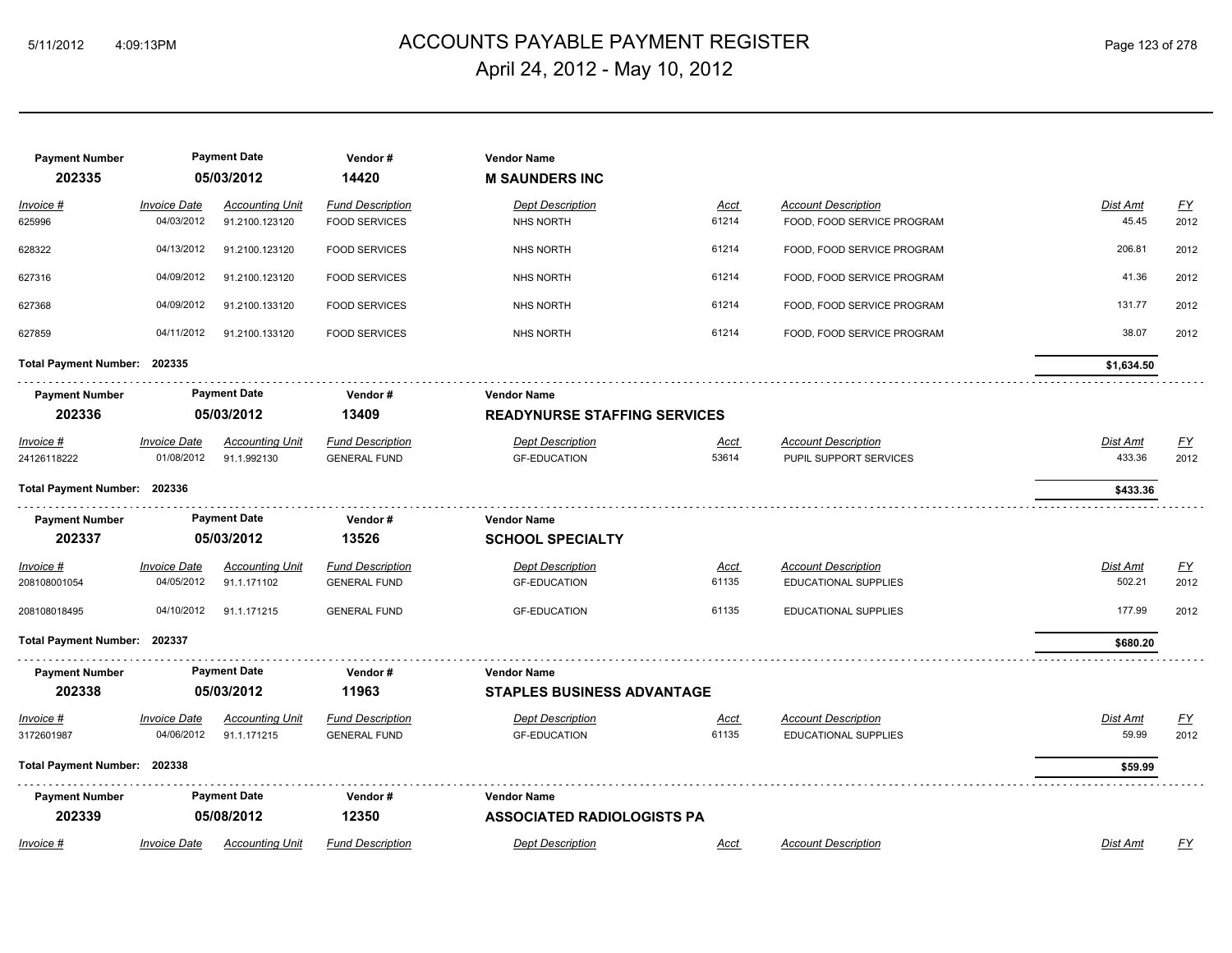# ACCOUNTS PAYABLE PAYMENT REGISTER 5/11/2012 4:09:13PM Page 124 of 278 April 24, 2012 - May 10, 2012

| <b>Payment Number</b>        |                                   | <b>Payment Date</b>                   | Vendor#                                             | <b>Vendor Name</b>                                          |                      |                                                                  |                           |                   |
|------------------------------|-----------------------------------|---------------------------------------|-----------------------------------------------------|-------------------------------------------------------------|----------------------|------------------------------------------------------------------|---------------------------|-------------------|
| 202339                       |                                   | 05/08/2012                            | 12350                                               | <b>ASSOCIATED RADIOLOGISTS PA</b>                           |                      |                                                                  |                           |                   |
| Invoice #<br>18099           | <b>Invoice Date</b><br>05/08/2012 | <b>Accounting Unit</b><br>28.6500.890 | <b>Fund Description</b><br>PROPERTY & CASUALTY FUND | <b>Dept Description</b><br>RISK MGMT-PROPERTY &<br>CASUALTY | <u>Acct</u><br>59207 | <b>Account Description</b><br><b>WORKERS COMPENSATION CLAIMS</b> | Dist Amt<br>31.00         | EY<br>2012        |
| Total Payment Number: 202339 |                                   |                                       |                                                     |                                                             |                      |                                                                  | \$31.00                   |                   |
| <b>Payment Number</b>        |                                   | <b>Payment Date</b>                   | Vendor#                                             | <b>Vendor Name</b>                                          |                      |                                                                  |                           |                   |
| 202340                       |                                   | 05/08/2012                            | 12743                                               | <b>FOUR SEASONS ORTHOPAEDIC CTR P</b>                       |                      |                                                                  |                           |                   |
| $Invoice$ #<br>18097         | <b>Invoice Date</b><br>05/08/2012 | <b>Accounting Unit</b><br>28.6500.890 | <b>Fund Description</b><br>PROPERTY & CASUALTY FUND | <b>Dept Description</b><br>RISK MGMT-PROPERTY &<br>CASUALTY | <b>Acct</b><br>59207 | <b>Account Description</b><br>WORKERS COMPENSATION CLAIMS        | <b>Dist Amt</b><br>312.00 | <u>FY</u><br>2012 |
| Total Payment Number: 202340 |                                   |                                       |                                                     |                                                             |                      |                                                                  | \$312.00                  |                   |
| <b>Payment Number</b>        |                                   | <b>Payment Date</b>                   | Vendor #                                            | <b>Vendor Name</b>                                          |                      |                                                                  |                           |                   |
| 202341                       |                                   | 05/08/2012                            | 12887                                               | <b>ILLG AUTOMOTIVE CORP</b>                                 |                      |                                                                  |                           |                   |
| Invoice #<br>18096           | <b>Invoice Date</b><br>05/08/2012 | <b>Accounting Unit</b><br>28.6500.890 | <b>Fund Description</b><br>PROPERTY & CASUALTY FUND | <b>Dept Description</b><br>RISK MGMT-PROPERTY &<br>CASUALTY | <u>Acct</u><br>59275 | <b>Account Description</b><br><b>AUTOMOBILE CLAIMS</b>           | Dist Amt<br>1,338.23      | EY<br>2012        |
| Total Payment Number: 202341 |                                   |                                       |                                                     |                                                             |                      |                                                                  | \$1,338.23                |                   |
| <b>Payment Number</b>        |                                   | <b>Payment Date</b>                   | Vendor#                                             | <b>Vendor Name</b>                                          |                      |                                                                  |                           |                   |
| 202342                       |                                   | 05/08/2012                            | 13597                                               | SO NH REGIONAL MEDICAL CENTER                               |                      |                                                                  |                           |                   |
| Invoice #<br>18098           | <b>Invoice Date</b><br>05/08/2012 | <b>Accounting Unit</b><br>28.6500.890 | <b>Fund Description</b><br>PROPERTY & CASUALTY FUND | <b>Dept Description</b><br>RISK MGMT-PROPERTY &<br>CASUALTY | <u>Acct</u><br>59207 | <b>Account Description</b><br><b>WORKERS COMPENSATION CLAIMS</b> | Dist Amt<br>236.41        | <u>FY</u><br>2012 |
| Total Payment Number: 202342 |                                   |                                       |                                                     |                                                             |                      |                                                                  | \$236.41                  |                   |
| <b>Payment Number</b>        |                                   | <b>Payment Date</b>                   | Vendor#                                             | <b>Vendor Name</b>                                          |                      |                                                                  |                           |                   |
| 202343                       |                                   | 05/08/2012                            | 14509                                               | <b>NATIONAL GRID</b>                                        |                      |                                                                  |                           |                   |
| Invoice #<br>38781-7901118   | <b>Invoice Date</b><br>04/20/2012 | <b>Accounting Unit</b><br>75.1.500    | <b>Fund Description</b><br><b>GENERAL FUND</b>      | <b>Dept Description</b><br><b>WELFARE ASSISTANCE</b>        | Acct<br>55800        | <b>Account Description</b><br><b>GENERAL ASSISTANCE</b>          | Dist Amt<br>118.53        | <u>FY</u><br>2012 |
| Total Payment Number: 202343 |                                   |                                       |                                                     |                                                             |                      |                                                                  | \$118.53                  |                   |
| <b>Payment Number</b>        |                                   | <b>Payment Date</b>                   | Vendor#                                             | <b>Vendor Name</b>                                          |                      |                                                                  |                           |                   |
| 202344                       |                                   | 05/08/2012                            | 13372                                               | <b>PSNH</b>                                                 |                      |                                                                  |                           |                   |
| Invoice #<br>41446-7901116   | <b>Invoice Date</b><br>04/19/2012 | <b>Accounting Unit</b><br>75.1.500    | <b>Fund Description</b><br><b>GENERAL FUND</b>      | <b>Dept Description</b><br><b>WELFARE ASSISTANCE</b>        | <u>Acct</u><br>55800 | <b>Account Description</b><br><b>GENERAL ASSISTANCE</b>          | Dist Amt<br>110.74        | <u>FY</u><br>2012 |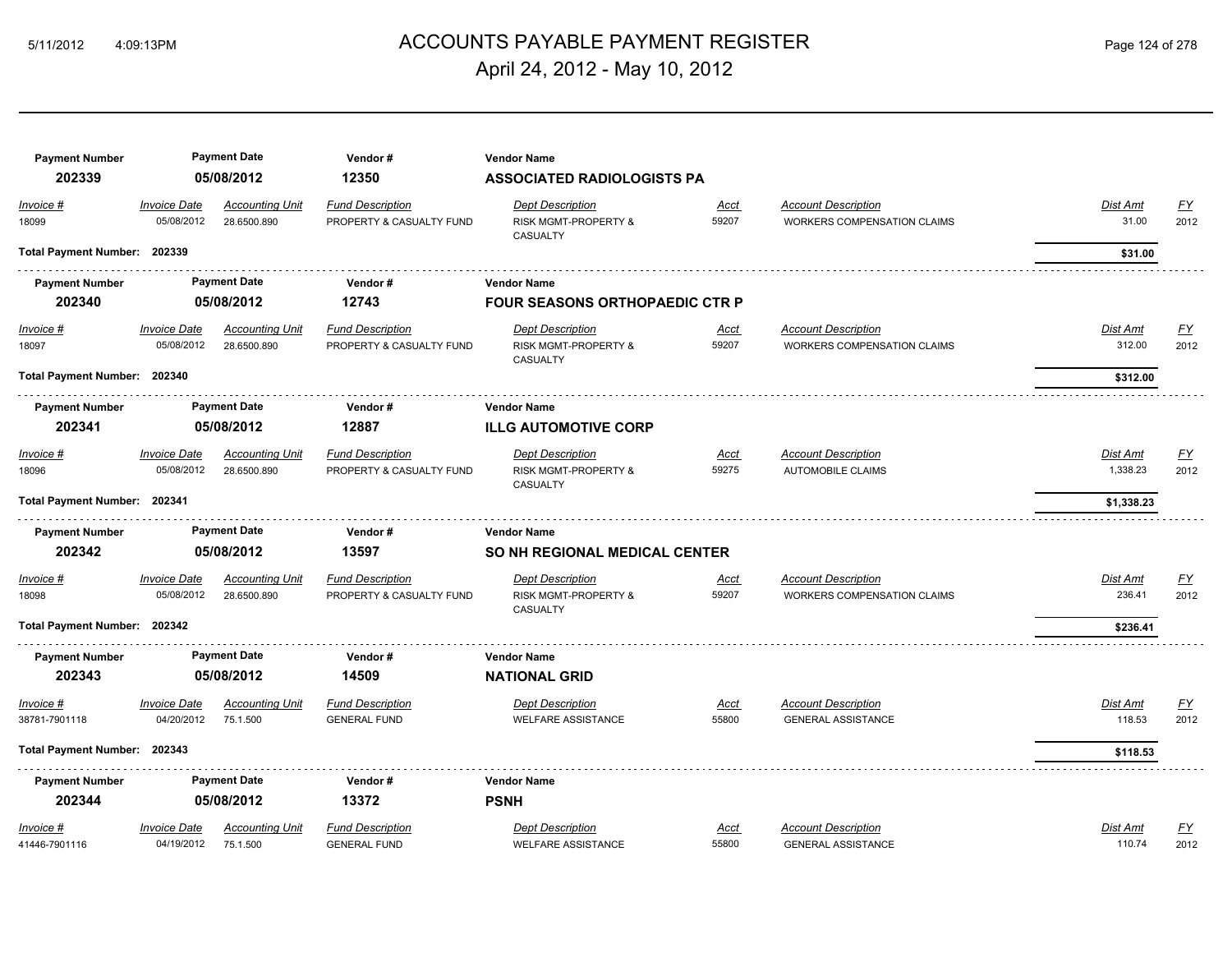# ACCOUNTS PAYABLE PAYMENT REGISTER 5/11/2012 4:09:13PM Page 125 of 278 April 24, 2012 - May 10, 2012

| <b>Payment Number</b><br>202344 |                                   | <b>Payment Date</b><br>05/08/2012  | Vendor#<br>13372                               | <b>Vendor Name</b><br><b>PSNH</b>                    |                      |                                                         |                           |                          |
|---------------------------------|-----------------------------------|------------------------------------|------------------------------------------------|------------------------------------------------------|----------------------|---------------------------------------------------------|---------------------------|--------------------------|
| Invoice #<br>41439-5908218      | <b>Invoice Date</b><br>04/16/2012 | <b>Accounting Unit</b><br>75.1.500 | <b>Fund Description</b><br><b>GENERAL FUND</b> | <b>Dept Description</b><br><b>WELFARE ASSISTANCE</b> | Acct<br>55800        | <b>Account Description</b><br><b>GENERAL ASSISTANCE</b> | Dist Amt<br>255.64        | $\underline{FY}$<br>2012 |
| 41436-7901115                   | 04/18/2012                        | 75.1.500                           | <b>GENERAL FUND</b>                            | <b>WELFARE ASSISTANCE</b>                            | 55800                | <b>GENERAL ASSISTANCE</b>                               | 101.33                    | 2012                     |
| 41421-5908217                   | 04/16/2012                        | 75.1.500                           | <b>GENERAL FUND</b>                            | <b>WELFARE ASSISTANCE</b>                            | 55800                | <b>GENERAL ASSISTANCE</b>                               | 68.18                     | 2012                     |
| 41238-5908231                   | 04/26/2012                        | 75.1.500                           | <b>GENERAL FUND</b>                            | <b>WELFARE ASSISTANCE</b>                            | 55800                | <b>GENERAL ASSISTANCE</b>                               | 123.50                    | 2012                     |
| 41113-5908226                   | 04/24/2012                        | 75.1.500                           | <b>GENERAL FUND</b>                            | WELFARE ASSISTANCE                                   | 55800                | <b>GENERAL ASSISTANCE</b>                               | 68.10                     | 2012                     |
| 40264-7901131                   | 04/26/2012                        | 75.1.500                           | <b>GENERAL FUND</b>                            | WELFARE ASSISTANCE                                   | 55800                | <b>GENERAL ASSISTANCE</b>                               | 20.85                     | 2012                     |
| 39077-5908229                   | 04/25/2012                        | 75.1.500                           | <b>GENERAL FUND</b>                            | <b>WELFARE ASSISTANCE</b>                            | 55800                | <b>GENERAL ASSISTANCE</b>                               | 147.28                    | 2012                     |
| 38781-7901119                   | 04/20/2012                        | 75.1.500                           | <b>GENERAL FUND</b>                            | <b>WELFARE ASSISTANCE</b>                            | 55800                | <b>GENERAL ASSISTANCE</b>                               | 82.80                     | 2012                     |
| 38282-6908566                   | 05/03/2012                        | 75.1.500                           | <b>GENERAL FUND</b>                            | <b>WELFARE ASSISTANCE</b>                            | 55800                | <b>GENERAL ASSISTANCE</b>                               | 16.57                     | 2012                     |
| 37720-5908216                   | 04/16/2012                        | 75.1.500                           | <b>GENERAL FUND</b>                            | <b>WELFARE ASSISTANCE</b>                            | 55800                | <b>GENERAL ASSISTANCE</b>                               | 55.68                     | 2012                     |
| 37484-7901126                   | 04/25/2012                        | 75.1.500                           | <b>GENERAL FUND</b>                            | <b>WELFARE ASSISTANCE</b>                            | 55800                | <b>GENERAL ASSISTANCE</b>                               | 76.16                     | 2012                     |
| 36129-4945034                   | 04/30/2012                        | 75.1.500                           | <b>GENERAL FUND</b>                            | <b>WELFARE ASSISTANCE</b>                            | 55800                | <b>GENERAL ASSISTANCE</b>                               | 76.78                     | 2012                     |
| 35898-4945015                   | 04/24/2012                        | 75.1.500                           | <b>GENERAL FUND</b>                            | <b>WELFARE ASSISTANCE</b>                            | 55800                | <b>GENERAL ASSISTANCE</b>                               | 66.96                     | 2012                     |
| 31223-5908221                   | 04/19/2012                        | 75.1.500                           | <b>GENERAL FUND</b>                            | <b>WELFARE ASSISTANCE</b>                            | 55800                | <b>GENERAL ASSISTANCE</b>                               | 96.13                     | 2012                     |
| 29731-7901128                   | 04/25/2012                        | 75.1.500                           | <b>GENERAL FUND</b>                            | <b>WELFARE ASSISTANCE</b>                            | 55800                | <b>GENERAL ASSISTANCE</b>                               | 29.66                     | 2012                     |
| Total Payment Number: 202344    |                                   |                                    |                                                |                                                      |                      |                                                         | \$1,396.36                |                          |
| <b>Payment Number</b>           |                                   | <b>Payment Date</b>                | Vendor#                                        | <b>Vendor Name</b>                                   |                      |                                                         |                           |                          |
| 202345                          |                                   | 05/08/2012                         | 12254                                          | 23 TO 25 TEMPLE ST REALTY LLC                        |                      |                                                         |                           |                          |
| $Invoice$ #<br>41449-4945021    | <b>Invoice Date</b><br>04/26/2012 | <b>Accounting Unit</b><br>75.1.500 | <b>Fund Description</b><br><b>GENERAL FUND</b> | <b>Dept Description</b><br><b>WELFARE ASSISTANCE</b> | <u>Acct</u><br>55810 | <b>Account Description</b><br><b>RENTAL ASSISTANCE</b>  | <b>Dist Amt</b><br>400.00 | <u>FY</u><br>2012        |
| Total Payment Number: 202345    |                                   |                                    |                                                |                                                      |                      |                                                         | \$400.00                  |                          |
| <b>Payment Number</b><br>202346 |                                   | <b>Payment Date</b><br>05/08/2012  | Vendor#<br>12320                               | <b>Vendor Name</b><br>AMHERST PARK APARTMENTS LLC    |                      |                                                         |                           |                          |
| Invoice #                       | <b>Invoice Date</b>               | <b>Accounting Unit</b>             | <b>Fund Description</b>                        | <b>Dept Description</b>                              | Acct                 | <b>Account Description</b>                              | Dist Amt                  | FY                       |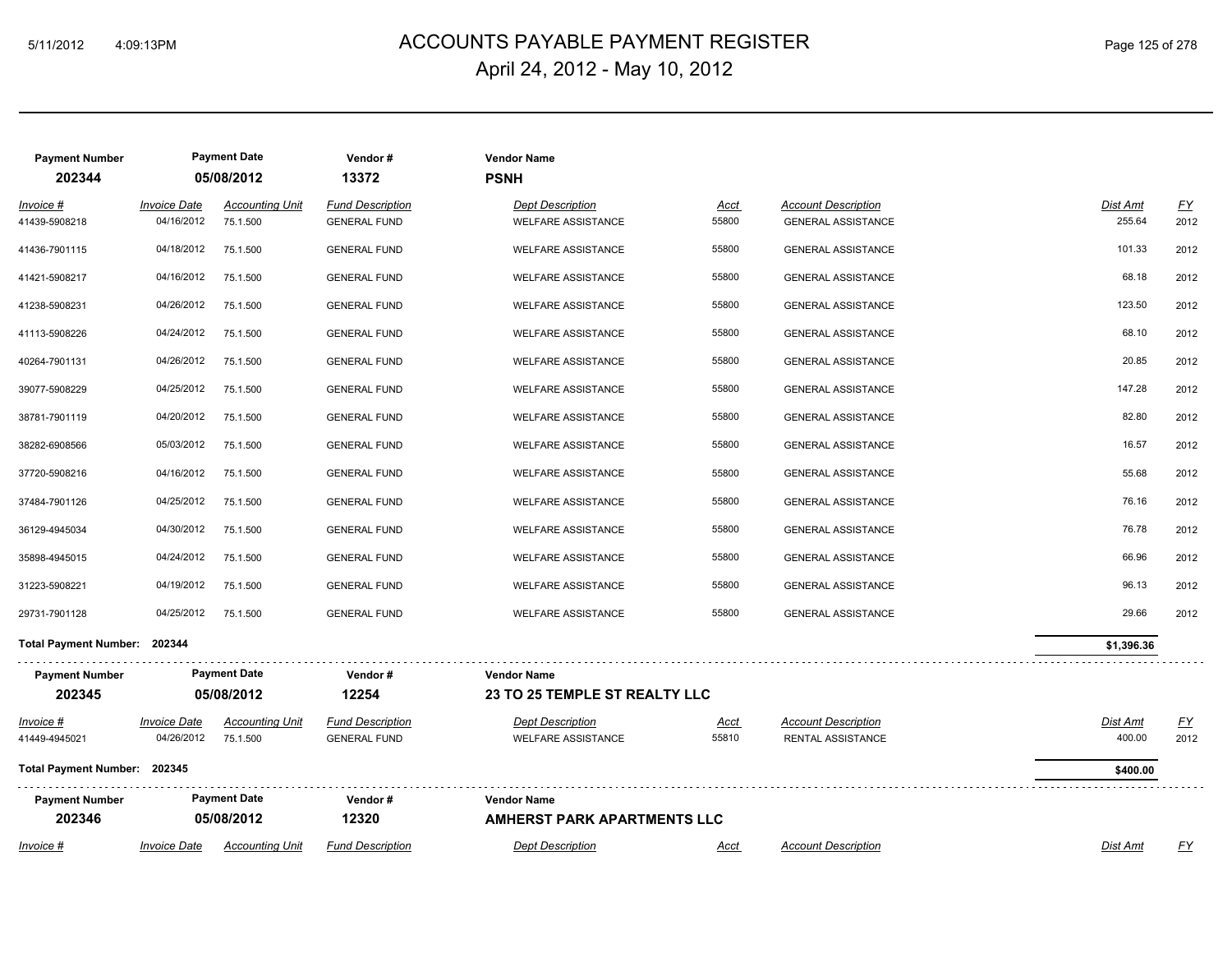# ACCOUNTS PAYABLE PAYMENT REGISTER 5/11/2012 4:09:13PM Page 126 of 278 April 24, 2012 - May 10, 2012

| <b>Payment Number</b><br>202346 |                                   | <b>Payment Date</b><br>05/08/2012  | Vendor#<br>12320                               | <b>Vendor Name</b><br><b>AMHERST PARK APARTMENTS LLC</b> |                      |                                                 |                           |                          |
|---------------------------------|-----------------------------------|------------------------------------|------------------------------------------------|----------------------------------------------------------|----------------------|-------------------------------------------------|---------------------------|--------------------------|
| Invoice #<br>38124-7901114      | <b>Invoice Date</b><br>04/17/2012 | <b>Accounting Unit</b><br>75.1.500 | <b>Fund Description</b><br><b>GENERAL FUND</b> | <b>Dept Description</b><br><b>WELFARE ASSISTANCE</b>     | <b>Acct</b><br>55810 | <b>Account Description</b><br>RENTAL ASSISTANCE | Dist Amt<br>321.00        | $\underline{FY}$<br>2012 |
| Total Payment Number: 202346    |                                   |                                    |                                                |                                                          |                      |                                                 | \$321.00                  |                          |
| <b>Payment Number</b><br>202347 |                                   | <b>Payment Date</b><br>05/08/2012  | Vendor#<br>12382                               | <b>Vendor Name</b><br><b>BC AD PROPERTIES</b>            |                      |                                                 |                           |                          |
| $Invoice$ #<br>37611-4945022    | <b>Invoice Date</b><br>04/27/2012 | <b>Accounting Unit</b><br>75.1.500 | <b>Fund Description</b><br><b>GENERAL FUND</b> | <b>Dept Description</b><br><b>WELFARE ASSISTANCE</b>     | <u>Acct</u><br>55810 | <b>Account Description</b><br>RENTAL ASSISTANCE | <b>Dist Amt</b><br>625.00 | <u>FY</u><br>2012        |
| Total Payment Number: 202347    |                                   |                                    |                                                |                                                          |                      |                                                 | \$625.00                  |                          |
| <b>Payment Number</b><br>202348 |                                   | <b>Payment Date</b><br>05/08/2012  | Vendor#<br>12550                               | <b>Vendor Name</b><br><b>NORMAND CONSTANT</b>            |                      |                                                 |                           |                          |
| Invoice #<br>37734-4945041      | <b>Invoice Date</b><br>05/02/2012 | <b>Accounting Unit</b><br>75.1.500 | <b>Fund Description</b><br><b>GENERAL FUND</b> | <b>Dept Description</b><br><b>WELFARE ASSISTANCE</b>     | <u>Acct</u><br>55810 | <b>Account Description</b><br>RENTAL ASSISTANCE | Dist Amt<br>576.04        | <u>FY</u><br>2012        |
| Total Payment Number: 202348    |                                   |                                    |                                                |                                                          |                      |                                                 | \$576.04                  |                          |
| <b>Payment Number</b><br>202349 |                                   | <b>Payment Date</b><br>05/08/2012  | Vendor#<br>12625                               | <b>Vendor Name</b><br><b>DHG ASSOC</b>                   |                      |                                                 |                           |                          |
| Invoice #<br>38053-7901132      | <b>Invoice Date</b><br>04/27/2012 | <b>Accounting Unit</b><br>75.1.500 | <b>Fund Description</b><br><b>GENERAL FUND</b> | <b>Dept Description</b><br><b>WELFARE ASSISTANCE</b>     | <b>Acct</b><br>55810 | <b>Account Description</b><br>RENTAL ASSISTANCE | Dist Amt<br>700.00        | EY<br>2012               |
| 37484-7901127                   | 04/25/2012                        | 75.1.500                           | <b>GENERAL FUND</b>                            | <b>WELFARE ASSISTANCE</b>                                | 55810                | RENTAL ASSISTANCE                               | 750.00                    | 2012                     |
| <b>Total Payment Number:</b>    | 202349                            |                                    |                                                |                                                          |                      |                                                 | \$1,450.00                |                          |
| <b>Payment Number</b><br>202350 |                                   | <b>Payment Date</b><br>05/08/2012  | Vendor#<br>12748                               | <b>Vendor Name</b><br><b>FREEDOM APARTMENTS LLC</b>      |                      |                                                 |                           |                          |
| $Invoice$ #<br>40460-5908233    | <b>Invoice Date</b><br>04/27/2012 | <b>Accounting Unit</b><br>75.1.500 | <b>Fund Description</b><br><b>GENERAL FUND</b> | <b>Dept Description</b><br><b>WELFARE ASSISTANCE</b>     | <u>Acct</u><br>55810 | <b>Account Description</b><br>RENTAL ASSISTANCE | Dist Amt<br>750.00        | EY<br>2012               |
| Total Payment Number: 202350    |                                   |                                    |                                                |                                                          |                      |                                                 | \$750.00                  |                          |
| <b>Payment Number</b><br>202351 |                                   | <b>Payment Date</b><br>05/08/2012  | Vendor#<br>12765                               | <b>Vendor Name</b><br><b>GAUTHIER REALTY</b>             |                      |                                                 |                           |                          |
| Invoice #                       | <b>Invoice Date</b>               | <b>Accounting Unit</b>             | <b>Fund Description</b>                        | <b>Dept Description</b>                                  | Acct                 | <b>Account Description</b>                      | <b>Dist Amt</b>           | FY                       |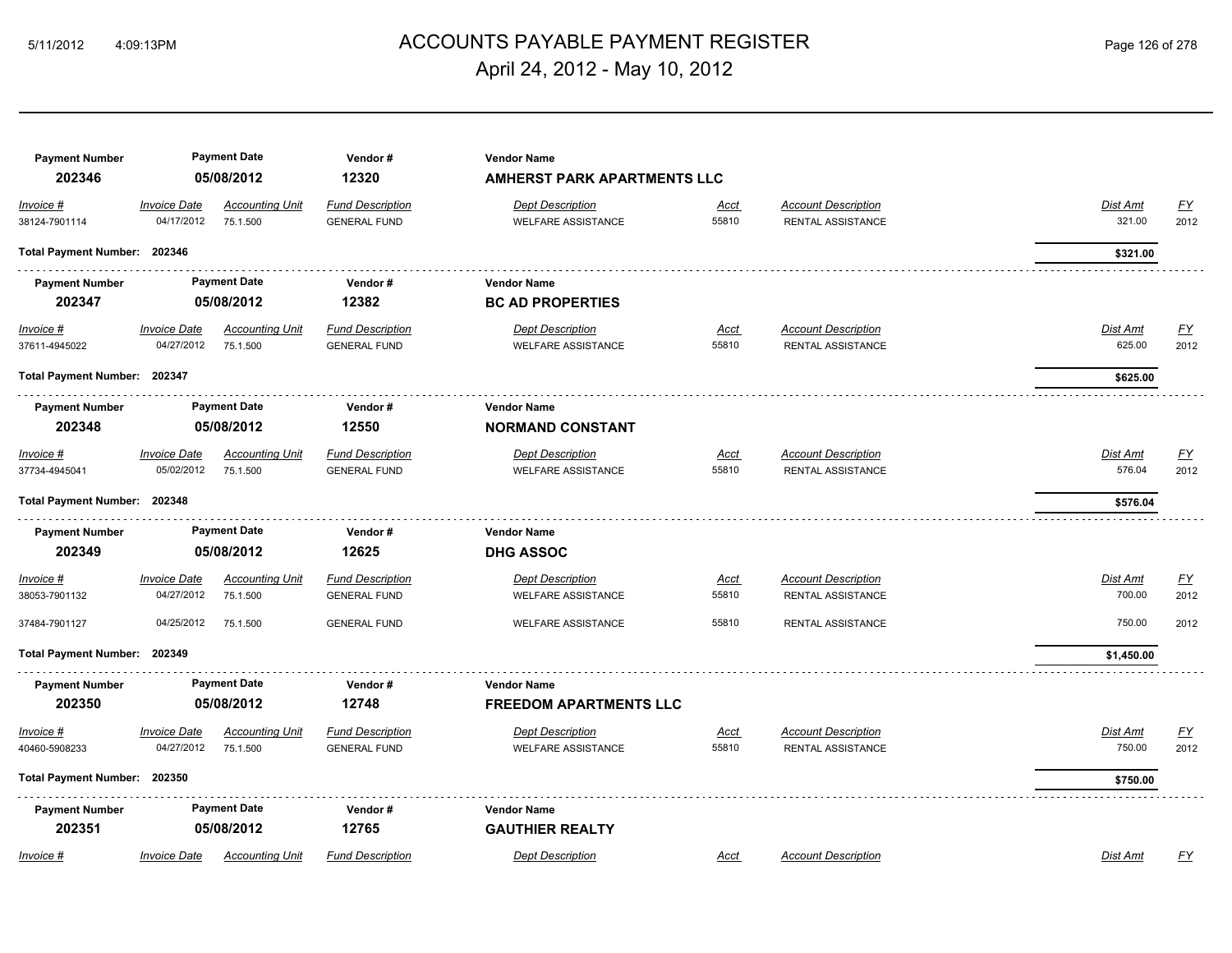# ACCOUNTS PAYABLE PAYMENT REGISTER 5/11/2012 4:09:13PM Page 127 of 278 April 24, 2012 - May 10, 2012

| <b>Payment Number</b><br>202351 |                                   | <b>Payment Date</b><br>05/08/2012  | Vendor#<br>12765                               | <b>Vendor Name</b><br><b>GAUTHIER REALTY</b>         |                      |                                                         |                    |                          |  |  |
|---------------------------------|-----------------------------------|------------------------------------|------------------------------------------------|------------------------------------------------------|----------------------|---------------------------------------------------------|--------------------|--------------------------|--|--|
| Invoice #<br>40949-4945001      | <b>Invoice Date</b><br>04/19/2012 | <b>Accounting Unit</b><br>75.1.500 | <b>Fund Description</b><br><b>GENERAL FUND</b> | <b>Dept Description</b><br><b>WELFARE ASSISTANCE</b> | <b>Acct</b><br>55810 | <b>Account Description</b><br><b>RENTAL ASSISTANCE</b>  | Dist Amt<br>150.00 | $\underline{FY}$<br>2012 |  |  |
| 40745-6908547                   | 04/17/2012                        | 75.1.500                           | <b>GENERAL FUND</b>                            | <b>WELFARE ASSISTANCE</b>                            | 55810                | RENTAL ASSISTANCE                                       | 680.00             | 2012                     |  |  |
| 37563-7901124                   | 04/24/2012                        | 75.1.500                           | <b>GENERAL FUND</b>                            | <b>WELFARE ASSISTANCE</b>                            | 55810                | RENTAL ASSISTANCE                                       | 300.00             | 2012                     |  |  |
| Total Payment Number: 202351    |                                   |                                    |                                                |                                                      |                      |                                                         | \$1,130.00         |                          |  |  |
| <b>Payment Number</b>           |                                   | <b>Payment Date</b>                | Vendor#                                        | <b>Vendor Name</b>                                   |                      |                                                         |                    |                          |  |  |
| 202352                          | 05/08/2012                        |                                    |                                                |                                                      | 12983                | <b>LAPOINTE OLIVER MARIE GABE &amp; D</b>               |                    |                          |  |  |
| $Invoice$ #                     | <b>Invoice Date</b>               | <b>Accounting Unit</b>             | <b>Fund Description</b>                        | <b>Dept Description</b>                              | <u>Acct</u>          | <b>Account Description</b>                              | <b>Dist Amt</b>    | <u>FY</u>                |  |  |
| 38906-4945013                   | 04/23/2012                        | 75.1.500                           | <b>GENERAL FUND</b>                            | <b>WELFARE ASSISTANCE</b>                            | 55810                | <b>RENTAL ASSISTANCE</b>                                | 850.00             | 2012                     |  |  |
| Total Payment Number: 202352    |                                   |                                    |                                                |                                                      |                      |                                                         | \$850.00           |                          |  |  |
| <b>Payment Number</b>           |                                   | <b>Payment Date</b>                | Vendor#                                        | <b>Vendor Name</b>                                   |                      |                                                         |                    |                          |  |  |
| 202353                          |                                   | 05/08/2012                         | 13055                                          | <b>MARGUERITES PLACE INC</b>                         |                      |                                                         |                    |                          |  |  |
| Invoice #                       | <b>Invoice Date</b>               | <b>Accounting Unit</b>             | <b>Fund Description</b>                        | <b>Dept Description</b>                              | Acct                 | <b>Account Description</b>                              | Dist Amt           | <u>FY</u>                |  |  |
| 40264-7901130                   | 04/26/2012                        | 75.1.500                           | <b>GENERAL FUND</b>                            | <b>WELFARE ASSISTANCE</b>                            | 55810                | RENTAL ASSISTANCE                                       | 650.00             | 2012                     |  |  |
| Total Payment Number: 202353    |                                   |                                    |                                                |                                                      |                      |                                                         | \$650.00           |                          |  |  |
| <b>Payment Number</b>           |                                   | <b>Payment Date</b>                | Vendor#                                        | <b>Vendor Name</b>                                   |                      |                                                         |                    |                          |  |  |
| 202354                          |                                   | 05/08/2012                         | 13272                                          | PAUL BUTLER REMODELING LLP                           |                      |                                                         |                    |                          |  |  |
| Invoice #                       | <b>Invoice Date</b>               | <b>Accounting Unit</b>             | <b>Fund Description</b>                        | <b>Dept Description</b>                              | <u>Acct</u>          | <b>Account Description</b>                              | Dist Amt           | <u>FY</u>                |  |  |
| 10384-7901112                   | 04/16/2012                        | 75.1.500                           | <b>GENERAL FUND</b>                            | <b>WELFARE ASSISTANCE</b>                            | 55810                | RENTAL ASSISTANCE                                       | 340.00             | 2012                     |  |  |
| Total Payment Number: 202354    |                                   |                                    |                                                |                                                      |                      |                                                         | \$340.00           |                          |  |  |
| <b>Payment Number</b>           |                                   | <b>Payment Date</b>                | Vendor#                                        | <b>Vendor Name</b>                                   |                      |                                                         |                    |                          |  |  |
| 202355                          |                                   | 05/08/2012                         | 13636                                          | <b>ST JOSEPHS PHARMACY</b>                           |                      |                                                         |                    |                          |  |  |
| Invoice #<br>31972-5908235      | <b>Invoice Date</b><br>05/01/2012 | <b>Accounting Unit</b><br>75.1.500 | <b>Fund Description</b><br><b>GENERAL FUND</b> | <b>Dept Description</b><br><b>WELFARE ASSISTANCE</b> | <u>Acct</u><br>55800 | <b>Account Description</b><br><b>GENERAL ASSISTANCE</b> | Dist Amt<br>77.15  | <u>FY</u><br>2012        |  |  |
| Total Payment Number: 202355    |                                   |                                    |                                                |                                                      |                      |                                                         | \$77.15            |                          |  |  |
|                                 |                                   |                                    |                                                |                                                      |                      |                                                         |                    |                          |  |  |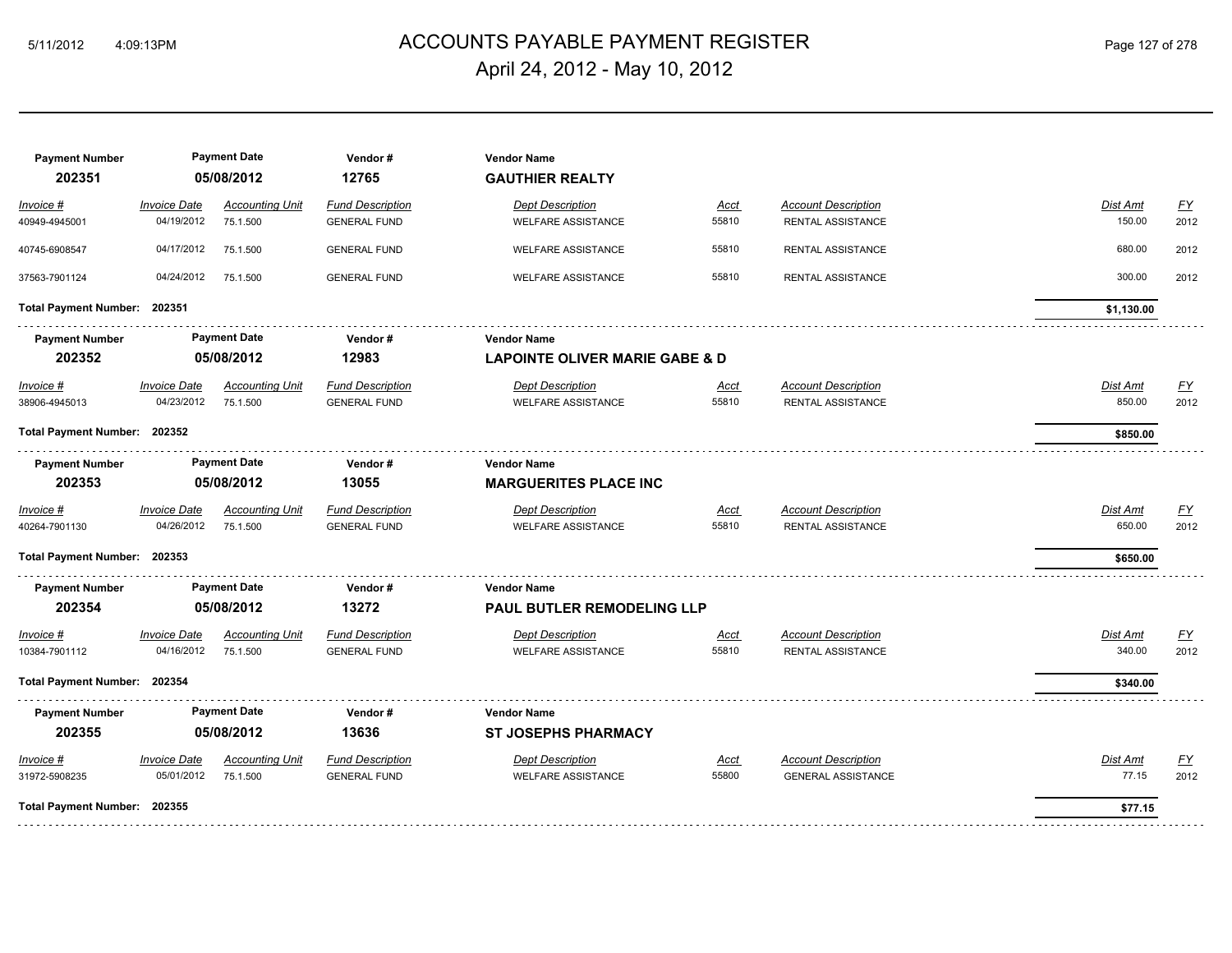# ACCOUNTS PAYABLE PAYMENT REGISTER 5/11/2012 4:09:13PM Page 128 of 278 April 24, 2012 - May 10, 2012

| <b>Payment Number</b>      |                                   | <b>Payment Date</b>                | Vendor#                                        | <b>Vendor Name</b>                                   |               |                                                         |                   |            |
|----------------------------|-----------------------------------|------------------------------------|------------------------------------------------|------------------------------------------------------|---------------|---------------------------------------------------------|-------------------|------------|
| 202356                     |                                   | 05/08/2012                         | 13898                                          | <b>WINGATES PHARMACY INC</b>                         |               |                                                         |                   |            |
| Invoice #<br>41464-4945026 | <b>Invoice Date</b><br>04/30/2012 | <b>Accounting Unit</b><br>75.1.500 | <b>Fund Description</b><br><b>GENERAL FUND</b> | <b>Dept Description</b><br><b>WELFARE ASSISTANCE</b> | Acct<br>55800 | <b>Account Description</b><br><b>GENERAL ASSISTANCE</b> | Dist Amt<br>10.65 | EY<br>2012 |
| 41464-4945025              | 04/30/2012                        | 75.1.500                           | <b>GENERAL FUND</b>                            | <b>WELFARE ASSISTANCE</b>                            | 55800         | <b>GENERAL ASSISTANCE</b>                               | 68.94             | 2012       |
| 41453-4945009              | 04/20/2012                        | 75.1.500                           | <b>GENERAL FUND</b>                            | <b>WELFARE ASSISTANCE</b>                            | 55800         | <b>GENERAL ASSISTANCE</b>                               | 374.48            | 2012       |
| 41448-4945004              | 04/19/2012                        | 75.1.500                           | <b>GENERAL FUND</b>                            | <b>WELFARE ASSISTANCE</b>                            | 55800         | <b>GENERAL ASSISTANCE</b>                               | 252.09            | 2012       |
| 41445-6908552              | 04/23/2012                        | 75.1.500                           | <b>GENERAL FUND</b>                            | <b>WELFARE ASSISTANCE</b>                            | 55800         | <b>GENERAL ASSISTANCE</b>                               | 60.09             | 2012       |
| 41443-4945023              | 04/27/2012                        | 75.1.500                           | <b>GENERAL FUND</b>                            | <b>WELFARE ASSISTANCE</b>                            | 55800         | <b>GENERAL ASSISTANCE</b>                               | 12.01             | 2012       |
| 41441-5908219              | 04/17/2012                        | 75.1.500                           | <b>GENERAL FUND</b>                            | <b>WELFARE ASSISTANCE</b>                            | 55800         | <b>GENERAL ASSISTANCE</b>                               | 15.65             | 2012       |
| 41409-5908222              | 04/20/2012                        | 75.1.500                           | <b>GENERAL FUND</b>                            | <b>WELFARE ASSISTANCE</b>                            | 55800         | <b>GENERAL ASSISTANCE</b>                               | 60.85             | 2012       |
| 41405-6908557              | 04/27/2012                        | 75.1.500                           | <b>GENERAL FUND</b>                            | <b>WELFARE ASSISTANCE</b>                            | 55800         | <b>GENERAL ASSISTANCE</b>                               | 125.78            | 2012       |
| 41389-4945020              | 04/26/2012                        | 75.1.500                           | <b>GENERAL FUND</b>                            | <b>WELFARE ASSISTANCE</b>                            | 55800         | <b>GENERAL ASSISTANCE</b>                               | 50.00             | 2012       |
| 41389-4945008              | 04/20/2012                        | 75.1.500                           | <b>GENERAL FUND</b>                            | <b>WELFARE ASSISTANCE</b>                            | 55800         | <b>GENERAL ASSISTANCE</b>                               | 5.12              | 2012       |
| 41389-4945007              | 04/20/2012                        | 75.1.500                           | <b>GENERAL FUND</b>                            | <b>WELFARE ASSISTANCE</b>                            | 55800         | <b>GENERAL ASSISTANCE</b>                               | 64.46             | 2012       |
| 41254-5908228              | 04/25/2012                        | 75.1.500                           | <b>GENERAL FUND</b>                            | <b>WELFARE ASSISTANCE</b>                            | 55800         | <b>GENERAL ASSISTANCE</b>                               | 21.64             | 2012       |
| 41254-4945000              | 04/18/2012                        | 75.1.500                           | <b>GENERAL FUND</b>                            | <b>WELFARE ASSISTANCE</b>                            | 55800         | <b>GENERAL ASSISTANCE</b>                               | 53.97             | 2012       |
| 41253-4945018              | 04/25/2012                        | 75.1.500                           | <b>GENERAL FUND</b>                            | <b>WELFARE ASSISTANCE</b>                            | 55800         | <b>GENERAL ASSISTANCE</b>                               | 11.98             | 2012       |
| 41253-4945014              | 04/24/2012                        | 75.1.500                           | <b>GENERAL FUND</b>                            | <b>WELFARE ASSISTANCE</b>                            | 55800         | <b>GENERAL ASSISTANCE</b>                               | 14.35             | 2012       |
| 41184-7901111              | 04/16/2012                        | 75.1.500                           | <b>GENERAL FUND</b>                            | <b>WELFARE ASSISTANCE</b>                            | 55800         | <b>GENERAL ASSISTANCE</b>                               | 53.24             | 2012       |
| 40550-4944998              | 04/18/2012                        | 75.1.500                           | <b>GENERAL FUND</b>                            | <b>WELFARE ASSISTANCE</b>                            | 55800         | <b>GENERAL ASSISTANCE</b>                               | 32.00             | 2012       |
| 40377-7901109              | 04/16/2012                        | 75.1.500                           | <b>GENERAL FUND</b>                            | <b>WELFARE ASSISTANCE</b>                            | 55800         | <b>GENERAL ASSISTANCE</b>                               | 96.52             | 2012       |
| 38930-5908223              | 04/20/2012                        | 75.1.500                           | <b>GENERAL FUND</b>                            | <b>WELFARE ASSISTANCE</b>                            | 55800         | <b>GENERAL ASSISTANCE</b>                               | 72.65             | 2012       |
| 37306-5908232              | 04/27/2012                        | 75.1.500                           | <b>GENERAL FUND</b>                            | <b>WELFARE ASSISTANCE</b>                            | 55800         | <b>GENERAL ASSISTANCE</b>                               | 71.33             | 2012       |
| 36188-4945006              | 04/20/2012                        | 75.1.500                           | <b>GENERAL FUND</b>                            | <b>WELFARE ASSISTANCE</b>                            | 55800         | <b>GENERAL ASSISTANCE</b>                               | 38.92             | 2012       |
| 35156-7901129              | 04/25/2012                        | 75.1.500                           | <b>GENERAL FUND</b>                            | <b>WELFARE ASSISTANCE</b>                            | 55800         | GENERAL ASSISTANCE                                      | 189.57            | 2012       |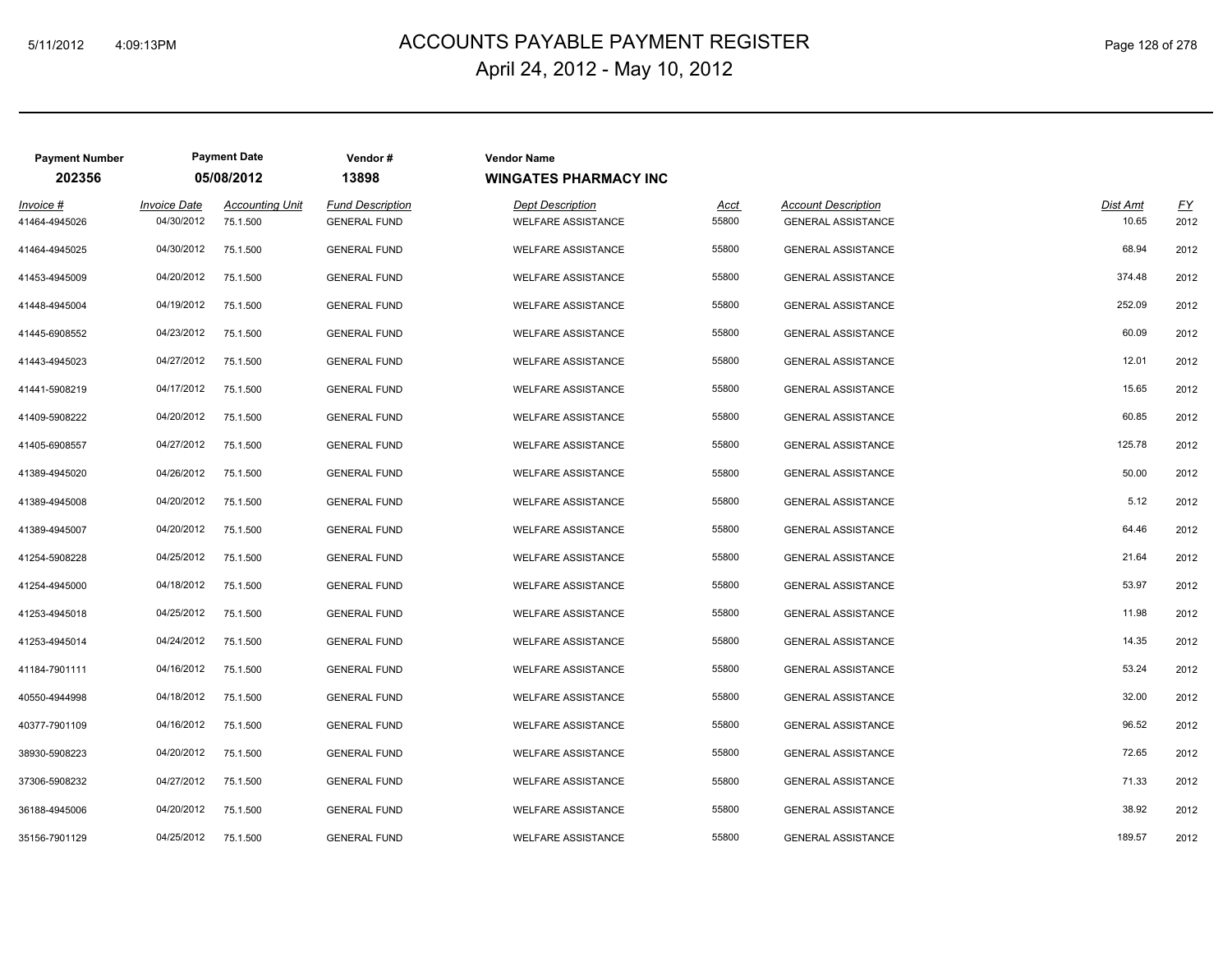# ACCOUNTS PAYABLE PAYMENT REGISTER 5/11/2012 4:09:13PM Page 129 of 278 April 24, 2012 - May 10, 2012

| <b>Payment Number</b><br>202356 |                                    | <b>Payment Date</b><br>05/08/2012  | Vendor#<br>13898                               | <b>Vendor Name</b><br><b>WINGATES PHARMACY INC</b> |               |                                            |                   |                  |
|---------------------------------|------------------------------------|------------------------------------|------------------------------------------------|----------------------------------------------------|---------------|--------------------------------------------|-------------------|------------------|
| Invoice #                       | <b>Invoice Date</b>                | <b>Accounting Unit</b>             | <b>Fund Description</b>                        | <b>Dept Description</b>                            | <b>Acct</b>   | <b>Account Description</b>                 | Dist Amt          | $\underline{FY}$ |
| 34866-6908537                   | 04/06/2012                         | 75.1.500                           | <b>GENERAL FUND</b>                            | <b>WELFARE ASSISTANCE</b>                          | 55800         | <b>GENERAL ASSISTANCE</b>                  | 11.10             | 2012             |
| 34866-5908224                   | 04/20/2012                         | 75.1.500                           | <b>GENERAL FUND</b>                            | <b>WELFARE ASSISTANCE</b>                          | 55800         | <b>GENERAL ASSISTANCE</b>                  | 72.05             | 2012             |
| 32077-4945005                   | 04/19/2012                         | 75.1.500                           | <b>GENERAL FUND</b>                            | <b>WELFARE ASSISTANCE</b>                          | 55800         | <b>GENERAL ASSISTANCE</b>                  | 10.32             | 2012             |
| 32035-5908230                   | 04/26/2012                         | 75.1.500                           | <b>GENERAL FUND</b>                            | <b>WELFARE ASSISTANCE</b>                          | 55800         | <b>GENERAL ASSISTANCE</b>                  | 14.34             | 2012             |
| Total Payment Number: 202356    |                                    |                                    |                                                |                                                    |               |                                            | \$1,864.10        |                  |
| <b>Payment Number</b>           |                                    | <b>Payment Date</b>                | Vendor#                                        | <b>Vendor Name</b>                                 |               | Payee Name                                 |                   |                  |
| 202357                          | 05/10/2012<br>10955<br><b>UCOM</b> |                                    | <b>NORTHEAST PAGING/UCOM</b>                   |                                                    |               |                                            |                   |                  |
| $Invoice$ #                     | <b>Invoice Date</b>                | <b>Accounting Unit</b>             | <b>Fund Description</b>                        | <b>Dept Description</b>                            | Acct          | <b>Account Description</b>                 | Dist Amt          | EY               |
| 1585108                         | 05/09/2012                         | 61.1.685                           | <b>GENERAL FUND</b>                            | <b>STREETS</b>                                     | 55118         | TELEPHONE-CELLULAR                         | 338.40            | 2012             |
| Total Payment Number: 202357    |                                    |                                    |                                                |                                                    |               |                                            | \$338.40          |                  |
| <b>Payment Number</b>           |                                    | <b>Payment Date</b>                | Vendor#                                        | <b>Vendor Name</b>                                 |               |                                            |                   |                  |
| 202358                          |                                    | 05/10/2012                         | 12361                                          | <b>BAIN PEST CONTROL SERVICE INC.</b>              |               |                                            |                   |                  |
| Invoice #                       | <b>Invoice Date</b>                | <b>Accounting Unit</b>             | <b>Fund Description</b>                        | <b>Dept Description</b>                            | Acct          | <b>Account Description</b>                 | Dist Amt          | EY               |
| 594053                          | 04/04/2012                         | 29.1.720.8165                      | <b>GENERAL FUND</b>                            | <b>CITY BUILDINGS</b>                              | 54228         | PEST CONTROL SERVICES                      | 75.00             | 2012             |
| Total Payment Number: 202358    |                                    |                                    |                                                |                                                    |               |                                            | \$75.00           |                  |
| <b>Payment Number</b>           |                                    | <b>Payment Date</b>                | Vendor#                                        | <b>Vendor Name</b>                                 |               |                                            |                   |                  |
| 202359                          |                                    | 05/10/2012                         | 12362                                          | <b>BAKER &amp; TAYLOR</b>                          |               |                                            |                   |                  |
| Invoice #<br>V76553870          | <b>Invoice Date</b><br>04/10/2012  | <b>Accounting Unit</b><br>79.1.755 | <b>Fund Description</b><br><b>GENERAL FUND</b> | <b>Dept Description</b><br><b>LIBRARY</b>          | Acct<br>61814 | <b>Account Description</b><br><b>MEDIA</b> | Dist Amt<br>75.43 | EY<br>2012       |
| V76365921                       | 04/06/2012                         | 79.1.755                           | <b>GENERAL FUND</b>                            | <b>LIBRARY</b>                                     | 61814         | <b>MEDIA</b>                               | 11.31             | 2012             |
| 179268370                       | 04/10/2012                         | 79.1.755                           | <b>GENERAL FUND</b>                            | <b>LIBRARY</b>                                     | 61814         | <b>MEDIA</b>                               | 30.19             | 2012             |
| V76421490                       | 04/09/2012                         | 79.1.755                           | <b>GENERAL FUND</b>                            | <b>LIBRARY</b>                                     | 61814         | <b>MEDIA</b>                               | 109.42            | 2012             |
| V76365920                       | 04/06/2012                         | 79.1.755                           | <b>GENERAL FUND</b>                            | <b>LIBRARY</b>                                     | 61814         | <b>MEDIA</b>                               | 22.64             | 2012             |
| 3017840281                      | 04/11/2012                         | TF79.8063                          | <b>LIBRARY-HENRY STEARNS</b><br><b>FUND</b>    | <b>LIBRARY-HENRY STEARNS</b><br><b>FUND</b>        | 61807         | <b>PUBLICATIONS</b>                        | 109.85            | 2012             |
| 3017840279                      | 04/11/2012                         | TF79,8063                          | <b>LIBRARY-HENRY STEARNS</b><br><b>FUND</b>    | <b>LIBRARY-HENRY STEARNS</b><br><b>FUND</b>        | 61807         | <b>PUBLICATIONS</b>                        | 130.01            | 2012             |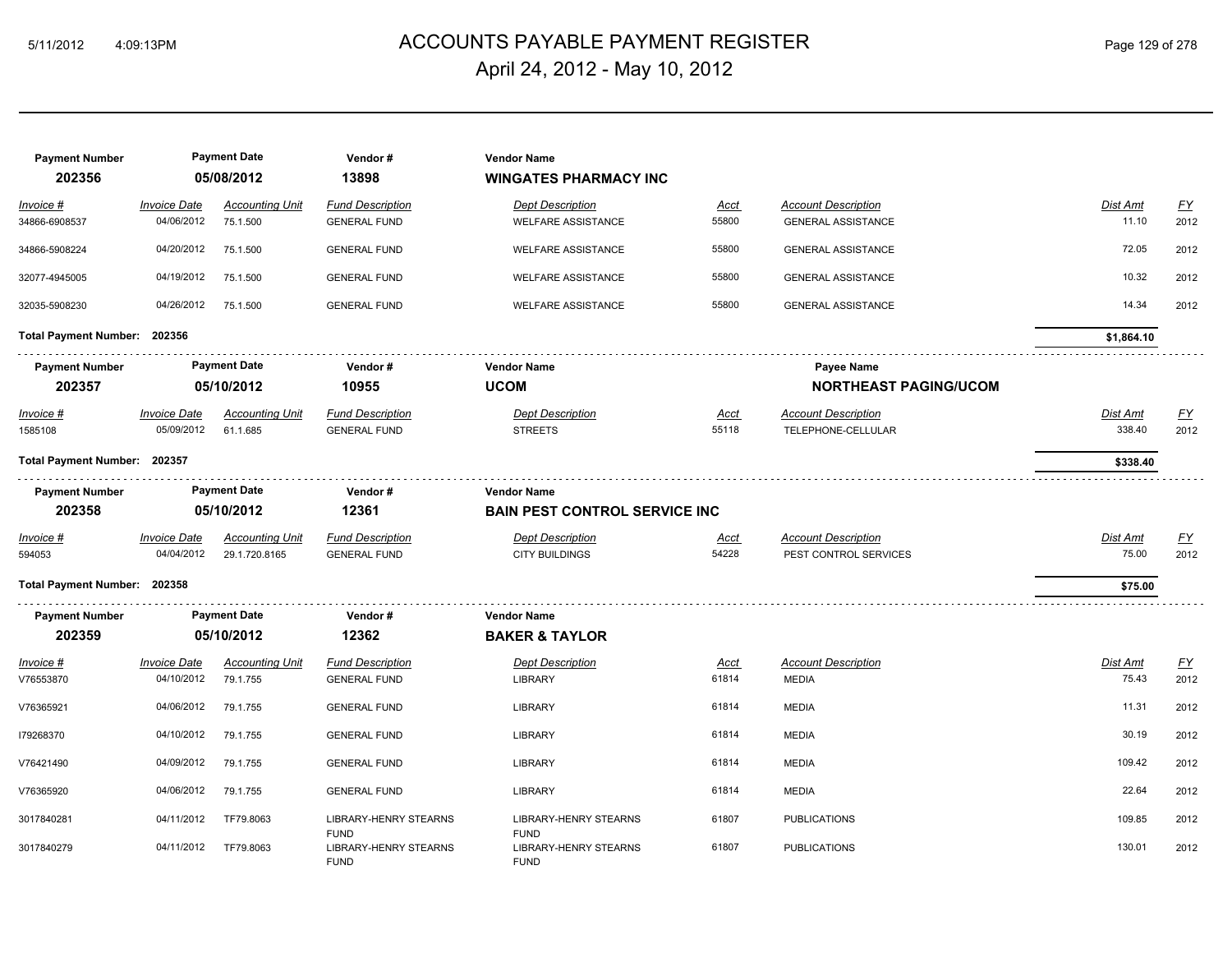# 5/11/2012 4:09:13PM ACCOUNTS PAYABLE PAYMENT REGISTER Page 130 of 278 April 24, 2012 - May 10, 2012

| <b>Payment Number</b> |                     | <b>Payment Date</b>    | Vendor#                                     | <b>Vendor Name</b>                          |       |                            |          |      |
|-----------------------|---------------------|------------------------|---------------------------------------------|---------------------------------------------|-------|----------------------------|----------|------|
| 202359                |                     | 05/10/2012             | 12362                                       | <b>BAKER &amp; TAYLOR</b>                   |       |                            |          |      |
| Invoice #             | <b>Invoice Date</b> | <b>Accounting Unit</b> | <b>Fund Description</b>                     | <b>Dept Description</b>                     | Acct  | <b>Account Description</b> | Dist Amt | EY   |
| 3017840278            | 04/11/2012          | TF79.8063              | <b>LIBRARY-HENRY STEARNS</b><br><b>FUND</b> | <b>LIBRARY-HENRY STEARNS</b><br><b>FUND</b> | 61807 | <b>PUBLICATIONS</b>        | 9.95     | 2012 |
| 3017840277            | 04/11/2012          | TF79,8063              | LIBRARY-HENRY STEARNS<br><b>FUND</b>        | <b>LIBRARY-HENRY STEARNS</b><br><b>FUND</b> | 61807 | <b>PUBLICATIONS</b>        | 29.36    | 2012 |
| 3017840276            | 04/11/2012          | TF79.8063              | LIBRARY-HENRY STEARNS<br><b>FUND</b>        | LIBRARY-HENRY STEARNS<br><b>FUND</b>        | 61807 | <b>PUBLICATIONS</b>        | 213.74   | 2012 |
| 3017840275            | 04/11/2012          | TF79.8063              | LIBRARY-HENRY STEARNS<br><b>FUND</b>        | LIBRARY-HENRY STEARNS<br><b>FUND</b>        | 61807 | <b>PUBLICATIONS</b>        | 37.63    | 2012 |
| 3017840274            | 04/11/2012          | TF79,8063              | LIBRARY-HENRY STEARNS<br><b>FUND</b>        | LIBRARY-HENRY STEARNS<br><b>FUND</b>        | 61807 | <b>PUBLICATIONS</b>        | 13.88    | 2012 |
| 3017840273            | 04/11/2012          | TF79,8063              | LIBRARY-HENRY STEARNS<br><b>FUND</b>        | <b>LIBRARY-HENRY STEARNS</b><br><b>FUND</b> | 61807 | <b>PUBLICATIONS</b>        | 58.24    | 2012 |
| 3017840272            | 04/11/2012          | TF79.8063              | LIBRARY-HENRY STEARNS<br><b>FUND</b>        | LIBRARY-HENRY STEARNS<br><b>FUND</b>        | 61807 | <b>PUBLICATIONS</b>        | 55.76    | 2012 |
| 3017840271            | 04/11/2012          | TF79.8063              | <b>LIBRARY-HENRY STEARNS</b><br><b>FUND</b> | <b>LIBRARY-HENRY STEARNS</b><br><b>FUND</b> | 61807 | <b>PUBLICATIONS</b>        | 34.95    | 2012 |
| 3017840270            | 04/11/2012          | TF79.8063              | LIBRARY-HENRY STEARNS<br><b>FUND</b>        | LIBRARY-HENRY STEARNS<br><b>FUND</b>        | 61807 | <b>PUBLICATIONS</b>        | 40.00    | 2012 |
| 3017840269            | 04/11/2012          | TF79.8063              | LIBRARY-HENRY STEARNS<br><b>FUND</b>        | LIBRARY-HENRY STEARNS<br><b>FUND</b>        | 61807 | <b>PUBLICATIONS</b>        | 100.60   | 2012 |
| 3017840268            | 04/11/2012          | TF79.8063              | LIBRARY-HENRY STEARNS<br><b>FUND</b>        | LIBRARY-HENRY STEARNS<br><b>FUND</b>        | 61807 | <b>PUBLICATIONS</b>        | 59.96    | 2012 |
| 3017840267            | 04/11/2012          | TF79.8063              | <b>LIBRARY-HENRY STEARNS</b><br><b>FUND</b> | <b>LIBRARY-HENRY STEARNS</b><br><b>FUND</b> | 61807 | <b>PUBLICATIONS</b>        | 19.95    | 2012 |
| 3017840266            | 04/11/2012          | TF79.8063              | <b>LIBRARY-HENRY STEARNS</b><br><b>FUND</b> | <b>LIBRARY-HENRY STEARNS</b><br><b>FUND</b> | 61807 | <b>PUBLICATIONS</b>        | 112.97   | 2012 |
| 3017840265            | 04/11/2012          | TF79.8063              | LIBRARY-HENRY STEARNS<br><b>FUND</b>        | LIBRARY-HENRY STEARNS<br><b>FUND</b>        | 61807 | <b>PUBLICATIONS</b>        | 14.42    | 2012 |
| 3017840264            | 04/11/2012          | TF79.8063              | <b>LIBRARY-HENRY STEARNS</b><br><b>FUND</b> | <b>LIBRARY-HENRY STEARNS</b><br><b>FUND</b> | 61807 | <b>PUBLICATIONS</b>        | 56.85    | 2012 |
| 3017840263            | 04/11/2012          | TF79.8063              | LIBRARY-HENRY STEARNS<br><b>FUND</b>        | LIBRARY-HENRY STEARNS<br><b>FUND</b>        | 61807 | <b>PUBLICATIONS</b>        | 62.96    | 2012 |
| 3017840262            | 04/11/2012          | TF79.8063              | LIBRARY-HENRY STEARNS<br><b>FUND</b>        | LIBRARY-HENRY STEARNS<br><b>FUND</b>        | 61807 | <b>PUBLICATIONS</b>        | 31.49    | 2012 |
| 3017840261            | 04/11/2012          | TF79.8063              | <b>LIBRARY-HENRY STEARNS</b><br><b>FUND</b> | <b>LIBRARY-HENRY STEARNS</b><br><b>FUND</b> | 61807 | <b>PUBLICATIONS</b>        | 47.07    | 2012 |
| 3017840289            | 04/11/2012          | TF79.8063              | <b>LIBRARY-HENRY STEARNS</b><br><b>FUND</b> | LIBRARY-HENRY STEARNS<br><b>FUND</b>        | 61807 | <b>PUBLICATIONS</b>        | 14.43    | 2012 |
| 3017840288            | 04/11/2012          | TF79.8063              | LIBRARY-HENRY STEARNS<br><b>FUND</b>        | LIBRARY-HENRY STEARNS<br><b>FUND</b>        | 61807 | <b>PUBLICATIONS</b>        | 70.97    | 2012 |
| 3017840287            | 04/11/2012          | TF79.8063              | LIBRARY-HENRY STEARNS<br><b>FUND</b>        | LIBRARY-HENRY STEARNS<br><b>FUND</b>        | 61807 | <b>PUBLICATIONS</b>        | 13.85    | 2012 |
| 3017840286            | 04/11/2012          | TF79.8063              | <b>LIBRARY-HENRY STEARNS</b><br><b>FUND</b> | <b>LIBRARY-HENRY STEARNS</b><br><b>FUND</b> | 61807 | <b>PUBLICATIONS</b>        | 27.59    | 2012 |
| 3017840285            | 04/11/2012          | TF79,8063              | LIBRARY-HENRY STEARNS<br><b>FUND</b>        | LIBRARY-HENRY STEARNS<br><b>FUND</b>        | 61807 | <b>PUBLICATIONS</b>        | 16.49    | 2012 |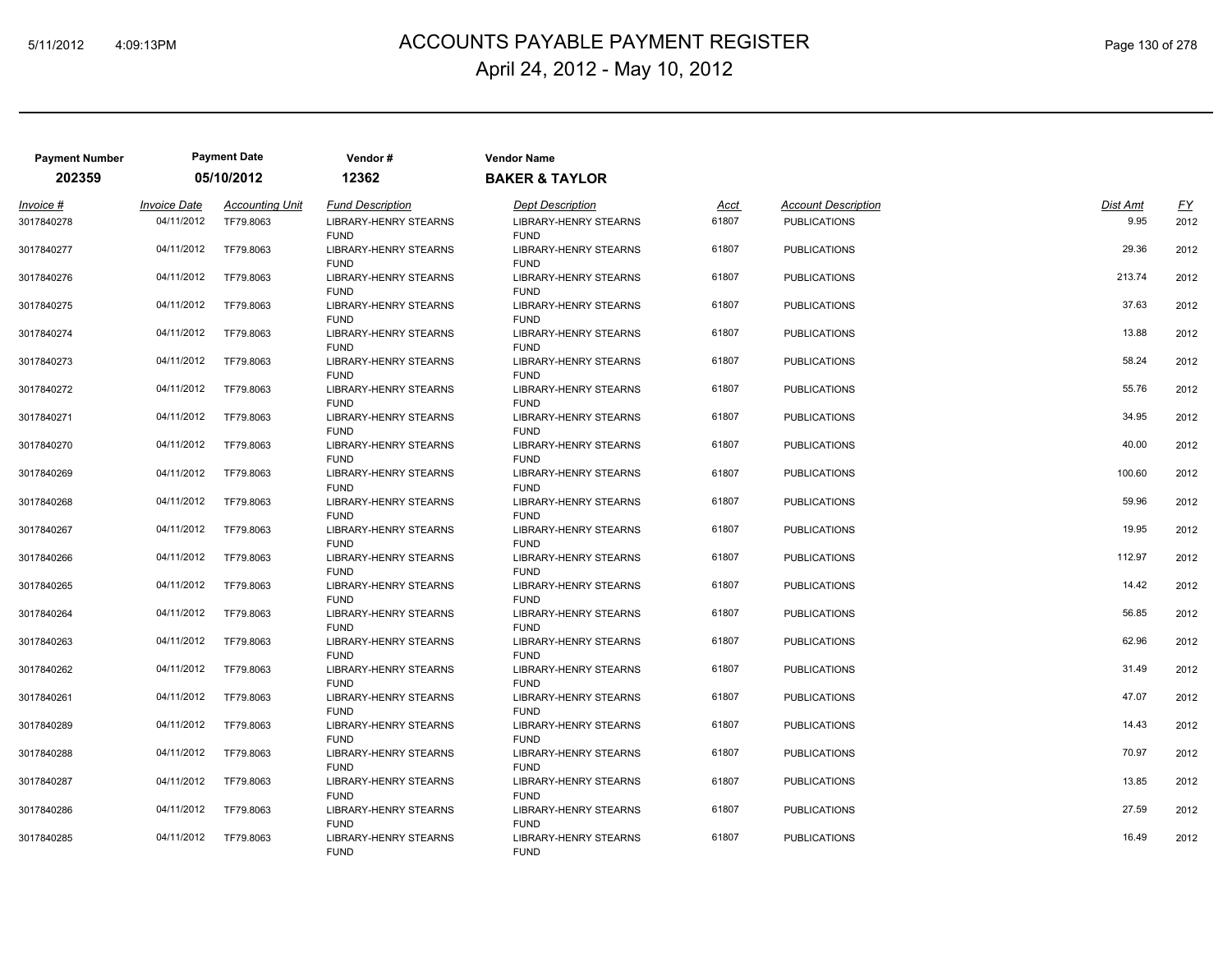# ACCOUNTS PAYABLE PAYMENT REGISTER 5/11/2012 4:09:13PM Page 131 of 278 April 24, 2012 - May 10, 2012

| <b>Payment Number</b> |                     | <b>Payment Date</b>    | Vendor#                                     | <b>Vendor Name</b>                          |       |                            |          |      |
|-----------------------|---------------------|------------------------|---------------------------------------------|---------------------------------------------|-------|----------------------------|----------|------|
| 202359                |                     | 05/10/2012             | 12362                                       | <b>BAKER &amp; TAYLOR</b>                   |       |                            |          |      |
| Invoice #             | <b>Invoice Date</b> | <b>Accounting Unit</b> | <b>Fund Description</b>                     | <b>Dept Description</b>                     | Acct  | <b>Account Description</b> | Dist Amt | EY   |
| 3017840284            | 04/11/2012          | TF79.8063              | <b>LIBRARY-HENRY STEARNS</b><br><b>FUND</b> | <b>LIBRARY-HENRY STEARNS</b><br><b>FUND</b> | 61807 | <b>PUBLICATIONS</b>        | 117.45   | 2012 |
| 3017840283            | 04/11/2012          | TF79.8063              | <b>LIBRARY-HENRY STEARNS</b><br><b>FUND</b> | <b>LIBRARY-HENRY STEARNS</b><br><b>FUND</b> | 61807 | <b>PUBLICATIONS</b>        | 33.59    | 2012 |
| 3017840260            | 04/11/2012          | TF79.8063              | LIBRARY-HENRY STEARNS<br><b>FUND</b>        | LIBRARY-HENRY STEARNS<br><b>FUND</b>        | 61807 | <b>PUBLICATIONS</b>        | 10.49    | 2012 |
| 3017840259            | 04/11/2012          | TF79.8063              | LIBRARY-HENRY STEARNS<br><b>FUND</b>        | LIBRARY-HENRY STEARNS<br><b>FUND</b>        | 61807 | <b>PUBLICATIONS</b>        | 10.49    | 2012 |
| 3017840258            | 04/11/2012          | TF79,8063              | LIBRARY-HENRY STEARNS<br><b>FUND</b>        | LIBRARY-HENRY STEARNS<br><b>FUND</b>        | 61807 | <b>PUBLICATIONS</b>        | 11.20    | 2012 |
| 3017840257            | 04/11/2012          | TF79,8063              | LIBRARY-HENRY STEARNS<br><b>FUND</b>        | <b>LIBRARY-HENRY STEARNS</b><br><b>FUND</b> | 61807 | <b>PUBLICATIONS</b>        | 604.99   | 2012 |
| 3017840256            | 04/11/2012          | TF79.8063              | LIBRARY-HENRY STEARNS<br><b>FUND</b>        | LIBRARY-HENRY STEARNS<br><b>FUND</b>        | 61807 | <b>PUBLICATIONS</b>        | 36.76    | 2012 |
| 3017840255            | 04/11/2012          | TF79.8063              | <b>LIBRARY-HENRY STEARNS</b><br><b>FUND</b> | <b>LIBRARY-HENRY STEARNS</b><br><b>FUND</b> | 61807 | <b>PUBLICATIONS</b>        | 14.43    | 2012 |
| 3017840254            | 04/11/2012          | TF79.8063              | LIBRARY-HENRY STEARNS<br><b>FUND</b>        | LIBRARY-HENRY STEARNS<br><b>FUND</b>        | 61807 | <b>PUBLICATIONS</b>        | 33.29    | 2012 |
| 3017840253            | 04/11/2012          | TF79.8063              | LIBRARY-HENRY STEARNS<br><b>FUND</b>        | LIBRARY-HENRY STEARNS<br><b>FUND</b>        | 61807 | <b>PUBLICATIONS</b>        | 13.88    | 2012 |
| 3017840252            | 04/11/2012          | TF79.8063              | LIBRARY-HENRY STEARNS<br><b>FUND</b>        | LIBRARY-HENRY STEARNS<br><b>FUND</b>        | 61807 | <b>PUBLICATIONS</b>        | 16.64    | 2012 |
| 3017840282            | 04/11/2012          | TF79.8063              | <b>LIBRARY-HENRY STEARNS</b><br><b>FUND</b> | <b>LIBRARY-HENRY STEARNS</b><br><b>FUND</b> | 61807 | <b>PUBLICATIONS</b>        | 42.79    | 2012 |
| 3017809040            | 03/29/2012          | TF79.8063              | <b>LIBRARY-HENRY STEARNS</b><br><b>FUND</b> | <b>LIBRARY-HENRY STEARNS</b><br><b>FUND</b> | 61807 | <b>PUBLICATIONS</b>        | 67.07    | 2012 |
| 3017809039            | 03/29/2012          | TF79.8063              | <b>LIBRARY-HENRY STEARNS</b><br><b>FUND</b> | LIBRARY-HENRY STEARNS<br><b>FUND</b>        | 61807 | <b>PUBLICATIONS</b>        | 195.79   | 2012 |
| 3017830380            | 04/06/2012          | TF79.8063              | <b>LIBRARY-HENRY STEARNS</b><br><b>FUND</b> | <b>LIBRARY-HENRY STEARNS</b><br><b>FUND</b> | 61807 | <b>PUBLICATIONS</b>        | 50.09    | 2012 |
| 3017830379            | 04/06/2012          | TF79.8063              | LIBRARY-HENRY STEARNS<br><b>FUND</b>        | LIBRARY-HENRY STEARNS<br><b>FUND</b>        | 61807 | <b>PUBLICATIONS</b>        | 16.76    | 2012 |
| 3017830378            | 04/06/2012          | TF79.8063              | LIBRARY-HENRY STEARNS<br><b>FUND</b>        | LIBRARY-HENRY STEARNS<br><b>FUND</b>        | 61807 | <b>PUBLICATIONS</b>        | 10.47    | 2012 |
| 3017830377            | 04/06/2012          | TF79.8063              | <b>LIBRARY-HENRY STEARNS</b><br><b>FUND</b> | <b>LIBRARY-HENRY STEARNS</b><br><b>FUND</b> | 61807 | <b>PUBLICATIONS</b>        | 10.47    | 2012 |
| 3017830376            | 04/06/2012          | TF79.8063              | <b>LIBRARY-HENRY STEARNS</b><br><b>FUND</b> | LIBRARY-HENRY STEARNS<br><b>FUND</b>        | 61807 | <b>PUBLICATIONS</b>        | 35.80    | 2012 |
| 3017830375            | 04/06/2012          | TF79.8063              | LIBRARY-HENRY STEARNS<br><b>FUND</b>        | LIBRARY-HENRY STEARNS<br><b>FUND</b>        | 61807 | <b>PUBLICATIONS</b>        | 13.88    | 2012 |
| 3017830374            | 04/06/2012          | TF79.8063              | LIBRARY-HENRY STEARNS<br><b>FUND</b>        | LIBRARY-HENRY STEARNS<br><b>FUND</b>        | 61807 | <b>PUBLICATIONS</b>        | 15.37    | 2012 |
| 3017830373            | 04/06/2012          | TF79,8063              | <b>LIBRARY-HENRY STEARNS</b><br><b>FUND</b> | <b>LIBRARY-HENRY STEARNS</b><br><b>FUND</b> | 61807 | <b>PUBLICATIONS</b>        | 10.47    | 2012 |
| 3017830372            | 04/06/2012          | TF79,8063              | LIBRARY-HENRY STEARNS<br><b>FUND</b>        | <b>LIBRARY-HENRY STEARNS</b><br><b>FUND</b> | 61807 | <b>PUBLICATIONS</b>        | 5.57     | 2012 |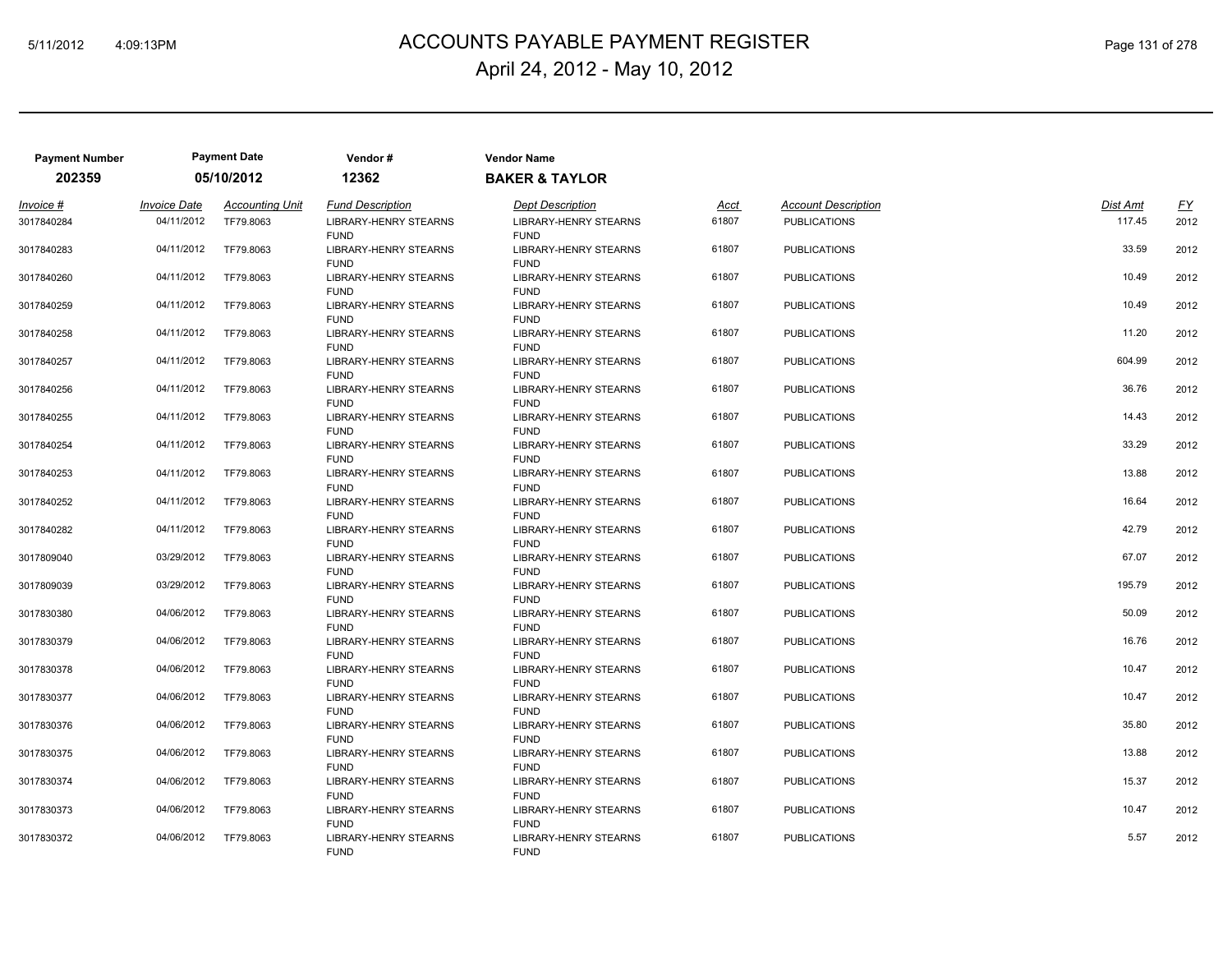# ACCOUNTS PAYABLE PAYMENT REGISTER 5/11/2012 4:09:13PM Page 132 of 278 April 24, 2012 - May 10, 2012

| <b>Payment Number</b> |                     | <b>Payment Date</b>    | Vendor#                                     | <b>Vendor Name</b>                          |       |                            |          |           |
|-----------------------|---------------------|------------------------|---------------------------------------------|---------------------------------------------|-------|----------------------------|----------|-----------|
| 202359                |                     | 05/10/2012             | 12362                                       | <b>BAKER &amp; TAYLOR</b>                   |       |                            |          |           |
| Invoice #             | <b>Invoice Date</b> | <b>Accounting Unit</b> | <b>Fund Description</b>                     | <b>Dept Description</b>                     | Acct  | <b>Account Description</b> | Dist Amt | <u>FY</u> |
| 3017830371            | 04/06/2012          | TF79.8063              | <b>LIBRARY-HENRY STEARNS</b><br><b>FUND</b> | <b>LIBRARY-HENRY STEARNS</b><br><b>FUND</b> | 61807 | <b>PUBLICATIONS</b>        | 57.41    | 2012      |
| 3017830370            | 04/06/2012          | TF79.8063              | <b>LIBRARY-HENRY STEARNS</b><br><b>FUND</b> | <b>LIBRARY-HENRY STEARNS</b><br><b>FUND</b> | 61807 | <b>PUBLICATIONS</b>        | 70.89    | 2012      |
| 3017830369            | 04/06/2012          | TF79.8063              | LIBRARY-HENRY STEARNS<br><b>FUND</b>        | <b>LIBRARY-HENRY STEARNS</b><br><b>FUND</b> | 61807 | <b>PUBLICATIONS</b>        | 20.30    | 2012      |
| 3017830368            | 04/06/2012          | TF79.8063              | LIBRARY-HENRY STEARNS<br><b>FUND</b>        | <b>LIBRARY-HENRY STEARNS</b><br><b>FUND</b> | 61807 | <b>PUBLICATIONS</b>        | 19.21    | 2012      |
| 3017830367            | 04/06/2012          | TF79.8063              | LIBRARY-HENRY STEARNS<br><b>FUND</b>        | <b>LIBRARY-HENRY STEARNS</b><br><b>FUND</b> | 61807 | <b>PUBLICATIONS</b>        | 26.21    | 2012      |
| 3017830366            | 04/06/2012          | TF79,8063              | LIBRARY-HENRY STEARNS<br><b>FUND</b>        | <b>LIBRARY-HENRY STEARNS</b><br><b>FUND</b> | 61807 | <b>PUBLICATIONS</b>        | 15.53    | 2012      |
| 3017830365            | 04/06/2012          | TF79.8063              | LIBRARY-HENRY STEARNS<br><b>FUND</b>        | <b>LIBRARY-HENRY STEARNS</b><br><b>FUND</b> | 61807 | <b>PUBLICATIONS</b>        | 16.09    | 2012      |
| 3017830364            | 04/06/2012          | TF79.8063              | <b>LIBRARY-HENRY STEARNS</b><br><b>FUND</b> | <b>LIBRARY-HENRY STEARNS</b><br><b>FUND</b> | 61807 | <b>PUBLICATIONS</b>        | 11.19    | 2012      |
| 3017830363            | 04/06/2012          | TF79.8063              | LIBRARY-HENRY STEARNS<br><b>FUND</b>        | <b>LIBRARY-HENRY STEARNS</b><br><b>FUND</b> | 61807 | <b>PUBLICATIONS</b>        | 26.02    | 2012      |
| 3017830362            | 04/06/2012          | TF79.8063              | LIBRARY-HENRY STEARNS<br><b>FUND</b>        | <b>LIBRARY-HENRY STEARNS</b><br><b>FUND</b> | 61807 | <b>PUBLICATIONS</b>        | 10.49    | 2012      |
| 3017830361            | 04/06/2012          | TF79.8063              | LIBRARY-HENRY STEARNS<br><b>FUND</b>        | <b>LIBRARY-HENRY STEARNS</b><br><b>FUND</b> | 61807 | <b>PUBLICATIONS</b>        | 14.40    | 2012      |
| 3017830360            | 04/06/2012          | TF79.8063              | <b>LIBRARY-HENRY STEARNS</b><br><b>FUND</b> | <b>LIBRARY-HENRY STEARNS</b><br><b>FUND</b> | 61807 | <b>PUBLICATIONS</b>        | 27.44    | 2012      |
| 3017830359            | 04/06/2012          | TF79.8063              | <b>LIBRARY-HENRY STEARNS</b><br><b>FUND</b> | <b>LIBRARY-HENRY STEARNS</b><br><b>FUND</b> | 61807 | <b>PUBLICATIONS</b>        | 63.80    | 2012      |
| 3017830358            | 04/06/2012          | TF79.8063              | LIBRARY-HENRY STEARNS<br><b>FUND</b>        | LIBRARY-HENRY STEARNS<br><b>FUND</b>        | 61807 | <b>PUBLICATIONS</b>        | 21.95    | 2012      |
| 3017819125            | 04/02/2012          | TF79.8063              | <b>LIBRARY-HENRY STEARNS</b><br><b>FUND</b> | <b>LIBRARY-HENRY STEARNS</b><br><b>FUND</b> | 61807 | <b>PUBLICATIONS</b>        | 34.08    | 2012      |
| 3017819122            | 04/01/2012          | TF79.8063              | LIBRARY-HENRY STEARNS<br><b>FUND</b>        | <b>LIBRARY-HENRY STEARNS</b><br><b>FUND</b> | 61807 | <b>PUBLICATIONS</b>        | 74.37    | 2012      |
| 3017815821            | 04/01/2012          | TF79.8063              | LIBRARY-HENRY STEARNS<br><b>FUND</b>        | <b>LIBRARY-HENRY STEARNS</b><br><b>FUND</b> | 61807 | <b>PUBLICATIONS</b>        | 73.98    | 2012      |
| 3017815819            | 04/01/2012          | TF79.8063              | <b>LIBRARY-HENRY STEARNS</b><br><b>FUND</b> | <b>LIBRARY-HENRY STEARNS</b><br><b>FUND</b> | 61807 | <b>PUBLICATIONS</b>        | 27.49    | 2012      |
| 3017815815            | 04/01/2012          | TF79.8063              | <b>LIBRARY-HENRY STEARNS</b><br><b>FUND</b> | <b>LIBRARY-HENRY STEARNS</b><br><b>FUND</b> | 61807 | <b>PUBLICATIONS</b>        | 43.47    | 2012      |
| 3017815814            | 04/01/2012          | TF79.8063              | LIBRARY-HENRY STEARNS<br><b>FUND</b>        | <b>LIBRARY-HENRY STEARNS</b><br><b>FUND</b> | 61807 | <b>PUBLICATIONS</b>        | 33.25    | 2012      |
| 3017815810            | 04/01/2012          | TF79.8063              | LIBRARY-HENRY STEARNS<br><b>FUND</b>        | <b>LIBRARY-HENRY STEARNS</b><br><b>FUND</b> | 61807 | <b>PUBLICATIONS</b>        | 155.30   | 2012      |
| 3017815809            | 04/01/2012          | TF79.8063              | <b>LIBRARY-HENRY STEARNS</b><br><b>FUND</b> | <b>LIBRARY-HENRY STEARNS</b><br><b>FUND</b> | 61807 | <b>PUBLICATIONS</b>        | 106.37   | 2012      |
| 3017815808            | 04/01/2012          | TF79.8063              | LIBRARY-HENRY STEARNS<br><b>FUND</b>        | <b>LIBRARY-HENRY STEARNS</b><br><b>FUND</b> | 61807 | <b>PUBLICATIONS</b>        | 60.99    | 2012      |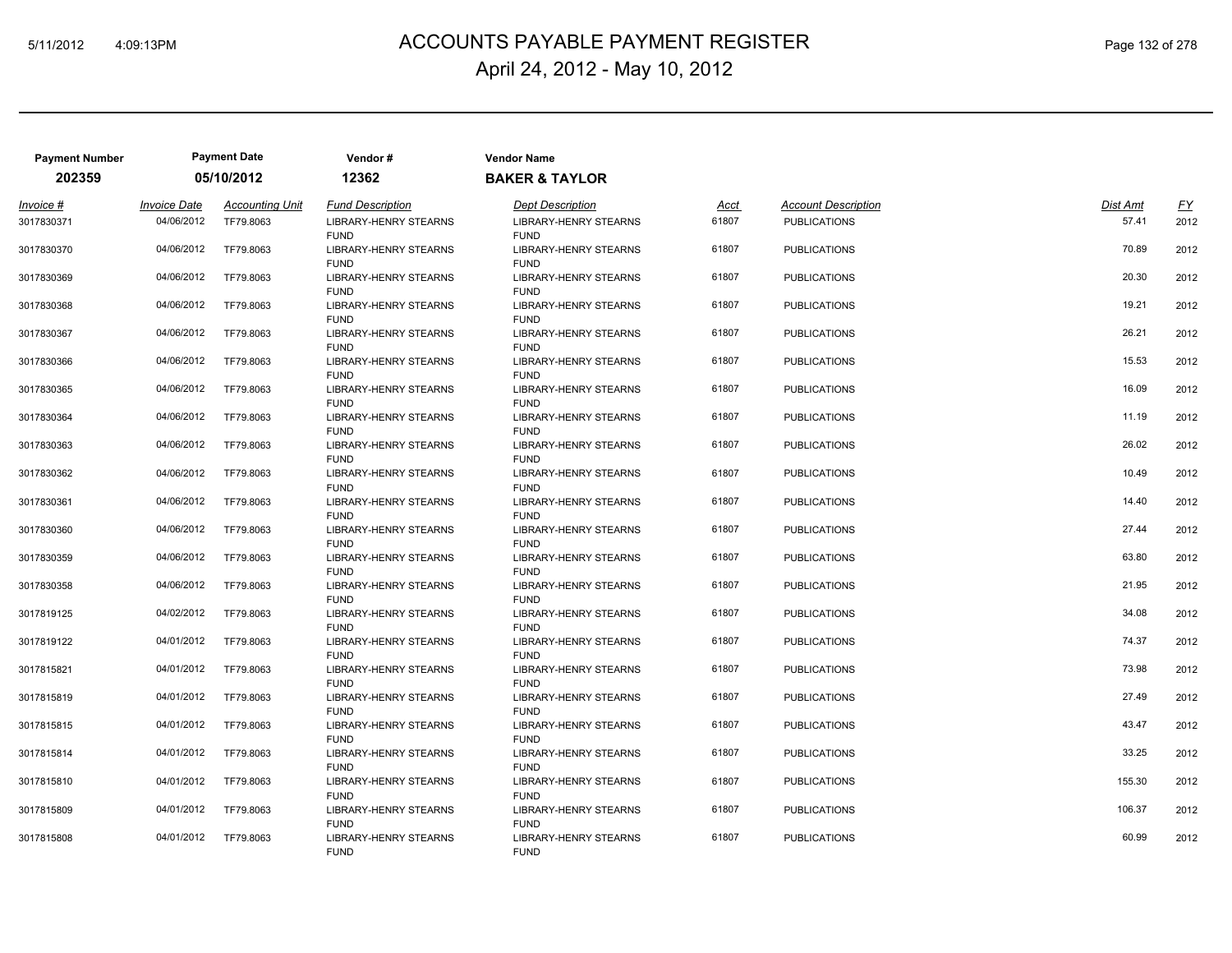# ACCOUNTS PAYABLE PAYMENT REGISTER 5/11/2012 4:09:13PM Page 133 of 278 April 24, 2012 - May 10, 2012

| <b>Payment Number</b> |                     | <b>Payment Date</b>    | Vendor#                                     | <b>Vendor Name</b>                          |       |                            |          |      |
|-----------------------|---------------------|------------------------|---------------------------------------------|---------------------------------------------|-------|----------------------------|----------|------|
| 202359                |                     | 05/10/2012             | 12362                                       | <b>BAKER &amp; TAYLOR</b>                   |       |                            |          |      |
| Invoice #             | <b>Invoice Date</b> | <b>Accounting Unit</b> | <b>Fund Description</b>                     | <b>Dept Description</b>                     | Acct  | <b>Account Description</b> | Dist Amt | EY   |
| 3017815806            | 04/01/2012          | TF79.8063              | <b>LIBRARY-HENRY STEARNS</b><br><b>FUND</b> | <b>LIBRARY-HENRY STEARNS</b><br><b>FUND</b> | 61807 | <b>PUBLICATIONS</b>        | 53.80    | 2012 |
| 3017815804            | 04/01/2012          | TF79,8063              | LIBRARY-HENRY STEARNS<br><b>FUND</b>        | <b>LIBRARY-HENRY STEARNS</b><br><b>FUND</b> | 61807 | <b>PUBLICATIONS</b>        | 28.60    | 2012 |
| 3017815802            | 04/01/2012          | TF79.8063              | LIBRARY-HENRY STEARNS<br><b>FUND</b>        | LIBRARY-HENRY STEARNS<br><b>FUND</b>        | 61807 | <b>PUBLICATIONS</b>        | 98.42    | 2012 |
| 3017809082            | 03/29/2012          | TF79.8063              | LIBRARY-HENRY STEARNS<br><b>FUND</b>        | LIBRARY-HENRY STEARNS<br><b>FUND</b>        | 61807 | <b>PUBLICATIONS</b>        | 197.95   | 2012 |
| 3017809081            | 03/29/2012          | TF79,8063              | LIBRARY-HENRY STEARNS<br><b>FUND</b>        | LIBRARY-HENRY STEARNS<br><b>FUND</b>        | 61807 | <b>PUBLICATIONS</b>        | 21.64    | 2012 |
| 3017809078            | 03/29/2012          | TF79,8063              | LIBRARY-HENRY STEARNS<br><b>FUND</b>        | <b>LIBRARY-HENRY STEARNS</b><br><b>FUND</b> | 61807 | <b>PUBLICATIONS</b>        | 54.54    | 2012 |
| 3017809077            | 03/29/2012          | TF79.8063              | LIBRARY-HENRY STEARNS<br><b>FUND</b>        | LIBRARY-HENRY STEARNS<br><b>FUND</b>        | 61807 | <b>PUBLICATIONS</b>        | 37.64    | 2012 |
| 3017809076            | 03/29/2012          | TF79.8063              | <b>LIBRARY-HENRY STEARNS</b><br><b>FUND</b> | <b>LIBRARY-HENRY STEARNS</b><br><b>FUND</b> | 61807 | <b>PUBLICATIONS</b>        | 14.68    | 2012 |
| 3017809073            | 03/29/2012          | TF79.8063              | LIBRARY-HENRY STEARNS<br><b>FUND</b>        | LIBRARY-HENRY STEARNS<br><b>FUND</b>        | 61807 | <b>PUBLICATIONS</b>        | 219.42   | 2012 |
| 3017809070            | 03/29/2012          | TF79.8063              | LIBRARY-HENRY STEARNS<br><b>FUND</b>        | LIBRARY-HENRY STEARNS<br><b>FUND</b>        | 61807 | <b>PUBLICATIONS</b>        | 559.85   | 2012 |
| 3017809069            | 03/29/2012          | TF79.8063              | <b>LIBRARY-HENRY STEARNS</b><br><b>FUND</b> | LIBRARY-HENRY STEARNS<br><b>FUND</b>        | 61807 | <b>PUBLICATIONS</b>        | 51.39    | 2012 |
| 3017809068            | 03/29/2012          | TF79.8063              | <b>LIBRARY-HENRY STEARNS</b><br><b>FUND</b> | <b>LIBRARY-HENRY STEARNS</b><br><b>FUND</b> | 61807 | <b>PUBLICATIONS</b>        | 167.36   | 2012 |
| 3017809067            | 03/29/2012          | TF79.8063              | <b>LIBRARY-HENRY STEARNS</b><br><b>FUND</b> | <b>LIBRARY-HENRY STEARNS</b><br><b>FUND</b> | 61807 | <b>PUBLICATIONS</b>        | 202.29   | 2012 |
| 3017809063            | 03/29/2012          | TF79.8063              | LIBRARY-HENRY STEARNS<br><b>FUND</b>        | LIBRARY-HENRY STEARNS<br><b>FUND</b>        | 61807 | <b>PUBLICATIONS</b>        | 29.93    | 2012 |
| 3017809061            | 03/29/2012          | TF79.8063              | <b>LIBRARY-HENRY STEARNS</b><br><b>FUND</b> | <b>LIBRARY-HENRY STEARNS</b><br><b>FUND</b> | 61807 | <b>PUBLICATIONS</b>        | 279.19   | 2012 |
| 3017809057            | 03/29/2012          | TF79.8063              | LIBRARY-HENRY STEARNS<br><b>FUND</b>        | LIBRARY-HENRY STEARNS<br><b>FUND</b>        | 61807 | <b>PUBLICATIONS</b>        | 81.72    | 2012 |
| 3017809055            | 03/29/2012          | TF79.8063              | LIBRARY-HENRY STEARNS<br><b>FUND</b>        | LIBRARY-HENRY STEARNS<br><b>FUND</b>        | 61807 | <b>PUBLICATIONS</b>        | 80.35    | 2012 |
| 3017809051            | 03/29/2012          | TF79.8063              | <b>LIBRARY-HENRY STEARNS</b><br><b>FUND</b> | <b>LIBRARY-HENRY STEARNS</b><br><b>FUND</b> | 61807 | <b>PUBLICATIONS</b>        | 96.09    | 2012 |
| 3017809050            | 03/29/2012          | TF79.8063              | <b>LIBRARY-HENRY STEARNS</b><br><b>FUND</b> | LIBRARY-HENRY STEARNS<br><b>FUND</b>        | 61807 | <b>PUBLICATIONS</b>        | 64.44    | 2012 |
| 3017809048            | 03/29/2012          | TF79.8063              | LIBRARY-HENRY STEARNS<br><b>FUND</b>        | LIBRARY-HENRY STEARNS<br><b>FUND</b>        | 61807 | <b>PUBLICATIONS</b>        | 11.18    | 2012 |
| 3017809047            | 03/29/2012          | TF79.8063              | LIBRARY-HENRY STEARNS<br><b>FUND</b>        | LIBRARY-HENRY STEARNS<br><b>FUND</b>        | 61807 | <b>PUBLICATIONS</b>        | 52.48    | 2012 |
| 3017809046            | 03/29/2012          | TF79,8063              | <b>LIBRARY-HENRY STEARNS</b><br><b>FUND</b> | <b>LIBRARY-HENRY STEARNS</b><br><b>FUND</b> | 61807 | <b>PUBLICATIONS</b>        | 24.76    | 2012 |
| 3017809045            | 03/29/2012          | TF79,8063              | LIBRARY-HENRY STEARNS<br><b>FUND</b>        | <b>LIBRARY-HENRY STEARNS</b><br><b>FUND</b> | 61807 | <b>PUBLICATIONS</b>        | 154.71   | 2012 |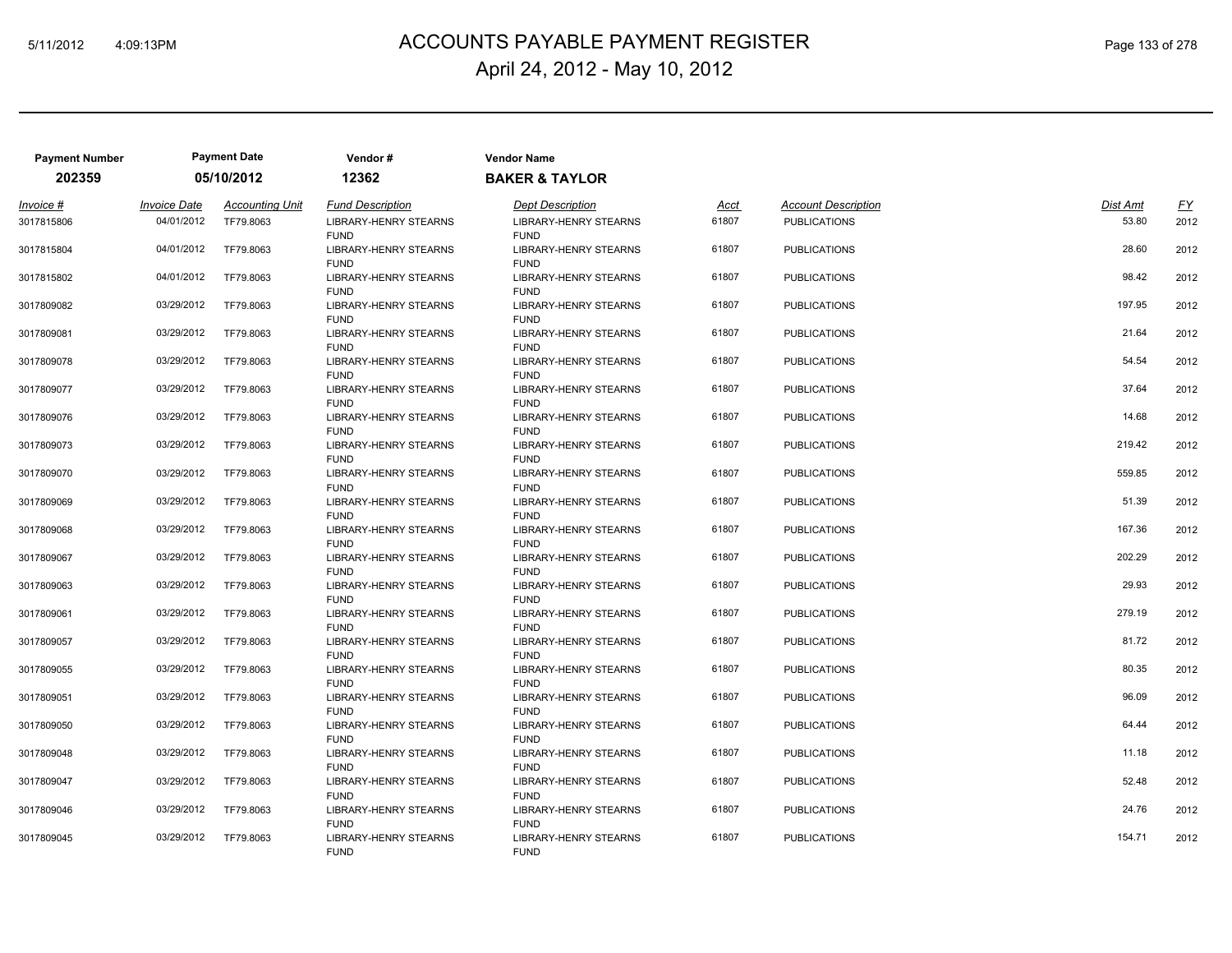# ACCOUNTS PAYABLE PAYMENT REGISTER 5/11/2012 4:09:13PM Page 134 of 278 April 24, 2012 - May 10, 2012

| <b>Payment Number</b>        |                     | <b>Payment Date</b>    | Vendor#                              | <b>Vendor Name</b>                          |             |                                     |                 |                           |
|------------------------------|---------------------|------------------------|--------------------------------------|---------------------------------------------|-------------|-------------------------------------|-----------------|---------------------------|
| 202359                       |                     | 05/10/2012             | 12362                                | <b>BAKER &amp; TAYLOR</b>                   |             |                                     |                 |                           |
| Invoice #                    | <b>Invoice Date</b> | <b>Accounting Unit</b> | <b>Fund Description</b>              | <b>Dept Description</b>                     | Acct        | <b>Account Description</b>          | Dist Amt        | $\underline{\mathsf{FY}}$ |
| 3017809044                   | 03/29/2012          | TF79.8063              | LIBRARY-HENRY STEARNS                | LIBRARY-HENRY STEARNS                       | 61807       | <b>PUBLICATIONS</b>                 | 21.88           | 2012                      |
|                              |                     |                        | <b>FUND</b>                          | <b>FUND</b>                                 |             |                                     |                 |                           |
| 3017809043                   | 03/29/2012          | TF79.8063              | <b>LIBRARY-HENRY STEARNS</b>         | <b>LIBRARY-HENRY STEARNS</b>                | 61807       | <b>PUBLICATIONS</b>                 | 334.32          | 2012                      |
| 3017809042                   | 03/29/2012          | TF79,8063              | <b>FUND</b><br>LIBRARY-HENRY STEARNS | <b>FUND</b><br><b>LIBRARY-HENRY STEARNS</b> | 61807       | <b>PUBLICATIONS</b>                 | 14.99           | 2012                      |
|                              |                     |                        | <b>FUND</b>                          | <b>FUND</b>                                 |             |                                     |                 |                           |
| 3017809041                   | 03/29/2012          | TF79.8063              | LIBRARY-HENRY STEARNS<br><b>FUND</b> | LIBRARY-HENRY STEARNS<br><b>FUND</b>        | 61807       | <b>PUBLICATIONS</b>                 | 15.53           | 2012                      |
| Total Payment Number: 202359 |                     |                        |                                      |                                             |             |                                     | \$6,989.08      |                           |
| <b>Payment Number</b>        |                     | <b>Payment Date</b>    | Vendor#                              | <b>Vendor Name</b>                          |             |                                     |                 |                           |
| 202360                       |                     | 05/10/2012             | 12431                                | <b>BOYS &amp; GIRLS CLUB OF GREATER N</b>   |             |                                     |                 |                           |
| <u> Invoice #</u>            | <b>Invoice Date</b> | <b>Accounting Unit</b> | <b>Fund Description</b>              | <b>Dept Description</b>                     | <u>Acct</u> | <b>Account Description</b>          | <b>Dist Amt</b> | EY                        |
| JAN-MAR 12                   | 05/03/2012          | 84.3090                | <b>URBAN PROGRAM GRANTS</b>          | <b>URBAN PROGRAM GRANTS</b>                 | 69075       | PUBLIC SERVICES ACTIVITIES          | 6,788.77        | 2012                      |
| Total Payment Number: 202360 |                     |                        |                                      |                                             |             |                                     | \$6,788.77      |                           |
|                              |                     |                        |                                      |                                             |             |                                     |                 |                           |
| <b>Payment Number</b>        |                     | <b>Payment Date</b>    | Vendor#                              | <b>Vendor Name</b>                          |             |                                     |                 |                           |
| 202361                       |                     | 05/10/2012             | 10791                                | <b>CARROT-TOP INDUSTRIES INC</b>            |             |                                     |                 |                           |
| Invoice #                    | <b>Invoice Date</b> | <b>Accounting Unit</b> | <b>Fund Description</b>              | <b>Dept Description</b>                     | Acct        | <b>Account Description</b>          | Dist Amt        | <u>FY</u>                 |
| CI1213528                    | 04/04/2012          | 29.1.720.8162          | <b>GENERAL FUND</b>                  | <b>CITY BUILDINGS</b>                       | 54280       | <b>BUILDING/GROUNDS MAINTENANCE</b> | 493.85          | 2012                      |
| Total Payment Number: 202361 |                     |                        |                                      |                                             |             |                                     | \$493.85        |                           |
| <b>Payment Number</b>        |                     | <b>Payment Date</b>    | Vendor#                              | <b>Vendor Name</b>                          |             |                                     |                 |                           |
| 202362                       |                     | 05/10/2012             | 12510                                | <b>DEBORA A CHISHOLM</b>                    |             |                                     |                 |                           |
| Invoice #                    | <b>Invoice Date</b> | <b>Accounting Unit</b> | <b>Fund Description</b>              | Dept Description                            | Acct        | <b>Account Description</b>          | Dist Amt        | EY                        |
| 201203ED                     | 04/16/2012          | 83.3100                | ECONOMIC DEVELOPMENT                 | ECONOMIC DEVELOPMENT                        | 53999       | OTHER PROFESSIONAL SERVICES         | 798.75          | 2012                      |
|                              |                     |                        | <b>GRANTS</b>                        | <b>GRANTS</b>                               |             |                                     |                 |                           |
| Total Payment Number: 202362 |                     |                        |                                      |                                             |             |                                     | \$798.75        |                           |
| <b>Payment Number</b>        |                     | <b>Payment Date</b>    | Vendor#                              | <b>Vendor Name</b>                          |             |                                     |                 |                           |
| 202363                       |                     | 05/10/2012             | 12543                                | <b>CONCRETE SYSTEMS INC</b>                 |             |                                     |                 |                           |
| Invoice #                    | <b>Invoice Date</b> | <b>Accounting Unit</b> | <b>Fund Description</b>              | <b>Dept Description</b>                     | <u>Acct</u> | <b>Account Description</b>          | Dist Amt        | $\underline{FY}$          |
| 41053                        | 04/11/2012          | 69.6200.540            | <b>WASTEWATER FUND</b>               | <b>WASTEWATER FUND</b>                      | 54300       | <b>SEWER MAINTENANCE</b>            | 90.00           | 2012                      |
| Total Payment Number: 202363 |                     |                        |                                      |                                             |             |                                     | \$90.00         |                           |
|                              |                     |                        |                                      |                                             |             |                                     |                 |                           |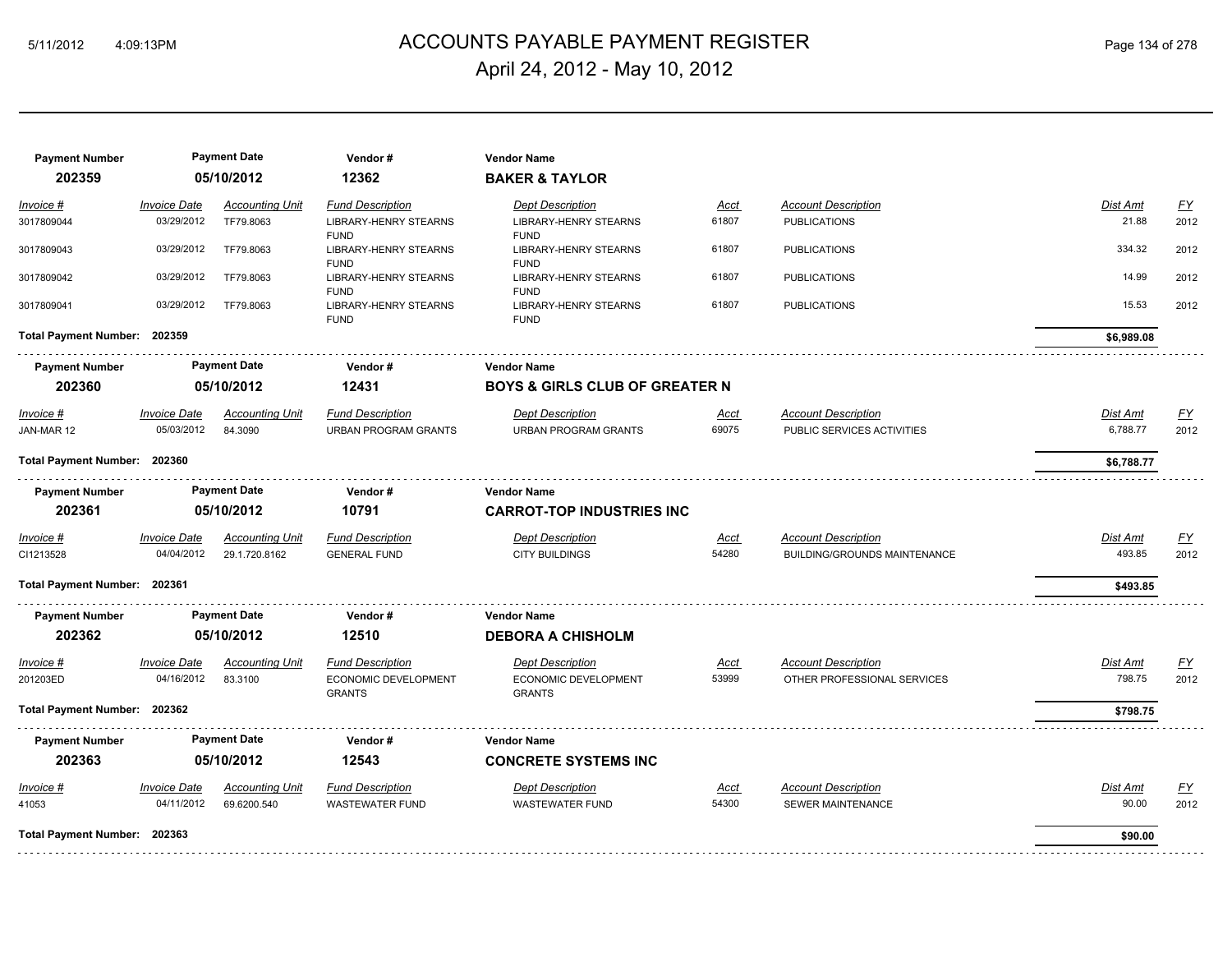# ACCOUNTS PAYABLE PAYMENT REGISTER 5/11/2012 4:09:13PM Page 135 of 278 April 24, 2012 - May 10, 2012

| <b>Payment Number</b>        |                                   | <b>Payment Date</b>                   | Vendor#                                           | <b>Vendor Name</b>                          |               | Payee Name                                                    |                   |                          |
|------------------------------|-----------------------------------|---------------------------------------|---------------------------------------------------|---------------------------------------------|---------------|---------------------------------------------------------------|-------------------|--------------------------|
| 202364                       |                                   | 05/10/2012                            | 10914                                             | DYNASONICS C/O POND TECH SALES              |               | <b>DYNASONICS</b>                                             |                   |                          |
| Invoice #<br>464405          | <b>Invoice Date</b><br>04/10/2012 | <b>Accounting Unit</b><br>69.6200.670 | <b>Fund Description</b><br><b>WASTEWATER FUND</b> | <b>Dept Description</b><br>WASTEWATER FUND  | Acct<br>54487 | <b>Account Description</b><br>EQUIPMENT REPAIRS & MAINTENANCE | Dist Amt<br>27.13 | $\underline{FY}$<br>2012 |
| 464405                       | 04/10/2012                        | 69.6200.670                           | <b>WASTEWATER FUND</b>                            | <b>WASTEWATER FUND</b>                      | 54487         | EQUIPMENT REPAIRS & MAINTENANCE                               | 2,927.00          | 2012                     |
| 464405                       | 04/10/2012                        | <b>BS1000</b>                         | <b>GENERAL FUND</b>                               | <b>GENERAL FUND</b>                         | 29185         | LAWSON INVENTORY SUSPENSE                                     | 0.01              | 2012                     |
| <b>Total Payment Number:</b> | 202364                            |                                       |                                                   |                                             |               |                                                               | \$2,954.14        |                          |
|                              |                                   | <b>Payment Date</b>                   | Vendor#                                           | <b>Vendor Name</b>                          |               |                                                               |                   |                          |
| <b>Payment Number</b>        |                                   |                                       |                                                   |                                             |               |                                                               |                   |                          |
| 202365                       |                                   | 05/10/2012                            | 12721                                             | <b>FIRST TRANSIT INC</b>                    |               |                                                               |                   |                          |
| Invoice #                    | <b>Invoice Date</b>               | <b>Accounting Unit</b>                | <b>Fund Description</b>                           | <b>Dept Description</b>                     | Acct          | <b>Account Description</b>                                    | <b>Dist Amt</b>   | <u>FY</u>                |
| 10652670                     | 03/30/2012                        | 86.3120                               | <b>TRANSIT GRANTS</b>                             | <b>GRANT FUNDS-TRANSIT</b>                  | 55699         | OTHER CONTRACTED SERVICES                                     | 630.00            | 2012                     |
| 10652668                     | 03/30/2012                        | 86.3120                               | <b>TRANSIT GRANTS</b>                             | <b>GRANT FUNDS-TRANSIT</b>                  | 55699         | OTHER CONTRACTED SERVICES                                     | 630.00            | 2012                     |
| 10652664                     | 03/30/2012                        | 86.3120                               | <b>TRANSIT GRANTS</b>                             | <b>GRANT FUNDS-TRANSIT</b>                  | 55699         | OTHER CONTRACTED SERVICES                                     | 630.00            | 2012                     |
| 10645897                     | 03/13/2012                        | 86.3120                               | <b>TRANSIT GRANTS</b>                             | <b>GRANT FUNDS-TRANSIT</b>                  | 55699         | OTHER CONTRACTED SERVICES                                     | 630.00            | 2012                     |
| Total Payment Number: 202365 |                                   |                                       |                                                   |                                             |               |                                                               | \$2,520.00        |                          |
| <b>Payment Number</b>        |                                   | <b>Payment Date</b>                   | Vendor#                                           | <b>Vendor Name</b>                          |               |                                                               |                   |                          |
| 202366                       |                                   | 05/10/2012                            | 12749                                             | <b>FREEDOM PRINTERS LLC</b>                 |               |                                                               |                   |                          |
| Invoice #                    | <b>Invoice Date</b>               | <b>Accounting Unit</b>                | <b>Fund Description</b>                           | <b>Dept Description</b>                     | <u>Acct</u>   | <b>Account Description</b>                                    | Dist Amt          | <u>FY</u>                |
| 5285                         | 04/30/2012                        | 26.1.500                              | <b>GENERAL FUND</b>                               | <b>FINANCIAL SERVICES</b>                   | 61235         | <b>FORMS/BILLING SUPPLIES</b>                                 | 1,396.74          | 2012                     |
|                              |                                   |                                       |                                                   |                                             |               |                                                               |                   |                          |
| Total Payment Number: 202366 |                                   |                                       |                                                   |                                             |               |                                                               | \$1,396.74        |                          |
| <b>Payment Number</b>        |                                   | <b>Payment Date</b>                   | Vendor #                                          | <b>Vendor Name</b>                          |               |                                                               |                   |                          |
| 202367                       |                                   | 05/10/2012                            | 14241                                             | <b>GALE GROUP INC</b>                       |               |                                                               |                   |                          |
| Invoice #                    | <b>Invoice Date</b>               | <b>Accounting Unit</b>                | <b>Fund Description</b>                           | <b>Dept Description</b>                     | <u>Acct</u>   | <b>Account Description</b>                                    | Dist Amt          | <u>FY</u>                |
| 96088102                     | 04/10/2012                        | TF79.8063                             | <b>LIBRARY-HENRY STEARNS</b><br><b>FUND</b>       | <b>LIBRARY-HENRY STEARNS</b><br><b>FUND</b> | 61807         | <b>PUBLICATIONS</b>                                           | 16.19             | 2012                     |
| Total Payment Number: 202367 |                                   |                                       |                                                   |                                             |               |                                                               | \$16.19           |                          |
| <b>Payment Number</b>        |                                   | <b>Payment Date</b>                   | Vendor#                                           | <b>Vendor Name</b>                          |               |                                                               |                   |                          |
| 202368                       |                                   | 05/10/2012                            | 12818                                             | <b>GZA GEOENVIRONMENTAL INC</b>             |               |                                                               |                   |                          |
| Invoice #                    | <b>Invoice Date</b>               | <b>Accounting Unit</b>                | <b>Fund Description</b>                           | <b>Dept Description</b>                     | Acct          | <b>Account Description</b>                                    | Dist Amt          | FY                       |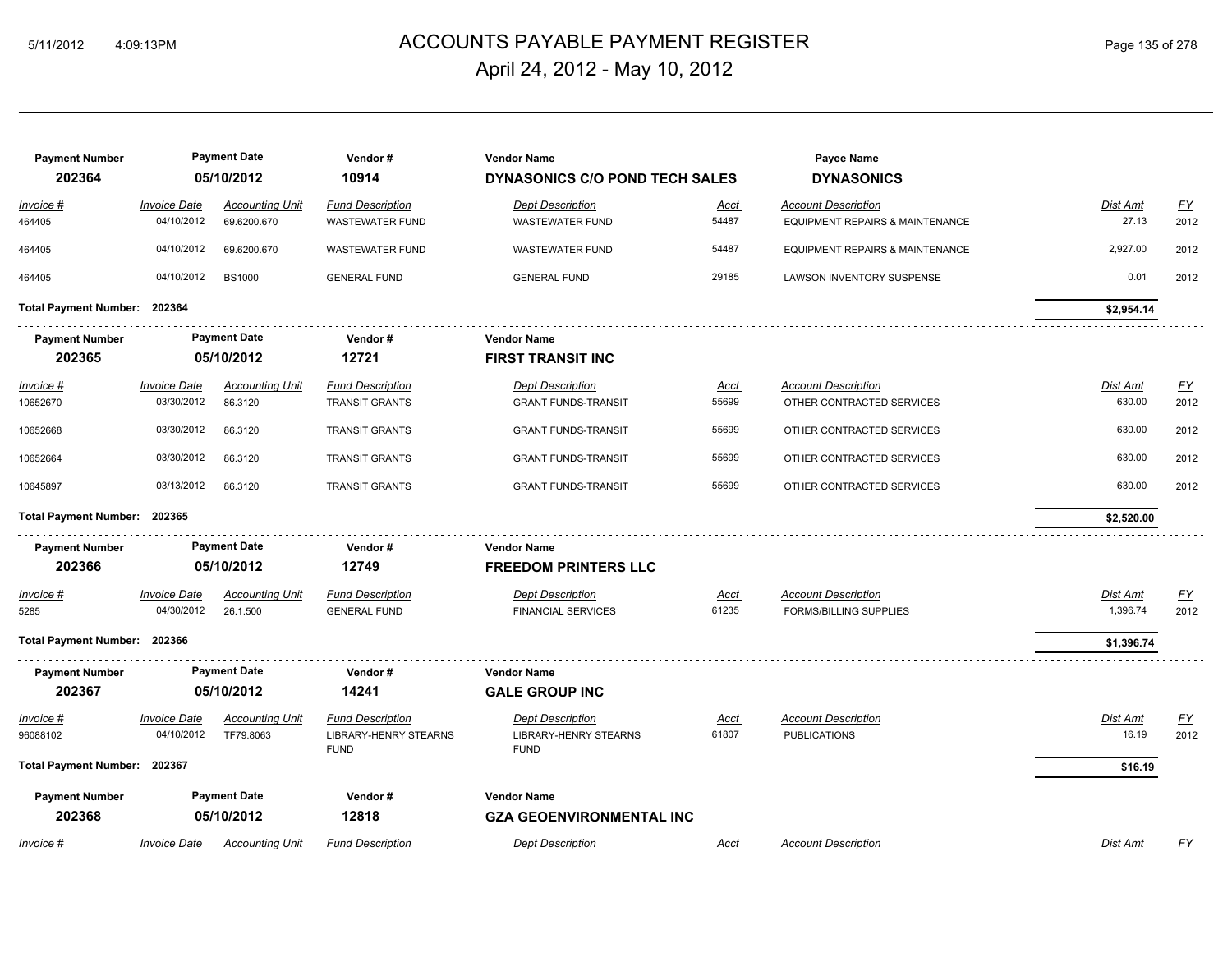# ACCOUNTS PAYABLE PAYMENT REGISTER 5/11/2012 4:09:13PM Page 136 of 278 April 24, 2012 - May 10, 2012

| <b>Payment Number</b>        |                                   | <b>Payment Date</b>                   | Vendor#                                                                | <b>Vendor Name</b>                                                       |                      |                                                               |                           |                   |
|------------------------------|-----------------------------------|---------------------------------------|------------------------------------------------------------------------|--------------------------------------------------------------------------|----------------------|---------------------------------------------------------------|---------------------------|-------------------|
| 202368                       |                                   | 05/10/2012                            | 12818                                                                  | <b>GZA GEOENVIRONMENTAL INC</b>                                          |                      |                                                               |                           |                   |
| Invoice #<br>0654308         | <b>Invoice Date</b><br>04/17/2012 | <b>Accounting Unit</b><br>81.3080     | <b>Fund Description</b><br>COMMUNITY DEVELOPMENT<br><b>GRANTS</b>      | <b>Dept Description</b><br><b>COMMUNITY DEVELOPMENT</b><br><b>GRANTS</b> | <u>Acct</u><br>53628 | <b>Account Description</b><br><b>CONTRACT SERVICES</b>        | Dist Amt<br>6,346.75      | <u>FY</u><br>2012 |
| Total Payment Number: 202368 |                                   |                                       |                                                                        |                                                                          |                      |                                                               | \$6,346.75                |                   |
| <b>Payment Number</b>        |                                   | <b>Payment Date</b>                   | Vendor#                                                                | <b>Vendor Name</b>                                                       |                      |                                                               |                           |                   |
| 202369                       |                                   | 05/10/2012                            | 10248                                                                  | <b>HAGE HODES PA</b>                                                     |                      |                                                               |                           |                   |
| $Invoice$ #<br>23669         | <b>Invoice Date</b><br>04/04/2012 | <b>Accounting Unit</b><br>95.1010     | <b>Fund Description</b><br><b>GF-PRIOR YEAR EXPENSES</b>               | <b>Dept Description</b><br><b>OVERLAY-PRIOR YEAR</b>                     | <u>Acct</u><br>94100 | <b>Account Description</b><br>PRIOR YEAR ENCUMBRANCES         | <u>Dist Amt</u><br>475.00 | <u>FY</u><br>2012 |
| 23668                        | 04/04/2012                        | 95.1010                               | <b>GF-PRIOR YEAR EXPENSES</b>                                          | <b>OVERLAY-PRIOR YEAR</b>                                                | 94100                | PRIOR YEAR ENCUMBRANCES                                       | 150.00                    | 2012              |
| Total Payment Number: 202369 |                                   |                                       |                                                                        |                                                                          |                      |                                                               | \$625.00                  |                   |
| <b>Payment Number</b>        |                                   | <b>Payment Date</b>                   | Vendor#                                                                | <b>Vendor Name</b>                                                       |                      |                                                               |                           |                   |
| 202370                       |                                   | 05/10/2012                            | 12889                                                                  | <b>INDUSTRIAL PROTECTION SERVICES</b>                                    |                      |                                                               |                           |                   |
| Invoice #<br>104372-00       | <b>Invoice Date</b><br>02/23/2012 | <b>Accounting Unit</b><br>52.1.625    | <b>Fund Description</b><br><b>GENERAL FUND</b>                         | <b>Dept Description</b><br><b>FIRE</b>                                   | <u>Acct</u><br>71432 | <b>Account Description</b><br>FIRE APPARATUS EQUIPMENT        | Dist Amt<br>1,513.00      | <u>FY</u><br>2012 |
| Total Payment Number: 202370 |                                   |                                       |                                                                        |                                                                          |                      |                                                               | \$1,513.00                |                   |
| <b>Payment Number</b>        |                                   | <b>Payment Date</b>                   | Vendor#                                                                | <b>Vendor Name</b>                                                       |                      |                                                               |                           |                   |
| 202371                       |                                   | 05/10/2012                            | 12893                                                                  | <b>INGRAM LIBRARY SERVICES</b>                                           |                      |                                                               |                           |                   |
| Invoice #<br>04205023        | <b>Invoice Date</b><br>04/03/2012 | <b>Accounting Unit</b><br>TF79.8063   | <b>Fund Description</b><br><b>LIBRARY-HENRY STEARNS</b><br><b>FUND</b> | <b>Dept Description</b><br><b>LIBRARY-HENRY STEARNS</b><br><b>FUND</b>   | <u>Acct</u><br>61807 | <b>Account Description</b><br><b>PUBLICATIONS</b>             | Dist Amt<br>63.36         | EY<br>2012        |
| 04195235                     | 04/03/2012                        | TF79,8063                             | <b>LIBRARY-HENRY STEARNS</b>                                           | <b>LIBRARY-HENRY STEARNS</b>                                             | 61807                | <b>PUBLICATIONS</b>                                           | 76.25                     | 2012              |
| 04159143                     | 03/30/2012                        | TF79.8063                             | <b>FUND</b><br>LIBRARY-HENRY STEARNS<br><b>FUND</b>                    | <b>FUND</b><br>LIBRARY-HENRY STEARNS<br><b>FUND</b>                      | 61807                | <b>PUBLICATIONS</b>                                           | 262.50                    | 2012              |
| Total Payment Number: 202371 |                                   |                                       |                                                                        |                                                                          |                      |                                                               | \$402.11                  |                   |
| <b>Payment Number</b>        |                                   | <b>Payment Date</b>                   | Vendor#                                                                | <b>Vendor Name</b>                                                       |                      |                                                               |                           |                   |
| 202372                       |                                   | 05/10/2012                            | 10841                                                                  | <b>INNOVATIVE MACHINE INC</b>                                            |                      |                                                               |                           |                   |
| Invoice #<br>018394          | <b>Invoice Date</b><br>04/11/2012 | <b>Accounting Unit</b><br>69.6200.670 | <b>Fund Description</b><br><b>WASTEWATER FUND</b>                      | <b>Dept Description</b><br><b>WASTEWATER FUND</b>                        | Acct<br>54487        | <b>Account Description</b><br>EQUIPMENT REPAIRS & MAINTENANCE | Dist Amt<br>2,070.00      | <u>FY</u><br>2012 |
| 018395                       | 04/11/2012                        | 69.6200.670                           | <b>WASTEWATER FUND</b>                                                 | <b>WASTEWATER FUND</b>                                                   | 54487                | EQUIPMENT REPAIRS & MAINTENANCE                               | 1,650.00                  | 2012              |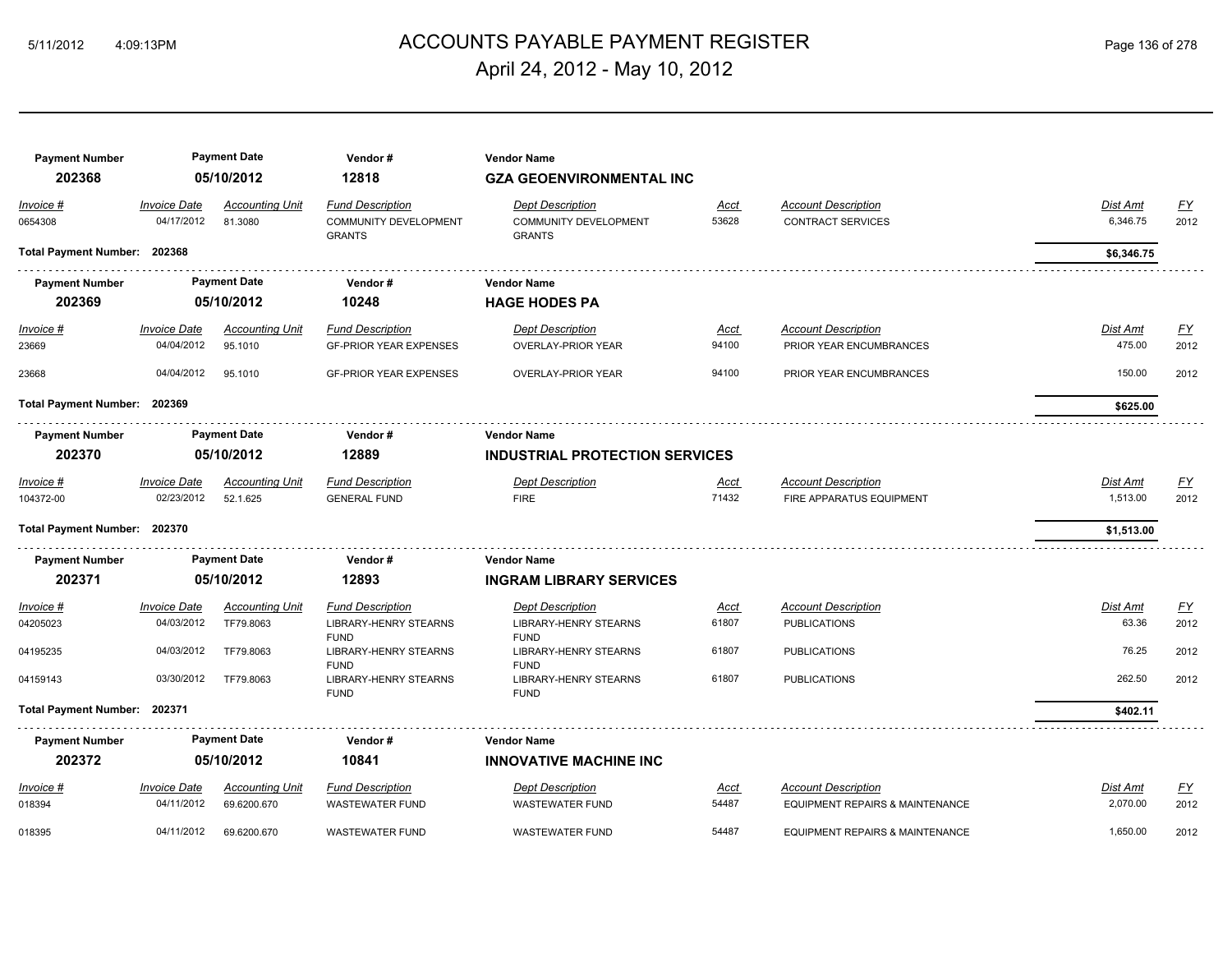# ACCOUNTS PAYABLE PAYMENT REGISTER 5/11/2012 4:09:13PM Page 137 of 278 April 24, 2012 - May 10, 2012

| <b>Payment Number</b><br>202372 |                     | <b>Payment Date</b><br>05/10/2012 | Vendor#<br>10841        | <b>Vendor Name</b><br><b>INNOVATIVE MACHINE INC</b> |             |                                     |            |           |
|---------------------------------|---------------------|-----------------------------------|-------------------------|-----------------------------------------------------|-------------|-------------------------------------|------------|-----------|
| Invoice #                       | <b>Invoice Date</b> | <b>Accounting Unit</b>            | <b>Fund Description</b> | <b>Dept Description</b>                             | Acct        | <b>Account Description</b>          | Dist Amt   | FY        |
| Total Payment Number: 202372    |                     |                                   |                         |                                                     |             |                                     | \$3,720.00 |           |
| <b>Payment Number</b>           |                     | <b>Payment Date</b>               | Vendor#                 | <b>Vendor Name</b>                                  |             |                                     |            |           |
| 202373                          |                     | 05/10/2012                        | 10842                   | <b>J A MARINO AUTOMATIC HEATING S</b>               |             |                                     |            |           |
| Invoice #                       | <b>Invoice Date</b> | <b>Accounting Unit</b>            | <b>Fund Description</b> | <b>Dept Description</b>                             | <u>Acct</u> | <b>Account Description</b>          | Dist Amt   | <u>FY</u> |
| 152789A                         | 04/03/2012          | 29.1.720.8162                     | <b>GENERAL FUND</b>     | <b>CITY BUILDINGS</b>                               | 54280       | <b>BUILDING/GROUNDS MAINTENANCE</b> | 1,680.57   | 2012      |
| Total Payment Number: 202373    |                     |                                   |                         |                                                     |             |                                     | \$1,680.57 |           |
| <b>Payment Number</b>           |                     | <b>Payment Date</b>               | Vendor#                 | <b>Vendor Name</b>                                  |             |                                     |            |           |
| 202374                          |                     | 05/10/2012                        | 12927                   | <b>JOHNSONS ELECTRIC INC</b>                        |             |                                     |            |           |
| Invoice #                       | <b>Invoice Date</b> | <b>Accounting Unit</b>            | <b>Fund Description</b> | <b>Dept Description</b>                             | Acct        | <b>Account Description</b>          | Dist Amt   | EY        |
| 362                             | 04/07/2012          | 77.1.650                          | <b>GENERAL FUND</b>     | PARKS & RECREATION                                  | 54280       | <b>BUILDING/GROUNDS MAINTENANCE</b> | 660.91     | 2012      |
| Total Payment Number: 202374    |                     |                                   |                         |                                                     |             |                                     | \$660.91   |           |
| <b>Payment Number</b>           |                     | <b>Payment Date</b>               | Vendor#                 | <b>Vendor Name</b>                                  |             |                                     |            |           |
| 202375                          |                     | 05/10/2012                        | 10857                   | <b>LYNN PEAVEY CO</b>                               |             |                                     |            |           |
| $Invoice$ #                     | <b>Invoice Date</b> | <b>Accounting Unit</b>            | <b>Fund Description</b> | <b>Dept Description</b>                             | <u>Acct</u> | <b>Account Description</b>          | Dist Amt   | EY        |
| 255119                          | 03/26/2012          | 52.1.640                          | <b>GENERAL FUND</b>     | <b>FIRE</b>                                         | 68335       | ARSON INVESTIGATION EXPENSES        | 514.95     | 2012      |
| Total Payment Number: 202375    |                     |                                   |                         |                                                     |             |                                     | \$514.95   |           |
| <b>Payment Number</b>           |                     | <b>Payment Date</b>               | Vendor#                 | <b>Vendor Name</b>                                  |             |                                     |            |           |
| 202376                          |                     | 05/10/2012                        | 13097                   | <b>MICRO MARKETING ASSOCIATES</b>                   |             |                                     |            |           |
| Invoice #                       | <b>Invoice Date</b> | <b>Accounting Unit</b>            | <b>Fund Description</b> | <b>Dept Description</b>                             | Acct        | <b>Account Description</b>          | Dist Amt   | EY        |
| 437041                          | 04/17/2012          | 79.1.755                          | <b>GENERAL FUND</b>     | <b>LIBRARY</b>                                      | 61814       | <b>MEDIA</b>                        | 31.45      | 2012      |
| 436987                          | 04/17/2012          | 79.1.755                          | <b>GENERAL FUND</b>     | <b>LIBRARY</b>                                      | 61814       | <b>MEDIA</b>                        | 69.74      | 2012      |
| 436860                          | 04/17/2012          | 79.1.755                          | <b>GENERAL FUND</b>     | <b>LIBRARY</b>                                      | 61814       | <b>MEDIA</b>                        | 34.00      | 2012      |
| 436622                          | 04/12/2012          | 79.1.755                          | <b>GENERAL FUND</b>     | <b>LIBRARY</b>                                      | 61814       | <b>MEDIA</b>                        | 25.49      | 2012      |
| 436123                          | 04/06/2012          | 79.1.755                          | <b>GENERAL FUND</b>     | <b>LIBRARY</b>                                      | 61814       | <b>MEDIA</b>                        | 39.99      | 2012      |
| 436050                          | 04/06/2012          | 79.1.755                          | <b>GENERAL FUND</b>     | <b>LIBRARY</b>                                      | 61814       | <b>MEDIA</b>                        | 174.23     | 2012      |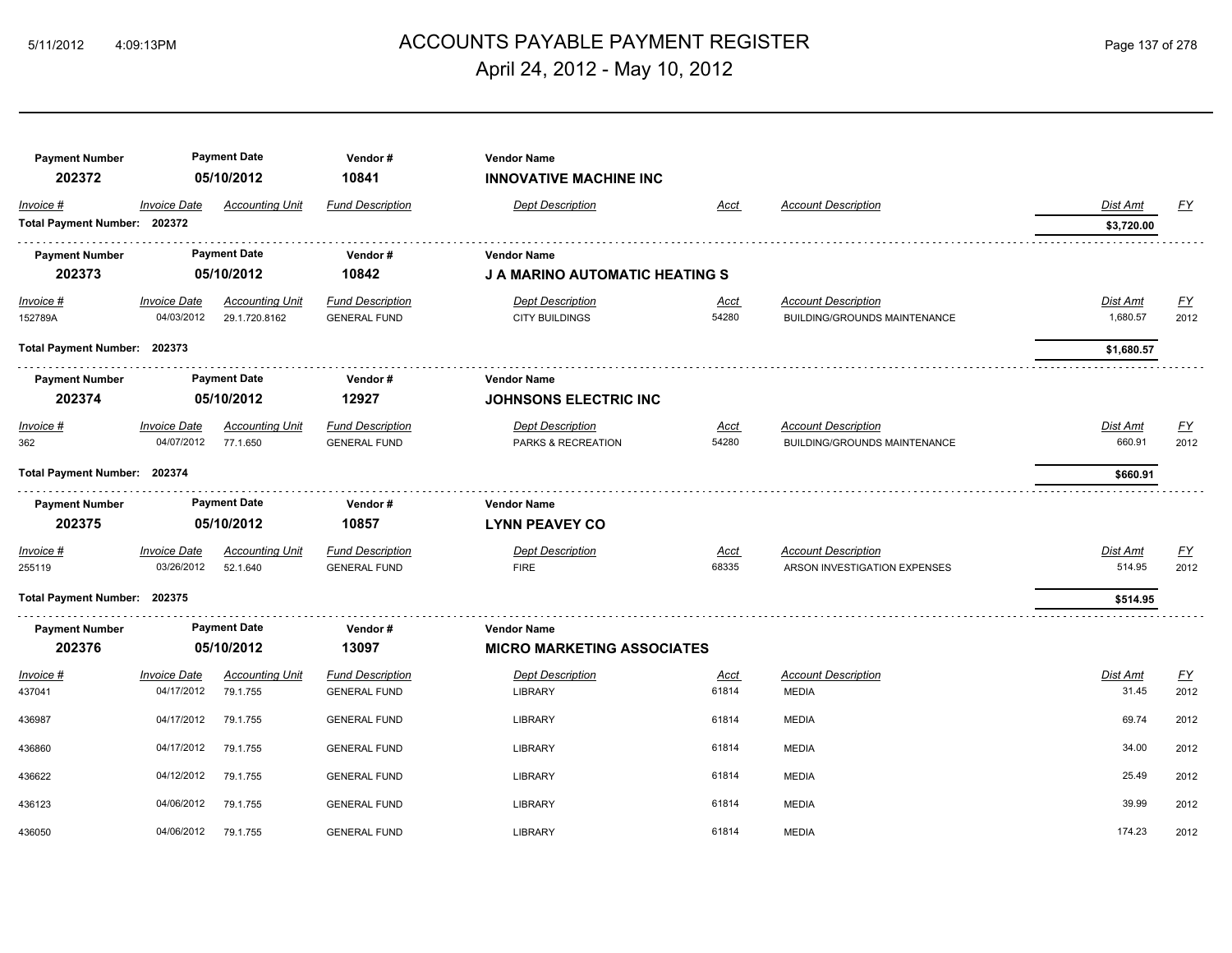# ACCOUNTS PAYABLE PAYMENT REGISTER 5/11/2012 4:09:13PM Page 138 of 278 April 24, 2012 - May 10, 2012

| <b>Payment Number</b><br>202376 |                                   | <b>Payment Date</b><br>05/10/2012  | Vendor#<br>13097                               | <b>Vendor Name</b><br><b>MICRO MARKETING ASSOCIATES</b> |               |                                            |                   |            |
|---------------------------------|-----------------------------------|------------------------------------|------------------------------------------------|---------------------------------------------------------|---------------|--------------------------------------------|-------------------|------------|
| Invoice #<br>435050             | <b>Invoice Date</b><br>03/30/2012 | <b>Accounting Unit</b><br>79.1.755 | <b>Fund Description</b><br><b>GENERAL FUND</b> | <b>Dept Description</b><br><b>LIBRARY</b>               | Acct<br>61814 | <b>Account Description</b><br><b>MEDIA</b> | Dist Amt<br>29.73 | EY<br>2012 |
| Total Payment Number: 202376    |                                   |                                    |                                                |                                                         |               |                                            | \$404.63          |            |
| <b>Payment Number</b>           |                                   | <b>Payment Date</b>                | Vendor#                                        | <b>Vendor Name</b>                                      |               |                                            |                   |            |
| 202377                          |                                   | 05/10/2012                         | 13103                                          | <b>MILLIPORE CORPORATION</b>                            |               |                                            |                   |            |
| <u>Invoice #</u>                | <b>Invoice Date</b>               | <b>Accounting Unit</b>             | <b>Fund Description</b>                        | <b>Dept Description</b>                                 | <u>Acct</u>   | <b>Account Description</b>                 | <b>Dist Amt</b>   | EY         |
| 6023385                         | 04/17/2012                        | 69.6200.670                        | <b>WASTEWATER FUND</b>                         | <b>WASTEWATER FUND</b>                                  | 53107         | ARCHITECT/ENGINEERING SERVICES             | 226.00            | 2012       |
| 6005722                         | 03/30/2012                        | 69.6200.670                        | <b>WASTEWATER FUND</b>                         | <b>WASTEWATER FUND</b>                                  | 53107         | ARCHITECT/ENGINEERING SERVICES             | 38.00             | 2012       |
| 6006426                         | 03/30/2012                        | 69.6200.670                        | <b>WASTEWATER FUND</b>                         | <b>WASTEWATER FUND</b>                                  | 53107         | ARCHITECT/ENGINEERING SERVICES             | 911.20            | 2012       |
|                                 | Total Payment Number: 202377      |                                    |                                                |                                                         |               |                                            | \$1,175.20        |            |
| <b>Payment Number</b>           |                                   | <b>Payment Date</b>                | Vendor#                                        | <b>Vendor Name</b>                                      |               | Payee Name                                 |                   |            |
| 202378                          |                                   | 05/10/2012                         | 13226                                          | <b>ORIENTAL TRADING CO INC</b>                          |               | <b>ORIENTAL TRADING CO</b>                 |                   |            |
| Invoice #                       | <b>Invoice Date</b>               | <b>Accounting Unit</b>             | <b>Fund Description</b>                        | <b>Dept Description</b>                                 | Acct          | <b>Account Description</b>                 | Dist Amt          | EY         |
| 650478609-01                    | 04/12/2012                        | 77.2504                            | HOLMAN STADIUM EVENTS FUND                     | HOLMAN STADIUM EVENTS                                   | 55699         | OTHER CONTRACTED SERVICES                  | 160.58            | 2012       |
| Total Payment Number: 202378    |                                   |                                    |                                                |                                                         |               |                                            | \$160.58          |            |
| <b>Payment Number</b>           |                                   | <b>Payment Date</b>                | Vendor#                                        | <b>Vendor Name</b>                                      |               |                                            |                   |            |
| 202379                          |                                   | 05/10/2012                         | 13378                                          | <b>PURE WATERS OF NEW ENGLAND LLC</b>                   |               |                                            |                   |            |
| Invoice #                       | <b>Invoice Date</b>               | <b>Accounting Unit</b>             | <b>Fund Description</b>                        | <b>Dept Description</b>                                 | <u>Acct</u>   | <b>Account Description</b>                 | Dist Amt          | EY         |
| 13250                           | 04/06/2012                        | 86.3120                            | <b>TRANSIT GRANTS</b>                          | <b>GRANT FUNDS-TRANSIT</b>                              | 55699         | OTHER CONTRACTED SERVICES                  | 31.50             | 2012       |
| Total Payment Number: 202379    |                                   |                                    |                                                |                                                         |               |                                            | \$31.50           |            |
| <b>Payment Number</b>           |                                   | <b>Payment Date</b>                | Vendor#                                        | <b>Vendor Name</b>                                      |               |                                            |                   |            |
| 202380                          |                                   | 05/10/2012                         | 14132                                          | <b>JEFFREY CONNORS</b>                                  |               |                                            |                   |            |
| Invoice #                       | <b>Invoice Date</b>               | <b>Accounting Unit</b>             | <b>Fund Description</b>                        | <b>Dept Description</b>                                 | <u>Acct</u>   | <b>Account Description</b>                 | Dist Amt          | <u>FY</u>  |
| <b>REIMB</b>                    | 04/30/2012                        | 50.1.500                           | <b>GENERAL FUND</b>                            | <b>POLICE</b>                                           | 61107         | <b>CLOTHING &amp; UNIFORMS</b>             | 36.99             | 2012       |
| Total Payment Number: 202380    |                                   |                                    |                                                |                                                         |               |                                            | \$36.99           |            |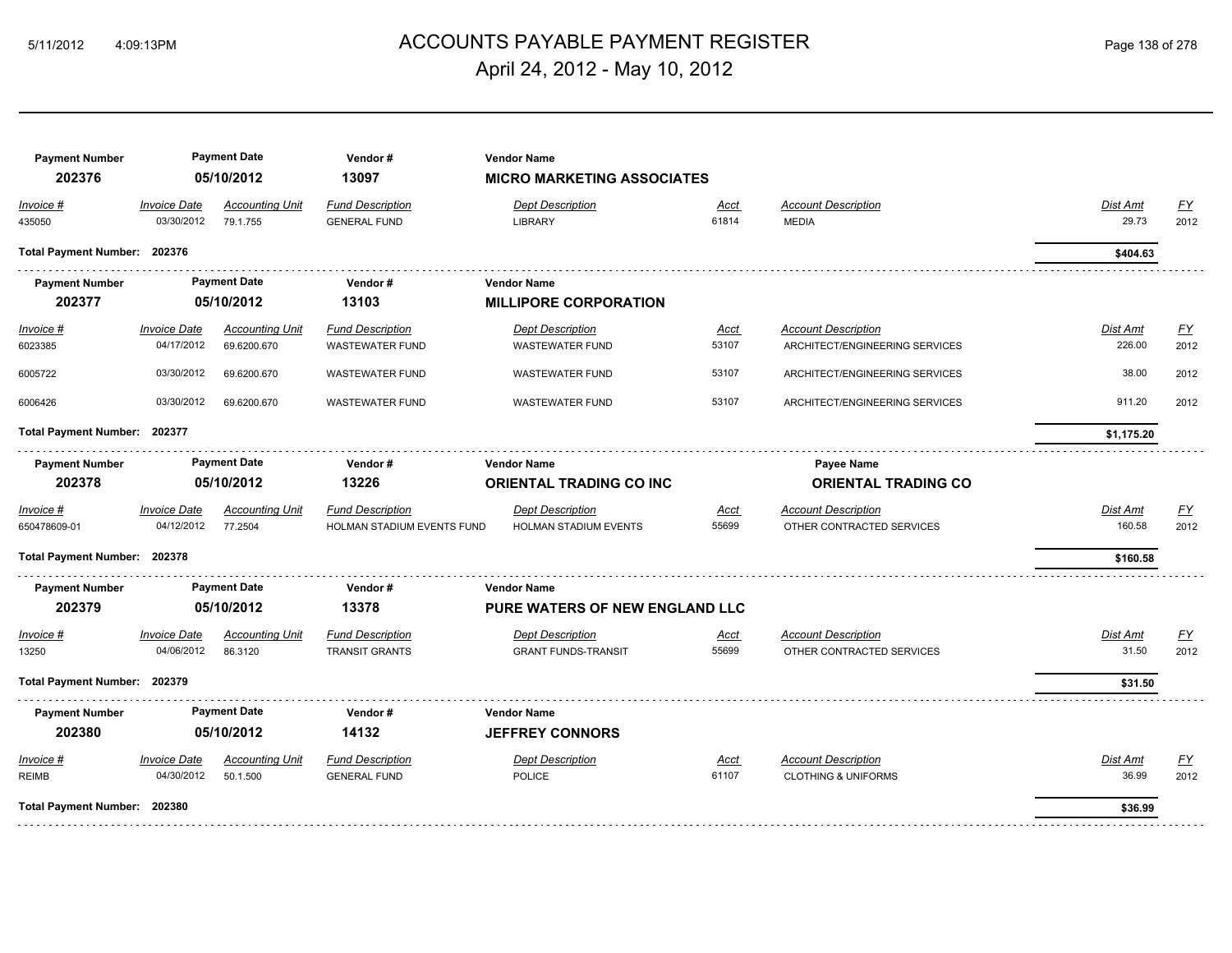# ACCOUNTS PAYABLE PAYMENT REGISTER 5/11/2012 4:09:13PM Page 139 of 278 April 24, 2012 - May 10, 2012

| <b>Payment Number</b><br>202381 |                                          | <b>Payment Date</b><br>05/10/2012     | Vendor#<br>14169                                  | <b>Vendor Name</b><br><b>CORINN DEMBKOSKI</b>        |                      |                                                               |                          |                   |
|---------------------------------|------------------------------------------|---------------------------------------|---------------------------------------------------|------------------------------------------------------|----------------------|---------------------------------------------------------------|--------------------------|-------------------|
| Invoice #<br>REIMB 4/9-4/11/12  | <i><b>Invoice Date</b></i><br>04/13/2012 | <b>Accounting Unit</b><br>71.1.500    | <b>Fund Description</b><br><b>GENERAL FUND</b>    | <b>Dept Description</b><br><b>COMMUNITY SERVICES</b> | <u>Acct</u><br>55400 | <b>Account Description</b><br><b>CONFERENCES AND SEMINARS</b> | Dist Amt<br>95.74        | EY<br>2012        |
| <b>Total Payment Number:</b>    | 202381                                   |                                       |                                                   |                                                      |                      |                                                               | \$95.74                  |                   |
| <b>Payment Number</b><br>202382 |                                          | <b>Payment Date</b><br>05/10/2012     | Vendor#<br>14186                                  | <b>Vendor Name</b><br><b>STEPHEN DOOKRAN</b>         |                      |                                                               |                          |                   |
| Invoice #<br>MILEAGE JUL11      | <b>Invoice Date</b><br>04/17/2012        | <b>Accounting Unit</b><br>69.6200.540 | <b>Fund Description</b><br><b>WASTEWATER FUND</b> | <b>Dept Description</b><br><b>WASTEWATER FUND</b>    | <u>Acct</u><br>55314 | <b>Account Description</b><br>FIXED RATE MILEAGE ALLOWANCE    | <b>Dist Amt</b><br>24.42 | <u>FY</u><br>2012 |
| MILEAGE AUG11                   | 04/17/2012                               | 69.6200.540                           | <b>WASTEWATER FUND</b>                            | <b>WASTEWATER FUND</b>                               | 55314                | FIXED RATE MILEAGE ALLOWANCE                                  | 101.01                   | 2012              |
| MILEAGE SEP11                   | 04/17/2012                               | 69.6200.540                           | <b>WASTEWATER FUND</b>                            | <b>WASTEWATER FUND</b>                               | 55314                | FIXED RATE MILEAGE ALLOWANCE                                  | 14.99                    | 2012              |
| MILEAGE OCT11                   | 04/17/2012                               | 69.6200.540                           | <b>WASTEWATER FUND</b>                            | <b>WASTEWATER FUND</b>                               | 55314                | FIXED RATE MILEAGE ALLOWANCE                                  | 37.19                    | 2012              |
| MILEAGE NOV11                   | 04/17/2012                               | 69.6200.540                           | <b>WASTEWATER FUND</b>                            | WASTEWATER FUND                                      | 55314                | FIXED RATE MILEAGE ALLOWANCE                                  | 22.20                    | 2012              |
| MILEAGE DEC11                   | 04/17/2012                               | 69.6200.540                           | <b>WASTEWATER FUND</b>                            | <b>WASTEWATER FUND</b>                               | 55314                | FIXED RATE MILEAGE ALLOWANCE                                  | 23.86                    | 2012              |
| MILEAGE JAN12                   | 04/17/2012                               | 69.6200.540                           | <b>WASTEWATER FUND</b>                            | <b>WASTEWATER FUND</b>                               | 55314                | FIXED RATE MILEAGE ALLOWANCE                                  | 36.63                    | 2012              |
| MILEAGE FEB12                   | 04/17/2012                               | 69.6200.540                           | <b>WASTEWATER FUND</b>                            | <b>WASTEWATER FUND</b>                               | 55314                | FIXED RATE MILEAGE ALLOWANCE                                  | 5.00                     | 2012              |
| MILEAGE MAR12                   | 04/17/2012                               | 69.6200.540                           | <b>WASTEWATER FUND</b>                            | <b>WASTEWATER FUND</b>                               | 55314                | FIXED RATE MILEAGE ALLOWANCE                                  | 20.53                    | 2012              |
| MILEAGE JUL11                   | 04/17/2012                               | 60.1.665                              | <b>GENERAL FUND</b>                               | <b>PUBLIC</b>                                        | 55307                | MILEAGE REIMBURSEMENTS                                        | 23.87                    | 2012              |
| MILEAGE AUG11                   | 04/17/2012                               | 60.1.665                              | <b>GENERAL FUND</b>                               | WORKS-ADMIN/ENGINEERING<br><b>PUBLIC</b>             | 55307                | MILEAGE REIMBURSEMENTS                                        | 28.86                    | 2012              |
| MILEAGE SEP11                   | 04/17/2012                               | 60.1.665                              | <b>GENERAL FUND</b>                               | WORKS-ADMIN/ENGINEERING<br><b>PUBLIC</b>             | 55307                | MILEAGE REIMBURSEMENTS                                        | 66.60                    | 2012              |
| MILEAGE OCT11                   | 04/17/2012                               | 60.1.665                              | <b>GENERAL FUND</b>                               | WORKS-ADMIN/ENGINEERING<br><b>PUBLIC</b>             | 55307                | MILEAGE REIMBURSEMENTS                                        | 50.50                    | 2012              |
| MILEAGE NOV11                   | 04/17/2012                               | 60.1.665                              | <b>GENERAL FUND</b>                               | WORKS-ADMIN/ENGINEERING<br><b>PUBLIC</b>             | 55307                | MILEAGE REIMBURSEMENTS                                        | 34.97                    | 2012              |
| MILEAGE DEC11                   | 04/17/2012                               | 60.1.665                              | <b>GENERAL FUND</b>                               | WORKS-ADMIN/ENGINEERING<br><b>PUBLIC</b>             | 55307                | MILEAGE REIMBURSEMENTS                                        | 18.32                    | 2012              |
| MILEAGE JAN12                   | 04/17/2012                               | 60.1.665                              | <b>GENERAL FUND</b>                               | WORKS-ADMIN/ENGINEERING<br><b>PUBLIC</b>             | 55307                | MILEAGE REIMBURSEMENTS                                        | 85.47                    | 2012              |
| MILEAGE FEB12                   | 04/17/2012                               | 60.1.665                              | <b>GENERAL FUND</b>                               | WORKS-ADMIN/ENGINEERING<br><b>PUBLIC</b>             | 55307                | MILEAGE REIMBURSEMENTS                                        | 68.82                    | 2012              |
| MILEAGE MAR12                   | 04/17/2012                               | 60.1.665                              | <b>GENERAL FUND</b>                               | WORKS-ADMIN/ENGINEERING<br><b>PUBLIC</b>             | 55307                | MILEAGE REIMBURSEMENTS                                        | 27.20                    | 2012              |
| Total Payment Number: 202382    |                                          |                                       |                                                   | WORKS-ADMIN/ENGINEERING                              |                      |                                                               | \$690.44                 |                   |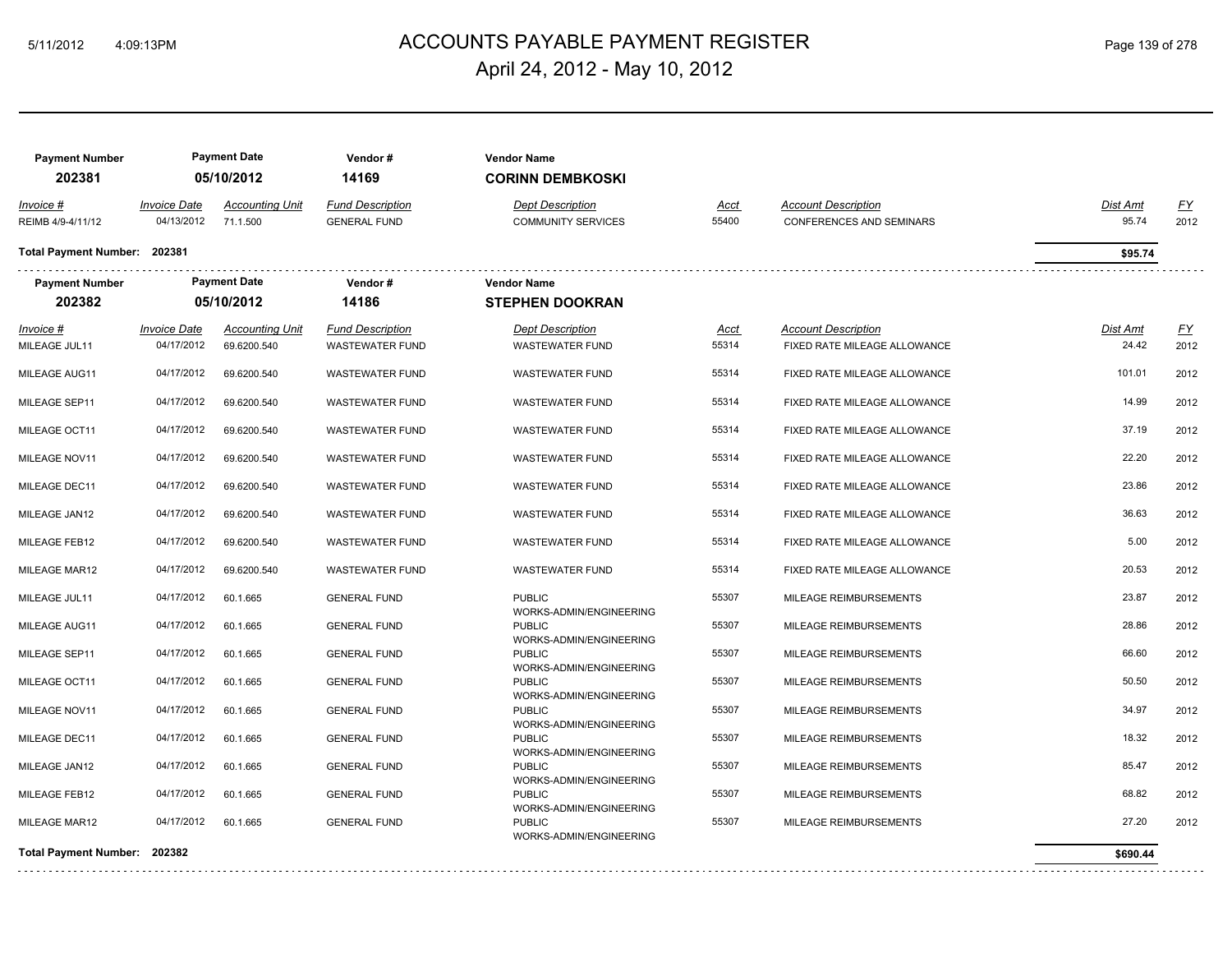# ACCOUNTS PAYABLE PAYMENT REGISTER 5/11/2012 4:09:13PM Page 140 of 278 April 24, 2012 - May 10, 2012

| <b>Payment Number</b>                      |                                   | <b>Payment Date</b>                   | Vendor#                                              | <b>Vendor Name</b>                                             |                      |                                                               |                          |                   |
|--------------------------------------------|-----------------------------------|---------------------------------------|------------------------------------------------------|----------------------------------------------------------------|----------------------|---------------------------------------------------------------|--------------------------|-------------------|
| 202383                                     |                                   | 05/10/2012                            | 14193                                                | <b>ROSS DUGAS</b>                                              |                      |                                                               |                          |                   |
| Invoice #<br>MILEAGE APR12                 | <b>Invoice Date</b><br>05/07/2012 | <b>Accounting Unit</b><br>28.6500.500 | <b>Fund Description</b><br>PROPERTY & CASUALTY FUND  | <b>Dept Description</b><br>RISK MGMT-PROPERTY &<br>CASUALTY    | Acct<br>55307        | <b>Account Description</b><br>MILEAGE REIMBURSEMENTS          | Dist Amt<br>72.15        | EY<br>2012        |
| Total Payment Number: 202383               |                                   |                                       |                                                      |                                                                |                      |                                                               | \$72.15                  |                   |
| <b>Payment Number</b>                      |                                   | <b>Payment Date</b>                   | Vendor#                                              | <b>Vendor Name</b>                                             |                      |                                                               |                          |                   |
| 202384                                     |                                   | 05/10/2012                            | 14194                                                | <b>RANDY DUMAIS</b>                                            |                      |                                                               |                          |                   |
| <b>Invoice #</b><br><b>MILEAGE 4/20/12</b> | <b>Invoice Date</b><br>04/30/2012 | <b>Accounting Unit</b><br>50.1.500    | <b>Fund Description</b><br><b>GENERAL FUND</b>       | <b>Dept Description</b><br><b>POLICE</b>                       | <u>Acct</u><br>55307 | <b>Account Description</b><br>MILEAGE REIMBURSEMENTS          | <b>Dist Amt</b><br>44.40 | <u>FY</u><br>2012 |
| Total Payment Number: 202384               |                                   |                                       |                                                      |                                                                |                      |                                                               | \$44.40                  |                   |
| <b>Payment Number</b>                      |                                   | <b>Payment Date</b>                   | Vendor#                                              | <b>Vendor Name</b>                                             |                      |                                                               |                          |                   |
| 202385                                     |                                   | 05/10/2012                            | 14237                                                | <b>DAVID FREDETTE</b>                                          |                      |                                                               |                          |                   |
| Invoice #<br>MILEAGE 4/10-5/1/12           | <b>Invoice Date</b><br>05/07/2012 | <b>Accounting Unit</b><br>26,4010     | <b>Fund Description</b><br>MV RECLAMATION ADMIN FUND | <b>Dept Description</b><br>MV RECLAMATION ADMIN<br><b>FUND</b> | <u>Acct</u><br>55300 | <b>Account Description</b><br><b>TRAVEL</b>                   | Dist Amt<br>85.80        | <u>FY</u><br>2012 |
| <b>Total Payment Number:</b>               | 202385                            |                                       |                                                      |                                                                |                      |                                                               | \$85.80                  |                   |
| <b>Payment Number</b>                      |                                   | <b>Payment Date</b>                   | Vendor#                                              | <b>Vendor Name</b>                                             |                      |                                                               |                          |                   |
| 202386                                     |                                   | 05/10/2012                            | 11419                                                | <b>GRANZ POWER EQUIPMENT</b>                                   |                      |                                                               |                          |                   |
| Invoice #<br>23040                         | <b>Invoice Date</b><br>05/02/2012 | <b>Accounting Unit</b>                | <b>Fund Description</b>                              | <b>Dept Description</b>                                        | Acct                 | <b>Account Description</b>                                    | Dist Amt                 | EY                |
|                                            |                                   | TF42.7506                             | ETF CONTRIB-WOODLAWN                                 | ETF CONTRIB-WOODLAWN                                           | 54280                | BUILDING/GROUNDS MAINTENANCE                                  | 4,702.40                 | 2012              |
| Total Payment Number: 202386               |                                   |                                       | <b>CEMETERY</b>                                      | <b>CEMETERY</b>                                                |                      |                                                               | \$4,702.40               |                   |
| <b>Payment Number</b>                      |                                   | <b>Payment Date</b>                   | Vendor#                                              | <b>Vendor Name</b>                                             |                      |                                                               |                          |                   |
| 202387                                     |                                   | 05/10/2012                            | 11361                                                | <b>JENNIFER BURNETTE</b>                                       |                      |                                                               |                          |                   |
| Invoice #<br><b>REIMB LIFEGUARD</b>        | <b>Invoice Date</b><br>03/18/2012 | <b>Accounting Unit</b><br>77.1.500    | <b>Fund Description</b><br><b>GENERAL FUND</b>       | <b>Dept Description</b><br>PARKS & RECREATION                  | Acct<br>55400        | <b>Account Description</b><br><b>CONFERENCES AND SEMINARS</b> | Dist Amt<br>500.00       | <u>FY</u><br>2012 |
| <b>Total Payment Number:</b>               | 202387                            |                                       |                                                      |                                                                |                      |                                                               | \$500.00                 |                   |
| <b>Payment Number</b>                      |                                   | <b>Payment Date</b>                   | Vendor#                                              | <b>Vendor Name</b>                                             |                      |                                                               |                          |                   |
| 202388                                     |                                   | 05/10/2012                            | 11212                                                | <b>JILL STANSFIELD</b>                                         |                      |                                                               |                          |                   |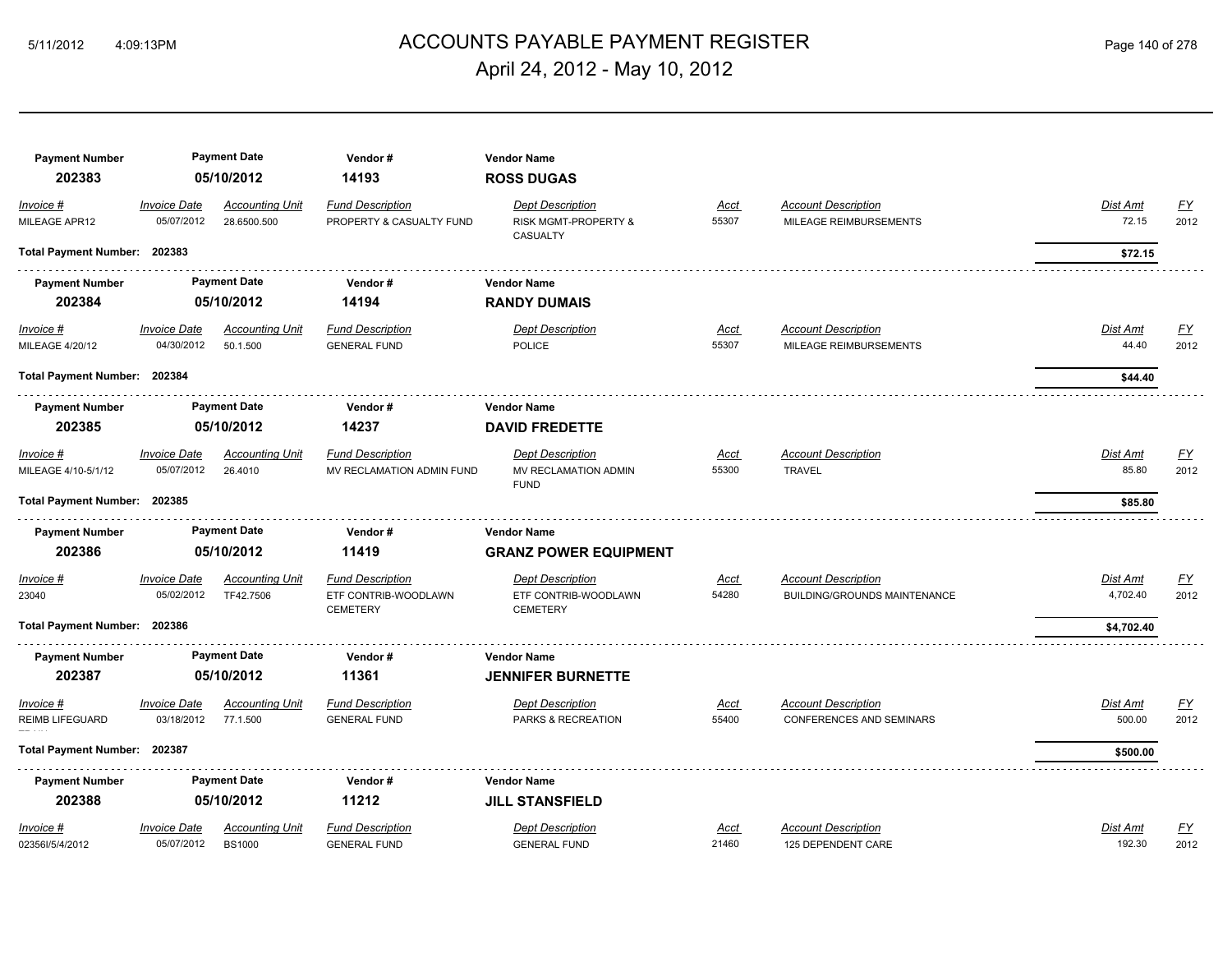# ACCOUNTS PAYABLE PAYMENT REGISTER 5/11/2012 4:09:13PM Page 141 of 278 April 24, 2012 - May 10, 2012

| <b>Payment Number</b><br>202388                             |                                   | <b>Payment Date</b><br>05/10/2012   | Vendor#<br>11212                                             | <b>Vendor Name</b><br><b>JILL STANSFIELD</b>                           |                      |                                                              |                                |                          |
|-------------------------------------------------------------|-----------------------------------|-------------------------------------|--------------------------------------------------------------|------------------------------------------------------------------------|----------------------|--------------------------------------------------------------|--------------------------------|--------------------------|
| Invoice #<br>Total Payment Number: 202388                   | <b>Invoice Date</b>               | <b>Accounting Unit</b>              | <b>Fund Description</b>                                      | <b>Dept Description</b>                                                | Acct                 | <b>Account Description</b>                                   | Dist Amt<br>\$192.30           | <u>FY</u>                |
| <b>Payment Number</b><br>202389                             |                                   | <b>Payment Date</b><br>05/10/2012   | Vendor#<br>11212                                             | <b>Vendor Name</b><br><b>JILL STANSFIELD</b>                           |                      |                                                              |                                |                          |
| $Invoice$ #<br>699.75                                       | <b>Invoice Date</b><br>02/22/2012 | <b>Accounting Unit</b><br>TF11.7020 | <b>Fund Description</b><br><b>UAW EDUCATIONAL ASSISTANCE</b> | <b>Dept Description</b><br><b>UAW EDUCATIONAL</b><br><b>ASSISTANCE</b> | Acct<br>51607        | <b>Account Description</b><br>EDUCATIONAL INCENTIVE          | <b>Dist Amt</b><br>699.75      | <u>FY</u><br>2012        |
| Total Payment Number: 202389                                |                                   |                                     |                                                              |                                                                        |                      |                                                              | \$699.75                       |                          |
| <b>Payment Number</b><br>202390                             |                                   | <b>Payment Date</b><br>05/10/2012   | Vendor#<br>11212                                             | <b>Vendor Name</b><br><b>JILL STANSFIELD</b>                           |                      |                                                              |                                |                          |
| Invoice #<br>APRIL2012 MILEAGE                              | <b>Invoice Date</b><br>04/30/2012 | <b>Accounting Unit</b><br>66.1.500  | <b>Fund Description</b><br><b>GENERAL FUND</b>               | <b>Dept Description</b><br>PARKING LOTS                                | <u>Acct</u><br>55307 | <b>Account Description</b><br>MILEAGE REIMBURSEMENTS         | Dist Amt<br>40.94              | <u>FY</u><br>2012        |
| Total Payment Number: 202390                                |                                   |                                     |                                                              |                                                                        |                      |                                                              | \$40.94                        |                          |
| <b>Payment Number</b><br>202391                             |                                   | <b>Payment Date</b><br>05/10/2012   | Vendor#<br>11407                                             | <b>Vendor Name</b><br><b>JOHN CINELLI</b>                              |                      |                                                              |                                |                          |
| Invoice #<br><b>TUITION REIMB</b>                           | <b>Invoice Date</b><br>05/03/2012 | <b>Accounting Unit</b><br>50.1.635  | <b>Fund Description</b><br><b>GENERAL FUND</b>               | <b>Dept Description</b><br><b>POLICE</b>                               | <u>Acct</u><br>52800 | <b>Account Description</b><br>EDUCATIONAL ASSISTANCE         | Dist Amt<br>466.50             | $\underline{FY}$<br>2012 |
| Total Payment Number: 202391                                |                                   |                                     |                                                              |                                                                        |                      |                                                              | \$466.50                       |                          |
| <b>Payment Number</b><br>202392                             |                                   | <b>Payment Date</b><br>05/10/2012   | Vendor#<br>11373                                             | <b>Vendor Name</b><br><b>KEVIN RAUTENBERG</b>                          |                      |                                                              |                                |                          |
| Invoice #<br>REIMBURSEMENT/5/8/20                           | <b>Invoice Date</b><br>05/08/2012 | <b>Accounting Unit</b><br>50.1.500  | <b>Fund Description</b><br><b>GENERAL FUND</b>               | <b>Dept Description</b><br><b>POLICE</b>                               | Acct<br>61107        | <b>Account Description</b><br><b>CLOTHING &amp; UNIFORMS</b> | Dist Amt<br>119.95             | <b>FY</b><br>2012        |
| Total Payment Number: 202392                                |                                   |                                     |                                                              |                                                                        |                      |                                                              | \$119.95                       |                          |
| <b>Payment Number</b><br>202393                             |                                   | <b>Payment Date</b><br>05/10/2012   | Vendor#<br>11427                                             | <b>Vendor Name</b><br><b>LINDA PANNY</b>                               |                      |                                                              |                                |                          |
| Invoice #<br><b>TUITION</b><br>Total Payment Number: 202393 | <b>Invoice Date</b><br>02/16/2012 | <b>Accounting Unit</b><br>TF11.7020 | <b>Fund Description</b><br>UAW EDUCATIONAL ASSISTANCE        | <b>Dept Description</b><br><b>UAW EDUCATIONAL</b><br><b>ASSISTANCE</b> | Acct<br>51607        | <b>Account Description</b><br>EDUCATIONAL INCENTIVE          | Dist Amt<br>699.75<br>\$699.75 | EY<br>2012               |
|                                                             |                                   |                                     |                                                              |                                                                        |                      |                                                              |                                |                          |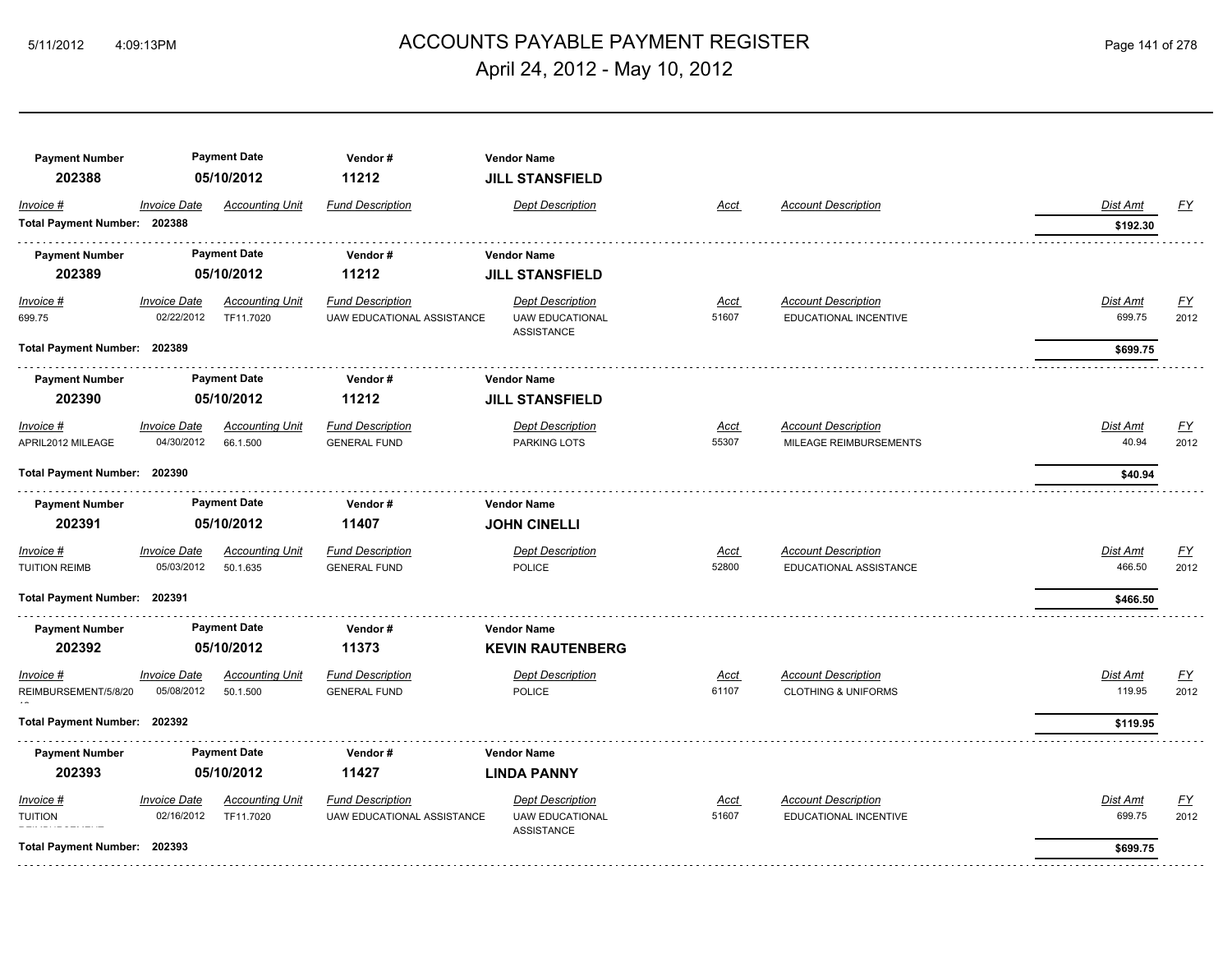# ACCOUNTS PAYABLE PAYMENT REGISTER 5/11/2012 4:09:13PM Page 142 of 278 April 24, 2012 - May 10, 2012

| Page 142 of 278 |  |  |
|-----------------|--|--|

| <b>Payment Number</b><br>202394<br>Invoice #<br>9070 | <b>Invoice Date</b><br>04/12/2012 | <b>Payment Date</b><br>05/10/2012<br><b>Accounting Unit</b><br>77.1.720.8192 | Vendor#<br>11421<br><b>Fund Description</b><br><b>GENERAL FUND</b> | <b>Vendor Name</b><br><b>ML NORWOOD AUTO RECYCLING</b><br><b>Dept Description</b><br>PARKS & RECREATION | Acct<br>54280        | <b>Account Description</b><br><b>BUILDING/GROUNDS MAINTENANCE</b> | Dist Amt<br>300.00        | <u>FY</u><br>2012 |
|------------------------------------------------------|-----------------------------------|------------------------------------------------------------------------------|--------------------------------------------------------------------|---------------------------------------------------------------------------------------------------------|----------------------|-------------------------------------------------------------------|---------------------------|-------------------|
| Total Payment Number: 202394                         |                                   |                                                                              |                                                                    |                                                                                                         |                      |                                                                   | \$300.00                  |                   |
| <b>Payment Number</b><br>202395                      |                                   | <b>Payment Date</b><br>05/10/2012                                            | Vendor#<br>11377                                                   | <b>Vendor Name</b><br><b>MICHAEL BOULAY</b>                                                             |                      |                                                                   |                           |                   |
| $Invoice$ #<br>REIMB MEMBERSHIP                      | <b>Invoice Date</b><br>05/01/2012 | <b>Accounting Unit</b><br>50.1.500                                           | <b>Fund Description</b><br><b>GENERAL FUND</b>                     | <b>Dept Description</b><br><b>POLICE</b>                                                                | <u>Acct</u><br>52809 | <b>Account Description</b><br><b>WELLNESS PROGRAM</b>             | <b>Dist Amt</b><br>200.00 | <u>FY</u><br>2012 |
| Total Payment Number: 202395                         |                                   |                                                                              |                                                                    |                                                                                                         |                      |                                                                   | \$200.00                  |                   |
| <b>Payment Number</b>                                |                                   | <b>Payment Date</b>                                                          | Vendor#                                                            | <b>Vendor Name</b>                                                                                      |                      |                                                                   |                           |                   |
| 202396                                               |                                   | 05/10/2012                                                                   | 13303                                                              | <b>PETTY CASH</b>                                                                                       |                      |                                                                   |                           |                   |
| Invoice #<br>05072012PETTYCASH                       | <b>Invoice Date</b><br>05/09/2012 | <b>Accounting Unit</b><br>71.3068                                            | <b>Fund Description</b><br><b>COMMUNITY SERVICES GRANTS</b>        | <b>Dept Description</b><br><b>COMMUNITY SERVICES</b><br><b>GRANTS</b>                                   | Acct<br>55300        | <b>Account Description</b><br><b>TRAVEL</b>                       | <b>Dist Amt</b><br>44.43  | EY<br>2012        |
| 05072012PETTYCASH                                    | 05/09/2012                        | 72.3070                                                                      | <b>COMMUNITY HEALTH GRANTS</b><br><b>FUND</b>                      | <b>COMMUNITY HEALTH GRANTS</b><br><b>FUND</b>                                                           | 55300                | <b>TRAVEL</b>                                                     | 40.95                     | 2012              |
| 05072012PETTYCASH                                    | 05/09/2012                        | 71.1.500                                                                     | <b>GENERAL FUND</b>                                                | <b>COMMUNITY SERVICES</b>                                                                               | 68318                | COMMUNITY HEALTH IMPROVEMENT PLAN                                 | 7.66                      | 2012              |
| 05072012PETTYCASH                                    | 05/09/2012                        | 71.1.500                                                                     | <b>GENERAL FUND</b>                                                | <b>COMMUNITY SERVICES</b>                                                                               | 55300                | <b>TRAVEL</b>                                                     | 58.84                     | 2012              |
| 05072012PETTYCASH                                    | 05/09/2012                        | 71.1.500                                                                     | <b>GENERAL FUND</b>                                                | <b>COMMUNITY SERVICES</b>                                                                               | 55300                | <b>TRAVEL</b>                                                     | 48.40                     | 2012              |
| 05072012PETTYCASH                                    | 05/09/2012                        | 72.1.500                                                                     | <b>GENERAL FUND</b>                                                | <b>COMMUNITY HEALTH</b>                                                                                 | 55307                | MILEAGE REIMBURSEMENTS                                            | 5.55                      | 2012              |
| 05072012PETTYCASH                                    | 05/09/2012                        | 72.1.500                                                                     | <b>GENERAL FUND</b>                                                | <b>COMMUNITY HEALTH</b>                                                                                 | 55307                | MILEAGE REIMBURSEMENTS                                            | 48.84                     | 2012              |
| 05072012PETTYCASH                                    | 05/09/2012                        | 74.1.500                                                                     | <b>GENERAL FUND</b>                                                | <b>WELFARE ADMINISTRATION</b>                                                                           | 55400                | <b>CONFERENCES AND SEMINARS</b>                                   | 12.00                     | 2012              |
| Total Payment Number: 202396                         |                                   |                                                                              |                                                                    |                                                                                                         |                      |                                                                   | \$266.67                  |                   |
| <b>Payment Number</b>                                |                                   | <b>Payment Date</b>                                                          | Vendor#                                                            | <b>Vendor Name</b>                                                                                      |                      |                                                                   |                           |                   |
| 202397                                               |                                   | 05/10/2012                                                                   | 13303                                                              | <b>PETTY CASH</b>                                                                                       |                      |                                                                   |                           |                   |
| Invoice #<br>05082012PETTYCASH                       | <b>Invoice Date</b><br>05/09/2012 | <b>Accounting Unit</b><br>77.1.650                                           | <b>Fund Description</b><br><b>GENERAL FUND</b>                     | <b>Dept Description</b><br>PARKS & RECREATION                                                           | <u>Acct</u><br>54280 | <b>Account Description</b><br><b>BUILDING/GROUNDS MAINTENANCE</b> | <b>Dist Amt</b><br>2.50   | <u>FY</u><br>2012 |
| 05082012PETTYCASH                                    | 05/09/2012                        | 77.1.655                                                                     | <b>GENERAL FUND</b>                                                | PARKS & RECREATION                                                                                      | 61128                | RECREATIONAL SUPPLIES                                             | 29.00                     | 2012              |
| 05082012PETTYCASH                                    | 05/09/2012                        | 77.1.655                                                                     | <b>GENERAL FUND</b>                                                | PARKS & RECREATION                                                                                      | 55658                | RECREATION PROGRAM SERVICES                                       | 24.13                     | 2012              |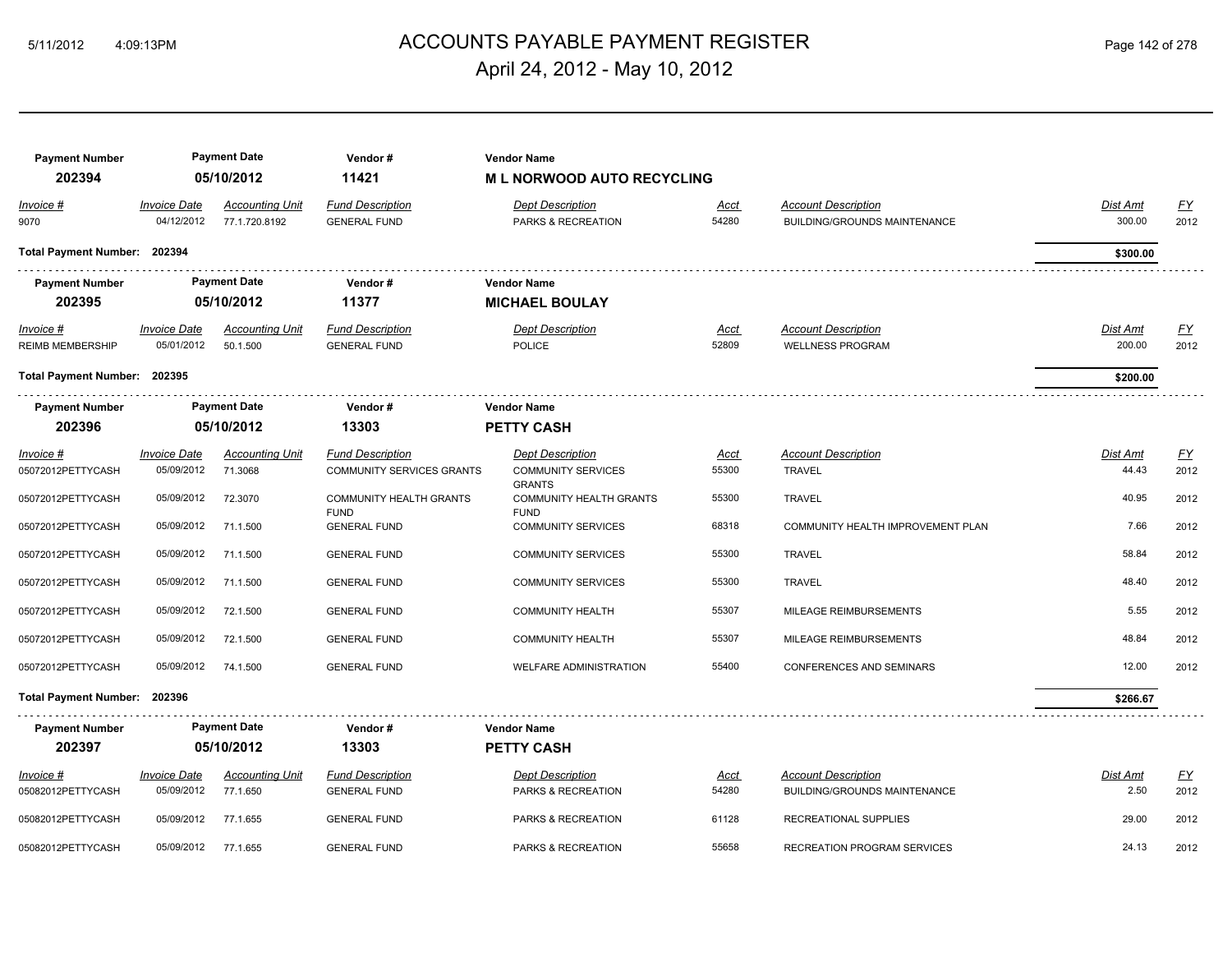#### ACCOUNTS PAYABLE PAYMENT REGISTER 5/11/2012 4:09:13PM Page 143 of 278 April 24, 2012 - May 10, 2012

| <b>Payment Number</b><br>202397     |                                   | <b>Payment Date</b><br>05/10/2012       | Vendor#<br>13303                                     | <b>Vendor Name</b><br><b>PETTY CASH</b>                        |                      |                                                               |                          |                          |
|-------------------------------------|-----------------------------------|-----------------------------------------|------------------------------------------------------|----------------------------------------------------------------|----------------------|---------------------------------------------------------------|--------------------------|--------------------------|
| Invoice #<br>05082012PETTYCASH      | <b>Invoice Date</b><br>05/09/2012 | <b>Accounting Unit</b><br>77.1.720.8191 | <b>Fund Description</b><br><b>GENERAL FUND</b>       | <b>Dept Description</b><br>PARKS & RECREATION                  | <u>Acct</u><br>54280 | <b>Account Description</b><br>BUILDING/GROUNDS MAINTENANCE    | Dist Amt<br>3.00         | <u>FY</u><br>2012        |
| Total Payment Number: 202397        |                                   |                                         |                                                      |                                                                |                      |                                                               | \$58.63                  |                          |
| <b>Payment Number</b><br>202398     |                                   | <b>Payment Date</b><br>05/10/2012       | Vendor#<br>11404                                     | <b>Vendor Name</b><br><b>TIMOTHY DUPONT</b>                    |                      |                                                               |                          |                          |
| $Invoice$ #<br>MILEAGE 2/8/12       | <b>Invoice Date</b><br>05/01/2012 | <u>Accounting Unit</u><br>53.1.730      | <b>Fund Description</b><br><b>GENERAL FUND</b>       | <b>Dept Description</b><br><b>BUILDING INSPECTION</b>          | <u>Acct</u><br>55307 | <b>Account Description</b><br>MILEAGE REIMBURSEMENTS          | <b>Dist Amt</b><br>62.04 | EY<br>2012               |
| Total Payment Number: 202398        |                                   |                                         |                                                      |                                                                |                      |                                                               | \$62.04                  |                          |
| <b>Payment Number</b><br>202399     |                                   | <b>Payment Date</b><br>05/10/2012       | Vendor#<br>11197                                     | <b>Vendor Name</b><br><b>CHI/CONFERENCE ON AGING</b>           |                      |                                                               |                          |                          |
| Invoice #<br>CONF REG J CONSTANT    | <b>Invoice Date</b><br>04/30/2012 | Accounting Unit<br>50.1.635             | <b>Fund Description</b><br><b>GENERAL FUND</b>       | <b>Dept Description</b><br><b>POLICE</b>                       | Acct<br>55400        | <b>Account Description</b><br><b>CONFERENCES AND SEMINARS</b> | Dist Amt<br>50.00        | $\underline{FY}$<br>2012 |
| Total Payment Number: 202399        |                                   |                                         |                                                      |                                                                |                      |                                                               | \$50.00                  |                          |
| <b>Payment Number</b><br>202400     |                                   | <b>Payment Date</b><br>05/10/2012       | Vendor#<br>12536                                     | <b>Vendor Name</b><br><b>COMCAST CABLE COMMUNICATIONS I</b>    |                      |                                                               |                          |                          |
| Invoice #<br>8773200811354293 APR12 | <b>Invoice Date</b><br>04/22/2012 | <b>Accounting Unit</b><br>50.4025       | <b>Fund Description</b><br>DOJ DRUG FORFEITURE FUNDS | <b>Dept Description</b><br>DOJ DRUG FORFEITURE<br><b>FUNDS</b> | <b>Acct</b><br>55699 | <b>Account Description</b><br>OTHER CONTRACTED SERVICES       | Dist Amt<br>236.83       | <u>FY</u><br>2012        |
| Total Payment Number: 202400        |                                   |                                         |                                                      |                                                                |                      |                                                               | \$236.83                 |                          |
| <b>Payment Number</b>               |                                   | <b>Payment Date</b>                     | Vendor#                                              | <b>Vendor Name</b>                                             |                      |                                                               |                          |                          |
| 202401                              |                                   | 05/10/2012                              | 14216                                                | <b>FAIRPOINT COMMUNICATIONS</b>                                |                      |                                                               |                          |                          |
| Invoice #                           | <b>Invoice Date</b>               | <b>Accounting Unit</b>                  | <b>Fund Description</b>                              | <b>Dept Description</b>                                        | Acct                 | <b>Account Description</b>                                    | Dist Amt                 | EY                       |
| 007 301 4299 811-APR12              | 04/24/2012                        | 20.1.555                                | <b>GENERAL FUND</b>                                  | <b>TELECOMMUNICATIONS</b>                                      | 55109                | TELEPHONE-VOICE                                               | 69.99                    | 2012                     |
| 603 401 7002 982-APR12              | 04/21/2012                        | 86.3120                                 | <b>TRANSIT GRANTS</b>                                | <b>GRANT FUNDS-TRANSIT</b>                                     | 55109                | TELEPHONE-VOICE                                               | 50.00                    | 2012                     |
| <b>Total Payment Number:</b>        | 202401                            |                                         |                                                      |                                                                |                      |                                                               | \$119.99                 |                          |
| <b>Payment Number</b>               |                                   | <b>Payment Date</b>                     | Vendor#                                              | <b>Vendor Name</b>                                             |                      |                                                               |                          |                          |
| 202402                              |                                   | 05/10/2012                              | 12707                                                | <b>FEDEX</b>                                                   |                      |                                                               |                          |                          |
| Invoice #                           | <b>Invoice Date</b>               | <b>Accounting Unit</b>                  | <b>Fund Description</b>                              | <b>Dept Description</b>                                        | Acct                 | <b>Account Description</b>                                    | Dist Amt                 | FY                       |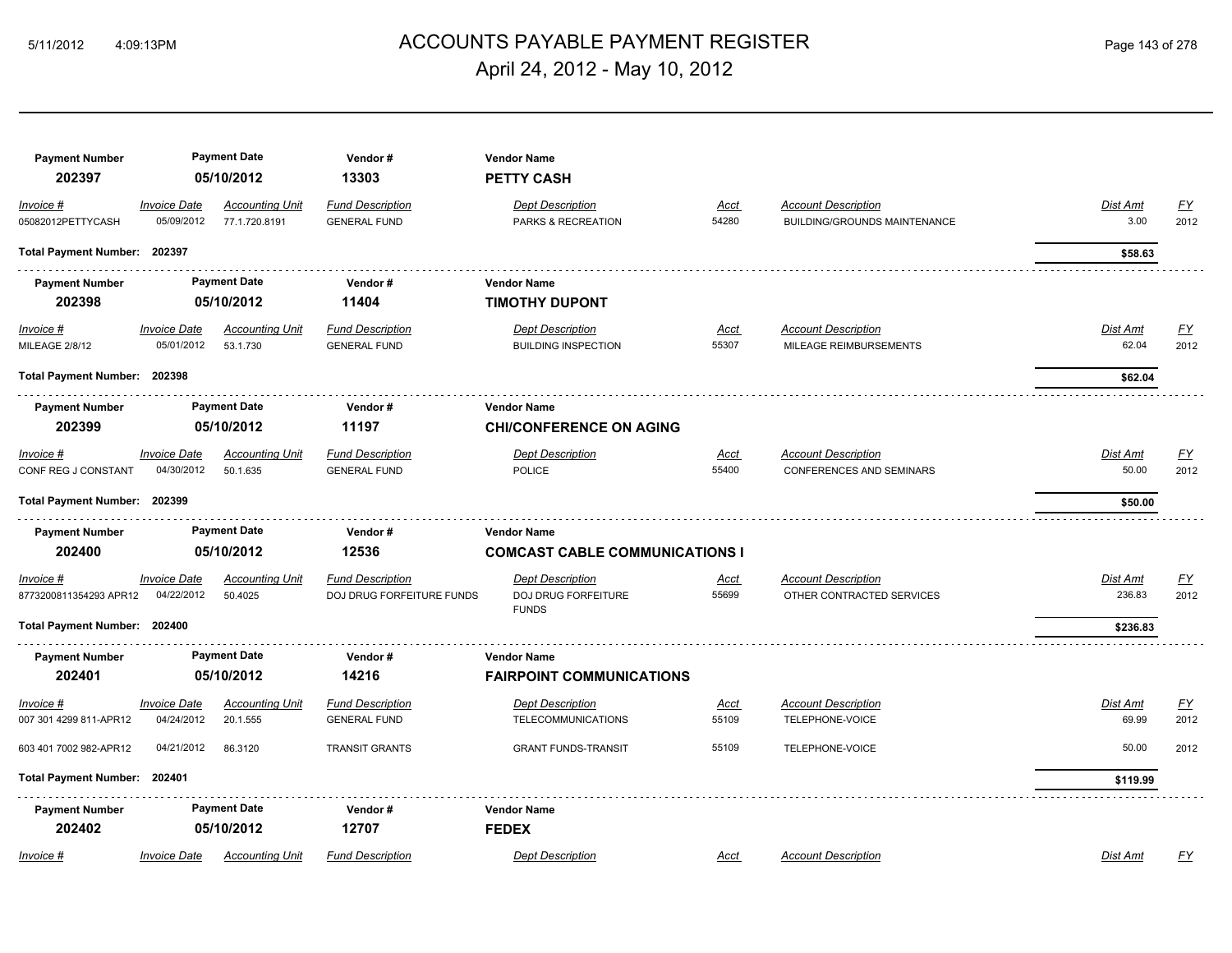#### ACCOUNTS PAYABLE PAYMENT REGISTER 5/11/2012 4:09:13PM Page 144 of 278 April 24, 2012 - May 10, 2012

**Payment Number Payment Date Vendor # Vendor Name 202402 05/10/2012 12707 FEDEX** *Invoice # Invoice Date Accounting Unit Fund Description Dept Description Acct Account Description Dist Amt FY* 7-841-19091 04/02/2012 69.6200.670 WASTEWATER FUND WASTEWATER FUND 61149 LABORATORY SUPPLIES 10.72 2012 **Total Payment Number: 202402 \$10.72 Payment Number Payment Date Vendor # Vendor Name Payee Name 202403 05/10/2012 14309 HOME DEPOT CREDIT SERVICES HOME DEPOT CREDIT SERVICE 3065** *Invoice # Invoice Date Accounting Unit Fund Description Dept Description Acct Account Description Dist Amt FY* 6011538 04/23/2012 44.1.720 GENERAL FUND EDGEWOOD CEMETERY 54280 BUILDING/GROUNDS MAINTENANCE 149.10 2012 5011658 04/24/2012 44.1.720 GENERAL FUND EDGEWOOD CEMETERY 54280 BUILDING/GROUNDS MAINTENANCE 158.53 2012 9023120 04/30/2012 29.1.720.8162 GENERAL FUND CITY BUILDINGS 54280 BUILDING/GROUNDS MAINTENANCE 125.74 2012 8995371 05/01/2012 42.1.720 GENERAL FUND WOODLAWN CEMETERY 54280 BUILDING/GROUNDS MAINTENANCE 47.50 2012 7020142 04/12/2012 42.1.720 GENERAL FUND WOODLAWN CEMETERY 54280 BUILDING/GROUNDS MAINTENANCE 70.47 2012 4242030 04/15/2012 42.1.720 GENERAL FUND WOODLAWN CEMETERY 54280 BUILDING/GROUNDS MAINTENANCE 8.27 2012 3022490 04/26/2012 42.1.720 GENERAL FUND WOODLAWN CEMETERY 54280 BUILDING/GROUNDS MAINTENANCE 33.17 2012 5022166 04/24/2012 69.6200.670 WASTEWATER FUND WASTEWATER FUND 54280 BUILDING/GROUNDS MAINTENANCE 5.12 2012 3014971 04/26/2012 69.6200.670 WASTEWATER FUND WASTEWATER FUND 54280 BUILDING/GROUNDS MAINTENANCE 59.00 2012 **Total Payment Number: 202403 \$656.90 Payment Number Payment Date Vendor # Vendor Name 202404 05/10/2012 11440 K & K INSURANCE GROUP** *Invoice # Invoice Date Accounting Unit Fund Description Dept Description Acct Account Description Dist Amt FY* REQUEST312 04/24/2012 28.6500.525 PROPERTY & CASUALTY FUND RISK MGMT-PROPERTY & 59120 GENERAL LIABILITY POLICIES 5,800.00 5,800.00 2012 **GENERAL LIABILITY POLICIES** CASUALTY **Total Payment Number: 202404 \$5,800.00 Payment Number Payment Date Vendor # Vendor Name 202405 05/10/2012 14391 L.E.A.D. CONSULTANTS** *Invoice # Invoice Date Accounting Unit Fund Description Dept Description Acct Account Description Dist Amt FY* NPD-03-2012 04/06/2012 50.1.635 GENERAL FUND POLICE POLICE 55400 CONFERENCES AND SEMINARS 700.00 2012 **Total Payment Number: 202405 \$700.00** \_\_\_\_\_\_\_\_\_\_\_\_\_\_\_\_\_\_\_\_\_\_\_\_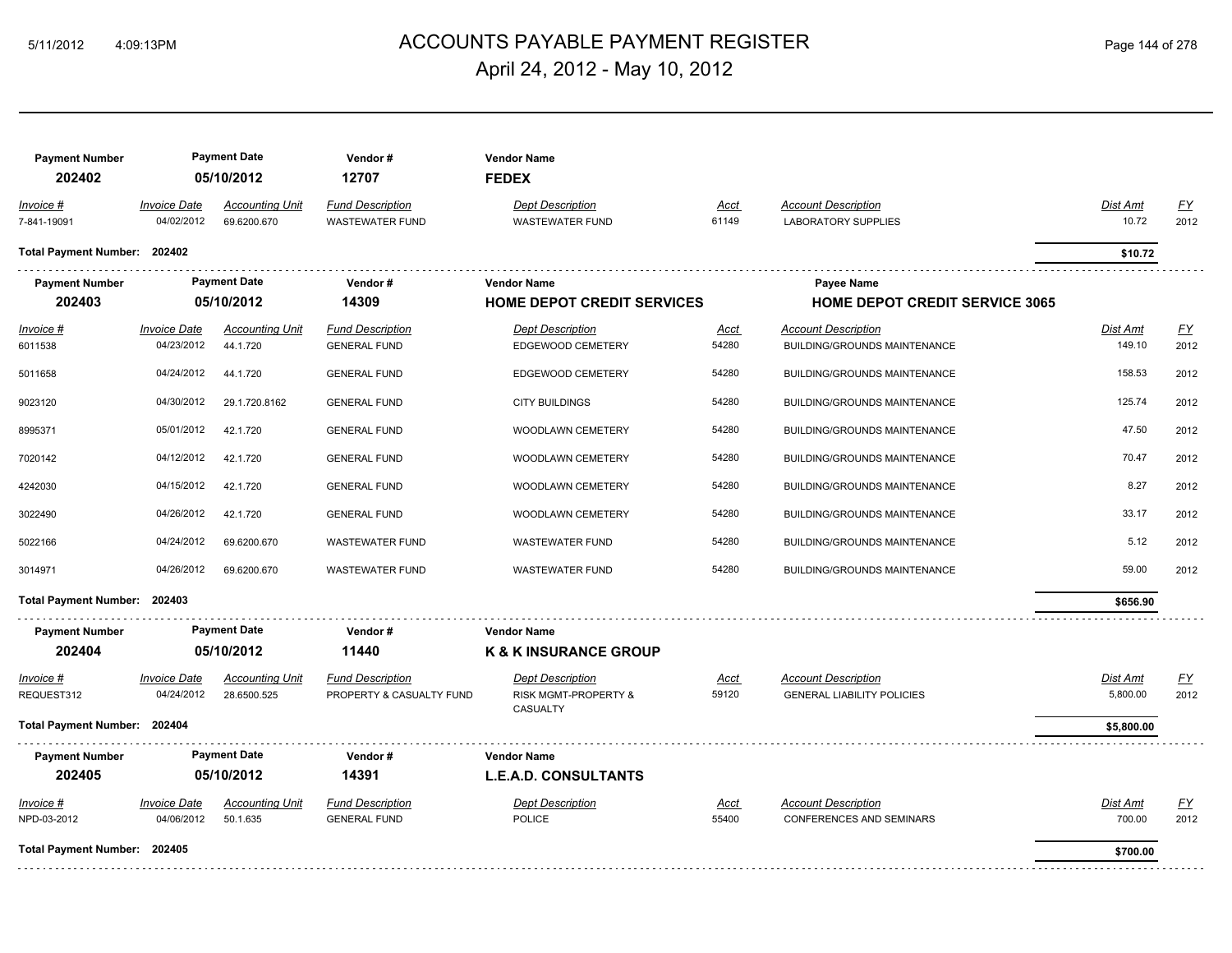# ACCOUNTS PAYABLE PAYMENT REGISTER 5/11/2012 4:09:13PM Page 145 of 278 April 24, 2012 - May 10, 2012

| <b>Payment Number</b><br>202406 |                                   | <b>Payment Date</b><br>05/10/2012     | Vendor#<br>14509                           | <b>Vendor Name</b><br><b>NATIONAL GRID</b> |                      |                                                        |                    |                   |
|---------------------------------|-----------------------------------|---------------------------------------|--------------------------------------------|--------------------------------------------|----------------------|--------------------------------------------------------|--------------------|-------------------|
| Invoice #                       | <b>Invoice Date</b>               | <b>Accounting Unit</b>                | <b>Fund Description</b>                    | <b>Dept Description</b>                    | Acct                 | <b>Account Description</b>                             | <b>Dist Amt</b>    | <u>FY</u>         |
| 5738423600 APR12                | 04/23/2012                        | 77.1.500                              | <b>GENERAL FUND</b>                        | PARKS & RECREATION                         | 54114                | <b>HEATING GAS</b>                                     | 61.43              | 2012              |
| 5739024550APR12                 | 04/23/2012                        | 77.1.720.8191                         | <b>GENERAL FUND</b>                        | PARKS & RECREATION                         | 54114                | <b>HEATING GAS</b>                                     | 143.75             | 2012              |
| 5738810390APR12                 | 04/23/2012                        | 29.1.720.8162                         | <b>GENERAL FUND</b>                        | <b>CITY BUILDINGS</b>                      | 54114                | <b>HEATING GAS</b>                                     | 470.99             | 2012              |
| 5738837780 APR12                | 04/23/2012                        | 86.3120                               | <b>TRANSIT GRANTS</b>                      | <b>GRANT FUNDS-TRANSIT</b>                 | 54114                | <b>HEATING GAS</b>                                     | 64.30              | 2012              |
| 5737627850APR12                 | 04/20/2012                        | 31.1.500                              | <b>GENERAL FUND</b>                        | <b>HUNT BUILDING</b>                       | 54114                | <b>HEATING GAS</b>                                     | 168.94             | 2012              |
| 5739020410APR12                 | 04/20/2012                        | 52.1.720.8175                         | <b>GENERAL FUND</b>                        | <b>FIRE</b>                                | 54114                | <b>HEATING GAS</b>                                     | 327.04             | 2012              |
| Total Payment Number: 202406    |                                   |                                       |                                            |                                            |                      |                                                        | \$1,236.45         |                   |
| <b>Payment Number</b>           |                                   | <b>Payment Date</b>                   | Vendor#                                    | <b>Vendor Name</b>                         |                      |                                                        |                    |                   |
| 202407                          |                                   | 05/10/2012                            | 14518                                      | <b>NEIWPCC TRAINING</b>                    |                      |                                                        |                    |                   |
| Invoice #<br>CONF05152012 MORSE | <b>Invoice Date</b><br>05/09/2012 | <b>Accounting Unit</b><br>69.6200.540 | <b>Fund Description</b><br>WASTEWATER FUND | <b>Dept Description</b><br>WASTEWATER FUND | <u>Acct</u><br>55400 | <b>Account Description</b><br>CONFERENCES AND SEMINARS | Dist Amt<br>135.00 | <u>FY</u><br>2012 |
| CONF05152012 MARINO             | 05/09/2012                        | 69.6200.540                           | <b>WASTEWATER FUND</b>                     | <b>WASTEWATER FUND</b>                     | 55400                | CONFERENCES AND SEMINARS                               | 135.00             | 2012              |
| Total Payment Number: 202407    |                                   |                                       |                                            |                                            |                      |                                                        | \$270.00           |                   |
| <b>Payment Number</b>           |                                   | <b>Payment Date</b>                   | Vendor#                                    | <b>Vendor Name</b>                         |                      |                                                        |                    |                   |
| 202408                          |                                   | 05/10/2012                            | 11176                                      | <b>NEW HAMPSHIRE TRANSIT ASSOC</b>         |                      |                                                        |                    |                   |
| Invoice #                       | <b>Invoice Date</b>               | <b>Accounting Unit</b>                | <b>Fund Description</b>                    | <b>Dept Description</b>                    | <u>Acct</u>          | <b>Account Description</b>                             | Dist Amt           | $\underline{FY}$  |
| FY12 ANNUAL MTG                 | 05/09/2012                        | 86.3120                               | <b>TRANSIT GRANTS</b>                      | <b>GRANT FUNDS-TRANSIT</b>                 | 55421                | <b>TRAINING &amp; CERTIFICATIONS</b>                   | 30.00              | 2012              |
| FY12 ANNUAL MTG                 | 05/09/2012                        | 86.3120                               | <b>TRANSIT GRANTS</b>                      | <b>GRANT FUNDS-TRANSIT</b>                 | 55421                | TRAINING & CERTIFICATIONS                              | 30.00              | 2012              |
| <b>Total Payment Number:</b>    | 202408                            |                                       |                                            |                                            |                      |                                                        | \$60.00            |                   |
| <b>Payment Number</b>           |                                   | <b>Payment Date</b>                   | Vendor#                                    | <b>Vendor Name</b>                         |                      |                                                        |                    |                   |
| 202409                          |                                   | 05/10/2012                            | 14533                                      | NH FIRE PREVENTION SOCIETY                 |                      |                                                        |                    |                   |
| Invoice #                       | Invoice Date                      | <b>Accounting Unit</b>                | <b>Fund Description</b>                    | <b>Dept Description</b>                    | <u>Acct</u>          | <b>Account Description</b>                             | Dist Amt           | $\underline{FY}$  |
| 377-2012                        | 05/09/2012                        | 52.1.500                              | <b>GENERAL FUND</b>                        | <b>FIRE</b>                                | 61830                | <b>SUBSCRIPTIONS</b>                                   | 12.00              | 2012              |
| Total Payment Number: 202409    |                                   |                                       |                                            |                                            |                      |                                                        | \$12.00            |                   |
|                                 |                                   |                                       |                                            |                                            |                      |                                                        |                    |                   |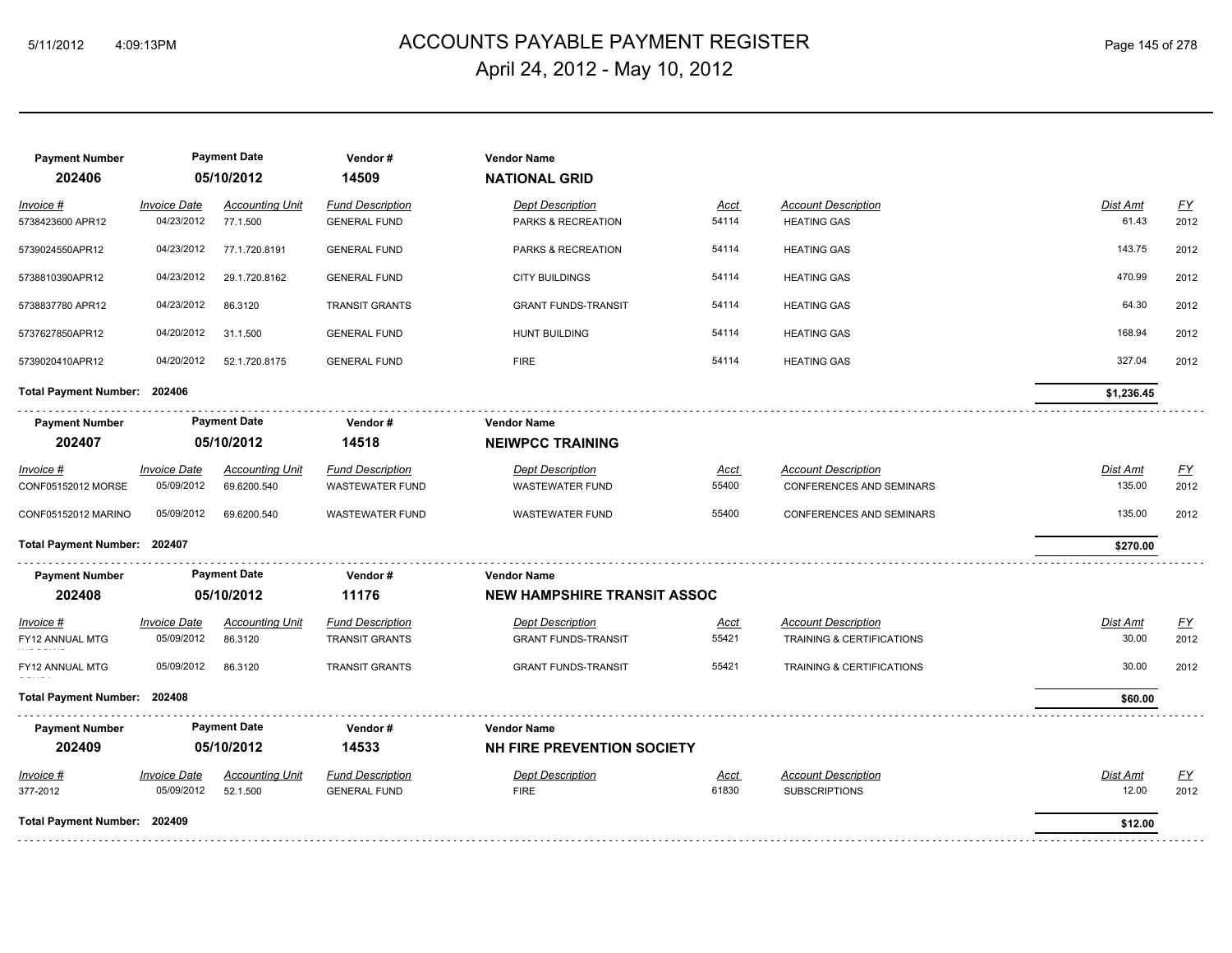# ACCOUNTS PAYABLE PAYMENT REGISTER 5/11/2012 4:09:13PM Page 146 of 278 April 24, 2012 - May 10, 2012

| Page 146 of 278 |  |  |
|-----------------|--|--|
|                 |  |  |

| <b>Payment Number</b><br>202410           |                                   | <b>Payment Date</b><br>05/10/2012  | Vendor#<br>11203                               | <b>Vendor Name</b><br><b>NLEOA</b>               |                      |                                                               |                           |                   |
|-------------------------------------------|-----------------------------------|------------------------------------|------------------------------------------------|--------------------------------------------------|----------------------|---------------------------------------------------------------|---------------------------|-------------------|
| Invoice #<br>CONF NE-0160 043012          | <b>Invoice Date</b><br>05/01/2012 | <b>Accounting Unit</b><br>50.1.635 | <b>Fund Description</b><br><b>GENERAL FUND</b> | <b>Dept Description</b><br><b>POLICE</b>         | Acct<br>55400        | <b>Account Description</b><br><b>CONFERENCES AND SEMINARS</b> | Dist Amt<br>2,300.00      | EY<br>2012        |
| Total Payment Number: 202410              |                                   |                                    |                                                |                                                  |                      |                                                               | \$2,300.00                |                   |
| <b>Payment Number</b><br>202411           |                                   | <b>Payment Date</b><br>05/10/2012  | Vendor#<br>13291                               | <b>Vendor Name</b><br>PENNICHUCK WATER WORKS INC |                      |                                                               |                           |                   |
| <b>Invoice #</b><br>100024390-31457 APR12 | <b>Invoice Date</b><br>04/19/2012 | <b>Accounting Unit</b><br>77.1.650 | <b>Fund Description</b><br><b>GENERAL FUND</b> | <b>Dept Description</b><br>PARKS & RECREATION    | <u>Acct</u><br>54141 | <b>Account Description</b><br><b>WATER &amp; SEWER</b>        | <u>Dist Amt</u><br>100.32 | <u>FY</u><br>2012 |
| 100021275-4266 APR12                      | 04/26/2012                        | 77.1.650                           | <b>GENERAL FUND</b>                            | PARKS & RECREATION                               | 54141                | <b>WATER &amp; SEWER</b>                                      | 130.43                    | 2012              |
| 100013144-4266 APR12                      | 04/19/2012                        | 77.1.650                           | <b>GENERAL FUND</b>                            | <b>PARKS &amp; RECREATION</b>                    | 54141                | <b>WATER &amp; SEWER</b>                                      | 64.58                     | 2012              |
| 100011656-14849 APR12                     | 04/19/2012                        | 77.1.650                           | <b>GENERAL FUND</b>                            | PARKS & RECREATION                               | 54141                | <b>WATER &amp; SEWER</b>                                      | 95.25                     | 2012              |
| 100009394-5329 APR12                      | 04/19/2012                        | 77.1.650                           | <b>GENERAL FUND</b>                            | PARKS & RECREATION                               | 54141                | <b>WATER &amp; SEWER</b>                                      | 143.79                    | 2012              |
| 100009380-5329 APR12                      | 04/26/2012                        | 77.1.650                           | <b>GENERAL FUND</b>                            | PARKS & RECREATION                               | 54141                | <b>WATER &amp; SEWER</b>                                      | 107.56                    | 2012              |
| 100024331-32304 APR12                     | 04/26/2012                        | 77.1.720.8192                      | <b>GENERAL FUND</b>                            | PARKS & RECREATION                               | 54141                | <b>WATER &amp; SEWER</b>                                      | 197.38                    | 2012              |
| 100016526-21591 APR12                     | 04/19/2012                        | 29.1.720.8162                      | <b>GENERAL FUND</b>                            | <b>CITY BUILDINGS</b>                            | 54141                | <b>WATER &amp; SEWER</b>                                      | 87.68                     | 2012              |
| 100005484-6492 APR12                      | 04/19/2012                        | 29.1.720.8162                      | <b>GENERAL FUND</b>                            | <b>CITY BUILDINGS</b>                            | 54141                | <b>WATER &amp; SEWER</b>                                      | 307.74                    | 2012              |
| 100021208-5329 APR12                      | 04/19/2012                        | 29.1.720.8163                      | <b>GENERAL FUND</b>                            | <b>CITY BUILDINGS</b>                            | 54141                | <b>WATER &amp; SEWER</b>                                      | 52.40                     | 2012              |
| 100013459-5329 APR12                      | 04/19/2012                        | 29.1.720.8163                      | <b>GENERAL FUND</b>                            | <b>CITY BUILDINGS</b>                            | 54141                | <b>WATER &amp; SEWER</b>                                      | 21.32                     | 2012              |
| 100023396-31096 APR12                     | 04/19/2012                        | 86.3120                            | <b>TRANSIT GRANTS</b>                          | <b>GRANT FUNDS-TRANSIT</b>                       | 54141                | <b>WATER &amp; SEWER</b>                                      | 51.64                     | 2012              |
| 100020657-991 APR12                       | 04/26/2012                        | 68.6000.692                        | SOLID WASTE FUND                               | SOLID WASTE FUND                                 | 54141                | <b>WATER &amp; SEWER</b>                                      | 24.94                     | 2012              |
| 100013415-5329 APR12                      | 04/26/2012                        | 68.6000.692                        | SOLID WASTE FUND                               | SOLID WASTE FUND                                 | 54141                | <b>WATER &amp; SEWER</b>                                      | 128.34                    | 2012              |
| 100013367-5329 APR12                      | 04/26/2012                        | 68.6000.692                        | SOLID WASTE FUND                               | SOLID WASTE FUND                                 | 54141                | <b>WATER &amp; SEWER</b>                                      | 63.50                     | 2012              |
| 33112                                     | 03/31/2012                        | 69.6200.500                        | <b>WASTEWATER FUND</b>                         | <b>WASTEWATER FUND</b>                           | 53467                | <b>BILLING &amp; MAILING SERVICES</b>                         | 8,503.17                  | 2012              |
| 100026526-5329 APR12                      | 04/19/2012                        | 69.6200.540                        | <b>WASTEWATER FUND</b>                         | <b>WASTEWATER FUND</b>                           | 54141                | <b>WATER &amp; SEWER</b>                                      | 24.65                     | 2012              |
| 100019967-26649 APR12                     | 04/26/2012                        | 69.6200.670                        | <b>WASTEWATER FUND</b>                         | <b>WASTEWATER FUND</b>                           | 54141                | <b>WATER &amp; SEWER</b>                                      | 52.41                     | 2012              |
| 100008548-5329 APR12                      | 04/19/2012                        | 69.6200.670                        | <b>WASTEWATER FUND</b>                         | <b>WASTEWATER FUND</b>                           | 54141                | <b>WATER &amp; SEWER</b>                                      | 1,455.89                  | 2012              |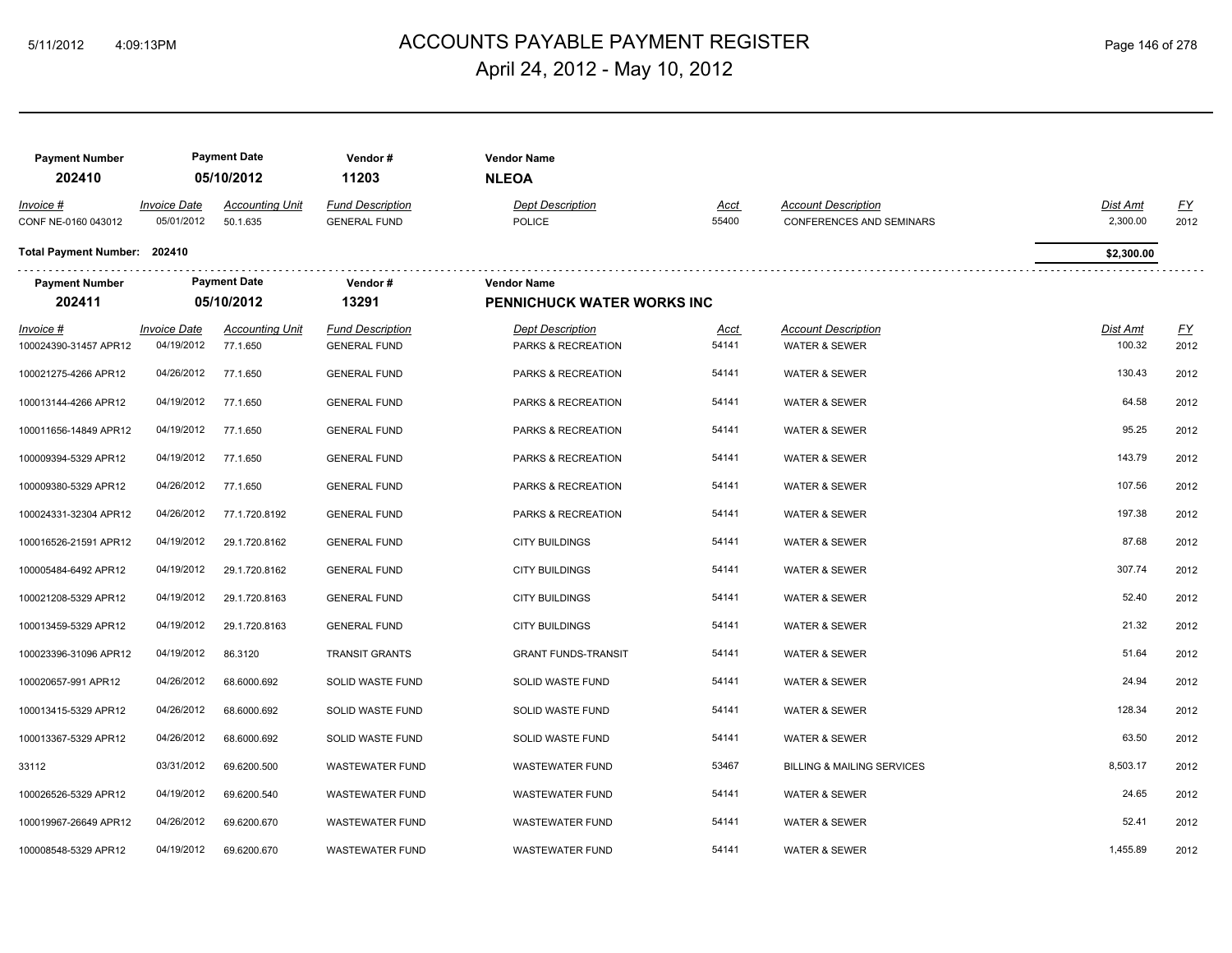# ACCOUNTS PAYABLE PAYMENT REGISTER 5/11/2012 4:09:13PM Page 147 of 278 April 24, 2012 - May 10, 2012

| <b>Payment Number</b><br>202411   |                                   | <b>Payment Date</b><br>05/10/2012       | Vendor#<br>13291                               | <b>Vendor Name</b><br><b>PENNICHUCK WATER WORKS INC</b> |               |                                                        |                   |                   |
|-----------------------------------|-----------------------------------|-----------------------------------------|------------------------------------------------|---------------------------------------------------------|---------------|--------------------------------------------------------|-------------------|-------------------|
| Invoice #<br>100023215-3271 APR12 | <b>Invoice Date</b><br>04/19/2012 | <b>Accounting Unit</b><br>52.1.720.8173 | <b>Fund Description</b><br><b>GENERAL FUND</b> | <b>Dept Description</b><br><b>FIRE</b>                  | Acct<br>54141 | <b>Account Description</b><br><b>WATER &amp; SEWER</b> | Dist Amt<br>85.38 | <u>FY</u><br>2012 |
| 100023214-991 APR12               | 04/19/2012                        | 52.1.720.8173                           | <b>GENERAL FUND</b>                            | <b>FIRE</b>                                             | 54141         | <b>WATER &amp; SEWER</b>                               | 263.68            | 2012              |
| 100021258-5329 APR12              | 04/19/2012                        | 52.1.720.8174                           | <b>GENERAL FUND</b>                            | <b>FIRE</b>                                             | 54141         | <b>WATER &amp; SEWER</b>                               | 250.88            | 2012              |
| 100021268-28334 APR12             | 04/26/2012                        | 52.1.720.8178                           | <b>GENERAL FUND</b>                            | <b>FIRE</b>                                             | 54141         | <b>WATER &amp; SEWER</b>                               | 52.41             | 2012              |
| 100002823-3271 APR12              | 04/19/2012                        | 52.1.720.8182                           | <b>GENERAL FUND</b>                            | <b>FIRE</b>                                             | 54141         | <b>WATER &amp; SEWER</b>                               | 50.80             | 2012              |
| 100002003-2377 APR12              | 04/19/2012                        | TF79.7534                               | LIBRARY-CHANDLER MEM LIB                       | LIBRARY-CHANDLER MEM LIB                                | 54141         | <b>WATER &amp; SEWER</b>                               | 78.85             | 2012              |
| 100017736-23316 APR12             | 04/26/2012                        | 59.1.645                                | <b>FUND</b><br><b>GENERAL FUND</b>             | <b>FUND</b><br>OTHER PUBLIC SAFETY                      | 54141         | <b>WATER &amp; SEWER</b>                               | 219,876.04        | 2012              |
| 100011993-15303 APR12             | 04/26/2012                        | 60.1.500                                | <b>GENERAL FUND</b>                            | <b>PUBLIC</b>                                           | 54141         | <b>WATER &amp; SEWER</b>                               | 186.99            | 2012              |
| 100015628-20340 APR12             | 04/26/2012                        | 61.1.670                                | <b>GENERAL FUND</b>                            | WORKS-ADMIN/ENGINEERING<br><b>STREETS</b>               | 54141         | <b>WATER &amp; SEWER</b>                               | 414.97            | 2012              |
| 100018628-991 APR12               | 04/19/2012                        | 66.1.500                                | <b>GENERAL FUND</b>                            | PARKING LOTS                                            | 54141         | <b>WATER &amp; SEWER</b>                               | 21.49             | 2012              |
| 100015404-991 APR12               | 04/19/2012                        | 66.1.500                                | <b>GENERAL FUND</b>                            | <b>PARKING LOTS</b>                                     | 54141         | <b>WATER &amp; SEWER</b>                               | 53.49             | 2012              |
| 100024019-2241 APR12              | 04/19/2012                        | 71.1.500                                | <b>GENERAL FUND</b>                            | <b>COMMUNITY SERVICES</b>                               | 54141         | <b>WATER &amp; SEWER</b>                               | 129.50            | 2012              |
| 100020645-27469 APR12             | 04/19/2012                        | 71.1.500                                | <b>GENERAL FUND</b>                            | <b>COMMUNITY SERVICES</b>                               | 54141         | <b>WATER &amp; SEWER</b>                               | 87.68             | 2012              |
| 100023872-16735 APR12             | 04/26/2012                        | 50.1.500                                | <b>GENERAL FUND</b>                            | <b>POLICE</b>                                           | 54141         | <b>WATER &amp; SEWER</b>                               | 112.60            | 2012              |
| 100017403-16735 APR12             | 04/26/2012                        | 50.1.500                                | <b>GENERAL FUND</b>                            | <b>POLICE</b>                                           | 54141         | <b>WATER &amp; SEWER</b>                               | 456.70            | 2012              |
| 100021002-5329 APR12              | 04/19/2012                        | 52.1.720                                | <b>GENERAL FUND</b>                            | <b>FIRE</b>                                             | 54141         | <b>WATER &amp; SEWER</b>                               | 52.40             | 2012              |
| 100013049-74970 APR12             | 04/26/2012                        | 52.1.720                                | <b>GENERAL FUND</b>                            | <b>FIRE</b>                                             | 54141         | <b>WATER &amp; SEWER</b>                               | 190.93            | 2012              |
| Total Payment Number: 202411      |                                   |                                         |                                                |                                                         |               |                                                        | \$233,977.78      |                   |
|                                   |                                   |                                         |                                                |                                                         |               |                                                        |                   |                   |
| <b>Payment Number</b>             |                                   | <b>Payment Date</b>                     | Vendor#                                        | <b>Vendor Name</b>                                      |               |                                                        |                   |                   |
| 202412                            |                                   | 05/10/2012                              | 13372                                          | <b>PSNH</b>                                             |               |                                                        |                   |                   |
| $Invoice$ #                       | <b>Invoice Date</b>               | <b>Accounting Unit</b>                  | <b>Fund Description</b>                        | <b>Dept Description</b>                                 | <u>Acct</u>   | <b>Account Description</b>                             | <b>Dist Amt</b>   | <u>FY</u>         |
| 56221051089 APR12                 | 04/24/2012                        | 77.1.650                                | <b>GENERAL FUND</b>                            | PARKS & RECREATION                                      | 54100         | <b>ELECTRICITY</b>                                     | 164.59            | 2012              |
| 56221051089 APR12                 | 04/24/2012                        | 77.1.650                                | <b>GENERAL FUND</b>                            | PARKS & RECREATION                                      | 54100         | <b>ELECTRICITY</b>                                     | 62.76             | 2012              |

56221051089 APR12 04/24/2012 77.1.650 GENERAL FUND PARKS & RECREATION 54100 ELECTRICITY 13.53 2012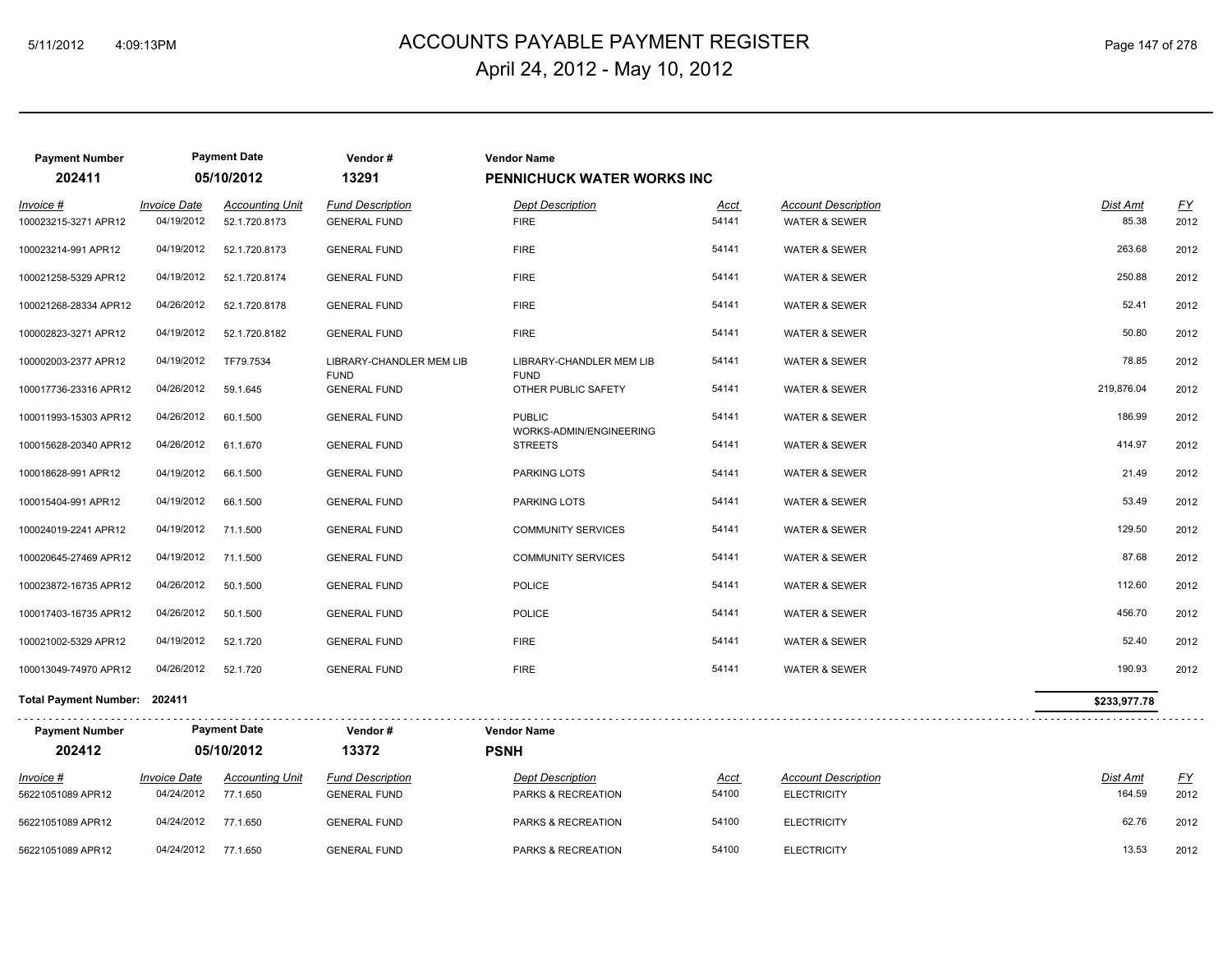# ACCOUNTS PAYABLE PAYMENT REGISTER 5/11/2012 4:09:13PM Page 148 of 278 April 24, 2012 - May 10, 2012

| <b>Payment Number</b>            |                                   | <b>Payment Date</b>                | Vendor#                                        | <b>Vendor Name</b>                            |                      |                                                  |                          |                   |
|----------------------------------|-----------------------------------|------------------------------------|------------------------------------------------|-----------------------------------------------|----------------------|--------------------------------------------------|--------------------------|-------------------|
| 202412                           |                                   | 05/10/2012                         | 13372                                          | <b>PSNH</b>                                   |                      |                                                  |                          |                   |
| $Invoice$ #<br>56221051089 APR12 | <b>Invoice Date</b><br>04/24/2012 | <b>Accounting Unit</b><br>77.1.650 | <b>Fund Description</b><br><b>GENERAL FUND</b> | <b>Dept Description</b><br>PARKS & RECREATION | <u>Acct</u><br>54100 | <b>Account Description</b><br><b>ELECTRICITY</b> | <b>Dist Amt</b><br>15.18 | <u>FY</u><br>2012 |
| 56221051089 APR12                | 04/24/2012                        | 77.1.650                           | <b>GENERAL FUND</b>                            | PARKS & RECREATION                            | 54100                | <b>ELECTRICITY</b>                               | 13.53                    | 2012              |
| 56221051089 APR12                | 04/24/2012                        | 77.1.650                           | <b>GENERAL FUND</b>                            | PARKS & RECREATION                            | 54100                | <b>ELECTRICITY</b>                               | 36.34                    | 2012              |
| 56221051089 APR12                | 04/24/2012                        | 77.1.650                           | <b>GENERAL FUND</b>                            | PARKS & RECREATION                            | 54100                | <b>ELECTRICITY</b>                               | 15.61                    | 2012              |
| 56221051089 APR12                | 04/24/2012                        | 77.1.655                           | <b>GENERAL FUND</b>                            | PARKS & RECREATION                            | 54100                | <b>ELECTRICITY</b>                               | 85.76                    | 2012              |
| 56221051089 APR12                | 04/24/2012                        | 77.1.655                           | <b>GENERAL FUND</b>                            | PARKS & RECREATION                            | 54100                | <b>ELECTRICITY</b>                               | 44.71                    | 2012              |
| 56221051089 APR12                | 04/24/2012                        | 77.1.655                           | <b>GENERAL FUND</b>                            | PARKS & RECREATION                            | 54100                | <b>ELECTRICITY</b>                               | 27.65                    | 2012              |
| 56003941028 APR12                | 04/27/2012                        | 44.1.720                           | <b>GENERAL FUND</b>                            | EDGEWOOD CEMETERY                             | 54100                | <b>ELECTRICITY</b>                               | 121.36                   | 2012              |
| 56003941028 APR12                | 04/27/2012                        | 44.1.720                           | <b>GENERAL FUND</b>                            | EDGEWOOD CEMETERY                             | 54100                | <b>ELECTRICITY</b>                               | 16.86                    | 2012              |
| 56003941028 APR12                | 04/27/2012                        | 29.1.720.8162                      | <b>GENERAL FUND</b>                            | <b>CITY BUILDINGS</b>                         | 54100                | <b>ELECTRICITY</b>                               | 25.30                    | 2012              |
| 56003941028 APR12                | 04/27/2012                        | 29.1.720.8162                      | <b>GENERAL FUND</b>                            | <b>CITY BUILDINGS</b>                         | 54100                | <b>ELECTRICITY</b>                               | 13.53                    | 2012              |
| 56003941028 APR12                | 04/27/2012                        | 29.1.720.8163                      | <b>GENERAL FUND</b>                            | <b>CITY BUILDINGS</b>                         | 54100                | <b>ELECTRICITY</b>                               | 1,123.29                 | 2012              |
| 56003941028 APR12                | 04/27/2012                        | 29.1.720.8163                      | <b>GENERAL FUND</b>                            | <b>CITY BUILDINGS</b>                         | 54100                | <b>ELECTRICITY</b>                               | 18.72                    | 2012              |
| 56003941028 APR12                | 04/27/2012                        | 29.1.720.8163                      | <b>GENERAL FUND</b>                            | <b>CITY BUILDINGS</b>                         | 54100                | <b>ELECTRICITY</b>                               | 1,037.73                 | 2012              |
| 56003941028 APR12                | 04/27/2012                        | 29.1.720.8164                      | <b>GENERAL FUND</b>                            | <b>CITY BUILDINGS</b>                         | 54100                | <b>ELECTRICITY</b>                               | 269.56                   | 2012              |
| 56003941028 APR12                | 04/27/2012                        | 29.1.720.8166                      | <b>GENERAL FUND</b>                            | <b>CITY BUILDINGS</b>                         | 54100                | <b>ELECTRICITY</b>                               | 36.68                    | 2012              |
| 56003941028 APR12                | 04/27/2012                        | 86.3120                            | TRANSIT GRANTS                                 | <b>GRANT FUNDS-TRANSIT</b>                    | 54100                | <b>ELECTRICITY</b>                               | 248.26                   | 2012              |
| 56003941028 APR12                | 04/27/2012                        | 86.3120                            | <b>TRANSIT GRANTS</b>                          | <b>GRANT FUNDS-TRANSIT</b>                    | 54100                | <b>ELECTRICITY</b>                               | 1,301.54                 | 2012              |
| 56003941028 APR12                | 04/27/2012                        | 31.1.500                           | <b>GENERAL FUND</b>                            | <b>HUNT BUILDING</b>                          | 54100                | <b>ELECTRICITY</b>                               | 335.18                   | 2012              |
| 56003941028 APR12                | 04/27/2012                        | 42.1.720                           | <b>GENERAL FUND</b>                            | WOODLAWN CEMETERY                             | 54100                | <b>ELECTRICITY</b>                               | 264.42                   | 2012              |
| 56037601010 APR12                | 04/23/2012                        | 68.6000.692                        | SOLID WASTE FUND                               | SOLID WASTE FUND                              | 54100                | <b>ELECTRICITY</b>                               | 43.83                    | 2012              |
| 56037601010 APR12                | 04/23/2012                        | 68.6000.692                        | SOLID WASTE FUND                               | SOLID WASTE FUND                              | 54100                | <b>ELECTRICITY</b>                               | 56.88                    | 2012              |
| 56037601010 APR12                | 04/23/2012                        | 68.6000.692                        | SOLID WASTE FUND                               | SOLID WASTE FUND                              | 54100                | <b>ELECTRICITY</b>                               | 24.36                    | 2012              |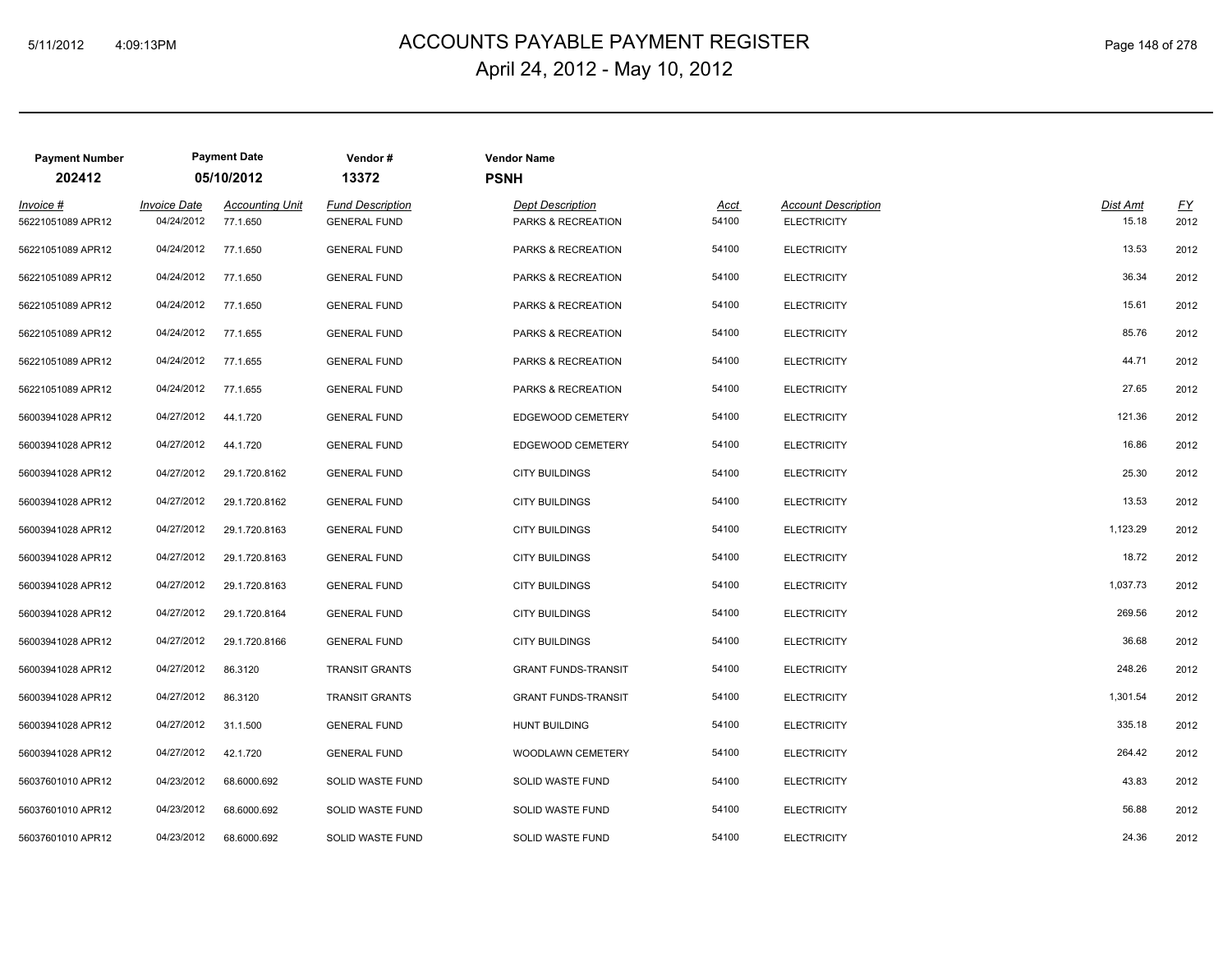# ACCOUNTS PAYABLE PAYMENT REGISTER 5/11/2012 4:09:13PM Page 149 of 278 April 24, 2012 - May 10, 2012

| <b>Payment Number</b><br>202412  |                                   | <b>Payment Date</b><br>05/10/2012     | Vendor#<br>13372                            | <b>Vendor Name</b><br><b>PSNH</b>           |                      |                                                  |                   |                          |
|----------------------------------|-----------------------------------|---------------------------------------|---------------------------------------------|---------------------------------------------|----------------------|--------------------------------------------------|-------------------|--------------------------|
| $Invoice$ #<br>56037601010 APR12 | <b>Invoice Date</b><br>04/23/2012 | <b>Accounting Unit</b><br>68.6000.692 | <b>Fund Description</b><br>SOLID WASTE FUND | <b>Dept Description</b><br>SOLID WASTE FUND | <u>Acct</u><br>54100 | <b>Account Description</b><br><b>ELECTRICITY</b> | Dist Amt<br>18.23 | $\underline{FY}$<br>2012 |
| 56037601010 APR12                | 04/23/2012                        | 68.6000.692                           | SOLID WASTE FUND                            | SOLID WASTE FUND                            | 54100                | <b>ELECTRICITY</b>                               | 13.53             | 2012                     |
| 56037601010 APR12                | 04/23/2012                        | 68.6000.692                           | SOLID WASTE FUND                            | SOLID WASTE FUND                            | 54100                | <b>ELECTRICITY</b>                               | 27.12             | 2012                     |
| 56037601010 APR12                | 04/23/2012                        | 68.6000.692                           | SOLID WASTE FUND                            | SOLID WASTE FUND                            | 54100                | <b>ELECTRICITY</b>                               | 44.71             | 2012                     |
| 56037601010 APR12                | 04/23/2012                        | 68.6000.692                           | SOLID WASTE FUND                            | SOLID WASTE FUND                            | 54100                | <b>ELECTRICITY</b>                               | 13.53             | 2012                     |
| 56030121040 APR12                | 04/27/2012                        | 69.6200.540                           | <b>WASTEWATER FUND</b>                      | <b>WASTEWATER FUND</b>                      | 54100                | <b>ELECTRICITY</b>                               | 27.05             | 2012                     |
| 56030121040 APR12                | 04/27/2012                        | 69.6200.540                           | <b>WASTEWATER FUND</b>                      | <b>WASTEWATER FUND</b>                      | 54100                | <b>ELECTRICITY</b>                               | 33.98             | 2012                     |
| 56030121040 APR12                | 04/27/2012                        | 69.6200.540                           | <b>WASTEWATER FUND</b>                      | <b>WASTEWATER FUND</b>                      | 54100                | <b>ELECTRICITY</b>                               | 378.68            | 2012                     |
| 56030121040 APR12                | 04/27/2012                        | 69.6200.540                           | <b>WASTEWATER FUND</b>                      | <b>WASTEWATER FUND</b>                      | 54100                | <b>ELECTRICITY</b>                               | 141.73            | 2012                     |
| 56030121040 APR12                | 04/27/2012                        | 69.6200.540                           | <b>WASTEWATER FUND</b>                      | <b>WASTEWATER FUND</b>                      | 54100                | <b>ELECTRICITY</b>                               | 166.33            | 2012                     |
| 56030121040 APR12                | 04/27/2012                        | 69.6200.540                           | <b>WASTEWATER FUND</b>                      | WASTEWATER FUND                             | 54100                | <b>ELECTRICITY</b>                               | 230.28            | 2012                     |
| 56030121040 APR12                | 04/27/2012                        | 69.6200.540                           | <b>WASTEWATER FUND</b>                      | WASTEWATER FUND                             | 54100                | <b>ELECTRICITY</b>                               | 47.73             | 2012                     |
| 56030121040 APR12                | 04/27/2012                        | 69.6200.540                           | <b>WASTEWATER FUND</b>                      | WASTEWATER FUND                             | 54100                | <b>ELECTRICITY</b>                               | 15.47             | 2012                     |
| 56030121040 APR12                | 04/27/2012                        | 69.6200.540                           | <b>WASTEWATER FUND</b>                      | WASTEWATER FUND                             | 54100                | <b>ELECTRICITY</b>                               | 36.68             | 2012                     |
| 56030121040 APR12                | 04/27/2012                        | 69.6200.540                           | <b>WASTEWATER FUND</b>                      | WASTEWATER FUND                             | 54100                | <b>ELECTRICITY</b>                               | 295.74            | 2012                     |
| 56030121040 APR12                | 04/27/2012                        | 69.6200.540                           | <b>WASTEWATER FUND</b>                      | <b>WASTEWATER FUND</b>                      | 54100                | <b>ELECTRICITY</b>                               | 41.76             | 2012                     |
| 56030121040 APR12                | 04/27/2012                        | 69.6200.540                           | <b>WASTEWATER FUND</b>                      | <b>WASTEWATER FUND</b>                      | 54100                | <b>ELECTRICITY</b>                               | 16.84             | 2012                     |
| 56030121040 APR12                | 04/27/2012                        | 69.6200.540                           | <b>WASTEWATER FUND</b>                      | <b>WASTEWATER FUND</b>                      | 54100                | <b>ELECTRICITY</b>                               | 35.74             | 2012                     |
| 56030121040 APR12                | 04/27/2012                        | 69.6200.540                           | <b>WASTEWATER FUND</b>                      | <b>WASTEWATER FUND</b>                      | 54100                | <b>ELECTRICITY</b>                               | 35.74             | 2012                     |
| 56030121040 APR12                | 04/27/2012                        | 69.6200.540                           | <b>WASTEWATER FUND</b>                      | <b>WASTEWATER FUND</b>                      | 54100                | <b>ELECTRICITY</b>                               | 93.35             | 2012                     |
| 56030121040 APR12                | 04/27/2012                        | 69.6200.540                           | <b>WASTEWATER FUND</b>                      | <b>WASTEWATER FUND</b>                      | 54100                | <b>ELECTRICITY</b>                               | 71.36             | 2012                     |
| 56003941028 APR12                | 04/27/2012                        | 52.1.720.8172                         | <b>GENERAL FUND</b>                         | <b>FIRE</b>                                 | 54100                | <b>ELECTRICITY</b>                               | 945.68            | 2012                     |
| 56003941028 APR12                | 04/27/2012                        | 52.1.720.8173                         | <b>GENERAL FUND</b>                         | <b>FIRE</b>                                 | 54100                | <b>ELECTRICITY</b>                               | 13.53             | 2012                     |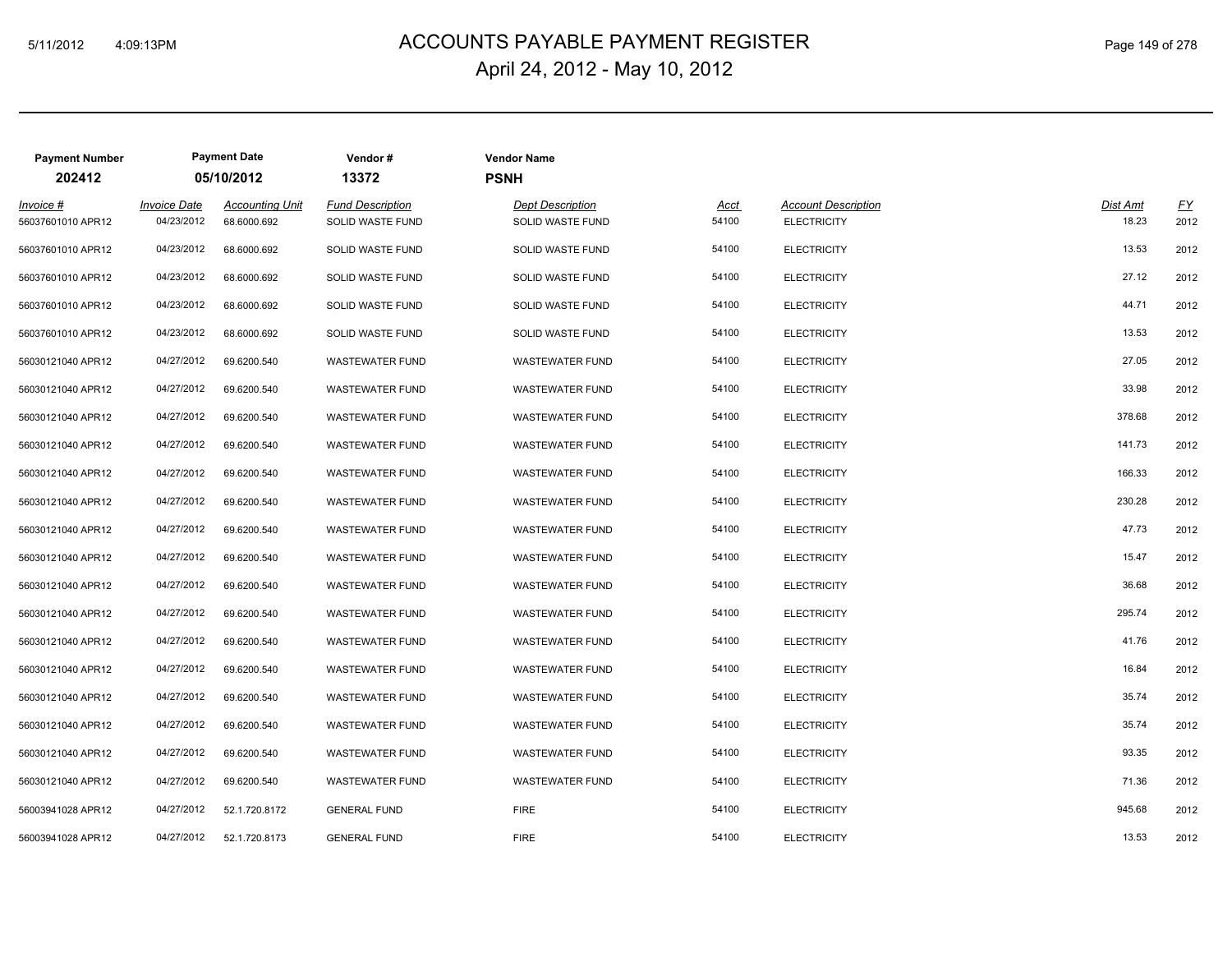# 5/11/2012 4:09:13PM ACCOUNTS PAYABLE PAYMENT REGISTER Page 150 of 278 April 24, 2012 - May 10, 2012

| <b>Payment Number</b><br>202412 |                                   | <b>Payment Date</b><br>05/10/2012       | Vendor#<br>13372                               | <b>Vendor Name</b><br><b>PSNH</b>      |                      |                                                  |                    |                          |
|---------------------------------|-----------------------------------|-----------------------------------------|------------------------------------------------|----------------------------------------|----------------------|--------------------------------------------------|--------------------|--------------------------|
| Invoice #<br>56003941028 APR12  | <b>Invoice Date</b><br>04/27/2012 | <b>Accounting Unit</b><br>52.1.720.8174 | <b>Fund Description</b><br><b>GENERAL FUND</b> | <b>Dept Description</b><br><b>FIRE</b> | <u>Acct</u><br>54100 | <b>Account Description</b><br><b>ELECTRICITY</b> | Dist Amt<br>634.17 | $\underline{FY}$<br>2012 |
| 56003941028 APR12               | 04/27/2012                        | 52.1.720.8175                           | <b>GENERAL FUND</b>                            | <b>FIRE</b>                            | 54100                | <b>ELECTRICITY</b>                               | 1,763.32           | 2012                     |
| 56003941028 APR12               | 04/27/2012                        | 52.1.720.8175                           | <b>GENERAL FUND</b>                            | <b>FIRE</b>                            | 54100                | <b>ELECTRICITY</b>                               | 1,594.36           | 2012                     |
| 56003941028 APR12               | 04/27/2012                        | 52.1.720.8175                           | <b>GENERAL FUND</b>                            | <b>FIRE</b>                            | 54100                | <b>ELECTRICITY</b>                               | 13.53              | 2012                     |
| 56003941028 APR12               | 04/27/2012                        | 52.1.720.8176                           | <b>GENERAL FUND</b>                            | <b>FIRE</b>                            | 54100                | <b>ELECTRICITY</b>                               | 518.51             | 2012                     |
| 56003941028 APR12               | 04/27/2012                        | 52.1.720.8178                           | <b>GENERAL FUND</b>                            | <b>FIRE</b>                            | 54100                | <b>ELECTRICITY</b>                               | 750.83             | 2012                     |
| 56003941028 APR12               | 04/27/2012                        | 52.1.720.8182                           | <b>GENERAL FUND</b>                            | <b>FIRE</b>                            | 54100                | <b>ELECTRICITY</b>                               | 1,047.66           | 2012                     |
| 56037601010 APR12               | 04/23/2012                        | TF79.7534                               | LIBRARY-CHANDLER MEM LIB                       | LIBRARY-CHANDLER MEM LIB               | 54100                | <b>ELECTRICITY</b>                               | 42.07              | 2012                     |
| 56066690017 APR12               | 04/24/2012                        | 62.1.710                                | <b>FUND</b><br><b>GENERAL FUND</b>             | <b>FUND</b><br><b>STREET LIGHTING</b>  | 54100                | <b>ELECTRICITY</b>                               | 16.48              | 2012                     |
| 56066690017 APR12               | 04/24/2012                        | 62.1.710                                | <b>GENERAL FUND</b>                            | <b>STREET LIGHTING</b>                 | 54100                | <b>ELECTRICITY</b>                               | 23.66              | 2012                     |
| 56066690017 APR12               | 04/24/2012                        | 62.1.710                                | <b>GENERAL FUND</b>                            | <b>STREET LIGHTING</b>                 | 54100                | <b>ELECTRICITY</b>                               | 15.18              | 2012                     |
| 56066690017 APR12               | 04/24/2012                        | 62.1.710                                | <b>GENERAL FUND</b>                            | <b>STREET LIGHTING</b>                 | 54100                | <b>ELECTRICITY</b>                               | 34.87              | 2012                     |
| 56066690017 APR12               | 04/24/2012                        | 62.1.710                                | <b>GENERAL FUND</b>                            | <b>STREET LIGHTING</b>                 | 54100                | <b>ELECTRICITY</b>                               | 44.04              | 2012                     |
| 56066690017 APR12               | 04/24/2012                        | 62.1.710                                | <b>GENERAL FUND</b>                            | <b>STREET LIGHTING</b>                 | 54100                | <b>ELECTRICITY</b>                               | 16.30              | 2012                     |
| 56066690017 APR12               | 04/24/2012                        | 62.1.710                                | <b>GENERAL FUND</b>                            | <b>STREET LIGHTING</b>                 | 54100                | <b>ELECTRICITY</b>                               | 28.12              | 2012                     |
| 56066690017 APR12               | 04/24/2012                        | 62.1.710                                | <b>GENERAL FUND</b>                            | <b>STREET LIGHTING</b>                 | 54100                | <b>ELECTRICITY</b>                               | 16.45              | 2012                     |
| 56066690017 APR12               | 04/24/2012                        | 62.1.710                                | <b>GENERAL FUND</b>                            | <b>STREET LIGHTING</b>                 | 54100                | <b>ELECTRICITY</b>                               | 32.39              | 2012                     |
| 56066690017 APR12               | 04/24/2012                        | 62.1.710                                | <b>GENERAL FUND</b>                            | <b>STREET LIGHTING</b>                 | 54100                | <b>ELECTRICITY</b>                               | 16.46              | 2012                     |
| 56066690017 APR12               | 04/24/2012                        | 62.1.710                                | <b>GENERAL FUND</b>                            | <b>STREET LIGHTING</b>                 | 54100                | <b>ELECTRICITY</b>                               | 16.45              | 2012                     |
| 56066690017 APR12               | 04/24/2012                        | 62.1.710                                | <b>GENERAL FUND</b>                            | <b>STREET LIGHTING</b>                 | 54100                | <b>ELECTRICITY</b>                               | 20.75              | 2012                     |
| 56131090086 APR12               | 04/23/2012                        | 64.1.705                                | <b>GENERAL FUND</b>                            | <b>TRAFFIC</b>                         | 54100                | <b>ELECTRICITY</b>                               | 45.53              | 2012                     |
| 56131090086 APR12               | 04/23/2012                        | 64.1.705                                | <b>GENERAL FUND</b>                            | <b>TRAFFIC</b>                         | 54100                | <b>ELECTRICITY</b>                               | 39.46              | 2012                     |
| 56131090086 APR12               | 04/23/2012                        | 64.1.705                                | <b>GENERAL FUND</b>                            | <b>TRAFFIC</b>                         | 54100                | <b>ELECTRICITY</b>                               | 34.69              | 2012                     |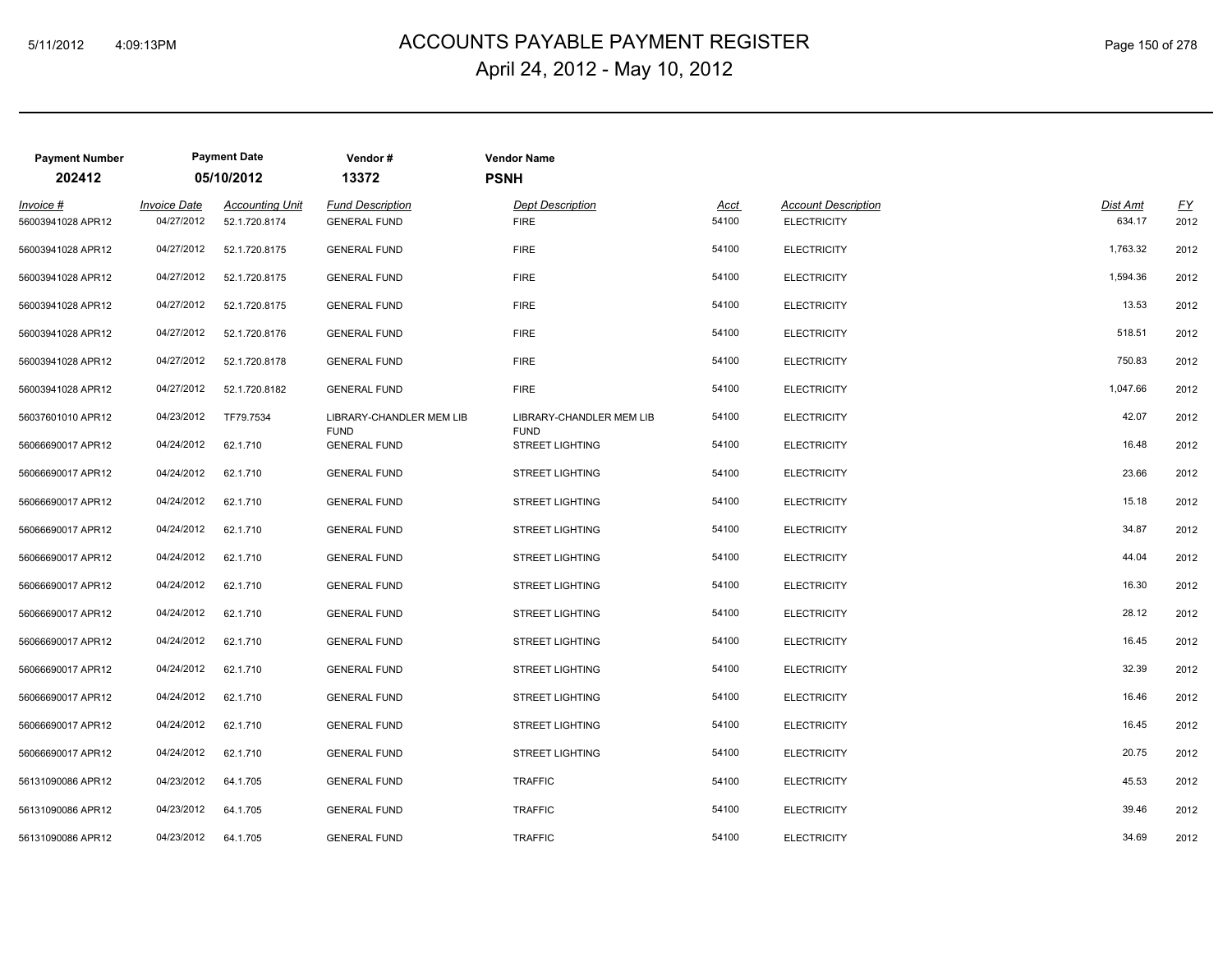# ACCOUNTS PAYABLE PAYMENT REGISTER 5/11/2012 4:09:13PM Page 151 of 278 April 24, 2012 - May 10, 2012

| <b>Payment Number</b><br>202412 |                                   | <b>Payment Date</b><br>05/10/2012  | Vendor#<br>13372                               | <b>Vendor Name</b><br><b>PSNH</b>         |               |                                                  |                   |            |
|---------------------------------|-----------------------------------|------------------------------------|------------------------------------------------|-------------------------------------------|---------------|--------------------------------------------------|-------------------|------------|
| Invoice #<br>56131090086 APR12  | <b>Invoice Date</b><br>04/23/2012 | <b>Accounting Unit</b><br>64.1.705 | <b>Fund Description</b><br><b>GENERAL FUND</b> | <b>Dept Description</b><br><b>TRAFFIC</b> | Acct<br>54100 | <b>Account Description</b><br><b>ELECTRICITY</b> | Dist Amt<br>40.77 | EY<br>2012 |
| 56131090086 APR12               | 04/23/2012                        | 64.1.705                           | <b>GENERAL FUND</b>                            | <b>TRAFFIC</b>                            | 54100         | <b>ELECTRICITY</b>                               | 40.27             | 2012       |
| 56131090086 APR12               | 04/23/2012                        | 64.1.705                           | <b>GENERAL FUND</b>                            | <b>TRAFFIC</b>                            | 54100         | <b>ELECTRICITY</b>                               | 54.88             | 2012       |
| 56131090086 APR12               | 04/23/2012                        | 64.1.705                           | <b>GENERAL FUND</b>                            | <b>TRAFFIC</b>                            | 54100         | <b>ELECTRICITY</b>                               | 51.78             | 2012       |
| 56131090086 APR12               | 04/23/2012                        | 64.1.705                           | <b>GENERAL FUND</b>                            | <b>TRAFFIC</b>                            | 54100         | <b>ELECTRICITY</b>                               | 47.17             | 2012       |
| 56131090086 APR12               | 04/23/2012                        | 64.1.705                           | <b>GENERAL FUND</b>                            | <b>TRAFFIC</b>                            | 54100         | <b>ELECTRICITY</b>                               | 32.57             | 2012       |
| 56131090086 APR12               | 04/23/2012                        | 64.1.705                           | <b>GENERAL FUND</b>                            | <b>TRAFFIC</b>                            | 54100         | <b>ELECTRICITY</b>                               | 41.76             | 2012       |
| 56131090086 APR12               | 04/23/2012                        | 64.1.705                           | <b>GENERAL FUND</b>                            | <b>TRAFFIC</b>                            | 54100         | <b>ELECTRICITY</b>                               | 55.21             | 2012       |
| 56131090086 APR12               | 04/23/2012                        | 64.1.705                           | <b>GENERAL FUND</b>                            | <b>TRAFFIC</b>                            | 54100         | <b>ELECTRICITY</b>                               | 45.85             | 2012       |
| 56131090086 APR12               | 04/23/2012                        | 64.1.705                           | <b>GENERAL FUND</b>                            | <b>TRAFFIC</b>                            | 54100         | <b>ELECTRICITY</b>                               | 20.11             | 2012       |
| 56131090086 APR12               | 04/23/2012                        | 64.1.705                           | <b>GENERAL FUND</b>                            | <b>TRAFFIC</b>                            | 54100         | <b>ELECTRICITY</b>                               | 45.69             | 2012       |
| 56131090086 APR12               | 04/23/2012                        | 64.1.705                           | <b>GENERAL FUND</b>                            | <b>TRAFFIC</b>                            | 54100         | <b>ELECTRICITY</b>                               | 15.09             | 2012       |
| 56131090086 APR12               | 04/23/2012                        | 64.1.705                           | <b>GENERAL FUND</b>                            | <b>TRAFFIC</b>                            | 54100         | <b>ELECTRICITY</b>                               | 40.93             | 2012       |
| 56131090086 APR12               | 04/23/2012                        | 64.1.705                           | <b>GENERAL FUND</b>                            | <b>TRAFFIC</b>                            | 54100         | <b>ELECTRICITY</b>                               | 23.73             | 2012       |
| 56131090086 APR12               | 04/23/2012                        | 64.1.705                           | <b>GENERAL FUND</b>                            | <b>TRAFFIC</b>                            | 54100         | <b>ELECTRICITY</b>                               | 44.71             | 2012       |
| 56131090086 APR12               | 04/23/2012                        | 64.1.705                           | <b>GENERAL FUND</b>                            | <b>TRAFFIC</b>                            | 54100         | <b>ELECTRICITY</b>                               | 39.46             | 2012       |
| 56131090086 APR12               | 04/23/2012                        | 64.1.705                           | <b>GENERAL FUND</b>                            | <b>TRAFFIC</b>                            | 54100         | <b>ELECTRICITY</b>                               | 45.20             | 2012       |
| 56131090086 APR12               | 04/23/2012                        | 64.1.705                           | <b>GENERAL FUND</b>                            | <b>TRAFFIC</b>                            | 54100         | <b>ELECTRICITY</b>                               | 41.43             | 2012       |
| 56131090086 APR12               | 04/23/2012                        | 64.1.705                           | <b>GENERAL FUND</b>                            | <b>TRAFFIC</b>                            | 54100         | <b>ELECTRICITY</b>                               | 40.77             | 2012       |
| 56131090086 APR12               | 04/23/2012                        | 64.1.705                           | <b>GENERAL FUND</b>                            | <b>TRAFFIC</b>                            | 54100         | <b>ELECTRICITY</b>                               | 46.51             | 2012       |
| 56051190056 MAR12               | 04/23/2012                        | 64.1.705                           | <b>GENERAL FUND</b>                            | <b>TRAFFIC</b>                            | 54100         | <b>ELECTRICITY</b>                               | 15.96             | 2012       |
| 56051190056 MAR12               | 04/23/2012                        | 64.1.705                           | <b>GENERAL FUND</b>                            | <b>TRAFFIC</b>                            | 54100         | <b>ELECTRICITY</b>                               | 38.16             | 2012       |
| 56051190056 MAR12               | 04/23/2012                        | 64.1.705                           | <b>GENERAL FUND</b>                            | <b>TRAFFIC</b>                            | 54100         | <b>ELECTRICITY</b>                               | 66.37             | 2012       |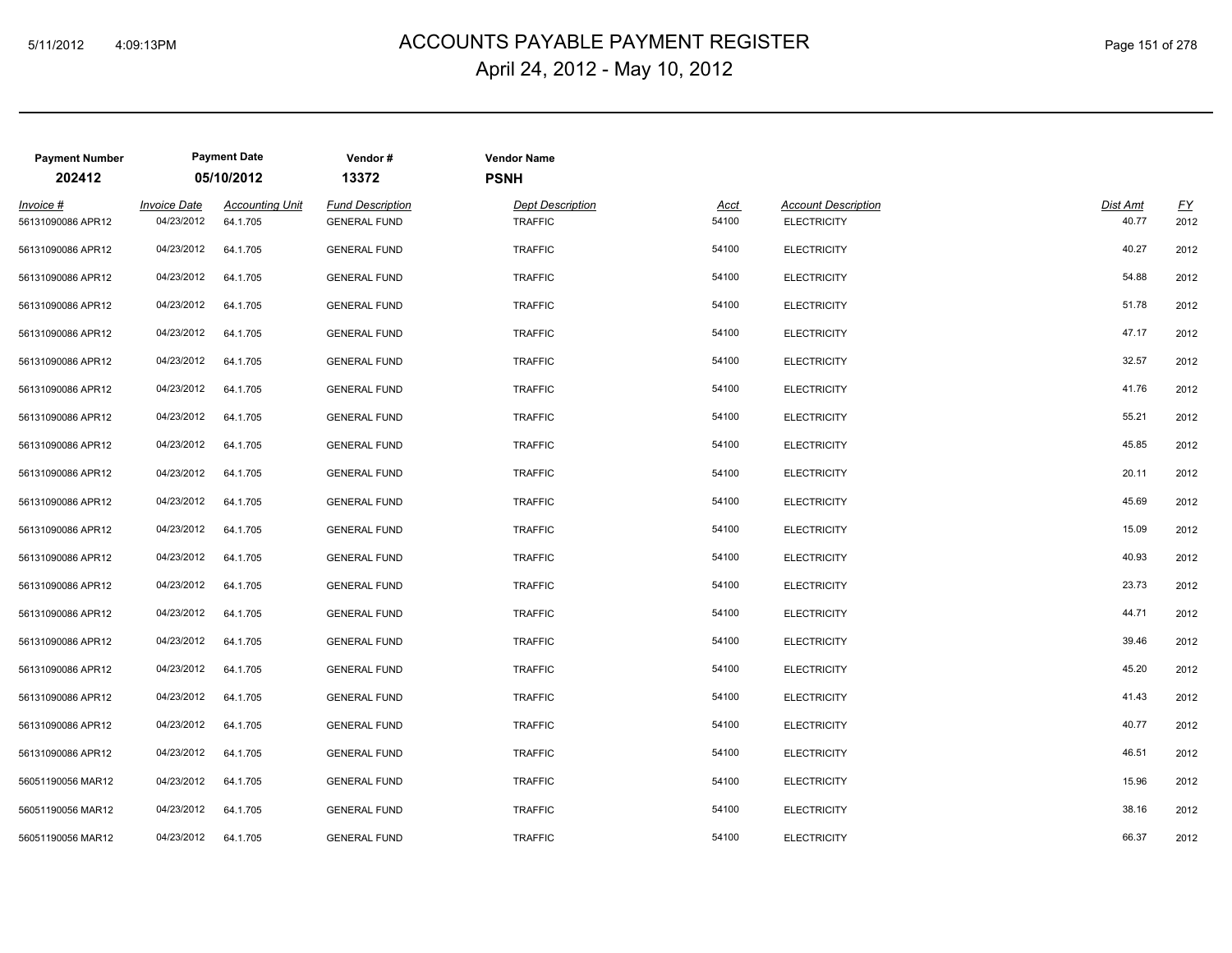# ACCOUNTS PAYABLE PAYMENT REGISTER 5/11/2012 4:09:13PM Page 152 of 278 April 24, 2012 - May 10, 2012

| <b>Payment Number</b><br>202412 |                                   | <b>Payment Date</b><br>05/10/2012  | Vendor#<br>13372                               | <b>PSNH</b> | <b>Vendor Name</b>                        |               |                                                  |                   |            |
|---------------------------------|-----------------------------------|------------------------------------|------------------------------------------------|-------------|-------------------------------------------|---------------|--------------------------------------------------|-------------------|------------|
| Invoice #<br>56051190056 MAR12  | <b>Invoice Date</b><br>04/23/2012 | <b>Accounting Unit</b><br>64.1.705 | <b>Fund Description</b><br><b>GENERAL FUND</b> |             | <b>Dept Description</b><br><b>TRAFFIC</b> | Acct<br>54100 | <b>Account Description</b><br><b>ELECTRICITY</b> | Dist Amt<br>40.93 | EY<br>2012 |
| 56051190056 MAR12               | 04/23/2012                        | 64.1.705                           | <b>GENERAL FUND</b>                            |             | <b>TRAFFIC</b>                            | 54100         | <b>ELECTRICITY</b>                               | 40.27             | 2012       |
| 56051190056 MAR12               | 04/23/2012                        | 64.1.705                           | <b>GENERAL FUND</b>                            |             | <b>TRAFFIC</b>                            | 54100         | <b>ELECTRICITY</b>                               | 13.53             | 2012       |
| 56051190056 MAR12               | 04/23/2012                        | 64.1.705                           | <b>GENERAL FUND</b>                            |             | <b>TRAFFIC</b>                            | 54100         | <b>ELECTRICITY</b>                               | 41.25             | 2012       |
| 56051190056 MAR12               | 04/23/2012                        | 64.1.705                           | <b>GENERAL FUND</b>                            |             | <b>TRAFFIC</b>                            | 54100         | <b>ELECTRICITY</b>                               | 43.89             | 2012       |
| 56051190056 MAR12               | 04/23/2012                        | 64.1.705                           | <b>GENERAL FUND</b>                            |             | <b>TRAFFIC</b>                            | 54100         | <b>ELECTRICITY</b>                               | 62.91             | 2012       |
| 56051190056 MAR12               | 04/23/2012                        | 64.1.705                           | <b>GENERAL FUND</b>                            |             | <b>TRAFFIC</b>                            | 54100         | <b>ELECTRICITY</b>                               | 23.70             | 2012       |
| 56051190056 MAR12               | 04/23/2012                        | 64.1.705                           | <b>GENERAL FUND</b>                            |             | <b>TRAFFIC</b>                            | 54100         | <b>ELECTRICITY</b>                               | 38.79             | 2012       |
| 56051190056 MAR12               | 04/23/2012                        | 64.1.705                           | <b>GENERAL FUND</b>                            |             | <b>TRAFFIC</b>                            | 54100         | <b>ELECTRICITY</b>                               | 36.68             | 2012       |
| 56051190056 MAR12               | 04/23/2012                        | 64.1.705                           | <b>GENERAL FUND</b>                            |             | <b>TRAFFIC</b>                            | 54100         | <b>ELECTRICITY</b>                               | 51.78             | 2012       |
| 56051190056 MAR12               | 04/23/2012                        | 64.1.705                           | <b>GENERAL FUND</b>                            |             | <b>TRAFFIC</b>                            | 54100         | <b>ELECTRICITY</b>                               | 13.53             | 2012       |
| 56051190056 MAR12               | 04/23/2012                        | 64.1.705                           | <b>GENERAL FUND</b>                            |             | <b>TRAFFIC</b>                            | 54100         | <b>ELECTRICITY</b>                               | 44.22             | 2012       |
| 56051190056 MAR12               | 04/23/2012                        | 64.1.705                           | <b>GENERAL FUND</b>                            |             | <b>TRAFFIC</b>                            | 54100         | <b>ELECTRICITY</b>                               | 13.53             | 2012       |
| 56051190056 MAR12               | 04/23/2012                        | 64.1.705                           | <b>GENERAL FUND</b>                            |             | <b>TRAFFIC</b>                            | 54100         | <b>ELECTRICITY</b>                               | 42.26             | 2012       |
| 56051190056 MAR12               | 04/23/2012                        | 64.1.705                           | <b>GENERAL FUND</b>                            |             | <b>TRAFFIC</b>                            | 54100         | <b>ELECTRICITY</b>                               | 36.18             | 2012       |
| 56051190056 MAR12               | 04/23/2012                        | 64.1.705                           | <b>GENERAL FUND</b>                            |             | <b>TRAFFIC</b>                            | 54100         | <b>ELECTRICITY</b>                               | 42.57             | 2012       |
| 56051190056 MAR12               | 04/23/2012                        | 64.1.705                           | <b>GENERAL FUND</b>                            |             | <b>TRAFFIC</b>                            | 54100         | <b>ELECTRICITY</b>                               | 39.95             | 2012       |
| 56051190056 MAR12               | 04/23/2012                        | 64.1.705                           | <b>GENERAL FUND</b>                            |             | <b>TRAFFIC</b>                            | 54100         | <b>ELECTRICITY</b>                               | 44.04             | 2012       |
| 56051190056 MAR12               | 04/23/2012                        | 64.1.705                           | <b>GENERAL FUND</b>                            |             | <b>TRAFFIC</b>                            | 54100         | <b>ELECTRICITY</b>                               | 13.53             | 2012       |
| 56120141023 APR12               | 04/27/2012                        | 64.1.705                           | <b>GENERAL FUND</b>                            |             | <b>TRAFFIC</b>                            | 54100         | <b>ELECTRICITY</b>                               | 49.47             | 2012       |
| 56120141023 APR12               | 04/27/2012                        | 64.1.705                           | <b>GENERAL FUND</b>                            |             | <b>TRAFFIC</b>                            | 54100         | <b>ELECTRICITY</b>                               | 33.55             | 2012       |
| 56120141023 APR12               | 04/27/2012                        | 64.1.705                           | <b>GENERAL FUND</b>                            |             | <b>TRAFFIC</b>                            | 54100         | <b>ELECTRICITY</b>                               | 16.97             | 2012       |
| 56120141023 APR12               | 04/27/2012                        | 64.1.705                           | <b>GENERAL FUND</b>                            |             | <b>TRAFFIC</b>                            | 54100         | <b>ELECTRICITY</b>                               | 45.69             | 2012       |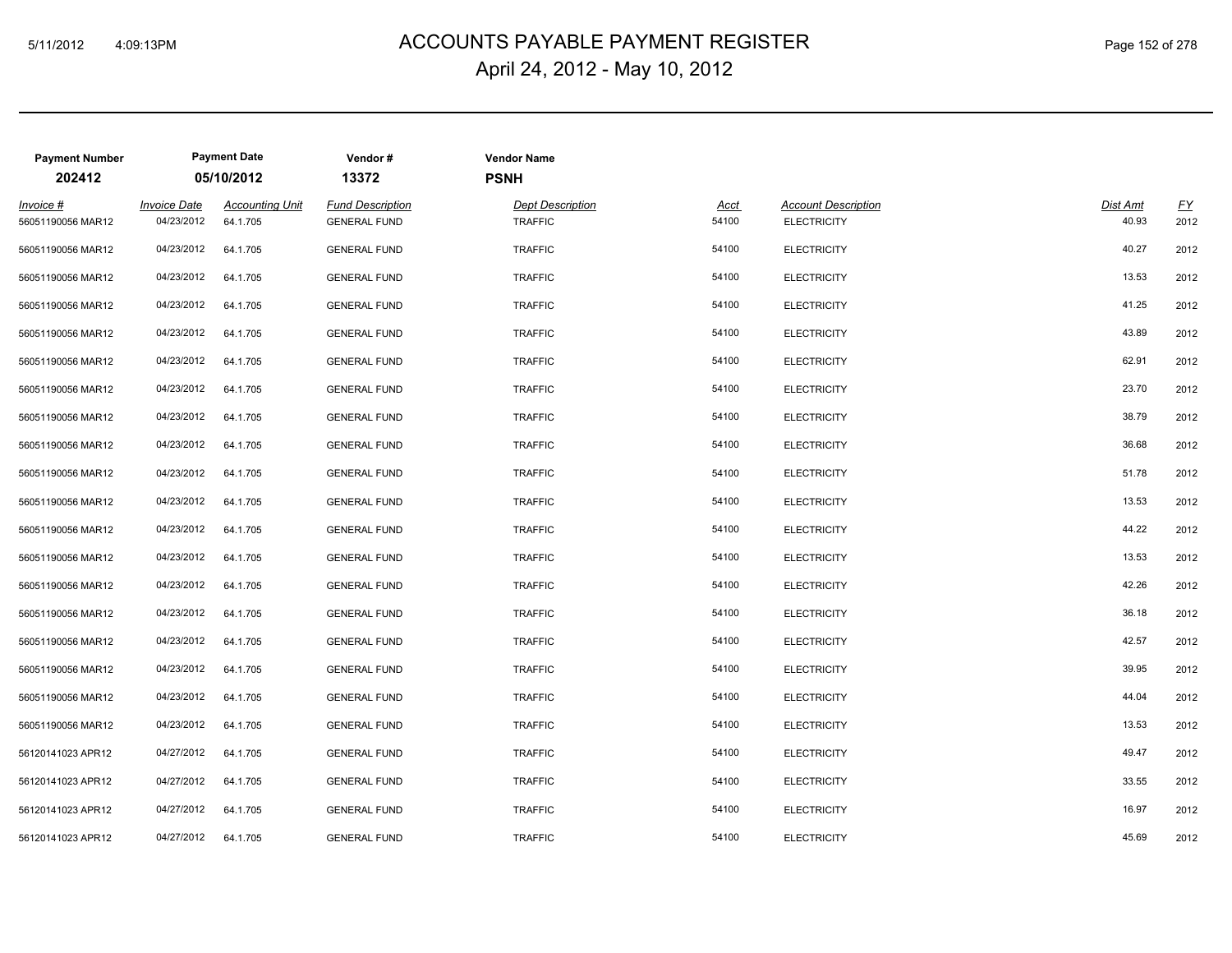# ACCOUNTS PAYABLE PAYMENT REGISTER 5/11/2012 4:09:13PM Page 153 of 278 April 24, 2012 - May 10, 2012

| <b>Payment Number</b><br>202412 |                                   | <b>Payment Date</b><br>05/10/2012  | Vendor#<br>13372                               | <b>Vendor Name</b><br><b>PSNH</b>         |                      |                                                  |                   |                          |
|---------------------------------|-----------------------------------|------------------------------------|------------------------------------------------|-------------------------------------------|----------------------|--------------------------------------------------|-------------------|--------------------------|
| Invoice #<br>56120141023 APR12  | <b>Invoice Date</b><br>04/27/2012 | <b>Accounting Unit</b><br>64.1.705 | <b>Fund Description</b><br><b>GENERAL FUND</b> | <b>Dept Description</b><br><b>TRAFFIC</b> | <u>Acct</u><br>54100 | <b>Account Description</b><br><b>ELECTRICITY</b> | Dist Amt<br>51.93 | $\underline{FY}$<br>2012 |
| 56120141023 APR12               | 04/27/2012                        | 64.1.705                           | <b>GENERAL FUND</b>                            | <b>TRAFFIC</b>                            | 54100                | <b>ELECTRICITY</b>                               | 40.93             | 2012                     |
| 56120141023 APR12               | 04/27/2012                        | 64.1.705                           | <b>GENERAL FUND</b>                            | <b>TRAFFIC</b>                            | 54100                | <b>ELECTRICITY</b>                               | 17.85             | 2012                     |
| 56120141023 APR12               | 04/27/2012                        | 64.1.705                           | <b>GENERAL FUND</b>                            | <b>TRAFFIC</b>                            | 54100                | <b>ELECTRICITY</b>                               | 17.16             | 2012                     |
| 56120141023 APR12               | 04/27/2012                        | 64.1.705                           | <b>GENERAL FUND</b>                            | <b>TRAFFIC</b>                            | 54100                | <b>ELECTRICITY</b>                               | 62.42             | 2012                     |
| 56120141023 APR12               | 04/27/2012                        | 64.1.705                           | <b>GENERAL FUND</b>                            | <b>TRAFFIC</b>                            | 54100                | <b>ELECTRICITY</b>                               | 19.76             | 2012                     |
| 56120141023 APR12               | 04/27/2012                        | 64.1.705                           | <b>GENERAL FUND</b>                            | <b>TRAFFIC</b>                            | 54100                | <b>ELECTRICITY</b>                               | 82.27             | 2012                     |
| 56120141023 APR12               | 04/27/2012                        | 64.1.705                           | <b>GENERAL FUND</b>                            | <b>TRAFFIC</b>                            | 54100                | <b>ELECTRICITY</b>                               | 17.85             | 2012                     |
| 56120141023 APR12               | 04/27/2012                        | 64.1.705                           | <b>GENERAL FUND</b>                            | <b>TRAFFIC</b>                            | 54100                | <b>ELECTRICITY</b>                               | 30.11             | 2012                     |
| 56120141023 APR12               | 04/27/2012                        | 64.1.705                           | <b>GENERAL FUND</b>                            | <b>TRAFFIC</b>                            | 54100                | <b>ELECTRICITY</b>                               | 61.12             | 2012                     |
| 56120141023 APR12               | 04/27/2012                        | 64.1.705                           | <b>GENERAL FUND</b>                            | <b>TRAFFIC</b>                            | 54100                | <b>ELECTRICITY</b>                               | 54.88             | 2012                     |
| 56120141023 APR12               | 04/27/2012                        | 64.1.705                           | <b>GENERAL FUND</b>                            | <b>TRAFFIC</b>                            | 54100                | <b>ELECTRICITY</b>                               | 49.47             | 2012                     |
| 56120141023 APR12               | 04/27/2012                        | 64.1.705                           | <b>GENERAL FUND</b>                            | <b>TRAFFIC</b>                            | 54100                | <b>ELECTRICITY</b>                               | 13.53             | 2012                     |
| 56120141023 APR12               | 04/27/2012                        | 64.1.705                           | <b>GENERAL FUND</b>                            | <b>TRAFFIC</b>                            | 54100                | <b>ELECTRICITY</b>                               | 47.99             | 2012                     |
| 56120141023 APR12               | 04/27/2012                        | 64.1.705                           | <b>GENERAL FUND</b>                            | <b>TRAFFIC</b>                            | 54100                | <b>ELECTRICITY</b>                               | 51.78             | 2012                     |
| 56120141023 APR12               | 04/27/2012                        | 64.1.705                           | <b>GENERAL FUND</b>                            | <b>TRAFFIC</b>                            | 54100                | <b>ELECTRICITY</b>                               | 43.73             | 2012                     |
| 56120141023 APR12               | 04/27/2012                        | 64.1.705                           | <b>GENERAL FUND</b>                            | <b>TRAFFIC</b>                            | 54100                | <b>ELECTRICITY</b>                               | 50.62             | 2012                     |
| 56120141023 APR12               | 04/27/2012                        | 64.1.705                           | <b>GENERAL FUND</b>                            | <b>TRAFFIC</b>                            | 54100                | <b>ELECTRICITY</b>                               | 41.76             | 2012                     |
| 56120141023 APR12               | 04/27/2012                        | 64.1.705                           | <b>GENERAL FUND</b>                            | <b>TRAFFIC</b>                            | 54100                | <b>ELECTRICITY</b>                               | 45.53             | 2012                     |
| 56120141023 APR12               | 04/27/2012                        | 64.1.705                           | <b>GENERAL FUND</b>                            | <b>TRAFFIC</b>                            | 54100                | <b>ELECTRICITY</b>                               | 13.53             | 2012                     |
| 56120141023 APR12               | 04/27/2012                        | 64.1.705                           | <b>GENERAL FUND</b>                            | <b>TRAFFIC</b>                            | 54100                | <b>ELECTRICITY</b>                               | 38.98             | 2012                     |
| 56003941028 APR12               | 04/27/2012                        | 64.1.705                           | <b>GENERAL FUND</b>                            | <b>TRAFFIC</b>                            | 54100                | <b>ELECTRICITY</b>                               | 58.33             | 2012                     |
| 56037601010 APR12               | 04/23/2012                        | 66.1.500                           | <b>GENERAL FUND</b>                            | PARKING LOTS                              | 54100                | <b>ELECTRICITY</b>                               | 160.51            | 2012                     |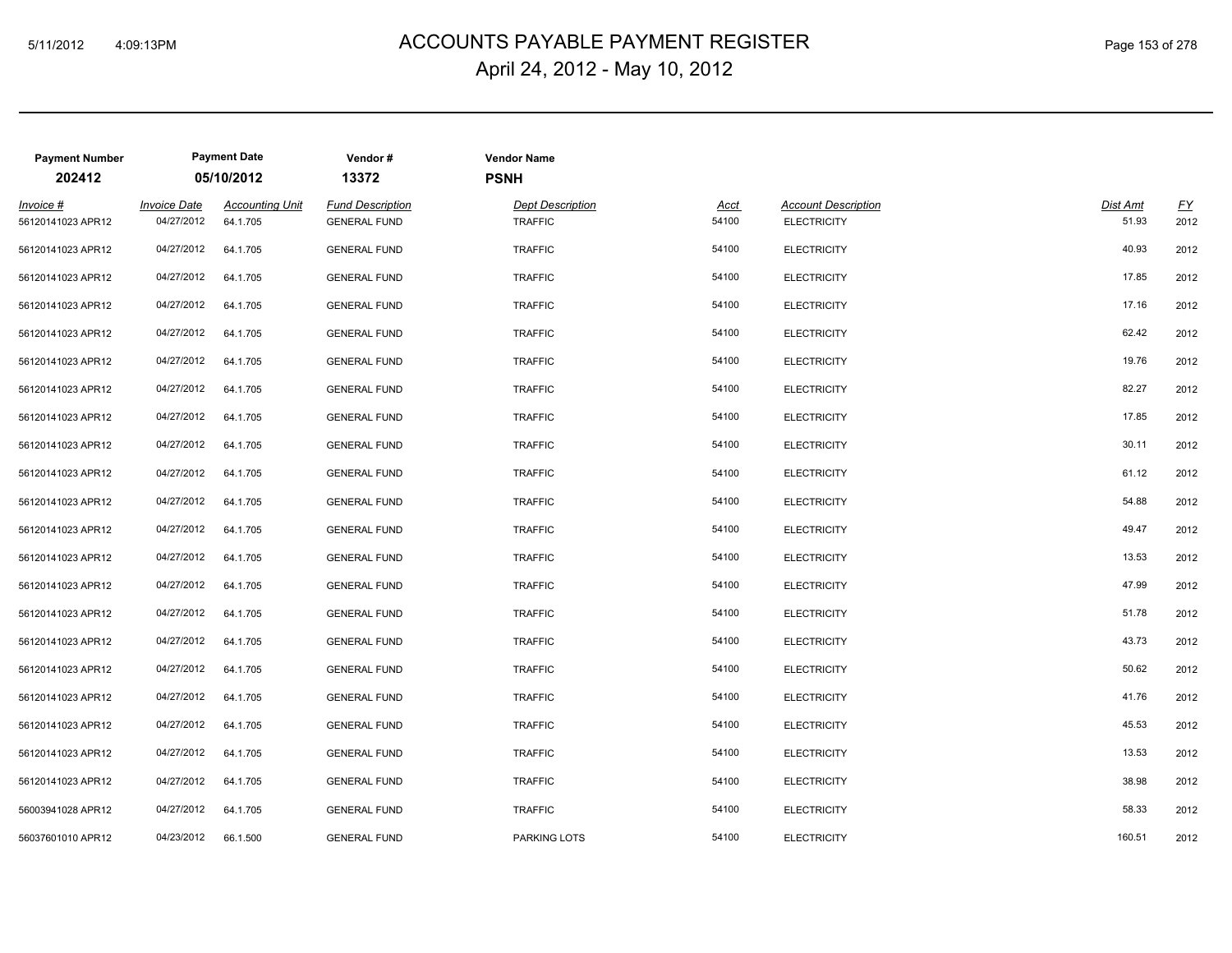# ACCOUNTS PAYABLE PAYMENT REGISTER 5/11/2012 4:09:13PM Page 154 of 278 April 24, 2012 - May 10, 2012

| <b>Payment Number</b><br>202412 |                                   | <b>Payment Date</b><br>05/10/2012  | Vendor#<br>13372                               | <b>Vendor Name</b><br><b>PSNH</b>       |                      |                                                  |                           |                          |
|---------------------------------|-----------------------------------|------------------------------------|------------------------------------------------|-----------------------------------------|----------------------|--------------------------------------------------|---------------------------|--------------------------|
| Invoice #<br>56037601010 APR12  | <b>Invoice Date</b><br>04/23/2012 | <b>Accounting Unit</b><br>66.1.500 | <b>Fund Description</b><br><b>GENERAL FUND</b> | <b>Dept Description</b><br>PARKING LOTS | <b>Acct</b><br>54100 | <b>Account Description</b><br><b>ELECTRICITY</b> | <b>Dist Amt</b><br>113.75 | $\underline{FY}$<br>2012 |
| 56037601010 APR12               | 04/23/2012                        | 66.1.500                           | <b>GENERAL FUND</b>                            | PARKING LOTS                            | 54100                | <b>ELECTRICITY</b>                               | 109.38                    | 2012                     |
| 56037601010 APR12               | 04/23/2012                        | 66.1.500                           | <b>GENERAL FUND</b>                            | PARKING LOTS                            | 54100                | <b>ELECTRICITY</b>                               | 79.65                     | 2012                     |
| 56037601010 APR12               | 04/23/2012                        | 66.1.500                           | <b>GENERAL FUND</b>                            | <b>PARKING LOTS</b>                     | 54100                | <b>ELECTRICITY</b>                               | 74.58                     | 2012                     |
| 56037601010 APR12               | 04/23/2012                        | 66.1.500                           | <b>GENERAL FUND</b>                            | PARKING LOTS                            | 54100                | <b>ELECTRICITY</b>                               | 76.53                     | 2012                     |
| 56003941028 APR12               | 04/27/2012                        | 52.1.720.8163                      | <b>GENERAL FUND</b>                            | <b>FIRE</b>                             | 54100                | <b>ELECTRICITY</b>                               | 111.69                    | 2012                     |
| 56003941028 APR12               | 04/27/2012                        | 50.1.500                           | <b>GENERAL FUND</b>                            | POLICE                                  | 54100                | <b>ELECTRICITY</b>                               | 70.96                     | 2012                     |
| 56003941028 APR12               | 04/27/2012                        | 50.1.500                           | <b>GENERAL FUND</b>                            | <b>POLICE</b>                           | 54100                | <b>ELECTRICITY</b>                               | 32.24                     | 2012                     |
| 56003941028 APR12               | 04/27/2012                        | 50.1.500                           | <b>GENERAL FUND</b>                            | POLICE                                  | 54100                | <b>ELECTRICITY</b>                               | 24.53                     | 2012                     |
| Total Payment Number: 202412    |                                   |                                    |                                                |                                         |                      |                                                  | \$18,456.18               |                          |
| <b>Payment Number</b>           |                                   | <b>Payment Date</b>                | Vendor#                                        | <b>Vendor Name</b>                      |                      |                                                  |                           |                          |
| 202413                          |                                   | 05/10/2012                         | 10948                                          | STATE OF NH DEPT OF SAFETY              |                      |                                                  |                           |                          |
| $Invoice$ #                     | <b>Invoice Date</b>               | <b>Accounting Unit</b>             | <b>Fund Description</b>                        | <b>Dept Description</b>                 | <u>Acct</u>          | <b>Account Description</b>                       | <b>Dist Amt</b>           | EY                       |
| 20120501 LITTLETON LIS          | 05/01/2012                        | <b>BS1000</b>                      | <b>GENERAL FUND</b>                            | <b>GENERAL FUND</b>                     | 21922                | FBI FINGERPRINT STATE FEE                        | 16.50                     | 2012                     |
| Total Payment Number: 202413    |                                   |                                    |                                                |                                         |                      |                                                  | \$16.50                   |                          |
| <b>Payment Number</b>           |                                   | <b>Payment Date</b>                | Vendor#                                        | <b>Vendor Name</b>                      |                      |                                                  |                           |                          |
| 202414                          |                                   | 05/10/2012                         | 13764                                          | <b>TREASURER STATE OF NH</b>            |                      |                                                  |                           |                          |
| Invoice #                       | <b>Invoice Date</b>               | <b>Accounting Unit</b>             | <b>Fund Description</b>                        | <b>Dept Description</b>                 | <b>Acct</b>          | <b>Account Description</b>                       | Dist Amt                  | $\underline{FY}$         |
| REG FEE HAYDEN                  | 05/09/2012                        | 69.6200.670                        | <b>WASTEWATER FUND</b>                         | <b>WASTEWATER FUND</b>                  | 55421                | <b>TRAINING &amp; CERTIFICATIONS</b>             | 50.00                     | 2012                     |
| REG FEE BEAUDOIN                | 05/09/2012                        | 69.6200.670                        | <b>WASTEWATER FUND</b>                         | <b>WASTEWATER FUND</b>                  | 55421                | TRAINING & CERTIFICATIONS                        | 50.00                     | 2012                     |
| <b>RENEWAL FEE</b>              | 05/09/2012                        | 69.6200.670                        | <b>WASTEWATER FUND</b>                         | <b>WASTEWATER FUND</b>                  | 55421                | TRAINING & CERTIFICATIONS                        | 50.00                     | 2012                     |
| RENEWAL FEE APPERT              | 05/09/2012                        | 69.6200.670                        | <b>WASTEWATER FUND</b>                         | <b>WASTEWATER FUND</b>                  | 55421                | TRAINING & CERTIFICATIONS                        | 50.00                     | 2012                     |
| <b>RENEWAL FEE</b>              | 05/09/2012                        | 69.6200.670                        | <b>WASTEWATER FUND</b>                         | <b>WASTEWATER FUND</b>                  | 55421                | TRAINING & CERTIFICATIONS                        | 50.00                     | 2012                     |
| Total Payment Number: 202414    |                                   |                                    |                                                |                                         |                      |                                                  | \$250.00                  |                          |
|                                 |                                   |                                    |                                                |                                         |                      |                                                  |                           |                          |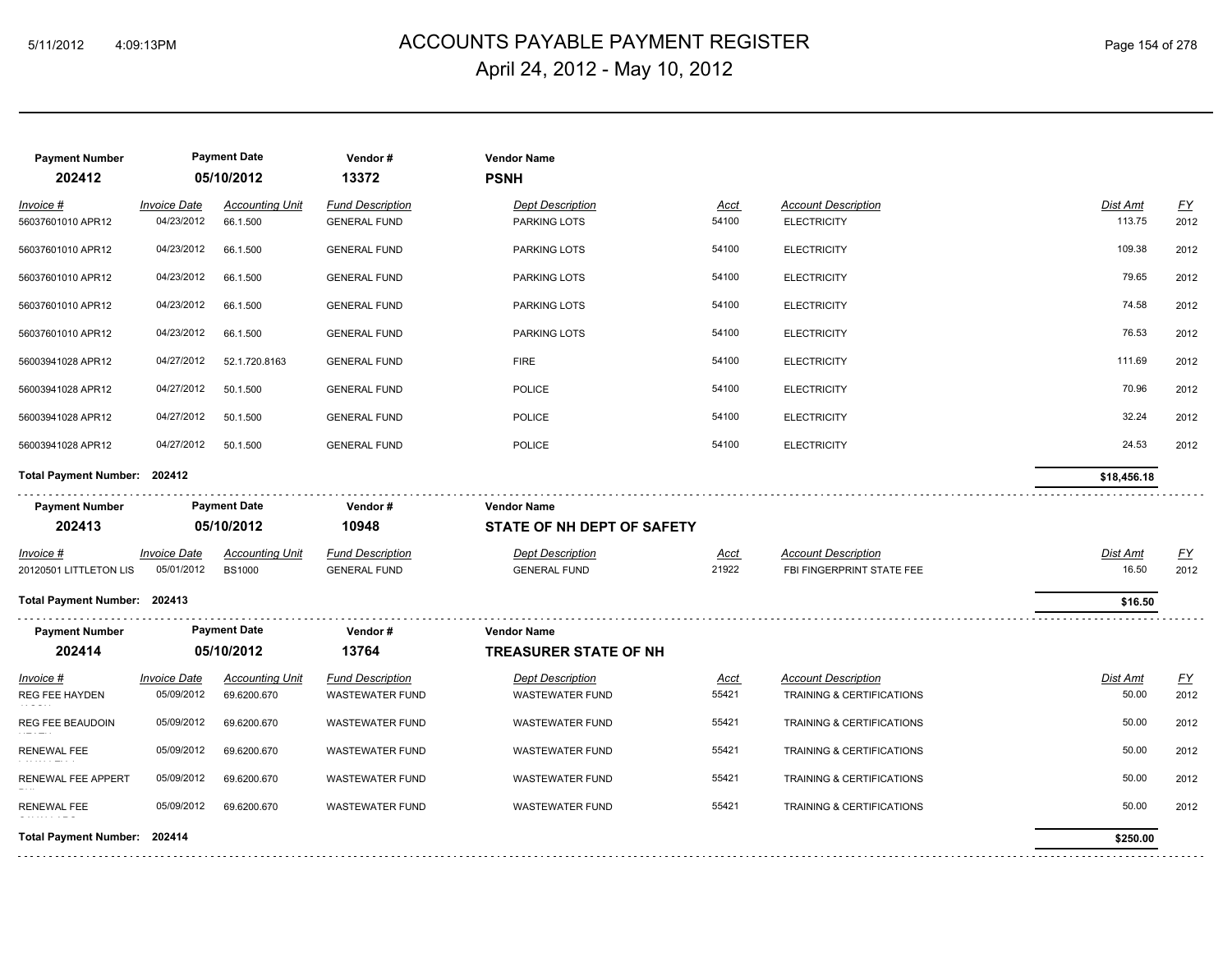# ACCOUNTS PAYABLE PAYMENT REGISTER 5/11/2012 4:09:13PM Page 155 of 278 April 24, 2012 - May 10, 2012

| <b>Payment Number</b><br>202415 |                                   | <b>Payment Date</b><br>05/10/2012     | Vendor#<br>13833                                    | <b>Vendor Name</b>                                                            |                      | Payee Name                                                       |                       |                   |
|---------------------------------|-----------------------------------|---------------------------------------|-----------------------------------------------------|-------------------------------------------------------------------------------|----------------------|------------------------------------------------------------------|-----------------------|-------------------|
| Invoice #                       | <b>Invoice Date</b>               | <b>Accounting Unit</b>                | <b>Fund Description</b>                             | <b>VERIZON WIRELESS</b><br><b>Dept Description</b>                            | <b>Acct</b>          | <b>VERIZON WIRELESS-785728687</b><br><b>Account Description</b>  | Dist Amt              | <u>FY</u>         |
| 2729150445                      | 04/13/2012                        | 50.4025                               | DOJ DRUG FORFEITURE FUNDS                           | <b>DOJ DRUG FORFEITURE</b><br><b>FUNDS</b>                                    | 55118                | TELEPHONE-CELLULAR                                               | 509.88                | 2012              |
| Total Payment Number: 202415    |                                   |                                       |                                                     |                                                                               |                      |                                                                  | \$509.88              |                   |
| <b>Payment Number</b>           |                                   | <b>Payment Date</b>                   | Vendor#                                             | Vendor Name                                                                   |                      |                                                                  |                       |                   |
| 202416                          |                                   | 05/10/2012                            | 11395                                               | <b>WELTS WHITE &amp; FONTAINE PC</b>                                          |                      |                                                                  |                       |                   |
| Invoice #<br>18167              | <b>Invoice Date</b><br>05/09/2012 | <b>Accounting Unit</b><br>28.6500.895 | <b>Fund Description</b><br>PROPERTY & CASUALTY FUND | <b>Dept Description</b><br><b>RISK MGMT-PROPERTY &amp;</b><br><b>CASUALTY</b> | <u>Acct</u><br>59207 | <b>Account Description</b><br><b>WORKERS COMPENSATION CLAIMS</b> | Dist Amt<br>11,499.04 | <u>FY</u><br>2012 |
| Total Payment Number: 202416    |                                   |                                       |                                                     |                                                                               |                      |                                                                  | \$11,499.04           |                   |
| <b>Payment Number</b>           |                                   | <b>Payment Date</b>                   | Vendor#                                             | <b>Vendor Name</b>                                                            |                      |                                                                  |                       |                   |
| 202417                          |                                   | 05/10/2012                            | 11348                                               | <b>WILLIAM CONSTANTINEAU</b>                                                  |                      |                                                                  |                       |                   |
| Invoice #<br>18166              | <b>Invoice Date</b><br>05/09/2012 | <b>Accounting Unit</b><br>28.6500.895 | <b>Fund Description</b><br>PROPERTY & CASUALTY FUND | <b>Dept Description</b><br>RISK MGMT-PROPERTY &<br>CASUALTY                   | <b>Acct</b><br>59207 | <b>Account Description</b><br><b>WORKERS COMPENSATION CLAIMS</b> | Dist Amt<br>45,996.16 | <u>FY</u><br>2012 |
| Total Payment Number: 202417    |                                   |                                       |                                                     |                                                                               |                      |                                                                  | \$45,996.16           |                   |
| <b>Payment Number</b>           |                                   | <b>Payment Date</b>                   | Vendor#                                             | <b>Vendor Name</b>                                                            |                      |                                                                  |                       |                   |
| 202418                          |                                   | 05/10/2012                            | 11375                                               | <b>1ST PRIORITY TOWING &amp; RECOVERY</b>                                     |                      |                                                                  |                       |                   |
| Invoice #                       | <b>Invoice Date</b>               | <b>Accounting Unit</b>                | <b>Fund Description</b>                             | <b>Dept Description</b>                                                       | Acct                 | <b>Account Description</b>                                       | Dist Amt              | <u>FY</u>         |
| 9206                            | 08/10/2011                        | 50.1.500                              | <b>GENERAL FUND</b>                                 | <b>POLICE</b>                                                                 | 55699                | OTHER CONTRACTED SERVICES                                        | 175.00                | 2012              |
| 8111                            | 02/22/2011                        | 50.1.500                              | <b>GENERAL FUND</b>                                 | <b>POLICE</b>                                                                 | 55699                | OTHER CONTRACTED SERVICES                                        | 175.00                | 2012              |
| Total Payment Number: 202418    |                                   |                                       |                                                     |                                                                               |                      |                                                                  | \$350.00              |                   |
| <b>Payment Number</b>           |                                   | <b>Payment Date</b>                   | Vendor#                                             | <b>Vendor Name</b>                                                            |                      |                                                                  |                       |                   |
| 202419                          |                                   | 05/10/2012                            | 10748                                               | A H HARRIS & SONS INC                                                         |                      |                                                                  |                       |                   |
| Invoice #                       | <b>Invoice Date</b>               | Accounting Unit                       | <b>Fund Description</b>                             | <b>Dept Description</b>                                                       | Acct                 | <b>Account Description</b>                                       | Dist Amt              | <u>FY</u>         |
| 2186077-00                      | 04/12/2012                        | TF60.7514                             | PW-AMHERST ST TRAF<br><b>MITIGATION</b>             | PW-AMHERST ST TRAF<br><b>MITIGATION</b>                                       | 55699                | OTHER CONTRACTED SERVICES                                        | 1,600.00              | 2012              |
| Total Payment Number: 202419    |                                   |                                       |                                                     |                                                                               |                      |                                                                  | \$1,600.00            |                   |
| <b>Payment Number</b>           |                                   | <b>Payment Date</b>                   | Vendor#                                             | <b>Vendor Name</b>                                                            |                      |                                                                  |                       |                   |
| 202420                          |                                   | 05/10/2012                            | 10089                                               | <b>ADT SECURITY SERVICES INC</b>                                              |                      |                                                                  |                       |                   |
| Invoice #                       | <i><b>Invoice Date</b></i>        | <b>Accounting Unit</b>                | <b>Fund Description</b>                             | <b>Dept Description</b>                                                       | Acct                 | <b>Account Description</b>                                       | <b>Dist Amt</b>       | FY                |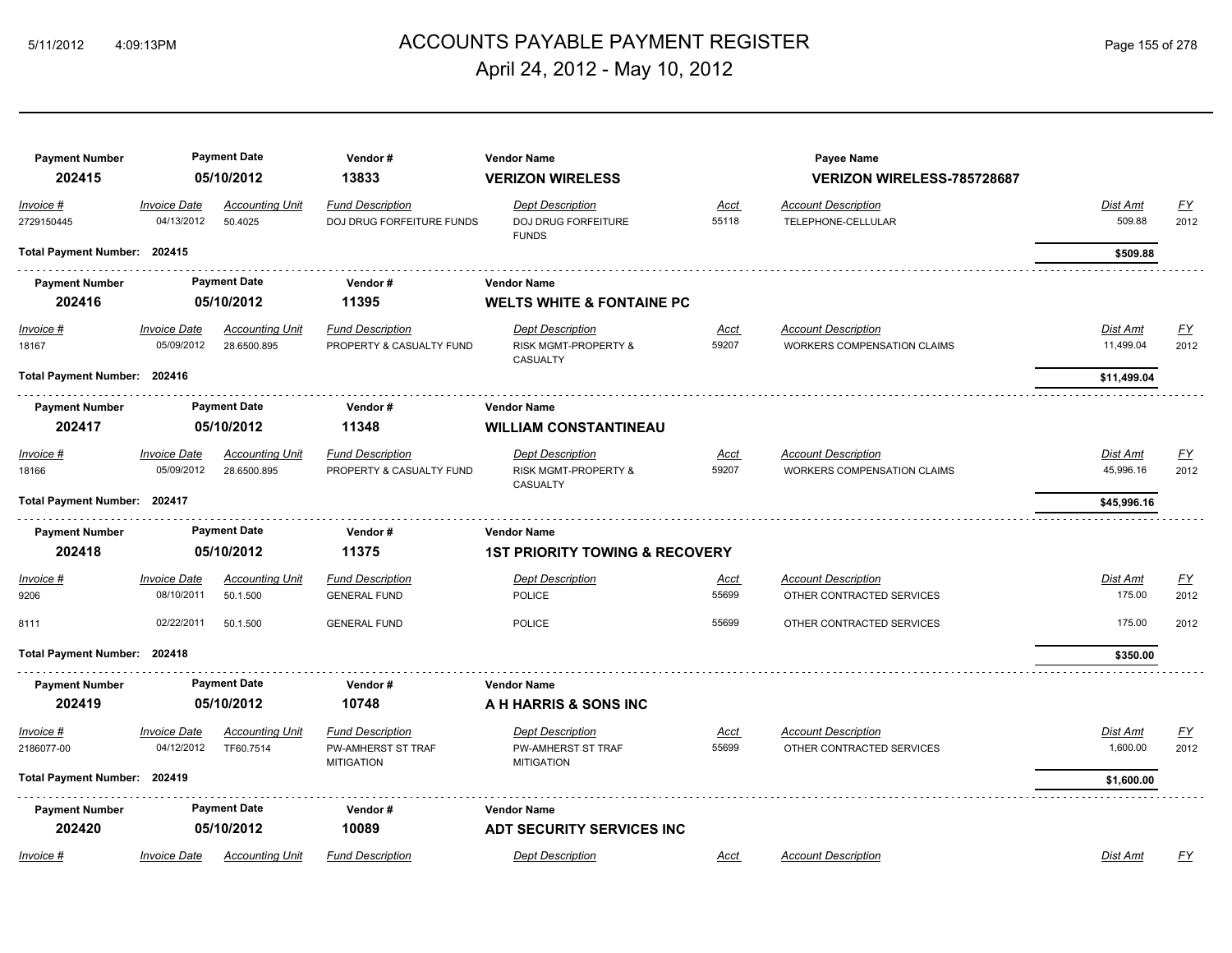## ACCOUNTS PAYABLE PAYMENT REGISTER 5/11/2012 4:09:13PM Page 156 of 278 April 24, 2012 - May 10, 2012

| <b>Payment Number</b><br>202420                    |                                   | <b>Payment Date</b><br>05/10/2012     | Vendor#<br>10089                                                           | <b>Vendor Name</b><br><b>ADT SECURITY SERVICES INC</b>                     |                      |                                                                        |                                |                          |
|----------------------------------------------------|-----------------------------------|---------------------------------------|----------------------------------------------------------------------------|----------------------------------------------------------------------------|----------------------|------------------------------------------------------------------------|--------------------------------|--------------------------|
| Invoice #<br>48024724                              | <b>Invoice Date</b><br>05/18/2011 | <b>Accounting Unit</b><br>86.3120     | <b>Fund Description</b><br><b>TRANSIT GRANTS</b>                           | <b>Dept Description</b><br><b>GRANT FUNDS-TRANSIT</b>                      | <u>Acct</u><br>54600 | <b>Account Description</b><br><b>VEHICLE REPAIRS &amp; MAINTENANCE</b> | Dist Amt<br>414.39             | EY<br>2012               |
| Total Payment Number: 202420                       |                                   |                                       |                                                                            |                                                                            |                      |                                                                        | \$414.39                       |                          |
| <b>Payment Number</b><br>202421                    |                                   | <b>Payment Date</b><br>05/10/2012     | Vendor#<br>10089                                                           | <b>Vendor Name</b><br><b>ADT SECURITY SERVICES INC</b>                     |                      |                                                                        |                                |                          |
| $Invoice$ #<br>48024723                            | <b>Invoice Date</b><br>05/18/2011 | <b>Accounting Unit</b><br>86.3120     | <b>Fund Description</b><br>TRANSIT GRANTS                                  | <b>Dept Description</b><br><b>GRANT FUNDS-TRANSIT</b>                      | <u>Acct</u><br>54600 | <b>Account Description</b><br><b>VEHICLE REPAIRS &amp; MAINTENANCE</b> | Dist Amt<br>458.67             | <u>FY</u><br>2012        |
|                                                    | Total Payment Number: 202421      |                                       |                                                                            |                                                                            |                      |                                                                        | \$458.67                       |                          |
| <b>Payment Number</b><br>202422                    | <b>Payment Date</b><br>05/10/2012 |                                       | Vendor#<br>12289                                                           | <b>Vendor Name</b><br><b>AFFILIATED HVAC SERVICES LLC</b>                  |                      |                                                                        |                                |                          |
| Invoice #<br>30142<br>Total Payment Number: 202422 | <b>Invoice Date</b><br>04/26/2012 | <b>Accounting Unit</b><br>TF77.7050   | <b>Fund Description</b><br><b>HOLMAN STADIUM</b><br><b>IMPROVEMNTS ETF</b> | <b>Dept Description</b><br><b>HOLMAN STADIUM</b><br><b>IMPROVEMNTS ETF</b> | Acct<br>54280        | <b>Account Description</b><br>BUILDING/GROUNDS MAINTENANCE             | Dist Amt<br>188.00<br>\$188.00 | $\underline{FY}$<br>2012 |
| <b>Payment Number</b>                              |                                   | <b>Payment Date</b>                   | Vendor#                                                                    | <b>Vendor Name</b>                                                         |                      |                                                                        |                                |                          |
| 202423                                             |                                   | 05/10/2012                            | 12298                                                                      | <b>ALECS SHOE STORE INC</b>                                                |                      |                                                                        |                                |                          |
| Invoice #<br>16387                                 | <b>Invoice Date</b><br>03/28/2012 | <b>Accounting Unit</b><br>69.6200.540 | <b>Fund Description</b><br><b>WASTEWATER FUND</b>                          | <b>Dept Description</b><br><b>WASTEWATER FUND</b>                          | Acct<br>61107        | <b>Account Description</b><br><b>CLOTHING &amp; UNIFORMS</b>           | Dist Amt<br>69.95              | $\underline{FY}$<br>2012 |
| 14114                                              | 03/01/2012                        | 50.1.500                              | <b>GENERAL FUND</b>                                                        | <b>POLICE</b>                                                              | 61110                | PROTECTIVE CLOTHING                                                    | 74.95                          | 2012                     |
| Total Payment Number: 202423                       |                                   |                                       |                                                                            |                                                                            |                      |                                                                        | \$144.90                       |                          |
| <b>Payment Number</b><br>202424                    |                                   | <b>Payment Date</b><br>05/10/2012     | Vendor#<br>12300                                                           | <b>Vendor Name</b><br>ALL SPORTS HEROES UNIFORMS                           |                      |                                                                        |                                |                          |
| Invoice #<br>34530                                 | <b>Invoice Date</b><br>04/03/2012 | <b>Accounting Unit</b><br>50.1.500    | <b>Fund Description</b><br><b>GENERAL FUND</b>                             | <b>Dept Description</b><br><b>POLICE</b>                                   | <u>Acct</u><br>61107 | <b>Account Description</b><br><b>CLOTHING &amp; UNIFORMS</b>           | Dist Amt<br>178.95             | <u>FY</u><br>2012        |
| Total Payment Number: 202424                       |                                   |                                       |                                                                            |                                                                            |                      |                                                                        | \$178.95                       |                          |
| <b>Payment Number</b><br>202425                    |                                   | <b>Payment Date</b><br>05/10/2012     | Vendor#<br>13962                                                           | <b>Vendor Name</b><br><b>STACEY L ALLEN</b>                                |                      |                                                                        |                                |                          |
| Invoice #                                          | <b>Invoice Date</b>               | <b>Accounting Unit</b>                | <b>Fund Description</b>                                                    | <b>Dept Description</b>                                                    | Acct                 | <b>Account Description</b>                                             | <b>Dist Amt</b>                | FY                       |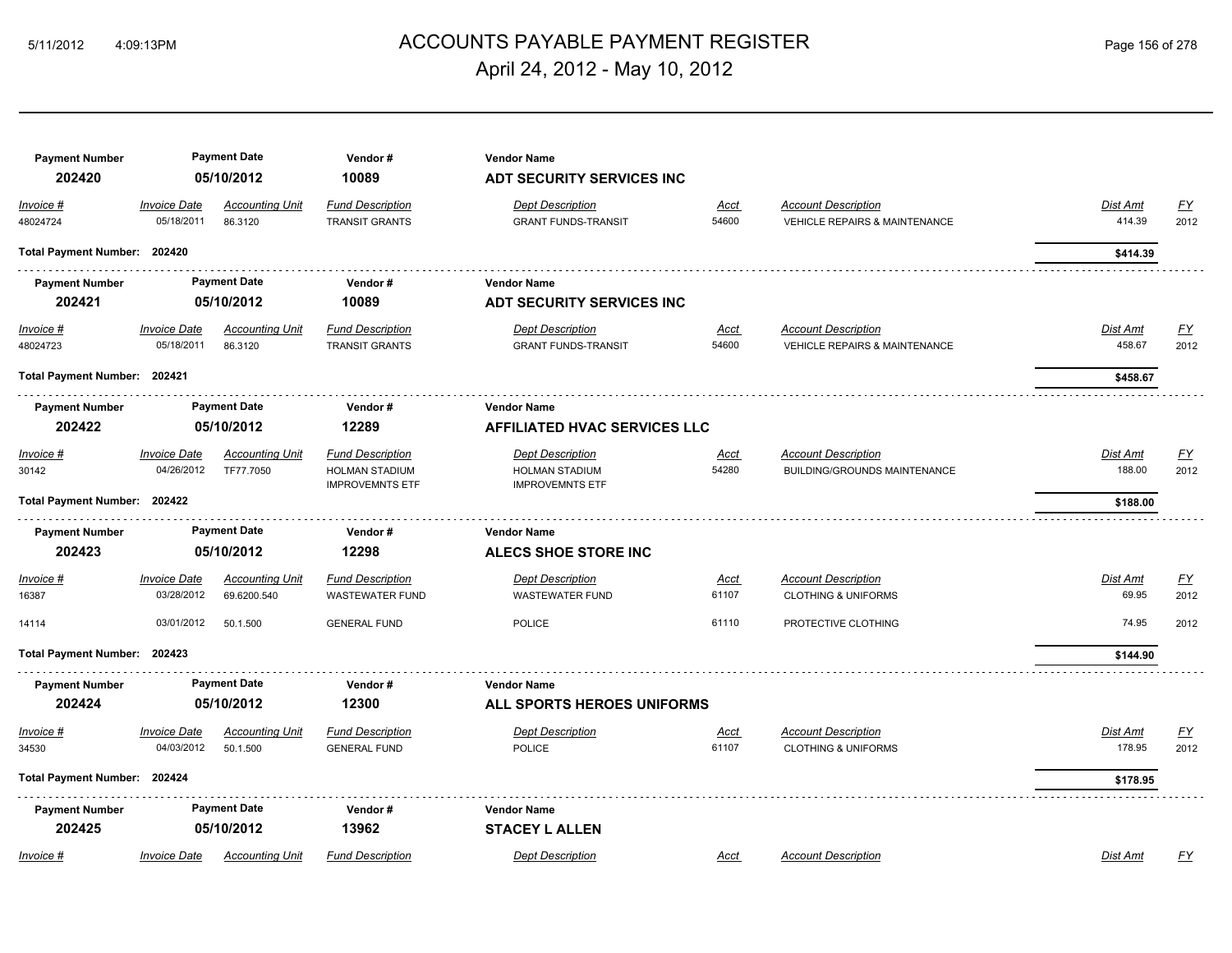## ACCOUNTS PAYABLE PAYMENT REGISTER 5/11/2012 4:09:13PM Page 157 of 278 April 24, 2012 - May 10, 2012

| <b>Payment Number</b>        |                                   | <b>Payment Date</b>                   | Vendor#                                             | <b>Vendor Name</b>                                                     |                      |                                                                  |                    |                         |  |  |
|------------------------------|-----------------------------------|---------------------------------------|-----------------------------------------------------|------------------------------------------------------------------------|----------------------|------------------------------------------------------------------|--------------------|-------------------------|--|--|
| 202425                       |                                   | 05/10/2012                            | 13962                                               | <b>STACEY L ALLEN</b>                                                  |                      |                                                                  |                    |                         |  |  |
| Invoice #<br>20112A/5/4/2012 | <b>Invoice Date</b><br>05/07/2012 | Accounting Unit<br><b>BS1000</b>      | <b>Fund Description</b><br><b>GENERAL FUND</b>      | <b>Dept Description</b><br><b>GENERAL FUND</b>                         | Acct<br>21460        | <b>Account Description</b><br>125 DEPENDENT CARE                 | Dist Amt<br>192.31 | <u>FY</u><br>2012       |  |  |
| Total Payment Number: 202425 |                                   |                                       |                                                     |                                                                        |                      |                                                                  | \$192.31           |                         |  |  |
| <b>Payment Number</b>        |                                   | <b>Payment Date</b>                   | Vendor#                                             | <b>Vendor Name</b>                                                     |                      |                                                                  |                    |                         |  |  |
| 202426                       |                                   | 05/10/2012                            | 11213                                               | <b>AMANDA JAGENTENFL</b>                                               |                      |                                                                  |                    |                         |  |  |
| Invoice #<br>33256A/5/4/2012 | <b>Invoice Date</b><br>05/07/2012 | Accounting Unit<br><b>BS1000</b>      | <b>Fund Description</b><br><b>GENERAL FUND</b>      | <b>Dept Description</b><br><b>GENERAL FUND</b>                         | <u>Acct</u><br>21460 | <u>Account Description</u><br>125 DEPENDENT CARE                 | Dist Amt<br>192.31 | <u>FY</u><br>2012       |  |  |
| Total Payment Number: 202426 |                                   |                                       |                                                     |                                                                        |                      |                                                                  | \$192.31           |                         |  |  |
| <b>Payment Number</b>        |                                   | <b>Payment Date</b>                   | Vendor #                                            | <b>Vendor Name</b>                                                     |                      | Payee Name                                                       |                    |                         |  |  |
| 202427                       | 05/10/2012                        |                                       |                                                     |                                                                        | 11195                | AMOSKEAG ANESTHESIA PLLC                                         |                    | AMOSKEAG ANETHESIA PLLC |  |  |
| Invoice #<br>18121           | <b>Invoice Date</b><br>05/09/2012 | <b>Accounting Unit</b><br>28.6500.895 | <b>Fund Description</b><br>PROPERTY & CASUALTY FUND | <b>Dept Description</b><br><b>RISK MGMT-PROPERTY &amp;</b><br>CASUALTY | <b>Acct</b><br>59207 | <b>Account Description</b><br><b>WORKERS COMPENSATION CLAIMS</b> | Dist Amt<br>150.00 | <u>FY</u><br>2012       |  |  |
| Total Payment Number: 202427 |                                   |                                       |                                                     |                                                                        |                      |                                                                  | \$150.00           |                         |  |  |
| <b>Payment Number</b>        |                                   | <b>Payment Date</b>                   | Vendor#                                             | <b>Vendor Name</b>                                                     |                      |                                                                  |                    |                         |  |  |
| 202428                       |                                   | 05/10/2012                            | 11374                                               | <b>ANITA CHOUINARD</b>                                                 |                      |                                                                  |                    |                         |  |  |
| Invoice #                    | <b>Invoice Date</b>               | <b>Accounting Unit</b>                | <b>Fund Description</b>                             | <b>Dept Description</b>                                                | Acct                 | <b>Account Description</b>                                       | Dist Amt           | $\underline{FY}$        |  |  |
| <b>HEALTH</b>                | 05/09/2012                        | 13.6600.890                           | BENEFITS SELF INSURANCE<br><b>FUND</b>              | BENEFITS SELF INSURANCE<br><b>FUND</b>                                 | 59507                | <b>BC/BS JW PLAN</b>                                             | 342.58             | 2012                    |  |  |
| <b>HEALTH</b>                | 05/09/2012                        | 13.6600.525.S                         | BENEFITS SELF INSURANCE<br><b>FUND</b>              | BENEFITS SELF INSURANCE<br><b>FUND</b>                                 | 59007                | <b>DENTAL POLICIES</b>                                           | 41.54              | 2012                    |  |  |
| Total Payment Number: 202428 |                                   |                                       |                                                     |                                                                        |                      |                                                                  | \$384.12           |                         |  |  |
| <b>Payment Number</b>        |                                   | <b>Payment Date</b>                   | Vendor#                                             | <b>Vendor Name</b>                                                     |                      |                                                                  |                    |                         |  |  |
| 202429                       |                                   | 05/10/2012                            | 11210                                               | <b>ARCHIE S MOBLEY III</b>                                             |                      |                                                                  |                    |                         |  |  |
| Invoice #                    | <b>Invoice Date</b>               | <b>Accounting Unit</b>                | <b>Fund Description</b>                             | <b>Dept Description</b>                                                | <u>Acct</u>          | <b>Account Description</b>                                       | Dist Amt           | <u>FY</u>               |  |  |
| 32368A/5/4/12                | 05/07/2012                        | <b>BS1000</b>                         | <b>GENERAL FUND</b>                                 | <b>GENERAL FUND</b>                                                    | 21460                | 125 DEPENDENT CARE                                               | 192.30             | 2012                    |  |  |
| Total Payment Number: 202429 |                                   |                                       |                                                     |                                                                        |                      |                                                                  | \$192.30           |                         |  |  |
| <b>Payment Number</b>        |                                   | <b>Payment Date</b>                   | Vendor#                                             | <b>Vendor Name</b>                                                     |                      |                                                                  |                    |                         |  |  |
| 202430                       |                                   | 05/10/2012                            | 12343                                               | <b>ARCSOURCE INC</b>                                                   |                      |                                                                  |                    |                         |  |  |
| Invoice #                    | <b>Invoice Date</b>               | <b>Accounting Unit</b>                | <b>Fund Description</b>                             | <b>Dept Description</b>                                                | Acct                 | <b>Account Description</b>                                       | Dist Amt           | EY                      |  |  |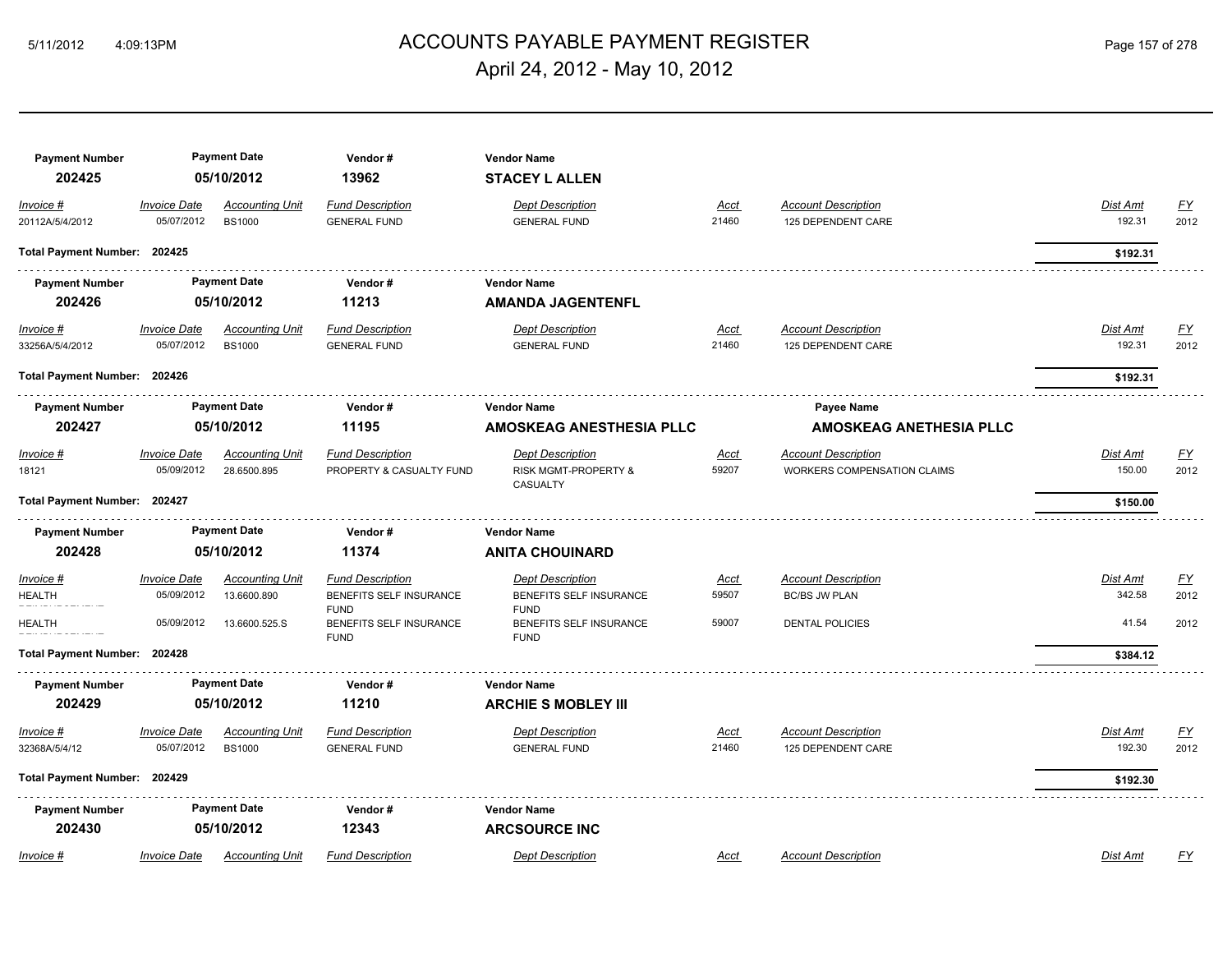# ACCOUNTS PAYABLE PAYMENT REGISTER 5/11/2012 4:09:13PM Page 158 of 278 April 24, 2012 - May 10, 2012

| <b>Payment Number</b>        |                     | <b>Payment Date</b>    | Vendor#                  | <b>Vendor Name</b>                 |             |                                            |                 |                           |
|------------------------------|---------------------|------------------------|--------------------------|------------------------------------|-------------|--------------------------------------------|-----------------|---------------------------|
| 202430                       |                     | 05/10/2012             | 12343                    | <b>ARCSOURCE INC</b>               |             |                                            |                 |                           |
| Invoice #                    | <b>Invoice Date</b> | <b>Accounting Unit</b> | <b>Fund Description</b>  | <b>Dept Description</b>            | <b>Acct</b> | <b>Account Description</b>                 | Dist Amt        | <u>FY</u>                 |
| 668740                       | 04/09/2012          | 69.6200.670            | <b>WASTEWATER FUND</b>   | <b>WASTEWATER FUND</b>             | 61166       | <b>GASES</b>                               | 60.00           | 2012                      |
| Total Payment Number: 202430 |                     |                        |                          |                                    |             |                                            | \$60.00         |                           |
| <b>Payment Number</b>        |                     | <b>Payment Date</b>    | Vendor#                  | <b>Vendor Name</b>                 |             |                                            |                 |                           |
| 202431                       |                     | 05/10/2012             | 13985                    | <b>ERICA ARRINGTON</b>             |             |                                            |                 |                           |
| Invoice #                    | <b>Invoice Date</b> | <b>Accounting Unit</b> | <b>Fund Description</b>  | <b>Dept Description</b>            | <u>Acct</u> | <b>Account Description</b>                 | <b>Dist Amt</b> | $\underline{\mathsf{FY}}$ |
| 29791A/5/4/2012              | 05/07/2012          | <b>BS1000</b>          | <b>GENERAL FUND</b>      | <b>GENERAL FUND</b>                | 21460       | 125 DEPENDENT CARE                         | 375.00          | 2012                      |
| Total Payment Number: 202431 |                     |                        |                          |                                    |             |                                            | \$375.00        |                           |
| <b>Payment Number</b>        |                     | <b>Payment Date</b>    | Vendor#                  | <b>Vendor Name</b>                 |             |                                            |                 |                           |
| 202432                       |                     | 05/10/2012             | 12347                    | <b>ASAP FIRE &amp; SAFETY CORP</b> |             |                                            |                 |                           |
| Invoice #                    | <b>Invoice Date</b> | <b>Accounting Unit</b> | <b>Fund Description</b>  | <b>Dept Description</b>            | <u>Acct</u> | <b>Account Description</b>                 | <b>Dist Amt</b> | <u>FY</u>                 |
| 053741                       | 04/10/2012          | 50.1.500               | <b>GENERAL FUND</b>      | <b>POLICE</b>                      | 54487       | <b>EQUIPMENT REPAIRS &amp; MAINTENANCE</b> | 351.85          | 2012                      |
| Total Payment Number: 202432 |                     |                        |                          |                                    |             |                                            | \$351.85        |                           |
| <b>Payment Number</b>        |                     | <b>Payment Date</b>    | Vendor#                  | <b>Vendor Name</b>                 |             |                                            |                 |                           |
| 202433                       |                     | 05/10/2012             | 12350                    | <b>ASSOCIATED RADIOLOGISTS PA</b>  |             |                                            |                 |                           |
| Invoice #                    | <b>Invoice Date</b> | <b>Accounting Unit</b> | <b>Fund Description</b>  | <b>Dept Description</b>            | <b>Acct</b> | <b>Account Description</b>                 | Dist Amt        | <u>FY</u>                 |
| 18159                        | 05/09/2012          | 28.6500.890            | PROPERTY & CASUALTY FUND | <b>RISK MGMT-PROPERTY &amp;</b>    | 59207       | <b>WORKERS COMPENSATION CLAIMS</b>         | 28.00           | 2012                      |
| Total Payment Number: 202433 |                     |                        |                          | CASUALTY                           |             |                                            | \$28.00         |                           |
| <b>Payment Number</b>        |                     | <b>Payment Date</b>    | Vendor#                  | <b>Vendor Name</b>                 |             |                                            |                 |                           |
| 202434                       |                     | 05/10/2012             | 12355                    | <b>AUTO ELECTRIC WAREHOUSE INC</b> |             |                                            |                 |                           |
| Invoice #                    | <b>Invoice Date</b> | <b>Accounting Unit</b> | <b>Fund Description</b>  | <b>Dept Description</b>            | <u>Acct</u> | <b>Account Description</b>                 | Dist Amt        | <u>FY</u>                 |
| 12444                        | 04/14/2012          | 61.1.700               | <b>GENERAL FUND</b>      | <b>STREETS</b>                     | 54600       | <b>VEHICLE REPAIRS &amp; MAINTENANCE</b>   | 210.00          | 2012                      |
| Total Payment Number: 202434 |                     |                        |                          |                                    |             |                                            | \$210.00        |                           |
| <b>Payment Number</b>        |                     | <b>Payment Date</b>    | Vendor#                  | <b>Vendor Name</b>                 |             |                                            |                 |                           |
| 202435                       |                     | 05/10/2012             | 12362                    | <b>BAKER &amp; TAYLOR</b>          |             |                                            |                 |                           |
| Invoice #                    | <b>Invoice Date</b> | <b>Accounting Unit</b> | <b>Fund Description</b>  | <b>Dept Description</b>            | <b>Acct</b> | <b>Account Description</b>                 | Dist Amt        | <u>FY</u>                 |
| V748362CM                    | 04/09/2012          | 79.1.755               | <b>GENERAL FUND</b>      | <b>LIBRARY</b>                     | 61814       | <b>MEDIA</b>                               | (22.63)         | 2012                      |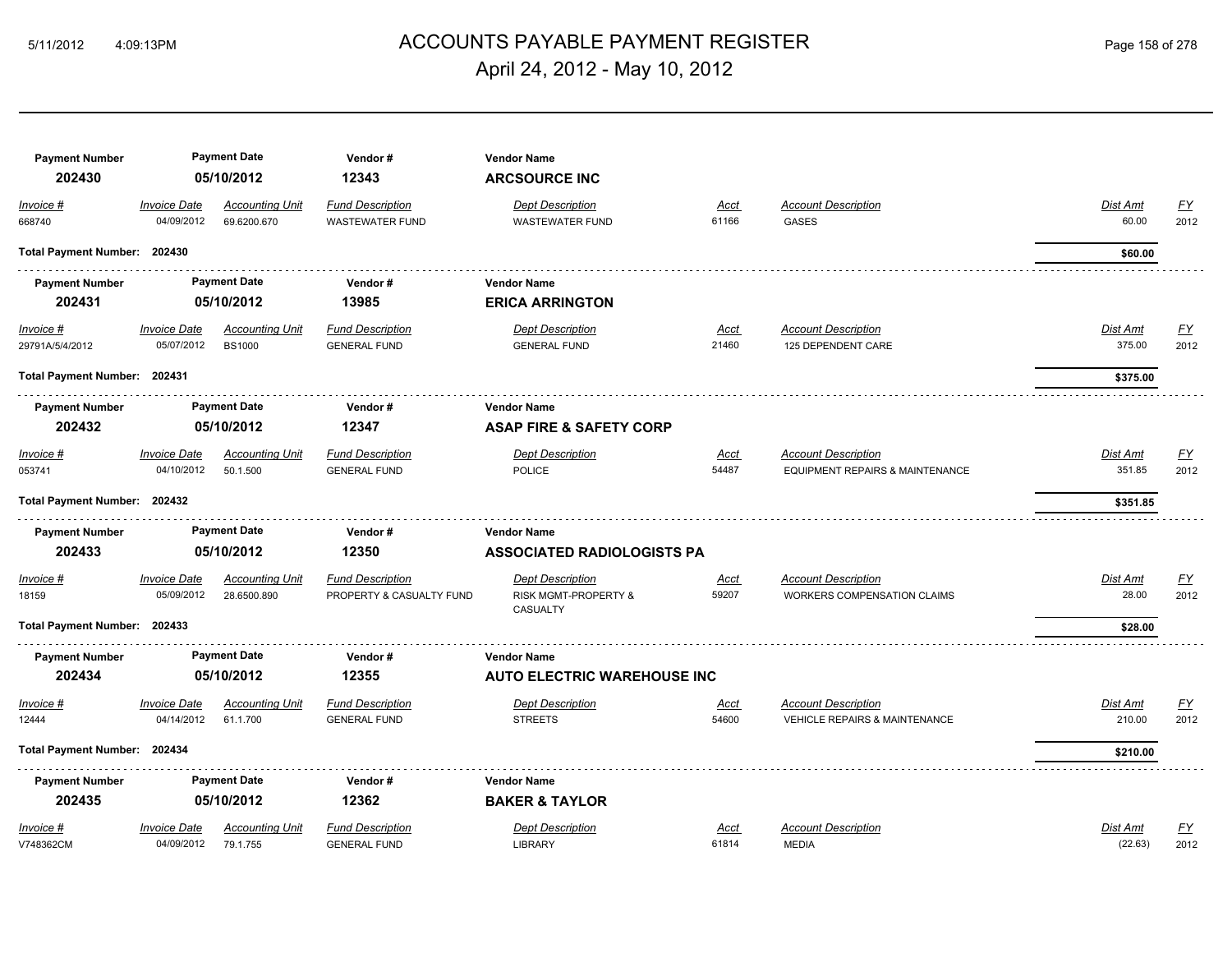# ACCOUNTS PAYABLE PAYMENT REGISTER 5/11/2012 4:09:13PM Page 159 of 278 April 24, 2012 - May 10, 2012

| <b>Payment Number</b><br>202435 |                                   | <b>Payment Date</b><br>05/10/2012  | Vendor#<br>12362                                           | <b>Vendor Name</b><br><b>BAKER &amp; TAYLOR</b>            |                      |                                                              |                           |                   |  |  |
|---------------------------------|-----------------------------------|------------------------------------|------------------------------------------------------------|------------------------------------------------------------|----------------------|--------------------------------------------------------------|---------------------------|-------------------|--|--|
| Invoice #                       | <b>Invoice Date</b>               | <b>Accounting Unit</b>             | <b>Fund Description</b>                                    | <b>Dept Description</b>                                    | <b>Acct</b>          | <b>Account Description</b>                                   | Dist Amt                  | $\underline{FY}$  |  |  |
| 2294218                         | 04/09/2012                        | TF79.8063                          | <b>LIBRARY-HENRY STEARNS</b>                               | <b>LIBRARY-HENRY STEARNS</b>                               | 61807                | <b>PUBLICATIONS</b>                                          | (11.19)                   | 2012              |  |  |
| 2295196                         | 04/11/2012                        | TF79.8063                          | <b>FUND</b><br><b>LIBRARY-HENRY STEARNS</b><br><b>FUND</b> | <b>FUND</b><br><b>LIBRARY-HENRY STEARNS</b><br><b>FUND</b> | 61807                | <b>PUBLICATIONS</b>                                          | (14.98)                   | 2012              |  |  |
| 3017825797                      | 04/05/2012                        | TF79.8063                          | LIBRARY-HENRY STEARNS<br><b>FUND</b>                       | LIBRARY-HENRY STEARNS<br><b>FUND</b>                       | 61807                | <b>PUBLICATIONS</b>                                          | 127.06                    | 2012              |  |  |
| 3017825798                      | 04/05/2012                        | TF79.8063                          | <b>LIBRARY-HENRY STEARNS</b><br><b>FUND</b>                | <b>LIBRARY-HENRY STEARNS</b><br><b>FUND</b>                | 61807                | <b>PUBLICATIONS</b>                                          | 13.08                     | 2012              |  |  |
| Total Payment Number: 202435    |                                   |                                    |                                                            |                                                            |                      |                                                              | \$91.34                   |                   |  |  |
| <b>Payment Number</b>           |                                   | <b>Payment Date</b>                | Vendor#                                                    | <b>Vendor Name</b>                                         |                      |                                                              |                           |                   |  |  |
| 202436                          | 05/10/2012                        |                                    |                                                            |                                                            | 12366                | <b>BANNER SYSTEMS OF MASSACHUSETT</b>                        |                           |                   |  |  |
| <u>Invoice #</u><br>45083       | <b>Invoice Date</b><br>04/12/2012 | <b>Accounting Unit</b><br>77.1.650 | <b>Fund Description</b><br><b>GENERAL FUND</b>             | <b>Dept Description</b><br>PARKS & RECREATION              | <u>Acct</u><br>61428 | <b>Account Description</b><br><b>JANITORIAL SUPPLIES</b>     | <b>Dist Amt</b><br>110.66 | EY<br>2012        |  |  |
|                                 | Total Payment Number: 202436      |                                    |                                                            |                                                            |                      |                                                              | \$110.66                  |                   |  |  |
| <b>Payment Number</b>           |                                   | <b>Payment Date</b>                | Vendor#                                                    | <b>Vendor Name</b>                                         |                      | Payee Name                                                   |                           |                   |  |  |
| 202437                          |                                   | 05/10/2012                         | 12379                                                      | <b>BATTERIES PLUS</b>                                      |                      | <b>BATTERIES PLUS-S WILLOW ST</b>                            |                           |                   |  |  |
| Invoice #                       | <b>Invoice Date</b>               | <b>Accounting Unit</b>             | <b>Fund Description</b>                                    | <b>Dept Description</b>                                    | <u>Acct</u>          | <b>Account Description</b>                                   | Dist Amt                  | EY                |  |  |
| 220295                          | 04/12/2012                        | 57.1.620                           | <b>GENERAL FUND</b>                                        | CITYWIDE COMMUNICATIONS                                    | 54487                | <b>EQUIPMENT REPAIRS &amp; MAINTENANCE</b>                   | 186.00                    | 2012              |  |  |
| Total Payment Number: 202437    |                                   |                                    |                                                            |                                                            |                      |                                                              | \$186.00                  |                   |  |  |
| <b>Payment Number</b>           |                                   | <b>Payment Date</b>                | Vendor#                                                    | <b>Vendor Name</b>                                         |                      |                                                              |                           |                   |  |  |
| 202438                          |                                   | 05/10/2012                         | 12395                                                      | <b>BENS UNIFORMS</b>                                       |                      |                                                              |                           |                   |  |  |
| Invoice #<br>40740              | <b>Invoice Date</b><br>04/12/2012 | <b>Accounting Unit</b><br>50.1.500 | <b>Fund Description</b><br><b>GENERAL FUND</b>             | <b>Dept Description</b><br><b>POLICE</b>                   | <b>Acct</b><br>61107 | <b>Account Description</b><br><b>CLOTHING &amp; UNIFORMS</b> | Dist Amt<br>105.00        | <u>FY</u><br>2012 |  |  |
| Total Payment Number: 202438    |                                   |                                    |                                                            |                                                            |                      |                                                              | \$105.00                  |                   |  |  |
| <b>Payment Number</b>           |                                   | <b>Payment Date</b>                | Vendor#                                                    | <b>Vendor Name</b>                                         |                      |                                                              |                           |                   |  |  |
| 202439                          |                                   | 05/10/2012                         | 12402                                                      | <b>BEST FORD</b>                                           |                      |                                                              |                           |                   |  |  |
| Invoice #                       | <b>Invoice Date</b>               | <b>Accounting Unit</b>             | <b>Fund Description</b>                                    | <b>Dept Description</b>                                    | Acct                 | <b>Account Description</b>                                   | Dist Amt                  | <u>FY</u>         |  |  |
| 5025568                         | 04/11/2012                        | 50.1.500                           | <b>GENERAL FUND</b>                                        | POLICE                                                     | 61799                | <b>VEHICLE PARTS &amp; SUPPLIES</b>                          | 270.22                    | 2012              |  |  |
| 6027506/1                       | 04/09/2012                        | 50.1.500                           | <b>GENERAL FUND</b>                                        | <b>POLICE</b>                                              | 54600                | VEHICLE REPAIRS & MAINTENANCE                                | 166.06                    | 2012              |  |  |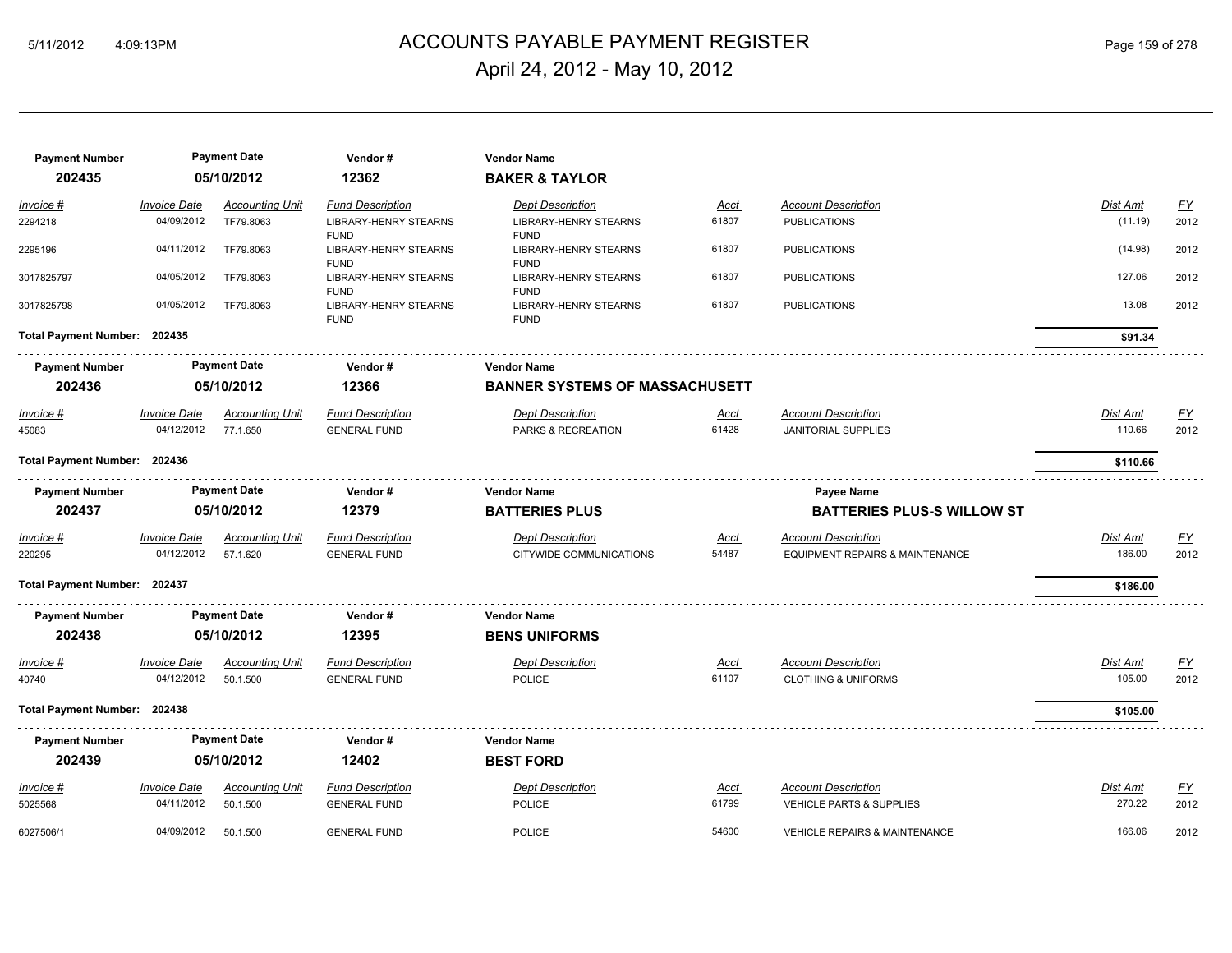# ACCOUNTS PAYABLE PAYMENT REGISTER 5/11/2012 4:09:13PM Page 160 of 278 April 24, 2012 - May 10, 2012

| <b>Payment Number</b><br>202439 |                     | <b>Payment Date</b><br>05/10/2012 | Vendor#<br>12402        | <b>Vendor Name</b><br><b>BEST FORD</b> |             |                                          |                 |                  |
|---------------------------------|---------------------|-----------------------------------|-------------------------|----------------------------------------|-------------|------------------------------------------|-----------------|------------------|
| Invoice #                       | <b>Invoice Date</b> | <b>Accounting Unit</b>            | <b>Fund Description</b> | <b>Dept Description</b>                | <b>Acct</b> | <b>Account Description</b>               | <b>Dist Amt</b> | <u>FY</u>        |
| Total Payment Number: 202439    |                     |                                   |                         |                                        |             |                                          | \$436.28        |                  |
| <b>Payment Number</b>           |                     | <b>Payment Date</b>               | Vendor#                 | <b>Vendor Name</b>                     |             |                                          |                 |                  |
| 202440                          |                     | 05/10/2012                        | 12422                   | <b>BOT L GAS INC</b>                   |             |                                          |                 |                  |
| <u>Invoice #</u>                | <b>Invoice Date</b> | <b>Accounting Unit</b>            | <b>Fund Description</b> | <b>Dept Description</b>                | <u>Acct</u> | <b>Account Description</b>               | <b>Dist Amt</b> | EY               |
| 19032                           | 04/26/2012          | 44.1.720                          | <b>GENERAL FUND</b>     | EDGEWOOD CEMETERY                      | 54114       | <b>HEATING GAS</b>                       | 113.37          | 2012             |
| 17275                           | 04/05/2012          | 44.1.720                          | <b>GENERAL FUND</b>     | EDGEWOOD CEMETERY                      | 54114       | <b>HEATING GAS</b>                       | 126.97          | 2012             |
| Total Payment Number: 202440    |                     |                                   |                         |                                        |             |                                          | \$240.34        |                  |
| <b>Payment Number</b>           |                     | <b>Payment Date</b>               | Vendor #                | <b>Vendor Name</b>                     |             |                                          |                 |                  |
| 202441                          |                     | 05/10/2012                        | 11406                   | <b>BRIAN RHODES</b>                    |             |                                          |                 |                  |
| Invoice #                       | <b>Invoice Date</b> | <b>Accounting Unit</b>            | <b>Fund Description</b> | <b>Dept Description</b>                | <u>Acct</u> | <b>Account Description</b>               | Dist Amt        | $\underline{FY}$ |
| <b>REIMB TRAVEL</b>             | 05/04/2012          | 52.1.500                          | <b>GENERAL FUND</b>     | <b>FIRE</b>                            | 55400       | CONFERENCES AND SEMINARS                 | 111.11          | 2012             |
| Total Payment Number: 202441    |                     |                                   |                         |                                        |             |                                          | \$111.11        |                  |
| <b>Payment Number</b>           |                     | <b>Payment Date</b>               | Vendor#                 | <b>Vendor Name</b>                     |             |                                          |                 |                  |
| 202442                          |                     | 05/10/2012                        | 11196                   | <b>CALEA</b>                           |             |                                          |                 |                  |
| Invoice #                       | <b>Invoice Date</b> | <b>Accounting Unit</b>            | <b>Fund Description</b> | <b>Dept Description</b>                | <u>Acct</u> | <b>Account Description</b>               | Dist Amt        | $\underline{FY}$ |
| 07757                           | 04/05/2012          | 50.1.635                          | <b>GENERAL FUND</b>     | <b>POLICE</b>                          | 55421       | <b>TRAINING &amp; CERTIFICATIONS</b>     | 4,850.00        | 2012             |
| Total Payment Number: 202442    |                     |                                   |                         |                                        |             |                                          | \$4,850.00      |                  |
| <b>Payment Number</b>           |                     | <b>Payment Date</b>               | Vendor#                 | <b>Vendor Name</b>                     |             |                                          |                 |                  |
| 202443                          |                     | 05/10/2012                        | 14075                   | <b>CAMEROTA TRUCK PARTS</b>            |             |                                          |                 |                  |
| Invoice #                       | <b>Invoice Date</b> | <b>Accounting Unit</b>            | <b>Fund Description</b> | <b>Dept Description</b>                | <u>Acct</u> | <b>Account Description</b>               | Dist Amt        | $\underline{FY}$ |
| 4038313                         | 04/06/2012          | 61.1.700                          | <b>GENERAL FUND</b>     | <b>STREETS</b>                         | 54600       | <b>VEHICLE REPAIRS &amp; MAINTENANCE</b> | 2,520.00        | 2012             |
| Total Payment Number: 202443    |                     |                                   |                         |                                        |             |                                          | \$2,520.00      |                  |
| <b>Payment Number</b>           |                     | <b>Payment Date</b>               | Vendor#                 | <b>Vendor Name</b>                     |             |                                          |                 |                  |
| 202444                          |                     | 05/10/2012                        | 12464                   | <b>CANAL ART &amp; FRAMING</b>         |             |                                          |                 |                  |
| Invoice #                       | <b>Invoice Date</b> | <b>Accounting Unit</b>            | <b>Fund Description</b> | <b>Dept Description</b>                | <b>Acct</b> | <b>Account Description</b>               | Dist Amt        | $\underline{FY}$ |
| <b>HIPPO</b>                    | 05/10/2012          | 01.1.500                          | <b>GENERAL FUND</b>     | <b>MAYOR</b>                           | 68300       | MAYORS EXPENSE ACCOUNT                   | 126.00          | 2012             |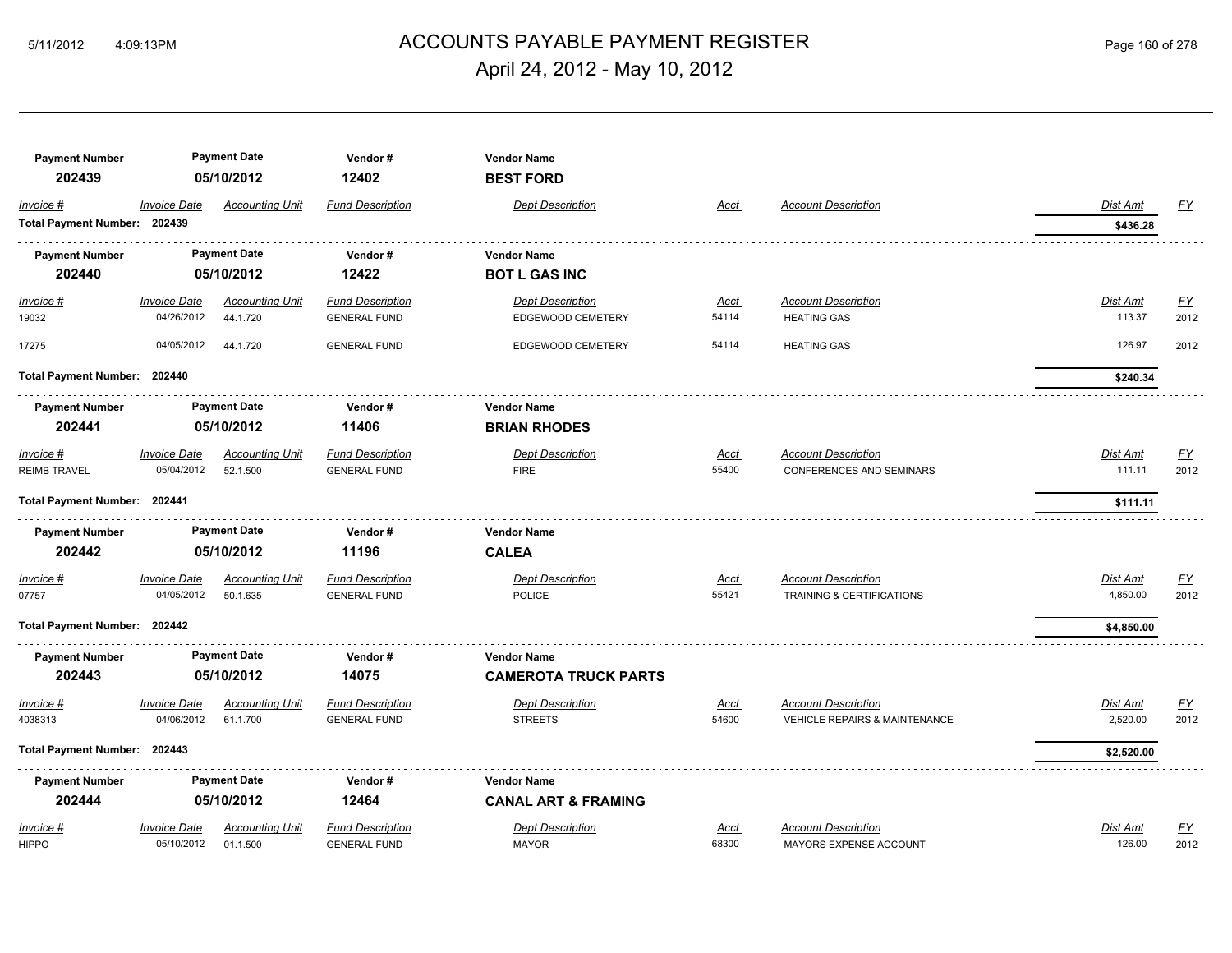# ACCOUNTS PAYABLE PAYMENT REGISTER 5/11/2012 4:09:13PM Page 161 of 278 April 24, 2012 - May 10, 2012

| <b>Payment Number</b>        |                     | <b>Payment Date</b>    | Vendor#                                             | <b>Vendor Name</b>                              |             |                             |                 |                           |
|------------------------------|---------------------|------------------------|-----------------------------------------------------|-------------------------------------------------|-------------|-----------------------------|-----------------|---------------------------|
| 202444                       |                     | 05/10/2012             | 12464                                               | <b>CANAL ART &amp; FRAMING</b>                  |             |                             |                 |                           |
| Invoice #                    | <b>Invoice Date</b> | <b>Accounting Unit</b> | <b>Fund Description</b>                             | <b>Dept Description</b>                         | Acct        | <b>Account Description</b>  | Dist Amt        | EY                        |
| Total Payment Number: 202444 |                     |                        |                                                     |                                                 |             |                             | \$126.00        |                           |
| <b>Payment Number</b>        |                     | <b>Payment Date</b>    | Vendor#                                             | <b>Vendor Name</b>                              |             |                             |                 |                           |
| 202445                       |                     | 05/10/2012             | 12476                                               | <b>CARPARTS OF NASHUA</b>                       |             |                             |                 |                           |
| $Invoice$ #                  | <b>Invoice Date</b> | <b>Accounting Unit</b> | <b>Fund Description</b>                             | <b>Dept Description</b>                         | <u>Acct</u> | <b>Account Description</b>  | <b>Dist Amt</b> | $\underline{\mathsf{FY}}$ |
| D535392                      | 04/12/2012          | 50.1.500               | <b>GENERAL FUND</b>                                 | <b>POLICE</b>                                   | 61799       | VEHICLE PARTS & SUPPLIES    | 248.14          | 2012                      |
| Total Payment Number: 202445 |                     |                        |                                                     |                                                 |             |                             | \$248.14        |                           |
| <b>Payment Number</b>        |                     | <b>Payment Date</b>    | Vendor#                                             | Vendor Name                                     |             |                             |                 |                           |
| 202446                       |                     | 05/10/2012             | 12493                                               | <b>CENTRAL PAPER PRODUCTS CO</b>                |             |                             |                 |                           |
| Invoice #                    | <b>Invoice Date</b> | <b>Accounting Unit</b> | <b>Fund Description</b>                             | <b>Dept Description</b>                         | Acct        | <b>Account Description</b>  | Dist Amt        | $\underline{FY}$          |
| 1166904                      | 04/11/2012          | 50.1.500               | <b>GENERAL FUND</b>                                 | <b>POLICE</b>                                   | 61428       | <b>JANITORIAL SUPPLIES</b>  | 476.07          | 2012                      |
| Total Payment Number: 202446 |                     |                        |                                                     |                                                 |             |                             | \$476.07        |                           |
| <b>Payment Number</b>        |                     | <b>Payment Date</b>    | Vendor#                                             | <b>Vendor Name</b>                              |             |                             |                 |                           |
| 202447                       |                     | 05/10/2012             | 12534                                               | <b>JOHN COLLINS</b>                             |             |                             |                 |                           |
| Invoice #                    | <b>Invoice Date</b> | <b>Accounting Unit</b> | <b>Fund Description</b>                             | <b>Dept Description</b>                         | Acct        | <b>Account Description</b>  | Dist Amt        | $\underline{FY}$          |
| 5/34/7/2012                  | 05/09/2012          | 22.2505                | <b>GOVT &amp; EDUCATION CHANNELS</b><br><b>FUND</b> | <b>GOV'T &amp; EDUCATION</b><br><b>CHANNELS</b> | 53470       | <b>VIDEOGRAPHY SERVICES</b> | 200.00          | 2012                      |
| Total Payment Number: 202447 |                     |                        |                                                     |                                                 |             |                             | \$200.00        |                           |
| <b>Payment Number</b>        |                     | <b>Payment Date</b>    | Vendor#                                             | <b>Vendor Name</b>                              |             |                             |                 |                           |
| 202448                       |                     | 05/10/2012             | 14135                                               | <b>CONTINENTAL PAVING INC</b>                   |             |                             |                 |                           |
| Invoice #                    | <b>Invoice Date</b> | <b>Accounting Unit</b> | <b>Fund Description</b>                             | <b>Dept Description</b>                         | <b>Acct</b> | <b>Account Description</b>  | Dist Amt        | $\underline{FY}$          |
| 90025MB                      | 03/31/2012          | 61.1.675               | <b>GENERAL FUND</b>                                 | <b>STREETS</b>                                  | 61507       | <b>ASPHALT</b>              | 363.63          | 2012                      |
| Total Payment Number: 202448 |                     |                        |                                                     |                                                 |             |                             | \$363.63        |                           |
| <b>Payment Number</b>        |                     | <b>Payment Date</b>    | Vendor#                                             | <b>Vendor Name</b>                              |             |                             |                 |                           |
| 202449                       |                     | 05/10/2012             | 12560                                               | <b>CORRIVEAU ROUTHIER INC</b>                   |             |                             |                 |                           |
| Invoice #                    | <b>Invoice Date</b> | <b>Accounting Unit</b> | <b>Fund Description</b>                             | <b>Dept Description</b>                         | Acct        | <b>Account Description</b>  | <b>Dist Amt</b> | $\underline{FY}$          |
| 262177                       | 04/17/2012          | 69.6200.540            | <b>WASTEWATER FUND</b>                              | <b>WASTEWATER FUND</b>                          | 54300       | <b>SEWER MAINTENANCE</b>    | 151.80          | 2012                      |
| 261776                       | 04/02/2012          | 69.6200.540            | <b>WASTEWATER FUND</b>                              | <b>WASTEWATER FUND</b>                          | 54300       | SEWER MAINTENANCE           | 18.00           | 2012                      |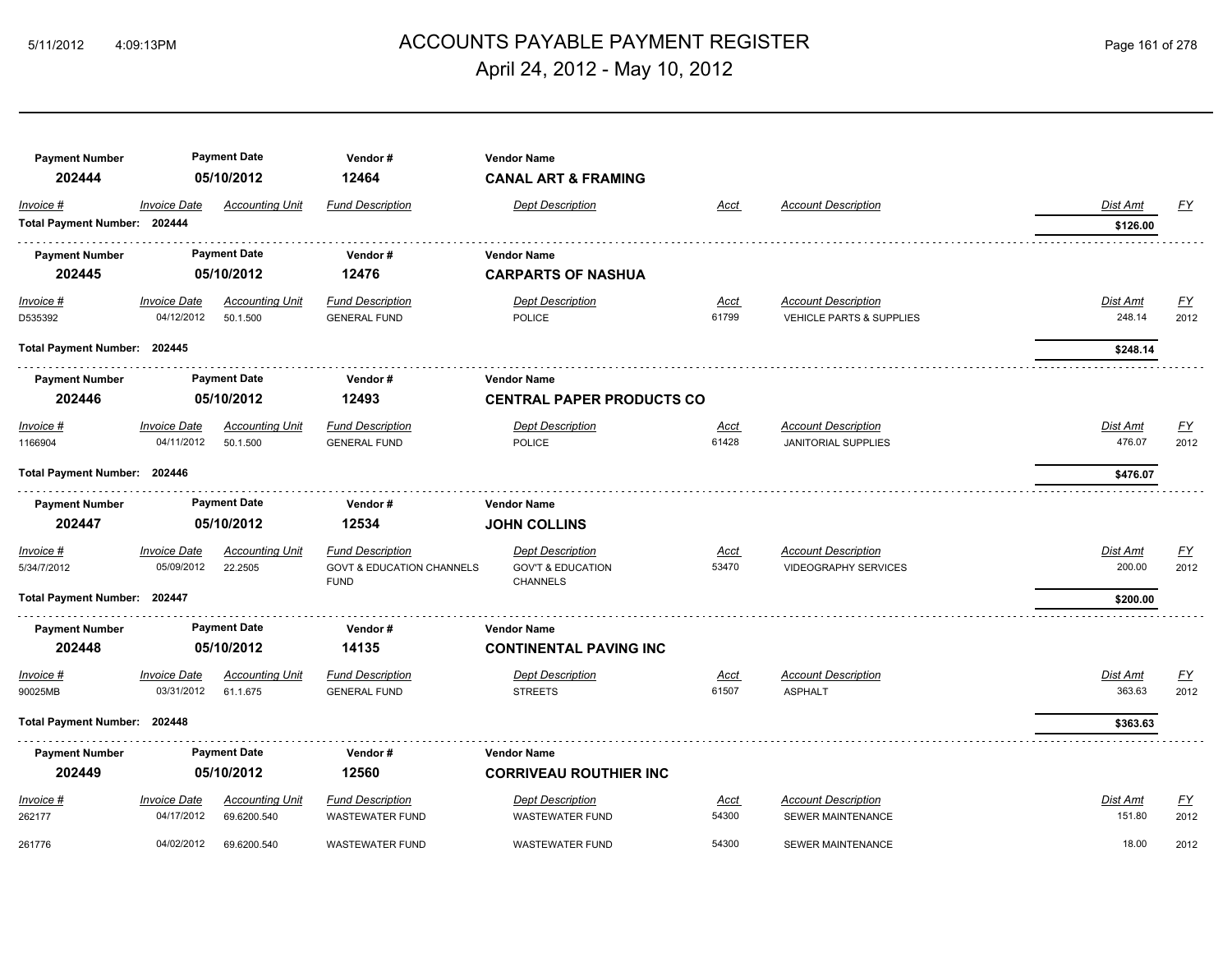## ACCOUNTS PAYABLE PAYMENT REGISTER 5/11/2012 4:09:13PM Page 162 of 278 April 24, 2012 - May 10, 2012

| <b>Payment Number</b><br>202449 |                                   | <b>Payment Date</b><br>05/10/2012       | Vendor#<br>12560                                            | <b>Vendor Name</b><br><b>CORRIVEAU ROUTHIER INC</b>                   |                      |                                                                    |                           |                   |
|---------------------------------|-----------------------------------|-----------------------------------------|-------------------------------------------------------------|-----------------------------------------------------------------------|----------------------|--------------------------------------------------------------------|---------------------------|-------------------|
| Invoice #<br>261670             | <b>Invoice Date</b><br>03/28/2012 | <b>Accounting Unit</b><br>69.6200.540   | <b>Fund Description</b><br><b>WASTEWATER FUND</b>           | <b>Dept Description</b><br><b>WASTEWATER FUND</b>                     | <u>Acct</u><br>54300 | <b>Account Description</b><br>SEWER MAINTENANCE                    | Dist Amt<br>25.95         | <u>FY</u><br>2012 |
| 261813                          | 04/03/2012                        | 61.1.675                                | <b>GENERAL FUND</b>                                         | <b>STREETS</b>                                                        | 61560                | <b>CONSTRUCTION MATERIALS</b>                                      | 72.00                     | 2012              |
| Total Payment Number: 202449    |                                   |                                         |                                                             |                                                                       |                      |                                                                    | \$267.75                  |                   |
| <b>Payment Number</b>           |                                   | <b>Payment Date</b>                     | Vendor#                                                     | <b>Vendor Name</b>                                                    |                      |                                                                    |                           |                   |
| 202450                          |                                   | 05/10/2012                              | 14142                                                       | <b>KEITH COTE</b>                                                     |                      |                                                                    |                           |                   |
| $Invoice$ #<br>11211A/5/4/2012  | <b>Invoice Date</b><br>05/07/2012 | <b>Accounting Unit</b><br><b>BS1000</b> | <b>Fund Description</b><br><b>GENERAL FUND</b>              | <b>Dept Description</b><br><b>GENERAL FUND</b>                        | Acct<br>21460        | <b>Account Description</b><br>125 DEPENDENT CARE                   | <b>Dist Amt</b><br>192.31 | <u>FY</u><br>2012 |
| Total Payment Number: 202450    |                                   |                                         |                                                             |                                                                       |                      |                                                                    | \$192.31                  |                   |
| <b>Payment Number</b><br>202451 | <b>Payment Date</b><br>05/10/2012 |                                         | Vendor#<br>14142                                            | <b>Vendor Name</b><br><b>KEITH COTE</b>                               |                      |                                                                    |                           |                   |
| $Invoice$ #<br>11211A?5/4/2012  | <b>Invoice Date</b><br>05/07/2012 | <b>Accounting Unit</b><br><b>BS1000</b> | <b>Fund Description</b><br><b>GENERAL FUND</b>              | <b>Dept Description</b><br><b>GENERAL FUND</b>                        | <u>Acct</u><br>21460 | <b>Account Description</b><br>125 DEPENDENT CARE                   | Dist Amt<br>192.31        | <u>FY</u><br>2012 |
| Total Payment Number: 202451    |                                   |                                         |                                                             |                                                                       |                      |                                                                    | \$192.31                  |                   |
| <b>Payment Number</b><br>202452 |                                   | <b>Payment Date</b><br>05/10/2012       | Vendor#<br>12566                                            | <b>Vendor Name</b><br><b>COVENTRY HEALTH CARE WORKERS C</b>           |                      |                                                                    |                           |                   |
| Invoice #<br>18138              | <b>Invoice Date</b><br>05/09/2012 | <b>Accounting Unit</b><br>28.6500.890   | <b>Fund Description</b><br>PROPERTY & CASUALTY FUND         | <b>Dept Description</b><br>RISK MGMT-PROPERTY &<br>CASUALTY           | <u>Acct</u><br>59207 | <b>Account Description</b><br><b>WORKERS COMPENSATION CLAIMS</b>   | Dist Amt<br>152.20        | <u>FY</u><br>2012 |
| Total Payment Number: 202452    |                                   |                                         |                                                             |                                                                       |                      |                                                                    | \$152.20                  |                   |
| <b>Payment Number</b><br>202453 |                                   | <b>Payment Date</b><br>05/10/2012       | Vendor#<br>14148                                            | <b>Vendor Name</b><br><b>PATRICIA CROOKER</b>                         |                      |                                                                    |                           |                   |
| Invoice #<br>MILEAGE 5/1/12     | <b>Invoice Date</b><br>05/08/2012 | <b>Accounting Unit</b><br>71.3068       | <b>Fund Description</b><br><b>COMMUNITY SERVICES GRANTS</b> | <b>Dept Description</b><br><b>COMMUNITY SERVICES</b><br><b>GRANTS</b> | Acct<br>55421        | <b>Account Description</b><br><b>TRAINING &amp; CERTIFICATIONS</b> | Dist Amt<br>80.77         | <u>FY</u><br>2012 |
| Total Payment Number: 202453    |                                   |                                         |                                                             |                                                                       |                      |                                                                    | \$80.77                   |                   |
| <b>Payment Number</b><br>202454 |                                   | <b>Payment Date</b><br>05/10/2012       | Vendor#<br>14153                                            | <b>Vendor Name</b><br><b>CROWNE PLAZA NASHUA</b>                      |                      |                                                                    |                           |                   |
| Invoice #                       | <b>Invoice Date</b>               | <b>Accounting Unit</b>                  | <b>Fund Description</b>                                     | <b>Dept Description</b>                                               | Acct                 | <b>Account Description</b>                                         | Dist Amt                  | FY                |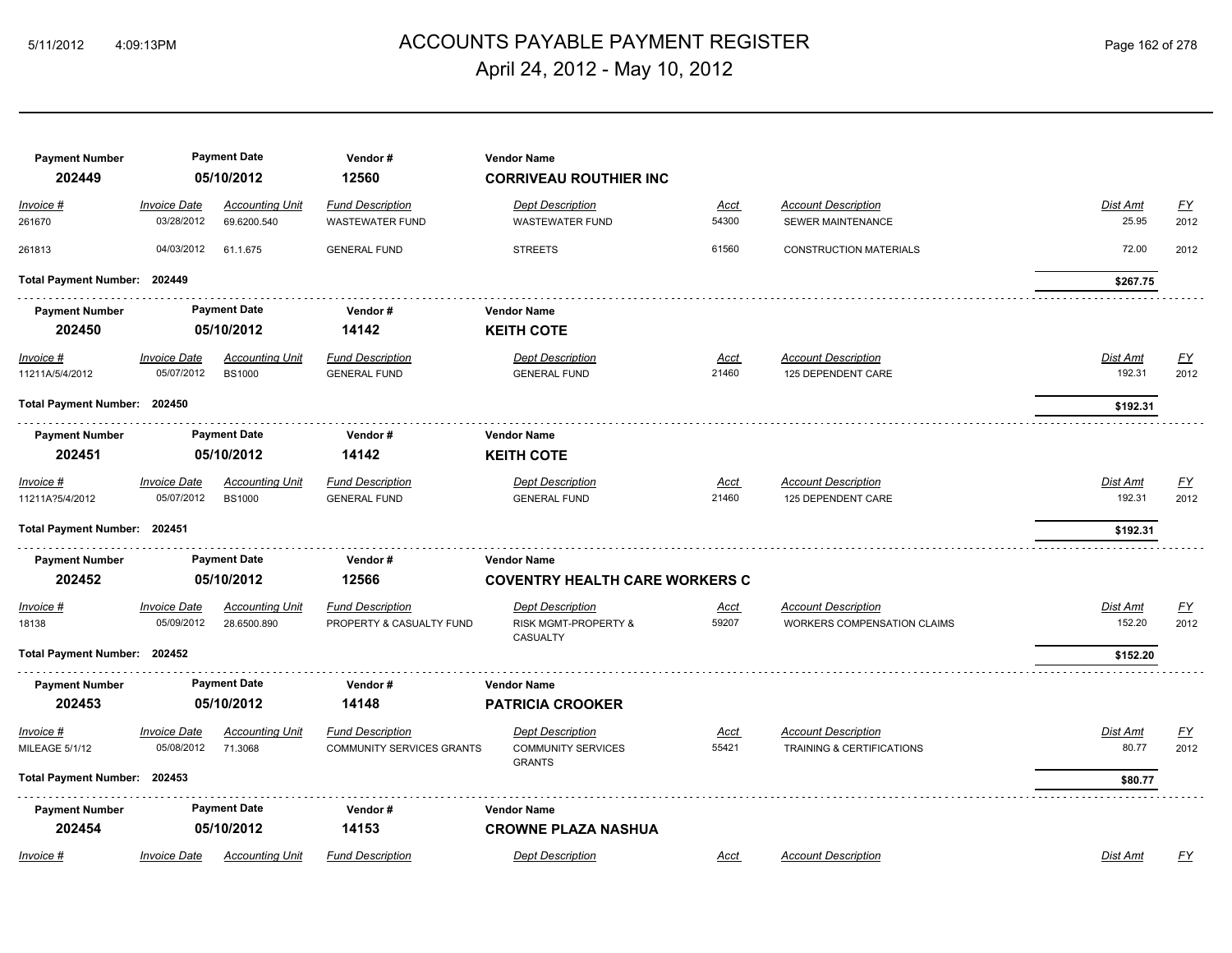# ACCOUNTS PAYABLE PAYMENT REGISTER 5/11/2012 4:09:13PM Page 163 of 278 April 24, 2012 - May 10, 2012

| <b>Payment Number</b><br>202454 |                     | <b>Payment Date</b><br>05/10/2012 | Vendor#<br>14153                       | <b>Vendor Name</b><br><b>CROWNE PLAZA NASHUA</b>   |             |                                          |                 |                  |
|---------------------------------|---------------------|-----------------------------------|----------------------------------------|----------------------------------------------------|-------------|------------------------------------------|-----------------|------------------|
| Invoice #                       | <b>Invoice Date</b> | <b>Accounting Unit</b>            | <b>Fund Description</b>                | <b>Dept Description</b>                            | <u>Acct</u> | <b>Account Description</b>               | <b>Dist Amt</b> | $\underline{FY}$ |
| 160624                          | 04/12/2012          | 22.5010                           | CAP PROJECTS-INFO<br><b>TECHNOLOGY</b> | CAPITAL PROJECTS-INFO TECH                         | 81342       | COMPUTER SOFTWARE & HARDWARE             | 174.00          | 2012             |
| 160622                          | 04/12/2012          | 22.5010                           | CAP PROJECTS-INFO<br><b>TECHNOLOGY</b> | CAPITAL PROJECTS-INFO TECH                         | 81342       | COMPUTER SOFTWARE & HARDWARE             | 270.00          | 2012             |
| 160566                          | 04/11/2012          | 22.5010                           | CAP PROJECTS-INFO<br><b>TECHNOLOGY</b> | CAPITAL PROJECTS-INFO TECH                         | 81342       | COMPUTER SOFTWARE & HARDWARE             | 180.00          | 2012             |
| Total Payment Number: 202454    |                     |                                   |                                        |                                                    |             |                                          | \$624.00        |                  |
| <b>Payment Number</b>           |                     | <b>Payment Date</b>               | Vendor#                                | <b>Vendor Name</b>                                 |             |                                          |                 |                  |
| 202455                          | 05/10/2012          |                                   | 12593                                  | <b>D &amp; R TOWING INC</b>                        |             |                                          |                 |                  |
| <u>Invoice #</u>                | <b>Invoice Date</b> | <b>Accounting Unit</b>            | <b>Fund Description</b>                | <b>Dept Description</b>                            | Acct        | <b>Account Description</b>               | <b>Dist Amt</b> | <u>FY</u>        |
| 170151                          | 03/15/2012          | 77.1.690                          | <b>GENERAL FUND</b>                    | PARKS & RECREATION                                 | 54600       | <b>VEHICLE REPAIRS &amp; MAINTENANCE</b> | 105.00          | 2012             |
| 170216                          | 04/10/2012          | 68.6000.695                       | SOLID WASTE FUND                       | SOLID WASTE FUND                                   | 54625       | <b>TOWING SERVICES</b>                   | 165.00          | 2012             |
| 170205                          | 03/20/2012          | 68.6000.695                       | SOLID WASTE FUND                       | SOLID WASTE FUND                                   | 54625       | <b>TOWING SERVICES</b>                   | 330.00          | 2012             |
| 157536                          | 08/23/2008          | 50.1.500                          | <b>GENERAL FUND</b>                    | <b>POLICE</b>                                      | 55699       | OTHER CONTRACTED SERVICES                | 95.00           | 2012             |
| 160896                          | 06/21/2009          | 50.1.500                          | <b>GENERAL FUND</b>                    | <b>POLICE</b>                                      | 55699       | OTHER CONTRACTED SERVICES                | 95.00           | 2012             |
| 164389                          | 07/16/2010          | 50.1.500                          | <b>GENERAL FUND</b>                    | <b>POLICE</b>                                      | 55699       | OTHER CONTRACTED SERVICES                | 95.00           | 2012             |
| Total Payment Number: 202455    |                     |                                   |                                        |                                                    |             |                                          | \$885.00        |                  |
| <b>Payment Number</b>           |                     | <b>Payment Date</b>               | Vendor#                                | <b>Vendor Name</b>                                 |             |                                          |                 |                  |
| 202456                          |                     | 05/10/2012                        | 12600                                  | <b>DARTMOUTH HITCHCOCK CLINIC</b>                  |             |                                          |                 |                  |
| Invoice #                       | <b>Invoice Date</b> | <b>Accounting Unit</b>            | <b>Fund Description</b>                | <b>Dept Description</b>                            | Acct        | <b>Account Description</b>               | Dist Amt        | <u>FY</u>        |
| 18148                           | 05/09/2012          | 28.6500.895                       | PROPERTY & CASUALTY FUND               | <b>RISK MGMT-PROPERTY &amp;</b><br><b>CASUALTY</b> | 59207       | <b>WORKERS COMPENSATION CLAIMS</b>       | 160.00          | 2012             |
| 18139                           | 05/09/2012          | 28.6500.895                       | PROPERTY & CASUALTY FUND               | <b>RISK MGMT-PROPERTY &amp;</b><br>CASUALTY        | 59207       | <b>WORKERS COMPENSATION CLAIMS</b>       | 160.00          | 2012             |
| 18126                           | 05/09/2012          | 28.6500.895                       | PROPERTY & CASUALTY FUND               | <b>RISK MGMT-PROPERTY &amp;</b><br>CASUALTY        | 59207       | <b>WORKERS COMPENSATION CLAIMS</b>       | 116.00          | 2012             |
| 18140                           | 05/09/2012          | 28.6500.890                       | PROPERTY & CASUALTY FUND               | RISK MGMT-PROPERTY &<br>CASUALTY                   | 59207       | <b>WORKERS COMPENSATION CLAIMS</b>       | 116.00          | 2012             |
| 18111                           | 05/09/2012          | 28.6500.890                       | PROPERTY & CASUALTY FUND               | <b>RISK MGMT-PROPERTY &amp;</b><br>CASUALTY        | 59207       | <b>WORKERS COMPENSATION CLAIMS</b>       | 307.00          | 2012             |
| Total Payment Number: 202456    |                     |                                   |                                        |                                                    |             |                                          | \$859.00        |                  |
|                                 |                     |                                   |                                        |                                                    |             |                                          |                 |                  |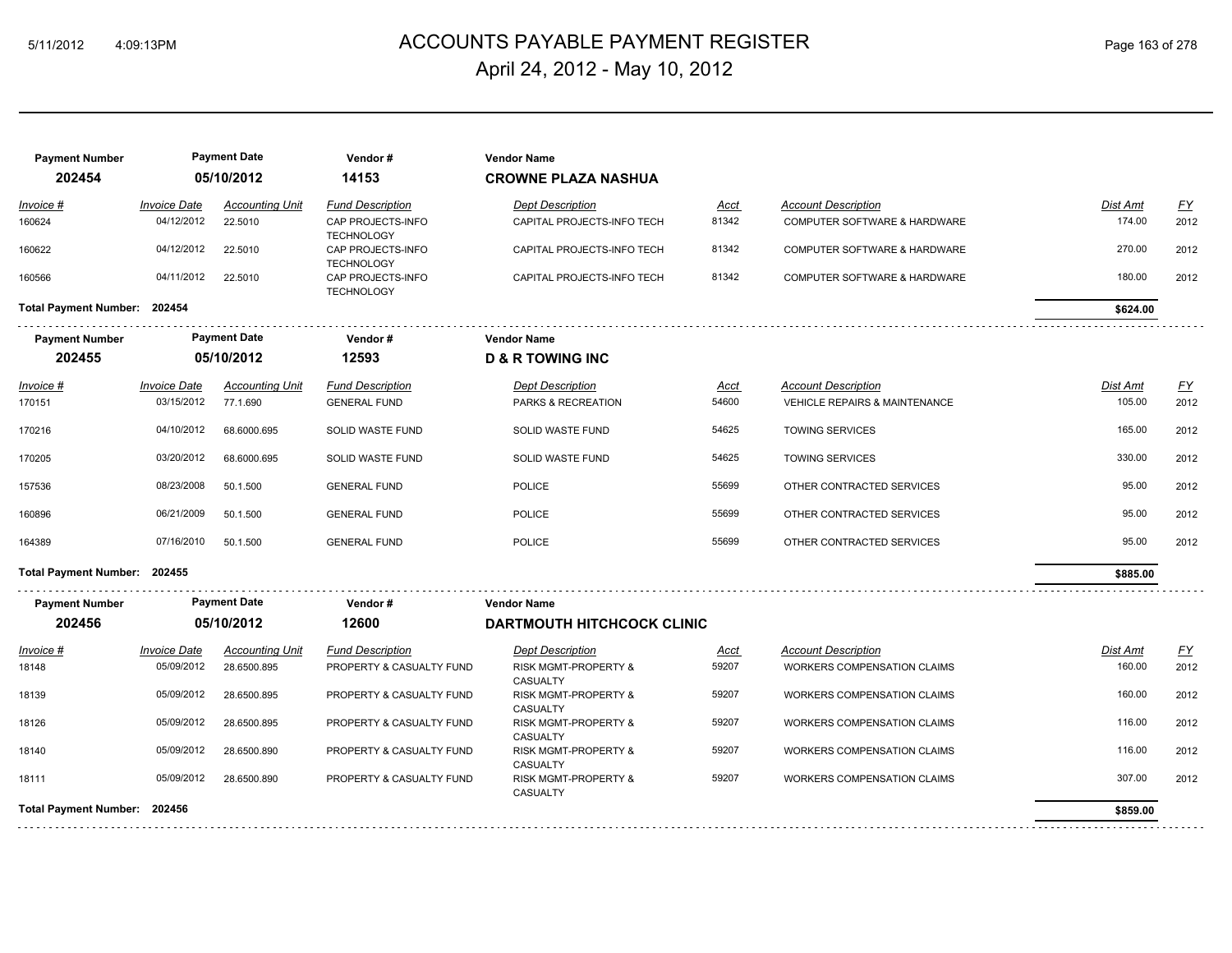# ACCOUNTS PAYABLE PAYMENT REGISTER 5/11/2012 4:09:13PM Page 164 of 278 April 24, 2012 - May 10, 2012

| <b>Payment Number</b><br>202457 |                                   | <b>Payment Date</b><br>05/10/2012       | Vendor#<br>14164                                  | <b>Vendor Name</b><br><b>PATRICIA DAVIDSON</b>            |                      |                                                                        |                    |                          |
|---------------------------------|-----------------------------------|-----------------------------------------|---------------------------------------------------|-----------------------------------------------------------|----------------------|------------------------------------------------------------------------|--------------------|--------------------------|
| Invoice #<br>12857A/5/4/2012    | <b>Invoice Date</b><br>05/07/2012 | <b>Accounting Unit</b><br><b>BS1000</b> | <b>Fund Description</b><br><b>GENERAL FUND</b>    | <b>Dept Description</b><br><b>GENERAL FUND</b>            | Acct<br>21460        | <b>Account Description</b><br>125 DEPENDENT CARE                       | Dist Amt<br>192.30 | <u>FY</u><br>2012        |
| Total Payment Number: 202457    |                                   |                                         |                                                   |                                                           |                      |                                                                        | \$192.30           |                          |
| <b>Payment Number</b><br>202458 |                                   | <b>Payment Date</b><br>05/10/2012       | Vendor#<br>14167                                  | <b>Vendor Name</b><br><b>JERALYN M DEHAYOS</b>            |                      |                                                                        |                    |                          |
| $Invoice$ #<br>20148A/5/4/2012  | <b>Invoice Date</b><br>05/07/2012 | <b>Accounting Unit</b><br><b>BS1000</b> | <b>Fund Description</b><br><b>GENERAL FUND</b>    | <b>Dept Description</b><br><b>GENERAL FUND</b>            | <u>Acct</u><br>21460 | <b>Account Description</b><br>125 DEPENDENT CARE                       | Dist Amt<br>192.31 | <u>FY</u><br>2012        |
| Total Payment Number: 202458    |                                   |                                         |                                                   |                                                           |                      |                                                                        | \$192.31           |                          |
| <b>Payment Number</b><br>202459 |                                   | <b>Payment Date</b><br>05/10/2012       | Vendor#<br>12660                                  | <b>Vendor Name</b><br>THE DURKIN CO INC                   |                      |                                                                        |                    |                          |
| Invoice #<br>0066138            | <b>Invoice Date</b><br>04/09/2012 | <b>Accounting Unit</b><br>50.1.500      | <b>Fund Description</b><br><b>GENERAL FUND</b>    | <b>Dept Description</b><br><b>POLICE</b>                  | <u>Acct</u><br>61428 | <b>Account Description</b><br><b>JANITORIAL SUPPLIES</b>               | Dist Amt<br>272.97 | EY<br>2012               |
| Total Payment Number: 202459    |                                   |                                         |                                                   |                                                           |                      |                                                                        | \$272.97           |                          |
| <b>Payment Number</b><br>202460 |                                   | <b>Payment Date</b><br>05/10/2012       | Vendor#<br>12667                                  | <b>Vendor Name</b><br><b>EASTERN ANALYTICAL INC</b>       |                      |                                                                        |                    |                          |
| Invoice #<br>110072             | <b>Invoice Date</b><br>04/06/2012 | <b>Accounting Unit</b><br>69.6200.670   | <b>Fund Description</b><br><b>WASTEWATER FUND</b> | <b>Dept Description</b><br><b>WASTEWATER FUND</b>         | Acct<br>61149        | <b>Account Description</b><br><b>LABORATORY SUPPLIES</b>               | Dist Amt<br>247.00 | $\underline{FY}$<br>2012 |
| Total Payment Number: 202460    |                                   |                                         |                                                   |                                                           |                      |                                                                        | \$247.00           |                          |
| <b>Payment Number</b><br>202461 |                                   | <b>Payment Date</b><br>05/10/2012       | Vendor#<br>14203                                  | <b>Vendor Name</b><br><b>EASTERN NE HYDRAULICS INC</b>    |                      |                                                                        |                    |                          |
| Invoice #<br>38044              | <b>Invoice Date</b><br>04/12/2012 | <b>Accounting Unit</b><br>61.1.700      | <b>Fund Description</b><br><b>GENERAL FUND</b>    | <b>Dept Description</b><br><b>STREETS</b>                 | <u>Acct</u><br>54600 | <b>Account Description</b><br><b>VEHICLE REPAIRS &amp; MAINTENANCE</b> | Dist Amt<br>395.00 | <u>FY</u><br>2012        |
| 38045                           | 04/12/2012                        | 61.1.700                                | <b>GENERAL FUND</b>                               | <b>STREETS</b>                                            | 54600                | <b>VEHICLE REPAIRS &amp; MAINTENANCE</b>                               | 195.00             | 2012                     |
| Total Payment Number: 202461    |                                   |                                         |                                                   |                                                           |                      |                                                                        | \$590.00           |                          |
| <b>Payment Number</b><br>202462 |                                   | <b>Payment Date</b><br>05/10/2012       | Vendor#<br>11439                                  | <b>Vendor Name</b><br><b>ELECTRICAL SUPPLY OF MILFORD</b> |                      |                                                                        |                    |                          |
| Invoice #                       | <b>Invoice Date</b>               | <b>Accounting Unit</b>                  | <b>Fund Description</b>                           | <b>Dept Description</b>                                   | Acct                 | <b>Account Description</b>                                             | Dist Amt           | <u>FY</u>                |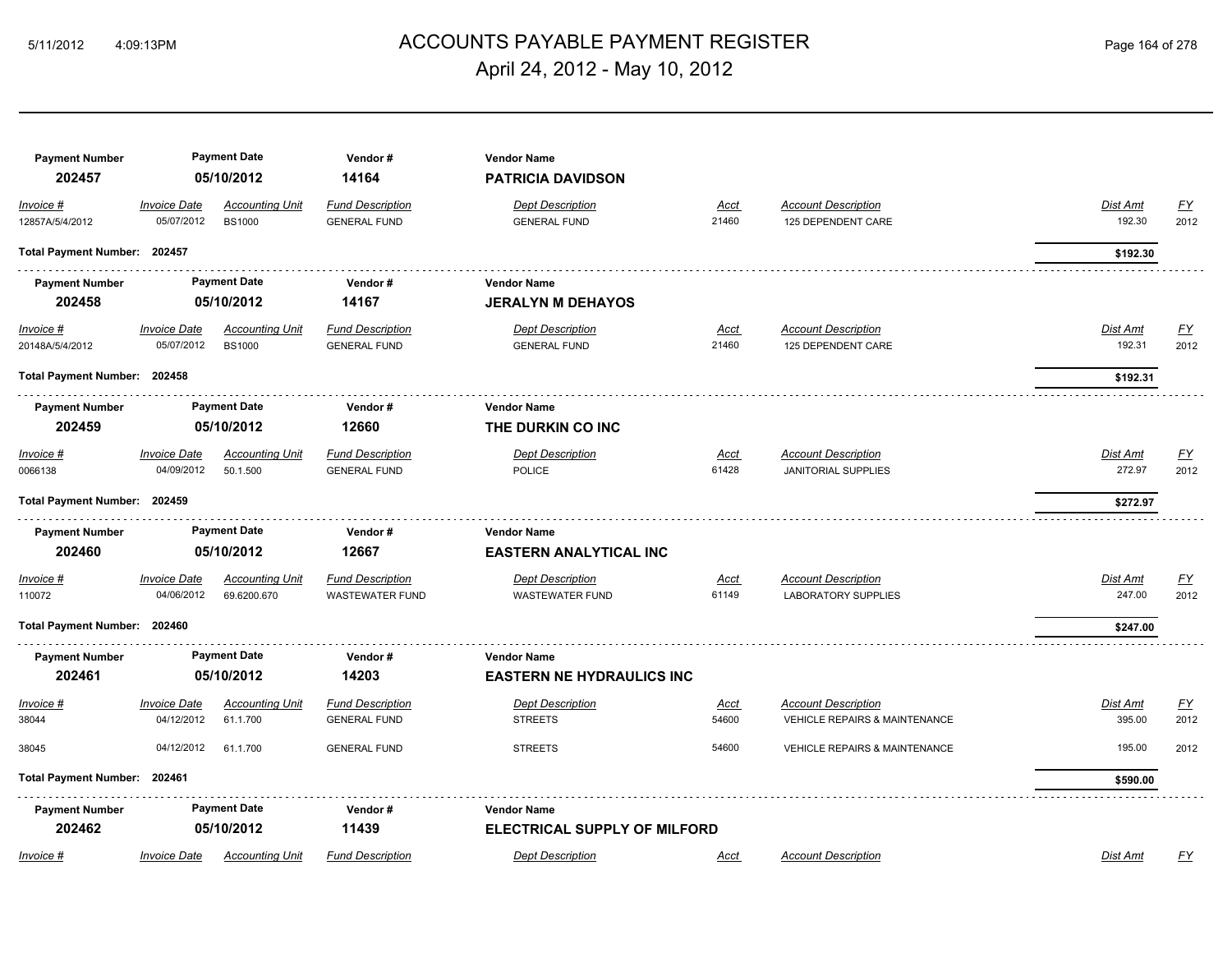# ACCOUNTS PAYABLE PAYMENT REGISTER 5/11/2012 4:09:13PM Page 165 of 278 April 24, 2012 - May 10, 2012

| <b>Payment Number</b><br>202462 |                                   | <b>Payment Date</b><br>05/10/2012  | Vendor#<br>11439         | <b>Vendor Name</b><br><b>ELECTRICAL SUPPLY OF MILFORD</b> |               |                                                               |                   |                   |
|---------------------------------|-----------------------------------|------------------------------------|--------------------------|-----------------------------------------------------------|---------------|---------------------------------------------------------------|-------------------|-------------------|
|                                 |                                   |                                    |                          |                                                           |               |                                                               |                   |                   |
| Invoice #                       | <b>Invoice Date</b><br>03/28/2012 | <b>Accounting Unit</b><br>52.1.620 | <b>Fund Description</b>  | <b>Dept Description</b>                                   | Acct<br>61699 | <b>Account Description</b><br><b>EQUIPMENT MAINT SUPPLIES</b> | Dist Amt<br>60.11 | <u>FY</u><br>2012 |
| 010245339-01                    |                                   |                                    | <b>GENERAL FUND</b>      | <b>FIRE</b>                                               |               |                                                               |                   |                   |
| 010245308-01                    | 03/28/2012                        | 52.1.620                           | <b>GENERAL FUND</b>      | <b>FIRE</b>                                               | 61699         | <b>EQUIPMENT MAINT SUPPLIES</b>                               | 68.87             | 2012              |
| Total Payment Number: 202462    |                                   |                                    |                          |                                                           |               |                                                               | \$128.98          |                   |
| <b>Payment Number</b>           |                                   | <b>Payment Date</b>                | Vendor#                  | <b>Vendor Name</b>                                        |               |                                                               |                   |                   |
| 202463                          |                                   | 05/10/2012                         | 12679                    | <b>ELLIOT HOSPITAL</b>                                    |               |                                                               |                   |                   |
| $Invoice$ #                     | <b>Invoice Date</b>               | <b>Accounting Unit</b>             | <b>Fund Description</b>  | <b>Dept Description</b>                                   | <u>Acct</u>   | <b>Account Description</b>                                    | <b>Dist Amt</b>   | <u>FY</u>         |
| 18146                           | 05/09/2012                        | 28.6500.890                        | PROPERTY & CASUALTY FUND | RISK MGMT-PROPERTY &                                      | 59207         | WORKERS COMPENSATION CLAIMS                                   | 1,557.43          | 2012              |
| 18145                           | 05/09/2012                        | 28.6500.890                        | PROPERTY & CASUALTY FUND | CASUALTY<br>RISK MGMT-PROPERTY &<br>CASUALTY              | 59207         | <b>WORKERS COMPENSATION CLAIMS</b>                            | 909.75            | 2012              |
| 18120                           | 05/09/2012                        | 28.6500.890                        | PROPERTY & CASUALTY FUND | RISK MGMT-PROPERTY &<br>CASUALTY                          | 59207         | <b>WORKERS COMPENSATION CLAIMS</b>                            | 3,748.44          | 2012              |
| Total Payment Number: 202463    |                                   |                                    |                          |                                                           |               |                                                               | \$6,215.62        |                   |
| <b>Payment Number</b>           |                                   | <b>Payment Date</b>                | Vendor#                  | <b>Vendor Name</b>                                        |               |                                                               |                   |                   |
| 202464                          |                                   | 05/10/2012                         | 10771                    | <b>ENTERPRISE HOLDINGS INC</b>                            |               |                                                               |                   |                   |
| Invoice #                       | <b>Invoice Date</b>               | <b>Accounting Unit</b>             | <b>Fund Description</b>  | Dept Description                                          | Acct          | <b>Account Description</b>                                    | <b>Dist Amt</b>   | $\underline{FY}$  |
| 18131                           | 05/09/2012                        | 28.6500.890                        | PROPERTY & CASUALTY FUND | RISK MGMT-PROPERTY &<br>CASUALTY                          | 59275         | <b>AUTOMOBILE CLAIMS</b>                                      | 205.02            | 2012              |
| Total Payment Number: 202464    |                                   |                                    |                          |                                                           |               |                                                               | \$205.02          |                   |
| <b>Payment Number</b>           |                                   | <b>Payment Date</b>                | Vendor#                  | <b>Vendor Name</b>                                        |               |                                                               |                   |                   |
| 202465                          |                                   | 05/10/2012                         | 12698                    | <b>F W WEBB CO</b>                                        |               |                                                               |                   |                   |
| Invoice #                       | <b>Invoice Date</b>               | <b>Accounting Unit</b>             | <b>Fund Description</b>  | <b>Dept Description</b>                                   | Acct          | <b>Account Description</b>                                    | Dist Amt          | EY                |
| 36482192                        | 04/03/2012                        | 69.6200.670                        | <b>WASTEWATER FUND</b>   | <b>WASTEWATER FUND</b>                                    | 54487         | EQUIPMENT REPAIRS & MAINTENANCE                               | 43.54             | 2012              |
| 36484360                        | 04/04/2012                        | 50.1.500                           | <b>GENERAL FUND</b>      | <b>POLICE</b>                                             | 54280         | <b>BUILDING/GROUNDS MAINTENANCE</b>                           | 9.41              | 2012              |
| Total Payment Number:           | 202465                            |                                    |                          |                                                           |               |                                                               | \$52.95           |                   |
| <b>Payment Number</b>           |                                   | <b>Payment Date</b>                | Vendor#                  | <b>Vendor Name</b>                                        |               |                                                               |                   |                   |
| 202466                          |                                   | 05/10/2012                         | 14222                    | <b>FASTENAL CO</b>                                        |               |                                                               |                   |                   |
| Invoice #                       | <b>Invoice Date</b>               | <b>Accounting Unit</b>             | <b>Fund Description</b>  | <b>Dept Description</b>                                   | <u>Acct</u>   | <b>Account Description</b>                                    | Dist Amt          | <u>FY</u>         |
| <b>NHNAS85798</b>               | 04/05/2012                        | 69.6200.670                        | WASTEWATER FUND          | WASTEWATER FUND                                           | 54487         | EQUIPMENT REPAIRS & MAINTENANCE                               | 43.13             | 2012              |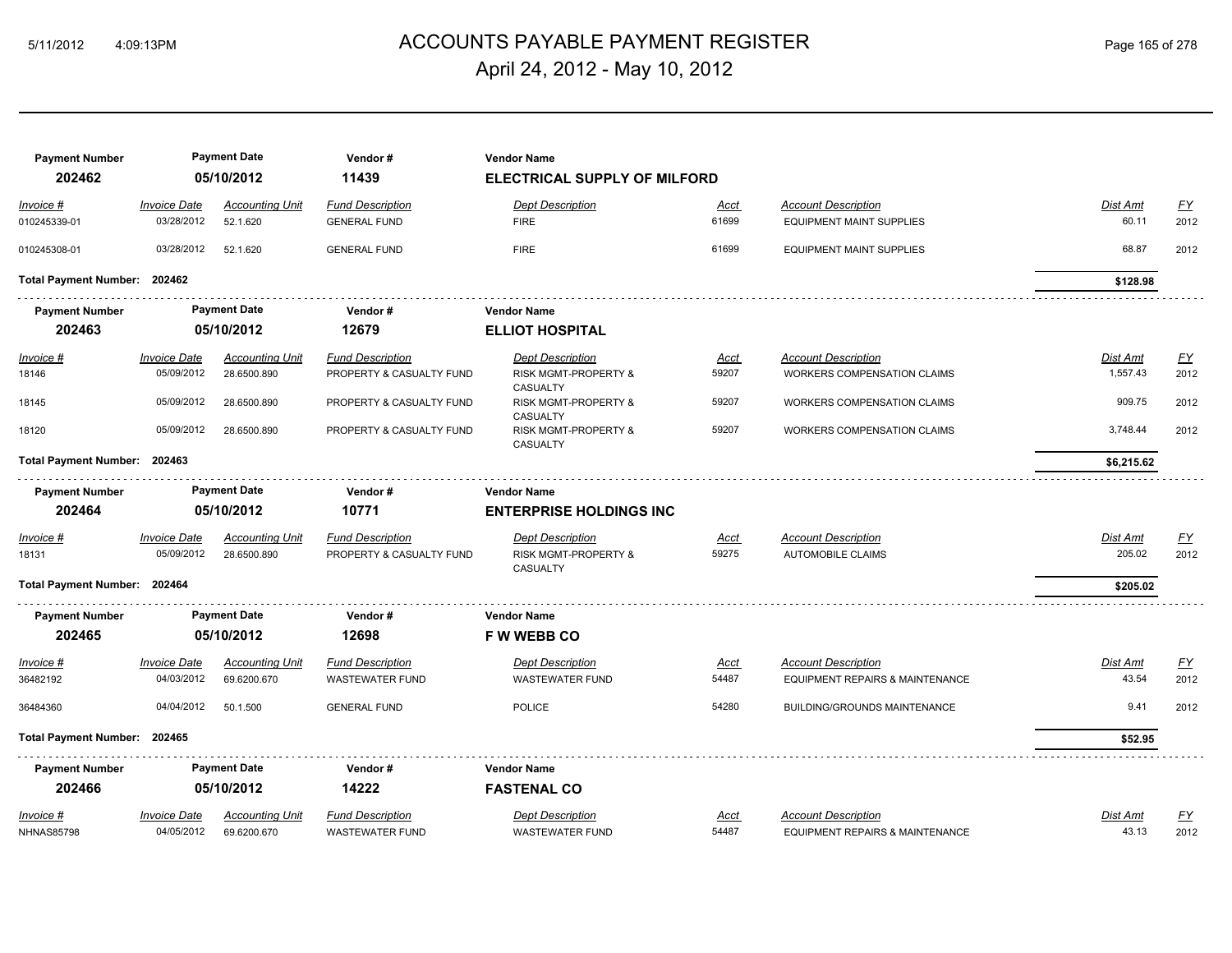## ACCOUNTS PAYABLE PAYMENT REGISTER 5/11/2012 4:09:13PM Page 166 of 278 April 24, 2012 - May 10, 2012

| <b>Payment Number</b><br>202466  |                                   | <b>Payment Date</b><br>05/10/2012     | Vendor#<br>14222                                    | <b>Vendor Name</b><br><b>FASTENAL CO</b>                    |                      |                                                                        |                           |                   |
|----------------------------------|-----------------------------------|---------------------------------------|-----------------------------------------------------|-------------------------------------------------------------|----------------------|------------------------------------------------------------------------|---------------------------|-------------------|
| Invoice #<br><b>NHNAS85735</b>   | <b>Invoice Date</b><br>04/03/2012 | <b>Accounting Unit</b><br>61.1.700    | <b>Fund Description</b><br><b>GENERAL FUND</b>      | <b>Dept Description</b><br><b>STREETS</b>                   | Acct<br>54600        | <b>Account Description</b><br><b>VEHICLE REPAIRS &amp; MAINTENANCE</b> | <b>Dist Amt</b><br>362.65 | <u>FY</u><br>2012 |
| Total Payment Number: 202466     |                                   |                                       |                                                     |                                                             |                      |                                                                        | \$405.78                  |                   |
| <b>Payment Number</b>            |                                   | <b>Payment Date</b>                   | Vendor#                                             | <b>Vendor Name</b>                                          |                      |                                                                        |                           |                   |
| 202467                           |                                   | 05/10/2012                            | 14222                                               | <b>FASTENAL CO</b>                                          |                      |                                                                        |                           |                   |
| $Invoice$ #<br><b>NHNAS85840</b> | <b>Invoice Date</b><br>04/09/2012 | <u>Accounting Unit</u><br>69.6200.670 | <b>Fund Description</b><br><b>WASTEWATER FUND</b>   | <b>Dept Description</b><br><b>WASTEWATER FUND</b>           | <u>Acct</u><br>54280 | <b>Account Description</b><br><b>BUILDING/GROUNDS MAINTENANCE</b>      | <u>Dist Amt</u><br>757.89 | <u>FY</u><br>2012 |
| <b>NHNAS85828</b>                | 04/09/2012                        | 64.1.705                              | <b>GENERAL FUND</b>                                 | <b>TRAFFIC</b>                                              | 61299                | MISCELLANEOUS SUPPLIES                                                 | 51.21                     | 2012              |
| Total Payment Number: 202467     |                                   |                                       |                                                     |                                                             |                      |                                                                        | \$809.10                  |                   |
| <b>Payment Number</b>            |                                   | <b>Payment Date</b>                   | Vendor#                                             | <b>Vendor Name</b>                                          |                      |                                                                        |                           |                   |
| 202468                           |                                   | 05/10/2012                            | 12716                                               | <b>FIMBEL PAUNET CORP</b>                                   |                      |                                                                        |                           |                   |
| Invoice #<br>73040               | <b>Invoice Date</b><br>04/11/2012 | <b>Accounting Unit</b><br>77.1.650    | <b>Fund Description</b><br><b>GENERAL FUND</b>      | <b>Dept Description</b><br>PARKS & RECREATION               | <u>Acct</u><br>54280 | <b>Account Description</b><br><b>BUILDING/GROUNDS MAINTENANCE</b>      | Dist Amt<br>320.00        | <u>FY</u><br>2012 |
| Total Payment Number: 202468     |                                   |                                       |                                                     |                                                             |                      |                                                                        | \$320.00                  |                   |
| <b>Payment Number</b>            |                                   | <b>Payment Date</b>                   | Vendor#                                             | <b>Vendor Name</b>                                          |                      |                                                                        |                           |                   |
| 202469                           |                                   | 05/10/2012                            | 12741                                               | <b>FOUNDATION MEDICAL PARTNERS</b>                          |                      |                                                                        |                           |                   |
| Invoice #<br>18110               | <b>Invoice Date</b><br>05/09/2012 | <b>Accounting Unit</b><br>28.6500.890 | <b>Fund Description</b><br>PROPERTY & CASUALTY FUND | <b>Dept Description</b><br>RISK MGMT-PROPERTY &<br>CASUALTY | Acct<br>59207        | <b>Account Description</b><br><b>WORKERS COMPENSATION CLAIMS</b>       | Dist Amt<br>218.00        | <u>FY</u><br>2012 |
| Total Payment Number: 202469     |                                   |                                       |                                                     |                                                             |                      |                                                                        | \$218.00                  |                   |
| <b>Payment Number</b>            |                                   | <b>Payment Date</b>                   | Vendor#                                             | <b>Vendor Name</b>                                          |                      |                                                                        |                           |                   |
| 202470                           |                                   | 05/10/2012                            | 12743                                               | <b>FOUR SEASONS ORTHOPAEDIC CTR P</b>                       |                      |                                                                        |                           |                   |
| Invoice #<br>18142               | <b>Invoice Date</b><br>05/09/2012 | <b>Accounting Unit</b><br>28.6500.890 | <b>Fund Description</b><br>PROPERTY & CASUALTY FUND | <b>Dept Description</b><br>RISK MGMT-PROPERTY &<br>CASUALTY | Acct<br>59207        | <b>Account Description</b><br><b>WORKERS COMPENSATION CLAIMS</b>       | Dist Amt<br>619.00        | <u>FY</u><br>2012 |
| Total Payment Number: 202470     |                                   |                                       |                                                     |                                                             |                      |                                                                        | \$619.00                  |                   |
| <b>Payment Number</b>            |                                   | <b>Payment Date</b>                   | Vendor#                                             | <b>Vendor Name</b>                                          |                      |                                                                        |                           |                   |
| 202471                           |                                   | 05/10/2012                            | 12753                                               | <b>GH BERLIN LUBRICANTS</b>                                 |                      |                                                                        |                           |                   |
| Invoice #                        | <b>Invoice Date</b>               | <b>Accounting Unit</b>                | <b>Fund Description</b>                             | <b>Dept Description</b>                                     | Acct                 | <b>Account Description</b>                                             | Dist Amt                  | FY                |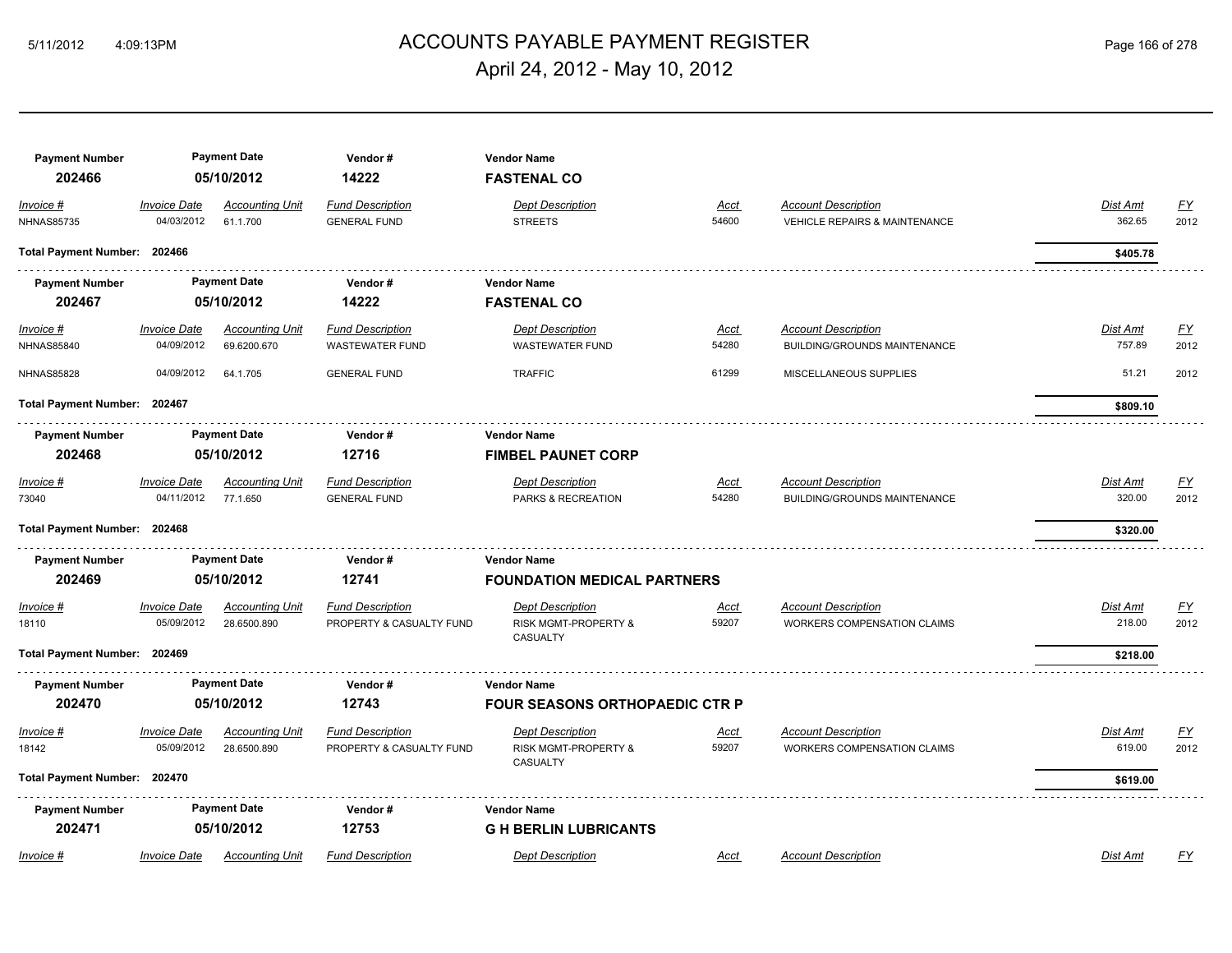# ACCOUNTS PAYABLE PAYMENT REGISTER 5/11/2012 4:09:13PM Page 167 of 278 April 24, 2012 - May 10, 2012

| <b>Payment Number</b><br>202471 |                                   | <b>Payment Date</b><br>05/10/2012   | Vendor#<br>12753                                                       | <b>Vendor Name</b><br><b>G H BERLIN LUBRICANTS</b>                     |                      |                                                              |                           |                   |
|---------------------------------|-----------------------------------|-------------------------------------|------------------------------------------------------------------------|------------------------------------------------------------------------|----------------------|--------------------------------------------------------------|---------------------------|-------------------|
| Invoice #                       | <b>Invoice Date</b>               | <b>Accounting Unit</b>              | <b>Fund Description</b>                                                | <b>Dept Description</b>                                                | Acct                 | <b>Account Description</b>                                   | <b>Dist Amt</b>           | <u>FY</u>         |
| 1693494                         | 04/16/2012                        | 61.1.700                            | <b>GENERAL FUND</b>                                                    | <b>STREETS</b>                                                         | 61307                | FUEL, DIESEL                                                 | 197.60                    | 2012              |
| Total Payment Number: 202471    |                                   |                                     |                                                                        |                                                                        |                      |                                                              | \$197.60                  |                   |
| <b>Payment Number</b>           |                                   | <b>Payment Date</b>                 | Vendor#                                                                | <b>Vendor Name</b>                                                     |                      |                                                              |                           |                   |
| 202472                          |                                   | 05/10/2012                          | 12757                                                                  | <b>GALE</b>                                                            |                      |                                                              |                           |                   |
| Invoice #<br>96076694           | <b>Invoice Date</b><br>04/06/2012 | <b>Accounting Unit</b><br>TF79.8063 | <b>Fund Description</b><br><b>LIBRARY-HENRY STEARNS</b><br><b>FUND</b> | <b>Dept Description</b><br><b>LIBRARY-HENRY STEARNS</b><br><b>FUND</b> | <u>Acct</u><br>61807 | <b>Account Description</b><br><b>PUBLICATIONS</b>            | <b>Dist Amt</b><br>160.46 | <u>FY</u><br>2012 |
| 96099290                        | 04/10/2012                        | TF79.8063                           | LIBRARY-HENRY STEARNS<br><b>FUND</b>                                   | LIBRARY-HENRY STEARNS<br><b>FUND</b>                                   | 61807                | <b>PUBLICATIONS</b>                                          | 258.31                    | 2012              |
| Total Payment Number: 202472    |                                   |                                     |                                                                        |                                                                        |                      |                                                              | \$418.77                  |                   |
| <b>Payment Number</b>           |                                   | <b>Payment Date</b>                 | Vendor#                                                                | <b>Vendor Name</b>                                                     |                      |                                                              |                           |                   |
| 202473                          | 05/10/2012<br>12773               |                                     | <b>GEORGES APPAREL</b>                                                 |                                                                        |                      |                                                              |                           |                   |
| Invoice #<br>4378               | <b>Invoice Date</b><br>03/16/2012 | <b>Accounting Unit</b><br>50.1.500  | <b>Fund Description</b><br><b>GENERAL FUND</b>                         | <b>Dept Description</b><br><b>POLICE</b>                               | Acct<br>61107        | <b>Account Description</b><br><b>CLOTHING &amp; UNIFORMS</b> | Dist Amt<br>128.00        | <u>FY</u><br>2012 |
| Total Payment Number: 202473    |                                   |                                     |                                                                        |                                                                        |                      |                                                              | \$128.00                  |                   |
| <b>Payment Number</b>           |                                   | <b>Payment Date</b>                 | Vendor#                                                                | <b>Vendor Name</b>                                                     |                      |                                                              |                           |                   |
| 202474                          |                                   | 05/10/2012                          | 14266                                                                  | <b>GRANITE STATE CONCRETE CO INC</b>                                   |                      |                                                              |                           |                   |
| Invoice #                       | <b>Invoice Date</b>               | <b>Accounting Unit</b>              | <b>Fund Description</b>                                                | <b>Dept Description</b>                                                | Acct                 | <b>Account Description</b>                                   | Dist Amt                  | $\underline{FY}$  |
| 20109425                        | 04/11/2012                        | TF60.7514                           | PW-AMHERST ST TRAF<br><b>MITIGATION</b>                                | PW-AMHERST ST TRAF<br><b>MITIGATION</b>                                | 55699                | OTHER CONTRACTED SERVICES                                    | 1,290.00                  | 2012              |
| 20109110                        | 03/27/2012                        | 69.6200.670                         | <b>WASTEWATER FUND</b>                                                 | <b>WASTEWATER FUND</b>                                                 | 54600                | <b>VEHICLE REPAIRS &amp; MAINTENANCE</b>                     | 1,441.00                  | 2012              |
| 20089872                        | 10/08/2009                        | 61.1001                             | CAPITAL IMPROVEMENTS                                                   | STREETS-CAP IMP                                                        | 81100                | CAPITAL IMPROVEMENTS                                         | (791.00)                  | 2012              |
| Total Payment Number: 202474    |                                   |                                     |                                                                        |                                                                        |                      |                                                              | \$1,940.00                |                   |
| <b>Payment Number</b>           |                                   | <b>Payment Date</b>                 | Vendor#                                                                | <b>Vendor Name</b>                                                     |                      |                                                              |                           |                   |
| 202475                          |                                   | 05/10/2012                          | 12795                                                                  | <b>GRANITE STATE GLASS</b>                                             |                      |                                                              |                           |                   |
| Invoice #                       | <b>Invoice Date</b>               | <b>Accounting Unit</b>              | <b>Fund Description</b>                                                | <b>Dept Description</b>                                                | Acct                 | <b>Account Description</b>                                   | <b>Dist Amt</b>           | EY                |
| J0734436I                       | 04/16/2012                        | 50.1.500                            | <b>GENERAL FUND</b>                                                    | <b>POLICE</b>                                                          | 61799                | <b>VEHICLE PARTS &amp; SUPPLIES</b>                          | 15.00                     | 2012              |
| Total Payment Number: 202475    |                                   |                                     |                                                                        |                                                                        |                      |                                                              | \$15.00                   |                   |
|                                 |                                   |                                     |                                                                        |                                                                        |                      |                                                              |                           |                   |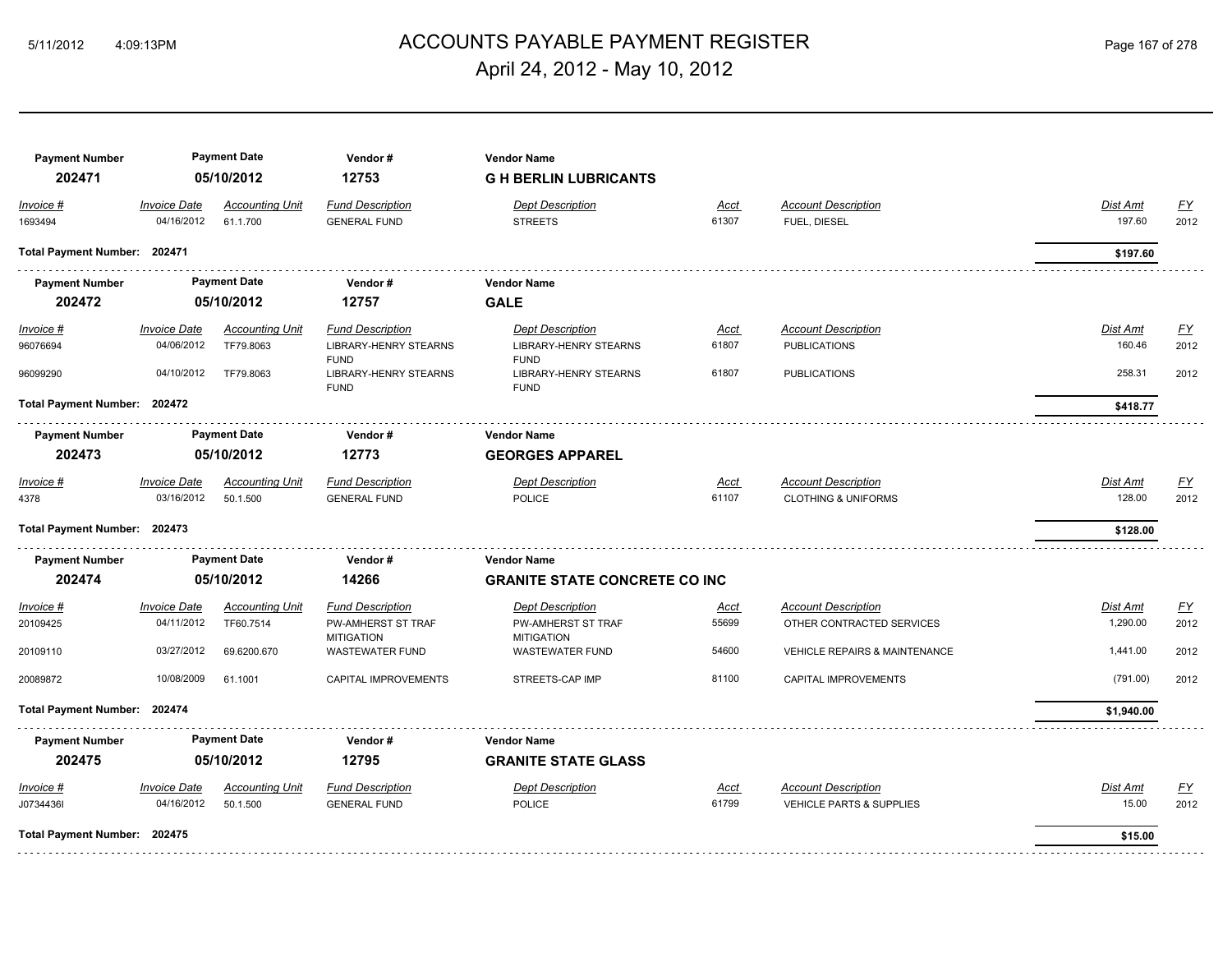## ACCOUNTS PAYABLE PAYMENT REGISTER 5/11/2012 4:09:13PM Page 168 of 278 April 24, 2012 - May 10, 2012

| <b>Payment Number</b><br>202476 |                                   | <b>Payment Date</b><br>05/10/2012       | Vendor#<br>14268                                     | <b>Vendor Name</b><br><b>GRAPPONE AUTOMOTIVE GROUP</b>         |                      |                                                                   |                    |                          |
|---------------------------------|-----------------------------------|-----------------------------------------|------------------------------------------------------|----------------------------------------------------------------|----------------------|-------------------------------------------------------------------|--------------------|--------------------------|
| Invoice #<br>227701T            | <b>Invoice Date</b><br>04/09/2012 | <b>Accounting Unit</b><br>50.4025       | <b>Fund Description</b><br>DOJ DRUG FORFEITURE FUNDS | <b>Dept Description</b><br>DOJ DRUG FORFEITURE<br><b>FUNDS</b> | Acct<br>61799        | <b>Account Description</b><br><b>VEHICLE PARTS &amp; SUPPLIES</b> | Dist Amt<br>187.40 | <u>FY</u><br>2012        |
| Total Payment Number: 202476    |                                   |                                         |                                                      |                                                                |                      |                                                                   | \$187.40           |                          |
| <b>Payment Number</b>           |                                   | <b>Payment Date</b>                     | Vendor#                                              | <b>Vendor Name</b>                                             |                      |                                                                   |                    |                          |
| 202477                          |                                   | 05/10/2012                              | 12805                                                | <b>GREATER NASHUA EMERGENCY PHYS</b>                           |                      |                                                                   |                    |                          |
| $Invoice$ #                     | <b>Invoice Date</b>               | <b>Accounting Unit</b>                  | <b>Fund Description</b>                              | <b>Dept Description</b>                                        | <u>Acct</u>          | <b>Account Description</b>                                        | <b>Dist Amt</b>    | <u>FY</u>                |
| 18152                           | 05/09/2012                        | 28.6500.890                             | PROPERTY & CASUALTY FUND                             | RISK MGMT-PROPERTY &<br>CASUALTY                               | 59207                | WORKERS COMPENSATION CLAIMS                                       | 138.00             | 2012                     |
| 18129                           | 05/09/2012                        | 28.6500.890                             | PROPERTY & CASUALTY FUND                             | <b>RISK MGMT-PROPERTY &amp;</b><br><b>CASUALTY</b>             | 59207                | <b>WORKERS COMPENSATION CLAIMS</b>                                | 213.00             | 2012                     |
| Total Payment Number: 202477    |                                   |                                         |                                                      |                                                                |                      |                                                                   | \$351.00           |                          |
| <b>Payment Number</b>           |                                   | <b>Payment Date</b>                     | Vendor#                                              | <b>Vendor Name</b>                                             |                      |                                                                   |                    |                          |
| 202478                          |                                   | 05/10/2012                              | 12810                                                | <b>JOSEPH GREGOIRE</b>                                         |                      |                                                                   |                    |                          |
| Invoice #<br>18125              | <b>Invoice Date</b><br>05/09/2012 | <b>Accounting Unit</b><br>28.6500.895   | <b>Fund Description</b><br>PROPERTY & CASUALTY FUND  | <b>Dept Description</b><br>RISK MGMT-PROPERTY &<br>CASUALTY    | <u>Acct</u><br>59207 | <b>Account Description</b><br><b>WORKERS COMPENSATION CLAIMS</b>  | Dist Amt<br>15.40  | <u>FY</u><br>2012        |
| Total Payment Number: 202478    |                                   |                                         |                                                      |                                                                |                      |                                                                   | \$15.40            |                          |
| <b>Payment Number</b>           |                                   | <b>Payment Date</b>                     | Vendor#                                              | <b>Vendor Name</b>                                             |                      |                                                                   |                    |                          |
| 202479                          |                                   | 05/10/2012                              | 14283                                                | <b>DENNIS L HAMILTON</b>                                       |                      |                                                                   |                    |                          |
| Invoice #<br>20166A/5/4/2012    | <b>Invoice Date</b><br>05/07/2012 | <b>Accounting Unit</b><br><b>BS1000</b> | <b>Fund Description</b><br><b>GENERAL FUND</b>       | <b>Dept Description</b><br><b>GENERAL FUND</b>                 | Acct<br>21460        | <b>Account Description</b><br>125 DEPENDENT CARE                  | Dist Amt<br>680.00 | <u>FY</u><br>2012        |
| Total Payment Number: 202479    |                                   |                                         |                                                      |                                                                |                      |                                                                   | \$680.00           |                          |
| <b>Payment Number</b>           |                                   | <b>Payment Date</b>                     | Vendor#                                              | <b>Vendor Name</b>                                             |                      |                                                                   |                    |                          |
| 202480                          |                                   | 05/10/2012                              | 14284                                                | <b>TINA HAMILTON</b>                                           |                      |                                                                   |                    |                          |
| $Invoice$ #<br>20176A/5/4/2012  | <b>Invoice Date</b><br>05/07/2012 | <b>Accounting Unit</b><br><b>BS1000</b> | <b>Fund Description</b><br><b>GENERAL FUND</b>       | <b>Dept Description</b><br><b>GENERAL FUND</b>                 | <u>Acct</u><br>21460 | <b>Account Description</b><br>125 DEPENDENT CARE                  | Dist Amt<br>100.00 | $\underline{FY}$<br>2012 |
| Total Payment Number: 202480    |                                   |                                         |                                                      |                                                                |                      |                                                                   | \$100.00           |                          |
| <b>Payment Number</b>           |                                   | <b>Payment Date</b>                     | Vendor#                                              | <b>Vendor Name</b>                                             |                      |                                                                   |                    |                          |
| 202481                          |                                   | 05/10/2012                              | 12826                                                | <b>HARBOR HOMES INC</b>                                        |                      |                                                                   |                    |                          |
| Invoice #                       | <b>Invoice Date</b>               | <b>Accounting Unit</b>                  | <b>Fund Description</b>                              | <b>Dept Description</b>                                        | Acct                 | <b>Account Description</b>                                        | Dist Amt           | EY                       |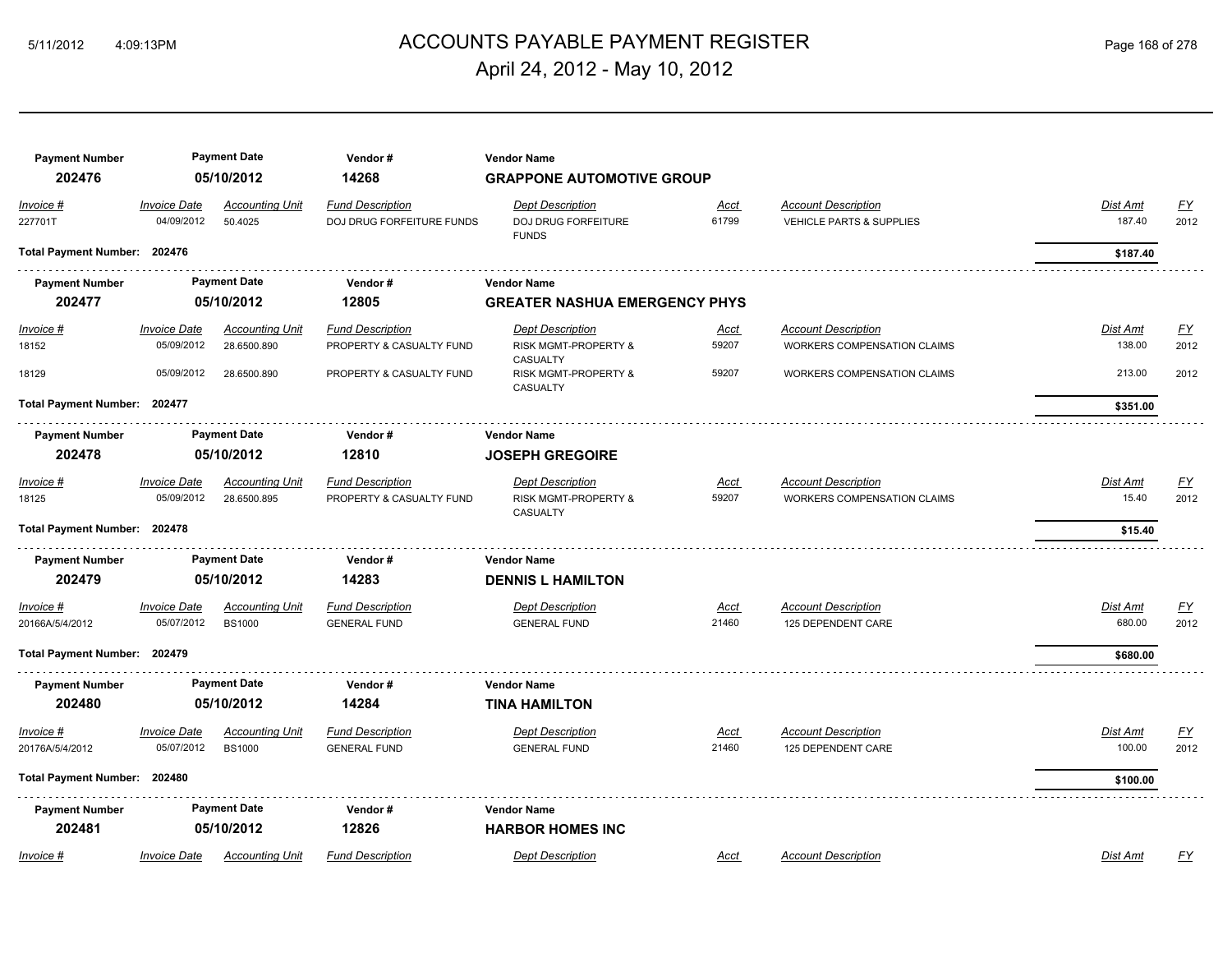# ACCOUNTS PAYABLE PAYMENT REGISTER 5/11/2012 4:09:13PM Page 169 of 278 April 24, 2012 - May 10, 2012

| <b>Payment Number</b>        |                     | <b>Payment Date</b>    | Vendor#                                  | <b>Vendor Name</b>                         |       |                                            |                 |                  |
|------------------------------|---------------------|------------------------|------------------------------------------|--------------------------------------------|-------|--------------------------------------------|-----------------|------------------|
| 202481                       |                     | 05/10/2012             | 12826                                    | <b>HARBOR HOMES INC</b>                    |       |                                            |                 |                  |
| Invoice #                    | <b>Invoice Date</b> | <b>Accounting Unit</b> | <b>Fund Description</b>                  | <b>Dept Description</b>                    | Acct  | <b>Account Description</b>                 | Dist Amt        | EY               |
| LEASING APR12                | 04/18/2012          | 71.3068                | <b>COMMUNITY SERVICES GRANTS</b>         | <b>COMMUNITY SERVICES</b><br><b>GRANTS</b> | 55810 | <b>RENTAL ASSISTANCE</b>                   | 23,151.00       | 2012             |
| <b>LEASING MAR12</b>         | 04/10/2012          | 71.3068                | COMMUNITY SERVICES GRANTS                | <b>COMMUNITY SERVICES</b><br><b>GRANTS</b> | 55810 | RENTAL ASSISTANCE                          | 23,017.00       | 2012             |
| <b>ADMIN APR12</b>           | 04/18/2012          | 71.3068                | COMMUNITY SERVICES GRANTS                | <b>COMMUNITY SERVICES</b><br><b>GRANTS</b> | 55699 | OTHER CONTRACTED SERVICES                  | 733.00          | 2012             |
| <b>ADMIN MAR12</b>           | 04/10/2012          | 71.3068                | <b>COMMUNITY SERVICES GRANTS</b>         | <b>COMMUNITY SERVICES</b><br><b>GRANTS</b> | 55699 | OTHER CONTRACTED SERVICES                  | 732.00          | 2012             |
| Total Payment Number: 202481 |                     |                        |                                          |                                            |       |                                            | \$47,633.00     |                  |
| <b>Payment Number</b>        |                     | <b>Payment Date</b>    | Vendor#                                  | <b>Vendor Name</b>                         |       |                                            |                 |                  |
| 202482                       |                     | 05/10/2012             | 12827                                    | <b>HARDY DORIC INC</b>                     |       |                                            |                 |                  |
| Invoice #                    | <b>Invoice Date</b> | <b>Accounting Unit</b> | <b>Fund Description</b>                  | <b>Dept Description</b>                    | Acct  | <b>Account Description</b>                 | <b>Dist Amt</b> | <u>FY</u>        |
| 8051                         | 04/30/2012          | TF44.7504              | ETF CONTRIB EDGEWOOD-DEED<br><b>FUND</b> | <b>ETF CONTRIB</b><br>EDGEWOOD-DEED FUND   | 61299 | MISCELLANEOUS SUPPLIES                     | 585.00          | 2012             |
| Total Payment Number: 202482 |                     |                        |                                          |                                            |       |                                            | \$585.00        |                  |
| <b>Payment Number</b>        |                     | <b>Payment Date</b>    | Vendor#                                  | <b>Vendor Name</b>                         |       |                                            |                 |                  |
| 202483                       |                     | 05/10/2012             | 12831                                    | <b>HARRY W WELLS &amp; SON INC</b>         |       |                                            |                 |                  |
| Invoice #                    | <b>Invoice Date</b> | <b>Accounting Unit</b> | <b>Fund Description</b>                  | <b>Dept Description</b>                    | Acct  | <b>Account Description</b>                 | Dist Amt        | EY               |
| 53009                        | 04/09/2012          | 29.1.720.8167          | <b>GENERAL FUND</b>                      | <b>CITY BUILDINGS</b>                      | 54280 | BUILDING/GROUNDS MAINTENANCE               | 424.99          | 2012             |
| Total Payment Number: 202483 |                     |                        |                                          |                                            |       |                                            | \$424.99        |                  |
| <b>Payment Number</b>        |                     | <b>Payment Date</b>    | Vendor#                                  | <b>Vendor Name</b>                         |       |                                            |                 |                  |
| 202484                       |                     | 05/10/2012             | 14300                                    | <b>HIGHLAND POWER</b>                      |       |                                            |                 |                  |
| Invoice #                    | <b>Invoice Date</b> | <b>Accounting Unit</b> | <b>Fund Description</b>                  | <b>Dept Description</b>                    | Acct  | <b>Account Description</b>                 | Dist Amt        | $\underline{FY}$ |
| 6922                         | 03/30/2012          | 69.6200.670            | <b>WASTEWATER FUND</b>                   | <b>WASTEWATER FUND</b>                     | 54487 | <b>EQUIPMENT REPAIRS &amp; MAINTENANCE</b> | 1,350.00        | 2012             |
| Total Payment Number: 202484 |                     |                        |                                          |                                            |       |                                            | \$1,350.00      |                  |
| <b>Payment Number</b>        |                     | <b>Payment Date</b>    | Vendor#                                  | <b>Vendor Name</b>                         |       |                                            |                 |                  |
| 202485                       |                     | 05/10/2012             | 11277                                    | <b>HIGHLAND TOOL CO INC</b>                |       |                                            |                 |                  |
| Invoice #                    | <b>Invoice Date</b> | <b>Accounting Unit</b> | <b>Fund Description</b>                  | <b>Dept Description</b>                    | Acct  | <b>Account Description</b>                 | Dist Amt        | <u>FY</u>        |
| 50343                        | 04/25/2012          | 52.1.620               | <b>GENERAL FUND</b>                      | <b>FIRE</b>                                | 61699 | <b>EQUIPMENT MAINT SUPPLIES</b>            | 175.00          | 2012             |
| Total Payment Number: 202485 |                     |                        |                                          |                                            |       |                                            | \$175.00        |                  |
|                              |                     |                        |                                          |                                            |       |                                            |                 |                  |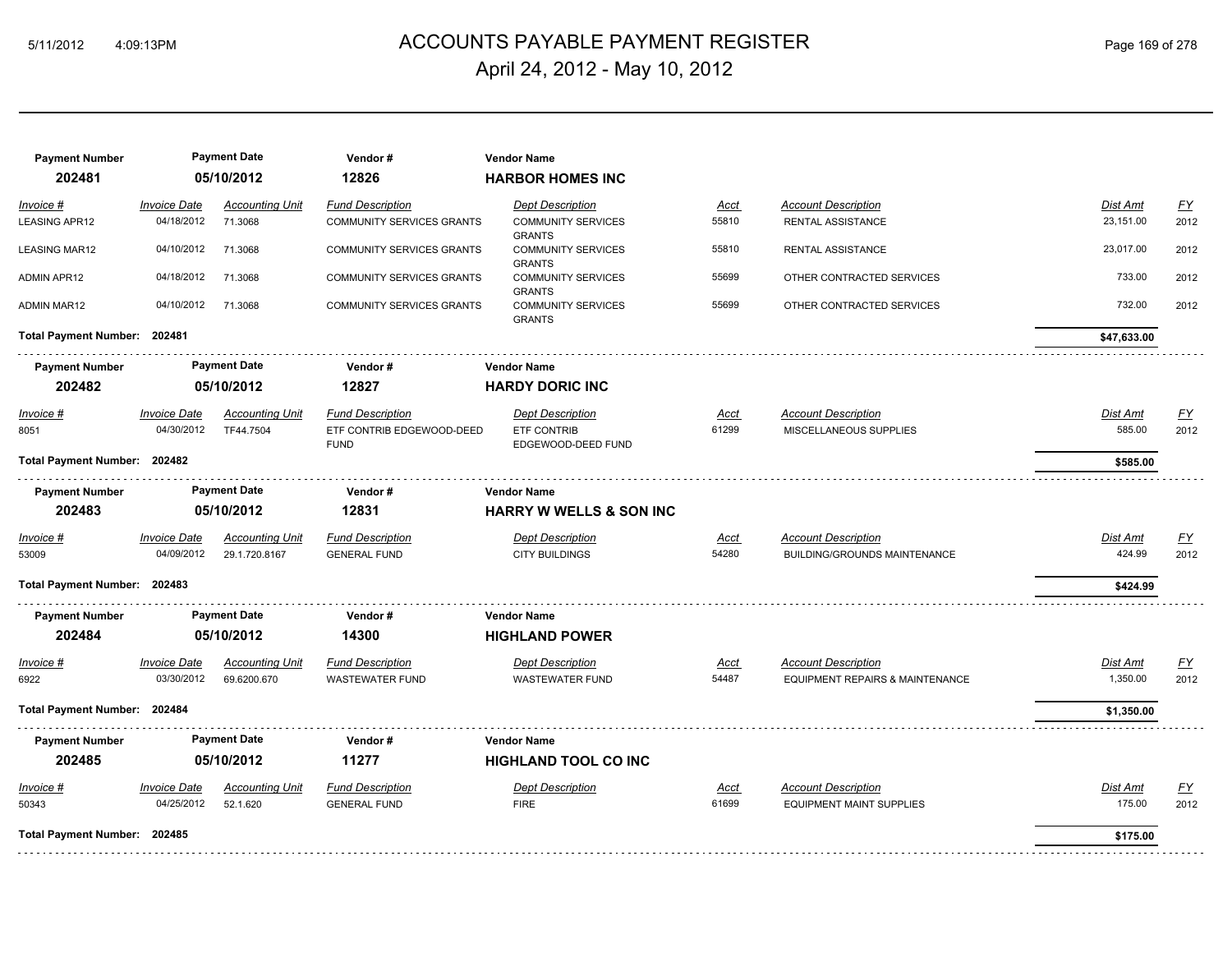# ACCOUNTS PAYABLE PAYMENT REGISTER 5/11/2012 4:09:13PM Page 170 of 278 April 24, 2012 - May 10, 2012

| <b>Payment Number</b>            |                                   | <b>Payment Date</b>                   | Vendor#                                             | <b>Vendor Name</b>                                          |                      |                                                                |                             |                          |
|----------------------------------|-----------------------------------|---------------------------------------|-----------------------------------------------------|-------------------------------------------------------------|----------------------|----------------------------------------------------------------|-----------------------------|--------------------------|
| 202486                           |                                   | 05/10/2012                            | 14303                                               | HILLSBOROUGH COUNTY REGISTRY O                              |                      |                                                                |                             |                          |
| Invoice #<br>578/5/1/2012        | <b>Invoice Date</b><br>05/01/2012 | <b>Accounting Unit</b><br>26.1.580    | <b>Fund Description</b><br><b>GENERAL FUND</b>      | <b>Dept Description</b><br><b>FINANCIAL SERVICES</b>        | Acct<br>41307        | <b>Account Description</b><br>TAX REDEMPTIONS-INTEREST & COSTS | Dist Amt<br>1,449.29        | $\underline{FY}$<br>2012 |
| Total Payment Number: 202486     |                                   |                                       |                                                     |                                                             |                      |                                                                | \$1,449.29                  |                          |
| <b>Payment Number</b>            |                                   | <b>Payment Date</b>                   | Vendor#                                             | <b>Vendor Name</b>                                          |                      | <b>Payee Name</b>                                              |                             |                          |
| 202487                           |                                   | 05/10/2012                            | 14303                                               | <b>HILLSBOROUGH COUNTY REGISTRY O</b>                       |                      | <b>HILLSBOROUGH COUNTY REGISTRY</b>                            |                             |                          |
| <u>Invoice #</u><br>443/5/1/2012 | <b>Invoice Date</b><br>05/01/2012 | <b>Accounting Unit</b><br>69.6200     | <b>Fund Description</b><br><b>WASTEWATER FUND</b>   | <b>Dept Description</b><br><b>WASTEWATER FUND</b>           | <u>Acct</u><br>41307 | <b>Account Description</b><br>TAX REDEMPTIONS-INTEREST & COSTS | <b>Dist Amt</b><br>262.90   | <u>FY</u><br>2012        |
| Total Payment Number: 202487     |                                   |                                       |                                                     |                                                             |                      |                                                                | \$262.90                    |                          |
| <b>Payment Number</b>            |                                   | <b>Payment Date</b>                   | Vendor#                                             | <b>Vendor Name</b>                                          |                      |                                                                |                             |                          |
| 202488                           |                                   | 05/10/2012                            | 12887                                               | <b>ILLG AUTOMOTIVE CORP</b>                                 |                      |                                                                |                             |                          |
| <u> Invoice #</u><br>18119       | <b>Invoice Date</b><br>05/09/2012 | <b>Accounting Unit</b><br>28.6500.890 | <b>Fund Description</b><br>PROPERTY & CASUALTY FUND | <b>Dept Description</b><br>RISK MGMT-PROPERTY &<br>CASUALTY | <u>Acct</u><br>59275 | <b>Account Description</b><br><b>AUTOMOBILE CLAIMS</b>         | <b>Dist Amt</b><br>4,767.47 | <u>FY</u><br>2012        |
| Total Payment Number: 202488     |                                   |                                       |                                                     |                                                             |                      |                                                                | \$4,767.47                  |                          |
| <b>Payment Number</b>            |                                   | <b>Payment Date</b>                   | Vendor#                                             | <b>Vendor Name</b>                                          |                      |                                                                |                             |                          |
| 202489                           |                                   | 05/10/2012                            | 12888                                               | <b>IMTEK REPROGRAPHICS INC</b>                              |                      |                                                                |                             |                          |
| <u> Invoice #</u>                | <b>Invoice Date</b>               | <b>Accounting Unit</b>                | <b>Fund Description</b>                             | <b>Dept Description</b>                                     | <u>Acct</u>          | <b>Account Description</b>                                     | Dist Amt                    | <u>FY</u>                |
| 406-42573                        | 04/03/2012                        | 60.5700                               | CAP PROJECTS-BROAD ST PKWY                          | CAP PROJECTS-BROAD ST<br><b>PKWY</b>                        | 81700                | <b>INFRASTRUCTURE</b>                                          | 281.70                      | 2012                     |
| Total Payment Number: 202489     |                                   |                                       |                                                     |                                                             |                      |                                                                | \$281.70                    |                          |
| <b>Payment Number</b>            |                                   | <b>Payment Date</b>                   | Vendor#                                             | <b>Vendor Name</b>                                          |                      |                                                                |                             |                          |
| 202490                           |                                   | 05/10/2012                            | 12889                                               | <b>INDUSTRIAL PROTECTION SERVICES</b>                       |                      |                                                                |                             |                          |
| <u> Invoice #</u>                | <b>Invoice Date</b>               | <b>Accounting Unit</b>                | <b>Fund Description</b>                             | <b>Dept Description</b>                                     | <u>Acct</u>          | <b>Account Description</b>                                     | Dist Amt                    | <u>FY</u>                |
| 104802-00                        | 04/12/2012                        | 52.1.625                              | <b>GENERAL FUND</b>                                 | <b>FIRE</b>                                                 | 61107                | <b>CLOTHING &amp; UNIFORMS</b>                                 | 252.21                      | 2012                     |
| Total Payment Number: 202490     |                                   |                                       |                                                     |                                                             |                      |                                                                | \$252.21                    |                          |
| <b>Payment Number</b>            |                                   | <b>Payment Date</b>                   | Vendor#                                             | <b>Vendor Name</b>                                          |                      |                                                                |                             |                          |
| 202491                           |                                   | 05/10/2012                            | 12906                                               | <b>J LAWRENCE HALL INC</b>                                  |                      |                                                                |                             |                          |
| Invoice #                        | <b>Invoice Date</b>               | <b>Accounting Unit</b>                | <b>Fund Description</b>                             | <b>Dept Description</b>                                     | <u>Acct</u>          | <b>Account Description</b>                                     | Dist Amt                    | <u>FY</u>                |
| 55360                            | 04/04/2012                        | 50.1.500                              | <b>GENERAL FUND</b>                                 | POLICE                                                      | 54243                | <b>HVAC MAINTENANCE</b>                                        | 210.00                      | 2012                     |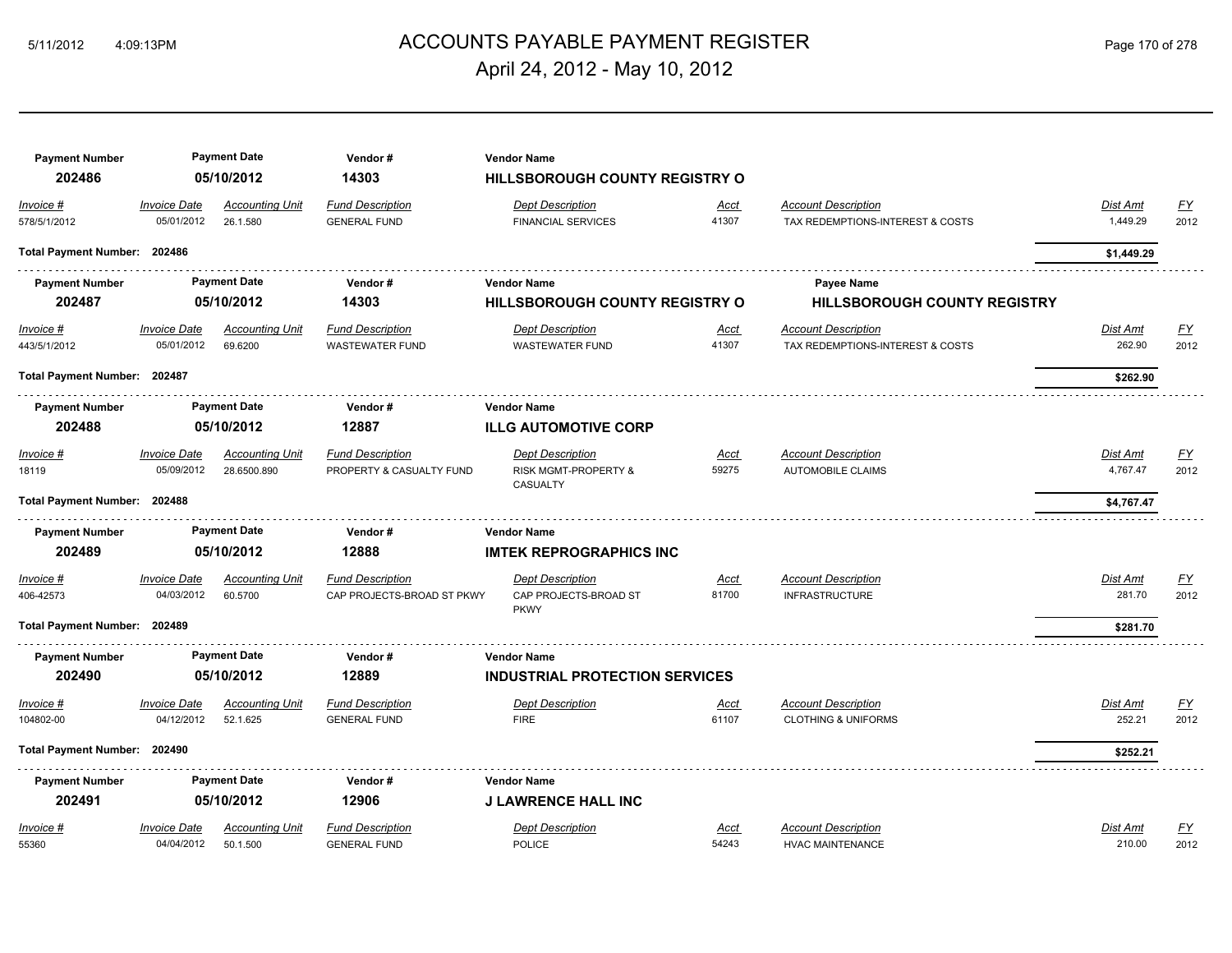# ACCOUNTS PAYABLE PAYMENT REGISTER 5/11/2012 4:09:13PM Page 171 of 278 April 24, 2012 - May 10, 2012

| <b>Payment Number</b><br>202491 |                                   | <b>Payment Date</b><br>05/10/2012  | Vendor#<br>12906                                    | <b>Vendor Name</b><br><b>J LAWRENCE HALL INC</b> |                      |                                                                   |                          |                          |
|---------------------------------|-----------------------------------|------------------------------------|-----------------------------------------------------|--------------------------------------------------|----------------------|-------------------------------------------------------------------|--------------------------|--------------------------|
| Invoice #<br>55422              | <b>Invoice Date</b><br>04/06/2012 | <b>Accounting Unit</b><br>52.1.720 | <b>Fund Description</b><br><b>GENERAL FUND</b>      | <b>Dept Description</b><br><b>FIRE</b>           | Acct<br>54280        | <b>Account Description</b><br><b>BUILDING/GROUNDS MAINTENANCE</b> | Dist Amt<br>877.95       | <u>FY</u><br>2012        |
| Total Payment Number: 202491    |                                   |                                    |                                                     |                                                  |                      |                                                                   | \$1,087.95               |                          |
| <b>Payment Number</b>           |                                   | <b>Payment Date</b>                | Vendor#                                             | <b>Vendor Name</b>                               |                      |                                                                   |                          |                          |
| 202492                          |                                   | 05/10/2012                         | 12907                                               | <b>JP PEST SERVICES</b>                          |                      |                                                                   |                          |                          |
| Invoice #<br>1012809            | <b>Invoice Date</b><br>04/09/2012 | <b>Accounting Unit</b><br>61.1.670 | <b>Fund Description</b><br><b>GENERAL FUND</b>      | <b>Dept Description</b><br><b>STREETS</b>        | <u>Acct</u><br>54228 | <b>Account Description</b><br>PEST CONTROL SERVICES               | <b>Dist Amt</b><br>65.00 | <u>FY</u><br>2012        |
| Total Payment Number: 202492    |                                   |                                    |                                                     |                                                  |                      |                                                                   | \$65.00                  |                          |
| <b>Payment Number</b><br>202493 |                                   | <b>Payment Date</b><br>05/10/2012  | Vendor#<br>14337                                    | <b>Vendor Name</b><br><b>JACK YOUNG CO INC</b>   |                      |                                                                   |                          |                          |
|                                 |                                   |                                    |                                                     |                                                  |                      |                                                                   |                          |                          |
| $Invoice$ #<br>149323           | <b>Invoice Date</b><br>03/29/2012 | <b>Accounting Unit</b><br>52.1.630 | <b>Fund Description</b><br><b>GENERAL FUND</b>      | <b>Dept Description</b><br><b>FIRE</b>           | <u>Acct</u><br>54600 | <b>Account Description</b><br>VEHICLE REPAIRS & MAINTENANCE       | Dist Amt<br>276.86       | $\underline{FY}$<br>2012 |
| 151718                          | 04/05/2012                        | 52.1.630                           | <b>GENERAL FUND</b>                                 | <b>FIRE</b>                                      | 54600                | <b>VEHICLE REPAIRS &amp; MAINTENANCE</b>                          | 69.21                    | 2012                     |
| 154557                          | 04/10/2012                        | 52.1.630                           | <b>GENERAL FUND</b>                                 | <b>FIRE</b>                                      | 54600                | <b>VEHICLE REPAIRS &amp; MAINTENANCE</b>                          | 30.90                    | 2012                     |
| Total Payment Number: 202493    |                                   |                                    |                                                     |                                                  |                      |                                                                   | \$376.97                 |                          |
| <b>Payment Number</b>           |                                   | <b>Payment Date</b>                | Vendor#                                             | <b>Vendor Name</b>                               |                      |                                                                   |                          |                          |
| 202494                          |                                   | 05/10/2012                         | 12910                                               | <b>JACKSON LEWIS LLP</b>                         |                      |                                                                   |                          |                          |
| Invoice #                       | <b>Invoice Date</b>               | <b>Accounting Unit</b>             | <b>Fund Description</b>                             | <b>Dept Description</b>                          | Acct                 | <b>Account Description</b>                                        | Dist Amt                 | EY                       |
| 18156                           | 05/09/2012                        | 28.6500.895                        | PROPERTY & CASUALTY FUND                            | RISK MGMT-PROPERTY &<br>CASUALTY                 | 59225                | <b>GENERAL LIABILITY CLAIMS</b>                                   | 2,722.26                 | 2012                     |
| Total Payment Number: 202494    |                                   |                                    |                                                     |                                                  |                      |                                                                   | \$2,722.26               |                          |
| <b>Payment Number</b>           |                                   | <b>Payment Date</b>                | Vendor#                                             | <b>Vendor Name</b>                               |                      |                                                                   |                          |                          |
| 202495                          |                                   | 05/10/2012                         | 12919                                               | <b>MIKE JEYNES</b>                               |                      |                                                                   |                          |                          |
| Invoice #                       | <b>Invoice Date</b>               | <b>Accounting Unit</b>             | <b>Fund Description</b>                             | <b>Dept Description</b>                          | Acct                 | <b>Account Description</b>                                        | Dist Amt                 | EY                       |
| 4/12/16/18/19/25                | 04/26/2012                        | 22.2505                            | <b>GOVT &amp; EDUCATION CHANNELS</b><br><b>FUND</b> | <b>GOV'T &amp; EDUCATION</b><br><b>CHANNELS</b>  | 53470                | <b>VIDEOGRAPHY SERVICES</b>                                       | 275.00                   | 2012                     |
| 430-5/7/9/2012                  | 05/09/2012                        | 22.2505                            | <b>GOVT &amp; EDUCATION CHANNELS</b><br><b>FUND</b> | <b>GOV'T &amp; EDUCATION</b><br><b>CHANNELS</b>  | 53470                | <b>VIDEOGRAPHY SERVICES</b>                                       | 150.00                   | 2012                     |
| Total Payment Number: 202495    |                                   |                                    |                                                     |                                                  |                      |                                                                   | \$425.00                 |                          |
|                                 |                                   |                                    |                                                     |                                                  |                      |                                                                   |                          |                          |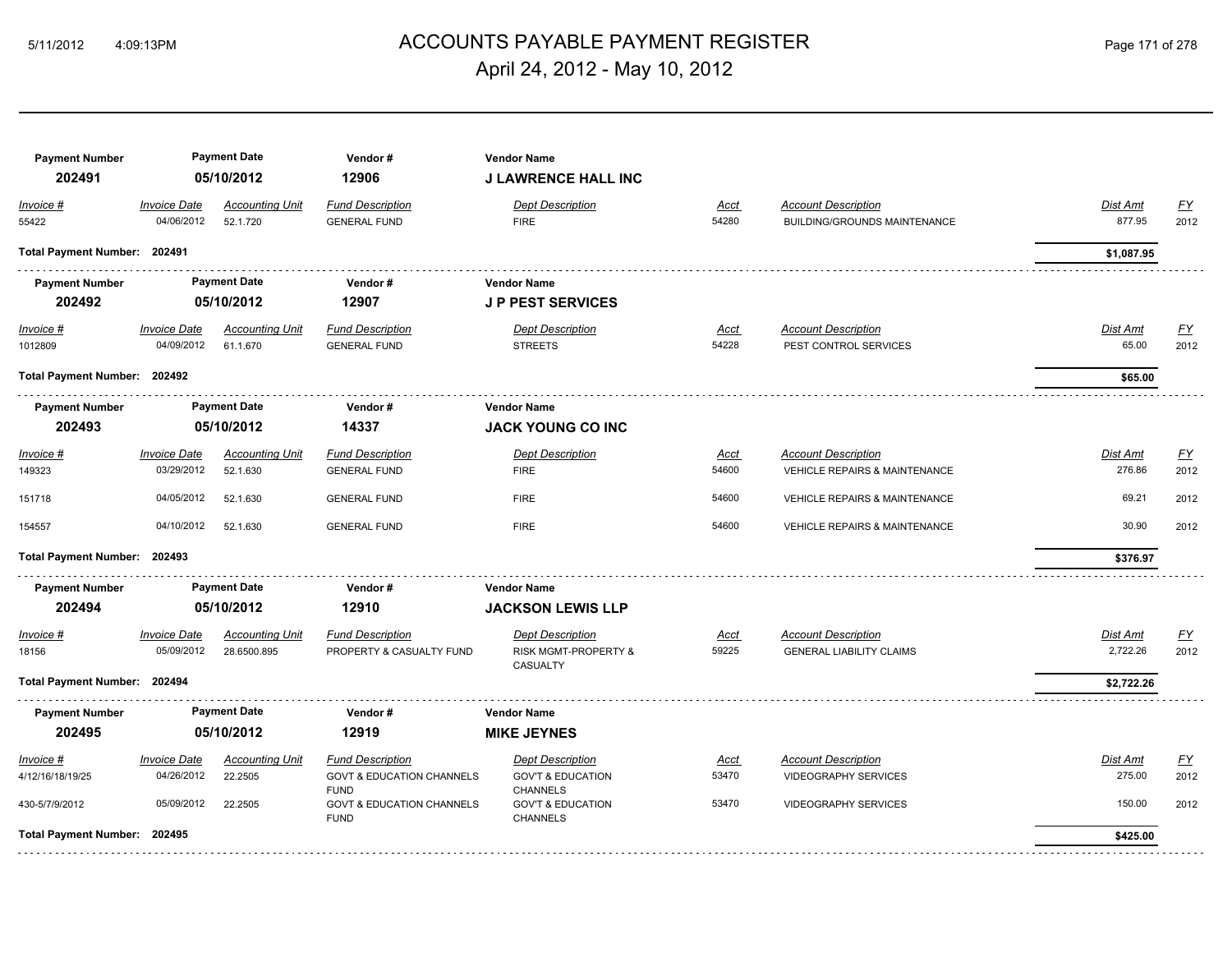# ACCOUNTS PAYABLE PAYMENT REGISTER 5/11/2012 4:09:13PM Page 172 of 278 April 24, 2012 - May 10, 2012

| <b>Payment Number</b><br>202496 |                                   | <b>Payment Date</b><br>05/10/2012       | Vendor#<br>11209                               | <b>Vendor Name</b><br><b>JOHN LYONS</b>        |                      |                                                               |                          |                           |
|---------------------------------|-----------------------------------|-----------------------------------------|------------------------------------------------|------------------------------------------------|----------------------|---------------------------------------------------------------|--------------------------|---------------------------|
| Invoice #<br>32172A/5/4/2012    | <b>Invoice Date</b><br>05/07/2012 | <b>Accounting Unit</b><br><b>BS1000</b> | <b>Fund Description</b><br><b>GENERAL FUND</b> | <b>Dept Description</b><br><b>GENERAL FUND</b> | <u>Acct</u><br>21460 | <b>Account Description</b><br>125 DEPENDENT CARE              | Dist Amt<br>192.30       | <u>FY</u><br>2012         |
| Total Payment Number: 202496    |                                   |                                         |                                                |                                                |                      |                                                               | \$192.30                 |                           |
| <b>Payment Number</b>           |                                   | <b>Payment Date</b>                     | Vendor#                                        | <b>Vendor Name</b>                             |                      |                                                               |                          |                           |
| 202497                          |                                   | 05/10/2012                              | 11370                                          | <b>KAREN GLEASON</b>                           |                      |                                                               |                          |                           |
| Invoice #<br>33248A/5/4/2012    | <b>Invoice Date</b><br>05/07/2012 | <b>Accounting Unit</b><br><b>BS1000</b> | <b>Fund Description</b><br><b>GENERAL FUND</b> | <b>Dept Description</b><br><b>GENERAL FUND</b> | <u>Acct</u><br>21460 | <b>Account Description</b><br>125 DEPENDENT CARE              | <b>Dist Amt</b><br>60.00 | <u>FY</u><br>2012         |
| Total Payment Number: 202497    |                                   |                                         |                                                |                                                |                      |                                                               | \$60.00                  |                           |
| <b>Payment Number</b>           |                                   | <b>Payment Date</b>                     | Vendor#                                        | <b>Vendor Name</b>                             |                      |                                                               |                          |                           |
| 202498                          |                                   | 05/10/2012                              | 11214                                          | <b>KATERI BRODEUR</b>                          |                      |                                                               |                          |                           |
| Invoice #                       | <b>Invoice Date</b>               | <b>Accounting Unit</b>                  | <b>Fund Description</b>                        | <b>Dept Description</b>                        | <u>Acct</u>          | <b>Account Description</b>                                    | Dist Amt                 | <u>FY</u>                 |
| 33232A/5/4/2012                 | 05/07/2012                        | <b>BS1000</b>                           | <b>GENERAL FUND</b>                            | <b>GENERAL FUND</b>                            | 21460                | 125 DEPENDENT CARE                                            | 192.30                   | 2012                      |
| Total Payment Number: 202498    |                                   |                                         |                                                |                                                |                      |                                                               | \$192.30                 |                           |
| <b>Payment Number</b><br>202499 |                                   | <b>Payment Date</b><br>05/10/2012       | Vendor#<br>11214                               | <b>Vendor Name</b><br><b>KATERI BRODEUR</b>    |                      |                                                               |                          |                           |
| Invoice #                       | <b>Invoice Date</b>               | <b>Accounting Unit</b>                  | <b>Fund Description</b>                        | <b>Dept Description</b>                        | Acct                 | <b>Account Description</b>                                    | Dist Amt                 | $\underline{\mathsf{FY}}$ |
| 33232A/5?4/2012                 | 05/07/2012                        | <b>BS1000</b>                           | <b>GENERAL FUND</b>                            | <b>GENERAL FUND</b>                            | 21460                | 125 DEPENDENT CARE                                            | 192.30                   | 2012                      |
| Total Payment Number: 202499    |                                   |                                         |                                                |                                                |                      |                                                               | \$192.30                 |                           |
| <b>Payment Number</b>           |                                   | <b>Payment Date</b>                     | Vendor#                                        | <b>Vendor Name</b>                             |                      |                                                               |                          |                           |
| 202500                          |                                   | 05/10/2012                              | 12954                                          | <b>KERRY FIRE PROTECTION INC</b>               |                      |                                                               |                          |                           |
| Invoice #<br>4593               | <b>Invoice Date</b><br>04/25/2012 | <b>Accounting Unit</b><br>52.1.625      | <b>Fund Description</b><br><b>GENERAL FUND</b> | <b>Dept Description</b><br><b>FIRE</b>         | <u>Acct</u><br>54487 | <b>Account Description</b><br>EQUIPMENT REPAIRS & MAINTENANCE | Dist Amt<br>210.65       | <u>FY</u><br>2012         |
| Total Payment Number: 202500    |                                   |                                         |                                                |                                                |                      |                                                               | \$210.65                 |                           |
| <b>Payment Number</b>           |                                   | <b>Payment Date</b>                     | Vendor#                                        | <b>Vendor Name</b>                             |                      |                                                               |                          |                           |
| 202501                          |                                   | 05/10/2012                              | 11211                                          | <b>KIMBERLEE REICH</b>                         |                      |                                                               |                          |                           |
| Invoice #                       | <b>Invoice Date</b>               | <b>Accounting Unit</b>                  | <b>Fund Description</b>                        | <b>Dept Description</b>                        | Acct                 | <b>Account Description</b>                                    | Dist Amt                 | <u>FY</u>                 |
| 33252A?5/4/2012                 | 05/07/2012                        | <b>BS1000</b>                           | <b>GENERAL FUND</b>                            | <b>GENERAL FUND</b>                            | 21460                | 125 DEPENDENT CARE                                            | 192.31                   | 2012                      |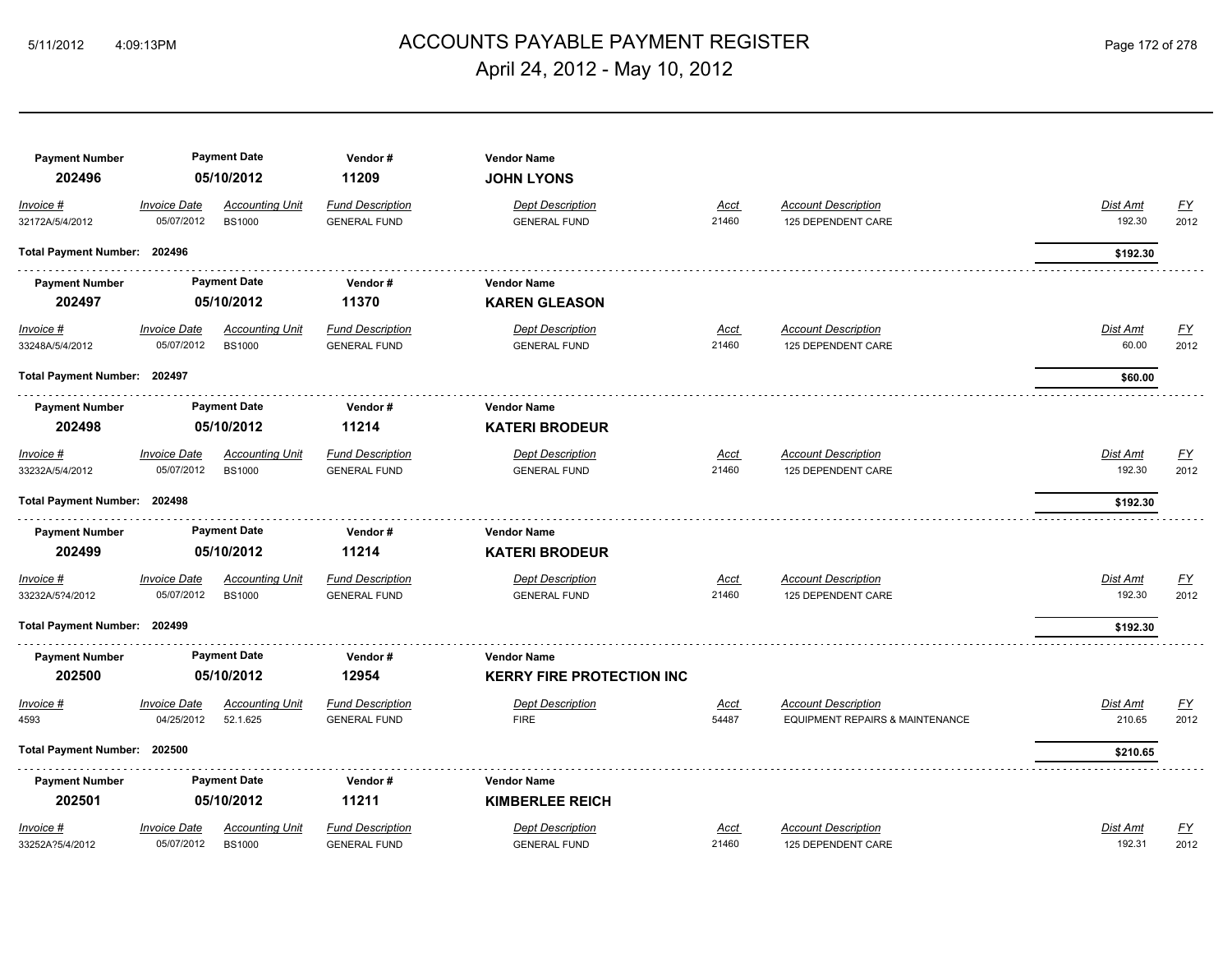# ACCOUNTS PAYABLE PAYMENT REGISTER 5/11/2012 4:09:13PM Page 173 of 278 April 24, 2012 - May 10, 2012

| <b>Payment Number</b>        |                     | <b>Payment Date</b>    | Vendor#                                             | <b>Vendor Name</b>                              |             |                                            |          |           |
|------------------------------|---------------------|------------------------|-----------------------------------------------------|-------------------------------------------------|-------------|--------------------------------------------|----------|-----------|
| 202501                       |                     | 05/10/2012             | 11211                                               | <b>KIMBERLEE REICH</b>                          |             |                                            |          |           |
| Invoice #                    | <b>Invoice Date</b> | <b>Accounting Unit</b> | <b>Fund Description</b>                             | <b>Dept Description</b>                         | Acct        | <b>Account Description</b>                 | Dist Amt | <u>FY</u> |
| Total Payment Number: 202501 |                     |                        |                                                     |                                                 |             |                                            | \$192.31 |           |
| <b>Payment Number</b>        |                     | <b>Payment Date</b>    | Vendor#                                             | <b>Vendor Name</b>                              |             |                                            |          |           |
| 202502                       |                     | 05/10/2012             | 12958                                               | <b>TOM KING</b>                                 |             |                                            |          |           |
| Invoice #                    | <b>Invoice Date</b> | <b>Accounting Unit</b> | <b>Fund Description</b>                             | <b>Dept Description</b>                         | Acct        | <b>Account Description</b>                 | Dist Amt | <u>FY</u> |
| 5/3/4/7/2012                 | 05/10/2012          | 22.2505                | <b>GOVT &amp; EDUCATION CHANNELS</b><br><b>FUND</b> | <b>GOV'T &amp; EDUCATION</b><br><b>CHANNELS</b> | 53470       | <b>VIDEOGRAPHY SERVICES</b>                | 200.00   | 2012      |
| Total Payment Number: 202502 |                     |                        |                                                     |                                                 |             |                                            | \$200.00 |           |
| <b>Payment Number</b>        |                     | <b>Payment Date</b>    | Vendor#                                             | <b>Vendor Name</b>                              |             |                                            |          |           |
| 202503                       |                     | 05/10/2012             | 14379                                               | <b>LYNNE LAMONTAGNE</b>                         |             |                                            |          |           |
| Invoice #                    | <b>Invoice Date</b> | <b>Accounting Unit</b> | <b>Fund Description</b>                             | <b>Dept Description</b>                         | <u>Acct</u> | <b>Account Description</b>                 | Dist Amt | EY        |
| 12865A?5/4/2012              | 05/07/2012          | <b>BS1000</b>          | <b>GENERAL FUND</b>                                 | <b>GENERAL FUND</b>                             | 21460       | 125 DEPENDENT CARE                         | 400.00   | 2012      |
| Total Payment Number: 202503 |                     |                        |                                                     |                                                 |             |                                            | \$400.00 |           |
| <b>Payment Number</b>        |                     | <b>Payment Date</b>    | Vendor#                                             | <b>Vendor Name</b>                              |             |                                            |          |           |
| 202504                       |                     | 05/10/2012             | 13035                                               | <b>M &amp; M ELECTRICAL SUPPLY CO INC</b>       |             |                                            |          |           |
| $Invoice$ #                  | <b>Invoice Date</b> | <b>Accounting Unit</b> | <b>Fund Description</b>                             | <b>Dept Description</b>                         | <u>Acct</u> | <b>Account Description</b>                 | Dist Amt | <u>FY</u> |
| R 22742                      | 04/13/2012          | 77.1.650               | <b>GENERAL FUND</b>                                 | PARKS & RECREATION                              | 54280       | <b>BUILDING/GROUNDS MAINTENANCE</b>        | 28.45    | 2012      |
| R 22267                      | 03/29/2012          | 69.6200.670            | <b>WASTEWATER FUND</b>                              | <b>WASTEWATER FUND</b>                          | 54487       | <b>EQUIPMENT REPAIRS &amp; MAINTENANCE</b> | 345.26   | 2012      |
| R 22604                      | 04/19/2012          | 69.6200.670            | <b>WASTEWATER FUND</b>                              | <b>WASTEWATER FUND</b>                          | 54280       | <b>BUILDING/GROUNDS MAINTENANCE</b>        | 58.85    | 2012      |
| R 22201                      | 03/27/2012          | 69.6200.670            | <b>WASTEWATER FUND</b>                              | <b>WASTEWATER FUND</b>                          | 54280       | BUILDING/GROUNDS MAINTENANCE               | 103.60   | 2012      |
| <b>Total Payment Number:</b> | 202504              |                        |                                                     |                                                 |             |                                            | \$536.16 |           |
| <b>Payment Number</b>        |                     | <b>Payment Date</b>    | Vendor#                                             | <b>Vendor Name</b>                              |             |                                            |          |           |
| 202505                       |                     | 05/10/2012             | 13039                                               | <b>MAC MULKIN CHEVROLET INC</b>                 |             |                                            |          |           |
| Invoice #                    | <b>Invoice Date</b> | <b>Accounting Unit</b> | <b>Fund Description</b>                             | <b>Dept Description</b>                         | Acct        | <b>Account Description</b>                 | Dist Amt | EY        |
| 472548                       | 04/10/2012          | 61.1.700               | <b>GENERAL FUND</b>                                 | <b>STREETS</b>                                  | 54600       | VEHICLE REPAIRS & MAINTENANCE              | 49.95    | 2012      |
| 369751                       | 04/10/2012          | 61.1.700               | <b>GENERAL FUND</b>                                 | <b>STREETS</b>                                  | 54600       | <b>VEHICLE REPAIRS &amp; MAINTENANCE</b>   | 62.44    | 2012      |
| 370989                       | 04/30/2012          | 50.1.500               | <b>GENERAL FUND</b>                                 | POLICE                                          | 61799       | <b>VEHICLE PARTS &amp; SUPPLIES</b>        | 2.84     | 2012      |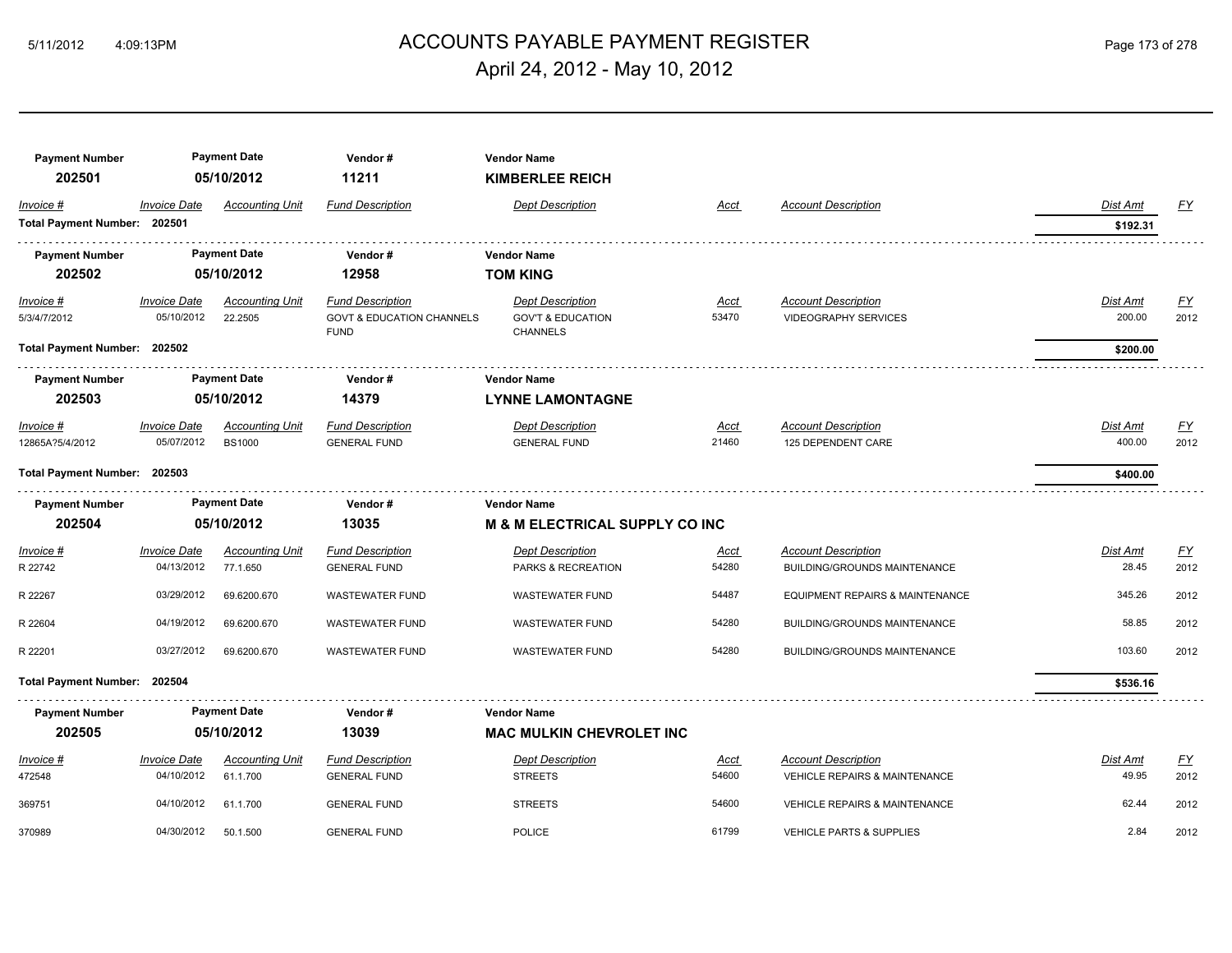# ACCOUNTS PAYABLE PAYMENT REGISTER 5/11/2012 4:09:13PM Page 174 of 278 April 24, 2012 - May 10, 2012

| <b>Payment Number</b>             |                                   | <b>Payment Date</b>                   | Vendor#                                           | <b>Vendor Name</b>                                |                      |                                                                   |                   |                   |
|-----------------------------------|-----------------------------------|---------------------------------------|---------------------------------------------------|---------------------------------------------------|----------------------|-------------------------------------------------------------------|-------------------|-------------------|
| 202505                            |                                   | 05/10/2012                            | 13039                                             | <b>MAC MULKIN CHEVROLET INC</b>                   |                      |                                                                   |                   |                   |
| Invoice #<br>370983               | <b>Invoice Date</b><br>04/30/2012 | <b>Accounting Unit</b><br>50.1.500    | <b>Fund Description</b><br><b>GENERAL FUND</b>    | <b>Dept Description</b><br>POLICE                 | <u>Acct</u><br>61799 | <b>Account Description</b><br><b>VEHICLE PARTS &amp; SUPPLIES</b> | Dist Amt<br>51.72 | EY<br>2012        |
| 370788                            | 04/27/2012                        | 50.1.500                              | <b>GENERAL FUND</b>                               | POLICE                                            | 61799                | <b>VEHICLE PARTS &amp; SUPPLIES</b>                               | 26.16             | 2012              |
| 370464                            | 04/23/2012                        | 50.1.500                              | <b>GENERAL FUND</b>                               | POLICE                                            | 61799                | <b>VEHICLE PARTS &amp; SUPPLIES</b>                               | 16.18             | 2012              |
| 370330                            | 04/19/2012                        | 50.1.500                              | <b>GENERAL FUND</b>                               | POLICE                                            | 61799                | <b>VEHICLE PARTS &amp; SUPPLIES</b>                               | 3.54              | 2012              |
| 369719                            | 04/11/2012                        | 50.1.500                              | <b>GENERAL FUND</b>                               | POLICE                                            | 61799                | <b>VEHICLE PARTS &amp; SUPPLIES</b>                               | 6.98              | 2012              |
| 369708                            | 04/11/2012                        | 50.1.500                              | <b>GENERAL FUND</b>                               | <b>POLICE</b>                                     | 61799                | <b>VEHICLE PARTS &amp; SUPPLIES</b>                               | 25.91             | 2012              |
| CM370330                          | 04/19/2012                        | 50.1.500                              | <b>GENERAL FUND</b>                               | POLICE                                            | 61799                | VEHICLE PARTS & SUPPLIES                                          | (3.54)            | 2012              |
| Total Payment Number: 202505      |                                   |                                       |                                                   |                                                   |                      |                                                                   | \$242.18          |                   |
| <b>Payment Number</b>             |                                   | <b>Payment Date</b>                   | Vendor#                                           | <b>Vendor Name</b>                                |                      |                                                                   |                   |                   |
| 202506                            |                                   | 05/10/2012                            | 11403                                             | <b>MARIO LECLERC</b>                              |                      |                                                                   |                   |                   |
| <u>Invoice #</u><br>REIMB 3/26/12 | <b>Invoice Date</b><br>04/19/2012 | <b>Accounting Unit</b><br>69.6200.670 | <b>Fund Description</b><br><b>WASTEWATER FUND</b> | <b>Dept Description</b><br><b>WASTEWATER FUND</b> | <u>Acct</u><br>61107 | <b>Account Description</b><br><b>CLOTHING &amp; UNIFORMS</b>      | Dist Amt<br>70.00 | <u>FY</u><br>2012 |
| Total Payment Number: 202506      |                                   |                                       |                                                   |                                                   |                      |                                                                   | \$70.00           |                   |
| <b>Payment Number</b>             |                                   | <b>Payment Date</b>                   | Vendor#                                           | <b>Vendor Name</b>                                |                      |                                                                   |                   |                   |
| 202507                            |                                   | 05/10/2012                            | 13067                                             | <b>MAYNARD &amp; LESIEUR INC</b>                  |                      |                                                                   |                   |                   |
| Invoice #<br>36007                | <b>Invoice Date</b><br>04/13/2012 | <b>Accounting Unit</b><br>42.1.720    | <b>Fund Description</b><br><b>GENERAL FUND</b>    | <b>Dept Description</b><br>WOODLAWN CEMETERY      | <u>Acct</u><br>61709 | <b>Account Description</b><br><b>LUBRICANTS</b>                   | Dist Amt<br>47.50 | EY<br>2012        |
| 36007                             | 04/13/2012                        | 42.1.720                              | <b>GENERAL FUND</b>                               | WOODLAWN CEMETERY                                 | 61705                | <b>TIRES</b>                                                      | 150.00            | 2012              |
| 36314                             | 04/18/2012                        | 68.6000.540                           | SOLID WASTE FUND                                  | SOLID WASTE FUND                                  | 61705                | <b>TIRES</b>                                                      | 495.33            | 2012              |
| 36207                             | 04/17/2012                        | 68.6000.540                           | SOLID WASTE FUND                                  | SOLID WASTE FUND                                  | 61705                | <b>TIRES</b>                                                      | 1,050.00          | 2012              |
| 35926                             | 04/12/2012                        | 68.6000.540                           | SOLID WASTE FUND                                  | SOLID WASTE FUND                                  | 61705                | <b>TIRES</b>                                                      | 220.50            | 2012              |
| 35729                             | 04/10/2012                        | 68.6000.540                           | SOLID WASTE FUND                                  | SOLID WASTE FUND                                  | 61705                | <b>TIRES</b>                                                      | 495.33            | 2012              |
| 37292                             | 05/02/2012                        | 61.1.700                              | <b>GENERAL FUND</b>                               | <b>STREETS</b>                                    | 61705                | <b>TIRES</b>                                                      | 20.00             | 2012              |
| 36334                             | 04/24/2012                        | 61.1.700                              | <b>GENERAL FUND</b>                               | <b>STREETS</b>                                    | 61705                | <b>TIRES</b>                                                      | 80.00             | 2012              |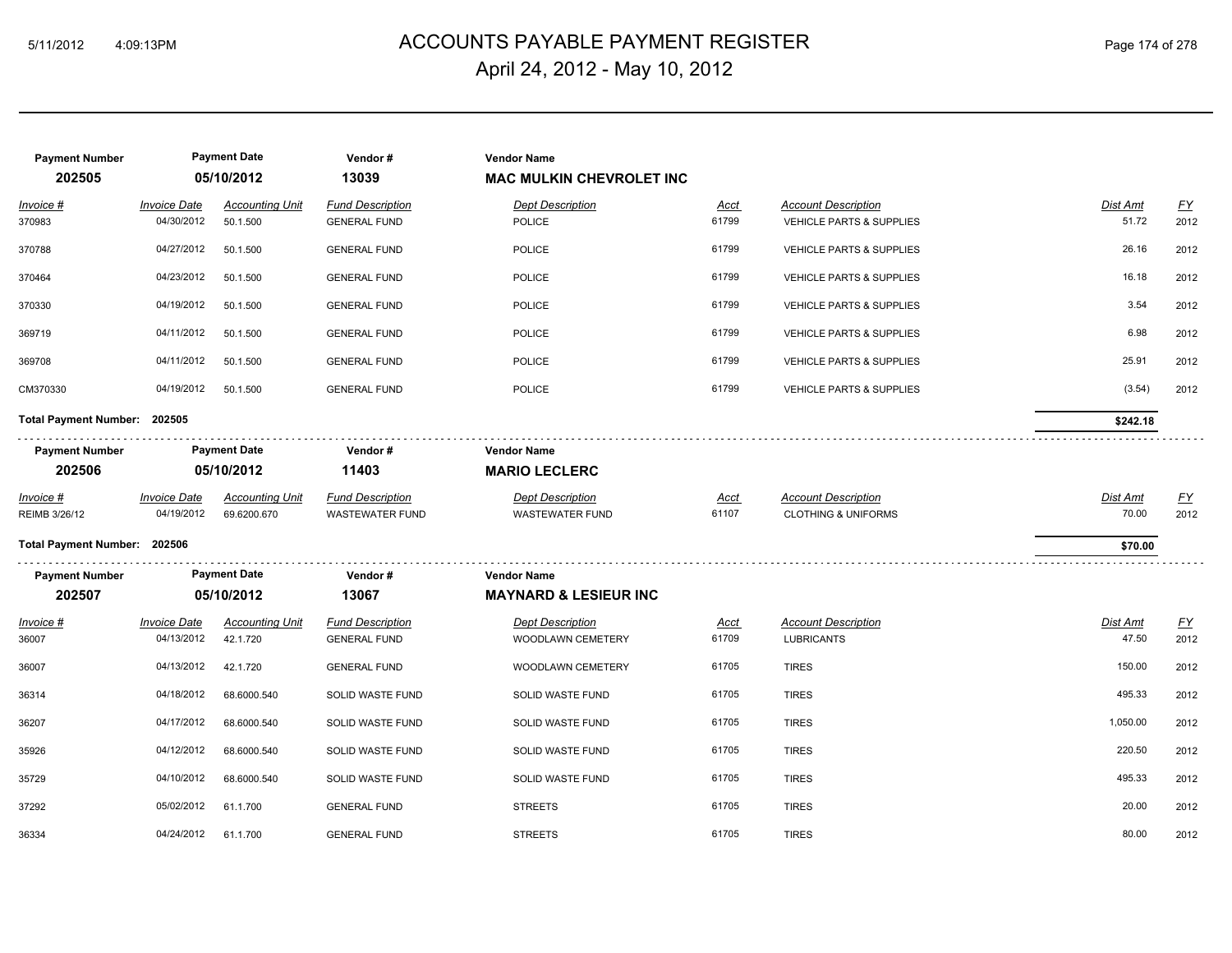# ACCOUNTS PAYABLE PAYMENT REGISTER 5/11/2012 4:09:13PM Page 175 of 278 April 24, 2012 - May 10, 2012

| <b>Payment Number</b><br>202507         |                                                 | <b>Payment Date</b><br>05/10/2012            | Vendor#<br>13067                                                                                                                      | <b>Vendor Name</b><br><b>MAYNARD &amp; LESIEUR INC</b>                                                                        |                               |                                                                                          |                              |                    |
|-----------------------------------------|-------------------------------------------------|----------------------------------------------|---------------------------------------------------------------------------------------------------------------------------------------|-------------------------------------------------------------------------------------------------------------------------------|-------------------------------|------------------------------------------------------------------------------------------|------------------------------|--------------------|
| Invoice #<br>35861                      | <b>Invoice Date</b><br>04/11/2012               | <b>Accounting Unit</b><br>61.1.700           | <b>Fund Description</b><br><b>GENERAL FUND</b>                                                                                        | <b>Dept Description</b><br><b>STREETS</b>                                                                                     | Acct<br>61705                 | <b>Account Description</b><br><b>TIRES</b>                                               | Dist Amt<br>316.00           | <b>FY</b><br>2012  |
| 35814                                   | 04/11/2012                                      | 61.1.700                                     | <b>GENERAL FUND</b>                                                                                                                   | <b>STREETS</b>                                                                                                                | 61705                         | <b>TIRES</b>                                                                             | 195.00                       | 2012               |
| 35342                                   | 04/05/2012                                      | 66.1.500                                     | <b>GENERAL FUND</b>                                                                                                                   | PARKING LOTS                                                                                                                  | 54487                         | EQUIPMENT REPAIRS & MAINTENANCE                                                          | 26.55                        | 2012               |
| Total Payment Number: 202507            |                                                 |                                              |                                                                                                                                       |                                                                                                                               |                               |                                                                                          | \$3,096.21                   |                    |
| <b>Payment Number</b><br>202508         |                                                 | <b>Payment Date</b><br>05/10/2012            | Vendor#<br>13068                                                                                                                      | <b>Vendor Name</b><br><b>MB TRACTOR &amp; EQUIPMENT</b>                                                                       |                               |                                                                                          |                              |                    |
| $Invoice$ #<br>PI35837                  | <b>Invoice Date</b><br>03/05/2012               | <b>Accounting Unit</b><br>61.1.700           | <b>Fund Description</b><br><b>GENERAL FUND</b>                                                                                        | <b>Dept Description</b><br><b>STREETS</b>                                                                                     | <u>Acct</u><br>54600          | <b>Account Description</b><br><b>VEHICLE REPAIRS &amp; MAINTENANCE</b>                   | <b>Dist Amt</b><br>146.23    | <u>FY</u><br>2012  |
| Total Payment Number: 202508            |                                                 |                                              |                                                                                                                                       |                                                                                                                               |                               |                                                                                          | \$146.23                     |                    |
| <b>Payment Number</b><br>202509         |                                                 | <b>Payment Date</b><br>05/10/2012            | Vendor#<br>14454                                                                                                                      | <b>Vendor Name</b><br><b>LORI MCINTOSH</b>                                                                                    |                               |                                                                                          |                              |                    |
| Invoice #<br>32180A/5/4/2012            | <b>Invoice Date</b><br>05/07/2012               | <b>Accounting Unit</b><br><b>BS1000</b>      | <b>Fund Description</b><br><b>GENERAL FUND</b>                                                                                        | <b>Dept Description</b><br><b>GENERAL FUND</b>                                                                                | Acct<br>21460                 | <b>Account Description</b><br>125 DEPENDENT CARE                                         | Dist Amt<br>134.62           | <u>FY</u><br>2012  |
| Total Payment Number: 202509            |                                                 |                                              |                                                                                                                                       |                                                                                                                               |                               |                                                                                          | \$134.62                     |                    |
| <b>Payment Number</b><br>202510         |                                                 | <b>Payment Date</b><br>05/10/2012            | Vendor#<br>13080                                                                                                                      | <b>Vendor Name</b><br><b>JIM MCLEAN</b>                                                                                       |                               |                                                                                          |                              |                    |
| Invoice #<br>412/16/17/24<br>5/13/7/8/9 | <b>Invoice Date</b><br>04/26/2012<br>05/09/2012 | <b>Accounting Unit</b><br>22.2505<br>22.2505 | <b>Fund Description</b><br><b>GOVT &amp; EDUCATION CHANNELS</b><br><b>FUND</b><br><b>GOVT &amp; EDUCATION CHANNELS</b><br><b>FUND</b> | <b>Dept Description</b><br><b>GOV'T &amp; EDUCATION</b><br><b>CHANNELS</b><br><b>GOV'T &amp; EDUCATION</b><br><b>CHANNELS</b> | <u>Acct</u><br>53470<br>53470 | <b>Account Description</b><br><b>VIDEOGRAPHY SERVICES</b><br><b>VIDEOGRAPHY SERVICES</b> | Dist Amt<br>225.00<br>275.00 | EY<br>2012<br>2012 |
| Total Payment Number: 202510            |                                                 |                                              |                                                                                                                                       |                                                                                                                               |                               |                                                                                          | \$500.00                     |                    |
| <b>Payment Number</b><br>202511         |                                                 | <b>Payment Date</b><br>05/10/2012            | Vendor#<br>14464                                                                                                                      | <b>Vendor Name</b><br><b>PAUL MENARD</b>                                                                                      |                               |                                                                                          |                              |                    |
| Invoice #<br>11227A/5/4/2012            | <b>Invoice Date</b><br>05/07/2012               | <b>Accounting Unit</b><br><b>BS1000</b>      | <b>Fund Description</b><br><b>GENERAL FUND</b>                                                                                        | <b>Dept Description</b><br><b>GENERAL FUND</b>                                                                                | <u>Acct</u><br>21460          | <b>Account Description</b><br>125 DEPENDENT CARE                                         | Dist Amt<br>192.31           | <u>FY</u><br>2012  |
| Total Payment Number: 202511            |                                                 |                                              |                                                                                                                                       |                                                                                                                               |                               |                                                                                          | \$192.31                     |                    |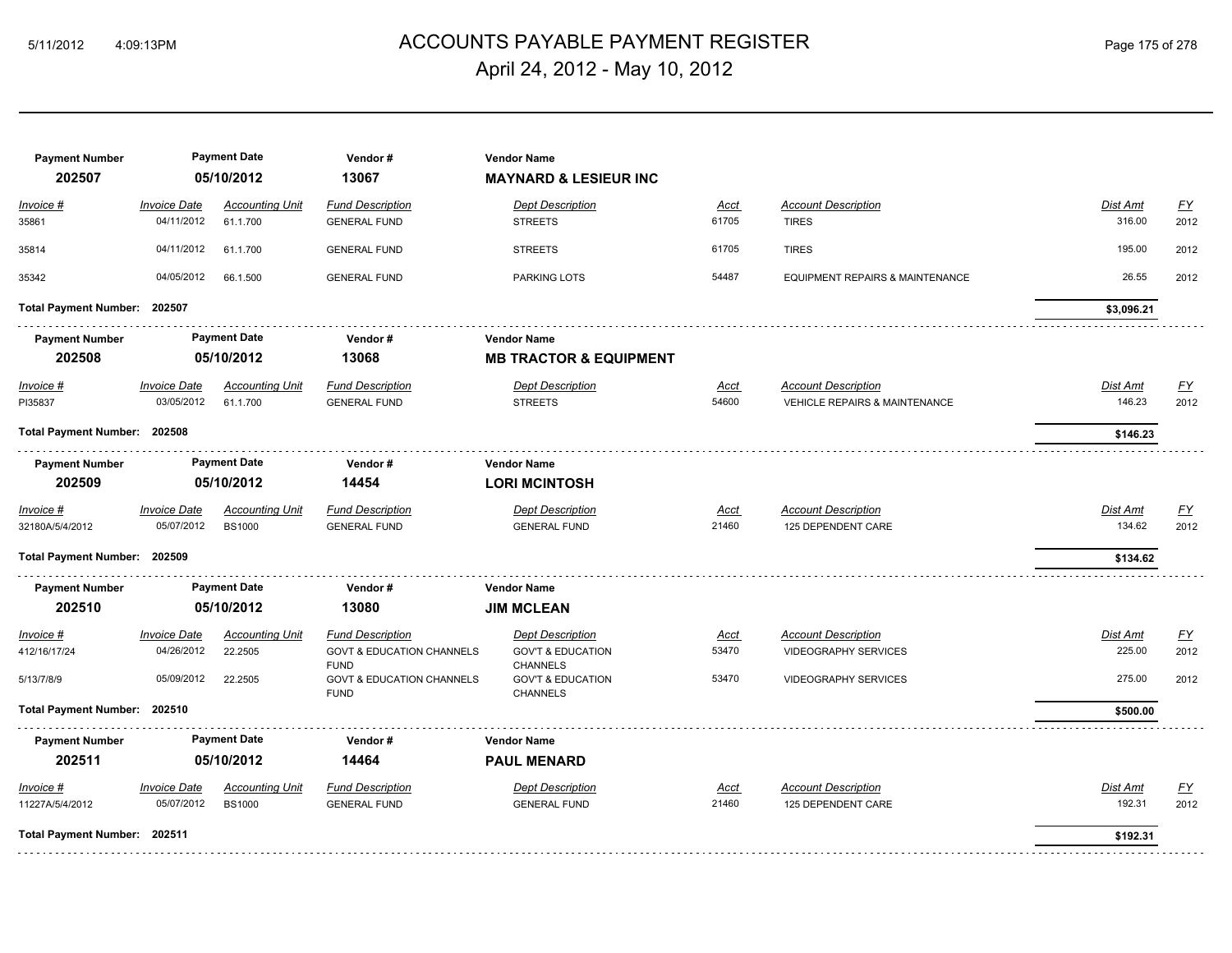# ACCOUNTS PAYABLE PAYMENT REGISTER 5/11/2012 4:09:13PM Page 176 of 278 April 24, 2012 - May 10, 2012

| <b>Payment Number</b><br>202512 |                                   | <b>Payment Date</b><br>05/10/2012     | Vendor#<br>13102                                  | <b>Vendor Name</b><br><b>MILL METALS CORP</b>     |               |                                                                        |                           |                  |
|---------------------------------|-----------------------------------|---------------------------------------|---------------------------------------------------|---------------------------------------------------|---------------|------------------------------------------------------------------------|---------------------------|------------------|
| Invoice #<br>1721624            | <b>Invoice Date</b><br>04/30/2012 | <b>Accounting Unit</b><br>69.6200.670 | <b>Fund Description</b><br><b>WASTEWATER FUND</b> | <b>Dept Description</b><br><b>WASTEWATER FUND</b> | Acct<br>54600 | <b>Account Description</b><br><b>VEHICLE REPAIRS &amp; MAINTENANCE</b> | Dist Amt<br>339.00        | EY<br>2012       |
| Total Payment Number: 202512    |                                   |                                       |                                                   |                                                   |               |                                                                        | \$339.00                  |                  |
| <b>Payment Number</b>           |                                   | <b>Payment Date</b>                   | Vendor#                                           | <b>Vendor Name</b>                                |               |                                                                        |                           |                  |
| 202513                          |                                   | 05/10/2012                            | 10299                                             | <b>MOFFETT TURF EQUIPMENT INC</b>                 |               |                                                                        |                           |                  |
| Invoice #<br>01-42002           | <b>Invoice Date</b><br>04/04/2012 | <b>Accounting Unit</b><br>77.1.650    | <b>Fund Description</b><br><b>GENERAL FUND</b>    | <b>Dept Description</b><br>PARKS & RECREATION     | Acct<br>54280 | <b>Account Description</b><br>BUILDING/GROUNDS MAINTENANCE             | <b>Dist Amt</b><br>735.21 | EY<br>2012       |
| Total Payment Number: 202513    |                                   |                                       |                                                   |                                                   |               |                                                                        | \$735.21                  |                  |
| <b>Payment Number</b>           |                                   | <b>Payment Date</b>                   | Vendor#                                           | <b>Vendor Name</b>                                |               |                                                                        |                           |                  |
| 202514                          |                                   | 05/10/2012                            | 13131                                             | <b>NAPA AUTO PARTS</b>                            |               |                                                                        |                           |                  |
| Invoice #                       | <i><b>Invoice Date</b></i>        | <b>Accounting Unit</b>                | <b>Fund Description</b>                           | <b>Dept Description</b>                           | <u>Acct</u>   | <b>Account Description</b>                                             | Dist Amt                  | $\underline{FY}$ |
| 891611                          | 04/27/2012                        | 61.1.700                              | <b>GENERAL FUND</b>                               | <b>STREETS</b>                                    | 54600         | <b>VEHICLE REPAIRS &amp; MAINTENANCE</b>                               | 58.15                     | 2012             |
| 832272                          | 05/02/2012                        | 61.1.700                              | <b>GENERAL FUND</b>                               | <b>STREETS</b>                                    | 54600         | <b>VEHICLE REPAIRS &amp; MAINTENANCE</b>                               | 111.20                    | 2012             |
| 832119                          | 05/01/2012                        | 61.1.700                              | <b>GENERAL FUND</b>                               | <b>STREETS</b>                                    | 54600         | <b>VEHICLE REPAIRS &amp; MAINTENANCE</b>                               | 47.63                     | 2012             |
| 832108                          | 05/01/2012                        | 61.1.700                              | <b>GENERAL FUND</b>                               | <b>STREETS</b>                                    | 54600         | VEHICLE REPAIRS & MAINTENANCE                                          | 5.89                      | 2012             |
| 832104                          | 05/01/2012                        | 61.1.700                              | <b>GENERAL FUND</b>                               | <b>STREETS</b>                                    | 54600         | <b>VEHICLE REPAIRS &amp; MAINTENANCE</b>                               | 329.62                    | 2012             |
| 832039                          | 05/01/2012                        | 61.1.700                              | <b>GENERAL FUND</b>                               | <b>STREETS</b>                                    | 54600         | <b>VEHICLE REPAIRS &amp; MAINTENANCE</b>                               | 38.42                     | 2012             |
| 831624                          | 04/27/2012                        | 61.1.700                              | <b>GENERAL FUND</b>                               | <b>STREETS</b>                                    | 54600         | VEHICLE REPAIRS & MAINTENANCE                                          | 21.21                     | 2012             |
| 831618                          | 04/27/2012                        | 61.1.700                              | <b>GENERAL FUND</b>                               | <b>STREETS</b>                                    | 54600         | VEHICLE REPAIRS & MAINTENANCE                                          | 10.30                     | 2012             |
| 831613                          | 04/27/2012                        | 61.1.700                              | <b>GENERAL FUND</b>                               | <b>STREETS</b>                                    | 54600         | <b>VEHICLE REPAIRS &amp; MAINTENANCE</b>                               | 23.34                     | 2012             |
| 831443                          | 04/26/2012                        | 61.1.700                              | <b>GENERAL FUND</b>                               | <b>STREETS</b>                                    | 54600         | <b>VEHICLE REPAIRS &amp; MAINTENANCE</b>                               | 46.51                     | 2012             |
| 831442                          | 04/26/2012                        | 61.1.700                              | <b>GENERAL FUND</b>                               | <b>STREETS</b>                                    | 54600         | VEHICLE REPAIRS & MAINTENANCE                                          | 21.98                     | 2012             |
| 831396                          | 04/25/2012                        | 61.1.700                              | <b>GENERAL FUND</b>                               | <b>STREETS</b>                                    | 54600         | VEHICLE REPAIRS & MAINTENANCE                                          | 13.20                     | 2012             |
| 831393                          | 04/25/2012                        | 61.1.700                              | <b>GENERAL FUND</b>                               | <b>STREETS</b>                                    | 54600         | <b>VEHICLE REPAIRS &amp; MAINTENANCE</b>                               | 13.20                     | 2012             |
| 831390                          | 04/25/2012                        | 61.1.700                              | <b>GENERAL FUND</b>                               | <b>STREETS</b>                                    | 54600         | <b>VEHICLE REPAIRS &amp; MAINTENANCE</b>                               | 2.10                      | 2012             |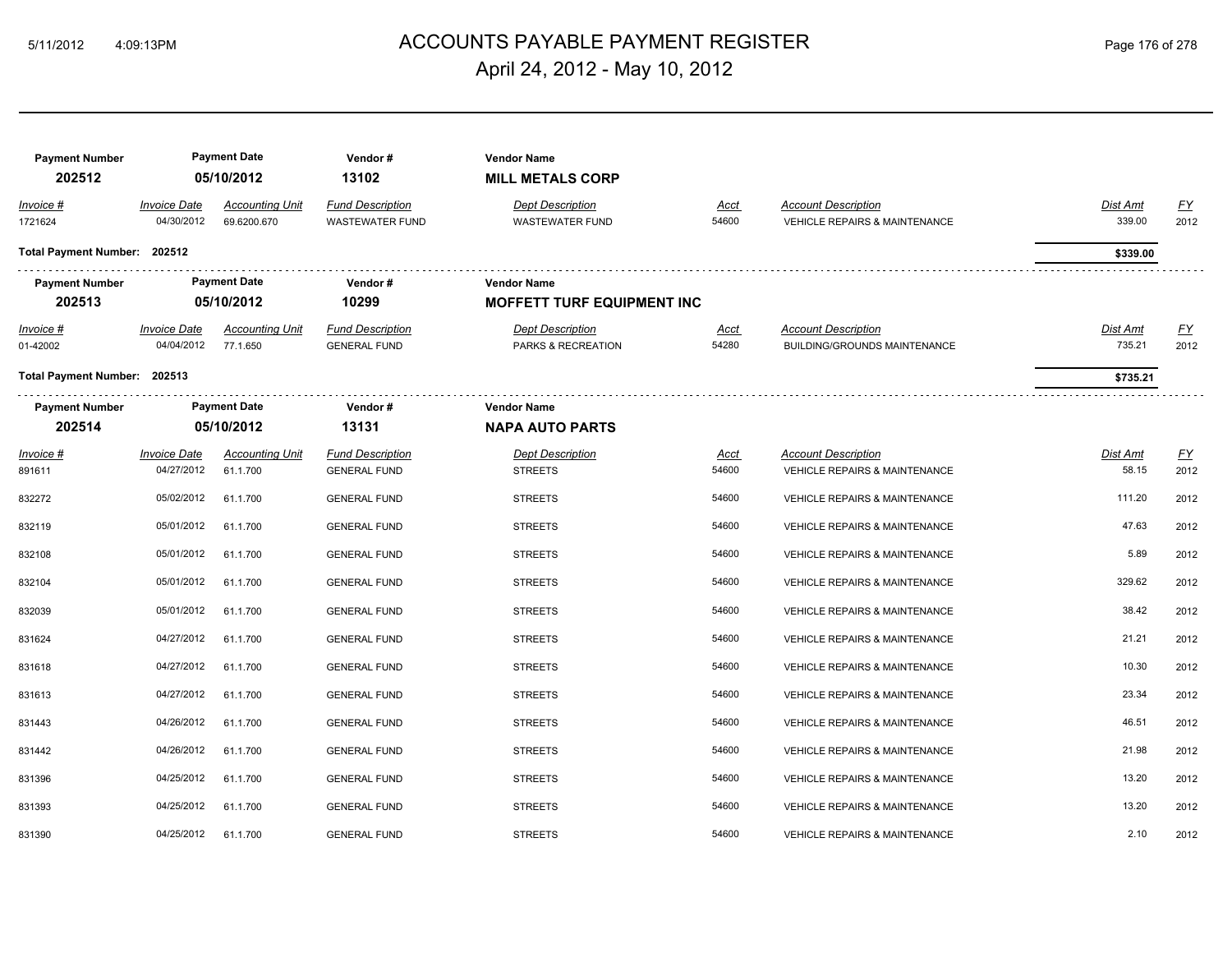# ACCOUNTS PAYABLE PAYMENT REGISTER 5/11/2012 4:09:13PM Page 177 of 278 April 24, 2012 - May 10, 2012

| <b>Payment Number</b> |                                   | <b>Payment Date</b>                | Vendor#                                        | <b>Vendor Name</b>                        |                      |                                                                        |                   |                   |  |  |  |  |
|-----------------------|-----------------------------------|------------------------------------|------------------------------------------------|-------------------------------------------|----------------------|------------------------------------------------------------------------|-------------------|-------------------|--|--|--|--|
| 202514                |                                   | 05/10/2012                         | 13131                                          | <b>NAPA AUTO PARTS</b>                    |                      |                                                                        |                   |                   |  |  |  |  |
| Invoice #<br>831212   | <b>Invoice Date</b><br>04/24/2012 | <b>Accounting Unit</b><br>61.1.700 | <b>Fund Description</b><br><b>GENERAL FUND</b> | <b>Dept Description</b><br><b>STREETS</b> | <b>Acct</b><br>54600 | <b>Account Description</b><br><b>VEHICLE REPAIRS &amp; MAINTENANCE</b> | Dist Amt<br>60.40 | <u>FY</u><br>2012 |  |  |  |  |
| 831211                | 04/24/2012                        | 61.1.700                           | <b>GENERAL FUND</b>                            | <b>STREETS</b>                            | 54600                | <b>VEHICLE REPAIRS &amp; MAINTENANCE</b>                               | 30.20             | 2012              |  |  |  |  |
| 831210                | 04/24/2012                        | 61.1.700                           | <b>GENERAL FUND</b>                            | <b>STREETS</b>                            | 54600                | VEHICLE REPAIRS & MAINTENANCE                                          | 52.50             | 2012              |  |  |  |  |
| 831208                | 04/24/2012                        | 61.1.700                           | <b>GENERAL FUND</b>                            | <b>STREETS</b>                            | 54600                | <b>VEHICLE REPAIRS &amp; MAINTENANCE</b>                               | 159.67            | 2012              |  |  |  |  |
| 831159                | 04/24/2012                        | 61.1.700                           | <b>GENERAL FUND</b>                            | <b>STREETS</b>                            | 54600                | <b>VEHICLE REPAIRS &amp; MAINTENANCE</b>                               | 1.94              | 2012              |  |  |  |  |
| 830995                | 04/23/2012                        | 61.1.700                           | <b>GENERAL FUND</b>                            | <b>STREETS</b>                            | 54600                | <b>VEHICLE REPAIRS &amp; MAINTENANCE</b>                               | 6.20              | 2012              |  |  |  |  |
| 830560                | 04/19/2012                        | 61.1.700                           | <b>GENERAL FUND</b>                            | <b>STREETS</b>                            | 54600                | <b>VEHICLE REPAIRS &amp; MAINTENANCE</b>                               | 41.80             | 2012              |  |  |  |  |
| 830517                | 04/19/2012                        | 61.1.700                           | <b>GENERAL FUND</b>                            | <b>STREETS</b>                            | 54600                | <b>VEHICLE REPAIRS &amp; MAINTENANCE</b>                               | 21.98             | 2012              |  |  |  |  |
| 830279                | 04/17/2012                        | 61.1.700                           | <b>GENERAL FUND</b>                            | <b>STREETS</b>                            | 54600                | <b>VEHICLE REPAIRS &amp; MAINTENANCE</b>                               | 71.76             | 2012              |  |  |  |  |
| 830250                | 04/17/2012                        | 61.1.700                           | <b>GENERAL FUND</b>                            | <b>STREETS</b>                            | 54600                | <b>VEHICLE REPAIRS &amp; MAINTENANCE</b>                               | 37.87             | 2012              |  |  |  |  |
| 830249                | 04/17/2012                        | 61.1.700                           | <b>GENERAL FUND</b>                            | <b>STREETS</b>                            | 54600                | <b>VEHICLE REPAIRS &amp; MAINTENANCE</b>                               | 64.00             | 2012              |  |  |  |  |
| 830177                | 04/16/2012                        | 61.1.700                           | <b>GENERAL FUND</b>                            | <b>STREETS</b>                            | 54600                | <b>VEHICLE REPAIRS &amp; MAINTENANCE</b>                               | 22.04             | 2012              |  |  |  |  |
| 830172                | 04/16/2012                        | 61.1.700                           | <b>GENERAL FUND</b>                            | <b>STREETS</b>                            | 54600                | <b>VEHICLE REPAIRS &amp; MAINTENANCE</b>                               | 88.16             | 2012              |  |  |  |  |
| 830151                | 04/16/2012                        | 61.1.700                           | <b>GENERAL FUND</b>                            | <b>STREETS</b>                            | 54600                | <b>VEHICLE REPAIRS &amp; MAINTENANCE</b>                               | 29.39             | 2012              |  |  |  |  |
| 830150                | 04/16/2012                        | 61.1.700                           | <b>GENERAL FUND</b>                            | <b>STREETS</b>                            | 54600                | <b>VEHICLE REPAIRS &amp; MAINTENANCE</b>                               | 3.85              | 2012              |  |  |  |  |
| 830147                | 04/16/2012                        | 61.1.700                           | <b>GENERAL FUND</b>                            | <b>STREETS</b>                            | 54600                | <b>VEHICLE REPAIRS &amp; MAINTENANCE</b>                               | 102.96            | 2012              |  |  |  |  |
| 830097                | 04/16/2012                        | 61.1.700                           | <b>GENERAL FUND</b>                            | <b>STREETS</b>                            | 54600                | <b>VEHICLE REPAIRS &amp; MAINTENANCE</b>                               | (37.91)           | 2012              |  |  |  |  |
| 829765                | 04/13/2012                        | 61.1.700                           | <b>GENERAL FUND</b>                            | <b>STREETS</b>                            | 54600                | <b>VEHICLE REPAIRS &amp; MAINTENANCE</b>                               | 178.58            | 2012              |  |  |  |  |
| 829701                | 04/12/2012                        | 61.1.700                           | <b>GENERAL FUND</b>                            | <b>STREETS</b>                            | 54600                | <b>VEHICLE REPAIRS &amp; MAINTENANCE</b>                               | (11.76)           | 2012              |  |  |  |  |
| 829683                | 04/12/2012                        | 61.1.700                           | <b>GENERAL FUND</b>                            | <b>STREETS</b>                            | 54600                | <b>VEHICLE REPAIRS &amp; MAINTENANCE</b>                               | 37.47             | 2012              |  |  |  |  |
| 829679                | 04/12/2012                        | 61.1.700                           | <b>GENERAL FUND</b>                            | <b>STREETS</b>                            | 54600                | VEHICLE REPAIRS & MAINTENANCE                                          | 701.21            | 2012              |  |  |  |  |
| 829594                | 04/12/2012                        | 61.1.700                           | <b>GENERAL FUND</b>                            | <b>STREETS</b>                            | 54600                | <b>VEHICLE REPAIRS &amp; MAINTENANCE</b>                               | 25.98             | 2012              |  |  |  |  |
| 829476                | 04/11/2012                        | 61.1.700                           | <b>GENERAL FUND</b>                            | <b>STREETS</b>                            | 54600                | <b>VEHICLE REPAIRS &amp; MAINTENANCE</b>                               | (55.00)           | 2012              |  |  |  |  |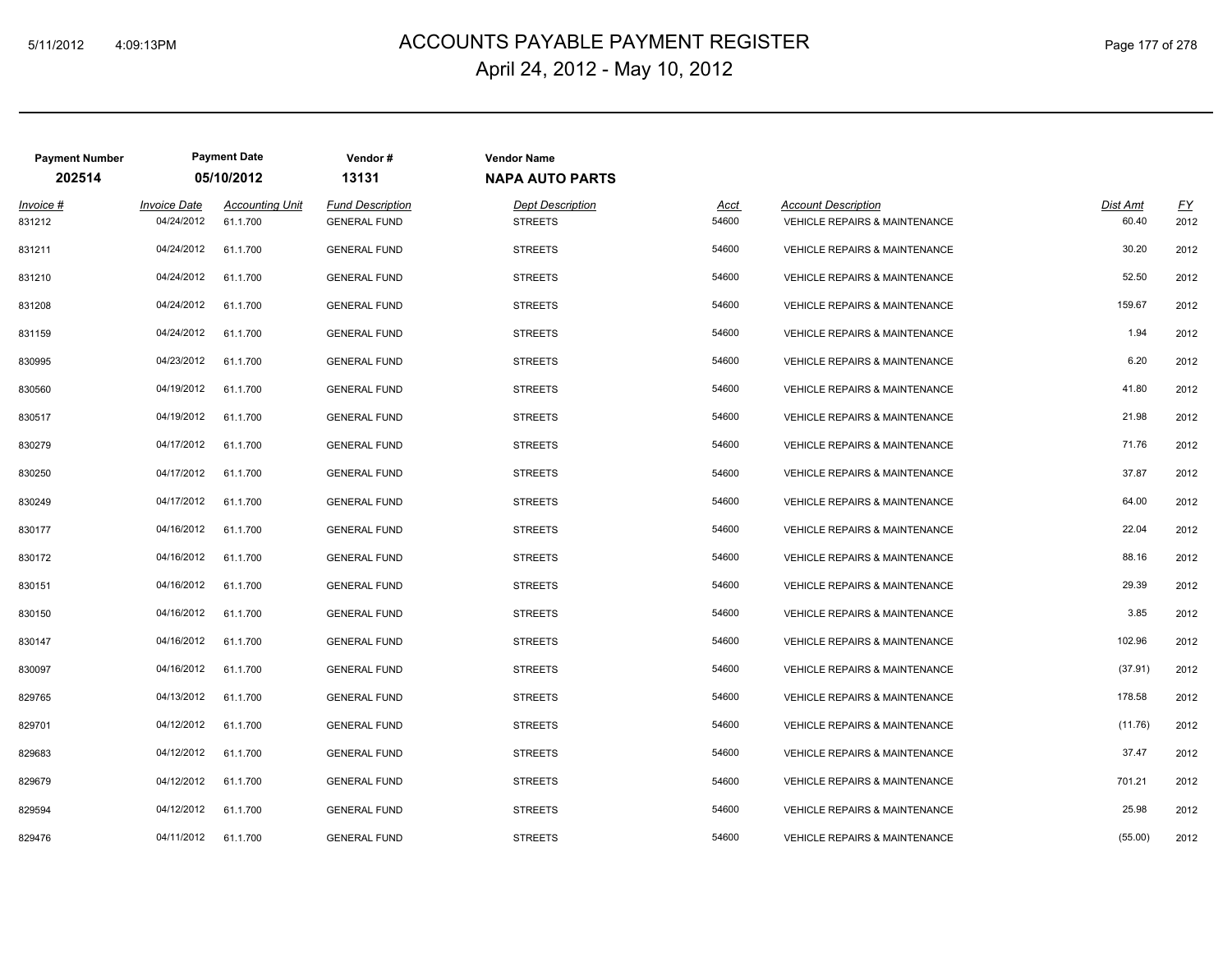## ACCOUNTS PAYABLE PAYMENT REGISTER 5/11/2012 4:09:13PM Page 178 of 278 April 24, 2012 - May 10, 2012

| <b>Payment Number</b>        |                     | <b>Payment Date</b>    | Vendor#                 | <b>Vendor Name</b>      |       |                                          |            |      |
|------------------------------|---------------------|------------------------|-------------------------|-------------------------|-------|------------------------------------------|------------|------|
| 202514                       |                     | 05/10/2012             | 13131                   | <b>NAPA AUTO PARTS</b>  |       |                                          |            |      |
| Invoice #                    | <b>Invoice Date</b> | <b>Accounting Unit</b> | <b>Fund Description</b> | <b>Dept Description</b> | Acct  | <b>Account Description</b>               | Dist Amt   | EY   |
| 829428                       | 04/11/2012          | 61.1.700               | <b>GENERAL FUND</b>     | <b>STREETS</b>          | 54600 | <b>VEHICLE REPAIRS &amp; MAINTENANCE</b> | 27.62      | 2012 |
| 829426                       | 04/10/2012          | 61.1.700               | <b>GENERAL FUND</b>     | <b>STREETS</b>          | 54600 | <b>VEHICLE REPAIRS &amp; MAINTENANCE</b> | 188.20     | 2012 |
| 829413                       | 04/10/2012          | 61.1.700               | <b>GENERAL FUND</b>     | <b>STREETS</b>          | 54600 | <b>VEHICLE REPAIRS &amp; MAINTENANCE</b> | 23.49      | 2012 |
| 829286                       | 04/10/2012          | 61.1.700               | <b>GENERAL FUND</b>     | <b>STREETS</b>          | 54600 | <b>VEHICLE REPAIRS &amp; MAINTENANCE</b> | 81.32      | 2012 |
| 829281                       | 04/10/2012          | 61.1.700               | <b>GENERAL FUND</b>     | <b>STREETS</b>          | 54600 | <b>VEHICLE REPAIRS &amp; MAINTENANCE</b> | 173.97     | 2012 |
| 829258                       | 04/09/2012          | 61.1.700               | <b>GENERAL FUND</b>     | <b>STREETS</b>          | 54600 | <b>VEHICLE REPAIRS &amp; MAINTENANCE</b> | (62.99)    | 2012 |
| 829252                       | 04/09/2012          | 61.1.700               | <b>GENERAL FUND</b>     | <b>STREETS</b>          | 54600 | <b>VEHICLE REPAIRS &amp; MAINTENANCE</b> | (39.99)    | 2012 |
| 829227                       | 04/09/2012          | 61.1.700               | <b>GENERAL FUND</b>     | <b>STREETS</b>          | 54600 | <b>VEHICLE REPAIRS &amp; MAINTENANCE</b> | 132.46     | 2012 |
| 829216                       | 04/09/2012          | 61.1.700               | <b>GENERAL FUND</b>     | <b>STREETS</b>          | 54600 | <b>VEHICLE REPAIRS &amp; MAINTENANCE</b> | 38.39      | 2012 |
| 829113                       | 04/09/2012          | 61.1.700               | <b>GENERAL FUND</b>     | <b>STREETS</b>          | 54600 | VEHICLE REPAIRS & MAINTENANCE            | 0.67       | 2012 |
| 829111                       | 04/09/2012          | 61.1.700               | <b>GENERAL FUND</b>     | <b>STREETS</b>          | 54600 | <b>VEHICLE REPAIRS &amp; MAINTENANCE</b> | 31.98      | 2012 |
| 829037                       | 04/07/2012          | 61.1.700               | <b>GENERAL FUND</b>     | <b>STREETS</b>          | 54600 | VEHICLE REPAIRS & MAINTENANCE            | 3.14       | 2012 |
| 829013                       | 04/07/2012          | 61.1.700               | <b>GENERAL FUND</b>     | <b>STREETS</b>          | 54600 | <b>VEHICLE REPAIRS &amp; MAINTENANCE</b> | 415.13     | 2012 |
| 829012                       | 04/07/2012          | 61.1.700               | <b>GENERAL FUND</b>     | <b>STREETS</b>          | 54600 | VEHICLE REPAIRS & MAINTENANCE            | 8.86       | 2012 |
| 829006                       | 04/07/2012          | 61.1.700               | <b>GENERAL FUND</b>     | <b>STREETS</b>          | 54600 | <b>VEHICLE REPAIRS &amp; MAINTENANCE</b> | 76.16      | 2012 |
| 828924                       | 04/06/2012          | 61.1.700               | <b>GENERAL FUND</b>     | <b>STREETS</b>          | 54600 | <b>VEHICLE REPAIRS &amp; MAINTENANCE</b> | (26.00)    | 2012 |
| 828851                       | 04/06/2012          | 61.1.700               | <b>GENERAL FUND</b>     | <b>STREETS</b>          | 54600 | VEHICLE REPAIRS & MAINTENANCE            | 15.99      | 2012 |
| 828725                       | 04/05/2012          | 61.1.700               | <b>GENERAL FUND</b>     | <b>STREETS</b>          | 54600 | <b>VEHICLE REPAIRS &amp; MAINTENANCE</b> | 25.98      | 2012 |
| 828665                       | 04/04/2012          | 61.1.700               | <b>GENERAL FUND</b>     | <b>STREETS</b>          | 54600 | VEHICLE REPAIRS & MAINTENANCE            | 21.85      | 2012 |
| 828645                       | 04/04/2012          | 61.1.700               | <b>GENERAL FUND</b>     | <b>STREETS</b>          | 54600 | <b>VEHICLE REPAIRS &amp; MAINTENANCE</b> | 18.47      | 2012 |
| 828039                       | 03/30/2012          | 61.1.700               | <b>GENERAL FUND</b>     | <b>STREETS</b>          | 54600 | VEHICLE REPAIRS & MAINTENANCE            | (91.96)    | 2012 |
| Total Payment Number: 202514 |                     |                        |                         |                         |       |                                          | \$3,438.78 |      |
|                              |                     |                        |                         |                         |       |                                          |            |      |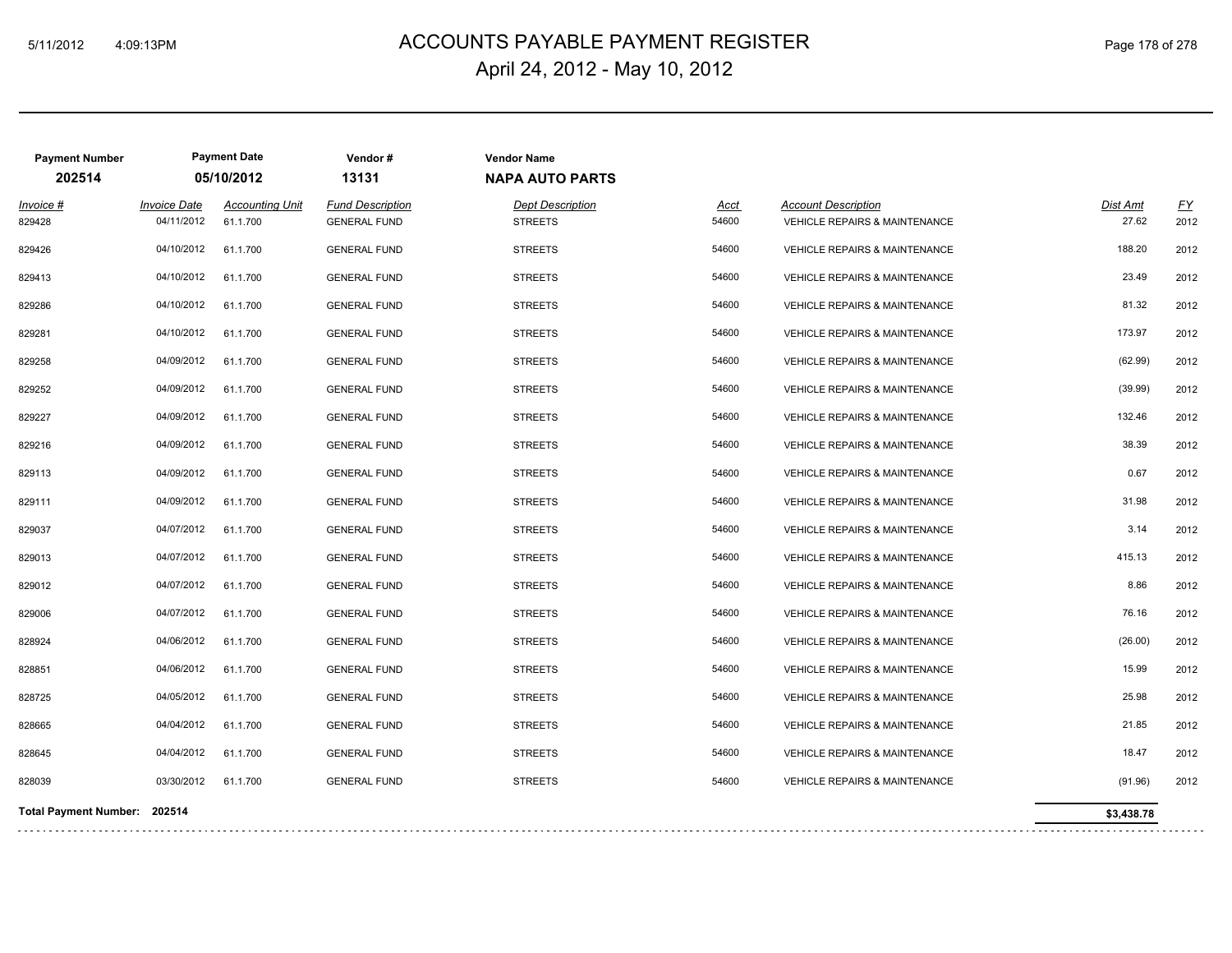## ACCOUNTS PAYABLE PAYMENT REGISTER 5/11/2012 4:09:13PM Page 179 of 278 April 24, 2012 - May 10, 2012

| <b>Payment Number</b><br>202515 | <b>Payment Date</b><br>05/10/2012            |                                       | Vendor#<br>13131                            | <b>Vendor Name</b><br><b>NAPA AUTO PARTS</b> |               |                                                         |                   |                  |
|---------------------------------|----------------------------------------------|---------------------------------------|---------------------------------------------|----------------------------------------------|---------------|---------------------------------------------------------|-------------------|------------------|
|                                 |                                              |                                       |                                             |                                              |               |                                                         |                   |                  |
| Invoice #<br>831118             | <b>Invoice Date</b><br>04/24/2012            | <b>Accounting Unit</b><br>68.6000.540 | <b>Fund Description</b><br>SOLID WASTE FUND | <b>Dept Description</b><br>SOLID WASTE FUND  | Acct<br>55699 | <b>Account Description</b><br>OTHER CONTRACTED SERVICES | Dist Amt<br>23.29 | EY<br>2012       |
|                                 |                                              |                                       |                                             |                                              |               |                                                         |                   |                  |
| 830440                          | 04/18/2012                                   | 68.6000.540                           | SOLID WASTE FUND                            | SOLID WASTE FUND                             | 55699         | OTHER CONTRACTED SERVICES                               | 142.88            | 2012             |
| 829450                          | 04/11/2012                                   | 68.6000.540                           | SOLID WASTE FUND                            | SOLID WASTE FUND                             | 55699         | OTHER CONTRACTED SERVICES                               | 95.99             | 2012             |
| 829389                          | 04/10/2012                                   | 68.6000.540                           | SOLID WASTE FUND                            | SOLID WASTE FUND                             | 55699         | OTHER CONTRACTED SERVICES                               | 9.86              | 2012             |
| 829277                          | 04/09/2012                                   | 68.6000.540                           | SOLID WASTE FUND                            | SOLID WASTE FUND                             | 55699         | OTHER CONTRACTED SERVICES                               | 61.78             | 2012             |
| 829250                          | 04/09/2012                                   | 68.6000.540                           | SOLID WASTE FUND                            | SOLID WASTE FUND                             | 55699         | OTHER CONTRACTED SERVICES                               | 27.30             | 2012             |
| 829215                          | 04/09/2012                                   | 68.6000.540                           | SOLID WASTE FUND                            | SOLID WASTE FUND                             | 55699         | OTHER CONTRACTED SERVICES                               | 11.95             | 2012             |
| 828819                          | 04/05/2012                                   | 68.6000.540                           | SOLID WASTE FUND                            | SOLID WASTE FUND                             | 55699         | OTHER CONTRACTED SERVICES                               | (204.00)          | 2012             |
| 828785                          | 04/05/2012                                   | 68.6000.540                           | SOLID WASTE FUND                            | SOLID WASTE FUND                             | 55699         | OTHER CONTRACTED SERVICES                               | 26.09             | 2012             |
| 828757                          | 04/05/2012                                   | 68.6000.540                           | SOLID WASTE FUND                            | SOLID WASTE FUND                             | 55699         | OTHER CONTRACTED SERVICES                               | 298.67            | 2012             |
| 828747                          | 04/05/2012                                   | 68.6000.540                           | SOLID WASTE FUND                            | SOLID WASTE FUND                             | 55699         | OTHER CONTRACTED SERVICES                               | 243.04            | 2012             |
| 818745                          | 01/18/2012                                   | 68.6000.540                           | SOLID WASTE FUND                            | SOLID WASTE FUND                             | 55699         | OTHER CONTRACTED SERVICES                               | 11.97             | 2012             |
| Total Payment Number: 202515    |                                              |                                       |                                             |                                              |               |                                                         | \$748.82          |                  |
| <b>Payment Number</b>           | <b>Payment Date</b>                          |                                       | Vendor#                                     | <b>Vendor Name</b>                           |               |                                                         |                   |                  |
| 202516                          | 05/10/2012                                   |                                       | 13131                                       | <b>NAPA AUTO PARTS</b>                       |               |                                                         |                   |                  |
| Invoice #                       | <b>Invoice Date</b>                          | <b>Accounting Unit</b>                | <b>Fund Description</b>                     | <b>Dept Description</b>                      | <b>Acct</b>   | <b>Account Description</b>                              | <b>Dist Amt</b>   | <u>FY</u>        |
| 830996                          | 04/23/2012                                   | 69.6200.670                           | <b>WASTEWATER FUND</b>                      | <b>WASTEWATER FUND</b>                       | 54600         | <b>VEHICLE REPAIRS &amp; MAINTENANCE</b>                | 84.63             | 2012             |
| 828578                          | 04/04/2012                                   | 69.6200.670                           | <b>WASTEWATER FUND</b>                      | <b>WASTEWATER FUND</b>                       | 54600         | <b>VEHICLE REPAIRS &amp; MAINTENANCE</b>                | 6.49              | 2012             |
| Total Payment Number: 202516    |                                              |                                       |                                             |                                              |               |                                                         | \$91.12           |                  |
|                                 | <b>Payment Date</b><br><b>Payment Number</b> |                                       | Vendor#                                     | <b>Vendor Name</b>                           |               |                                                         |                   |                  |
| 202517                          | 05/10/2012                                   |                                       | 13131                                       | <b>NAPA AUTO PARTS</b>                       |               |                                                         |                   |                  |
|                                 |                                              |                                       |                                             |                                              |               |                                                         |                   |                  |
| Invoice #                       | <b>Invoice Date</b>                          | <b>Accounting Unit</b>                | <b>Fund Description</b>                     | <b>Dept Description</b>                      | <b>Acct</b>   | <b>Account Description</b>                              | Dist Amt          | $\underline{FY}$ |
| 829595                          | 04/12/2012                                   | 77.1.690                              | <b>GENERAL FUND</b>                         | PARKS & RECREATION                           | 61799         | <b>VEHICLE PARTS &amp; SUPPLIES</b>                     | 8.69              | 2012             |
| 829593                          | 04/12/2012                                   | 77.1.690                              | <b>GENERAL FUND</b>                         | PARKS & RECREATION                           | 61799         | <b>VEHICLE PARTS &amp; SUPPLIES</b>                     | 88.77             | 2012             |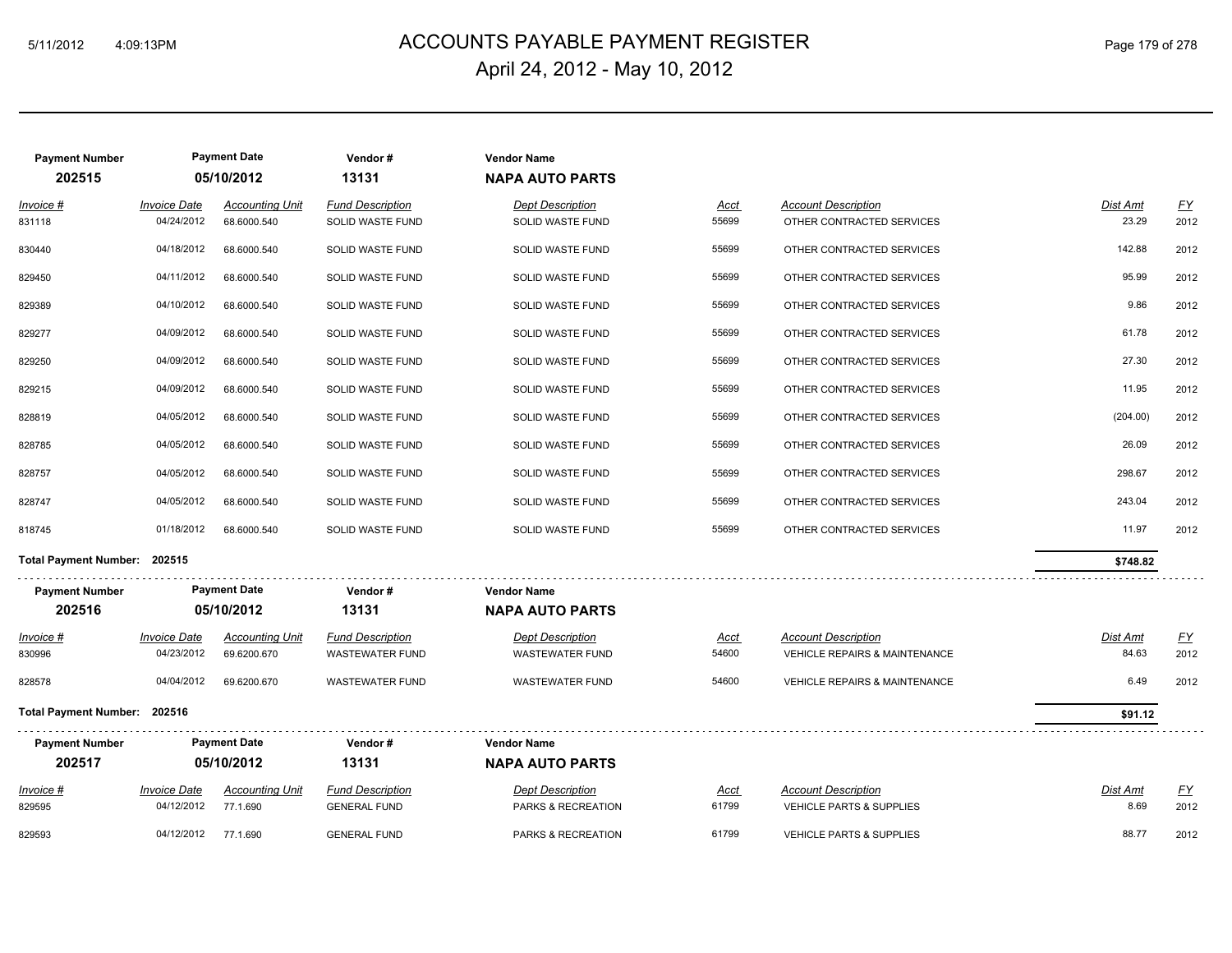# 5/11/2012 4:09:13PM ACCOUNTS PAYABLE PAYMENT REGISTER Page 180 of 278 April 24, 2012 - May 10, 2012

| <b>Payment Number</b><br>202517              | <b>Payment Date</b><br>05/10/2012 |                                       | Vendor#<br>13131                                  | <b>Vendor Name</b><br><b>NAPA AUTO PARTS</b>      |                      |                                                                   |                          |                   |
|----------------------------------------------|-----------------------------------|---------------------------------------|---------------------------------------------------|---------------------------------------------------|----------------------|-------------------------------------------------------------------|--------------------------|-------------------|
| Invoice #<br>829460                          | <b>Invoice Date</b><br>04/11/2012 | <b>Accounting Unit</b><br>77.1.690    | <b>Fund Description</b><br><b>GENERAL FUND</b>    | <b>Dept Description</b><br>PARKS & RECREATION     | Acct<br>61799        | <b>Account Description</b><br><b>VEHICLE PARTS &amp; SUPPLIES</b> | Dist Amt<br>40.00        | EY<br>2012        |
| 829459                                       | 04/11/2012                        | 77.1.690                              | <b>GENERAL FUND</b>                               | PARKS & RECREATION                                | 61799                | <b>VEHICLE PARTS &amp; SUPPLIES</b>                               | (300.00)                 | 2012              |
| 829449                                       | 04/11/2012                        | 77.1.690                              | <b>GENERAL FUND</b>                               | PARKS & RECREATION                                | 61799                | VEHICLE PARTS & SUPPLIES                                          | 3.60                     | 2012              |
| 829334                                       | 04/10/2012                        | 77.1.690                              | <b>GENERAL FUND</b>                               | PARKS & RECREATION                                | 61799                | <b>VEHICLE PARTS &amp; SUPPLIES</b>                               | 88.77                    | 2012              |
| 829170                                       | 04/09/2012                        | 77.1.690                              | <b>GENERAL FUND</b>                               | PARKS & RECREATION                                | 61799                | <b>VEHICLE PARTS &amp; SUPPLIES</b>                               | 24.38                    | 2012              |
| 829128                                       | 04/09/2012                        | 77.1.690                              | <b>GENERAL FUND</b>                               | PARKS & RECREATION                                | 61799                | <b>VEHICLE PARTS &amp; SUPPLIES</b>                               | 73.14                    | 2012              |
| 828910                                       | 04/06/2012                        | 77.1.690                              | <b>GENERAL FUND</b>                               | PARKS & RECREATION                                | 61799                | <b>VEHICLE PARTS &amp; SUPPLIES</b>                               | (31.99)                  | 2012              |
| 828894                                       | 04/06/2012                        | 77.1.690                              | <b>GENERAL FUND</b>                               | PARKS & RECREATION                                | 61799                | VEHICLE PARTS & SUPPLIES                                          | 26.67                    | 2012              |
| 828850                                       | 04/06/2012                        | 77.1.690                              | <b>GENERAL FUND</b>                               | PARKS & RECREATION                                | 61799                | <b>VEHICLE PARTS &amp; SUPPLIES</b>                               | 2.88                     | 2012              |
| 828783                                       | 04/05/2012                        | 77.1.690                              | <b>GENERAL FUND</b>                               | PARKS & RECREATION                                | 61799                | <b>VEHICLE PARTS &amp; SUPPLIES</b>                               | 300.00                   | 2012              |
| 828618                                       | 04/04/2012                        | 77.1.690                              | <b>GENERAL FUND</b>                               | PARKS & RECREATION                                | 61799                | <b>VEHICLE PARTS &amp; SUPPLIES</b>                               | 167.19                   | 2012              |
| 828576                                       | 04/04/2012                        | 77.1.690                              | <b>GENERAL FUND</b>                               | PARKS & RECREATION                                | 61799                | VEHICLE PARTS & SUPPLIES                                          | 7.83                     | 2012              |
| 828571                                       | 04/04/2012                        | 77.1.690                              | <b>GENERAL FUND</b>                               | PARKS & RECREATION                                | 61799                | <b>VEHICLE PARTS &amp; SUPPLIES</b>                               | 17.00                    | 2012              |
| 828389                                       | 04/03/2012                        | 77.1.690                              | <b>GENERAL FUND</b>                               | PARKS & RECREATION                                | 61799                | <b>VEHICLE PARTS &amp; SUPPLIES</b>                               | 553.86                   | 2012              |
| 827926                                       | 03/30/2012                        | 77.1.690                              | <b>GENERAL FUND</b>                               | PARKS & RECREATION                                | 61799                | <b>VEHICLE PARTS &amp; SUPPLIES</b>                               | 9.56                     | 2012              |
| 827925                                       | 03/30/2012                        | 77.1.690                              | <b>GENERAL FUND</b>                               | PARKS & RECREATION                                | 61799                | <b>VEHICLE PARTS &amp; SUPPLIES</b>                               | 8.95                     | 2012              |
| Total Payment Number: 202517                 |                                   |                                       |                                                   |                                                   |                      |                                                                   | \$1,089.30               |                   |
| <b>Payment Date</b><br><b>Payment Number</b> |                                   |                                       | Vendor#                                           | <b>Vendor Name</b>                                |                      |                                                                   |                          |                   |
| 202518                                       | 05/10/2012                        |                                       | 13131                                             | <b>NAPA AUTO PARTS</b>                            |                      |                                                                   |                          |                   |
| <u> Invoice #</u><br>831477                  | <b>Invoice Date</b><br>04/26/2012 | <b>Accounting Unit</b><br>69.6200.540 | <b>Fund Description</b><br><b>WASTEWATER FUND</b> | <b>Dept Description</b><br><b>WASTEWATER FUND</b> | <u>Acct</u><br>54600 | <b>Account Description</b><br>VEHICLE REPAIRS & MAINTENANCE       | <b>Dist Amt</b><br>97.03 | <u>FY</u><br>2012 |
| Total Payment Number: 202518                 |                                   |                                       |                                                   |                                                   |                      |                                                                   | \$97.03                  |                   |
|                                              |                                   |                                       |                                                   |                                                   |                      |                                                                   |                          |                   |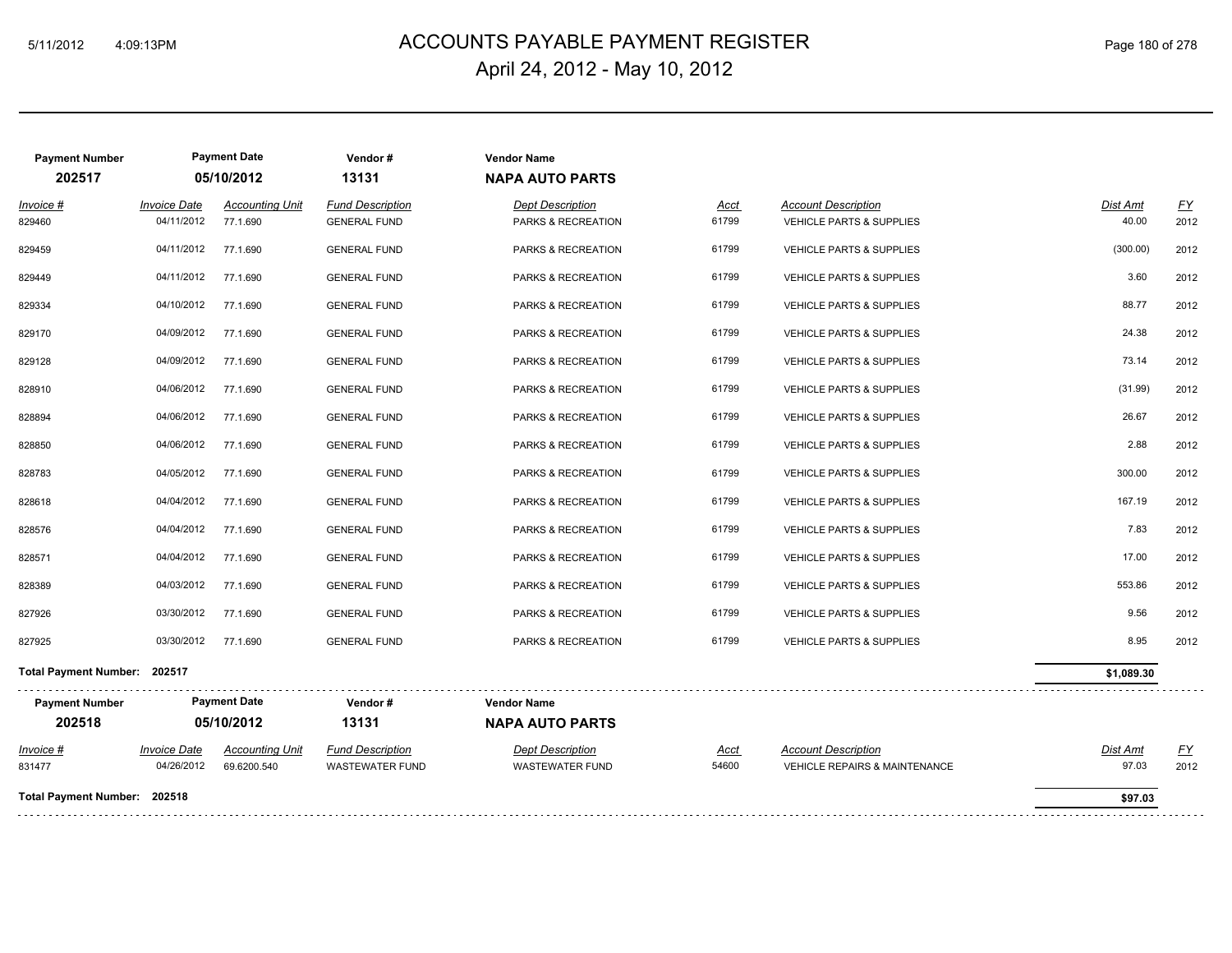## ACCOUNTS PAYABLE PAYMENT REGISTER 5/11/2012 4:09:13PM Page 181 of 278 April 24, 2012 - May 10, 2012

|                                   |                                                                                                                              | Vendor#                                                                                                                                                                               | <b>Vendor Name</b>                                |                      |                                                                   |                      |                   |
|-----------------------------------|------------------------------------------------------------------------------------------------------------------------------|---------------------------------------------------------------------------------------------------------------------------------------------------------------------------------------|---------------------------------------------------|----------------------|-------------------------------------------------------------------|----------------------|-------------------|
|                                   |                                                                                                                              | 13131                                                                                                                                                                                 | <b>NAPA AUTO PARTS</b>                            |                      |                                                                   |                      |                   |
| <b>Invoice Date</b><br>04/26/2012 | <b>Accounting Unit</b><br>66.1.500                                                                                           | <b>Fund Description</b><br><b>GENERAL FUND</b>                                                                                                                                        | <b>Dept Description</b><br>PARKING LOTS           | <u>Acct</u><br>61299 | <b>Account Description</b><br>MISCELLANEOUS SUPPLIES              | Dist Amt<br>5.36     | <u>FY</u><br>2012 |
|                                   |                                                                                                                              |                                                                                                                                                                                       |                                                   |                      |                                                                   | \$5.36               |                   |
|                                   |                                                                                                                              | Vendor#                                                                                                                                                                               | <b>Vendor Name</b>                                |                      |                                                                   |                      |                   |
|                                   |                                                                                                                              | 13132                                                                                                                                                                                 |                                                   |                      |                                                                   |                      |                   |
| <b>Invoice Date</b><br>04/10/2012 | <b>Accounting Unit</b><br>77.1.650                                                                                           | <b>Fund Description</b><br><b>GENERAL FUND</b>                                                                                                                                        | <b>Dept Description</b><br>PARKS & RECREATION     | <u>Acct</u><br>54280 | <b>Account Description</b><br><b>BUILDING/GROUNDS MAINTENANCE</b> | Dist Amt<br>768.87   | <u>FY</u><br>2012 |
|                                   |                                                                                                                              |                                                                                                                                                                                       |                                                   |                      |                                                                   | \$768.87             |                   |
|                                   |                                                                                                                              | Vendor#                                                                                                                                                                               | <b>Vendor Name</b>                                |                      |                                                                   |                      |                   |
|                                   |                                                                                                                              | 11193                                                                                                                                                                                 | <b>NASHUA CHIROPRACTIC</b>                        |                      |                                                                   |                      |                   |
| <b>Invoice Date</b>               | <b>Accounting Unit</b>                                                                                                       | <b>Fund Description</b>                                                                                                                                                               | <b>Dept Description</b>                           | <u>Acct</u>          | <b>Account Description</b>                                        | Dist Amt             | $\underline{FY}$  |
| 05/09/2012                        | 28.6500.890                                                                                                                  | PROPERTY & CASUALTY FUND                                                                                                                                                              | <b>RISK MGMT-PROPERTY &amp;</b>                   | 59207                | <b>WORKERS COMPENSATION CLAIMS</b>                                | 210.00               | 2012              |
| 05/09/2012                        | 28.6500.890                                                                                                                  | PROPERTY & CASUALTY FUND                                                                                                                                                              | RISK MGMT-PROPERTY &<br>CASUALTY                  | 59207                | WORKERS COMPENSATION CLAIMS                                       | 140.00               | 2012              |
| 05/09/2012                        | 28.6500.890                                                                                                                  | PROPERTY & CASUALTY FUND                                                                                                                                                              | RISK MGMT-PROPERTY &<br>CASUALTY                  | 59207                | <b>WORKERS COMPENSATION CLAIMS</b>                                | 215.00               | 2012              |
| 05/09/2012                        | 28.6500.890                                                                                                                  | PROPERTY & CASUALTY FUND                                                                                                                                                              | RISK MGMT-PROPERTY &<br><b>CASUALTY</b>           | 59207                | <b>WORKERS COMPENSATION CLAIMS</b>                                | 85.00                | 2012              |
| 05/09/2012                        | 28.6500.890                                                                                                                  | PROPERTY & CASUALTY FUND                                                                                                                                                              | <b>RISK MGMT-PROPERTY &amp;</b><br>CASUALTY       | 59207                | <b>WORKERS COMPENSATION CLAIMS</b>                                | 140.00               | 2012              |
|                                   |                                                                                                                              |                                                                                                                                                                                       |                                                   |                      |                                                                   | \$790.00             |                   |
|                                   |                                                                                                                              | Vendor#                                                                                                                                                                               | <b>Vendor Name</b>                                |                      |                                                                   |                      |                   |
|                                   |                                                                                                                              | 13145                                                                                                                                                                                 | <b>NASHUA RADIOLOGY PA</b>                        |                      |                                                                   |                      |                   |
| <b>Invoice Date</b>               | <b>Accounting Unit</b>                                                                                                       | <b>Fund Description</b>                                                                                                                                                               | <b>Dept Description</b>                           | Acct                 | <b>Account Description</b>                                        | Dist Amt             | <u>FY</u>         |
| 05/09/2012                        | 28.6500.890                                                                                                                  | PROPERTY & CASUALTY FUND                                                                                                                                                              | RISK MGMT-PROPERTY &<br>CASUALTY                  | 59207                | WORKERS COMPENSATION CLAIMS                                       | 242.00               | 2012              |
|                                   |                                                                                                                              |                                                                                                                                                                                       |                                                   |                      |                                                                   | \$242.00             |                   |
|                                   |                                                                                                                              | Vendor#                                                                                                                                                                               | <b>Vendor Name</b>                                |                      |                                                                   |                      |                   |
|                                   |                                                                                                                              | 10548                                                                                                                                                                                 | <b>NEENAH FOUNDRY CO</b>                          |                      |                                                                   |                      |                   |
| <b>Invoice Date</b><br>03/31/2012 | <b>Accounting Unit</b><br>69.6200.540                                                                                        | <b>Fund Description</b><br><b>WASTEWATER FUND</b>                                                                                                                                     | <b>Dept Description</b><br><b>WASTEWATER FUND</b> | Acct<br>54300        | <b>Account Description</b><br><b>SEWER MAINTENANCE</b>            | Dist Amt<br>1,308.00 | <u>FY</u><br>2012 |
|                                   | Total Payment Number: 202519<br>Total Payment Number: 202520<br>Total Payment Number: 202521<br>Total Payment Number: 202522 | <b>Payment Date</b><br>05/10/2012<br><b>Payment Date</b><br>05/10/2012<br><b>Payment Date</b><br>05/10/2012<br><b>Payment Date</b><br>05/10/2012<br><b>Payment Date</b><br>05/10/2012 |                                                   | CASUALTY             | <b>NARDONE SAND &amp; GRAVEL CO INC</b>                           |                      |                   |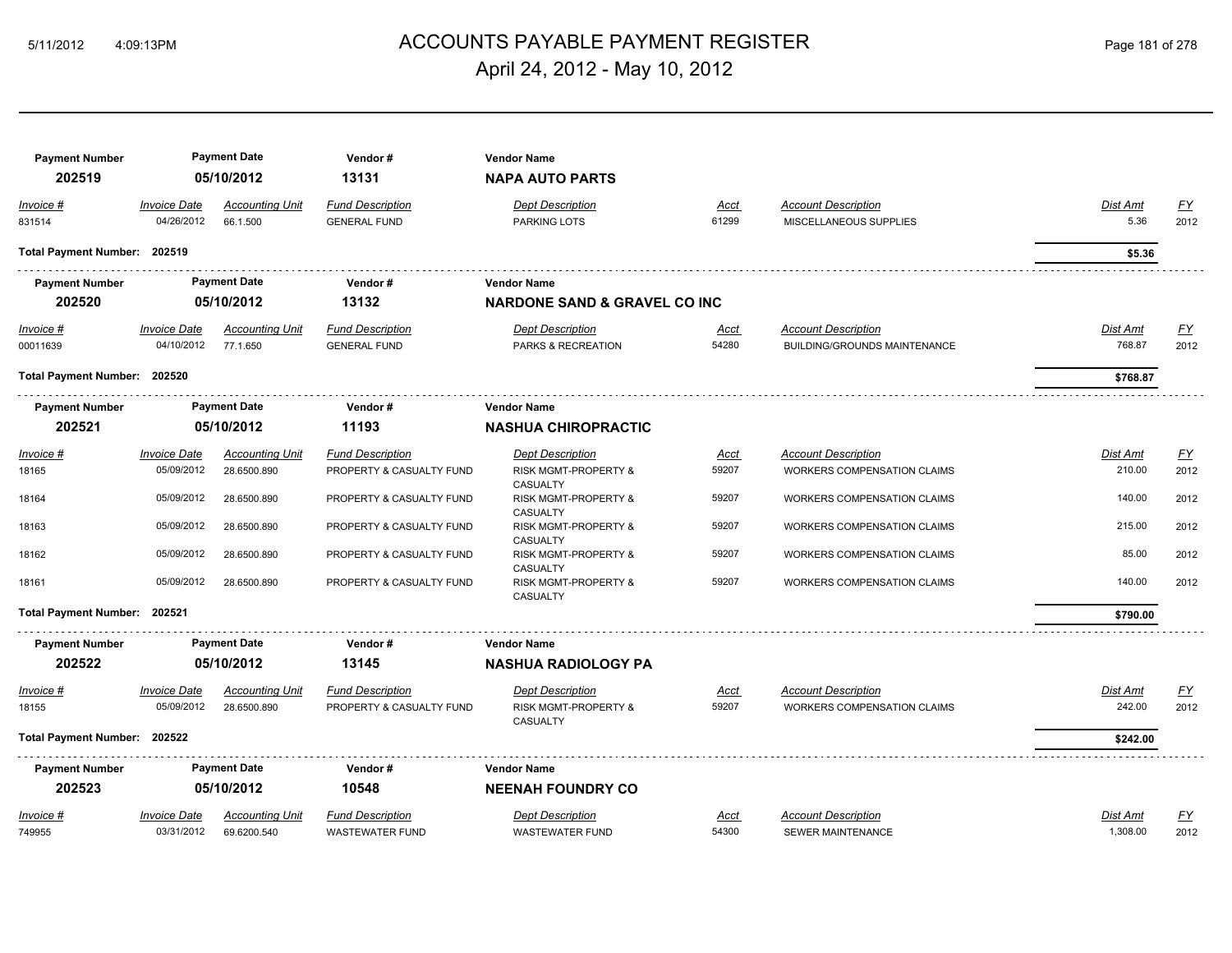## ACCOUNTS PAYABLE PAYMENT REGISTER 5/11/2012 4:09:13PM Page 182 of 278 April 24, 2012 - May 10, 2012

| <b>Payment Number</b><br>202523 |                                   | <b>Payment Date</b><br>05/10/2012     | Vendor#<br>10548                                  | <b>Vendor Name</b><br><b>NEENAH FOUNDRY CO</b>       |                      |                                                          |                          |                   |
|---------------------------------|-----------------------------------|---------------------------------------|---------------------------------------------------|------------------------------------------------------|----------------------|----------------------------------------------------------|--------------------------|-------------------|
| Invoice #                       | <b>Invoice Date</b>               | <b>Accounting Unit</b>                | <b>Fund Description</b>                           | <b>Dept Description</b>                              | Acct                 | <b>Account Description</b>                               | <b>Dist Amt</b>          | FY                |
| Total Payment Number: 202523    |                                   |                                       |                                                   |                                                      |                      |                                                          | \$1,308.00               |                   |
| <b>Payment Number</b>           |                                   | <b>Payment Date</b>                   | Vendor#                                           | <b>Vendor Name</b>                                   |                      |                                                          |                          |                   |
| 202524                          |                                   | 05/10/2012                            | 11473                                             | <b>NEW ENGLAND PAPER &amp; SUPPLY</b>                |                      |                                                          |                          |                   |
| $Invoice$ #<br>11153            | <b>Invoice Date</b><br>04/20/2012 | <b>Accounting Unit</b><br>52.1.720    | <b>Fund Description</b><br><b>GENERAL FUND</b>    | <b>Dept Description</b><br><b>FIRE</b>               | <u>Acct</u><br>61428 | <b>Account Description</b><br><b>JANITORIAL SUPPLIES</b> | <b>Dist Amt</b><br>68.16 | EY<br>2012        |
| 11147                           | 04/20/2012                        | 52.1.720                              | <b>GENERAL FUND</b>                               | <b>FIRE</b>                                          | 61428                | <b>JANITORIAL SUPPLIES</b>                               | 61.78                    | 2012              |
| 11146                           | 04/23/2012                        | 52.1.720                              | <b>GENERAL FUND</b>                               | <b>FIRE</b>                                          | 61428                | <b>JANITORIAL SUPPLIES</b>                               | 47.93                    | 2012              |
| 11145                           | 04/20/2012                        | 52.1.720                              | <b>GENERAL FUND</b>                               | <b>FIRE</b>                                          | 61428                | <b>JANITORIAL SUPPLIES</b>                               | 47.68                    | 2012              |
| 11144                           | 04/20/2012                        | 52.1.720                              | <b>GENERAL FUND</b>                               | <b>FIRE</b>                                          | 61428                | <b>JANITORIAL SUPPLIES</b>                               | 29.82                    | 2012              |
| 11118                           | 04/18/2012                        | 52.1.720                              | <b>GENERAL FUND</b>                               | <b>FIRE</b>                                          | 61428                | <b>JANITORIAL SUPPLIES</b>                               | 139.08                   | 2012              |
| 11117                           | 04/18/2012                        | 52.1.720                              | <b>GENERAL FUND</b>                               | <b>FIRE</b>                                          | 61428                | <b>JANITORIAL SUPPLIES</b>                               | 301.47                   | 2012              |
| 11116                           | 04/18/2012                        | 52.1.720                              | <b>GENERAL FUND</b>                               | <b>FIRE</b>                                          | 61428                | <b>JANITORIAL SUPPLIES</b>                               | 117.40                   | 2012              |
| 11115                           | 04/18/2012                        | 52.1.720                              | <b>GENERAL FUND</b>                               | <b>FIRE</b>                                          | 61428                | JANITORIAL SUPPLIES                                      | 224.33                   | 2012              |
| 11109                           | 04/13/2012                        | 52.1.720                              | <b>GENERAL FUND</b>                               | <b>FIRE</b>                                          | 61428                | <b>JANITORIAL SUPPLIES</b>                               | 39.99                    | 2012              |
| 11102                           | 04/11/2012                        | 52.1.720                              | <b>GENERAL FUND</b>                               | <b>FIRE</b>                                          | 61428                | <b>JANITORIAL SUPPLIES</b>                               | 285.22                   | 2012              |
| 11092                           | 04/10/2012                        | 52.1.720                              | <b>GENERAL FUND</b>                               | <b>FIRE</b>                                          | 61428                | <b>JANITORIAL SUPPLIES</b>                               | 43.84                    | 2012              |
| 11091                           | 04/10/2012                        | 52.1.720                              | <b>GENERAL FUND</b>                               | <b>FIRE</b>                                          | 61428                | <b>JANITORIAL SUPPLIES</b>                               | 92.16                    | 2012              |
| 11083                           | 04/09/2012                        | 52.1.720                              | <b>GENERAL FUND</b>                               | <b>FIRE</b>                                          | 61428                | <b>JANITORIAL SUPPLIES</b>                               | 308.77                   | 2012              |
| 11156                           | 04/23/2012                        | 52.1.720                              | <b>GENERAL FUND</b>                               | <b>FIRE</b>                                          | 61428                | <b>JANITORIAL SUPPLIES</b>                               | (43.58)                  | 2012              |
| Total Payment Number: 202524    |                                   |                                       |                                                   |                                                      |                      |                                                          | \$1,764.05               |                   |
| <b>Payment Number</b><br>202525 |                                   | <b>Payment Date</b><br>05/10/2012     | .<br>Vendor#<br>13180                             | <b>Vendor Name</b><br><b>NH BRAGG &amp; SONS INC</b> |                      |                                                          |                          |                   |
| Invoice #<br>237694-02          | <b>Invoice Date</b><br>04/10/2012 | <b>Accounting Unit</b><br>69.6200.670 | <b>Fund Description</b><br><b>WASTEWATER FUND</b> | <b>Dept Description</b><br>WASTEWATER FUND           | <u>Acct</u><br>71000 | <b>Account Description</b><br><b>EQUIPMENT</b>           | Dist Amt<br>175.07       | <u>FY</u><br>2012 |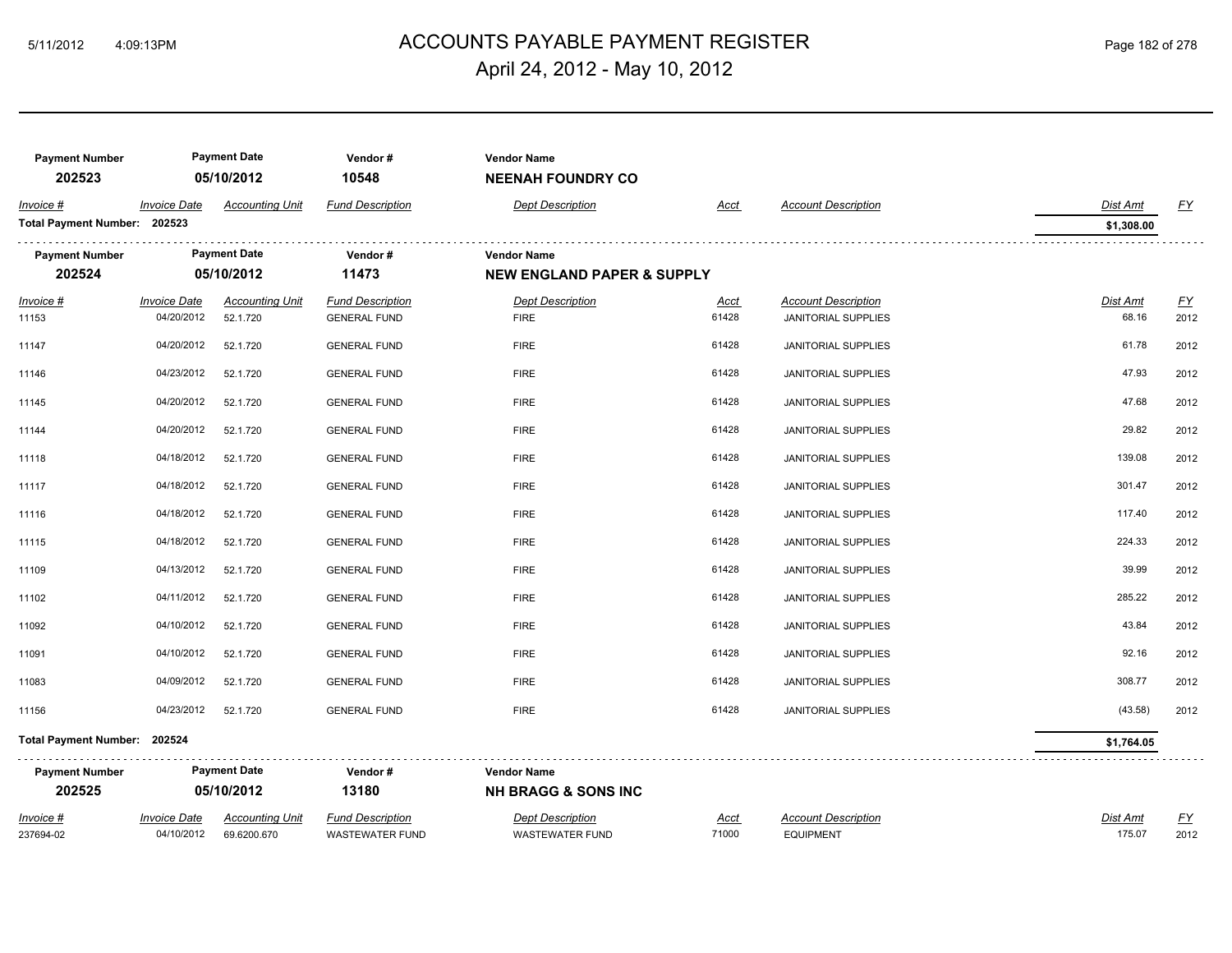## ACCOUNTS PAYABLE PAYMENT REGISTER 5/11/2012 4:09:13PM Page 183 of 278 April 24, 2012 - May 10, 2012

| <b>Payment Number</b><br>202525 |                      | <b>Payment Date</b><br>05/10/2012 | Vendor#<br>13180         | <b>Vendor Name</b><br><b>NH BRAGG &amp; SONS INC</b> |             |                                          |                 |                  |
|---------------------------------|----------------------|-----------------------------------|--------------------------|------------------------------------------------------|-------------|------------------------------------------|-----------------|------------------|
| Invoice #                       | <b>Invoice Date</b>  | <b>Accounting Unit</b>            | <b>Fund Description</b>  | <b>Dept Description</b>                              | Acct        | <b>Account Description</b>               | Dist Amt        | EY               |
| Total Payment Number: 202525    |                      |                                   |                          |                                                      |             |                                          | \$175.07        |                  |
| <b>Payment Number</b>           |                      | <b>Payment Date</b>               | Vendor#                  | <b>Vendor Name</b>                                   |             |                                          |                 |                  |
| 202526                          |                      | 05/10/2012                        | 10778                    | NH HAND THERAPY CTR INC                              |             |                                          |                 |                  |
| Invoice #                       | <u> Invoice Date</u> | <b>Accounting Unit</b>            | <b>Fund Description</b>  | <b>Dept Description</b>                              | <u>Acct</u> | <b>Account Description</b>               | <b>Dist Amt</b> | <u>FY</u>        |
| 18124                           | 05/09/2012           | 28.6500.895                       | PROPERTY & CASUALTY FUND | <b>RISK MGMT-PROPERTY &amp;</b><br>CASUALTY          | 59207       | <b>WORKERS COMPENSATION CLAIMS</b>       | 153.00          | 2012             |
| 18123                           | 05/09/2012           | 28.6500.895                       | PROPERTY & CASUALTY FUND | <b>RISK MGMT-PROPERTY &amp;</b><br>CASUALTY          | 59207       | WORKERS COMPENSATION CLAIMS              | 175.00          | 2012             |
| 18122                           | 05/09/2012           | 28.6500.895                       | PROPERTY & CASUALTY FUND | <b>RISK MGMT-PROPERTY &amp;</b><br>CASUALTY          | 59207       | <b>WORKERS COMPENSATION CLAIMS</b>       | 226.00          | 2012             |
| 18118                           | 05/09/2012           | 28.6500.890                       | PROPERTY & CASUALTY FUND | <b>RISK MGMT-PROPERTY &amp;</b><br>CASUALTY          | 59207       | <b>WORKERS COMPENSATION CLAIMS</b>       | 276.00          | 2012             |
| 18117                           | 05/09/2012           | 28.6500.890                       | PROPERTY & CASUALTY FUND | <b>RISK MGMT-PROPERTY &amp;</b><br>CASUALTY          | 59207       | WORKERS COMPENSATION CLAIMS              | 225.00          | 2012             |
| 18116                           | 05/09/2012           | 28.6500.890                       | PROPERTY & CASUALTY FUND | <b>RISK MGMT-PROPERTY &amp;</b><br>CASUALTY          | 59207       | WORKERS COMPENSATION CLAIMS              | 130.00          | 2012             |
| Total Payment Number: 202526    |                      |                                   |                          |                                                      |             |                                          | \$1,185.00      |                  |
| <b>Payment Number</b>           |                      | <b>Payment Date</b>               | Vendor#                  | <b>Vendor Name</b>                                   |             |                                          |                 |                  |
| 202527                          |                      | 05/10/2012                        | 14537                    | <b>NH SAFE &amp; LOCK CO INC</b>                     |             |                                          |                 |                  |
| Invoice #                       | <b>Invoice Date</b>  | <b>Accounting Unit</b>            | <b>Fund Description</b>  | <b>Dept Description</b>                              | <u>Acct</u> | <b>Account Description</b>               | Dist Amt        | <u>FY</u>        |
| 93110                           | 03/09/2012           | 86.3120                           | <b>TRANSIT GRANTS</b>    | <b>GRANT FUNDS-TRANSIT</b>                           | 54600       | <b>VEHICLE REPAIRS &amp; MAINTENANCE</b> | 142.00          | 2012             |
| Total Payment Number: 202527    |                      |                                   |                          |                                                      |             |                                          | \$142.00        |                  |
| <b>Payment Number</b>           |                      | <b>Payment Date</b>               | Vendor#                  | <b>Vendor Name</b>                                   |             |                                          |                 |                  |
| 202528                          |                      | 05/10/2012                        | 11347                    | <b>NICHOLE COLLINS</b>                               |             |                                          |                 |                  |
| Invoice #                       | <b>Invoice Date</b>  | <b>Accounting Unit</b>            | <b>Fund Description</b>  | <b>Dept Description</b>                              | Acct        | <b>Account Description</b>               | Dist Amt        | $\underline{FY}$ |
| 18160                           | 05/09/2012           | 28.6500.895                       | PROPERTY & CASUALTY FUND | RISK MGMT-PROPERTY &<br>CASUALTY                     | 59207       | <b>WORKERS COMPENSATION CLAIMS</b>       | 106.13          | 2012             |
| Total Payment Number: 202528    |                      |                                   |                          |                                                      |             |                                          | \$106.13        |                  |
| <b>Payment Number</b>           |                      | <b>Payment Date</b>               | Vendor#                  | <b>Vendor Name</b>                                   |             |                                          |                 |                  |
| 202529                          |                      | 05/10/2012                        | 14557                    | <b>NORTHEAST NURSERY INC</b>                         |             |                                          |                 |                  |
| Invoice #                       | <b>Invoice Date</b>  | <b>Accounting Unit</b>            | <b>Fund Description</b>  | <b>Dept Description</b>                              | Acct        | <b>Account Description</b>               | Dist Amt        | <u>FY</u>        |
| 237261                          | 04/12/2012           | 77.1.720.8191                     | <b>GENERAL FUND</b>      | PARKS & RECREATION                                   | 54280       | BUILDING/GROUNDS MAINTENANCE             | 620.00          | 2012             |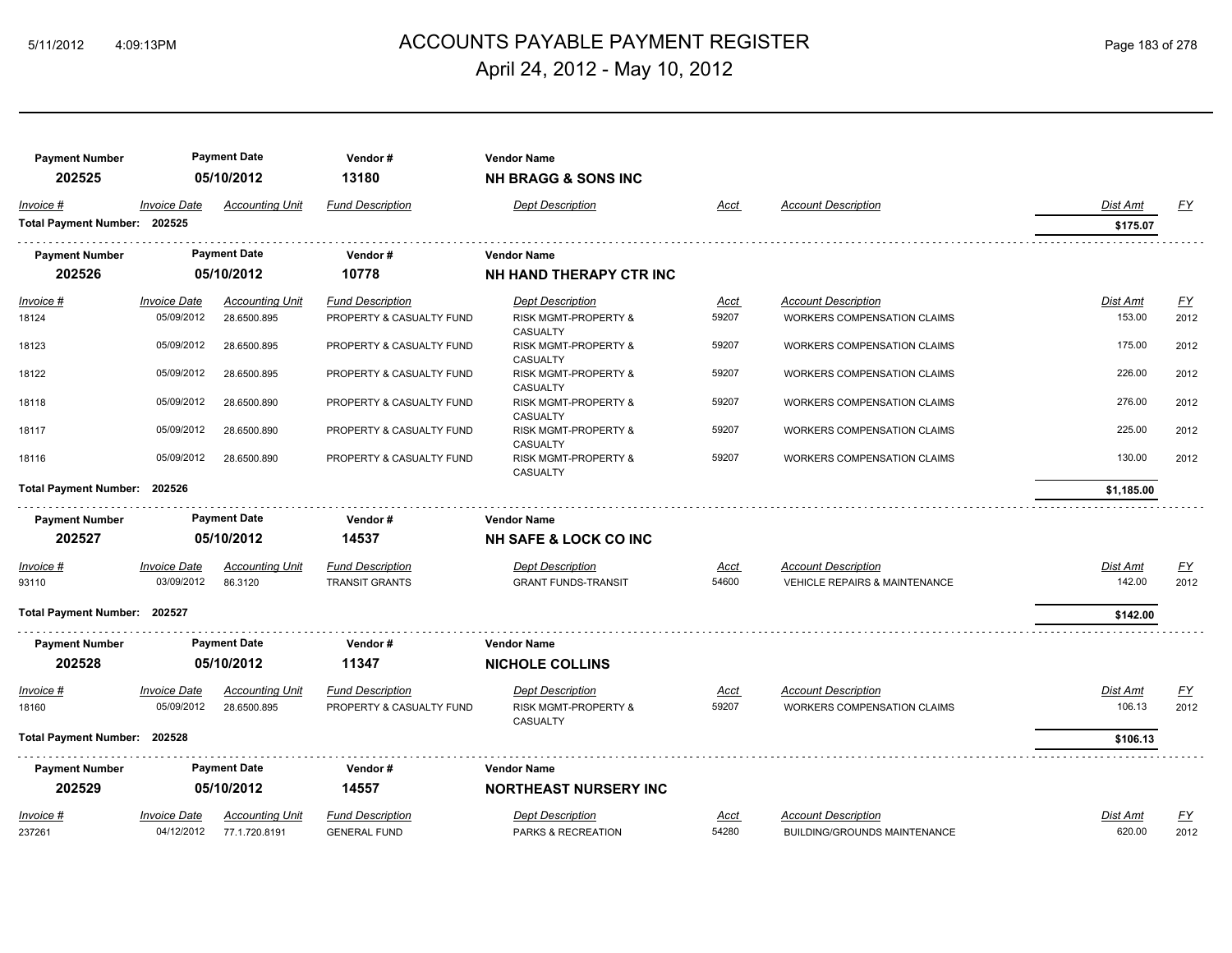## ACCOUNTS PAYABLE PAYMENT REGISTER 5/11/2012 4:09:13PM Page 184 of 278 April 24, 2012 - May 10, 2012

| <b>Payment Number</b><br>202529 |                     | <b>Payment Date</b><br>05/10/2012 | Vendor#<br>14557         | <b>Vendor Name</b><br><b>NORTHEAST NURSERY INC</b> |             |                                    |            |                  |
|---------------------------------|---------------------|-----------------------------------|--------------------------|----------------------------------------------------|-------------|------------------------------------|------------|------------------|
| Invoice #                       | <b>Invoice Date</b> | <b>Accounting Unit</b>            | <b>Fund Description</b>  | <b>Dept Description</b>                            | Acct        | <b>Account Description</b>         | Dist Amt   | <u>FY</u>        |
| Total Payment Number: 202529    |                     |                                   |                          |                                                    |             |                                    | \$620.00   |                  |
| <b>Payment Number</b>           |                     | <b>Payment Date</b>               | Vendor#                  | <b>Vendor Name</b>                                 |             |                                    |            |                  |
| 202530                          |                     | 05/10/2012                        | 13212                    | <b>OCCUPATIONAL HEALTH CTRS SOUTH</b>              |             |                                    |            |                  |
| Invoice #                       | <b>Invoice Date</b> | <b>Accounting Unit</b>            | <b>Fund Description</b>  | <b>Dept Description</b>                            | <u>Acct</u> | <b>Account Description</b>         | Dist Amt   | <u>FY</u>        |
| 18158                           | 05/09/2012          | 28.6500.890                       | PROPERTY & CASUALTY FUND | RISK MGMT-PROPERTY &<br>CASUALTY                   | 59207       | WORKERS COMPENSATION CLAIMS        | 333.44     | 2012             |
| 18157                           | 05/09/2012          | 28.6500.890                       | PROPERTY & CASUALTY FUND | <b>RISK MGMT-PROPERTY &amp;</b><br>CASUALTY        | 59207       | <b>WORKERS COMPENSATION CLAIMS</b> | 152.66     | 2012             |
| 18130                           | 05/09/2012          | 28.6500.890                       | PROPERTY & CASUALTY FUND | RISK MGMT-PROPERTY &<br><b>CASUALTY</b>            | 59207       | <b>WORKERS COMPENSATION CLAIMS</b> | 418.59     | 2012             |
| 18112                           | 05/09/2012          | 28.6500.890                       | PROPERTY & CASUALTY FUND | RISK MGMT-PROPERTY &<br><b>CASUALTY</b>            | 59207       | WORKERS COMPENSATION CLAIMS        | 152.66     | 2012             |
| Total Payment Number: 202530    |                     |                                   |                          |                                                    |             |                                    | \$1,057.35 |                  |
| <b>Payment Number</b>           |                     | <b>Payment Date</b>               | Vendor#                  | <b>Vendor Name</b>                                 |             |                                    |            |                  |
| 202531                          |                     | 05/10/2012                        | 10779                    | <b>ORTHOCARE MEDICAL EQUIPMENT LL</b>              |             |                                    |            |                  |
| Invoice #                       | <b>Invoice Date</b> | <b>Accounting Unit</b>            | <b>Fund Description</b>  | <b>Dept Description</b>                            | <b>Acct</b> | <b>Account Description</b>         | Dist Amt   | $\underline{FY}$ |
| 18153                           | 05/09/2012          | 28.6500.895                       | PROPERTY & CASUALTY FUND | <b>RISK MGMT-PROPERTY &amp;</b><br>CASUALTY        | 59207       | <b>WORKERS COMPENSATION CLAIMS</b> | 3,561.15   | 2012             |
| 18113                           | 05/09/2012          | 28.6500.890                       | PROPERTY & CASUALTY FUND | RISK MGMT-PROPERTY &<br><b>CASUALTY</b>            | 59207       | WORKERS COMPENSATION CLAIMS        | 16.88      | 2012             |
| Total Payment Number: 202531    |                     |                                   |                          |                                                    |             |                                    | \$3,578.03 |                  |
| <b>Payment Number</b>           |                     | <b>Payment Date</b>               | Vendor#                  | <b>Vendor Name</b>                                 |             |                                    |            |                  |
| 202532                          |                     | 05/10/2012                        | 13276                    | PEABODY SUPPLY CO                                  |             |                                    |            |                  |
| Invoice #                       | <b>Invoice Date</b> | <b>Accounting Unit</b>            | <b>Fund Description</b>  | <b>Dept Description</b>                            | Acct        | <b>Account Description</b>         | Dist Amt   | EY               |
| 954830                          | 04/09/2012          | 77.1.720.8192                     | <b>GENERAL FUND</b>      | PARKS & RECREATION                                 | 54280       | BUILDING/GROUNDS MAINTENANCE       | 2.99       | 2012             |
| 954831                          | 04/09/2012          | 69.6200.670                       | <b>WASTEWATER FUND</b>   | <b>WASTEWATER FUND</b>                             | 54487       | EQUIPMENT REPAIRS & MAINTENANCE    | 269.58     | 2012             |
| 954321                          | 04/06/2012          | 69.6200.670                       | <b>WASTEWATER FUND</b>   | <b>WASTEWATER FUND</b>                             | 54487       | EQUIPMENT REPAIRS & MAINTENANCE    | 17.43      | 2012             |
| 953464                          | 04/04/2012          | 69.6200.670                       | <b>WASTEWATER FUND</b>   | <b>WASTEWATER FUND</b>                             | 54487       | EQUIPMENT REPAIRS & MAINTENANCE    | 96.21      | 2012             |
| Total Payment Number: 202532    |                     |                                   |                          |                                                    |             |                                    | \$386.21   |                  |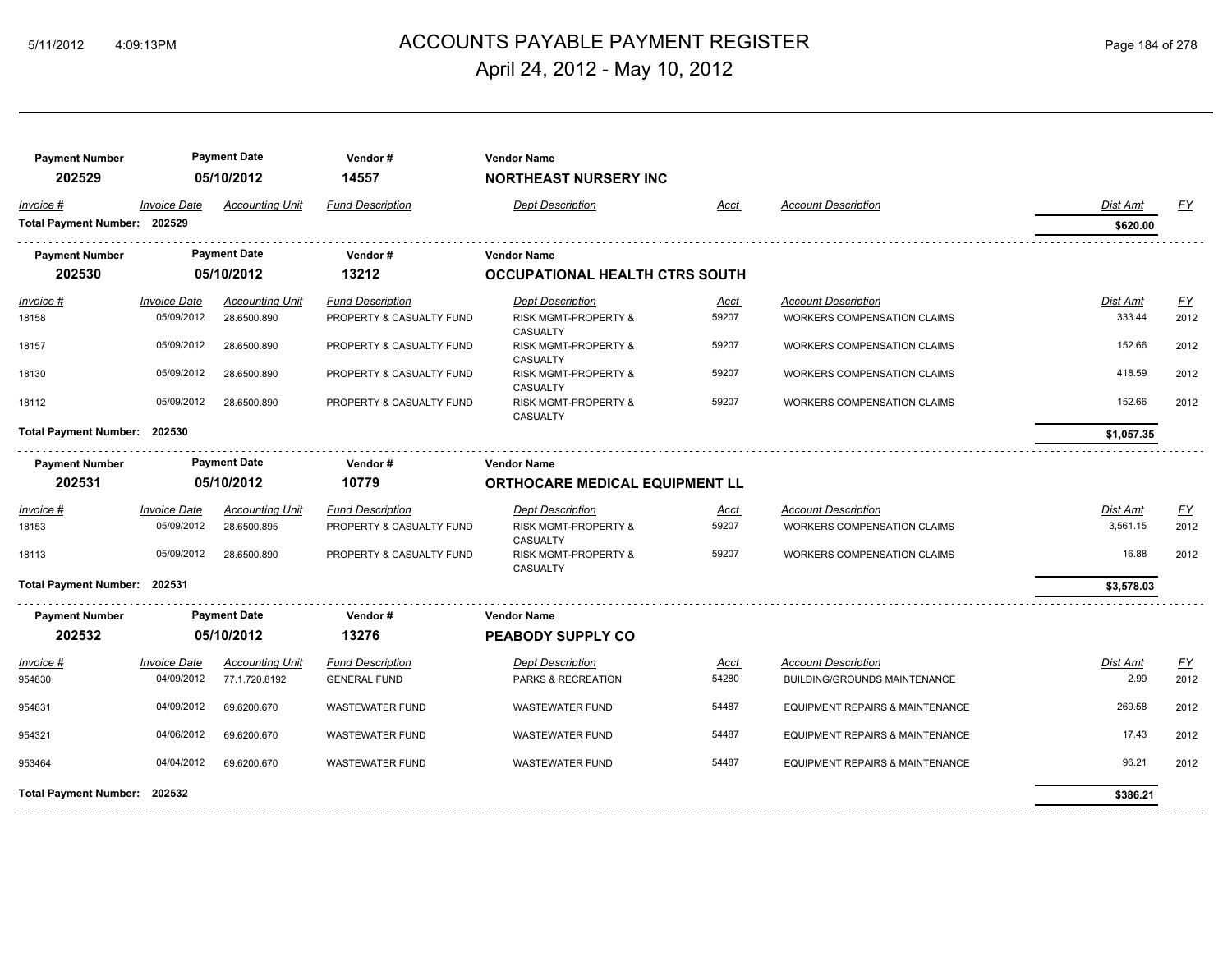## ACCOUNTS PAYABLE PAYMENT REGISTER 5/11/2012 4:09:13PM Page 185 of 278 April 24, 2012 - May 10, 2012

| <b>Payment Number</b><br>202533 |                                   | <b>Payment Date</b><br>05/10/2012       | Vendor#<br>13297                                  | <b>Vendor Name</b><br>PERMA LINE CORP OF NEW ENGLAND |                      |                                                               |                          |                                   |
|---------------------------------|-----------------------------------|-----------------------------------------|---------------------------------------------------|------------------------------------------------------|----------------------|---------------------------------------------------------------|--------------------------|-----------------------------------|
| Invoice #<br>133474             | <b>Invoice Date</b><br>04/09/2012 | <b>Accounting Unit</b><br>64.1.705      | <b>Fund Description</b><br><b>GENERAL FUND</b>    | <b>Dept Description</b><br><b>TRAFFIC</b>            | Acct<br>61542        | <b>Account Description</b><br><b>SIGNS</b>                    | Dist Amt<br>59.90        | EY<br>2012                        |
| 133428                          | 04/06/2012                        | 64.1.705                                | <b>GENERAL FUND</b>                               | <b>TRAFFIC</b>                                       | 61542                | <b>SIGNS</b>                                                  | 186.40                   | 2012                              |
| 133390                          | 04/04/2012                        | 64.1.705                                | <b>GENERAL FUND</b>                               | <b>TRAFFIC</b>                                       | 61542                | <b>SIGNS</b>                                                  | 106.20                   | 2012                              |
| Total Payment Number: 202533    |                                   |                                         |                                                   |                                                      |                      |                                                               | \$352.50                 |                                   |
| <b>Payment Number</b><br>202534 |                                   | <b>Payment Date</b><br>05/10/2012       | Vendor#<br>13313                                  | <b>Vendor Name</b><br>PICHETTE BROS CONSTRUCTION INC |                      | Payee Name<br>PICHETTE BROS CONSTRUCTION CO                   |                          |                                   |
| Invoice #<br>2873-RET REL       | <b>Invoice Date</b><br>04/18/2012 | <b>Accounting Unit</b><br><b>BS1000</b> | <b>Fund Description</b><br><b>GENERAL FUND</b>    | <b>Dept Description</b><br><b>GENERAL FUND</b>       | <b>Acct</b><br>20850 | <b>Account Description</b><br>RETAINAGE INTEREST PAYABLE      | <b>Dist Amt</b><br>26.54 | $\underline{\mathsf{FY}}$<br>2012 |
| 2873-RET REL                    | 04/18/2012                        | <b>BS1000</b>                           | <b>GENERAL FUND</b>                               | <b>GENERAL FUND</b>                                  | 20800                | RETAINAGE PAYABLE                                             | 10,490.84                | 2012                              |
| Total Payment Number: 202534    |                                   |                                         |                                                   |                                                      |                      |                                                               | \$10,517.38              |                                   |
| <b>Payment Number</b>           |                                   | <b>Payment Date</b>                     | Vendor#                                           | <b>Vendor Name</b>                                   |                      |                                                               |                          |                                   |
| 202535                          |                                   | 05/10/2012                              | 13319                                             | <b>PINE MOTOR PARTS</b>                              |                      |                                                               |                          |                                   |
| Invoice #<br>84572B             | <b>Invoice Date</b><br>04/12/2012 | <b>Accounting Unit</b><br>69.6200.540   | <b>Fund Description</b><br><b>WASTEWATER FUND</b> | <b>Dept Description</b><br><b>WASTEWATER FUND</b>    | <b>Acct</b><br>54487 | <b>Account Description</b><br>EQUIPMENT REPAIRS & MAINTENANCE | Dist Amt<br>163.00       | $\underline{\mathsf{FY}}$<br>2012 |
| 84587B                          | 04/13/2012                        | 69.6200.540                             | <b>WASTEWATER FUND</b>                            | <b>WASTEWATER FUND</b>                               | 54280                | BUILDING/GROUNDS MAINTENANCE                                  | 10.49                    | 2012                              |
| 84586B                          | 04/13/2012                        | 69.6200.540                             | <b>WASTEWATER FUND</b>                            | <b>WASTEWATER FUND</b>                               | 54280                | <b>BUILDING/GROUNDS MAINTENANCE</b>                           | 32.15                    | 2012                              |
| 85255B                          | 04/13/2012                        | 69.6200.670                             | <b>WASTEWATER FUND</b>                            | <b>WASTEWATER FUND</b>                               | 54600                | <b>VEHICLE REPAIRS &amp; MAINTENANCE</b>                      | 21.47                    | 2012                              |
| Total Payment Number: 202535    |                                   |                                         |                                                   |                                                      |                      |                                                               | \$227.11                 |                                   |
| <b>Payment Number</b>           |                                   | <b>Payment Date</b>                     | Vendor#                                           | <b>Vendor Name</b>                                   |                      |                                                               |                          |                                   |
| 202536                          |                                   | 05/10/2012                              | 13342                                             | <b>POWER &amp; TELEPHONE SUPPLY CO</b>               |                      |                                                               |                          |                                   |
| Invoice #<br>516740300          | <b>Invoice Date</b><br>04/06/2012 | <b>Accounting Unit</b><br>52.1.625      | <b>Fund Description</b><br><b>GENERAL FUND</b>    | <b>Dept Description</b><br><b>FIRE</b>               | Acct<br>71025        | <b>Account Description</b><br>SMALL TOOLS                     | Dist Amt<br>16.32        | $\underline{FY}$<br>2012          |
| Total Payment Number: 202536    |                                   |                                         |                                                   |                                                      |                      |                                                               | \$16.32                  |                                   |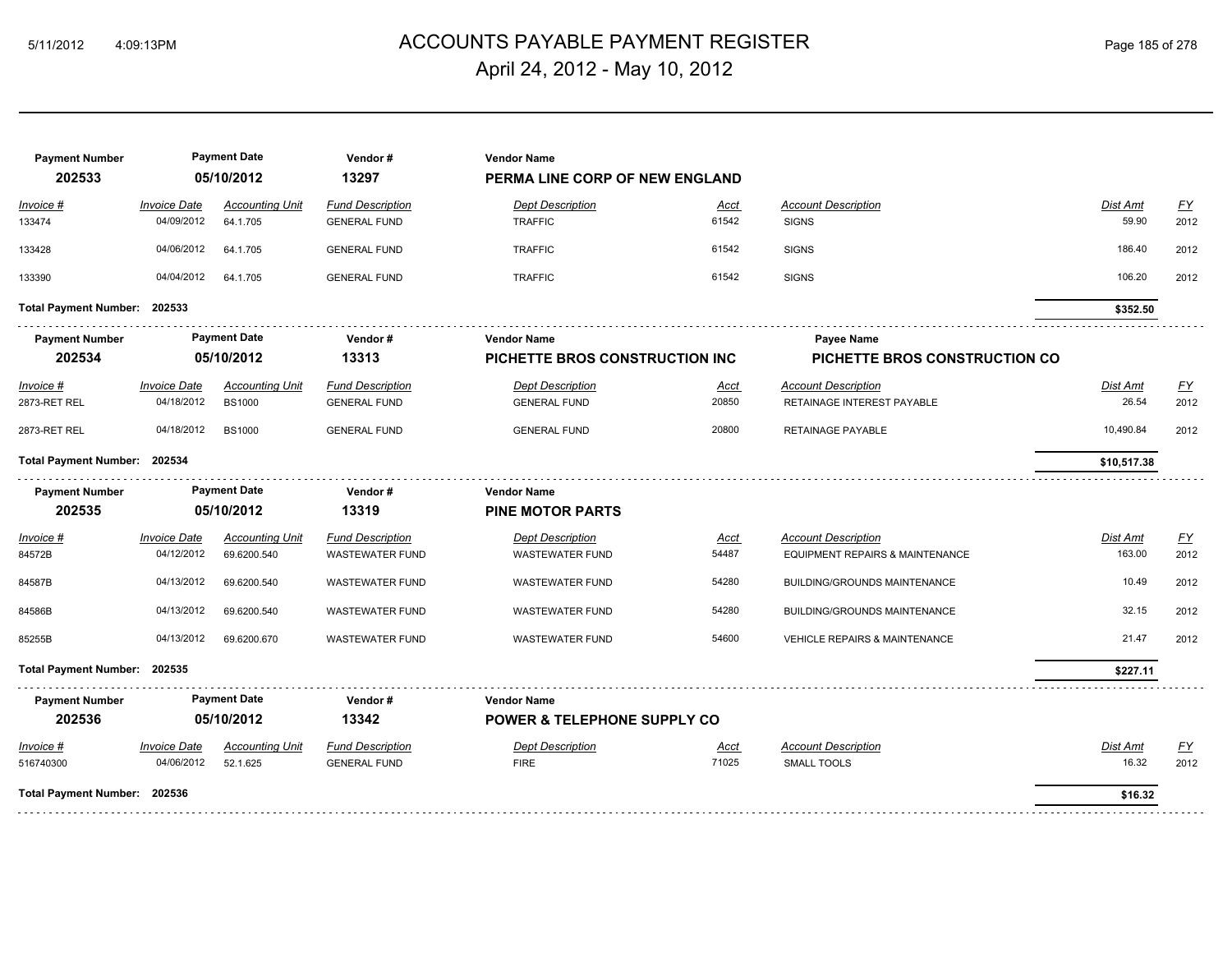#### ACCOUNTS PAYABLE PAYMENT REGISTER 5/11/2012 4:09:13PM Page 186 of 278 April 24, 2012 - May 10, 2012

**Payment Number Payment Date Vendor # Vendor Name Payee Name 202537 05/10/2012 13201 NORTRAX EQUIPMENT POWERPLAN** *Invoice # Invoice Date Accounting Unit Fund Description Dept Description Acct Account Description Dist Amt FY* 506211 04/23/2012 61.1.700 GENERAL FUND STREETS 54600 VEHICLE REPAIRS & MAINTENANCE 61.64 2012 **Total Payment Number: 202537 \$61.64 Payment Number Payment Date Vendor # Vendor Name 202538 05/10/2012 11405 RICHARD CONWAY** *Invoice # Invoice Date Accounting Unit Fund Description Dept Description Acct Account Description Dist Amt FY* REIMB TRAVEL 05/04/2012 52.1.500 GENERAL FUND FIRE FIRE 55400 CONFERENCES AND SEMINARS 163.66 2012 **Total Payment Number: 202538 \$163.66**  . . . . . . . . . . . . . . \_<del>\_\_\_\_\_\_\_\_\_\_\_\_\_\_\_\_\_\_\_\_\_</del>\_\_\_\_\_\_\_ **Payment Number Payment Date Vendor # Vendor Name 202539 05/10/2012 11376 RICHARD GILLESPIE** *Invoice # Invoice Date Accounting Unit Fund Description Dept Description Acct Account Description Dist Amt FY* REIMB WORKSHOP 04/14/2012 82.1.735 GENERAL FUND PLANNING & ZONING 55699 OTHER CONTRACTED SERVICES 60.00 2012 **Total Payment Number: 202539 \$60.00 Payment Number Payment Date Vendor # Vendor Name 202540 05/10/2012 13467 ROGER WILLIAMS UNIVERSITY** *Invoice # Invoice Date Accounting Unit Fund Description Dept Description Acct Account Description Dist Amt FY* 2383 04/10/2012 50.1.635 GENERAL FUND POLICE POLICE 55400 CONFERENCES AND SEMINARS 400.00 2012 **Total Payment Number: 202540 \$400.00 Payment Number Payment Date Vendor # Vendor Name 202541 05/10/2012 13504 SANEL AUTO PARTS CO** *Invoice # Invoice Date Accounting Unit Fund Description Dept Description Acct Account Description Dist Amt FY* 27LB3801 04/12/2012 52.1.630 GENERAL FUND 61799 VEHICLE PARTS & SUPPLIES 4.72 2012 02LI1787 04/24/2012 52.1.630 GENERAL FUND 61799 VEHICLE PARTS & SUPPLIES 45.50 2012 02LH6238 04/24/2012 52.1.630 GENERAL FUND 61799 VEHICLE PARTS & SUPPLIES 11.08 2012 02LH6234 04/24/2012 52.1.630 GENERAL FUND 61799 VEHICLE PARTS & SUPPLIES 6.79 2012 02LH4317 04/23/2012 52.1.630 GENERAL FUND 61799 VEHICLE PARTS & SUPPLIES 13.20 2012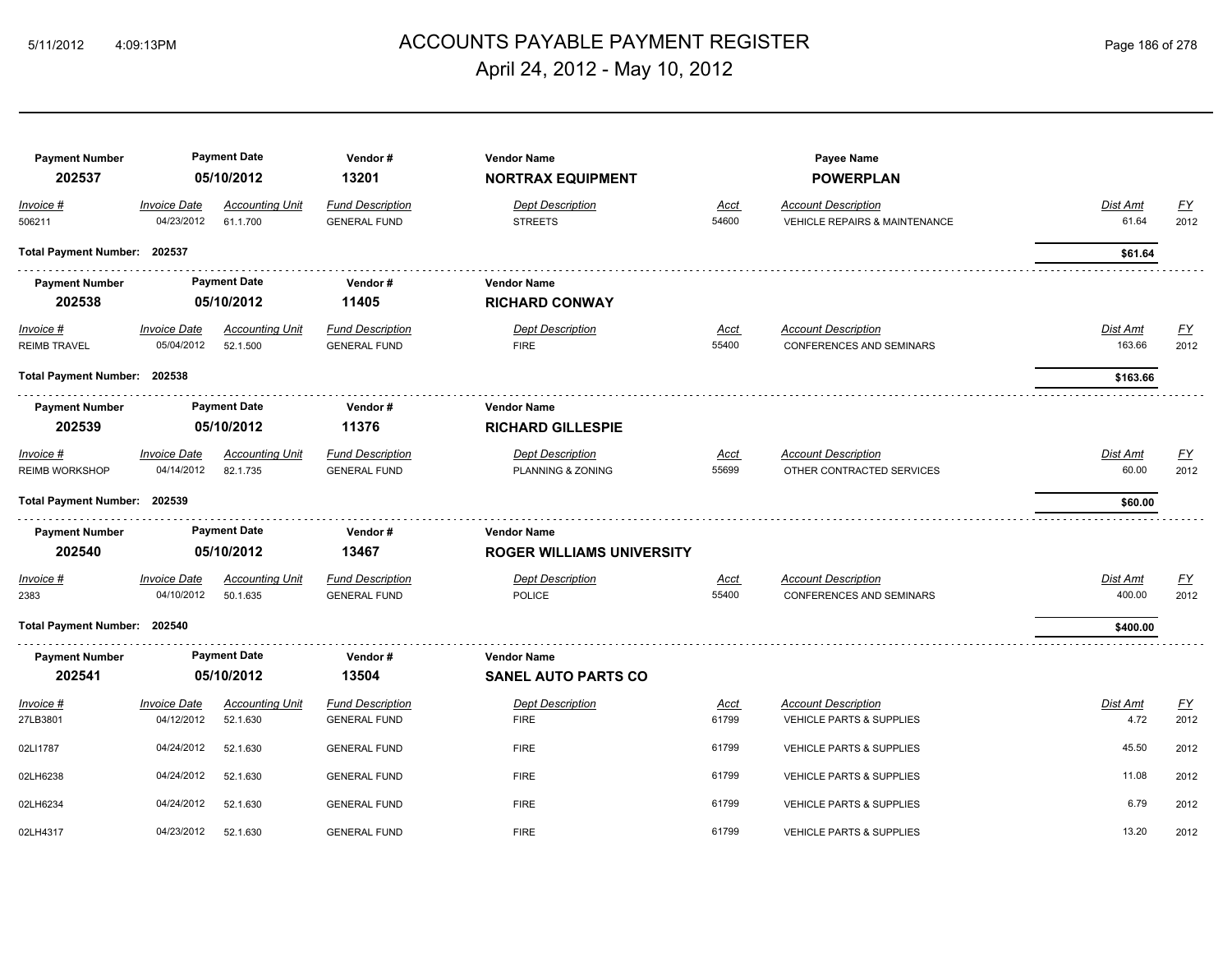## ACCOUNTS PAYABLE PAYMENT REGISTER 5/11/2012 4:09:13PM Page 187 of 278 April 24, 2012 - May 10, 2012

| <b>Payment Number</b><br>202541 |                                   | <b>Payment Date</b><br>05/10/2012  | Vendor#<br>13504                               | <b>Vendor Name</b><br><b>SANEL AUTO PARTS CO</b> |                      |                                                                   |                   |            |
|---------------------------------|-----------------------------------|------------------------------------|------------------------------------------------|--------------------------------------------------|----------------------|-------------------------------------------------------------------|-------------------|------------|
| Invoice #<br>02LG1847           | <b>Invoice Date</b><br>04/20/2012 | <b>Accounting Unit</b><br>52.1.630 | <b>Fund Description</b><br><b>GENERAL FUND</b> | <b>Dept Description</b><br><b>FIRE</b>           | <b>Acct</b><br>61799 | <b>Account Description</b><br><b>VEHICLE PARTS &amp; SUPPLIES</b> | Dist Amt<br>13.03 | EY<br>2012 |
| 02LE6875                        | 04/18/2012                        | 52.1.630                           | <b>GENERAL FUND</b>                            | <b>FIRE</b>                                      | 61799                | <b>VEHICLE PARTS &amp; SUPPLIES</b>                               | 4.50              | 2012       |
| 02LD7327                        | 04/16/2012                        | 52.1.630                           | <b>GENERAL FUND</b>                            | <b>FIRE</b>                                      | 61799                | <b>VEHICLE PARTS &amp; SUPPLIES</b>                               | 1.57              | 2012       |
| 02LD5572                        | 04/16/2012                        | 52.1.630                           | <b>GENERAL FUND</b>                            | <b>FIRE</b>                                      | 61799                | <b>VEHICLE PARTS &amp; SUPPLIES</b>                               | 6.20              | 2012       |
| 02LD3356                        | 04/24/2012                        | 52.1.630                           | <b>GENERAL FUND</b>                            | <b>FIRE</b>                                      | 61799                | <b>VEHICLE PARTS &amp; SUPPLIES</b>                               | 57.39             | 2012       |
| 02LD1595                        | 04/16/2012                        | 52.1.630                           | <b>GENERAL FUND</b>                            | <b>FIRE</b>                                      | 61799                | <b>VEHICLE PARTS &amp; SUPPLIES</b>                               | 68.57             | 2012       |
| 02LB3457                        | 04/12/2012                        | 52.1.630                           | <b>GENERAL FUND</b>                            | <b>FIRE</b>                                      | 61799                | <b>VEHICLE PARTS &amp; SUPPLIES</b>                               | 20.74             | 2012       |
| 02LB2775                        | 04/12/2012                        | 52.1.630                           | <b>GENERAL FUND</b>                            | <b>FIRE</b>                                      | 61799                | <b>VEHICLE PARTS &amp; SUPPLIES</b>                               | 14.16             | 2012       |
| 02LB2201                        | 04/12/2012                        | 52.1.630                           | <b>GENERAL FUND</b>                            | <b>FIRE</b>                                      | 61799                | VEHICLE PARTS & SUPPLIES                                          | 9.64              | 2012       |
| 02LB0877                        | 04/11/2012                        | 52.1.630                           | <b>GENERAL FUND</b>                            | <b>FIRE</b>                                      | 61799                | VEHICLE PARTS & SUPPLIES                                          | 52.65             | 2012       |
| 02LB0039                        | 04/11/2012                        | 52.1.630                           | <b>GENERAL FUND</b>                            | <b>FIRE</b>                                      | 61799                | <b>VEHICLE PARTS &amp; SUPPLIES</b>                               | 27.11             | 2012       |
| 02LA5303                        | 04/11/2012                        | 52.1.630                           | <b>GENERAL FUND</b>                            | <b>FIRE</b>                                      | 61799                | <b>VEHICLE PARTS &amp; SUPPLIES</b>                               | 13.33             | 2012       |
| 02LA2606                        | 04/10/2012                        | 52.1.630                           | <b>GENERAL FUND</b>                            | <b>FIRE</b>                                      | 61799                | <b>VEHICLE PARTS &amp; SUPPLIES</b>                               | 27.18             | 2012       |
| 02LB2781                        | 04/12/2012                        | 52.1.630                           | <b>GENERAL FUND</b>                            | <b>FIRE</b>                                      | 61799                | <b>VEHICLE PARTS &amp; SUPPLIES</b>                               | (9.64)            | 2012       |
| 02LH5891                        | 04/24/2012                        | 61.1.670                           | <b>GENERAL FUND</b>                            | <b>STREETS</b>                                   | 61299                | MISCELLANEOUS SUPPLIES                                            | 143.38            | 2012       |
| 02LH5234                        | 04/24/2012                        | 61.1.670                           | <b>GENERAL FUND</b>                            | <b>STREETS</b>                                   | 61299                | MISCELLANEOUS SUPPLIES                                            | 60.95             | 2012       |
| 02LG9752                        | 04/23/2012                        | 61.1.670                           | <b>GENERAL FUND</b>                            | <b>STREETS</b>                                   | 61299                | MISCELLANEOUS SUPPLIES                                            | 13.80             | 2012       |
| 02ML2385                        | 05/02/2012                        | 61.1.700                           | <b>GENERAL FUND</b>                            | <b>STREETS</b>                                   | 54600                | VEHICLE REPAIRS & MAINTENANCE                                     | 46.49             | 2012       |
| 02LM2708                        | 05/02/2012                        | 61.1.700                           | <b>GENERAL FUND</b>                            | <b>STREETS</b>                                   | 54600                | VEHICLE REPAIRS & MAINTENANCE                                     | 19.10             | 2012       |
| 02LL4717                        | 05/01/2012                        | 61.1.700                           | <b>GENERAL FUND</b>                            | <b>STREETS</b>                                   | 54600                | VEHICLE REPAIRS & MAINTENANCE                                     | 36.90             | 2012       |
| 02LL0016                        | 04/30/2012                        | 61.1.700                           | <b>GENERAL FUND</b>                            | <b>STREETS</b>                                   | 54600                | VEHICLE REPAIRS & MAINTENANCE                                     | 81.36             | 2012       |
| 02LJ0091                        | 04/26/2012                        | 61.1.700                           | <b>GENERAL FUND</b>                            | <b>STREETS</b>                                   | 54600                | VEHICLE REPAIRS & MAINTENANCE                                     | 129.74            | 2012       |
| 02LG8350                        | 04/23/2012                        | 61.1.700                           | <b>GENERAL FUND</b>                            | <b>STREETS</b>                                   | 54600                | <b>VEHICLE REPAIRS &amp; MAINTENANCE</b>                          | 93.85             | 2012       |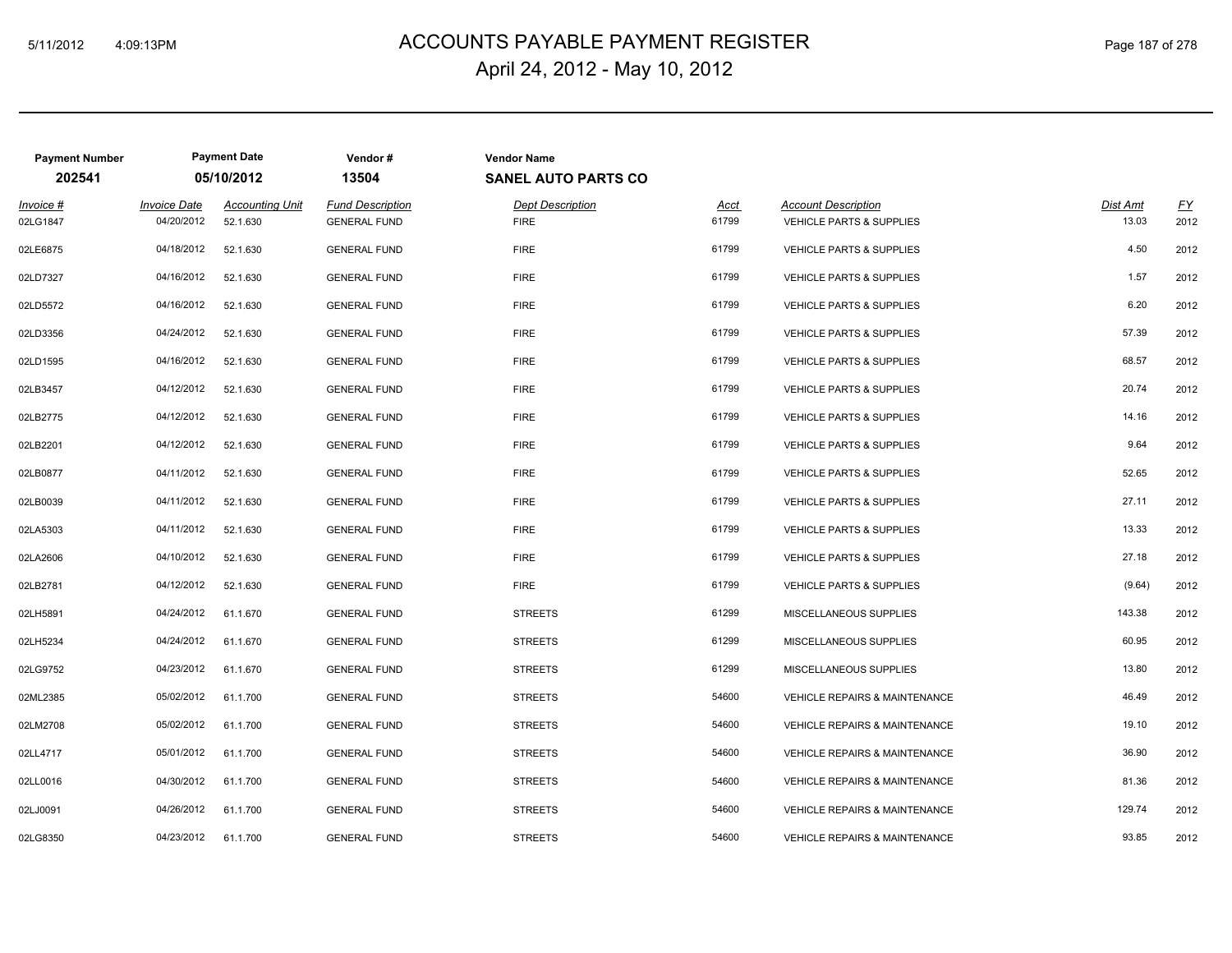## ACCOUNTS PAYABLE PAYMENT REGISTER 5/11/2012 4:09:13PM Page 188 of 278 April 24, 2012 - May 10, 2012

| <b>Payment Number</b><br>202541 |                                   | <b>Payment Date</b><br>05/10/2012  | Vendor#<br>13504                               | <b>Vendor Name</b><br><b>SANEL AUTO PARTS CO</b> |               |                                                                        |                  |            |
|---------------------------------|-----------------------------------|------------------------------------|------------------------------------------------|--------------------------------------------------|---------------|------------------------------------------------------------------------|------------------|------------|
| Invoice #<br>02LF8390           | <b>Invoice Date</b><br>04/20/2012 | <b>Accounting Unit</b><br>61.1.700 | <b>Fund Description</b><br><b>GENERAL FUND</b> | <b>Dept Description</b><br><b>STREETS</b>        | Acct<br>54600 | <b>Account Description</b><br><b>VEHICLE REPAIRS &amp; MAINTENANCE</b> | Dist Amt<br>7.65 | EY<br>2012 |
| 02LF1877                        | 04/19/2012                        | 61.1.700                           | <b>GENERAL FUND</b>                            | <b>STREETS</b>                                   | 54600         | <b>VEHICLE REPAIRS &amp; MAINTENANCE</b>                               | 29.76            | 2012       |
| 02LD9961                        | 04/17/2012                        | 61.1.700                           | <b>GENERAL FUND</b>                            | <b>STREETS</b>                                   | 54600         | <b>VEHICLE REPAIRS &amp; MAINTENANCE</b>                               | 122.90           | 2012       |
| 02LC0194                        | 04/13/2012                        | 61.1.700                           | <b>GENERAL FUND</b>                            | <b>STREETS</b>                                   | 54600         | VEHICLE REPAIRS & MAINTENANCE                                          | 13.20            | 2012       |
| 02LB2948                        | 04/12/2012                        | 61.1.700                           | <b>GENERAL FUND</b>                            | <b>STREETS</b>                                   | 54600         | <b>VEHICLE REPAIRS &amp; MAINTENANCE</b>                               | 6.50             | 2012       |
| 02LA6311                        | 04/11/2012                        | 61.1.700                           | <b>GENERAL FUND</b>                            | <b>STREETS</b>                                   | 54600         | <b>VEHICLE REPAIRS &amp; MAINTENANCE</b>                               | 42.88            | 2012       |
| 02LA0325                        | 04/10/2012                        | 61.1.700                           | <b>GENERAL FUND</b>                            | <b>STREETS</b>                                   | 54600         | <b>VEHICLE REPAIRS &amp; MAINTENANCE</b>                               | 96.00            | 2012       |
| 02LA0291                        | 04/10/2012                        | 61.1.700                           | <b>GENERAL FUND</b>                            | <b>STREETS</b>                                   | 54600         | <b>VEHICLE REPAIRS &amp; MAINTENANCE</b>                               | 105.16           | 2012       |
| 02KZ3414                        | 04/09/2012                        | 61.1.700                           | <b>GENERAL FUND</b>                            | <b>STREETS</b>                                   | 54600         | VEHICLE REPAIRS & MAINTENANCE                                          | 12.17            | 2012       |
| 02KZ1748                        | 04/09/2012                        | 61.1.700                           | <b>GENERAL FUND</b>                            | <b>STREETS</b>                                   | 54600         | VEHICLE REPAIRS & MAINTENANCE                                          | 166.31           | 2012       |
| 02KY4858                        | 04/06/2012                        | 61.1.700                           | <b>GENERAL FUND</b>                            | <b>STREETS</b>                                   | 54600         | <b>VEHICLE REPAIRS &amp; MAINTENANCE</b>                               | 29.82            | 2012       |
| 02KX5401                        | 04/05/2012                        | 61.1.700                           | <b>GENERAL FUND</b>                            | <b>STREETS</b>                                   | 54600         | <b>VEHICLE REPAIRS &amp; MAINTENANCE</b>                               | 288.85           | 2012       |
| 02KX3540                        | 04/04/2012                        | 61.1.700                           | <b>GENERAL FUND</b>                            | <b>STREETS</b>                                   | 54600         | <b>VEHICLE REPAIRS &amp; MAINTENANCE</b>                               | 43.31            | 2012       |
| 02KX3246                        | 04/04/2012                        | 61.1.700                           | <b>GENERAL FUND</b>                            | <b>STREETS</b>                                   | 54600         | <b>VEHICLE REPAIRS &amp; MAINTENANCE</b>                               | 9.88             | 2012       |
| 02KW9964                        | 04/04/2012                        | 61.1.700                           | <b>GENERAL FUND</b>                            | <b>STREETS</b>                                   | 54600         | VEHICLE REPAIRS & MAINTENANCE                                          | 38.76            | 2012       |
| 02KS8764                        | 03/27/2012                        | 61.1.700                           | <b>GENERAL FUND</b>                            | <b>STREETS</b>                                   | 54600         | <b>VEHICLE REPAIRS &amp; MAINTENANCE</b>                               | 122.76           | 2012       |
| Total Payment Number: 202541    |                                   |                                    |                                                |                                                  |               |                                                                        | \$2,149.20       |            |
| <b>Payment Number</b>           |                                   | <b>Payment Date</b>                | Vendor#                                        | <b>Vendor Name</b>                               |               |                                                                        |                  |            |
| 202542                          |                                   | 05/10/2012                         | 13582                                          | <b>SJ PHYSICIAN SERVICES</b>                     |               |                                                                        |                  |            |
| <u>Invoice #</u>                | <b>Invoice Date</b>               | <b>Accounting Unit</b>             | <b>Fund Description</b>                        | <b>Dept Description</b>                          | <u>Acct</u>   | <b>Account Description</b>                                             | <b>Dist Amt</b>  | <u>FY</u>  |
| 18141                           | 05/09/2012                        | 28.6500.895                        | PROPERTY & CASUALTY FUND                       | RISK MGMT-PROPERTY &<br>CASUALTY                 | 59207         | <b>WORKERS COMPENSATION CLAIMS</b>                                     | 115.00           | 2012       |
| 18133                           | 05/09/2012                        | 28.6500.890                        | PROPERTY & CASUALTY FUND                       | RISK MGMT-PROPERTY &<br>CASUALTY                 | 59207         | WORKERS COMPENSATION CLAIMS                                            | 115.00           | 2012       |
| 18132                           | 05/09/2012                        | 28.6500.890                        | PROPERTY & CASUALTY FUND                       | RISK MGMT-PROPERTY &<br>CASUALTY                 | 59207         | <b>WORKERS COMPENSATION CLAIMS</b>                                     | 115.00           | 2012       |
| Total Payment Number: 202542    |                                   |                                    |                                                |                                                  |               |                                                                        | \$345.00         |            |
|                                 |                                   |                                    |                                                |                                                  |               |                                                                        |                  |            |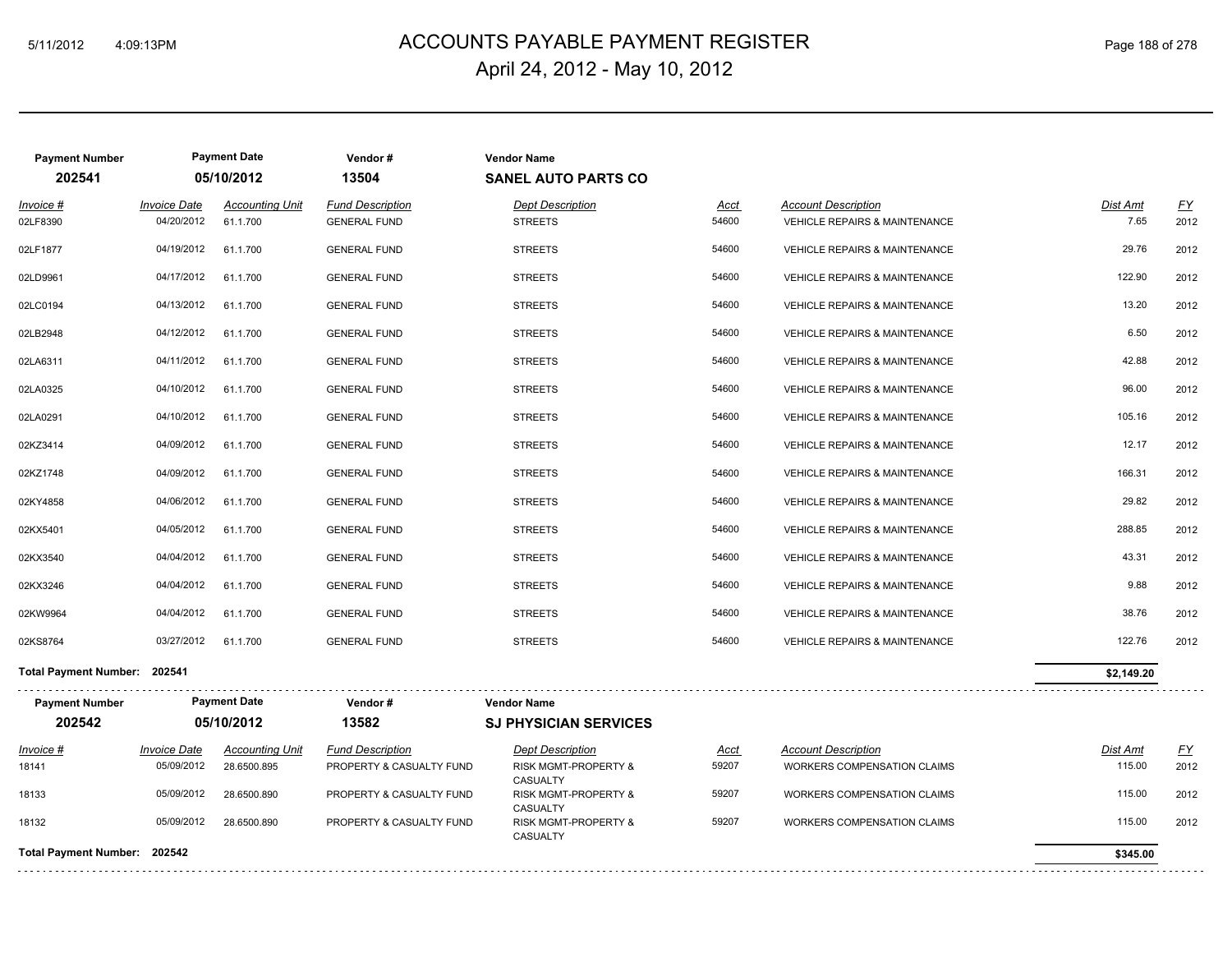## ACCOUNTS PAYABLE PAYMENT REGISTER 5/11/2012 4:09:13PM Page 189 of 278 April 24, 2012 - May 10, 2012

| <b>Payment Number</b>        |                                   | <b>Payment Date</b>                | Vendor#                                        | <b>Vendor Name</b>                                                    |               |                                                                  |                    |                   |
|------------------------------|-----------------------------------|------------------------------------|------------------------------------------------|-----------------------------------------------------------------------|---------------|------------------------------------------------------------------|--------------------|-------------------|
| 202543                       |                                   | 05/10/2012                         | 13595                                          | <b>SNAP ON TOOLS</b>                                                  |               |                                                                  |                    |                   |
| Invoice #<br>195569          | <b>Invoice Date</b><br>04/10/2012 | <b>Accounting Unit</b><br>61.1.700 | <b>Fund Description</b><br><b>GENERAL FUND</b> | <b>Dept Description</b><br><b>STREETS</b>                             | Acct<br>71025 | <b>Account Description</b><br><b>SMALL TOOLS</b>                 | Dist Amt<br>549.00 | <u>FY</u><br>2012 |
| Total Payment Number: 202543 |                                   |                                    |                                                |                                                                       |               |                                                                  | \$549.00           |                   |
| <b>Payment Number</b>        |                                   | <b>Payment Date</b>                | Vendor#                                        | <b>Vendor Name</b>                                                    |               |                                                                  |                    |                   |
| 202544                       |                                   | 05/10/2012                         | 13597                                          | <b>SO NH REGIONAL MEDICAL CENTER</b>                                  |               |                                                                  |                    |                   |
| Invoice #                    | <b>Invoice Date</b>               | <b>Accounting Unit</b>             | <b>Fund Description</b>                        | <b>Dept Description</b>                                               | <u>Acct</u>   | <b>Account Description</b>                                       | <b>Dist Amt</b>    | <u>FY</u>         |
| 18150                        | 05/09/2012                        | 28.6500.890                        | PROPERTY & CASUALTY FUND                       | RISK MGMT-PROPERTY &<br><b>CASUALTY</b>                               | 59207         | WORKERS COMPENSATION CLAIMS                                      | 233.80             | 2012              |
| 18149                        | 05/09/2012                        | 28.6500.890                        | PROPERTY & CASUALTY FUND                       | RISK MGMT-PROPERTY &<br><b>CASUALTY</b>                               | 59207         | WORKERS COMPENSATION CLAIMS                                      | 912.16             | 2012              |
| 18144                        | 05/09/2012                        | 28.6500.890                        | PROPERTY & CASUALTY FUND                       | <b>RISK MGMT-PROPERTY &amp;</b><br><b>CASUALTY</b>                    | 59207         | <b>WORKERS COMPENSATION CLAIMS</b>                               | 606.87             | 2012              |
| 18143                        | 05/09/2012                        | 28.6500.890                        | PROPERTY & CASUALTY FUND                       | <b>RISK MGMT-PROPERTY &amp;</b><br>CASUALTY                           | 59207         | <b>WORKERS COMPENSATION CLAIMS</b>                               | 1,606.72           | 2012              |
| 18115                        | 05/09/2012                        | 28.6500.890                        | PROPERTY & CASUALTY FUND                       | RISK MGMT-PROPERTY &<br>CASUALTY                                      | 59207         | <b>WORKERS COMPENSATION CLAIMS</b>                               | 365.48             | 2012              |
| Total Payment Number: 202544 |                                   |                                    |                                                |                                                                       |               |                                                                  | \$3,725.03         |                   |
| <b>Payment Number</b>        |                                   | <b>Payment Date</b>                | Vendor#                                        | <b>Vendor Name</b>                                                    |               |                                                                  |                    |                   |
| 202545                       |                                   | 05/10/2012                         | 10678                                          | <b>SPORTS MEDICINE ASSOCIATES</b>                                     |               |                                                                  |                    |                   |
| Invoice #                    |                                   |                                    |                                                | <b>Dept Description</b>                                               |               | <b>Account Description</b>                                       |                    | <u>FY</u>         |
|                              | <b>Invoice Date</b>               | <b>Accounting Unit</b>             | <b>Fund Description</b>                        |                                                                       | Acct          |                                                                  | Dist Amt           |                   |
| 18114                        | 05/09/2012                        | 28.6500.895                        | PROPERTY & CASUALTY FUND                       | RISK MGMT-PROPERTY &<br>CASUALTY                                      | 59207         | WORKERS COMPENSATION CLAIMS                                      | 175.00             | 2012              |
| Total Payment Number: 202545 |                                   |                                    |                                                |                                                                       |               |                                                                  | \$175.00           |                   |
| <b>Payment Number</b>        |                                   | <b>Payment Date</b>                | Vendor#                                        | <b>Vendor Name</b>                                                    |               |                                                                  |                    |                   |
| 202546                       |                                   | 05/10/2012                         | 13635                                          | <b>ST JOSEPHS HOSPITAL</b>                                            |               |                                                                  |                    |                   |
| Invoice #                    | <b>Invoice Date</b>               | <b>Accounting Unit</b>             | <b>Fund Description</b>                        | <b>Dept Description</b>                                               | Acct          |                                                                  | Dist Amt           |                   |
| 18154                        | 05/09/2012                        | 28.6500.895                        | PROPERTY & CASUALTY FUND                       | <b>RISK MGMT-PROPERTY &amp;</b>                                       | 59207         | <b>Account Description</b><br><b>WORKERS COMPENSATION CLAIMS</b> | 2,769.75           | EY<br>2012        |
| 18147                        | 05/09/2012                        | 28.6500.895                        | PROPERTY & CASUALTY FUND                       | <b>CASUALTY</b><br><b>RISK MGMT-PROPERTY &amp;</b><br><b>CASUALTY</b> | 59207         | WORKERS COMPENSATION CLAIMS                                      | 2,477.25           | 2012              |
| 18127                        | 05/09/2012                        | 28.6500.895                        | PROPERTY & CASUALTY FUND                       | <b>RISK MGMT-PROPERTY &amp;</b><br>CASUALTY                           | 59207         | <b>WORKERS COMPENSATION CLAIMS</b>                               | 1,743.25           | 2012              |
| 18151                        | 05/09/2012                        | 28.6500.890                        | PROPERTY & CASUALTY FUND                       | RISK MGMT-PROPERTY &<br>CASUALTY                                      | 59207         | WORKERS COMPENSATION CLAIMS                                      | 328.50             | 2012              |
| 18137                        | 05/09/2012                        | 28.6500.890                        | PROPERTY & CASUALTY FUND                       | <b>RISK MGMT-PROPERTY &amp;</b><br>CASUALTY                           | 59207         | <b>WORKERS COMPENSATION CLAIMS</b>                               | 2,080.25           | 2012              |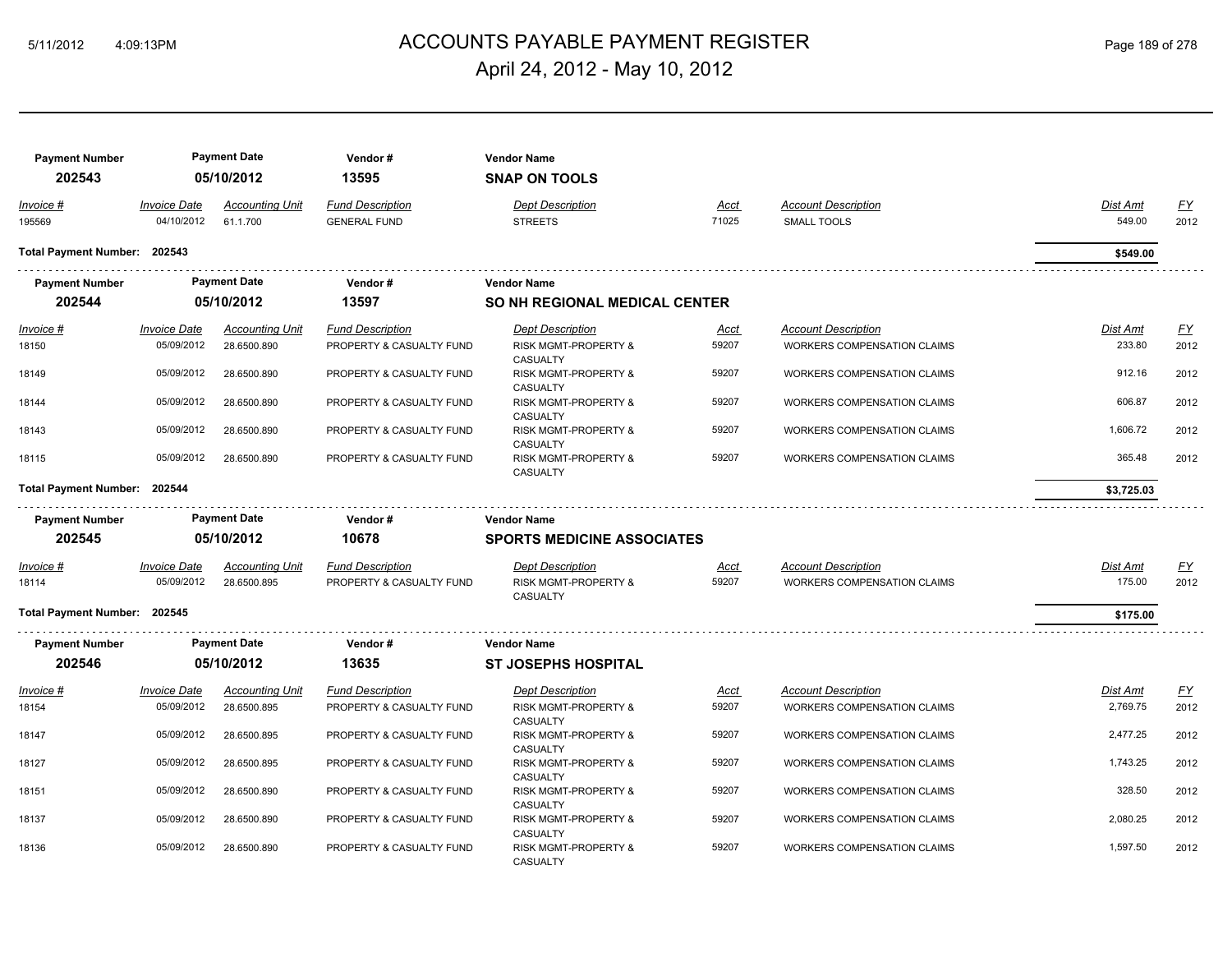## ACCOUNTS PAYABLE PAYMENT REGISTER 5/11/2012 4:09:13PM Page 190 of 278 April 24, 2012 - May 10, 2012

| <b>Payment Number</b><br>202546 |                     | <b>Payment Date</b><br>05/10/2012 | Vendor#<br>13635         | <b>Vendor Name</b><br><b>ST JOSEPHS HOSPITAL</b>        |             |                                          |             |           |
|---------------------------------|---------------------|-----------------------------------|--------------------------|---------------------------------------------------------|-------------|------------------------------------------|-------------|-----------|
| Invoice #                       | <b>Invoice Date</b> | <b>Accounting Unit</b>            | <b>Fund Description</b>  | <b>Dept Description</b>                                 | Acct        | <b>Account Description</b>               | Dist Amt    | <u>FY</u> |
| 18134                           | 05/09/2012          | 28.6500.890                       | PROPERTY & CASUALTY FUND | <b>RISK MGMT-PROPERTY &amp;</b>                         | 59207       | <b>WORKERS COMPENSATION CLAIMS</b>       | 4.578.45    | 2012      |
| 18128                           | 05/09/2012          | 28.6500.890                       | PROPERTY & CASUALTY FUND | CASUALTY<br><b>RISK MGMT-PROPERTY &amp;</b><br>CASUALTY | 59207       | WORKERS COMPENSATION CLAIMS              | 1,468.00    | 2012      |
| Total Payment Number: 202546    |                     |                                   |                          |                                                         |             |                                          | \$17,042.95 |           |
| <b>Payment Number</b>           |                     | <b>Payment Date</b>               | Vendor#                  | <b>Vendor Name</b>                                      |             |                                          |             |           |
| 202547                          |                     | 05/10/2012                        | 11963                    | <b>STAPLES BUSINESS ADVANTAGE</b>                       |             |                                          |             |           |
| $Invoice$ #                     | <b>Invoice Date</b> | <b>Accounting Unit</b>            | <b>Fund Description</b>  | <b>Dept Description</b>                                 | Acct        | <b>Account Description</b>               | Dist Amt    | <u>FY</u> |
| 3172791855                      | 04/07/2012          | 86.3120                           | <b>TRANSIT GRANTS</b>    | <b>GRANT FUNDS-TRANSIT</b>                              | 61299       | MISCELLANEOUS SUPPLIES                   | 86.48       | 2012      |
| 3172457134                      | 03/31/2012          | 86.3120                           | <b>TRANSIT GRANTS</b>    | <b>GRANT FUNDS-TRANSIT</b>                              | 61299       | MISCELLANEOUS SUPPLIES                   | 197.04      | 2012      |
| 3171718277                      | 03/24/2012          | 86.3120                           | <b>TRANSIT GRANTS</b>    | <b>GRANT FUNDS-TRANSIT</b>                              | 61299       | MISCELLANEOUS SUPPLIES                   | 62.26       | 2012      |
| 3171400924                      | 03/17/2012          | 86.3120                           | <b>TRANSIT GRANTS</b>    | <b>GRANT FUNDS-TRANSIT</b>                              | 61299       | MISCELLANEOUS SUPPLIES                   | 58.84       | 2012      |
| 3171078802                      | 03/10/2012          | 86.3120                           | <b>TRANSIT GRANTS</b>    | <b>GRANT FUNDS-TRANSIT</b>                              | 61299       | MISCELLANEOUS SUPPLIES                   | 50.70       | 2012      |
| Total Payment Number: 202547    |                     |                                   |                          |                                                         |             |                                          | \$455.32    |           |
| <b>Payment Number</b>           |                     | <b>Payment Date</b>               | Vendor#                  | <b>Vendor Name</b>                                      |             |                                          |             |           |
| 202548                          |                     | 05/10/2012                        | 13651                    | <b>STATEWIDE COLLISION LLC</b>                          |             |                                          |             |           |
| Invoice #                       | <b>Invoice Date</b> | <b>Accounting Unit</b>            | <b>Fund Description</b>  | <b>Dept Description</b>                                 | Acct        | <b>Account Description</b>               | Dist Amt    | EY        |
| 18135                           | 05/09/2012          | 28.6500.890                       | PROPERTY & CASUALTY FUND | RISK MGMT-PROPERTY &<br>CASUALTY                        | 59275       | <b>AUTOMOBILE CLAIMS</b>                 | 1,835.83    | 2012      |
| Total Payment Number: 202548    |                     |                                   |                          |                                                         |             |                                          | \$1,835.83  |           |
| <b>Payment Number</b>           |                     | <b>Payment Date</b>               | Vendor#                  | <b>Vendor Name</b>                                      |             |                                          |             |           |
| 202549                          |                     | 05/10/2012                        | 13698                    | <b>SWEEPER PARTS SALES</b>                              |             |                                          |             |           |
| Invoice #                       | <b>Invoice Date</b> | <b>Accounting Unit</b>            | <b>Fund Description</b>  | <b>Dept Description</b>                                 | <u>Acct</u> | <b>Account Description</b>               | Dist Amt    | <u>FY</u> |
| 5482                            | 04/09/2012          | 61.1.700                          | <b>GENERAL FUND</b>      | <b>STREETS</b>                                          | 54600       | VEHICLE REPAIRS & MAINTENANCE            | 733.72      | 2012      |
| 5459                            | 04/04/2012          | 61.1.700                          | <b>GENERAL FUND</b>      | <b>STREETS</b>                                          | 54600       | <b>VEHICLE REPAIRS &amp; MAINTENANCE</b> | 88.93       | 2012      |
| Total Payment Number: 202549    |                     |                                   |                          |                                                         |             |                                          | \$822.65    |           |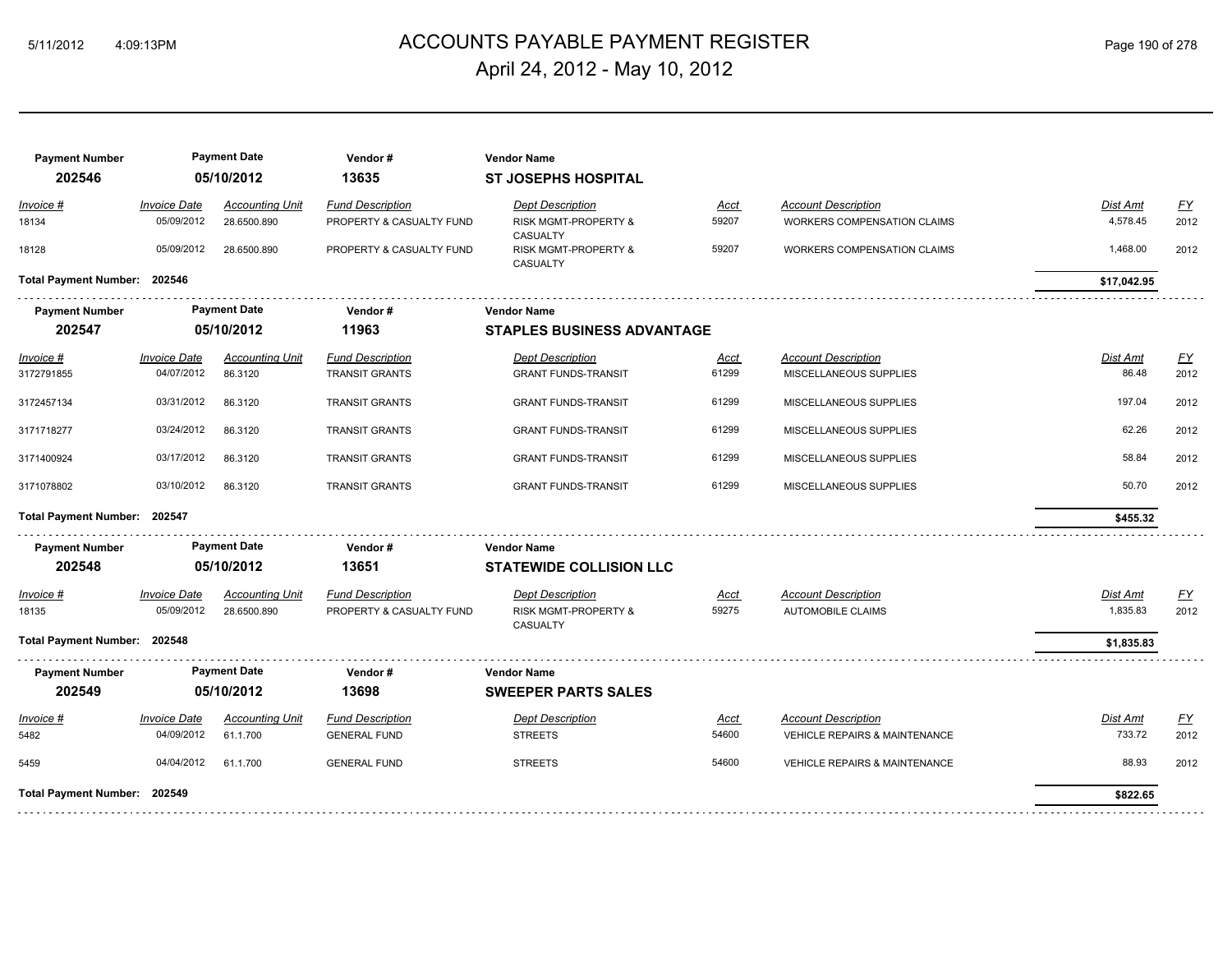## 5/11/2012 4:09:13PM ACCOUNTS PAYABLE PAYMENT REGISTER Page 191 of 278 April 24, 2012 - May 10, 2012

| <b>Invoice Date</b><br><b>Dept Description</b><br><b>Accounting Unit</b><br><b>Fund Description</b><br>Acct<br><b>Account Description</b><br>Invoice #<br>54600<br>04/10/2012<br>61.1.700<br><b>GENERAL FUND</b><br><b>STREETS</b><br><b>VEHICLE REPAIRS &amp; MAINTENANCE</b><br>910929806<br>54600<br>03/30/2012<br><b>VEHICLE REPAIRS &amp; MAINTENANCE</b><br>910913206<br>61.1.700<br><b>GENERAL FUND</b><br><b>STREETS</b><br><b>Total Payment Number:</b><br>202550<br><b>Payment Date</b><br><b>Payment Number</b><br>Vendor#<br><b>Vendor Name</b><br>202551<br>13536<br>05/10/2012<br>THE SCOTT LAWSON GROUP LTD<br><b>Invoice Date</b><br><b>Fund Description</b><br><b>Account Description</b><br><b>Accounting Unit</b><br><b>Dept Description</b><br>$Invoice$ #<br><u>Acct</u><br>03/22/2012<br>69025<br>84.3090<br><b>URBAN PROGRAM GRANTS</b><br><b>URBAN PROGRAM GRANTS</b><br>HOUSING PROGRAM ACTIVITIES<br>00038911 | Dist Amt<br>789.44<br>332.30<br>\$1,121.74<br>Dist Amt<br>26.25<br>26.25<br>\$52.50 | $\underline{FY}$<br>2012<br>2012<br><u>FY</u><br>2012<br>2012 |
|-----------------------------------------------------------------------------------------------------------------------------------------------------------------------------------------------------------------------------------------------------------------------------------------------------------------------------------------------------------------------------------------------------------------------------------------------------------------------------------------------------------------------------------------------------------------------------------------------------------------------------------------------------------------------------------------------------------------------------------------------------------------------------------------------------------------------------------------------------------------------------------------------------------------------------------------|-------------------------------------------------------------------------------------|---------------------------------------------------------------|
|                                                                                                                                                                                                                                                                                                                                                                                                                                                                                                                                                                                                                                                                                                                                                                                                                                                                                                                                         |                                                                                     |                                                               |
|                                                                                                                                                                                                                                                                                                                                                                                                                                                                                                                                                                                                                                                                                                                                                                                                                                                                                                                                         |                                                                                     |                                                               |
|                                                                                                                                                                                                                                                                                                                                                                                                                                                                                                                                                                                                                                                                                                                                                                                                                                                                                                                                         |                                                                                     |                                                               |
|                                                                                                                                                                                                                                                                                                                                                                                                                                                                                                                                                                                                                                                                                                                                                                                                                                                                                                                                         |                                                                                     |                                                               |
|                                                                                                                                                                                                                                                                                                                                                                                                                                                                                                                                                                                                                                                                                                                                                                                                                                                                                                                                         |                                                                                     |                                                               |
|                                                                                                                                                                                                                                                                                                                                                                                                                                                                                                                                                                                                                                                                                                                                                                                                                                                                                                                                         |                                                                                     |                                                               |
| 04/05/2012<br>69025<br>00038983<br>84.3090<br>URBAN PROGRAM GRANTS<br><b>URBAN PROGRAM GRANTS</b><br>HOUSING PROGRAM ACTIVITIES                                                                                                                                                                                                                                                                                                                                                                                                                                                                                                                                                                                                                                                                                                                                                                                                         |                                                                                     |                                                               |
| Total Payment Number: 202551                                                                                                                                                                                                                                                                                                                                                                                                                                                                                                                                                                                                                                                                                                                                                                                                                                                                                                            |                                                                                     |                                                               |
| <b>Payment Date</b><br><b>Payment Number</b><br>Vendor#<br><b>Vendor Name</b>                                                                                                                                                                                                                                                                                                                                                                                                                                                                                                                                                                                                                                                                                                                                                                                                                                                           |                                                                                     |                                                               |
| 202552<br>05/10/2012<br>11442<br><b>TIM O'NEIL</b>                                                                                                                                                                                                                                                                                                                                                                                                                                                                                                                                                                                                                                                                                                                                                                                                                                                                                      |                                                                                     |                                                               |
| <b>Invoice Date</b><br><b>Fund Description</b><br><b>Accounting Unit</b><br><b>Dept Description</b><br>Acct<br><b>Account Description</b><br>Invoice #                                                                                                                                                                                                                                                                                                                                                                                                                                                                                                                                                                                                                                                                                                                                                                                  | Dist Amt                                                                            | EY                                                            |
| 05/10/2012<br>53470<br>22.2505<br><b>GOVT &amp; EDUCATION CHANNELS</b><br><b>VIDEOGRAPHY SERVICES</b><br>5/1/2/3/4/8/2012<br><b>GOV'T &amp; EDUCATION</b><br><b>FUND</b><br><b>CHANNELS</b>                                                                                                                                                                                                                                                                                                                                                                                                                                                                                                                                                                                                                                                                                                                                             | 250.00                                                                              | 2012                                                          |
| 04/26/2012<br>53470<br>22.2505<br><b>GOVT &amp; EDUCATION CHANNELS</b><br><b>GOV'T &amp; EDUCATION</b><br><b>VIDEOGRAPHY SERVICES</b><br>4/17/18/24<br><b>FUND</b><br><b>CHANNELS</b>                                                                                                                                                                                                                                                                                                                                                                                                                                                                                                                                                                                                                                                                                                                                                   | 150.00                                                                              | 2012                                                          |
| Total Payment Number: 202552                                                                                                                                                                                                                                                                                                                                                                                                                                                                                                                                                                                                                                                                                                                                                                                                                                                                                                            | \$400.00                                                                            |                                                               |
| <b>Payment Date</b><br><b>Payment Number</b><br>Vendor#<br><b>Vendor Name</b>                                                                                                                                                                                                                                                                                                                                                                                                                                                                                                                                                                                                                                                                                                                                                                                                                                                           |                                                                                     |                                                               |
| 202553<br>05/10/2012<br>13757<br><b>TOWERS MOTOR PARTS CORP</b>                                                                                                                                                                                                                                                                                                                                                                                                                                                                                                                                                                                                                                                                                                                                                                                                                                                                         |                                                                                     |                                                               |
| <b>Invoice Date</b><br><b>Fund Description</b><br><b>Dept Description</b><br><b>Account Description</b><br>Invoice #<br><b>Accounting Unit</b><br><u>Acct</u>                                                                                                                                                                                                                                                                                                                                                                                                                                                                                                                                                                                                                                                                                                                                                                           | Dist Amt                                                                            | $\underline{\mathsf{FY}}$                                     |
| 04/26/2012<br>61799<br>50.1.500<br>678907<br><b>GENERAL FUND</b><br>POLICE<br>VEHICLE PARTS & SUPPLIES                                                                                                                                                                                                                                                                                                                                                                                                                                                                                                                                                                                                                                                                                                                                                                                                                                  | 27.19                                                                               | 2012                                                          |
| 61799<br>04/25/2012<br>50.1.500<br><b>GENERAL FUND</b><br><b>POLICE</b><br><b>VEHICLE PARTS &amp; SUPPLIES</b><br>678853                                                                                                                                                                                                                                                                                                                                                                                                                                                                                                                                                                                                                                                                                                                                                                                                                | 7.55                                                                                | 2012                                                          |
| 04/25/2012<br>61799<br>50.1.500<br><b>GENERAL FUND</b><br><b>POLICE</b><br><b>VEHICLE PARTS &amp; SUPPLIES</b><br>678852                                                                                                                                                                                                                                                                                                                                                                                                                                                                                                                                                                                                                                                                                                                                                                                                                | 21.95                                                                               | 2012                                                          |
| 61799<br>04/25/2012<br><b>POLICE</b><br>678841<br>50.1.500<br><b>GENERAL FUND</b><br><b>VEHICLE PARTS &amp; SUPPLIES</b>                                                                                                                                                                                                                                                                                                                                                                                                                                                                                                                                                                                                                                                                                                                                                                                                                | 12.75                                                                               | 2012                                                          |
| Total Payment Number: 202553                                                                                                                                                                                                                                                                                                                                                                                                                                                                                                                                                                                                                                                                                                                                                                                                                                                                                                            | \$69.44                                                                             |                                                               |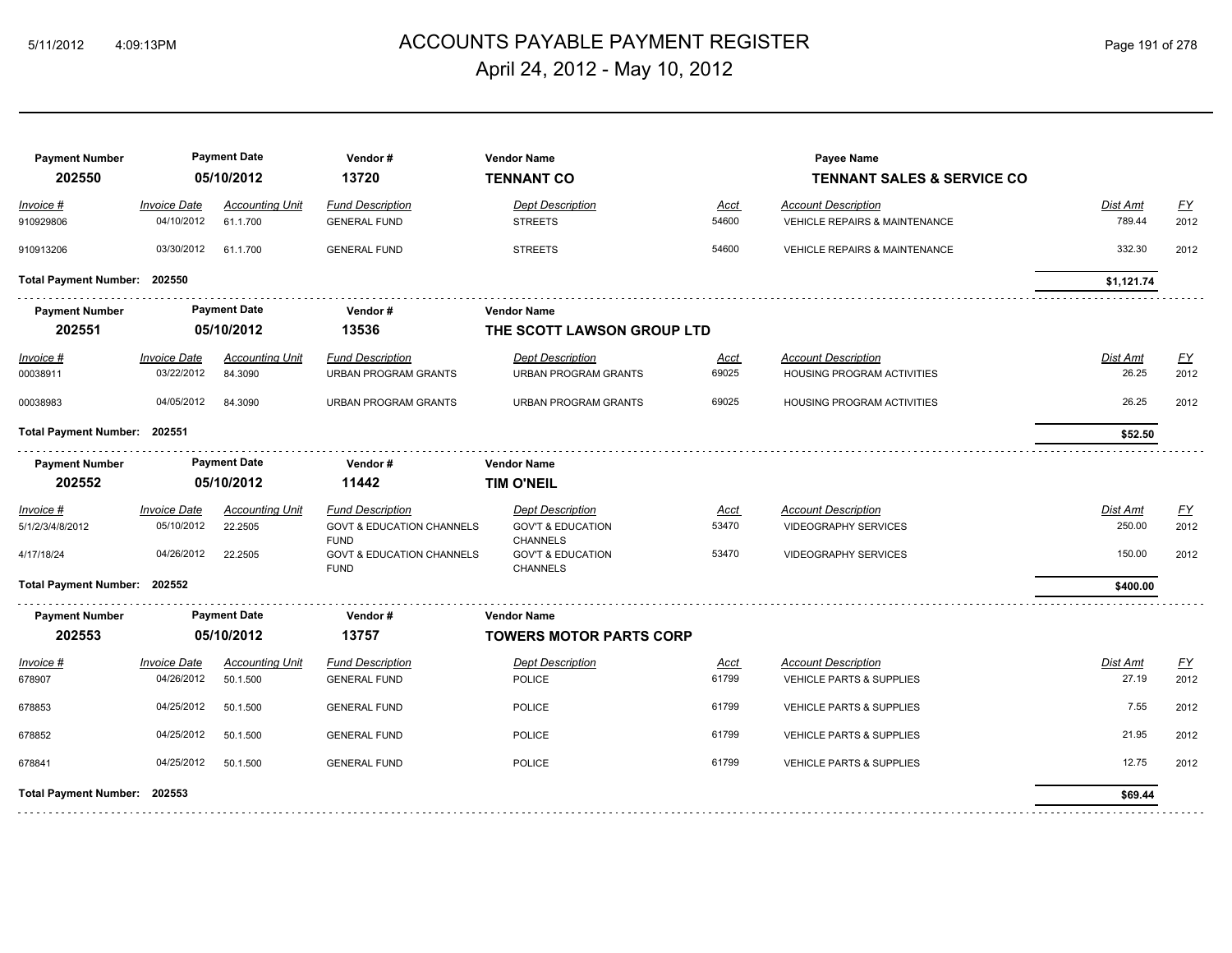## ACCOUNTS PAYABLE PAYMENT REGISTER 5/11/2012 4:09:13PM Page 192 of 278 April 24, 2012 - May 10, 2012

| <b>Payment Number</b><br>202554 |                                   | <b>Payment Date</b><br>05/10/2012     | Vendor#<br>13764                                    | <b>Vendor Name</b><br><b>TREASURER STATE OF NH</b>          |                      |                                                         |                          |                   |
|---------------------------------|-----------------------------------|---------------------------------------|-----------------------------------------------------|-------------------------------------------------------------|----------------------|---------------------------------------------------------|--------------------------|-------------------|
| Invoice #<br>000270071          | <b>Invoice Date</b><br>04/16/2012 | <b>Accounting Unit</b><br>28.6500.500 | <b>Fund Description</b><br>PROPERTY & CASUALTY FUND | <b>Dept Description</b><br>RISK MGMT-PROPERTY &<br>CASUALTY | <u>Acct</u><br>54267 | <b>Account Description</b><br>ELEVATOR MAINTENANCE      | Dist Amt<br>100.00       | <u>FY</u><br>2012 |
| Total Payment Number: 202554    |                                   |                                       |                                                     |                                                             |                      |                                                         | \$100.00                 |                   |
| <b>Payment Number</b>           |                                   | <b>Payment Date</b>                   | Vendor#                                             | <b>Vendor Name</b>                                          |                      |                                                         |                          |                   |
| 202555                          |                                   | 05/10/2012                            | 13773                                               | <b>TRUE BLUE CLEANERS</b>                                   |                      |                                                         |                          |                   |
| $Invoice$ #<br>59053            | <b>Invoice Date</b><br>04/19/2012 | <b>Accounting Unit</b><br>52.1.625    | <b>Fund Description</b><br><b>GENERAL FUND</b>      | <b>Dept Description</b><br><b>FIRE</b>                      | <u>Acct</u><br>55699 | <b>Account Description</b><br>OTHER CONTRACTED SERVICES | <b>Dist Amt</b><br>15.08 | <u>FY</u><br>2012 |
| 58950                           | 04/19/2012                        | 52.1.625                              | <b>GENERAL FUND</b>                                 | <b>FIRE</b>                                                 | 55699                | OTHER CONTRACTED SERVICES                               | 15.08                    | 2012              |
| 57523                           | 04/16/2012                        | 52.1.625                              | <b>GENERAL FUND</b>                                 | <b>FIRE</b>                                                 | 55699                | OTHER CONTRACTED SERVICES                               | 17.00                    | 2012              |
| 57522                           | 04/16/2012                        | 52.1.625                              | <b>GENERAL FUND</b>                                 | <b>FIRE</b>                                                 | 55699                | OTHER CONTRACTED SERVICES                               | 30.16                    | 2012              |
| 57521                           | 04/16/2012                        | 52.1.625                              | <b>GENERAL FUND</b>                                 | <b>FIRE</b>                                                 | 55699                | OTHER CONTRACTED SERVICES                               | 30.16                    | 2012              |
| 57505                           | 04/16/2012                        | 52.1.625                              | <b>GENERAL FUND</b>                                 | <b>FIRE</b>                                                 | 55699                | OTHER CONTRACTED SERVICES                               | 29.89                    | 2012              |
| 57503                           | 04/16/2012                        | 52.1.625                              | <b>GENERAL FUND</b>                                 | <b>FIRE</b>                                                 | 55699                | OTHER CONTRACTED SERVICES                               | 30.16                    | 2012              |
| 57489                           | 04/16/2012                        | 52.1.625                              | <b>GENERAL FUND</b>                                 | <b>FIRE</b>                                                 | 55699                | OTHER CONTRACTED SERVICES                               | 22.62                    | 2012              |
| 55122                           | 04/12/2012                        | 52.1.625                              | <b>GENERAL FUND</b>                                 | <b>FIRE</b>                                                 | 55699                | OTHER CONTRACTED SERVICES                               | 2.69                     | 2012              |
| 55121                           | 04/12/2012                        | 52.1.625                              | <b>GENERAL FUND</b>                                 | <b>FIRE</b>                                                 | 55699                | OTHER CONTRACTED SERVICES                               | 7.54                     | 2012              |
| 53282                           | 04/09/2012                        | 52.1.625                              | <b>GENERAL FUND</b>                                 | <b>FIRE</b>                                                 | 55699                | OTHER CONTRACTED SERVICES                               | 22.62                    | 2012              |
| 53281                           | 04/09/2012                        | 52.1.625                              | <b>GENERAL FUND</b>                                 | <b>FIRE</b>                                                 | 55699                | OTHER CONTRACTED SERVICES                               | 8.07                     | 2012              |
| 53239                           | 04/09/2012                        | 52.1.625                              | <b>GENERAL FUND</b>                                 | <b>FIRE</b>                                                 | 55699                | OTHER CONTRACTED SERVICES                               | 22.62                    | 2012              |
| 53238                           | 04/09/2012                        | 52.1.625                              | <b>GENERAL FUND</b>                                 | <b>FIRE</b>                                                 | 55699                | OTHER CONTRACTED SERVICES                               | 2.69                     | 2012              |
| 53134                           | 04/09/2012                        | 52.1.625                              | <b>GENERAL FUND</b>                                 | <b>FIRE</b>                                                 | 55699                | OTHER CONTRACTED SERVICES                               | 7.54                     | 2012              |
| 53133                           | 04/09/2012                        | 52.1.625                              | <b>GENERAL FUND</b>                                 | <b>FIRE</b>                                                 | 55699                | OTHER CONTRACTED SERVICES                               | 2.69                     | 2012              |
| 51109                           | 04/05/2012                        | 52.1.625                              | <b>GENERAL FUND</b>                                 | <b>FIRE</b>                                                 | 55699                | OTHER CONTRACTED SERVICES                               | 15.08                    | 2012              |
| Total Payment Number: 202555    |                                   |                                       |                                                     |                                                             |                      |                                                         | \$281.69                 |                   |
|                                 |                                   |                                       |                                                     |                                                             |                      |                                                         |                          |                   |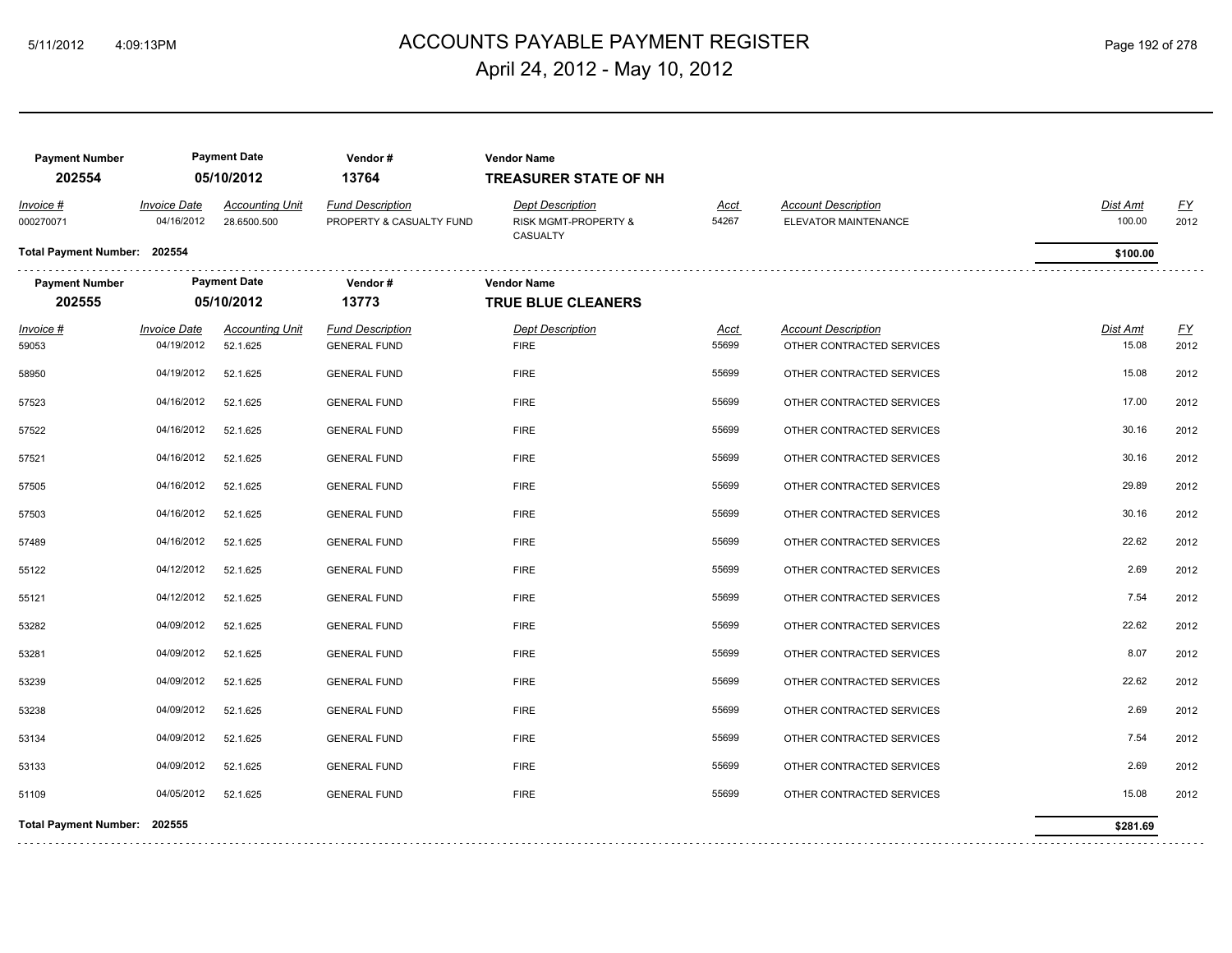## ACCOUNTS PAYABLE PAYMENT REGISTER 5/11/2012 4:09:13PM Page 193 of 278 April 24, 2012 - May 10, 2012

| <b>Payment Number</b><br>202556         |                                   | <b>Payment Date</b><br>05/10/2012 | Vendor#<br>13797                                    | <b>Vendor Name</b><br>UNIFIRST CORPORATION         |                      |                                                |                           |                          |
|-----------------------------------------|-----------------------------------|-----------------------------------|-----------------------------------------------------|----------------------------------------------------|----------------------|------------------------------------------------|---------------------------|--------------------------|
| Invoice #                               | <b>Invoice Date</b>               | <b>Accounting Unit</b>            | <b>Fund Description</b>                             | <b>Dept Description</b>                            | <u>Acct</u>          | <b>Account Description</b>                     | Dist Amt                  | EY                       |
| 044 3980465                             | 04/20/2012                        | 68.6000.540                       | SOLID WASTE FUND                                    | SOLID WASTE FUND                                   | 61110                | PROTECTIVE CLOTHING                            | 125.31                    | 2012                     |
| 044 3977418                             | 04/13/2012                        | 68.6000.540                       | SOLID WASTE FUND                                    | SOLID WASTE FUND                                   | 61110                | PROTECTIVE CLOTHING                            | 125.31                    | 2012                     |
| 044 3980372                             | 04/20/2012                        | 61.1.670                          | <b>GENERAL FUND</b>                                 | <b>STREETS</b>                                     | 61107                | <b>CLOTHING &amp; UNIFORMS</b>                 | 294.96                    | 2012                     |
| 044 3980136                             | 04/20/2012                        | 61.1.670                          | <b>GENERAL FUND</b>                                 | <b>STREETS</b>                                     | 61107                | <b>CLOTHING &amp; UNIFORMS</b>                 | 262.67                    | 2012                     |
| 044 3977330                             | 04/13/2012                        | 61.1.670                          | <b>GENERAL FUND</b>                                 | <b>STREETS</b>                                     | 61107                | <b>CLOTHING &amp; UNIFORMS</b>                 | 324.96                    | 2012                     |
| 044 3977140                             | 04/13/2012                        | 61.1.670                          | <b>GENERAL FUND</b>                                 | <b>STREETS</b>                                     | 61107                | <b>CLOTHING &amp; UNIFORMS</b>                 | 26.95                     | 2012                     |
| 044 3977099                             | 04/13/2012                        | 61.1.670                          | <b>GENERAL FUND</b>                                 | <b>STREETS</b>                                     | 61107                | <b>CLOTHING &amp; UNIFORMS</b>                 | 269.27                    | 2012                     |
| 044 3974302                             | 04/06/2012                        | 61.1.670                          | <b>GENERAL FUND</b>                                 | <b>STREETS</b>                                     | 61107                | <b>CLOTHING &amp; UNIFORMS</b>                 | 294.96                    | 2012                     |
| 044 3974057                             | 04/06/2012                        | 61.1.670                          | <b>GENERAL FUND</b>                                 | <b>STREETS</b>                                     | 61107                | <b>CLOTHING &amp; UNIFORMS</b>                 | 294.28                    | 2012                     |
| Total Payment Number: 202556            |                                   |                                   |                                                     |                                                    |                      |                                                | \$2,018.67                |                          |
| <b>Payment Number</b>                   |                                   | <b>Payment Date</b>               | Vendor#                                             | <b>Vendor Name</b>                                 |                      |                                                |                           |                          |
| 202557                                  |                                   | 05/10/2012                        | 11425                                               | <b>VIRGINIA RAFFERTY</b>                           |                      |                                                |                           |                          |
| <u>Invoice #</u><br><b>REIMB HEALTH</b> | <b>Invoice Date</b><br>05/10/2012 | <b>Accounting Unit</b>            | <b>Fund Description</b><br>BENEFITS SELF INSURANCE  | <b>Dept Description</b><br>BENEFITS SELF INSURANCE | <u>Acct</u><br>21550 | <b>Account Description</b><br>>65 SUPPLEMENTAL | <b>Dist Amt</b><br>554.88 | <u>FY</u><br>2012        |
|                                         |                                   | <b>BS6600</b>                     | <b>FUND</b>                                         | <b>FUND</b>                                        |                      |                                                |                           |                          |
| Total Payment Number: 202557            |                                   |                                   |                                                     |                                                    |                      |                                                | \$554.88                  |                          |
| <b>Payment Number</b>                   |                                   | <b>Payment Date</b>               | Vendor#                                             | <b>Vendor Name</b>                                 |                      |                                                |                           |                          |
| 202558                                  |                                   | 05/10/2012                        | 13855                                               | <b>FRANK J WALLENT</b>                             |                      |                                                |                           |                          |
| Invoice #                               | <b>Invoice Date</b>               | <b>Accounting Unit</b>            | <b>Fund Description</b>                             | <b>Dept Description</b>                            | <u>Acct</u>          | <b>Account Description</b>                     | Dist Amt                  |                          |
| 4/30-5/3/8                              | 05/09/2012                        | 22.2505                           | <b>GOVT &amp; EDUCATION CHANNELS</b>                | <b>GOV'T &amp; EDUCATION</b>                       | 53470                | VIDEOGRAPHY SERVICES                           | 150.00                    | $\underline{FY}$<br>2012 |
| 4/12/13/16/17/19                        | 04/26/2012                        | 22.2505                           | <b>FUND</b><br><b>GOVT &amp; EDUCATION CHANNELS</b> | <b>CHANNELS</b><br><b>GOV'T &amp; EDUCATION</b>    | 53470                | <b>VIDEOGRAPHY SERVICES</b>                    | 250.00                    | 2012                     |
| Total Payment Number: 202558            |                                   |                                   | <b>FUND</b>                                         | <b>CHANNELS</b>                                    |                      |                                                | \$400.00                  |                          |
| <b>Payment Number</b>                   |                                   | <b>Payment Date</b>               | Vendor#                                             | <b>Vendor Name</b>                                 |                      |                                                |                           |                          |
| 202559                                  |                                   | 05/10/2012                        | 13897                                               | <b>WINDWARD PETROLEUM</b>                          |                      |                                                |                           |                          |
| Invoice #                               | <b>Invoice Date</b>               | <b>Accounting Unit</b>            | <b>Fund Description</b>                             | <b>Dept Description</b>                            | Acct                 | <b>Account Description</b>                     | Dist Amt                  | $\underline{FY}$         |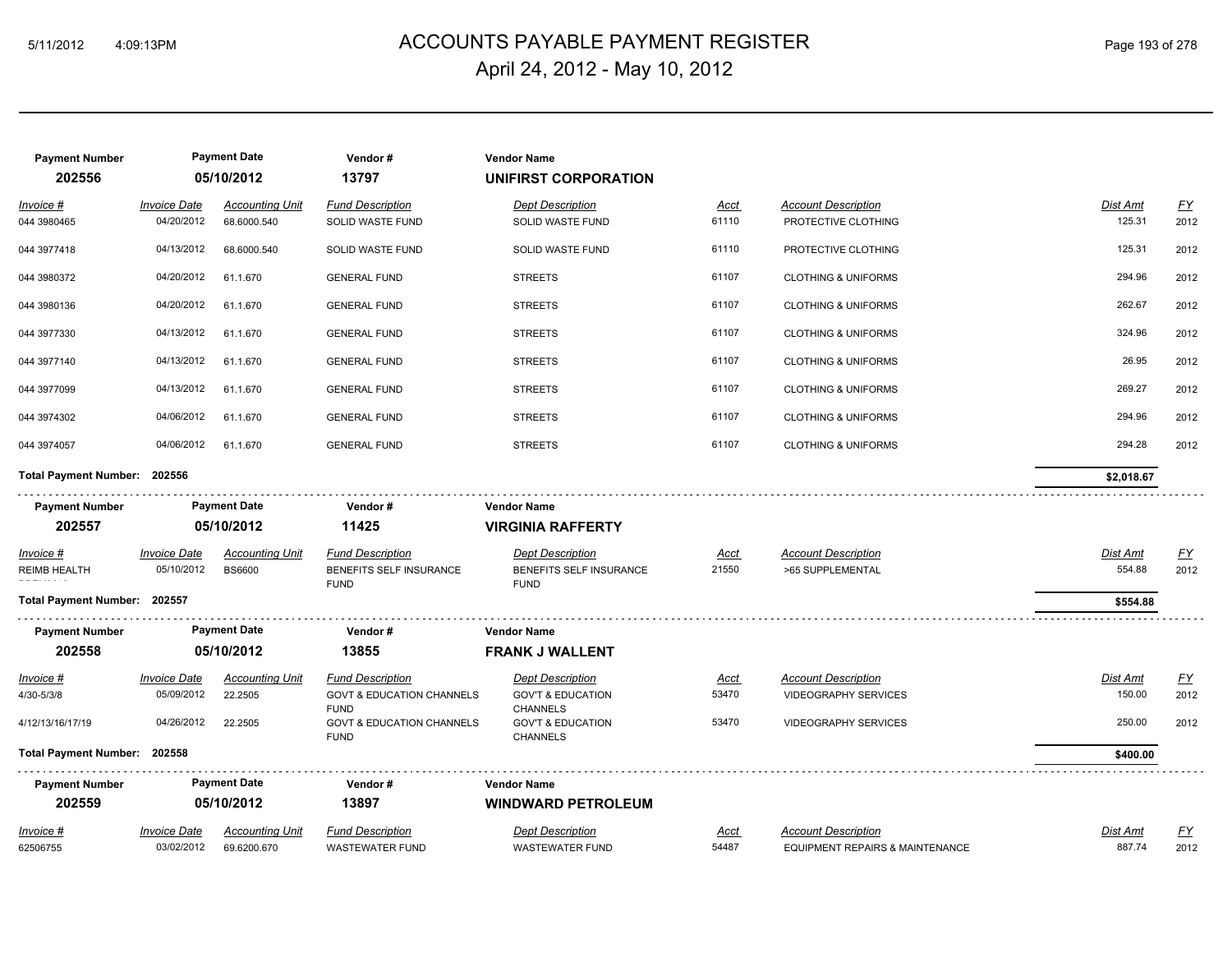## ACCOUNTS PAYABLE PAYMENT REGISTER 5/11/2012 4:09:13PM Page 194 of 278 April 24, 2012 - May 10, 2012

| <b>Payment Number</b><br>202559 |                                   | <b>Payment Date</b><br>05/10/2012     | Vendor#<br>13897                               | <b>Vendor Name</b><br><b>WINDWARD PETROLEUM</b> |                      |                                                  |                    |                                   |
|---------------------------------|-----------------------------------|---------------------------------------|------------------------------------------------|-------------------------------------------------|----------------------|--------------------------------------------------|--------------------|-----------------------------------|
| Invoice #                       | <b>Invoice Date</b>               | <b>Accounting Unit</b>                | <b>Fund Description</b>                        | <b>Dept Description</b>                         | <b>Acct</b>          | <b>Account Description</b>                       | Dist Amt           | <u>FY</u>                         |
| Total Payment Number: 202559    |                                   |                                       |                                                |                                                 |                      |                                                  | \$887.74           |                                   |
| <b>Payment Number</b>           |                                   | <b>Payment Date</b>                   | Vendor#                                        | <b>Vendor Name</b>                              |                      |                                                  |                    |                                   |
| 202560                          |                                   | 05/10/2012                            | 13920                                          | YANKEE TRUCK LLC                                |                      |                                                  |                    |                                   |
| $Invoice$ #                     | <b>Invoice Date</b>               | <b>Accounting Unit</b>                | <b>Fund Description</b>                        | <b>Dept Description</b>                         | <u>Acct</u>          | <b>Account Description</b>                       | <b>Dist Amt</b>    | <u>FY</u>                         |
| 276198                          | 04/13/2012                        | 52.1.630                              | <b>GENERAL FUND</b>                            | <b>FIRE</b>                                     | 61799                | VEHICLE PARTS & SUPPLIES                         | 21.05              | 2012                              |
| 276562                          | 04/20/2012                        | 52.1.630                              | <b>GENERAL FUND</b>                            | <b>FIRE</b>                                     | 54600                | <b>VEHICLE REPAIRS &amp; MAINTENANCE</b>         | 85.95              | 2012                              |
| Total Payment Number: 202560    |                                   |                                       |                                                |                                                 |                      |                                                  | \$107.00           |                                   |
| <b>Payment Number</b>           |                                   | <b>Payment Date</b>                   | Vendor#                                        | <b>Vendor Name</b>                              |                      |                                                  |                    |                                   |
| 202561                          |                                   | 05/10/2012                            | 14509                                          | <b>NATIONAL GRID</b>                            |                      |                                                  |                    |                                   |
| Invoice #                       | <b>Invoice Date</b>               | <b>Accounting Unit</b>                | <b>Fund Description</b>                        | <b>Dept Description</b>                         | <u>Acct</u>          | <b>Account Description</b>                       | <b>Dist Amt</b>    | $\underline{FY}$                  |
| 611135APR                       | 04/20/2012                        | 91.1.092621                           | <b>GENERAL FUND</b>                            | <b>GF-EDUCATION</b>                             | 54114                | <b>HEATING GAS</b>                               | 853.35             | 2012                              |
| 608275APR                       | 04/13/2012                        | 91.1.102621                           | <b>GENERAL FUND</b>                            | <b>GF-EDUCATION</b>                             | 54114                | <b>HEATING GAS</b>                               | 966.04             | 2012                              |
| 310APR                          | 04/23/2012                        | 91.1.132621                           | <b>GENERAL FUND</b>                            | <b>GF-EDUCATION</b>                             | 54114                | <b>HEATING GAS</b>                               | 1,204.31           | 2012                              |
| 605704APR                       | 04/19/2012                        | 91.1.192621                           | <b>GENERAL FUND</b>                            | <b>GF-EDUCATION</b>                             | 54114                | <b>HEATING GAS</b>                               | 733.04             | 2012                              |
| 49144APR                        | 04/23/2012                        | 91.1.182621                           | <b>GENERAL FUND</b>                            | <b>GF-EDUCATION</b>                             | 54114                | <b>HEATING GAS</b>                               | 515.63             | 2012                              |
| Total Payment Number: 202561    |                                   |                                       |                                                |                                                 |                      |                                                  | \$4,272.37         |                                   |
| <b>Payment Number</b>           |                                   | <b>Payment Date</b>                   | Vendor#                                        | <b>Vendor Name</b>                              |                      |                                                  |                    |                                   |
| 202562                          |                                   | 05/10/2012                            | 13372                                          | <b>PSNH</b>                                     |                      |                                                  |                    |                                   |
| Invoice #<br>W71970670APR       | <b>Invoice Date</b><br>04/23/2012 | <b>Accounting Unit</b><br>91.1.032621 | <b>Fund Description</b><br><b>GENERAL FUND</b> | <b>Dept Description</b><br><b>GF-EDUCATION</b>  | <u>Acct</u><br>54100 | <b>Account Description</b><br><b>ELECTRICITY</b> | Dist Amt<br>354.53 | $\underline{\mathsf{FY}}$<br>2012 |
| S41770458APR                    | 04/09/2012                        | 91.1.042621                           | <b>GENERAL FUND</b>                            | <b>GF-EDUCATION</b>                             | 54100                | <b>ELECTRICITY</b>                               | 14.21              | 2012                              |
| G15012118APR                    | 04/16/2012                        | 91.1.052621                           | <b>GENERAL FUND</b>                            | <b>GF-EDUCATION</b>                             | 54100                | <b>ELECTRICITY</b>                               | 494.64             | 2012                              |
| G57831274APR                    | 04/24/2012                        | 91.1.062621                           | <b>GENERAL FUND</b>                            | <b>GF-EDUCATION</b>                             | 54100                | <b>ELECTRICITY</b>                               | 14.92              | 2012                              |
| W01615867APR                    | 04/24/2012                        | 91.1.072621                           | <b>GENERAL FUND</b>                            | <b>GF-EDUCATION</b>                             | 54100                | <b>ELECTRICITY</b>                               | 35.38              | 2012                              |
| S22633023APR                    | 04/24/2012                        | 91.1.072621                           | <b>GENERAL FUND</b>                            | <b>GF-EDUCATION</b>                             | 54100                | <b>ELECTRICITY</b>                               | 321.66             | 2012                              |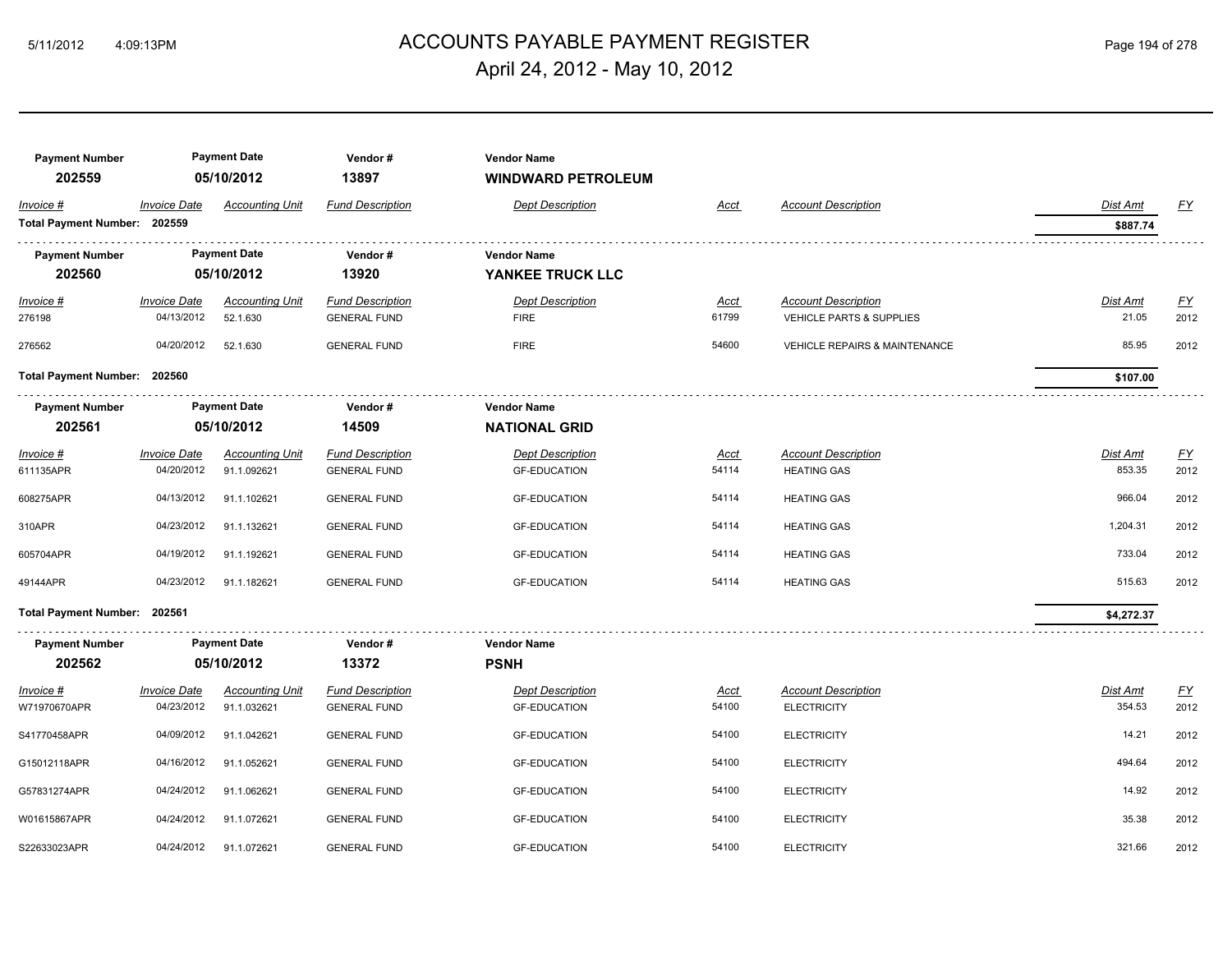## ACCOUNTS PAYABLE PAYMENT REGISTER 5/11/2012 4:09:13PM Page 195 of 278 April 24, 2012 - May 10, 2012

| <b>Payment Number</b>        |                                   | <b>Payment Date</b>                   | Vendor#                                        | <b>Vendor Name</b>                             |                      |                                                  |                          |                          |
|------------------------------|-----------------------------------|---------------------------------------|------------------------------------------------|------------------------------------------------|----------------------|--------------------------------------------------|--------------------------|--------------------------|
| 202562                       |                                   | 05/10/2012                            | 13372                                          | <b>PSNH</b>                                    |                      |                                                  |                          |                          |
| Invoice #<br>W57545405APR    | <b>Invoice Date</b><br>04/02/2012 | <b>Accounting Unit</b><br>91.1.092621 | <b>Fund Description</b><br><b>GENERAL FUND</b> | <b>Dept Description</b><br><b>GF-EDUCATION</b> | Acct<br>54100        | <b>Account Description</b><br><b>ELECTRICITY</b> | <b>Dist Amt</b><br>14.91 | $\underline{FY}$<br>2012 |
| G80097783APR                 | 04/11/2012                        | 91.1.102621                           | <b>GENERAL FUND</b>                            | <b>GF-EDUCATION</b>                            | 54100                | <b>ELECTRICITY</b>                               | 16.82                    | 2012                     |
| W60800486APR                 | 04/09/2012                        | 91.1.122621                           | <b>GENERAL FUND</b>                            | <b>GF-EDUCATION</b>                            | 54100                | <b>ELECTRICITY</b>                               | 18.21                    | 2012                     |
| S24898725APR                 | 04/03/2012                        | 91.1.202621                           | <b>GENERAL FUND</b>                            | <b>GF-EDUCATION</b>                            | 54100                | <b>ELECTRICITY</b>                               | 17.85                    | 2012                     |
| G20519295APR                 | 04/02/2012                        | 91.1.202621                           | <b>GENERAL FUND</b>                            | <b>GF-EDUCATION</b>                            | 54100                | <b>ELECTRICITY</b>                               | 18.21                    | 2012                     |
| G45746069APR                 | 04/23/2012                        | 91.1.222621                           | <b>GENERAL FUND</b>                            | <b>GF-EDUCATION</b>                            | 54100                | <b>ELECTRICITY</b>                               | 657.34                   | 2012                     |
| G89225780APR                 | 04/19/2012                        | 91.1.142621                           | <b>GENERAL FUND</b>                            | <b>GF-EDUCATION</b>                            | 54100                | <b>ELECTRICITY</b>                               | 17.69                    | 2012                     |
| S27767499APR                 | 04/24/2012                        | 91.1.152621                           | <b>GENERAL FUND</b>                            | <b>GF-EDUCATION</b>                            | 54100                | <b>ELECTRICITY</b>                               | 64.24                    | 2012                     |
| S82722697APR                 | 04/12/2012                        | 91.1.162621                           | <b>GENERAL FUND</b>                            | <b>GF-EDUCATION</b>                            | 54100                | <b>ELECTRICITY</b>                               | 32.91                    | 2012                     |
| G72165264APR                 | 04/12/2012                        | 91.1.162621                           | <b>GENERAL FUND</b>                            | <b>GF-EDUCATION</b>                            | 54100                | <b>ELECTRICITY</b>                               | 16.47                    | 2012                     |
| Total Payment Number: 202562 |                                   |                                       |                                                |                                                |                      |                                                  | \$2,109.99               |                          |
| <b>Payment Number</b>        |                                   | <b>Payment Date</b>                   | Vendor#                                        | <b>Vendor Name</b>                             |                      |                                                  |                          |                          |
| 202563                       |                                   | 05/10/2012                            | 10969                                          | <b>EARTHLINK BUSINESS</b>                      |                      |                                                  |                          |                          |
| $Invoice$ #<br><b>MARC</b>   | <b>Invoice Date</b><br>04/25/2012 | <b>Accounting Unit</b><br>91.1.012621 | <b>Fund Description</b><br><b>GENERAL FUND</b> | <b>Dept Description</b><br><b>GF-EDUCATION</b> | <u>Acct</u><br>55109 | <b>Account Description</b><br>TELEPHONE-VOICE    | Dist Amt<br>791.26       | <u>FY</u><br>2012        |
| MARC                         | 04/25/2012                        | 91.1.012621                           | <b>GENERAL FUND</b>                            | <b>GF-EDUCATION</b>                            | 55109                | TELEPHONE-VOICE                                  | 53.05                    | 2012                     |
| <b>MARC</b>                  | 04/25/2012                        | 91.1.032621                           | <b>GENERAL FUND</b>                            | <b>GF-EDUCATION</b>                            | 55109                | TELEPHONE-VOICE                                  | 751.55                   | 2012                     |
| <b>MARC</b>                  | 04/25/2012                        | 91.1.042621                           | <b>GENERAL FUND</b>                            | <b>GF-EDUCATION</b>                            | 55109                | TELEPHONE-VOICE                                  | 1,760.27                 | 2012                     |
| <b>MARC</b>                  | 04/25/2012                        | 91.1.052621                           | <b>GENERAL FUND</b>                            | <b>GF-EDUCATION</b>                            | 55109                | TELEPHONE-VOICE                                  | 81.45                    | 2012                     |
| <b>MARC</b>                  | 04/25/2012                        | 91.1.062621                           | <b>GENERAL FUND</b>                            | <b>GF-EDUCATION</b>                            | 55109                | TELEPHONE-VOICE                                  | 3.75                     | 2012                     |
| <b>MARC</b>                  | 04/25/2012                        | 91.1.062621                           | <b>GENERAL FUND</b>                            | <b>GF-EDUCATION</b>                            | 55109                | <b>TELEPHONE-VOICE</b>                           | 71.51                    | 2012                     |
|                              |                                   |                                       |                                                |                                                |                      |                                                  |                          |                          |
| <b>MARC</b>                  | 04/25/2012                        | 91.1.072621                           | <b>GENERAL FUND</b>                            | <b>GF-EDUCATION</b>                            | 55109                | TELEPHONE-VOICE                                  | 66.96                    | 2012                     |
| <b>MARC</b>                  | 04/25/2012                        | 91.1.092621                           | <b>GENERAL FUND</b>                            | <b>GF-EDUCATION</b>                            | 55109                | TELEPHONE-VOICE                                  | 48.09                    | 2012                     |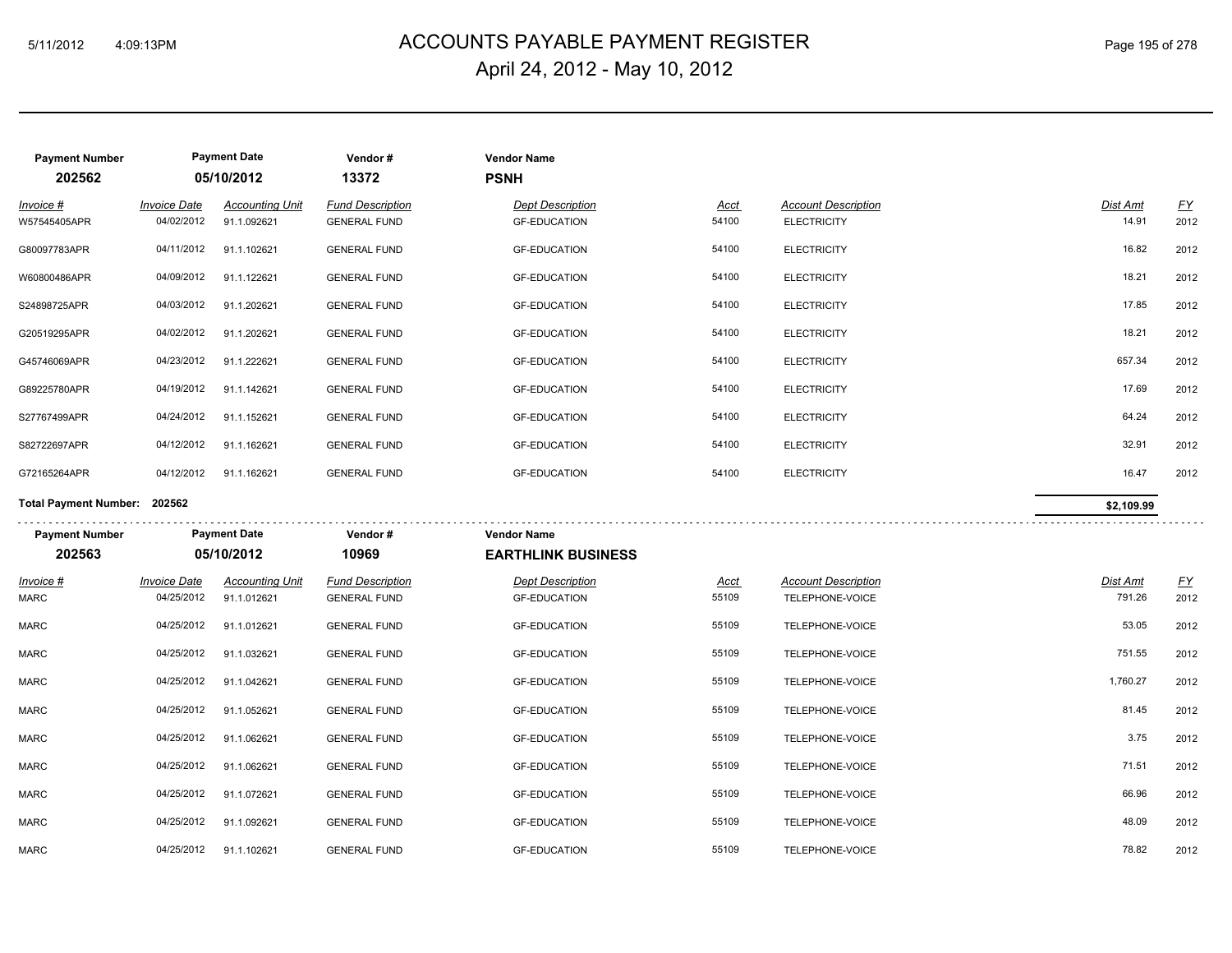## ACCOUNTS PAYABLE PAYMENT REGISTER 5/11/2012 4:09:13PM Page 196 of 278 April 24, 2012 - May 10, 2012

| <b>Payment Number</b><br>202563 |                                   | <b>Payment Date</b><br>05/10/2012     | Vendor#<br>10969                               | <b>Vendor Name</b><br><b>EARTHLINK BUSINESS</b> |                      |                                                        |                           |                   |
|---------------------------------|-----------------------------------|---------------------------------------|------------------------------------------------|-------------------------------------------------|----------------------|--------------------------------------------------------|---------------------------|-------------------|
| Invoice #<br><b>MARC</b>        | <b>Invoice Date</b><br>04/25/2012 | <b>Accounting Unit</b><br>91.1.112621 | <b>Fund Description</b><br><b>GENERAL FUND</b> | <b>Dept Description</b><br><b>GF-EDUCATION</b>  | Acct<br>55109        | <b>Account Description</b><br>TELEPHONE-VOICE          | Dist Amt<br>3.75          | <u>FY</u><br>2012 |
| <b>MARC</b>                     | 04/25/2012                        | 91.1.112621                           | <b>GENERAL FUND</b>                            | <b>GF-EDUCATION</b>                             | 55109                | TELEPHONE-VOICE                                        | 41.76                     | 2012              |
| <b>MARC</b>                     | 04/25/2012                        | 91.1.122621                           | <b>GENERAL FUND</b>                            | <b>GF-EDUCATION</b>                             | 55109                | TELEPHONE-VOICE                                        | 45.72                     | 2012              |
| MARC                            | 04/25/2012                        | 91.1.132621                           | <b>GENERAL FUND</b>                            | <b>GF-EDUCATION</b>                             | 55109                | TELEPHONE-VOICE                                        | 42.30                     | 2012              |
| MARC                            | 04/25/2012                        | 91.1.192621                           | <b>GENERAL FUND</b>                            | <b>GF-EDUCATION</b>                             | 55109                | TELEPHONE-VOICE                                        | 3.75                      | 2012              |
| MARC                            | 04/25/2012                        | 91.1.192621                           | <b>GENERAL FUND</b>                            | <b>GF-EDUCATION</b>                             | 55109                | TELEPHONE-VOICE                                        | 58.96                     | 2012              |
| <b>MARC</b>                     | 04/25/2012                        | 91.1.202621                           | <b>GENERAL FUND</b>                            | <b>GF-EDUCATION</b>                             | 55109                | TELEPHONE-VOICE                                        | 37.42                     | 2012              |
| <b>MARC</b>                     | 04/25/2012                        | 91.1.222621                           | <b>GENERAL FUND</b>                            | <b>GF-EDUCATION</b>                             | 55109                | TELEPHONE-VOICE                                        | 24.38                     | 2012              |
| <b>MARC</b>                     | 04/25/2012                        | 91.1.142621                           | <b>GENERAL FUND</b>                            | <b>GF-EDUCATION</b>                             | 55109                | TELEPHONE-VOICE                                        | 53.50                     | 2012              |
| MARC                            | 04/25/2012                        | 91.1.152621                           | <b>GENERAL FUND</b>                            | <b>GF-EDUCATION</b>                             | 55109                | TELEPHONE-VOICE                                        | 34.60                     | 2012              |
| <b>MARC</b>                     | 04/25/2012                        | 91.1.162621                           | <b>GENERAL FUND</b>                            | <b>GF-EDUCATION</b>                             | 55109                | TELEPHONE-VOICE                                        | 26.80                     | 2012              |
| <b>MARC</b>                     | 04/25/2012                        | 91.1.172621                           | <b>GENERAL FUND</b>                            | <b>GF-EDUCATION</b>                             | 55109                | TELEPHONE-VOICE                                        | 3.75                      | 2012              |
| <b>MARC</b>                     | 04/25/2012                        | 91.1.172621                           | <b>GENERAL FUND</b>                            | <b>GF-EDUCATION</b>                             | 55109                | TELEPHONE-VOICE                                        | 46.16                     | 2012              |
| <b>MARC</b>                     | 04/25/2012                        | 91.1.182621                           | <b>GENERAL FUND</b>                            | <b>GF-EDUCATION</b>                             | 55109                | TELEPHONE-VOICE                                        | 38.71                     | 2012              |
| Total Payment Number: 202563    |                                   |                                       |                                                |                                                 |                      |                                                        | \$4,168.27                |                   |
| <b>Payment Number</b>           |                                   | <b>Payment Date</b>                   | Vendor#                                        | <b>Vendor Name</b>                              |                      |                                                        |                           |                   |
| 202564                          |                                   | 05/10/2012                            | 13291                                          | <b>PENNICHUCK WATER WORKS INC</b>               |                      |                                                        |                           |                   |
| Invoice #<br>60425372APR        | <b>Invoice Date</b><br>04/19/2012 | <b>Accounting Unit</b><br>91.1.012621 | <b>Fund Description</b><br><b>GENERAL FUND</b> | <b>Dept Description</b><br><b>GF-EDUCATION</b>  | <u>Acct</u><br>54141 | <b>Account Description</b><br><b>WATER &amp; SEWER</b> | <b>Dist Amt</b><br>275.41 | EY<br>2012        |
| 70093754APR                     | 04/26/2012                        | 91.1.032621                           | <b>GENERAL FUND</b>                            | <b>GF-EDUCATION</b>                             | 54141                | <b>WATER &amp; SEWER</b>                               | 1,750.56                  | 2012              |
| 70138172APR                     | 04/19/2012                        | 91.1.052621                           | <b>GENERAL FUND</b>                            | <b>GF-EDUCATION</b>                             | 54141                | <b>WATER &amp; SEWER</b>                               | 1,063.94                  | 2012              |
| 49739743APR                     | 04/19/2012                        | 91.1.052621                           | <b>GENERAL FUND</b>                            | <b>GF-EDUCATION</b>                             | 54141                | <b>WATER &amp; SEWER</b>                               | 47.46                     | 2012              |
| 31505959APR                     | 04/19/2012                        | 91.1.052621                           | <b>GENERAL FUND</b>                            | <b>GF-EDUCATION</b>                             | 54141                | <b>WATER &amp; SEWER</b>                               | 223.27                    | 2012              |
| <b>CLEVELDAPR</b>               | 04/19/2012                        | 91.1.062621                           | <b>GENERAL FUND</b>                            | <b>GF-EDUCATION</b>                             | 54141                | <b>WATER &amp; SEWER</b>                               | 128.93                    | 2012              |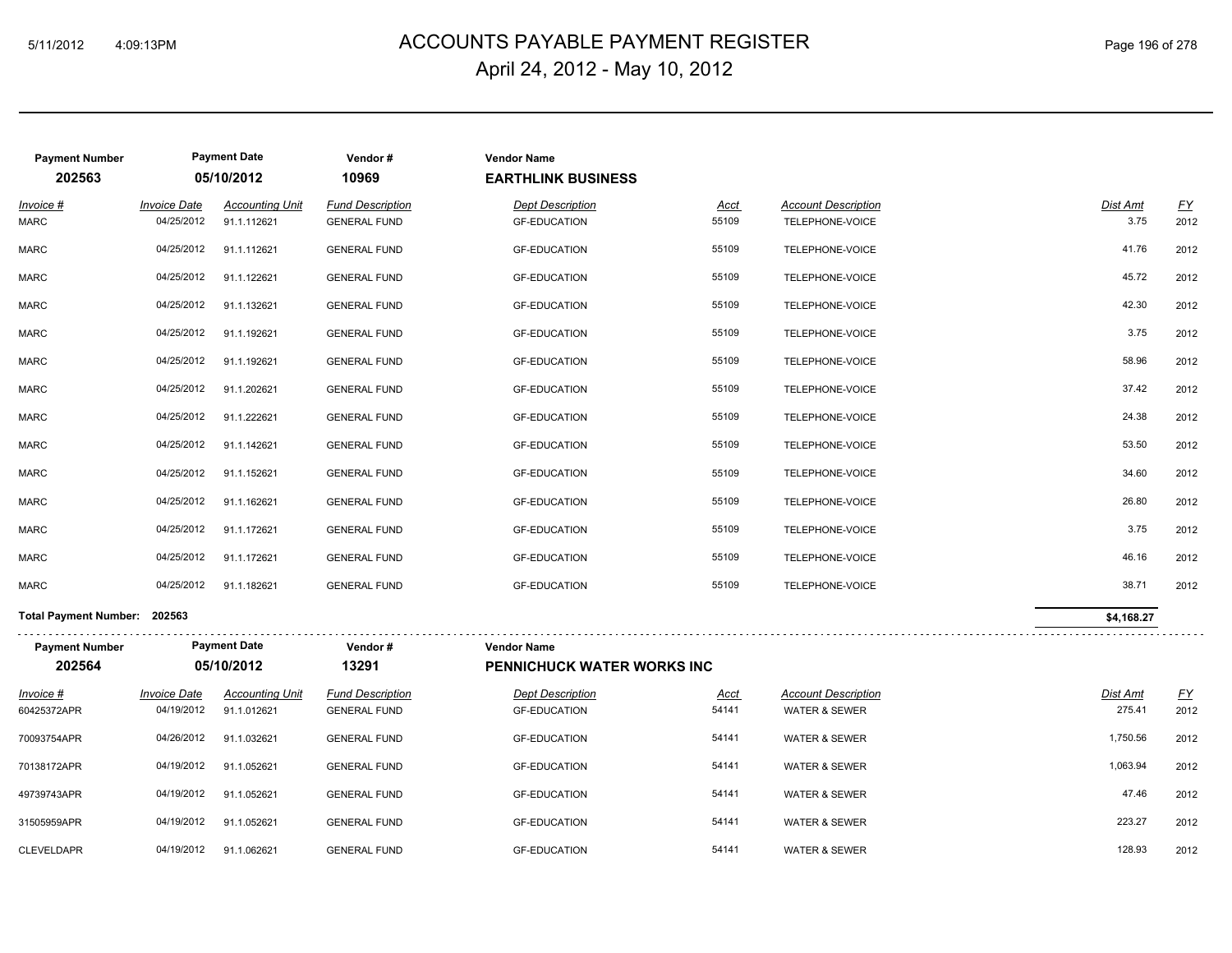## ACCOUNTS PAYABLE PAYMENT REGISTER 5/11/2012 4:09:13PM Page 197 of 278 April 24, 2012 - May 10, 2012

| <b>Payment Number</b><br>202564 |                                   | <b>Payment Date</b><br>05/10/2012     | Vendor#<br>13291                               | <b>Vendor Name</b><br><b>PENNICHUCK WATER WORKS INC</b> |                      |                                                        |                             |                                   |
|---------------------------------|-----------------------------------|---------------------------------------|------------------------------------------------|---------------------------------------------------------|----------------------|--------------------------------------------------------|-----------------------------|-----------------------------------|
| Invoice #<br>60424927APR        | <b>Invoice Date</b><br>04/19/2012 | <b>Accounting Unit</b><br>91.1.062621 | <b>Fund Description</b><br><b>GENERAL FUND</b> | <b>Dept Description</b><br><b>GF-EDUCATION</b>          | <u>Acct</u><br>54141 | <b>Account Description</b><br><b>WATER &amp; SEWER</b> | <b>Dist Amt</b><br>101.15   | $\underline{FY}$<br>2012          |
| 31550503APR                     | 04/19/2012                        | 91.1.062621                           | <b>GENERAL FUND</b>                            | <b>GF-EDUCATION</b>                                     | 54141                | WATER & SEWER                                          | 526.03                      | 2012                              |
| 60019172APR                     | 04/19/2012                        | 91.1.102621                           | <b>GENERAL FUND</b>                            | <b>GF-EDUCATION</b>                                     | 54141                | <b>WATER &amp; SEWER</b>                               | 665.07                      | 2012                              |
| 31954425APR                     | 04/26/2012                        | 91.1.192621                           | <b>GENERAL FUND</b>                            | <b>GF-EDUCATION</b>                                     | 54141                | <b>WATER &amp; SEWER</b>                               | 640.70                      | 2012                              |
| 31592028APR                     | 04/19/2012                        | 91.1.202621                           | <b>GENERAL FUND</b>                            | <b>GF-EDUCATION</b>                                     | 54141                | WATER & SEWER                                          | 582.75                      | 2012                              |
| 61607611APR                     | 04/26/2012                        | 91.1.222621                           | <b>GENERAL FUND</b>                            | <b>GF-EDUCATION</b>                                     | 54141                | WATER & SEWER                                          | 76.64                       | 2012                              |
| ARLINGAPR                       | 04/19/2012                        | 91.1.142621                           | <b>GENERAL FUND</b>                            | <b>GF-EDUCATION</b>                                     | 54141                | <b>WATER &amp; SEWER</b>                               | 87.68                       | 2012                              |
| 60258680APR                     | 04/19/2012                        | 91.1.142621                           | <b>GENERAL FUND</b>                            | <b>GF-EDUCATION</b>                                     | 54141                | <b>WATER &amp; SEWER</b>                               | 402.54                      | 2012                              |
| 31886598APR                     | 04/19/2012                        | 91.1.142621                           | <b>GENERAL FUND</b>                            | <b>GF-EDUCATION</b>                                     | 54141                | WATER & SEWER                                          | 579.48                      | 2012                              |
| 60030936APR                     | 04/19/2012                        | 91.1.162621                           | <b>GENERAL FUND</b>                            | <b>GF-EDUCATION</b>                                     | 54141                | WATER & SEWER                                          | 634.32                      | 2012                              |
| 60109723APR                     | 04/26/2012                        | 91.1.172621                           | <b>GENERAL FUND</b>                            | <b>GF-EDUCATION</b>                                     | 54141                | <b>WATER &amp; SEWER</b>                               | 654.49                      | 2012                              |
| Total Payment Number: 202564    |                                   |                                       |                                                |                                                         |                      |                                                        | \$8,440.42                  |                                   |
| <b>Payment Number</b>           |                                   | <b>Payment Date</b>                   | Vendor#                                        | <b>Vendor Name</b>                                      |                      |                                                        |                             |                                   |
| 202565                          |                                   | 05/10/2012                            | 13376                                          | <b>PUBLIC SERVICE OF NH</b>                             |                      |                                                        |                             |                                   |
| Invoice #<br>G82053321APR       | <b>Invoice Date</b><br>04/24/2012 | <b>Accounting Unit</b><br>91.1.062621 | <b>Fund Description</b><br><b>GENERAL FUND</b> | <b>Dept Description</b><br><b>GF-EDUCATION</b>          | <u>Acct</u><br>54100 | <b>Account Description</b><br><b>ELECTRICITY</b>       | <b>Dist Amt</b><br>8,975.32 | $\underline{\mathsf{FY}}$<br>2012 |
| G36425421APR                    | 04/24/2012                        | 91.1.072621                           | <b>GENERAL FUND</b>                            | <b>GF-EDUCATION</b>                                     | 54100                | <b>ELECTRICITY</b>                                     | 8,854.66                    | 2012                              |
| G77441101APR                    | 04/27/2012                        | 91.1.092621                           | <b>GENERAL FUND</b>                            | <b>GF-EDUCATION</b>                                     | 54100                | <b>ELECTRICITY</b>                                     | 4,980.16                    | 2012                              |
| G23753399APR                    | 04/12/2012                        | 91.1.102621                           | <b>GENERAL FUND</b>                            | <b>GF-EDUCATION</b>                                     | 54100                | <b>ELECTRICITY</b>                                     | 4,676.10                    | 2012                              |
| S61415217APR                    | 04/26/2012                        | 91.1.132621                           | <b>GENERAL FUND</b>                            | <b>GF-EDUCATION</b>                                     | 54100                | <b>ELECTRICITY</b>                                     | 3,534.70                    | 2012                              |
| S59146593APR                    | 04/19/2012                        |                                       | <b>GENERAL FUND</b>                            | <b>GF-EDUCATION</b>                                     | 54100                | <b>ELECTRICITY</b>                                     | 3,737.04                    | 2012                              |
|                                 |                                   | 91.1.142621                           |                                                |                                                         |                      |                                                        |                             |                                   |
| S40993326APR                    | 04/24/2012                        | 91.1.152621                           | <b>GENERAL FUND</b>                            | <b>GF-EDUCATION</b>                                     | 54100                | <b>ELECTRICITY</b>                                     | 4,483.45                    | 2012                              |
| S64015954APR                    | 04/12/2012                        | 91.1.162621                           | <b>GENERAL FUND</b>                            | <b>GF-EDUCATION</b>                                     | 54100                | <b>ELECTRICITY</b>                                     | 4,297.25                    | 2012                              |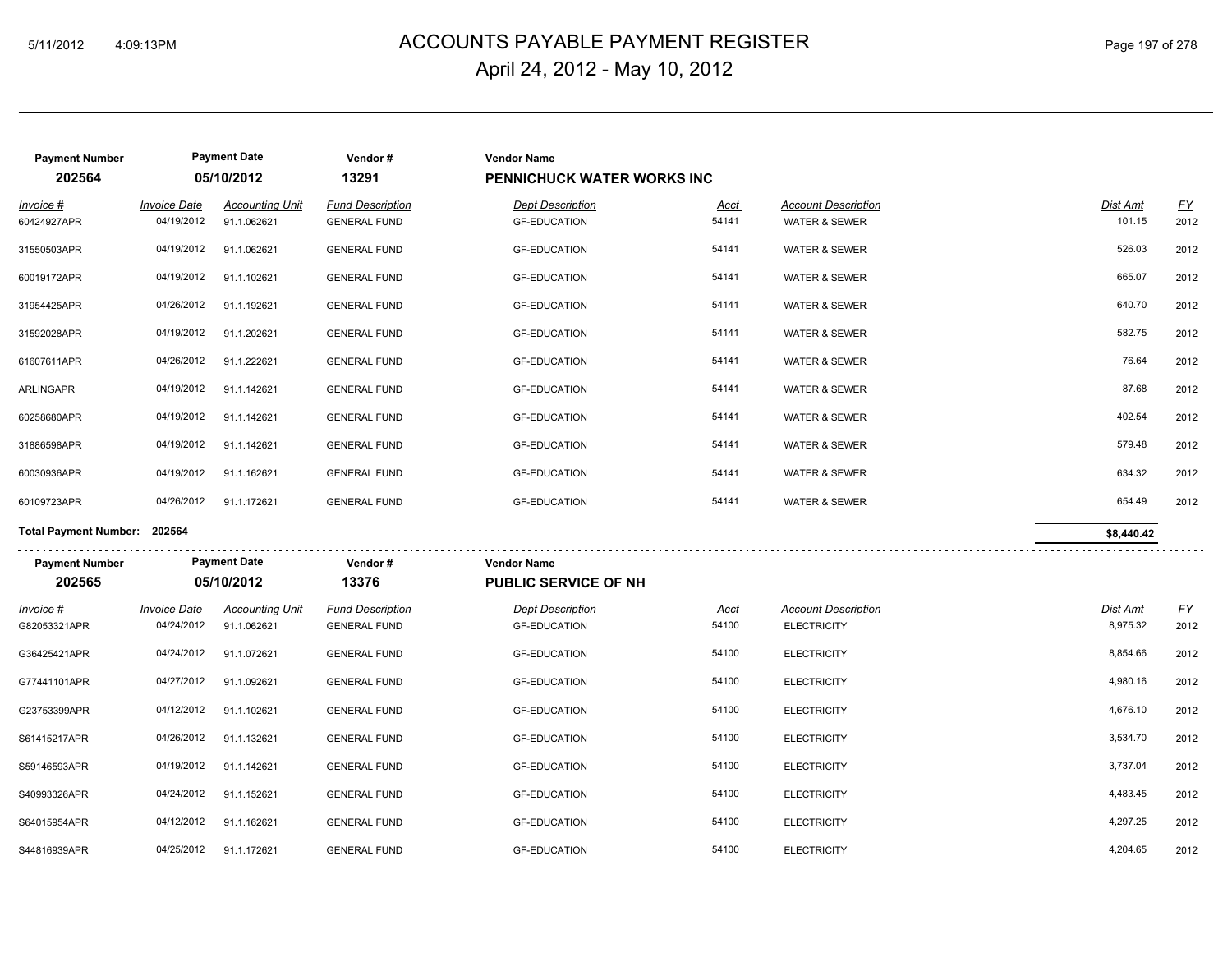## ACCOUNTS PAYABLE PAYMENT REGISTER 5/11/2012 4:09:13PM Page 198 of 278 April 24, 2012 - May 10, 2012

| <b>Payment Number</b><br>202565           |                     | <b>Payment Date</b><br>05/10/2012 | Vendor#<br>13376        | <b>Vendor Name</b><br><b>PUBLIC SERVICE OF NH</b> |       |                            |                 |           |
|-------------------------------------------|---------------------|-----------------------------------|-------------------------|---------------------------------------------------|-------|----------------------------|-----------------|-----------|
| Invoice #<br>Total Payment Number: 202565 | <b>Invoice Date</b> | <b>Accounting Unit</b>            | <b>Fund Description</b> | <b>Dept Description</b>                           | Acct  | <b>Account Description</b> | Dist Amt        | <u>FY</u> |
|                                           |                     |                                   |                         |                                                   |       |                            | \$47,743.33     |           |
| <b>Payment Number</b>                     |                     | <b>Payment Date</b>               | Vendor#                 | <b>Vendor Name</b>                                |       |                            |                 |           |
| 202566                                    |                     | 05/10/2012                        | 11166                   | <b>WILLIAM D BALL</b>                             |       |                            |                 |           |
| $Invoice$ #                               | <b>Invoice Date</b> | <b>Accounting Unit</b>            | <b>Fund Description</b> | <b>Dept Description</b>                           | Acct  | <b>Account Description</b> | <b>Dist Amt</b> | <u>FY</u> |
| MAR13-12                                  | 03/13/2012          | 91.1.031474                       | <b>GENERAL FUND</b>     | <b>GF-EDUCATION</b>                               | 55649 | <b>ASSIGNMENT FEES</b>     | 120.00          | 2012      |
| <b>MAR-12</b>                             | 04/18/2012          | 91.1.041474                       | <b>GENERAL FUND</b>     | <b>GF-EDUCATION</b>                               | 55649 | <b>ASSIGNMENT FEES</b>     | 120.00          | 2012      |
| Total Payment Number: 202566              |                     |                                   |                         |                                                   |       |                            | \$240.00        |           |
| <b>Payment Number</b>                     |                     | <b>Payment Date</b>               | Vendor#                 | <b>Vendor Name</b>                                |       |                            |                 |           |
| 202567                                    |                     | 05/10/2012                        | 14216                   | <b>FAIRPOINT COMMUNICATIONS</b>                   |       |                            |                 |           |
| Invoice #                                 | <b>Invoice Date</b> | <b>Accounting Unit</b>            | <b>Fund Description</b> | <b>Dept Description</b>                           | Acct  | <b>Account Description</b> | Dist Amt        | <u>FY</u> |
| APR-12-6038897529583-R                    | 04/21/2012          | 91.1.012621                       | <b>GENERAL FUND</b>     | <b>GF-EDUCATION</b>                               | 55109 | TELEPHONE-VOICE            | 29.66           | 2012      |
| APR-12-6038891684953-R                    | 04/21/2012          | 91.1.032621                       | <b>GENERAL FUND</b>     | <b>GF-EDUCATION</b>                               | 54114 | <b>HEATING GAS</b>         | 32.63           | 2012      |
| APR-12-6038799199866-R                    | 04/30/2012          | 91.1.222621                       | <b>GENERAL FUND</b>     | <b>GF-EDUCATION</b>                               | 55109 | TELEPHONE-VOICE            | 53.41           | 2012      |
| Total Payment Number: 202567              |                     |                                   |                         |                                                   |       |                            | \$115.70        |           |
| <b>Payment Number</b>                     |                     | <b>Payment Date</b>               | Vendor#                 | <b>Vendor Name</b>                                |       |                            |                 |           |
| 202568                                    |                     | 05/10/2012                        | 11258                   | NH EXCELLENCE IN EDUC AWARDS                      |       |                            |                 |           |
| Invoice #                                 | <b>Invoice Date</b> | <b>Accounting Unit</b>            | <b>Fund Description</b> | <b>Dept Description</b>                           | Acct  | <b>Account Description</b> | <b>Dist Amt</b> | EY        |
| <b>AWARDS</b>                             | 05/06/2012          | 91.1.012320                       | <b>GENERAL FUND</b>     | <b>GF-EDUCATION</b>                               | 55300 | <b>TRAVEL</b>              | 200.00          | 2012      |
| Total Payment Number: 202568              |                     |                                   |                         |                                                   |       |                            | \$200.00        |           |
| <b>Payment Number</b>                     |                     | <b>Payment Date</b>               | Vendor#                 | <b>Vendor Name</b>                                |       |                            |                 |           |
| 202569                                    |                     | 05/10/2012                        | 13372                   | <b>PSNH</b>                                       |       |                            |                 |           |
| Invoice #                                 | <b>Invoice Date</b> | <b>Accounting Unit</b>            | <b>Fund Description</b> | <b>Dept Description</b>                           | Acct  | <b>Account Description</b> | <b>Dist Amt</b> | <u>FY</u> |
| S65154403MARCH                            | 04/12/2012          | 91.1.012621                       | <b>GENERAL FUND</b>     | <b>GF-EDUCATION</b>                               | 54100 | <b>ELECTRICITY</b>         | 1,831.56        | 2012      |
| Total Payment Number: 202569              |                     |                                   |                         |                                                   |       |                            | \$1,831.56      |           |
|                                           |                     |                                   |                         |                                                   |       |                            |                 |           |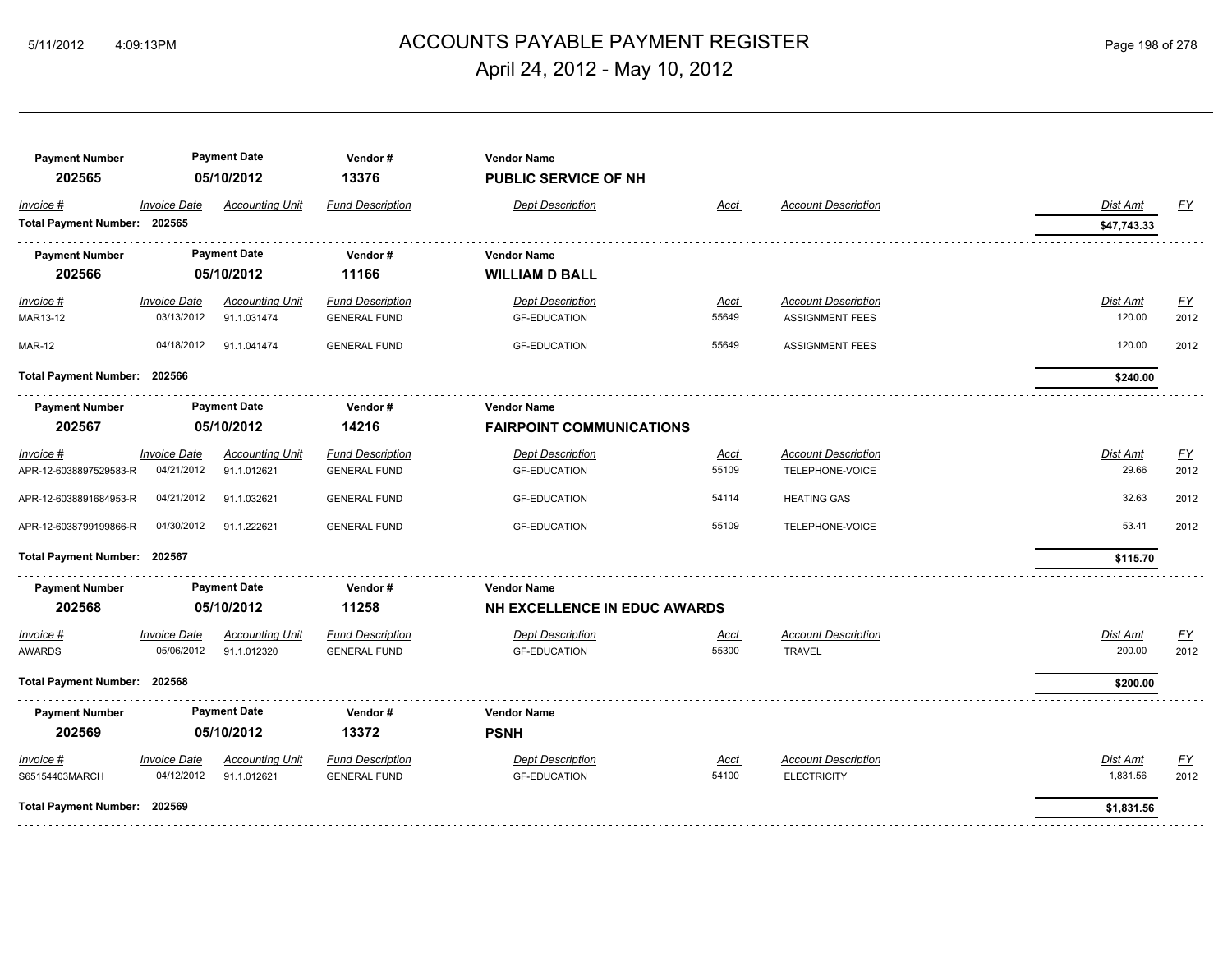## ACCOUNTS PAYABLE PAYMENT REGISTER 5/11/2012 4:09:13PM Page 199 of 278 April 24, 2012 - May 10, 2012

| <b>Payment Number</b><br>202570 |                                   | <b>Payment Date</b><br>05/10/2012        | Vendor#<br>11408                                  | <b>Vendor Name</b><br><b>DAVID RAUSEO</b>          |                      |                                                               |                      |                          |
|---------------------------------|-----------------------------------|------------------------------------------|---------------------------------------------------|----------------------------------------------------|----------------------|---------------------------------------------------------------|----------------------|--------------------------|
| Invoice #<br>MILES-APR          | <b>Invoice Date</b><br>05/09/2012 | <b>Accounting Unit</b><br>91.1.012320    | <b>Fund Description</b><br><b>GENERAL FUND</b>    | <b>Dept Description</b><br><b>GF-EDUCATION</b>     | Acct<br>55307        | <b>Account Description</b><br>MILEAGE REIMBURSEMENTS          | Dist Amt<br>14.43    | <u>FY</u><br>2012        |
| Total Payment Number: 202570    |                                   |                                          |                                                   |                                                    |                      |                                                               | \$14.43              |                          |
| <b>Payment Number</b><br>202571 |                                   | <b>Payment Date</b><br>05/10/2012        | Vendor#<br>13626                                  | <b>Vendor Name</b><br><b>SPRINT</b>                |                      |                                                               |                      |                          |
| $Invoice$ #<br>APR12-635426250  | <b>Invoice Date</b><br>04/25/2012 | <b>Accounting Unit</b><br>91.1.012621    | <b>Fund Description</b><br><b>GENERAL FUND</b>    | <b>Dept Description</b><br><b>GF-EDUCATION</b>     | <u>Acct</u><br>55109 | <b>Account Description</b><br>TELEPHONE-VOICE                 | Dist Amt<br>13.09    | <u>FY</u><br>2012        |
| Total Payment Number: 202571    |                                   |                                          |                                                   |                                                    |                      |                                                               | \$13.09              |                          |
| <b>Payment Number</b><br>202572 |                                   | <b>Payment Date</b><br>05/10/2012        | Vendor#<br>13801                                  | <b>Vendor Name</b><br><b>UNITED PARCEL SERVICE</b> |                      |                                                               |                      |                          |
| Invoice #<br>85W011172          | <b>Invoice Date</b><br>04/28/2012 | <b>Accounting Unit</b><br>91.1.012320    | <b>Fund Description</b><br><b>GENERAL FUND</b>    | <b>Dept Description</b><br><b>GF-EDUCATION</b>     | Acct<br>55607        | <b>Account Description</b><br>POSTAGE & DELIVERY              | Dist Amt<br>34.25    | EY<br>2012               |
| Total Payment Number: 202572    |                                   |                                          |                                                   |                                                    |                      |                                                               | \$34.25              |                          |
| <b>Payment Number</b><br>202573 |                                   | <b>Payment Date</b><br>05/10/2012        | Vendor#<br>11240                                  | <b>Vendor Name</b><br><b>1 CHOICE TUTORING INC</b> |                      |                                                               |                      |                          |
| Invoice #<br>80747              | <b>Invoice Date</b><br>04/06/2012 | <b>Accounting Unit</b><br>91.3800.231271 | <b>Fund Description</b><br>SCHOOL DOE GRANTS FUND | <b>Dept Description</b><br>SCHOOL DOE GRANTS FUND  | Acct<br>53600        | <b>Account Description</b><br><b>INSTRUCTION SERVICES</b>     | Dist Amt<br>5,851.75 | <u>FY</u><br>2012        |
| Total Payment Number: 202573    |                                   |                                          |                                                   |                                                    |                      |                                                               | \$5,851.75           |                          |
| <b>Payment Number</b><br>202574 |                                   | <b>Payment Date</b><br>05/10/2012        | Vendor#<br>12261                                  | <b>Vendor Name</b><br>A & E ROASTERY               |                      |                                                               |                      |                          |
| Invoice #<br>35363              | <b>Invoice Date</b><br>04/12/2012 | <b>Accounting Unit</b><br>91.1.041300    | <b>Fund Description</b><br><b>GENERAL FUND</b>    | <b>Dept Description</b><br><b>GF-EDUCATION</b>     | Acct<br>61135        | <b>Account Description</b><br><b>EDUCATIONAL SUPPLIES</b>     | Dist Amt<br>200.60   | <u>FY</u><br>2012        |
| Total Payment Number: 202574    |                                   |                                          |                                                   |                                                    |                      |                                                               | \$200.60             |                          |
| <b>Payment Number</b><br>202575 |                                   | <b>Payment Date</b><br>05/10/2012        | Vendor#<br>13943                                  | <b>Vendor Name</b><br>A L LARSEN CO INC            |                      |                                                               |                      |                          |
| Invoice #<br>127289             | <b>Invoice Date</b><br>04/04/2012 | <b>Accounting Unit</b><br>91.1.041300    | <b>Fund Description</b><br><b>GENERAL FUND</b>    | <b>Dept Description</b><br><b>GF-EDUCATION</b>     | Acct<br>54487        | <b>Account Description</b><br>EQUIPMENT REPAIRS & MAINTENANCE | Dist Amt<br>435.00   | $\underline{FY}$<br>2012 |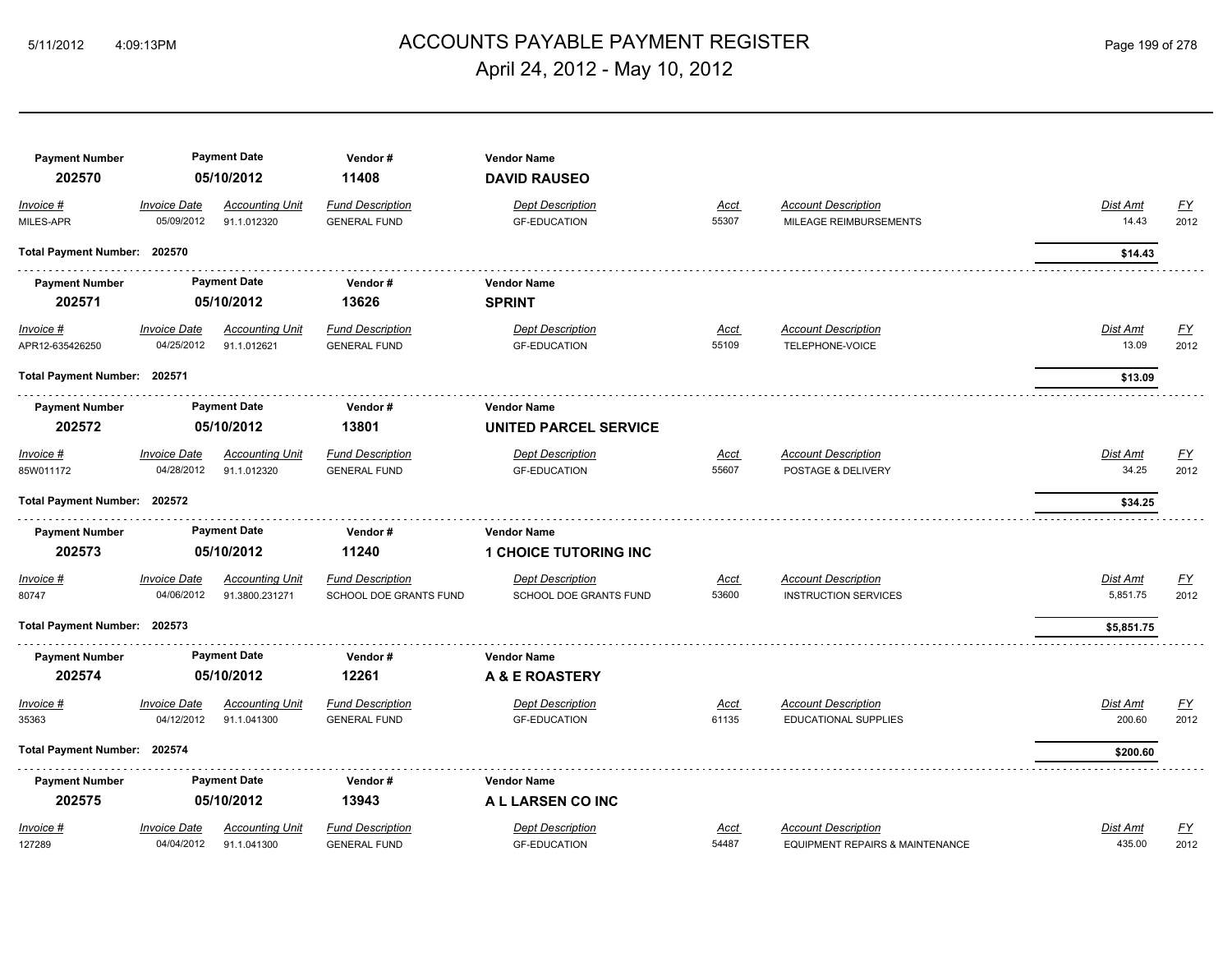# ACCOUNTS PAYABLE PAYMENT REGISTER 5/11/2012 4:09:13PM Page 200 of 278 April 24, 2012 - May 10, 2012

| <b>Payment Number</b><br>202575 |                                   | <b>Payment Date</b><br>05/10/2012     | Vendor#<br>13943        | <b>Vendor Name</b><br>A L LARSEN CO INC        |                      |                                                           |                       |            |
|---------------------------------|-----------------------------------|---------------------------------------|-------------------------|------------------------------------------------|----------------------|-----------------------------------------------------------|-----------------------|------------|
| Invoice #                       | <b>Invoice Date</b>               | <b>Accounting Unit</b>                | <b>Fund Description</b> | <b>Dept Description</b>                        | Acct                 | <b>Account Description</b>                                | Dist Amt              | EY         |
| Total Payment Number: 202575    |                                   |                                       |                         |                                                |                      |                                                           | \$435.00              |            |
| <b>Payment Number</b>           |                                   | <b>Payment Date</b>                   | Vendor#                 | <b>Vendor Name</b>                             |                      |                                                           |                       |            |
| 202576                          |                                   | 05/10/2012                            | 11241                   | A+ TUTORS FOR SCHOLARS INC                     |                      |                                                           |                       |            |
| Invoice #                       | <b>Invoice Date</b>               | <b>Accounting Unit</b>                | <b>Fund Description</b> | <b>Dept Description</b>                        | <u>Acct</u>          | <b>Account Description</b>                                | Dist Amt              | <u>FY</u>  |
| MAR 20129                       | 04/09/2012                        | 91.3800.231271                        | SCHOOL DOE GRANTS FUND  | SCHOOL DOE GRANTS FUND                         | 53600                | <b>INSTRUCTION SERVICES</b>                               | 7,399.32              | 2012       |
| Total Payment Number: 202576    |                                   |                                       |                         |                                                |                      |                                                           | \$7,399.32            |            |
| <b>Payment Number</b>           |                                   | <b>Payment Date</b>                   | Vendor#                 | <b>Vendor Name</b>                             |                      |                                                           |                       |            |
| 202577                          |                                   | 05/10/2012                            | 11239                   | ABACUS IN-HOME TUTORING INC                    |                      |                                                           |                       |            |
| Invoice #                       | <b>Invoice Date</b>               | <b>Accounting Unit</b>                | <b>Fund Description</b> | <b>Dept Description</b>                        | Acct                 | <b>Account Description</b>                                | Dist Amt              | <u>FY</u>  |
| 533                             | 04/06/2012                        | 91.3800.231271                        | SCHOOL DOE GRANTS FUND  | SCHOOL DOE GRANTS FUND                         | 53600                | <b>INSTRUCTION SERVICES</b>                               | 2,713.75              | 2012       |
| Total Payment Number: 202577    |                                   |                                       |                         |                                                |                      |                                                           | \$2,713.75            |            |
| <b>Payment Number</b>           |                                   | <b>Payment Date</b>                   | Vendor#                 | <b>Vendor Name</b>                             |                      |                                                           |                       |            |
| 202578                          |                                   | 05/10/2012                            | 13946                   | <b>AC MOORE INC</b>                            |                      |                                                           |                       |            |
| Invoice #                       | <b>Invoice Date</b>               | <b>Accounting Unit</b>                | <b>Fund Description</b> | <b>Dept Description</b>                        | Acct                 | <b>Account Description</b>                                | Dist Amt              | EY         |
| 9248                            | 04/10/2012                        | 91.3800.991490                        | SCHOOL DOE GRANTS FUND  | SCHOOL DOE GRANTS FUND                         | 61299                | MISCELLANEOUS SUPPLIES                                    | 7.97                  | 2012       |
| 9879                            | 04/02/2012                        | 91.3800.991490                        | SCHOOL DOE GRANTS FUND  | SCHOOL DOE GRANTS FUND                         | 61299                | MISCELLANEOUS SUPPLIES                                    | 45.25                 | 2012       |
| 8423                            | 04/05/2012                        | 91.3800.991490                        | SCHOOL DOE GRANTS FUND  | SCHOOL DOE GRANTS FUND                         | 61299                | MISCELLANEOUS SUPPLIES                                    | 36.51                 | 2012       |
| 5502                            | 03/19/2012                        | 91.3800.991490                        | SCHOOL DOE GRANTS FUND  | SCHOOL DOE GRANTS FUND                         | 61299                | MISCELLANEOUS SUPPLIES                                    | 19.31                 | 2012       |
| 1842                            | 04/18/2012                        | 91.2222.991490                        | AFTER SCHOOL PROGRAM    | AFTER SCHOOL PROGRAM                           | 61299                | MISCELLANEOUS SUPPLIES                                    | 3.00                  | 2012       |
|                                 |                                   |                                       |                         |                                                |                      |                                                           |                       |            |
| Total Payment Number: 202578    |                                   |                                       |                         |                                                |                      |                                                           | \$112.04              |            |
| <b>Payment Number</b>           |                                   | <b>Payment Date</b>                   | Vendor#                 | <b>Vendor Name</b>                             |                      |                                                           |                       |            |
| 202579                          |                                   | 05/10/2012                            | 13956                   | <b>ADULT LEARNING CENTER</b>                   |                      |                                                           |                       |            |
| $Invoice$ #                     | <b>Invoice Date</b><br>04/01/2012 | <b>Accounting Unit</b><br>91.1.991110 | <b>Fund Description</b> | <b>Dept Description</b><br><b>GF-EDUCATION</b> | <u>Acct</u><br>53600 | <b>Account Description</b><br><b>INSTRUCTION SERVICES</b> | Dist Amt<br>27,000.00 | EY<br>2012 |
| <b>APR-12</b>                   |                                   |                                       | <b>GENERAL FUND</b>     |                                                |                      |                                                           |                       |            |
| Total Payment Number: 202579    |                                   |                                       |                         |                                                |                      |                                                           | \$27,000.00           |            |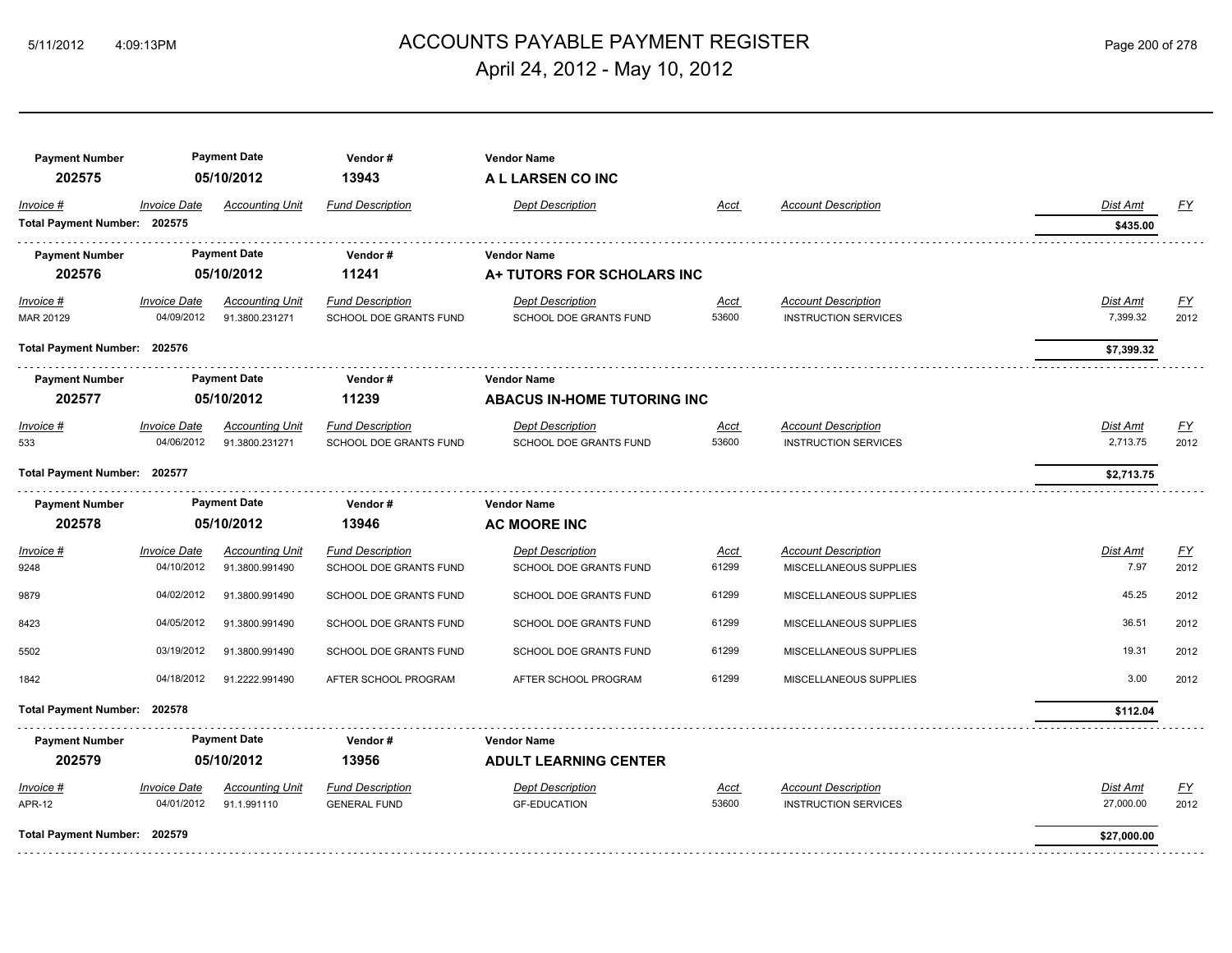## ACCOUNTS PAYABLE PAYMENT REGISTER 5/11/2012 4:09:13PM Page 201 of 278 April 24, 2012 - May 10, 2012

| <b>Payment Number</b>        |                                   | <b>Payment Date</b>                   | Vendor#                                        | <b>Vendor Name</b>                             |                      |                                                         |                                                           |
|------------------------------|-----------------------------------|---------------------------------------|------------------------------------------------|------------------------------------------------|----------------------|---------------------------------------------------------|-----------------------------------------------------------|
| 202580                       |                                   | 05/10/2012                            | 11365                                          | <b>SUSAN ALARIO</b>                            |                      |                                                         |                                                           |
| Invoice #<br><b>APR-12</b>   | <b>Invoice Date</b><br>04/29/2012 | <b>Accounting Unit</b><br>91.1.121160 | <b>Fund Description</b><br><b>GENERAL FUND</b> | <b>Dept Description</b><br><b>GF-EDUCATION</b> | <u>Acct</u><br>61875 | <b>Account Description</b><br><b>BOOKS</b>              | Dist Amt<br><u>FY</u><br>83.33<br>2012                    |
| Total Payment Number: 202580 |                                   |                                       |                                                |                                                |                      |                                                         | \$83.33                                                   |
| <b>Payment Number</b>        |                                   | <b>Payment Date</b>                   | Vendor#                                        | <b>Vendor Name</b>                             |                      |                                                         |                                                           |
| 202581                       |                                   | 05/10/2012                            | 12267                                          | <b>AMY MCCARTNEY</b>                           |                      |                                                         |                                                           |
| Invoice #<br><b>APR-12</b>   | <b>Invoice Date</b><br>04/22/2012 | <b>Accounting Unit</b><br>91.1.022160 | <b>Fund Description</b><br><b>GENERAL FUND</b> | <b>Dept Description</b><br><b>GF-EDUCATION</b> | <b>Acct</b><br>53614 | <b>Account Description</b><br>PUPIL SUPPORT SERVICES    | <u>FY</u><br>Dist Amt<br>7,627.00<br>2012                 |
| Total Payment Number: 202581 |                                   |                                       |                                                |                                                |                      |                                                         | \$7,627.00                                                |
| <b>Payment Number</b>        |                                   | <b>Payment Date</b>                   | Vendor#                                        | <b>Vendor Name</b>                             |                      |                                                         |                                                           |
| 202582                       |                                   | 05/10/2012                            | 13974                                          | <b>ROBERT ANASTAS</b>                          |                      |                                                         |                                                           |
| Invoice #                    | <b>Invoice Date</b>               | <b>Accounting Unit</b>                | <b>Fund Description</b>                        | <b>Dept Description</b>                        | <u>Acct</u>          | <b>Account Description</b>                              | Dist Amt<br><u>FY</u>                                     |
| MILES-APR                    | 04/30/2012                        | 91.1.222610                           | <b>GENERAL FUND</b>                            | <b>GF-EDUCATION</b>                            | 55307                | MILEAGE REIMBURSEMENTS                                  | 18.31<br>2012                                             |
| Total Payment Number: 202582 |                                   |                                       |                                                |                                                |                      |                                                         | \$18.31                                                   |
| <b>Payment Number</b>        |                                   | <b>Payment Date</b>                   | Vendor#                                        | <b>Vendor Name</b>                             |                      |                                                         |                                                           |
| 202583                       |                                   | 05/10/2012                            | 11340                                          | <b>SUSAN ANGEL</b>                             |                      |                                                         |                                                           |
| Invoice #<br>MILES-APR       | <b>Invoice Date</b><br>04/24/2012 | <b>Accounting Unit</b><br>91.1.012320 | <b>Fund Description</b><br><b>GENERAL FUND</b> | <b>Dept Description</b><br><b>GF-EDUCATION</b> | <u>Acct</u><br>55307 | <b>Account Description</b><br>MILEAGE REIMBURSEMENTS    | <b>Dist Amt</b><br>EY<br>47.29<br>2012                    |
| Total Payment Number: 202583 |                                   |                                       |                                                |                                                |                      |                                                         | \$47.29                                                   |
| <b>Payment Number</b>        |                                   | <b>Payment Date</b>                   | Vendor#                                        | <b>Vendor Name</b>                             |                      |                                                         |                                                           |
| 202584                       |                                   | 05/10/2012                            | 12332                                          | <b>LEN ANGELO</b>                              |                      |                                                         |                                                           |
| Invoice #<br>41912-06        | <b>Invoice Date</b><br>04/19/2012 | <b>Accounting Unit</b><br>91.1.061458 | <b>Fund Description</b><br><b>GENERAL FUND</b> | <b>Dept Description</b><br><b>GF-EDUCATION</b> | <u>Acct</u><br>55642 | <b>Account Description</b><br><b>GAME OFFICIALS</b>     | Dist Amt<br><u>FY</u><br>60.00<br>2012                    |
| Total Payment Number: 202584 |                                   |                                       |                                                |                                                |                      |                                                         | \$60.00                                                   |
| <b>Payment Number</b>        |                                   | <b>Payment Date</b>                   | Vendor#                                        | <b>Vendor Name</b>                             |                      |                                                         |                                                           |
| 202585                       |                                   | 05/10/2012                            | 13980                                          | <b>APPLE COMPUTER INC</b>                      |                      |                                                         |                                                           |
| Invoice #<br>9992504647      | <b>Invoice Date</b><br>04/18/2012 | <b>Accounting Unit</b><br>91.1.992225 | <b>Fund Description</b><br><b>GENERAL FUND</b> | <b>Dept Description</b><br><b>GF-EDUCATION</b> | <u>Acct</u><br>71221 | <b>Account Description</b><br><b>COMPUTER EQUIPMENT</b> | $\underline{\mathsf{FY}}$<br>Dist Amt<br>1,996.00<br>2012 |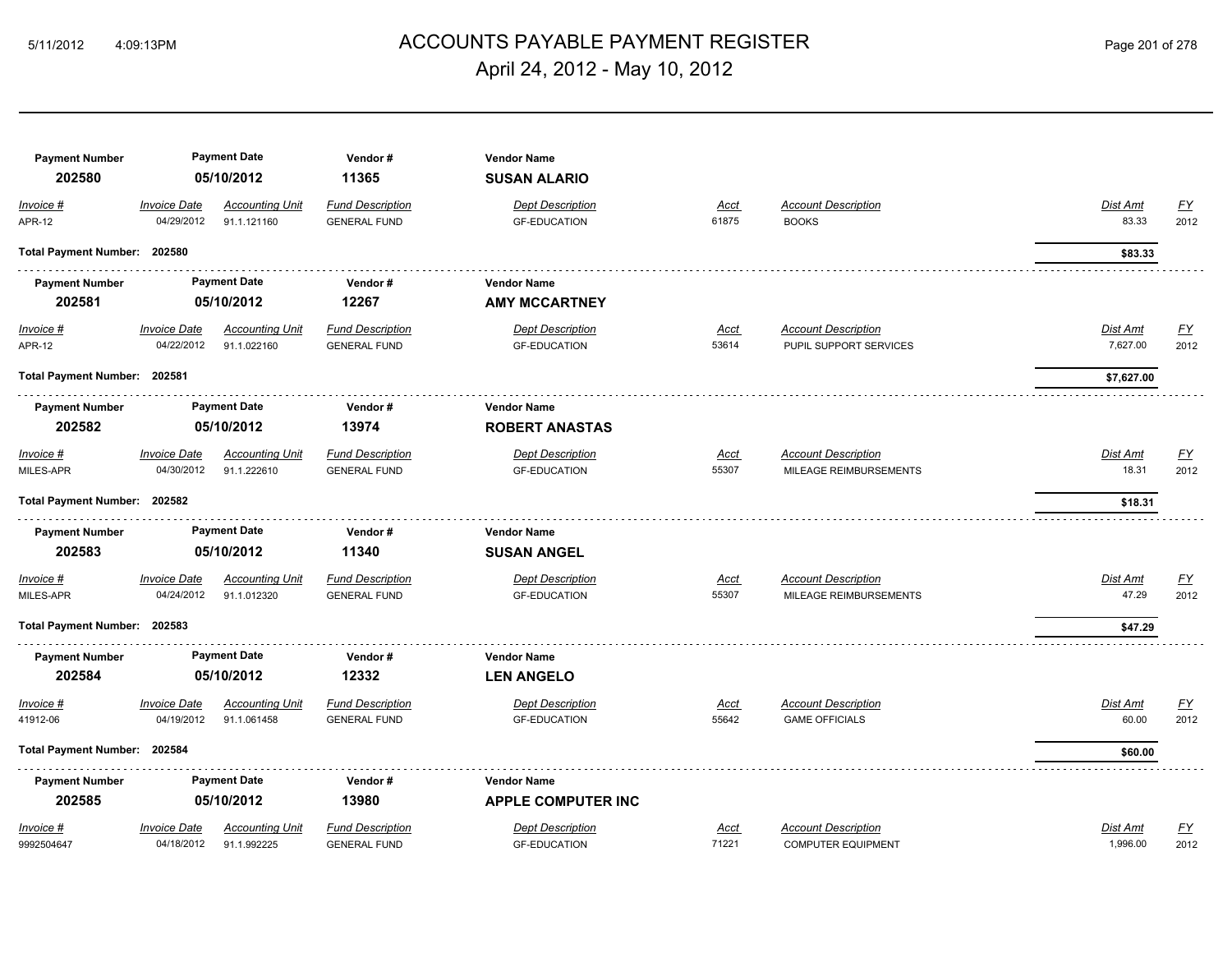## ACCOUNTS PAYABLE PAYMENT REGISTER 5/11/2012 4:09:13PM Page 202 of 278 April 24, 2012 - May 10, 2012

| <b>Payment Number</b><br>202585 |                     | <b>Payment Date</b><br>05/10/2012 | Vendor#<br>13980        | <b>Vendor Name</b><br><b>APPLE COMPUTER INC</b> |             |                                 |            |                  |
|---------------------------------|---------------------|-----------------------------------|-------------------------|-------------------------------------------------|-------------|---------------------------------|------------|------------------|
| Invoice #                       | <b>Invoice Date</b> | <b>Accounting Unit</b>            | <b>Fund Description</b> | <b>Dept Description</b>                         | Acct        | <b>Account Description</b>      | Dist Amt   | <u>FY</u>        |
| Total Payment Number: 202585    |                     |                                   |                         |                                                 |             |                                 | \$1,996.00 |                  |
| <b>Payment Number</b>           |                     | <b>Payment Date</b>               | Vendor#                 | <b>Vendor Name</b>                              |             |                                 |            |                  |
| 202586                          |                     | 05/10/2012                        | 11382                   | <b>APPLE INC - PHEASANT LANE MALL</b>           |             |                                 |            |                  |
| Invoice #                       | <b>Invoice Date</b> | <b>Accounting Unit</b>            | <b>Fund Description</b> | <b>Dept Description</b>                         | Acct        | <b>Account Description</b>      | Dist Amt   | <u>FY</u>        |
| <b>APR-12</b>                   | 04/19/2012          | 91.1.041300                       | <b>GENERAL FUND</b>     | <b>GF-EDUCATION</b>                             | 54487       | EQUIPMENT REPAIRS & MAINTENANCE | 615.67     | 2012             |
| Total Payment Number: 202586    |                     |                                   |                         |                                                 |             |                                 | \$615.67   |                  |
| <b>Payment Number</b>           |                     | <b>Payment Date</b>               | Vendor#                 | <b>Vendor Name</b>                              |             |                                 |            |                  |
| 202587                          |                     | 05/10/2012                        | 13983                   | <b>JANICE ARCARO</b>                            |             |                                 |            |                  |
| Invoice #                       | <b>Invoice Date</b> | <b>Accounting Unit</b>            | <b>Fund Description</b> | <b>Dept Description</b>                         | Acct        | <b>Account Description</b>      | Dist Amt   | $\underline{FY}$ |
| MILES-APR                       | 04/30/2012          | 91.1.012320                       | <b>GENERAL FUND</b>     | <b>GF-EDUCATION</b>                             | 55307       | MILEAGE REIMBURSEMENTS          | 134.92     | 2012             |
| MILES-MAR                       | 03/30/2012          | 91.1.012320                       | <b>GENERAL FUND</b>     | <b>GF-EDUCATION</b>                             | 55307       | MILEAGE REIMBURSEMENTS          | 133.76     | 2012             |
| <b>Total Payment Number:</b>    | 202587              |                                   |                         |                                                 |             |                                 | \$268.68   |                  |
| <b>Payment Number</b>           |                     | <b>Payment Date</b>               | Vendor#                 | <b>Vendor Name</b>                              |             |                                 |            |                  |
| 202588                          |                     | 05/10/2012                        | 12352                   | <b>ATS PROJECT SUCCESS</b>                      |             |                                 |            |                  |
| Invoice #                       | <b>Invoice Date</b> | <b>Accounting Unit</b>            | <b>Fund Description</b> | <b>Dept Description</b>                         | <u>Acct</u> | <b>Account Description</b>      | Dist Amt   | $FY$             |
| SES 1112-1                      | 04/11/2012          | 91.3800.231271                    | SCHOOL DOE GRANTS FUND  | SCHOOL DOE GRANTS FUND                          | 53600       | <b>INSTRUCTION SERVICES</b>     | 255.00     | 2012             |
| Total Payment Number: 202588    |                     |                                   |                         |                                                 |             |                                 | \$255.00   |                  |
| <b>Payment Number</b>           |                     | <b>Payment Date</b>               | Vendor#                 | <b>Vendor Name</b>                              |             |                                 |            |                  |
| 202589                          |                     | 05/10/2012                        | 11109                   | <b>AXCELER</b>                                  |             |                                 |            |                  |
| Invoice #                       | <b>Invoice Date</b> | <b>Accounting Unit</b>            | <b>Fund Description</b> | <b>Dept Description</b>                         | <u>Acct</u> | <b>Account Description</b>      | Dist Amt   | $\underline{FY}$ |
| 34876                           | 03/30/2012          | 91.1.992225                       | <b>GENERAL FUND</b>     | <b>GF-EDUCATION</b>                             | 71228       | COMPUTER SOFTWARE               | 4,840.00   | 2012             |
| Total Payment Number: 202589    |                     |                                   |                         |                                                 |             |                                 | \$4,840.00 |                  |
| <b>Payment Number</b>           |                     | <b>Payment Date</b>               | Vendor#                 | <b>Vendor Name</b>                              |             |                                 |            |                  |
| 202590                          |                     | 05/10/2012                        | 12357                   | <b>B &amp; H PHOTO VIDEO PRO AUDIO</b>          |             |                                 |            |                  |
| Invoice #                       | <b>Invoice Date</b> | <b>Accounting Unit</b>            | <b>Fund Description</b> | <b>Dept Description</b>                         | <b>Acct</b> | <b>Account Description</b>      | Dist Amt   | $\underline{FY}$ |
| 59746578                        | 04/18/2012          | 91.1.992225                       | <b>GENERAL FUND</b>     | <b>GF-EDUCATION</b>                             | 71221       | <b>COMPUTER EQUIPMENT</b>       | 38.83      | 2012             |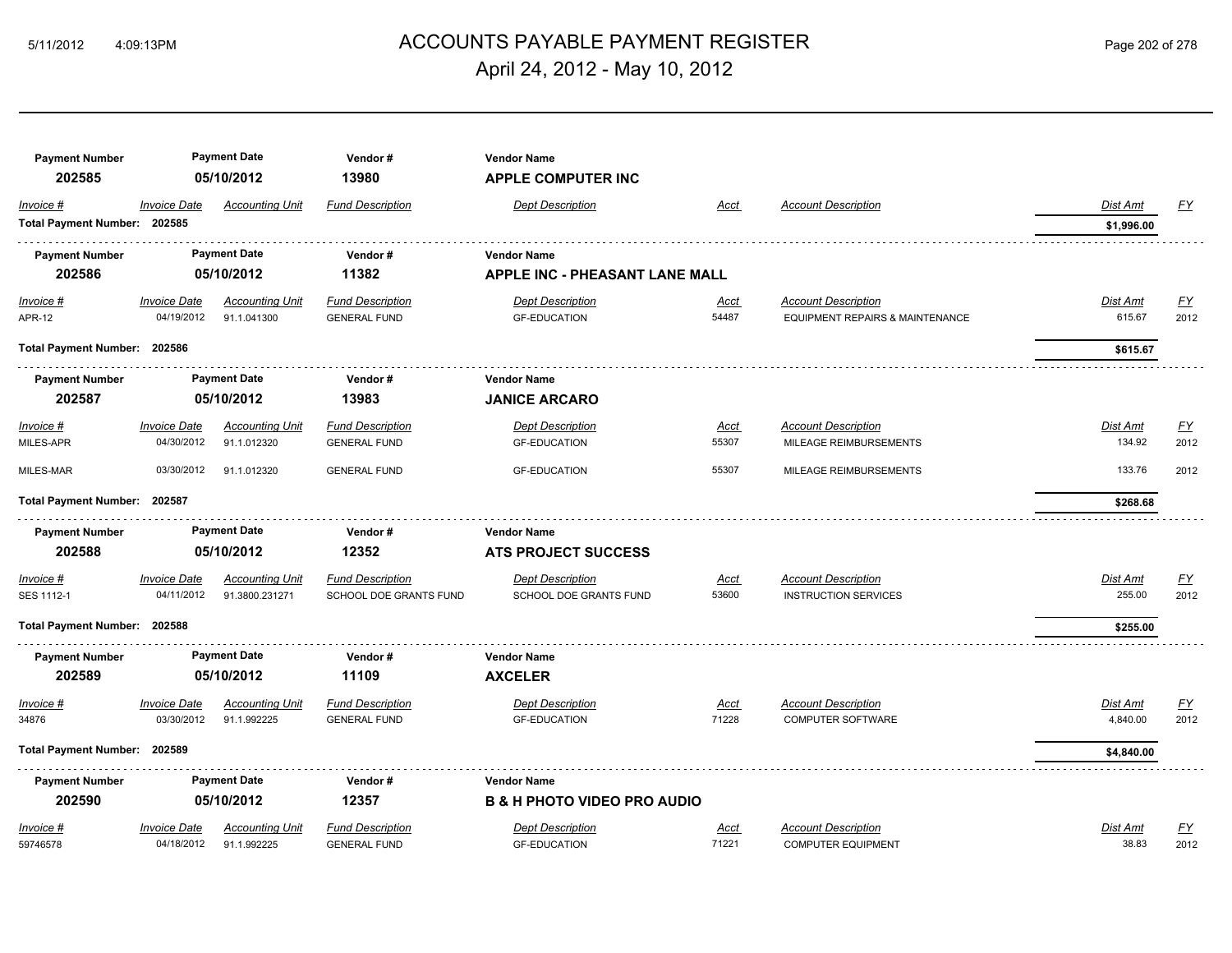## ACCOUNTS PAYABLE PAYMENT REGISTER 5/11/2012 4:09:13PM Page 203 of 278 April 24, 2012 - May 10, 2012

| <b>Payment Number</b><br>202590 |                                   | <b>Payment Date</b><br>05/10/2012        | Vendor#<br>12357                                  | <b>Vendor Name</b><br><b>B &amp; H PHOTO VIDEO PRO AUDIO</b> |               |                                                      |                   |                   |
|---------------------------------|-----------------------------------|------------------------------------------|---------------------------------------------------|--------------------------------------------------------------|---------------|------------------------------------------------------|-------------------|-------------------|
| Invoice #                       | <b>Invoice Date</b>               | Accounting Unit                          | <b>Fund Description</b>                           | <b>Dept Description</b>                                      | Acct          | <b>Account Description</b>                           | Dist Amt          | EY                |
| Total Payment Number: 202590    |                                   |                                          |                                                   |                                                              |               |                                                      | \$38.83           |                   |
| <b>Payment Number</b>           |                                   | <b>Payment Date</b>                      | Vendor#                                           | <b>Vendor Name</b>                                           |               |                                                      |                   |                   |
| 202591                          |                                   | 05/10/2012                               | 13997                                             | <b>MARCIA BAGLEY</b>                                         |               |                                                      |                   |                   |
| $Invoice$ #                     | <b>Invoice Date</b>               | <b>Accounting Unit</b>                   | <b>Fund Description</b>                           | <b>Dept Description</b>                                      | <u>Acct</u>   | <b>Account Description</b>                           | Dist Amt          | EY                |
| MILES-APR                       | 04/30/2012                        | 91.1.012320                              | <b>GENERAL FUND</b>                               | <b>GF-EDUCATION</b>                                          | 55307         | MILEAGE REIMBURSEMENTS                               | 158.43            | 2012              |
| MILES-MAR                       | 04/30/2012                        | 91.1.012320                              | <b>GENERAL FUND</b>                               | <b>GF-EDUCATION</b>                                          | 55307         | MILEAGE REIMBURSEMENTS                               | 119.60            | 2012              |
| Total Payment Number: 202591    |                                   |                                          |                                                   |                                                              |               |                                                      | \$278.03          |                   |
| <b>Payment Number</b>           |                                   | <b>Payment Date</b>                      | Vendor#                                           | <b>Vendor Name</b>                                           |               |                                                      |                   |                   |
| 202592                          |                                   | 05/10/2012                               | 12369                                             | <b>BARNES &amp; NOBLE INC</b>                                |               |                                                      |                   |                   |
| $Invoice$ #                     | <b>Invoice Date</b>               | <b>Accounting Unit</b>                   | <b>Fund Description</b>                           | <b>Dept Description</b>                                      | <u>Acct</u>   | <b>Account Description</b>                           | <b>Dist Amt</b>   | EY                |
| 2297399                         | 04/11/2012                        | 91.1.051215                              | <b>GENERAL FUND</b>                               | <b>GF-EDUCATION</b>                                          | 61135         | <b>EDUCATIONAL SUPPLIES</b>                          | 400.17            | 2012              |
| 2290823                         | 03/30/2012                        | 91.1.192220                              | <b>GENERAL FUND</b>                               | <b>GF-EDUCATION</b>                                          | 61814         | <b>MEDIA</b>                                         | 100.57            | 2012              |
| Total Payment Number: 202592    |                                   |                                          |                                                   |                                                              |               |                                                      | \$500.74          |                   |
| <b>Payment Number</b><br>202593 |                                   | <b>Payment Date</b><br>05/10/2012        | Vendor#<br>14012                                  | <b>Vendor Name</b><br><b>JOANNE BEAUCHAMP</b>                |               |                                                      |                   |                   |
|                                 |                                   |                                          |                                                   |                                                              |               |                                                      |                   |                   |
| Invoice #<br><b>MAR-12</b>      | <b>Invoice Date</b><br>04/12/2012 | <b>Accounting Unit</b><br>91.3800.091271 | <b>Fund Description</b><br>SCHOOL DOE GRANTS FUND | <b>Dept Description</b><br>SCHOOL DOE GRANTS FUND            | Acct<br>61299 | <b>Account Description</b><br>MISCELLANEOUS SUPPLIES | Dist Amt<br>32.94 | <u>FY</u><br>2012 |
| Total Payment Number: 202593    |                                   |                                          |                                                   |                                                              |               |                                                      | \$32.94           |                   |
| <b>Payment Number</b>           |                                   | <b>Payment Date</b>                      | Vendor#                                           | <b>Vendor Name</b>                                           |               |                                                      |                   |                   |
| 202594                          |                                   | 05/10/2012                               | 12391                                             | <b>BELLETETES INC</b>                                        |               |                                                      |                   |                   |
| Invoice #                       | <b>Invoice Date</b>               | <b>Accounting Unit</b>                   | <b>Fund Description</b>                           | <b>Dept Description</b>                                      | Acct          | <b>Account Description</b>                           | Dist Amt          | EY                |
| 4564829                         | 04/13/2012                        | 91.1.041370                              | <b>GENERAL FUND</b>                               | <b>GF-EDUCATION</b>                                          | 61135         | EDUCATIONAL SUPPLIES                                 | 76.09             | 2012              |
| 4562125                         | 03/29/2012                        | 91.1.222620                              | <b>GENERAL FUND</b>                               | <b>GF-EDUCATION</b>                                          | 61299         | MISCELLANEOUS SUPPLIES                               | 58.14             | 2012              |
| 4562801                         | 04/02/2012                        | 91.1.222620                              | <b>GENERAL FUND</b>                               | <b>GF-EDUCATION</b>                                          | 61299         | MISCELLANEOUS SUPPLIES                               | 1.69              | 2012              |
| 4562811                         | 04/03/2012                        | 91.1.222620                              | <b>GENERAL FUND</b>                               | <b>GF-EDUCATION</b>                                          | 61299         | MISCELLANEOUS SUPPLIES                               | 10.00             | 2012              |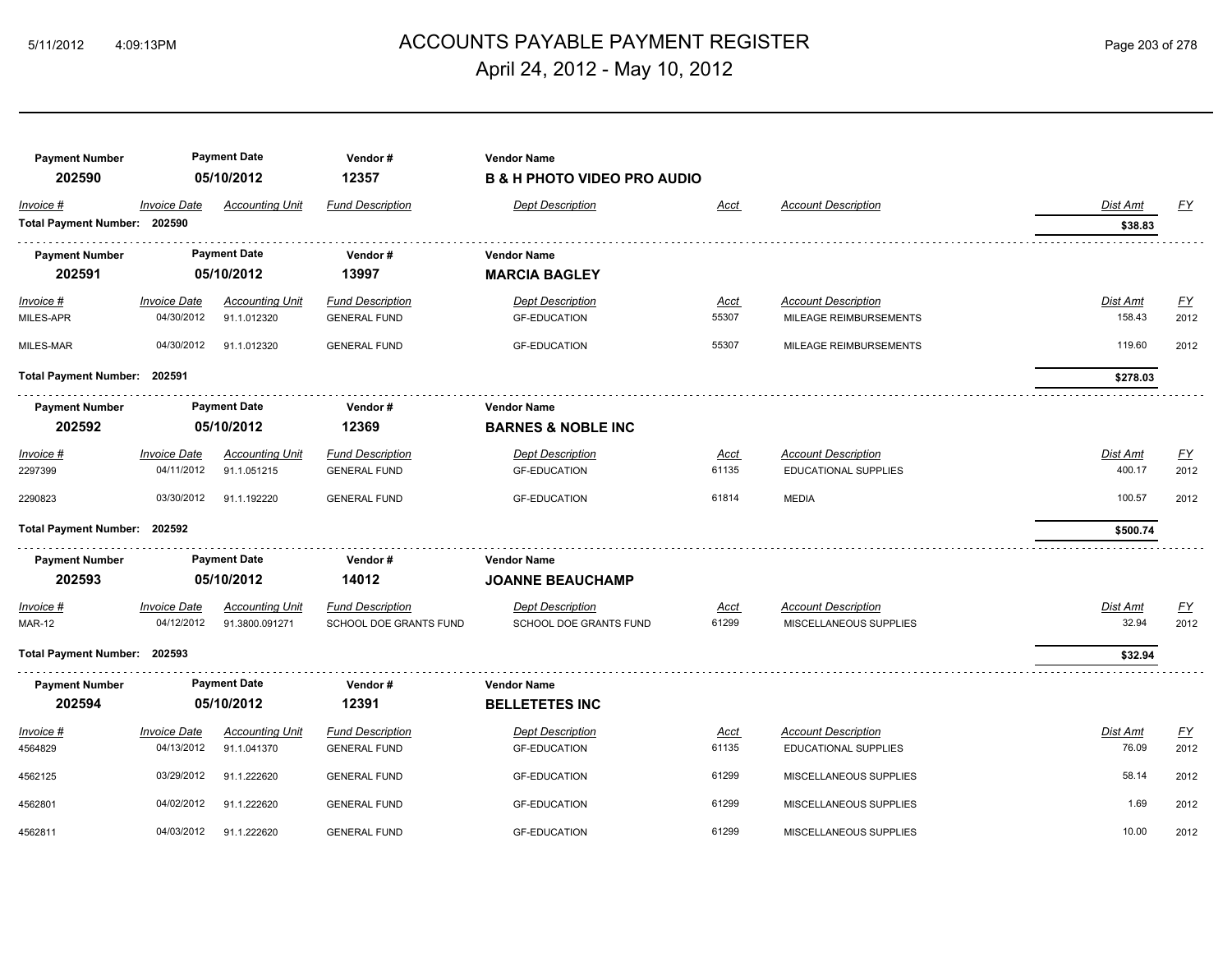## ACCOUNTS PAYABLE PAYMENT REGISTER 5/11/2012 4:09:13PM Page 204 of 278 April 24, 2012 - May 10, 2012

| <b>Payment Number</b>        |                                    | <b>Payment Date</b>                   | Vendor#                                        | <b>Vendor Name</b>                             |                      |                                                      |                          |            |
|------------------------------|------------------------------------|---------------------------------------|------------------------------------------------|------------------------------------------------|----------------------|------------------------------------------------------|--------------------------|------------|
| 202594                       |                                    | 05/10/2012                            | 12391                                          | <b>BELLETETES INC</b>                          |                      |                                                      |                          |            |
| Invoice #<br>4563012         | <b>Invoice Date</b><br>04/03/2012  | <b>Accounting Unit</b><br>91.1.222620 | <b>Fund Description</b><br><b>GENERAL FUND</b> | <b>Dept Description</b><br><b>GF-EDUCATION</b> | <u>Acct</u><br>61299 | <b>Account Description</b><br>MISCELLANEOUS SUPPLIES | Dist Amt<br>46.40        | EY<br>2012 |
| 4563366                      | 04/05/2012                         | 91.1.222620                           | <b>GENERAL FUND</b>                            | <b>GF-EDUCATION</b>                            | 61299                | MISCELLANEOUS SUPPLIES                               | 5.80                     | 2012       |
| 4563417                      | 04/05/2012                         | 91.1.222620                           | <b>GENERAL FUND</b>                            | <b>GF-EDUCATION</b>                            | 61299                | MISCELLANEOUS SUPPLIES                               | 17.00                    | 2012       |
| 4564076                      | 04/09/2012                         | 91.1.222620                           | <b>GENERAL FUND</b>                            | <b>GF-EDUCATION</b>                            | 61299                | MISCELLANEOUS SUPPLIES                               | 3.97                     | 2012       |
| 4564349                      | 04/10/2012                         | 91.1.222620                           | <b>GENERAL FUND</b>                            | <b>GF-EDUCATION</b>                            | 61299                | MISCELLANEOUS SUPPLIES                               | 10.34                    | 2012       |
| 4566542                      | 04/19/2012                         | 91.1.222620                           | <b>GENERAL FUND</b>                            | <b>GF-EDUCATION</b>                            | 61299                | MISCELLANEOUS SUPPLIES                               | 13.50                    | 2012       |
| 4566072                      | 04/17/2012                         | 91.1.222620                           | <b>GENERAL FUND</b>                            | <b>GF-EDUCATION</b>                            | 61299                | MISCELLANEOUS SUPPLIES                               | 30.00                    | 2012       |
| 4564961                      | 04/13/2012                         | 91.1.222620                           | <b>GENERAL FUND</b>                            | <b>GF-EDUCATION</b>                            | 61299                | MISCELLANEOUS SUPPLIES                               | 10.22                    | 2012       |
| 4564577                      | 04/11/2012                         | 91.1.222620                           | <b>GENERAL FUND</b>                            | <b>GF-EDUCATION</b>                            | 61299                | MISCELLANEOUS SUPPLIES                               | 12.99                    | 2012       |
| 4564511                      | 04/11/2012                         | 91.1.222620                           | <b>GENERAL FUND</b>                            | <b>GF-EDUCATION</b>                            | 61299                | MISCELLANEOUS SUPPLIES                               | 1.53                     | 2012       |
| 4564283                      | 04/10/2012                         | 91.1.222620                           | <b>GENERAL FUND</b>                            | <b>GF-EDUCATION</b>                            | 61299                | MISCELLANEOUS SUPPLIES                               | 15.29                    | 2012       |
| 4564503                      | 04/11/2012                         | 91.1.222620                           | <b>GENERAL FUND</b>                            | <b>GF-EDUCATION</b>                            | 61299                | MISCELLANEOUS SUPPLIES                               | (23.30)                  | 2012       |
| 4566412                      | 04/19/2012                         | 91.1.222620                           | <b>GENERAL FUND</b>                            | <b>GF-EDUCATION</b>                            | 61299                | MISCELLANEOUS SUPPLIES                               | 74.63                    | 2012       |
| 4564287                      | 04/10/2012                         | 91.1.222620                           | <b>GENERAL FUND</b>                            | <b>GF-EDUCATION</b>                            | 61299                | MISCELLANEOUS SUPPLIES                               | (1.62)                   | 2012       |
| Total Payment Number: 202594 |                                    |                                       |                                                |                                                |                      |                                                      | \$362.67                 |            |
| <b>Payment Number</b>        |                                    | <b>Payment Date</b>                   | Vendor#                                        | <b>Vendor Name</b>                             |                      |                                                      |                          |            |
| 202595                       |                                    | 05/10/2012                            | 12392                                          | <b>DANIEL BELLIVEAU SR</b>                     |                      |                                                      |                          |            |
| <u>Invoice #</u><br>50312-04 | <u> Invoice Date</u><br>05/03/2012 | <b>Accounting Unit</b><br>91.1.041449 | <b>Fund Description</b><br><b>GENERAL FUND</b> | <b>Dept Description</b><br><b>GF-EDUCATION</b> | <u>Acct</u><br>55642 | <b>Account Description</b><br><b>GAME OFFICIALS</b>  | <b>Dist Amt</b><br>80.00 | EY<br>2012 |
| 41812-04                     | 04/18/2012                         | 91.1.041449                           | <b>GENERAL FUND</b>                            | <b>GF-EDUCATION</b>                            | 55642                | <b>GAME OFFICIALS</b>                                | 130.00                   | 2012       |
| Total Payment Number: 202595 |                                    |                                       |                                                |                                                |                      |                                                      | \$210.00                 |            |
| <b>Payment Number</b>        |                                    | <b>Payment Date</b>                   | Vendor#                                        | <b>Vendor Name</b>                             |                      |                                                      |                          |            |
| 202596                       |                                    | 05/10/2012                            | 12396                                          | <b>WILLIAM BENSON</b>                          |                      |                                                      |                          |            |
| Invoice #                    | <b>Invoice Date</b>                | <b>Accounting Unit</b>                | <b>Fund Description</b>                        | <b>Dept Description</b>                        | <b>Acct</b>          | <b>Account Description</b>                           | Dist Amt                 | <u>FY</u>  |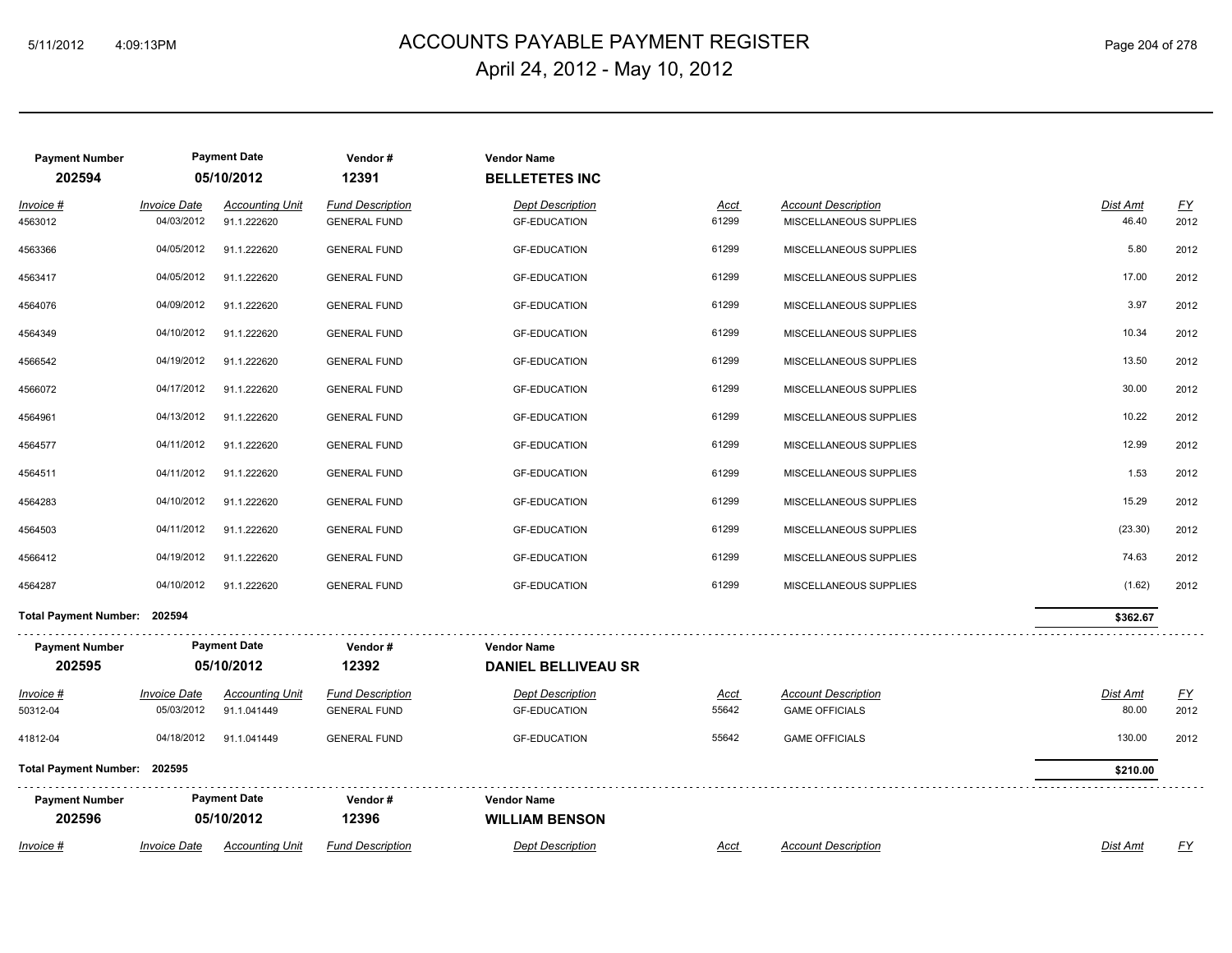## ACCOUNTS PAYABLE PAYMENT REGISTER 5/11/2012 4:09:13PM Page 205 of 278 April 24, 2012 - May 10, 2012

| <b>Payment Number</b><br>202596 |                     | <b>Payment Date</b><br>05/10/2012 | Vendor#<br>12396        | <b>Vendor Name</b><br><b>WILLIAM BENSON</b> |             |                                          |                 |           |
|---------------------------------|---------------------|-----------------------------------|-------------------------|---------------------------------------------|-------------|------------------------------------------|-----------------|-----------|
| Invoice #                       | <b>Invoice Date</b> | <b>Accounting Unit</b>            | <b>Fund Description</b> | <b>Dept Description</b>                     | Acct        | <b>Account Description</b>               | Dist Amt        | <u>FY</u> |
| 50412-03                        | 05/04/2012          | 91.1.031474                       | <b>GENERAL FUND</b>     | <b>GF-EDUCATION</b>                         | 55642       | <b>GAME OFFICIALS</b>                    | 60.00           | 2012      |
| 42612-04                        | 04/16/2012          | 91.1.041474                       | <b>GENERAL FUND</b>     | <b>GF-EDUCATION</b>                         | 55642       | <b>GAME OFFICIALS</b>                    | 130.00          | 2012      |
| Total Payment Number: 202596    |                     |                                   |                         |                                             |             |                                          | \$190.00        |           |
| <b>Payment Number</b>           |                     | <b>Payment Date</b>               | Vendor#                 | <b>Vendor Name</b>                          |             |                                          |                 |           |
| 202597                          |                     | 05/10/2012                        | 14023                   | <b>KATHLEEN BERRY</b>                       |             |                                          |                 |           |
| Invoice #                       | <b>Invoice Date</b> | <b>Accounting Unit</b>            | <b>Fund Description</b> | <b>Dept Description</b>                     | Acct        | <b>Account Description</b>               | Dist Amt        | EY        |
| MILES-MARAPR                    | 04/27/2012          | 91.1.992322                       | <b>GENERAL FUND</b>     | <b>GF-EDUCATION</b>                         | 55307       | MILEAGE REIMBURSEMENTS                   | 9.99            | 2012      |
| Total Payment Number: 202597    |                     |                                   |                         |                                             |             |                                          | \$9.99          |           |
| <b>Payment Number</b>           | <b>Payment Date</b> |                                   | Vendor#                 | <b>Vendor Name</b>                          |             |                                          |                 |           |
| 202598                          | 05/10/2012          |                                   | 12402                   | <b>BEST FORD</b>                            |             |                                          |                 |           |
| Invoice #                       | <b>Invoice Date</b> | <b>Accounting Unit</b>            | <b>Fund Description</b> | <b>Dept Description</b>                     | Acct        | <b>Account Description</b>               | Dist Amt        | EY        |
| 5025587                         | 04/11/2012          | 91.1.222620                       | <b>GENERAL FUND</b>     | <b>GF-EDUCATION</b>                         | 54600       | <b>VEHICLE REPAIRS &amp; MAINTENANCE</b> | 7.89            | 2012      |
| Total Payment Number: 202598    |                     |                                   |                         |                                             |             |                                          | \$7.89          |           |
| <b>Payment Number</b>           |                     | <b>Payment Date</b>               | Vendor#                 | <b>Vendor Name</b>                          |             |                                          |                 |           |
| 202599                          |                     | 05/10/2012                        | 12410                   | <b>MIKE BLAZE</b>                           |             |                                          |                 |           |
| Invoice #                       | <b>Invoice Date</b> | <b>Accounting Unit</b>            | <b>Fund Description</b> | <b>Dept Description</b>                     | <u>Acct</u> | <b>Account Description</b>               | <b>Dist Amt</b> | EY        |
| 42712-03                        | 04/27/2012          | 91.1.031473                       | <b>GENERAL FUND</b>     | <b>GF-EDUCATION</b>                         | 55642       | <b>GAME OFFICIALS</b>                    | 60.00           | 2012      |
| 50212-03                        | 05/02/2012          | 91.1.031473                       | <b>GENERAL FUND</b>     | <b>GF-EDUCATION</b>                         | 55642       | <b>GAME OFFICIALS</b>                    | 60.00           | 2012      |
| <b>Total Payment Number:</b>    | 202599              |                                   |                         |                                             |             |                                          | \$120.00        |           |
| <b>Payment Number</b>           |                     | <b>Payment Date</b>               | Vendor#                 | <b>Vendor Name</b>                          |             | Payee Name                               |                 |           |
| 202600                          |                     | 05/10/2012                        | 13990                   | <b>AUBUCHON HARDWARE</b>                    |             | <b>BLUE TARP FINANCIAL</b>               |                 |           |
| Invoice #                       | <b>Invoice Date</b> | <b>Accounting Unit</b>            | <b>Fund Description</b> | <b>Dept Description</b>                     | <u>Acct</u> | <b>Account Description</b>               | Dist Amt        | <u>FY</u> |
| 198292                          | 04/18/2012          | 91.1.222620                       | <b>GENERAL FUND</b>     | <b>GF-EDUCATION</b>                         | 61299       | MISCELLANEOUS SUPPLIES                   | 98.54           | 2012      |
| 198224                          | 04/10/2012          | 91.1.222620                       | <b>GENERAL FUND</b>     | <b>GF-EDUCATION</b>                         | 61299       | MISCELLANEOUS SUPPLIES                   | 113.85          | 2012      |
| 198304                          | 04/19/2012          | 91.1.222620                       | <b>GENERAL FUND</b>     | <b>GF-EDUCATION</b>                         | 61299       | MISCELLANEOUS SUPPLIES                   | 32.08           | 2012      |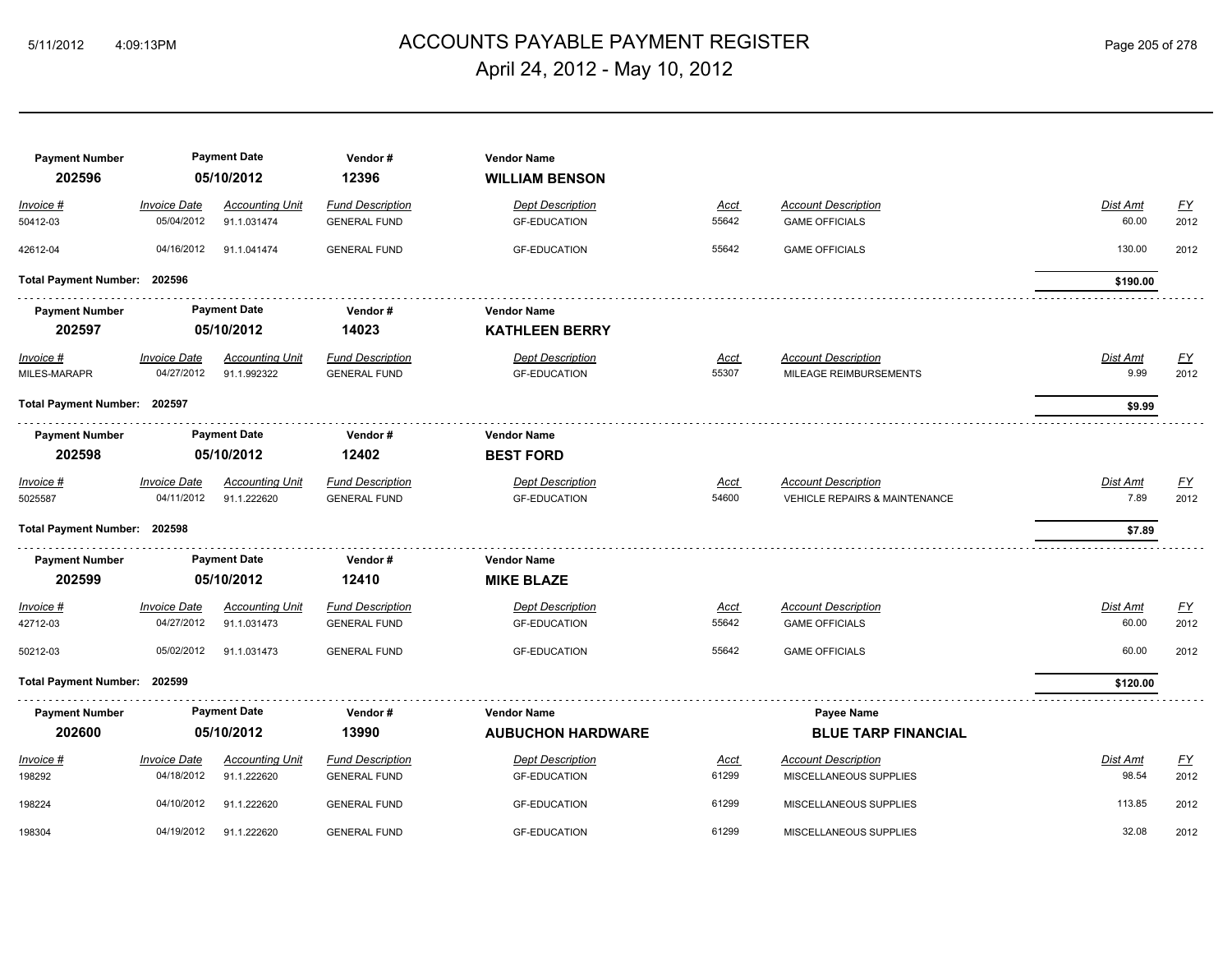## ACCOUNTS PAYABLE PAYMENT REGISTER 5/11/2012 4:09:13PM Page 206 of 278 April 24, 2012 - May 10, 2012

| <b>Payment Number</b><br>202600 |                                   | <b>Payment Date</b><br>05/10/2012        | Vendor#<br>13990                                         | <b>Vendor Name</b><br><b>AUBUCHON HARDWARE</b>           |                      | Payee Name<br><b>BLUE TARP FINANCIAL</b>                  |                    |                  |
|---------------------------------|-----------------------------------|------------------------------------------|----------------------------------------------------------|----------------------------------------------------------|----------------------|-----------------------------------------------------------|--------------------|------------------|
| Invoice #                       | <b>Invoice Date</b>               | <b>Accounting Unit</b>                   | <b>Fund Description</b>                                  | <b>Dept Description</b>                                  | Acct                 | <b>Account Description</b>                                | Dist Amt           | $\underline{FY}$ |
| 198211                          | 04/09/2012                        | 91.1.222620                              | <b>GENERAL FUND</b>                                      | <b>GF-EDUCATION</b>                                      | 61299                | MISCELLANEOUS SUPPLIES                                    | 21.59              | 2012             |
| Total Payment Number: 202600    |                                   |                                          |                                                          |                                                          |                      |                                                           | \$266.06           |                  |
| <b>Payment Number</b>           |                                   | <b>Payment Date</b>                      | Vendor#                                                  | <b>Vendor Name</b>                                       |                      |                                                           |                    |                  |
| 202601                          |                                   | 05/10/2012                               | 12412                                                    | <b>STEVE BLUNT</b>                                       |                      |                                                           |                    |                  |
| $Invoice$ #<br>101135           | <b>Invoice Date</b><br>05/04/2012 | <b>Accounting Unit</b><br>91.3800.231249 | <b>Fund Description</b><br><b>SCHOOL DOE GRANTS FUND</b> | <b>Dept Description</b><br><b>SCHOOL DOE GRANTS FUND</b> | <u>Acct</u><br>53600 | <b>Account Description</b><br><b>INSTRUCTION SERVICES</b> | Dist Amt<br>200.00 | EY<br>2012       |
| Total Payment Number: 202601    |                                   |                                          |                                                          |                                                          |                      |                                                           | \$200.00           |                  |
| <b>Payment Number</b>           |                                   | <b>Payment Date</b>                      | Vendor#                                                  | <b>Vendor Name</b>                                       |                      |                                                           |                    |                  |
| 202602                          |                                   | 05/10/2012                               | 12413                                                    | <b>KEVIN BOLDUC</b>                                      |                      |                                                           |                    |                  |
| Invoice #                       | <b>Invoice Date</b>               | <b>Accounting Unit</b>                   | <b>Fund Description</b>                                  | <b>Dept Description</b>                                  | <u>Acct</u>          | <b>Account Description</b>                                | Dist Amt           | <u>FY</u>        |
| 42012-03                        | 04/20/2012                        | 91.1.031428                              | <b>GENERAL FUND</b>                                      | <b>GF-EDUCATION</b>                                      | 55642                | <b>GAME OFFICIALS</b>                                     | 60.00              | 2012             |
| Total Payment Number: 202602    |                                   |                                          |                                                          |                                                          |                      |                                                           | \$60.00            |                  |
| <b>Payment Number</b>           |                                   | <b>Payment Date</b>                      | Vendor#                                                  | <b>Vendor Name</b>                                       |                      |                                                           |                    |                  |
| 202603                          |                                   | 05/10/2012                               | 11333                                                    | <b>DOUGLAS BOOTH</b>                                     |                      |                                                           |                    |                  |
| Invoice #                       | <b>Invoice Date</b>               | <b>Accounting Unit</b>                   | <b>Fund Description</b>                                  | <b>Dept Description</b>                                  | Acct                 | <b>Account Description</b>                                | Dist Amt           | <u>FY</u>        |
| 50112-04                        | 05/01/2012                        | 91.1.041451                              | <b>GENERAL FUND</b>                                      | <b>GF-EDUCATION</b>                                      | 55642                | <b>GAME OFFICIALS</b>                                     | 80.00              | 2012             |
| Total Payment Number: 202603    |                                   |                                          |                                                          |                                                          |                      |                                                           | \$80.00            |                  |
| <b>Payment Number</b>           |                                   | <b>Payment Date</b>                      | Vendor#                                                  | <b>Vendor Name</b>                                       |                      |                                                           |                    |                  |
| 202604                          |                                   | 05/10/2012                               | 10968                                                    | <b>BOOTHBY THERAPY SERVICES LLC</b>                      |                      |                                                           |                    |                  |
| Invoice #                       | <b>Invoice Date</b>               | <b>Accounting Unit</b>                   | <b>Fund Description</b>                                  | <b>Dept Description</b>                                  | Acct                 | <b>Account Description</b>                                | Dist Amt           | <u>FY</u>        |
| 04/05-R                         | 04/12/2012                        | 91.2257.022190                           | SPECIAL ED LOCAL                                         | SPECIAL ED LOCAL                                         | 53628                | <b>CONTRACT SERVICES</b>                                  | 832.86             | 2012             |
| Total Payment Number: 202604    |                                   |                                          |                                                          |                                                          |                      |                                                           | \$832.86           |                  |
| <b>Payment Number</b>           |                                   | <b>Payment Date</b>                      | Vendor#                                                  | <b>Vendor Name</b>                                       |                      |                                                           |                    |                  |
| 202605                          |                                   | 05/10/2012                               | 12427                                                    | <b>DANA BOURASSA</b>                                     |                      |                                                           |                    |                  |
| Invoice #                       | <b>Invoice Date</b>               | <b>Accounting Unit</b>                   | <b>Fund Description</b>                                  | <b>Dept Description</b>                                  | Acct                 | <b>Account Description</b>                                | Dist Amt           | <u>FY</u>        |
| 41812-03                        | 04/18/2012                        | 91.1.031457                              | <b>GENERAL FUND</b>                                      | <b>GF-EDUCATION</b>                                      | 55642                | <b>GAME OFFICIALS</b>                                     | 80.00              | 2012             |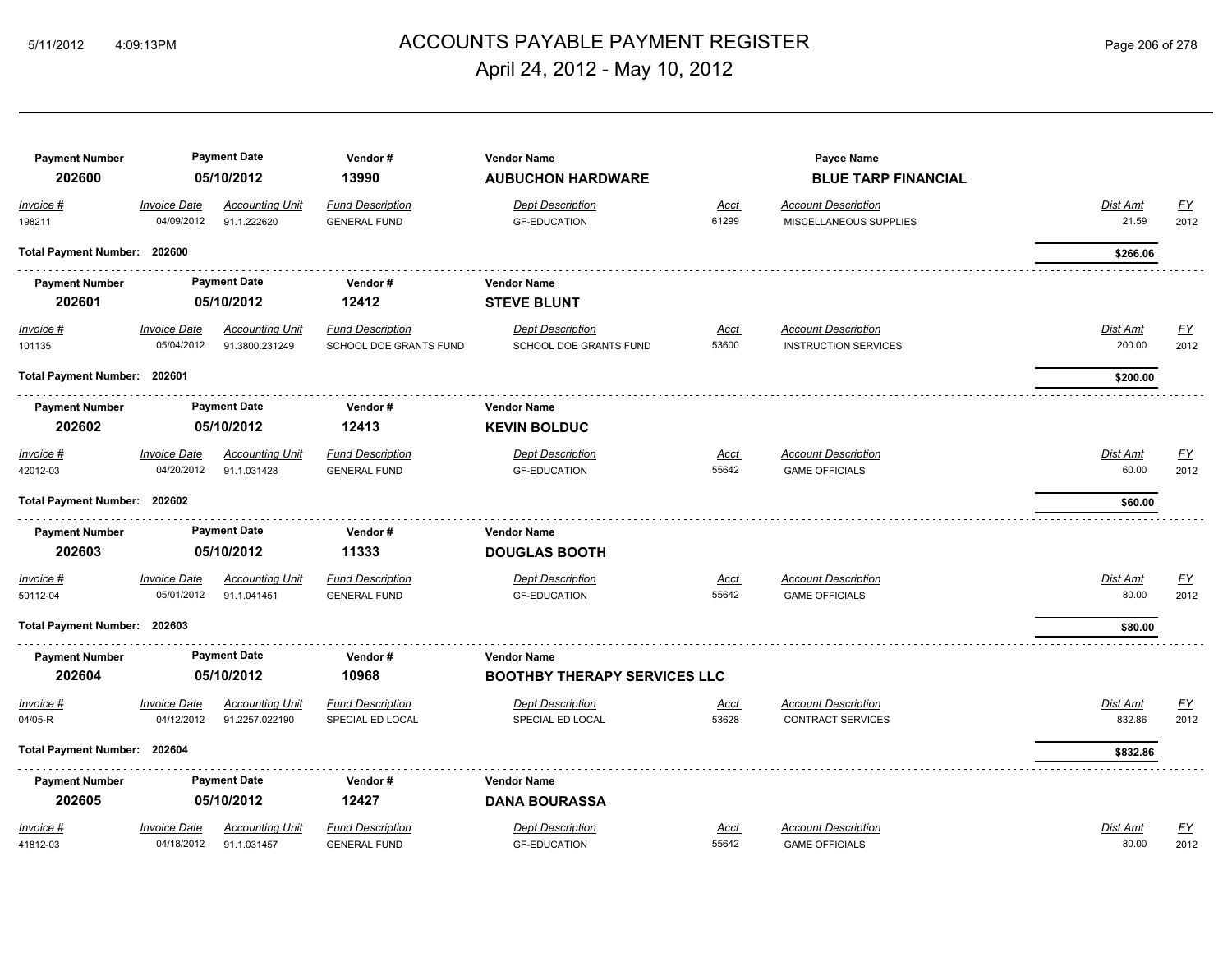## ACCOUNTS PAYABLE PAYMENT REGISTER 5/11/2012 4:09:13PM Page 207 of 278 April 24, 2012 - May 10, 2012

| <b>Payment Number</b><br>202605 |                                   | <b>Payment Date</b><br>05/10/2012     | Vendor#<br>12427                               | <b>Vendor Name</b><br><b>DANA BOURASSA</b>     |                      |                                                           |                    |                   |
|---------------------------------|-----------------------------------|---------------------------------------|------------------------------------------------|------------------------------------------------|----------------------|-----------------------------------------------------------|--------------------|-------------------|
| Invoice #<br>43012-04           | <b>Invoice Date</b><br>04/30/2012 | <b>Accounting Unit</b><br>91.1.041457 | <b>Fund Description</b><br><b>GENERAL FUND</b> | <b>Dept Description</b><br><b>GF-EDUCATION</b> | Acct<br>55642        | <b>Account Description</b><br><b>GAME OFFICIALS</b>       | Dist Amt<br>80.00  | <u>FY</u><br>2012 |
| Total Payment Number: 202605    |                                   |                                       |                                                |                                                |                      |                                                           | \$160.00           |                   |
| <b>Payment Number</b>           |                                   | <b>Payment Date</b>                   | Vendor#                                        | <b>Vendor Name</b>                             |                      |                                                           |                    |                   |
| 202606                          |                                   | 05/10/2012                            | 14044                                          | <b>CAROLYN BOURQUE</b>                         |                      |                                                           |                    |                   |
| $Invoice$ #<br><b>DEC-12</b>    | <b>Invoice Date</b><br>12/31/2011 | <b>Accounting Unit</b><br>91.1.991260 | <b>Fund Description</b><br><b>GENERAL FUND</b> | <b>Dept Description</b><br><b>GF-EDUCATION</b> | <u>Acct</u><br>61135 | <b>Account Description</b><br><b>EDUCATIONAL SUPPLIES</b> | Dist Amt<br>82.63  | <u>FY</u><br>2012 |
| Total Payment Number: 202606    |                                   |                                       |                                                |                                                |                      |                                                           | \$82.63            |                   |
| <b>Payment Number</b>           | <b>Payment Date</b>               |                                       | Vendor#                                        | <b>Vendor Name</b>                             |                      |                                                           |                    |                   |
| 202607                          | 05/10/2012                        |                                       | 12432                                          | <b>STEVE BRACCI</b>                            |                      |                                                           |                    |                   |
| Invoice #<br>41912-03           | <b>Invoice Date</b><br>04/19/2012 | <b>Accounting Unit</b><br>91.1.031428 | <b>Fund Description</b><br><b>GENERAL FUND</b> | <b>Dept Description</b><br><b>GF-EDUCATION</b> | Acct<br>55642        | <b>Account Description</b><br><b>GAME OFFICIALS</b>       | Dist Amt<br>60.00  | <b>FY</b><br>2012 |
| 42012-06                        | 04/20/2012                        | 91.1.061431                           | <b>GENERAL FUND</b>                            | <b>GF-EDUCATION</b>                            | 55642                | <b>GAME OFFICIALS</b>                                     | 60.00              | 2012              |
| <b>Total Payment Number:</b>    | 202607                            |                                       |                                                |                                                |                      |                                                           | \$120.00           |                   |
| <b>Payment Number</b>           |                                   | <b>Payment Date</b>                   | Vendor#                                        | <b>Vendor Name</b>                             |                      |                                                           |                    |                   |
| 202608                          |                                   | 05/10/2012                            | 11351                                          | <b>SAMANTHA BROADHEAD</b>                      |                      |                                                           |                    |                   |
| Invoice #<br>MILES-APR          | <b>Invoice Date</b><br>04/30/2012 | <b>Accounting Unit</b><br>91.1.992322 | <b>Fund Description</b><br><b>GENERAL FUND</b> | <b>Dept Description</b><br><b>GF-EDUCATION</b> | Acct<br>55307        | <b>Account Description</b><br>MILEAGE REIMBURSEMENTS      | Dist Amt<br>20.26  | <u>FY</u><br>2012 |
| Total Payment Number: 202608    |                                   |                                       |                                                |                                                |                      |                                                           | \$20.26            |                   |
| <b>Payment Number</b><br>202609 |                                   | <b>Payment Date</b><br>05/10/2012     | Vendor#<br>13526                               | <b>Vendor Name</b><br><b>SCHOOL SPECIALTY</b>  |                      | Payee Name<br><b>BRODHEAD GARRETT/SCHOOL SPECIA</b>       |                    |                   |
| Invoice #<br>204100049041       | Invoice Date<br>03/30/2012        | <b>Accounting Unit</b><br>91.1.041340 | <b>Fund Description</b><br><b>GENERAL FUND</b> | <b>Dept Description</b><br><b>GF-EDUCATION</b> | <u>Acct</u><br>61135 | <b>Account Description</b><br><b>EDUCATIONAL SUPPLIES</b> | Dist Amt<br>114.90 | <u>FY</u><br>2012 |
| Total Payment Number: 202609    |                                   |                                       |                                                |                                                |                      |                                                           | \$114.90           |                   |
| <b>Payment Number</b><br>202610 |                                   | <b>Payment Date</b><br>05/10/2012     | Vendor#<br>10978                               | <b>Vendor Name</b><br><b>MARK BUDA</b>         |                      |                                                           |                    |                   |
| Invoice #                       | Invoice Date                      | <b>Accounting Unit</b>                | <b>Fund Description</b>                        | <b>Dept Description</b>                        | Acct                 | <b>Account Description</b>                                | Dist Amt           | FΥ                |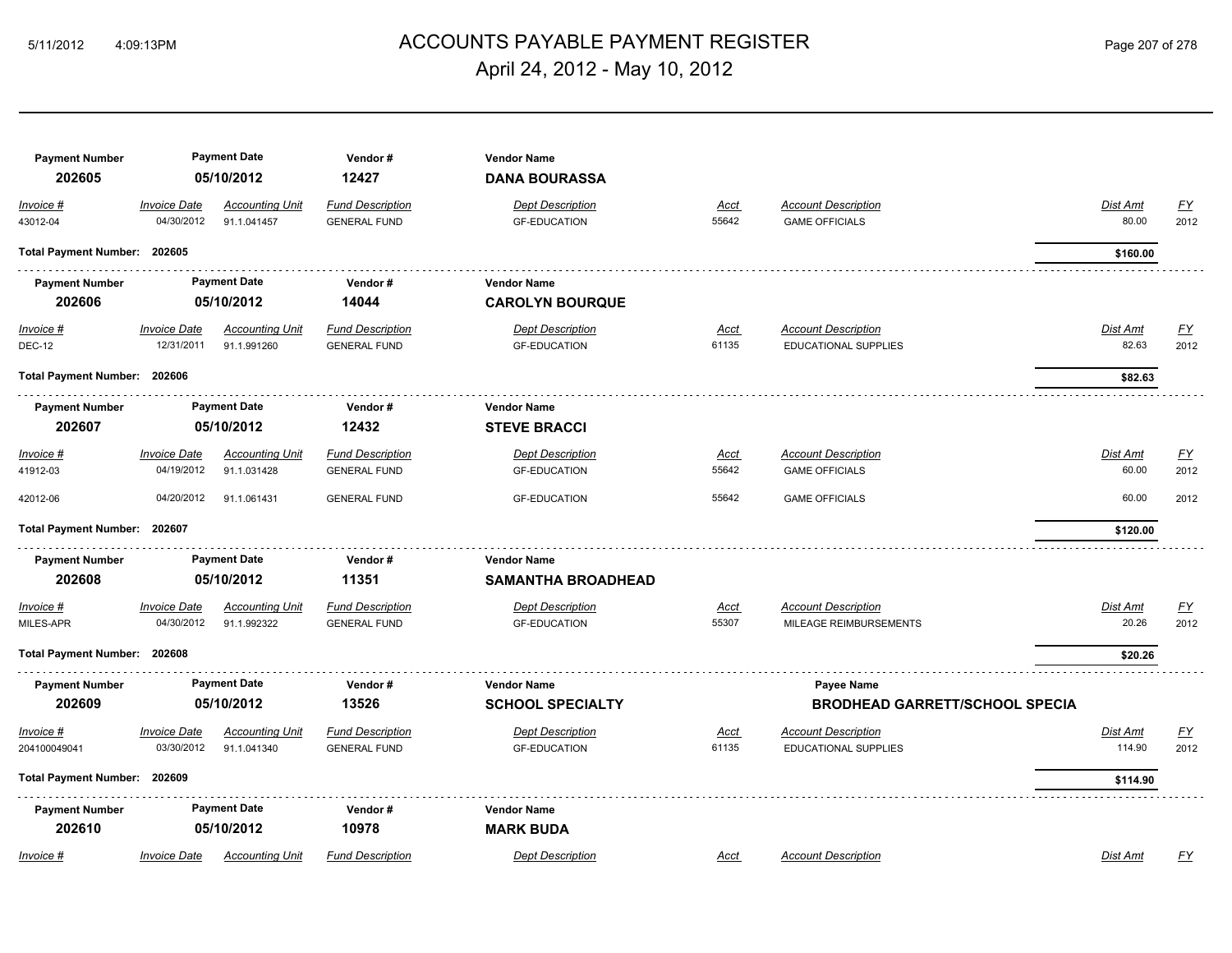## ACCOUNTS PAYABLE PAYMENT REGISTER 5/11/2012 4:09:13PM Page 208 of 278 April 24, 2012 - May 10, 2012

| <b>Payment Number</b>        |                     | <b>Payment Date</b>    | Vendor#                 | <b>Vendor Name</b>      |             |                                |                 |                  |
|------------------------------|---------------------|------------------------|-------------------------|-------------------------|-------------|--------------------------------|-----------------|------------------|
| 202610                       |                     | 05/10/2012             | 10978                   | <b>MARK BUDA</b>        |             |                                |                 |                  |
| Invoice #                    | <b>Invoice Date</b> | <b>Accounting Unit</b> | <b>Fund Description</b> | <b>Dept Description</b> | Acct        | <b>Account Description</b>     | Dist Amt        | <u>FY</u>        |
| 50212-04                     | 05/02/2012          | 91.1.041428            | <b>GENERAL FUND</b>     | <b>GF-EDUCATION</b>     | 55642       | <b>GAME OFFICIALS</b>          | 60.00           | 2012             |
| Total Payment Number: 202610 |                     |                        |                         |                         |             |                                | \$60.00         |                  |
| <b>Payment Number</b>        |                     | <b>Payment Date</b>    | Vendor#                 | <b>Vendor Name</b>      |             |                                |                 |                  |
| 202611                       |                     | 05/10/2012             | 11344                   | <b>SHERRI BULLUCK</b>   |             |                                |                 |                  |
| Invoice #                    | <b>Invoice Date</b> | <b>Accounting Unit</b> | <b>Fund Description</b> | <b>Dept Description</b> | <u>Acct</u> | <b>Account Description</b>     | Dist Amt        | EY               |
| <b>APR-12</b>                | 04/13/2012          | 91.3800.991490         | SCHOOL DOE GRANTS FUND  | SCHOOL DOE GRANTS FUND  | 61299       | MISCELLANEOUS SUPPLIES         | 47.12           | 2012             |
| Total Payment Number: 202611 |                     |                        |                         |                         |             |                                | \$47.12         |                  |
| <b>Payment Number</b>        |                     | <b>Payment Date</b>    | Vendor#                 | <b>Vendor Name</b>      |             |                                |                 |                  |
| 202612                       |                     | 05/10/2012             | 11235                   | <b>MARIANNE BUSTEED</b> |             |                                |                 |                  |
| Invoice #                    | <b>Invoice Date</b> | <b>Accounting Unit</b> | <b>Fund Description</b> | <b>Dept Description</b> | <u>Acct</u> | <b>Account Description</b>     | <b>Dist Amt</b> | <u>FY</u>        |
| MILES-SEPMAR                 | 04/10/2012          | 91.1.031160            | <b>GENERAL FUND</b>     | <b>GF-EDUCATION</b>     | 55300       | <b>TRAVEL</b>                  | 198.14          | 2012             |
| Total Payment Number: 202612 |                     |                        |                         |                         |             |                                | \$198.14        |                  |
| <b>Payment Number</b>        |                     | <b>Payment Date</b>    | Vendor#                 | <b>Vendor Name</b>      |             |                                |                 |                  |
| 202613                       |                     | 05/10/2012             | 11332                   | <b>BRUCE CAMPBELL</b>   |             |                                |                 |                  |
| Invoice #                    | <b>Invoice Date</b> | <b>Accounting Unit</b> | <b>Fund Description</b> | <b>Dept Description</b> | <u>Acct</u> | <b>Account Description</b>     | <b>Dist Amt</b> | EY               |
| 41612-03                     | 04/16/2012          | 91.1.031428            | <b>GENERAL FUND</b>     | <b>GF-EDUCATION</b>     | 55642       | <b>GAME OFFICIALS</b>          | 60.00           | 2012             |
| Total Payment Number: 202613 |                     |                        |                         |                         |             |                                | \$60.00         |                  |
| <b>Payment Number</b>        |                     | <b>Payment Date</b>    | Vendor#                 | <b>Vendor Name</b>      |             |                                |                 |                  |
| 202614                       |                     | 05/10/2012             | 14077                   | <b>BRAD CANFIELD</b>    |             |                                |                 |                  |
| Invoice #                    | <b>Invoice Date</b> | <b>Accounting Unit</b> | <b>Fund Description</b> | <b>Dept Description</b> | <u>Acct</u> | <b>Account Description</b>     | <b>Dist Amt</b> | $\underline{FY}$ |
| MILES-APR                    | 04/30/2012          | 91.1.992700            | <b>GENERAL FUND</b>     | <b>GF-EDUCATION</b>     | 55690       | SCHOOL TRANSPORTATION SERVICES | 888.00          | 2012             |
| Total Payment Number: 202614 |                     |                        |                         |                         |             |                                | \$888.00        |                  |
| <b>Payment Number</b>        |                     | <b>Payment Date</b>    | Vendor#                 | <b>Vendor Name</b>      |             |                                |                 |                  |
| 202615                       |                     | 05/10/2012             | 12468                   | <b>CARD TECH ID</b>     |             |                                |                 |                  |
| Invoice #                    | <b>Invoice Date</b> | <b>Accounting Unit</b> | <b>Fund Description</b> | <b>Dept Description</b> | Acct        | <b>Account Description</b>     | Dist Amt        | $\underline{FY}$ |
| 18355                        | 04/03/2012          | 91.1.031160            | <b>GENERAL FUND</b>     | <b>GF-EDUCATION</b>     | 61135       | EDUCATIONAL SUPPLIES           | 373.54          | 2012             |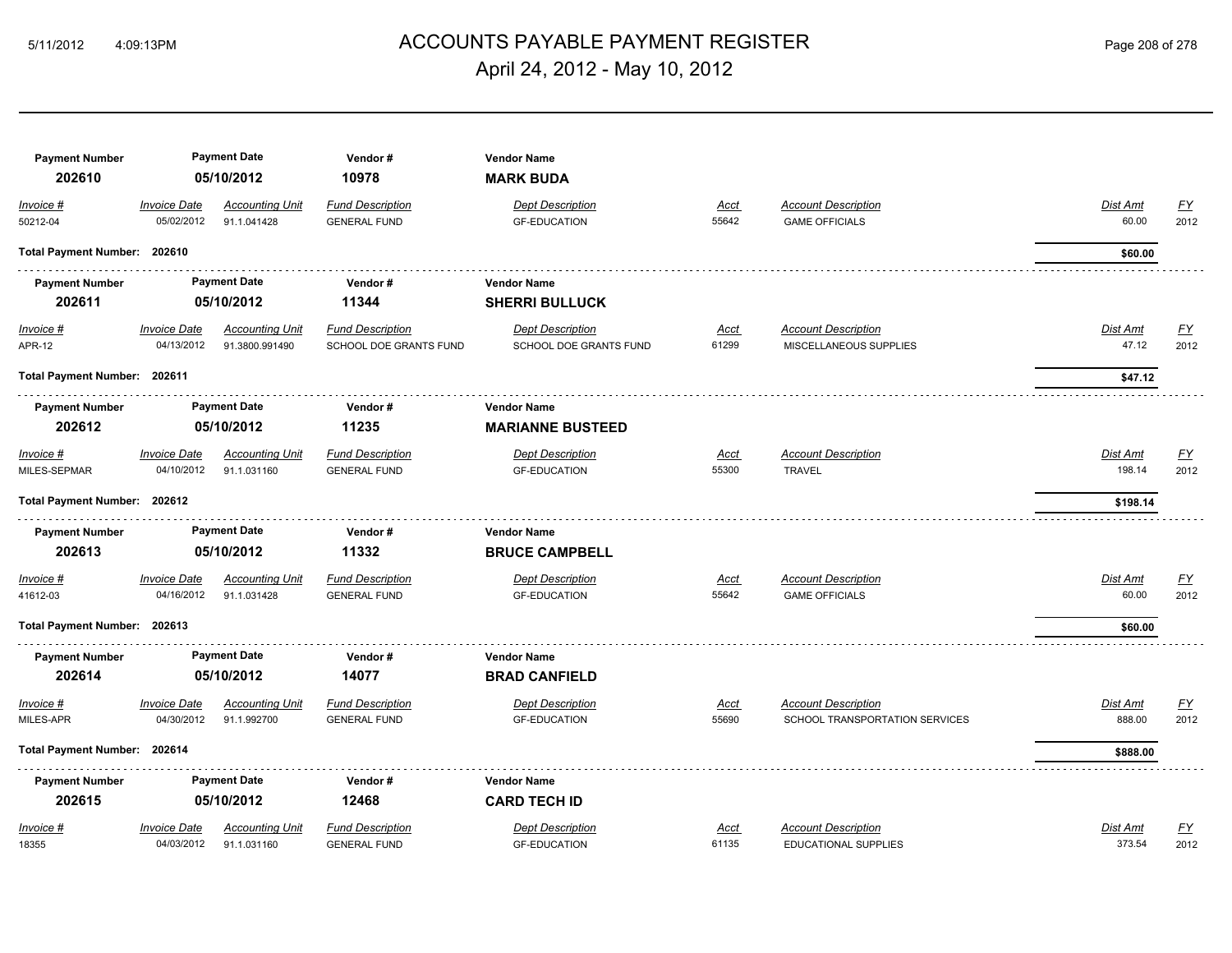## ACCOUNTS PAYABLE PAYMENT REGISTER 5/11/2012 4:09:13PM Page 209 of 278 April 24, 2012 - May 10, 2012

| <b>Payment Number</b><br>202615 |                                   | <b>Payment Date</b><br>05/10/2012     | Vendor#<br>12468                               | <b>Vendor Name</b><br><b>CARD TECH ID</b>      |                      |                                                     |                    |                          |
|---------------------------------|-----------------------------------|---------------------------------------|------------------------------------------------|------------------------------------------------|----------------------|-----------------------------------------------------|--------------------|--------------------------|
| Invoice #                       | <b>Invoice Date</b>               | <b>Accounting Unit</b>                | <b>Fund Description</b>                        | <b>Dept Description</b>                        | Acct                 | <b>Account Description</b>                          | <b>Dist Amt</b>    | <u>FY</u>                |
| Total Payment Number: 202615    |                                   |                                       |                                                |                                                |                      |                                                     | \$373.54           |                          |
| <b>Payment Number</b>           |                                   | <b>Payment Date</b>                   | Vendor#                                        | <b>Vendor Name</b>                             |                      |                                                     |                    |                          |
| 202616                          |                                   | 05/10/2012                            | 12474                                          | <b>CAROLINA BIOLOGICAL SUPPLY CO</b>           |                      |                                                     |                    |                          |
|                                 | <b>Invoice Date</b>               | <b>Accounting Unit</b>                | <b>Fund Description</b>                        | <b>Dept Description</b>                        |                      | <b>Account Description</b>                          | <b>Dist Amt</b>    | <u>FY</u>                |
| $Invoice$ #<br>48016100         | 04/16/2012                        | 91.1.041374                           | <b>GENERAL FUND</b>                            | <b>GF-EDUCATION</b>                            | <u>Acct</u><br>61135 | EDUCATIONAL SUPPLIES                                | 192.85             | 2012                     |
| 48018623                        | 04/17/2012                        | 91.1.041374                           | <b>GENERAL FUND</b>                            | <b>GF-EDUCATION</b>                            | 61135                | <b>EDUCATIONAL SUPPLIES</b>                         | 526.97             | 2012                     |
| Total Payment Number: 202616    |                                   |                                       |                                                |                                                |                      |                                                     | \$719.82           |                          |
| <b>Payment Number</b>           | <b>Payment Date</b>               |                                       | Vendor#                                        | <b>Vendor Name</b>                             |                      |                                                     |                    |                          |
| 202617                          | 05/10/2012                        |                                       | 11391                                          | <b>THOMAS CARR</b>                             |                      |                                                     |                    |                          |
| Invoice #<br>50712-03           | <b>Invoice Date</b><br>05/07/2012 | <b>Accounting Unit</b><br>91.1.031449 | <b>Fund Description</b><br><b>GENERAL FUND</b> | <b>Dept Description</b><br><b>GF-EDUCATION</b> | Acct<br>55642        | <b>Account Description</b><br><b>GAME OFFICIALS</b> | Dist Amt<br>130.00 | $\underline{FY}$<br>2012 |
| Total Payment Number: 202617    |                                   |                                       |                                                |                                                |                      |                                                     | \$130.00           |                          |
| <b>Payment Number</b>           |                                   | <b>Payment Date</b>                   | Vendor#                                        | <b>Vendor Name</b>                             |                      |                                                     |                    |                          |
| 202618                          |                                   | 05/10/2012                            | 14096                                          | <b>CHRISTINE CELATA</b>                        |                      |                                                     |                    |                          |
| Invoice #                       | <b>Invoice Date</b>               | <b>Accounting Unit</b>                | <b>Fund Description</b>                        | <b>Dept Description</b>                        | Acct                 | <b>Account Description</b>                          | Dist Amt           | $\underline{FY}$         |
| FEB/APR-12                      | 04/12/2012                        | 91.3800.991490                        | SCHOOL DOE GRANTS FUND                         | SCHOOL DOE GRANTS FUND                         | 61299                | MISCELLANEOUS SUPPLIES                              | 30.34              | 2012                     |
| Total Payment Number: 202618    |                                   |                                       |                                                |                                                |                      |                                                     | \$30.34            |                          |
| <b>Payment Number</b>           |                                   | <b>Payment Date</b>                   | Vendor#                                        | <b>Vendor Name</b>                             |                      |                                                     |                    |                          |
| 202619                          |                                   | 05/10/2012                            | 12493                                          | <b>CENTRAL PAPER PRODUCTS CO</b>               |                      |                                                     |                    |                          |
| Invoice #                       | <b>Invoice Date</b>               | <b>Accounting Unit</b>                | <b>Fund Description</b>                        | <b>Dept Description</b>                        | Acct                 | <b>Account Description</b>                          | <b>Dist Amt</b>    | EY                       |
| 1157640                         | 02/27/2012                        | 91.1.222620                           | <b>GENERAL FUND</b>                            | <b>GF-EDUCATION</b>                            | 61428                | <b>JANITORIAL SUPPLIES</b>                          | 1,413.60           | 2012                     |
| 1168304                         | 04/18/2012                        | 91.1.222620                           | <b>GENERAL FUND</b>                            | <b>GF-EDUCATION</b>                            | 61428                | <b>JANITORIAL SUPPLIES</b>                          | 337.60             | 2012                     |
| Total Payment Number: 202619    |                                   |                                       |                                                |                                                |                      |                                                     | \$1,751.20         |                          |
| <b>Payment Number</b>           |                                   | <b>Payment Date</b>                   | Vendor#                                        | <b>Vendor Name</b>                             |                      |                                                     |                    |                          |
| 202620                          |                                   | 05/10/2012                            | 12505                                          | <b>MARK CHERBONNEAU</b>                        |                      |                                                     |                    |                          |
| Invoice #                       | <b>Invoice Date</b>               | <b>Accounting Unit</b>                | <b>Fund Description</b>                        | <b>Dept Description</b>                        | Acct                 | <b>Account Description</b>                          | <b>Dist Amt</b>    | FY                       |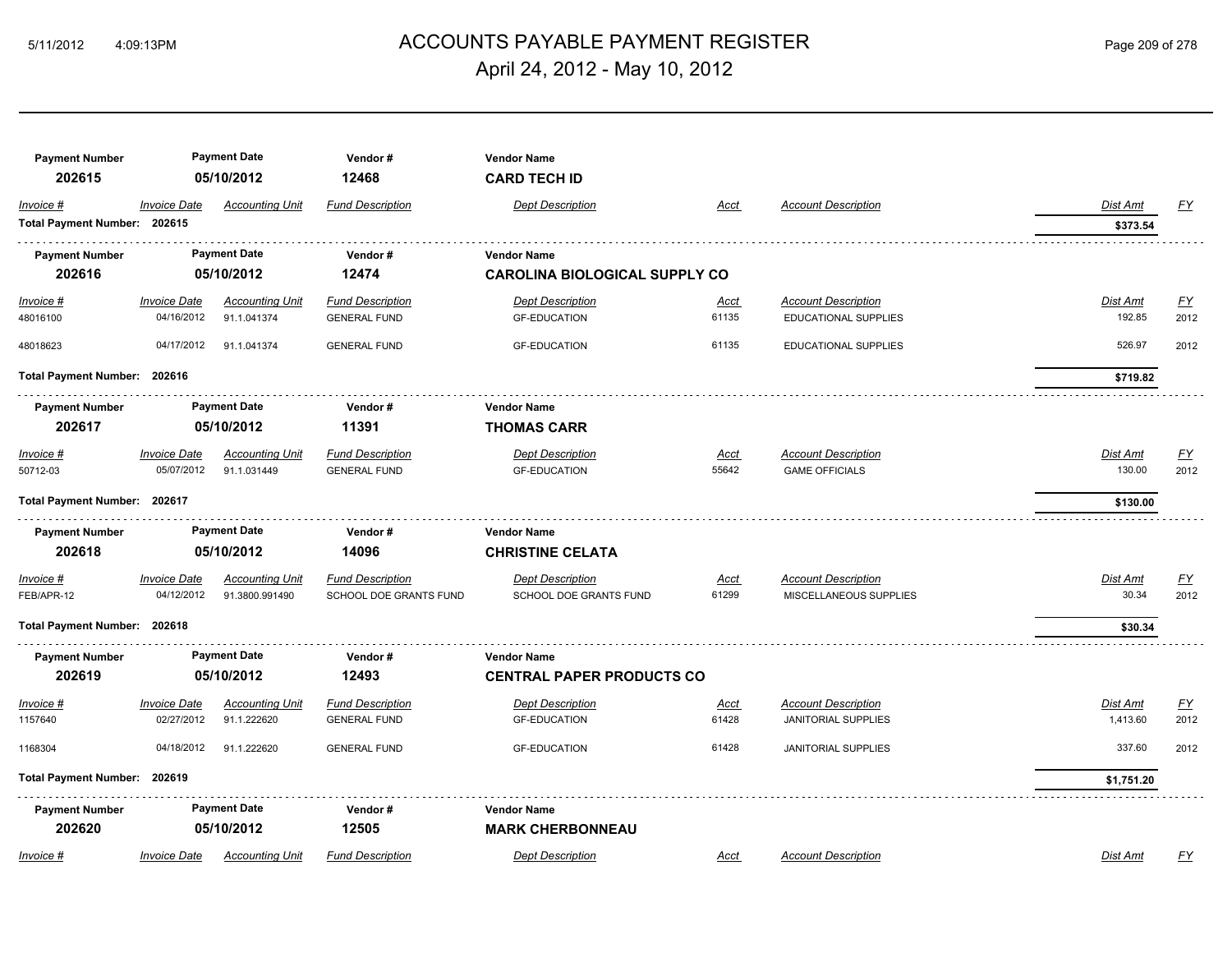## ACCOUNTS PAYABLE PAYMENT REGISTER 5/11/2012 4:09:13PM Page 210 of 278 April 24, 2012 - May 10, 2012

| <b>Payment Number</b>        | <b>Payment Date</b><br>05/10/2012 |                                          | Vendor#<br>12505                                  | <b>Vendor Name</b>                                |                      |                                                     |                   |                                   |
|------------------------------|-----------------------------------|------------------------------------------|---------------------------------------------------|---------------------------------------------------|----------------------|-----------------------------------------------------|-------------------|-----------------------------------|
| 202620                       |                                   |                                          |                                                   | <b>MARK CHERBONNEAU</b>                           |                      |                                                     |                   |                                   |
| Invoice #<br>42512-03        | <b>Invoice Date</b><br>04/25/2012 | <b>Accounting Unit</b><br>91.1.031429    | <b>Fund Description</b><br><b>GENERAL FUND</b>    | <b>Dept Description</b><br><b>GF-EDUCATION</b>    | <b>Acct</b><br>55642 | <b>Account Description</b><br><b>GAME OFFICIALS</b> | Dist Amt<br>80.00 | $\underline{FY}$<br>2012          |
| Total Payment Number: 202620 |                                   |                                          |                                                   |                                                   |                      |                                                     | \$80.00           |                                   |
| <b>Payment Number</b>        |                                   | <b>Payment Date</b>                      | Vendor#                                           | <b>Vendor Name</b>                                |                      |                                                     |                   |                                   |
| 202621                       |                                   | 05/10/2012                               | 14102                                             | <b>JUNE CHISHOLM</b>                              |                      |                                                     |                   |                                   |
| $Invoice$ #<br>MAR/APR-12    | <b>Invoice Date</b><br>04/19/2012 | <b>Accounting Unit</b><br>91.3800.231249 | <b>Fund Description</b><br>SCHOOL DOE GRANTS FUND | <b>Dept Description</b><br>SCHOOL DOE GRANTS FUND | Acct<br>61135        | <b>Account Description</b><br>EDUCATIONAL SUPPLIES  | Dist Amt<br>80.31 | $\underline{\mathsf{FY}}$<br>2012 |
| Total Payment Number: 202621 |                                   |                                          |                                                   |                                                   |                      |                                                     | \$80.31           |                                   |
| <b>Payment Number</b>        | <b>Payment Date</b>               |                                          | Vendor#                                           | <b>Vendor Name</b>                                |                      |                                                     |                   |                                   |
| 202622                       |                                   | 05/10/2012                               | 14117                                             | <b>DONALD COCHRANE</b>                            |                      |                                                     |                   |                                   |
| Invoice #                    | <b>Invoice Date</b>               | <b>Accounting Unit</b>                   | <b>Fund Description</b>                           | <b>Dept Description</b>                           | <u>Acct</u>          | <b>Account Description</b>                          | Dist Amt          | $\underline{\mathsf{FY}}$         |
| MILES-APR                    | 04/30/2012                        | 91.1.012320                              | <b>GENERAL FUND</b>                               | <b>GF-EDUCATION</b>                               | 55307                | MILEAGE REIMBURSEMENTS                              | 54.11             | 2012                              |
| Total Payment Number: 202622 |                                   |                                          |                                                   |                                                   |                      |                                                     | \$54.11           |                                   |
| <b>Payment Number</b>        |                                   | <b>Payment Date</b><br>Vendor#           |                                                   | <b>Vendor Name</b>                                |                      |                                                     |                   |                                   |
| 202623                       |                                   | 05/10/2012                               | 14133                                             | <b>MARK CONRAD</b>                                |                      |                                                     |                   |                                   |
| Invoice #                    | <b>Invoice Date</b>               | <b>Accounting Unit</b>                   | <b>Fund Description</b>                           | <b>Dept Description</b>                           | Acct                 | <b>Account Description</b>                          | Dist Amt          | $\underline{\mathsf{FY}}$         |
| MILES-APR                    | 04/30/2012                        | 91.1.012320                              | <b>GENERAL FUND</b>                               | <b>GF-EDUCATION</b>                               | 55307                | MILEAGE REIMBURSEMENTS                              | 74.68             | 2012                              |
| Total Payment Number: 202623 |                                   |                                          |                                                   |                                                   |                      |                                                     | \$74.68           |                                   |
| <b>Payment Number</b>        |                                   | <b>Payment Date</b>                      | Vendor#                                           | <b>Vendor Name</b>                                |                      |                                                     |                   |                                   |
| 202624                       |                                   | 05/10/2012                               | 12560                                             | <b>CORRIVEAU ROUTHIER INC</b>                     |                      |                                                     |                   |                                   |
| Invoice #                    | <b>Invoice Date</b>               | <b>Accounting Unit</b>                   | <b>Fund Description</b>                           | <b>Dept Description</b>                           | <u>Acct</u>          | <b>Account Description</b>                          | Dist Amt          | <u>FY</u>                         |
| 262197                       | 04/17/2012                        | 91.1.222630                              | <b>GENERAL FUND</b>                               | <b>GF-EDUCATION</b>                               | 61599                | <b>GROUNDS MAINTENANCE SUPPLIES</b>                 | 51.90             | 2012                              |
| Total Payment Number: 202624 |                                   |                                          |                                                   |                                                   |                      |                                                     | \$51.90           |                                   |
| <b>Payment Number</b>        |                                   | <b>Payment Date</b>                      | Vendor#                                           | <b>Vendor Name</b>                                |                      |                                                     |                   |                                   |
| 202625                       |                                   | 05/10/2012                               | 14145                                             | <b>COVART VIRGINIA L</b>                          |                      |                                                     |                   |                                   |
| Invoice #                    | <b>Invoice Date</b>               | <b>Accounting Unit</b>                   | <b>Fund Description</b>                           | <b>Dept Description</b>                           | <u>Acct</u>          | <b>Account Description</b>                          | Dist Amt          | $\underline{\mathsf{FY}}$         |
| MILES-MARAPR                 | 04/14/2012                        | 91.1.992322                              | <b>GENERAL FUND</b>                               | <b>GF-EDUCATION</b>                               | 55307                | MILEAGE REIMBURSEMENTS                              | 5.41              | 2012                              |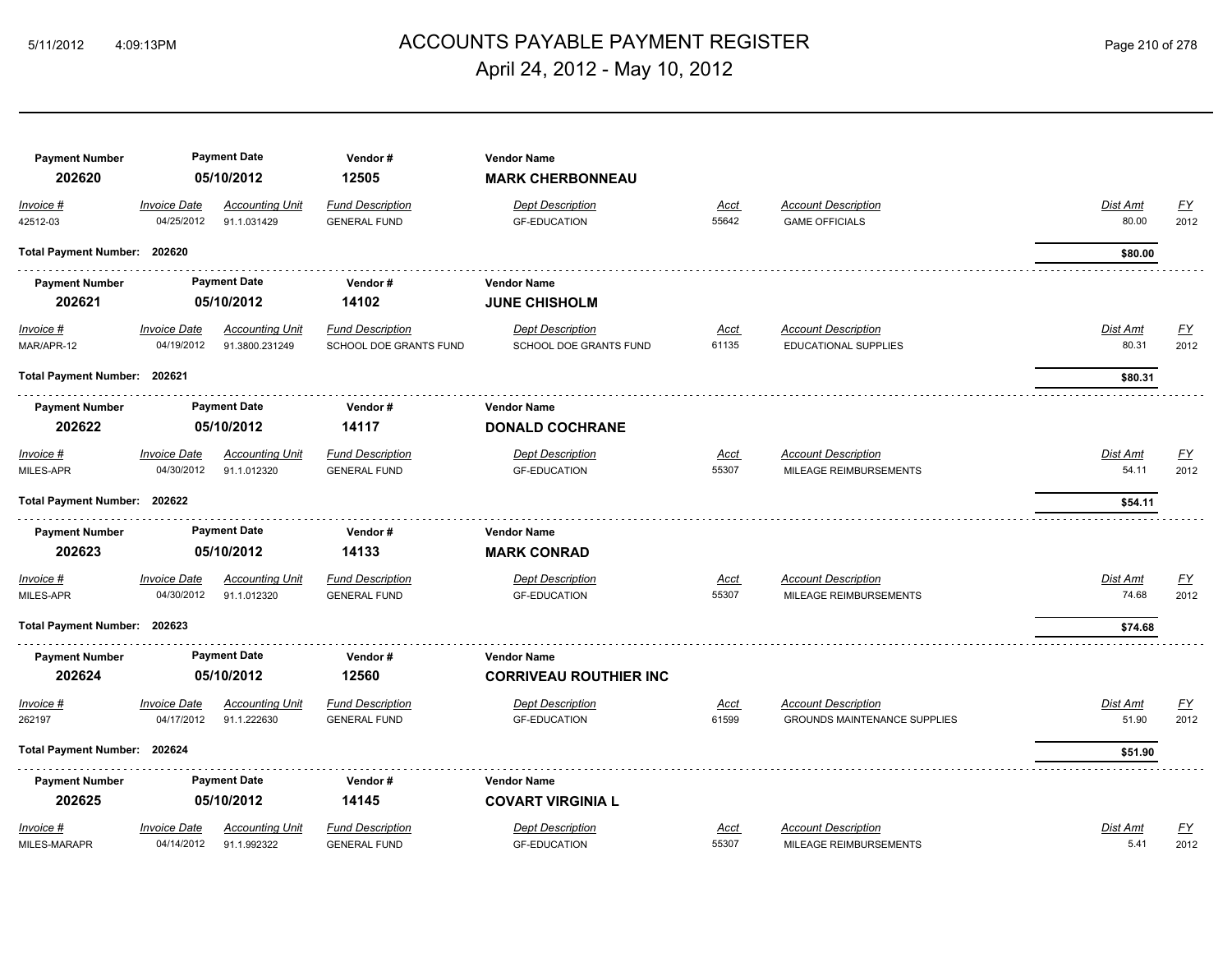## ACCOUNTS PAYABLE PAYMENT REGISTER 5/11/2012 4:09:13PM Page 211 of 278 April 24, 2012 - May 10, 2012

| <b>Payment Number</b>        |                     | <b>Payment Date</b>    | Vendor#                 | <b>Vendor Name</b>       |             |                                |                 |                  |
|------------------------------|---------------------|------------------------|-------------------------|--------------------------|-------------|--------------------------------|-----------------|------------------|
| 202625                       |                     | 05/10/2012             | 14145                   | <b>COVART VIRGINIA L</b> |             |                                |                 |                  |
| Invoice #                    | <b>Invoice Date</b> | <b>Accounting Unit</b> | <b>Fund Description</b> | <b>Dept Description</b>  | <b>Acct</b> | <b>Account Description</b>     | Dist Amt        | <u>FY</u>        |
| Total Payment Number: 202625 |                     |                        |                         |                          |             |                                | \$5.41          |                  |
| <b>Payment Number</b>        |                     | <b>Payment Date</b>    | Vendor#                 | <b>Vendor Name</b>       |             |                                |                 |                  |
| 202626                       |                     | 05/10/2012             | 12569                   | <b>KEVIN COYLE</b>       |             |                                |                 |                  |
| $Invoice$ #                  | <b>Invoice Date</b> | <b>Accounting Unit</b> | <b>Fund Description</b> | <b>Dept Description</b>  | <u>Acct</u> | <b>Account Description</b>     | <b>Dist Amt</b> | EY               |
| 42012-03                     | 04/20/2012          | 91.1.031428            | <b>GENERAL FUND</b>     | <b>GF-EDUCATION</b>      | 55642       | <b>GAME OFFICIALS</b>          | 60.00           | 2012             |
| Total Payment Number: 202626 |                     |                        |                         |                          |             |                                | \$60.00         |                  |
| <b>Payment Number</b>        |                     | <b>Payment Date</b>    | Vendor#                 | <b>Vendor Name</b>       |             |                                |                 |                  |
| 202627                       |                     | 05/10/2012             | 11352                   | <b>CPI INC</b>           |             |                                |                 |                  |
| Invoice #                    | <b>Invoice Date</b> | <b>Accounting Unit</b> | <b>Fund Description</b> | <b>Dept Description</b>  | <b>Acct</b> | <b>Account Description</b>     | Dist Amt        | EY               |
| 203649                       | 03/25/2012          | 91.1.022332            | <b>GENERAL FUND</b>     | <b>GF-EDUCATION</b>      | 55200       | DUES AND MEMBERSHIPS           | 125.00          | 2012             |
| Total Payment Number: 202627 |                     |                        |                         |                          |             | \$125.00                       |                 |                  |
| <b>Payment Number</b>        |                     | <b>Payment Date</b>    | Vendor#                 | <b>Vendor Name</b>       |             |                                |                 |                  |
| 202628                       |                     | 05/10/2012             | 14147                   | <b>SALLY CRATEAU</b>     |             |                                |                 |                  |
| Invoice #                    | <b>Invoice Date</b> | <b>Accounting Unit</b> | <b>Fund Description</b> | <b>Dept Description</b>  | <u>Acct</u> | <b>Account Description</b>     | Dist Amt        | EY               |
| MILES-APR                    | 04/30/2012          | 91.1.992700            | <b>GENERAL FUND</b>     | <b>GF-EDUCATION</b>      | 55690       | SCHOOL TRANSPORTATION SERVICES | 632.26          | 2012             |
| Total Payment Number: 202628 |                     |                        |                         |                          |             |                                | \$632.26        |                  |
| <b>Payment Number</b>        |                     | <b>Payment Date</b>    | Vendor#                 | <b>Vendor Name</b>       |             |                                |                 |                  |
| 202629                       |                     | 05/10/2012             | 12581                   | <b>MICHAEL CROSBY</b>    |             |                                |                 |                  |
| Invoice #                    | <b>Invoice Date</b> | <b>Accounting Unit</b> | <b>Fund Description</b> | <b>Dept Description</b>  | <u>Acct</u> | <b>Account Description</b>     | Dist Amt        | $\underline{FY}$ |
| 42412-04                     | 04/24/2012          | 91.1.041474            | <b>GENERAL FUND</b>     | <b>GF-EDUCATION</b>      | 55642       | <b>GAME OFFICIALS</b>          | 80.00           | 2012             |
| Total Payment Number: 202629 |                     |                        |                         |                          |             |                                | \$80.00         |                  |
| <b>Payment Number</b>        |                     | <b>Payment Date</b>    | Vendor#                 | <b>Vendor Name</b>       |             |                                |                 |                  |
| 202630                       |                     | 05/10/2012             | 12583                   | <b>LUCIE L CROWDER</b>   |             |                                |                 |                  |
| Invoice #                    | <b>Invoice Date</b> | <b>Accounting Unit</b> | <b>Fund Description</b> | <b>Dept Description</b>  | <u>Acct</u> | <b>Account Description</b>     | Dist Amt        | EY               |
| MAR/APR-12                   | 04/20/2012          | 91.3800.231249         | SCHOOL DOE GRANTS FUND  | SCHOOL DOE GRANTS FUND   | 61135       | EDUCATIONAL SUPPLIES           | 242.43          | 2012             |
| Total Payment Number: 202630 |                     |                        |                         |                          |             |                                | \$242.43        |                  |
|                              |                     |                        |                         |                          |             |                                |                 |                  |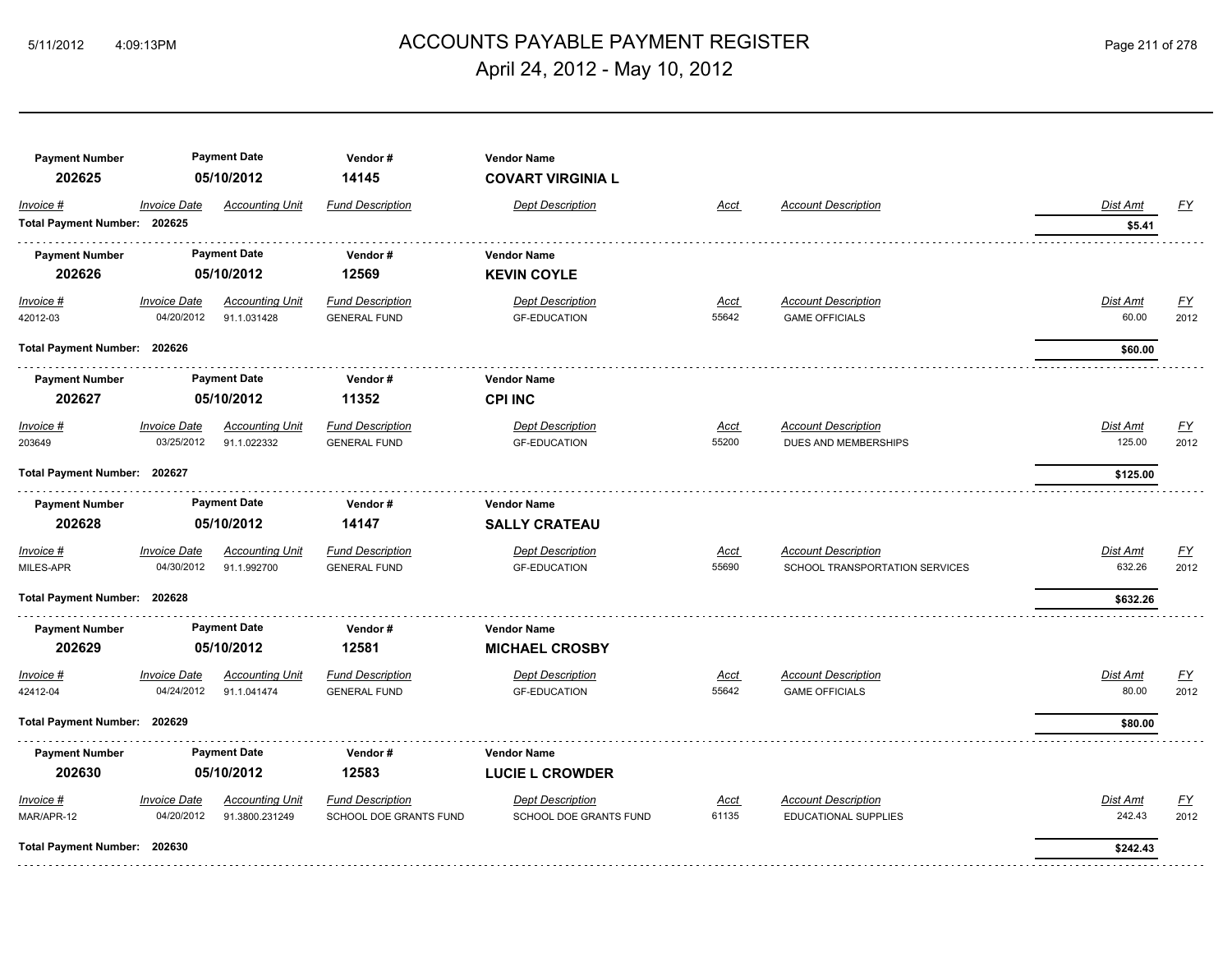## ACCOUNTS PAYABLE PAYMENT REGISTER 5/11/2012 4:09:13PM Page 212 of 278 April 24, 2012 - May 10, 2012

| <b>Payment Number</b><br>202631 | <b>Payment Date</b><br>05/10/2012 |                                          | Vendor#<br>14155                                         | <b>Vendor Name</b><br><b>CRYSTAL ROCK BOTTLED WATER</b> |                      |                                                            |                           |                          |  |
|---------------------------------|-----------------------------------|------------------------------------------|----------------------------------------------------------|---------------------------------------------------------|----------------------|------------------------------------------------------------|---------------------------|--------------------------|--|
| Invoice #<br><b>MAR-12</b>      | <b>Invoice Date</b><br>03/30/2012 | <b>Accounting Unit</b><br>91.1.071160    | <b>Fund Description</b><br><b>GENERAL FUND</b>           | <b>Dept Description</b><br><b>GF-EDUCATION</b>          | Acct<br>61135        | <b>Account Description</b><br><b>EDUCATIONAL SUPPLIES</b>  | Dist Amt<br>115.32        | <u>FY</u><br>2012        |  |
| Total Payment Number: 202631    |                                   |                                          |                                                          |                                                         |                      |                                                            | \$115.32                  |                          |  |
| <b>Payment Number</b>           |                                   | <b>Payment Date</b>                      | Vendor#                                                  | <b>Vendor Name</b>                                      |                      |                                                            |                           |                          |  |
| 202632                          |                                   | 05/10/2012                               | 11350                                                    | <b>GARY CUSTER</b>                                      |                      |                                                            |                           |                          |  |
| $Invoice$ #<br><b>APR-12</b>    | <b>Invoice Date</b><br>04/26/2012 | <b>Accounting Unit</b><br>91.1.031451    | <b>Fund Description</b><br><b>GENERAL FUND</b>           | <b>Dept Description</b><br><b>GF-EDUCATION</b>          | Acct<br>55200        | <b>Account Description</b><br>DUES AND MEMBERSHIPS         | <b>Dist Amt</b><br>22.50  | <u>FY</u><br>2012        |  |
| APR-12A                         | 04/26/2012                        | 91.1.031452                              | <b>GENERAL FUND</b>                                      | <b>GF-EDUCATION</b>                                     | 55200                | DUES AND MEMBERSHIPS                                       | 22.50                     | 2012                     |  |
| APR-12B                         | 04/26/2012                        | 91.1.041451                              | <b>GENERAL FUND</b>                                      | <b>GF-EDUCATION</b>                                     | 55200                | DUES AND MEMBERSHIPS                                       | 30.00                     | 2012                     |  |
| APR-12C                         | 04/26/2012                        | 91.1.041452                              | <b>GENERAL FUND</b>                                      | <b>GF-EDUCATION</b>                                     | 55200                | DUES AND MEMBERSHIPS                                       | 30.00                     | 2012                     |  |
| Total Payment Number: 202632    |                                   |                                          |                                                          |                                                         |                      |                                                            | \$105.00                  |                          |  |
| <b>Payment Number</b>           |                                   | <b>Payment Date</b>                      | Vendor#                                                  | <b>Vendor Name</b>                                      |                      |                                                            |                           |                          |  |
| 202633                          |                                   | 05/10/2012                               | 12590                                                    | <b>CUSTOM COMPUTER SPECIALIST INC</b>                   |                      |                                                            |                           |                          |  |
| Invoice #<br>152                | <b>Invoice Date</b><br>04/17/2012 | <b>Accounting Unit</b><br>91.1010.992225 | <b>Fund Description</b><br><b>GF-PRIOR YEAR EXPENSES</b> | <b>Dept Description</b><br>SCHOOL-PRIOR YEAR            | Acct<br>94100        | <b>Account Description</b><br>PRIOR YEAR ENCUMBRANCES      | Dist Amt<br>4,500.00      | <u>FY</u><br>2012        |  |
| Total Payment Number: 202633    |                                   |                                          |                                                          |                                                         |                      |                                                            | \$4,500.00                |                          |  |
| <b>Payment Number</b><br>202634 |                                   | <b>Payment Date</b><br>05/10/2012        | Vendor#<br>14160                                         | <b>Vendor Name</b><br><b>D A BUCCI &amp; SONS INC</b>   |                      |                                                            |                           |                          |  |
| Invoice #                       | <b>Invoice Date</b>               | <b>Accounting Unit</b>                   | <b>Fund Description</b>                                  | <b>Dept Description</b>                                 | Acct                 | <b>Account Description</b>                                 | Dist Amt                  | <u>FY</u>                |  |
| 707607                          | 04/10/2012                        | 91.2247.041387                           | <b>CULINARY ARTS</b>                                     | <b>CULINARY ARTS</b>                                    | 53628                | <b>CONTRACT SERVICES</b>                                   | 27.00                     | 2012                     |  |
| Total Payment Number: 202634    |                                   |                                          |                                                          |                                                         |                      |                                                            | \$27.00                   |                          |  |
| <b>Payment Number</b>           |                                   | <b>Payment Date</b>                      | Vendor#                                                  | <b>Vendor Name</b>                                      |                      |                                                            |                           |                          |  |
| 202635                          |                                   | 05/10/2012                               | 11230                                                    | <b>HARRY DARWISH</b>                                    |                      |                                                            |                           |                          |  |
| $Invoice$ #<br>04/09,04/11      | <b>Invoice Date</b><br>04/16/2012 | <b>Accounting Unit</b><br>91.3800.042210 | <b>Fund Description</b><br>SCHOOL DOE GRANTS FUND        | <b>Dept Description</b><br>SCHOOL DOE GRANTS FUND       | <u>Acct</u><br>53607 | <b>Account Description</b><br>PROGRAM IMPROVEMENT SERVICES | <b>Dist Amt</b><br>240.00 | $\underline{FY}$<br>2012 |  |
| Total Payment Number: 202635    |                                   |                                          |                                                          |                                                         |                      |                                                            | \$240.00                  |                          |  |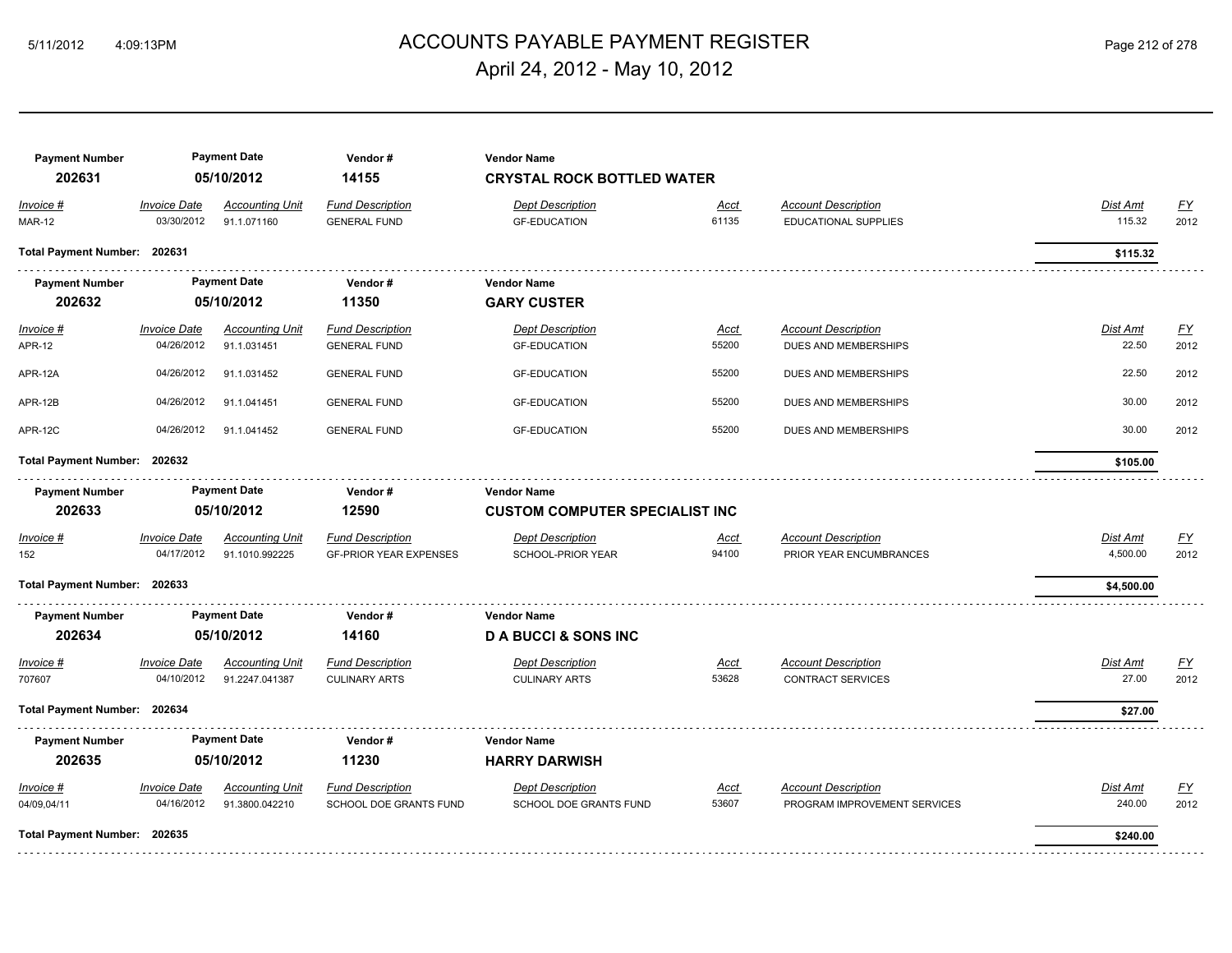#### ACCOUNTS PAYABLE PAYMENT REGISTER 5/11/2012 4:09:13PM Page 213 of 278 April 24, 2012 - May 10, 2012

| <b>Payment Number</b><br>202636 | <b>Payment Date</b><br>05/10/2012 |                                       | Vendor#<br>11116                               | <b>Vendor Name</b><br><b>JOANNE DAVIES</b>                  |                      |                                                        |                           |                          |
|---------------------------------|-----------------------------------|---------------------------------------|------------------------------------------------|-------------------------------------------------------------|----------------------|--------------------------------------------------------|---------------------------|--------------------------|
| Invoice #<br>PV-32312           | <b>Invoice Date</b><br>04/30/2012 | <b>Accounting Unit</b><br>91.1.111160 | <b>Fund Description</b><br><b>GENERAL FUND</b> | <b>Dept Description</b><br><b>GF-EDUCATION</b>              | <u>Acct</u><br>55400 | <b>Account Description</b><br>CONFERENCES AND SEMINARS | Dist Amt<br>85.00         | $\underline{FY}$<br>2012 |
| Total Payment Number: 202636    |                                   |                                       |                                                |                                                             |                      |                                                        | \$85.00                   |                          |
| <b>Payment Number</b><br>202637 |                                   | <b>Payment Date</b><br>05/10/2012     | Vendor#<br>11378                               | <b>Vendor Name</b><br><b>JUDITH DIAZ</b>                    |                      |                                                        |                           |                          |
| $Invoice$ #<br><b>MAR-12</b>    | <b>Invoice Date</b><br>03/29/2012 | <b>Accounting Unit</b><br>91.1.012320 | <b>Fund Description</b><br><b>GENERAL FUND</b> | <b>Dept Description</b><br><b>GF-EDUCATION</b>              | <u>Acct</u><br>71999 | <b>Account Description</b><br>MISCELLANEOUS EQUIPMENT  | <b>Dist Amt</b><br>129.00 | <u>FY</u><br>2012        |
| Total Payment Number: 202637    |                                   |                                       |                                                |                                                             |                      |                                                        | \$129.00                  |                          |
| <b>Payment Number</b><br>202638 | <b>Payment Date</b><br>05/10/2012 |                                       | Vendor#<br>14174                               | <b>Vendor Name</b><br><b>ALLAN DICHARD</b>                  |                      |                                                        |                           |                          |
| Invoice #<br>MILES-MAR          | <b>Invoice Date</b><br>03/30/2012 | <b>Accounting Unit</b><br>91.1.222610 | <b>Fund Description</b><br><b>GENERAL FUND</b> | <b>Dept Description</b><br><b>GF-EDUCATION</b>              | <u>Acct</u><br>55307 | <b>Account Description</b><br>MILEAGE REIMBURSEMENTS   | Dist Amt<br>104.48        | $\underline{FY}$<br>2012 |
| Total Payment Number: 202638    |                                   |                                       |                                                |                                                             |                      |                                                        | \$104.48                  |                          |
| <b>Payment Number</b><br>202639 |                                   | <b>Payment Date</b><br>05/10/2012     | Vendor#<br>11054                               | <b>Vendor Name</b><br><b>DISNEY EDUCATIONAL PRODUCTIONS</b> |                      |                                                        |                           |                          |
| Invoice #<br>DET474012          | <b>Invoice Date</b><br>04/18/2012 | <b>Accounting Unit</b><br>91.1.051113 | <b>Fund Description</b><br><b>GENERAL FUND</b> | <b>Dept Description</b><br><b>GF-EDUCATION</b>              | <u>Acct</u><br>61135 | <b>Account Description</b><br>EDUCATIONAL SUPPLIES     | Dist Amt<br>377.87        | $\underline{FY}$<br>2012 |
| Total Payment Number: 202639    |                                   |                                       |                                                |                                                             |                      |                                                        | \$377.87                  |                          |
| <b>Payment Number</b><br>202640 |                                   | <b>Payment Date</b><br>05/10/2012     | Vendor#<br>10990                               | <b>Vendor Name</b><br><b>MARGARET DONOVAN</b>               |                      |                                                        |                           |                          |
| Invoice #<br>50112-03           | <b>Invoice Date</b><br>05/01/2012 | <b>Accounting Unit</b><br>91.1.031451 | <b>Fund Description</b><br><b>GENERAL FUND</b> | <b>Dept Description</b><br><b>GF-EDUCATION</b>              | <b>Acct</b><br>55642 | <b>Account Description</b><br><b>GAME OFFICIALS</b>    | Dist Amt<br>40.00         | $\underline{FY}$<br>2012 |
| 50112-03                        | 05/01/2012                        | 91.1.031452                           | <b>GENERAL FUND</b>                            | <b>GF-EDUCATION</b>                                         | 55642                | <b>GAME OFFICIALS</b>                                  | 40.00                     | 2012                     |
| Total Payment Number: 202640    |                                   |                                       |                                                |                                                             |                      |                                                        | \$80.00                   |                          |
| <b>Payment Number</b><br>202641 |                                   | <b>Payment Date</b><br>05/10/2012     | Vendor#<br>11334                               | <b>Vendor Name</b><br><b>LOREN DOW</b>                      |                      |                                                        |                           |                          |
| Invoice #                       | <b>Invoice Date</b>               | <b>Accounting Unit</b>                | <b>Fund Description</b>                        | <b>Dept Description</b>                                     | Acct                 | <b>Account Description</b>                             | <b>Dist Amt</b>           | FY                       |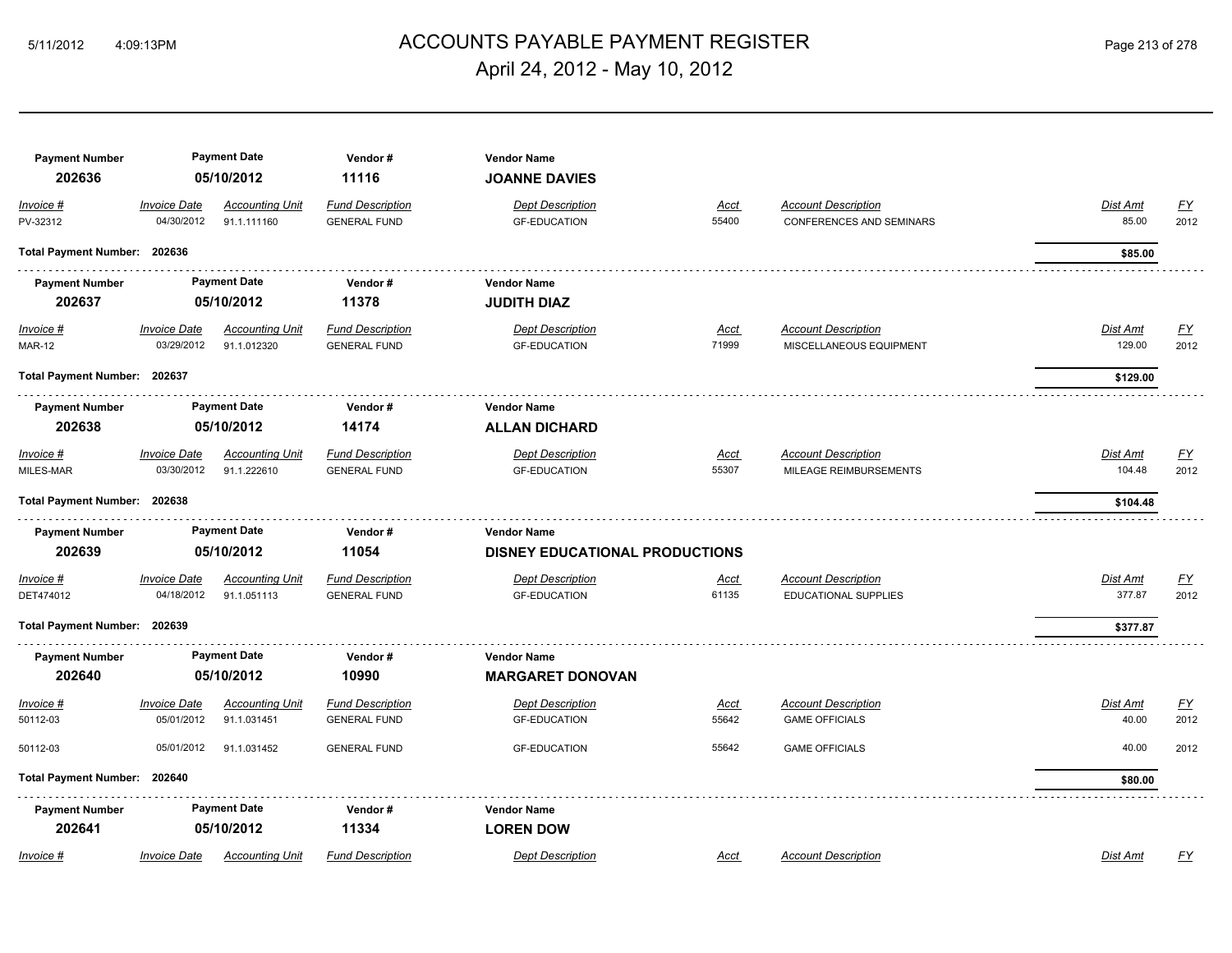## ACCOUNTS PAYABLE PAYMENT REGISTER 5/11/2012 4:09:13PM Page 214 of 278 April 24, 2012 - May 10, 2012

| <b>Payment Number</b><br>202641 | <b>Payment Date</b><br>05/10/2012 |                                       | Vendor#<br>11334                               | <b>Vendor Name</b><br><b>LOREN DOW</b>         |                      |                                                     |                                               |
|---------------------------------|-----------------------------------|---------------------------------------|------------------------------------------------|------------------------------------------------|----------------------|-----------------------------------------------------|-----------------------------------------------|
| Invoice #<br>42312-03           | <b>Invoice Date</b><br>04/23/2012 | <b>Accounting Unit</b><br>91.1.031474 | <b>Fund Description</b><br><b>GENERAL FUND</b> | <b>Dept Description</b><br><b>GF-EDUCATION</b> | <u>Acct</u><br>55642 | <b>Account Description</b><br><b>GAME OFFICIALS</b> | Dist Amt<br><u>FY</u><br>2012<br>80.00        |
| 42412-04                        | 04/24/2012                        | 91.1.041474                           | <b>GENERAL FUND</b>                            | <b>GF-EDUCATION</b>                            | 55642                | <b>GAME OFFICIALS</b>                               | 80.00<br>2012                                 |
| Total Payment Number: 202641    |                                   |                                       |                                                |                                                |                      |                                                     | \$160.00                                      |
| <b>Payment Number</b>           | <b>Payment Date</b>               |                                       | Vendor#                                        | <b>Vendor Name</b>                             |                      |                                                     |                                               |
| 202642                          |                                   | 05/10/2012                            | 12646                                          | <b>CHARLIE DRISCOLL</b>                        |                      |                                                     |                                               |
| <u>Invoice #</u><br>42612-04    | <b>Invoice Date</b><br>04/26/2012 | <b>Accounting Unit</b><br>91.1.041429 | <b>Fund Description</b><br><b>GENERAL FUND</b> | <b>Dept Description</b><br><b>GF-EDUCATION</b> | <u>Acct</u><br>55642 | <b>Account Description</b><br><b>GAME OFFICIALS</b> | <u>FY</u><br><b>Dist Amt</b><br>80.00<br>2012 |
| Total Payment Number: 202642    |                                   |                                       |                                                |                                                |                      |                                                     | \$80.00                                       |
| <b>Payment Number</b>           | <b>Payment Date</b>               |                                       | Vendor#                                        | <b>Vendor Name</b>                             |                      |                                                     |                                               |
| 202643                          |                                   | 05/10/2012                            | 11327                                          | <b>JACKIE DRISCOLL</b>                         |                      |                                                     |                                               |
| Invoice #<br>42312-03           | <b>Invoice Date</b><br>04/23/2012 | <b>Accounting Unit</b><br>91.1.031474 | <b>Fund Description</b><br><b>GENERAL FUND</b> | <b>Dept Description</b><br><b>GF-EDUCATION</b> | <u>Acct</u><br>55642 | <b>Account Description</b><br><b>GAME OFFICIALS</b> | Dist Amt<br>$\underline{FY}$<br>80.00<br>2012 |
| Total Payment Number: 202643    |                                   |                                       |                                                |                                                |                      |                                                     | \$80.00                                       |
| <b>Payment Number</b>           |                                   | <b>Payment Date</b>                   | Vendor#                                        | <b>Vendor Name</b>                             |                      |                                                     |                                               |
| 202644                          |                                   | 05/10/2012                            | 11380                                          | <b>DEANE S DROWN</b>                           |                      |                                                     |                                               |
| Invoice #<br>43012-03           | <b>Invoice Date</b><br>04/30/2012 | <b>Accounting Unit</b><br>91.1.031429 | <b>Fund Description</b><br><b>GENERAL FUND</b> | <b>Dept Description</b><br><b>GF-EDUCATION</b> | <u>Acct</u><br>55642 | <b>Account Description</b><br><b>GAME OFFICIALS</b> | EY<br>Dist Amt<br>80.00<br>2012               |
| Total Payment Number: 202644    |                                   |                                       |                                                |                                                |                      |                                                     | \$80.00                                       |
| <b>Payment Number</b>           |                                   | <b>Payment Date</b>                   | Vendor#                                        | <b>Vendor Name</b>                             |                      |                                                     |                                               |
| 202645                          |                                   | 05/10/2012                            | 12648                                          | <b>JOYCE DROWN</b>                             |                      |                                                     |                                               |
| Invoice #                       | <b>Invoice Date</b>               | <b>Accounting Unit</b>                | <b>Fund Description</b>                        | <b>Dept Description</b>                        | Acct                 | <b>Account Description</b>                          | Dist Amt<br><u>FY</u>                         |
| 42412-03                        | 04/24/2012                        | 91.1.031474                           | <b>GENERAL FUND</b>                            | <b>GF-EDUCATION</b>                            | 55642                | <b>GAME OFFICIALS</b>                               | 60.00<br>2012                                 |
| Total Payment Number: 202645    |                                   |                                       |                                                |                                                |                      |                                                     | \$60.00                                       |
| <b>Payment Number</b>           |                                   | <b>Payment Date</b>                   | Vendor#                                        | <b>Vendor Name</b>                             |                      |                                                     |                                               |
| 202646                          |                                   | 05/10/2012                            | 11331                                          | <b>DAN DUPRAT</b>                              |                      |                                                     |                                               |
| Invoice #                       | <b>Invoice Date</b>               | <b>Accounting Unit</b>                | <b>Fund Description</b>                        | <b>Dept Description</b>                        | Acct                 | <b>Account Description</b>                          | Dist Amt<br>FY                                |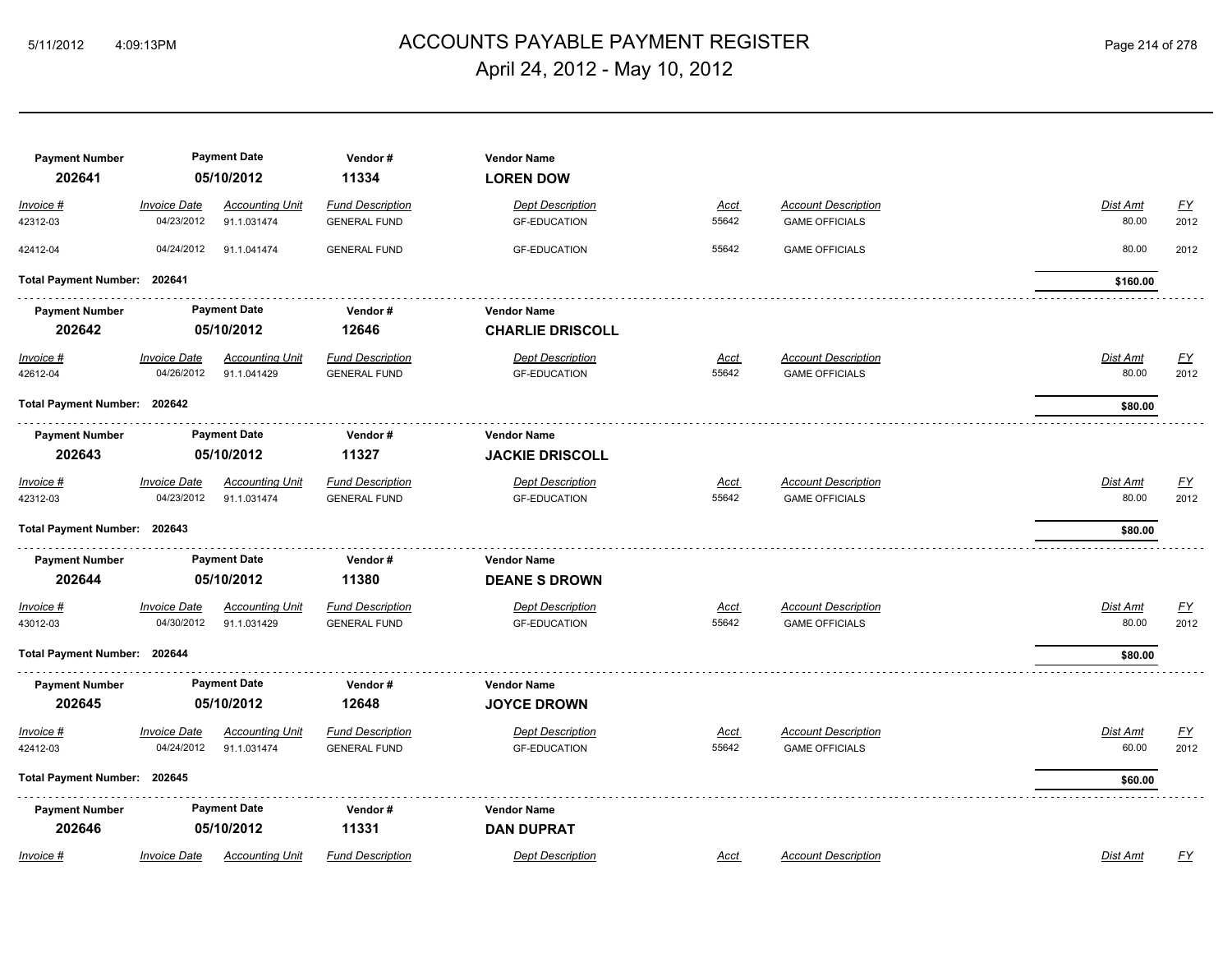## ACCOUNTS PAYABLE PAYMENT REGISTER 5/11/2012 4:09:13PM Page 215 of 278 April 24, 2012 - May 10, 2012

| <b>Payment Number</b><br>202646 |                                   | <b>Payment Date</b><br>Vendor#<br><b>Vendor Name</b><br>05/10/2012<br>11331<br><b>DAN DUPRAT</b> |                                                |                                                |                      |                                                     |                          |                          |
|---------------------------------|-----------------------------------|--------------------------------------------------------------------------------------------------|------------------------------------------------|------------------------------------------------|----------------------|-----------------------------------------------------|--------------------------|--------------------------|
| Invoice #<br>41712-05           | <b>Invoice Date</b><br>04/17/2012 | <b>Accounting Unit</b><br>91.1.051458                                                            | <b>Fund Description</b><br><b>GENERAL FUND</b> | <b>Dept Description</b><br><b>GF-EDUCATION</b> | Acct<br>55642        | <b>Account Description</b><br><b>GAME OFFICIALS</b> | Dist Amt<br>60.00        | $\underline{FY}$<br>2012 |
| Total Payment Number: 202646    |                                   |                                                                                                  |                                                |                                                |                      |                                                     | \$60.00                  |                          |
| <b>Payment Number</b>           |                                   | <b>Payment Date</b>                                                                              | Vendor#                                        | <b>Vendor Name</b>                             |                      |                                                     |                          |                          |
| 202647                          |                                   | 05/10/2012                                                                                       | 10194                                          | <b>ROBERT A EARL</b>                           |                      |                                                     |                          |                          |
| Invoice #<br>41812-03           | <b>Invoice Date</b><br>04/18/2012 | <b>Accounting Unit</b><br>91.1.031473                                                            | <b>Fund Description</b><br><b>GENERAL FUND</b> | <b>Dept Description</b><br><b>GF-EDUCATION</b> | <b>Acct</b><br>55642 | <b>Account Description</b><br><b>GAME OFFICIALS</b> | <b>Dist Amt</b><br>60.00 | <u>FY</u><br>2012        |
| 50712-05                        | 05/07/2012                        | 91.1.051458                                                                                      | <b>GENERAL FUND</b>                            | <b>GF-EDUCATION</b>                            | 55642                | <b>GAME OFFICIALS</b>                               | 60.00                    | 2012                     |
| Total Payment Number: 202647    |                                   |                                                                                                  |                                                |                                                |                      |                                                     | \$120.00                 |                          |
| <b>Payment Number</b>           | <b>Payment Date</b>               |                                                                                                  | Vendor#                                        | <b>Vendor Name</b>                             |                      |                                                     |                          |                          |
| 202648                          |                                   | 05/10/2012                                                                                       | 12670                                          | <b>EBSCO INFORMATION SERVICES</b>              |                      |                                                     |                          |                          |
| Invoice #                       | <b>Invoice Date</b>               | <b>Accounting Unit</b>                                                                           | <b>Fund Description</b>                        | <b>Dept Description</b>                        | <u>Acct</u>          | <b>Account Description</b>                          | <b>Dist Amt</b>          | $\underline{FY}$         |
| 7734229                         | 05/01/2012                        | 91.1.112220                                                                                      | <b>GENERAL FUND</b>                            | <b>GF-EDUCATION</b>                            | 61814                | <b>MEDIA</b>                                        | 594.04                   | 2012                     |
| 7735408                         | 05/02/2012                        | 91.1.142220                                                                                      | <b>GENERAL FUND</b>                            | <b>GF-EDUCATION</b>                            | 61821                | <b>PERIODICALS</b>                                  | 550.50                   | 2012                     |
| Total Payment Number: 202648    |                                   |                                                                                                  |                                                |                                                |                      |                                                     | \$1,144.54               |                          |
| <b>Payment Number</b>           |                                   | <b>Payment Date</b>                                                                              | Vendor#                                        | <b>Vendor Name</b>                             |                      | Payee Name                                          |                          |                          |
| 202649                          |                                   | 05/10/2012                                                                                       | 11061                                          | PETTY CASH SCHOOLS                             |                      | <b>ELM ST PETTY CASH</b>                            |                          |                          |
| Invoice #                       | <b>Invoice Date</b>               | <b>Accounting Unit</b>                                                                           | <b>Fund Description</b>                        | <b>Dept Description</b>                        | <b>Acct</b>          | <b>Account Description</b>                          | Dist Amt                 | EY                       |
| 199-R                           | 04/30/2012                        | 91.1.051160                                                                                      | <b>GENERAL FUND</b>                            | <b>GF-EDUCATION</b>                            | 61135                | EDUCATIONAL SUPPLIES                                | 11.56                    | 2012                     |
| 198-R                           | 04/30/2012                        | 91.1.052114                                                                                      | <b>GENERAL FUND</b>                            | <b>GF-EDUCATION</b>                            | 61299                | MISCELLANEOUS SUPPLIES                              | 24.90                    | 2012                     |
| Total Payment Number: 202649    |                                   |                                                                                                  |                                                |                                                |                      |                                                     | \$36.46                  |                          |
| <b>Payment Number</b>           |                                   | <b>Payment Date</b>                                                                              | Vendor#                                        | <b>Vendor Name</b>                             |                      |                                                     |                          |                          |
| 202650                          |                                   | 05/10/2012                                                                                       | 14210                                          | <b>ENERGYNORTH PROPANE</b>                     |                      |                                                     |                          |                          |
| Invoice #                       | <b>Invoice Date</b>               | <b>Accounting Unit</b>                                                                           | <b>Fund Description</b>                        | <b>Dept Description</b>                        | Acct                 | <b>Account Description</b>                          | Dist Amt                 | EY                       |
| 41894                           | 04/15/2012                        | 91.1.072621                                                                                      | <b>GENERAL FUND</b>                            | <b>GF-EDUCATION</b>                            | 54114                | <b>HEATING GAS</b>                                  | 597.60                   | 2012                     |
| Total Payment Number: 202650    |                                   |                                                                                                  |                                                |                                                |                      |                                                     | \$597.60                 |                          |
|                                 |                                   |                                                                                                  |                                                |                                                |                      |                                                     |                          |                          |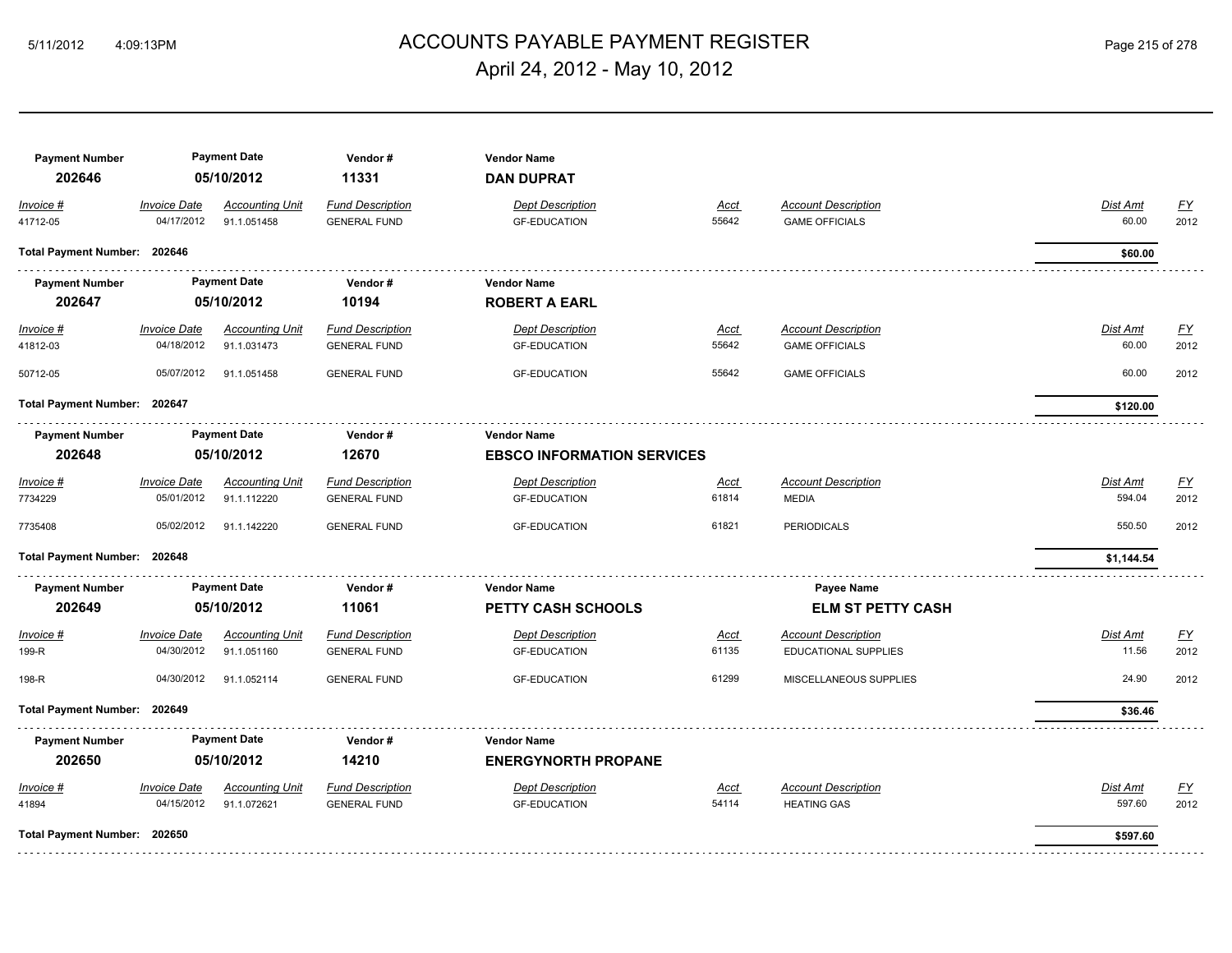#### ACCOUNTS PAYABLE PAYMENT REGISTER 5/11/2012 4:09:13PM Page 216 of 278 April 24, 2012 - May 10, 2012

#### **Payment Number Payment Date Vendor # Vendor Name Payee Name 202651 05/10/2012 12690 EPS EPS/SCHOOL SEPCIALTY INTER** *Invoice # Invoice Date Accounting Unit Fund Description Dept Description Acct Account Description Dist Amt FY* 10642912 04/03/2012 91.3800.151271 SCHOOL DOE GRANTS FUND SCHOOL DOE GRANTS FUND 61875 BOOKS 204.88 2012 **Total Payment Number: 202651 \$204.88**  a a a a an **Payment Number Payment Date Vendor # Vendor Name 202652 05/10/2012 11353 EVAN-MOOR** *Invoice # Invoice Date Accounting Unit Fund Description Dept Description Acct Account Description Dist Amt FY* 1127203 04/10/2012 91.3800.091271 SCHOOL DOE GRANTS FUND SCHOOL DOE GRANTS FUND 61135 EDUCATIONAL SUPPLIES 87.96 2012 **Total Payment Number: 202652 \$87.96**  \_<del>\_\_\_\_\_\_\_\_\_\_\_\_\_\_\_\_\_\_\_\_\_</del>\_\_\_\_\_\_\_ **Payment Number Payment Date Vendor # Vendor Name 202653 05/10/2012 11383 HELEN FANNING** *Invoice # Invoice Date Accounting Unit Fund Description Dept Description Acct Account Description Dist Amt FY* MAR-12 03/27/2012 91.1.041160 GENERAL FUND GF-EDUCATION 61875 BOOKS 1,498.90 2012 **Total Payment Number: 202653 \$1,498.90 Payment Number Payment Date Vendor # Vendor Name 202654 05/10/2012 14221 RICHARD FARRENKOPF** *Invoice # Invoice Date Accounting Unit Fund Description Dept Description Acct Account Description Dist Amt FY* MILES-APR 04/30/2012 91.1.992322 GENERAL FUND GF-EDUCATION 55307 MILEAGE REIMBURSEMENTS 46.07 2012 **Total Payment Number: 202654 \$46.07 Payment Number Payment Date Vendor # Vendor Name 202655 05/10/2012 14222 FASTENAL CO** *Invoice # Invoice Date Accounting Unit Fund Description Dept Description Acct Account Description Dist Amt FY* 86000 04/18/2012 91.1.222620 GENERAL FUND GF-EDUCATION 61299 MISCELLANEOUS SUPPLIES 51.03 2012 85864 04/10/2012 91.1.222620 GENERAL FUND GF-EDUCATION 61299 MISCELLANEOUS SUPPLIES 49.94 2012 **Total Payment Number: 202655 \$100.97**  . . . . . . . . . . . . . . . . . . . . . . . . . . . . . . . . . **Payment Number Payment Date Vendor # Vendor Name 202656 05/10/2012 12712 JOHN FERLAN** *Invoice # Invoice Date Accounting Unit Fund Description Dept Description Acct Account Description Dist Amt FY*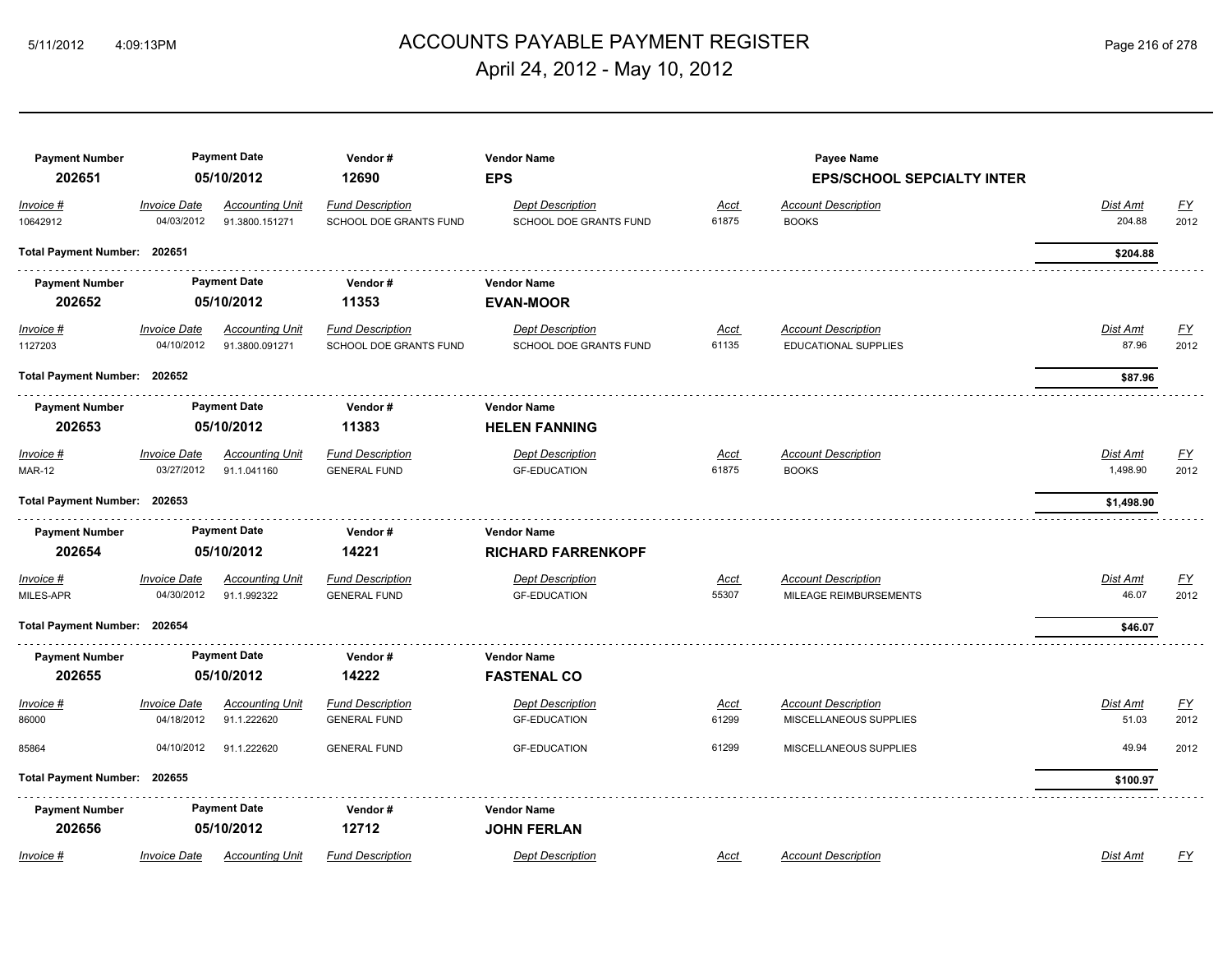## ACCOUNTS PAYABLE PAYMENT REGISTER 5/11/2012 4:09:13PM Page 217 of 278 April 24, 2012 - May 10, 2012

| <b>Payment Number</b>        |                                   | <b>Payment Date</b>                   | Vendor#                                        | <b>Vendor Name</b>                             |                      |                                                               |                           |                  |
|------------------------------|-----------------------------------|---------------------------------------|------------------------------------------------|------------------------------------------------|----------------------|---------------------------------------------------------------|---------------------------|------------------|
| 202656                       |                                   | 05/10/2012                            | 12712                                          | <b>JOHN FERLAN</b>                             |                      |                                                               |                           |                  |
| Invoice #                    | <b>Invoice Date</b>               | <b>Accounting Unit</b>                | <b>Fund Description</b>                        | <b>Dept Description</b>                        | Acct                 | <b>Account Description</b>                                    | Dist Amt                  | $\underline{FY}$ |
| 50312-07                     | 05/03/2012                        | 91.1.071431                           | <b>GENERAL FUND</b>                            | <b>GF-EDUCATION</b>                            | 55642                | <b>GAME OFFICIALS</b>                                         | 60.00                     | 2012             |
| Total Payment Number: 202656 |                                   |                                       |                                                |                                                |                      |                                                               | \$60.00                   |                  |
| <b>Payment Number</b>        |                                   | <b>Payment Date</b>                   | Vendor#                                        | <b>Vendor Name</b>                             |                      |                                                               |                           |                  |
| 202657                       |                                   | 05/10/2012                            | 11238                                          | <b>FERMAN WINDOW FASHIONS</b>                  |                      |                                                               |                           |                  |
| <u>Invoice #</u><br>567      | <b>Invoice Date</b><br>04/13/2012 | <b>Accounting Unit</b><br>91.1.031441 | <b>Fund Description</b><br><b>GENERAL FUND</b> | <b>Dept Description</b><br><b>GF-EDUCATION</b> | <u>Acct</u><br>54487 | <b>Account Description</b><br>EQUIPMENT REPAIRS & MAINTENANCE | <b>Dist Amt</b><br>862.00 | EY<br>2012       |
| Total Payment Number: 202657 |                                   |                                       |                                                |                                                |                      |                                                               | \$862.00                  |                  |
| <b>Payment Number</b>        |                                   | <b>Payment Date</b>                   | Vendor#                                        | <b>Vendor Name</b>                             |                      |                                                               |                           |                  |
| 202658                       |                                   | 05/10/2012                            | 12720                                          | <b>FIRST CHURCH</b>                            |                      |                                                               |                           |                  |
| Invoice #                    | <b>Invoice Date</b>               | <b>Accounting Unit</b>                | <b>Fund Description</b>                        | <b>Dept Description</b>                        | Acct                 | <b>Account Description</b>                                    | Dist Amt                  | EY               |
| MAY 2012                     | 05/01/2012                        | 91.3800.231240                        | SCHOOL DOE GRANTS FUND                         | SCHOOL DOE GRANTS FUND                         | 54807                | <b>BUILDING RENTAL</b>                                        | 239.67                    | 2012             |
| MAY 2012                     | 05/01/2012                        | 91.3800.231249                        | SCHOOL DOE GRANTS FUND                         | SCHOOL DOE GRANTS FUND                         | 54807                | <b>BUILDING RENTAL</b>                                        | 3,284.33                  | 2012             |
| Total Payment Number: 202658 |                                   |                                       |                                                |                                                |                      |                                                               | \$3,524.00                |                  |
| <b>Payment Number</b>        |                                   | <b>Payment Date</b>                   | Vendor#                                        | <b>Vendor Name</b>                             |                      |                                                               |                           |                  |
| 202659                       |                                   | 05/10/2012                            | 14227                                          | <b>FIRST STUDENT INC</b>                       |                      |                                                               |                           |                  |
| <u> Invoice #</u>            | <b>Invoice Date</b>               | <b>Accounting Unit</b>                | <b>Fund Description</b>                        | <b>Dept Description</b>                        | Acct                 | <b>Account Description</b>                                    | Dist Amt                  | EY               |
| 17745671                     | 04/17/2012                        | 91.1.031410                           | <b>GENERAL FUND</b>                            | <b>GF-EDUCATION</b>                            | 55690                | SCHOOL TRANSPORTATION SERVICES                                | 144.42                    | 2012             |
| 17745679                     | 04/17/2012                        | 91.1.031428                           | <b>GENERAL FUND</b>                            | <b>GF-EDUCATION</b>                            | 55690                | SCHOOL TRANSPORTATION SERVICES                                | 74.84                     | 2012             |
| 17745684                     | 04/17/2012                        | 91.1.031428                           | <b>GENERAL FUND</b>                            | <b>GF-EDUCATION</b>                            | 55690                | SCHOOL TRANSPORTATION SERVICES                                | 100.82                    | 2012             |
| 17745686                     | 04/17/2012                        | 91.1.031428                           | <b>GENERAL FUND</b>                            | <b>GF-EDUCATION</b>                            | 55690                | SCHOOL TRANSPORTATION SERVICES                                | 116.85                    | 2012             |
| 17745766                     | 04/24/2012                        | 91.1.031428                           | <b>GENERAL FUND</b>                            | <b>GF-EDUCATION</b>                            | 55690                | SCHOOL TRANSPORTATION SERVICES                                | 215.80                    | 2012             |
| 17745762                     | 04/24/2012                        | 91.1.031428                           | <b>GENERAL FUND</b>                            | <b>GF-EDUCATION</b>                            | 55690                | SCHOOL TRANSPORTATION SERVICES                                | 109.35                    | 2012             |
| 17745759                     | 04/24/2012                        | 91.1.031428                           | <b>GENERAL FUND</b>                            | <b>GF-EDUCATION</b>                            | 55690                | SCHOOL TRANSPORTATION SERVICES                                | 100.22                    | 2012             |
| 17745818                     | 05/01/2012                        | 91.1.031428                           | <b>GENERAL FUND</b>                            | <b>GF-EDUCATION</b>                            | 55690                | SCHOOL TRANSPORTATION SERVICES                                | 120.46                    | 2012             |
| 17745679                     | 04/17/2012                        | 91.1.031429                           | <b>GENERAL FUND</b>                            | <b>GF-EDUCATION</b>                            | 55690                | SCHOOL TRANSPORTATION SERVICES                                | 74.84                     | 2012             |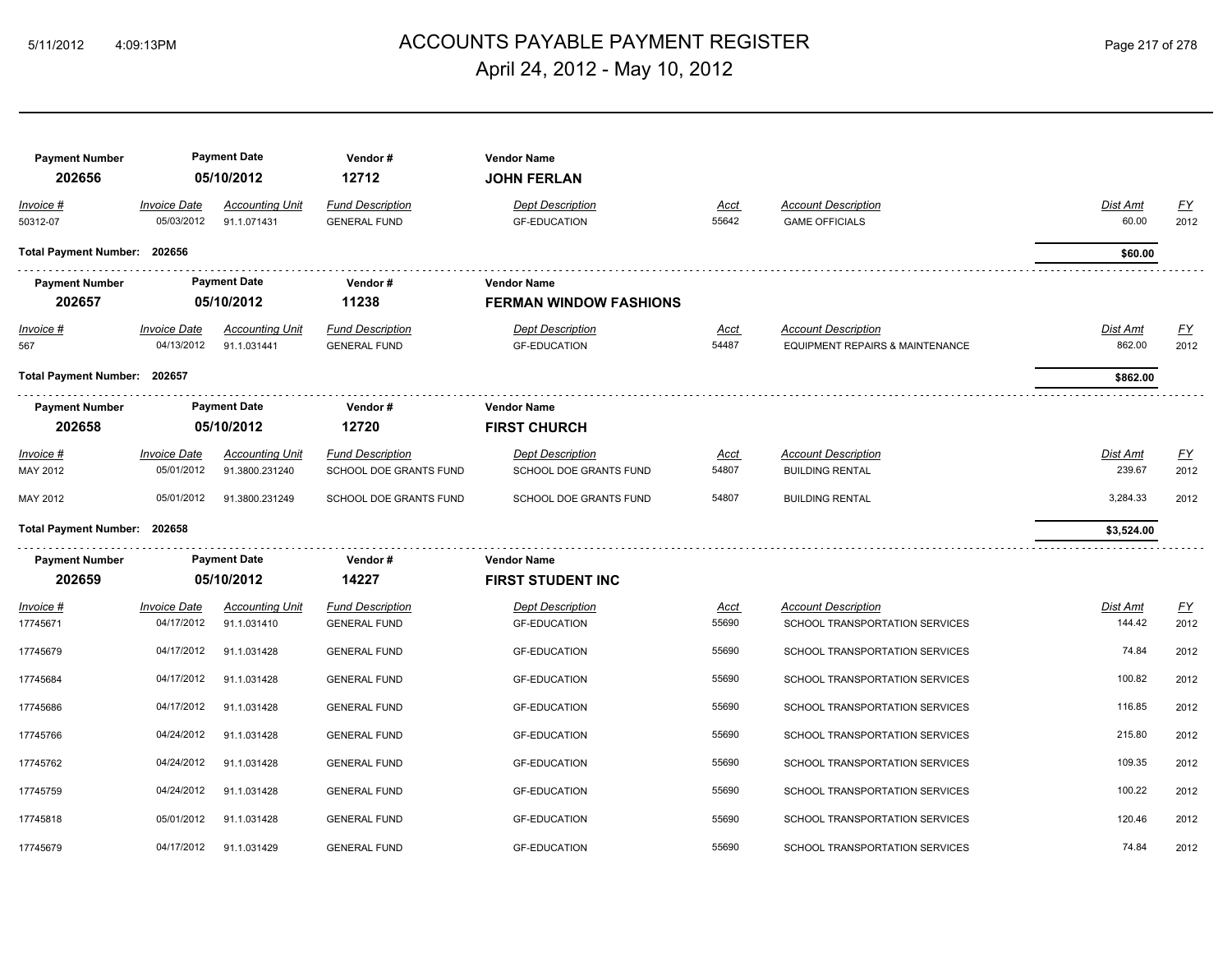## ACCOUNTS PAYABLE PAYMENT REGISTER 5/11/2012 4:09:13PM Page 218 of 278 April 24, 2012 - May 10, 2012

| Page 218 of 278 |  |  |  |
|-----------------|--|--|--|
|-----------------|--|--|--|

| <b>Payment Number</b> | <b>Payment Date</b> |                        | Vendor#                 | <b>Vendor Name</b>       |       |                                       |          |      |
|-----------------------|---------------------|------------------------|-------------------------|--------------------------|-------|---------------------------------------|----------|------|
| 202659                |                     | 05/10/2012             | 14227                   | <b>FIRST STUDENT INC</b> |       |                                       |          |      |
| Invoice #             | <b>Invoice Date</b> | <b>Accounting Unit</b> | <b>Fund Description</b> | <b>Dept Description</b>  | Acct  | <b>Account Description</b>            | Dist Amt | EY   |
| 17745686              | 04/17/2012          | 91.1.031429            | <b>GENERAL FUND</b>     | <b>GF-EDUCATION</b>      | 55690 | SCHOOL TRANSPORTATION SERVICES        | 116.85   | 2012 |
| 17745762              | 04/24/2012          | 91.1.031429            | <b>GENERAL FUND</b>     | <b>GF-EDUCATION</b>      | 55690 | SCHOOL TRANSPORTATION SERVICES        | 109.35   | 2012 |
| 17745818              | 05/01/2012          | 91.1.031429            | <b>GENERAL FUND</b>     | <b>GF-EDUCATION</b>      | 55690 | SCHOOL TRANSPORTATION SERVICES        | 120.46   | 2012 |
| 17745757              | 04/24/2012          | 91.1.031449            | <b>GENERAL FUND</b>     | <b>GF-EDUCATION</b>      | 55690 | SCHOOL TRANSPORTATION SERVICES        | 299.51   | 2012 |
| 17745714              | 04/17/2012          | 91.1.031449            | <b>GENERAL FUND</b>     | <b>GF-EDUCATION</b>      | 55690 | SCHOOL TRANSPORTATION SERVICES        | 334.08   | 2012 |
| 17745690              | 04/17/2012          | 91.1.031449            | <b>GENERAL FUND</b>     | <b>GF-EDUCATION</b>      | 55690 | SCHOOL TRANSPORTATION SERVICES        | 136.35   | 2012 |
| 17745817              | 05/01/2012          | 91.1.031449            | <b>GENERAL FUND</b>     | <b>GF-EDUCATION</b>      | 55690 | SCHOOL TRANSPORTATION SERVICES        | 339.86   | 2012 |
| 17745681              | 04/17/2012          | 91.1.031451            | <b>GENERAL FUND</b>     | <b>GF-EDUCATION</b>      | 55690 | SCHOOL TRANSPORTATION SERVICES        | 137.82   | 2012 |
| 17745760              | 04/24/2012          | 91.1.031451            | <b>GENERAL FUND</b>     | <b>GF-EDUCATION</b>      | 55690 | SCHOOL TRANSPORTATION SERVICES        | 372.71   | 2012 |
| 17745689              | 04/17/2012          | 91.1.031451            | <b>GENERAL FUND</b>     | <b>GF-EDUCATION</b>      | 55690 | SCHOOL TRANSPORTATION SERVICES        | 259.35   | 2012 |
| 17745681              | 04/17/2012          | 91.1.031452            | <b>GENERAL FUND</b>     | <b>GF-EDUCATION</b>      | 55690 | <b>SCHOOL TRANSPORTATION SERVICES</b> | 137.83   | 2012 |
| 17745760              | 04/24/2012          | 91.1.031452            | <b>GENERAL FUND</b>     | <b>GF-EDUCATION</b>      | 55690 | SCHOOL TRANSPORTATION SERVICES        | 372.72   | 2012 |
| 17745688              | 04/17/2012          | 91.1.031452            | <b>GENERAL FUND</b>     | <b>GF-EDUCATION</b>      | 55690 | SCHOOL TRANSPORTATION SERVICES        | 157.02   | 2012 |
| 17745682              | 04/17/2012          | 91.1.031457            | <b>GENERAL FUND</b>     | <b>GF-EDUCATION</b>      | 55690 | SCHOOL TRANSPORTATION SERVICES        | 59.40    | 2012 |
| 17745764              | 04/24/2012          | 91.1.031457            | <b>GENERAL FUND</b>     | <b>GF-EDUCATION</b>      | 55690 | SCHOOL TRANSPORTATION SERVICES        | 72.74    | 2012 |
| 17745715              | 04/17/2012          | 91.1.031457            | <b>GENERAL FUND</b>     | <b>GF-EDUCATION</b>      | 55690 | SCHOOL TRANSPORTATION SERVICES        | 114.30   | 2012 |
| 17745816              | 05/01/2012          | 91.1.031457            | <b>GENERAL FUND</b>     | <b>GF-EDUCATION</b>      | 55690 | SCHOOL TRANSPORTATION SERVICES        | 63.76    | 2012 |
| 17745835              | 05/01/2012          | 91.1.031457            | <b>GENERAL FUND</b>     | <b>GF-EDUCATION</b>      | 55690 | SCHOOL TRANSPORTATION SERVICES        | 84.12    | 2012 |
| 17745687              | 04/17/2012          | 91.1.031460            | <b>GENERAL FUND</b>     | <b>GF-EDUCATION</b>      | 55690 | SCHOOL TRANSPORTATION SERVICES        | 224.65   | 2012 |
| 17745716              | 04/17/2012          | 91.1.031460            | <b>GENERAL FUND</b>     | <b>GF-EDUCATION</b>      | 55690 | SCHOOL TRANSPORTATION SERVICES        | 232.52   | 2012 |
| 17745683              | 04/17/2012          | 91.1.031461            | <b>GENERAL FUND</b>     | <b>GF-EDUCATION</b>      | 55690 | SCHOOL TRANSPORTATION SERVICES        | 114.23   | 2012 |
| 17745765              | 04/24/2012          | 91.1.031461            | <b>GENERAL FUND</b>     | <b>GF-EDUCATION</b>      | 55690 | SCHOOL TRANSPORTATION SERVICES        | 167.95   | 2012 |
| 17745761              | 04/24/2012          | 91.1.031461            | <b>GENERAL FUND</b>     | <b>GF-EDUCATION</b>      | 55690 | SCHOOL TRANSPORTATION SERVICES        | 156.93   | 2012 |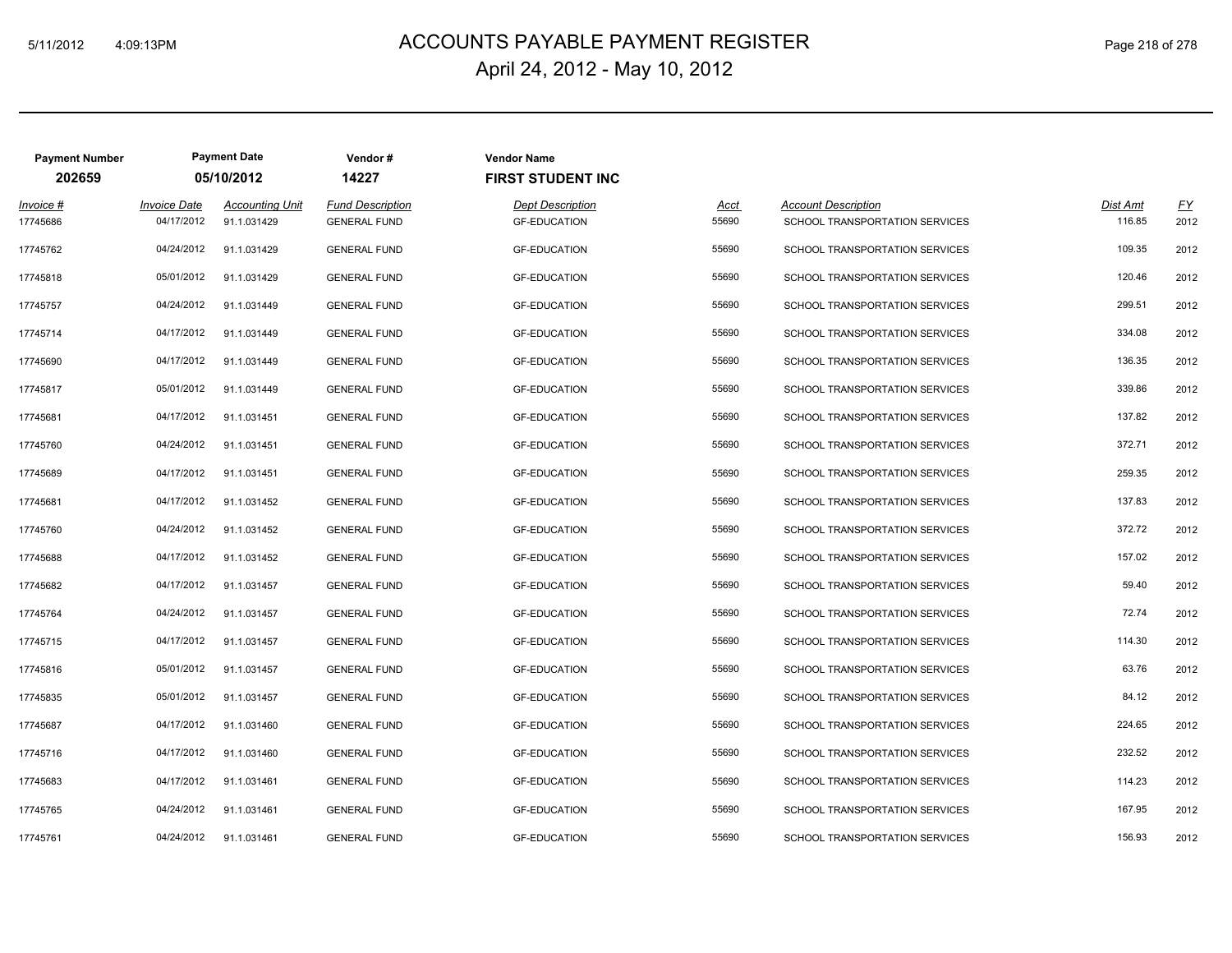## ACCOUNTS PAYABLE PAYMENT REGISTER 5/11/2012 4:09:13PM Page 219 of 278 April 24, 2012 - May 10, 2012

|  |  | Page 219 of 278 |  |
|--|--|-----------------|--|
|--|--|-----------------|--|

| <b>Payment Number</b> | <b>Payment Date</b> |                        | Vendor#                 | <b>Vendor Name</b>       |       |                                       |          |      |
|-----------------------|---------------------|------------------------|-------------------------|--------------------------|-------|---------------------------------------|----------|------|
| 202659                |                     | 05/10/2012             | 14227                   | <b>FIRST STUDENT INC</b> |       |                                       |          |      |
| Invoice #             | <b>Invoice Date</b> | <b>Accounting Unit</b> | <b>Fund Description</b> | <b>Dept Description</b>  | Acct  | <b>Account Description</b>            | Dist Amt | EY   |
| 17745815              | 05/01/2012          | 91.1.031461            | <b>GENERAL FUND</b>     | <b>GF-EDUCATION</b>      | 55690 | SCHOOL TRANSPORTATION SERVICES        | 172.53   | 2012 |
| 17745839              | 05/01/2012          | 91.1.031461            | <b>GENERAL FUND</b>     | <b>GF-EDUCATION</b>      | 55690 | SCHOOL TRANSPORTATION SERVICES        | 198.65   | 2012 |
| 17745682              | 04/17/2012          | 91.1.031473            | <b>GENERAL FUND</b>     | <b>GF-EDUCATION</b>      | 55690 | SCHOOL TRANSPORTATION SERVICES        | 59.40    | 2012 |
| 17745764              | 04/24/2012          | 91.1.031473            | <b>GENERAL FUND</b>     | <b>GF-EDUCATION</b>      | 55690 | SCHOOL TRANSPORTATION SERVICES        | 72.74    | 2012 |
| 17745715              | 04/17/2012          | 91.1.031473            | <b>GENERAL FUND</b>     | <b>GF-EDUCATION</b>      | 55690 | SCHOOL TRANSPORTATION SERVICES        | 114.30   | 2012 |
| 17745816              | 05/01/2012          | 91.1.031473            | <b>GENERAL FUND</b>     | <b>GF-EDUCATION</b>      | 55690 | SCHOOL TRANSPORTATION SERVICES        | 63.77    | 2012 |
| 17745835              | 05/01/2012          | 91.1.031473            | <b>GENERAL FUND</b>     | <b>GF-EDUCATION</b>      | 55690 | SCHOOL TRANSPORTATION SERVICES        | 84.13    | 2012 |
| 17745680              | 04/17/2012          | 91.1.031474            | <b>GENERAL FUND</b>     | <b>GF-EDUCATION</b>      | 55690 | SCHOOL TRANSPORTATION SERVICES        | 131.55   | 2012 |
| 17745685              | 04/17/2012          | 91.1.031474            | <b>GENERAL FUND</b>     | <b>GF-EDUCATION</b>      | 55690 | SCHOOL TRANSPORTATION SERVICES        | 185.18   | 2012 |
| 17745763              | 04/24/2012          | 91.1.031474            | <b>GENERAL FUND</b>     | <b>GF-EDUCATION</b>      | 55690 | SCHOOL TRANSPORTATION SERVICES        | 71.65    | 2012 |
| 17745774              | 04/24/2012          | 91.1.031474            | <b>GENERAL FUND</b>     | <b>GF-EDUCATION</b>      | 55690 | <b>SCHOOL TRANSPORTATION SERVICES</b> | 171.08   | 2012 |
| 17745436              | 03/13/2012          | 91.1.041410            | <b>GENERAL FUND</b>     | <b>GF-EDUCATION</b>      | 55690 | SCHOOL TRANSPORTATION SERVICES        | 164.50   | 2012 |
| 17745833              | 05/01/2012          | 91.1.041428            | <b>GENERAL FUND</b>     | <b>GF-EDUCATION</b>      | 55690 | SCHOOL TRANSPORTATION SERVICES        | 115.28   | 2012 |
| 17745808              | 05/01/2012          | 91.1.041428            | <b>GENERAL FUND</b>     | <b>GF-EDUCATION</b>      | 55690 | SCHOOL TRANSPORTATION SERVICES        | 62.51    | 2012 |
| 17745666              | 04/17/2012          | 91.1.041428            | <b>GENERAL FUND</b>     | <b>GF-EDUCATION</b>      | 55690 | SCHOOL TRANSPORTATION SERVICES        | 57.25    | 2012 |
| 17745664              | 04/17/2012          | 91.1.041428            | <b>GENERAL FUND</b>     | <b>GF-EDUCATION</b>      | 55690 | SCHOOL TRANSPORTATION SERVICES        | 140.63   | 2012 |
| 17745660              | 04/17/2012          | 91.1.041428            | <b>GENERAL FUND</b>     | <b>GF-EDUCATION</b>      | 55690 | SCHOOL TRANSPORTATION SERVICES        | 234.08   | 2012 |
| 17745754              | 04/24/2012          | 91.1.041428            | <b>GENERAL FUND</b>     | <b>GF-EDUCATION</b>      | 55690 | SCHOOL TRANSPORTATION SERVICES        | 91.65    | 2012 |
| 17745751              | 04/24/2012          | 91.1.041428            | <b>GENERAL FUND</b>     | <b>GF-EDUCATION</b>      | 55690 | SCHOOL TRANSPORTATION SERVICES        | 74.71    | 2012 |
| 17745622              | 04/10/2012          | 91.1.041428            | <b>GENERAL FUND</b>     | <b>GF-EDUCATION</b>      | 55690 | SCHOOL TRANSPORTATION SERVICES        | 72.40    | 2012 |
| 17745833              | 05/01/2012          | 91.1.041429            | <b>GENERAL FUND</b>     | <b>GF-EDUCATION</b>      | 55690 | SCHOOL TRANSPORTATION SERVICES        | 115.27   | 2012 |
| 17745808              | 05/01/2012          | 91.1.041429            | <b>GENERAL FUND</b>     | <b>GF-EDUCATION</b>      | 55690 | SCHOOL TRANSPORTATION SERVICES        | 62.51    | 2012 |
| 17745666              | 04/17/2012          | 91.1.041429            | <b>GENERAL FUND</b>     | <b>GF-EDUCATION</b>      | 55690 | SCHOOL TRANSPORTATION SERVICES        | 57.25    | 2012 |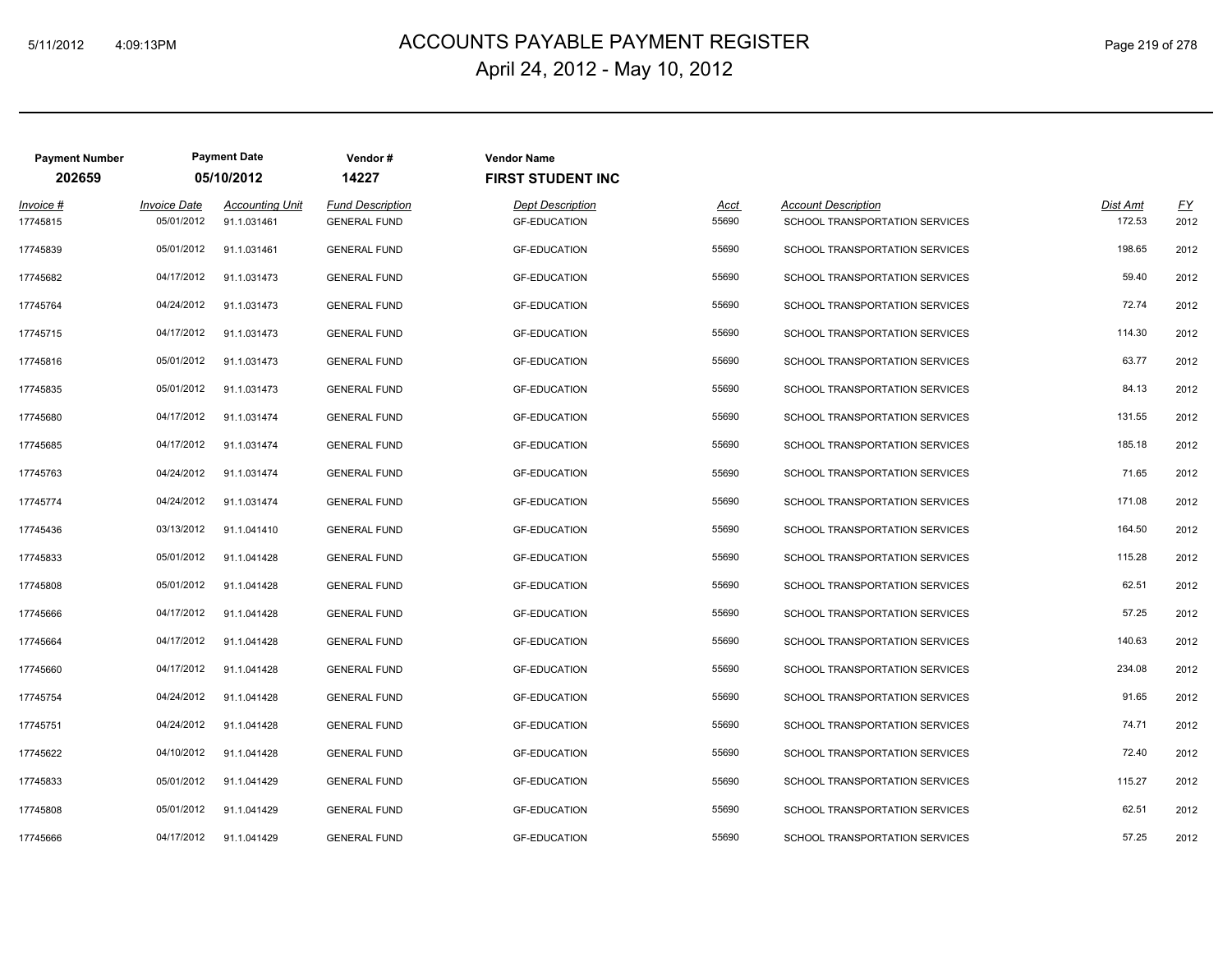## ACCOUNTS PAYABLE PAYMENT REGISTER 5/11/2012 4:09:13PM Page 220 of 278 April 24, 2012 - May 10, 2012

| Page 220 of 278 |  |  |  |  |
|-----------------|--|--|--|--|
|-----------------|--|--|--|--|

| <b>Payment Number</b> |                                   | <b>Payment Date</b>                   | Vendor#                                        | <b>Vendor Name</b>                             |               |                                                              |                   |                   |
|-----------------------|-----------------------------------|---------------------------------------|------------------------------------------------|------------------------------------------------|---------------|--------------------------------------------------------------|-------------------|-------------------|
| 202659                |                                   | 05/10/2012                            | 14227                                          | <b>FIRST STUDENT INC</b>                       |               |                                                              |                   |                   |
| Invoice #<br>17745754 | <b>Invoice Date</b><br>04/24/2012 | <b>Accounting Unit</b><br>91.1.041429 | <b>Fund Description</b><br><b>GENERAL FUND</b> | <b>Dept Description</b><br><b>GF-EDUCATION</b> | Acct<br>55690 | <b>Account Description</b><br>SCHOOL TRANSPORTATION SERVICES | Dist Amt<br>91.65 | <b>FY</b><br>2012 |
| 17745751              | 04/24/2012                        | 91.1.041429                           | <b>GENERAL FUND</b>                            | <b>GF-EDUCATION</b>                            | 55690         | SCHOOL TRANSPORTATION SERVICES                               | 74.72             | 2012              |
| 17745622              | 04/10/2012                        | 91.1.041429                           | <b>GENERAL FUND</b>                            | <b>GF-EDUCATION</b>                            | 55690         | SCHOOL TRANSPORTATION SERVICES                               | 72.40             | 2012              |
| 17745836              | 05/01/2012                        | 91.1.041449                           | <b>GENERAL FUND</b>                            | <b>GF-EDUCATION</b>                            | 55690         | SCHOOL TRANSPORTATION SERVICES                               | 331.55            | 2012              |
| 17745667              | 04/17/2012                        | 91.1.041451                           | <b>GENERAL FUND</b>                            | <b>GF-EDUCATION</b>                            | 55690         | SCHOOL TRANSPORTATION SERVICES                               | 276.70            | 2012              |
| 17745668              | 04/17/2012                        | 91.1.041452                           | <b>GENERAL FUND</b>                            | <b>GF-EDUCATION</b>                            | 55690         | SCHOOL TRANSPORTATION SERVICES                               | 153.75            | 2012              |
| 17745810              | 05/01/2012                        | 91.1.041457                           | <b>GENERAL FUND</b>                            | <b>GF-EDUCATION</b>                            | 55690         | SCHOOL TRANSPORTATION SERVICES                               | 121.13            | 2012              |
| 17745662              | 04/17/2012                        | 91.1.041457                           | <b>GENERAL FUND</b>                            | <b>GF-EDUCATION</b>                            | 55690         | SCHOOL TRANSPORTATION SERVICES                               | 93.44             | 2012              |
| 17745713              | 04/17/2012                        | 91.1.041457                           | <b>GENERAL FUND</b>                            | <b>GF-EDUCATION</b>                            | 55690         | SCHOOL TRANSPORTATION SERVICES                               | 152.95            | 2012              |
| 17745832              | 05/01/2012                        | 91.1.041460                           | <b>GENERAL FUND</b>                            | <b>GF-EDUCATION</b>                            | 55690         | SCHOOL TRANSPORTATION SERVICES                               | 261.15            | 2012              |
| 17745809              | 05/01/2012                        | 91.1.041460                           | <b>GENERAL FUND</b>                            | <b>GF-EDUCATION</b>                            | 55690         | SCHOOL TRANSPORTATION SERVICES                               | 114.57            | 2012              |
| 17745699              | 04/17/2012                        | 91.1.041460                           | <b>GENERAL FUND</b>                            | <b>GF-EDUCATION</b>                            | 55690         | SCHOOL TRANSPORTATION SERVICES                               | 87.45             | 2012              |
| 17745752              | 04/24/2012                        | 91.1.041460                           | <b>GENERAL FUND</b>                            | <b>GF-EDUCATION</b>                            | 55690         | SCHOOL TRANSPORTATION SERVICES                               | 163.40            | 2012              |
| 17745812              | 05/01/2012                        | 91.1.041461                           | <b>GENERAL FUND</b>                            | <b>GF-EDUCATION</b>                            | 55690         | SCHOOL TRANSPORTATION SERVICES                               | 175.80            | 2012              |
| 17745663              | 04/17/2012                        | 91.1.041461                           | <b>GENERAL FUND</b>                            | <b>GF-EDUCATION</b>                            | 55690         | SCHOOL TRANSPORTATION SERVICES                               | 165.42            | 2012              |
| 17745810              | 05/01/2012                        | 91.1.041473                           | <b>GENERAL FUND</b>                            | <b>GF-EDUCATION</b>                            | 55690         | SCHOOL TRANSPORTATION SERVICES                               | 121.14            | 2012              |
| 17745662              | 04/17/2012                        | 91.1.041473                           | <b>GENERAL FUND</b>                            | <b>GF-EDUCATION</b>                            | 55690         | SCHOOL TRANSPORTATION SERVICES                               | 93.44             | 2012              |
| 17745756              | 04/24/2012                        | 91.1.041473                           | <b>GENERAL FUND</b>                            | <b>GF-EDUCATION</b>                            | 55690         | SCHOOL TRANSPORTATION SERVICES                               | 126.63            | 2012              |
| 17745811              | 05/01/2012                        | 91.1.041474                           | <b>GENERAL FUND</b>                            | <b>GF-EDUCATION</b>                            | 55690         | SCHOOL TRANSPORTATION SERVICES                               | 149.70            | 2012              |
| 17745665              | 04/17/2012                        | 91.1.041474                           | <b>GENERAL FUND</b>                            | <b>GF-EDUCATION</b>                            | 55690         | SCHOOL TRANSPORTATION SERVICES                               | 189.55            | 2012              |
| 17745661              | 04/17/2012                        | 91.1.041474                           | <b>GENERAL FUND</b>                            | <b>GF-EDUCATION</b>                            | 55690         | SCHOOL TRANSPORTATION SERVICES                               | 172.25            | 2012              |
| 17745753              | 04/24/2012                        | 91.1.041474                           | <b>GENERAL FUND</b>                            | <b>GF-EDUCATION</b>                            | 55690         | SCHOOL TRANSPORTATION SERVICES                               | 152.42            | 2012              |
| 17745750              | 04/24/2012                        | 91.1.041474                           | <b>GENERAL FUND</b>                            | <b>GF-EDUCATION</b>                            | 55690         | SCHOOL TRANSPORTATION SERVICES                               | 144.53            | 2012              |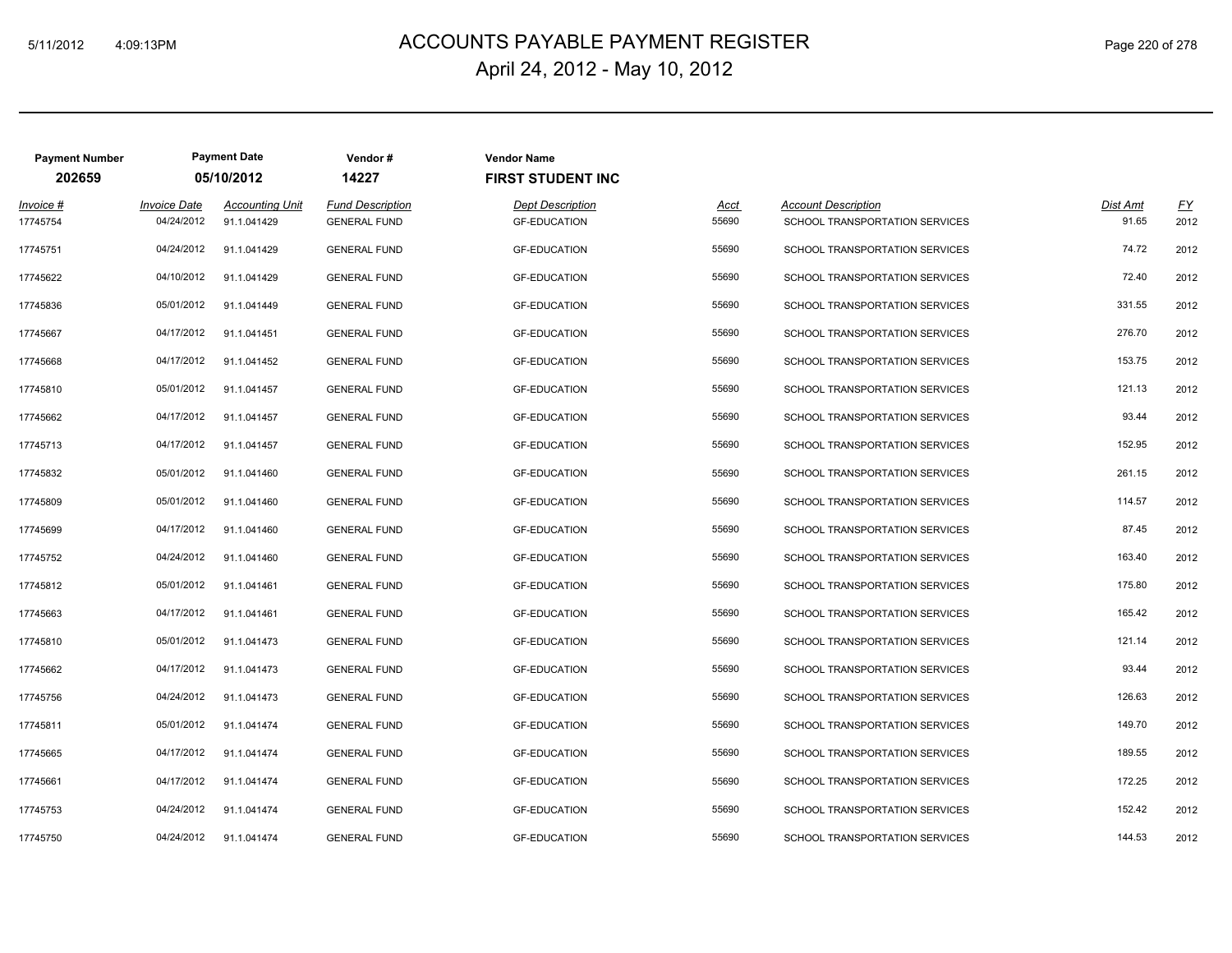**Payment Number Payment Date Vendor # Vendor Name**

#### 5/11/2012 4:09:13PM ACCOUNTS PAYABLE PAYMENT REGISTER Page 221 of 278 April 24, 2012 - May 10, 2012

|                            | 05/10/2012                             | 14227                                     | <b>FIRST STUDENT INC</b>                                          |                                                                   |                                       |                                                                                                    |                          |
|----------------------------|----------------------------------------|-------------------------------------------|-------------------------------------------------------------------|-------------------------------------------------------------------|---------------------------------------|----------------------------------------------------------------------------------------------------|--------------------------|
| <i><b>Invoice Date</b></i> | <b>Accounting Unit</b>                 | <b>Fund Description</b>                   | <b>Dept Description</b>                                           | <u>Acct</u>                                                       | <b>Account Description</b>            | Dist Amt                                                                                           | $\underline{FY}$<br>2012 |
|                            |                                        |                                           |                                                                   |                                                                   |                                       |                                                                                                    |                          |
|                            |                                        |                                           |                                                                   |                                                                   |                                       |                                                                                                    | 2012                     |
|                            |                                        |                                           |                                                                   |                                                                   |                                       |                                                                                                    | 2012                     |
| 04/17/2012                 | 91.1.051431                            | <b>GENERAL FUND</b>                       | <b>GF-EDUCATION</b>                                               | 55690                                                             | <b>SCHOOL TRANSPORTATION SERVICES</b> | 59.22                                                                                              | 2012                     |
| 04/17/2012                 | 91.1.051431                            | <b>GENERAL FUND</b>                       | <b>GF-EDUCATION</b>                                               | 55690                                                             | SCHOOL TRANSPORTATION SERVICES        | 24.15                                                                                              | 2012                     |
| 04/17/2012                 | 91.1.051431                            | <b>GENERAL FUND</b>                       | <b>GF-EDUCATION</b>                                               | 55690                                                             | SCHOOL TRANSPORTATION SERVICES        | 24.15                                                                                              | 2012                     |
| 04/24/2012                 | 91.1.051431                            | <b>GENERAL FUND</b>                       | <b>GF-EDUCATION</b>                                               | 55690                                                             | SCHOOL TRANSPORTATION SERVICES        | 48.30                                                                                              | 2012                     |
| 04/17/2012                 | 91.1.051458                            | <b>GENERAL FUND</b>                       | <b>GF-EDUCATION</b>                                               | 55690                                                             | SCHOOL TRANSPORTATION SERVICES        | 68.36                                                                                              | 2012                     |
| 04/17/2012                 | 91.1.051458                            | <b>GENERAL FUND</b>                       | <b>GF-EDUCATION</b>                                               | 55690                                                             | SCHOOL TRANSPORTATION SERVICES        | 59.23                                                                                              | 2012                     |
| 04/24/2012                 | 91.1.051458                            | <b>GENERAL FUND</b>                       | <b>GF-EDUCATION</b>                                               | 55690                                                             | <b>SCHOOL TRANSPORTATION SERVICES</b> | 48.30                                                                                              | 2012                     |
| 04/17/2012                 | 91.1.051478                            | <b>GENERAL FUND</b>                       | <b>GF-EDUCATION</b>                                               | 55690                                                             | SCHOOL TRANSPORTATION SERVICES        | 299.56                                                                                             | 2012                     |
| 04/24/2012                 | 91.1.051478                            | <b>GENERAL FUND</b>                       | <b>GF-EDUCATION</b>                                               | 55690                                                             | SCHOOL TRANSPORTATION SERVICES        | 96.60                                                                                              | 2012                     |
| 04/17/2012                 | 91.1.061431                            | <b>GENERAL FUND</b>                       | <b>GF-EDUCATION</b>                                               | 55690                                                             | SCHOOL TRANSPORTATION SERVICES        | 48.30                                                                                              | 2012                     |
| 04/17/2012                 | 91.1.061431                            | <b>GENERAL FUND</b>                       | <b>GF-EDUCATION</b>                                               | 55690                                                             | SCHOOL TRANSPORTATION SERVICES        | 59.54                                                                                              | 2012                     |
| 04/24/2012                 | 91.1.061431                            | <b>GENERAL FUND</b>                       | <b>GF-EDUCATION</b>                                               | 55690                                                             | <b>SCHOOL TRANSPORTATION SERVICES</b> | 48.30                                                                                              | 2012                     |
| 04/24/2012                 | 91.1.061431                            | <b>GENERAL FUND</b>                       | <b>GF-EDUCATION</b>                                               | 55690                                                             | SCHOOL TRANSPORTATION SERVICES        | 48.30                                                                                              | 2012                     |
| 04/17/2012                 | 91.1.061458                            | <b>GENERAL FUND</b>                       | <b>GF-EDUCATION</b>                                               | 55690                                                             | SCHOOL TRANSPORTATION SERVICES        | 59.54                                                                                              | 2012                     |
| 04/17/2012                 | 91.1.061478                            | <b>GENERAL FUND</b>                       | <b>GF-EDUCATION</b>                                               | 55690                                                             | SCHOOL TRANSPORTATION SERVICES        | 123.95                                                                                             | 2012                     |
| 04/24/2012                 | 91.1.071431                            | <b>GENERAL FUND</b>                       | <b>GF-EDUCATION</b>                                               | 55690                                                             | <b>SCHOOL TRANSPORTATION SERVICES</b> | 77.32                                                                                              | 2012                     |
| 04/24/2012                 | 91.1.071431                            | <b>GENERAL FUND</b>                       | <b>GF-EDUCATION</b>                                               | 55690                                                             | SCHOOL TRANSPORTATION SERVICES        | 70.15                                                                                              | 2012                     |
| 04/24/2012                 | 91.1.071458                            | <b>GENERAL FUND</b>                       | <b>GF-EDUCATION</b>                                               | 55690                                                             | <b>SCHOOL TRANSPORTATION SERVICES</b> | 77.33                                                                                              | 2012                     |
| 04/24/2012                 | 91.1.071458                            | <b>GENERAL FUND</b>                       | <b>GF-EDUCATION</b>                                               | 55690                                                             | SCHOOL TRANSPORTATION SERVICES        | 70.15                                                                                              | 2012                     |
| 04/17/2012                 | 91.1.071478                            | <b>GENERAL FUND</b>                       | <b>GF-EDUCATION</b>                                               | 55690                                                             | SCHOOL TRANSPORTATION SERVICES        | 155.63                                                                                             | 2012                     |
|                            | 04/24/2012<br>04/17/2012<br>04/17/2012 | 91.1.041474<br>91.1.051431<br>91.1.051431 | <b>GENERAL FUND</b><br><b>GENERAL FUND</b><br><b>GENERAL FUND</b> | <b>GF-EDUCATION</b><br><b>GF-EDUCATION</b><br><b>GF-EDUCATION</b> | 55690<br>55690<br>55690               | SCHOOL TRANSPORTATION SERVICES<br>SCHOOL TRANSPORTATION SERVICES<br>SCHOOL TRANSPORTATION SERVICES | 71.65<br>68.36<br>48.30  |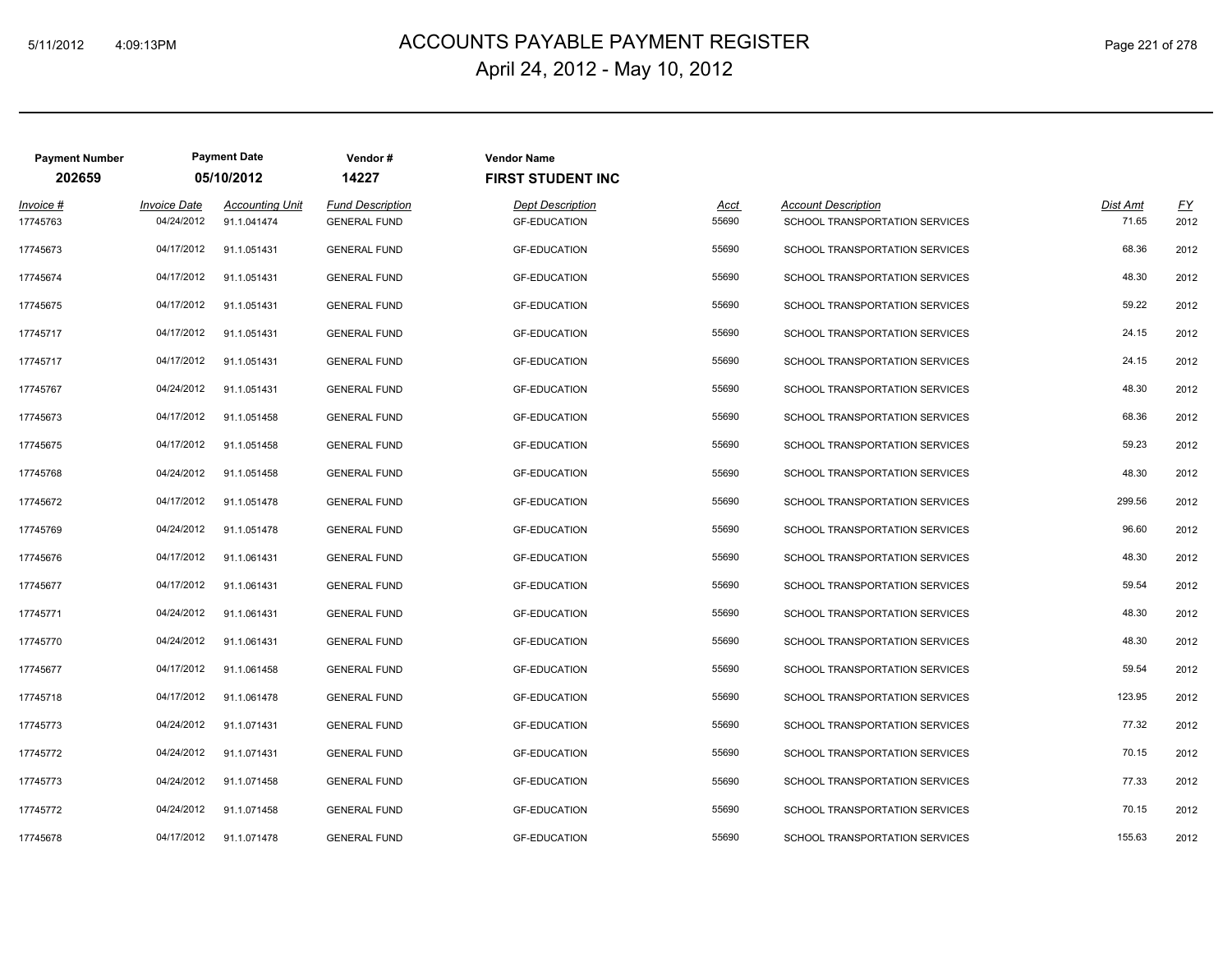## ACCOUNTS PAYABLE PAYMENT REGISTER 5/11/2012 4:09:13PM Page 222 of 278 April 24, 2012 - May 10, 2012

| <b>Payment Number</b><br>202659 |                                   | <b>Payment Date</b><br>05/10/2012     | Vendor#<br>14227                               | <b>Vendor Name</b><br><b>FIRST STUDENT INC</b> |                      |                                                              |                    |                                   |
|---------------------------------|-----------------------------------|---------------------------------------|------------------------------------------------|------------------------------------------------|----------------------|--------------------------------------------------------------|--------------------|-----------------------------------|
| <u> Invoice #</u><br>17745695   | <b>Invoice Date</b><br>04/17/2012 | <b>Accounting Unit</b><br>91.1.992700 | <b>Fund Description</b><br><b>GENERAL FUND</b> | <b>Dept Description</b><br><b>GF-EDUCATION</b> | Acct<br>55690        | <b>Account Description</b><br>SCHOOL TRANSPORTATION SERVICES | Dist Amt<br>310.00 | $\underline{\mathsf{FY}}$<br>2012 |
| 17745640                        | 04/17/2012                        | 91.3800.992700                        | SCHOOL DOE GRANTS FUND                         | SCHOOL DOE GRANTS FUND                         | 55690                | SCHOOL TRANSPORTATION SERVICES                               | 293.75             | 2012                              |
| 17745523                        | 03/31/2012                        | 91.3800.992700                        | SCHOOL DOE GRANTS FUND                         | SCHOOL DOE GRANTS FUND                         | 55690                | SCHOOL TRANSPORTATION SERVICES                               | 2,679.84           | 2012                              |
| 17745525                        | 03/31/2012                        | 91.3800.992700                        | SCHOOL DOE GRANTS FUND                         | SCHOOL DOE GRANTS FUND                         | 55690                | SCHOOL TRANSPORTATION SERVICES                               | 943.20             | 2012                              |
| Total Payment Number: 202659    |                                   |                                       |                                                |                                                |                      |                                                              | \$17,282.35        |                                   |
| <b>Payment Number</b>           |                                   | <b>Payment Date</b>                   | Vendor#                                        | <b>Vendor Name</b>                             |                      |                                                              |                    |                                   |
| 202660                          |                                   | 05/10/2012                            | 11228                                          | <b>JAMES FOLEY</b>                             |                      |                                                              |                    |                                   |
| <u> Invoice #</u>               | <b>Invoice Date</b>               | <b>Accounting Unit</b>                | <b>Fund Description</b>                        | <b>Dept Description</b>                        | <u>Acct</u>          | <b>Account Description</b>                                   | <b>Dist Amt</b>    | $\underline{\mathsf{FY}}$         |
| 4/16,4/19                       | 04/20/2012                        | 91.3800.042210                        | SCHOOL DOE GRANTS FUND                         | SCHOOL DOE GRANTS FUND                         | 53607                | PROGRAM IMPROVEMENT SERVICES                                 | 180.00             | 2012                              |
| Total Payment Number: 202660    |                                   |                                       |                                                |                                                |                      |                                                              | \$180.00           |                                   |
| <b>Payment Number</b>           |                                   | <b>Payment Date</b>                   | Vendor#                                        | <b>Vendor Name</b>                             |                      |                                                              |                    |                                   |
| 202661                          |                                   | 05/10/2012                            | 12735                                          | <b>FOLLETT LIBRARY RESOURCES</b>               |                      |                                                              |                    |                                   |
| Invoice #<br>587228F-4          | <b>Invoice Date</b><br>04/24/2012 | <b>Accounting Unit</b><br>91.1.142220 | <b>Fund Description</b><br><b>GENERAL FUND</b> | <b>Dept Description</b><br><b>GF-EDUCATION</b> | Acct<br>61814        | <b>Account Description</b><br><b>MEDIA</b>                   | Dist Amt<br>5.23   | $\underline{FY}$<br>2012          |
| 587228-5                        | 04/19/2012                        | 91.1.142220                           | <b>GENERAL FUND</b>                            | <b>GF-EDUCATION</b>                            | 61814                | <b>MEDIA</b>                                                 | 28.58              | 2012                              |
| 587422F-1                       | 04/16/2012                        | 91.1.172220                           | <b>GENERAL FUND</b>                            | <b>GF-EDUCATION</b>                            | 61814                | MEDIA                                                        | 190.04             | 2012                              |
| Total Payment Number: 202661    |                                   |                                       |                                                |                                                |                      |                                                              | \$223.85           |                                   |
| <b>Payment Number</b>           |                                   | <b>Payment Date</b>                   | Vendor#                                        | <b>Vendor Name</b>                             |                      |                                                              |                    |                                   |
| 202662                          |                                   | 05/10/2012                            | 10984                                          | <b>TERRY FOLTZ</b>                             |                      |                                                              |                    |                                   |
| <u> Invoice #</u><br>41312-03-R | <b>Invoice Date</b><br>04/13/2012 | <b>Accounting Unit</b><br>91.1.031473 | <b>Fund Description</b><br><b>GENERAL FUND</b> | <b>Dept Description</b><br><b>GF-EDUCATION</b> | <u>Acct</u><br>55642 | <b>Account Description</b><br><b>GAME OFFICIALS</b>          | Dist Amt<br>60.00  | $\underline{FY}$<br>2012          |
| 50212-03                        | 05/02/2012                        | 91.1.031473                           | <b>GENERAL FUND</b>                            | <b>GF-EDUCATION</b>                            | 55642                | <b>GAME OFFICIALS</b>                                        | 60.00              | 2012                              |
| 42012-06                        | 04/20/2012                        | 91.1.061458                           | <b>GENERAL FUND</b>                            | <b>GF-EDUCATION</b>                            | 55642                | <b>GAME OFFICIALS</b>                                        | 60.00              | 2012                              |
| Total Payment Number: 202662    |                                   |                                       |                                                |                                                |                      |                                                              | \$180.00           |                                   |
|                                 |                                   |                                       |                                                |                                                |                      |                                                              |                    |                                   |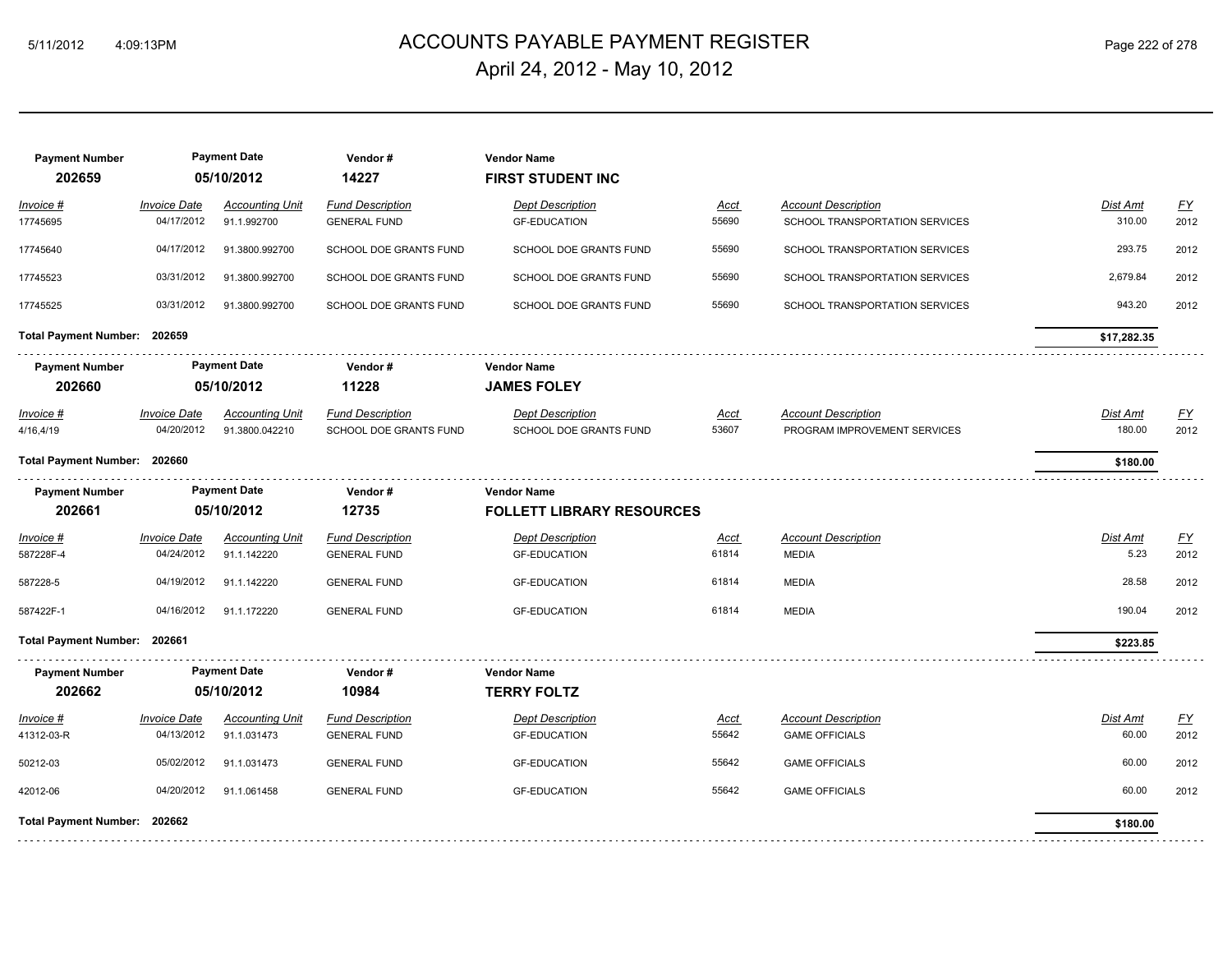## ACCOUNTS PAYABLE PAYMENT REGISTER 5/11/2012 4:09:13PM Page 223 of 278 April 24, 2012 - May 10, 2012

| <b>Payment Number</b><br>202663 | <b>Payment Date</b><br>05/10/2012 |                                          | Vendor#<br>11326                                  | <b>Vendor Name</b><br><b>WAYNE GAGNE</b>          |                      |                                                           |                          |                   |
|---------------------------------|-----------------------------------|------------------------------------------|---------------------------------------------------|---------------------------------------------------|----------------------|-----------------------------------------------------------|--------------------------|-------------------|
| Invoice #<br>41612-04           | <b>Invoice Date</b><br>04/16/2012 | <b>Accounting Unit</b><br>91.1.041428    | <b>Fund Description</b><br><b>GENERAL FUND</b>    | <b>Dept Description</b><br><b>GF-EDUCATION</b>    | Acct<br>55642        | <b>Account Description</b><br><b>GAME OFFICIALS</b>       | Dist Amt<br>60.00        | <u>FY</u><br>2012 |
| Total Payment Number: 202663    |                                   |                                          |                                                   |                                                   |                      |                                                           | \$60.00                  |                   |
| <b>Payment Number</b>           |                                   | <b>Payment Date</b>                      | Vendor#                                           | <b>Vendor Name</b>                                |                      |                                                           |                          |                   |
| 202664                          |                                   | 05/10/2012                               | 14247                                             | <b>GARELICK FARMS LYNN</b>                        |                      |                                                           |                          |                   |
| $Invoice$ #<br>9417379          | <b>Invoice Date</b><br>03/31/2012 | <b>Accounting Unit</b><br>91.3800.991490 | <b>Fund Description</b><br>SCHOOL DOE GRANTS FUND | <b>Dept Description</b><br>SCHOOL DOE GRANTS FUND | <u>Acct</u><br>61299 | <b>Account Description</b><br>MISCELLANEOUS SUPPLIES      | Dist Amt<br>11.00        | <u>FY</u><br>2012 |
| 9431936                         | 04/07/2012                        | 91.3800.991490                           | SCHOOL DOE GRANTS FUND                            | SCHOOL DOE GRANTS FUND                            | 61299                | MISCELLANEOUS SUPPLIES                                    | 40.41                    | 2012              |
| 9417378                         | 03/31/2012                        | 91.3800.991490                           | SCHOOL DOE GRANTS FUND                            | SCHOOL DOE GRANTS FUND                            | 61299                | MISCELLANEOUS SUPPLIES                                    | 22.95                    | 2012              |
| 9401528                         | 03/24/2012                        | 91.3800.991490                           | <b>SCHOOL DOE GRANTS FUND</b>                     | <b>SCHOOL DOE GRANTS FUND</b>                     | 61299                | MISCELLANEOUS SUPPLIES                                    | 45.90                    | 2012              |
| Total Payment Number: 202664    |                                   |                                          |                                                   |                                                   |                      |                                                           | \$120.26                 |                   |
| <b>Payment Number</b>           |                                   | <b>Payment Date</b>                      | Vendor#                                           | <b>Vendor Name</b>                                |                      |                                                           |                          |                   |
| 202665                          |                                   | 05/10/2012                               | 11127                                             | <b>GARY STONCIUS</b>                              |                      |                                                           |                          |                   |
| Invoice #<br>APR-12             | <b>Invoice Date</b><br>04/07/2012 | <b>Accounting Unit</b><br>91.1.071105    | <b>Fund Description</b><br><b>GENERAL FUND</b>    | <b>Dept Description</b><br><b>GF-EDUCATION</b>    | <u>Acct</u><br>61875 | <b>Account Description</b><br><b>BOOKS</b>                | Dist Amt<br>119.86       | EY<br>2012        |
| Total Payment Number: 202665    |                                   |                                          |                                                   |                                                   |                      |                                                           | \$119.86                 |                   |
| <b>Payment Number</b>           |                                   | <b>Payment Date</b>                      | Vendor#                                           | <b>Vendor Name</b>                                |                      |                                                           |                          |                   |
| 202666                          |                                   | 05/10/2012                               | 11330                                             | <b>DEREK GAY</b>                                  |                      |                                                           |                          |                   |
| Invoice #<br>41212-07           | <b>Invoice Date</b><br>04/12/2012 | <b>Accounting Unit</b><br>91.1.071458    | <b>Fund Description</b><br><b>GENERAL FUND</b>    | <b>Dept Description</b><br><b>GF-EDUCATION</b>    | <u>Acct</u><br>55642 | <b>Account Description</b><br><b>GAME OFFICIALS</b>       | <b>Dist Amt</b><br>60.00 | EY<br>2012        |
| Total Payment Number: 202666    |                                   |                                          |                                                   |                                                   |                      |                                                           | \$60.00                  |                   |
| <b>Payment Number</b>           |                                   | <b>Payment Date</b>                      | Vendor#                                           | <b>Vendor Name</b>                                |                      |                                                           |                          |                   |
| 202667                          |                                   | 05/10/2012                               | 11117                                             | <b>MEGAN GIAMPETRUZZI</b>                         |                      |                                                           |                          |                   |
| Invoice #<br>2072               | <b>Invoice Date</b><br>04/04/2012 | <b>Accounting Unit</b><br>91.1.111119    | <b>Fund Description</b><br><b>GENERAL FUND</b>    | <b>Dept Description</b><br><b>GF-EDUCATION</b>    | Acct<br>61135        | <b>Account Description</b><br><b>EDUCATIONAL SUPPLIES</b> | Dist Amt<br>52.93        | <u>FY</u><br>2012 |
| Total Payment Number: 202667    |                                   |                                          |                                                   |                                                   |                      |                                                           | \$52.93                  |                   |
|                                 |                                   |                                          |                                                   |                                                   |                      |                                                           |                          |                   |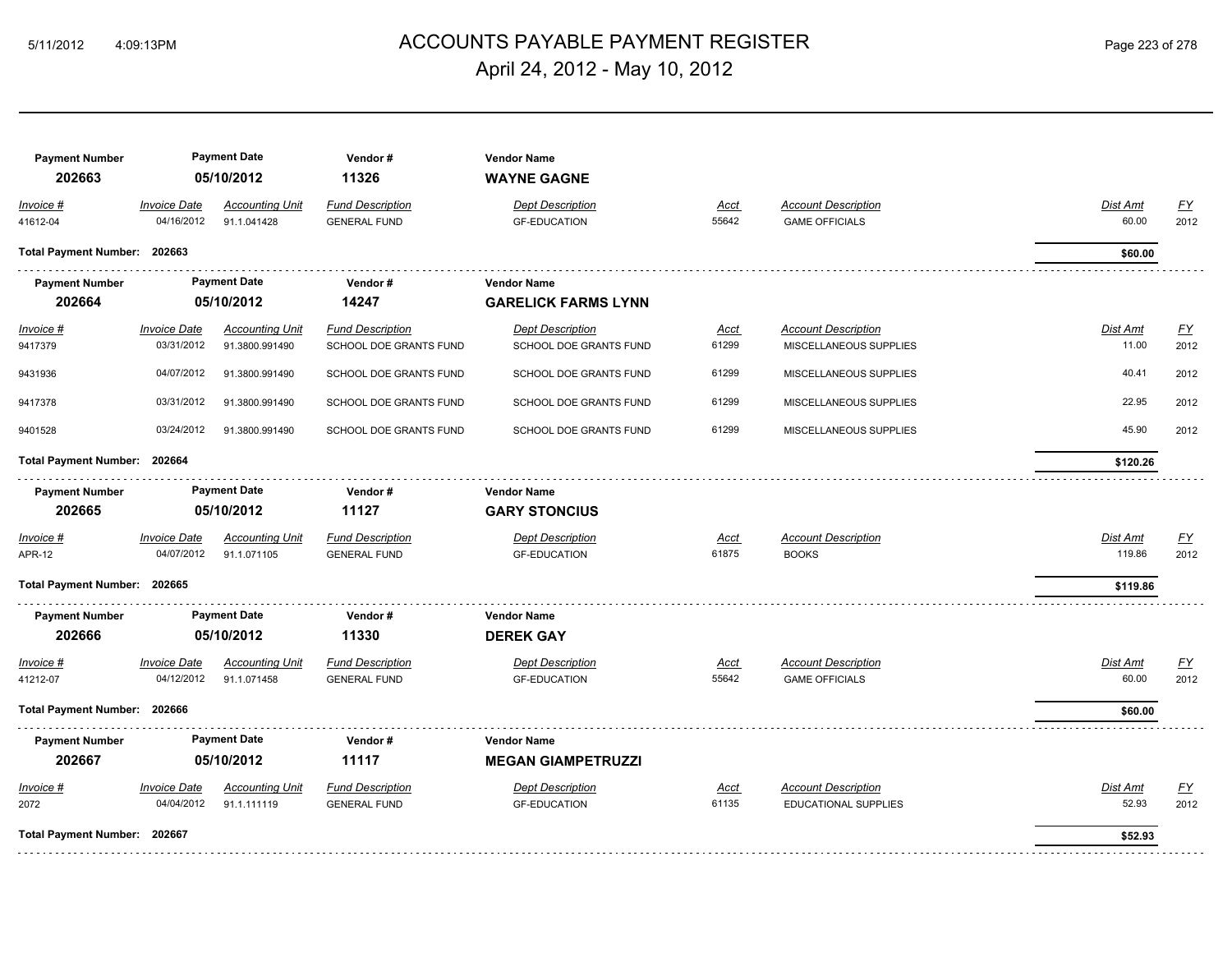#### ACCOUNTS PAYABLE PAYMENT REGISTER 5/11/2012 4:09:13PM Page 224 of 278 April 24, 2012 - May 10, 2012

| <b>Payment Number</b><br>202668 | <b>Payment Date</b><br>05/10/2012 |                                                       | Vendor#<br>11339                               | <b>Vendor Name</b><br><b>ROBERT GIDARI</b>      |                      |                                                           |                           |                   |
|---------------------------------|-----------------------------------|-------------------------------------------------------|------------------------------------------------|-------------------------------------------------|----------------------|-----------------------------------------------------------|---------------------------|-------------------|
| Invoice #<br>42112-04           | <b>Invoice Date</b><br>04/02/2012 | <b>Accounting Unit</b><br>91.1.041451                 | <b>Fund Description</b><br><b>GENERAL FUND</b> | <b>Dept Description</b><br><b>GF-EDUCATION</b>  | Acct<br>55642        | <b>Account Description</b><br><b>GAME OFFICIALS</b>       | Dist Amt<br>80.00         | <u>FY</u><br>2012 |
| Total Payment Number: 202668    |                                   |                                                       |                                                |                                                 |                      |                                                           | \$80.00                   |                   |
| <b>Payment Number</b>           |                                   | <b>Payment Date</b>                                   | Vendor#                                        | <b>Vendor Name</b>                              |                      |                                                           |                           |                   |
| 202669                          |                                   | 05/10/2012                                            | 11029                                          | <b>GLOBAL TRADEQUEST INC</b>                    |                      |                                                           |                           |                   |
| <b>Invoice #</b><br>108796      | <b>Invoice Date</b><br>04/17/2012 | <b>Accounting Unit</b><br>91.1.071160                 | <b>Fund Description</b><br><b>GENERAL FUND</b> | <b>Dept Description</b><br><b>GF-EDUCATION</b>  | <u>Acct</u><br>61135 | <b>Account Description</b><br>EDUCATIONAL SUPPLIES        | <b>Dist Amt</b><br>248.90 | <u>FY</u><br>2012 |
| 109292                          | 04/13/2012                        | 91.1.992225                                           | <b>GENERAL FUND</b>                            | <b>GF-EDUCATION</b>                             | 54487                | EQUIPMENT REPAIRS & MAINTENANCE                           | 139.93                    | 2012              |
| Total Payment Number: 202669    |                                   |                                                       |                                                |                                                 |                      |                                                           | \$388.83                  |                   |
| <b>Payment Number</b>           | <b>Payment Date</b>               |                                                       | Vendor#                                        | <b>Vendor Name</b>                              |                      | Payee Name                                                |                           |                   |
| 202670                          |                                   | 05/10/2012                                            | 13362                                          | <b>PROJECTOR QUEST.COM</b>                      |                      | <b>GLOBAL TRADEQUEST INC</b>                              |                           |                   |
| Invoice #<br>109289             | Invoice Date<br>04/13/2012        | <b>Accounting Unit</b><br>91.1.061160                 | <b>Fund Description</b><br><b>GENERAL FUND</b> | <b>Dept Description</b><br><b>GF-EDUCATION</b>  | <u>Acct</u><br>61135 | <b>Account Description</b><br><b>EDUCATIONAL SUPPLIES</b> | Dist Amt<br>129.93        | <u>FY</u><br>2012 |
| Total Payment Number: 202670    |                                   |                                                       |                                                |                                                 |                      |                                                           | \$129.93                  |                   |
| <b>Payment Number</b><br>202671 |                                   | <b>Payment Date</b><br>Vendor#<br>05/10/2012<br>11079 |                                                | <b>Vendor Name</b><br><b>GORDON R SCHUPMANN</b> |                      |                                                           |                           |                   |
| Invoice #<br>41112-04-R         | <b>Invoice Date</b><br>04/11/2012 | <b>Accounting Unit</b><br>91.1.041429                 | <b>Fund Description</b><br><b>GENERAL FUND</b> | <b>Dept Description</b><br><b>GF-EDUCATION</b>  | Acct<br>55642        | <b>Account Description</b><br><b>GAME OFFICIALS</b>       | Dist Amt<br>80.00         | <u>FY</u><br>2012 |
| Total Payment Number: 202671    |                                   |                                                       |                                                |                                                 |                      |                                                           | \$80.00                   |                   |
| <b>Payment Number</b><br>202672 |                                   | <b>Payment Date</b><br>05/10/2012                     | Vendor#<br>12788                               | <b>Vendor Name</b><br><b>JAMES GORSUCH</b>      |                      |                                                           |                           |                   |
| Invoice #<br>42012-03           | <b>Invoice Date</b><br>04/20/2012 | <b>Accounting Unit</b><br>91.1.031429                 | <b>Fund Description</b><br><b>GENERAL FUND</b> | <b>Dept Description</b><br><b>GF-EDUCATION</b>  | <u>Acct</u><br>55642 | <b>Account Description</b><br><b>GAME OFFICIALS</b>       | Dist Amt<br>80.00         | <u>FY</u><br>2012 |
| Total Payment Number: 202672    |                                   |                                                       |                                                |                                                 |                      |                                                           | \$80.00                   |                   |
| <b>Payment Number</b><br>202673 |                                   | <b>Payment Date</b><br>05/10/2012                     | Vendor#<br>12789                               | <b>Vendor Name</b><br><b>GOVCONNECTION INC</b>  |                      |                                                           |                           |                   |
| Invoice #                       | <b>Invoice Date</b>               | <b>Accounting Unit</b>                                | <b>Fund Description</b>                        | <b>Dept Description</b>                         | Acct                 | <b>Account Description</b>                                | <b>Dist Amt</b>           | FΥ                |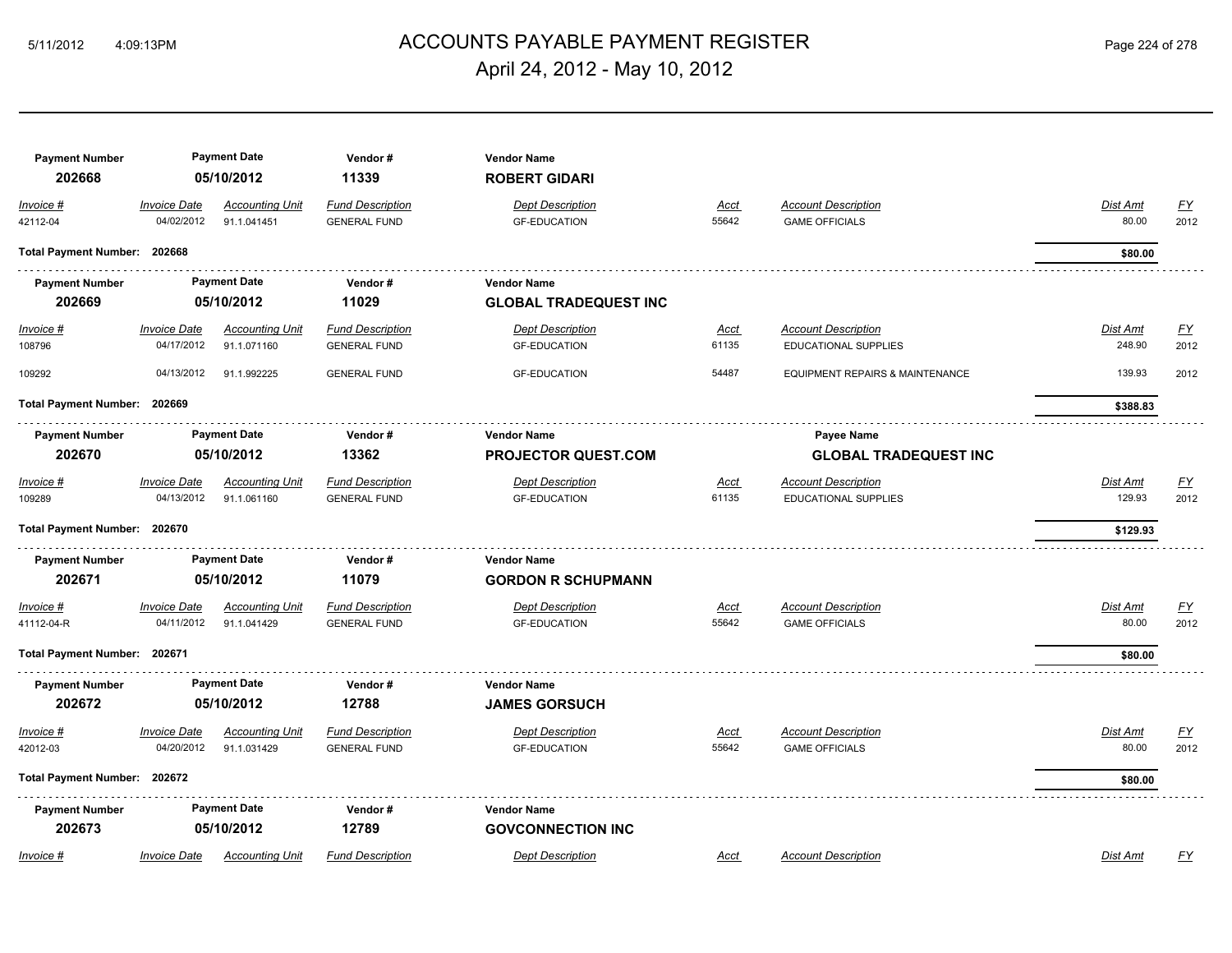## ACCOUNTS PAYABLE PAYMENT REGISTER 5/11/2012 4:09:13PM Page 225 of 278 April 24, 2012 - May 10, 2012

| <b>Payment Number</b><br>202673<br>Invoice #<br>48974733 | <b>Invoice Date</b><br>04/16/2012 | <b>Payment Date</b><br>05/10/2012<br><b>Accounting Unit</b><br>91.1.051160 | Vendor#<br>12789<br><b>Fund Description</b><br><b>GENERAL FUND</b> | <b>Vendor Name</b><br><b>GOVCONNECTION INC</b><br><b>Dept Description</b><br><b>GF-EDUCATION</b> | Acct<br>71800 | <b>Account Description</b><br><b>FURNITURE &amp; FIXTURES</b> | <b>Dist Amt</b><br>599.00 | $\underline{FY}$<br>2012 |
|----------------------------------------------------------|-----------------------------------|----------------------------------------------------------------------------|--------------------------------------------------------------------|--------------------------------------------------------------------------------------------------|---------------|---------------------------------------------------------------|---------------------------|--------------------------|
| Total Payment Number: 202673                             |                                   |                                                                            |                                                                    |                                                                                                  |               |                                                               | \$599.00                  |                          |
| <b>Payment Number</b><br>202674                          |                                   | <b>Payment Date</b><br>05/10/2012                                          | Vendor#<br>10853                                                   | <b>Vendor Name</b><br><b>GRAINGER</b>                                                            |               |                                                               |                           |                          |
| $Invoice$ #<br>9804837889                                | <b>Invoice Date</b><br>04/17/2012 | <b>Accounting Unit</b><br>91.1.222620                                      | <b>Fund Description</b><br><b>GENERAL FUND</b>                     | <b>Dept Description</b><br><b>GF-EDUCATION</b>                                                   | Acct<br>61421 | <b>Account Description</b><br>SUPPLIES, HVAC                  | Dist Amt<br>44.76         | <u>FY</u><br>2012        |
| 9805697050                                               | 04/17/2012                        | 91.1.222620                                                                | <b>GENERAL FUND</b>                                                | <b>GF-EDUCATION</b>                                                                              | 61421         | SUPPLIES, HVAC                                                | 194.64                    | 2012                     |
| 54.82                                                    | 04/18/2012                        | 91.1.222620                                                                | <b>GENERAL FUND</b>                                                | <b>GF-EDUCATION</b>                                                                              | 61421         | SUPPLIES, HVAC                                                | 54.82                     | 2012                     |
| 9806372182                                               | 04/18/2012                        | 91.1.222620                                                                | <b>GENERAL FUND</b>                                                | <b>GF-EDUCATION</b>                                                                              | 61421         | SUPPLIES, HVAC                                                | 148.42                    | 2012                     |
| Total Payment Number: 202674                             |                                   |                                                                            |                                                                    |                                                                                                  |               |                                                               | \$442.64                  |                          |
| <b>Payment Number</b>                                    |                                   | <b>Payment Date</b>                                                        | Vendor#                                                            | <b>Vendor Name</b>                                                                               |               |                                                               |                           |                          |
| 202675                                                   |                                   | 05/10/2012                                                                 | 12797                                                              | <b>GRANITE STATE SEWER &amp; DRAIN CL</b>                                                        |               |                                                               |                           |                          |
| Invoice #<br>26280                                       | <b>Invoice Date</b><br>04/03/2012 | <b>Accounting Unit</b><br>91.1.222620                                      | <b>Fund Description</b><br><b>GENERAL FUND</b>                     | <b>Dept Description</b><br><b>GF-EDUCATION</b>                                                   | Acct<br>54280 | <b>Account Description</b><br>BUILDING/GROUNDS MAINTENANCE    | Dist Amt<br>405.00        | EY<br>2012               |
| Total Payment Number: 202675                             |                                   |                                                                            |                                                                    |                                                                                                  |               |                                                               | \$405.00                  |                          |
| <b>Payment Number</b><br>202676                          |                                   | <b>Payment Date</b><br>05/10/2012                                          | Vendor#<br>11123                                                   | <b>Vendor Name</b><br><b>JENNIFER GRANTHAM</b>                                                   |               |                                                               |                           |                          |
| Invoice #<br><b>APR-12</b>                               | <b>Invoice Date</b><br>04/12/2012 | <b>Accounting Unit</b><br>91.1.181160                                      | <b>Fund Description</b><br><b>GENERAL FUND</b>                     | <b>Dept Description</b><br><b>GF-EDUCATION</b>                                                   | Acct<br>61135 | <b>Account Description</b><br><b>EDUCATIONAL SUPPLIES</b>     | <b>Dist Amt</b><br>54.00  | EY<br>2012               |
| Total Payment Number: 202676                             |                                   |                                                                            |                                                                    |                                                                                                  |               |                                                               | \$54.00                   |                          |
| <b>Payment Number</b><br>202677                          |                                   | <b>Payment Date</b><br>05/10/2012                                          | Vendor#<br>11329                                                   | <b>Vendor Name</b><br><b>DAN GREENLEAF</b>                                                       |               |                                                               |                           |                          |
| Invoice #<br>41312-04                                    | <b>Invoice Date</b><br>04/13/2012 | <b>Accounting Unit</b><br>91.1.041457                                      | <b>Fund Description</b><br><b>GENERAL FUND</b>                     | <b>Dept Description</b><br><b>GF-EDUCATION</b>                                                   | Acct<br>55642 | <b>Account Description</b><br><b>GAME OFFICIALS</b>           | Dist Amt<br>80.00         | EY<br>2012               |
| Total Payment Number: 202677                             |                                   |                                                                            |                                                                    |                                                                                                  |               |                                                               | \$80.00                   |                          |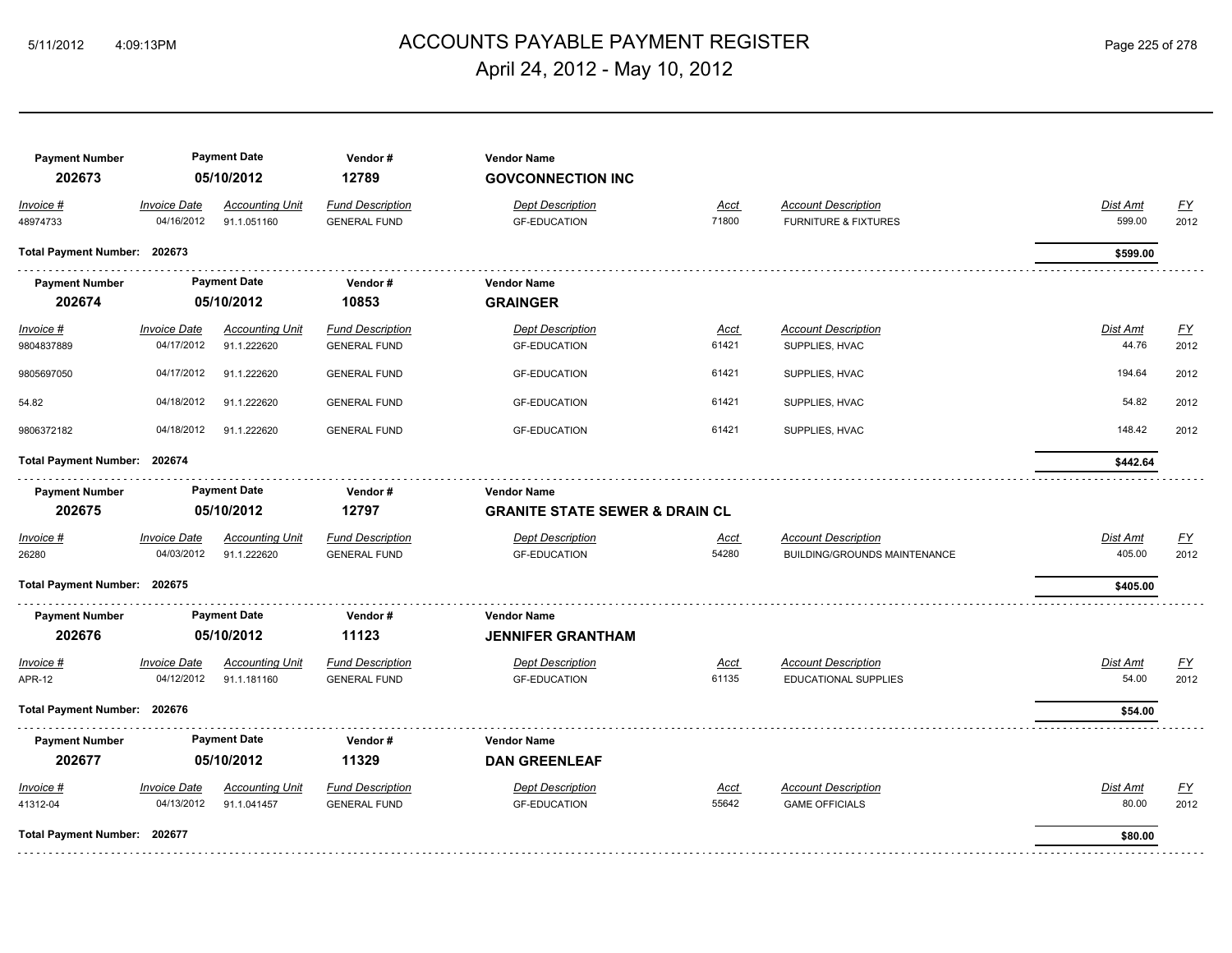## ACCOUNTS PAYABLE PAYMENT REGISTER 5/11/2012 4:09:13PM Page 226 of 278 April 24, 2012 - May 10, 2012

| <b>Payment Number</b><br>202678 |                                   | <b>Payment Date</b><br>05/10/2012        | Vendor#<br>11252                                  | <b>Vendor Name</b><br><b>SAMBA HALKOSE</b>        |                      |                                                           |                                         |  |
|---------------------------------|-----------------------------------|------------------------------------------|---------------------------------------------------|---------------------------------------------------|----------------------|-----------------------------------------------------------|-----------------------------------------|--|
| Invoice #<br><b>APR-12</b>      | <b>Invoice Date</b><br>04/09/2012 | <b>Accounting Unit</b><br>91.3800.161271 | <b>Fund Description</b><br>SCHOOL DOE GRANTS FUND | <b>Dept Description</b><br>SCHOOL DOE GRANTS FUND | <b>Acct</b><br>61299 | <b>Account Description</b><br>MISCELLANEOUS SUPPLIES      | Dist Amt<br><u>FY</u><br>37.62<br>2012  |  |
| Total Payment Number: 202678    |                                   |                                          |                                                   |                                                   |                      |                                                           | \$37.62                                 |  |
| <b>Payment Number</b><br>202679 |                                   | <b>Payment Date</b><br>05/10/2012        | Vendor#<br>11231                                  | <b>Vendor Name</b><br><b>JEANNA HAMILTON</b>      |                      |                                                           |                                         |  |
| Invoice #<br>04/16-04/18        | <b>Invoice Date</b><br>05/02/2012 | <b>Accounting Unit</b><br>91.3800.021500 | <b>Fund Description</b><br>SCHOOL DOE GRANTS FUND | <b>Dept Description</b><br>SCHOOL DOE GRANTS FUND | <b>Acct</b><br>53628 | <b>Account Description</b><br><b>CONTRACT SERVICES</b>    | EY<br><b>Dist Amt</b><br>62.50<br>2012  |  |
| 04/09,04/13                     | 04/19/2012                        | 91.3800.021500                           | SCHOOL DOE GRANTS FUND                            | SCHOOL DOE GRANTS FUND                            | 53628                | <b>CONTRACT SERVICES</b>                                  | 43.75<br>2012                           |  |
| 04/02                           | 04/16/2012                        | 91.3800.021500                           | SCHOOL DOE GRANTS FUND                            | SCHOOL DOE GRANTS FUND                            | 53628                | <b>CONTRACT SERVICES</b>                                  | 25.00<br>2012                           |  |
| Total Payment Number: 202679    |                                   |                                          |                                                   |                                                   |                      |                                                           | \$131.25                                |  |
| <b>Payment Number</b><br>202680 |                                   | <b>Payment Date</b><br>05/10/2012        | Vendor#<br>14287                                  | <b>Vendor Name</b><br><b>HANNAFORD</b>            |                      |                                                           |                                         |  |
| Invoice #<br>1112               | <b>Invoice Date</b><br>04/06/2012 | <b>Accounting Unit</b><br>91.1.041300    | <b>Fund Description</b><br><b>GENERAL FUND</b>    | <b>Dept Description</b><br><b>GF-EDUCATION</b>    | <u>Acct</u><br>61135 | <b>Account Description</b><br><b>EDUCATIONAL SUPPLIES</b> | <u>FY</u><br>Dist Amt<br>126.69<br>2012 |  |
| 6060                            | 04/20/2012                        | 91.1.041300                              | <b>GENERAL FUND</b>                               | <b>GF-EDUCATION</b>                               | 61135                | EDUCATIONAL SUPPLIES                                      | 129.73<br>2012                          |  |
| 5599                            | 04/19/2012                        | 91.1.041300                              | <b>GENERAL FUND</b>                               | <b>GF-EDUCATION</b>                               | 61135                | EDUCATIONAL SUPPLIES                                      | 62.76<br>2012                           |  |
| 4531                            | 04/16/2012                        | 91.1.041300                              | <b>GENERAL FUND</b>                               | <b>GF-EDUCATION</b>                               | 61135                | EDUCATIONAL SUPPLIES                                      | 92.03<br>2012                           |  |
| 4893                            | 04/17/2012                        | 91.1.041300                              | <b>GENERAL FUND</b>                               | <b>GF-EDUCATION</b>                               | 61135                | EDUCATIONAL SUPPLIES                                      | 50.88<br>2012                           |  |
| 306                             | 04/04/2012                        | 91.1.041300                              | <b>GENERAL FUND</b>                               | <b>GF-EDUCATION</b>                               | 61135                | EDUCATIONAL SUPPLIES                                      | 30.19<br>2012                           |  |
| 0039                            | 04/03/2012                        | 91.1.041300                              | <b>GENERAL FUND</b>                               | <b>GF-EDUCATION</b>                               | 61135                | EDUCATIONAL SUPPLIES                                      | 62.81<br>2012                           |  |
| 3017                            | 04/11/2012                        | 91.1.041300                              | <b>GENERAL FUND</b>                               | <b>GF-EDUCATION</b>                               | 61135                | EDUCATIONAL SUPPLIES                                      | 58.83<br>2012                           |  |
| 5617                            | 04/19/2012                        | 91.1.041340                              | <b>GENERAL FUND</b>                               | <b>GF-EDUCATION</b>                               | 61135                | EDUCATIONAL SUPPLIES                                      | 26.49<br>2012                           |  |
| Total Payment Number: 202680    |                                   |                                          |                                                   |                                                   |                      |                                                           | \$640.41                                |  |
| <b>Payment Number</b><br>202681 |                                   | <b>Payment Date</b><br>05/10/2012        | Vendor#<br>11335                                  | <b>Vendor Name</b><br><b>STEPHEN HARRIS</b>       |                      |                                                           |                                         |  |
| Invoice #                       | <b>Invoice Date</b>               | <b>Accounting Unit</b>                   | <b>Fund Description</b>                           | <b>Dept Description</b>                           | Acct                 | <b>Account Description</b>                                | <u>FY</u><br>Dist Amt                   |  |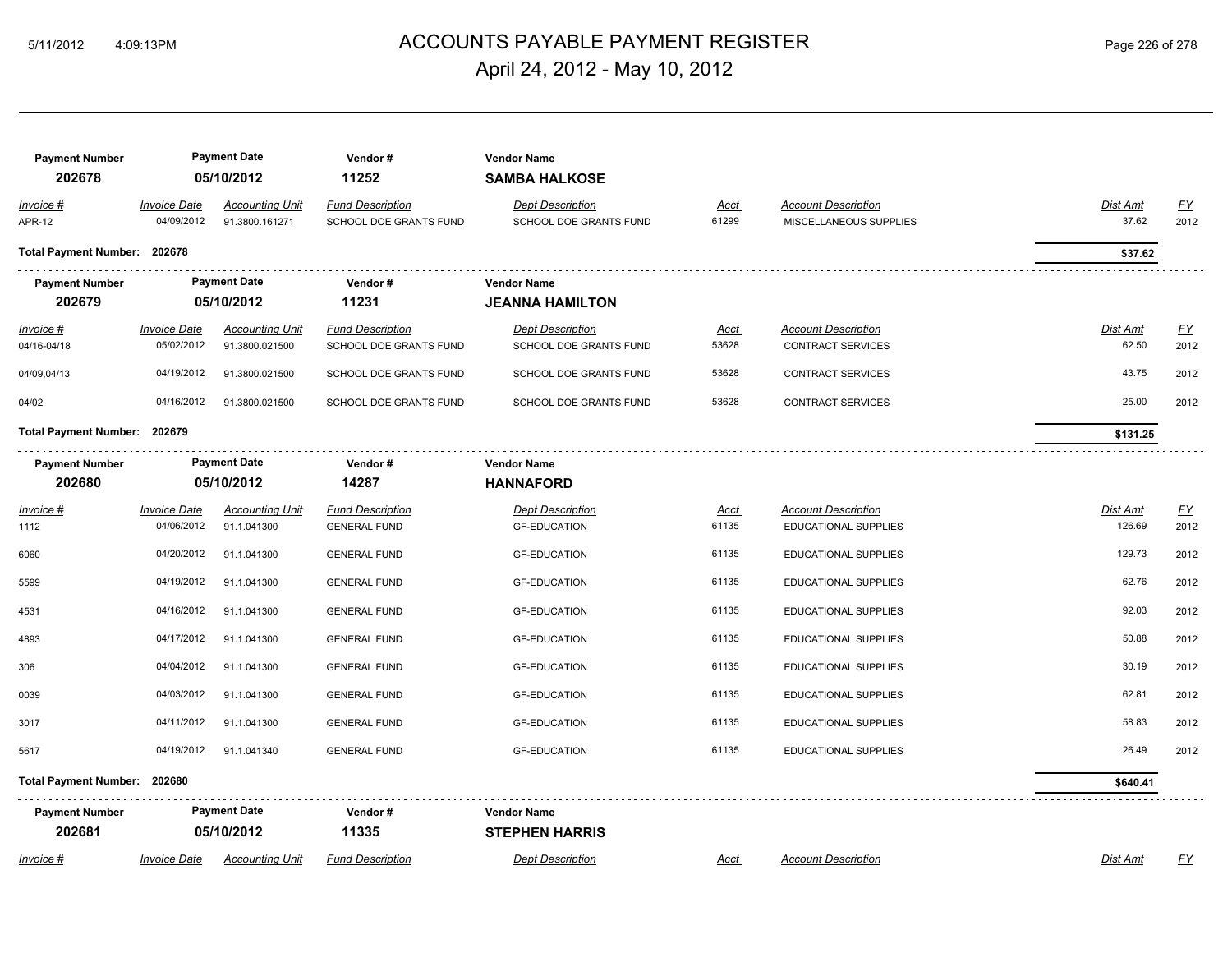## ACCOUNTS PAYABLE PAYMENT REGISTER 5/11/2012 4:09:13PM Page 227 of 278 April 24, 2012 - May 10, 2012

| <b>Payment Number</b><br>202681 |                                   | <b>Payment Date</b><br>05/10/2012        | Vendor#<br>11335                                  | <b>Vendor Name</b><br><b>STEPHEN HARRIS</b>       |                      |                                                        |                          |                          |
|---------------------------------|-----------------------------------|------------------------------------------|---------------------------------------------------|---------------------------------------------------|----------------------|--------------------------------------------------------|--------------------------|--------------------------|
| Invoice #<br>42012-04           | <b>Invoice Date</b><br>04/20/2012 | <b>Accounting Unit</b><br>91.1.041473    | <b>Fund Description</b><br><b>GENERAL FUND</b>    | <b>Dept Description</b><br><b>GF-EDUCATION</b>    | Acct<br>55642        | <b>Account Description</b><br><b>GAME OFFICIALS</b>    | <b>Dist Amt</b><br>60.00 | $\underline{FY}$<br>2012 |
| 50312-07                        | 05/03/2012                        | 91.1.071458                              | <b>GENERAL FUND</b>                               | <b>GF-EDUCATION</b>                               | 55642                | <b>GAME OFFICIALS</b>                                  | 60.00                    | 2012                     |
| 41612-07                        | 04/16/2012                        | 91.1.071458                              | <b>GENERAL FUND</b>                               | <b>GF-EDUCATION</b>                               | 55642                | <b>GAME OFFICIALS</b>                                  | 60.00                    | 2012                     |
| Total Payment Number: 202681    |                                   |                                          |                                                   |                                                   |                      |                                                        | \$180.00                 |                          |
| <b>Payment Number</b>           |                                   | <b>Payment Date</b>                      | Vendor#                                           | <b>Vendor Name</b>                                |                      |                                                        |                          |                          |
| 202682                          |                                   | 05/10/2012                               | 14296                                             | <b>CHARLES HEALEY</b>                             |                      |                                                        |                          |                          |
| $Invoice$ #<br>MILES-MAR12      | <b>Invoice Date</b><br>03/13/2012 | <b>Accounting Unit</b><br>91.1.151160    | <b>Fund Description</b><br><b>GENERAL FUND</b>    | <b>Dept Description</b><br><b>GF-EDUCATION</b>    | <u>Acct</u><br>55400 | <b>Account Description</b><br>CONFERENCES AND SEMINARS | <b>Dist Amt</b><br>55.50 | EY<br>2012               |
| Total Payment Number: 202682    |                                   |                                          |                                                   |                                                   |                      |                                                        | \$55.50                  |                          |
| <b>Payment Number</b><br>202683 |                                   | <b>Payment Date</b><br>05/10/2012        | Vendor#<br>12849                                  | <b>Vendor Name</b><br><b>HEINEMANN</b>            |                      |                                                        |                          |                          |
| Invoice #<br>6029827-R          | <b>Invoice Date</b><br>03/28/2012 | <b>Accounting Unit</b><br>91.1.131128    | <b>Fund Description</b><br><b>GENERAL FUND</b>    | <b>Dept Description</b><br><b>GF-EDUCATION</b>    | Acct<br>61249        | <b>Account Description</b><br><b>TESTING MATERIALS</b> | Dist Amt<br>120.00       | $\underline{FY}$<br>2012 |
| Total Payment Number: 202683    |                                   |                                          |                                                   |                                                   |                      |                                                        | \$120.00                 |                          |
| <b>Payment Number</b>           |                                   | <b>Payment Date</b>                      | Vendor#                                           | <b>Vendor Name</b>                                |                      |                                                        |                          |                          |
| 202684                          |                                   | 05/10/2012                               | 11256                                             | <b>ANDRIA HINES</b>                               |                      |                                                        |                          |                          |
| Invoice #<br><b>MAR-12</b>      | <b>Invoice Date</b><br>04/12/2012 | <b>Accounting Unit</b><br>91.3800.991490 | <b>Fund Description</b><br>SCHOOL DOE GRANTS FUND | <b>Dept Description</b><br>SCHOOL DOE GRANTS FUND | <b>Acct</b><br>61299 | <b>Account Description</b><br>MISCELLANEOUS SUPPLIES   | Dist Amt<br>12.09        | EY<br>2012               |
| Total Payment Number: 202684    |                                   |                                          |                                                   |                                                   |                      |                                                        | \$12.09                  |                          |
| <b>Payment Number</b>           |                                   | <b>Payment Date</b>                      | Vendor#                                           | <b>Vendor Name</b>                                |                      |                                                        |                          |                          |
| 202685                          |                                   | 05/10/2012                               | 11325                                             | <b>FRANK HOELL</b>                                |                      |                                                        |                          |                          |
| Invoice #<br>42112-04           | <b>Invoice Date</b><br>04/21/2012 | <b>Accounting Unit</b><br>91.1.041451    | <b>Fund Description</b><br><b>GENERAL FUND</b>    | <b>Dept Description</b><br><b>GF-EDUCATION</b>    | <u>Acct</u><br>55642 | <b>Account Description</b><br><b>GAME OFFICIALS</b>    | Dist Amt<br>80.00        | $\underline{FY}$<br>2012 |
| Total Payment Number: 202685    |                                   |                                          |                                                   |                                                   |                      |                                                        | \$80.00                  |                          |
|                                 |                                   |                                          |                                                   |                                                   |                      |                                                        |                          |                          |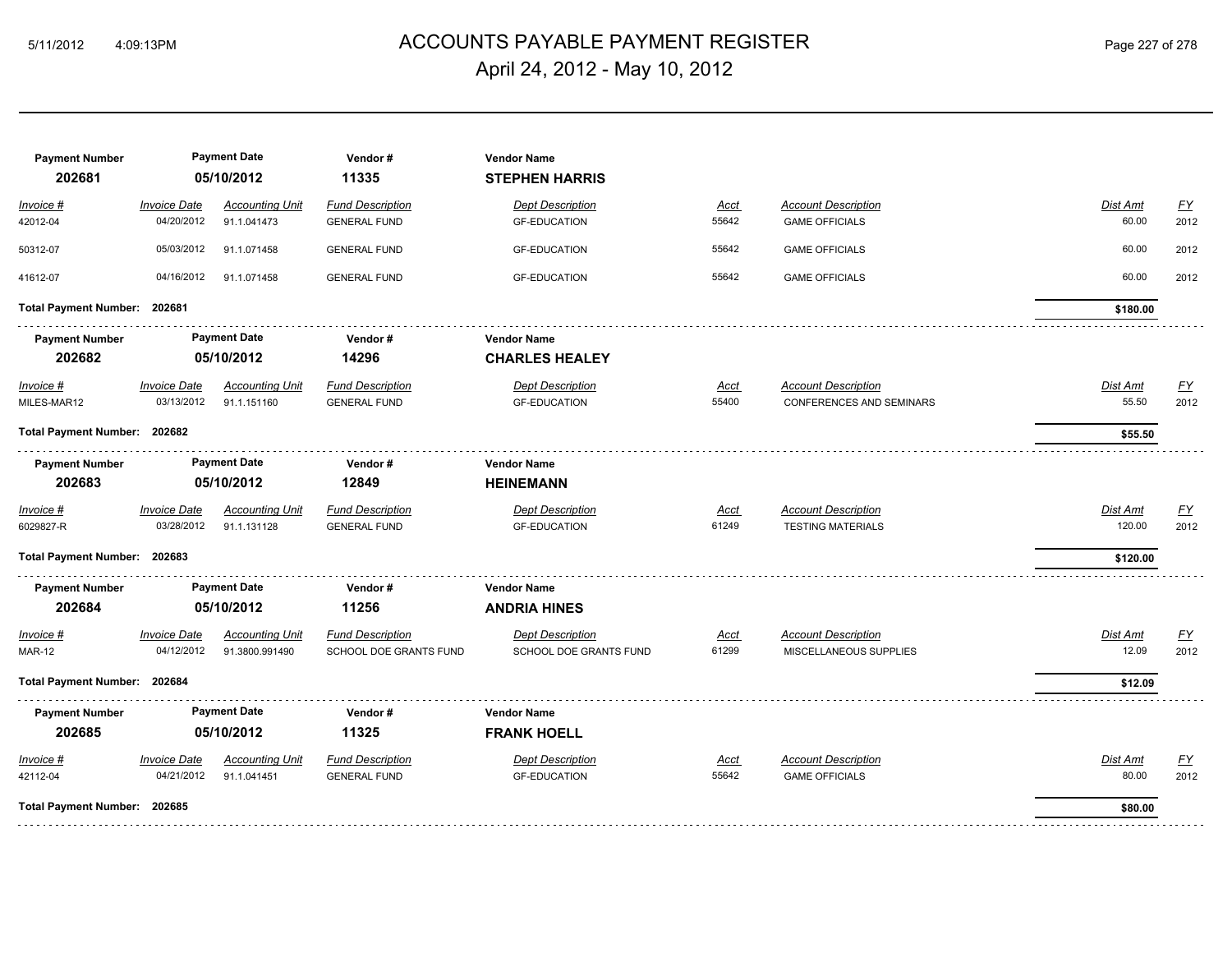## ACCOUNTS PAYABLE PAYMENT REGISTER 5/11/2012 4:09:13PM Page 228 of 278 April 24, 2012 - May 10, 2012

| <b>Payment Number</b><br>202686 |                                   | <b>Payment Date</b><br>05/10/2012     | Vendor#<br>14309                               | <b>Vendor Name</b><br>HOME DEPOT CREDIT SERVICES |                      |                                                               |                          |                   |
|---------------------------------|-----------------------------------|---------------------------------------|------------------------------------------------|--------------------------------------------------|----------------------|---------------------------------------------------------------|--------------------------|-------------------|
| Invoice #<br>1057963            | <b>Invoice Date</b><br>04/18/2012 | <b>Accounting Unit</b><br>91.1.222620 | <b>Fund Description</b><br><b>GENERAL FUND</b> | <b>Dept Description</b><br><b>GF-EDUCATION</b>   | <u>Acct</u><br>61299 | <b>Account Description</b><br>MISCELLANEOUS SUPPLIES          | Dist Amt<br>113.62       | EY<br>2012        |
| Total Payment Number: 202686    |                                   |                                       |                                                |                                                  |                      |                                                               | \$113.62                 |                   |
| <b>Payment Number</b>           |                                   | <b>Payment Date</b>                   | Vendor#                                        | <b>Vendor Name</b>                               |                      |                                                               |                          |                   |
| 202687                          |                                   | 05/10/2012                            | 11308                                          | <b>PAUL HUARD</b>                                |                      |                                                               |                          |                   |
| Invoice #<br>42812-03           | <b>Invoice Date</b><br>04/28/2012 | <b>Accounting Unit</b><br>91.1.031451 | <b>Fund Description</b><br><b>GENERAL FUND</b> | <b>Dept Description</b><br><b>GF-EDUCATION</b>   | <u>Acct</u><br>55642 | <b>Account Description</b><br><b>GAME OFFICIALS</b>           | <b>Dist Amt</b><br>40.00 | <u>FY</u><br>2012 |
| 42812-03                        | 04/28/2012                        | 91.1.031452                           | <b>GENERAL FUND</b>                            | <b>GF-EDUCATION</b>                              | 55642                | <b>GAME OFFICIALS</b>                                         | 40.00                    | 2012              |
| Total Payment Number: 202687    |                                   |                                       |                                                |                                                  |                      |                                                               | \$80.00                  |                   |
| <b>Payment Number</b>           |                                   | <b>Payment Date</b>                   | Vendor#                                        | <b>Vendor Name</b>                               |                      |                                                               |                          |                   |
| 202688                          |                                   | 05/10/2012                            | 14322                                          | <b>TIFFANY HYATT</b>                             |                      |                                                               |                          |                   |
| Invoice #<br><b>MAY-12</b>      | <b>Invoice Date</b><br>05/03/2012 | <b>Accounting Unit</b><br>91.1.181160 | <b>Fund Description</b><br><b>GENERAL FUND</b> | <b>Dept Description</b><br><b>GF-EDUCATION</b>   | <u>Acct</u><br>61135 | <b>Account Description</b><br><b>EDUCATIONAL SUPPLIES</b>     | Dist Amt<br>750.52       | EY<br>2012        |
| 120.45                          | 05/02/2012                        | 91.1.181160                           | <b>GENERAL FUND</b>                            | <b>GF-EDUCATION</b>                              | 61135                | EDUCATIONAL SUPPLIES                                          | 120.45                   | 2012              |
| Total Payment Number: 202688    |                                   |                                       |                                                |                                                  |                      |                                                               | \$870.97                 |                   |
| <b>Payment Number</b>           |                                   | <b>Payment Date</b>                   | Vendor#                                        | <b>Vendor Name</b>                               |                      |                                                               |                          |                   |
| 202689                          |                                   | 05/10/2012                            | 14323                                          | <b>STACY HYNES</b>                               |                      |                                                               |                          |                   |
| Invoice #<br>MILES-APR          | <b>Invoice Date</b><br>04/30/2012 | <b>Accounting Unit</b><br>91.1.012320 | <b>Fund Description</b><br><b>GENERAL FUND</b> | <b>Dept Description</b><br><b>GF-EDUCATION</b>   | Acct<br>55307        | <b>Account Description</b><br>MILEAGE REIMBURSEMENTS          | Dist Amt<br>25.82        | EY<br>2012        |
| MILES-MAR                       | 03/30/2012                        | 91.1.012320                           | <b>GENERAL FUND</b>                            | <b>GF-EDUCATION</b>                              | 55307                | MILEAGE REIMBURSEMENTS                                        | 43.57                    | 2012              |
| <b>Total Payment Number:</b>    | 202689                            |                                       |                                                |                                                  |                      |                                                               | \$69.39                  |                   |
| <b>Payment Number</b>           |                                   | <b>Payment Date</b>                   | Vendor#                                        | <b>Vendor Name</b>                               |                      |                                                               |                          |                   |
| 202690                          |                                   | 05/10/2012                            | 11388                                          | <b>IDEAS UNLIMITED SEMINARS INC</b>              |                      |                                                               |                          |                   |
| Invoice #<br>R4302              | <b>Invoice Date</b><br>04/17/2012 | <b>Accounting Unit</b><br>91.1.051160 | <b>Fund Description</b><br><b>GENERAL FUND</b> | <b>Dept Description</b><br><b>GF-EDUCATION</b>   | <u>Acct</u><br>55400 | <b>Account Description</b><br><b>CONFERENCES AND SEMINARS</b> | Dist Amt<br>895.00       | EY<br>2012        |
| Total Payment Number: 202690    |                                   |                                       |                                                |                                                  |                      |                                                               | \$895.00                 |                   |
|                                 |                                   |                                       |                                                |                                                  |                      |                                                               |                          |                   |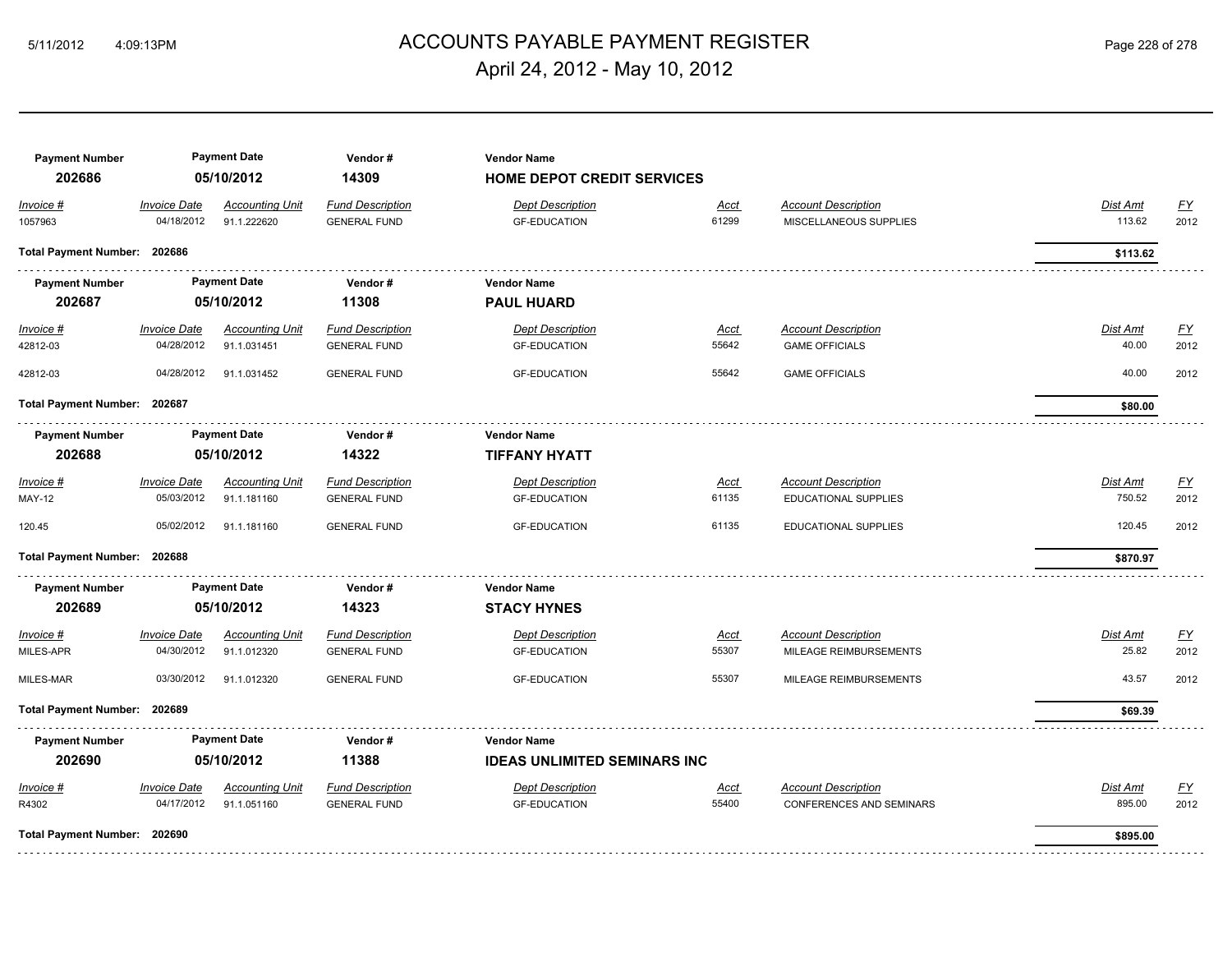## ACCOUNTS PAYABLE PAYMENT REGISTER 5/11/2012 4:09:13PM Page 229 of 278 April 24, 2012 - May 10, 2012

| <b>Payment Number</b><br>202691 |                                   | <b>Payment Date</b><br>05/10/2012        | Vendor#<br>12907                                  | <b>Vendor Name</b><br><b>JP PEST SERVICES</b>     |                      |                                                        |                          |                                   |
|---------------------------------|-----------------------------------|------------------------------------------|---------------------------------------------------|---------------------------------------------------|----------------------|--------------------------------------------------------|--------------------------|-----------------------------------|
| Invoice #<br>1011897            | <b>Invoice Date</b><br>04/05/2012 | <b>Accounting Unit</b><br>91.1.222620    | <b>Fund Description</b><br><b>GENERAL FUND</b>    | <b>Dept Description</b><br><b>GF-EDUCATION</b>    | <u>Acct</u><br>53628 | <b>Account Description</b><br><b>CONTRACT SERVICES</b> | Dist Amt<br>100.00       | <u>FY</u><br>2012                 |
| Total Payment Number: 202691    |                                   |                                          |                                                   |                                                   |                      |                                                        | \$100.00                 |                                   |
| <b>Payment Number</b>           |                                   | <b>Payment Date</b>                      | Vendor#                                           | <b>Vendor Name</b>                                |                      |                                                        |                          |                                   |
| 202692                          |                                   | 05/10/2012                               | 12908                                             | <b>JACKS PIZZA</b>                                |                      |                                                        |                          |                                   |
| $Invoice$ #<br>03329            | <b>Invoice Date</b><br>04/19/2012 | <b>Accounting Unit</b><br>91.2222.991490 | <b>Fund Description</b><br>AFTER SCHOOL PROGRAM   | <b>Dept Description</b><br>AFTER SCHOOL PROGRAM   | <u>Acct</u><br>61299 | <b>Account Description</b><br>MISCELLANEOUS SUPPLIES   | <b>Dist Amt</b><br>50.50 | $\underline{\mathsf{FY}}$<br>2012 |
| Total Payment Number: 202692    |                                   |                                          |                                                   |                                                   |                      |                                                        | \$50.50                  |                                   |
| <b>Payment Number</b>           |                                   | <b>Payment Date</b>                      | Vendor#                                           | <b>Vendor Name</b>                                |                      |                                                        |                          |                                   |
| 202693                          |                                   | 05/10/2012                               | 11324                                             | <b>DON JALBERT</b>                                |                      |                                                        |                          |                                   |
| Invoice #                       | <b>Invoice Date</b>               | <b>Accounting Unit</b>                   | <b>Fund Description</b>                           | <b>Dept Description</b>                           | <u>Acct</u>          | <b>Account Description</b>                             | Dist Amt                 | <u>FY</u>                         |
| MILES-APR                       | 05/04/2012                        | 91.1.041300                              | <b>GENERAL FUND</b>                               | <b>GF-EDUCATION</b>                               | 55307                | MILEAGE REIMBURSEMENTS                                 | 120.44                   | 2012                              |
| Total Payment Number: 202693    |                                   |                                          |                                                   |                                                   |                      |                                                        | \$120.44                 |                                   |
| <b>Payment Number</b><br>202694 |                                   | <b>Payment Date</b><br>05/10/2012        | Vendor#<br>10987                                  | <b>Vendor Name</b><br><b>WILLIAM JENNINGS JR</b>  |                      |                                                        |                          |                                   |
| Invoice #                       | <b>Invoice Date</b>               | <b>Accounting Unit</b>                   | <b>Fund Description</b>                           | <b>Dept Description</b>                           | <u>Acct</u>          | <b>Account Description</b>                             | Dist Amt                 | <u>FY</u>                         |
| 43012-03                        | 04/30/2012                        | 91.1.031429                              | <b>GENERAL FUND</b>                               | <b>GF-EDUCATION</b>                               | 55642                | <b>GAME OFFICIALS</b>                                  | 80.00                    | 2012                              |
| Total Payment Number: 202694    |                                   |                                          |                                                   |                                                   |                      |                                                        | \$80.00                  |                                   |
| <b>Payment Number</b>           |                                   | <b>Payment Date</b>                      | Vendor#                                           | <b>Vendor Name</b>                                |                      |                                                        |                          |                                   |
| 202695                          |                                   | 05/10/2012                               | 11223                                             | <b>JERRIE LAJEUNESSE</b>                          |                      |                                                        |                          |                                   |
| Invoice #<br>MAR16-12           | <b>Invoice Date</b><br>05/03/2012 | <b>Accounting Unit</b><br>91.2207.991600 | <b>Fund Description</b><br>ADULT ED/CONTINUING ED | <b>Dept Description</b><br>ADULT ED/CONTINUING ED | <u>Acct</u><br>61299 | <b>Account Description</b><br>MISCELLANEOUS SUPPLIES   | Dist Amt<br>39.61        | <b>FY</b><br>2012                 |
| Total Payment Number: 202695    |                                   |                                          |                                                   |                                                   |                      |                                                        | \$39.61                  |                                   |
| <b>Payment Number</b>           |                                   | <b>Payment Date</b>                      | Vendor#                                           | <b>Vendor Name</b>                                |                      |                                                        |                          |                                   |
| 202696                          |                                   | 05/10/2012                               | 12922                                             | <b>JOHN DEERE LANDSCAPES</b>                      |                      |                                                        |                          |                                   |
| Invoice #                       | <b>Invoice Date</b>               | <b>Accounting Unit</b>                   | <b>Fund Description</b>                           | <b>Dept Description</b>                           | Acct                 | <b>Account Description</b>                             | Dist Amt                 | $\underline{FY}$                  |
| 61127479                        | 05/02/2012                        | 91.1.222630                              | <b>GENERAL FUND</b>                               | <b>GF-EDUCATION</b>                               | 61599                | <b>GROUNDS MAINTENANCE SUPPLIES</b>                    | 420.00                   | 2012                              |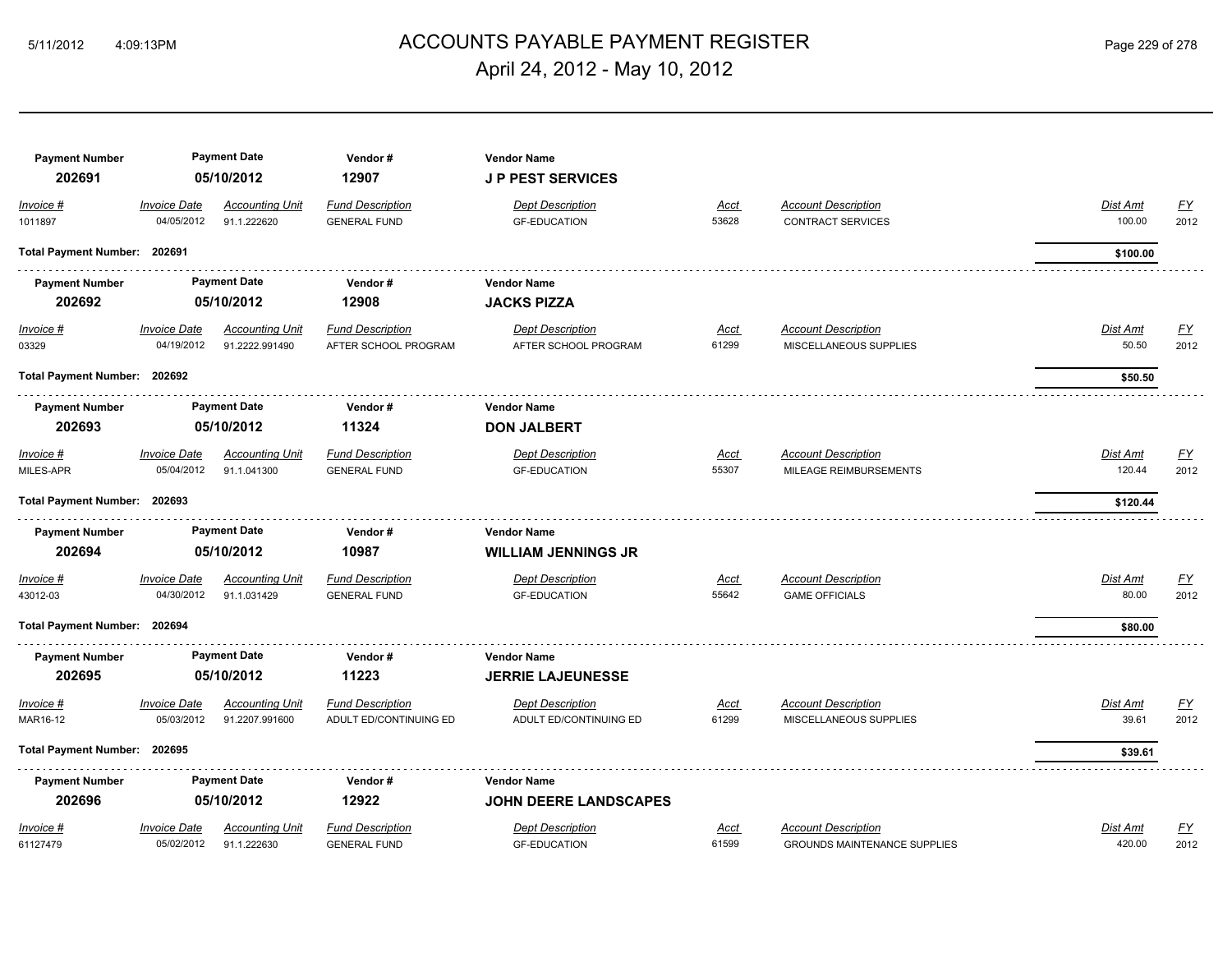## ACCOUNTS PAYABLE PAYMENT REGISTER 5/11/2012 4:09:13PM Page 230 of 278 April 24, 2012 - May 10, 2012

| <b>Payment Number</b><br>202696 |                                   | <b>Payment Date</b><br>05/10/2012     | Vendor#<br>12922                               | <b>Vendor Name</b><br><b>JOHN DEERE LANDSCAPES</b> |               |                                                                   |                    |                          |
|---------------------------------|-----------------------------------|---------------------------------------|------------------------------------------------|----------------------------------------------------|---------------|-------------------------------------------------------------------|--------------------|--------------------------|
| Invoice #<br>61116688           | <b>Invoice Date</b><br>05/02/2012 | <b>Accounting Unit</b><br>91.1.222630 | <b>Fund Description</b><br><b>GENERAL FUND</b> | <b>Dept Description</b><br><b>GF-EDUCATION</b>     | Acct<br>61599 | <b>Account Description</b><br><b>GROUNDS MAINTENANCE SUPPLIES</b> | Dist Amt<br>418.25 | $\underline{FY}$<br>2012 |
| 61103417                        | 05/01/2012                        | 91.1.222630                           | <b>GENERAL FUND</b>                            | <b>GF-EDUCATION</b>                                | 61599         | <b>GROUNDS MAINTENANCE SUPPLIES</b>                               | (873.00)           | 2012                     |
| 61098975                        | 05/01/2012                        | 91.1.222630                           | <b>GENERAL FUND</b>                            | <b>GF-EDUCATION</b>                                | 61599         | GROUNDS MAINTENANCE SUPPLIES                                      | 873.00             | 2012                     |
| 61103517                        | 05/01/2012                        | 91.1.222630                           | <b>GENERAL FUND</b>                            | <b>GF-EDUCATION</b>                                | 61599         | <b>GROUNDS MAINTENANCE SUPPLIES</b>                               | 2,509.50           | 2012                     |
| Total Payment Number: 202696    |                                   |                                       |                                                |                                                    |               |                                                                   | \$3,347.75         |                          |
| <b>Payment Number</b>           |                                   | <b>Payment Date</b>                   | Vendor#                                        | <b>Vendor Name</b>                                 |               |                                                                   |                    |                          |
| 202697                          |                                   | 05/10/2012                            | 12938                                          | <b>CHARLES KAJEN</b>                               |               |                                                                   |                    |                          |
| <b>Invoice #</b>                | <b>Invoice Date</b>               | <b>Accounting Unit</b>                | <b>Fund Description</b>                        | <b>Dept Description</b>                            | <u>Acct</u>   | <b>Account Description</b>                                        | Dist Amt           | <u>FY</u>                |
| 50412-03                        | 05/04/2012                        | 91.1.031474                           | <b>GENERAL FUND</b>                            | <b>GF-EDUCATION</b>                                | 55642         | <b>GAME OFFICIALS</b>                                             | 60.00              | 2012                     |
| 42412-04                        | 04/24/2012                        | 91.1.041474                           | <b>GENERAL FUND</b>                            | <b>GF-EDUCATION</b>                                | 55642         | <b>GAME OFFICIALS</b>                                             | 60.00              | 2012                     |
| 50112-04                        | 05/01/2012                        | 91.1.041474                           | <b>GENERAL FUND</b>                            | <b>GF-EDUCATION</b>                                | 55642         | <b>GAME OFFICIALS</b>                                             | 80.00              | 2012                     |
| Total Payment Number: 202697    |                                   |                                       |                                                |                                                    |               |                                                                   | \$200.00           |                          |
| <b>Payment Number</b>           |                                   | <b>Payment Date</b>                   | Vendor#                                        | <b>Vendor Name</b>                                 |               |                                                                   |                    |                          |
| 202698                          |                                   | 05/10/2012                            | 12968                                          | <b>GARY KUBA</b>                                   |               |                                                                   |                    |                          |
| $Invoice$ #                     | <i><b>Invoice Date</b></i>        | <b>Accounting Unit</b>                | <b>Fund Description</b>                        | <b>Dept Description</b>                            | <u>Acct</u>   | <b>Account Description</b>                                        | <b>Dist Amt</b>    | <u>FY</u>                |
| 42012-03                        | 04/20/2012                        | 91.1.031429                           | <b>GENERAL FUND</b>                            | <b>GF-EDUCATION</b>                                | 55642         | <b>GAME OFFICIALS</b>                                             | 80.00              | 2012                     |
| Total Payment Number: 202698    |                                   |                                       |                                                |                                                    |               |                                                                   | \$80.00            |                          |
| <b>Payment Number</b>           |                                   | <b>Payment Date</b>                   | Vendor#                                        | <b>Vendor Name</b>                                 |               |                                                                   |                    |                          |
| 202699                          |                                   | 05/10/2012                            | 11323                                          | <b>LACHANCE APPLIANCE SERVICE</b>                  |               |                                                                   |                    |                          |
| $Invoice$ #                     | <b>Invoice Date</b>               | <b>Accounting Unit</b>                | <b>Fund Description</b>                        | <b>Dept Description</b>                            | <u>Acct</u>   | <b>Account Description</b>                                        | Dist Amt           | $\underline{FY}$         |
| 18544                           | 04/18/2012                        | 91.1.041300                           | <b>GENERAL FUND</b>                            | <b>GF-EDUCATION</b>                                | 54487         | <b>EQUIPMENT REPAIRS &amp; MAINTENANCE</b>                        | 145.00             | 2012                     |
| Total Payment Number: 202699    |                                   |                                       |                                                |                                                    |               |                                                                   | \$145.00           |                          |
| <b>Payment Number</b>           |                                   | <b>Payment Date</b>                   | Vendor#                                        | <b>Vendor Name</b>                                 |               |                                                                   |                    |                          |
| 202700                          |                                   | 05/10/2012                            | 11137                                          | <b>LANCER TIMING SERVICES</b>                      |               |                                                                   |                    |                          |
| Invoice #                       | <b>Invoice Date</b>               | <b>Accounting Unit</b>                | <b>Fund Description</b>                        | <b>Dept Description</b>                            | Acct          | <b>Account Description</b>                                        | <b>Dist Amt</b>    | <u>FY</u>                |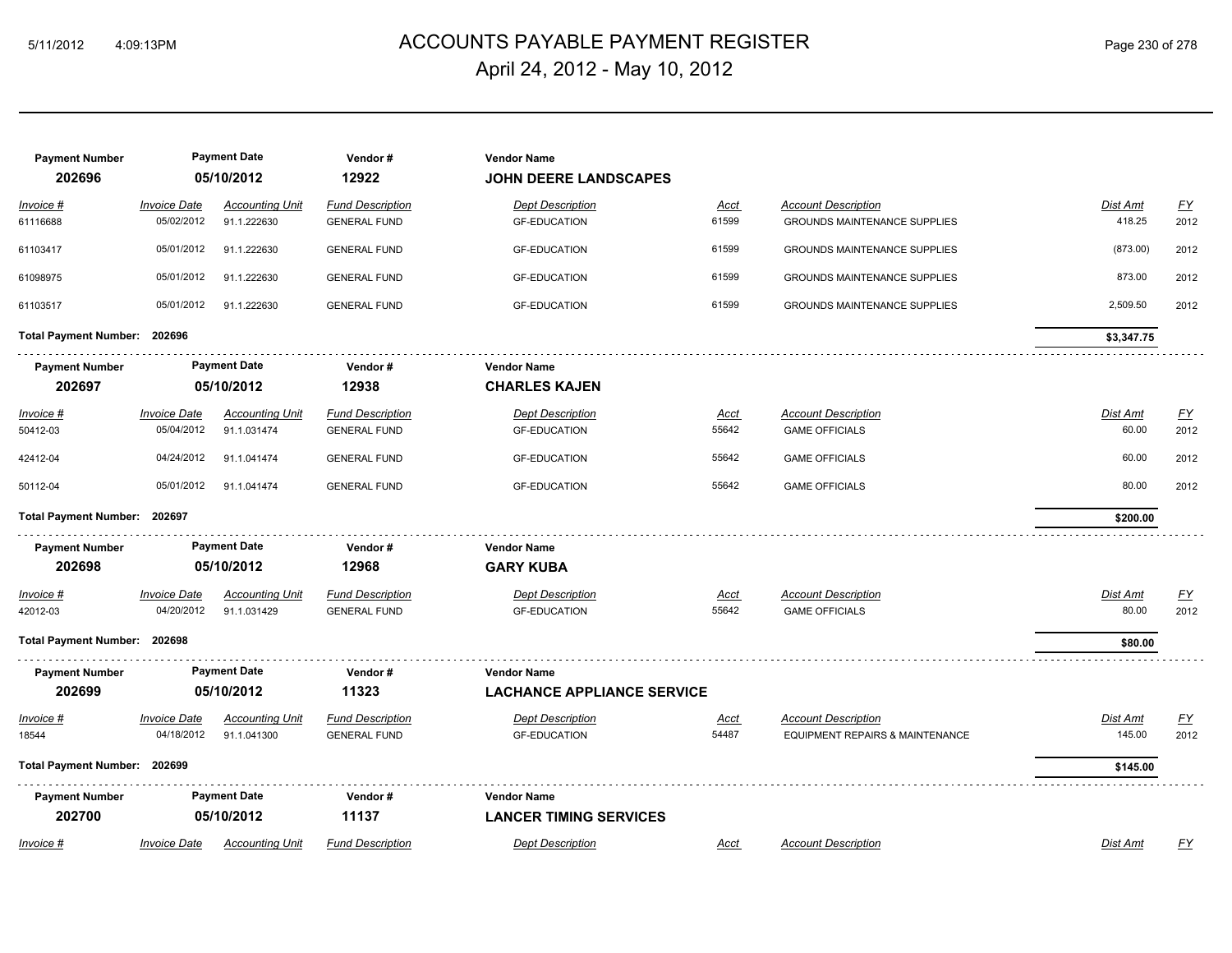## ACCOUNTS PAYABLE PAYMENT REGISTER 5/11/2012 4:09:13PM Page 231 of 278 April 24, 2012 - May 10, 2012

| <b>Payment Number</b><br>202700 |                     | <b>Payment Date</b><br>05/10/2012 | Vendor#<br>11137        | <b>Vendor Name</b><br><b>LANCER TIMING SERVICES</b> |             |                              |                 |                  |
|---------------------------------|---------------------|-----------------------------------|-------------------------|-----------------------------------------------------|-------------|------------------------------|-----------------|------------------|
| Invoice #                       | <b>Invoice Date</b> | <b>Accounting Unit</b>            | <b>Fund Description</b> | <b>Dept Description</b>                             | Acct        | <b>Account Description</b>   | Dist Amt        | EY               |
| 4-11-12-2                       | 04/11/2012          | 91.1.031451                       | <b>GENERAL FUND</b>     | <b>GF-EDUCATION</b>                                 | 55200       | DUES AND MEMBERSHIPS         | 50.00           | 2012             |
| 4-11-12-2                       | 04/11/2012          | 91.1.031452                       | <b>GENERAL FUND</b>     | <b>GF-EDUCATION</b>                                 | 55200       | DUES AND MEMBERSHIPS         | 50.00           | 2012             |
| 4-11-12                         | 04/11/2012          | 91.1.041451                       | <b>GENERAL FUND</b>     | <b>GF-EDUCATION</b>                                 | 55200       | DUES AND MEMBERSHIPS         | 50.00           | 2012             |
| 4-11-12                         | 04/11/2012          | 91.1.041452                       | <b>GENERAL FUND</b>     | <b>GF-EDUCATION</b>                                 | 55200       | DUES AND MEMBERSHIPS         | 50.00           | 2012             |
| Total Payment Number: 202700    |                     |                                   |                         |                                                     |             |                              | \$200.00        |                  |
| <b>Payment Number</b>           |                     | <b>Payment Date</b>               | Vendor#                 | <b>Vendor Name</b>                                  |             |                              |                 |                  |
| 202701                          |                     | 05/10/2012                        | 12981                   | <b>AL LANGGUTH</b>                                  |             |                              |                 |                  |
| Invoice #                       | <b>Invoice Date</b> | <b>Accounting Unit</b>            | <b>Fund Description</b> | <b>Dept Description</b>                             | Acct        | <b>Account Description</b>   | <b>Dist Amt</b> | <u>FY</u>        |
| 41812-03                        | 04/18/2012          | 91.1.031473                       | <b>GENERAL FUND</b>     | <b>GF-EDUCATION</b>                                 | 55642       | <b>GAME OFFICIALS</b>        | 60.00           | 2012             |
| Total Payment Number: 202701    |                     |                                   |                         |                                                     |             |                              | \$60.00         |                  |
| <b>Payment Number</b>           |                     | <b>Payment Date</b>               | Vendor#                 | <b>Vendor Name</b>                                  |             |                              |                 |                  |
| 202702                          |                     | 05/10/2012                        | 11232                   | <b>HOLLY LAVINE</b>                                 |             |                              |                 |                  |
| <u>Invoice #</u>                | <b>Invoice Date</b> | <b>Accounting Unit</b>            | <b>Fund Description</b> | <b>Dept Description</b>                             | <u>Acct</u> | <b>Account Description</b>   | Dist Amt        | $\underline{FY}$ |
| 05/02                           | 05/02/2012          | 91.3800.021500                    | SCHOOL DOE GRANTS FUND  | SCHOOL DOE GRANTS FUND                              | 53628       | <b>CONTRACT SERVICES</b>     | 125.00          | 2012             |
| 04/18                           | 04/19/2012          | 91.3800.021500                    | SCHOOL DOE GRANTS FUND  | SCHOOL DOE GRANTS FUND                              | 53628       | <b>CONTRACT SERVICES</b>     | 250.00          | 2012             |
| Total Payment Number: 202702    |                     |                                   |                         |                                                     |             |                              | \$375.00        |                  |
| <b>Payment Number</b>           |                     | <b>Payment Date</b>               | Vendor#                 | <b>Vendor Name</b>                                  |             |                              |                 |                  |
| 202703                          |                     | 05/10/2012                        | 11030                   | <b>LEARNING CENTER USA</b>                          |             |                              |                 |                  |
| <u>Invoice #</u>                | <b>Invoice Date</b> | <u>Accounting Unit</u>            | <b>Fund Description</b> | <b>Dept Description</b>                             | <u>Acct</u> | <b>Account Description</b>   | <u>Dist Amt</u> | $\underline{FY}$ |
| 12170-R                         | 04/05/2012          | 91.1.071160                       | <b>GENERAL FUND</b>     | <b>GF-EDUCATION</b>                                 | 61135       | EDUCATIONAL SUPPLIES         | 386.76          | 2012             |
| Total Payment Number: 202703    |                     |                                   |                         |                                                     |             |                              | \$386.76        |                  |
| <b>Payment Number</b>           |                     | <b>Payment Date</b>               | Vendor#                 | <b>Vendor Name</b>                                  |             |                              |                 |                  |
| 202704                          |                     | 05/10/2012                        | 10773                   | <b>JEFFREY LEDUC</b>                                |             |                              |                 |                  |
| Invoice #                       | <b>Invoice Date</b> | Accounting Unit                   | <b>Fund Description</b> | <b>Dept Description</b>                             | Acct        | <b>Account Description</b>   | Dist Amt        | <u>FY</u>        |
| 4/10                            | 04/20/2012          | 91.3800.042210                    | SCHOOL DOE GRANTS FUND  | SCHOOL DOE GRANTS FUND                              | 53607       | PROGRAM IMPROVEMENT SERVICES | 150.00          | 2012             |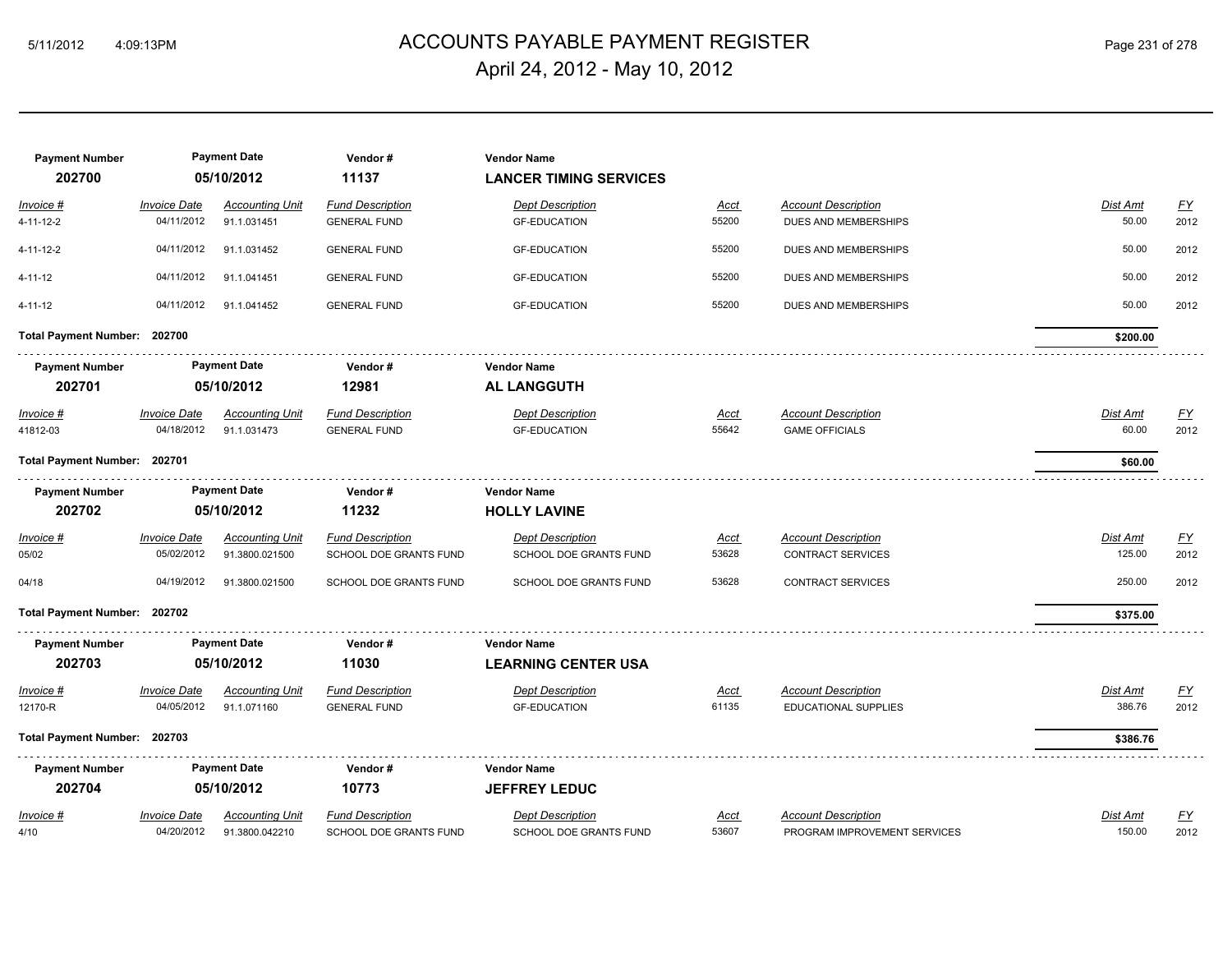## ACCOUNTS PAYABLE PAYMENT REGISTER 5/11/2012 4:09:13PM Page 232 of 278 April 24, 2012 - May 10, 2012

| <b>Payment Number</b>        |                     | <b>Payment Date</b>    | Vendor#                 | <b>Vendor Name</b>      |             |                              |                 |                  |
|------------------------------|---------------------|------------------------|-------------------------|-------------------------|-------------|------------------------------|-----------------|------------------|
| 202704                       |                     | 05/10/2012             | 10773                   | <b>JEFFREY LEDUC</b>    |             |                              |                 |                  |
| Invoice #                    | <b>Invoice Date</b> | <b>Accounting Unit</b> | <b>Fund Description</b> | <b>Dept Description</b> | Acct        | <b>Account Description</b>   | Dist Amt        | <u>FY</u>        |
| Total Payment Number: 202704 |                     |                        |                         |                         |             |                              | \$150.00        |                  |
| <b>Payment Number</b>        |                     | <b>Payment Date</b>    | Vendor#                 | <b>Vendor Name</b>      |             |                              |                 |                  |
| 202705                       |                     | 05/10/2012             | 11229                   | <b>ERIC LINDQUIST</b>   |             |                              |                 |                  |
| $Invoice$ #                  | <b>Invoice Date</b> | <b>Accounting Unit</b> | <b>Fund Description</b> | <b>Dept Description</b> | <u>Acct</u> | <b>Account Description</b>   | <b>Dist Amt</b> | EY               |
| 04/16                        | 04/16/2012          | 91.3800.042210         | SCHOOL DOE GRANTS FUND  | SCHOOL DOE GRANTS FUND  | 53607       | PROGRAM IMPROVEMENT SERVICES | 120.00          | 2012             |
| Total Payment Number: 202705 |                     |                        |                         |                         |             |                              | \$120.00        |                  |
| <b>Payment Number</b>        |                     | <b>Payment Date</b>    | Vendor#                 | <b>Vendor Name</b>      |             |                              |                 |                  |
| 202706                       |                     | 05/10/2012             | 13019                   | <b>TIMOTHY LIZOTTE</b>  |             |                              |                 |                  |
| Invoice #                    | <b>Invoice Date</b> | <b>Accounting Unit</b> | <b>Fund Description</b> | <b>Dept Description</b> | <u>Acct</u> | <b>Account Description</b>   | Dist Amt        | $\underline{FY}$ |
| 41712-05                     | 04/17/2012          | 91.1.051431            | <b>GENERAL FUND</b>     | <b>GF-EDUCATION</b>     | 55642       | <b>GAME OFFICIALS</b>        | 60.00           | 2012             |
| Total Payment Number: 202706 |                     |                        |                         |                         |             |                              | \$60.00         |                  |
| <b>Payment Number</b>        |                     | <b>Payment Date</b>    | Vendor#                 | <b>Vendor Name</b>      |             |                              |                 |                  |
| 202707                       |                     | 05/10/2012             | 14410                   | <b>JUDITH LOFTUS</b>    |             |                              |                 |                  |
| Invoice #                    | <b>Invoice Date</b> | <b>Accounting Unit</b> | <b>Fund Description</b> | <b>Dept Description</b> | <u>Acct</u> | <b>Account Description</b>   | Dist Amt        | $\underline{FY}$ |
| MILES-APR                    | 05/06/2012          | 91.1.041300            | <b>GENERAL FUND</b>     | <b>GF-EDUCATION</b>     | 55307       | MILEAGE REIMBURSEMENTS       | 18.32           | 2012             |
| MILES-MAR                    | 05/06/2012          | 91.1.041300            | <b>GENERAL FUND</b>     | <b>GF-EDUCATION</b>     | 55307       | MILEAGE REIMBURSEMENTS       | 35.94           | 2012             |
| Total Payment Number: 202707 |                     |                        |                         |                         |             |                              | \$54.26         |                  |
| <b>Payment Number</b>        |                     | <b>Payment Date</b>    | Vendor#                 | <b>Vendor Name</b>      |             |                              |                 |                  |
| 202708                       |                     | 05/10/2012             | 14417                   | <b>MARK LUCAS</b>       |             |                              |                 |                  |
| Invoice #                    | <b>Invoice Date</b> | <b>Accounting Unit</b> | <b>Fund Description</b> | <b>Dept Description</b> | Acct        | <b>Account Description</b>   | Dist Amt        | $\underline{FY}$ |
| MILES-APR                    | 05/08/2012          | 91.1.012320            | <b>GENERAL FUND</b>     | <b>GF-EDUCATION</b>     | 55307       | MILEAGE REIMBURSEMENTS       | 37.46           | 2012             |
| Total Payment Number: 202708 |                     |                        |                         |                         |             |                              | \$37.46         |                  |
| <b>Payment Number</b>        |                     | <b>Payment Date</b>    | Vendor#                 | <b>Vendor Name</b>      |             |                              |                 |                  |
| 202709                       |                     | 05/10/2012             | 11310                   | <b>TIM LUNN</b>         |             |                              |                 |                  |
| Invoice #                    | <b>Invoice Date</b> | <b>Accounting Unit</b> | <b>Fund Description</b> | <b>Dept Description</b> | Acct        | <b>Account Description</b>   | Dist Amt        | $\underline{FY}$ |
| 41912-03                     | 04/19/2012          | 91.1.031449            | <b>GENERAL FUND</b>     | <b>GF-EDUCATION</b>     | 55642       | <b>GAME OFFICIALS</b>        | 130.00          | 2012             |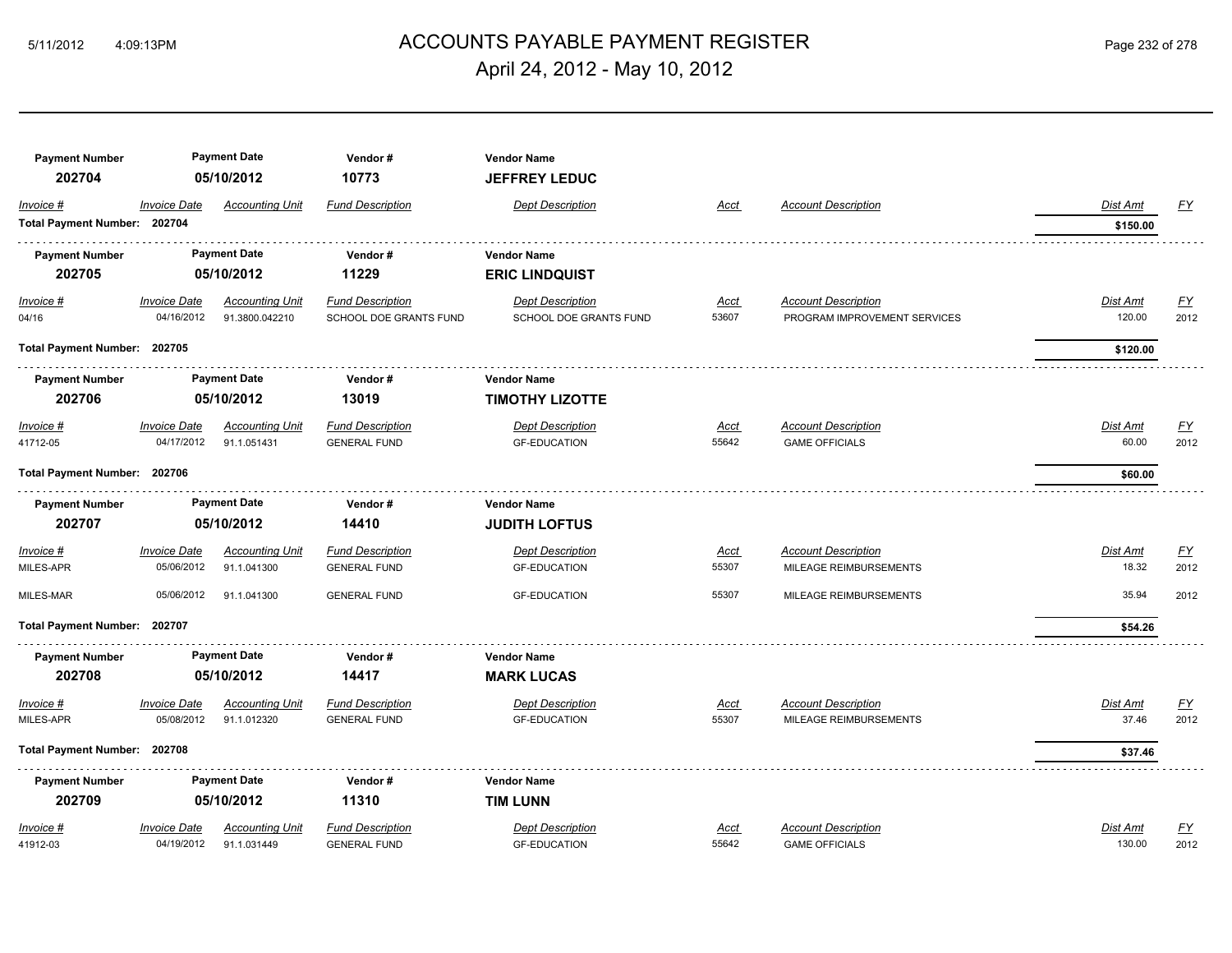## ACCOUNTS PAYABLE PAYMENT REGISTER 5/11/2012 4:09:13PM Page 233 of 278 April 24, 2012 - May 10, 2012

| <b>Payment Number</b>        |                     | <b>Payment Date</b>    | Vendor#                        | <b>Vendor Name</b>                        |             |                             |                 |                  |
|------------------------------|---------------------|------------------------|--------------------------------|-------------------------------------------|-------------|-----------------------------|-----------------|------------------|
| 202709                       |                     | 05/10/2012             | 11310                          | <b>TIM LUNN</b>                           |             |                             |                 |                  |
| Invoice #                    | <b>Invoice Date</b> | <b>Accounting Unit</b> | <b>Fund Description</b>        | <b>Dept Description</b>                   | Acct        | <b>Account Description</b>  | Dist Amt        | <u>FY</u>        |
| Total Payment Number: 202709 |                     |                        |                                |                                           |             |                             | \$130.00        |                  |
| <b>Payment Number</b>        |                     | <b>Payment Date</b>    | Vendor#                        | <b>Vendor Name</b>                        |             |                             |                 |                  |
| 202710                       |                     | 05/10/2012             | 13033                          | <b>LUTHERAN COMMUNITY SERVICES SH</b>     |             |                             |                 |                  |
| $Invoice$ #                  | <b>Invoice Date</b> | <b>Accounting Unit</b> | <b>Fund Description</b>        | <b>Dept Description</b>                   | <u>Acct</u> | <b>Account Description</b>  | <b>Dist Amt</b> | EY               |
| 412-80                       | 04/13/2012          | 91.1.991260            | <b>GENERAL FUND</b>            | <b>GF-EDUCATION</b>                       | 53628       | <b>CONTRACT SERVICES</b>    | 90.00           | 2012             |
| Total Payment Number: 202710 |                     |                        |                                |                                           |             |                             | \$90.00         |                  |
| <b>Payment Number</b>        |                     | <b>Payment Date</b>    | Vendor#                        | <b>Vendor Name</b>                        |             |                             |                 |                  |
| 202711                       |                     | 05/10/2012             | 13035                          | <b>M &amp; M ELECTRICAL SUPPLY CO INC</b> |             |                             |                 |                  |
| Invoice #                    | <b>Invoice Date</b> | <b>Accounting Unit</b> | <b>Fund Description</b>        | <b>Dept Description</b>                   | Acct        | <b>Account Description</b>  | Dist Amt        | $\underline{FY}$ |
| 22698                        | 04/13/2012          | 91.1.031300            | <b>GENERAL FUND</b>            | <b>GF-EDUCATION</b>                       | 61135       | <b>EDUCATIONAL SUPPLIES</b> | 1,196.42        | 2012             |
| Total Payment Number: 202711 |                     |                        |                                |                                           |             |                             | \$1,196.42      |                  |
| <b>Payment Number</b>        |                     | <b>Payment Date</b>    | Vendor#                        | <b>Vendor Name</b>                        |             |                             |                 |                  |
| 202712                       |                     | 05/10/2012             | 13036                          | <b>M &amp; N SPORTS LLC</b>               |             |                             |                 |                  |
| Invoice #                    | <b>Invoice Date</b> | <b>Accounting Unit</b> | <b>Fund Description</b>        | <b>Dept Description</b>                   | <u>Acct</u> | <b>Account Description</b>  | Dist Amt        | $\underline{FY}$ |
| 17497                        | 03/24/2012          | TF91.7565              | EDU-SCHOOL RELATED<br>PROG/ACT | EDU-SCHOOL RELATED<br>PROG/ACT            | 61299       | MISCELLANEOUS SUPPLIES      | 481.80          | 2012             |
| Total Payment Number: 202712 |                     |                        |                                |                                           |             |                             | \$481.80        |                  |
| <b>Payment Number</b>        |                     | <b>Payment Date</b>    | Vendor#                        | <b>Vendor Name</b>                        |             |                             |                 |                  |
| 202713                       |                     | 05/10/2012             | 14420                          | <b>M SAUNDERS INC</b>                     |             |                             |                 |                  |
| Invoice #                    | <b>Invoice Date</b> | <b>Accounting Unit</b> | <b>Fund Description</b>        | <b>Dept Description</b>                   | Acct        | <b>Account Description</b>  | Dist Amt        | $\underline{FY}$ |
| 624510                       | 03/21/2012          | 91.3800.991490         | <b>SCHOOL DOE GRANTS FUND</b>  | <b>SCHOOL DOE GRANTS FUND</b>             | 61299       | MISCELLANEOUS SUPPLIES      | 23.95           | 2012             |
| Total Payment Number: 202713 |                     |                        |                                |                                           |             |                             | \$23.95         |                  |
| <b>Payment Number</b>        |                     | <b>Payment Date</b>    | Vendor#                        | <b>Vendor Name</b>                        |             |                             |                 |                  |
| 202714                       |                     | 05/10/2012             | 11003                          | <b>M-F ATHLETIC COMPANY INC</b>           |             |                             |                 |                  |
| Invoice #                    | <b>Invoice Date</b> | <b>Accounting Unit</b> | <b>Fund Description</b>        | <b>Dept Description</b>                   | Acct        | <b>Account Description</b>  | <b>Dist Amt</b> | $\underline{FY}$ |
| 1483593                      | 04/25/2012          | 91.2212.991408         | ATHLETICS REVENUE FUND         | ATHLETICS REVENUE FUND                    | 61299       | MISCELLANEOUS SUPPLIES      | (103.92)        | 2012             |
| 1487287                      | 04/11/2012          | 91.2212.991408         | ATHLETICS REVENUE FUND         | ATHLETICS REVENUE FUND                    | 61299       | MISCELLANEOUS SUPPLIES      | 111.12          | 2012             |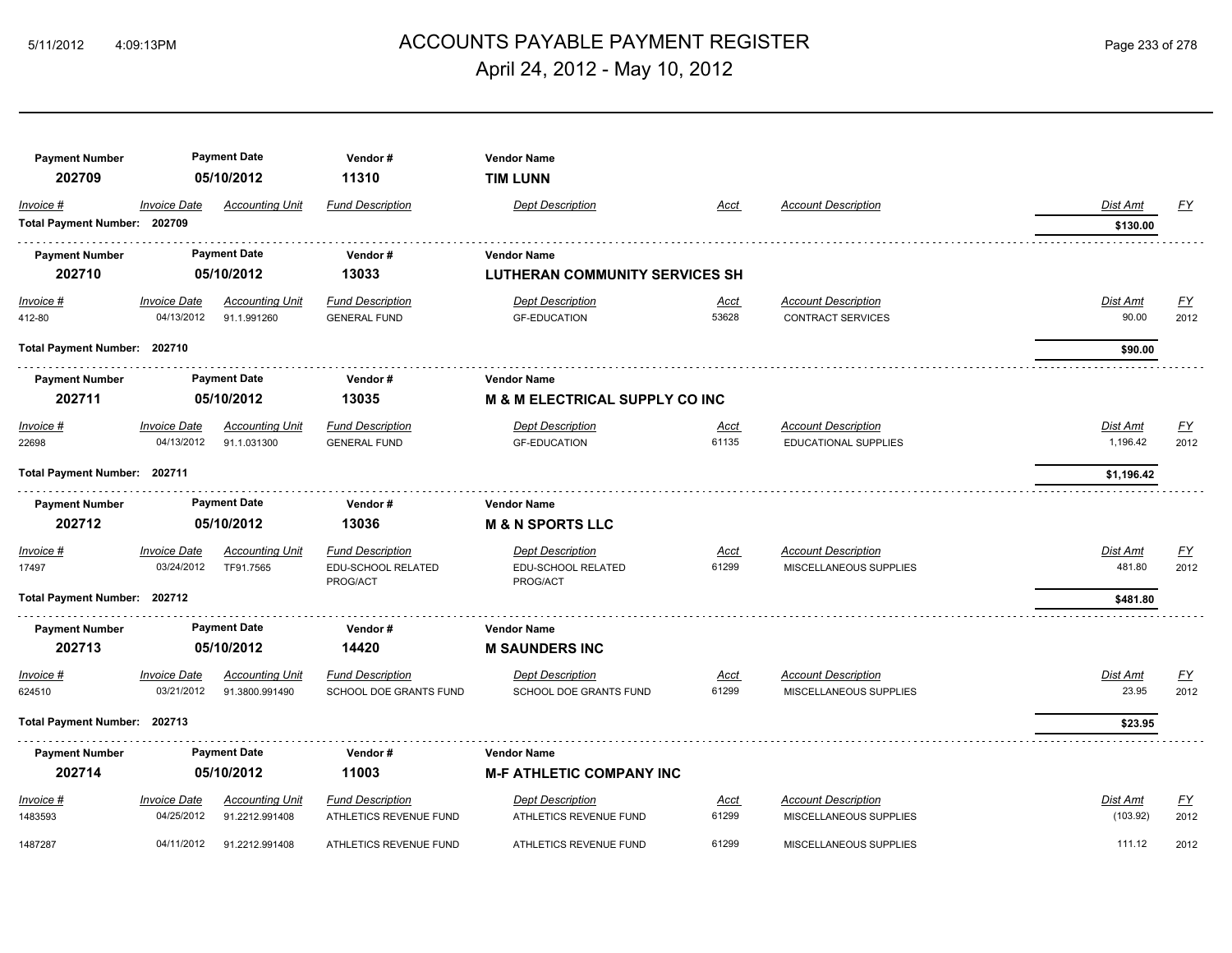## ACCOUNTS PAYABLE PAYMENT REGISTER 5/11/2012 4:09:13PM Page 234 of 278 April 24, 2012 - May 10, 2012

| <b>Payment Number</b><br>202714           |                                   | <b>Payment Date</b><br>05/10/2012        | Vendor#<br>11003                                  | <b>Vendor Name</b><br><b>M-F ATHLETIC COMPANY INC</b> |                      |                                                        |                          |                          |
|-------------------------------------------|-----------------------------------|------------------------------------------|---------------------------------------------------|-------------------------------------------------------|----------------------|--------------------------------------------------------|--------------------------|--------------------------|
| Invoice #<br>Total Payment Number: 202714 | <b>Invoice Date</b>               | <b>Accounting Unit</b>                   | <b>Fund Description</b>                           | <b>Dept Description</b>                               | Acct                 | <b>Account Description</b>                             | Dist Amt<br>\$7.20       | EY                       |
| <b>Payment Number</b><br>202715           |                                   | <b>Payment Date</b><br>05/10/2012        | Vendor#<br>14430                                  | <b>Vendor Name</b><br><b>JESSICA MAGILL</b>           |                      |                                                        |                          |                          |
| $Invoice$ #<br><b>APR-12</b>              | <b>Invoice Date</b><br>04/17/2012 | <b>Accounting Unit</b><br>91.2207.991600 | <b>Fund Description</b><br>ADULT ED/CONTINUING ED | <b>Dept Description</b><br>ADULT ED/CONTINUING ED     | <u>Acct</u><br>61135 | <b>Account Description</b><br>EDUCATIONAL SUPPLIES     | <b>Dist Amt</b><br>19.70 | <u>FY</u><br>2012        |
| Total Payment Number: 202715              |                                   |                                          |                                                   |                                                       |                      |                                                        | \$19.70                  |                          |
| <b>Payment Number</b><br>202716           |                                   | <b>Payment Date</b><br>05/10/2012        | Vendor#<br>11153                                  | <b>Vendor Name</b><br><b>RITA L MAGLIO</b>            |                      |                                                        |                          |                          |
| Invoice #<br>MILES-DEC-R                  | <b>Invoice Date</b><br>04/13/2012 | <b>Accounting Unit</b><br>91.1.992322    | <b>Fund Description</b><br><b>GENERAL FUND</b>    | <b>Dept Description</b><br><b>GF-EDUCATION</b>        | Acct<br>55307        | <b>Account Description</b><br>MILEAGE REIMBURSEMENTS   | Dist Amt<br>11.10        | <u>FY</u><br>2012        |
| MILES-MAR-R                               | 04/13/2012                        | 91.1.992322                              | <b>GENERAL FUND</b>                               | <b>GF-EDUCATION</b>                                   | 55307                | MILEAGE REIMBURSEMENTS                                 | 6.66                     | 2012                     |
| MILES-JAN-R                               | 04/13/2012                        | 91.1.992322                              | <b>GENERAL FUND</b>                               | <b>GF-EDUCATION</b>                                   | 55307                | MILEAGE REIMBURSEMENTS                                 | 11.10                    | 2012                     |
| MILES-APR-R                               | 04/13/2012                        | 91.1.992322                              | <b>GENERAL FUND</b>                               | <b>GF-EDUCATION</b>                                   | 55307                | MILEAGE REIMBURSEMENTS                                 | 7.22                     | 2012                     |
| Total Payment Number: 202716              |                                   |                                          |                                                   |                                                       |                      |                                                        | \$36.08                  |                          |
| <b>Payment Number</b><br>202717           |                                   | <b>Payment Date</b><br>05/10/2012        | Vendor#<br>13044                                  | <b>Vendor Name</b><br><b>MAILFINANCE</b>              |                      |                                                        |                          |                          |
| Invoice #<br>H3231223                     | <b>Invoice Date</b><br>04/16/2012 | <b>Accounting Unit</b><br>91.1.041160    | <b>Fund Description</b><br><b>GENERAL FUND</b>    | <b>Dept Description</b><br><b>GF-EDUCATION</b>        | <b>Acct</b><br>53628 | <b>Account Description</b><br><b>CONTRACT SERVICES</b> | Dist Amt<br>413.82       | $\underline{FY}$<br>2012 |
| Total Payment Number: 202717              |                                   |                                          |                                                   |                                                       |                      |                                                        | \$413.82                 |                          |
| <b>Payment Number</b><br>202718           |                                   | <b>Payment Date</b><br>05/10/2012        | Vendor#<br>11312                                  | <b>Vendor Name</b><br><b>WILLIAM MANIOTIS</b>         |                      |                                                        |                          |                          |
| Invoice #<br>40912-04                     | <b>Invoice Date</b><br>04/09/2012 | <b>Accounting Unit</b><br>91.1.041428    | <b>Fund Description</b><br><b>GENERAL FUND</b>    | <b>Dept Description</b><br><b>GF-EDUCATION</b>        | Acct<br>55642        | <b>Account Description</b><br><b>GAME OFFICIALS</b>    | Dist Amt<br>60.00        | EY<br>2012               |
| 42012-06                                  | 04/20/2012                        | 91.1.061431                              | <b>GENERAL FUND</b>                               | <b>GF-EDUCATION</b>                                   | 55642                | <b>GAME OFFICIALS</b>                                  | 60.00                    | 2012                     |
| Total Payment Number: 202718              |                                   |                                          |                                                   |                                                       |                      |                                                        | \$120.00                 |                          |
|                                           |                                   |                                          |                                                   |                                                       |                      |                                                        |                          |                          |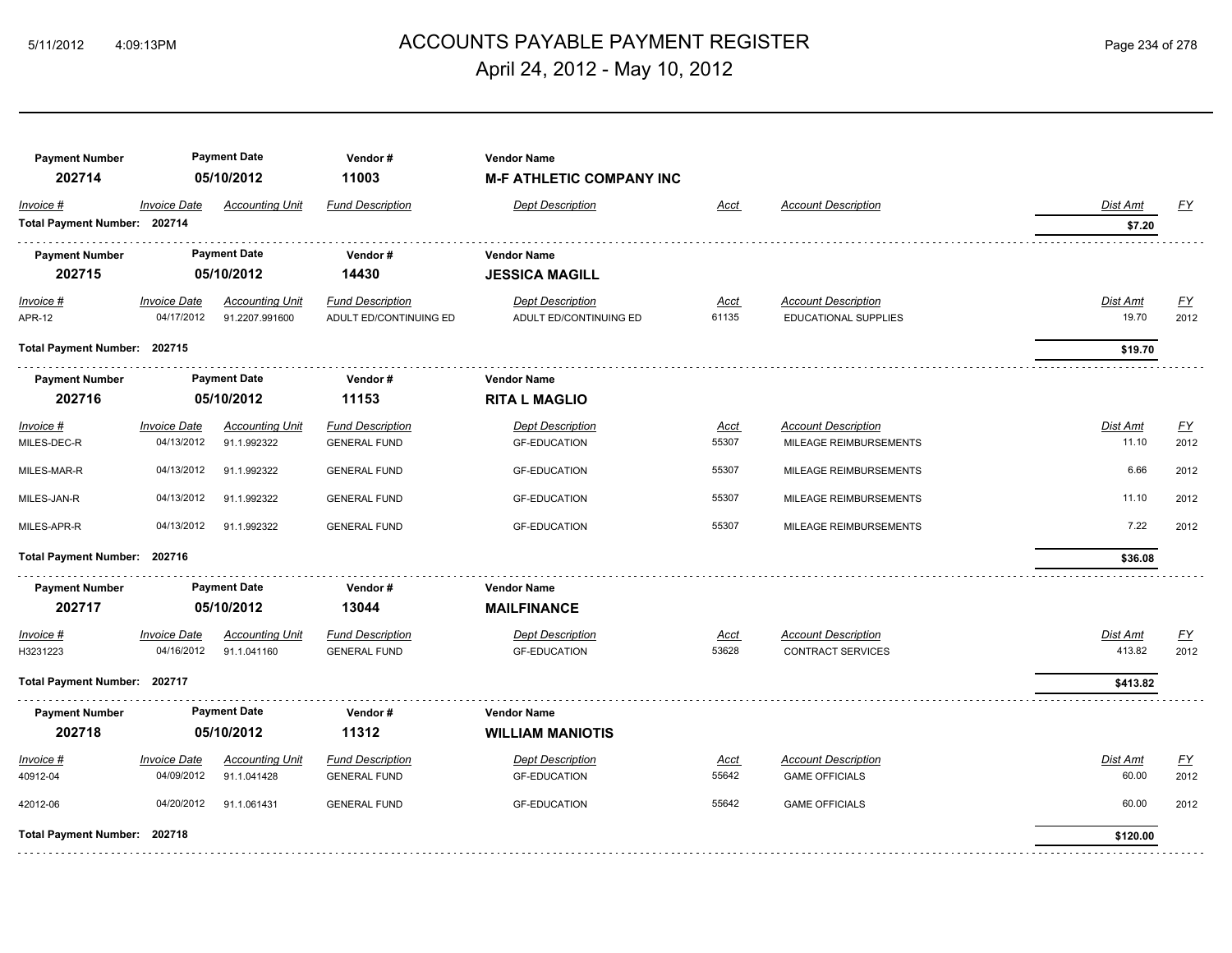## ACCOUNTS PAYABLE PAYMENT REGISTER 5/11/2012 4:09:13PM Page 235 of 278 April 24, 2012 - May 10, 2012

| <b>Payment Number</b><br>202719 |                     | <b>Payment Date</b><br>05/10/2012 | Vendor#<br>13052        | <b>Vendor Name</b><br><b>MANSFIELD PAPER CO INC</b> |             |                              |          |                  |
|---------------------------------|---------------------|-----------------------------------|-------------------------|-----------------------------------------------------|-------------|------------------------------|----------|------------------|
| Invoice #                       | <b>Invoice Date</b> | <b>Accounting Unit</b>            | <b>Fund Description</b> | <b>Dept Description</b>                             | Acct        | <b>Account Description</b>   | Dist Amt | <u>FY</u>        |
| 527937                          | 04/18/2012          | 91.1.041300                       | <b>GENERAL FUND</b>     | <b>GF-EDUCATION</b>                                 | 61135       | EDUCATIONAL SUPPLIES         | 22.68    | 2012             |
| 527788                          | 04/18/2012          | 91.1.041300                       | <b>GENERAL FUND</b>     | <b>GF-EDUCATION</b>                                 | 61135       | EDUCATIONAL SUPPLIES         | 200.91   | 2012             |
| Total Payment Number: 202719    |                     |                                   |                         |                                                     |             |                              | \$223.59 |                  |
| <b>Payment Number</b>           |                     | <b>Payment Date</b>               | Vendor#                 | <b>Vendor Name</b>                                  |             |                              |          |                  |
| 202720                          |                     | 05/10/2012                        | 11152                   | <b>SARAH MARANDOS</b>                               |             |                              |          |                  |
| Invoice #                       | <b>Invoice Date</b> | <b>Accounting Unit</b>            | <b>Fund Description</b> | <b>Dept Description</b>                             | Acct        | <b>Account Description</b>   | Dist Amt | <u>FY</u>        |
| MILES-MAR-R                     | 04/13/2012          | 91.1.992322                       | <b>GENERAL FUND</b>     | <b>GF-EDUCATION</b>                                 | 55307       | MILEAGE REIMBURSEMENTS       | 37.05    | 2012             |
| Total Payment Number: 202720    |                     |                                   |                         |                                                     |             |                              | \$37.05  |                  |
| <b>Payment Number</b>           |                     | <b>Payment Date</b>               | Vendor#                 | <b>Vendor Name</b>                                  |             |                              |          |                  |
| 202721                          |                     | 05/10/2012                        | 10997                   | <b>ADAM MARCOUX</b>                                 |             |                              |          |                  |
| Invoice #                       | <b>Invoice Date</b> | <b>Accounting Unit</b>            | <b>Fund Description</b> | <b>Dept Description</b>                             | <b>Acct</b> | <b>Account Description</b>   | Dist Amt | $\underline{FY}$ |
| 43012-03                        | 04/30/2012          | 91.1.031428                       | <b>GENERAL FUND</b>     | <b>GF-EDUCATION</b>                                 | 55642       | <b>GAME OFFICIALS</b>        | 60.00    | 2012             |
| 42512-03                        | 04/25/2012          | 91.1.031428                       | <b>GENERAL FUND</b>     | <b>GF-EDUCATION</b>                                 | 55642       | <b>GAME OFFICIALS</b>        | 60.00    | 2012             |
| 41112-04-R                      | 04/11/2012          | 91.1.041428                       | <b>GENERAL FUND</b>     | <b>GF-EDUCATION</b>                                 | 55642       | <b>GAME OFFICIALS</b>        | 60.00    | 2012             |
| Total Payment Number: 202721    |                     |                                   |                         |                                                     |             |                              | \$180.00 |                  |
| <b>Payment Number</b><br>202722 |                     | <b>Payment Date</b><br>05/10/2012 | Vendor#<br>11284        | <b>Vendor Name</b><br><b>MARK PROULX</b>            |             |                              |          |                  |
| Invoice #                       | <b>Invoice Date</b> | <b>Accounting Unit</b>            | <b>Fund Description</b> | <b>Dept Description</b>                             | <u>Acct</u> | <b>Account Description</b>   | Dist Amt | <u>FY</u>        |
| 04/09-04/20                     | 04/20/2012          | 91.3800.042210                    | SCHOOL DOE GRANTS FUND  | SCHOOL DOE GRANTS FUND                              | 53607       | PROGRAM IMPROVEMENT SERVICES | 360.00   | 2012             |
| $4/9 - 4/20$                    | 04/17/2012          | 91.3800.042210                    | SCHOOL DOE GRANTS FUND  | SCHOOL DOE GRANTS FUND                              | 53607       | PROGRAM IMPROVEMENT SERVICES | 360.00   | 2012             |
| Total Payment Number: 202722    |                     |                                   |                         |                                                     |             |                              | \$720.00 |                  |
| <b>Payment Number</b>           |                     | <b>Payment Date</b>               | Vendor#                 | <b>Vendor Name</b>                                  |             |                              |          |                  |
| 202723                          |                     | 05/10/2012                        | 11343                   | <b>MARKERBOARD PEOPLE</b>                           |             |                              |          |                  |
| Invoice #                       | <b>Invoice Date</b> | <b>Accounting Unit</b>            | <b>Fund Description</b> | <b>Dept Description</b>                             | Acct        | <b>Account Description</b>   | Dist Amt | <u>FY</u>        |
| 162667                          | 04/02/2012          | 91.3800.091271                    | SCHOOL DOE GRANTS FUND  | SCHOOL DOE GRANTS FUND                              | 61299       | MISCELLANEOUS SUPPLIES       | 187.00   | 2012             |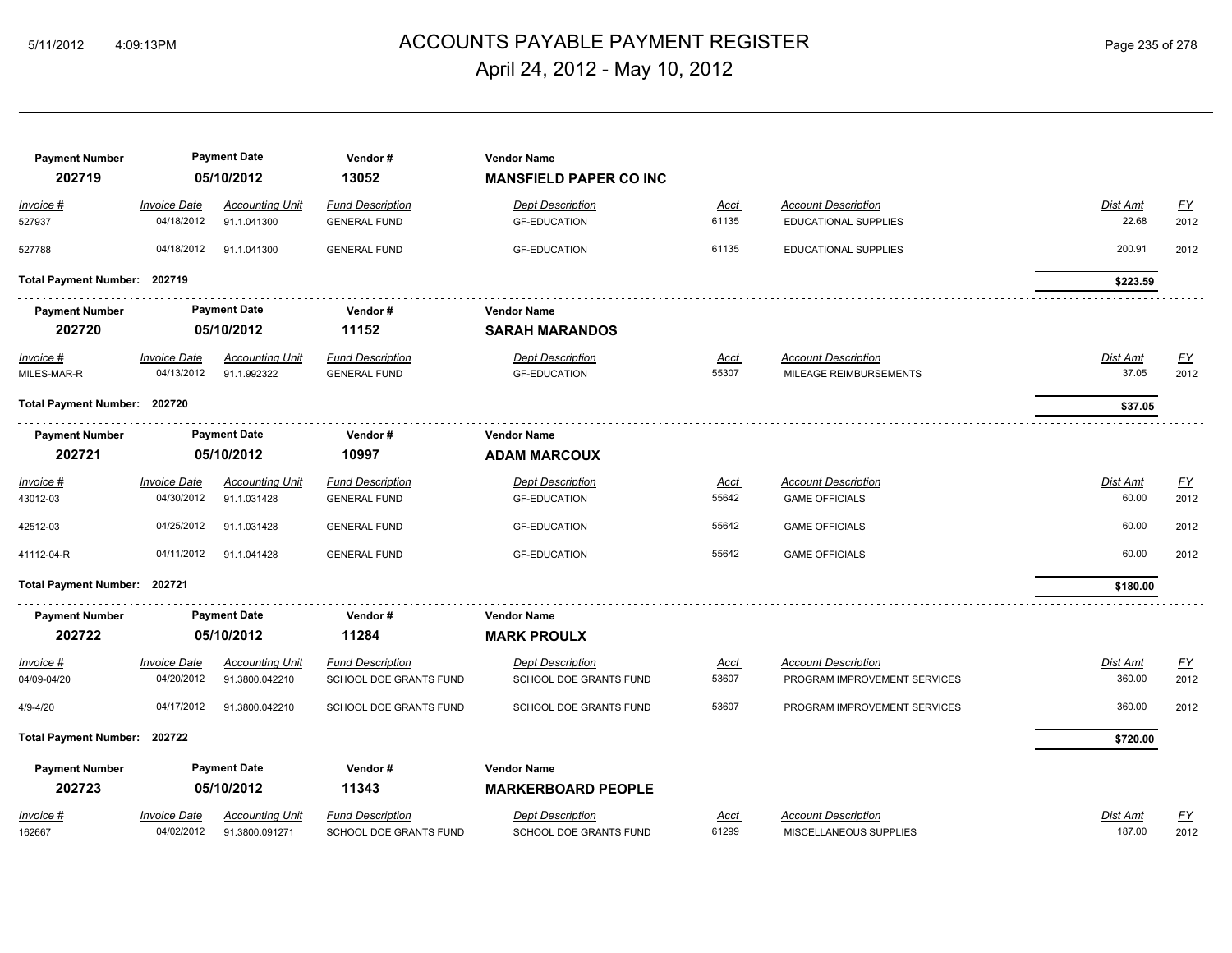## ACCOUNTS PAYABLE PAYMENT REGISTER 5/11/2012 4:09:13PM Page 236 of 278 April 24, 2012 - May 10, 2012

| <b>Payment Number</b><br>202723           |                                   | <b>Payment Date</b><br>05/10/2012     | Vendor#<br>11343                               | <b>Vendor Name</b><br><b>MARKERBOARD PEOPLE</b> |                      |                                                    |                          |            |
|-------------------------------------------|-----------------------------------|---------------------------------------|------------------------------------------------|-------------------------------------------------|----------------------|----------------------------------------------------|--------------------------|------------|
| Invoice #<br>Total Payment Number: 202723 | <b>Invoice Date</b>               | <b>Accounting Unit</b>                | <b>Fund Description</b>                        | <b>Dept Description</b>                         | <u>Acct</u>          | <b>Account Description</b>                         | Dist Amt<br>\$187.00     | EY         |
| <b>Payment Number</b><br>202724           |                                   | <b>Payment Date</b><br>05/10/2012     | Vendor#<br>11280                               | <b>Vendor Name</b><br><b>MARKET BASKET</b>      |                      |                                                    |                          |            |
| Invoice #<br>107595-124                   | <b>Invoice Date</b><br>04/13/2012 | <b>Accounting Unit</b><br>91.1.031340 | <b>Fund Description</b><br><b>GENERAL FUND</b> | <b>Dept Description</b><br><b>GF-EDUCATION</b>  | <u>Acct</u><br>61135 | <b>Account Description</b><br>EDUCATIONAL SUPPLIES | <b>Dist Amt</b><br>90.24 | EY<br>2012 |
| 115874-137                                | 04/18/2012                        | 91.1.031340                           | <b>GENERAL FUND</b>                            | <b>GF-EDUCATION</b>                             | 61135                | EDUCATIONAL SUPPLIES                               | 27.74                    | 2012       |
| 179892-131                                | 04/19/2012                        | 91.1.041300                           | <b>GENERAL FUND</b>                            | <b>GF-EDUCATION</b>                             | 61135                | EDUCATIONAL SUPPLIES                               | 38.54                    | 2012       |
| 144839-131                                | 04/03/2012                        | 91.1.041300                           | <b>GENERAL FUND</b>                            | <b>GF-EDUCATION</b>                             | 61135                | <b>EDUCATIONAL SUPPLIES</b>                        | 43.85                    | 2012       |
| 112830-100                                | 04/09/2012                        | 91.1.041300                           | <b>GENERAL FUND</b>                            | <b>GF-EDUCATION</b>                             | 61135                | EDUCATIONAL SUPPLIES                               | 77.55                    | 2012       |
| 199847-95                                 | 04/17/2012                        | 91.1.061345                           | <b>GENERAL FUND</b>                            | <b>GF-EDUCATION</b>                             | 61135                | <b>EDUCATIONAL SUPPLIES</b>                        | 62.80                    | 2012       |
| 112820-135                                | 04/16/2012                        | 91.3800.991490                        | SCHOOL DOE GRANTS FUND                         | SCHOOL DOE GRANTS FUND                          | 61299                | MISCELLANEOUS SUPPLIES                             | 22.60                    | 2012       |
| 184946-150                                | 04/12/2012                        | 91.3800.991490                        | SCHOOL DOE GRANTS FUND                         | SCHOOL DOE GRANTS FUND                          | 61299                | MISCELLANEOUS SUPPLIES                             | 16.37                    | 2012       |
| 100194-135                                | 04/02/2012                        | 91.3800.991490                        | SCHOOL DOE GRANTS FUND                         | SCHOOL DOE GRANTS FUND                          | 61299                | MISCELLANEOUS SUPPLIES                             | 21.22                    | 2012       |
| 132777-135                                | 03/29/2012                        | 91.3800.991490                        | SCHOOL DOE GRANTS FUND                         | SCHOOL DOE GRANTS FUND                          | 61299                | MISCELLANEOUS SUPPLIES                             | 8.97                     | 2012       |
| 130224-135                                | 03/26/2012                        | 91.3800.991490                        | SCHOOL DOE GRANTS FUND                         | SCHOOL DOE GRANTS FUND                          | 61299                | MISCELLANEOUS SUPPLIES                             | 23.75                    | 2012       |
| 161755-135                                | 04/04/2012                        | 91.3800.991490                        | SCHOOL DOE GRANTS FUND                         | SCHOOL DOE GRANTS FUND                          | 61299                | MISCELLANEOUS SUPPLIES                             | 7.98                     | 2012       |
| 9.46                                      | 04/02/2012                        | 91.3800.991490                        | SCHOOL DOE GRANTS FUND                         | SCHOOL DOE GRANTS FUND                          | 61299                | MISCELLANEOUS SUPPLIES                             | 9.46                     | 2012       |
| 115423-103                                | 04/19/2012                        | 91.2222.991490                        | AFTER SCHOOL PROGRAM                           | AFTER SCHOOL PROGRAM                            | 61299                | MISCELLANEOUS SUPPLIES                             | 22.84                    | 2012       |
| 112717-103                                | 04/16/2012                        | 91.2222.991490                        | AFTER SCHOOL PROGRAM                           | AFTER SCHOOL PROGRAM                            | 61299                | MISCELLANEOUS SUPPLIES                             | 20.95                    | 2012       |
| 114678-116                                | 04/18/2012                        | 91.2222.991490                        | AFTER SCHOOL PROGRAM                           | AFTER SCHOOL PROGRAM                            | 61299                | MISCELLANEOUS SUPPLIES                             | 14.96                    | 2012       |
| Total Payment Number: 202724              |                                   |                                       |                                                |                                                 |                      |                                                    | \$509.82                 |            |
| <b>Payment Number</b><br>202725           |                                   | <b>Payment Date</b><br>05/10/2012     | Vendor#<br>13061                               | <b>Vendor Name</b><br><b>CHESTER MARTEL</b>     |                      |                                                    |                          |            |
| Invoice #                                 | <b>Invoice Date</b>               | <b>Accounting Unit</b>                | <b>Fund Description</b>                        | <b>Dept Description</b>                         | Acct                 | <b>Account Description</b>                         | Dist Amt                 | <u>FY</u>  |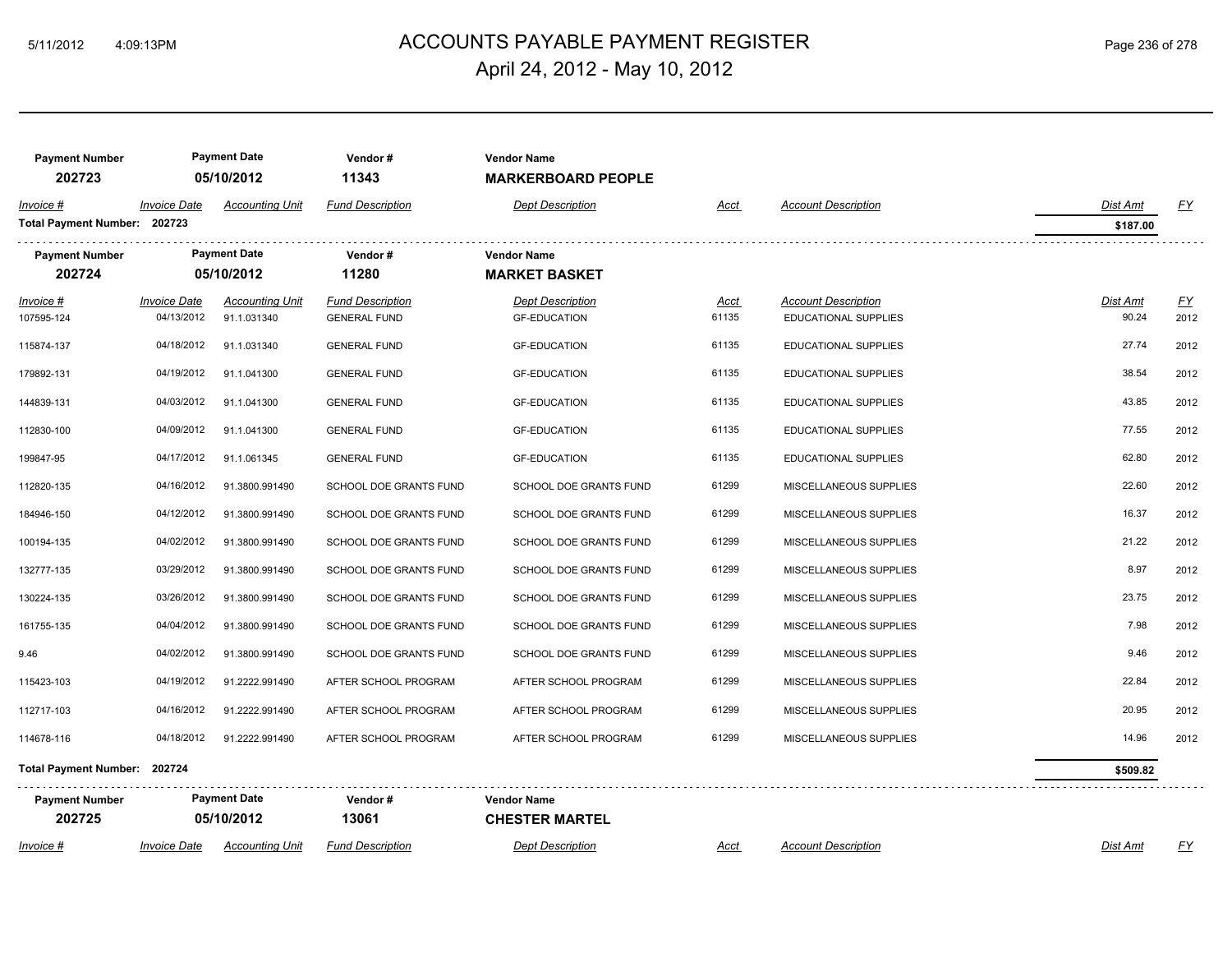## ACCOUNTS PAYABLE PAYMENT REGISTER 5/11/2012 4:09:13PM Page 237 of 278 April 24, 2012 - May 10, 2012

| <b>Payment Number</b><br>202725     |                                   | <b>Payment Date</b><br>05/10/2012        | Vendor#<br>13061                                  | <b>Vendor Name</b><br><b>CHESTER MARTEL</b>         |                      |                                                               |                           |                   |
|-------------------------------------|-----------------------------------|------------------------------------------|---------------------------------------------------|-----------------------------------------------------|----------------------|---------------------------------------------------------------|---------------------------|-------------------|
| Invoice #<br>42712-03               | <b>Invoice Date</b><br>04/27/2012 | <b>Accounting Unit</b><br>91.1.031457    | <b>Fund Description</b><br><b>GENERAL FUND</b>    | <b>Dept Description</b><br><b>GF-EDUCATION</b>      | <u>Acct</u><br>55642 | <b>Account Description</b><br><b>GAME OFFICIALS</b>           | Dist Amt<br>80.00         | EY<br>2012        |
| Total Payment Number: 202725        |                                   |                                          |                                                   |                                                     |                      |                                                               | \$80.00                   |                   |
| <b>Payment Number</b><br>202726     |                                   | <b>Payment Date</b><br>05/10/2012        | Vendor#<br>11156                                  | <b>Vendor Name</b><br><b>MATSOL INC</b>             |                      |                                                               |                           |                   |
| $Invoice$ #<br>2012170              | <b>Invoice Date</b><br>02/13/2012 | <b>Accounting Unit</b><br>91.3800.151271 | <b>Fund Description</b><br>SCHOOL DOE GRANTS FUND | <b>Dept Description</b><br>SCHOOL DOE GRANTS FUND   | Acct<br>55400        | <b>Account Description</b><br><b>CONFERENCES AND SEMINARS</b> | <b>Dist Amt</b><br>260.00 | <u>FY</u><br>2012 |
| Total Payment Number: 202726        |                                   |                                          |                                                   |                                                     |                      |                                                               | \$260.00                  |                   |
| <b>Payment Number</b><br>202727     |                                   | <b>Payment Date</b><br>05/10/2012        | Vendor#<br>13077                                  | <b>Vendor Name</b><br><b>MCGRAW HILL COMPANIES</b>  |                      |                                                               |                           |                   |
| Invoice #<br>67250830001            | <b>Invoice Date</b><br>04/16/2012 | <b>Accounting Unit</b><br>91.1.051160    | <b>Fund Description</b><br><b>GENERAL FUND</b>    | <b>Dept Description</b><br><b>GF-EDUCATION</b>      | Acct<br>61135        | <b>Account Description</b><br><b>EDUCATIONAL SUPPLIES</b>     | Dist Amt<br>2,966.53      | <u>FY</u><br>2012 |
| 67191485001-R                       | 04/03/2012                        | 91.1.101210                              | <b>GENERAL FUND</b>                               | <b>GF-EDUCATION</b>                                 | 61249                | <b>TESTING MATERIALS</b>                                      | (43.02)                   | 2012              |
| Total Payment Number: 202727        |                                   |                                          |                                                   |                                                     |                      |                                                               | \$2,923.51                |                   |
| 847908                              | 04/17/2012                        | 91.1.051345                              | <b>GENERAL FUND</b>                               | <b>GF-EDUCATION</b>                                 | 61135                | EDUCATIONAL SUPPLIES                                          | 493.60                    | 2012              |
| Total Payment Number: 202727        |                                   |                                          |                                                   |                                                     |                      |                                                               | \$493.60                  |                   |
| <b>Payment Number</b><br>202728     |                                   | <b>Payment Date</b><br>05/10/2012        | Vendor#<br>14454                                  | <b>Vendor Name</b><br><b>LORI MCINTOSH</b>          |                      |                                                               |                           |                   |
| <i>Invoice</i> #<br><b>FA11 - R</b> | <b>Invoice Date</b><br>02/24/2012 | <b>Accounting Unit</b><br>91.3800.992210 | <b>Fund Description</b><br>SCHOOL DOE GRANTS FUND | <b>Dept Description</b><br>SCHOOL DOE GRANTS FUND   | <u>Acct</u><br>55300 | <b>Account Description</b><br><b>TRAVEL</b>                   | <b>Dist Amt</b><br>158.00 | EY<br>2012        |
| Total Payment Number: 202728        |                                   |                                          |                                                   |                                                     |                      |                                                               | \$158.00                  |                   |
| <b>Payment Number</b><br>202729     |                                   | <b>Payment Date</b><br>05/10/2012        | Vendor#<br>11301                                  | <b>Vendor Name</b><br><b>MELS'S FUNWAY PARK LLC</b> |                      |                                                               |                           |                   |
| Invoice #<br>FI-246                 | <b>Invoice Date</b><br>05/01/2012 | <b>Accounting Unit</b><br>91.3800.991490 | <b>Fund Description</b><br>SCHOOL DOE GRANTS FUND | <b>Dept Description</b><br>SCHOOL DOE GRANTS FUND   | <u>Acct</u><br>61299 | <b>Account Description</b><br>MISCELLANEOUS SUPPLIES          | Dist Amt<br>1,200.00      | <u>FY</u><br>2012 |
| Total Payment Number: 202729        |                                   |                                          |                                                   |                                                     |                      |                                                               | \$1,200.00                |                   |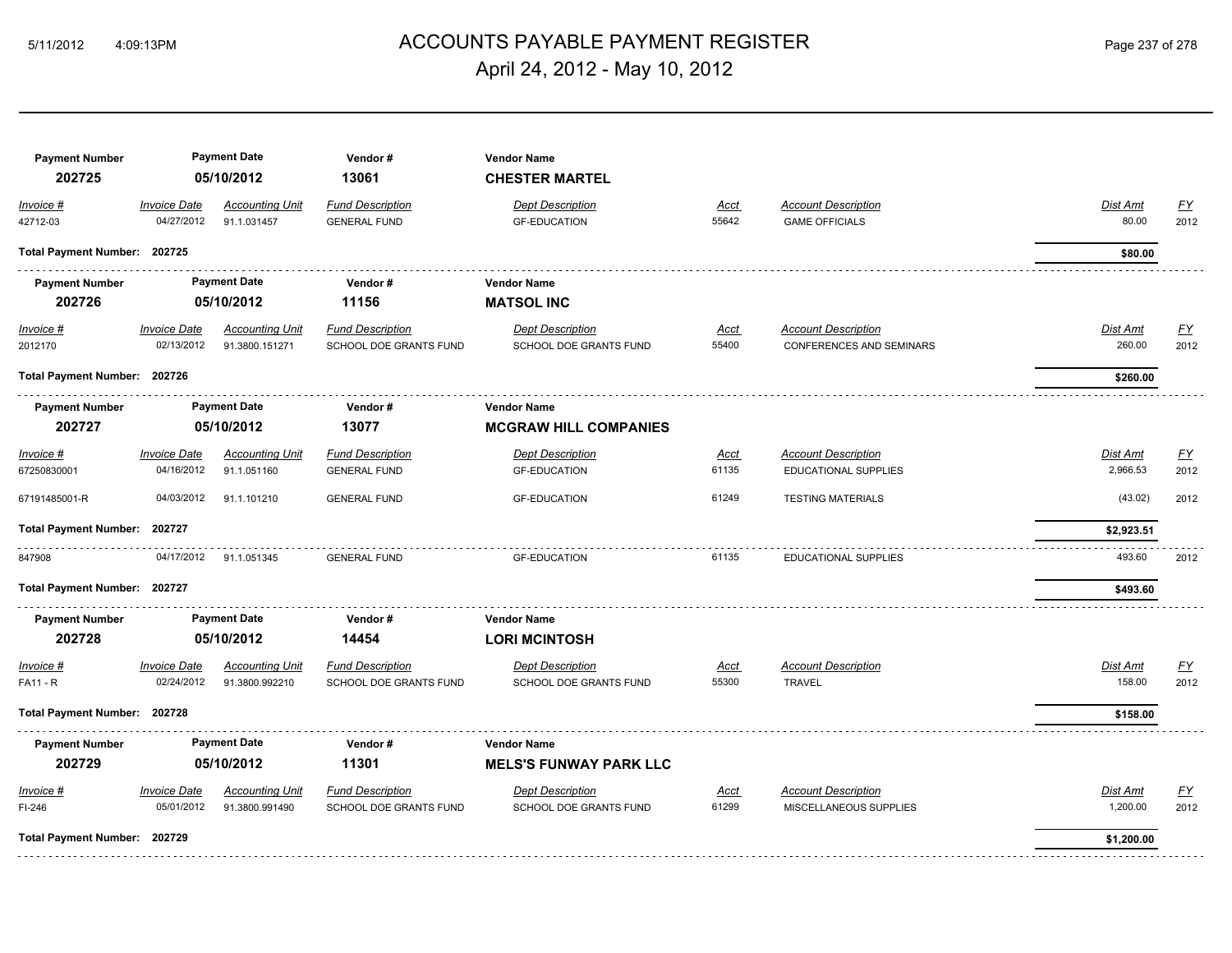## ACCOUNTS PAYABLE PAYMENT REGISTER 5/11/2012 4:09:13PM Page 238 of 278 April 24, 2012 - May 10, 2012

| <b>Payment Number</b><br>202730 |                                   | <b>Payment Date</b><br>05/10/2012        | Vendor#<br>13094                                         | <b>Vendor Name</b><br><b>BARBARA MICHAEL</b>             |                      |                                                                |                                                         |  |
|---------------------------------|-----------------------------------|------------------------------------------|----------------------------------------------------------|----------------------------------------------------------|----------------------|----------------------------------------------------------------|---------------------------------------------------------|--|
| Invoice #<br>42612-04           | <b>Invoice Date</b><br>04/26/2012 | <b>Accounting Unit</b><br>91.1.041474    | <b>Fund Description</b><br><b>GENERAL FUND</b>           | <b>Dept Description</b><br><b>GF-EDUCATION</b>           | <u>Acct</u><br>55642 | <b>Account Description</b><br><b>GAME OFFICIALS</b>            | $\underline{FY}$<br>Dist Amt<br>130.00<br>2012          |  |
| Total Payment Number: 202730    |                                   |                                          |                                                          |                                                          |                      |                                                                | \$130.00                                                |  |
| <b>Payment Number</b><br>202731 |                                   | <b>Payment Date</b><br>05/10/2012        | Vendor#<br>11319                                         | <b>Vendor Name</b><br><b>DONALD F MICUCCI</b>            |                      |                                                                |                                                         |  |
| $Invoice$ #<br>40712-04         | <b>Invoice Date</b><br>04/07/2012 | <b>Accounting Unit</b><br>91.1.041429    | <b>Fund Description</b><br><b>GENERAL FUND</b>           | <b>Dept Description</b><br><b>GF-EDUCATION</b>           | <u>Acct</u><br>55642 | <b>Account Description</b><br><b>GAME OFFICIALS</b>            | <u>FY</u><br><u>Dist Amt</u><br>60.00<br>2012           |  |
| Total Payment Number: 202731    |                                   |                                          |                                                          |                                                          |                      |                                                                | \$60.00                                                 |  |
| <b>Payment Number</b><br>202732 |                                   | <b>Payment Date</b><br>05/10/2012        | Vendor#<br>11322                                         | <b>Vendor Name</b><br><b>GERRY MILES JR</b>              |                      |                                                                |                                                         |  |
| Invoice #<br>42112-04           | <b>Invoice Date</b><br>04/21/2012 | <b>Accounting Unit</b><br>91.1.041452    | <b>Fund Description</b><br><b>GENERAL FUND</b>           | <b>Dept Description</b><br><b>GF-EDUCATION</b>           | <u>Acct</u><br>55642 | <b>Account Description</b><br><b>GAME OFFICIALS</b>            | Dist Amt<br>$\underline{FY}$<br>80.00<br>2012           |  |
| Total Payment Number: 202732    |                                   |                                          |                                                          |                                                          |                      |                                                                | \$80.00                                                 |  |
| <b>Payment Number</b><br>202733 |                                   | <b>Payment Date</b><br>05/10/2012        | Vendor#<br>11034                                         | <b>Vendor Name</b><br><b>MILFORD SCHOOL DISTRICT</b>     |                      |                                                                |                                                         |  |
| Invoice #<br><b>MAR-12</b>      | Invoice Date<br>04/13/2012        | <b>Accounting Unit</b><br>91.1.992700    | <b>Fund Description</b><br><b>GENERAL FUND</b>           | <b>Dept Description</b><br><b>GF-EDUCATION</b>           | <u>Acct</u><br>55690 | <b>Account Description</b><br>SCHOOL TRANSPORTATION SERVICES   | $\underline{FY}$<br>Dist Amt<br>1,585.00<br>2012        |  |
| Total Payment Number: 202733    |                                   |                                          |                                                          |                                                          |                      |                                                                | \$1,585.00                                              |  |
| <b>Payment Number</b><br>202734 |                                   | <b>Payment Date</b><br>05/10/2012        | Vendor#<br>11010                                         | <b>Vendor Name</b><br><b>MUSIC IS ELEMENTARY</b>         |                      |                                                                |                                                         |  |
| Invoice #<br>193348             | <b>Invoice Date</b><br>04/17/2012 | <b>Accounting Unit</b><br>91.1.191112    | <b>Fund Description</b><br><b>GENERAL FUND</b>           | <b>Dept Description</b><br><b>GF-EDUCATION</b>           | <u>Acct</u><br>61135 | <b>Account Description</b><br><b>EDUCATIONAL SUPPLIES</b>      | <u>FY</u><br>Dist Amt<br>148.75<br>2012                 |  |
| Total Payment Number: 202734    |                                   |                                          |                                                          |                                                          |                      |                                                                | \$148.75                                                |  |
| <b>Payment Number</b><br>202735 |                                   | <b>Payment Date</b><br>05/10/2012        | Vendor#<br>11278                                         | <b>Vendor Name</b><br><b>NASHUA HIGH SCHOOL NORTH</b>    |                      |                                                                |                                                         |  |
| Invoice #<br>04/12              | <b>Invoice Date</b><br>04/12/2012 | <b>Accounting Unit</b><br>91.3800.042210 | <b>Fund Description</b><br><b>SCHOOL DOE GRANTS FUND</b> | <b>Dept Description</b><br><b>SCHOOL DOE GRANTS FUND</b> | <b>Acct</b><br>53400 | <b>Account Description</b><br><b>MARKETING &amp; PROMOTION</b> | $\underline{\mathsf{FY}}$<br>Dist Amt<br>127.00<br>2012 |  |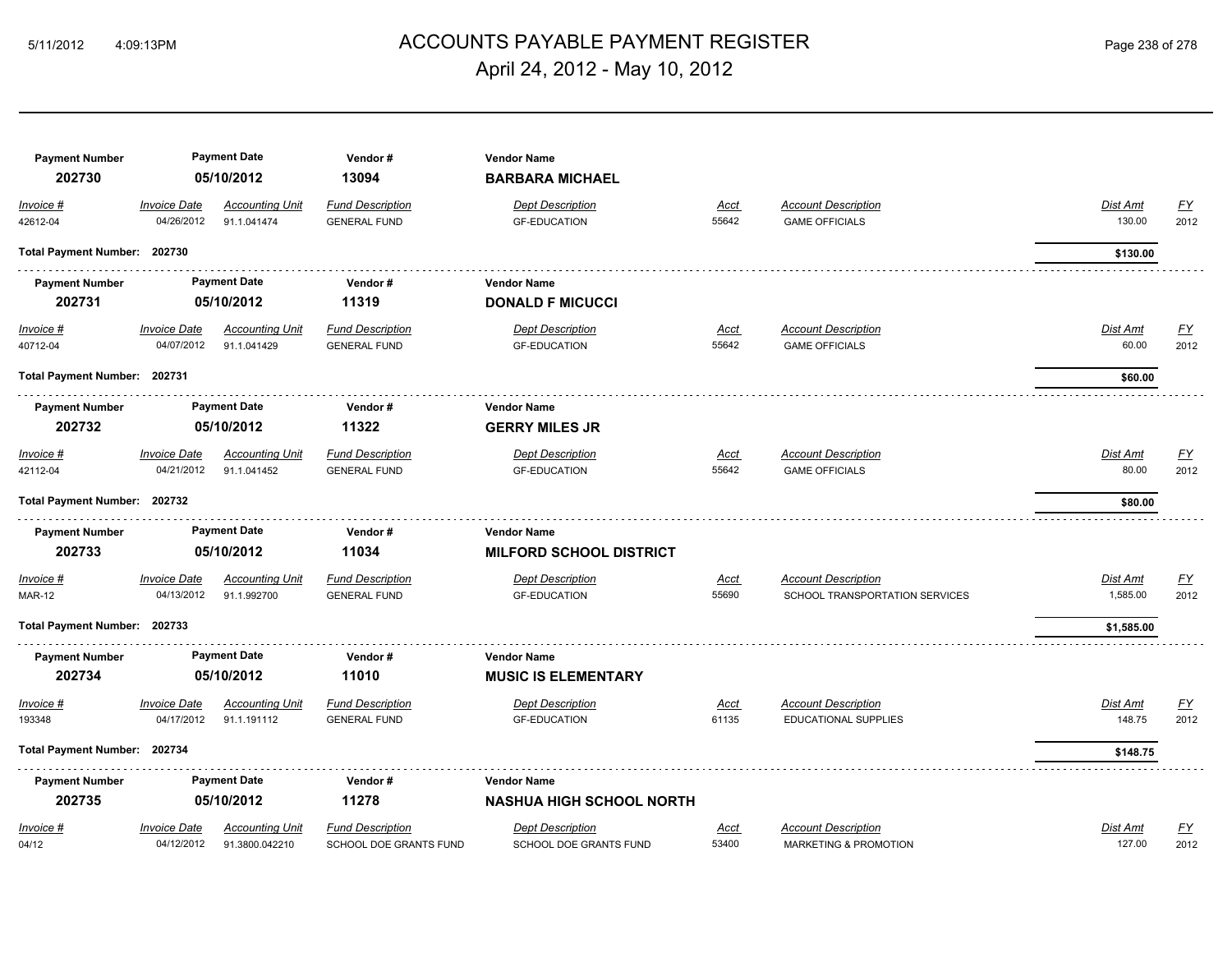## ACCOUNTS PAYABLE PAYMENT REGISTER 5/11/2012 4:09:13PM Page 239 of 278 April 24, 2012 - May 10, 2012

| <b>Payment Number</b><br>202735           |                     | <b>Payment Date</b><br>05/10/2012 | Vendor#<br>11278        | <b>Vendor Name</b><br><b>NASHUA HIGH SCHOOL NORTH</b> |             |                                       |                      |                  |  |  |
|-------------------------------------------|---------------------|-----------------------------------|-------------------------|-------------------------------------------------------|-------------|---------------------------------------|----------------------|------------------|--|--|
| Invoice #<br>Total Payment Number: 202735 | <b>Invoice Date</b> | <b>Accounting Unit</b>            | <b>Fund Description</b> | <b>Dept Description</b>                               | Acct        | <b>Account Description</b>            | Dist Amt<br>\$127.00 | EY               |  |  |
| <b>Payment Number</b>                     |                     | <b>Payment Date</b>               | Vendor#                 | <b>Vendor Name</b>                                    |             |                                       |                      |                  |  |  |
| 202736                                    |                     | 05/10/2012                        | 11051                   | <b>NCTM</b>                                           |             |                                       |                      |                  |  |  |
| $Invoice$ #                               | <b>Invoice Date</b> | <b>Accounting Unit</b>            | <b>Fund Description</b> | <b>Dept Description</b>                               | <u>Acct</u> | <b>Account Description</b>            | <b>Dist Amt</b>      | <u>FY</u>        |  |  |
| 2117564                                   | 04/13/2012          | 91.1.071111                       | <b>GENERAL FUND</b>     | <b>GF-EDUCATION</b>                                   | 61875       | <b>BOOKS</b>                          | 100.19               | 2012             |  |  |
| Total Payment Number: 202736              |                     |                                   |                         |                                                       |             |                                       | \$100.19             |                  |  |  |
| <b>Payment Number</b>                     | <b>Payment Date</b> |                                   | Vendor#                 | <b>Vendor Name</b>                                    |             |                                       |                      |                  |  |  |
| 202737                                    | 05/10/2012          |                                   |                         |                                                       | 14513       | <b>NATIONWIDE SALES &amp; SERVICE</b> |                      |                  |  |  |
| Invoice #                                 | <b>Invoice Date</b> | <b>Accounting Unit</b>            | <b>Fund Description</b> | <b>Dept Description</b>                               | <u>Acct</u> | <b>Account Description</b>            | Dist Amt             | $\underline{FY}$ |  |  |
| 170394                                    | 02/24/2012          | 91.1.222620                       | <b>GENERAL FUND</b>     | <b>GF-EDUCATION</b>                                   | 61428       | <b>JANITORIAL SUPPLIES</b>            | 172.80               | 2012             |  |  |
| 172869                                    | 04/06/2012          | 91.1.222620                       | <b>GENERAL FUND</b>     | <b>GF-EDUCATION</b>                                   | 61428       | <b>JANITORIAL SUPPLIES</b>            | 1,181.50             | 2012             |  |  |
| Total Payment Number: 202737              |                     |                                   |                         |                                                       |             |                                       | \$1,354.30           |                  |  |  |
| <b>Payment Number</b>                     |                     | <b>Payment Date</b>               | Vendor#                 | <b>Vendor Name</b>                                    |             |                                       |                      |                  |  |  |
| 202738                                    |                     | 05/10/2012                        | 10998                   | <b>ALLAN NEVILLE</b>                                  |             |                                       |                      |                  |  |  |
| Invoice #                                 | <b>Invoice Date</b> | <b>Accounting Unit</b>            | <b>Fund Description</b> | <b>Dept Description</b>                               | <u>Acct</u> | <b>Account Description</b>            | Dist Amt             | $\underline{FY}$ |  |  |
| 42812-03                                  | 04/28/2012          | 91.1.031451                       | <b>GENERAL FUND</b>     | <b>GF-EDUCATION</b>                                   | 55642       | <b>GAME OFFICIALS</b>                 | 40.00                | 2012             |  |  |
| 42812-03                                  | 04/28/2012          | 91.1.031452                       | <b>GENERAL FUND</b>     | <b>GF-EDUCATION</b>                                   | 55642       | <b>GAME OFFICIALS</b>                 | 40.00                | 2012             |  |  |
| 50112-04                                  | 05/01/2012          | 91.1.041452                       | <b>GENERAL FUND</b>     | <b>GF-EDUCATION</b>                                   | 55642       | <b>GAME OFFICIALS</b>                 | 80.00                | 2012             |  |  |
| 42112-04                                  | 04/21/2012          | 91.1.041452                       | <b>GENERAL FUND</b>     | <b>GF-EDUCATION</b>                                   | 55642       | <b>GAME OFFICIALS</b>                 | 80.00                | 2012             |  |  |
| 41712-04                                  | 04/17/2012          | 91.1.041452                       | <b>GENERAL FUND</b>     | <b>GF-EDUCATION</b>                                   | 55642       | <b>GAME OFFICIALS</b>                 | 80.00                | 2012             |  |  |
| Total Payment Number: 202738              |                     |                                   |                         |                                                       |             |                                       | \$320.00             |                  |  |  |
| <b>Payment Number</b>                     |                     | <b>Payment Date</b>               | Vendor#                 | <b>Vendor Name</b>                                    |             |                                       |                      |                  |  |  |
| 202739                                    |                     | 05/10/2012                        | 14521                   | <b>NEW ENGLAND ICE CREAM</b>                          |             |                                       |                      |                  |  |  |
| Invoice #                                 | <b>Invoice Date</b> | <b>Accounting Unit</b>            | <b>Fund Description</b> | <b>Dept Description</b>                               | Acct        | <b>Account Description</b>            | Dist Amt             | $\underline{FY}$ |  |  |
| 2279225                                   | 03/22/2012          | 91.3800.991490                    | SCHOOL DOE GRANTS FUND  | SCHOOL DOE GRANTS FUND                                | 61299       | MISCELLANEOUS SUPPLIES                | 154.30               | 2012             |  |  |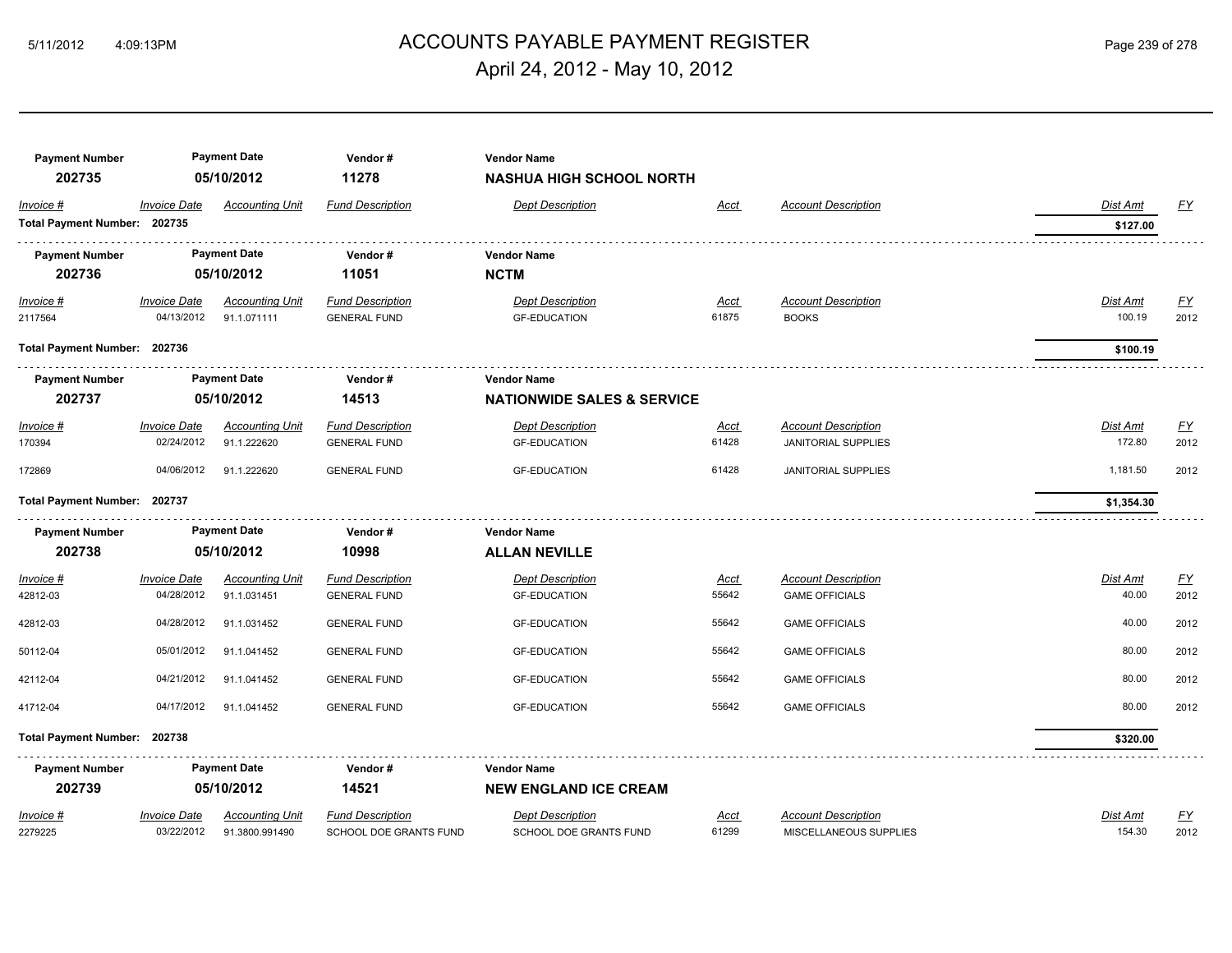## ACCOUNTS PAYABLE PAYMENT REGISTER 5/11/2012 4:09:13PM Page 240 of 278 April 24, 2012 - May 10, 2012

| <b>Payment Number</b><br>202739 |                                   | <b>Payment Date</b><br>05/10/2012        | Vendor#<br>14521                                  | <b>Vendor Name</b><br><b>NEW ENGLAND ICE CREAM</b> |                      |                                                               |                           |                          |
|---------------------------------|-----------------------------------|------------------------------------------|---------------------------------------------------|----------------------------------------------------|----------------------|---------------------------------------------------------------|---------------------------|--------------------------|
| <u>Invoice #</u><br>2280113     | <b>Invoice Date</b><br>03/29/2012 | <b>Accounting Unit</b><br>91.3800.991490 | <b>Fund Description</b><br>SCHOOL DOE GRANTS FUND | <b>Dept Description</b><br>SCHOOL DOE GRANTS FUND  | <u>Acct</u><br>61299 | <b>Account Description</b><br>MISCELLANEOUS SUPPLIES          | Dist Amt<br>153.50        | $\underline{FY}$<br>2012 |
| 2281447                         | 04/12/2012                        | 91.3800.991490                           | SCHOOL DOE GRANTS FUND                            | SCHOOL DOE GRANTS FUND                             | 61299                | MISCELLANEOUS SUPPLIES                                        | 180.35                    | 2012                     |
| 2282000                         | 04/19/2012                        | 91.2222.991490                           | AFTER SCHOOL PROGRAM                              | AFTER SCHOOL PROGRAM                               | 61299                | MISCELLANEOUS SUPPLIES                                        | 112.35                    | 2012                     |
| 2282007                         | 04/19/2012                        | 91.2222.991490                           | AFTER SCHOOL PROGRAM                              | AFTER SCHOOL PROGRAM                               | 61299                | MISCELLANEOUS SUPPLIES                                        | 112.35                    | 2012                     |
| 2282008                         | 04/19/2012                        | 91.2222.991490                           | AFTER SCHOOL PROGRAM                              | AFTER SCHOOL PROGRAM                               | 61299                | MISCELLANEOUS SUPPLIES                                        | 112.35                    | 2012                     |
| Total Payment Number: 202739    |                                   |                                          |                                                   |                                                    |                      |                                                               | \$825.20                  |                          |
| <b>Payment Number</b>           |                                   | <b>Payment Date</b>                      | Vendor#                                           | <b>Vendor Name</b>                                 |                      |                                                               |                           |                          |
| 202740                          |                                   | 05/10/2012                               | 11134                                             | <b>NEW HAMPSHIRE DECA</b>                          |                      |                                                               |                           |                          |
| <u>Invoice #</u><br>CONFERENCE  | <b>Invoice Date</b><br>05/09/2012 | <b>Accounting Unit</b><br>91.1.031160    | <b>Fund Description</b><br><b>GENERAL FUND</b>    | <b>Dept Description</b><br><b>GF-EDUCATION</b>     | <u>Acct</u><br>55400 | <b>Account Description</b><br><b>CONFERENCES AND SEMINARS</b> | <b>Dist Amt</b><br>477.00 | <u>FY</u><br>2012        |
| Total Payment Number: 202740    |                                   |                                          |                                                   |                                                    |                      |                                                               | \$477.00                  |                          |
| <b>Payment Number</b>           |                                   | <b>Payment Date</b>                      | Vendor#                                           | <b>Vendor Name</b>                                 |                      |                                                               |                           |                          |
| 202741                          |                                   | 05/10/2012                               | 11009                                             | <b>NHASCD</b>                                      |                      |                                                               |                           |                          |
| <u>Invoice #</u><br>1011220     | <b>Invoice Date</b><br>12/01/2011 | <b>Accounting Unit</b><br>91.3800.992210 | <b>Fund Description</b><br>SCHOOL DOE GRANTS FUND | <b>Dept Description</b><br>SCHOOL DOE GRANTS FUND  | <u>Acct</u><br>55300 | <b>Account Description</b><br><b>TRAVEL</b>                   | Dist Amt<br>1,800.00      | $\underline{FY}$<br>2012 |
| Total Payment Number: 202741    |                                   |                                          |                                                   |                                                    |                      |                                                               | \$1,800.00                |                          |
| <b>Payment Number</b><br>202742 |                                   | <b>Payment Date</b><br>05/10/2012        | Vendor#<br>11321                                  | <b>Vendor Name</b><br><b>ROBERT E O'CONNELL</b>    |                      |                                                               |                           |                          |
| <u>Invoice #</u>                | <b>Invoice Date</b>               | <b>Accounting Unit</b>                   | <b>Fund Description</b>                           | Dept Description                                   | <u>Acct</u>          | <b>Account Description</b>                                    | Dist Amt                  | <u>FY</u>                |
| 41912-03                        | 04/30/2012                        | 91.1.031449                              | <b>GENERAL FUND</b>                               | <b>GF-EDUCATION</b>                                | 55642                | <b>GAME OFFICIALS</b>                                         | 130.00                    | 2012                     |
| Total Payment Number: 202742    |                                   |                                          |                                                   |                                                    |                      |                                                               | \$130.00                  |                          |
| <b>Payment Number</b>           |                                   | <b>Payment Date</b>                      | Vendor#                                           | <b>Vendor Name</b>                                 |                      |                                                               |                           |                          |
| 202743                          |                                   | 05/10/2012                               | 13214                                             | <b>MARIANNE O'CONNOR</b>                           |                      |                                                               |                           |                          |
| Invoice #<br>4-4-12-R           | <b>Invoice Date</b><br>04/04/2012 | <b>Accounting Unit</b><br>91.1.071160    | <b>Fund Description</b><br><b>GENERAL FUND</b>    | Dept Description<br><b>GF-EDUCATION</b>            | Acct<br>55607        | <b>Account Description</b><br>POSTAGE & DELIVERY              | Dist Amt<br>3.40          | <u>FY</u><br>2012        |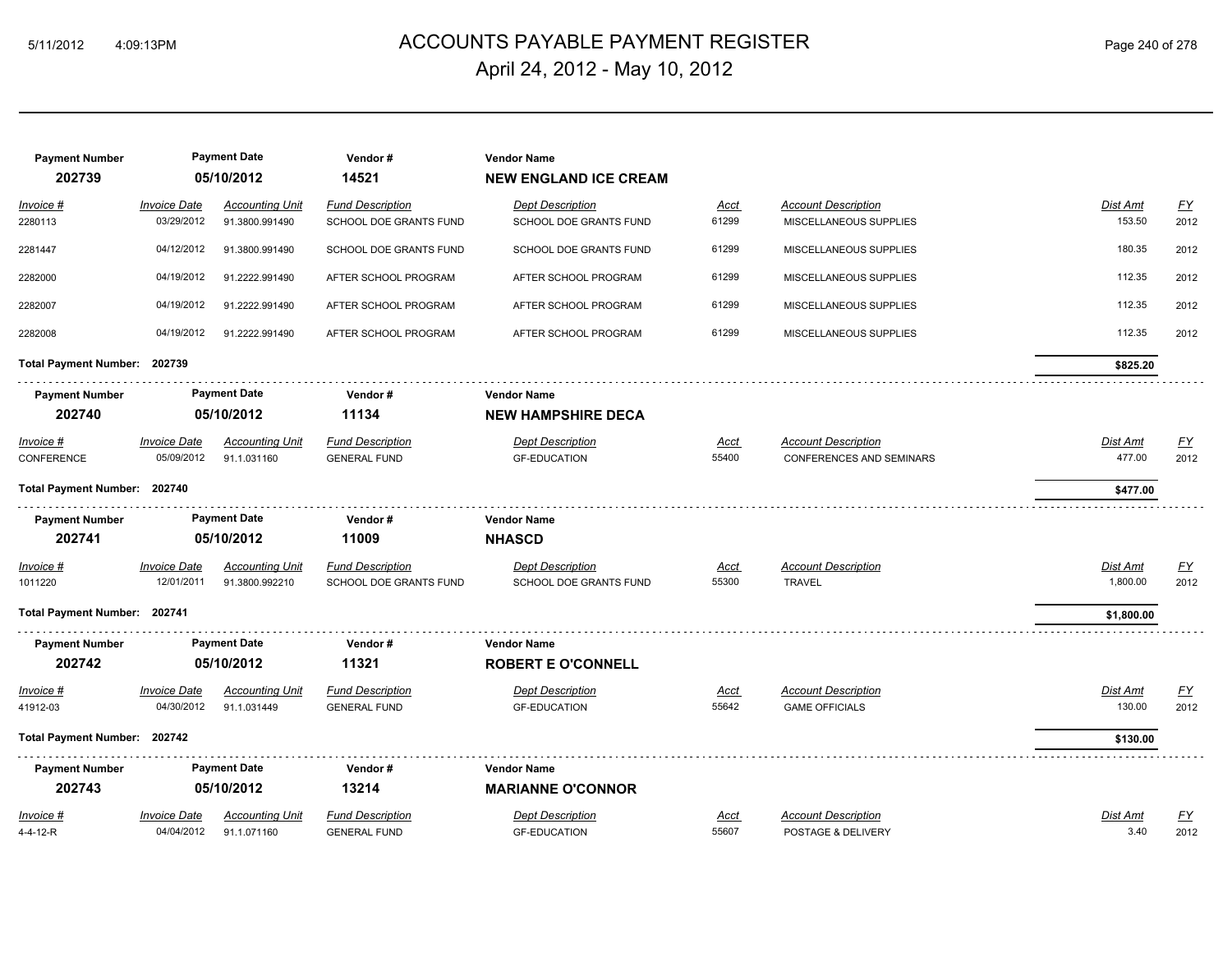## ACCOUNTS PAYABLE PAYMENT REGISTER 5/11/2012 4:09:13PM Page 241 of 278 April 24, 2012 - May 10, 2012

| <b>Payment Number</b><br>202743           |                            | <b>Payment Date</b><br>05/10/2012 | Vendor#<br>13214        | <b>Vendor Name</b><br><b>MARIANNE O'CONNOR</b> |             |                            |                           |                  |
|-------------------------------------------|----------------------------|-----------------------------------|-------------------------|------------------------------------------------|-------------|----------------------------|---------------------------|------------------|
| Invoice #<br>Total Payment Number: 202743 | <i><b>Invoice Date</b></i> | <b>Accounting Unit</b>            | <b>Fund Description</b> | <b>Dept Description</b>                        | <u>Acct</u> | <b>Account Description</b> | <b>Dist Amt</b><br>\$3.40 | $\underline{FY}$ |
|                                           |                            |                                   |                         |                                                |             |                            |                           |                  |
| <b>Payment Number</b>                     |                            | <b>Payment Date</b>               | Vendor#                 | <b>Vendor Name</b>                             |             |                            |                           |                  |
| 202744                                    |                            | 05/10/2012                        | 10999                   | <b>MATTHEW O'MALLEY</b>                        |             |                            |                           |                  |
| Invoice #                                 | <b>Invoice Date</b>        | <b>Accounting Unit</b>            | <b>Fund Description</b> | <b>Dept Description</b>                        | <b>Acct</b> | <b>Account Description</b> | <b>Dist Amt</b>           | EY               |
| 43012-03                                  | 04/30/2012                 | 91.1.031428                       | <b>GENERAL FUND</b>     | <b>GF-EDUCATION</b>                            | 55642       | <b>GAME OFFICIALS</b>      | 60.00                     | 2012             |
| 40712-03-R                                | 04/07/2012                 | 91.1.031429                       | <b>GENERAL FUND</b>     | <b>GF-EDUCATION</b>                            | 55642       | <b>GAME OFFICIALS</b>      | 60.00                     | 2012             |
| 50212-04                                  | 05/02/2012                 | 91.1.041429                       | <b>GENERAL FUND</b>     | <b>GF-EDUCATION</b>                            | 55642       | <b>GAME OFFICIALS</b>      | 80.00                     | 2012             |
| Total Payment Number: 202744              |                            |                                   |                         |                                                |             |                            | \$200.00                  |                  |
| <b>Payment Number</b>                     |                            | <b>Payment Date</b>               | Vendor#                 | <b>Vendor Name</b>                             |             |                            |                           |                  |
| 202745                                    |                            | 05/10/2012                        | 11392                   | <b>DANIEL O'NEIL</b>                           |             |                            |                           |                  |
| Invoice #                                 | <i><b>Invoice Date</b></i> | <b>Accounting Unit</b>            | <b>Fund Description</b> | <b>Dept Description</b>                        | <b>Acct</b> | <b>Account Description</b> | Dist Amt                  | $\underline{FY}$ |
| 50312-04                                  | 05/03/2012                 | 91.1.041449                       | <b>GENERAL FUND</b>     | <b>GF-EDUCATION</b>                            | 55642       | <b>GAME OFFICIALS</b>      | 80.00                     | 2012             |
| Total Payment Number: 202745              |                            |                                   |                         |                                                |             |                            | \$80.00                   |                  |
| <b>Payment Number</b>                     |                            | <b>Payment Date</b>               | Vendor#                 | <b>Vendor Name</b>                             |             |                            |                           |                  |
| 202746                                    |                            | 05/10/2012                        | 11305                   | <b>TAMMY O'TOOLE</b>                           |             |                            |                           |                  |
| Invoice #                                 | <b>Invoice Date</b>        | <b>Accounting Unit</b>            | <b>Fund Description</b> | <b>Dept Description</b>                        | <u>Acct</u> | <b>Account Description</b> | Dist Amt                  | $\underline{FY}$ |
| MILES-APR                                 | 05/02/2012                 | 91.1.012320                       | <b>GENERAL FUND</b>     | <b>GF-EDUCATION</b>                            | 55307       | MILEAGE REIMBURSEMENTS     | 45.39                     | 2012             |
| Total Payment Number: 202746              |                            |                                   |                         |                                                |             |                            | \$45.39                   |                  |
| <b>Payment Number</b>                     |                            | <b>Payment Date</b>               | Vendor#                 | <b>Vendor Name</b>                             |             |                            |                           |                  |
| 202747                                    |                            | 05/10/2012                        | 13216                   | <b>ROBERT ODIERNA</b>                          |             |                            |                           |                  |
| Invoice #                                 | <b>Invoice Date</b>        | <b>Accounting Unit</b>            | <b>Fund Description</b> | <b>Dept Description</b>                        | Acct        | <b>Account Description</b> | Dist Amt                  | <u>FY</u>        |
| 41312-04                                  | 04/13/2012                 | 91.1.041457                       | <b>GENERAL FUND</b>     | <b>GF-EDUCATION</b>                            | 55642       | <b>GAME OFFICIALS</b>      | 80.00                     | 2012             |
| Total Payment Number: 202747              |                            |                                   |                         |                                                |             |                            | \$80.00                   |                  |
| <b>Payment Number</b>                     |                            | <b>Payment Date</b>               | Vendor#                 | <b>Vendor Name</b>                             |             |                            |                           |                  |
| 202748                                    |                            | 05/10/2012                        | 11317                   | <b>OXFORD UNIVERSITY PRESS</b>                 |             |                            |                           |                  |
| Invoice #                                 | <b>Invoice Date</b>        | <b>Accounting Unit</b>            | <b>Fund Description</b> | <b>Dept Description</b>                        | Acct        | <b>Account Description</b> | Dist Amt                  | FY               |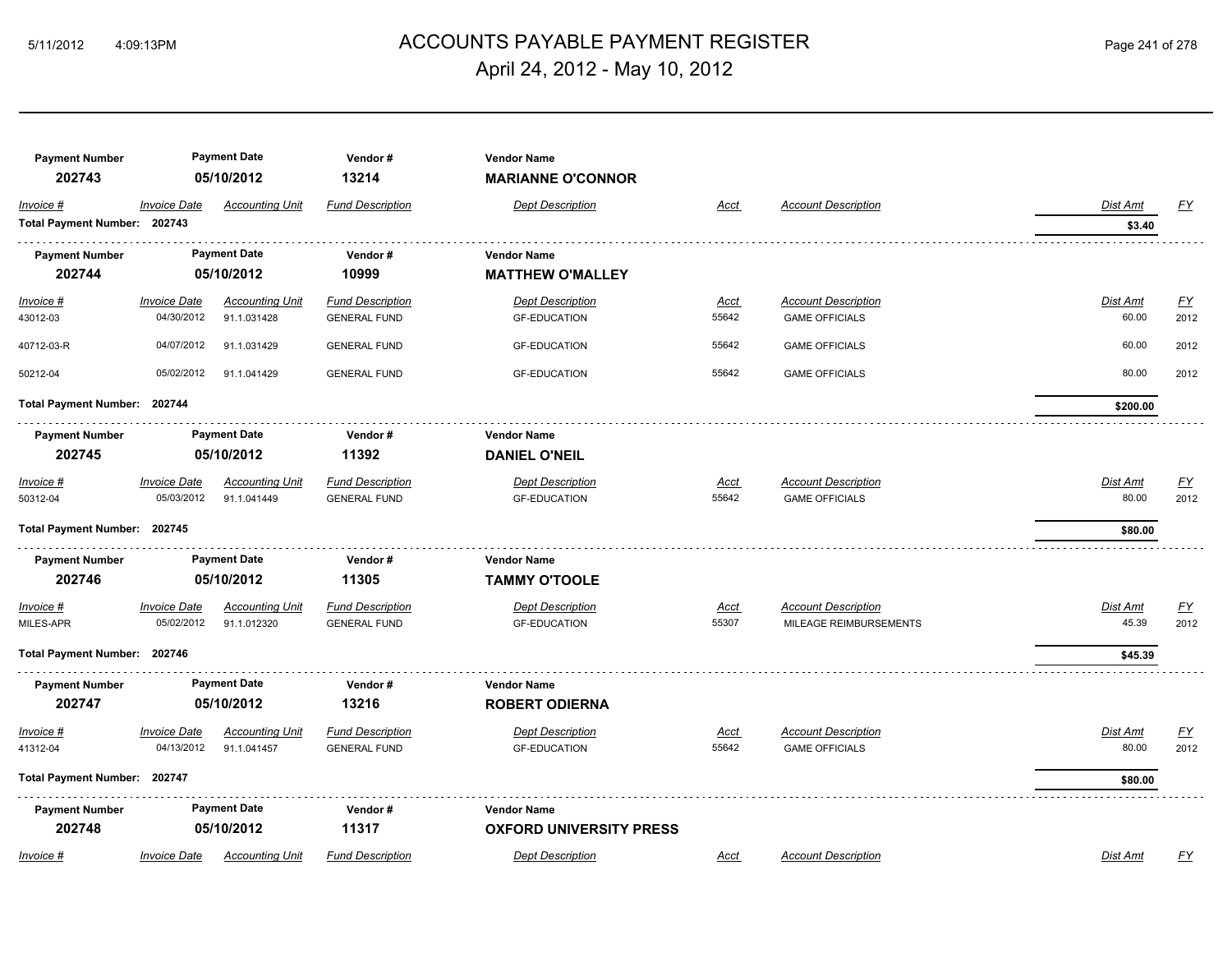## ACCOUNTS PAYABLE PAYMENT REGISTER 5/11/2012 4:09:13PM Page 242 of 278 April 24, 2012 - May 10, 2012

| <b>Payment Number</b><br>202748 |                                   | <b>Payment Date</b><br>05/10/2012        | Vendor#<br>11317                                         | <b>Vendor Name</b><br><b>OXFORD UNIVERSITY PRESS</b> |               |                                            |                    |                                |  |  |  |  |
|---------------------------------|-----------------------------------|------------------------------------------|----------------------------------------------------------|------------------------------------------------------|---------------|--------------------------------------------|--------------------|--------------------------------|--|--|--|--|
| Invoice #<br>95828401           | <b>Invoice Date</b><br>03/30/2012 | <b>Accounting Unit</b><br>91.3800.151271 | <b>Fund Description</b><br><b>SCHOOL DOE GRANTS FUND</b> | <b>Dept Description</b><br>SCHOOL DOE GRANTS FUND    | Acct<br>61875 | <b>Account Description</b><br><b>BOOKS</b> | Dist Amt<br>352.90 | EY<br>2012                     |  |  |  |  |
| Total Payment Number: 202748    |                                   |                                          |                                                          |                                                      |               |                                            | \$352.90           |                                |  |  |  |  |
| <b>Payment Number</b>           |                                   | <b>Payment Date</b>                      | Vendor#                                                  | <b>Vendor Name</b>                                   |               |                                            |                    |                                |  |  |  |  |
| 202749                          |                                   | 05/10/2012                               | 13241                                                    | <b>P J CURRIER LUMBER CO</b>                         |               |                                            |                    |                                |  |  |  |  |
| $Invoice$ #                     | <b>Invoice Date</b>               | <b>Accounting Unit</b>                   | <b>Fund Description</b>                                  | <b>Dept Description</b>                              | <u>Acct</u>   | <b>Account Description</b>                 | Dist Amt           | <u>FY</u>                      |  |  |  |  |
| 64516                           | 04/18/2012                        | 91.1.031300                              | <b>GENERAL FUND</b>                                      | <b>GF-EDUCATION</b>                                  | 61135         | <b>EDUCATIONAL SUPPLIES</b>                | 363.44             | 2012                           |  |  |  |  |
| Total Payment Number: 202749    |                                   |                                          |                                                          |                                                      |               |                                            | \$363.44           |                                |  |  |  |  |
| <b>Payment Number</b>           | <b>Payment Date</b>               |                                          |                                                          |                                                      | Vendor#       | <b>Vendor Name</b>                         |                    |                                |  |  |  |  |
| 202750                          | 05/10/2012                        |                                          |                                                          |                                                      |               |                                            | 11158              | <b>PAGE STREET LEASING LLC</b> |  |  |  |  |
| Invoice #                       | <b>Invoice Date</b>               | <b>Accounting Unit</b>                   | <b>Fund Description</b>                                  | <b>Dept Description</b>                              | Acct          | <b>Account Description</b>                 | Dist Amt           | EY                             |  |  |  |  |
| 90575                           | 03/27/2012                        | 91.5800.164600                           | SCHOOL CAPITAL PROJECTS<br><b>FUND</b>                   | SCHOOL CAPITAL PROJECTS                              | 81200         | <b>BUILDINGS AND IMPROVEMENTS</b>          | 95.00              | 2012                           |  |  |  |  |
| 90574                           | 03/27/2012                        | 91.5800.164600                           | SCHOOL CAPITAL PROJECTS<br><b>FUND</b>                   | SCHOOL CAPITAL PROJECTS                              | 81200         | <b>BUILDINGS AND IMPROVEMENTS</b>          | 95.00              | 2012                           |  |  |  |  |
| 90498                           | 03/24/2012                        | 91.5800.154600                           | SCHOOL CAPITAL PROJECTS<br><b>FUND</b>                   | SCHOOL CAPITAL PROJECTS                              | 81200         | <b>BUILDINGS AND IMPROVEMENTS</b>          | 95.00              | 2012                           |  |  |  |  |
| 90497                           | 03/24/2012                        | 91.5800.154600                           | SCHOOL CAPITAL PROJECTS<br><b>FUND</b>                   | SCHOOL CAPITAL PROJECTS                              | 81200         | <b>BUILDINGS AND IMPROVEMENTS</b>          | 95.00              | 2012                           |  |  |  |  |
| Total Payment Number: 202750    |                                   |                                          |                                                          |                                                      |               |                                            | \$380.00           |                                |  |  |  |  |
| <b>Payment Number</b>           |                                   | <b>Payment Date</b>                      | Vendor#                                                  | <b>Vendor Name</b>                                   |               |                                            |                    |                                |  |  |  |  |
| 202751                          |                                   | 05/10/2012                               | 11016                                                    | <b>PASCO</b>                                         |               |                                            |                    |                                |  |  |  |  |
| Invoice #                       | <b>Invoice Date</b>               | <b>Accounting Unit</b>                   | <b>Fund Description</b>                                  | <b>Dept Description</b>                              | Acct          | <b>Account Description</b>                 | Dist Amt           | EY                             |  |  |  |  |
| 480495                          | 04/18/2012                        | 91.1.992225                              | <b>GENERAL FUND</b>                                      | <b>GF-EDUCATION</b>                                  | 71221         | <b>COMPUTER EQUIPMENT</b>                  | 2,188.00           | 2012                           |  |  |  |  |
| Total Payment Number: 202751    |                                   |                                          |                                                          |                                                      |               |                                            | \$2,188.00         |                                |  |  |  |  |
| <b>Payment Number</b>           |                                   | <b>Payment Date</b>                      | Vendor#                                                  | <b>Vendor Name</b>                                   |               |                                            |                    |                                |  |  |  |  |
| 202752                          |                                   | 05/10/2012                               | 11367                                                    | <b>PAUL CALABRIA</b>                                 |               |                                            |                    |                                |  |  |  |  |
| Invoice #                       | <b>Invoice Date</b>               | <b>Accounting Unit</b>                   | <b>Fund Description</b>                                  | <b>Dept Description</b>                              | Acct          | <b>Account Description</b>                 | Dist Amt           | EY                             |  |  |  |  |
| MILES-MARAPR                    | 04/21/2012                        | 91.1.012320                              | <b>GENERAL FUND</b>                                      | <b>GF-EDUCATION</b>                                  | 55307         | MILEAGE REIMBURSEMENTS                     | 18.98              | 2012                           |  |  |  |  |
| Total Payment Number: 202752    |                                   |                                          |                                                          |                                                      |               |                                            | \$18.98            |                                |  |  |  |  |
|                                 |                                   |                                          |                                                          |                                                      |               |                                            |                    |                                |  |  |  |  |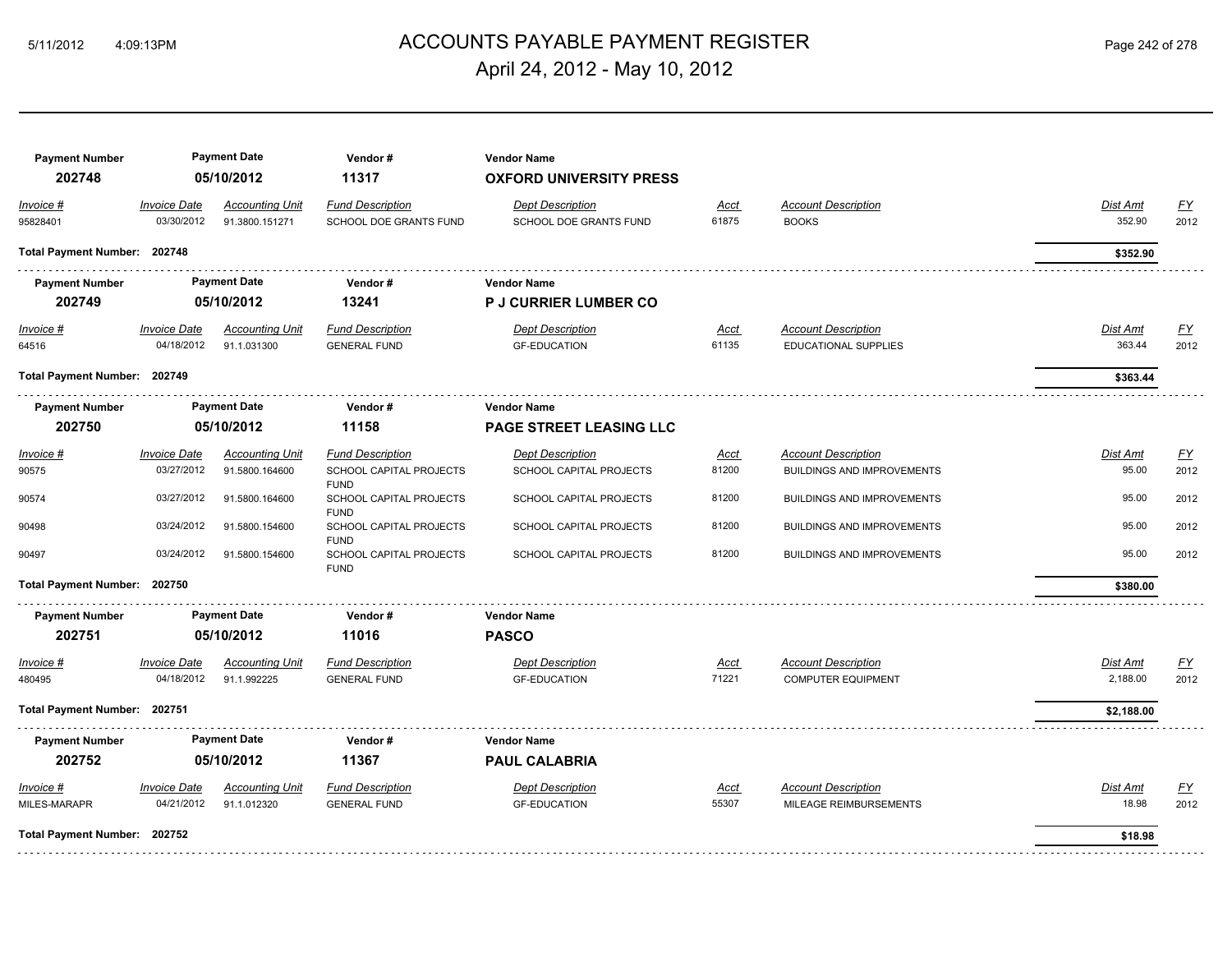#### ACCOUNTS PAYABLE PAYMENT REGISTER 5/11/2012 4:09:13PM Page 243 of 278 April 24, 2012 - May 10, 2012

| <b>Payment Number</b><br>202753 |                                          | <b>Payment Date</b><br>05/10/2012        | Vendor#<br>10364                                  | <b>Vendor Name</b><br><b>TERESA PAWLETKO</b>      |                      |                                                      |                           |                                   |
|---------------------------------|------------------------------------------|------------------------------------------|---------------------------------------------------|---------------------------------------------------|----------------------|------------------------------------------------------|---------------------------|-----------------------------------|
| Invoice #<br>2012-54            | <b>Invoice Date</b><br>04/21/2012        | <b>Accounting Unit</b><br>91.1.022190    | <b>Fund Description</b><br><b>GENERAL FUND</b>    | <b>Dept Description</b><br><b>GF-EDUCATION</b>    | Acct<br>53614        | <b>Account Description</b><br>PUPIL SUPPORT SERVICES | Dist Amt<br>795.00        | <b>FY</b><br>2012                 |
| Total Payment Number: 202753    |                                          |                                          |                                                   |                                                   |                      |                                                      | \$795.00                  |                                   |
| <b>Payment Number</b>           |                                          | <b>Payment Date</b>                      | Vendor#                                           | <b>Vendor Name</b>                                |                      |                                                      |                           |                                   |
| 202754                          |                                          | 05/10/2012                               | 11059                                             | <b>PCI EDUCATIONAL PUBLISHING</b>                 |                      |                                                      |                           |                                   |
| Invoice #<br>844091             | <b>Invoice Date</b><br>04/17/2012        | <b>Accounting Unit</b><br>91.1.041160    | <b>Fund Description</b><br><b>GENERAL FUND</b>    | <b>Dept Description</b><br><b>GF-EDUCATION</b>    | <u>Acct</u><br>61875 | <b>Account Description</b><br><b>BOOKS</b>           | <u>Dist Amt</u><br>530.35 | EY<br>2012                        |
| 843924                          | 04/13/2012                               | 91.1.051260                              | <b>GENERAL FUND</b>                               | <b>GF-EDUCATION</b>                               | 61135                | EDUCATIONAL SUPPLIES                                 | 39.95                     | 2012                              |
| 844093                          | 04/17/2012                               | 91.1.051111                              | <b>GENERAL FUND</b>                               | <b>GF-EDUCATION</b>                               | 61135                | EDUCATIONAL SUPPLIES                                 | 44.90                     | 2012                              |
| <b>Total Payment Number:</b>    | 202754                                   |                                          |                                                   |                                                   |                      |                                                      | \$615.20                  |                                   |
| 417491                          | 04/13/2012                               | 91.1.051128                              | <b>GENERAL FUND</b>                               | <b>GF-EDUCATION</b>                               | 61135                | EDUCATIONAL SUPPLIES                                 | 73.53                     | 2012                              |
| Total Payment Number: 202754    |                                          |                                          |                                                   |                                                   |                      |                                                      | \$73.53                   |                                   |
| <b>Payment Number</b>           |                                          | <b>Payment Date</b>                      | Vendor#                                           | <b>Vendor Name</b>                                |                      |                                                      |                           |                                   |
| 202755                          |                                          | 05/10/2012                               | 13278                                             | <b>PEARSON EDUCATION</b>                          |                      |                                                      |                           |                                   |
| $Invoice$ #<br>4021391931       | <b>Invoice Date</b><br>04/11/2012        | <b>Accounting Unit</b><br>91.3800.091271 | <b>Fund Description</b><br>SCHOOL DOE GRANTS FUND | <b>Dept Description</b><br>SCHOOL DOE GRANTS FUND | <u>Acct</u><br>61875 | <b>Account Description</b><br><b>BOOKS</b>           | <b>Dist Amt</b><br>264.89 | $\underline{\mathsf{FY}}$<br>2012 |
| 4021392055                      | 04/11/2012                               | 91.3800.091271                           | SCHOOL DOE GRANTS FUND                            | SCHOOL DOE GRANTS FUND                            | 61135                | EDUCATIONAL SUPPLIES                                 | 164.67                    | 2012                              |
| Total Payment Number: 202755    |                                          |                                          |                                                   |                                                   |                      |                                                      | \$429.56                  |                                   |
| <b>Payment Number</b>           |                                          | <b>Payment Date</b>                      | Vendor#                                           | <b>Vendor Name</b>                                |                      |                                                      |                           |                                   |
| 202756                          |                                          | 05/10/2012                               | 13279                                             | <b>PEARSON EDUCATION INC</b>                      |                      |                                                      |                           |                                   |
| Invoice #<br>4021392055         | <i><b>Invoice Date</b></i><br>04/11/2012 | <b>Accounting Unit</b><br>91.3800.091271 | <b>Fund Description</b><br>SCHOOL DOE GRANTS FUND | <b>Dept Description</b><br>SCHOOL DOE GRANTS FUND | <u>Acct</u><br>61135 | <b>Account Description</b><br>EDUCATIONAL SUPPLIES   | Dist Amt<br>164.67        | <u>FY</u><br>2012                 |
| Total Payment Number: 202756    |                                          |                                          |                                                   |                                                   |                      |                                                      | \$164.67                  |                                   |
| <b>Payment Number</b>           |                                          | <b>Payment Date</b>                      | Vendor#                                           | <b>Vendor Name</b>                                |                      |                                                      |                           |                                   |
| 202757                          |                                          | 05/10/2012                               | 11018                                             | <b>PERFECTION LEARNING CORP</b>                   |                      |                                                      |                           |                                   |
| Invoice #                       | <b>Invoice Date</b>                      | <b>Accounting Unit</b>                   | <b>Fund Description</b>                           | <b>Dept Description</b>                           | Acct                 | <b>Account Description</b>                           | Dist Amt                  | EY                                |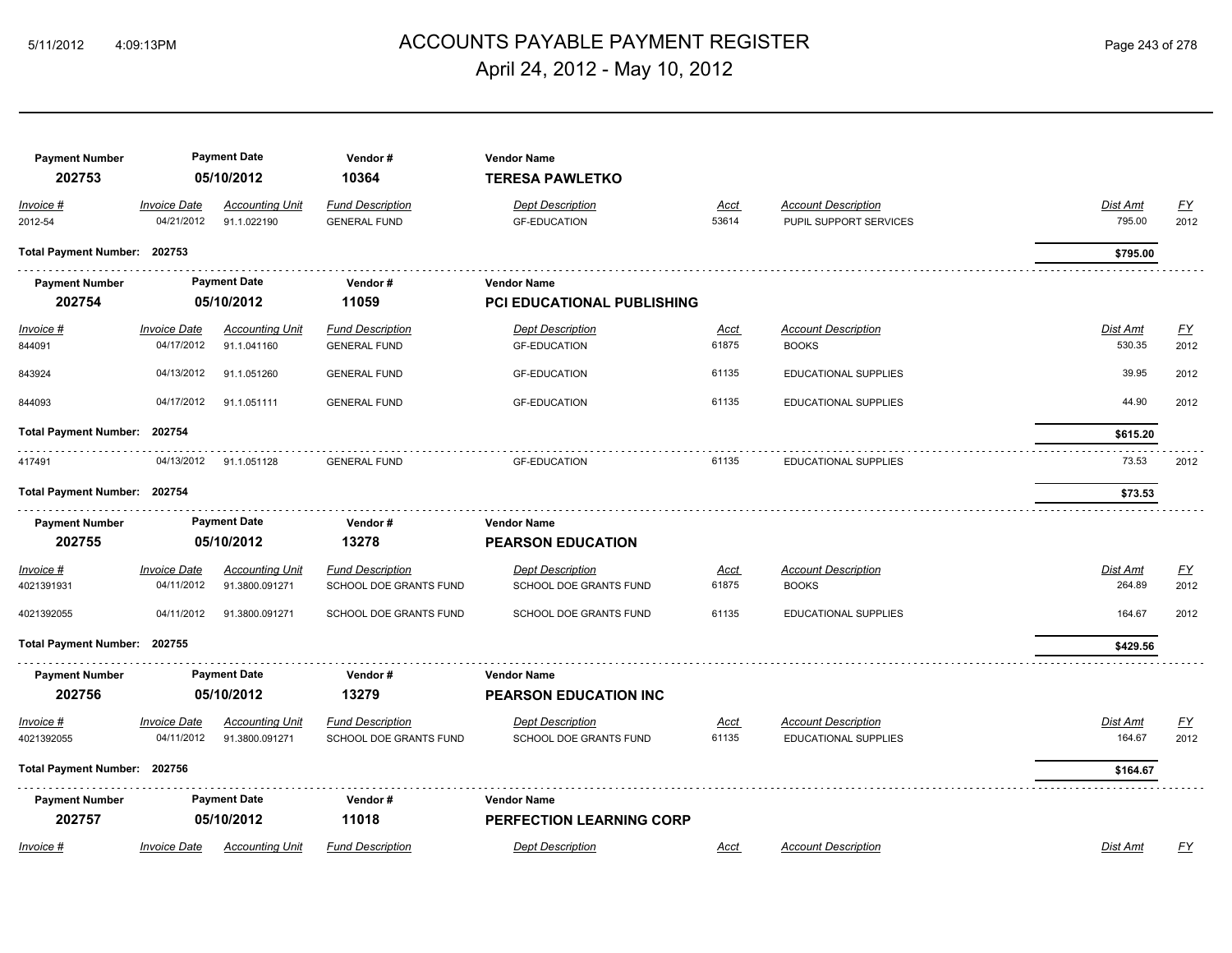## ACCOUNTS PAYABLE PAYMENT REGISTER 5/11/2012 4:09:13PM Page 244 of 278 April 24, 2012 - May 10, 2012

| <b>Payment Number</b><br>202757 |                                   | <b>Payment Date</b><br>05/10/2012        | Vendor#<br>11018                                  | <b>Vendor Name</b><br><b>PERFECTION LEARNING CORP</b>   |                      |                                                        |                          |                   |
|---------------------------------|-----------------------------------|------------------------------------------|---------------------------------------------------|---------------------------------------------------------|----------------------|--------------------------------------------------------|--------------------------|-------------------|
| Invoice #<br>484565-R           | <b>Invoice Date</b><br>04/11/2012 | <b>Accounting Unit</b><br>91.1.051105    | <b>Fund Description</b><br><b>GENERAL FUND</b>    | <b>Dept Description</b><br><b>GF-EDUCATION</b>          | <u>Acct</u><br>61875 | <b>Account Description</b><br><b>BOOKS</b>             | Dist Amt<br>1,041.70     | EY<br>2012        |
| Total Payment Number: 202757    |                                   |                                          |                                                   |                                                         |                      |                                                        | \$1,041.70               |                   |
| <b>Payment Number</b><br>202758 |                                   | <b>Payment Date</b><br>05/10/2012        | Vendor#<br>13296                                  | <b>Vendor Name</b><br><b>PERFORMANCE REHAB INC</b>      |                      |                                                        |                          |                   |
| Invoice #<br>227                | <b>Invoice Date</b><br>04/30/2012 | <b>Accounting Unit</b><br>91.1.031408    | <b>Fund Description</b><br><b>GENERAL FUND</b>    | <b>Dept Description</b><br><b>GF-EDUCATION</b>          | <u>Acct</u><br>53628 | <b>Account Description</b><br><b>CONTRACT SERVICES</b> | Dist Amt<br>2,712.20     | <u>FY</u><br>2012 |
| 227                             | 04/30/2012                        | 91.1.041408                              | <b>GENERAL FUND</b>                               | <b>GF-EDUCATION</b>                                     | 53628                | <b>CONTRACT SERVICES</b>                               | 2,712.20                 | 2012              |
|                                 | Total Payment Number: 202758      |                                          |                                                   |                                                         |                      |                                                        | \$5,424.40               |                   |
| <b>Payment Number</b><br>202759 | <b>Payment Date</b><br>05/10/2012 |                                          | Vendor#<br>13298                                  | <b>Vendor Name</b><br><b>PERMA-BOUND</b>                |                      |                                                        |                          |                   |
| Invoice #<br>1477424            | <b>Invoice Date</b><br>04/15/2012 | <b>Accounting Unit</b><br>91.3800.161271 | <b>Fund Description</b><br>SCHOOL DOE GRANTS FUND | <b>Dept Description</b><br>SCHOOL DOE GRANTS FUND       | <u>Acct</u><br>61875 | <b>Account Description</b><br><b>BOOKS</b>             | Dist Amt<br>349.16       | EY<br>2012        |
| Total Payment Number: 202759    |                                   |                                          |                                                   |                                                         |                      |                                                        | \$349.16                 |                   |
| <b>Payment Number</b><br>202760 |                                   | <b>Payment Date</b><br>05/10/2012        | Vendor#<br>11303                                  | <b>Vendor Name</b><br><b>KERRY PILLSBURY</b>            |                      |                                                        |                          |                   |
| Invoice #<br>MILES-APR          | <b>Invoice Date</b><br>05/06/2012 | <b>Accounting Unit</b><br>91.1.012320    | <b>Fund Description</b><br><b>GENERAL FUND</b>    | <b>Dept Description</b><br><b>GF-EDUCATION</b>          | Acct<br>55307        | <b>Account Description</b><br>MILEAGE REIMBURSEMENTS   | <b>Dist Amt</b><br>43.85 | <u>FY</u><br>2012 |
| Total Payment Number: 202760    |                                   |                                          |                                                   |                                                         |                      |                                                        | \$43.85                  |                   |
| <b>Payment Number</b><br>202761 |                                   | <b>Payment Date</b><br>05/10/2012        | Vendor#<br>13322                                  | <b>Vendor Name</b><br>PITNEY BOWES GLOBAL FIN SRVS      |                      |                                                        |                          |                   |
| Invoice #<br>1762907-MR12-R     | <b>Invoice Date</b><br>04/13/2012 | <b>Accounting Unit</b><br>91.1.012320    | <b>Fund Description</b><br><b>GENERAL FUND</b>    | <b>Dept Description</b><br><b>GF-EDUCATION</b>          | <u>Acct</u><br>54821 | <b>Account Description</b><br><b>EQUIPMENT RENTAL</b>  | Dist Amt<br>345.00       | <u>FY</u><br>2012 |
| Total Payment Number: 202761    |                                   |                                          |                                                   |                                                         |                      |                                                        | \$345.00                 |                   |
| <b>Payment Number</b><br>202762 |                                   | <b>Payment Date</b><br>05/10/2012        | Vendor#<br>13326                                  | <b>Vendor Name</b><br><b>PLODZIK &amp; SANDERSON PA</b> |                      |                                                        |                          |                   |
| Invoice #                       | <b>Invoice Date</b>               | <b>Accounting Unit</b>                   | <b>Fund Description</b>                           | <b>Dept Description</b>                                 | Acct                 | <b>Account Description</b>                             | Dist Amt                 | FΥ                |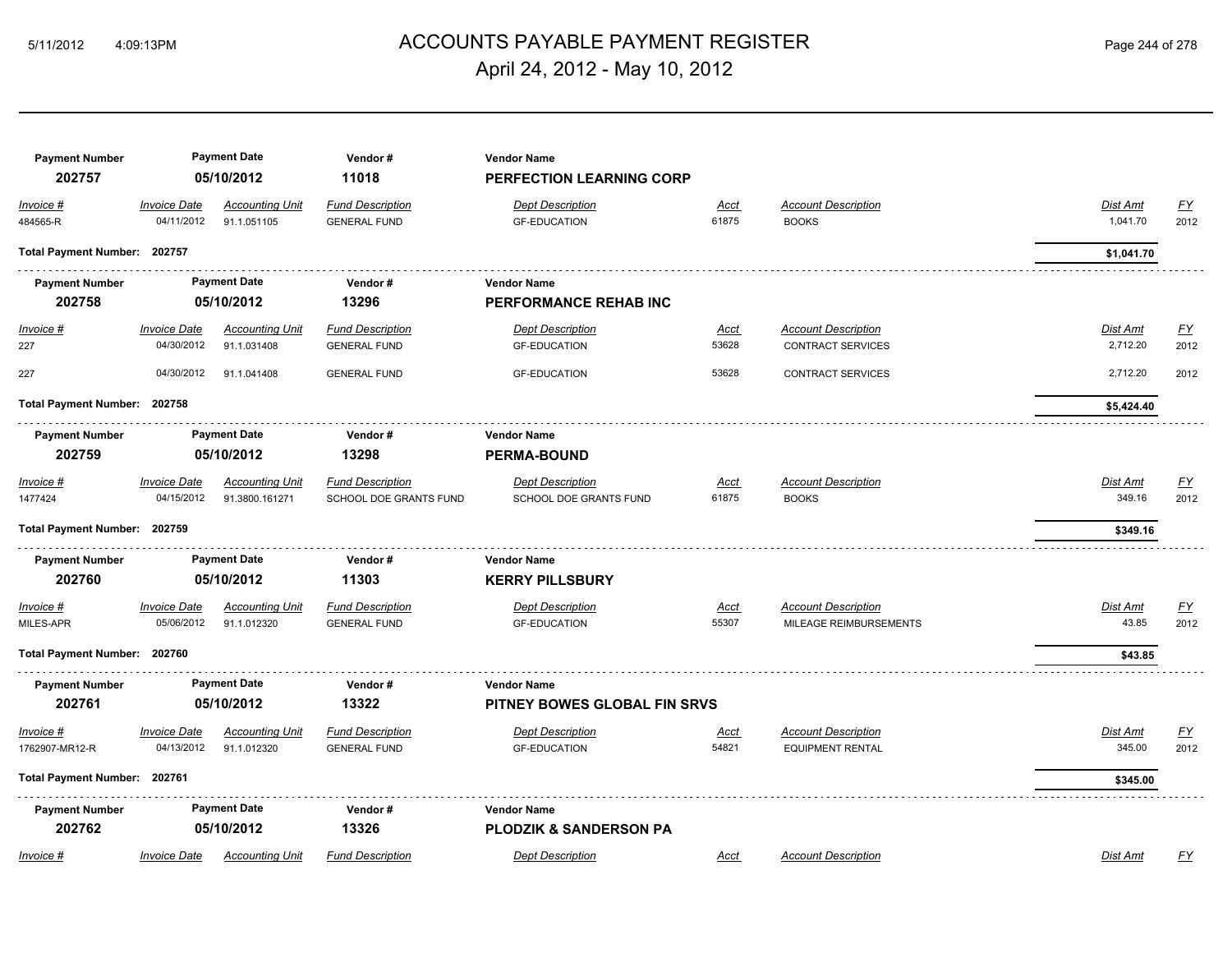## ACCOUNTS PAYABLE PAYMENT REGISTER 5/11/2012 4:09:13PM Page 245 of 278 April 24, 2012 - May 10, 2012

| <b>Payment Number</b><br>202762 |                                   | <b>Payment Date</b><br>05/10/2012     | Vendor#<br>13326                               | <b>Vendor Name</b><br>PLODZIK & SANDERSON PA   |                      |                                                            |                          |                   |
|---------------------------------|-----------------------------------|---------------------------------------|------------------------------------------------|------------------------------------------------|----------------------|------------------------------------------------------------|--------------------------|-------------------|
| Invoice #<br>11-8365F           | <b>Invoice Date</b><br>04/30/2012 | <b>Accounting Unit</b><br>91.1.012310 | <b>Fund Description</b><br><b>GENERAL FUND</b> | <b>Dept Description</b><br><b>GF-EDUCATION</b> | <b>Acct</b><br>53114 | <b>Account Description</b><br>ACCOUNTING/AUDITING SERVICES | Dist Amt<br>5,500.00     | EY<br>2012        |
| Total Payment Number: 202762    |                                   |                                       |                                                |                                                |                      |                                                            | \$5,500.00               |                   |
| <b>Payment Number</b>           |                                   | <b>Payment Date</b>                   | Vendor #                                       | <b>Vendor Name</b>                             |                      |                                                            |                          |                   |
| 202763                          |                                   | 05/10/2012                            | 11021                                          | <b>PRIMARY CONCEPTS</b>                        |                      |                                                            |                          |                   |
| $Invoice$ #<br>157870           | <b>Invoice Date</b><br>04/10/2012 | <b>Accounting Unit</b><br>91.1.201260 | <b>Fund Description</b><br><b>GENERAL FUND</b> | <b>Dept Description</b><br><b>GF-EDUCATION</b> | <b>Acct</b><br>61875 | <b>Account Description</b><br><b>BOOKS</b>                 | <b>Dist Amt</b><br>60.03 | EY<br>2012        |
| 157870                          | 04/10/2012                        | 91.1.201260                           | <b>GENERAL FUND</b>                            | <b>GF-EDUCATION</b>                            | 61135                | EDUCATIONAL SUPPLIES                                       | 149.24                   | 2012              |
| <b>Total Payment Number:</b>    | 202763                            |                                       |                                                |                                                |                      |                                                            | \$209.27                 |                   |
| 208108063373                    | 04/19/2012                        | 91.1.172120                           | <b>GENERAL FUND</b>                            | <b>GF-EDUCATION</b>                            | 61135                | <b>EDUCATIONAL SUPPLIES</b>                                | 12.35                    | 2012              |
| Total Payment Number: 202763    |                                   |                                       |                                                |                                                |                      |                                                            | \$12.35                  |                   |
| <b>Payment Number</b>           |                                   | <b>Payment Date</b>                   | Vendor#                                        | <b>Vendor Name</b>                             |                      |                                                            |                          |                   |
| 202764                          |                                   | 05/10/2012                            | 13355                                          | <b>PRO AV SYSTEMS INC</b>                      |                      |                                                            |                          |                   |
| Invoice #<br>16713              | <b>Invoice Date</b><br>04/25/2012 | <b>Accounting Unit</b><br>91.1.071105 | <b>Fund Description</b><br><b>GENERAL FUND</b> | <b>Dept Description</b><br><b>GF-EDUCATION</b> | <u>Acct</u><br>71999 | <b>Account Description</b><br>MISCELLANEOUS EQUIPMENT      | Dist Amt<br>589.00       | <u>FY</u><br>2012 |
| Total Payment Number: 202764    |                                   |                                       |                                                |                                                |                      |                                                            | \$589.00                 |                   |
| <b>Payment Number</b><br>202765 |                                   | <b>Payment Date</b><br>05/10/2012     | Vendor#<br>11320                               | <b>Vendor Name</b><br><b>ROBERT S REED</b>     |                      |                                                            |                          |                   |
| Invoice #                       | <b>Invoice Date</b>               | <b>Accounting Unit</b>                | <b>Fund Description</b>                        | <b>Dept Description</b>                        | <u>Acct</u>          | <b>Account Description</b>                                 | Dist Amt                 | EY                |
| 41112-04                        | 04/11/2012                        | 91.1.041449                           | <b>GENERAL FUND</b>                            | <b>GF-EDUCATION</b>                            | 55642                | <b>GAME OFFICIALS</b>                                      | 142.00                   | 2012              |
| Total Payment Number: 202765    |                                   |                                       |                                                |                                                |                      |                                                            | \$142.00                 |                   |
| <b>Payment Number</b>           |                                   | <b>Payment Date</b>                   | Vendor#                                        | <b>Vendor Name</b>                             |                      |                                                            |                          |                   |
| 202766                          |                                   | 05/10/2012                            | 10631                                          | <b>REGENCY NURSING CARE LLC</b>                |                      |                                                            |                          |                   |
| Invoice #                       | <b>Invoice Date</b>               | <b>Accounting Unit</b>                | <b>Fund Description</b>                        | <b>Dept Description</b>                        | <u>Acct</u>          | <b>Account Description</b>                                 | Dist Amt                 | <u>FY</u>         |
| 1118                            | 04/20/2012                        | 91.3800.022190                        | SCHOOL DOE GRANTS FUND                         | SCHOOL DOE GRANTS FUND                         | 53628                | <b>CONTRACT SERVICES</b>                                   | 1,782.00                 | 2012              |
| Total Payment Number: 202766    |                                   |                                       |                                                |                                                |                      |                                                            | \$1,782.00               |                   |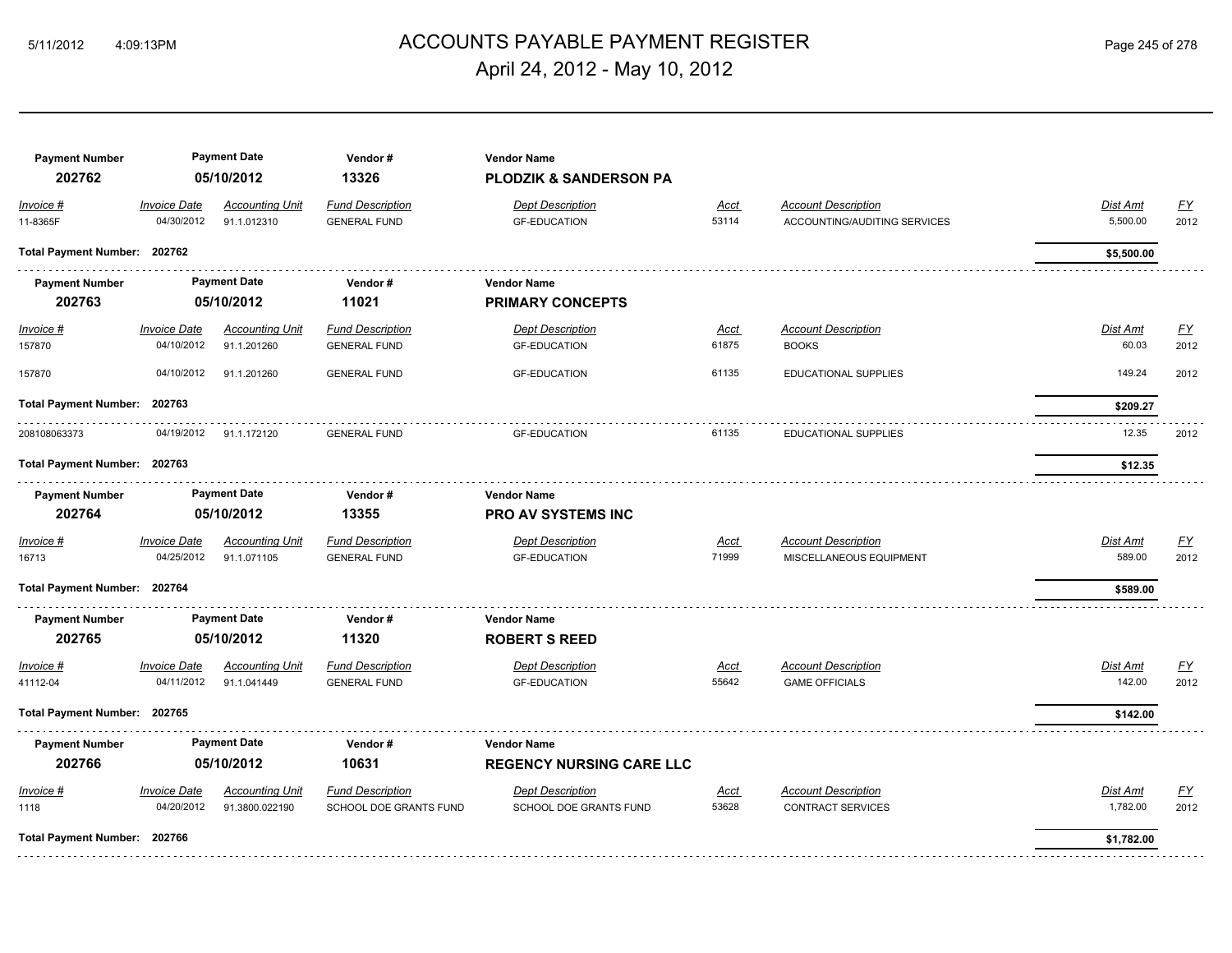## ACCOUNTS PAYABLE PAYMENT REGISTER 5/11/2012 4:09:13PM Page 246 of 278 April 24, 2012 - May 10, 2012

| <b>Payment Number</b><br>202767 |                                   | <b>Payment Date</b><br>05/10/2012        | Vendor#<br>10632                               | <b>Vendor Name</b><br><b>DENNIS M REILLY</b>      |                      |                                                     |                          |                                   |
|---------------------------------|-----------------------------------|------------------------------------------|------------------------------------------------|---------------------------------------------------|----------------------|-----------------------------------------------------|--------------------------|-----------------------------------|
| Invoice #<br>41812-04           | <b>Invoice Date</b><br>04/18/2012 | <b>Accounting Unit</b><br>91.1.041449    | <b>Fund Description</b><br><b>GENERAL FUND</b> | <b>Dept Description</b><br><b>GF-EDUCATION</b>    | <u>Acct</u><br>55642 | <b>Account Description</b><br><b>GAME OFFICIALS</b> | Dist Amt<br>130.00       | <u>FY</u><br>2012                 |
|                                 |                                   |                                          |                                                |                                                   |                      |                                                     |                          |                                   |
| Total Payment Number: 202767    |                                   |                                          |                                                |                                                   |                      |                                                     | \$130.00                 |                                   |
| <b>Payment Number</b>           |                                   | <b>Payment Date</b>                      | Vendor#                                        | <b>Vendor Name</b>                                |                      |                                                     |                          |                                   |
| 202768                          |                                   | 05/10/2012                               | 11328                                          | <b>BARRY REYNOLDS</b>                             |                      |                                                     |                          |                                   |
| $Invoice$ #<br>40912-04         | <b>Invoice Date</b><br>04/09/2012 | <b>Accounting Unit</b><br>91.1.041428    | <b>Fund Description</b><br><b>GENERAL FUND</b> | <b>Dept Description</b><br><b>GF-EDUCATION</b>    | <b>Acct</b><br>55642 | <b>Account Description</b><br><b>GAME OFFICIALS</b> | <b>Dist Amt</b><br>60.00 | $\underline{\mathsf{FY}}$<br>2012 |
| Total Payment Number: 202768    |                                   |                                          |                                                |                                                   |                      |                                                     | \$60.00                  |                                   |
| <b>Payment Number</b>           |                                   | <b>Payment Date</b>                      | Vendor#                                        | <b>Vendor Name</b>                                |                      |                                                     |                          |                                   |
| 202769                          |                                   | 05/10/2012                               | 13434                                          | <b>MARGARET REYNOLDS</b>                          |                      |                                                     |                          |                                   |
| Invoice #                       | <b>Invoice Date</b><br>04/16/2012 | <b>Accounting Unit</b><br>91.3800.032219 | <b>Fund Description</b>                        | <b>Dept Description</b><br>SCHOOL DOE GRANTS FUND | <b>Acct</b><br>55300 | <b>Account Description</b><br><b>TRAVEL</b>         | Dist Amt<br>217.69       | <u>FY</u><br>2012                 |
| PV-041012                       |                                   |                                          | SCHOOL DOE GRANTS FUND                         |                                                   |                      |                                                     |                          |                                   |
| Total Payment Number: 202769    |                                   |                                          |                                                |                                                   |                      |                                                     | \$217.69                 |                                   |
| <b>Payment Number</b><br>202770 |                                   | <b>Payment Date</b><br>05/10/2012        | Vendor#<br>11110                               | <b>Vendor Name</b><br><b>RICHARD BEAUMONT</b>     |                      |                                                     |                          |                                   |
| Invoice #                       | <b>Invoice Date</b>               | <b>Accounting Unit</b>                   | <b>Fund Description</b>                        | <b>Dept Description</b>                           | <b>Acct</b>          | <b>Account Description</b>                          | Dist Amt                 | <u>FY</u>                         |
| <b>MAR-12</b>                   | 03/29/2012                        | 91.1.031113                              | <b>GENERAL FUND</b>                            | <b>GF-EDUCATION</b>                               | 61135                | <b>EDUCATIONAL SUPPLIES</b>                         | 45.14                    | 2012                              |
| Total Payment Number: 202770    |                                   |                                          |                                                |                                                   |                      |                                                     | \$45.14                  |                                   |
| <b>Payment Number</b>           |                                   | <b>Payment Date</b>                      | Vendor#                                        | <b>Vendor Name</b>                                |                      |                                                     |                          |                                   |
| 202771                          |                                   | 05/10/2012                               | 11389                                          | <b>RONALD RICKER</b>                              |                      |                                                     |                          |                                   |
| Invoice #                       | <b>Invoice Date</b>               | <b>Accounting Unit</b>                   | <b>Fund Description</b>                        | <b>Dept Description</b>                           | <u>Acct</u>          | <b>Account Description</b>                          | Dist Amt                 | <u>FY</u>                         |
| MILES-APR                       | 05/09/2012                        | 91.1.992322                              | <b>GENERAL FUND</b>                            | <b>GF-EDUCATION</b>                               | 55307                | MILEAGE REIMBURSEMENTS                              | 39.96                    | 2012                              |
| Total Payment Number: 202771    |                                   |                                          |                                                |                                                   |                      |                                                     | \$39.96                  |                                   |
| <b>Payment Number</b>           |                                   | <b>Payment Date</b>                      | Vendor#                                        | <b>Vendor Name</b>                                |                      |                                                     |                          |                                   |
| 202772                          |                                   | 05/10/2012                               | 11077                                          | <b>CAROL RIVARD</b>                               |                      |                                                     |                          |                                   |
| Invoice #                       | <b>Invoice Date</b>               | <b>Accounting Unit</b>                   | <b>Fund Description</b>                        | <b>Dept Description</b>                           | <b>Acct</b>          | <b>Account Description</b>                          | Dist Amt                 | <u>FY</u>                         |
| 40912-03-R                      | 04/09/2012                        | 91.1.031457                              | <b>GENERAL FUND</b>                            | <b>GF-EDUCATION</b>                               | 55642                | <b>GAME OFFICIALS</b>                               | 80.00                    | 2012                              |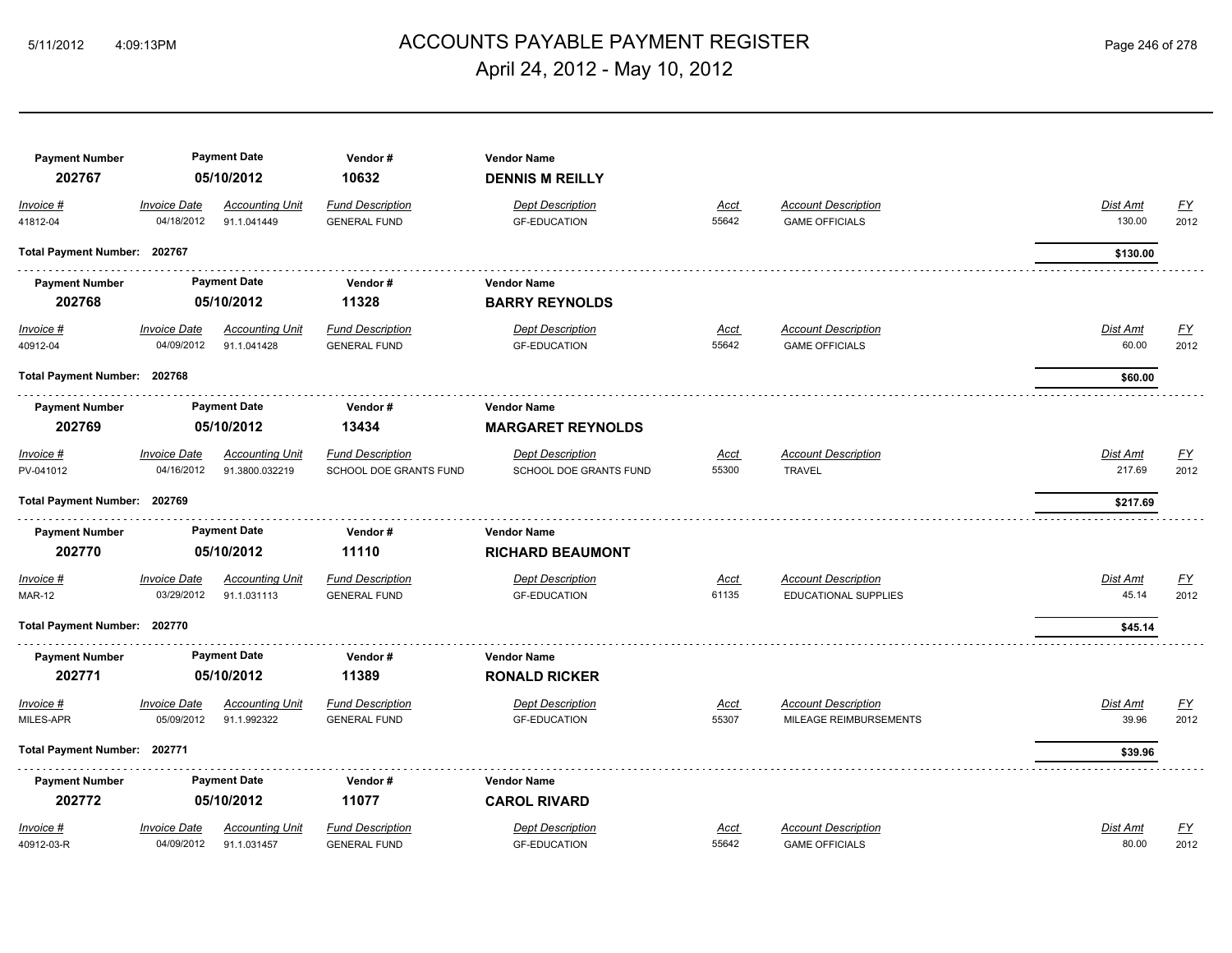## ACCOUNTS PAYABLE PAYMENT REGISTER 5/11/2012 4:09:13PM Page 247 of 278 April 24, 2012 - May 10, 2012

| <b>Payment Number</b>        |                     | <b>Payment Date</b>    | Vendor#                 | <b>Vendor Name</b>      |             |                             |                                       |
|------------------------------|---------------------|------------------------|-------------------------|-------------------------|-------------|-----------------------------|---------------------------------------|
| 202772                       |                     | 05/10/2012             | 11077                   | <b>CAROL RIVARD</b>     |             |                             |                                       |
| Invoice #                    | Invoice Date        | <b>Accounting Unit</b> | <b>Fund Description</b> | <b>Dept Description</b> | Acct        | <b>Account Description</b>  | $\underline{\mathsf{FY}}$<br>Dist Amt |
| 43012-04                     | 04/30/2012          | 91.1.041457            | <b>GENERAL FUND</b>     | <b>GF-EDUCATION</b>     | 55642       | <b>GAME OFFICIALS</b>       | 80.00<br>2012                         |
| Total Payment Number: 202772 |                     |                        |                         |                         |             |                             | \$160.00                              |
| <b>Payment Number</b>        |                     | <b>Payment Date</b>    | Vendor#                 | <b>Vendor Name</b>      |             |                             |                                       |
| 202773                       |                     | 05/10/2012             | 13459                   | <b>ROGER ROBICHAUD</b>  |             |                             |                                       |
| $Invoice$ #                  | <b>Invoice Date</b> | <b>Accounting Unit</b> | <b>Fund Description</b> | <b>Dept Description</b> | <u>Acct</u> | <b>Account Description</b>  | <u>FY</u><br><b>Dist Amt</b>          |
| 41812-03                     | 04/18/2012          | 91.1.031457            | <b>GENERAL FUND</b>     | <b>GF-EDUCATION</b>     | 55642       | <b>GAME OFFICIALS</b>       | 80.00<br>2012                         |
| Total Payment Number: 202773 |                     |                        |                         |                         |             |                             | \$80.00                               |
| <b>Payment Number</b>        |                     | <b>Payment Date</b>    | Vendor#                 | <b>Vendor Name</b>      |             |                             |                                       |
| 202774                       |                     | 05/10/2012             | 13476                   | <b>SUSAN ROURKE</b>     |             |                             |                                       |
| Invoice #                    | Invoice Date        | <b>Accounting Unit</b> | <b>Fund Description</b> | <b>Dept Description</b> | <u>Acct</u> | <b>Account Description</b>  | Dist Amt<br><u>FY</u>                 |
| <b>MAR-12</b>                | 05/09/2012          | 91.1.031160            | <b>GENERAL FUND</b>     | <b>GF-EDUCATION</b>     | 61135       | <b>EDUCATIONAL SUPPLIES</b> | 290.40<br>2012                        |
| Total Payment Number: 202774 |                     |                        |                         |                         |             |                             | \$290.40                              |
| <b>Payment Number</b>        |                     | <b>Payment Date</b>    | Vendor#                 | <b>Vendor Name</b>      |             |                             |                                       |
| 202775                       |                     | 05/10/2012             | 13503                   | <b>SANE</b>             |             |                             |                                       |
| Invoice #                    | <b>Invoice Date</b> | <b>Accounting Unit</b> | <b>Fund Description</b> | <b>Dept Description</b> | <u>Acct</u> | <b>Account Description</b>  | $\underline{\mathsf{FY}}$<br>Dist Amt |
| 65288-R                      | 04/12/2012          | 91.1.051345            | <b>GENERAL FUND</b>     | <b>GF-EDUCATION</b>     | 61135       | <b>EDUCATIONAL SUPPLIES</b> | 658.15<br>2012                        |
| Total Payment Number: 202775 |                     |                        |                         |                         |             |                             | \$658.15                              |
| <b>Payment Number</b>        |                     | <b>Payment Date</b>    | Vendor#                 | <b>Vendor Name</b>      |             |                             |                                       |
| 202776                       |                     | 05/10/2012             | 11337                   | <b>DENNIS SANVILLE</b>  |             |                             |                                       |
| Invoice #                    | <b>Invoice Date</b> | <b>Accounting Unit</b> | <b>Fund Description</b> | <b>Dept Description</b> | Acct        | <b>Account Description</b>  | Dist Amt<br><u>FY</u>                 |
| 41912-03                     | 04/19/2012          | 91.1.031428            | <b>GENERAL FUND</b>     | <b>GF-EDUCATION</b>     | 55642       | <b>GAME OFFICIALS</b>       | 2012<br>60.00                         |
| Total Payment Number: 202776 |                     |                        |                         |                         |             |                             | \$60.00                               |
| <b>Payment Number</b>        |                     | <b>Payment Date</b>    | Vendor#                 | <b>Vendor Name</b>      |             |                             |                                       |
| 202777                       |                     | 05/10/2012             | 13507                   | <b>GREG SARETTE</b>     |             |                             |                                       |
| Invoice #                    | <b>Invoice Date</b> | <b>Accounting Unit</b> | <b>Fund Description</b> | <b>Dept Description</b> | Acct        | <b>Account Description</b>  | Dist Amt<br><u>FY</u>                 |
| 41912-06                     | 04/19/2012          | 91.1.061431            | <b>GENERAL FUND</b>     | <b>GF-EDUCATION</b>     | 55642       | <b>GAME OFFICIALS</b>       | 60.00<br>2012                         |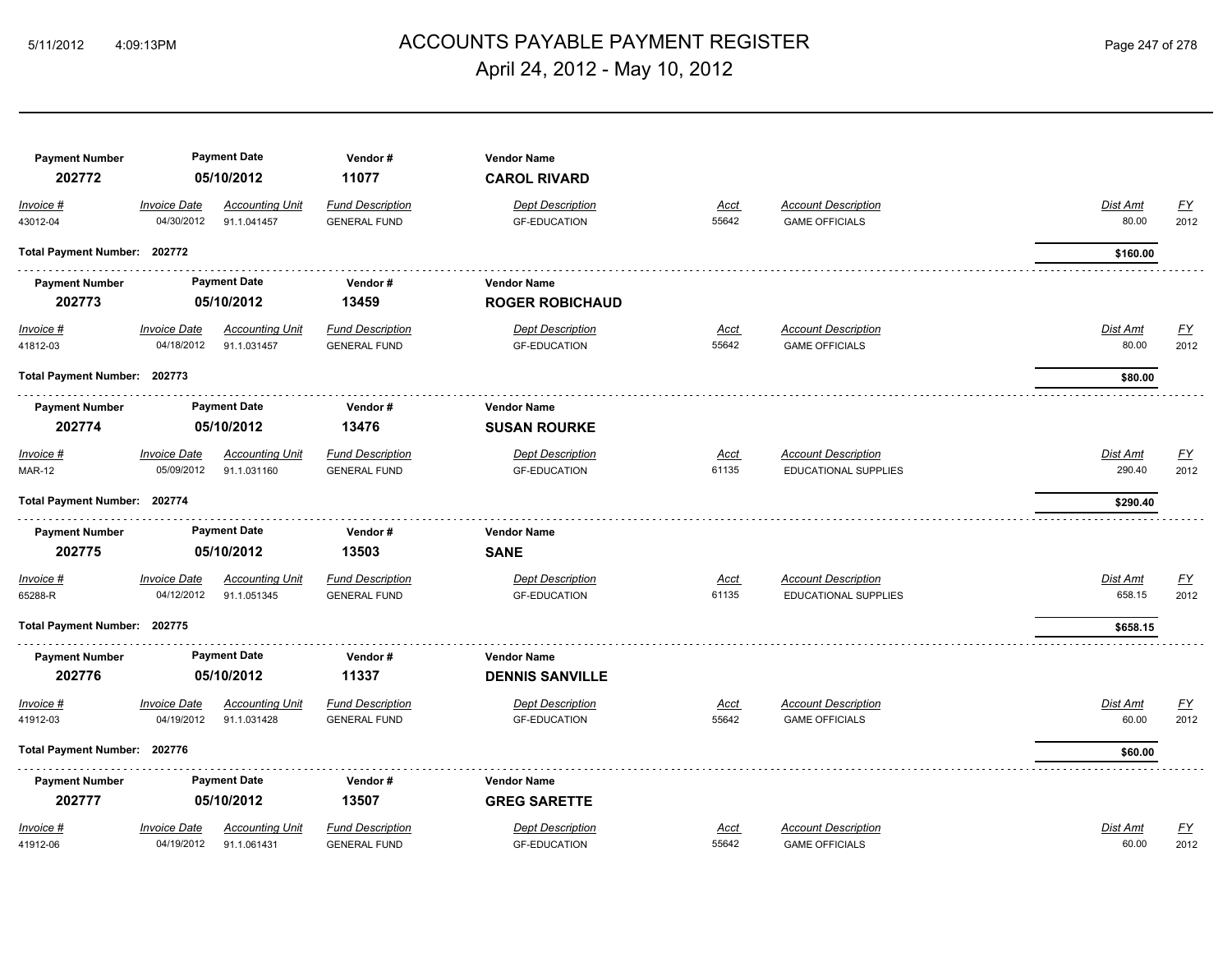## ACCOUNTS PAYABLE PAYMENT REGISTER 5/11/2012 4:09:13PM Page 248 of 278 April 24, 2012 - May 10, 2012

| <b>Payment Number</b><br>202777 |                              | <b>Payment Date</b><br>05/10/2012 | Vendor#<br>13507        | <b>Vendor Name</b><br><b>GREG SARETTE</b> |             |                             |          |                  |
|---------------------------------|------------------------------|-----------------------------------|-------------------------|-------------------------------------------|-------------|-----------------------------|----------|------------------|
| Invoice #                       | <b>Invoice Date</b>          | <b>Accounting Unit</b>            | <b>Fund Description</b> | <b>Dept Description</b>                   | Acct        | <b>Account Description</b>  | Dist Amt | EY               |
| Total Payment Number: 202777    |                              |                                   |                         |                                           |             |                             | \$60.00  |                  |
| <b>Payment Number</b>           |                              | <b>Payment Date</b>               | Vendor#                 | <b>Vendor Name</b>                        |             |                             |          |                  |
| 202778                          |                              | 05/10/2012                        | 13508                   | <b>SARGENT WELCH</b>                      |             |                             |          |                  |
| $Invoice$ #                     | <b>Invoice Date</b>          | <b>Accounting Unit</b>            | <b>Fund Description</b> | <b>Dept Description</b>                   | Acct        | <b>Account Description</b>  | Dist Amt | <u>FY</u>        |
| 48967406                        | 04/02/2012                   | 91.1.041300                       | <b>GENERAL FUND</b>     | <b>GF-EDUCATION</b>                       | 61135       | <b>EDUCATIONAL SUPPLIES</b> | 136.31   | 2012             |
| Total Payment Number: 202778    |                              |                                   |                         |                                           |             |                             | \$136.31 |                  |
| <b>Payment Number</b>           | <b>Payment Date</b>          |                                   | Vendor#                 | <b>Vendor Name</b>                        |             | Payee Name                  |          |                  |
| 202779                          |                              | 05/10/2012                        | 13518                   | <b>SCHOLASTIC BOOK CLUBS INC</b>          |             | <b>SCHOLASTIC INC</b>       |          |                  |
| Invoice #                       | <b>Invoice Date</b>          | <b>Accounting Unit</b>            | <b>Fund Description</b> | <b>Dept Description</b>                   | Acct        | <b>Account Description</b>  | Dist Amt | EY               |
| 4746410                         | 04/17/2012                   | 91.1.051160                       | <b>GENERAL FUND</b>     | <b>GF-EDUCATION</b>                       | 61135       | EDUCATIONAL SUPPLIES        | 165.98   | 2012             |
|                                 | Total Payment Number: 202779 |                                   |                         |                                           |             |                             | \$165.98 |                  |
| <b>Payment Number</b>           |                              | <b>Payment Date</b>               | Vendor#                 | <b>Vendor Name</b>                        |             | Payee Name                  |          |                  |
| 202780                          |                              | 05/10/2012                        | 13519                   | <b>SCHOLASTIC CLASSROOM MAGAZINE</b>      |             | <b>SCHOLASTIC INC</b>       |          |                  |
| Invoice #                       | <b>Invoice Date</b>          | <b>Accounting Unit</b>            | <b>Fund Description</b> | <b>Dept Description</b>                   | <u>Acct</u> | <b>Account Description</b>  | Dist Amt | $\underline{FY}$ |
| 4789610                         | 04/25/2012                   | 91.1.171160                       | <b>GENERAL FUND</b>     | <b>GF-EDUCATION</b>                       | 61807       | <b>PUBLICATIONS</b>         | 120.09   | 2012             |
| Total Payment Number: 202780    |                              |                                   |                         |                                           |             |                             | \$120.09 |                  |
| <b>Payment Number</b>           |                              | <b>Payment Date</b>               | Vendor#                 | <b>Vendor Name</b>                        |             |                             |          |                  |
| 202781                          |                              | 05/10/2012                        | 13520                   | <b>SCHOLASTIC INCORPORATED</b>            |             |                             |          |                  |
| Invoice #                       | <b>Invoice Date</b>          | <b>Accounting Unit</b>            | <b>Fund Description</b> | <b>Dept Description</b>                   | <u>Acct</u> | <b>Account Description</b>  | Dist Amt | <u>FY</u>        |
| 4711366                         | 04/04/2012                   | 91.3800.091271                    | SCHOOL DOE GRANTS FUND  | <b>SCHOOL DOE GRANTS FUND</b>             | 61135       | <b>EDUCATIONAL SUPPLIES</b> | 385.86   | 2012             |
| Total Payment Number: 202781    |                              |                                   |                         |                                           |             |                             | \$385.86 |                  |
| <b>Payment Number</b>           |                              | <b>Payment Date</b>               | Vendor#                 | <b>Vendor Name</b>                        |             |                             |          |                  |
| 202782                          |                              | 05/10/2012                        | 13523                   | <b>SCHOOL HEALTH CORP</b>                 |             |                             |          |                  |
| Invoice #                       | <b>Invoice Date</b>          | <b>Accounting Unit</b>            | <b>Fund Description</b> | <b>Dept Description</b>                   | Acct        | <b>Account Description</b>  | Dist Amt | EY               |
| 2518261-00                      | 04/11/2012                   | 91.1.152130                       | <b>GENERAL FUND</b>     | <b>GF-EDUCATION</b>                       | 61135       | <b>EDUCATIONAL SUPPLIES</b> | 186.28   | 2012             |
| Total Payment Number: 202782    |                              |                                   |                         |                                           |             |                             | \$186.28 |                  |
|                                 |                              |                                   |                         |                                           |             |                             |          |                  |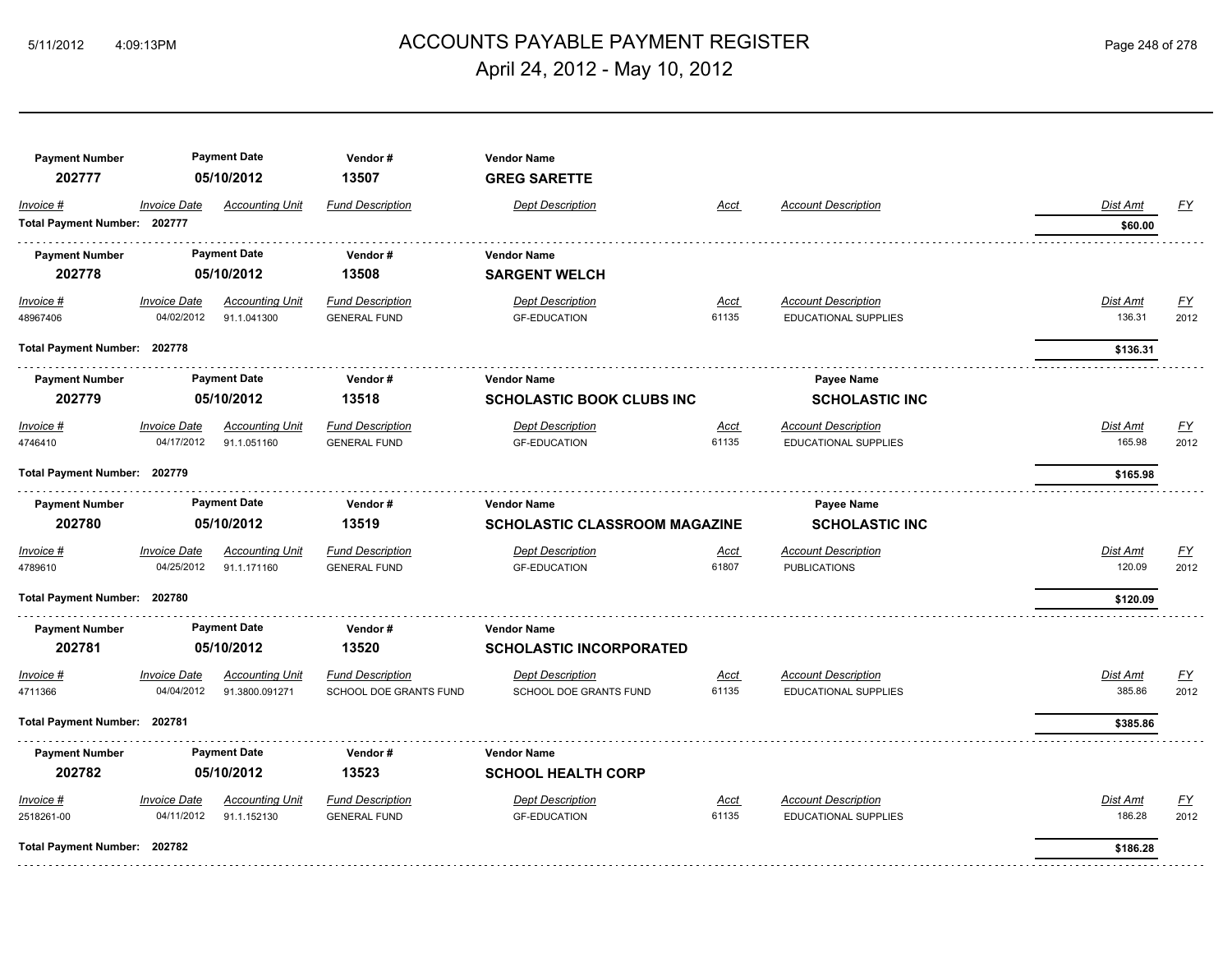# ACCOUNTS PAYABLE PAYMENT REGISTER 5/11/2012 4:09:13PM Page 249 of 278 April 24, 2012 - May 10, 2012

| <b>Payment Number</b><br>202783 |                                   | <b>Payment Date</b><br>05/10/2012        | Vendor#<br>13549                                  | <b>Vendor Name</b><br><b>SERESC</b>                        |                      |                                                           |                    |                          |
|---------------------------------|-----------------------------------|------------------------------------------|---------------------------------------------------|------------------------------------------------------------|----------------------|-----------------------------------------------------------|--------------------|--------------------------|
| Invoice #<br>2222373            | <b>Invoice Date</b><br>04/12/2012 | <b>Accounting Unit</b><br>91.3800.022200 | <b>Fund Description</b><br>SCHOOL DOE GRANTS FUND | <b>Dept Description</b><br>SCHOOL DOE GRANTS FUND          | Acct<br>53628        | <b>Account Description</b><br><b>CONTRACT SERVICES</b>    | Dist Amt<br>682.50 | <u>FY</u><br>2012        |
| Total Payment Number: 202783    |                                   |                                          |                                                   |                                                            |                      |                                                           | \$682.50           |                          |
| <b>Payment Number</b><br>202784 |                                   | <b>Payment Date</b><br>05/10/2012        | Vendor#<br>11345                                  | <b>Vendor Name</b><br><b>JENNIFER SEUSING</b>              |                      |                                                           |                    |                          |
| $Invoice$ #<br><b>APR-12</b>    | <b>Invoice Date</b><br>04/20/2012 | <b>Accounting Unit</b><br>91.1.031160    | <b>Fund Description</b><br><b>GENERAL FUND</b>    | <b>Dept Description</b><br><b>GF-EDUCATION</b>             | <u>Acct</u><br>61135 | <b>Account Description</b><br>EDUCATIONAL SUPPLIES        | Dist Amt<br>253.75 | EY<br>2012               |
| MILES-MARAPR                    | 04/30/2012                        | 91.1.031160                              | <b>GENERAL FUND</b>                               | <b>GF-EDUCATION</b>                                        | 55307                | MILEAGE REIMBURSEMENTS                                    | 237.79             | 2012                     |
| Total Payment Number: 202784    |                                   |                                          |                                                   |                                                            |                      |                                                           | \$491.54           |                          |
| <b>Payment Number</b><br>202785 |                                   | <b>Payment Date</b><br>05/10/2012        | Vendor#<br>13554                                  | <b>Vendor Name</b><br><b>RONALD SEVIGNY</b>                |                      |                                                           |                    |                          |
| Invoice #<br>40512-03           | <b>Invoice Date</b><br>04/05/2012 | <b>Accounting Unit</b><br>91.1.031457    | <b>Fund Description</b><br><b>GENERAL FUND</b>    | <b>Dept Description</b><br><b>GF-EDUCATION</b>             | Acct<br>55642        | <b>Account Description</b><br><b>GAME OFFICIALS</b>       | Dist Amt<br>60.00  | <u>FY</u><br>2012        |
| Total Payment Number: 202785    |                                   |                                          |                                                   |                                                            |                      |                                                           | \$60.00            |                          |
| <b>Payment Number</b><br>202786 |                                   | <b>Payment Date</b><br>05/10/2012        | Vendor#<br>13599                                  | <b>Vendor Name</b><br><b>SOCIAL STUDIES SCHOOL SERVICE</b> |                      |                                                           |                    |                          |
| Invoice #<br>2809-50            | <b>Invoice Date</b><br>04/18/2012 | <b>Accounting Unit</b><br>91.1.102120    | <b>Fund Description</b><br><b>GENERAL FUND</b>    | <b>Dept Description</b><br><b>GF-EDUCATION</b>             | <u>Acct</u><br>61135 | <b>Account Description</b><br><b>EDUCATIONAL SUPPLIES</b> | Dist Amt<br>40.26  | $\underline{FY}$<br>2012 |
| Total Payment Number: 202786    |                                   |                                          |                                                   |                                                            |                      |                                                           | \$40.26            |                          |
| <b>Payment Number</b><br>202787 |                                   | <b>Payment Date</b><br>05/10/2012        | Vendor#<br>13604                                  | <b>Vendor Name</b><br><b>WILLIAM SOUBOSKY</b>              |                      |                                                           |                    |                          |
| Invoice #<br>42712-03           | <b>Invoice Date</b><br>04/27/2012 | <b>Accounting Unit</b><br>91.1.031473    | <b>Fund Description</b><br><b>GENERAL FUND</b>    | <b>Dept Description</b><br><b>GF-EDUCATION</b>             | Acct<br>55642        | <b>Account Description</b><br><b>GAME OFFICIALS</b>       | Dist Amt<br>60.00  | EY<br>2012               |
| 41712-05                        | 04/17/2012                        | 91.1.051431                              | <b>GENERAL FUND</b>                               | <b>GF-EDUCATION</b>                                        | 55642                | <b>GAME OFFICIALS</b>                                     | 60.00              | 2012                     |
| 50312-07                        | 05/03/2012                        | 91.1.071458                              | <b>GENERAL FUND</b>                               | <b>GF-EDUCATION</b>                                        | 55642                | <b>GAME OFFICIALS</b>                                     | 60.00              | 2012                     |
| Total Payment Number: 202787    |                                   |                                          |                                                   |                                                            |                      |                                                           | \$180.00           |                          |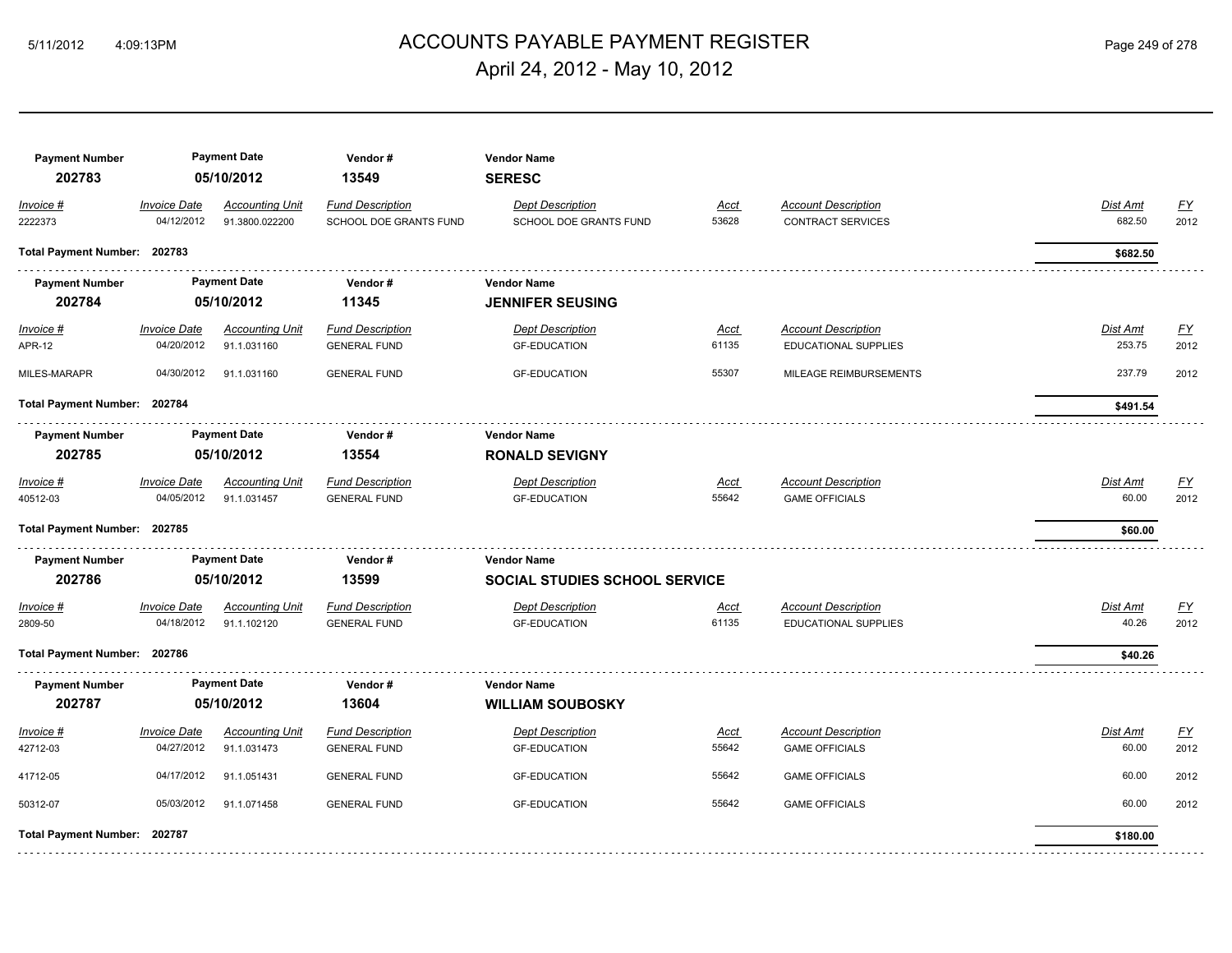## ACCOUNTS PAYABLE PAYMENT REGISTER 5/11/2012 4:09:13PM Page 250 of 278 April 24, 2012 - May 10, 2012

| <b>Payment Number</b><br>202788  |                                   | <b>Payment Date</b><br>05/10/2012        | Vendor#<br>11963                                         | <b>Vendor Name</b><br><b>STAPLES BUSINESS ADVANTAGE</b>  |                      |                                                           |                           |                          |  |
|----------------------------------|-----------------------------------|------------------------------------------|----------------------------------------------------------|----------------------------------------------------------|----------------------|-----------------------------------------------------------|---------------------------|--------------------------|--|
| Invoice #<br>3173090212          | <b>Invoice Date</b><br>04/14/2012 | <b>Accounting Unit</b><br>91.3800.231240 | <b>Fund Description</b><br>SCHOOL DOE GRANTS FUND        | <b>Dept Description</b><br>SCHOOL DOE GRANTS FUND        | Acct<br>61135        | <b>Account Description</b><br>EDUCATIONAL SUPPLIES        | <b>Dist Amt</b><br>192.99 | $\underline{FY}$<br>2012 |  |
| 3172890893                       | 04/13/2012                        | 91.3800.231240                           | SCHOOL DOE GRANTS FUND                                   | SCHOOL DOE GRANTS FUND                                   | 61135                | EDUCATIONAL SUPPLIES                                      | 36.65                     | 2012                     |  |
| 3174249982                       | 05/04/2012                        | 91.3800.042219                           | SCHOOL DOE GRANTS FUND                                   | SCHOOL DOE GRANTS FUND                                   | 61299                | MISCELLANEOUS SUPPLIES                                    | 108.59                    | 2012                     |  |
| Total Payment Number: 202788     |                                   |                                          |                                                          |                                                          |                      |                                                           | \$338.23                  |                          |  |
| <b>Payment Number</b>            | <b>Payment Date</b>               |                                          | Vendor #                                                 | <b>Vendor Name</b>                                       |                      |                                                           |                           |                          |  |
| 202789                           | 05/10/2012                        |                                          | 11253                                                    | <b>LISA STEMPLER</b>                                     |                      |                                                           |                           |                          |  |
| <u>Invoice #</u><br>SEP/APR-12   | <b>Invoice Date</b><br>04/02/2012 | <b>Accounting Unit</b><br>91.3800.151271 | <b>Fund Description</b><br><b>SCHOOL DOE GRANTS FUND</b> | <b>Dept Description</b><br><b>SCHOOL DOE GRANTS FUND</b> | <u>Acct</u><br>61299 | <b>Account Description</b><br>MISCELLANEOUS SUPPLIES      | Dist Amt<br>90.93         | EY<br>2012               |  |
| Total Payment Number: 202789     |                                   |                                          |                                                          |                                                          |                      |                                                           | \$90.93                   |                          |  |
| <b>Payment Number</b>            | <b>Payment Date</b>               |                                          | Vendor#                                                  | <b>Vendor Name</b>                                       |                      |                                                           |                           |                          |  |
| 202790                           | 05/10/2012                        |                                          | 11366                                                    | <b>STRAIGHT A ACADEMY LLC</b>                            |                      |                                                           |                           |                          |  |
| Invoice #<br><b>APRIL - 2012</b> | <b>Invoice Date</b><br>04/03/2012 | <b>Accounting Unit</b><br>91.3800.231271 | <b>Fund Description</b><br>SCHOOL DOE GRANTS FUND        | <b>Dept Description</b><br>SCHOOL DOE GRANTS FUND        | <u>Acct</u><br>53600 | <b>Account Description</b><br><b>INSTRUCTION SERVICES</b> | Dist Amt<br>2,365.00      | EY<br>2012               |  |
| Total Payment Number: 202790     |                                   |                                          |                                                          |                                                          |                      |                                                           | \$2,365.00                |                          |  |
| <b>Payment Number</b><br>202791  | <b>Payment Date</b><br>05/10/2012 |                                          | Vendor#<br>11082                                         | <b>Vendor Name</b><br><b>EDWARD SUCHOCKI JR</b>          |                      |                                                           |                           |                          |  |
| $Invoice$ #<br>42512-04          | <b>Invoice Date</b><br>04/25/2012 | <b>Accounting Unit</b><br>91.1.041473    | <b>Fund Description</b><br><b>GENERAL FUND</b>           | <b>Dept Description</b><br><b>GF-EDUCATION</b>           | <u>Acct</u><br>55642 | <b>Account Description</b><br><b>GAME OFFICIALS</b>       | Dist Amt<br>60.00         | <u>FY</u><br>2012        |  |
| 42012-06                         | 04/20/2012                        | 91.1.061458                              | <b>GENERAL FUND</b>                                      | <b>GF-EDUCATION</b>                                      | 55642                | <b>GAME OFFICIALS</b>                                     | 60.00                     | 2012                     |  |
| Total Payment Number: 202791     |                                   |                                          |                                                          |                                                          |                      |                                                           | \$120.00                  |                          |  |
| <b>Payment Number</b>            | <b>Payment Date</b>               |                                          | Vendor#                                                  | <b>Vendor Name</b>                                       |                      |                                                           |                           |                          |  |
| 202792                           | 05/10/2012                        |                                          | 13702                                                    | <b>SYLVAN LEARNING CENTER</b>                            |                      |                                                           |                           |                          |  |
| Invoice #<br>APR30-2012          | <b>Invoice Date</b><br>04/30/2012 | <b>Accounting Unit</b><br>91.3800.231271 | <b>Fund Description</b><br>SCHOOL DOE GRANTS FUND        | <b>Dept Description</b><br>SCHOOL DOE GRANTS FUND        | <u>Acct</u><br>53600 | <b>Account Description</b><br><b>INSTRUCTION SERVICES</b> | <b>Dist Amt</b><br>392.76 | <u>FY</u><br>2012        |  |
| APR 2012                         | 04/30/2012                        | 91.3800.231271                           | SCHOOL DOE GRANTS FUND                                   | SCHOOL DOE GRANTS FUND                                   | 53600                | <b>INSTRUCTION SERVICES</b>                               | 3,060.00                  | 2012                     |  |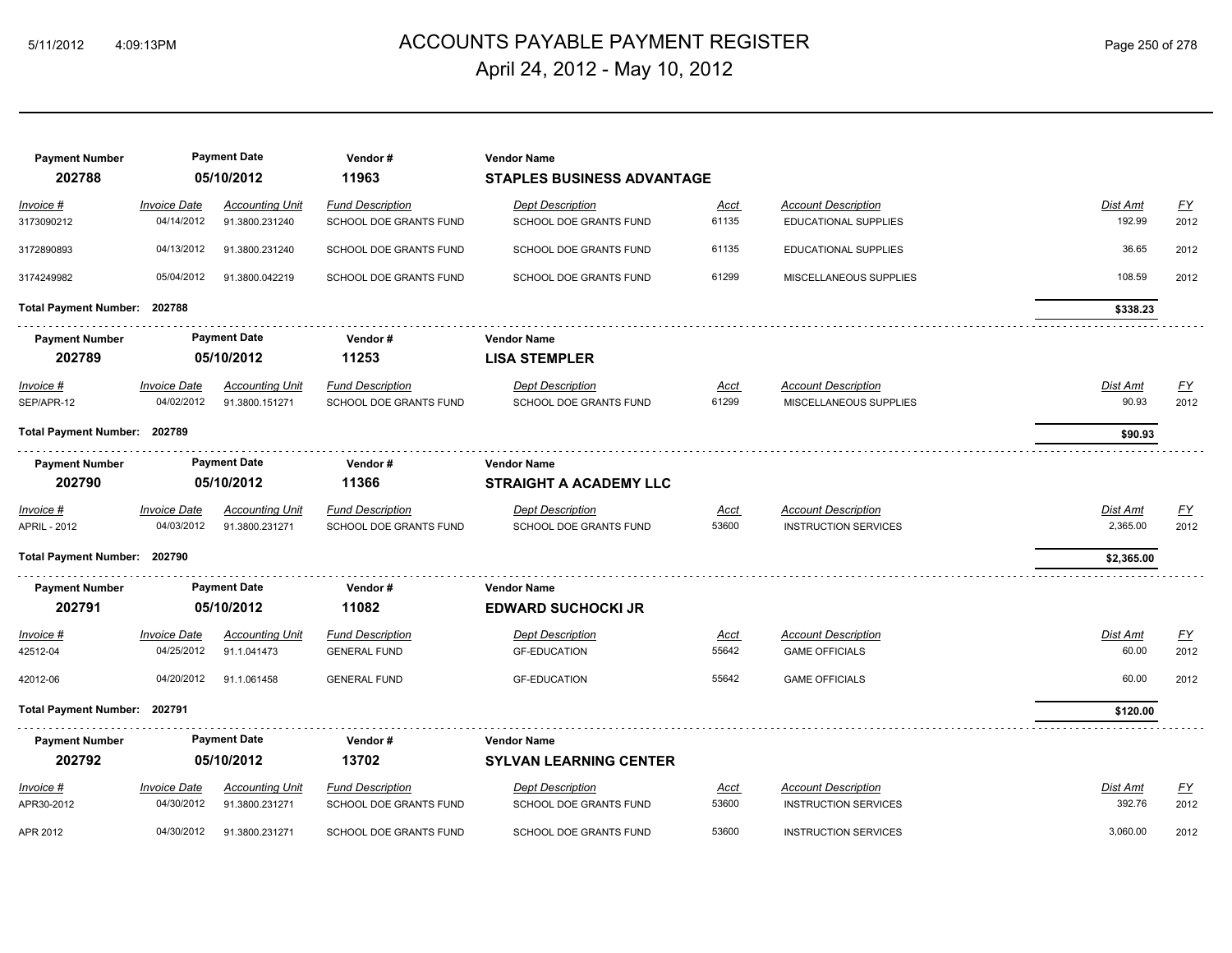## ACCOUNTS PAYABLE PAYMENT REGISTER 5/11/2012 4:09:13PM Page 251 of 278 April 24, 2012 - May 10, 2012

| <b>Payment Number</b>        | <b>Payment Date</b><br>05/10/2012 |                        | Vendor#                                       | <b>Vendor Name</b>                 |             |                                   |                 |           |  |  |
|------------------------------|-----------------------------------|------------------------|-----------------------------------------------|------------------------------------|-------------|-----------------------------------|-----------------|-----------|--|--|
| 202792                       |                                   |                        | 13702                                         | <b>SYLVAN LEARNING CENTER</b>      |             |                                   |                 |           |  |  |
| Invoice #                    | <b>Invoice Date</b>               | <b>Accounting Unit</b> | <b>Fund Description</b>                       | <b>Dept Description</b>            | Acct        | <b>Account Description</b>        | Dist Amt        | FY        |  |  |
| Total Payment Number: 202792 |                                   |                        |                                               |                                    |             |                                   | \$3,452.76      |           |  |  |
| <b>Payment Number</b>        | <b>Payment Date</b><br>05/10/2012 |                        | Vendor#                                       | <b>Vendor Name</b>                 |             | <b>Payee Name</b>                 |                 |           |  |  |
| 202793                       |                                   |                        | 10989                                         | <b>TEACHING STRATEGIES INC</b>     |             | <b>TEACHING STRATEGIES LLC</b>    |                 |           |  |  |
| Invoice #                    | <b>Invoice Date</b>               | <b>Accounting Unit</b> | <b>Fund Description</b>                       | <b>Dept Description</b>            | <u>Acct</u> | <b>Account Description</b>        | <b>Dist Amt</b> | <u>FY</u> |  |  |
| 170790                       | 04/06/2012                        | 91.3800.021220         | SCHOOL DOE GRANTS FUND                        | SCHOOL DOE GRANTS FUND             | 61875       | <b>BOOKS</b>                      | 1,004.00        | 2012      |  |  |
| Total Payment Number: 202793 |                                   |                        |                                               |                                    |             |                                   | \$1,004.00      |           |  |  |
| <b>Payment Number</b>        |                                   | <b>Payment Date</b>    | Vendor#                                       | <b>Vendor Name</b>                 |             |                                   |                 |           |  |  |
| 202794                       | 05/10/2012                        |                        | 12414                                         | <b>TERESA BOLICK PHD</b>           |             |                                   |                 |           |  |  |
| Invoice #                    | <b>Invoice Date</b>               | <b>Accounting Unit</b> | <b>Fund Description</b>                       | <b>Dept Description</b>            | <b>Acct</b> | <b>Account Description</b>        | Dist Amt        | <u>FY</u> |  |  |
| 03/27-04/20                  | 04/20/2012                        | 91.3800.022200         | <b>SCHOOL DOE GRANTS FUND</b>                 | <b>SCHOOL DOE GRANTS FUND</b>      | 53628       | <b>CONTRACT SERVICES</b>          | 2,550.00        | 2012      |  |  |
| Total Payment Number: 202794 |                                   |                        |                                               |                                    |             | \$2,550.00                        |                 |           |  |  |
| <b>Payment Number</b>        |                                   | <b>Payment Date</b>    | Vendor#                                       | <b>Vendor Name</b>                 |             | <b>Payee Name</b>                 |                 |           |  |  |
| 202795                       | 05/10/2012                        |                        | 13861                                         | <b>WATER CHEMICALS INC</b>         |             | THE METRO GROUP INC               |                 |           |  |  |
| Invoice #                    | <b>Invoice Date</b>               | <b>Accounting Unit</b> | <b>Fund Description</b>                       | <b>Dept Description</b>            | Acct        | <b>Account Description</b>        | Dist Amt        | <u>FY</u> |  |  |
| PI 318730                    | 04/30/2012                        | 91.1.222620            | <b>GENERAL FUND</b>                           | <b>GF-EDUCATION</b>                | 53628       | <b>CONTRACT SERVICES</b>          | 1,135.00        | 2012      |  |  |
| Total Payment Number: 202795 |                                   |                        |                                               |                                    |             |                                   | \$1,135.00      |           |  |  |
| <b>Payment Number</b>        | <b>Payment Date</b>               |                        | Vendor#                                       |                                    |             |                                   |                 |           |  |  |
| 202796                       | 05/10/2012                        |                        | 13733                                         | <b>DOUGLAS THOMAS</b>              |             |                                   |                 |           |  |  |
| Invoice #                    | <b>Invoice Date</b>               | <b>Accounting Unit</b> | <b>Fund Description</b>                       | <b>Dept Description</b>            | Acct        | <b>Account Description</b>        | Dist Amt        | <u>FY</u> |  |  |
| 50212-03                     | 05/02/2012                        | 91.1.031457            | <b>GENERAL FUND</b>                           | <b>GF-EDUCATION</b>                | 55642       | <b>GAME OFFICIALS</b>             | 80.00           | 2012      |  |  |
| Total Payment Number: 202796 |                                   |                        |                                               |                                    |             |                                   | \$80.00         |           |  |  |
| <b>Payment Number</b>        | <b>Payment Date</b>               |                        | Vendor#                                       | <b>Vendor Name</b>                 |             |                                   |                 |           |  |  |
| 202797                       | 05/10/2012                        |                        | 13783                                         | <b>TURNER BUILDING SCIENCE LLC</b> |             |                                   |                 |           |  |  |
| Invoice #                    | <b>Invoice Date</b>               | <b>Accounting Unit</b> | <b>Fund Description</b>                       | <b>Dept Description</b>            | <u>Acct</u> | <b>Account Description</b>        | Dist Amt        | <u>FY</u> |  |  |
| 67191485001-R                | 05/08/2012                        | 91.1.101210            | <b>GENERAL FUND</b>                           | <b>GF-EDUCATION</b>                | 61249       | <b>TESTING MATERIALS</b>          | 43.02           | 2012      |  |  |
| 5428                         | 02/24/2012                        | 91.5800.134600         | <b>SCHOOL CAPITAL PROJECTS</b><br><b>FUND</b> | <b>SCHOOL CAPITAL PROJECTS</b>     | 81200       | <b>BUILDINGS AND IMPROVEMENTS</b> | 43,332.32       | 2012      |  |  |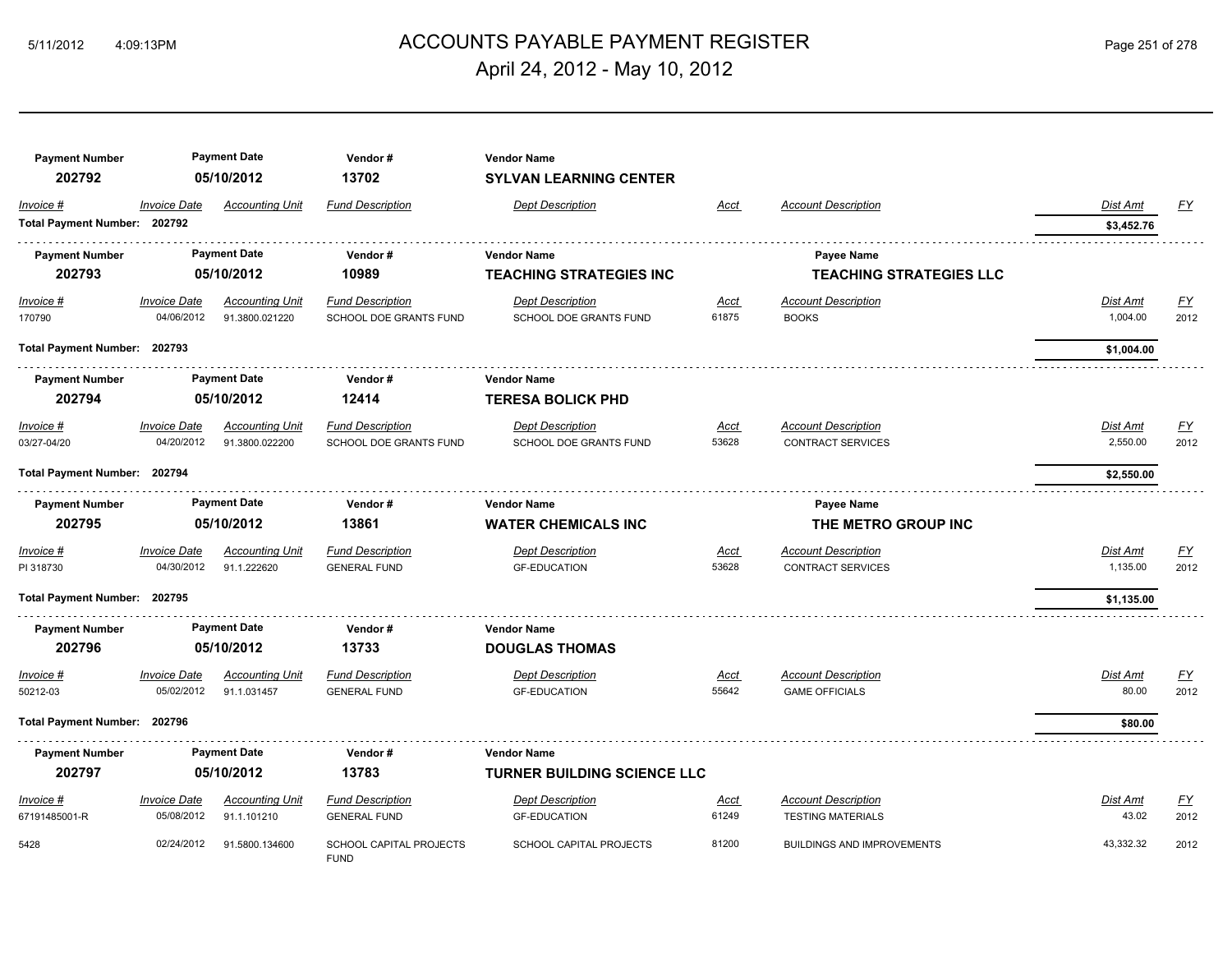## ACCOUNTS PAYABLE PAYMENT REGISTER 5/11/2012 4:09:13PM Page 252 of 278 April 24, 2012 - May 10, 2012

| <b>Payment Number</b><br>202797 | <b>Payment Date</b><br>05/10/2012 |                                       | Vendor#<br>13783                               | <b>Vendor Name</b><br><b>TURNER BUILDING SCIENCE LLC</b> |                          |                                            |                    |                           |
|---------------------------------|-----------------------------------|---------------------------------------|------------------------------------------------|----------------------------------------------------------|--------------------------|--------------------------------------------|--------------------|---------------------------|
| Invoice #                       | <b>Invoice Date</b>               | <b>Accounting Unit</b>                | <b>Fund Description</b>                        | <b>Dept Description</b>                                  | Acct                     | <b>Account Description</b>                 | Dist Amt           | <u>FY</u>                 |
| Total Payment Number: 202797    |                                   |                                       |                                                |                                                          |                          |                                            | \$43,375.34        |                           |
| <b>Payment Number</b>           | <b>Payment Date</b><br>05/10/2012 |                                       | Vendor#                                        | <b>Vendor Name</b>                                       |                          |                                            |                    |                           |
| 202798                          |                                   |                                       | 11306                                          | <b>CONNIE UPSCHULTE</b>                                  |                          |                                            |                    |                           |
| $Invoice$ #<br><b>APR-12</b>    | <b>Invoice Date</b><br>04/30/2012 | <b>Accounting Unit</b><br>91.1.071111 | <b>Fund Description</b><br><b>GENERAL FUND</b> | <b>Dept Description</b><br><b>GF-EDUCATION</b>           | <u>Acct</u><br>61875     | <b>Account Description</b><br><b>BOOKS</b> | Dist Amt<br>119.54 | <u>FY</u><br>2012         |
| Total Payment Number: 202798    |                                   |                                       |                                                |                                                          |                          |                                            | \$119.54           |                           |
| <b>Payment Number</b>           |                                   | <b>Payment Date</b>                   | Vendor#                                        | Vendor Name                                              |                          |                                            |                    |                           |
| 202799                          |                                   | 05/10/2012                            | 11354                                          | <b>MIGUEL URENA</b>                                      |                          |                                            |                    |                           |
| Invoice #                       | <b>Invoice Date</b>               | <b>Accounting Unit</b>                | <b>Fund Description</b>                        | <b>Dept Description</b>                                  | <u>Acct</u>              | <b>Account Description</b>                 | Dist Amt           | <u>FY</u>                 |
| MILES-APR                       | 05/06/2012                        | 91.1.992700                           | <b>GENERAL FUND</b>                            | <b>GF-EDUCATION</b>                                      | 55690                    | SCHOOL TRANSPORTATION SERVICES             | 57.72              | 2012                      |
| Total Payment Number: 202799    |                                   |                                       |                                                |                                                          |                          |                                            | \$57.72            |                           |
| <b>Payment Number</b>           |                                   | <b>Payment Date</b>                   | Vendor#                                        | <b>Vendor Name</b>                                       |                          | Payee Name                                 |                    |                           |
| 202800                          |                                   | 12122<br>05/10/2012                   |                                                | <b>US POSTAL SERVICES</b>                                |                          | <b>US POSTAL SERVICE</b>                   |                    |                           |
| Invoice #                       | <b>Invoice Date</b>               | <b>Accounting Unit</b>                | <b>Fund Description</b>                        | <b>Dept Description</b>                                  | <b>Acct</b>              | <b>Account Description</b>                 | Dist Amt           | $\underline{\mathsf{FY}}$ |
| MAY12                           | 05/01/2012                        | 91.1.191160                           | <b>GENERAL FUND</b>                            | <b>GF-EDUCATION</b>                                      | 55607                    | POSTAGE & DELIVERY                         | 500.00             | 2012                      |
| Total Payment Number: 202800    |                                   |                                       |                                                |                                                          |                          |                                            | \$500.00           |                           |
| <b>Payment Number</b>           |                                   | <b>Payment Date</b>                   | Vendor#                                        | <b>Vendor Name</b>                                       | <b>Payee Name</b>        |                                            |                    |                           |
| 202801                          | 05/10/2012                        |                                       | 12122                                          | <b>US POSTAL SERVICES</b>                                |                          | <b>US POSTAL SERVICE</b>                   |                    |                           |
| Invoice #                       | <b>Invoice Date</b>               | <b>Accounting Unit</b>                | <b>Fund Description</b>                        | <b>Dept Description</b>                                  | <b>Acct</b>              | <b>Account Description</b>                 | Dist Amt           | <u>FY</u>                 |
| <b>STAMP ORDER</b>              | 05/09/2012                        | 91.3800.231240                        | SCHOOL DOE GRANTS FUND                         | SCHOOL DOE GRANTS FUND                                   | 55607                    | POSTAGE & DELIVERY                         | 176.00             | 2012                      |
| Total Payment Number: 202801    |                                   |                                       |                                                |                                                          |                          |                                            | \$176.00           |                           |
| <b>Payment Number</b>           | <b>Payment Date</b>               |                                       | Vendor#                                        | <b>Vendor Name</b>                                       | <b>Payee Name</b>        |                                            |                    |                           |
| 202802                          |                                   | 05/10/2012                            | 12122                                          | <b>US POSTAL SERVICES</b>                                | <b>US POSTAL SERVICE</b> |                                            |                    |                           |
| Invoice #                       | <b>Invoice Date</b>               | <b>Accounting Unit</b>                | <b>Fund Description</b>                        | <b>Dept Description</b>                                  | <u>Acct</u>              | <b>Account Description</b>                 | Dist Amt           | <u>FY</u>                 |
| <b>MAY-12</b>                   | 05/01/2012                        | 91.1.111160                           | <b>GENERAL FUND</b>                            | <b>GF-EDUCATION</b>                                      | 55607                    | POSTAGE & DELIVERY                         | 444.00             | 2012                      |
| Total Payment Number: 202802    |                                   |                                       |                                                |                                                          |                          |                                            | \$444.00           |                           |
|                                 |                                   |                                       |                                                |                                                          |                          |                                            |                    |                           |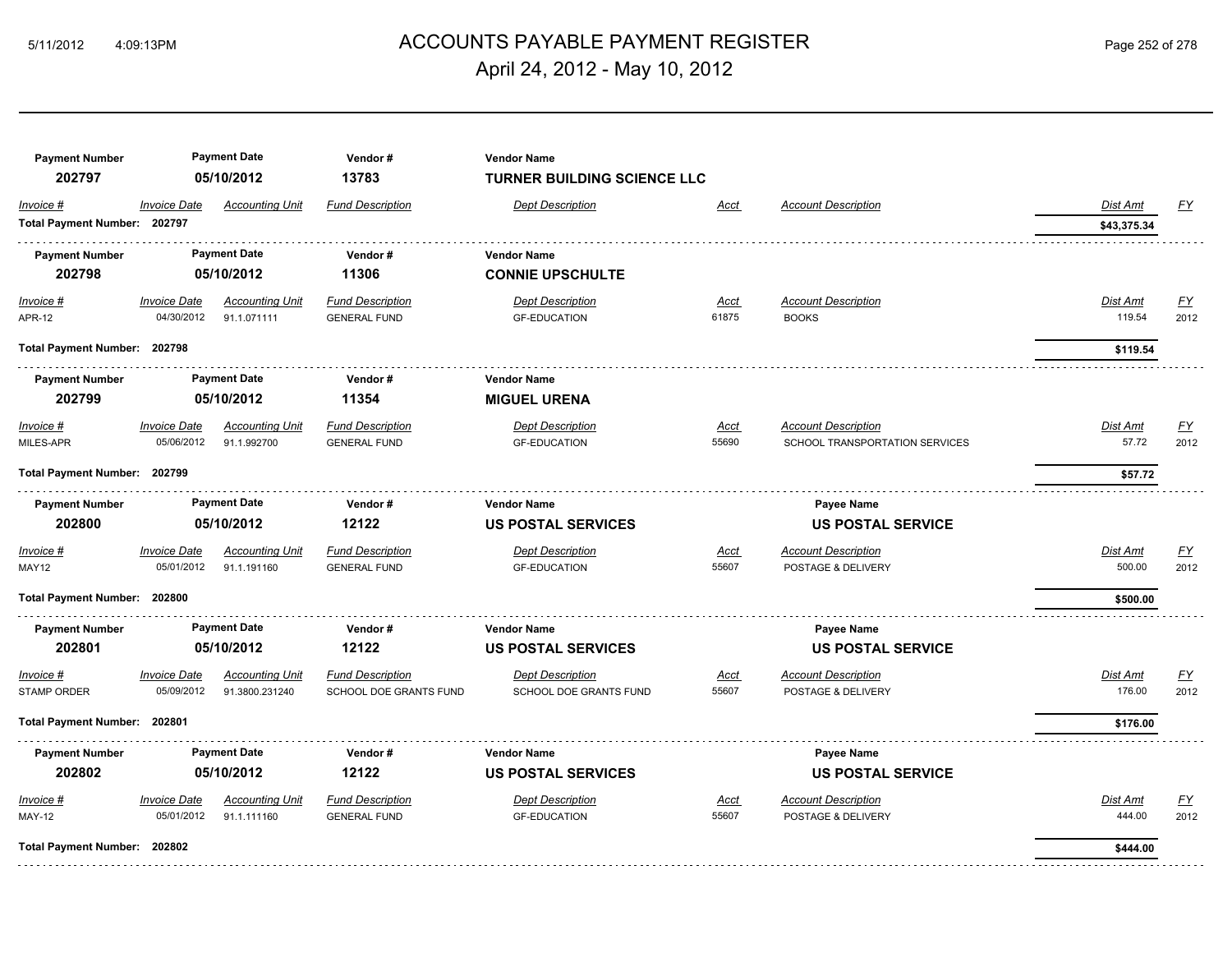### ACCOUNTS PAYABLE PAYMENT REGISTER 5/11/2012 4:09:13PM Page 253 of 278 April 24, 2012 - May 10, 2012

#### **Payment Number Payment Date Vendor # Vendor Name Payee Name 202803 05/10/2012 12122 US POSTAL SERVICES US POSTAL SERVICE** *Invoice # Invoice Date Accounting Unit Fund Description Dept Description Acct Account Description Dist Amt FY* MAR2012 05/08/2012 91.1.151160 GENERAL FUND GF-EDUCATION 55607 POSTAGE & DELIVERY 1,254.00 2012 **Total Payment Number: 202803 \$1,254.00**  s sistema **Payment Number Payment Date Vendor # Vendor Name 202804 05/10/2012 13814 US SCHOOL SUPPLY INC** *Invoice # Invoice Date Accounting Unit Fund Description Dept Description Acct Account Description Dist Amt FY* 192969A 04/18/2012 91.1.052120 GENERAL FUND GF-EDUCATION 61135 EDUCATIONAL SUPPLIES 822.50 2012 **Total Payment Number: 202804 \$822.50 Payment Number Payment Date Vendor # Vendor Name 202805 05/10/2012 13828 GERALD VEILLEUX** *Invoice # Invoice Date Accounting Unit Fund Description Dept Description Acct Account Description Dist Amt FY* 42712-03 04/27/2012 91.1.031457 GENERAL FUND GF-EDUCATION 55642 GAME OFFICIALS 80.00 2012 42512-04 04/25/2012 91.1.041457 GENERAL FUND GF-EDUCATION 55642 GAME OFFICIALS 80.00 2012 **Total Payment Number: 202805 \$160.00 Payment Number Payment Date Vendor # Vendor Name 202806 05/10/2012 13829 JAMES L VELINO** *Invoice # Invoice Date Accounting Unit Fund Description Dept Description Acct Account Description Dist Amt FY* 42012-04 04/20/2012 91.1.041457 GENERAL FUND GF-EDUCATION 55642 GAME OFFICIALS 80.00 2012 **Total Payment Number: 202806 \$80.00 Payment Number Payment Date Vendor # Vendor Name Payee Name 202807 05/10/2012 13508 SARGENT WELCH VWR RECEIVABLES FUNDING LLC** *Invoice # Invoice Date Accounting Unit Fund Description Dept Description Acct Account Description Dist Amt FY* 48968078 04/05/2012 91.1.041300 GENERAL FUND GF-EDUCATION 61135 EDUCATIONAL SUPPLIES 185.53 2012 48967829 04/02/2012 91.1.041300 GENERAL FUND GF-EDUCATION 61135 EDUCATIONAL SUPPLIES 9.02 2012 **Total Payment Number: 202807 \$194.55**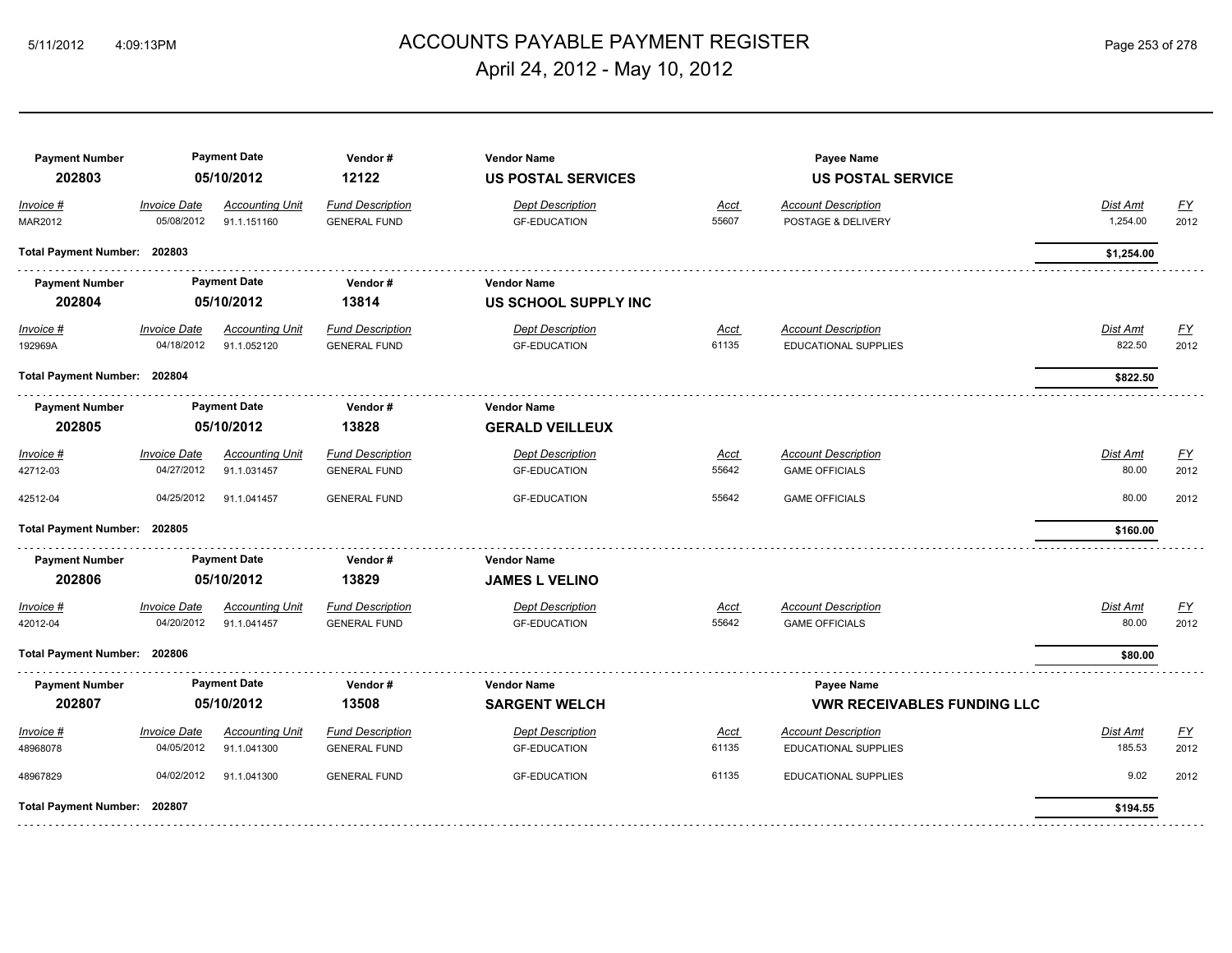# ACCOUNTS PAYABLE PAYMENT REGISTER 5/11/2012 4:09:13PM Page 254 of 278 April 24, 2012 - May 10, 2012

| <b>Payment Number</b>        | <b>Payment Date</b>               |                                       | Vendor#                                        |                                                |                      |                                                     |                           |                          |
|------------------------------|-----------------------------------|---------------------------------------|------------------------------------------------|------------------------------------------------|----------------------|-----------------------------------------------------|---------------------------|--------------------------|
| 202808                       |                                   | 05/10/2012                            | 11146                                          | <b>WADLEIGH STARR &amp; PETERS PLLC</b>        |                      |                                                     |                           |                          |
| Invoice #<br><b>APR-12</b>   | <b>Invoice Date</b><br>04/20/2012 | <b>Accounting Unit</b><br>91.1.012320 | <b>Fund Description</b><br><b>GENERAL FUND</b> | <b>Dept Description</b><br><b>GF-EDUCATION</b> | <u>Acct</u><br>53128 | <b>Account Description</b><br><b>LEGAL SERVICES</b> | Dist Amt<br>1,520.00      | $\underline{FY}$<br>2012 |
| Total Payment Number: 202808 |                                   |                                       |                                                |                                                |                      |                                                     | \$1,520.00                |                          |
| <b>Payment Number</b>        |                                   | <b>Payment Date</b>                   | Vendor#                                        | <b>Vendor Name</b>                             |                      |                                                     |                           |                          |
| 202809                       |                                   | 05/10/2012                            | 13857                                          | <b>WAL-MART</b>                                |                      |                                                     |                           |                          |
|                              |                                   |                                       |                                                |                                                |                      |                                                     |                           |                          |
| Invoice #                    | <b>Invoice Date</b><br>04/19/2012 | <b>Accounting Unit</b>                | <b>Fund Description</b>                        | <b>Dept Description</b>                        | <u>Acct</u><br>61135 | <b>Account Description</b>                          | <u>Dist Amt</u><br>118.91 | <u>FY</u>                |
| TR#2295                      |                                   | 91.1.041210                           | <b>GENERAL FUND</b>                            | <b>GF-EDUCATION</b>                            |                      | EDUCATIONAL SUPPLIES                                |                           | 2012                     |
| 6633                         | 04/05/2012                        | 91.3800.991490                        | SCHOOL DOE GRANTS FUND                         | SCHOOL DOE GRANTS FUND                         | 61299                | MISCELLANEOUS SUPPLIES                              | 22.80                     | 2012                     |
| 6358                         | 04/09/2012                        | 91.3800.991490                        | SCHOOL DOE GRANTS FUND                         | SCHOOL DOE GRANTS FUND                         | 61299                | MISCELLANEOUS SUPPLIES                              | 79.66                     | 2012                     |
| 6503                         | 04/19/2012                        | 91.3800.991490                        | SCHOOL DOE GRANTS FUND                         | SCHOOL DOE GRANTS FUND                         | 61299                | MISCELLANEOUS SUPPLIES                              | 71.61                     | 2012                     |
| 2713                         | 04/05/2012                        | 91.3800.991490                        | SCHOOL DOE GRANTS FUND                         | SCHOOL DOE GRANTS FUND                         | 61299                | MISCELLANEOUS SUPPLIES                              | 349.68                    | 2012                     |
| Total Payment Number: 202809 |                                   |                                       |                                                |                                                |                      |                                                     | \$642.66                  |                          |
| <b>Payment Number</b>        |                                   | <b>Payment Date</b>                   | Vendor#                                        | <b>Vendor Name</b>                             |                      |                                                     |                           |                          |
| 202810                       |                                   | 05/10/2012                            | 11084                                          | <b>JAMES WALSH</b>                             |                      |                                                     |                           |                          |
|                              |                                   |                                       |                                                |                                                |                      |                                                     |                           |                          |
| <i>Invoice</i> #<br>42512-03 | <b>Invoice Date</b><br>04/25/2012 | <b>Accounting Unit</b><br>91.1.031429 | <b>Fund Description</b><br><b>GENERAL FUND</b> | <b>Dept Description</b><br><b>GF-EDUCATION</b> | <u>Acct</u><br>55642 | <b>Account Description</b><br><b>GAME OFFICIALS</b> | <b>Dist Amt</b><br>80.00  | EY<br>2012               |
|                              |                                   |                                       |                                                |                                                |                      |                                                     |                           |                          |
| 42612-04                     | 04/26/2012                        | 91.1.041429                           | <b>GENERAL FUND</b>                            | <b>GF-EDUCATION</b>                            | 55642                | <b>GAME OFFICIALS</b>                               | 80.00                     | 2012                     |
| Total Payment Number: 202810 |                                   |                                       |                                                |                                                |                      |                                                     | \$160.00                  |                          |
| <b>Payment Number</b>        |                                   | <b>Payment Date</b>                   | Vendor#                                        | <b>Vendor Name</b>                             |                      |                                                     |                           |                          |
| 202811                       |                                   | 05/10/2012                            | 13864                                          | <b>WB MASON CO INC</b>                         |                      |                                                     |                           |                          |
| Invoice #                    | <b>Invoice Date</b>               | <b>Accounting Unit</b>                | <b>Fund Description</b>                        | <b>Dept Description</b>                        | Acct                 | <b>Account Description</b>                          | Dist Amt                  | $\underline{FY}$         |
| 4695102                      | 04/10/2012                        | 91.1.161160                           | <b>GENERAL FUND</b>                            | <b>GF-EDUCATION</b>                            | 61100                | OFFICE SUPPLIES                                     | 551.57                    | 2012                     |
|                              |                                   |                                       |                                                |                                                |                      |                                                     |                           |                          |
| Total Payment Number: 202811 |                                   |                                       |                                                |                                                |                      |                                                     | \$551.57                  |                          |
| <b>Payment Number</b>        |                                   | <b>Payment Date</b>                   | Vendor#                                        | <b>Vendor Name</b>                             |                      |                                                     |                           |                          |
| 202812                       |                                   | 05/10/2012                            | 11085                                          | <b>PAUL J WESINGER</b>                         |                      |                                                     |                           |                          |
| Invoice #                    | <b>Invoice Date</b>               | <b>Accounting Unit</b>                | <b>Fund Description</b>                        | <b>Dept Description</b>                        | Acct                 | <b>Account Description</b>                          | Dist Amt                  | FY                       |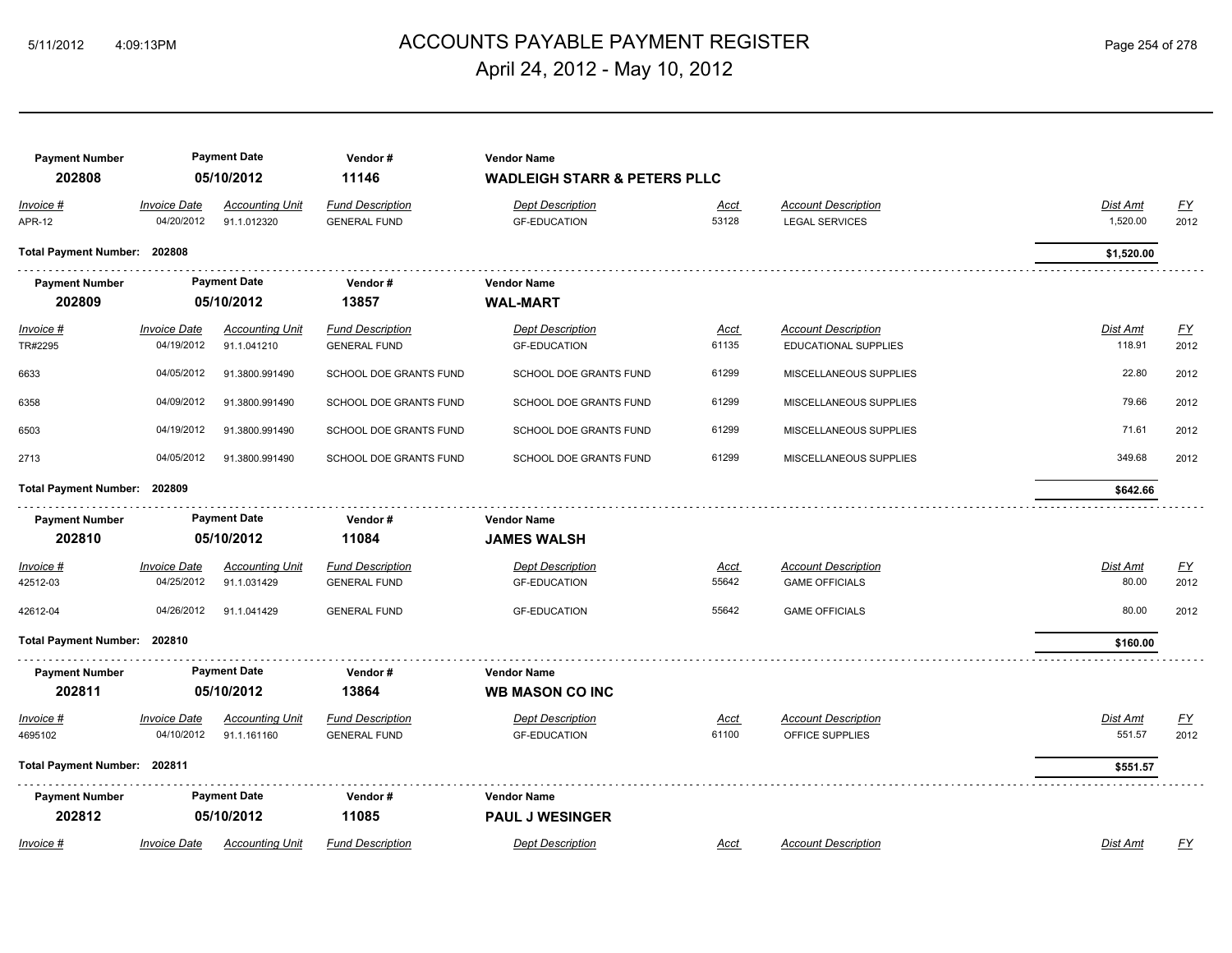### ACCOUNTS PAYABLE PAYMENT REGISTER 5/11/2012 4:09:13PM Page 255 of 278 April 24, 2012 - May 10, 2012

| <b>Payment Number</b><br>202812 | <b>Payment Date</b><br>05/10/2012 |                                       | Vendor#<br>11085                               | <b>Vendor Name</b><br><b>PAUL J WESINGER</b>        |                      |                                                         |                           |                   |  |  |
|---------------------------------|-----------------------------------|---------------------------------------|------------------------------------------------|-----------------------------------------------------|----------------------|---------------------------------------------------------|---------------------------|-------------------|--|--|
| Invoice #<br>41912-05           | <b>Invoice Date</b><br>04/19/2012 | <b>Accounting Unit</b><br>91.1.051431 | <b>Fund Description</b><br><b>GENERAL FUND</b> | <b>Dept Description</b><br><b>GF-EDUCATION</b>      | Acct<br>55642        | <b>Account Description</b><br><b>GAME OFFICIALS</b>     | Dist Amt<br>60.00         | <u>FY</u><br>2012 |  |  |
| Total Payment Number: 202812    |                                   |                                       |                                                |                                                     |                      |                                                         | \$60.00                   |                   |  |  |
| <b>Payment Number</b><br>202813 | <b>Payment Date</b><br>05/10/2012 |                                       | Vendor#<br>11393                               | <b>Vendor Name</b><br><b>KENDRICK WHITTLE</b>       |                      |                                                         |                           |                   |  |  |
| Invoice #<br>50212-04           | <b>Invoice Date</b><br>05/02/2012 | <b>Accounting Unit</b><br>91.1.041428 | <b>Fund Description</b><br><b>GENERAL FUND</b> | <b>Dept Description</b><br><b>GF-EDUCATION</b>      | <u>Acct</u><br>55642 | <b>Account Description</b><br><b>GAME OFFICIALS</b>     | <b>Dist Amt</b><br>60.00  | <u>FY</u><br>2012 |  |  |
| Total Payment Number: 202813    |                                   |                                       |                                                |                                                     |                      |                                                         | \$60.00                   |                   |  |  |
| <b>Payment Number</b><br>202814 | <b>Payment Date</b><br>05/10/2012 |                                       | Vendor#<br>11364                               | <b>Vendor Name</b><br><b>SUSAN WILBORG</b>          |                      |                                                         |                           |                   |  |  |
| Invoice #<br><b>APR-12</b>      | <b>Invoice Date</b><br>04/30/2012 | <b>Accounting Unit</b><br>91.1.041160 | <b>Fund Description</b><br><b>GENERAL FUND</b> | <b>Dept Description</b><br><b>GF-EDUCATION</b>      | Acct<br>55307        | <b>Account Description</b><br>MILEAGE REIMBURSEMENTS    | <b>Dist Amt</b><br>18.32  | <u>FY</u><br>2012 |  |  |
| Total Payment Number: 202814    |                                   |                                       |                                                |                                                     |                      |                                                         | \$18.32                   |                   |  |  |
| <b>Payment Number</b><br>202815 |                                   | <b>Payment Date</b><br>05/10/2012     | Vendor#<br>13902                               | <b>Vendor Name</b><br><b>GARY WONG</b>              |                      |                                                         |                           |                   |  |  |
| Invoice #<br>42412-03           | <b>Invoice Date</b><br>04/24/2012 | <b>Accounting Unit</b><br>91.1.031474 | <b>Fund Description</b><br><b>GENERAL FUND</b> | <b>Dept Description</b><br><b>GF-EDUCATION</b>      | <u>Acct</u><br>55642 | <b>Account Description</b><br><b>GAME OFFICIALS</b>     | Dist Amt<br>60.00         | <u>FY</u><br>2012 |  |  |
| 50112-04                        | 05/01/2012                        | 91.1.041474                           | <b>GENERAL FUND</b>                            | <b>GF-EDUCATION</b>                                 | 55642                | <b>GAME OFFICIALS</b>                                   | 80.00                     | 2012              |  |  |
| Total Payment Number: 202815    |                                   |                                       |                                                |                                                     |                      |                                                         | \$140.00                  |                   |  |  |
| <b>Payment Number</b><br>202816 |                                   | <b>Payment Date</b><br>05/10/2012     | Vendor#<br>13912                               | <b>Vendor Name</b><br><b>WORTHINGTON DIRECT INC</b> |                      |                                                         |                           |                   |  |  |
| Invoice #<br>275477             | <b>Invoice Date</b><br>04/11/2012 | <b>Accounting Unit</b><br>91.1.992225 | <b>Fund Description</b><br><b>GENERAL FUND</b> | <b>Dept Description</b><br><b>GF-EDUCATION</b>      | Acct<br>71221        | <b>Account Description</b><br><b>COMPUTER EQUIPMENT</b> | <b>Dist Amt</b><br>706.88 | <u>FY</u><br>2012 |  |  |
| Total Payment Number: 202816    |                                   |                                       |                                                |                                                     |                      |                                                         | \$706.88                  |                   |  |  |
| <b>Payment Number</b><br>202817 |                                   | <b>Payment Date</b><br>05/10/2012     | Vendor#<br>13928                               | <b>Vendor Name</b><br><b>JAY ZACCONE</b>            |                      |                                                         |                           |                   |  |  |
| Invoice #                       | Invoice Date                      | <b>Accounting Unit</b>                | <b>Fund Description</b>                        | <b>Dept Description</b>                             | Acct                 | <b>Account Description</b>                              | Dist Amt                  | FΥ                |  |  |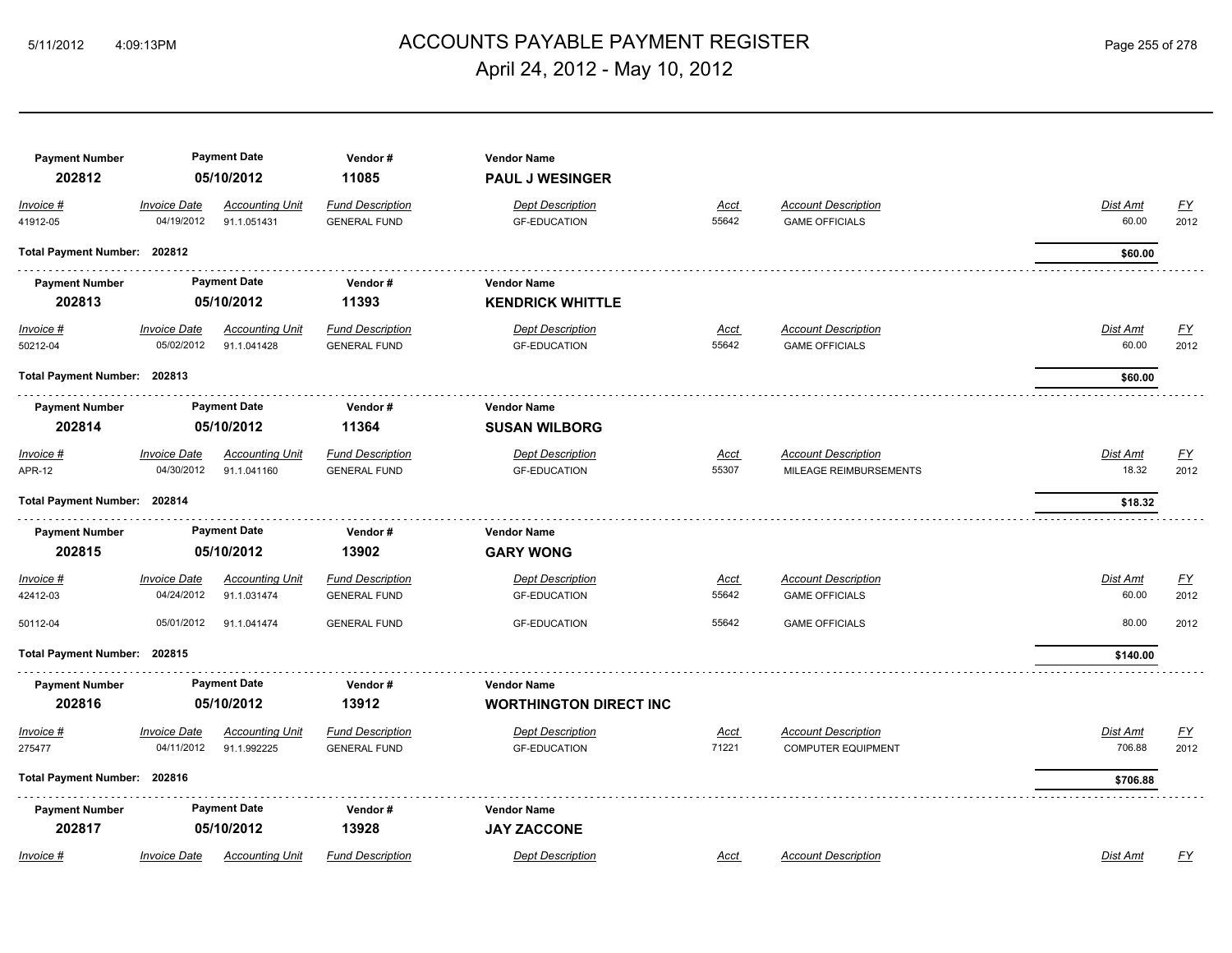# ACCOUNTS PAYABLE PAYMENT REGISTER 5/11/2012 4:09:13PM Page 256 of 278 April 24, 2012 - May 10, 2012

| <b>Payment Number</b><br>202817 |                                   | <b>Payment Date</b><br>05/10/2012        | Vendor#<br>13928                                  | <b>Vendor Name</b><br><b>JAY ZACCONE</b>          |                      |                                                     |                           |                   |
|---------------------------------|-----------------------------------|------------------------------------------|---------------------------------------------------|---------------------------------------------------|----------------------|-----------------------------------------------------|---------------------------|-------------------|
| Invoice #<br>1477628            | <b>Invoice Date</b><br>04/12/2012 | <b>Accounting Unit</b><br>91.3800.991600 | <b>Fund Description</b><br>SCHOOL DOE GRANTS FUND | <b>Dept Description</b><br>SCHOOL DOE GRANTS FUND | <u>Acct</u><br>61875 | <b>Account Description</b><br><b>BOOKS</b>          | <b>Dist Amt</b><br>292.25 | EY<br>2012        |
| Total Payment Number: 202817    |                                   |                                          |                                                   |                                                   |                      |                                                     | \$292.25                  |                   |
| <b>Payment Number</b>           |                                   | <b>Payment Date</b>                      | Vendor#                                           | <b>Vendor Name</b>                                |                      |                                                     |                           |                   |
| 202818                          | 05/10/2012                        |                                          | 11075                                             | <b>ZANER-BLOSER EDUCATIONAL PUBLI</b>             |                      |                                                     |                           |                   |
| $Invoice$ #<br>2818340          | <b>Invoice Date</b><br>04/18/2012 | <b>Accounting Unit</b><br>91.1.051260    | <b>Fund Description</b><br><b>GENERAL FUND</b>    | <b>Dept Description</b><br><b>GF-EDUCATION</b>    | <u>Acct</u><br>61135 | <b>Account Description</b><br>EDUCATIONAL SUPPLIES  | Dist Amt<br>77.37         | <u>FY</u><br>2012 |
| Total Payment Number: 202818    |                                   |                                          |                                                   |                                                   |                      |                                                     | \$77.37                   |                   |
| <b>Payment Number</b>           | <b>Payment Date</b>               |                                          | Vendor#                                           | <b>Vendor Name</b>                                |                      |                                                     |                           |                   |
| 202819                          |                                   | 05/10/2012                               | 13934                                             | <b>ROBERT ZUCCARO</b>                             |                      |                                                     |                           |                   |
| Invoice #<br>41712-05           | <b>Invoice Date</b><br>04/17/2012 | <b>Accounting Unit</b><br>91.1.051458    | <b>Fund Description</b><br><b>GENERAL FUND</b>    | <b>Dept Description</b><br><b>GF-EDUCATION</b>    | <u>Acct</u><br>55642 | <b>Account Description</b><br><b>GAME OFFICIALS</b> | <b>Dist Amt</b><br>60.00  | EY<br>2012        |
| 41212-05                        | 04/12/2012                        | 91.1.051458                              | <b>GENERAL FUND</b>                               | <b>GF-EDUCATION</b>                               | 55642                | <b>GAME OFFICIALS</b>                               | 60.00                     | 2012              |
| 41912-06                        | 04/19/2012                        | 91.1.061458                              | <b>GENERAL FUND</b>                               | <b>GF-EDUCATION</b>                               | 55642                | <b>GAME OFFICIALS</b>                               | 60.00                     | 2012              |
| 41012-07                        | 04/10/2012                        | 91.1.071458                              | <b>GENERAL FUND</b>                               | <b>GF-EDUCATION</b>                               | 55642                | <b>GAME OFFICIALS</b>                               | 60.00                     | 2012              |
| Total Payment Number: 202819    |                                   |                                          |                                                   |                                                   |                      |                                                     | \$240.00                  |                   |
| <b>Payment Number</b>           |                                   | <b>Payment Date</b>                      | Vendor#                                           | <b>Vendor Name</b>                                |                      |                                                     |                           |                   |
| 202820                          |                                   | 05/10/2012                               | 13935                                             | <b>DAVE ZWICKER</b>                               |                      |                                                     |                           |                   |
| Invoice #<br>42512-04           | <b>Invoice Date</b><br>04/25/2012 | <b>Accounting Unit</b><br>91.1.041457    | <b>Fund Description</b><br><b>GENERAL FUND</b>    | <b>Dept Description</b><br><b>GF-EDUCATION</b>    | <u>Acct</u><br>55642 | <b>Account Description</b><br><b>GAME OFFICIALS</b> | Dist Amt<br>80.00         | EY<br>2012        |
| Total Payment Number: 202820    |                                   |                                          |                                                   |                                                   |                      |                                                     | \$80.00                   |                   |
| <b>Payment Number</b>           |                                   | <b>Payment Date</b>                      | Vendor#                                           | <b>Vendor Name</b>                                |                      |                                                     |                           |                   |
| 202821                          |                                   | 05/10/2012                               | 13950                                             | <b>ACE PRINTING CO</b>                            |                      |                                                     |                           |                   |
| Invoice #<br>27340              | <b>Invoice Date</b><br>04/02/2012 | <b>Accounting Unit</b><br>91.2100.993120 | <b>Fund Description</b><br><b>FOOD SERVICES</b>   | <b>Dept Description</b><br><b>NHS NORTH</b>       | Acct<br>55600        | <b>Account Description</b><br><b>PRINTING</b>       | Dist Amt<br>455.00        | EY<br>2012        |
| Total Payment Number: 202821    |                                   |                                          |                                                   |                                                   |                      |                                                     | \$455.00                  |                   |
|                                 |                                   |                                          |                                                   |                                                   |                      |                                                     |                           |                   |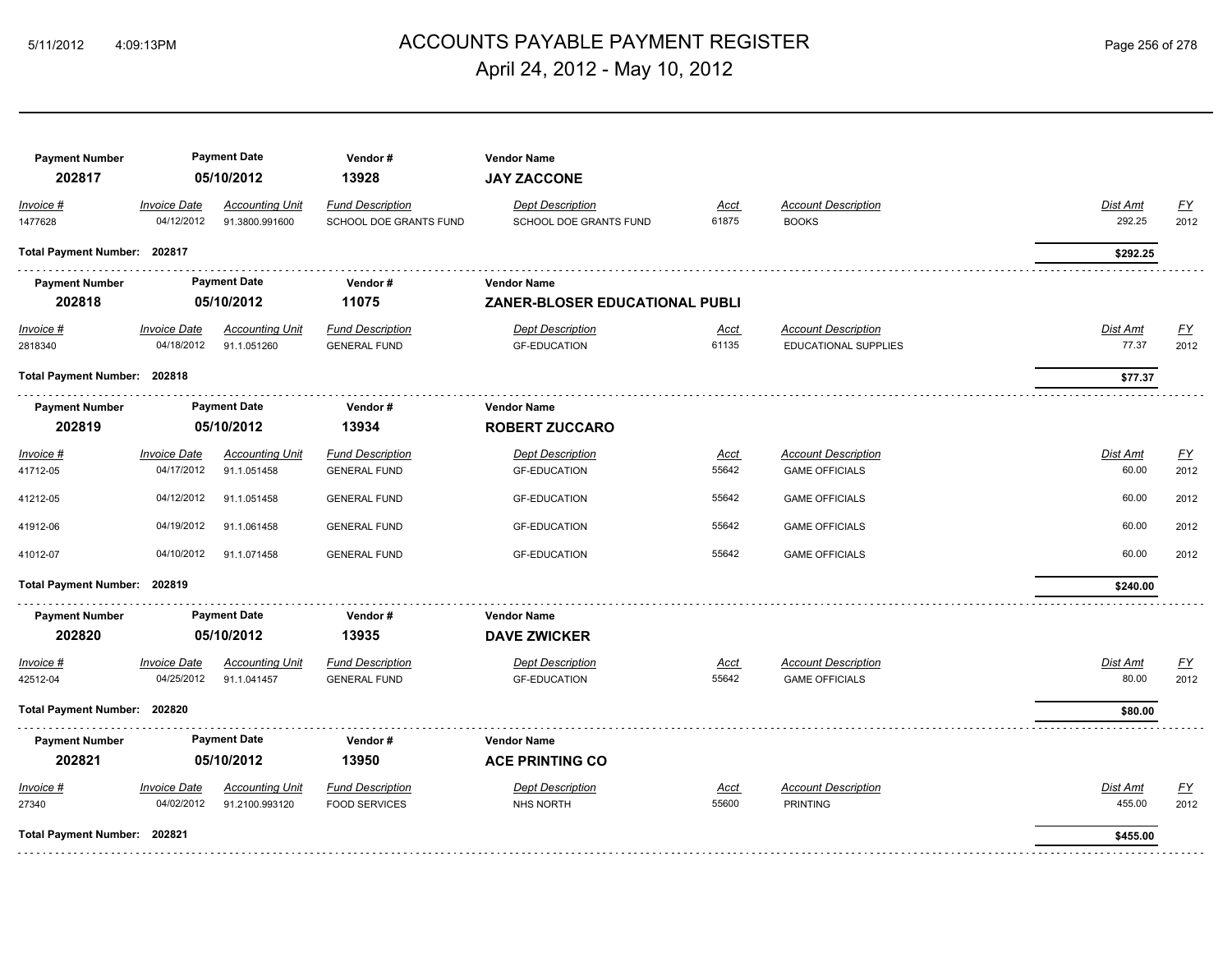# ACCOUNTS PAYABLE PAYMENT REGISTER 5/11/2012 4:09:13PM Page 257 of 278 April 24, 2012 - May 10, 2012

| <b>Payment Number</b><br>202822 |                                   | <b>Payment Date</b><br>05/10/2012        | Vendor#<br>12289                                | <b>Vendor Name</b><br><b>AFFILIATED HVAC SERVICES LLC</b> |                      |                                                               |                          |                   |
|---------------------------------|-----------------------------------|------------------------------------------|-------------------------------------------------|-----------------------------------------------------------|----------------------|---------------------------------------------------------------|--------------------------|-------------------|
| <u> Invoice #</u><br>30133      | <b>Invoice Date</b><br>04/26/2012 | <b>Accounting Unit</b><br>91.2100.993120 | <b>Fund Description</b><br><b>FOOD SERVICES</b> | <b>Dept Description</b><br><b>NHS NORTH</b>               | <u>Acct</u><br>54487 | <b>Account Description</b><br>EQUIPMENT REPAIRS & MAINTENANCE | Dist Amt<br>786.30       | <u>FY</u><br>2012 |
| 30056                           | 04/19/2012                        | 91.2100.993120                           | <b>FOOD SERVICES</b>                            | <b>NHS NORTH</b>                                          | 54487                | <b>EQUIPMENT REPAIRS &amp; MAINTENANCE</b>                    | 91.50                    | 2012              |
| 30152                           | 05/04/2012                        | 91.2100.993120                           | <b>FOOD SERVICES</b>                            | <b>NHS NORTH</b>                                          | 54487                | <b>EQUIPMENT REPAIRS &amp; MAINTENANCE</b>                    | 178.00                   | 2012              |
| 30307                           | 04/12/2012                        | 91.2100.993120                           | <b>FOOD SERVICES</b>                            | <b>NHS NORTH</b>                                          | 54487                | <b>EQUIPMENT REPAIRS &amp; MAINTENANCE</b>                    | 124.00                   | 2012              |
| Total Payment Number: 202822    |                                   |                                          |                                                 |                                                           |                      |                                                               | \$1,179.80               |                   |
| <b>Payment Number</b><br>202823 |                                   | <b>Payment Date</b><br>05/10/2012        | Vendor#<br>13995                                | <b>Vendor Name</b><br><b>EVA AXNE</b>                     |                      |                                                               |                          |                   |
| <u> Invoice #</u><br>APR MILE   | <b>Invoice Date</b><br>05/02/2012 | <b>Accounting Unit</b><br>91.2100.063120 | <b>Fund Description</b><br><b>FOOD SERVICES</b> | <b>Dept Description</b><br>NHS NORTH                      | Acct<br>55307        | <b>Account Description</b><br>MILEAGE REIMBURSEMENTS          | <b>Dist Amt</b><br>17.76 | <u>FY</u><br>2012 |
| APR MILE                        | 05/02/2012                        | 91.2100.143120                           | <b>FOOD SERVICES</b>                            | <b>NHS NORTH</b>                                          | 55307                | MILEAGE REIMBURSEMENTS                                        | 17.76                    | 2012              |
| APR MILE                        | 05/02/2012                        | 91.2100.173120                           | <b>FOOD SERVICES</b>                            | <b>NHS NORTH</b>                                          | 55307                | MILEAGE REIMBURSEMENTS                                        | 17.76                    | 2012              |
| Total Payment Number: 202823    |                                   |                                          |                                                 |                                                           |                      |                                                               | \$53.28                  |                   |
| <b>Payment Number</b>           |                                   | <b>Payment Date</b>                      | Vendor#                                         | <b>Vendor Name</b>                                        |                      |                                                               |                          |                   |
| 202824                          |                                   | 05/10/2012                               | 12378                                           | <b>BASSETT SERVICES CORPORATION</b>                       |                      |                                                               |                          |                   |
| Invoice #                       | <b>Invoice Date</b>               | <b>Accounting Unit</b>                   | <b>Fund Description</b>                         | <b>Dept Description</b>                                   | Acct                 | <b>Account Description</b>                                    | Dist Amt                 | $\underline{FY}$  |
| 27584                           | 04/05/2012                        | 91.2100.993120                           | <b>FOOD SERVICES</b>                            | <b>NHS NORTH</b>                                          | 54487                | <b>EQUIPMENT REPAIRS &amp; MAINTENANCE</b>                    | 90.50                    | 2012              |
| 27632                           | 04/16/2012                        | 91.2100.993120                           | <b>FOOD SERVICES</b>                            | <b>NHS NORTH</b>                                          | 54487                | EQUIPMENT REPAIRS & MAINTENANCE                               | 107.75                   | 2012              |
| Total Payment Number: 202824    |                                   |                                          |                                                 |                                                           |                      |                                                               | \$198.25                 |                   |
| <b>Payment Number</b>           |                                   | <b>Payment Date</b>                      | Vendor#                                         | <b>Vendor Name</b>                                        |                      |                                                               |                          |                   |
| 202825                          |                                   | 05/10/2012                               | 12493                                           | <b>CENTRAL PAPER PRODUCTS CO</b>                          |                      |                                                               |                          |                   |
| Invoice #                       | <b>Invoice Date</b>               | <b>Accounting Unit</b>                   | <b>Fund Description</b>                         | <b>Dept Description</b>                                   | <b>Acct</b>          | <b>Account Description</b>                                    | Dist Amt                 | $\underline{FY}$  |
| 1166095                         | 04/06/2012                        | 91.2100.193120                           | <b>FOOD SERVICES</b>                            | <b>NHS NORTH</b>                                          | 61299                | MISCELLANEOUS SUPPLIES                                        | 238.54                   | 2012              |
| 1166084                         | 04/06/2012                        | 91.2100.073120                           | <b>FOOD SERVICES</b>                            | NHS NORTH                                                 | 61299                | MISCELLANEOUS SUPPLIES                                        | 115.99                   | 2012              |
| 1186318                         | 04/18/2012                        | 91.2100.103120                           | <b>FOOD SERVICES</b>                            | <b>NHS NORTH</b>                                          | 61299                | MISCELLANEOUS SUPPLIES                                        | 141.75                   | 2012              |
| 1168314                         | 04/18/2012                        | 91.2100.143120                           | <b>FOOD SERVICES</b>                            | <b>NHS NORTH</b>                                          | 61299                | MISCELLANEOUS SUPPLIES                                        | 73.45                    | 2012              |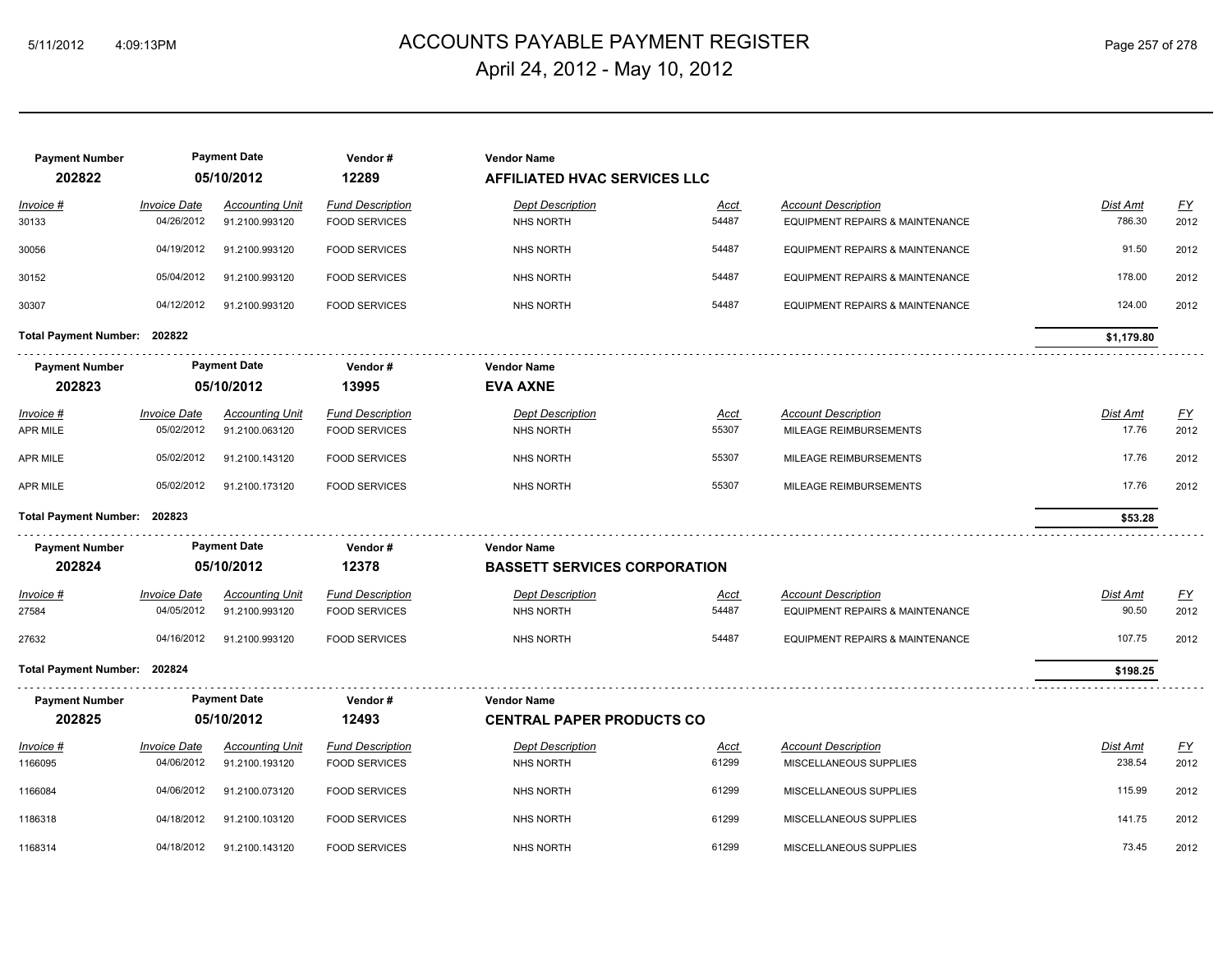**Payment Number Payment Date Vendor # Vendor Name**

# ACCOUNTS PAYABLE PAYMENT REGISTER 5/11/2012 4:09:13PM Page 258 of 278 April 24, 2012 - May 10, 2012

| 202825                       |                                   | 05/10/2012                               | 12493                                           | <b>CENTRAL PAPER PRODUCTS CO</b>            |                      |                                                          |                      |                   |
|------------------------------|-----------------------------------|------------------------------------------|-------------------------------------------------|---------------------------------------------|----------------------|----------------------------------------------------------|----------------------|-------------------|
| Invoice #<br>1166090         | <b>Invoice Date</b><br>04/06/2012 | <b>Accounting Unit</b><br>91.2100.153120 | <b>Fund Description</b><br><b>FOOD SERVICES</b> | <b>Dept Description</b><br><b>NHS NORTH</b> | <u>Acct</u><br>61299 | <b>Account Description</b><br>MISCELLANEOUS SUPPLIES     | Dist Amt<br>96.79    | <u>FY</u><br>2012 |
| 1168921                      | 04/20/2012                        | 91.2100.183120                           | <b>FOOD SERVICES</b>                            | <b>NHS NORTH</b>                            | 61299                | MISCELLANEOUS SUPPLIES                                   | 1,090.61             | 2012              |
| 1171671                      | 05/04/2012                        | 91.2100.033120                           | <b>FOOD SERVICES</b>                            | <b>NHS NORTH</b>                            | 61299                | MISCELLANEOUS SUPPLIES                                   | 331.89               | 2012              |
| 1168303                      | 04/18/2012                        | 91.2100.033120                           | <b>FOOD SERVICES</b>                            | <b>NHS NORTH</b>                            | 61299                | MISCELLANEOUS SUPPLIES                                   | 99.86                | 2012              |
| 1166086                      | 04/06/2012                        | 91.2100.033120                           | <b>FOOD SERVICES</b>                            | <b>NHS NORTH</b>                            | 61299                | MISCELLANEOUS SUPPLIES                                   | 343.34               | 2012              |
| 1171008                      | 05/02/2012                        | 91.2100.033120                           | <b>FOOD SERVICES</b>                            | <b>NHS NORTH</b>                            | 61299                | MISCELLANEOUS SUPPLIES                                   | 132.19               | 2012              |
| Total Payment Number: 202825 |                                   |                                          |                                                 |                                             |                      |                                                          | \$2,664.41           |                   |
| <b>Payment Number</b>        |                                   | <b>Payment Date</b>                      | Vendor#                                         | <b>Vendor Name</b>                          |                      |                                                          |                      |                   |
| 202826                       |                                   | 05/10/2012                               | 14138                                           | <b>COSTA FRUIT &amp; PRODUCE CO INC</b>     |                      |                                                          |                      |                   |
| <u>Invoice #</u><br>2669381  | <b>Invoice Date</b><br>05/01/2012 | <b>Accounting Unit</b><br>91.2100.043120 | <b>Fund Description</b><br><b>FOOD SERVICES</b> | <b>Dept Description</b><br><b>NHS NORTH</b> | <u>Acct</u><br>61214 | <b>Account Description</b><br>FOOD, FOOD SERVICE PROGRAM | Dist Amt<br>1,797.82 | <u>FY</u><br>2012 |
| 2650909                      | 04/06/2012                        | 91.2100.043120                           | <b>FOOD SERVICES</b>                            | <b>NHS NORTH</b>                            | 61214                | FOOD, FOOD SERVICE PROGRAM                               | 3,103.03             | 2012              |
| 2653489                      | 04/10/2012                        | 91.2100.043120                           | <b>FOOD SERVICES</b>                            | <b>NHS NORTH</b>                            | 61214                | FOOD, FOOD SERVICE PROGRAM                               | 1,716.91             | 2012              |
| 2655955                      | 04/13/2012                        | 91.2100.043120                           | <b>FOOD SERVICES</b>                            | <b>NHS NORTH</b>                            | 61214                | FOOD, FOOD SERVICE PROGRAM                               | 2,241.31             | 2012              |
| CM706543                     | 04/17/2012                        | 91.2100.043120                           | <b>FOOD SERVICES</b>                            | <b>NHS NORTH</b>                            | 61214                | FOOD, FOOD SERVICE PROGRAM                               | (20.26)              | 2012              |
| 2658754                      | 04/17/2012                        | 91.2100.043120                           | <b>FOOD SERVICES</b>                            | <b>NHS NORTH</b>                            | 61214                | FOOD, FOOD SERVICE PROGRAM                               | 1,443.33             | 2012              |
| 2661164                      | 04/20/2012                        | 91.2100.043120                           | <b>FOOD SERVICES</b>                            | <b>NHS NORTH</b>                            | 61214                | FOOD, FOOD SERVICE PROGRAM                               | 5,369.58             | 2012              |
| 2655861                      | 04/13/2012                        | 91.2100.053120                           | <b>FOOD SERVICES</b>                            | <b>NHS NORTH</b>                            | 61214                | FOOD, FOOD SERVICE PROGRAM                               | 1,736.78             | 2012              |
| 2649012                      | 04/06/2012                        | 91.2100.053120                           | <b>FOOD SERVICES</b>                            | <b>NHS NORTH</b>                            | 61214                | FOOD, FOOD SERVICE PROGRAM                               | 2,230.43             | 2012              |
| 2660316                      | 04/20/2012                        | 91.2100.053120                           | <b>FOOD SERVICES</b>                            | <b>NHS NORTH</b>                            | 61214                | FOOD, FOOD SERVICE PROGRAM                               | 1,924.25             | 2012              |
| CM705519                     | 04/06/2012                        | 91.2100.053120                           | <b>FOOD SERVICES</b>                            | <b>NHS NORTH</b>                            | 61214                | FOOD, FOOD SERVICE PROGRAM                               | (28.65)              | 2012              |
| 2655704                      | 04/13/2012                        | 91.2100.063120                           | <b>FOOD SERVICES</b>                            | NHS NORTH                                   | 61214                | FOOD, FOOD SERVICE PROGRAM                               | 1,624.72             | 2012              |
| CM706768                     | 04/20/2012                        | 91.2100.063120                           | <b>FOOD SERVICES</b>                            | <b>NHS NORTH</b>                            | 61214                | FOOD, FOOD SERVICE PROGRAM                               | (31.71)              | 2012              |
| 2660845                      | 04/20/2012                        | 91.2100.063120                           | <b>FOOD SERVICES</b>                            | NHS NORTH                                   | 61214                | FOOD, FOOD SERVICE PROGRAM                               | 1,574.94             | 2012              |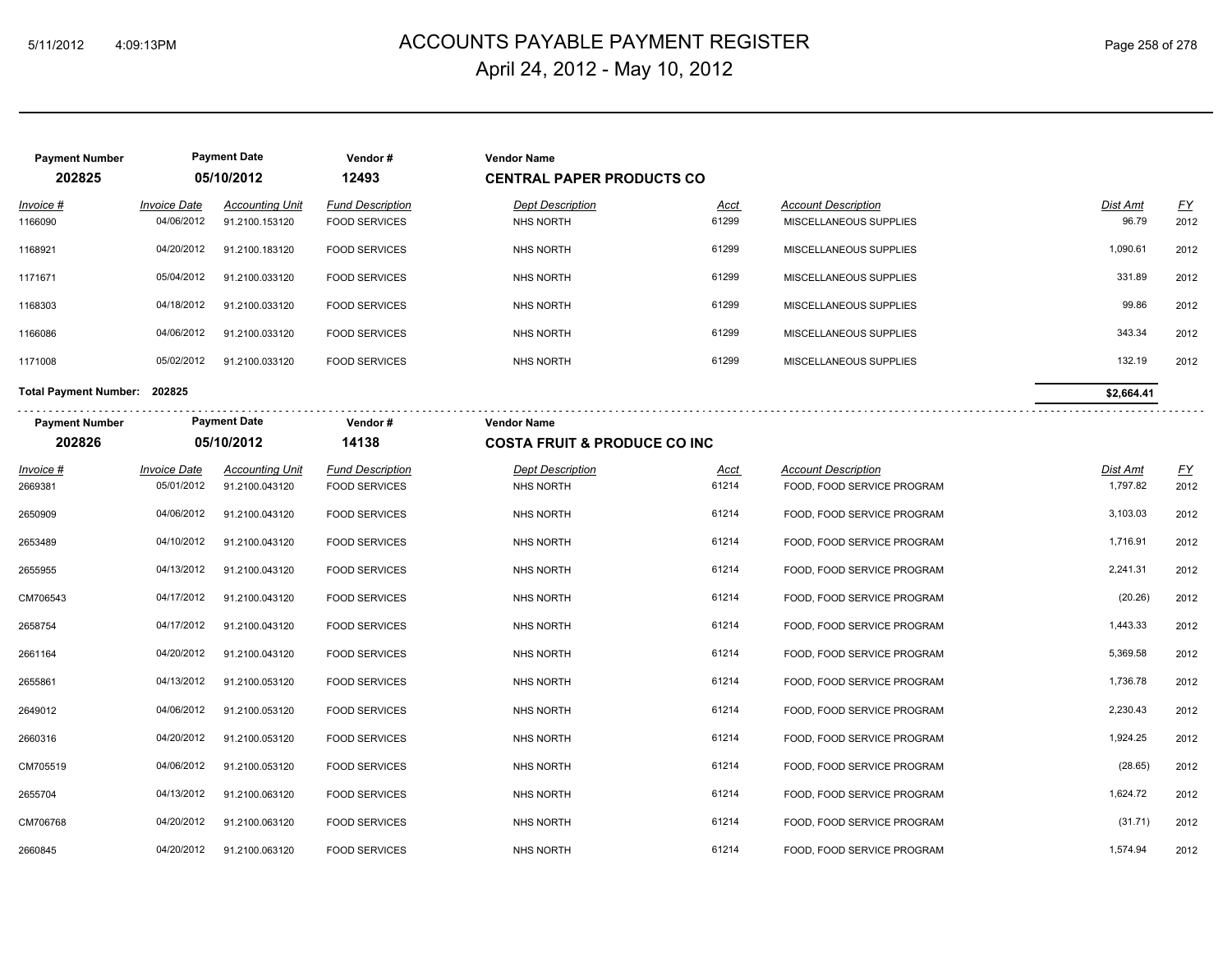# ACCOUNTS PAYABLE PAYMENT REGISTER 5/11/2012 4:09:13PM Page 259 of 278 April 24, 2012 - May 10, 2012

| <b>Payment Number</b>        |                     | <b>Payment Date</b>    | Vendor#                 | <b>Vendor Name</b>                      |             |                            |             |                           |
|------------------------------|---------------------|------------------------|-------------------------|-----------------------------------------|-------------|----------------------------|-------------|---------------------------|
| 202826                       |                     | 05/10/2012             | 14138                   | <b>COSTA FRUIT &amp; PRODUCE CO INC</b> |             |                            |             |                           |
| Invoice #                    | <b>Invoice Date</b> | <b>Accounting Unit</b> | <b>Fund Description</b> | <b>Dept Description</b>                 | <b>Acct</b> | <b>Account Description</b> | Dist Amt    | $\underline{\mathsf{FY}}$ |
| 2648792                      | 04/06/2012          | 91.2100.063120         | <b>FOOD SERVICES</b>    | <b>NHS NORTH</b>                        | 61214       | FOOD, FOOD SERVICE PROGRAM | 1,363.93    | 2012                      |
| 2671270                      | 05/04/2012          | 91.2100.063120         | <b>FOOD SERVICES</b>    | NHS NORTH                               | 61214       | FOOD, FOOD SERVICE PROGRAM | 1,361.91    | 2012                      |
| 2650861                      | 04/06/2012          | 91.2100.073120         | <b>FOOD SERVICES</b>    | NHS NORTH                               | 61214       | FOOD, FOOD SERVICE PROGRAM | 1,619.73    | 2012                      |
| 2646464                      | 04/03/2012          | 91.2100.073120         | <b>FOOD SERVICES</b>    | <b>NHS NORTH</b>                        | 61214       | FOOD, FOOD SERVICE PROGRAM | 196.57      | 2012                      |
| 2267247                      | 05/04/2012          | 91.2100.073120         | <b>FOOD SERVICES</b>    | <b>NHS NORTH</b>                        | 61214       | FOOD, FOOD SERVICE PROGRAM | 1,220.51    | 2012                      |
| 2669432                      | 05/04/2012          | 91.2100.073120         | <b>FOOD SERVICES</b>    | NHS NORTH                               | 61214       | FOOD, FOOD SERVICE PROGRAM | 196.92      | 2012                      |
| 2656082                      | 04/13/2012          | 91.2100.073120         | <b>FOOD SERVICES</b>    | <b>NHS NORTH</b>                        | 61214       | FOOD, FOOD SERVICE PROGRAM | 1,606.25    | 2012                      |
| 1139.69                      | 04/20/2012          | 91.2100.073120         | <b>FOOD SERVICES</b>    | <b>NHS NORTH</b>                        | 61214       | FOOD, FOOD SERVICE PROGRAM | 1,139.69    | 2012                      |
| 2672564                      | 05/04/2012          | 91.2100.143120         | <b>FOOD SERVICES</b>    | <b>NHS NORTH</b>                        | 61214       | FOOD, FOOD SERVICE PROGRAM | 161.97      | 2012                      |
| 2917466                      | 05/01/2012          | 91.2100.143120         | <b>FOOD SERVICES</b>    | <b>NHS NORTH</b>                        | 61214       | FOOD, FOOD SERVICE PROGRAM | 230.47      | 2012                      |
| 2917466                      | 05/01/2012          | 91.2100.163120         | <b>FOOD SERVICES</b>    | <b>NHS NORTH</b>                        | 61214       | FOOD, FOOD SERVICE PROGRAM | 103.00      | 2012                      |
| 2645395                      | 04/03/2012          | 91.2100.033120         | <b>FOOD SERVICES</b>    | <b>NHS NORTH</b>                        | 61214       | FOOD, FOOD SERVICE PROGRAM | 2,452.61    | 2012                      |
| 2641020                      | 04/06/2012          | 91.2100.033120         | <b>FOOD SERVICES</b>    | <b>NHS NORTH</b>                        | 61214       | FOOD, FOOD SERVICE PROGRAM | 2,112.79    | 2012                      |
| CM706544                     | 04/17/2012          | 91.2100.033120         | <b>FOOD SERVICES</b>    | <b>NHS NORTH</b>                        | 61214       | FOOD, FOOD SERVICE PROGRAM | (30.30)     | 2012                      |
| 2669499                      | 05/01/2012          | 91.2100.033120         | <b>FOOD SERVICES</b>    | <b>NHS NORTH</b>                        | 61214       | FOOD, FOOD SERVICE PROGRAM | 3,206.12    | 2012                      |
| 2661034                      | 04/20/2012          | 91.2100.033120         | <b>FOOD SERVICES</b>    | <b>NHS NORTH</b>                        | 61214       | FOOD, FOOD SERVICE PROGRAM | 3,264.21    | 2012                      |
| CM705494                     | 04/06/2012          | 91.2100.033120         | <b>FOOD SERVICES</b>    | <b>NHS NORTH</b>                        | 61214       | FOOD, FOOD SERVICE PROGRAM | (51.20)     | 2012                      |
| 2658763                      | 04/17/2012          | 91.2100.033120         | <b>FOOD SERVICES</b>    | <b>NHS NORTH</b>                        | 61214       | FOOD, FOOD SERVICE PROGRAM | 2,175.26    | 2012                      |
| 2656100                      | 04/13/2012          | 91.2100.033120         | <b>FOOD SERVICES</b>    | <b>NHS NORTH</b>                        | 61214       | FOOD, FOOD SERVICE PROGRAM | 2,576.08    | 2012                      |
| 4653487                      | 04/10/2012          | 91.2100.033120         | <b>FOOD SERVICES</b>    | NHS NORTH                               | 61214       | FOOD, FOOD SERVICE PROGRAM | 1,768.41    | 2012                      |
| CM704953                     | 04/03/2012          | 91.2100.033120         | <b>FOOD SERVICES</b>    | <b>NHS NORTH</b>                        | 61214       | FOOD, FOOD SERVICE PROGRAM | (31.80)     | 2012                      |
| 2672390                      | 05/04/2012          | 91.2100.033120         | <b>FOOD SERVICES</b>    | NHS NORTH                               | 61214       | FOOD, FOOD SERVICE PROGRAM | 2,969.09    | 2012                      |
| Total Payment Number: 202826 |                     |                        |                         |                                         |             |                            | \$54,294.70 |                           |
|                              |                     |                        |                         |                                         |             |                            |             |                           |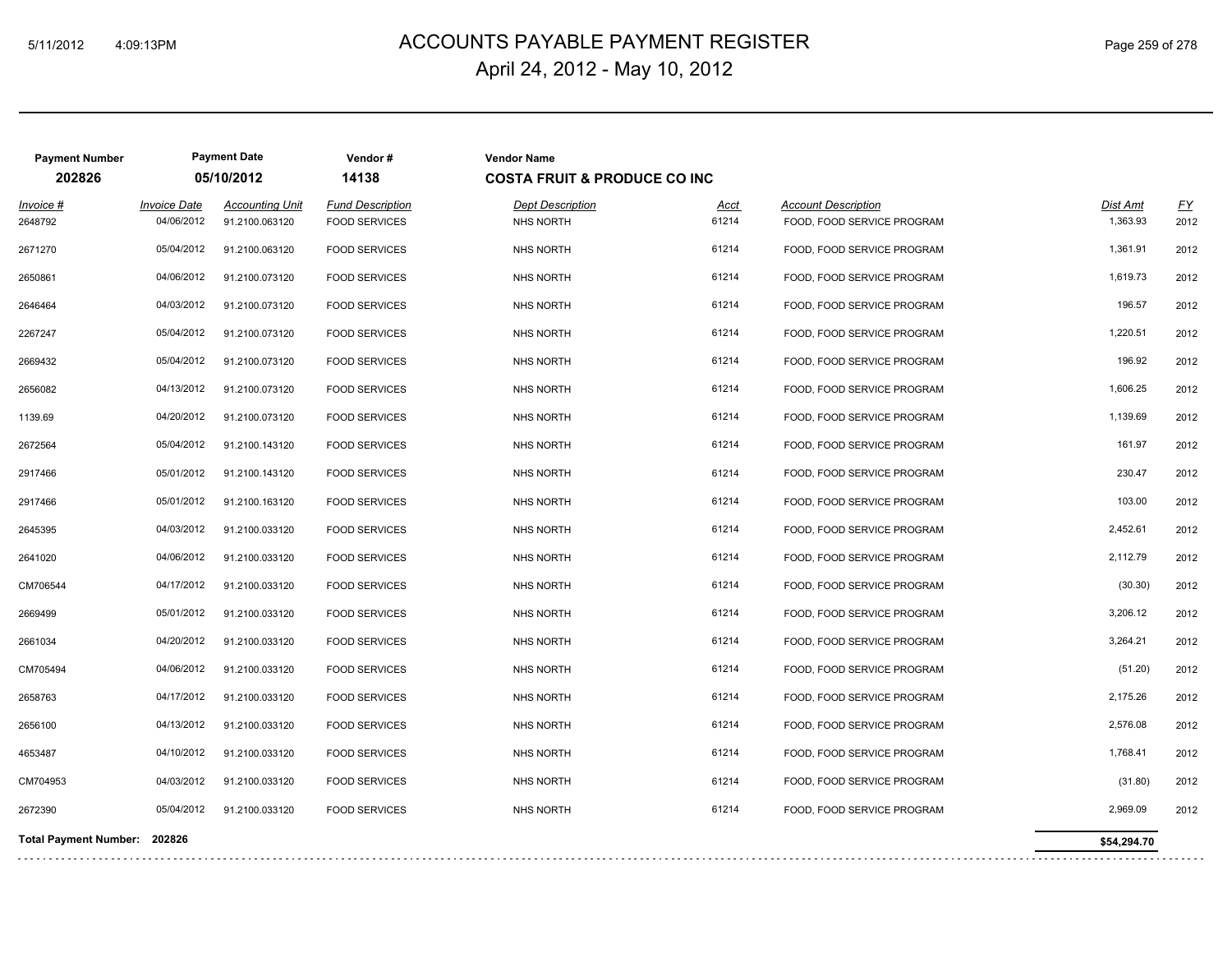# ACCOUNTS PAYABLE PAYMENT REGISTER 5/11/2012 4:09:13PM Page 260 of 278 April 24, 2012 - May 10, 2012

| <b>Payment Number</b> |                                   | <b>Payment Date</b>                      | Vendor#                                         | <b>Vendor Name</b>                          |                      |                                                          |                   |                   |
|-----------------------|-----------------------------------|------------------------------------------|-------------------------------------------------|---------------------------------------------|----------------------|----------------------------------------------------------|-------------------|-------------------|
| 202827                |                                   | 05/10/2012                               | 14220                                           | <b>FANTINI BAKING CO INC</b>                |                      |                                                          |                   |                   |
| Invoice #<br>A60201   | <b>Invoice Date</b><br>04/30/2012 | <b>Accounting Unit</b><br>91.2100.193120 | <b>Fund Description</b><br><b>FOOD SERVICES</b> | <b>Dept Description</b><br><b>NHS NORTH</b> | <u>Acct</u><br>61214 | <b>Account Description</b><br>FOOD, FOOD SERVICE PROGRAM | Dist Amt<br>51.83 | <u>FY</u><br>2012 |
| A53938                | 04/09/2012                        | 91.2100.193120                           | <b>FOOD SERVICES</b>                            | <b>NHS NORTH</b>                            | 61214                | FOOD, FOOD SERVICE PROGRAM                               | 110.29            | 2012              |
| A56051                | 04/16/2012                        | 91.2100.193120                           | <b>FOOD SERVICES</b>                            | NHS NORTH                                   | 61214                | FOOD, FOOD SERVICE PROGRAM                               | 83.87             | 2012              |
| A60669                | 05/01/2012                        | 91.2100.203120                           | <b>FOOD SERVICES</b>                            | <b>NHS NORTH</b>                            | 61214                | FOOD, FOOD SERVICE PROGRAM                               | 30.36             | 2012              |
| A60202                | 04/30/2012                        | 91.2100.203120                           | <b>FOOD SERVICES</b>                            | <b>NHS NORTH</b>                            | 61214                | FOOD, FOOD SERVICE PROGRAM                               | 30.36             | 2012              |
| A53939                | 04/09/2012                        | 91.2100.203120                           | <b>FOOD SERVICES</b>                            | <b>NHS NORTH</b>                            | 61214                | FOOD, FOOD SERVICE PROGRAM                               | 47.49             | 2012              |
| A54397                | 04/10/2012                        | 91.2100.203120                           | <b>FOOD SERVICES</b>                            | <b>NHS NORTH</b>                            | 61214                | FOOD, FOOD SERVICE PROGRAM                               | 55.76             | 2012              |
| A55095                | 04/12/2012                        | 91.2100.203120                           | <b>FOOD SERVICES</b>                            | <b>NHS NORTH</b>                            | 61214                | FOOD, FOOD SERVICE PROGRAM                               | 27.26             | 2012              |
| A56052                | 04/16/2012                        | 91.2100.203120                           | <b>FOOD SERVICES</b>                            | <b>NHS NORTH</b>                            | 61214                | FOOD, FOOD SERVICE PROGRAM                               | 63.02             | 2012              |
| A56419                | 04/17/2012                        | 91.2100.203120                           | <b>FOOD SERVICES</b>                            | <b>NHS NORTH</b>                            | 61214                | FOOD, FOOD SERVICE PROGRAM                               | 68.32             | 2012              |
| A61268                | 05/03/2012                        | 91.2100.203120                           | <b>FOOD SERVICES</b>                            | NHS NORTH                                   | 61214                | FOOD, FOOD SERVICE PROGRAM                               | 27.26             | 2012              |
| A60186                | 04/30/2012                        | 91.2100.043120                           | <b>FOOD SERVICES</b>                            | NHS NORTH                                   | 61214                | FOOD, FOOD SERVICE PROGRAM                               | 29.90             | 2012              |
| A60667                | 05/01/2012                        | 91.2100.043120                           | <b>FOOD SERVICES</b>                            | <b>NHS NORTH</b>                            | 61214                | FOOD, FOOD SERVICE PROGRAM                               | 117.72            | 2012              |
| A56931                | 04/19/2012                        | 91.2100.043120                           | <b>FOOD SERVICES</b>                            | <b>NHS NORTH</b>                            | 61214                | FOOD, FOOD SERVICE PROGRAM                               | 101.06            | 2012              |
| A57233                | 04/20/2012                        | 91.2100.043120                           | <b>FOOD SERVICES</b>                            | <b>NHS NORTH</b>                            | 61214                | FOOD, FOOD SERVICE PROGRAM                               | 23.91             | 2012              |
| A55464                | 04/13/2012                        | 91.2100.043120                           | <b>FOOD SERVICES</b>                            | <b>NHS NORTH</b>                            | 61214                | FOOD, FOOD SERVICE PROGRAM                               | 73.58             | 2012              |
| A55094                | 04/12/2012                        | 91.2100.043120                           | <b>FOOD SERVICES</b>                            | NHS NORTH                                   | 61214                | FOOD, FOOD SERVICE PROGRAM                               | 100.40            | 2012              |
| A53924                | 04/09/2012                        | 91.2100.043120                           | <b>FOOD SERVICES</b>                            | <b>NHS NORTH</b>                            | 61214                | FOOD, FOOD SERVICE PROGRAM                               | 62.07             | 2012              |
| A52832                | 04/05/2012                        | 91.2100.043120                           | <b>FOOD SERVICES</b>                            | <b>NHS NORTH</b>                            | 61214                | FOOD, FOOD SERVICE PROGRAM                               | 99.76             | 2012              |
| A53156                | 04/06/2012                        | 91.2100.043120                           | <b>FOOD SERVICES</b>                            | <b>NHS NORTH</b>                            | 61214                | FOOD, FOOD SERVICE PROGRAM                               | 28.24             | 2012              |
| A54395                | 04/10/2012                        | 91.2100.043120                           | <b>FOOD SERVICES</b>                            | <b>NHS NORTH</b>                            | 61214                | FOOD, FOOD SERVICE PROGRAM                               | 75.18             | 2012              |
| A56036                | 04/16/2012                        | 91.2100.043120                           | <b>FOOD SERVICES</b>                            | <b>NHS NORTH</b>                            | 61214                | FOOD, FOOD SERVICE PROGRAM                               | 20.17             | 2012              |
| A56417                | 04/17/2012                        | 91.2100.043120                           | <b>FOOD SERVICES</b>                            | <b>NHS NORTH</b>                            | 61214                | FOOD, FOOD SERVICE PROGRAM                               | 104.92            | 2012              |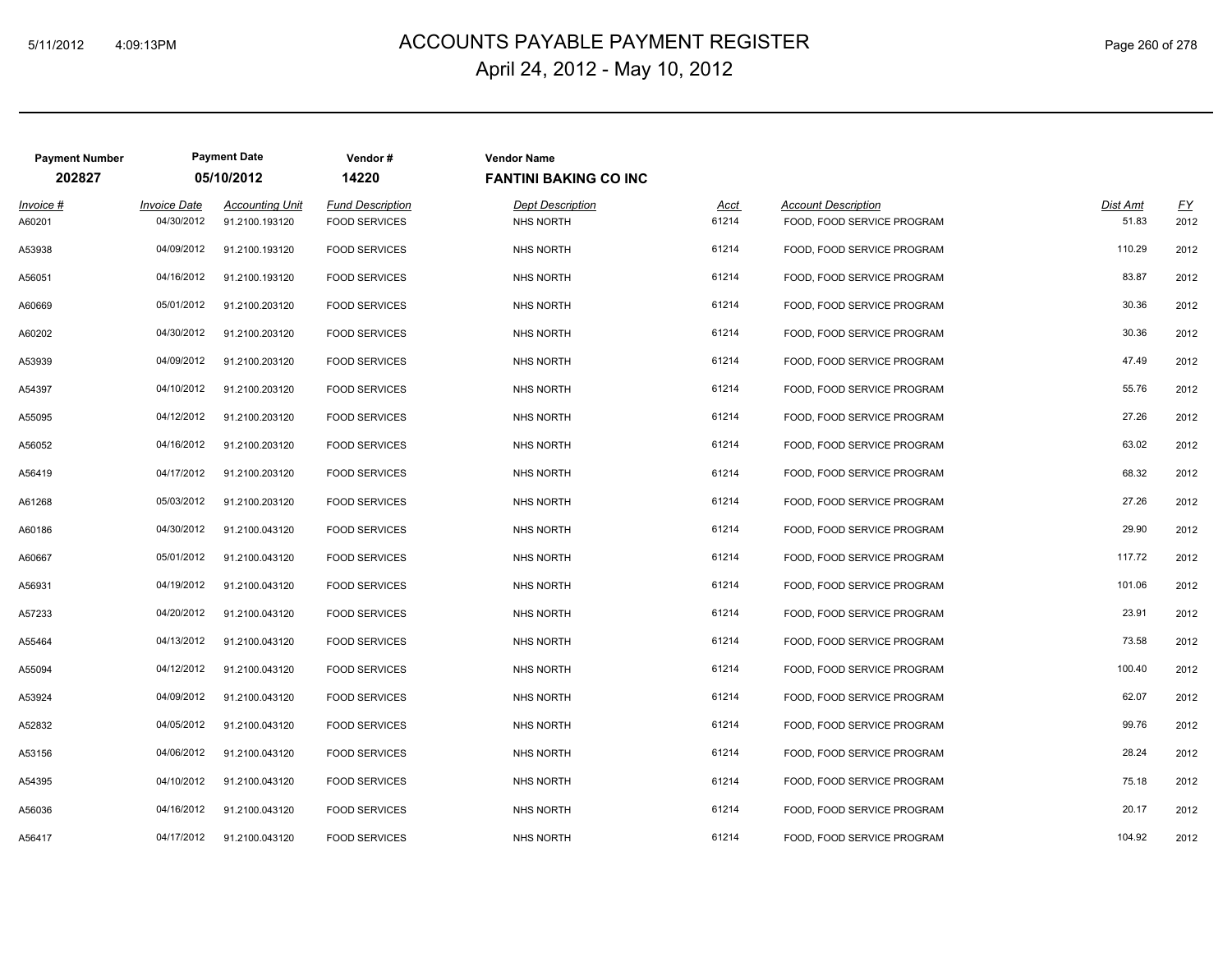# ACCOUNTS PAYABLE PAYMENT REGISTER 5/11/2012 4:09:13PM Page 261 of 278 April 24, 2012 - May 10, 2012

| <b>Payment Number</b><br>202827 |                                   | <b>Payment Date</b><br>05/10/2012        | Vendor#<br>14220                                | <b>Vendor Name</b><br><b>FANTINI BAKING CO INC</b> |                      |                                                          |                   |            |
|---------------------------------|-----------------------------------|------------------------------------------|-------------------------------------------------|----------------------------------------------------|----------------------|----------------------------------------------------------|-------------------|------------|
| Invoice #<br>A61622             | <b>Invoice Date</b><br>05/04/2012 | <b>Accounting Unit</b><br>91.2100.043120 | <b>Fund Description</b><br><b>FOOD SERVICES</b> | <b>Dept Description</b><br><b>NHS NORTH</b>        | <u>Acct</u><br>61214 | <b>Account Description</b><br>FOOD, FOOD SERVICE PROGRAM | Dist Amt<br>23.02 | EY<br>2012 |
| A61266                          | 05/03/2012                        | 91.2100.043120                           | <b>FOOD SERVICES</b>                            | NHS NORTH                                          | 61214                | FOOD, FOOD SERVICE PROGRAM                               | 135.93            | 2012       |
| A56039                          | 04/16/2012                        | 91.2100.053120                           | <b>FOOD SERVICES</b>                            | <b>NHS NORTH</b>                                   | 61214                | FOOD, FOOD SERVICE PROGRAM                               | 238.80            | 2012       |
| A53926                          | 04/09/2012                        | 91.2100.053120                           | <b>FOOD SERVICES</b>                            | NHS NORTH                                          | 61214                | FOOD, FOOD SERVICE PROGRAM                               | 191.42            | 2012       |
| A60189                          | 04/30/2012                        | 91.2100.053120                           | <b>FOOD SERVICES</b>                            | <b>NHS NORTH</b>                                   | 61214                | FOOD, FOOD SERVICE PROGRAM                               | 155.95            | 2012       |
| A53925                          | 04/09/2012                        | 91.2100.063120                           | <b>FOOD SERVICES</b>                            | <b>NHS NORTH</b>                                   | 61214                | FOOD, FOOD SERVICE PROGRAM                               | 219.62            | 2012       |
| A60188                          | 04/30/2012                        | 91.2100.063120                           | <b>FOOD SERVICES</b>                            | <b>NHS NORTH</b>                                   | 61214                | FOOD, FOOD SERVICE PROGRAM                               | 208.39            | 2012       |
| A51793                          | 04/02/2012                        | 91.2100.063120                           | <b>FOOD SERVICES</b>                            | <b>NHS NORTH</b>                                   | 61214                | FOOD, FOOD SERVICE PROGRAM                               | 254.72            | 2012       |
| A56038                          | 04/16/2012                        | 91.2100.063120                           | <b>FOOD SERVICES</b>                            | <b>NHS NORTH</b>                                   | 61214                | FOOD, FOOD SERVICE PROGRAM                               | 173.46            | 2012       |
| A60190                          | 04/30/2012                        | 91.2100.073120                           | <b>FOOD SERVICES</b>                            | <b>NHS NORTH</b>                                   | 61214                | FOOD, FOOD SERVICE PROGRAM                               | 147.00            | 2012       |
| 1897                            | 04/18/2012                        | 91.2100.073120                           | <b>FOOD SERVICES</b>                            | <b>NHS NORTH</b>                                   | 61214                | FOOD, FOOD SERVICE PROGRAM                               | 25.76             | 2012       |
| A53927                          | 04/09/2012                        | 91.2100.073120                           | <b>FOOD SERVICES</b>                            | <b>NHS NORTH</b>                                   | 61214                | FOOD, FOOD SERVICE PROGRAM                               | 181.86            | 2012       |
| A56040                          | 04/16/2012                        | 91.2100.073120                           | <b>FOOD SERVICES</b>                            | <b>NHS NORTH</b>                                   | 61214                | FOOD, FOOD SERVICE PROGRAM                               | 197.24            | 2012       |
| A56041                          | 04/16/2012                        | 91.2100.093120                           | <b>FOOD SERVICES</b>                            | <b>NHS NORTH</b>                                   | 61214                | FOOD, FOOD SERVICE PROGRAM                               | 118.30            | 2012       |
| A51796                          | 04/02/2012                        | 91.2100.093120                           | <b>FOOD SERVICES</b>                            | <b>NHS NORTH</b>                                   | 61214                | FOOD, FOOD SERVICE PROGRAM                               | 141.45            | 2012       |
| A53928                          | 04/09/2012                        | 91.2100.093120                           | <b>FOOD SERVICES</b>                            | <b>NHS NORTH</b>                                   | 61214                | FOOD, FOOD SERVICE PROGRAM                               | 89.00             | 2012       |
| A60191                          | 04/30/2012                        | 91.2100.093120                           | <b>FOOD SERVICES</b>                            | <b>NHS NORTH</b>                                   | 61214                | FOOD, FOOD SERVICE PROGRAM                               | 46.50             | 2012       |
| A61267                          | 05/03/2012                        | 91.2100.103120                           | <b>FOOD SERVICES</b>                            | <b>NHS NORTH</b>                                   | 61214                | FOOD, FOOD SERVICE PROGRAM                               | 23.84             | 2012       |
| A60192                          | 04/30/2012                        | 91.2100.103120                           | <b>FOOD SERVICES</b>                            | <b>NHS NORTH</b>                                   | 61214                | FOOD, FOOD SERVICE PROGRAM                               | 65.02             | 2012       |
| A62449                          | 05/07/2012                        | 91.2100.103120                           | <b>FOOD SERVICES</b>                            | <b>NHS NORTH</b>                                   | 61214                | FOOD, FOOD SERVICE PROGRAM                               | 77.73             | 2012       |
| A56042                          | 04/16/2012                        | 91.2100.103120                           | <b>FOOD SERVICES</b>                            | <b>NHS NORTH</b>                                   | 61214                | FOOD, FOOD SERVICE PROGRAM                               | 86.70             | 2012       |
| A53929                          | 04/09/2012                        | 91.2100.103120                           | <b>FOOD SERVICES</b>                            | <b>NHS NORTH</b>                                   | 61214                | FOOD, FOOD SERVICE PROGRAM                               | 50.85             | 2012       |
| A56043                          | 04/16/2012                        | 91.2100.113120                           | <b>FOOD SERVICES</b>                            | <b>NHS NORTH</b>                                   | 61214                | FOOD, FOOD SERVICE PROGRAM                               | 99.48             | 2012       |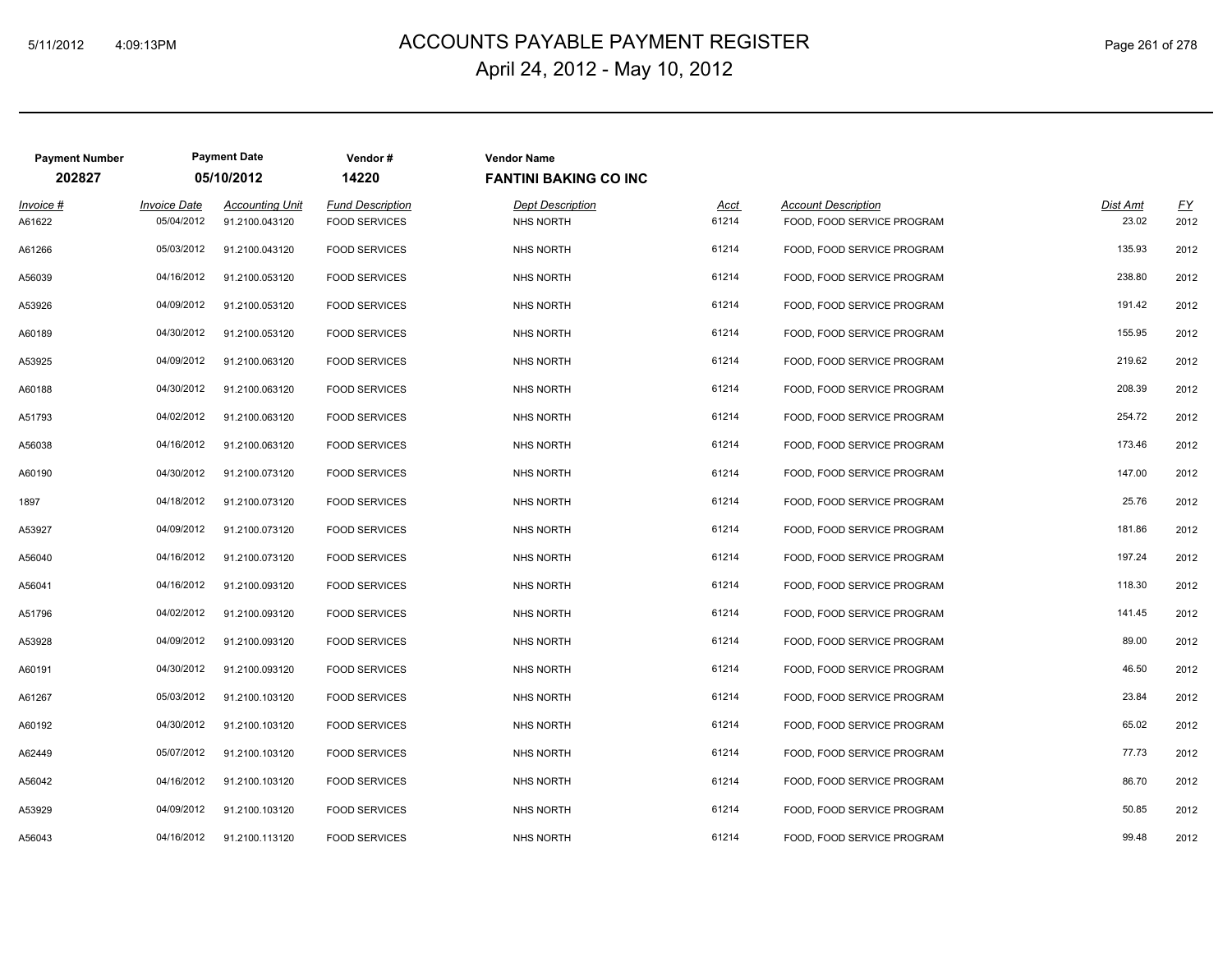# ACCOUNTS PAYABLE PAYMENT REGISTER 5/11/2012 4:09:13PM Page 262 of 278 April 24, 2012 - May 10, 2012

| <b>Payment Number</b> |                                   | <b>Payment Date</b>                      | Vendor#                                         | <b>Vendor Name</b>                   |                      |                                                          |                   |            |
|-----------------------|-----------------------------------|------------------------------------------|-------------------------------------------------|--------------------------------------|----------------------|----------------------------------------------------------|-------------------|------------|
| 202827                |                                   | 05/10/2012                               | 14220                                           | <b>FANTINI BAKING CO INC</b>         |                      |                                                          |                   |            |
| Invoice #<br>A53930   | <b>Invoice Date</b><br>04/09/2012 | <b>Accounting Unit</b><br>91.2100.113120 | <b>Fund Description</b><br><b>FOOD SERVICES</b> | <b>Dept Description</b><br>NHS NORTH | <u>Acct</u><br>61214 | <b>Account Description</b><br>FOOD, FOOD SERVICE PROGRAM | Dist Amt<br>92.58 | EY<br>2012 |
| A60193                | 04/30/2012                        | 91.2100.113120                           | <b>FOOD SERVICES</b>                            | NHS NORTH                            | 61214                | FOOD, FOOD SERVICE PROGRAM                               | 50.08             | 2012       |
| A53931                | 04/09/2012                        | 91.2100.123120                           | <b>FOOD SERVICES</b>                            | <b>NHS NORTH</b>                     | 61214                | FOOD, FOOD SERVICE PROGRAM                               | 75.46             | 2012       |
| A51799                | 04/02/2012                        | 91.2100.123120                           | <b>FOOD SERVICES</b>                            | <b>NHS NORTH</b>                     | 61214                | FOOD, FOOD SERVICE PROGRAM                               | 152.86            | 2012       |
| A60194                | 04/30/2012                        | 91.2100.123120                           | <b>FOOD SERVICES</b>                            | <b>NHS NORTH</b>                     | 61214                | FOOD, FOOD SERVICE PROGRAM                               | 59.00             | 2012       |
| A56044                | 04/16/2012                        | 91.2100.123120                           | <b>FOOD SERVICES</b>                            | <b>NHS NORTH</b>                     | 61214                | FOOD, FOOD SERVICE PROGRAM                               | 119.51            | 2012       |
| A56045                | 04/16/2012                        | 91.2100.133120                           | <b>FOOD SERVICES</b>                            | <b>NHS NORTH</b>                     | 61214                | FOOD, FOOD SERVICE PROGRAM                               | 80.81             | 2012       |
| A53932                | 04/09/2012                        | 91.2100.133120                           | <b>FOOD SERVICES</b>                            | <b>NHS NORTH</b>                     | 61214                | FOOD, FOOD SERVICE PROGRAM                               | 101.15            | 2012       |
| A60195                | 04/30/2012                        | 91.2100.133120                           | <b>FOOD SERVICES</b>                            | <b>NHS NORTH</b>                     | 61214                | FOOD, FOOD SERVICE PROGRAM                               | 15.50             | 2012       |
| A53934                | 04/09/2012                        | 91.2100.143120                           | <b>FOOD SERVICES</b>                            | <b>NHS NORTH</b>                     | 61214                | FOOD, FOOD SERVICE PROGRAM                               | 143.12            | 2012       |
| A62454                | 05/07/2012                        | 91.2100.143120                           | <b>FOOD SERVICES</b>                            | <b>NHS NORTH</b>                     | 61214                | FOOD, FOOD SERVICE PROGRAM                               | 138.60            | 2012       |
| A60197                | 04/30/2012                        | 91.2100.143120                           | <b>FOOD SERVICES</b>                            | <b>NHS NORTH</b>                     | 61214                | FOOD, FOOD SERVICE PROGRAM                               | 34.22             | 2012       |
| A56047                | 04/16/2012                        | 91.2100.143120                           | <b>FOOD SERVICES</b>                            | <b>NHS NORTH</b>                     | 61214                | FOOD, FOOD SERVICE PROGRAM                               | 118.40            | 2012       |
| A60196                | 04/30/2012                        | 91.2100.153120                           | <b>FOOD SERVICES</b>                            | <b>NHS NORTH</b>                     | 61214                | FOOD, FOOD SERVICE PROGRAM                               | 140.95            | 2012       |
| A56046                | 04/16/2012                        | 91.2100.153120                           | <b>FOOD SERVICES</b>                            | <b>NHS NORTH</b>                     | 61214                | FOOD, FOOD SERVICE PROGRAM                               | 236.05            | 2012       |
| A53933                | 04/09/2012                        | 91.2100.153120                           | <b>FOOD SERVICES</b>                            | <b>NHS NORTH</b>                     | 61214                | FOOD, FOOD SERVICE PROGRAM                               | 157.70            | 2012       |
| A56048                | 04/16/2012                        | 91.2100.163120                           | <b>FOOD SERVICES</b>                            | <b>NHS NORTH</b>                     | 61214                | FOOD, FOOD SERVICE PROGRAM                               | 191.97            | 2012       |
| A60198                | 04/30/2012                        | 91.2100.163120                           | <b>FOOD SERVICES</b>                            | NHS NORTH                            | 61214                | FOOD, FOOD SERVICE PROGRAM                               | 124.00            | 2012       |
| A51803                | 04/02/2012                        | 91.2100.163120                           | <b>FOOD SERVICES</b>                            | <b>NHS NORTH</b>                     | 61214                | FOOD, FOOD SERVICE PROGRAM                               | 218.01            | 2012       |
| A53935                | 04/09/2012                        | 91.2100.163120                           | <b>FOOD SERVICES</b>                            | <b>NHS NORTH</b>                     | 61214                | FOOD, FOOD SERVICE PROGRAM                               | 147.00            | 2012       |
| A56049                | 04/16/2012                        | 91.2100.173120                           | <b>FOOD SERVICES</b>                            | <b>NHS NORTH</b>                     | 61214                | FOOD, FOOD SERVICE PROGRAM                               | 86.78             | 2012       |
| A60199                | 04/30/2012                        | 91.2100.173120                           | <b>FOOD SERVICES</b>                            | <b>NHS NORTH</b>                     | 61214                | FOOD, FOOD SERVICE PROGRAM                               | 43.18             | 2012       |
| A53936                | 04/12/2012                        | 91.2100.173120                           | <b>FOOD SERVICES</b>                            | <b>NHS NORTH</b>                     | 61214                | FOOD, FOOD SERVICE PROGRAM                               | 78.68             | 2012       |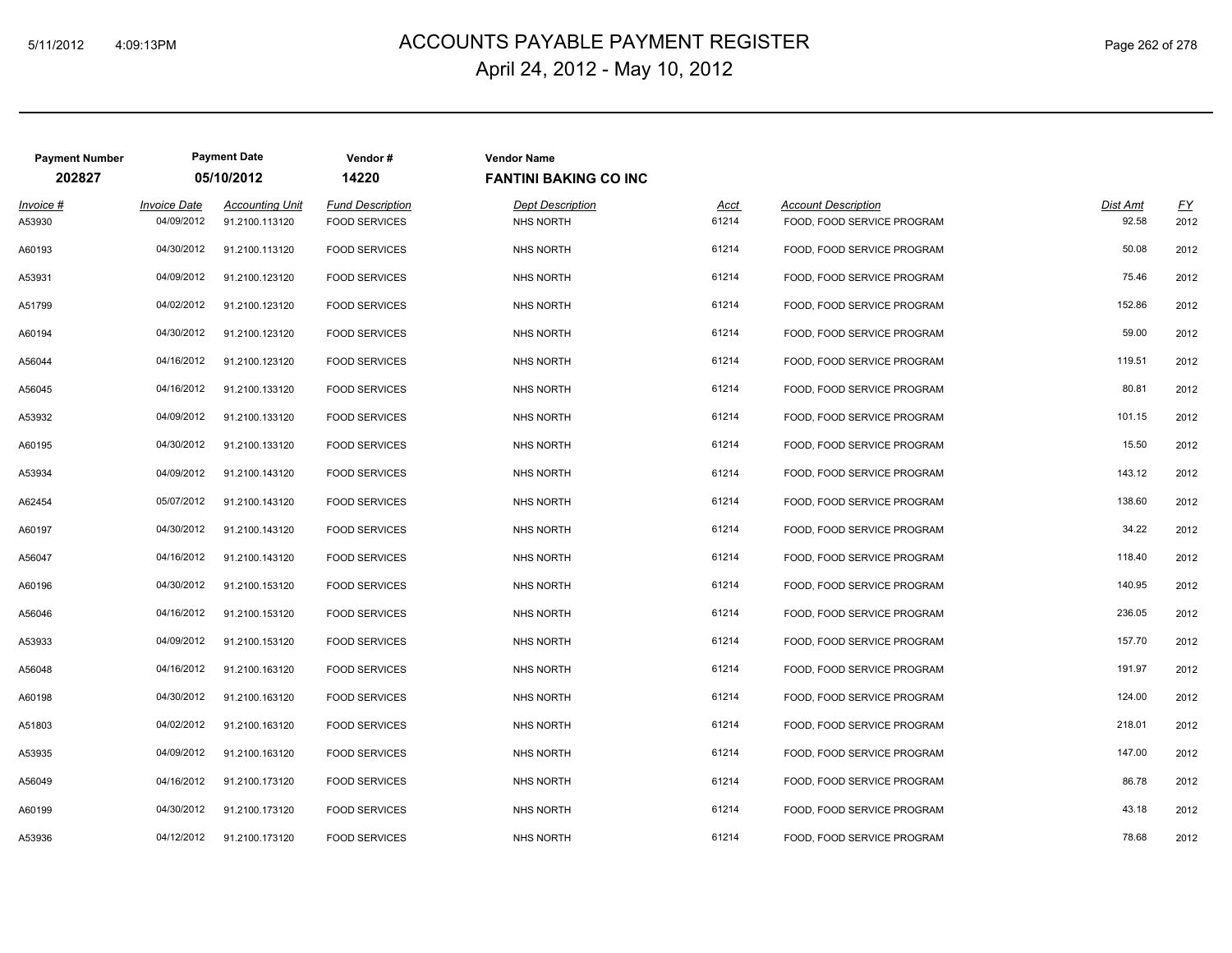# ACCOUNTS PAYABLE PAYMENT REGISTER 5/11/2012 4:09:13PM Page 263 of 278 April 24, 2012 - May 10, 2012

| <b>Payment Number</b>           |                                   | <b>Payment Date</b>                      | Vendor#                                         | <b>Vendor Name</b>                               |               |                                                          |                   |                          |
|---------------------------------|-----------------------------------|------------------------------------------|-------------------------------------------------|--------------------------------------------------|---------------|----------------------------------------------------------|-------------------|--------------------------|
| 202827                          |                                   | 05/10/2012                               | 14220                                           | <b>FANTINI BAKING CO INC</b>                     |               |                                                          |                   |                          |
| Invoice #<br>A56050             | <b>Invoice Date</b><br>04/16/2012 | <b>Accounting Unit</b><br>91.2100.183120 | <b>Fund Description</b><br><b>FOOD SERVICES</b> | <b>Dept Description</b><br><b>NHS NORTH</b>      | Acct<br>61214 | <b>Account Description</b><br>FOOD, FOOD SERVICE PROGRAM | Dist Amt<br>96.30 | $\underline{FY}$<br>2012 |
| A60200                          | 04/30/2012                        | 91.2100.183120                           | <b>FOOD SERVICES</b>                            | <b>NHS NORTH</b>                                 | 61214         | FOOD, FOOD SERVICE PROGRAM                               | 64.51             | 2012                     |
| A53937                          | 04/09/2012                        | 91.2100.183120                           | <b>FOOD SERVICES</b>                            | <b>NHS NORTH</b>                                 | 61214         | FOOD, FOOD SERVICE PROGRAM                               | 84.15             | 2012                     |
| A56037                          | 04/16/2012                        | 91.2100.033120                           | <b>FOOD SERVICES</b>                            | <b>NHS NORTH</b>                                 | 61214         | FOOD, FOOD SERVICE PROGRAM                               | 197.91            | 2012                     |
| A56418                          | 04/17/2012                        | 91.2100.033120                           | <b>FOOD SERVICES</b>                            | <b>NHS NORTH</b>                                 | 61214         | FOOD, FOOD SERVICE PROGRAM                               | 209.95            | 2012                     |
| A54396                          | 04/10/2012                        | 91.2100.033120                           | <b>FOOD SERVICES</b>                            | <b>NHS NORTH</b>                                 | 61214         | FOOD, FOOD SERVICE PROGRAM                               | 359.50            | 2012                     |
| A60187                          | 04/30/2012                        | 91.2100.033120                           | <b>FOOD SERVICES</b>                            | NHS NORTH                                        | 61214         | FOOD, FOOD SERVICE PROGRAM                               | 83.40             | 2012                     |
| A60668                          | 05/01/2012                        | 91.2100.033120                           | <b>FOOD SERVICES</b>                            | <b>NHS NORTH</b>                                 | 61214         | FOOD, FOOD SERVICE PROGRAM                               | 178.42            | 2012                     |
| Total Payment Number: 202827    |                                   |                                          |                                                 |                                                  |               |                                                          | \$8,264.52        |                          |
| <b>Payment Number</b><br>202828 |                                   | <b>Payment Date</b><br>05/10/2012        | Vendor#<br>14247                                | <b>Vendor Name</b><br><b>GARELICK FARMS LYNN</b> |               |                                                          |                   |                          |
| Invoice #                       | <b>Invoice Date</b>               | <b>Accounting Unit</b>                   | <b>Fund Description</b>                         | <b>Dept Description</b>                          | <u>Acct</u>   | <b>Account Description</b>                               | <u>Dist Amt</u>   | EY                       |
| 9460865                         | 04/21/2012                        | 91.2100.193120                           | <b>FOOD SERVICES</b>                            | <b>NHS NORTH</b>                                 | 61214         | FOOD, FOOD SERVICE PROGRAM                               | 372.17            | 2012                     |
| 9446800                         | 04/14/2012                        | 91.2100.193120                           | <b>FOOD SERVICES</b>                            | <b>NHS NORTH</b>                                 | 61214         | FOOD, FOOD SERVICE PROGRAM                               | 417.97            | 2012                     |
| 9431922                         | 04/07/2012                        | 91.2100.193120                           | <b>FOOD SERVICES</b>                            | <b>NHS NORTH</b>                                 | 61214         | FOOD, FOOD SERVICE PROGRAM                               | 367.41            | 2012                     |
| 9386497                         | 03/17/2012                        | 91.2100.193120                           | <b>FOOD SERVICES</b>                            | <b>NHS NORTH</b>                                 | 61214         | FOOD, FOOD SERVICE PROGRAM                               | 109.09            | 2012                     |
| 9446812                         | 04/14/2012                        | 91.2100.193120                           | <b>FOOD SERVICES</b>                            | <b>NHS NORTH</b>                                 | 61214         | FOOD, FOOD SERVICE PROGRAM                               | 145.45            | 2012                     |
| 9460867                         | 04/21/2012                        | 91.2100.203120                           | <b>FOOD SERVICES</b>                            | <b>NHS NORTH</b>                                 | 61214         | FOOD, FOOD SERVICE PROGRAM                               | 411.29            | 2012                     |
| 9446802                         | 04/14/2012                        | 91.2100.203120                           | <b>FOOD SERVICES</b>                            | <b>NHS NORTH</b>                                 | 61214         | FOOD, FOOD SERVICE PROGRAM                               | 441.94            | 2012                     |
| 9431924                         | 04/07/2012                        | 91.2100.203120                           | <b>FOOD SERVICES</b>                            | NHS NORTH                                        | 61214         | FOOD, FOOD SERVICE PROGRAM                               | 333.90            | 2012                     |
| 9386497                         | 03/17/2012                        | 91.2100.203120                           | <b>FOOD SERVICES</b>                            | <b>NHS NORTH</b>                                 | 61214         | FOOD, FOOD SERVICE PROGRAM                               | 127.74            | 2012                     |
| 9446812                         | 04/14/2012                        | 91.2100.203120                           | <b>FOOD SERVICES</b>                            | <b>NHS NORTH</b>                                 | 61214         | FOOD, FOOD SERVICE PROGRAM                               | 170.32            | 2012                     |
| 9475401                         | 04/28/2012                        | 91.2100.043120                           | <b>FOOD SERVICES</b>                            | <b>NHS NORTH</b>                                 | 61214         | FOOD, FOOD SERVICE PROGRAM                               | 422.30            | 2012                     |
| 9431926                         | 04/07/2012                        | 91.2100.043120                           | <b>FOOD SERVICES</b>                            | <b>NHS NORTH</b>                                 | 61214         | FOOD, FOOD SERVICE PROGRAM                               | 1,786.75          | 2012                     |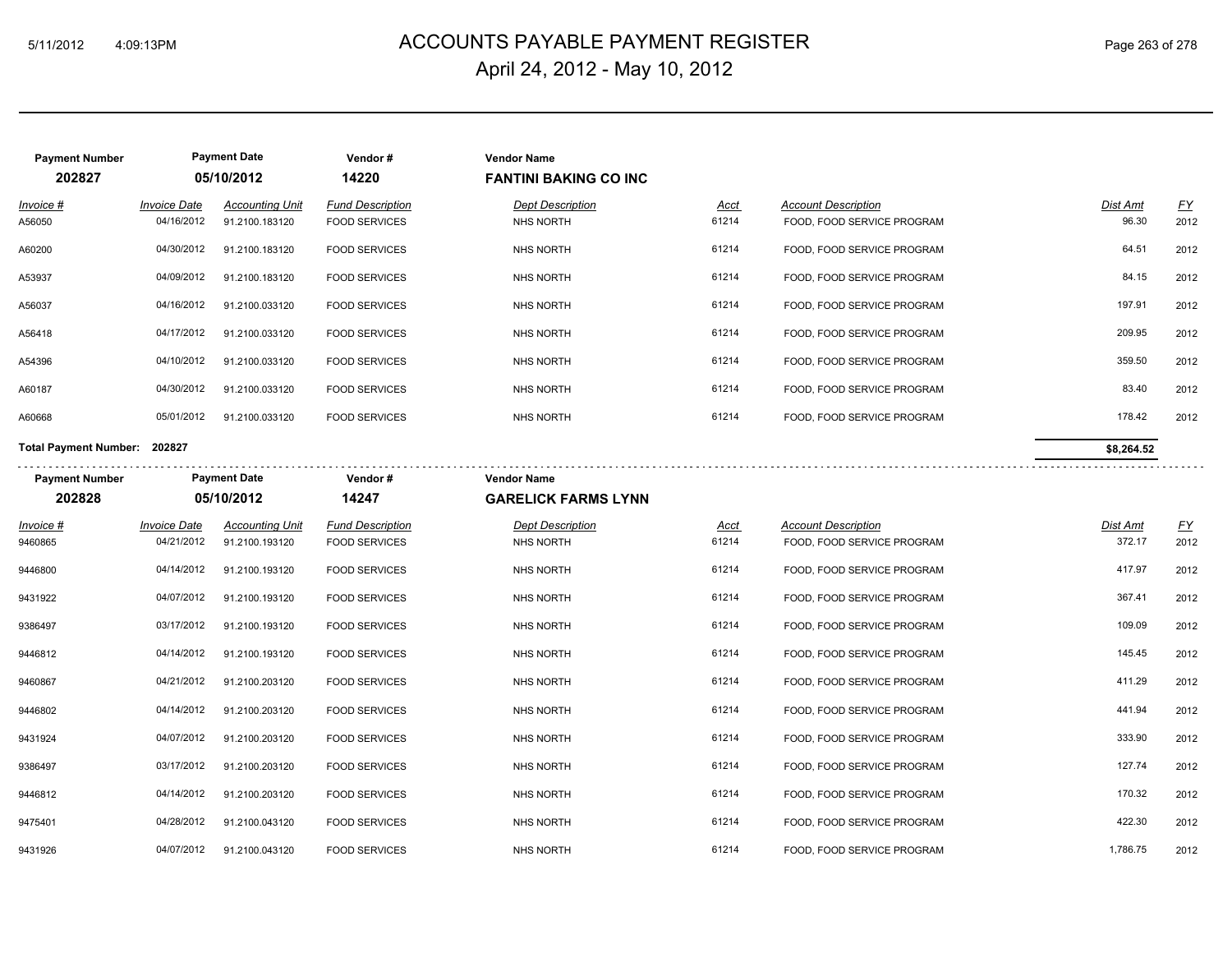# ACCOUNTS PAYABLE PAYMENT REGISTER 5/11/2012 4:09:13PM Page 264 of 278 April 24, 2012 - May 10, 2012

| <b>Payment Number</b><br>202828 |                                   | <b>Payment Date</b><br>05/10/2012        | Vendor#<br>14247                         | <b>Vendor Name</b><br><b>GARELICK FARMS LYNN</b> |                      |                                                          |                      |            |
|---------------------------------|-----------------------------------|------------------------------------------|------------------------------------------|--------------------------------------------------|----------------------|----------------------------------------------------------|----------------------|------------|
| Invoice #<br>9460869            | <b>Invoice Date</b><br>04/21/2012 | <b>Accounting Unit</b><br>91.2100.043120 | Fund Description<br><b>FOOD SERVICES</b> | <b>Dept Description</b><br><b>NHS NORTH</b>      | <u>Acct</u><br>61214 | <b>Account Description</b><br>FOOD, FOOD SERVICE PROGRAM | Dist Amt<br>1,567.56 | EY<br>2012 |
| 9446804                         | 04/14/2012                        | 91.2100.043120                           | <b>FOOD SERVICES</b>                     | <b>NHS NORTH</b>                                 | 61214                | FOOD, FOOD SERVICE PROGRAM                               | 1,277.46             | 2012       |
| 9446811                         | 04/14/2012                        | 91.2100.043120                           | <b>FOOD SERVICES</b>                     | <b>NHS NORTH</b>                                 | 61214                | FOOD, FOOD SERVICE PROGRAM                               | 1,402.20             | 2012       |
| 9460868                         | 04/21/2012                        | 91.2100.053120                           | <b>FOOD SERVICES</b>                     | <b>NHS NORTH</b>                                 | 61214                | FOOD, FOOD SERVICE PROGRAM                               | 1,136.00             | 2012       |
| 9460877                         | 04/21/2012                        | 91.2100.053120                           | <b>FOOD SERVICES</b>                     | <b>NHS NORTH</b>                                 | 61214                | FOOD, FOOD SERVICE PROGRAM                               | 294.00               | 2012       |
| 9446803                         | 04/14/2012                        | 91.2100.053120                           | <b>FOOD SERVICES</b>                     | <b>NHS NORTH</b>                                 | 61214                | FOOD, FOOD SERVICE PROGRAM                               | 1,488.30             | 2012       |
| 9431925                         | 04/07/2012                        | 91.2100.053120                           | <b>FOOD SERVICES</b>                     | <b>NHS NORTH</b>                                 | 61214                | FOOD, FOOD SERVICE PROGRAM                               | 1,457.06             | 2012       |
| 9431934                         | 04/07/2012                        | 91.2100.053120                           | <b>FOOD SERVICES</b>                     | <b>NHS NORTH</b>                                 | 61214                | FOOD, FOOD SERVICE PROGRAM                               | 367.50               | 2012       |
| 9446799                         | 04/14/2012                        | 91.2100.063120                           | <b>FOOD SERVICES</b>                     | <b>NHS NORTH</b>                                 | 61214                | FOOD, FOOD SERVICE PROGRAM                               | 975.74               | 2012       |
| 9475399                         | 04/28/2012                        | 91.2100.063120                           | <b>FOOD SERVICES</b>                     | <b>NHS NORTH</b>                                 | 61214                | FOOD, FOOD SERVICE PROGRAM                               | 518.79               | 2012       |
| 9460864                         | 04/21/2012                        | 91.2100.063120                           | <b>FOOD SERVICES</b>                     | <b>NHS NORTH</b>                                 | 61214                | FOOD, FOOD SERVICE PROGRAM                               | 520.05               | 2012       |
| 9431921                         | 04/07/2012                        | 91.2100.063120                           | <b>FOOD SERVICES</b>                     | <b>NHS NORTH</b>                                 | 61214                | FOOD, FOOD SERVICE PROGRAM                               | 650.52               | 2012       |
| 9475405                         | 04/28/2012                        | 91.2100.073120                           | <b>FOOD SERVICES</b>                     | <b>NHS NORTH</b>                                 | 61214                | FOOD, FOOD SERVICE PROGRAM                               | 492.42               | 2012       |
| 9460874                         | 04/21/2012                        | 91.2100.073120                           | <b>FOOD SERVICES</b>                     | <b>NHS NORTH</b>                                 | 61214                | FOOD, FOOD SERVICE PROGRAM                               | 893.91               | 2012       |
| 9446809                         | 04/14/2012                        | 91.2100.073120                           | <b>FOOD SERVICES</b>                     | NHS NORTH                                        | 61214                | FOOD, FOOD SERVICE PROGRAM                               | 1,159.46             | 2012       |
| 9431931                         | 04/07/2012                        | 91.2100.073120                           | <b>FOOD SERVICES</b>                     | <b>NHS NORTH</b>                                 | 61214                | FOOD, FOOD SERVICE PROGRAM                               | 1,480.03             | 2012       |
| 9460861                         | 04/21/2012                        | 91.2100.093120                           | <b>FOOD SERVICES</b>                     | <b>NHS NORTH</b>                                 | 61214                | FOOD, FOOD SERVICE PROGRAM                               | 460.39               | 2012       |
| 9446496                         | 04/14/2012                        | 91.2100.093120                           | <b>FOOD SERVICES</b>                     | <b>NHS NORTH</b>                                 | 61214                | FOOD, FOOD SERVICE PROGRAM                               | 462.09               | 2012       |
| 9431918                         | 04/07/2012                        | 91.2100.093120                           | <b>FOOD SERVICES</b>                     | <b>NHS NORTH</b>                                 | 61214                | FOOD, FOOD SERVICE PROGRAM                               | 619.83               | 2012       |
| 9386497                         | 03/17/2012                        | 91.2100.093120                           | <b>FOOD SERVICES</b>                     | <b>NHS NORTH</b>                                 | 61214                | FOOD, FOOD SERVICE PROGRAM                               | 136.69               | 2012       |
| 9446812                         | 04/14/2012                        | 91.2100.093120                           | <b>FOOD SERVICES</b>                     | <b>NHS NORTH</b>                                 | 61214                | FOOD, FOOD SERVICE PROGRAM                               | 182.26               | 2012       |
| 9475403                         | 04/28/2012                        | 91.2100.103120                           | <b>FOOD SERVICES</b>                     | <b>NHS NORTH</b>                                 | 61214                | FOOD, FOOD SERVICE PROGRAM                               | 173.97               | 2012       |
| 9460872                         | 04/21/2012                        | 91.2100.103120                           | <b>FOOD SERVICES</b>                     | <b>NHS NORTH</b>                                 | 61214                | FOOD. FOOD SERVICE PROGRAM                               | 361.73               | 2012       |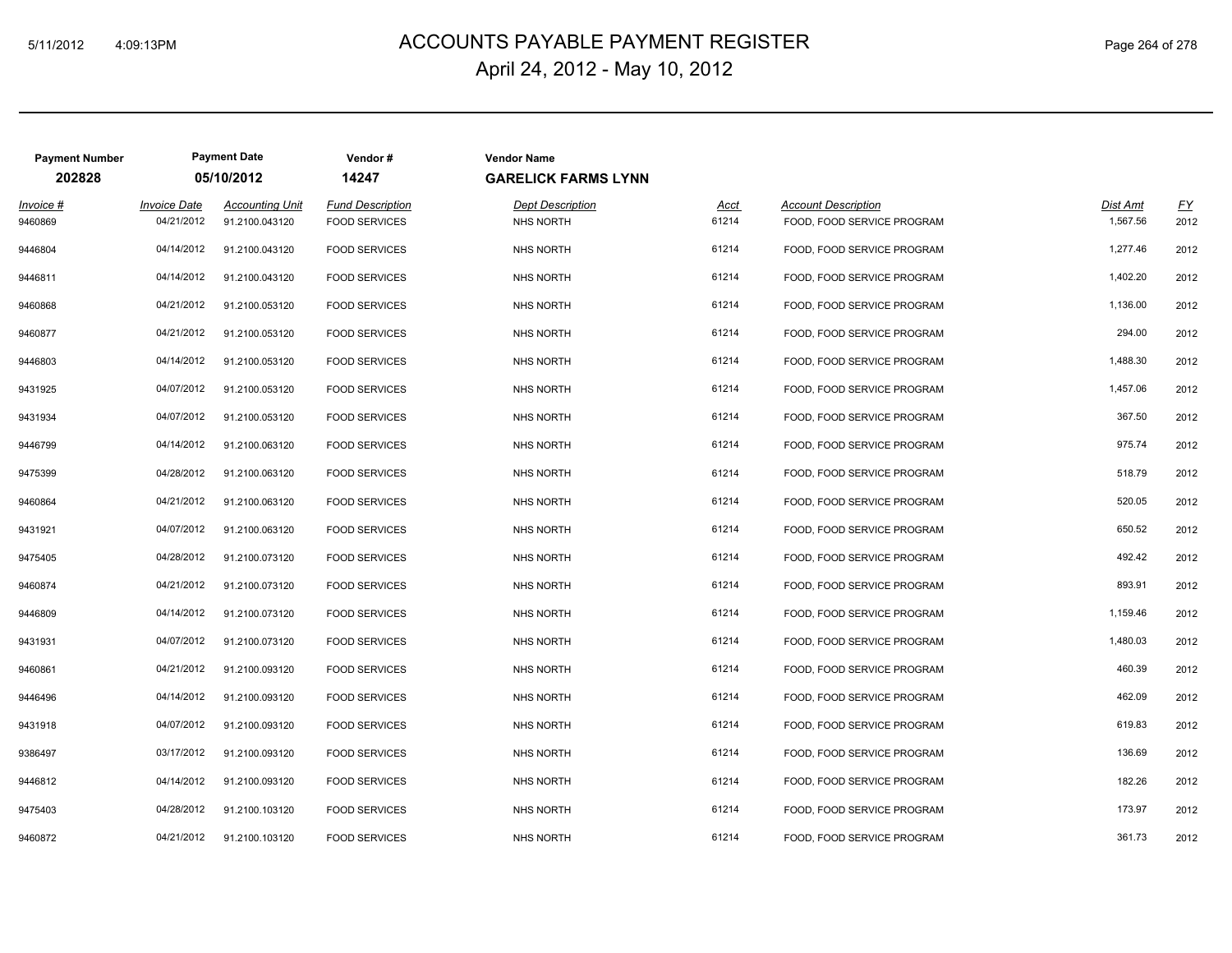### ACCOUNTS PAYABLE PAYMENT REGISTER 5/11/2012 4:09:13PM Page 265 of 278 April 24, 2012 - May 10, 2012

| <b>Payment Number</b> |                     | <b>Payment Date</b>    | Vendor#                 | <b>Vendor Name</b>         |       |                            |          |           |
|-----------------------|---------------------|------------------------|-------------------------|----------------------------|-------|----------------------------|----------|-----------|
| 202828                |                     | 05/10/2012             | 14247                   | <b>GARELICK FARMS LYNN</b> |       |                            |          |           |
| Invoice #             | <b>Invoice Date</b> | <b>Accounting Unit</b> | <b>Fund Description</b> | <b>Dept Description</b>    | Acct  | <b>Account Description</b> | Dist Amt | <u>FY</u> |
| 9446807               | 04/14/2012          | 91.2100.103120         | <b>FOOD SERVICES</b>    | <b>NHS NORTH</b>           | 61214 | FOOD, FOOD SERVICE PROGRAM | 412.20   | 2012      |
| 9431929               | 04/07/2012          | 91.2100.103120         | <b>FOOD SERVICES</b>    | <b>NHS NORTH</b>           | 61214 | FOOD, FOOD SERVICE PROGRAM | 360.98   | 2012      |
| 9475396               | 04/28/2012          | 91.2100.103120         | <b>FOOD SERVICES</b>    | <b>NHS NORTH</b>           | 61214 | FOOD, FOOD SERVICE PROGRAM | 254.80   | 2012      |
| 9386497               | 03/17/2012          | 91.2100.103120         | <b>FOOD SERVICES</b>    | <b>NHS NORTH</b>           | 61214 | FOOD, FOOD SERVICE PROGRAM | 160.00   | 2012      |
| 9446812               | 04/14/2012          | 91.2100.103120         | <b>FOOD SERVICES</b>    | <b>NHS NORTH</b>           | 61214 | FOOD, FOOD SERVICE PROGRAM | 213.33   | 2012      |
| 9475393               | 04/28/2012          | 91.2100.113120         | <b>FOOD SERVICES</b>    | <b>NHS NORTH</b>           | 61214 | FOOD, FOOD SERVICE PROGRAM | 257.20   | 2012      |
| 9460858               | 04/21/2012          | 91.2100.113120         | <b>FOOD SERVICES</b>    | <b>NHS NORTH</b>           | 61214 | FOOD, FOOD SERVICE PROGRAM | 335.79   | 2012      |
| 9446793               | 04/14/2012          | 91.2100.113120         | <b>FOOD SERVICES</b>    | <b>NHS NORTH</b>           | 61214 | FOOD, FOOD SERVICE PROGRAM | 521.91   | 2012      |
| 9431915               | 04/07/2012          | 91.2100.113120         | <b>FOOD SERVICES</b>    | <b>NHS NORTH</b>           | 61214 | FOOD, FOOD SERVICE PROGRAM | 621.64   | 2012      |
| 9386497               | 03/17/2012          | 91.2100.113120         | <b>FOOD SERVICES</b>    | <b>NHS NORTH</b>           | 61214 | FOOD, FOOD SERVICE PROGRAM | 146.20   | 2012      |
| 9446812               | 04/14/2012          | 91.2100.113120         | <b>FOOD SERVICES</b>    | <b>NHS NORTH</b>           | 61214 | FOOD, FOOD SERVICE PROGRAM | 194.93   | 2012      |
| 9475394               | 04/28/2012          | 91.2100.123120         | <b>FOOD SERVICES</b>    | <b>NHS NORTH</b>           | 61214 | FOOD, FOOD SERVICE PROGRAM | 104.50   | 2012      |
| 9460859               | 04/21/2012          | 91.2100.123120         | <b>FOOD SERVICES</b>    | <b>NHS NORTH</b>           | 61214 | FOOD, FOOD SERVICE PROGRAM | 282.03   | 2012      |
| 9446794               | 04/14/2012          | 91.2100.123120         | <b>FOOD SERVICES</b>    | <b>NHS NORTH</b>           | 61214 | FOOD, FOOD SERVICE PROGRAM | 421.03   | 2012      |
| 9431916               | 04/07/2012          | 91.2100.123120         | <b>FOOD SERVICES</b>    | <b>NHS NORTH</b>           | 61214 | FOOD, FOOD SERVICE PROGRAM | 515.38   | 2012      |
| 9386497               | 03/17/2012          | 91.2100.123120         | <b>FOOD SERVICES</b>    | <b>NHS NORTH</b>           | 61214 | FOOD. FOOD SERVICE PROGRAM | 106.29   | 2012      |
| 9446812               | 04/14/2012          | 91.2100.123120         | <b>FOOD SERVICES</b>    | <b>NHS NORTH</b>           | 61214 | FOOD, FOOD SERVICE PROGRAM | 141.72   | 2012      |
| 9460857               | 04/21/2012          | 91.2100.133120         | <b>FOOD SERVICES</b>    | NHS NORTH                  | 61214 | FOOD, FOOD SERVICE PROGRAM | 479.81   | 2012      |
| 9446792               | 04/14/2012          | 91.2100.133120         | <b>FOOD SERVICES</b>    | <b>NHS NORTH</b>           | 61214 | FOOD, FOOD SERVICE PROGRAM | 550.98   | 2012      |
| 9431914               | 04/07/2012          | 91.2100.133120         | <b>FOOD SERVICES</b>    | <b>NHS NORTH</b>           | 61214 | FOOD, FOOD SERVICE PROGRAM | 562.62   | 2012      |
| 9386497               | 03/17/2012          | 91.2100.133120         | <b>FOOD SERVICES</b>    | <b>NHS NORTH</b>           | 61214 | FOOD, FOOD SERVICE PROGRAM | 147.32   | 2012      |
| 9446812               | 04/14/2012          | 91.2100.133120         | <b>FOOD SERVICES</b>    | <b>NHS NORTH</b>           | 61214 | FOOD, FOOD SERVICE PROGRAM | 196.43   | 2012      |
| 9475397               | 04/28/2012          | 91.2100.143120         | <b>FOOD SERVICES</b>    | <b>NHS NORTH</b>           | 61214 | FOOD, FOOD SERVICE PROGRAM | 265.03   | 2012      |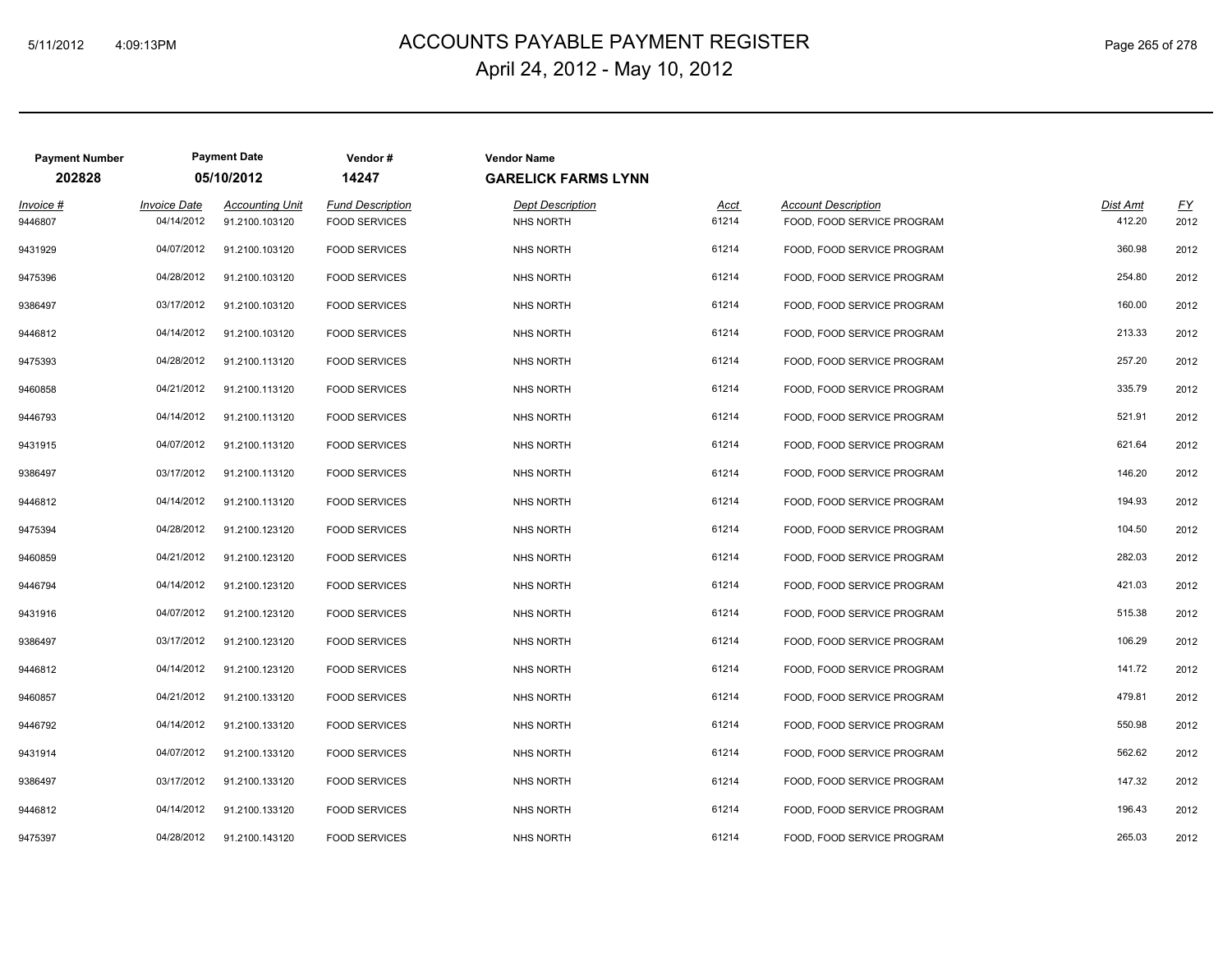### ACCOUNTS PAYABLE PAYMENT REGISTER 5/11/2012 4:09:13PM Page 266 of 278 April 24, 2012 - May 10, 2012

| <b>Payment Number</b> |                     | <b>Payment Date</b>    | Vendor#                 | <b>Vendor Name</b>         |             |                            |          |                  |
|-----------------------|---------------------|------------------------|-------------------------|----------------------------|-------------|----------------------------|----------|------------------|
| 202828                |                     | 05/10/2012             | 14247                   | <b>GARELICK FARMS LYNN</b> |             |                            |          |                  |
| Invoice #             | <b>Invoice Date</b> | <b>Accounting Unit</b> | <b>Fund Description</b> | <b>Dept Description</b>    | <u>Acct</u> | <b>Account Description</b> | Dist Amt | $\underline{FY}$ |
| 9460862               | 04/21/2012          | 91.2100.143120         | <b>FOOD SERVICES</b>    | <b>NHS NORTH</b>           | 61214       | FOOD, FOOD SERVICE PROGRAM | 484.14   | 2012             |
| 9446797               | 04/14/2012          | 91.2100.143120         | <b>FOOD SERVICES</b>    | <b>NHS NORTH</b>           | 61214       | FOOD, FOOD SERVICE PROGRAM | 657.95   | 2012             |
| 9431919               | 04/07/2012          | 91.2100.143120         | <b>FOOD SERVICES</b>    | <b>NHS NORTH</b>           | 61214       | FOOD, FOOD SERVICE PROGRAM | 589.08   | 2012             |
| 9386497               | 03/17/2012          | 91.2100.143120         | <b>FOOD SERVICES</b>    | <b>NHS NORTH</b>           | 61214       | FOOD, FOOD SERVICE PROGRAM | 203.08   | 2012             |
| 9446812               | 04/14/2012          | 91.2100.143120         | <b>FOOD SERVICES</b>    | <b>NHS NORTH</b>           | 61214       | FOOD, FOOD SERVICE PROGRAM | 270.77   | 2012             |
| 9475398               | 04/28/2012          | 91.2100.153120         | <b>FOOD SERVICES</b>    | <b>NHS NORTH</b>           | 61214       | FOOD, FOOD SERVICE PROGRAM | 222.62   | 2012             |
| 9460863               | 04/21/2012          | 91.2100.153120         | <b>FOOD SERVICES</b>    | <b>NHS NORTH</b>           | 61214       | FOOD, FOOD SERVICE PROGRAM | 867.01   | 2012             |
| 9446798               | 04/14/2012          | 91.2100.153120         | <b>FOOD SERVICES</b>    | <b>NHS NORTH</b>           | 61214       | FOOD, FOOD SERVICE PROGRAM | 807.65   | 2012             |
| 9431920               | 04/07/2012          | 91.2100.153120         | <b>FOOD SERVICES</b>    | <b>NHS NORTH</b>           | 61214       | FOOD, FOOD SERVICE PROGRAM | 989.22   | 2012             |
| 9386497               | 03/17/2012          | 91.2100.153120         | <b>FOOD SERVICES</b>    | <b>NHS NORTH</b>           | 61214       | FOOD, FOOD SERVICE PROGRAM | 239.44   | 2012             |
| 9446812               | 04/14/2012          | 91.2100.153120         | <b>FOOD SERVICES</b>    | <b>NHS NORTH</b>           | 61214       | FOOD, FOOD SERVICE PROGRAM | 319.25   | 2012             |
| 9475400               | 04/28/2012          | 91.2100.163120         | <b>FOOD SERVICES</b>    | <b>NHS NORTH</b>           | 61214       | FOOD, FOOD SERVICE PROGRAM | 244.62   | 2012             |
| 9460866               | 04/21/2012          | 91.2100.163120         | <b>FOOD SERVICES</b>    | <b>NHS NORTH</b>           | 61214       | FOOD, FOOD SERVICE PROGRAM | 712.18   | 2012             |
| 9446801               | 04/14/2012          | 91.2100.163120         | <b>FOOD SERVICES</b>    | <b>NHS NORTH</b>           | 61214       | FOOD, FOOD SERVICE PROGRAM | 809.45   | 2012             |
| 9431923               | 04/07/2012          | 91.2100.163120         | <b>FOOD SERVICES</b>    | <b>NHS NORTH</b>           | 61214       | FOOD, FOOD SERVICE PROGRAM | 802.01   | 2012             |
| 9386497               | 03/17/2012          | 91.2100.163120         | <b>FOOD SERVICES</b>    | <b>NHS NORTH</b>           | 61214       | FOOD, FOOD SERVICE PROGRAM | 218.55   | 2012             |
| 9446812               | 04/14/2012          | 91.2100.163120         | <b>FOOD SERVICES</b>    | <b>NHS NORTH</b>           | 61214       | FOOD, FOOD SERVICE PROGRAM | 291.41   | 2012             |
| 9475404               | 04/28/2012          | 91.2100.173120         | <b>FOOD SERVICES</b>    | <b>NHS NORTH</b>           | 61214       | FOOD, FOOD SERVICE PROGRAM | 183.50   | 2012             |
| 9460873               | 04/21/2012          | 91.2100.173120         | <b>FOOD SERVICES</b>    | <b>NHS NORTH</b>           | 61214       | FOOD, FOOD SERVICE PROGRAM | 281.44   | 2012             |
| 9446808               | 04/14/2012          | 91.2100.173120         | <b>FOOD SERVICES</b>    | <b>NHS NORTH</b>           | 61214       | FOOD, FOOD SERVICE PROGRAM | 540.53   | 2012             |
| 9431930               | 04/07/2012          | 91.2100.173120         | <b>FOOD SERVICES</b>    | <b>NHS NORTH</b>           | 61214       | FOOD, FOOD SERVICE PROGRAM | 290.00   | 2012             |
| 9386497               | 03/17/2012          | 91.2100.173120         | <b>FOOD SERVICES</b>    | <b>NHS NORTH</b>           | 61214       | FOOD, FOOD SERVICE PROGRAM | 144.15   | 2012             |
| 9446812               | 04/14/2012          | 91.2100.173120         | <b>FOOD SERVICES</b>    | <b>NHS NORTH</b>           | 61214       | FOOD, FOOD SERVICE PROGRAM | 192.20   | 2012             |
|                       |                     |                        |                         |                            |             |                            |          |                  |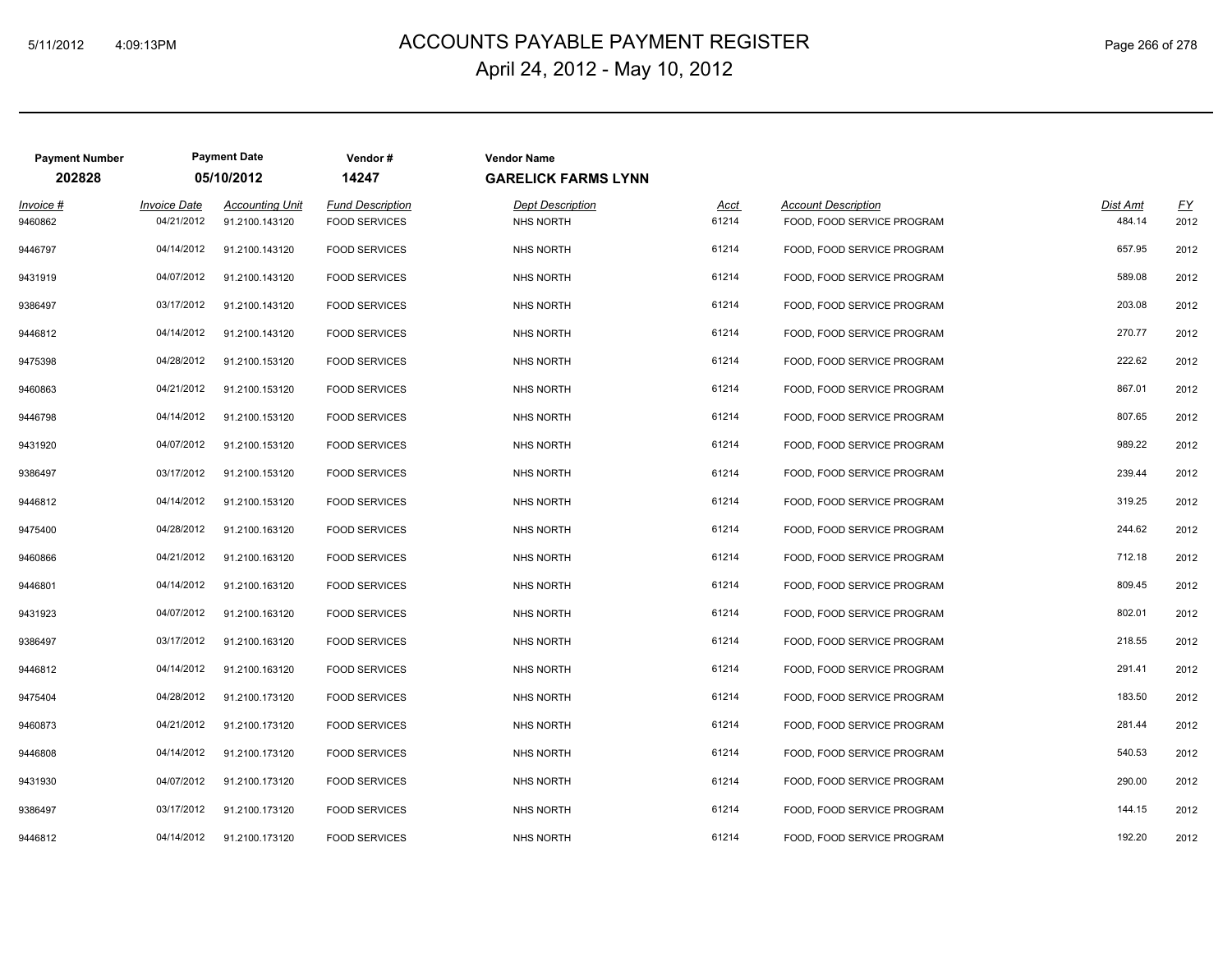# ACCOUNTS PAYABLE PAYMENT REGISTER 5/11/2012 4:09:13PM Page 267 of 278 April 24, 2012 - May 10, 2012

| <b>Payment Number</b><br>202828 |                                   | <b>Payment Date</b><br>05/10/2012        | Vendor#<br>14247                                | <b>Vendor Name</b><br><b>GARELICK FARMS LYNN</b> |                      |                                                          |                    |            |
|---------------------------------|-----------------------------------|------------------------------------------|-------------------------------------------------|--------------------------------------------------|----------------------|----------------------------------------------------------|--------------------|------------|
| Invoice #<br>9475395            | <b>Invoice Date</b><br>04/28/2012 | <b>Accounting Unit</b><br>91.2100.183120 | <b>Fund Description</b><br><b>FOOD SERVICES</b> | <b>Dept Description</b><br>NHS NORTH             | <u>Acct</u><br>61214 | <b>Account Description</b><br>FOOD, FOOD SERVICE PROGRAM | Dist Amt<br>197.39 | EY<br>2012 |
| 9460860                         | 04/21/2012                        | 91.2100.183120                           | <b>FOOD SERVICES</b>                            | NHS NORTH                                        | 61214                | FOOD, FOOD SERVICE PROGRAM                               | 367.72             | 2012       |
| 9446795                         | 04/14/2012                        | 91.2100.183120                           | <b>FOOD SERVICES</b>                            | <b>NHS NORTH</b>                                 | 61214                | FOOD, FOOD SERVICE PROGRAM                               | 524.79             | 2012       |
| 9431917                         | 04/07/2012                        | 91.2100.183120                           | <b>FOOD SERVICES</b>                            | <b>NHS NORTH</b>                                 | 61214                | FOOD, FOOD SERVICE PROGRAM                               | 654.06             | 2012       |
| 9386497                         | 03/17/2012                        | 91.2100.183120                           | <b>FOOD SERVICES</b>                            | <b>NHS NORTH</b>                                 | 61214                | FOOD, FOOD SERVICE PROGRAM                               | 126.25             | 2012       |
| 9446812                         | 04/14/2012                        | 91.2100.183120                           | <b>FOOD SERVICES</b>                            | <b>NHS NORTH</b>                                 | 61214                | FOOD, FOOD SERVICE PROGRAM                               | 168.33             | 2012       |
| 9475392                         | 04/28/2012                        | 91.2100.033120                           | <b>FOOD SERVICES</b>                            | NHS NORTH                                        | 61214                | FOOD, FOOD SERVICE PROGRAM                               | 456.68             | 2012       |
| 9460856                         | 04/21/2012                        | 91.2100.033120                           | <b>FOOD SERVICES</b>                            | <b>NHS NORTH</b>                                 | 61214                | FOOD, FOOD SERVICE PROGRAM                               | 1,532.44           | 2012       |
| 9446791                         | 04/14/2012                        | 91.2100.033120                           | <b>FOOD SERVICES</b>                            | <b>NHS NORTH</b>                                 | 61214                | FOOD, FOOD SERVICE PROGRAM                               | 1,597.82           | 2012       |
| 9431913                         | 04/07/2012                        | 91.2100.033120                           | <b>FOOD SERVICES</b>                            | <b>NHS NORTH</b>                                 | 61214                | FOOD, FOOD SERVICE PROGRAM                               | 1,836.92           | 2012       |
| Total Payment Number: 202828    |                                   |                                          |                                                 |                                                  |                      |                                                          | \$48,259.06        |            |
|                                 |                                   |                                          |                                                 |                                                  |                      |                                                          |                    |            |
| <b>Payment Number</b>           |                                   | <b>Payment Date</b>                      | Vendor#                                         | <b>Vendor Name</b>                               |                      |                                                          |                    |            |
| 202829                          |                                   | 05/10/2012                               | 14255                                           | <b>GILLS PIZZA CO</b>                            |                      |                                                          |                    |            |
| <u>Invoice #</u>                | <b>Invoice Date</b>               | <b>Accounting Unit</b>                   | <b>Fund Description</b>                         | <b>Dept Description</b>                          | <u>Acct</u>          | <b>Account Description</b>                               | Dist Amt           | <u>FY</u>  |
| 4506                            | 04/06/2012                        | 91.2100.043120                           | <b>FOOD SERVICES</b>                            | NHS NORTH                                        | 61214                | FOOD, FOOD SERVICE PROGRAM                               | 637.50             | 2012       |
| 4566                            | 04/13/2012                        | 91.2100.043120                           | <b>FOOD SERVICES</b>                            | <b>NHS NORTH</b>                                 | 61214                | FOOD, FOOD SERVICE PROGRAM                               | 459.00             | 2012       |
| 4596                            | 04/20/2012                        | 91.2100.043120                           | <b>FOOD SERVICES</b>                            | <b>NHS NORTH</b>                                 | 61214                | FOOD, FOOD SERVICE PROGRAM                               | 586.50             | 2012       |
| 4509                            | 04/06/2012                        | 91.2100.053120                           | <b>FOOD SERVICES</b>                            | <b>NHS NORTH</b>                                 | 61214                | FOOD, FOOD SERVICE PROGRAM                               | 739.50             | 2012       |
| 4569                            | 04/13/2012                        | 91.2100.053120                           | <b>FOOD SERVICES</b>                            | <b>NHS NORTH</b>                                 | 61214                | FOOD, FOOD SERVICE PROGRAM                               | 724.20             | 2012       |
| 4600                            | 04/20/2012                        | 91.2100.053120                           | <b>FOOD SERVICES</b>                            | <b>NHS NORTH</b>                                 | 61214                | FOOD, FOOD SERVICE PROGRAM                               | 548.10             | 2012       |
| 4458                            | 03/30/2012                        | 91.2100.063120                           | <b>FOOD SERVICES</b>                            | <b>NHS NORTH</b>                                 | 61214                | FOOD, FOOD SERVICE PROGRAM                               | 606.30             | 2012       |
| 4347                            | 03/16/2012                        | 91.2100.063120                           | <b>FOOD SERVICES</b>                            | NHS NORTH                                        | 61214                | FOOD, FOOD SERVICE PROGRAM                               | 698.70             | 2012       |
| 4508                            | 04/06/2012                        | 91.2100.063120                           | <b>FOOD SERVICES</b>                            | <b>NHS NORTH</b>                                 | 61214                | FOOD, FOOD SERVICE PROGRAM                               | 739.50             | 2012       |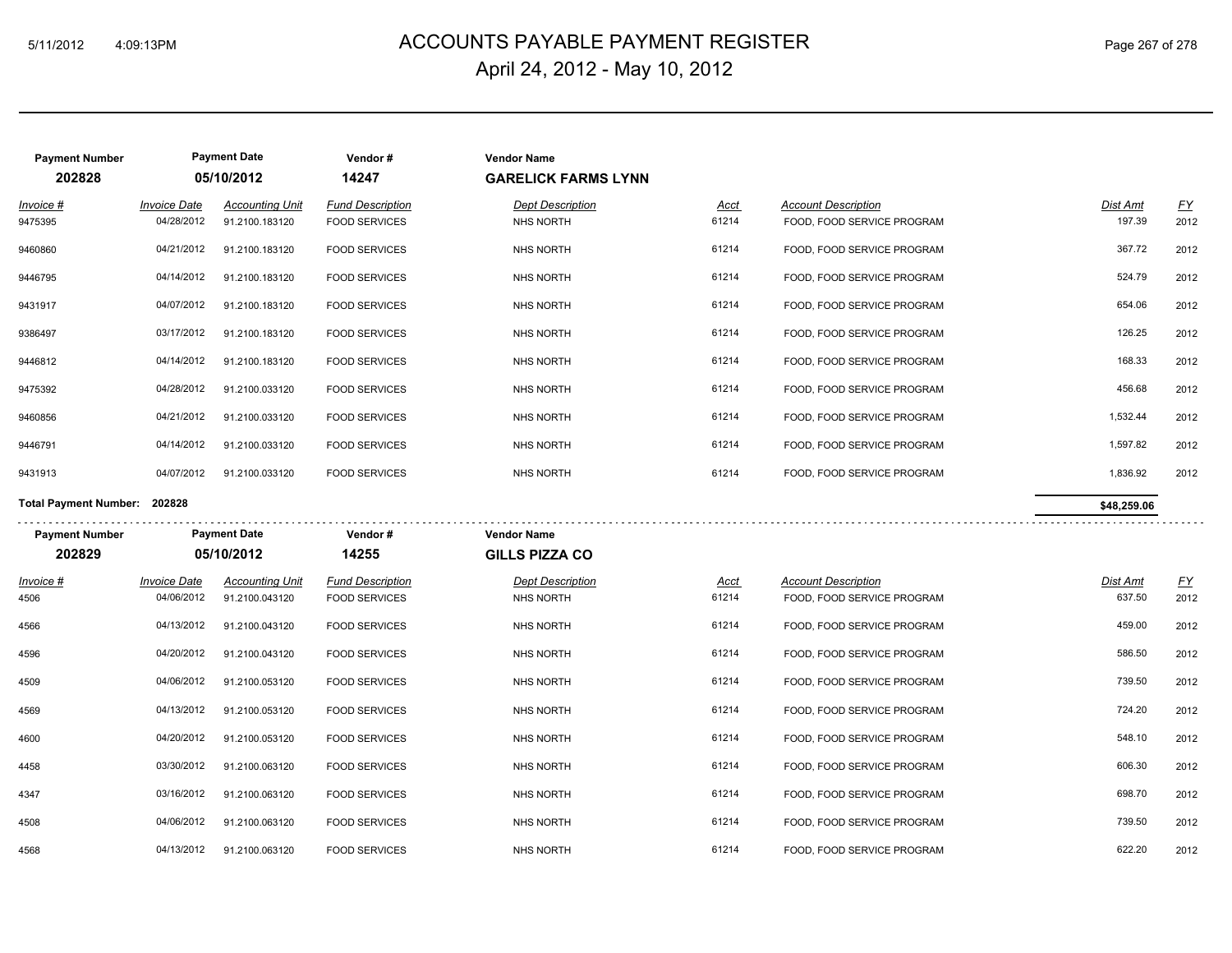# ACCOUNTS PAYABLE PAYMENT REGISTER 5/11/2012 4:09:13PM Page 268 of 278 April 24, 2012 - May 10, 2012

| <b>Payment Number</b><br>202829 |                                   | <b>Payment Date</b><br>05/10/2012        | Vendor#<br>14255                                | <b>Vendor Name</b><br><b>GILLS PIZZA CO</b>            |               |                                                          |                    |                   |
|---------------------------------|-----------------------------------|------------------------------------------|-------------------------------------------------|--------------------------------------------------------|---------------|----------------------------------------------------------|--------------------|-------------------|
| Invoice #<br>4599               | <b>Invoice Date</b><br>04/20/2012 | <b>Accounting Unit</b><br>91.2100.063120 | <b>Fund Description</b><br><b>FOOD SERVICES</b> | <b>Dept Description</b><br>NHS NORTH                   | Acct<br>61214 | <b>Account Description</b><br>FOOD, FOOD SERVICE PROGRAM | Dist Amt<br>617.10 | <u>FY</u><br>2012 |
| 4567                            | 04/13/2012                        | 91.2100.073120                           | <b>FOOD SERVICES</b>                            | NHS NORTH                                              | 61214         | FOOD, FOOD SERVICE PROGRAM                               | 785.40             | 2012              |
| 4598                            | 04/20/2012                        | 91.2100.073120                           | <b>FOOD SERVICES</b>                            | NHS NORTH                                              | 61214         | FOOD, FOOD SERVICE PROGRAM                               | 665.10             | 2012              |
| 4507                            | 04/06/2012                        | 91.2100.073120                           | <b>FOOD SERVICES</b>                            | NHS NORTH                                              | 61214         | FOOD, FOOD SERVICE PROGRAM                               | 826.20             | 2012              |
| 4512                            | 04/06/2012                        | 91.2100.103120                           | <b>FOOD SERVICES</b>                            | NHS NORTH                                              | 61214         | FOOD, FOOD SERVICE PROGRAM                               | 275.40             | 2012              |
| 4698                            | 05/04/2012                        | 91.2100.103120                           | <b>FOOD SERVICES</b>                            | NHS NORTH                                              | 61214         | FOOD, FOOD SERVICE PROGRAM                               | 265.20             | 2012              |
| 4601                            | 04/20/2012                        | 91.2100.113120                           | <b>FOOD SERVICES</b>                            | <b>NHS NORTH</b>                                       | 61214         | FOOD, FOOD SERVICE PROGRAM                               | 260.10             | 2012              |
| 4510                            | 04/06/2012                        | 91.2100.163120                           | <b>FOOD SERVICES</b>                            | <b>NHS NORTH</b>                                       | 61214         | FOOD, FOOD SERVICE PROGRAM                               | 255.00             | 2012              |
| 4511                            | 04/06/2012                        | 91.2100.173120                           | <b>FOOD SERVICES</b>                            | <b>NHS NORTH</b>                                       | 61214         | FOOD, FOOD SERVICE PROGRAM                               | 255.00             | 2012              |
| 4505                            | 04/06/2012                        | 91.2100.033120                           | <b>FOOD SERVICES</b>                            | <b>NHS NORTH</b>                                       | 61214         | FOOD, FOOD SERVICE PROGRAM                               | 714.00             | 2012              |
| 4565                            | 04/13/2012                        | 91.2100.033120                           | <b>FOOD SERVICES</b>                            | NHS NORTH                                              | 61214         | FOOD, FOOD SERVICE PROGRAM                               | 628.50             | 2012              |
| 4595                            | 04/20/2012                        | 91.2100.033120                           | <b>FOOD SERVICES</b>                            | <b>NHS NORTH</b>                                       | 61214         | FOOD, FOOD SERVICE PROGRAM                               | 378.00             | 2012              |
| 4691                            | 05/04/2012                        | 91.2100.033120                           | <b>FOOD SERVICES</b>                            | <b>NHS NORTH</b>                                       | 61214         | FOOD, FOOD SERVICE PROGRAM                               | 396.00             | 2012              |
| <b>Total Payment Number:</b>    | 202829                            |                                          |                                                 |                                                        |               |                                                          | \$12,682.50        |                   |
| <b>Payment Number</b><br>202830 |                                   | <b>Payment Date</b><br>05/10/2012        | Vendor#<br>14271                                | <b>Vendor Name</b><br><b>GREAT STATE BEVERAGES INC</b> |               |                                                          |                    |                   |
| $Involca$ $#$                   |                                   | Invoice Date Accounting Unit             | <b>Eund Description</b>                         | Dent Description                                       | $A \sim t$    | Account Description                                      | Dicht Amt          | EV                |

| Invoice #                    | <b>Invoice Date</b> | <b>Accounting Unit</b> | <b>Fund Description</b> | <b>Dept Description</b> | <u>Acct</u> | <b>Account Description</b> | <b>Dist Amt</b> | <u>FY</u> |
|------------------------------|---------------------|------------------------|-------------------------|-------------------------|-------------|----------------------------|-----------------|-----------|
| 358279                       | 04/20/2012          | 91.2100.043120         | <b>FOOD SERVICES</b>    | NHS NORTH               | 61214       | FOOD, FOOD SERVICE PROGRAM | 359.11          | 2012      |
| 354240                       | 04/13/2012          | 91.2100.043120         | <b>FOOD SERVICES</b>    | NHS NORTH               | 61214       | FOOD, FOOD SERVICE PROGRAM | 272.42          | 2012      |
| 350470                       | 04/05/2012          | 91.2100.043120         | <b>FOOD SERVICES</b>    | NHS NORTH               | 61214       | FOOD, FOOD SERVICE PROGRAM | 345.62          | 2012      |
| 365750                       | 05/04/2012          | 91.2100.033120         | <b>FOOD SERVICES</b>    | NHS NORTH               | 61214       | FOOD, FOOD SERVICE PROGRAM | 510.38          | 2012      |
| 354248                       | 04/13/2012          | 91.2100.033120         | <b>FOOD SERVICES</b>    | NHS NORTH               | 61214       | FOOD, FOOD SERVICE PROGRAM | 200.15          | 2012      |
| 358291                       | 04/20/2012          | 91.2100.033120         | <b>FOOD SERVICES</b>    | NHS NORTH               | 61214       | FOOD, FOOD SERVICE PROGRAM | 191.33          | 2012      |
| Total Payment Number: 202830 |                     |                        |                         |                         |             |                            | \$1,879.01      |           |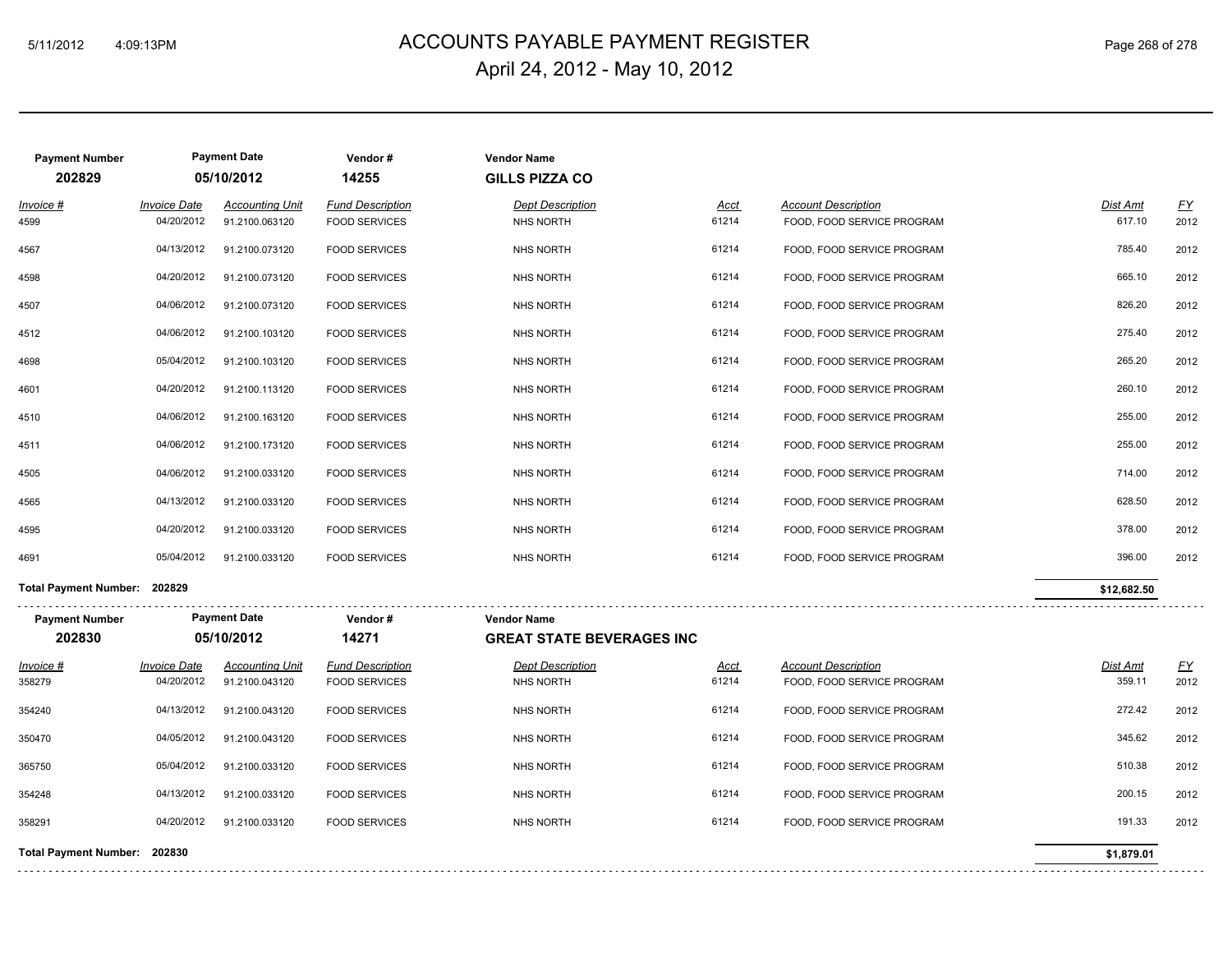# ACCOUNTS PAYABLE PAYMENT REGISTER 5/11/2012 4:09:13PM Page 269 of 278 April 24, 2012 - May 10, 2012

| <b>Payment Number</b><br>202831 |                                   | <b>Payment Date</b><br>05/10/2012        | Vendor#<br>14280                                | <b>Vendor Name</b><br><b>KAREN GUSTIN</b>   |                      |                                                          |                             |                   |
|---------------------------------|-----------------------------------|------------------------------------------|-------------------------------------------------|---------------------------------------------|----------------------|----------------------------------------------------------|-----------------------------|-------------------|
| Invoice #<br><b>KEYS</b>        | <b>Invoice Date</b><br>05/08/2012 | <b>Accounting Unit</b><br>91.2100.993120 | <b>Fund Description</b><br><b>FOOD SERVICES</b> | <b>Dept Description</b><br><b>NHS NORTH</b> | Acct<br>61100        | <b>Account Description</b><br>OFFICE SUPPLIES            | Dist Amt<br>9.20            | EY<br>2012        |
| APR MILE                        | 04/30/2012                        | 91.2100.993120                           | <b>FOOD SERVICES</b>                            | <b>NHS NORTH</b>                            | 55307                | MILEAGE REIMBURSEMENTS                                   | 106.84                      | 2012              |
| Total Payment Number: 202831    |                                   |                                          |                                                 |                                             |                      |                                                          | \$116.04                    |                   |
| <b>Payment Number</b>           |                                   | <b>Payment Date</b>                      | Vendor#                                         | <b>Vendor Name</b>                          |                      |                                                          |                             |                   |
| 202832                          |                                   | 05/10/2012                               | 14420                                           | <b>M SAUNDERS INC</b>                       |                      |                                                          |                             |                   |
| $Invoice$ #<br>0012692487       | <b>Invoice Date</b><br>04/11/2012 | <b>Accounting Unit</b><br>91.2100.043120 | <b>Fund Description</b><br><b>FOOD SERVICES</b> | <b>Dept Description</b><br>NHS NORTH        | <u>Acct</u><br>61214 | <b>Account Description</b><br>FOOD, FOOD SERVICE PROGRAM | <u>Dist Amt</u><br>1,206.00 | <u>FY</u><br>2012 |
| 0012692414                      | 04/04/2012                        | 91.2100.043120                           | <b>FOOD SERVICES</b>                            | <b>NHS NORTH</b>                            | 61214                | FOOD, FOOD SERVICE PROGRAM                               | 973.50                      | 2012              |
| 0012692692                      | 05/02/2012                        | 91.2100.043120                           | <b>FOOD SERVICES</b>                            | <b>NHS NORTH</b>                            | 61214                | FOOD, FOOD SERVICE PROGRAM                               | 1,201.50                    | 2012              |
| 0012554363                      | 04/20/2012                        | 91.2100.073120                           | <b>FOOD SERVICES</b>                            | <b>NHS NORTH</b>                            | 61214                | FOOD, FOOD SERVICE PROGRAM                               | 176.00                      | 2012              |
| 0012692705                      | 05/03/2012                        | 91.2100.033120                           | <b>FOOD SERVICES</b>                            | <b>NHS NORTH</b>                            | 61214                | FOOD, FOOD SERVICE PROGRAM                               | 1,104.00                    | 2012              |
| 0012692501                      | 04/12/2012                        | 91.2100.033120                           | <b>FOOD SERVICES</b>                            | <b>NHS NORTH</b>                            | 61214                | FOOD, FOOD SERVICE PROGRAM                               | 1,081.00                    | 2012              |
| 0012692566                      | 04/19/2012                        | 91.2100.033120                           | <b>FOOD SERVICES</b>                            | <b>NHS NORTH</b>                            | 61214                | FOOD, FOOD SERVICE PROGRAM                               | 477.50                      | 2012              |
| <b>Total Payment Number:</b>    | 202832                            |                                          |                                                 |                                             |                      |                                                          | \$6,219.50                  |                   |
| 631093                          | 05/02/2012                        | 91.2100.193120                           | <b>FOOD SERVICES</b>                            | <b>NHS NORTH</b>                            | 61214                | FOOD, FOOD SERVICE PROGRAM                               | 2.38                        | 2012              |
| 628879                          | 05/01/2012                        | 91.2100.193120                           | <b>FOOD SERVICES</b>                            | NHS NORTH                                   | 61214                | FOOD, FOOD SERVICE PROGRAM                               | 235.69                      | 2012              |
| 627845                          | 04/17/2012                        | 91.2100.193120                           | <b>FOOD SERVICES</b>                            | NHS NORTH                                   | 61214                | FOOD, FOOD SERVICE PROGRAM                               | 305.89                      | 2012              |
| 627878                          | 04/11/2012                        | 91.2100.193120                           | <b>FOOD SERVICES</b>                            | <b>NHS NORTH</b>                            | 61214                | FOOD, FOOD SERVICE PROGRAM                               | 17.90                       | 2012              |
| 626553                          | 04/10/2012                        | 91.2100.193120                           | <b>FOOD SERVICES</b>                            | <b>NHS NORTH</b>                            | 61214                | FOOD, FOOD SERVICE PROGRAM                               | 148.97                      | 2012              |
| 627846                          | 04/17/2012                        | 91.2100.203120                           | <b>FOOD SERVICES</b>                            | <b>NHS NORTH</b>                            | 61214                | FOOD, FOOD SERVICE PROGRAM                               | 188.42                      | 2012              |
| 626554                          | 04/10/2012                        | 91.2100.203120                           | <b>FOOD SERVICES</b>                            | <b>NHS NORTH</b>                            | 61214                | FOOD, FOOD SERVICE PROGRAM                               | 150.13                      | 2012              |
| 628880                          | 05/01/2012                        | 91.2100.203120                           | <b>FOOD SERVICES</b>                            | NHS NORTH                                   | 61214                | FOOD, FOOD SERVICE PROGRAM                               | 214.88                      | 2012              |
| 631468                          | 05/04/2012                        | 91.2100.043120                           | <b>FOOD SERVICES</b>                            | <b>NHS NORTH</b>                            | 61214                | FOOD, FOOD SERVICE PROGRAM                               | 471.90                      | 2012              |
| 630390                          | 04/27/2012                        | 91.2100.043120                           | <b>FOOD SERVICES</b>                            | NHS NORTH                                   | 61214                | FOOD, FOOD SERVICE PROGRAM                               | 880.25                      | 2012              |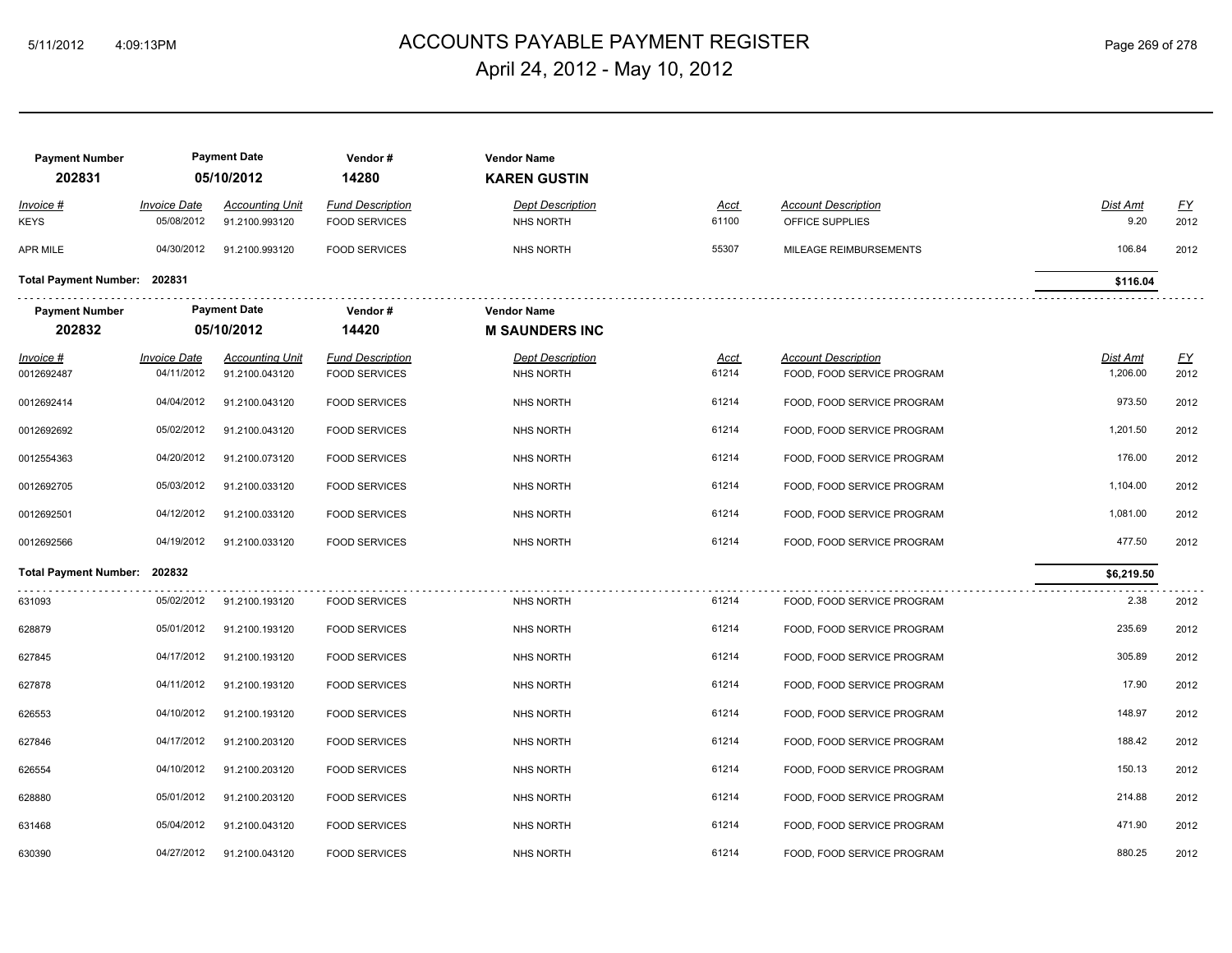# ACCOUNTS PAYABLE PAYMENT REGISTER 5/11/2012 4:09:13PM Page 270 of 278 April 24, 2012 - May 10, 2012

| <b>Payment Number</b> |                                   | <b>Payment Date</b>                      | Vendor#                                         | <b>Vendor Name</b>                          |               |                                                          |                    |            |  |  |  |  |
|-----------------------|-----------------------------------|------------------------------------------|-------------------------------------------------|---------------------------------------------|---------------|----------------------------------------------------------|--------------------|------------|--|--|--|--|
| 202832                |                                   | 05/10/2012                               | 14420                                           | <b>M SAUNDERS INC</b>                       |               |                                                          |                    |            |  |  |  |  |
| Invoice #<br>630400   | <b>Invoice Date</b><br>05/01/2012 | <b>Accounting Unit</b><br>91.2100.043120 | <b>Fund Description</b><br><b>FOOD SERVICES</b> | <b>Dept Description</b><br><b>NHS NORTH</b> | Acct<br>61214 | <b>Account Description</b><br>FOOD, FOOD SERVICE PROGRAM | Dist Amt<br>656.11 | EY<br>2012 |  |  |  |  |
| 628324                | 04/13/2012                        | 91.2100.043120                           | <b>FOOD SERVICES</b>                            | <b>NHS NORTH</b>                            | 61214         | FOOD, FOOD SERVICE PROGRAM                               | 657.20             | 2012       |  |  |  |  |
| 627115                | 04/06/2012                        | 91.2100.043120                           | <b>FOOD SERVICES</b>                            | <b>NHS NORTH</b>                            | 61214         | FOOD, FOOD SERVICE PROGRAM                               | 729.04             | 2012       |  |  |  |  |
| 627709                | 04/10/2012                        | 91.2100.043120                           | <b>FOOD SERVICES</b>                            | <b>NHS NORTH</b>                            | 61214         | FOOD, FOOD SERVICE PROGRAM                               | 331.25             | 2012       |  |  |  |  |
| 628927                | 04/17/2012                        | 91.2100.043120                           | <b>FOOD SERVICES</b>                            | <b>NHS NORTH</b>                            | 61214         | FOOD, FOOD SERVICE PROGRAM                               | 328.77             | 2012       |  |  |  |  |
| 627844                | 04/16/2012                        | 91.2100.053120                           | <b>FOOD SERVICES</b>                            | <b>NHS NORTH</b>                            | 61214         | FOOD, FOOD SERVICE PROGRAM                               | 441.94             | 2012       |  |  |  |  |
| 628264                | 04/13/2012                        | 91.2100.053120                           | <b>FOOD SERVICES</b>                            | <b>NHS NORTH</b>                            | 61214         | FOOD, FOOD SERVICE PROGRAM                               | 54.85              | 2012       |  |  |  |  |
| 628878                | 04/30/2012                        | 91.2100.053120                           | <b>FOOD SERVICES</b>                            | <b>NHS NORTH</b>                            | 61214         | FOOD, FOOD SERVICE PROGRAM                               | 448.31             | 2012       |  |  |  |  |
| 631118                | 05/02/2012                        | 91.2100.053120                           | <b>FOOD SERVICES</b>                            | <b>NHS NORTH</b>                            | 61214         | FOOD, FOOD SERVICE PROGRAM                               | 206.03             | 2012       |  |  |  |  |
| 626552                | 04/09/2012                        | 91.2100.053120                           | <b>FOOD SERVICES</b>                            | <b>NHS NORTH</b>                            | 61214         | FOOD, FOOD SERVICE PROGRAM                               | 272.31             | 2012       |  |  |  |  |
| 627660                | 04/10/2012                        | 91.2100.053120                           | <b>FOOD SERVICES</b>                            | <b>NHS NORTH</b>                            | 61214         | FOOD, FOOD SERVICE PROGRAM                               | 173.82             | 2012       |  |  |  |  |
| 628976                | 04/30/2012                        | 91.2100.063120                           | <b>FOOD SERVICES</b>                            | <b>NHS NORTH</b>                            | 61214         | FOOD, FOOD SERVICE PROGRAM                               | 366.07             | 2012       |  |  |  |  |
| 630918                | 05/02/2012                        | 91.2100.063120                           | <b>FOOD SERVICES</b>                            | <b>NHS NORTH</b>                            | 61214         | FOOD, FOOD SERVICE PROGRAM                               | 23.95              | 2012       |  |  |  |  |
| 631263                | 05/03/2012                        | 91.2100.063120                           | <b>FOOD SERVICES</b>                            | <b>NHS NORTH</b>                            | 61214         | FOOD, FOOD SERVICE PROGRAM                               | 29.21              | 2012       |  |  |  |  |
| 626534                | 04/09/2012                        | 91.2100.063120                           | <b>FOOD SERVICES</b>                            | <b>NHS NORTH</b>                            | 61214         | FOOD, FOOD SERVICE PROGRAM                               | 199.70             | 2012       |  |  |  |  |
| 628092                | 04/12/2012                        | 91.2100.063120                           | <b>FOOD SERVICES</b>                            | <b>NHS NORTH</b>                            | 61214         | FOOD, FOOD SERVICE PROGRAM                               | 12.50              | 2012       |  |  |  |  |
| 625440                | 04/02/2012                        | 91.2100.063120                           | <b>FOOD SERVICES</b>                            | <b>NHS NORTH</b>                            | 61214         | FOOD, FOOD SERVICE PROGRAM                               | 206.72             | 2012       |  |  |  |  |
| 627640                | 04/16/2012                        | 91.2100.063120                           | <b>FOOD SERVICES</b>                            | <b>NHS NORTH</b>                            | 61214         | FOOD, FOOD SERVICE PROGRAM                               | 84.39              | 2012       |  |  |  |  |
| 631293                | 05/03/2012                        | 91.2100.073120                           | <b>FOOD SERVICES</b>                            | NHS NORTH                                   | 61214         | FOOD, FOOD SERVICE PROGRAM                               | 73.32              | 2012       |  |  |  |  |
| 628514                | 04/16/2012                        | 91.2100.073120                           | <b>FOOD SERVICES</b>                            | <b>NHS NORTH</b>                            | 61214         | FOOD, FOOD SERVICE PROGRAM                               | 128.44             | 2012       |  |  |  |  |
| 628933                | 04/17/2012                        | 91.2100.073120                           | <b>FOOD SERVICES</b>                            | <b>NHS NORTH</b>                            | 61214         | FOOD, FOOD SERVICE PROGRAM                               | 78.47              | 2012       |  |  |  |  |
| 628100                | 04/12/2012                        | 91.2100.073120                           | <b>FOOD SERVICES</b>                            | <b>NHS NORTH</b>                            | 61214         | FOOD, FOOD SERVICE PROGRAM                               | 52.35              | 2012       |  |  |  |  |
| 627364                | 04/09/2012                        | 91.2100.073120                           | <b>FOOD SERVICES</b>                            | <b>NHS NORTH</b>                            | 61214         | FOOD, FOOD SERVICE PROGRAM                               | 185.94             | 2012       |  |  |  |  |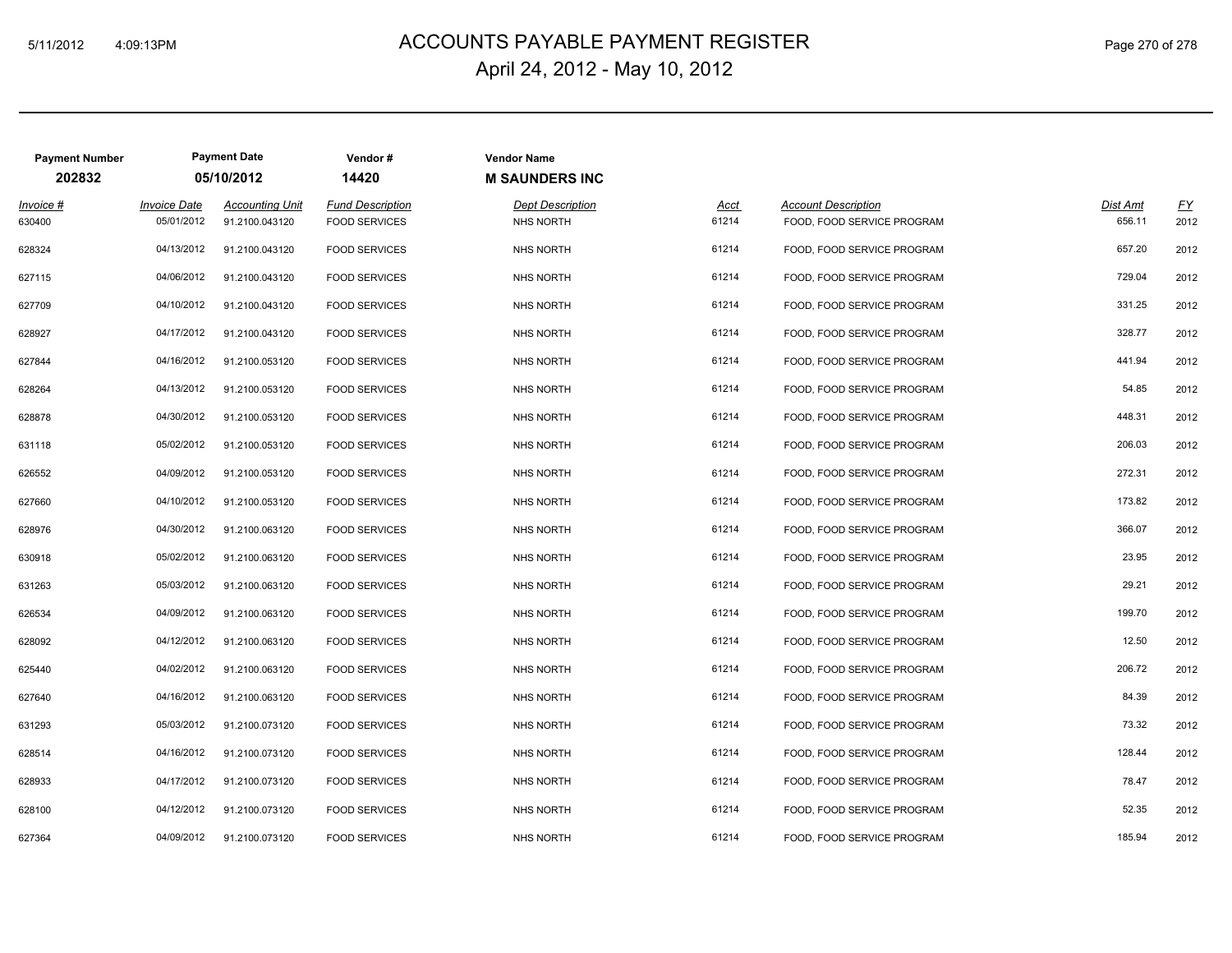# ACCOUNTS PAYABLE PAYMENT REGISTER 5/11/2012 4:09:13PM Page 271 of 278 April 24, 2012 - May 10, 2012

| <b>Payment Number</b> |                                   | <b>Payment Date</b>                      | Vendor#                                         | <b>Vendor Name</b>                          |               |                                                          |                                               |
|-----------------------|-----------------------------------|------------------------------------------|-------------------------------------------------|---------------------------------------------|---------------|----------------------------------------------------------|-----------------------------------------------|
| 202832                |                                   | 05/10/2012                               | 14420                                           | <b>M SAUNDERS INC</b>                       |               |                                                          |                                               |
| Invoice #<br>626767   | <b>Invoice Date</b><br>04/05/2012 | <b>Accounting Unit</b><br>91.2100.073120 | <b>Fund Description</b><br><b>FOOD SERVICES</b> | <b>Dept Description</b><br><b>NHS NORTH</b> | Acct<br>61214 | <b>Account Description</b><br>FOOD, FOOD SERVICE PROGRAM | <b>Dist Amt</b><br><u>FY</u><br>17.90<br>2012 |
| 626766                | 04/04/2012                        | 91.2100.073120                           | <b>FOOD SERVICES</b>                            | <b>NHS NORTH</b>                            | 61214         | FOOD, FOOD SERVICE PROGRAM                               | 109.71<br>2012                                |
| 629084                | 04/18/2012                        | 91.2100.073120                           | <b>FOOD SERVICES</b>                            | <b>NHS NORTH</b>                            | 61214         | FOOD, FOOD SERVICE PROGRAM                               | 71.44<br>2012                                 |
| 630928                | 05/01/2012                        | 91.2100.073120                           | <b>FOOD SERVICES</b>                            | <b>NHS NORTH</b>                            | 61214         | FOOD, FOOD SERVICE PROGRAM                               | 270.48<br>2012                                |
| 629672                | 04/30/2012                        | 91.2100.073120                           | <b>FOOD SERVICES</b>                            | <b>NHS NORTH</b>                            | 61214         | FOOD, FOOD SERVICE PROGRAM                               | 83.70<br>2012                                 |
| 631124                | 05/02/2012                        | 91.2100.093120                           | <b>FOOD SERVICES</b>                            | <b>NHS NORTH</b>                            | 61214         | FOOD, FOOD SERVICE PROGRAM                               | 23.95<br>2012                                 |
| 629673                | 04/30/2012                        | 91.2100.093120                           | <b>FOOD SERVICES</b>                            | <b>NHS NORTH</b>                            | 61214         | FOOD, FOOD SERVICE PROGRAM                               | 184.74<br>2012                                |
| 629439                | 04/30/2012                        | 91.2100.103120                           | <b>FOOD SERVICES</b>                            | <b>NHS NORTH</b>                            | 61214         | FOOD, FOOD SERVICE PROGRAM                               | 258.35<br>2012                                |
| 631693                | 05/07/2012                        | 91.2100.103120                           | <b>FOOD SERVICES</b>                            | NHS NORTH                                   | 61214         | FOOD, FOOD SERVICE PROGRAM                               | 130.32<br>2012                                |
| 630398                | 05/01/2012                        | 91.2100.113120                           | <b>FOOD SERVICES</b>                            | <b>NHS NORTH</b>                            | 61214         | FOOD, FOOD SERVICE PROGRAM                               | 13.50<br>2012                                 |
| 630391                | 04/27/2012                        | 91.2100.113120                           | <b>FOOD SERVICES</b>                            | <b>NHS NORTH</b>                            | 61214         | FOOD, FOOD SERVICE PROGRAM                               | 188.98<br>2012                                |
| 630392                | 04/27/2012                        | 91.2100.123120                           | <b>FOOD SERVICES</b>                            | <b>NHS NORTH</b>                            | 61214         | FOOD, FOOD SERVICE PROGRAM                               | 199.55<br>2012                                |
| 630399                | 05/01/2012                        | 91.2100.123120                           | <b>FOOD SERVICES</b>                            | <b>NHS NORTH</b>                            | 61214         | FOOD, FOOD SERVICE PROGRAM                               | 23.95<br>2012                                 |
| 629675                | 04/30/2012                        | 91.2100.133120                           | <b>FOOD SERVICES</b>                            | <b>NHS NORTH</b>                            | 61214         | FOOD, FOOD SERVICE PROGRAM                               | 194.03<br>2012                                |
| 631103                | 05/02/2012                        | 91.2100.133120                           | <b>FOOD SERVICES</b>                            | <b>NHS NORTH</b>                            | 61214         | FOOD, FOOD SERVICE PROGRAM                               | 139.59<br>2012                                |
| 628518                | 04/16/2012                        | 91.2100.133120                           | <b>FOOD SERVICES</b>                            | <b>NHS NORTH</b>                            | 61214         | FOOD, FOOD SERVICE PROGRAM                               | 111.32<br>2012                                |
| 629101                | 04/18/2012                        | 91.2100.133120                           | <b>FOOD SERVICES</b>                            | <b>NHS NORTH</b>                            | 61214         | FOOD, FOOD SERVICE PROGRAM                               | 125.62<br>2012                                |
| 631739                | 05/07/2012                        | 91.2100.143120                           | <b>FOOD SERVICES</b>                            | NHS NORTH                                   | 61214         | FOOD, FOOD SERVICE PROGRAM                               | 273.23<br>2012                                |
| 629681                | 04/30/2012                        | 91.2100.143120                           | <b>FOOD SERVICES</b>                            | <b>NHS NORTH</b>                            | 61214         | FOOD, FOOD SERVICE PROGRAM                               | 258.78<br>2012                                |
| 627394                | 04/09/2012                        | 91.2100.143120                           | <b>FOOD SERVICES</b>                            | <b>NHS NORTH</b>                            | 61214         | FOOD, FOOD SERVICE PROGRAM                               | 112.18<br>2012                                |
| 628544                | 04/16/2012                        | 91.2100.143120                           | <b>FOOD SERVICES</b>                            | <b>NHS NORTH</b>                            | 61214         | FOOD, FOOD SERVICE PROGRAM                               | 293.76<br>2012                                |
| 628877                | 04/30/2012                        | 91.2100.153120                           | <b>FOOD SERVICES</b>                            | <b>NHS NORTH</b>                            | 61214         | FOOD, FOOD SERVICE PROGRAM                               | 343.39<br>2012                                |
| 626551                | 04/09/2012                        | 91.2100.153120                           | <b>FOOD SERVICES</b>                            | NHS NORTH                                   | 61214         | FOOD, FOOD SERVICE PROGRAM                               | 277.15<br>2012                                |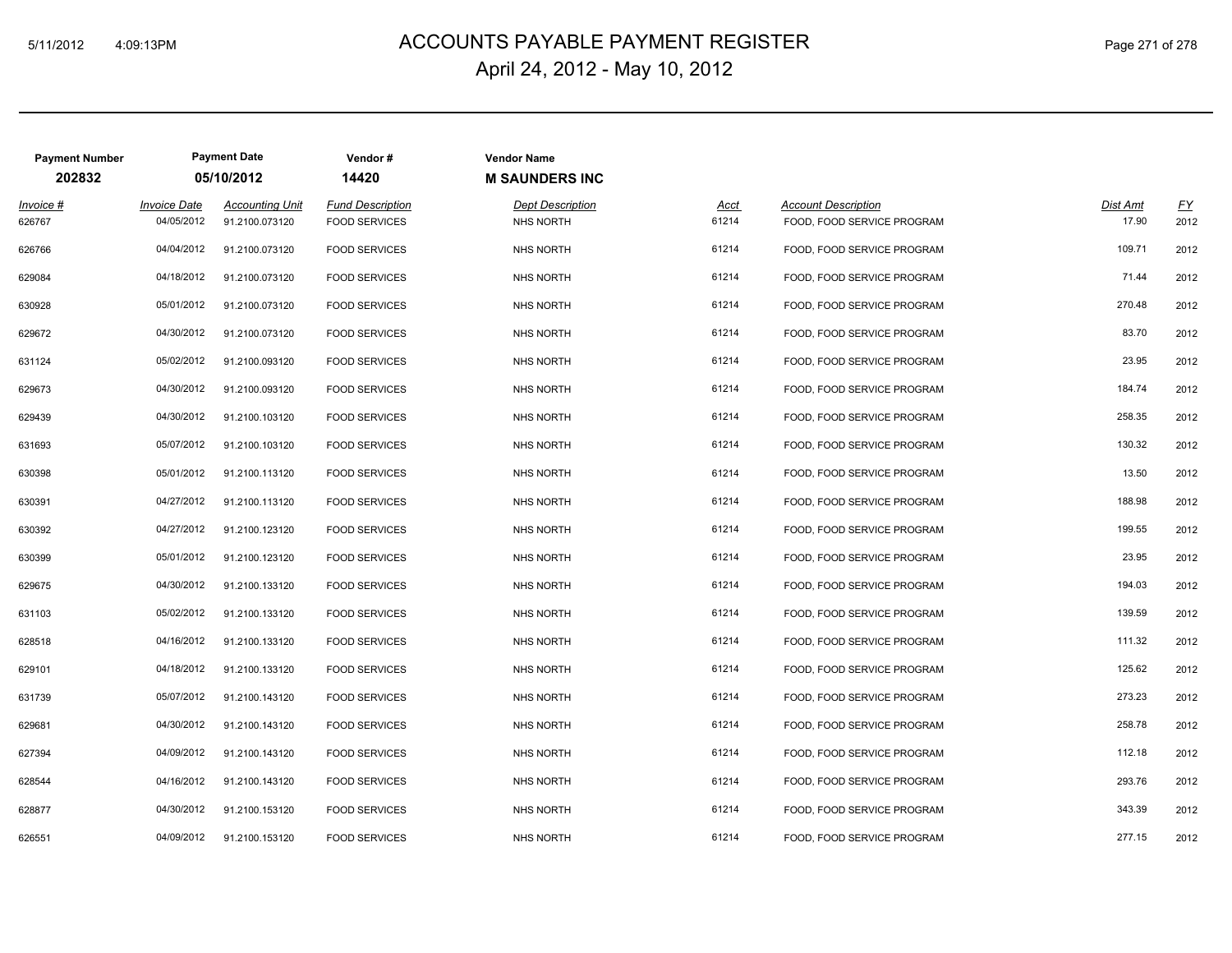### ACCOUNTS PAYABLE PAYMENT REGISTER 5/11/2012 4:09:13PM Page 272 of 278 April 24, 2012 - May 10, 2012

| <b>Payment Number</b>        |                     | <b>Payment Date</b>    | Vendor#                 | <b>Vendor Name</b>      |             |                            |             |           |
|------------------------------|---------------------|------------------------|-------------------------|-------------------------|-------------|----------------------------|-------------|-----------|
| 202832                       |                     | 05/10/2012             | 14420                   | <b>M SAUNDERS INC</b>   |             |                            |             |           |
| Invoice #                    | <b>Invoice Date</b> | <b>Accounting Unit</b> | <b>Fund Description</b> | <b>Dept Description</b> | Acct        | <b>Account Description</b> | Dist Amt    | <u>FY</u> |
| 627843                       | 04/16/2012          | 91.2100.153120         | <b>FOOD SERVICES</b>    | <b>NHS NORTH</b>        | 61214       | FOOD, FOOD SERVICE PROGRAM | 375.30      | 2012      |
| 630949                       | 05/01/2012          | 91.2100.163120         | <b>FOOD SERVICES</b>    | <b>NHS NORTH</b>        | 61214       | FOOD, FOOD SERVICE PROGRAM | 26.90       | 2012      |
| 629617                       | 04/30/2012          | 91.2100.163120         | <b>FOOD SERVICES</b>    | <b>NHS NORTH</b>        | 61214       | FOOD, FOOD SERVICE PROGRAM | 235.90      | 2012      |
| 628474                       | 04/16/2012          | 91.2100.163120         | <b>FOOD SERVICES</b>    | <b>NHS NORTH</b>        | 61214       | FOOD, FOOD SERVICE PROGRAM | 255.56      | 2012      |
| 627337                       | 04/09/2012          | 91.2100.163120         | <b>FOOD SERVICES</b>    | <b>NHS NORTH</b>        | 61214       | FOOD, FOOD SERVICE PROGRAM | 208.71      | 2012      |
| 625068                       | 03/26/2012          | 91.2100.163120         | <b>FOOD SERVICES</b>    | <b>NHS NORTH</b>        | 61214       | FOOD, FOOD SERVICE PROGRAM | 160.14      | 2012      |
| 626139                       | 04/02/2012          | 91.2100.163120         | <b>FOOD SERVICES</b>    | <b>NHS NORTH</b>        | 61214       | FOOD, FOOD SERVICE PROGRAM | 256.79      | 2012      |
| 629711                       | 04/30/2012          | 91.2100.173120         | <b>FOOD SERVICES</b>    | <b>NHS NORTH</b>        | 61214       | FOOD, FOOD SERVICE PROGRAM | 204.61      | 2012      |
| 638094                       | 05/01/2012          | 91.2100.173120         | <b>FOOD SERVICES</b>    | <b>NHS NORTH</b>        | 61214       | FOOD, FOOD SERVICE PROGRAM | 26.49       | 2012      |
| 628566                       | 04/16/2012          | 91.2100.173120         | <b>FOOD SERVICES</b>    | <b>NHS NORTH</b>        | 61214       | FOOD, FOOD SERVICE PROGRAM | 234.63      | 2012      |
| 627401                       | 04/09/2012          | 91.2100.173120         | <b>FOOD SERVICES</b>    | <b>NHS NORTH</b>        | 61214       | FOOD, FOOD SERVICE PROGRAM | 115.97      | 2012      |
| 629676                       | 04/30/2012          | 91.2100.183120         | <b>FOOD SERVICES</b>    | <b>NHS NORTH</b>        | 61214       | FOOD, FOOD SERVICE PROGRAM | 163.33      | 2012      |
| 628519                       | 04/16/2012          | 91.2100.183120         | <b>FOOD SERVICES</b>    | NHS NORTH               | 61214       | FOOD, FOOD SERVICE PROGRAM | 192.31      | 2012      |
| 627370                       | 04/09/2012          | 91.2100.183120         | <b>FOOD SERVICES</b>    | <b>NHS NORTH</b>        | 61214       | FOOD, FOOD SERVICE PROGRAM | 77.02       | 2012      |
| 0012692705                   | 05/03/2012          | 91.2100.033120         | <b>FOOD SERVICES</b>    | <b>NHS NORTH</b>        | 61214       | FOOD, FOOD SERVICE PROGRAM | 1,104.00    | 2012      |
| 631452                       | 05/04/2012          | 91.2100.033120         | <b>FOOD SERVICES</b>    | NHS NORTH               | 61214       | FOOD, FOOD SERVICE PROGRAM | 615.93      | 2012      |
| 629643                       | 04/30/2012          | 91.2100.033120         | <b>FOOD SERVICES</b>    | <b>NHS NORTH</b>        | 61214       | FOOD, FOOD SERVICE PROGRAM | 707.52      | 2012      |
| 631110                       | 05/02/2012          | 91.2100.033120         | <b>FOOD SERVICES</b>    | <b>NHS NORTH</b>        | 61214       | FOOD, FOOD SERVICE PROGRAM | 26.69       | 2012      |
| 627357                       | 04/09/2012          | 91.2100.033120         | <b>FOOD SERVICES</b>    | <b>NHS NORTH</b>        | 61214       | FOOD, FOOD SERVICE PROGRAM | 449.55      | 2012      |
| 628533                       | 04/16/2012          | 91.2100.033120         | <b>FOOD SERVICES</b>    | <b>NHS NORTH</b>        | 61214       | FOOD, FOOD SERVICE PROGRAM | 183.33      | 2012      |
| Total Payment Number: 202832 |                     |                        |                         |                         |             |                            | \$17,683.40 |           |
| <b>Payment Number</b>        |                     | <b>Payment Date</b>    | Vendor#                 | <b>Vendor Name</b>      |             |                            |             |           |
| 202833                       |                     | 05/10/2012             | 14455                   | <b>MCKEE FOODS CORP</b> |             |                            |             |           |
| Invoice #                    | <b>Invoice Date</b> | <b>Accounting Unit</b> | <b>Fund Description</b> | <b>Dept Description</b> | <u>Acct</u> | <b>Account Description</b> | Dist Amt    | <u>FY</u> |

 $\cdot$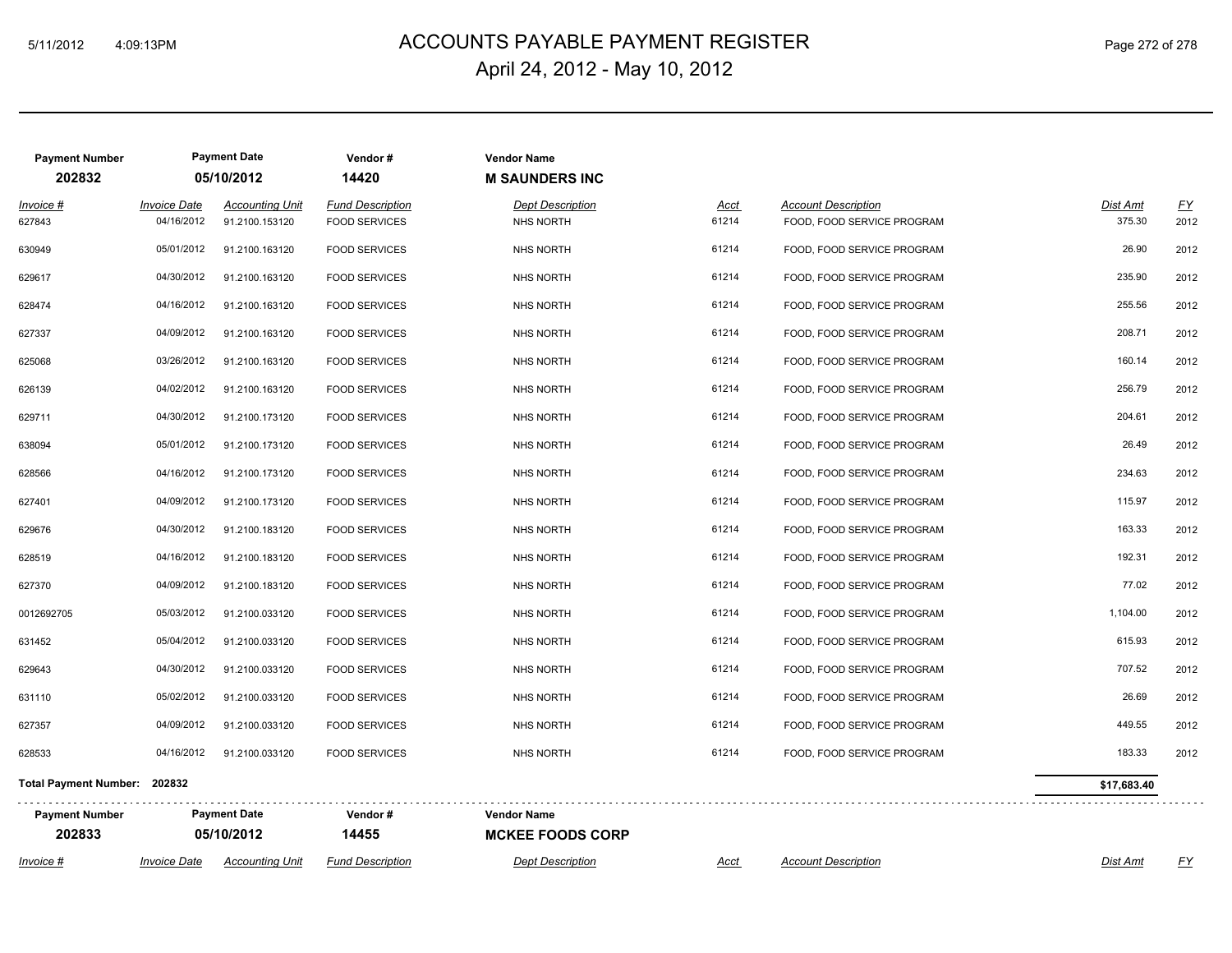# ACCOUNTS PAYABLE PAYMENT REGISTER 5/11/2012 4:09:13PM Page 273 of 278 April 24, 2012 - May 10, 2012

| <b>Payment Number</b><br>202833 |                     | <b>Payment Date</b><br>05/10/2012 | Vendor#<br>14455        | <b>Vendor Name</b><br><b>MCKEE FOODS CORP</b> |       |                            |            |           |
|---------------------------------|---------------------|-----------------------------------|-------------------------|-----------------------------------------------|-------|----------------------------|------------|-----------|
| Invoice #                       | <b>Invoice Date</b> | <b>Accounting Unit</b>            | <b>Fund Description</b> | <b>Dept Description</b>                       | Acct  | <b>Account Description</b> | Dist Amt   | <u>FY</u> |
| 183214965                       | 04/05/2012          | 91.2100.043120                    | <b>FOOD SERVICES</b>    | NHS NORTH                                     | 61214 | FOOD, FOOD SERVICE PROGRAM | 144.80     | 2012      |
| 183215071                       | 04/19/2012          | 91.2100.043120                    | <b>FOOD SERVICES</b>    | <b>NHS NORTH</b>                              | 61214 | FOOD, FOOD SERVICE PROGRAM | 103.36     | 2012      |
| 183215018                       | 04/11/2012          | 91.2100.053120                    | <b>FOOD SERVICES</b>    | <b>NHS NORTH</b>                              | 61214 | FOOD, FOOD SERVICE PROGRAM | 83.20      | 2012      |
| 183215161                       | 05/03/2012          | 91.2100.053120                    | <b>FOOD SERVICES</b>    | NHS NORTH                                     | 61214 | FOOD, FOOD SERVICE PROGRAM | 124.80     | 2012      |
| 183215076                       | 04/19/2012          | 91.2100.053120                    | <b>FOOD SERVICES</b>    | <b>NHS NORTH</b>                              | 61214 | FOOD, FOOD SERVICE PROGRAM | 248.32     | 2012      |
| 183214969                       | 04/05/2012          | 91.2100.063120                    | <b>FOOD SERVICES</b>    | NHS NORTH                                     | 61214 | FOOD, FOOD SERVICE PROGRAM | 41.28      | 2012      |
| 183215017                       | 04/11/2012          | 91.2100.063120                    | <b>FOOD SERVICES</b>    | NHS NORTH                                     | 61214 | FOOD, FOOD SERVICE PROGRAM | 61.60      | 2012      |
| 183215075                       | 04/19/2012          | 91.2100.063120                    | <b>FOOD SERVICES</b>    | NHS NORTH                                     | 61214 | FOOD, FOOD SERVICE PROGRAM | 41.12      | 2012      |
| 183214964                       | 04/05/2012          | 91.2100.073120                    | <b>FOOD SERVICES</b>    | NHS NORTH                                     | 61214 | FOOD, FOOD SERVICE PROGRAM | 185.92     | 2012      |
| 183215023                       | 04/12/2012          | 91.2100.033120                    | <b>FOOD SERVICES</b>    | NHS NORTH                                     | 61214 | FOOD, FOOD SERVICE PROGRAM | 41.44      | 2012      |
| 183215074                       | 04/19/2012          | 91.2100.033120                    | <b>FOOD SERVICES</b>    | NHS NORTH                                     | 61214 | FOOD, FOOD SERVICE PROGRAM | 62.08      | 2012      |
| 183215160                       | 05/03/2012          | 91.2100.033120                    | <b>FOOD SERVICES</b>    | <b>NHS NORTH</b>                              | 61214 | FOOD, FOOD SERVICE PROGRAM | 103.20     | 2012      |
| <b>Total Payment Number:</b>    | 202833              |                                   |                         |                                               |       |                            | \$1,241.12 |           |

| <b>Payment Number</b><br>202834 | <b>Payment Date</b><br>05/10/2012 |                                          | Vendor#<br>14521                                | <b>Vendor Name</b><br><b>NEW ENGLAND ICE CREAM</b> |                      |                                                          |                           |                   |
|---------------------------------|-----------------------------------|------------------------------------------|-------------------------------------------------|----------------------------------------------------|----------------------|----------------------------------------------------------|---------------------------|-------------------|
| $Invoice$ #<br>2281763          | <b>Invoice Date</b><br>04/19/2012 | <b>Accounting Unit</b><br>91.2100.193120 | <b>Fund Description</b><br><b>FOOD SERVICES</b> | <b>Dept Description</b><br>NHS NORTH               | <u>Acct</u><br>61214 | <b>Account Description</b><br>FOOD, FOOD SERVICE PROGRAM | <b>Dist Amt</b><br>175.70 | <u>FY</u><br>2012 |
| 2281764                         | 04/19/2012                        | 91.2100.203120                           | <b>FOOD SERVICES</b>                            | NHS NORTH                                          | 61214                | FOOD, FOOD SERVICE PROGRAM                               | 140.94                    | 2012              |
| 2282744                         | 05/03/2012                        | 91.2100.043120                           | <b>FOOD SERVICES</b>                            | NHS NORTH                                          | 61214                | FOOD, FOOD SERVICE PROGRAM                               | 155.02                    | 2012              |
| 2283160                         | 05/03/2012                        | 91.2100.053120                           | <b>FOOD SERVICES</b>                            | <b>NHS NORTH</b>                                   | 61214                | FOOD, FOOD SERVICE PROGRAM                               | 99.80                     | 2012              |
| 2280592                         | 04/05/2012                        | 91.2100.063120                           | <b>FOOD SERVICES</b>                            | NHS NORTH                                          | 61214                | FOOD, FOOD SERVICE PROGRAM                               | 183.40                    | 2012              |
| 2283132                         | 05/03/2012                        | 91.2100.063120                           | <b>FOOD SERVICES</b>                            | NHS NORTH                                          | 61214                | FOOD, FOOD SERVICE PROGRAM                               | 162.88                    | 2012              |
| 2281358                         | 04/12/2012                        | 91.2100.073120                           | <b>FOOD SERVICES</b>                            | NHS NORTH                                          | 61214                | FOOD, FOOD SERVICE PROGRAM                               | 289.53                    | 2012              |
| 2283131                         | 05/03/2012                        | 91.2100.073120                           | <b>FOOD SERVICES</b>                            | <b>NHS NORTH</b>                                   | 61214                | FOOD, FOOD SERVICE PROGRAM                               | 341.83                    | 2012              |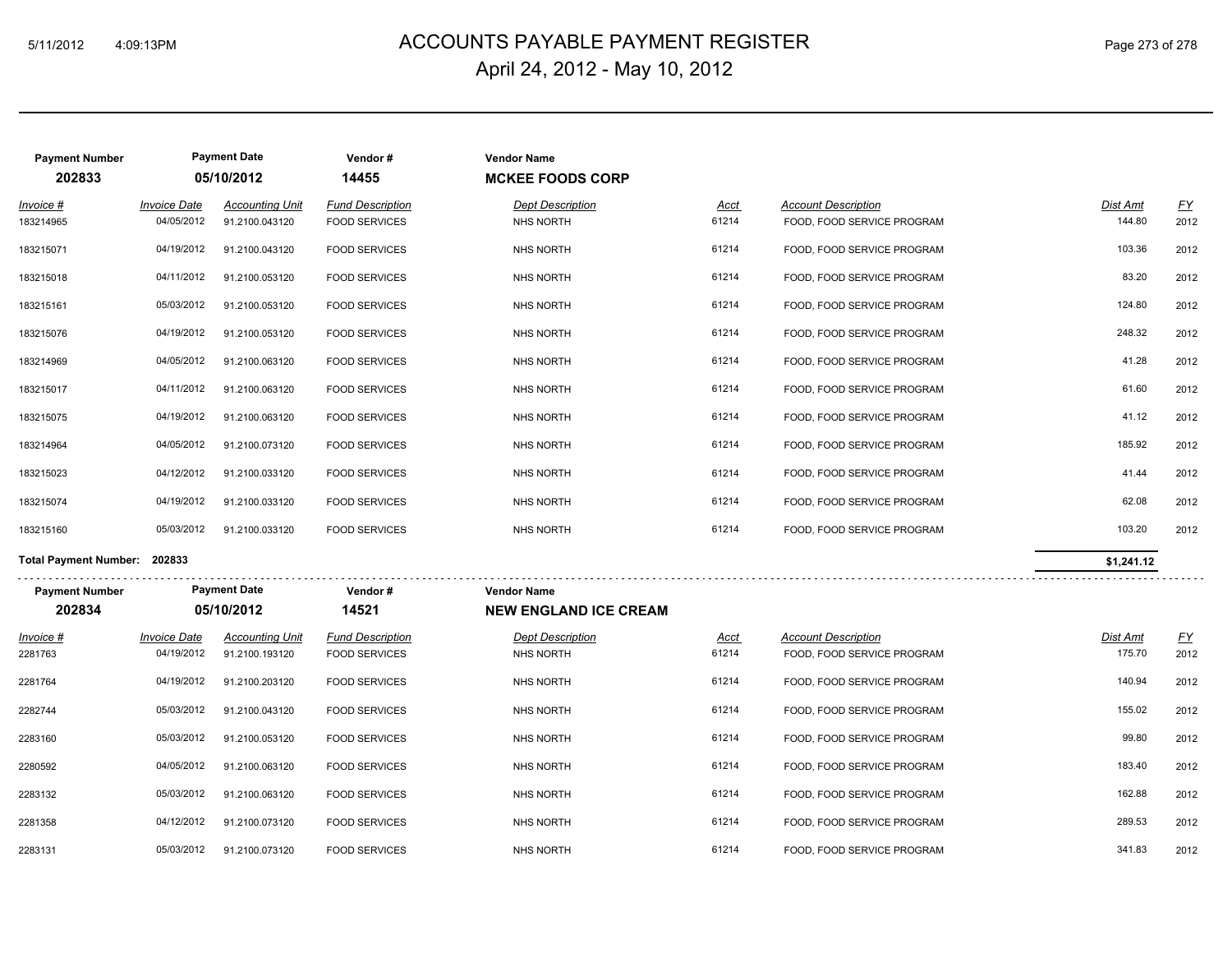# ACCOUNTS PAYABLE PAYMENT REGISTER 5/11/2012 4:09:13PM Page 274 of 278 April 24, 2012 - May 10, 2012

| <b>Payment Number</b><br>202834 |                                   | <b>Payment Date</b><br>05/10/2012        | Vendor#<br>14521                                | <b>Vendor Name</b><br><b>NEW ENGLAND ICE CREAM</b>              |                      |                                                          |                           |                          |
|---------------------------------|-----------------------------------|------------------------------------------|-------------------------------------------------|-----------------------------------------------------------------|----------------------|----------------------------------------------------------|---------------------------|--------------------------|
| Invoice #<br>2213833            | <b>Invoice Date</b><br>05/03/2012 | <b>Accounting Unit</b><br>91.2100.093120 | <b>Fund Description</b><br><b>FOOD SERVICES</b> | <b>Dept Description</b><br><b>NHS NORTH</b>                     | Acct<br>61214        | <b>Account Description</b><br>FOOD, FOOD SERVICE PROGRAM | Dist Amt<br>303.90        | $\underline{FY}$<br>2012 |
| 2283489                         | 05/03/2012                        | 91.2100.103120                           | <b>FOOD SERVICES</b>                            | NHS NORTH                                                       | 61214                | FOOD, FOOD SERVICE PROGRAM                               | 80.64                     | 2012                     |
| 2283155                         | 05/03/2012                        | 91.2100.103120                           | <b>FOOD SERVICES</b>                            | <b>NHS NORTH</b>                                                | 61214                | FOOD, FOOD SERVICE PROGRAM                               | 226.28                    | 2012                     |
| 2280894                         | 04/05/2012                        | 91.2100.123120                           | <b>FOOD SERVICES</b>                            | <b>NHS NORTH</b>                                                | 61214                | FOOD, FOOD SERVICE PROGRAM                               | 199.20                    | 2012                     |
| 2283134                         | 05/03/2012                        | 91.2100.133120                           | <b>FOOD SERVICES</b>                            | <b>NHS NORTH</b>                                                | 61214                | FOOD, FOOD SERVICE PROGRAM                               | 396.64                    | 2012                     |
| 2283310                         | 05/03/2012                        | 91.2100.143120                           | <b>FOOD SERVICES</b>                            | <b>NHS NORTH</b>                                                | 61214                | FOOD, FOOD SERVICE PROGRAM                               | 430.80                    | 2012                     |
| 2281762                         | 04/19/2012                        | 91.2100.153120                           | <b>FOOD SERVICES</b>                            | <b>NHS NORTH</b>                                                | 61214                | FOOD, FOOD SERVICE PROGRAM                               | 385.90                    | 2012                     |
| 2280800                         | 04/05/2012                        | 91.2100.163120                           | <b>FOOD SERVICES</b>                            | <b>NHS NORTH</b>                                                | 61214                | FOOD, FOOD SERVICE PROGRAM                               | 338.54                    | 2012                     |
| 2283487                         | 05/03/2012                        | 91.2100.163120                           | <b>FOOD SERVICES</b>                            | <b>NHS NORTH</b>                                                | 61214                | FOOD, FOOD SERVICE PROGRAM                               | 97.92                     | 2012                     |
| 2283153                         | 05/03/2012                        | 91.2100.163120                           | <b>FOOD SERVICES</b>                            | <b>NHS NORTH</b>                                                | 61214                | FOOD, FOOD SERVICE PROGRAM                               | 297.12                    | 2012                     |
| 2283311                         | 05/03/2012                        | 91.2100.173120                           | <b>FOOD SERVICES</b>                            | <b>NHS NORTH</b>                                                | 61214                | FOOD, FOOD SERVICE PROGRAM                               | 425.90                    | 2012                     |
| 2313528                         | 05/03/2012                        | 91.2100.183120                           | <b>FOOD SERVICES</b>                            | <b>NHS NORTH</b>                                                | 61214                | FOOD, FOOD SERVICE PROGRAM                               | 288.52                    | 2012                     |
| 2281893                         | 04/19/2012                        | 91.2100.033120                           | <b>FOOD SERVICES</b>                            | <b>NHS NORTH</b>                                                | 61214                | FOOD, FOOD SERVICE PROGRAM                               | 147.59                    | 2012                     |
| Total Payment Number: 202834    |                                   |                                          |                                                 |                                                                 |                      |                                                          | \$5,168.05                |                          |
| <b>Payment Number</b><br>202835 |                                   | <b>Payment Date</b><br>05/10/2012        | Vendor#<br>14556                                | <b>Vendor Name</b><br><b>NORTHEAST FOOD SVC EQUIPMENT &amp;</b> |                      |                                                          |                           |                          |
| $Invoice$ #                     | <b>Invoice Date</b><br>04/12/2012 | <b>Accounting Unit</b>                   | <b>Fund Description</b>                         | <b>Dept Description</b>                                         | <u>Acct</u><br>71000 | <b>Account Description</b>                               | <b>Dist Amt</b><br>253.68 | <u>FY</u>                |
| 413611                          |                                   | 91.2100.043120                           | <b>FOOD SERVICES</b>                            | <b>NHS NORTH</b>                                                |                      | <b>EQUIPMENT</b>                                         |                           | 2012                     |
| 413769                          | 04/17/2012                        | 91.2100.033120                           | <b>FOOD SERVICES</b>                            | <b>NHS NORTH</b>                                                | 71000                | <b>EQUIPMENT</b>                                         | 388.00                    | 2012                     |
| 414225                          | 04/30/2012                        | 91.2100.993120                           | <b>FOOD SERVICES</b>                            | <b>NHS NORTH</b>                                                | 71000                | <b>EQUIPMENT</b>                                         | 3,850.00                  | 2012                     |
| 413612                          | 04/12/2012                        | 91.2100.993120                           | <b>FOOD SERVICES</b>                            | <b>NHS NORTH</b>                                                | 71000                | <b>EQUIPMENT</b>                                         | 297.60                    | 2012                     |
| 413619                          | 04/12/2012                        | 91.2100.993120                           | <b>FOOD SERVICES</b>                            | <b>NHS NORTH</b>                                                | 71000                | <b>EQUIPMENT</b>                                         | 578.10                    | 2012                     |
| Total Payment Number: 202835    |                                   |                                          |                                                 |                                                                 |                      |                                                          | \$5,367.38                |                          |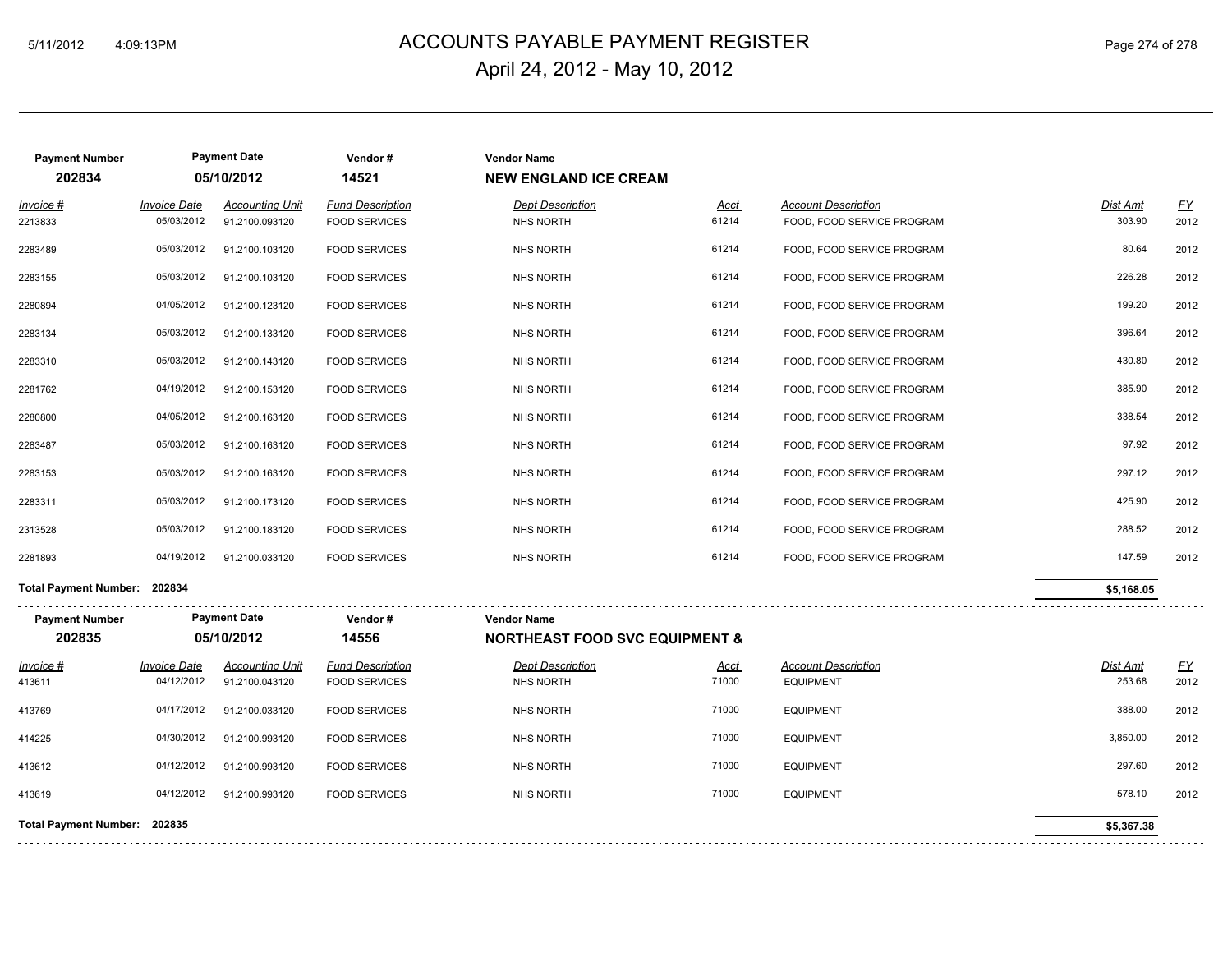# ACCOUNTS PAYABLE PAYMENT REGISTER 5/11/2012 4:09:13PM Page 275 of 278 April 24, 2012 - May 10, 2012

| <b>Payment Number</b> |                                   | <b>Payment Date</b>                      | Vendor#                                         | <b>Vendor Name</b>                   |                      |                                                          |                    |                          |  |  |
|-----------------------|-----------------------------------|------------------------------------------|-------------------------------------------------|--------------------------------------|----------------------|----------------------------------------------------------|--------------------|--------------------------|--|--|
| 202836                | 05/10/2012                        |                                          | 13227                                           | ORIGINAL CRISPY PIZZA CRUST CO       |                      |                                                          |                    |                          |  |  |
| $Invoice$ #<br>884172 | <b>Invoice Date</b><br>04/12/2012 | <b>Accounting Unit</b><br>91.2100.193120 | <b>Fund Description</b><br><b>FOOD SERVICES</b> | <b>Dept Description</b><br>NHS NORTH | <u>Acct</u><br>61214 | <b>Account Description</b><br>FOOD, FOOD SERVICE PROGRAM | Dist Amt<br>237.71 | $\underline{FY}$<br>2012 |  |  |
| 884172                | 04/12/2012                        | 91.2100.203120                           | <b>FOOD SERVICES</b>                            | NHS NORTH                            | 61214                | FOOD, FOOD SERVICE PROGRAM                               | 278.34             | 2012                     |  |  |
| 885193                | 04/16/2012                        | 91.2100.043120                           | <b>FOOD SERVICES</b>                            | NHS NORTH                            | 61214                | FOOD, FOOD SERVICE PROGRAM                               | 466.24             | 2012                     |  |  |
| 884383                | 04/12/2012                        | 91.2100.043120                           | <b>FOOD SERVICES</b>                            | NHS NORTH                            | 61214                | FOOD, FOOD SERVICE PROGRAM                               | 898.10             | 2012                     |  |  |
| 883126                | 04/05/2012                        | 91.2100.043120                           | <b>FOOD SERVICES</b>                            | NHS NORTH                            | 61214                | FOOD, FOOD SERVICE PROGRAM                               | 966.20             | 2012                     |  |  |
| 887511                | 05/03/2012                        | 91.2100.043120                           | <b>FOOD SERVICES</b>                            | NHS NORTH                            | 61214                | FOOD, FOOD SERVICE PROGRAM                               | 344.71             | 2012                     |  |  |
| 887510                | 05/03/2012                        | 91.2100.053120                           | <b>FOOD SERVICES</b>                            | NHS NORTH                            | 61214                | FOOD, FOOD SERVICE PROGRAM                               | 121.41             | 2012                     |  |  |
| 818084                | 04/12/2012                        | 91.2100.053120                           | <b>FOOD SERVICES</b>                            | NHS NORTH                            | 61214                | FOOD, FOOD SERVICE PROGRAM                               | 107.92             | 2012                     |  |  |
| 885191                | 04/19/2012                        | 91.2100.053120                           | <b>FOOD SERVICES</b>                            | NHS NORTH                            | 61214                | FOOD, FOOD SERVICE PROGRAM                               | 571.02             | 2012                     |  |  |
| 884174                | 04/12/2012                        | 91.2100.063120                           | <b>FOOD SERVICES</b>                            | NHS NORTH                            | 61214                | FOOD, FOOD SERVICE PROGRAM                               | 149.97             | 2012                     |  |  |
| 883125                | 04/05/2012                        | 91.2100.063120                           | <b>FOOD SERVICES</b>                            | NHS NORTH                            | 61214                | FOOD, FOOD SERVICE PROGRAM                               | 176.13             | 2012                     |  |  |
| 885192                | 04/19/2012                        | 91.2100.063120                           | <b>FOOD SERVICES</b>                            | NHS NORTH                            | 61214                | FOOD, FOOD SERVICE PROGRAM                               | 205.49             | 2012                     |  |  |
| 887512                | 05/03/2012                        | 91.2100.063120                           | <b>FOOD SERVICES</b>                            | NHS NORTH                            | 61214                | FOOD, FOOD SERVICE PROGRAM                               | 470.61             | 2012                     |  |  |
| 887545                | 05/03/2012                        | 91.2100.073120                           | <b>FOOD SERVICES</b>                            | NHS NORTH                            | 61214                | FOOD, FOOD SERVICE PROGRAM                               | 107.92             | 2012                     |  |  |
| 884185                | 04/12/2012                        | 91.2100.073120                           | <b>FOOD SERVICES</b>                            | NHS NORTH                            | 61214                | FOOD, FOOD SERVICE PROGRAM                               | 121.41             | 2012                     |  |  |
| 831388                | 04/05/2012                        | 91.2100.073120                           | <b>FOOD SERVICES</b>                            | NHS NORTH                            | 61214                | FOOD, FOOD SERVICE PROGRAM                               | 121.41             | 2012                     |  |  |
| 885196                | 04/19/2012                        | 91.2100.073120                           | <b>FOOD SERVICES</b>                            | NHS NORTH                            | 61214                | FOOD, FOOD SERVICE PROGRAM                               | 162.64             | 2012                     |  |  |
| 884172                | 04/12/2012                        | 91.2100.093120                           | <b>FOOD SERVICES</b>                            | NHS NORTH                            | 61214                | FOOD, FOOD SERVICE PROGRAM                               | 297.86             | 2012                     |  |  |
| 884172                | 04/12/2012                        | 91.2100.103120                           | <b>FOOD SERVICES</b>                            | NHS NORTH                            | 61214                | FOOD, FOOD SERVICE PROGRAM                               | 348.64             | 2012                     |  |  |
| 884172                | 04/12/2012                        | 91.2100.113120                           | <b>FOOD SERVICES</b>                            | NHS NORTH                            | 61214                | FOOD, FOOD SERVICE PROGRAM                               | 318.57             | 2012                     |  |  |
| 884172                | 04/12/2012                        | 91.2100.123120                           | <b>FOOD SERVICES</b>                            | NHS NORTH                            | 61214                | FOOD, FOOD SERVICE PROGRAM                               | 231.61             | 2012                     |  |  |
| 884172                | 04/12/2012                        | 91.2100.133120                           | <b>FOOD SERVICES</b>                            | NHS NORTH                            | 61214                | FOOD, FOOD SERVICE PROGRAM                               | 321.01             | 2012                     |  |  |
| 884172                | 04/12/2012                        | 91.2100.143120                           | <b>FOOD SERVICES</b>                            | NHS NORTH                            | 61214                | FOOD, FOOD SERVICE PROGRAM                               | 442.50             | 2012                     |  |  |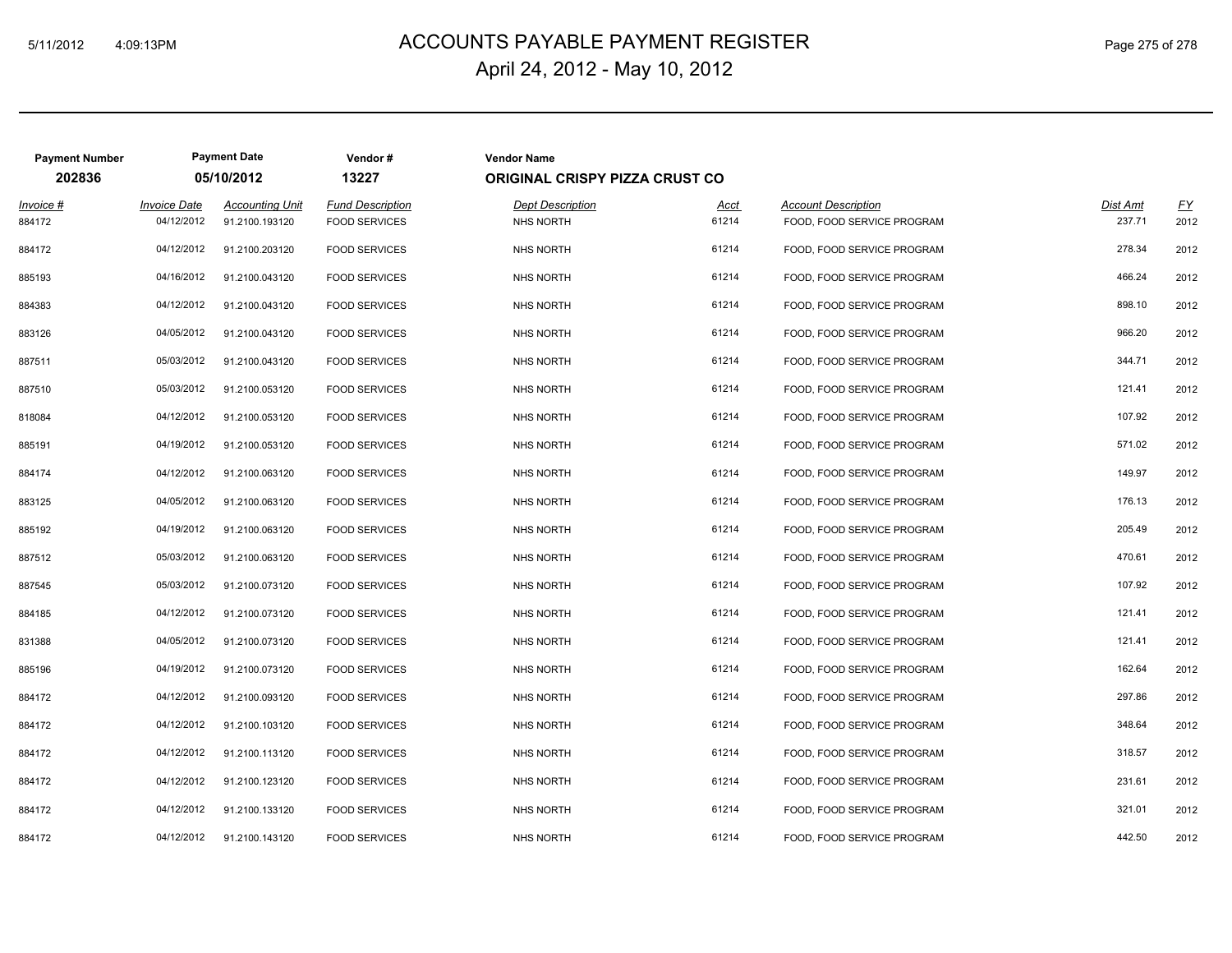# ACCOUNTS PAYABLE PAYMENT REGISTER 5/11/2012 4:09:13PM Page 276 of 278 April 24, 2012 - May 10, 2012

| <b>Payment Number</b>           | <b>Payment Date</b>               |                                          | Vendor#                                         | <b>Vendor Name</b>                               |                                       |                                                          |                           |                   |  |
|---------------------------------|-----------------------------------|------------------------------------------|-------------------------------------------------|--------------------------------------------------|---------------------------------------|----------------------------------------------------------|---------------------------|-------------------|--|
| 202836                          | 05/10/2012                        |                                          | 13227                                           |                                                  | <b>ORIGINAL CRISPY PIZZA CRUST CO</b> |                                                          |                           |                   |  |
| Invoice #<br>884172             | <b>Invoice Date</b><br>04/12/2012 | <b>Accounting Unit</b><br>91.2100.153120 | <b>Fund Description</b><br><b>FOOD SERVICES</b> | <b>Dept Description</b><br><b>NHS NORTH</b>      | <b>Acct</b><br>61214                  | <b>Account Description</b><br>FOOD, FOOD SERVICE PROGRAM | Dist Amt<br>521.74        | <u>FY</u><br>2012 |  |
| 884172                          | 04/12/2012                        | 91.2100.163120                           | <b>FOOD SERVICES</b>                            | <b>NHS NORTH</b>                                 | 61214                                 | FOOD, FOOD SERVICE PROGRAM                               | 476.23                    | 2012              |  |
| 884172                          | 04/12/2012                        | 91.2100.173120                           | <b>FOOD SERVICES</b>                            | <b>NHS NORTH</b>                                 | 61214                                 | FOOD, FOOD SERVICE PROGRAM                               | 314.10                    | 2012              |  |
| 884172                          | 04/12/2012                        | 91.2100.183120                           | <b>FOOD SERVICES</b>                            | <b>NHS NORTH</b>                                 | 61214                                 | FOOD, FOOD SERVICE PROGRAM                               | 275.09                    | 2012              |  |
| 887531                          | 05/03/2012                        | 91.2100.033120                           | <b>FOOD SERVICES</b>                            | <b>NHS NORTH</b>                                 | 61214                                 | FOOD, FOOD SERVICE PROGRAM                               | 942.03                    | 2012              |  |
| 885201                          | 04/19/2012                        | 91.2100.033120                           | <b>FOOD SERVICES</b>                            | <b>NHS NORTH</b>                                 | 61214                                 | FOOD, FOOD SERVICE PROGRAM                               | 81.90                     | 2012              |  |
| 884181                          | 04/12/2012                        | 91.2100.033120                           | <b>FOOD SERVICES</b>                            | <b>NHS NORTH</b>                                 | 61214                                 | FOOD, FOOD SERVICE PROGRAM                               | 1,401.43                  | 2012              |  |
| Total Payment Number: 202836    |                                   |                                          |                                                 |                                                  |                                       |                                                          | \$11,479.94               |                   |  |
| <b>Payment Number</b><br>202837 |                                   | <b>Payment Date</b><br>05/10/2012        | Vendor#<br>13235                                | <b>Vendor Name</b><br><b>OTIS SPUNKMEYER INC</b> |                                       |                                                          |                           |                   |  |
| $Invoice$ #<br>81279758         | <b>Invoice Date</b><br>04/13/2012 | <b>Accounting Unit</b><br>91.2100.053120 | <b>Fund Description</b><br><b>FOOD SERVICES</b> | <b>Dept Description</b><br><b>NHS NORTH</b>      | <u>Acct</u><br>61214                  | <b>Account Description</b><br>FOOD, FOOD SERVICE PROGRAM | <u>Dist Amt</u><br>300.24 | <u>FY</u><br>2012 |  |
| Total Payment Number: 202837    |                                   |                                          |                                                 |                                                  |                                       |                                                          | \$300.24                  |                   |  |
| <b>Payment Number</b>           |                                   | <b>Payment Date</b>                      | Vendor#                                         | <b>Vendor Name</b>                               |                                       |                                                          |                           |                   |  |
| 202838                          |                                   | 05/10/2012                               | 13395                                           | <b>PAULE RALPH</b>                               |                                       |                                                          |                           |                   |  |
| $Invoice$ #<br><b>APR MILE</b>  | <b>Invoice Date</b><br>04/30/2012 | <b>Accounting Unit</b><br>91.2100.073120 | <b>Fund Description</b><br><b>FOOD SERVICES</b> | <b>Dept Description</b><br><b>NHS NORTH</b>      | <u>Acct</u><br>55307                  | <b>Account Description</b><br>MILEAGE REIMBURSEMENTS     | Dist Amt<br>12.62         | <u>FY</u><br>2012 |  |
| <b>APR MILE</b>                 | 04/30/2012                        | 91.2100.093120                           | <b>FOOD SERVICES</b>                            | <b>NHS NORTH</b>                                 | 55307                                 | MILEAGE REIMBURSEMENTS                                   | 12.63                     | 2012              |  |
| APR MILE                        | 04/30/2012                        | 91.2100.133120                           | <b>FOOD SERVICES</b>                            | <b>NHS NORTH</b>                                 | 55307                                 | MILEAGE REIMBURSEMENTS                                   | 12.63                     | 2012              |  |
| APR MILE                        | 04/30/2012                        | 91.2100.183120                           | <b>FOOD SERVICES</b>                            | <b>NHS NORTH</b>                                 | 55307                                 | MILEAGE REIMBURSEMENTS                                   | 12.63                     | 2012              |  |
| Total Payment Number: 202838    |                                   |                                          |                                                 |                                                  |                                       |                                                          | \$50.51                   |                   |  |
| <b>Payment Number</b>           | <b>Payment Date</b>               |                                          | Vendor#                                         | <b>Vendor Name</b>                               |                                       |                                                          |                           |                   |  |
| 202839                          |                                   | 05/10/2012                               | 13589                                           | <b>ODETTE SLOSEK</b>                             |                                       |                                                          |                           |                   |  |
| Invoice #<br><b>MAR MILE</b>    | <b>Invoice Date</b><br>04/09/2012 | <b>Accounting Unit</b><br>91.2100.193120 | <b>Fund Description</b><br><b>FOOD SERVICES</b> | <b>Dept Description</b><br><b>NHS NORTH</b>      | <u>Acct</u><br>55307                  | <b>Account Description</b><br>MILEAGE REIMBURSEMENTS     | <b>Dist Amt</b><br>15.78  | <u>FY</u><br>2012 |  |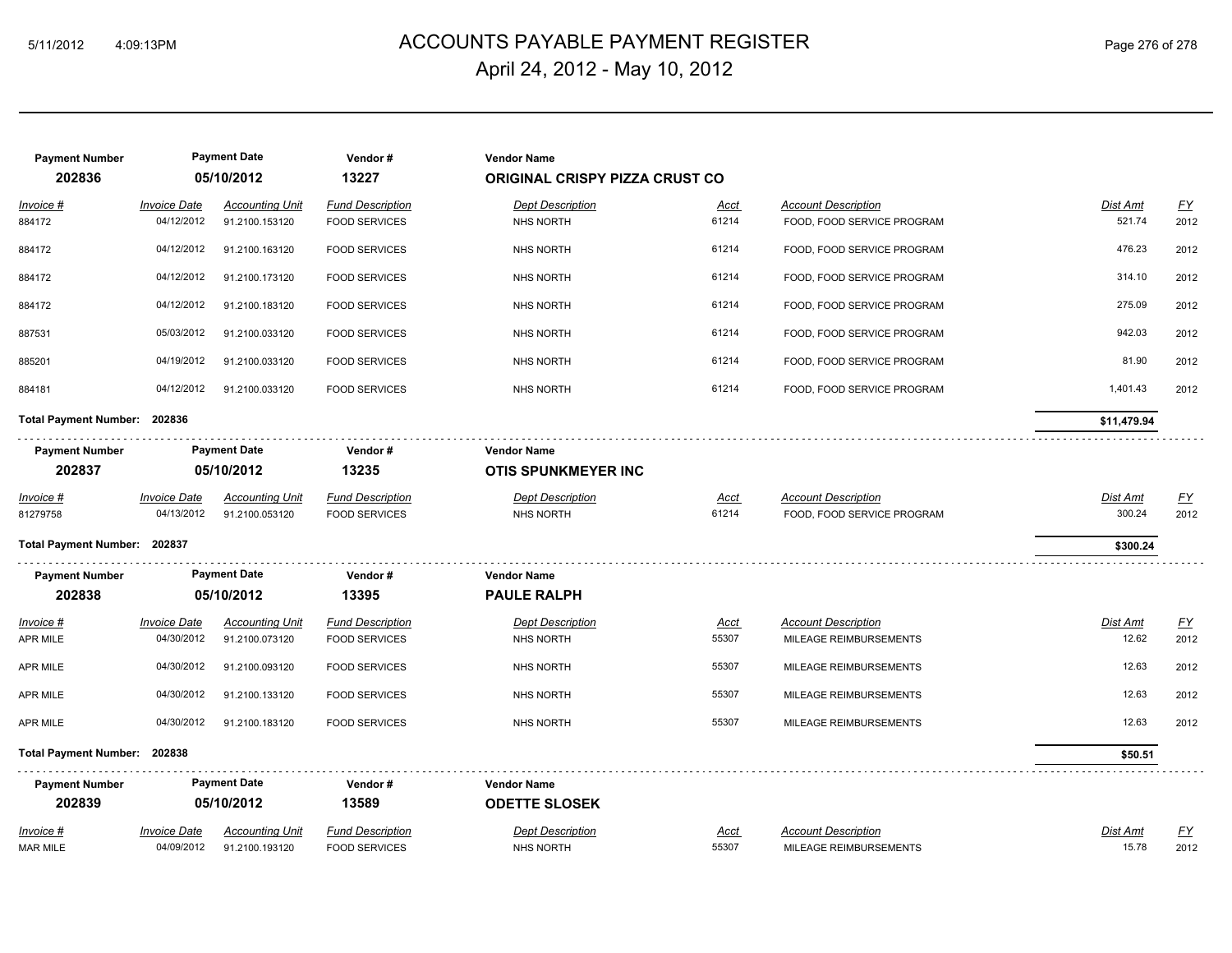# ACCOUNTS PAYABLE PAYMENT REGISTER 5/11/2012 4:09:13PM Page 277 of 278 April 24, 2012 - May 10, 2012

| <b>Payment Number</b><br>202839 |                                   | <b>Payment Date</b><br>05/10/2012        | Vendor#<br>13589                                | <b>Vendor Name</b><br><b>ODETTE SLOSEK</b> |               |                                                      |                     |                          |
|---------------------------------|-----------------------------------|------------------------------------------|-------------------------------------------------|--------------------------------------------|---------------|------------------------------------------------------|---------------------|--------------------------|
| Invoice #<br>FEB MILE           | <b>Invoice Date</b><br>04/09/2012 | <b>Accounting Unit</b><br>91.2100.193120 | <b>Fund Description</b><br><b>FOOD SERVICES</b> | <b>Dept Description</b><br>NHS NORTH       | Acct<br>55307 | <b>Account Description</b><br>MILEAGE REIMBURSEMENTS | Dist Amt<br>21.13   | $\underline{FY}$<br>2012 |
| MAR MILE                        | 04/09/2012                        | 91.2100.203120                           | <b>FOOD SERVICES</b>                            | <b>NHS NORTH</b>                           | 55307         | MILEAGE REIMBURSEMENTS                               | 15.78               | 2012                     |
| FEB MILE                        | 04/09/2012                        | 91.2100.203120                           | <b>FOOD SERVICES</b>                            | <b>NHS NORTH</b>                           | 55307         | MILEAGE REIMBURSEMENTS                               | 21.13               | 2012                     |
| MAR MILE                        | 04/09/2012                        | 91.2100.053120                           | <b>FOOD SERVICES</b>                            | <b>NHS NORTH</b>                           | 55307         | MILEAGE REIMBURSEMENTS                               | 15.79               | 2012                     |
| FEB MILE                        | 04/09/2012                        | 91.2100.053120                           | <b>FOOD SERVICES</b>                            | <b>NHS NORTH</b>                           | 55307         | MILEAGE REIMBURSEMENTS                               | 21.11               | 2012                     |
| <b>MAR MILE</b>                 | 04/09/2012                        | 91.2100.153120                           | <b>FOOD SERVICES</b>                            | <b>NHS NORTH</b>                           | 55307         | MILEAGE REIMBURSEMENTS                               | 15.78               | 2012                     |
| FEB MILE                        | 04/09/2012                        | 91.2100.153120                           | <b>FOOD SERVICES</b>                            | <b>NHS NORTH</b>                           | 55307         | MILEAGE REIMBURSEMENTS                               | 21.13               | 2012                     |
| Total Payment Number: 202839    |                                   |                                          |                                                 |                                            |               |                                                      | \$147.63            |                          |
| <b>Payment Number</b>           |                                   | <b>Payment Date</b>                      | Vendor#                                         | <b>Vendor Name</b>                         |               |                                                      |                     |                          |
| 202840                          |                                   | 05/10/2012                               | 13690                                           | <b>SURPLUS DISTRIBUTION SECTION</b>        |               |                                                      |                     |                          |
| Invoice #                       | <b>Invoice Date</b>               | <b>Accounting Unit</b>                   | <b>Fund Description</b>                         | <b>Dept Description</b>                    | <u>Acct</u>   | <b>Account Description</b>                           | Dist Amt            | <u>FY</u>                |
| 93253                           | 04/03/2012                        | 91.2100.043120                           | <b>FOOD SERVICES</b>                            | NHS NORTH                                  | 61214         | FOOD, FOOD SERVICE PROGRAM                           | 365.75              | 2012                     |
| 93635                           | 05/01/2012                        | 91.2100.043120                           | <b>FOOD SERVICES</b>                            | <b>NHS NORTH</b>                           | 61214         | FOOD, FOOD SERVICE PROGRAM                           | 294.25              | 2012                     |
| 93640                           | 05/01/2012                        | 91.2100.053120                           | <b>FOOD SERVICES</b>                            | <b>NHS NORTH</b>                           | 61214         | FOOD, FOOD SERVICE PROGRAM                           | 211.75              | 2012                     |
| 93256                           | 04/03/2012                        | 91.2100.063120                           | <b>FOOD SERVICES</b>                            | NHS NORTH                                  | 61214         | FOOD, FOOD SERVICE PROGRAM                           | 145.75              | 2012                     |
| 93638                           | 05/01/2012                        | 91.2100.063120                           | <b>FOOD SERVICES</b>                            | <b>NHS NORTH</b>                           | 61214         | FOOD, FOOD SERVICE PROGRAM                           | 134.75              | 2012                     |
| 93257                           | 04/03/2012                        | 91.2100.073120                           | <b>FOOD SERVICES</b>                            | <b>NHS NORTH</b>                           | 61214         | FOOD, FOOD SERVICE PROGRAM                           | 140.25              | 2012                     |
| 93639                           | 05/01/2012                        | 91.2100.073120                           | <b>FOOD SERVICES</b>                            | <b>NHS NORTH</b>                           | 61214         | FOOD, FOOD SERVICE PROGRAM                           | 110.00              | 2012                     |
| 93636                           | 05/01/2012                        | 91.2100.163120                           | <b>FOOD SERVICES</b>                            | <b>NHS NORTH</b>                           | 61214         | FOOD, FOOD SERVICE PROGRAM                           | 96.25               | 2012                     |
| 93254                           | 04/03/2012                        | 91.2100.163120                           | <b>FOOD SERVICES</b>                            | <b>NHS NORTH</b>                           | 61214         | FOOD, FOOD SERVICE PROGRAM                           | 115.50              | 2012                     |
| Total Payment Number: 202840    |                                   |                                          |                                                 |                                            |               |                                                      | \$1,614.25          |                          |
|                                 |                                   |                                          |                                                 |                                            |               |                                                      | .<br>\$3,160,654.48 |                          |
| <b>Total SYS</b>                |                                   |                                          |                                                 |                                            |               |                                                      |                     |                          |